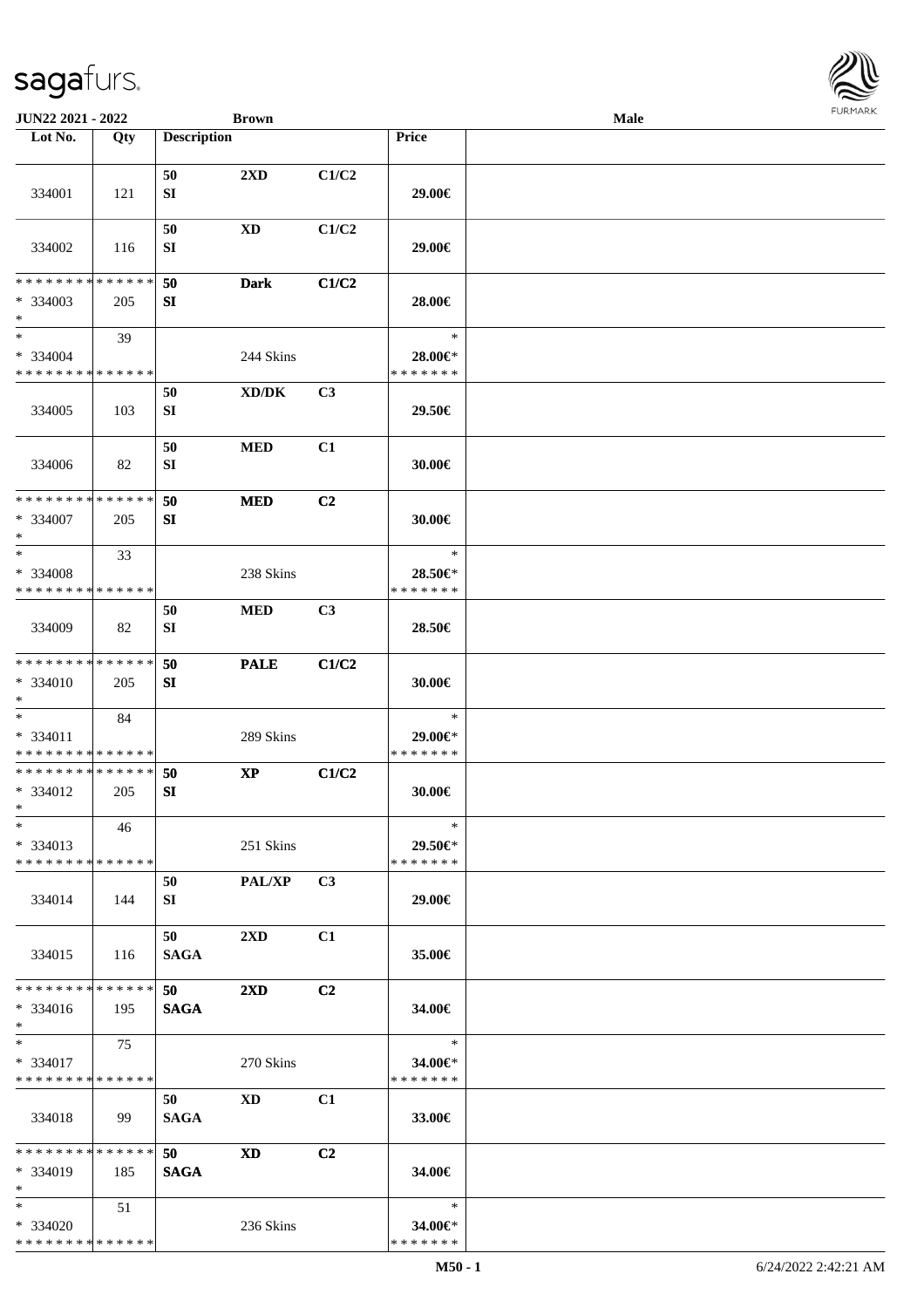| JUN22 2021 - 2022                                              |     |                    | <b>Brown</b>  |                |                                    | Male |  |
|----------------------------------------------------------------|-----|--------------------|---------------|----------------|------------------------------------|------|--|
| Lot No.                                                        | Qty | <b>Description</b> |               |                | Price                              |      |  |
| 334021                                                         | 153 | 50<br><b>SAGA</b>  | 2XD/XD        | C3             | 34.00€                             |      |  |
| 334022                                                         | 135 | 50<br><b>SAGA</b>  | Dark          | C1             | 33.00€                             |      |  |
| * * * * * * * * * * * * * * *<br>* 334023<br>$*$               | 185 | 50<br><b>SAGA</b>  | <b>Dark</b>   | C <sub>2</sub> | 33.00€                             |      |  |
| $*$<br>* 334024<br>* * * * * * * * * * * * * *                 | 164 |                    | 349 Skins     |                | $\ast$<br>33.00€*<br>* * * * * * * |      |  |
| 334025                                                         | 126 | 50<br><b>SAGA</b>  | <b>Dark</b>   | C3             | 33.00€                             |      |  |
| 334026                                                         | 157 | 50<br><b>SAGA</b>  | <b>MED</b>    | C1             | 35.00€                             |      |  |
| * * * * * * * * <mark>* * * * * *</mark><br>$* 334027$<br>$*$  | 185 | 50<br><b>SAGA</b>  | <b>MED</b>    | C2             | 35.00€                             |      |  |
| $*$<br>* 334028<br>$*$                                         | 150 |                    | 2             |                | $\ast$<br>35.00€*<br>$\ast$        |      |  |
| $\ast$<br>* 334029<br>* * * * * * * * * * * * * *              | 39  |                    | 374 Skins     |                | $\ast$<br>35.00€*<br>* * * * * * * |      |  |
| 334030                                                         | 130 | 50<br><b>SAGA</b>  | <b>MED</b>    | C3             | 33.00€                             |      |  |
| 334031                                                         | 126 | 50<br><b>SAGA</b>  | <b>PALE</b>   | C1             | 33.00€                             |      |  |
| * * * * * * * * * * * * * * *<br>* 334032<br>$*$ $-$           | 185 | 50<br><b>SAGA</b>  | <b>PALE</b>   | C2             | 33.00€                             |      |  |
| $\ast$<br>* 334033<br>* * * * * * * * <mark>* * * * * *</mark> | 83  |                    | 268 Skins     |                | $\ast$<br>32.00€*<br>* * * * * * * |      |  |
| * * * * * * * * * * * * * * *<br>* 334034<br>$*$               | 185 | 50<br><b>SAGA</b>  | $\mathbf{XP}$ | C1/C2          | 34.00€                             |      |  |
| $*$<br>* 334035<br>* * * * * * * * * * * * * *                 | 47  |                    | 232 Skins     |                | $\ast$<br>34.00€*<br>* * * * * * * |      |  |
| 334036                                                         | 153 | 50<br><b>SAGA</b>  | PAL/XP        | C3             | 33.00€                             |      |  |
| 334037                                                         | 116 | 50<br><b>SROY</b>  | XD            | C1/C2          | 36.00€                             |      |  |
| 334038                                                         | 134 | 50<br><b>SROY</b>  | <b>Dark</b>   | C1/C2          | 36.00€                             |      |  |

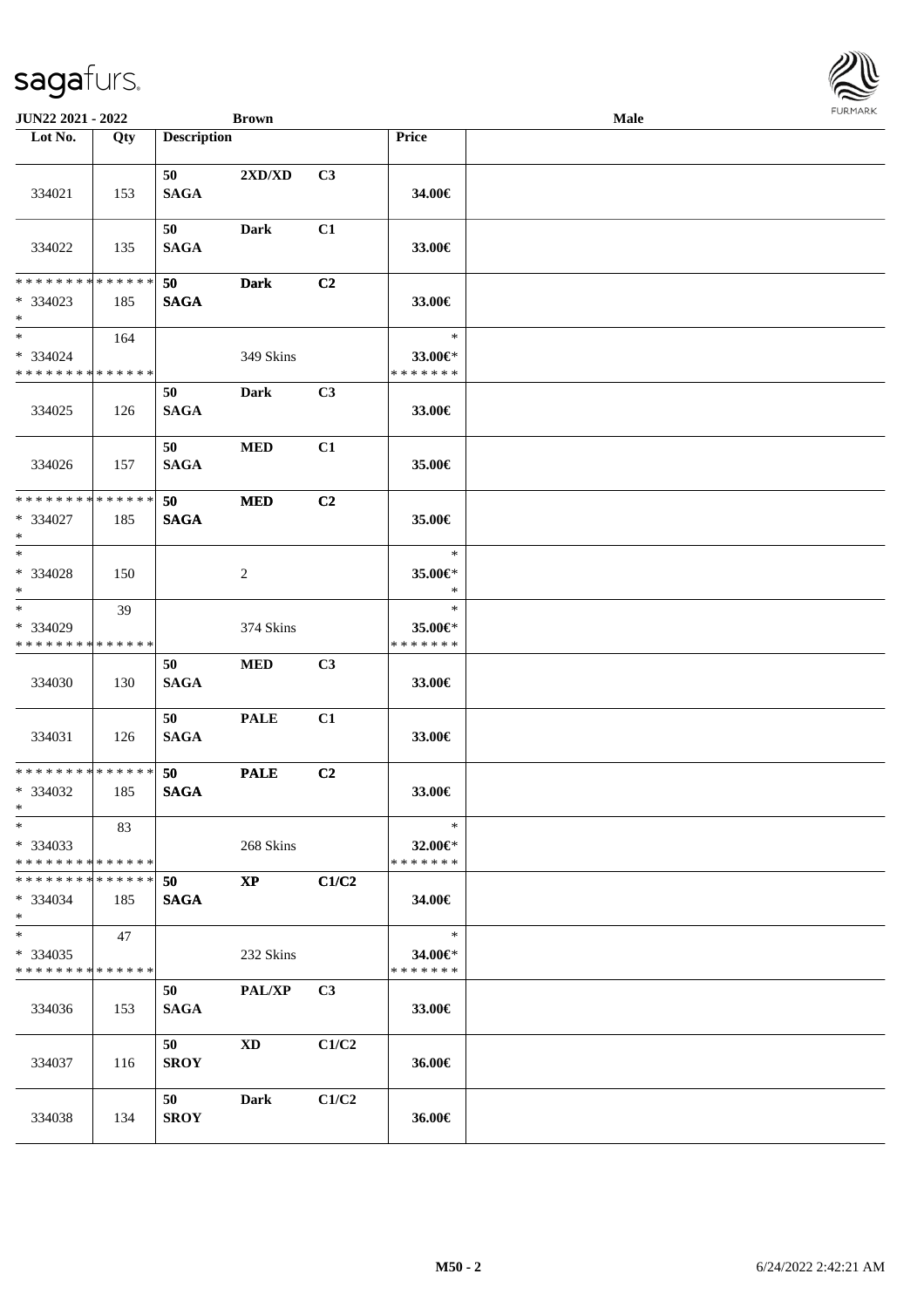\* \* \* \* \* \* \* \* \* \* \* \* \* \* \* 334099 205

\* \* \* \* \* \* \* \* \* \* \* \* \* \*

47

\*

\*

\* 334100

**SI**

**40 MED C2**

252 Skins

| JUN22 2021 - 2022                                            |     |                        | <b>Brown</b>           |       |                                    | Male | <b>FURMARK</b> |
|--------------------------------------------------------------|-----|------------------------|------------------------|-------|------------------------------------|------|----------------|
| Lot No.                                                      | Qty | <b>Description</b>     |                        |       | Price                              |      |                |
| * * * * * * * * * * * * * *<br>* 334081<br>$*$               | 225 | 40<br>SI               | 2XD                    | C1/C2 | 25.50€                             |      |                |
| $*$<br>* 334082<br>* * * * * * * * * * * * * *               | 53  |                        | 278 Skins              |       | $\ast$<br>24.50€*<br>* * * * * * * |      |                |
| 334083                                                       | 97  | 40<br>SI               | 2XD                    | C3    | 24.00€                             |      |                |
| 334084                                                       | 116 | 40<br>SI               | $\mathbf{X}\mathbf{D}$ | C1    | 25.50€                             |      |                |
| * * * * * * * * * * * * * * *<br>* 334085<br>$\ast$          | 225 | 40<br>SI               | $\mathbf{X}\mathbf{D}$ | C2    | 25.00€                             |      |                |
| $\overline{\ast}$<br>* 334086<br>* * * * * * * * * * * * * * | 80  |                        | 305 Skins              |       | $\ast$<br>25.00€*<br>* * * * * * * |      |                |
| **************<br>$* 334087$<br>$\ast$                       | 225 | 40<br>SI               | <b>XD</b>              | C2    | 25.50€                             |      |                |
| $*$<br>* 334088<br>* * * * * * * * * * * * * *               | 101 |                        | 326 Skins              |       | $\ast$<br>25.00€*<br>* * * * * * * |      |                |
| 334089                                                       | 141 | 40<br>SI               | $\mathbf{X}\mathbf{D}$ | C3    | 24.00€                             |      |                |
| 334090                                                       | 213 | 40<br>SI               | <b>Dark</b>            | C1    | 24.00€                             |      |                |
| * * * * * * * * * * * * * * *<br>* 334091<br>$*$             | 225 | 40<br>SI               | <b>Dark</b>            | C2    | 25.00€                             |      |                |
| $*$<br>* 334092<br>**************                            | 205 |                        | 430 Skins              |       | $\ast$<br>25.00€*<br>* * * * * * * |      |                |
| **************<br>* 334093<br>$*$                            | 225 | 40<br>SI               | <b>Dark</b>            | C2    | 24.50€                             |      |                |
| $*$<br>* 334094<br>$*$                                       | 200 |                        | $\overline{2}$         |       | $\ast$<br>24.50€*<br>$\ast$        |      |                |
| $\ast$<br>* 334095<br>* * * * * * * * * * * * * * *          | 81  |                        | 506 Skins              |       | $\ast$<br>25.00€*<br>* * * * * * * |      |                |
| 334096                                                       | 129 | 40<br>SI               | Dark                   | C3    | 24.50€                             |      |                |
| 334097                                                       | 128 | 40<br>SI               | $\bf MED$              | C1    | 25.00€                             |      |                |
| 334098                                                       | 155 | 40<br>${\bf S}{\bf I}$ | $\bf MED$              | C1    | 25.00€                             |      |                |

\* \* **24.00€**\* \* \* \* \* \* \*

**25.00€**

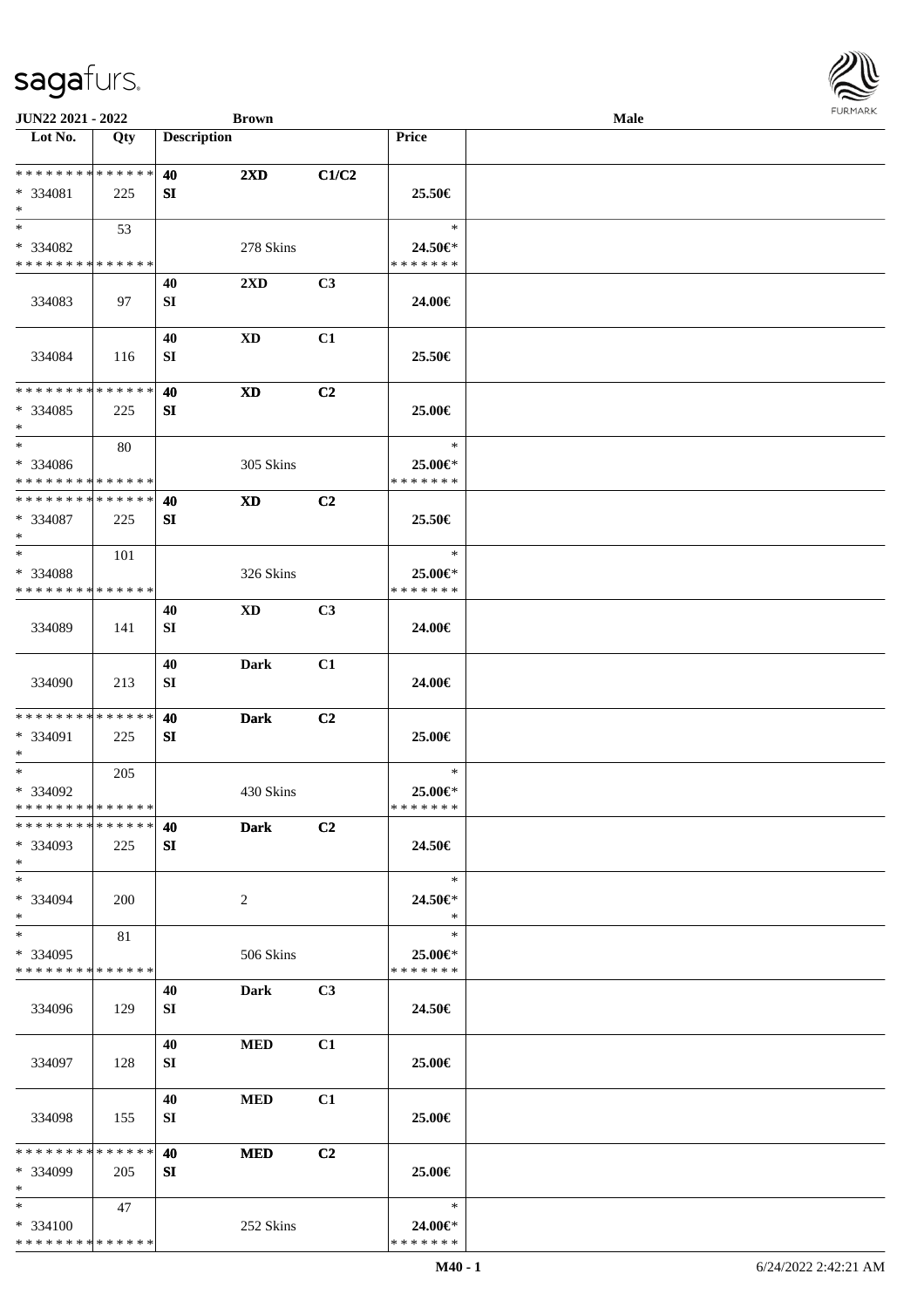| <b>JUN22 2021 - 2022</b>                             |            |                               | <b>Brown</b>           |                |                   | Male | <b>FURPIARA</b> |
|------------------------------------------------------|------------|-------------------------------|------------------------|----------------|-------------------|------|-----------------|
| Lot No.                                              | Qty        | <b>Description</b>            |                        |                | Price             |      |                 |
|                                                      |            |                               |                        |                |                   |      |                 |
| * * * * * * * * <mark>* * * * * *</mark><br>* 334101 |            | 40                            | <b>MED</b>             | C2             | 25.00€            |      |                 |
| $\ast$                                               | 225        | SI                            |                        |                |                   |      |                 |
| $*$                                                  |            |                               |                        |                | $\ast$            |      |                 |
| * 334102<br>$*$                                      | 200        |                               | 2                      |                | 25.00€*<br>$\ast$ |      |                 |
| $*$                                                  | 99         |                               |                        |                | $\ast$            |      |                 |
| * 334103                                             |            |                               | 524 Skins              |                | 25.50€*           |      |                 |
| * * * * * * * * <mark>* * * * * *</mark>             |            |                               |                        |                | * * * * * * *     |      |                 |
|                                                      |            | 40                            | <b>MED</b>             | C3             |                   |      |                 |
| 334104                                               | 226        | ${\bf SI}$                    |                        |                | 25.00€            |      |                 |
|                                                      |            |                               |                        |                |                   |      |                 |
|                                                      |            | 40                            | <b>PALE</b>            | C1/C2          |                   |      |                 |
| 334105                                               | 249        | SI                            |                        |                | 24.50€            |      |                 |
| * * * * * * * * <mark>* * * * * * *</mark>           |            |                               |                        |                |                   |      |                 |
|                                                      |            | 40                            | <b>PALE</b>            | C1/C2          |                   |      |                 |
| * 334106<br>$*$                                      | 225        | SI                            |                        |                | 25.00€            |      |                 |
| $\ast$                                               | 183        |                               |                        |                | $\ast$            |      |                 |
| * 334107                                             |            |                               | 408 Skins              |                | 25.00€*           |      |                 |
| * * * * * * * * <mark>* * * * * *</mark> *           |            |                               |                        |                | * * * * * * *     |      |                 |
|                                                      |            | 40                            | MED/PAL C3             |                |                   |      |                 |
| 334108                                               | 223        | SI                            |                        |                | 24.50€            |      |                 |
|                                                      |            |                               |                        |                |                   |      |                 |
|                                                      |            | 40                            | <b>PALE</b>            | C3             |                   |      |                 |
| 334109                                               | 150        | ${\bf SI}$                    |                        |                | 24.50€            |      |                 |
|                                                      |            |                               |                        |                |                   |      |                 |
| 334110                                               | 142        | 40<br>SI                      | $\mathbf{XP}$          | C1/C2          | 24.00€            |      |                 |
|                                                      |            |                               |                        |                |                   |      |                 |
|                                                      |            | 40                            | $\mathbf{XP}$          | C1/C2          |                   |      |                 |
| 334111                                               | 193        | SI                            |                        |                | 24.00€            |      |                 |
|                                                      |            |                               |                        |                |                   |      |                 |
|                                                      |            | 40                            | <b>MED</b>             | C2             |                   |      |                 |
| 334112                                               | 105        | SI                            | <b>LNAP</b>            |                | 24.50€            |      |                 |
|                                                      |            |                               |                        |                |                   |      |                 |
|                                                      |            | 40                            | <b>PALE</b>            | C <sub>2</sub> |                   |      |                 |
| 334113                                               | 125        | SI                            | <b>LNAP</b>            |                | 24.50€            |      |                 |
|                                                      |            | 40                            | $\mathbf{X}\mathbf{P}$ | C <sub>2</sub> |                   |      |                 |
| 334114                                               | 92         | SI                            | <b>LNAP</b>            |                | 25.50€            |      |                 |
|                                                      |            |                               |                        |                |                   |      |                 |
| * * * * * * * * * * * * * * *                        |            | 40                            | MED/PAL C2             |                |                   |      |                 |
| $* 334115$                                           | <b>200</b> | $\mathbf{I}$                  | <b>SPAR</b>            |                | 24.00€            |      |                 |
| $\ast$                                               |            |                               |                        |                |                   |      |                 |
| $*$                                                  |            |                               |                        |                | $*$               |      |                 |
| $* 334116$                                           | 200        |                               | 2                      |                | 24.00€*<br>$\ast$ |      |                 |
| $*$<br>$*$                                           |            |                               |                        |                | $\ast$            |      |                 |
| $* 334117$                                           | 200        |                               | 3                      |                | 24.00€*           |      |                 |
| $*$                                                  |            |                               |                        |                | $\ast$            |      |                 |
| $*$                                                  |            |                               |                        |                | $*$               |      |                 |
| $* 334118$                                           | 200        |                               | 4                      |                | 24.00€*           |      |                 |
| $*$                                                  |            |                               |                        |                | $\ast$            |      |                 |
| $*$ $-$                                              | 65         |                               |                        |                | $\ast$            |      |                 |
| $* 334119$                                           |            |                               | 865 Skins              |                | 24.00€*           |      |                 |
| * * * * * * * * * * * * * *                          |            |                               |                        |                | * * * * * * *     |      |                 |
|                                                      | 225        | 40<br>$\mathbf{I} \mathbf{B}$ | MED/PAL C2<br>CHIP     |                | $23.50\epsilon$   |      |                 |
| 334120                                               |            |                               |                        |                |                   |      |                 |

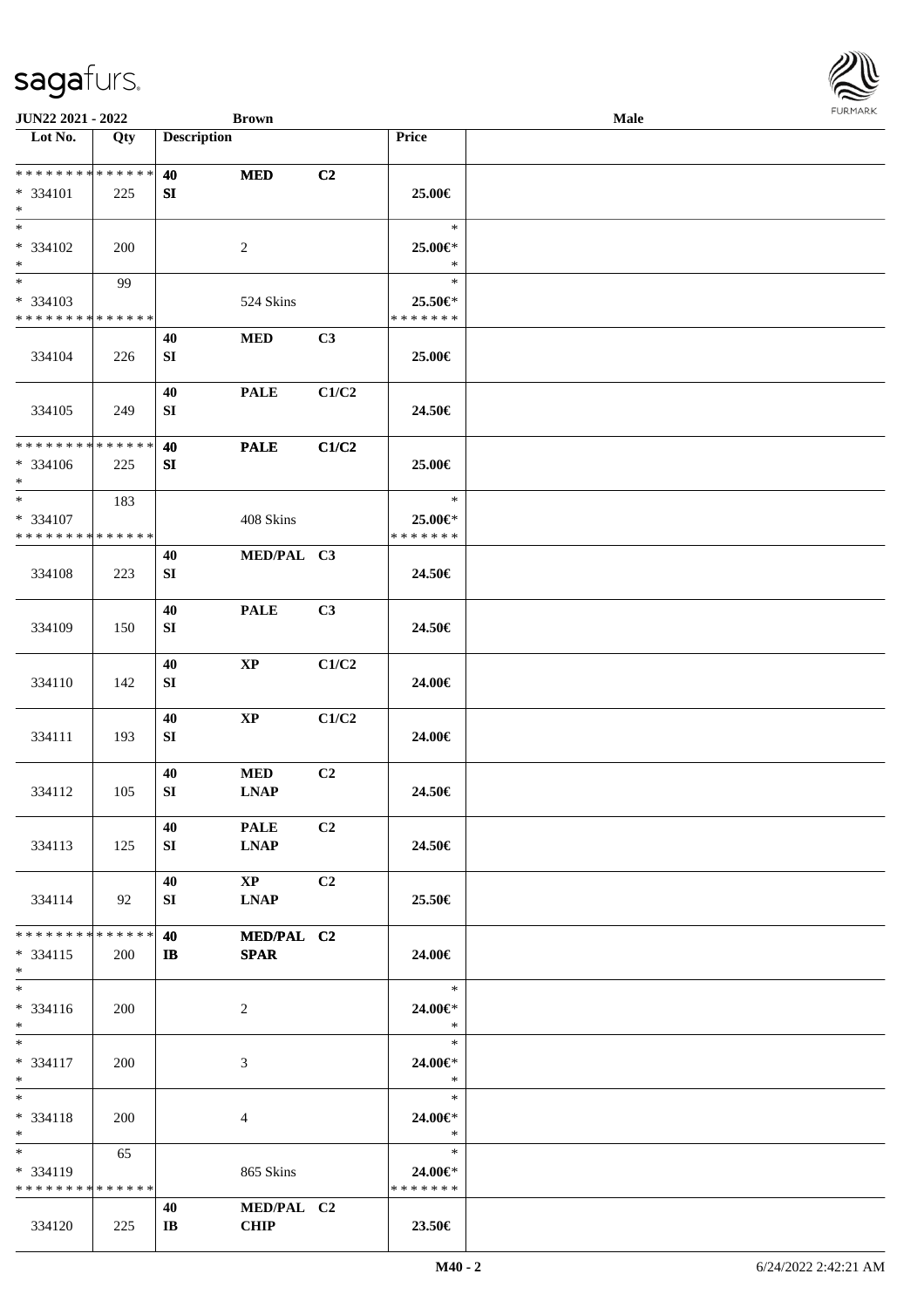| JUN22 2021 - 2022                         |     |                    | <b>Brown</b>            |                |                          | Male |  |
|-------------------------------------------|-----|--------------------|-------------------------|----------------|--------------------------|------|--|
| Lot No.                                   | Qty | <b>Description</b> |                         |                | <b>Price</b>             |      |  |
|                                           |     | 40                 | $2\mathbf{X}\mathbf{D}$ | C1             |                          |      |  |
| 334121                                    | 92  | <b>SAGA</b>        |                         |                | 27.00€                   |      |  |
| * * * * * * * * * * * * * *               |     | 40                 | $2\mathbf{X}\mathbf{D}$ | C <sub>2</sub> |                          |      |  |
| * 334122<br>$*$                           | 205 | <b>SAGA</b>        |                         |                | 26.50€                   |      |  |
| $*$                                       | 87  |                    |                         |                | $\ast$                   |      |  |
| * 334123                                  |     |                    | 292 Skins               |                | 26.50€*                  |      |  |
| * * * * * * * * * * * * * *               |     |                    |                         |                | * * * * * * *            |      |  |
| 334124                                    | 165 | 40<br><b>SAGA</b>  | $2\mathbf{X}\mathbf{D}$ | C3             | 27.00€                   |      |  |
|                                           |     | 40                 | <b>XD</b>               | C1             |                          |      |  |
| 334125                                    | 135 | <b>SAGA</b>        |                         |                | 27.00€                   |      |  |
| ******** <mark>******</mark>              |     | 40                 | <b>XD</b>               | C <sub>2</sub> |                          |      |  |
| $* 334126$<br>$*$                         | 205 | <b>SAGA</b>        |                         |                | 26.50€                   |      |  |
| $*$                                       | 156 |                    |                         |                | $\ast$                   |      |  |
| * 334127<br>* * * * * * * * * * * * * *   |     |                    | 361 Skins               |                | 26.50€*<br>* * * * * * * |      |  |
|                                           |     | 40                 | XD                      | C3             |                          |      |  |
| 334128                                    | 188 | <b>SAGA</b>        |                         |                | 26.50€                   |      |  |
| * * * * * * * * * * * * * *               |     | 40                 | <b>Dark</b>             | C1             |                          |      |  |
| * 334129<br>$*$                           | 205 | <b>SAGA</b>        |                         |                | 26.50€                   |      |  |
| $*$                                       | 52  |                    |                         |                | $\ast$                   |      |  |
| * 334130                                  |     |                    | 257 Skins               |                | 26.50€*                  |      |  |
| * * * * * * * * * * * * * *               |     |                    |                         |                | * * * * * * *            |      |  |
| * * * * * * * * * * * * * * *<br>* 334131 |     | 40                 | <b>Dark</b>             | C <sub>2</sub> | 26.50€                   |      |  |
| $*$                                       | 205 | <b>SAGA</b>        |                         |                |                          |      |  |
| $*$                                       |     |                    |                         |                | $\ast$                   |      |  |
| $* 334132$<br>$*$ $*$                     | 180 |                    | 2                       |                | $26.50 \in$<br>$\ast$    |      |  |
| $*$                                       | 158 |                    |                         |                | $\ast$                   |      |  |
| $* 334133$<br>* * * * * * * * * * * * * * |     |                    | 543 Skins               |                | 26.50€*<br>* * * * * * * |      |  |
| * * * * * * * * * * * * * *               |     | 40                 | <b>Dark</b>             | C3             |                          |      |  |
| $* 334134$<br>$*$                         | 205 | <b>SAGA</b>        |                         |                | 26.50€                   |      |  |
| $*$                                       | 38  |                    |                         |                | $\ast$                   |      |  |
| $*334135$<br>* * * * * * * * * * * * * *  |     |                    | 243 Skins               |                | 26.50€*<br>* * * * * * * |      |  |
| * * * * * * * * * * * * * *               |     | 40                 | <b>MED</b>              | C1             |                          |      |  |
| $* 334136$<br>$*$                         | 205 | <b>SAGA</b>        |                         |                | 27.00€                   |      |  |
| $*$ $-$                                   | 108 |                    |                         |                | $\ast$                   |      |  |
| * 334137                                  |     |                    | 313 Skins               |                | 27.00€*                  |      |  |
| * * * * * * * * * * * * * *               |     |                    |                         |                | * * * * * * *            |      |  |
| * * * * * * * * * * * * * *               |     | 40                 | <b>MED</b>              | C1             |                          |      |  |
| $* 334138$<br>$*$                         | 205 | <b>SAGA</b>        |                         |                | 26.50€                   |      |  |
| $*$                                       | 171 |                    |                         |                | $\ast$                   |      |  |
| * 334139<br>* * * * * * * * * * * * * *   |     |                    | 376 Skins               |                | 26.50€*<br>* * * * * * * |      |  |
| * * * * * * * * * * * * * *               |     | 40                 | <b>MED</b>              | C <sub>2</sub> |                          |      |  |
| $* 334140$                                | 205 | <b>SAGA</b>        |                         |                | 26.50€                   |      |  |

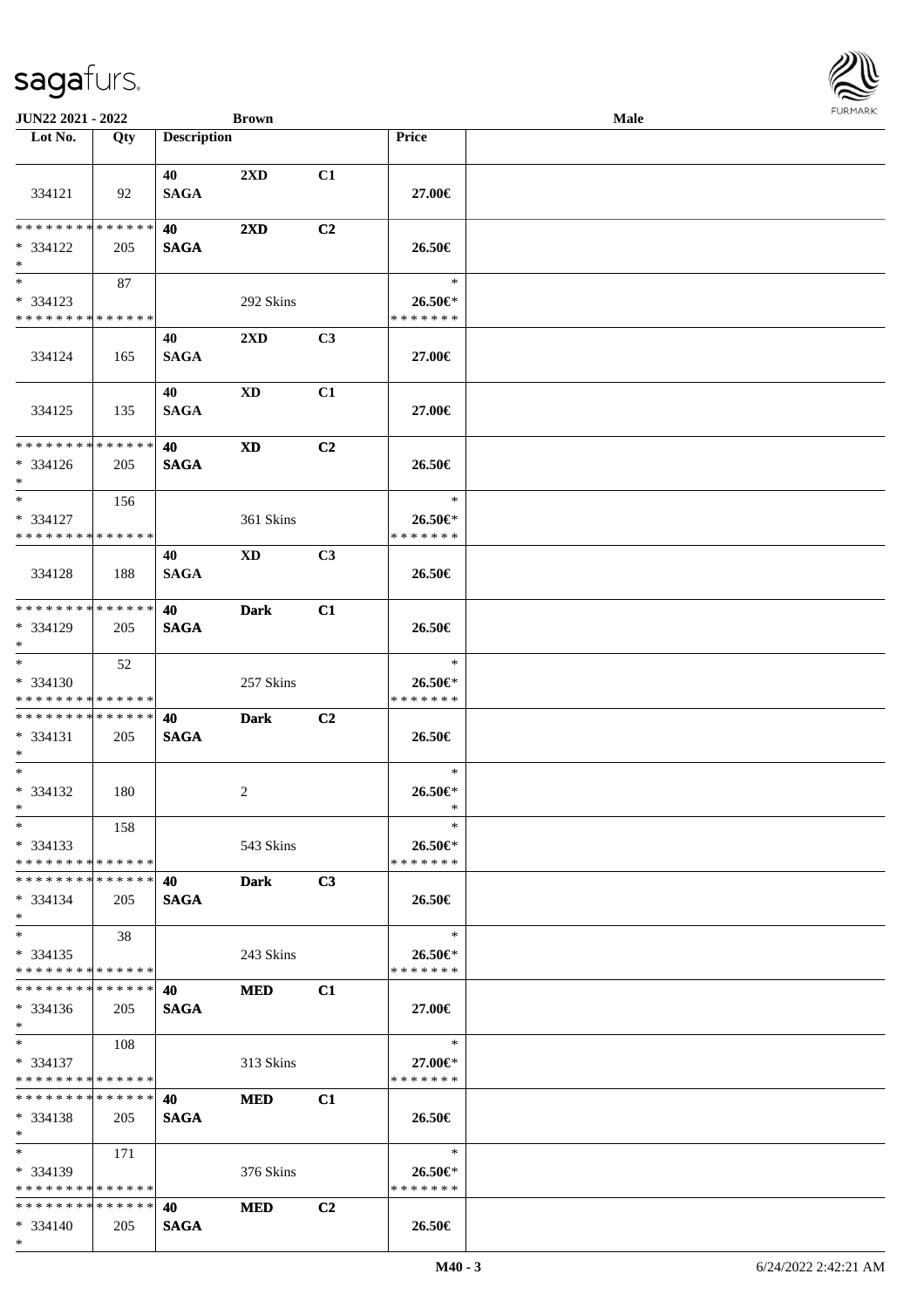| JUN22 2021 - 2022             |     |                    | <b>Brown</b>    |                |               | Male |  |
|-------------------------------|-----|--------------------|-----------------|----------------|---------------|------|--|
| Lot No.                       | Qty | <b>Description</b> |                 |                | Price         |      |  |
|                               |     |                    |                 |                |               |      |  |
| $*$                           |     | 40                 | <b>MED</b>      | C2             | $\ast$        |      |  |
| * 334141                      | 180 | <b>SAGA</b>        |                 |                | 26.50€*       |      |  |
| $*$                           |     |                    |                 |                | $\ast$        |      |  |
|                               | 76  |                    |                 |                | $\ast$        |      |  |
| * 334142                      |     |                    | 461 Skins       |                | 26.00€*       |      |  |
| * * * * * * * * * * * * * *   |     |                    |                 |                | *******       |      |  |
| * * * * * * * * * * * * * *   |     |                    |                 |                |               |      |  |
|                               |     | 40                 | <b>MED</b>      | C2             |               |      |  |
| $* 334143$                    | 205 | <b>SAGA</b>        |                 |                | 26.50€        |      |  |
| $*$                           |     |                    |                 |                |               |      |  |
| $*$                           |     |                    |                 |                | $\ast$        |      |  |
| * 334144                      | 180 |                    | $\overline{c}$  |                | 26.50€*       |      |  |
| $*$                           |     |                    |                 |                | $\ast$        |      |  |
| $\overline{\phantom{0}}$      |     |                    |                 |                | $\ast$        |      |  |
| $* 334145$                    | 180 |                    | $\mathfrak{Z}$  |                | 26.50€*       |      |  |
| $\ast$                        |     |                    |                 |                | $\ast$        |      |  |
| $\overline{\phantom{a}^*}$    |     |                    |                 |                | $\ast$        |      |  |
| $* 334146$                    | 180 |                    | $\overline{4}$  |                | 26.50€*       |      |  |
| $*$                           |     |                    |                 |                | $\ast$        |      |  |
| $\overline{\phantom{a}^*}$    |     |                    |                 |                | $\ast$        |      |  |
|                               |     |                    |                 |                |               |      |  |
| $* 334147$                    | 180 |                    | 5               |                | 26.50€*       |      |  |
| $*$<br>$*$                    |     |                    |                 |                | $\ast$        |      |  |
|                               |     |                    |                 |                | $\ast$        |      |  |
| * 334148                      | 180 |                    | $\sqrt{6}$      |                | 26.50€*       |      |  |
| $*$                           |     |                    |                 |                | $\ast$        |      |  |
| $\overline{\phantom{0}}$      |     |                    |                 |                | $\ast$        |      |  |
| * 334149                      | 190 |                    | $7\phantom{.0}$ |                | 26.50€*       |      |  |
| $*$                           |     |                    |                 |                | $\ast$        |      |  |
| $\overline{\phantom{0}}$      | 46  |                    |                 |                | $\ast$        |      |  |
| $* 334150$                    |     |                    | 1341 Skins      |                | $26.00 \in$ * |      |  |
| * * * * * * * * * * * * * *   |     |                    |                 |                | * * * * * * * |      |  |
|                               |     | 40                 | <b>MED</b>      | C3             |               |      |  |
| 334151                        | 202 | <b>SAGA</b>        |                 |                | 25.50€        |      |  |
|                               |     |                    |                 |                |               |      |  |
|                               |     | 40                 | <b>PALE</b>     | C1             |               |      |  |
| 334152                        |     | <b>SAGA</b>        |                 |                | 26.50€        |      |  |
|                               | 213 |                    |                 |                |               |      |  |
| **************                |     |                    |                 |                |               |      |  |
|                               |     | 40 PALE            |                 | C1             |               |      |  |
| $* 334153$                    | 205 | <b>SAGA</b>        |                 |                | 26.50€        |      |  |
| $*$                           |     |                    |                 |                |               |      |  |
| $*$                           | 82  |                    |                 |                | $\ast$        |      |  |
| $* 334154$                    |     |                    | 287 Skins       |                | 26.50€*       |      |  |
| * * * * * * * * * * * * * * * |     |                    |                 |                | * * * * * * * |      |  |
| * * * * * * * * * * * * * * * |     | <b>40</b>          | <b>PALE</b>     | C2             |               |      |  |
| $*334155$                     | 205 | <b>SAGA</b>        |                 |                | 26.50€        |      |  |
| $*$                           |     |                    |                 |                |               |      |  |
| $*$                           | 113 |                    |                 |                | $\ast$        |      |  |
| $* 334156$                    |     |                    | 318 Skins       |                | 26.50€*       |      |  |
| * * * * * * * * * * * * * * * |     |                    |                 |                | * * * * * * * |      |  |
| **************                |     | <b>40</b>          | <b>PALE</b>     | C <sub>2</sub> |               |      |  |
| $* 334157$                    |     | <b>SAGA</b>        |                 |                | 26.50€        |      |  |
| $*$ $-$                       | 205 |                    |                 |                |               |      |  |
| $*$                           |     |                    |                 |                |               |      |  |
|                               |     |                    |                 |                | $\ast$        |      |  |
| * 334158                      | 180 |                    | $\overline{2}$  |                | 26.50€*       |      |  |
| $*$                           |     |                    |                 |                | $\ast$        |      |  |
| $*$                           |     |                    |                 |                | $\ast$        |      |  |
| * 334159                      | 180 |                    | 3               |                | 26.50€*       |      |  |
| $*$                           |     |                    |                 |                | $\ast$        |      |  |
| $*$ $*$                       | 135 |                    |                 |                | $\ast$        |      |  |
| $* 334160$                    |     |                    | 700 Skins       |                | 26.50€*       |      |  |
| * * * * * * * * * * * * * *   |     |                    |                 |                | * * * * * * * |      |  |

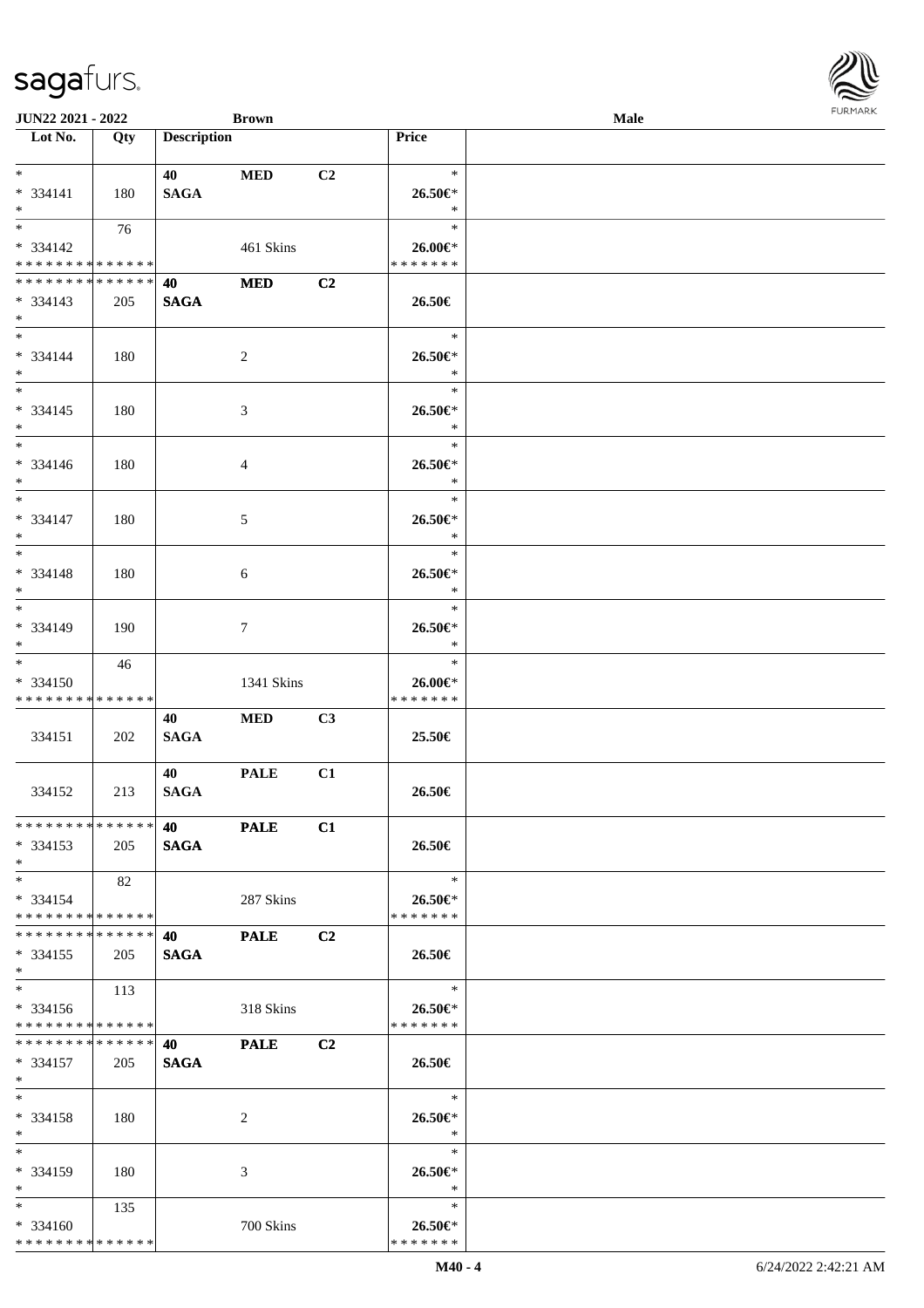| <b>JUN22 2021 - 2022</b>                                        |     |                        | <b>Brown</b>                 |                |                                    | Male |  |
|-----------------------------------------------------------------|-----|------------------------|------------------------------|----------------|------------------------------------|------|--|
| Lot No.                                                         | Qty | <b>Description</b>     |                              |                | Price                              |      |  |
| 334161                                                          | 131 | 40<br><b>SAGA</b>      | <b>PALE</b>                  | C3             | 25.50€                             |      |  |
| * * * * * * * * <mark>* * * * * * *</mark><br>* 334162<br>$*$   | 205 | 40<br><b>SAGA</b>      | <b>PALE</b>                  | C3             | 26.00€                             |      |  |
| * 334163<br>* * * * * * * * * * * * * *                         | 53  |                        | 258 Skins                    |                | $\ast$<br>26.00€*<br>* * * * * * * |      |  |
| 334164                                                          | 104 | 40<br><b>SAGA</b>      | $\mathbf{X}\mathbf{P}$       | C1             | 27.50€                             |      |  |
| ******** <mark>******</mark><br>$* 334165$<br>$*$               | 205 | 40<br><b>SAGA</b>      | $\mathbf{XP}$                | C1/C2          | 28.50€                             |      |  |
| $*$<br>$* 334166$<br>* * * * * * * * <mark>* * * * * * *</mark> | 200 |                        | 405 Skins                    |                | $\ast$<br>27.50€*<br>* * * * * * * |      |  |
| 334167                                                          | 195 | 40<br><b>SAGA</b>      | $\mathbf{X}\mathbf{P}$       | C2             | 27.00€                             |      |  |
| 334168                                                          | 104 | 40<br><b>SAGA</b>      | <b>XP</b>                    | C <sub>3</sub> | 25.50€                             |      |  |
| 334169                                                          | 146 | 40<br><b>SAGA</b>      | 2XD<br><b>LNAP</b>           | C <sub>2</sub> | 26.50€                             |      |  |
| 334170                                                          | 189 | 40<br><b>SAGA</b>      | XD<br><b>LNAP</b>            | C <sub>2</sub> | 26.00€                             |      |  |
| * * * * * * * * <mark>* * * * * * *</mark><br>* 334171<br>$*$   | 205 | 40<br><b>SAGA</b>      | <b>Dark</b><br><b>LNAP</b>   | C <sub>2</sub> | 25.00€                             |      |  |
| $*$ $-$<br>* 334172<br>* * * * * * * * * * * * * *              | 134 |                        | 339 Skins                    |                | $\ast$<br>25.50€*<br>* * * * * * * |      |  |
| 334173                                                          | 238 | 40 — 10<br><b>SAGA</b> | <b>MED</b><br><b>LNAP</b>    | C2             | 25.50€                             |      |  |
| 334174                                                          | 216 | 40 — 20<br>SAGA        | <b>PALE</b><br><b>LNAP</b>   | C <sub>2</sub> | 25.00€                             |      |  |
| 334175                                                          | 134 | 40<br><b>SAGA</b>      | $\mathbf{XP}$<br><b>LNAP</b> | C <sub>2</sub> | 25.50€                             |      |  |
| * * * * * * * * <mark>* * * * * *</mark> *<br>* 334176<br>$*$   | 205 | 40 — 10<br><b>IA</b>   | MED/PAL C2<br><b>SPAR</b>    |                | 26.50€                             |      |  |
| $*$<br>* 334177<br>$*$                                          | 180 |                        | 2                            |                | $\rightarrow$<br>26.00€*<br>$\ast$ |      |  |
| $*$ $-$<br>* 334178<br>$*$                                      | 180 |                        | 3                            |                | $\ast$<br>26.00€*<br>$*$           |      |  |
| $*$<br>* 334179<br>$*$                                          | 180 |                        | 4                            |                | $\ast$<br>26.00€*<br>$*$           |      |  |
| $*$<br>* 334180<br>$*$                                          | 180 |                        | 5                            |                | $\ast$<br>$26.50 \in$ *<br>$\ast$  |      |  |

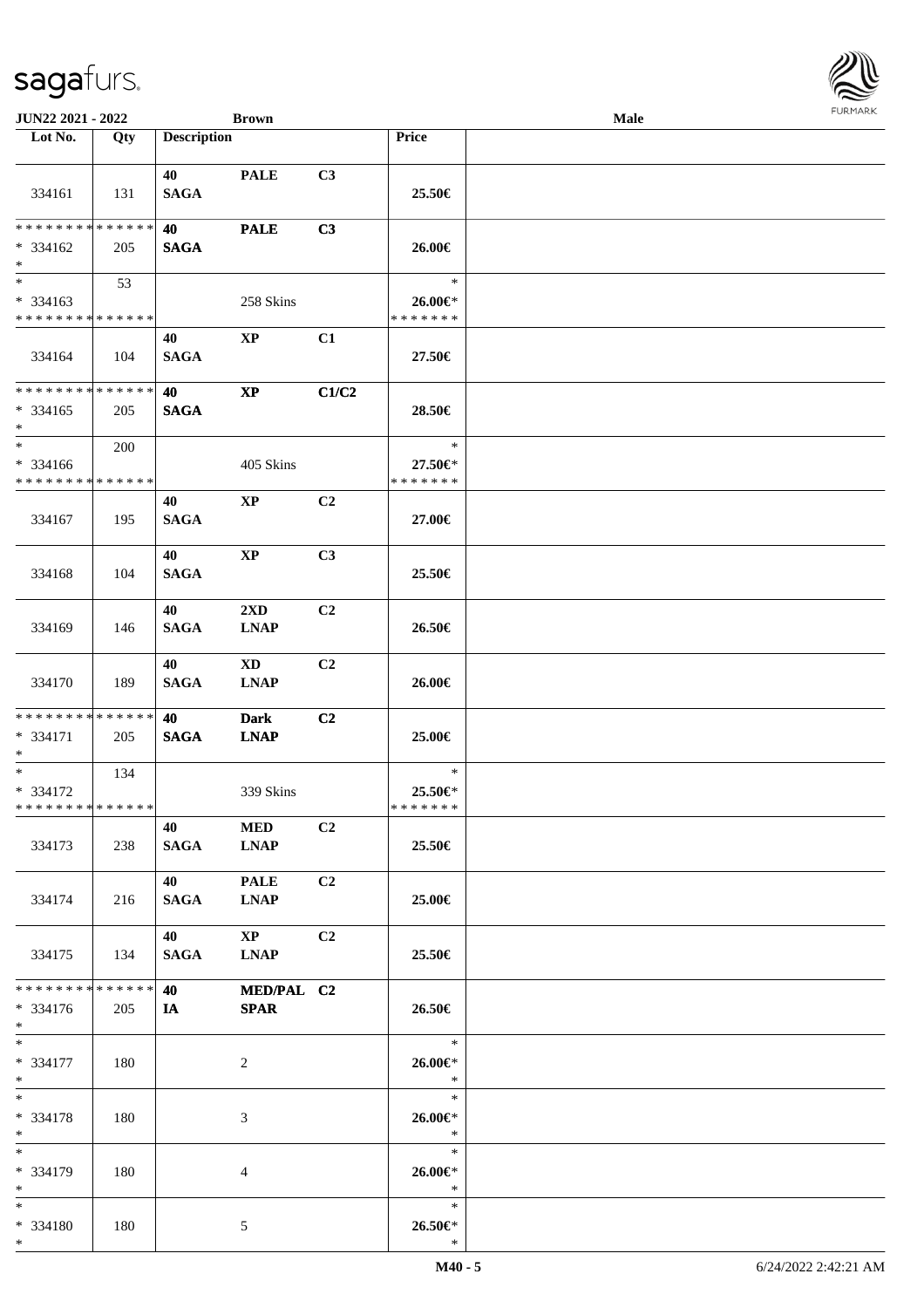| <b>JUN22 2021 - 2022</b>                   |     | <b>Brown</b>       |                         |       |                   | Male | . 0.14. 0.034. |
|--------------------------------------------|-----|--------------------|-------------------------|-------|-------------------|------|----------------|
| Lot No.                                    | Qty | <b>Description</b> |                         |       | Price             |      |                |
| $*$ $*$                                    |     | 40 — 20            | MED/PAL C2              |       | $\ast$            |      |                |
| * 334181                                   | 180 | IA                 | <b>SPAR</b>             |       | 27.00€*           |      |                |
| $*$                                        |     |                    |                         |       | $\ast$            |      |                |
|                                            |     |                    |                         |       | $\ast$            |      |                |
| * 334182                                   | 180 |                    | $\tau$                  |       | 26.50€*           |      |                |
| $*$                                        |     |                    |                         |       | $\ast$<br>$\ast$  |      |                |
| * 334183                                   | 180 |                    | $8\,$                   |       | $26.50 \in$       |      |                |
| $*$                                        |     |                    |                         |       | $\ast$            |      |                |
| $*$                                        |     |                    |                         |       | $\ast$            |      |                |
| * 334184                                   | 180 |                    | 9                       |       | 26.50€*           |      |                |
| $*$<br>$\overline{\ }$                     |     |                    |                         |       | $\ast$<br>$\ast$  |      |                |
| * 334185                                   | 180 |                    | 10                      |       | 26.50€*           |      |                |
| $*$                                        |     |                    |                         |       | $\ast$            |      |                |
| $*$                                        |     |                    |                         |       | $\ast$            |      |                |
| * 334186                                   | 180 |                    | 11                      |       | 27.00€*           |      |                |
| $*$<br>$*$                                 |     |                    |                         |       | $\ast$<br>$\ast$  |      |                |
| * 334187                                   | 180 |                    | 12                      |       | 27.00€*           |      |                |
| $*$                                        |     |                    |                         |       | $\ast$            |      |                |
| $*$                                        |     |                    |                         |       | $\ast$            |      |                |
| * 334188<br>$*$                            | 180 |                    | 13                      |       | 27.00€*<br>$\ast$ |      |                |
| $*$                                        |     |                    |                         |       | $\ast$            |      |                |
| * 334189                                   | 180 |                    | 14                      |       | 27.00€*           |      |                |
| $*$                                        |     |                    |                         |       | $\ast$            |      |                |
| $*$                                        |     |                    |                         |       | $\ast$            |      |                |
| * 334190<br>$*$                            | 180 |                    | 15                      |       | 27.00€*<br>$\ast$ |      |                |
| $*$                                        |     |                    |                         |       | $\ast$            |      |                |
| * 334191                                   | 180 |                    | 16                      |       | 27.00€*           |      |                |
| $*$                                        |     |                    |                         |       | $\ast$            |      |                |
| $*$ $-$                                    |     |                    |                         |       | $\ast$            |      |                |
| * 334192<br>$*$ $-$                        | 180 |                    | 17                      |       | 27.00€*<br>$\ast$ |      |                |
| $*$ $-$                                    | 177 |                    |                         |       | $\ast$            |      |                |
| * 334193                                   |     |                    | 3262 Skins              |       | 27.00€*           |      |                |
| * * * * * * * * <mark>* * * * * *</mark> * |     |                    |                         |       | * * * * * * *     |      |                |
| * * * * * * * * * * * * * * *<br>* 334194  | 205 | 40<br><b>IA</b>    | XD/DK<br><b>CHIP</b>    | C2    | 25.50€            |      |                |
| $*$                                        |     |                    |                         |       |                   |      |                |
| $*$                                        |     |                    |                         |       | $\ast$            |      |                |
| * 334195                                   | 180 |                    | 2                       |       | 25.50€*           |      |                |
| $*$<br>$*$ $-$                             |     |                    |                         |       | $\ast$<br>$\ast$  |      |                |
| * 334196                                   | 180 |                    | 3                       |       | 25.50€*           |      |                |
| $*$                                        |     |                    |                         |       | $\ast$            |      |                |
| $*$                                        |     |                    |                         |       | $\ast$            |      |                |
| * 334197                                   | 200 |                    | 4                       |       | 25.50€*           |      |                |
| $*$ $-$<br>$*$ and $*$                     | 57  |                    |                         |       | $\ast$<br>$\ast$  |      |                |
| * 334198                                   |     |                    | 822 Skins               |       | $25.50 \in$       |      |                |
| * * * * * * * * * * * * * *                |     |                    |                         |       | * * * * * * *     |      |                |
|                                            |     | 40                 | $2\mathbf{X}\mathbf{D}$ | C1/C2 |                   |      |                |
| 334199                                     | 142 | <b>SROY</b>        |                         |       | 28.00€            |      |                |
|                                            |     | 40                 | XD                      | C1/C2 |                   |      |                |
| 334200                                     | 171 | <b>SROY</b>        |                         |       | 31.00€            |      |                |

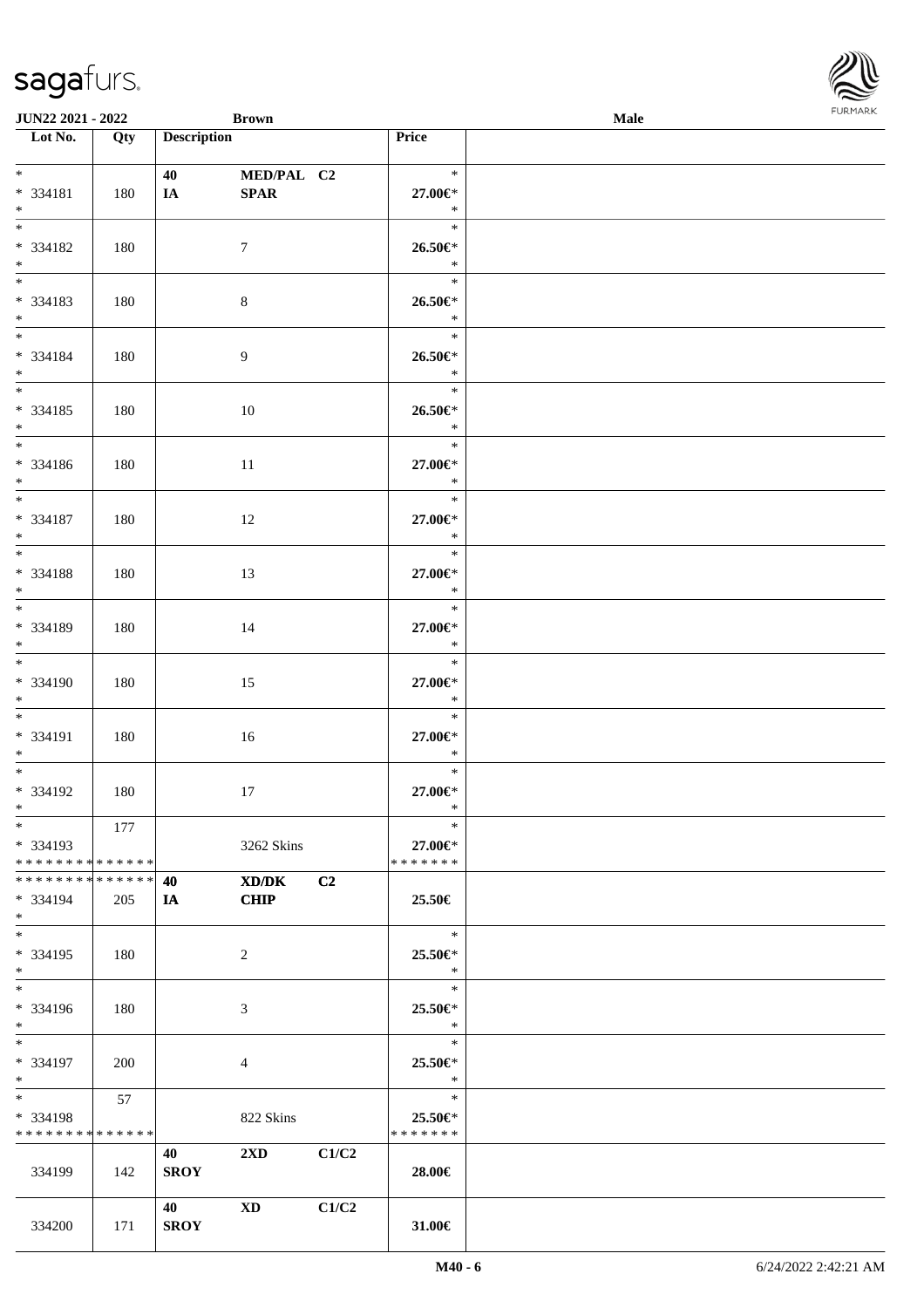| <b>JUN22 2021 - 2022</b>      |     |                    | <b>Brown</b>  |                |               | Male | <b>FURMARK</b> |
|-------------------------------|-----|--------------------|---------------|----------------|---------------|------|----------------|
| Lot No.                       | Qty | <b>Description</b> |               |                | <b>Price</b>  |      |                |
| * * * * * * * * * * * * * *   |     | 40                 | <b>Dark</b>   | C1/C2          |               |      |                |
| $* 334201$                    | 205 | <b>SROY</b>        |               |                | 30.00€        |      |                |
| $*$                           |     |                    |               |                |               |      |                |
| $*$                           | 37  |                    |               |                | $\ast$        |      |                |
| * 334202                      |     |                    | 242 Skins     |                | 28.00€*       |      |                |
| * * * * * * * * * * * * * *   |     |                    |               |                | * * * * * * * |      |                |
| * * * * * * * * * * * * * * * |     | 40                 | <b>MED</b>    | C1             |               |      |                |
| $*334203$<br>$*$              | 185 | <b>SROY</b>        |               |                | 28.00€        |      |                |
| $*$                           | 92  |                    |               |                | $\ast$        |      |                |
| $* 334204$                    |     |                    | 277 Skins     |                | 28.00€*       |      |                |
| * * * * * * * * * * * * * *   |     |                    |               |                | * * * * * * * |      |                |
|                               |     | 40                 | <b>MED</b>    | C1/C2          |               |      |                |
| 334205                        | 193 | <b>SROY</b>        |               |                | 28.00€        |      |                |
|                               |     | 40                 | <b>PALE</b>   | C1             |               |      |                |
| 334206                        | 160 | <b>SROY</b>        |               |                | 28.00€        |      |                |
|                               |     | 40                 | <b>PALE</b>   | C1/C2          |               |      |                |
| 334207                        | 108 | <b>SROY</b>        |               |                | 28.00€        |      |                |
| * * * * * * * * * * * * * *   |     | 40                 | <b>PALE</b>   | C <sub>2</sub> |               |      |                |
| * 334208                      | 225 | <b>SROY</b>        |               |                | 28.00€        |      |                |
| $*$                           |     |                    |               |                |               |      |                |
| $*$                           | 78  |                    |               |                | $\ast$        |      |                |
| * 334209                      |     |                    | 303 Skins     |                | 28.00€*       |      |                |
| * * * * * * * * * * * * * *   |     |                    |               |                | * * * * * * * |      |                |
|                               |     | 40                 | <b>PALE</b>   | C <sub>3</sub> |               |      |                |
| 334210                        | 114 | <b>SROY</b>        |               |                | 27.00€        |      |                |
|                               |     |                    |               |                |               |      |                |
|                               |     | 40                 | $\mathbf{XP}$ | C1/C2          |               |      |                |
| 334211                        | 210 | <b>SROY</b>        |               |                | 28.00€        |      |                |
|                               |     |                    |               |                |               |      |                |

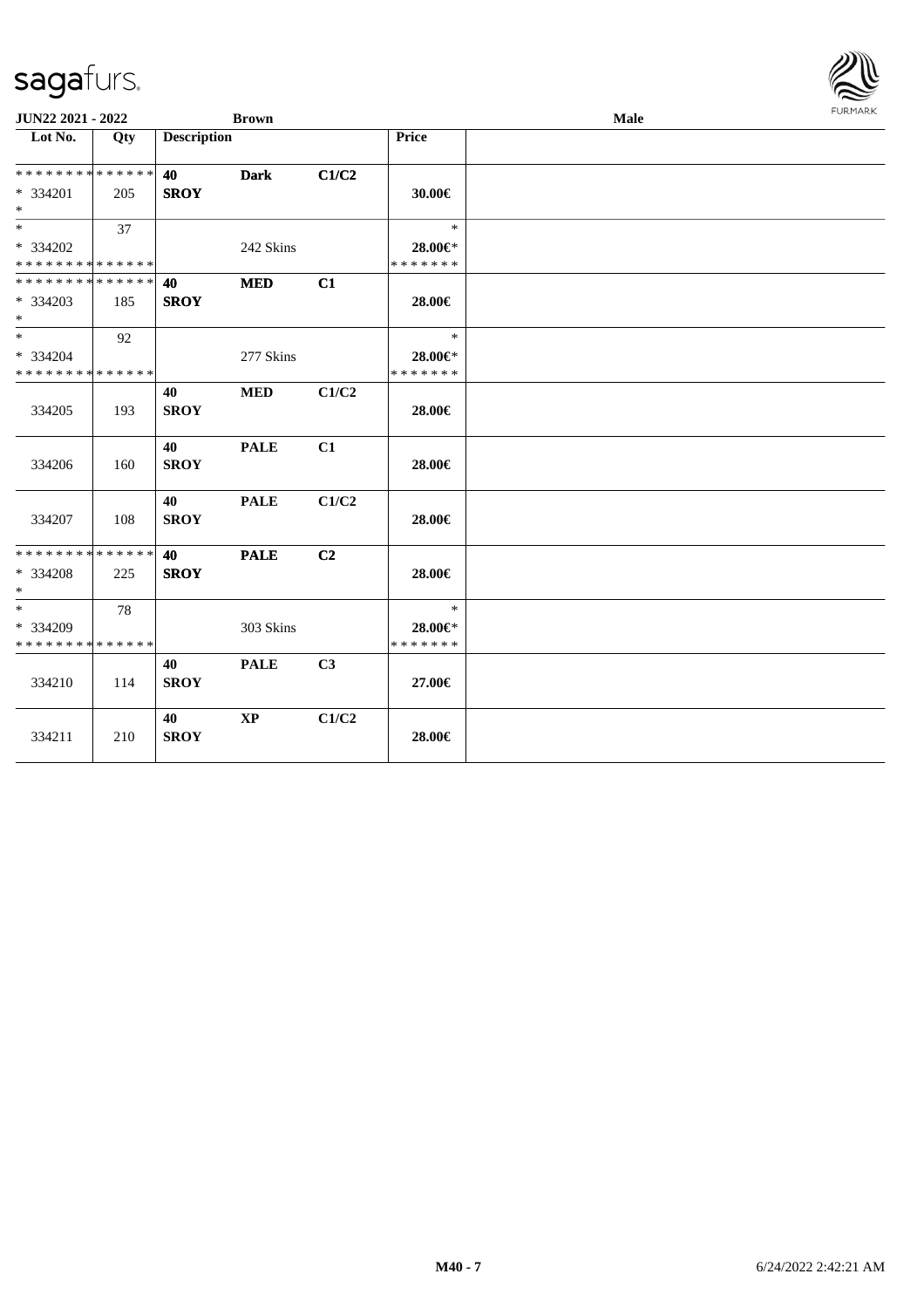| JUN22 2021 - 2022                                               |     |                    | <b>Brown</b>            |    |                                          | Male | <b>FURMAR</b> |
|-----------------------------------------------------------------|-----|--------------------|-------------------------|----|------------------------------------------|------|---------------|
| $\overline{\text{Lot No.}}$                                     | Qty | <b>Description</b> |                         |    | Price                                    |      |               |
| **************<br>$* 334261$<br>$*$                             | 245 | 30<br>SI           | $2\mathbf{X}\mathbf{D}$ | C2 | 22.00€                                   |      |               |
| $\overline{\ast}$<br>$* 334262$<br>******** <mark>******</mark> | 165 |                    | 410 Skins               |    | $\ast$<br>22.00€*<br>* * * * * * *       |      |               |
| 334263                                                          | 170 | 30<br>SI           | 2XD                     | C3 | 21.00€                                   |      |               |
| 334264                                                          | 218 | 30<br>SI           | <b>XD</b>               | C1 | 22.00€                                   |      |               |
| **************<br>$*334265$<br>$\ast$                           | 245 | 30<br>SI           | $\mathbf{X}\mathbf{D}$  | C2 | 22.00€                                   |      |               |
| $\ast$<br>* 334266<br>$\ast$                                    | 220 |                    | $\overline{c}$          |    | $\ast$<br>22.00€*<br>$\ast$              |      |               |
| $\ast$<br>$* 334267$<br>$*$                                     | 220 |                    | $\mathfrak{Z}$          |    | $\ast$<br>22.00€*<br>$\ast$              |      |               |
| $\overline{\phantom{1}}$<br>* 334268<br>**************          | 87  |                    | 772 Skins               |    | $\ast$<br>$21.50 \in$<br>* * * * * * *   |      |               |
| ******** <mark>******</mark><br>$* 334269$<br>$\ast$            | 246 | 30<br>SI           | <b>XD</b>               | C3 | $21.00 \in$                              |      |               |
| $\ast$<br>* 334270<br>******** <mark>******</mark>              | 153 |                    | 399 Skins               |    | $\ast$<br>$21.00 \in$ *<br>* * * * * * * |      |               |
| ******** <mark>******</mark><br>$* 334271$<br>$\ast$            | 260 | 30<br>SI           | <b>Dark</b>             | C1 | 22.00€                                   |      |               |
| $\ast$<br>* 334272<br>**************                            | 237 |                    | 497 Skins               |    | $\ast$<br>22.00€*<br>* * * * * * *       |      |               |
| *************** 30<br>$*334273$<br>$*$                          | 245 | SI                 | <b>Dark</b>             | C2 | 22.00€                                   |      |               |
| $\ast$<br>$* 334274$<br>$\ast$                                  | 220 |                    | $\overline{2}$          |    | $\ast$<br>22.00€*<br>$*$                 |      |               |
| $*$<br>$*334275$<br>$\ast$                                      | 220 |                    | $\mathfrak{Z}$          |    | $\ast$<br>22.00€*<br>$*$                 |      |               |
| $\ast$<br>* 334276<br>$*$                                       | 220 |                    | $\overline{4}$          |    | $\ast$<br>22.00€*<br>$\ast$              |      |               |
| $\ast$<br>* 334277<br>$*$                                       | 220 |                    | 5 <sup>5</sup>          |    | $\ast$<br>22.00€*<br>$\ast$              |      |               |
| $*$<br>* 334278<br>$*$                                          | 220 |                    | 6                       |    | $\ast$<br>22.00 $\in$ *<br>$\ast$        |      |               |
| $\ast$<br>* 334279<br>$*$                                       | 220 |                    | $7\phantom{.0}$         |    | $\ast$<br>22.00€*<br>$\ast$              |      |               |
| $\ast$<br>* 334280<br>$*$                                       | 210 |                    | $8\,$                   |    | $\ast$<br>22.00€*<br>$\ast$              |      |               |

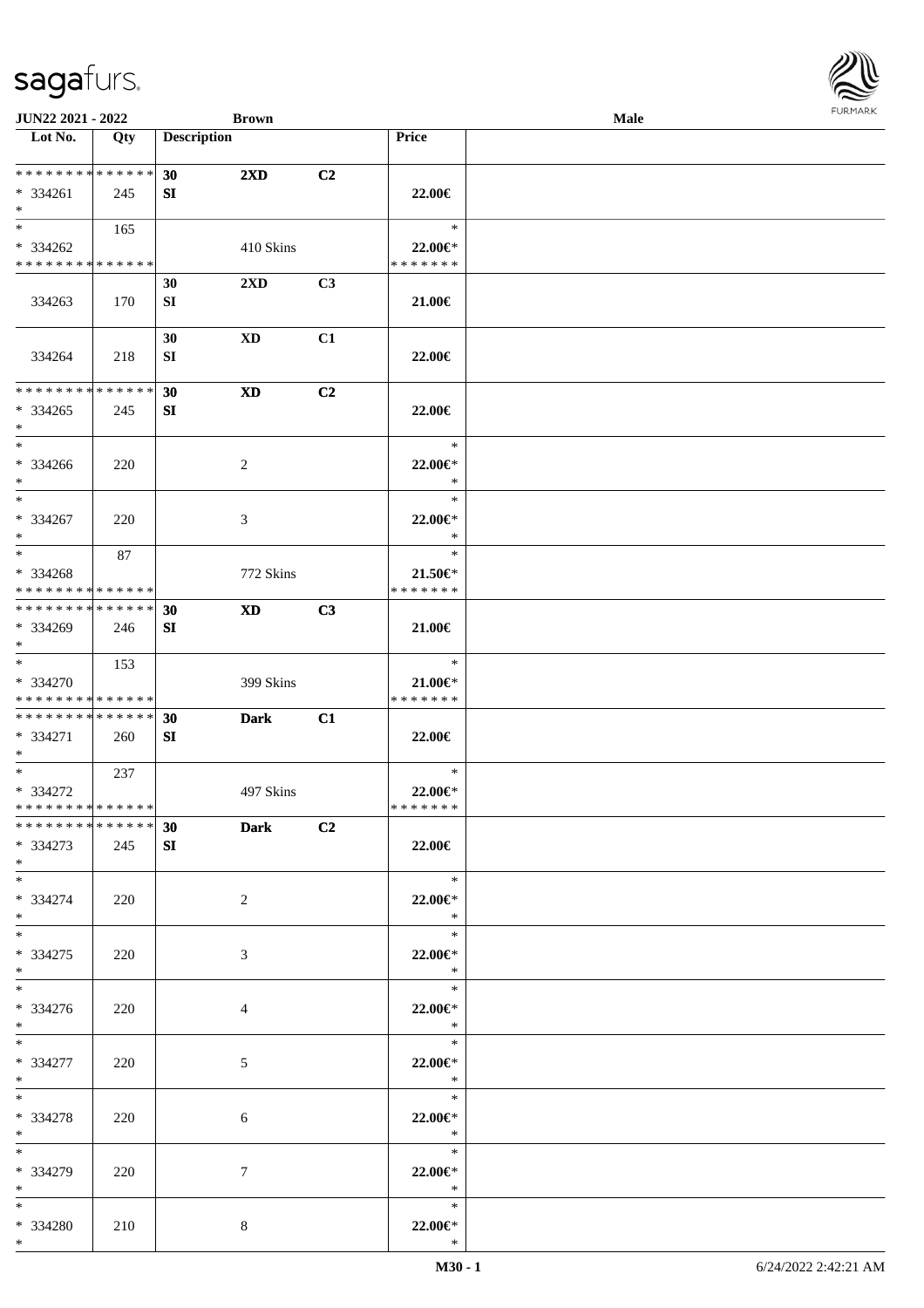| <b>JUN22 2021 - 2022</b>                   |             |                    | <b>Brown</b>   |                |                       | <b>Male</b> |  |
|--------------------------------------------|-------------|--------------------|----------------|----------------|-----------------------|-------------|--|
| Lot No.                                    | Qty         | <b>Description</b> |                |                | Price                 |             |  |
|                                            |             |                    |                |                |                       |             |  |
| $*$ $*$                                    | 50          | 30                 | Dark           | C2             | $\ast$                |             |  |
| * 334281                                   |             | SI                 |                |                | $21.50 \in$           |             |  |
| * * * * * * * * <mark>* * * * * * *</mark> |             |                    |                |                | * * * * * * *         |             |  |
| * * * * * * * * * * * * * *                |             | 30                 | <b>Dark</b>    | C3             |                       |             |  |
| * 334282                                   | 245         | SI                 |                |                | 21.00€                |             |  |
| $\ast$<br>$*$                              |             |                    |                |                |                       |             |  |
|                                            |             |                    |                |                | $\rightarrow$         |             |  |
| * 334283                                   | 220         |                    | 2              |                | $21.00 \in$           |             |  |
| $*$<br>$\ddot{x}$                          |             |                    |                |                | $\ast$                |             |  |
|                                            |             |                    |                |                | $\ast$                |             |  |
| * 334284                                   | 220         |                    | 3              |                | $21.00 \in$<br>$\ast$ |             |  |
| $*$<br>$*$                                 |             |                    |                |                | $\ast$                |             |  |
| * 334285                                   |             |                    |                |                | $21.00 \in$           |             |  |
| $*$                                        | 220         |                    | $\overline{4}$ |                | $\ast$                |             |  |
| $*$                                        | 43          |                    |                |                | $\ast$                |             |  |
| * 334286                                   |             |                    | 948 Skins      |                | 21.00€*               |             |  |
| * * * * * * * * <mark>* * * * * *</mark>   |             |                    |                |                | * * * * * * *         |             |  |
| * * * * * * * * <mark>* * * * * * *</mark> |             | 30                 | <b>MED</b>     | C1             |                       |             |  |
| * 334287                                   | 245         | SI                 |                |                | 22.50€                |             |  |
| $*$                                        |             |                    |                |                |                       |             |  |
| $\overline{\ast}$                          | 148         |                    |                |                | $\ast$                |             |  |
| * 334288                                   |             |                    | 393 Skins      |                | 22.50€*               |             |  |
| * * * * * * * * <mark>* * * * * *</mark>   |             |                    |                |                | * * * * * * *         |             |  |
| * * * * * * * * * * * * * * *              |             | 30                 | <b>MED</b>     | C2             |                       |             |  |
| * 334289                                   | 245         | SI                 |                |                | 22.00€                |             |  |
| $\ast$                                     |             |                    |                |                |                       |             |  |
| $\ddot{x}$                                 |             |                    |                |                | $\ast$                |             |  |
| * 334290                                   | 220         |                    | 2              |                | 22.00 $\in$ *         |             |  |
| $*$                                        |             |                    |                |                | $\ast$                |             |  |
| $\ddot{x}$                                 |             |                    |                |                | $\ast$                |             |  |
| * 334291                                   | 220         |                    | 3              |                | 22.00 $\in$ *         |             |  |
| $*$                                        |             |                    |                |                | $\ast$                |             |  |
| $\ddot{x}$                                 |             |                    |                |                | $\ast$                |             |  |
| * 334292                                   | 220         |                    | 4              |                | 22.00€*               |             |  |
| $*$ $-$                                    |             |                    |                |                | $\ast$                |             |  |
| $\ast$                                     |             |                    |                |                | $\ast$                |             |  |
| * 334293                                   | 220         |                    | 5              |                | 22.00€*               |             |  |
| $*$                                        |             |                    |                |                | $\ast$                |             |  |
| $*$ $-$                                    |             |                    |                |                | $\ast$                |             |  |
| * 334294                                   | 220         |                    | 6              |                | 22.00 $\in$ *<br>$*$  |             |  |
| $\ast$<br>$*$                              |             |                    |                |                | $\ast$                |             |  |
| * 334295                                   | 114         |                    |                |                | 22.00€*               |             |  |
| * * * * * * * * * * * * * * *              |             |                    | 1459 Skins     |                | * * * * * * *         |             |  |
| * * * * * * * * <mark>* * * * * *</mark>   |             | 30                 | <b>MED</b>     | C3             |                       |             |  |
| * 334296                                   | 245         | SI                 |                |                | 21.00€                |             |  |
| $*$                                        |             |                    |                |                |                       |             |  |
| $*$ $-$                                    |             |                    |                |                | $\ast$                |             |  |
| * 334297                                   | 220         |                    | 2              |                | $21.00 \in$           |             |  |
| $*$                                        |             |                    |                |                | $\ast$                |             |  |
| $*$ and $*$                                | 153         |                    |                |                | $\ast$                |             |  |
| * 334298                                   |             |                    | 618 Skins      |                | 21.00€*               |             |  |
| * * * * * * * *                            | * * * * * * |                    |                |                | * * * * * * *         |             |  |
|                                            |             | 30                 | <b>PALE</b>    | C1             |                       |             |  |
| 334299                                     | 257         | SI                 |                |                | 22.00€                |             |  |
|                                            |             |                    |                |                |                       |             |  |
| * * * * * * * * <mark>* * * * * *</mark>   |             | 30                 | <b>PALE</b>    | C <sub>2</sub> |                       |             |  |
| $* 334300$                                 | 265         | SI                 |                |                | 22.00€                |             |  |
|                                            |             |                    |                |                |                       |             |  |

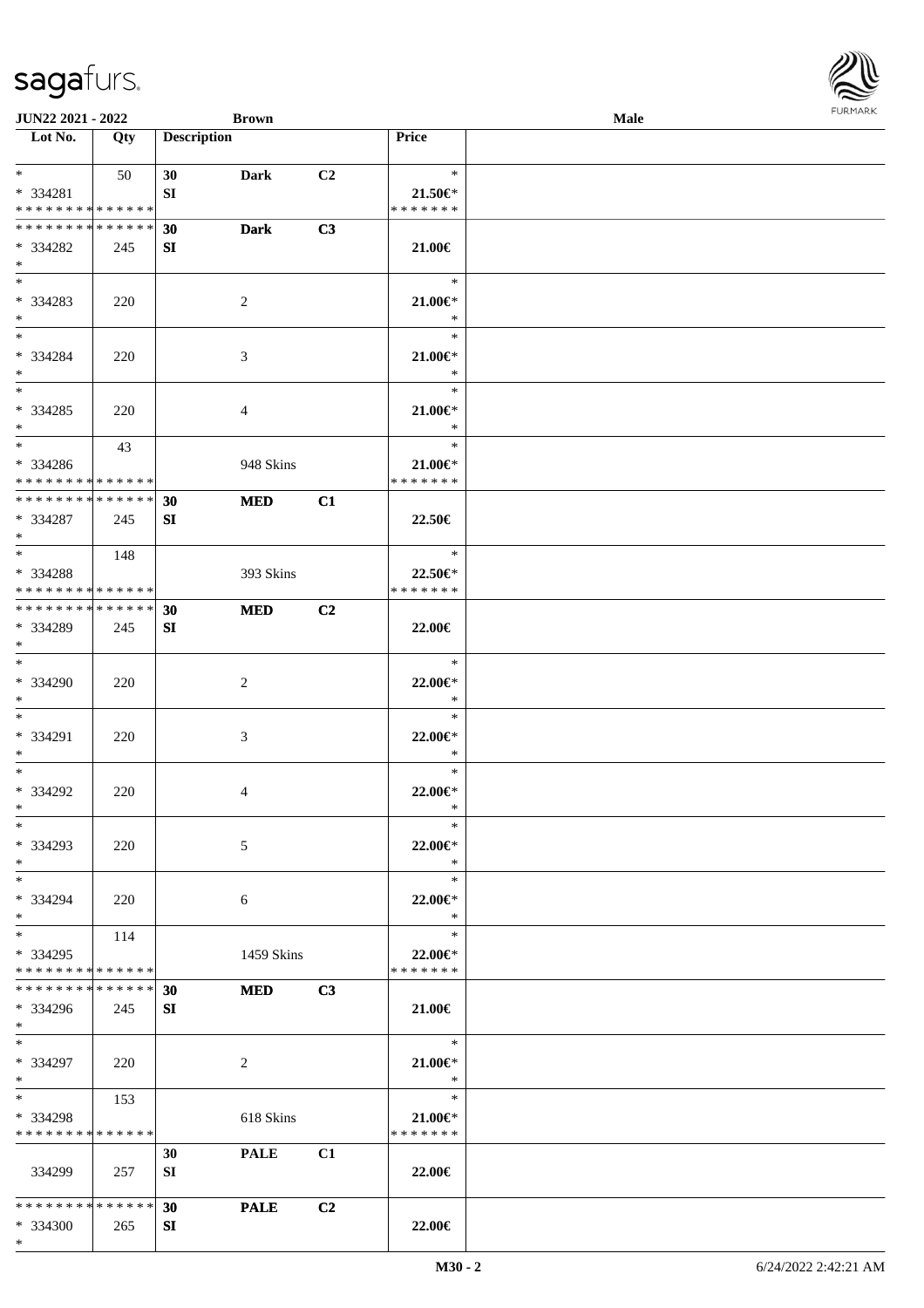| <b>JUN22 2021 - 2022</b>                                            |     |                    | <b>Brown</b>                          |                |                                          | Male | <b>FURMARK</b> |
|---------------------------------------------------------------------|-----|--------------------|---------------------------------------|----------------|------------------------------------------|------|----------------|
| Lot No.                                                             | Qty | <b>Description</b> |                                       |                | Price                                    |      |                |
| $*$<br>* 334301<br>$*$                                              | 220 | 30<br>SI           | <b>PALE</b>                           | C2             | $\ast$<br>22.00 $\in$ *<br>$\ast$        |      |                |
| $*$<br>* 334302<br>$*$                                              | 240 |                    | 3                                     |                | $\ast$<br>$22.00 \in$ *<br>$\ast$        |      |                |
| $*$ $-$<br>* 334303<br>* * * * * * * * <mark>* * * * * * *</mark>   | 69  |                    | 794 Skins                             |                | $\ast$<br>22.00€*<br>* * * * * * *       |      |                |
| * * * * * * * * * * * * * * *<br>* 334304<br>$*$                    | 245 | 30<br>SI           | <b>PALE</b>                           | C3             | 22.00€                                   |      |                |
| * 334305<br>* * * * * * * * <mark>* * * * * * *</mark>              | 148 |                    | 393 Skins                             |                | $\ast$<br>$21.50 \in$<br>* * * * * * *   |      |                |
| * * * * * * * * * * * * * *<br>* 334306<br>$*$                      | 245 | 30<br>SI           | $\bold{XP}$                           | C1/C2          | 22.00€                                   |      |                |
| $*$<br>* 334307<br>* * * * * * * * * * * * * *                      | 126 |                    | 371 Skins                             |                | $\ast$<br>22.00 $\in$ *<br>* * * * * * * |      |                |
| 334308                                                              | 184 | 30<br>SI           | $\mathbf{X}\mathbf{P}$                | C3             | 21.00€                                   |      |                |
| * * * * * * * * * * * * * *<br>* 334309<br>$\ast$                   | 265 | 30<br>SI           | <b>MED</b><br><b>LNAP</b>             | C <sub>2</sub> | 20.50€                                   |      |                |
| $*$<br>$* 334310$<br>* * * * * * * * <mark>* * * * * *</mark>       | 43  |                    | 308 Skins                             |                | $\ast$<br>20.00€*<br>* * * * * * *       |      |                |
| 334311                                                              | 265 | 30<br>SI           | <b>PALE</b><br><b>LNAP</b>            | C <sub>2</sub> | 20.50€                                   |      |                |
| 334312                                                              | 161 | 30<br>SI           | $\mathbf{X}\mathbf{P}$<br><b>LNAP</b> | C <sub>2</sub> | 20.50€                                   |      |                |
| * * * * * * * * * * * * * * *<br>$* 334313$<br>$*$                  | 220 | 30<br>$\mathbf{I}$ | <b>MED/PAL C2</b><br><b>SPAR</b>      |                | 21.00€                                   |      |                |
| $*$<br>$* 334314$<br>$*$ $-$                                        | 220 |                    | 2                                     |                | $\ast$<br>21.00 $\in$ *<br>$\ast$        |      |                |
| $*$ $-$<br>* 334315<br>$*$ $-$                                      | 220 |                    | 3                                     |                | $\ast$<br>$20.50 \in$ *<br>$*$           |      |                |
| $*$<br>* 334316<br>$*$                                              | 220 |                    | 4                                     |                | $\ast$<br>$20.50 \in$<br>$\ast$          |      |                |
| $*$<br>* 334317<br>$*$                                              | 220 |                    | 5                                     |                | $\ast$<br>$20.50 \in$ *<br>$\ast$        |      |                |
| $*$<br>* 334318<br>$*$                                              | 220 |                    | 6                                     |                | $\ast$<br>$20.50 \in$ *<br>$\rightarrow$ |      |                |
| $*$ $-$<br>$* 334319$<br>* * * * * * * * <mark>* * * * * *</mark> * | 110 |                    | 1430 Skins                            |                | $\ast$<br>20.50€*<br>* * * * * * *       |      |                |
| * * * * * * * * <mark>* * * * * *</mark> *<br>* 334320              | 245 | 30<br>$\mathbf{I}$ | XD/DK<br><b>CHIP</b>                  | C <sub>2</sub> | 20.00€                                   |      |                |

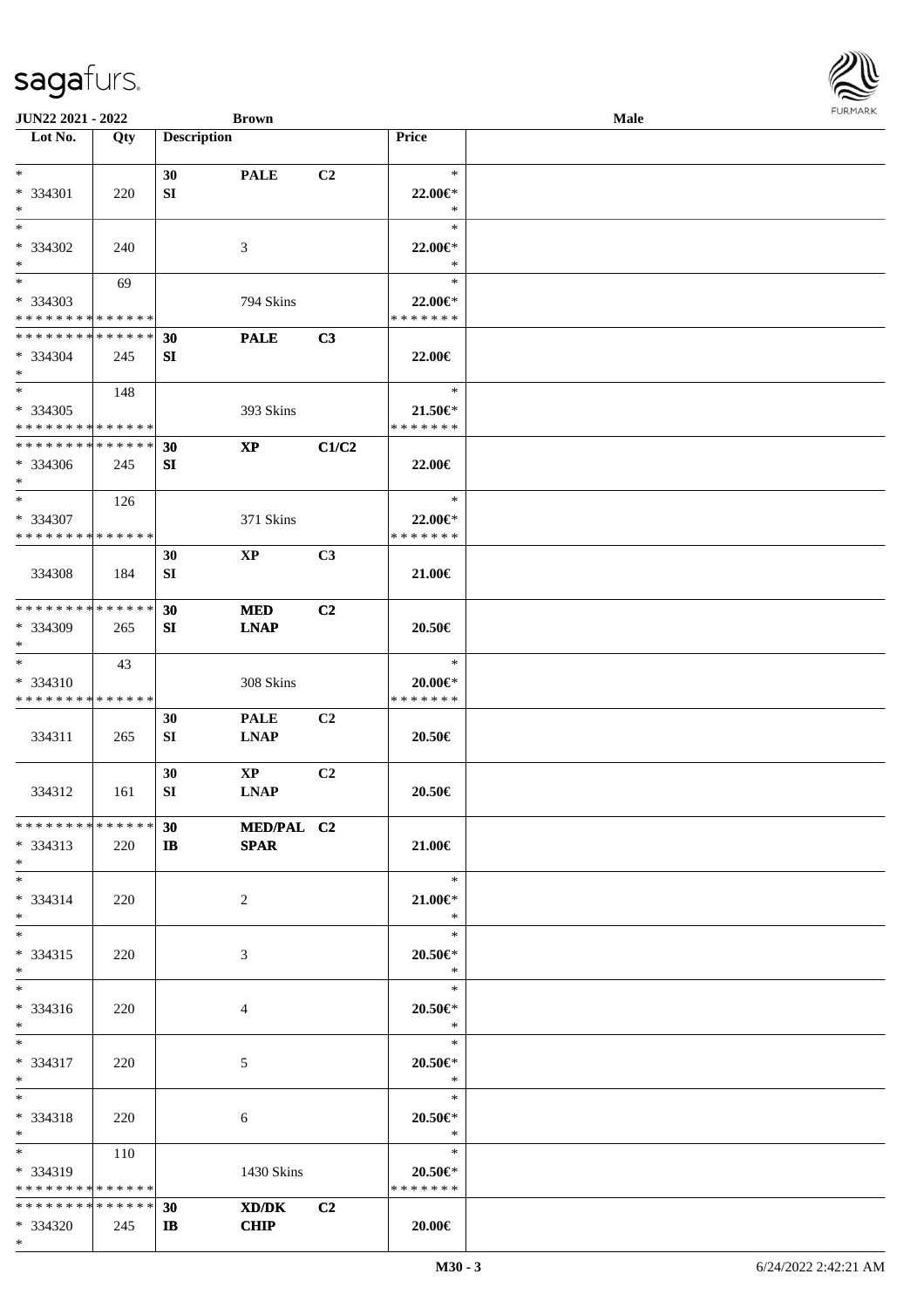| <b>JUN22 2021 - 2022</b>                   |     |                        | <b>Brown</b>            |                |                                               | Male | <b>FURPIARA</b> |
|--------------------------------------------|-----|------------------------|-------------------------|----------------|-----------------------------------------------|------|-----------------|
| Lot No.                                    | Qty | <b>Description</b>     |                         |                | Price                                         |      |                 |
|                                            |     |                        |                         |                |                                               |      |                 |
| $\ast$                                     |     | 30 <sup>1</sup>        | XD/DK                   | C <sub>2</sub> | $\ast$                                        |      |                 |
| * 334321                                   | 220 | $\mathbf{I}\mathbf{B}$ | <b>CHIP</b>             |                | 19.50€*                                       |      |                 |
| $\ast$                                     |     |                        |                         |                | $\ast$                                        |      |                 |
| $\ast$                                     |     |                        |                         |                | $\ast$                                        |      |                 |
| * 334322                                   | 220 |                        | 3                       |                | 19.50€*                                       |      |                 |
| $\ast$                                     |     |                        |                         |                | $*$                                           |      |                 |
| $*$ and $*$                                | 237 |                        |                         |                | $\ast$                                        |      |                 |
| * 334323                                   |     |                        | 922 Skins               |                | 19.50€*                                       |      |                 |
| * * * * * * * * <mark>* * * * * *</mark>   |     |                        |                         |                | * * * * * * *                                 |      |                 |
| * * * * * * * * <mark>* * * * * *</mark>   |     | 30                     | MED/PAL C2              |                |                                               |      |                 |
| * 334324                                   | 245 | IB                     | <b>CHIP</b>             |                | 20.00€                                        |      |                 |
| $\ast$                                     |     |                        |                         |                |                                               |      |                 |
| $\overline{\mathbf{r}}$                    |     |                        |                         |                | $\ast$                                        |      |                 |
| * 334325                                   | 219 |                        | 2                       |                | $20.00 \in$ *                                 |      |                 |
| $*$                                        |     |                        |                         |                | $\ast$                                        |      |                 |
| $*$                                        |     |                        |                         |                | $\ast$                                        |      |                 |
| * 334326                                   | 220 |                        | 3                       |                | 20.00€*                                       |      |                 |
| $*$                                        |     |                        |                         |                | $\ast$                                        |      |                 |
| $\ddot{x}$                                 | 189 |                        |                         |                | $\ast$                                        |      |                 |
| * 334327                                   |     |                        | 873 Skins               |                | $20.00 \in$ *                                 |      |                 |
| * * * * * * * * <mark>* * * * * * *</mark> |     |                        |                         |                | * * * * * * *                                 |      |                 |
| * * * * * * * * <mark>* * * * * * *</mark> |     | 30 <sup>°</sup>        | $2\mathbf{X}\mathbf{D}$ | C2             |                                               |      |                 |
| * 334328                                   | 225 | <b>SAGA</b>            |                         |                | 24.50€                                        |      |                 |
| $\ast$                                     |     |                        |                         |                |                                               |      |                 |
| $*$                                        |     |                        |                         |                | $\ast$                                        |      |                 |
| * 334329                                   | 200 |                        | 2                       |                | 24.50€*                                       |      |                 |
| $*$                                        |     |                        |                         |                | $\ast$                                        |      |                 |
| $*$                                        |     |                        |                         |                | $\ast$                                        |      |                 |
|                                            |     |                        |                         |                |                                               |      |                 |
| * 334330                                   | 200 |                        | 3                       |                | 24.50€*                                       |      |                 |
| $\ast$                                     |     |                        |                         |                | $\ast$<br>$\ast$                              |      |                 |
|                                            |     |                        |                         |                |                                               |      |                 |
| * 334331                                   | 180 |                        | 4                       |                | 24.50€*                                       |      |                 |
| $*$                                        |     |                        |                         |                | $\ast$                                        |      |                 |
| $\ast$                                     | 51  |                        |                         |                | $\ast$                                        |      |                 |
| * 334332                                   |     |                        | 856 Skins               |                | 24.50€*                                       |      |                 |
| * * * * * * * * <mark>* * * * * * *</mark> |     |                        |                         |                | * * * * * * *                                 |      |                 |
|                                            |     |                        | *************** 30 2XD  | C3             |                                               |      |                 |
| $*334333$                                  | 225 | <b>SAGA</b>            |                         |                | 24.00€                                        |      |                 |
| $*$                                        |     |                        |                         |                |                                               |      |                 |
| $*$ and $*$                                | 271 |                        |                         |                | $\begin{array}{c}\n\ast \\ \ast\n\end{array}$ |      |                 |
| $*334334$                                  |     |                        | 496 Skins               |                | 24.00€*                                       |      |                 |
| * * * * * * * * <mark>* * * * * *</mark> * |     |                        |                         |                | * * * * * * *                                 |      |                 |
| * * * * * * * * * * * * * * <mark>*</mark> |     |                        | 30 XD C2                |                |                                               |      |                 |
| $*334335$                                  | 200 | SAGA                   |                         |                | 24.00€                                        |      |                 |
| $\ast$                                     |     |                        |                         |                |                                               |      |                 |
| $*$ $-$                                    |     |                        |                         |                | $\ast$                                        |      |                 |
| $*334336$                                  | 200 |                        | 2                       |                | 24.00€*                                       |      |                 |
| $*$ $-$                                    |     |                        |                         |                | $\ast$                                        |      |                 |
| $\ast$                                     |     |                        |                         |                | $*$                                           |      |                 |
| * 334337                                   | 200 |                        | 3                       |                | 24.00€*                                       |      |                 |
| $\ast$                                     |     |                        |                         |                | $\ddot{x}$                                    |      |                 |
| $*$ $-$                                    |     |                        |                         |                | $\ast$                                        |      |                 |
| * 334338                                   | 200 |                        | 4                       |                | 24.00€*                                       |      |                 |
| $*$ $-$                                    |     |                        |                         |                | $\frac{1}{2}$                                 |      |                 |
| $*$ $-$                                    |     |                        |                         |                |                                               |      |                 |
| $* 334339$                                 | 200 |                        | 5                       |                | 24.00€*                                       |      |                 |
| $*$ $-$                                    |     |                        |                         |                | $\ast$                                        |      |                 |
| $*$ and $*$                                |     |                        |                         |                | $\ast$                                        |      |                 |
| $* 334340$                                 | 200 |                        | 6                       |                | 24.00€*                                       |      |                 |
| $\ddot{x}$                                 |     |                        |                         |                | $\ast$                                        |      |                 |

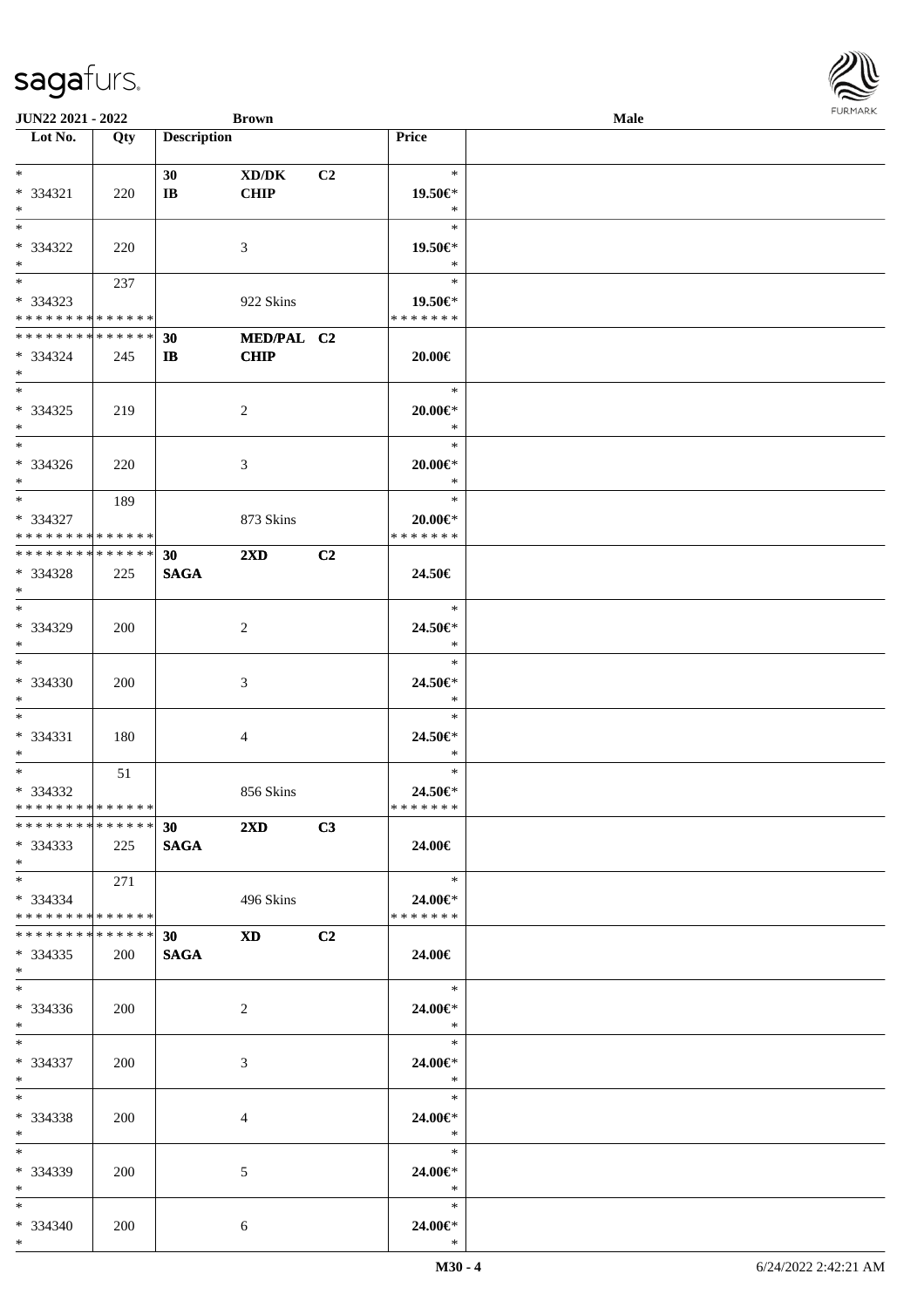| <b>JUN22 2021 - 2022</b>                   |             |                    | <b>Brown</b>   |                |                                               | Male |  |
|--------------------------------------------|-------------|--------------------|----------------|----------------|-----------------------------------------------|------|--|
| Lot No.                                    | Qty         | <b>Description</b> |                |                | Price                                         |      |  |
|                                            |             |                    |                |                |                                               |      |  |
| $*$                                        |             | 30                 | XD             | C2             | $\ast$                                        |      |  |
| $* 334341$                                 | <b>200</b>  | <b>SAGA</b>        |                |                | 24.00€*                                       |      |  |
| $\ast$<br>$\overline{\mathbf{r}}$          |             |                    |                |                | $\ast$<br>$\ast$                              |      |  |
|                                            | 192         |                    |                |                |                                               |      |  |
| * 334342<br>* * * * * * * * * * * * * * *  |             |                    | 1592 Skins     |                | 24.00€*<br>* * * * * * *                      |      |  |
| * * * * * * * * <mark>* * * * * * *</mark> |             |                    |                |                |                                               |      |  |
|                                            |             | 30                 | <b>XD</b>      | C3             |                                               |      |  |
| * 334343<br>$\ast$                         | 225         | <b>SAGA</b>        |                |                | 24.50€                                        |      |  |
| $*$ $*$                                    |             |                    |                |                | $\ast$                                        |      |  |
| * 334344                                   | 200         |                    | 2              |                | 24.50€*                                       |      |  |
| $*$                                        |             |                    |                |                | $\ast$                                        |      |  |
| $*$                                        |             |                    |                |                | $\ast$                                        |      |  |
| $* 334345$                                 | 200         |                    | 3              |                | 24.50€*                                       |      |  |
| $*$                                        |             |                    |                |                | $\ast$                                        |      |  |
| $*$                                        |             |                    |                |                | $\ast$                                        |      |  |
| $* 334346$                                 | 200         |                    | 4              |                | 24.50€*                                       |      |  |
| $\ast$                                     |             |                    |                |                | $*$                                           |      |  |
| $\ast$                                     | 79          |                    |                |                | $*$                                           |      |  |
| $* 334347$                                 |             |                    | 904 Skins      |                | 24.50€*                                       |      |  |
| * * * * * * * * <mark>* * * * * *</mark>   |             |                    |                |                | * * * * * * *                                 |      |  |
| * * * * * * * * <mark>* * * * * * *</mark> |             | 30                 | <b>Dark</b>    | C <sub>2</sub> |                                               |      |  |
| * 334348                                   | 200         | <b>SAGA</b>        |                |                | 24.00€                                        |      |  |
| $\ast$                                     |             |                    |                |                |                                               |      |  |
| $*$                                        |             |                    |                |                | $\ast$                                        |      |  |
| $* 334349$                                 | 200         |                    | $\overline{2}$ |                | 24.00€*                                       |      |  |
| $\ddot{x}$                                 |             |                    |                |                | $\ast$                                        |      |  |
| $*$                                        | 200         |                    |                |                | $\ast$                                        |      |  |
| * 334350                                   |             |                    | 600 Skins      |                | 24.00€*                                       |      |  |
| * * * * * * * * <mark>* * * * * *</mark>   |             |                    |                |                | * * * * * * *                                 |      |  |
| * * * * * * * * * * * * * * *              |             | 30 <sup>°</sup>    | <b>MED</b>     | C1             |                                               |      |  |
| $* 334351$                                 | 225         | <b>SAGA</b>        |                |                | 24.00€                                        |      |  |
| $*$ $-$                                    |             |                    |                |                |                                               |      |  |
| $*$ $-$                                    |             |                    |                |                | $\ast$                                        |      |  |
| * 334352                                   | 200         |                    | 2              |                | 24.00€*                                       |      |  |
| $*$ $\qquad$                               |             |                    |                |                | $\ast$                                        |      |  |
| $\ast$                                     |             |                    |                |                | $\ast$                                        |      |  |
| $*334353$                                  | 200         |                    | 3              |                | 24.00€*                                       |      |  |
| $*$                                        |             |                    |                |                | $\ast$                                        |      |  |
| $*$ $-$                                    | 43          |                    |                |                | $\ast$                                        |      |  |
| $* 334354$                                 |             |                    | 668 Skins      |                | 24.00€*                                       |      |  |
| * * * * * * * * <mark>* * * * * *</mark>   |             |                    |                |                | * * * * * * *                                 |      |  |
| * * * * * * * *                            | * * * * * * | 30                 | <b>MED</b>     | C2             |                                               |      |  |
| * 334355                                   | 225         | <b>SAGA</b>        |                |                | 26.00€                                        |      |  |
| $\ast$<br>$\ddot{x}$                       |             |                    |                |                | $\overline{\phantom{a}}$                      |      |  |
|                                            |             |                    |                |                |                                               |      |  |
| $*334356$                                  | 200         |                    | 2              |                | 26.00€*<br>$\mathbb{R}$                       |      |  |
| $*$<br>$*$ $-$                             |             |                    |                |                |                                               |      |  |
| * 334357                                   |             |                    |                |                | 24.00€*                                       |      |  |
| $*$                                        | 200         |                    | 3              |                | $\ast$                                        |      |  |
| $*$ $-$                                    |             |                    |                |                | $\begin{array}{c}\n\ast \\ \ast\n\end{array}$ |      |  |
| * 334358                                   | 200         |                    | 4              |                | 24.00€*                                       |      |  |
| $*$ $-$                                    |             |                    |                |                | $\ast$                                        |      |  |
| $*$ $-$                                    |             |                    |                |                | $\ast$                                        |      |  |
| * 334359                                   | 200         |                    | 5              |                | 24.00€*                                       |      |  |
| $*$ $-$                                    |             |                    |                |                | $\ast$                                        |      |  |
| $*$ $-$                                    |             |                    |                |                | $\ast$                                        |      |  |
| * 334360                                   | 200         |                    | 6              |                | 24.00€*                                       |      |  |
| $\ast$                                     |             |                    |                |                | $\ast$                                        |      |  |

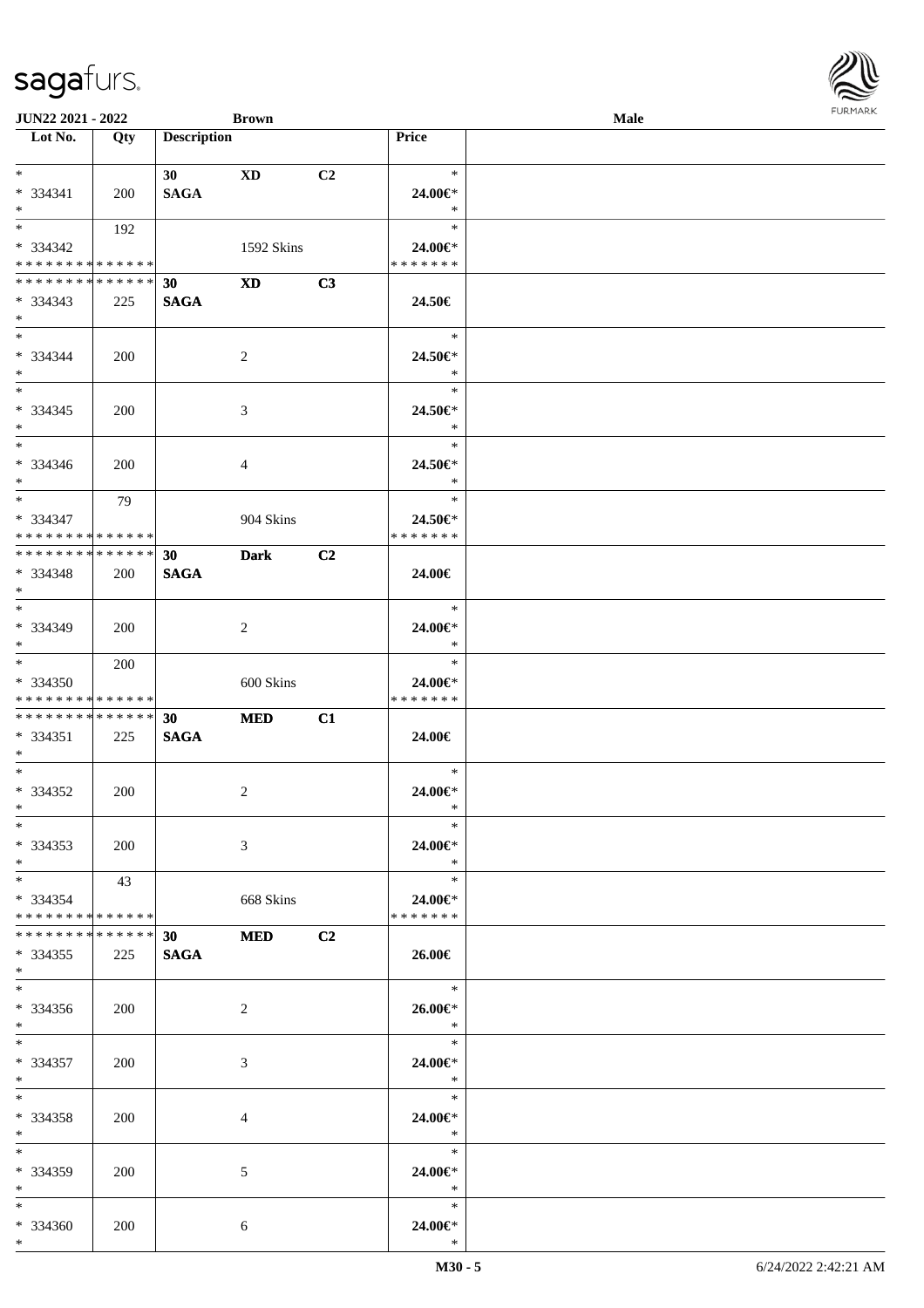| <b>JUN22 2021 - 2022</b>                  |     |                    | <b>Brown</b>   |    |                          | <b>Male</b> |  |
|-------------------------------------------|-----|--------------------|----------------|----|--------------------------|-------------|--|
| Lot No.                                   | Qty | <b>Description</b> |                |    | <b>Price</b>             |             |  |
|                                           |     |                    |                |    |                          |             |  |
| $*$ $*$                                   |     | 30                 | <b>MED</b>     | C2 | $\ast$                   |             |  |
| * 334361                                  | 200 | <b>SAGA</b>        |                |    | 24.00€*                  |             |  |
| $*$                                       |     |                    |                |    | $\ast$                   |             |  |
| $\overline{\ast}$                         |     |                    |                |    | $\ast$                   |             |  |
| * 334362                                  | 200 |                    | 8              |    | 24.00€*                  |             |  |
| $*$                                       |     |                    |                |    | $\ast$                   |             |  |
|                                           |     |                    |                |    | $\ast$                   |             |  |
| * 334363                                  | 200 |                    | 9              |    | 24.00€*                  |             |  |
| $*$                                       |     |                    |                |    | $\ast$                   |             |  |
| $*$                                       |     |                    |                |    | $\ast$                   |             |  |
| * 334364                                  | 200 |                    | 10             |    | 24.00€*                  |             |  |
| $*$                                       |     |                    |                |    | $\ast$                   |             |  |
| $*$                                       | 130 |                    |                |    | $\ast$                   |             |  |
| $* 334365$                                |     |                    | 2155 Skins     |    | 24.00€*                  |             |  |
| * * * * * * * * * * * * * *               |     |                    |                |    | * * * * * * *            |             |  |
| ******** <mark>******</mark>              |     | 30 <sup>°</sup>    | <b>MED</b>     | C3 |                          |             |  |
| * 334366                                  | 225 | <b>SAGA</b>        |                |    | 23.50€                   |             |  |
| $*$                                       |     |                    |                |    |                          |             |  |
| $*$                                       |     |                    |                |    | $\ast$                   |             |  |
| * 334367                                  | 200 |                    | $\overline{2}$ |    | $23.50 \in$              |             |  |
| $*$<br>$\overline{\ast}$                  |     |                    |                |    | $\ast$                   |             |  |
|                                           |     |                    |                |    | $\ast$                   |             |  |
| * 334368                                  | 200 |                    | 3              |    | 23.50€*                  |             |  |
| $*$                                       |     |                    |                |    | $\ast$                   |             |  |
|                                           |     |                    |                |    | $\ast$                   |             |  |
| * 334369                                  | 200 |                    | 4              |    | 23.50€*                  |             |  |
| $*$                                       |     |                    |                |    | $\ast$                   |             |  |
| $*$                                       | 213 |                    |                |    | $\ast$                   |             |  |
| * 334370                                  |     |                    | 1038 Skins     |    | 23.50€*                  |             |  |
| * * * * * * * * * * * * * *               |     |                    |                |    | * * * * * * *            |             |  |
| * * * * * * * * * * * * * * *             |     | 30 <sup>°</sup>    | <b>PALE</b>    | C1 |                          |             |  |
| * 334371                                  | 225 | <b>SAGA</b>        |                |    | 24.00€                   |             |  |
| $*$ $-$<br>$*$                            |     |                    |                |    |                          |             |  |
|                                           |     |                    |                |    | $\ast$                   |             |  |
| $* 334372$<br>$*$ $*$                     | 220 |                    | $\overline{2}$ |    | 24.00€*                  |             |  |
| $*$                                       |     |                    |                |    | $\ast$<br>$\ast$         |             |  |
|                                           | 40  |                    |                |    |                          |             |  |
| * 334373<br>* * * * * * * * * * * * * * * |     |                    | 485 Skins      |    | 24.00€*<br>* * * * * * * |             |  |
| * * * * * * * * * * * * * * *             |     |                    |                |    |                          |             |  |
|                                           |     | 30                 | <b>PALE</b>    | C2 |                          |             |  |
| * 334374<br>$*$                           | 225 | <b>SAGA</b>        |                |    | 24.00€                   |             |  |
| $*$                                       |     |                    |                |    | $\ast$                   |             |  |
| * 334375                                  | 200 |                    | 2              |    | 24.00€*                  |             |  |
| $*$                                       |     |                    |                |    | $*$                      |             |  |
| $*$                                       |     |                    |                |    | $\ast$                   |             |  |
| * 334376                                  | 200 |                    | 3              |    | 24.00€*                  |             |  |
| $*$                                       |     |                    |                |    | $\ast$                   |             |  |
| $*$                                       |     |                    |                |    | $\ast$                   |             |  |
| * 334377                                  | 200 |                    | 4              |    | 24.00€*                  |             |  |
| $*$ $*$                                   |     |                    |                |    | $\ast$                   |             |  |
| $*$                                       |     |                    |                |    | $\ast$                   |             |  |
| * 334378                                  | 200 |                    | 5              |    | 24.00€*                  |             |  |
| $*$                                       |     |                    |                |    | $\ast$                   |             |  |
| $*$                                       |     |                    |                |    | $\ast$                   |             |  |
| * 334379                                  | 200 |                    | 6              |    | 24.00€*                  |             |  |
| $*$ $*$                                   |     |                    |                |    | $\ast$                   |             |  |
| $*$ and $*$                               | 198 |                    |                |    | $\ast$                   |             |  |
| * 334380                                  |     |                    | 1423 Skins     |    | 24.00€*                  |             |  |
| * * * * * * * * * * * * * *               |     |                    |                |    | * * * * * * *            |             |  |
|                                           |     |                    |                |    |                          |             |  |

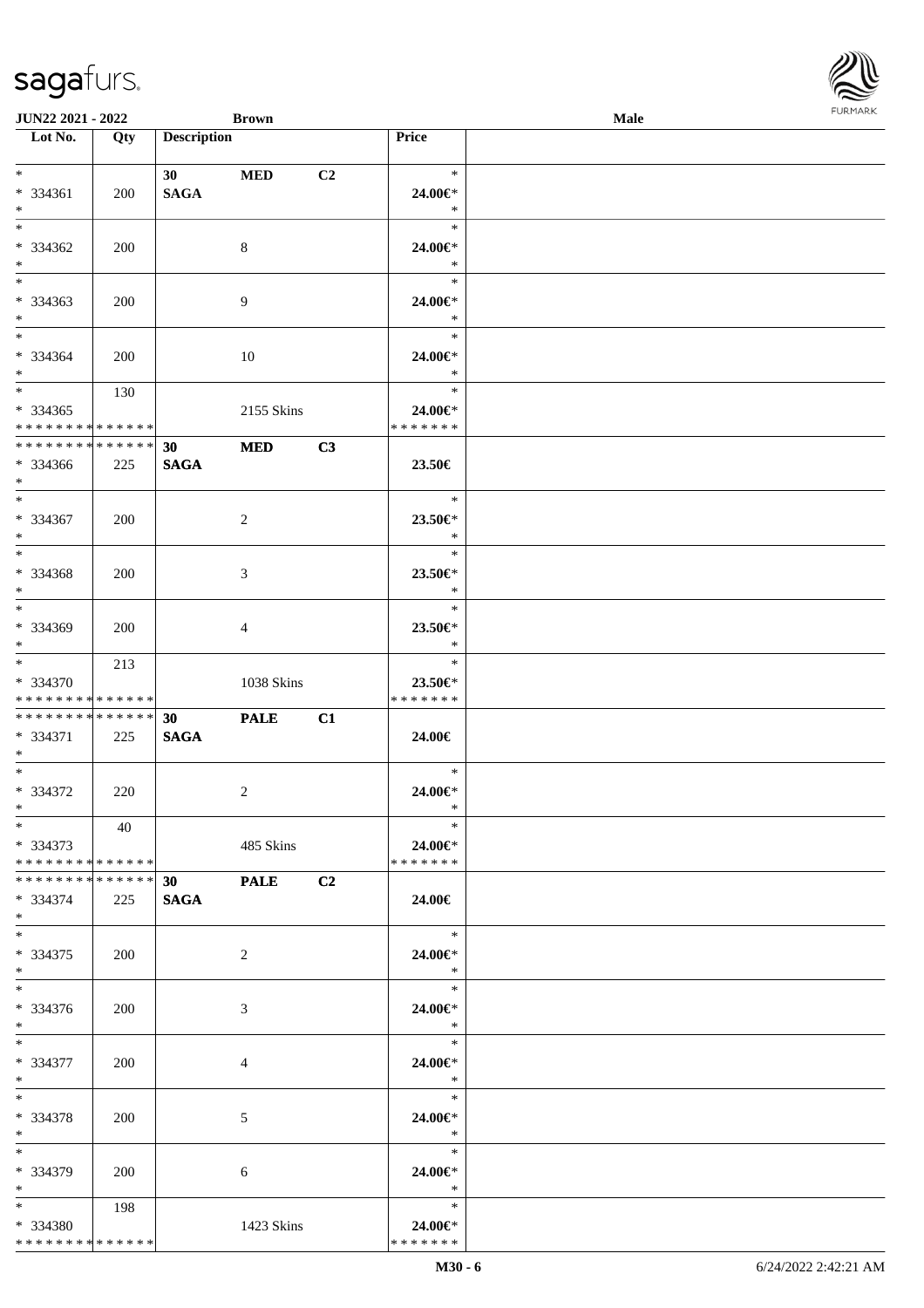| <b>JUN22 2021 - 2022</b>                                                                 |     |                    | <b>Brown</b>           |                |                          | Male | $1 \times 1 \times 1 \times 1 \times 1$ |
|------------------------------------------------------------------------------------------|-----|--------------------|------------------------|----------------|--------------------------|------|-----------------------------------------|
| Lot No.                                                                                  | Qty | <b>Description</b> |                        |                | <b>Price</b>             |      |                                         |
|                                                                                          |     |                    |                        |                |                          |      |                                         |
| ******** <mark>******</mark>                                                             |     | 30                 | <b>PALE</b>            | C3             |                          |      |                                         |
| $* 334381$                                                                               | 225 | <b>SAGA</b>        |                        |                | 23.50€                   |      |                                         |
| $\ast$                                                                                   |     |                    |                        |                |                          |      |                                         |
| $*$                                                                                      |     |                    |                        |                | $\ast$                   |      |                                         |
| * 334382                                                                                 | 200 |                    | 2                      |                | $23.50 \in$              |      |                                         |
| $*$                                                                                      |     |                    |                        |                | $\ast$                   |      |                                         |
| $\overline{\mathbf{r}}$                                                                  |     |                    |                        |                | $\ast$                   |      |                                         |
| * 334383                                                                                 | 200 |                    | 3                      |                | 23.50€*                  |      |                                         |
| $\ast$                                                                                   |     |                    |                        |                | $\ast$                   |      |                                         |
| $*$                                                                                      | 69  |                    |                        |                | $\ast$                   |      |                                         |
| * 334384                                                                                 |     |                    | 694 Skins              |                | 23.50€*                  |      |                                         |
| * * * * * * * * * * * * * *                                                              |     |                    |                        |                | * * * * * * *            |      |                                         |
|                                                                                          |     | 30                 | $\mathbf{X}\mathbf{P}$ | C1             |                          |      |                                         |
| 334385                                                                                   | 139 | <b>SAGA</b>        |                        |                | 24.00€                   |      |                                         |
|                                                                                          |     |                    |                        |                |                          |      |                                         |
| * * * * * * * * * * * * * * <mark>*</mark>                                               |     | 30 <sub>1</sub>    | $\bold{XP}$            | C2             |                          |      |                                         |
| * 334386                                                                                 | 225 | <b>SAGA</b>        |                        |                | 24.00€                   |      |                                         |
| $*$                                                                                      |     |                    |                        |                |                          |      |                                         |
| $\ddot{x}$                                                                               |     |                    |                        |                | $\ast$                   |      |                                         |
| * 334387                                                                                 | 200 |                    | 2                      |                | 24.00€*                  |      |                                         |
| $\ast$                                                                                   |     |                    |                        |                | $\ast$                   |      |                                         |
| $*$                                                                                      | 178 |                    |                        |                | $\ast$                   |      |                                         |
| * 334388                                                                                 |     |                    | 603 Skins              |                | 24.00€*                  |      |                                         |
| * * * * * * * * <mark>* * * * * *</mark>                                                 |     |                    |                        |                | * * * * * * *            |      |                                         |
| * * * * * * * * * * * * * * <mark>*</mark>                                               |     | 30                 | $\mathbf{X}\mathbf{P}$ | C3             |                          |      |                                         |
| * 334389                                                                                 | 225 | <b>SAGA</b>        |                        |                | 23.50€                   |      |                                         |
| $*$                                                                                      |     |                    |                        |                |                          |      |                                         |
| $*$                                                                                      | 139 |                    |                        |                | $\ast$                   |      |                                         |
| * 334390                                                                                 |     |                    | 364 Skins              |                | 23.50€*                  |      |                                         |
| * * * * * * * * <mark>* * * * * *</mark>                                                 |     |                    |                        |                | * * * * * * *            |      |                                         |
| * * * * * * * * <mark>* * * * * * *</mark>                                               |     | 30                 | <b>MED</b>             | C2             |                          |      |                                         |
| * 334391                                                                                 | 200 | <b>SAGA</b>        | <b>LNAP</b>            |                | 23.50€                   |      |                                         |
| $*$ $-$                                                                                  |     |                    |                        |                |                          |      |                                         |
| $*$ $*$                                                                                  | 112 |                    |                        |                | $\ast$                   |      |                                         |
| * 334392                                                                                 |     |                    | 312 Skins              |                | 23.50€*                  |      |                                         |
| * * * * * * * * * * * * * * *                                                            |     |                    |                        |                | * * * * * * *            |      |                                         |
| * * * * * * * * * * * * * * <mark>*</mark>                                               |     | 30                 | <b>PALE</b>            | C2             |                          |      |                                         |
| * 334393                                                                                 | 225 | SAGA LNAP          |                        |                | 23.50€                   |      |                                         |
| $*$                                                                                      |     |                    |                        |                |                          |      |                                         |
| $\ast$                                                                                   |     |                    |                        |                | $\ast$                   |      |                                         |
| * 334394                                                                                 | 200 |                    | $\overline{2}$         |                | 23.50 $\in$ *            |      |                                         |
| $*$                                                                                      |     |                    |                        |                | $*$                      |      |                                         |
| $*$ $-$                                                                                  | 141 |                    |                        |                | $\ast$                   |      |                                         |
| * 334395                                                                                 |     |                    | 566 Skins              |                | 23.50€*                  |      |                                         |
| * * * * * * * * <mark>* * * * * *</mark> *<br>* * * * * * * * * * * * * * <mark>*</mark> |     |                    |                        |                | * * * * * * *            |      |                                         |
|                                                                                          |     | 30                 | $\mathbf{X}\mathbf{P}$ | C <sub>2</sub> |                          |      |                                         |
| * 334396                                                                                 | 225 | SAGA LNAP          |                        |                | $23.50\in$               |      |                                         |
| $*$ $-$<br>$\ddot{x}$                                                                    |     |                    |                        |                | $\ddot{x}$               |      |                                         |
|                                                                                          | 64  |                    |                        |                |                          |      |                                         |
| * 334397<br>* * * * * * * * <mark>* * * * * *</mark>                                     |     |                    | 289 Skins              |                | 23.50€*<br>* * * * * * * |      |                                         |
| * * * * * * * * <mark>* * * * * *</mark> *                                               |     | 30                 |                        | C <sub>2</sub> |                          |      |                                         |
| * 334398                                                                                 | 225 |                    | XD/DK                  |                | $22.50\in$               |      |                                         |
| $*$ $-$                                                                                  |     | IA —               | <b>SPAR</b>            |                |                          |      |                                         |
| $*$ $-$                                                                                  |     |                    |                        |                | $\overline{\phantom{a}}$ |      |                                         |
| * 334399                                                                                 |     |                    |                        |                | $22.50 \in$ *            |      |                                         |
| $*$ $-$                                                                                  | 200 |                    | 2                      |                | $\ast$                   |      |                                         |
| $\ast$                                                                                   |     |                    |                        |                | $\ast$                   |      |                                         |
| * 334400                                                                                 | 199 |                    | 3                      |                | $22.50 \in$ *            |      |                                         |
| $\ast$                                                                                   |     |                    |                        |                | $\ast$                   |      |                                         |
|                                                                                          |     |                    |                        |                |                          |      |                                         |

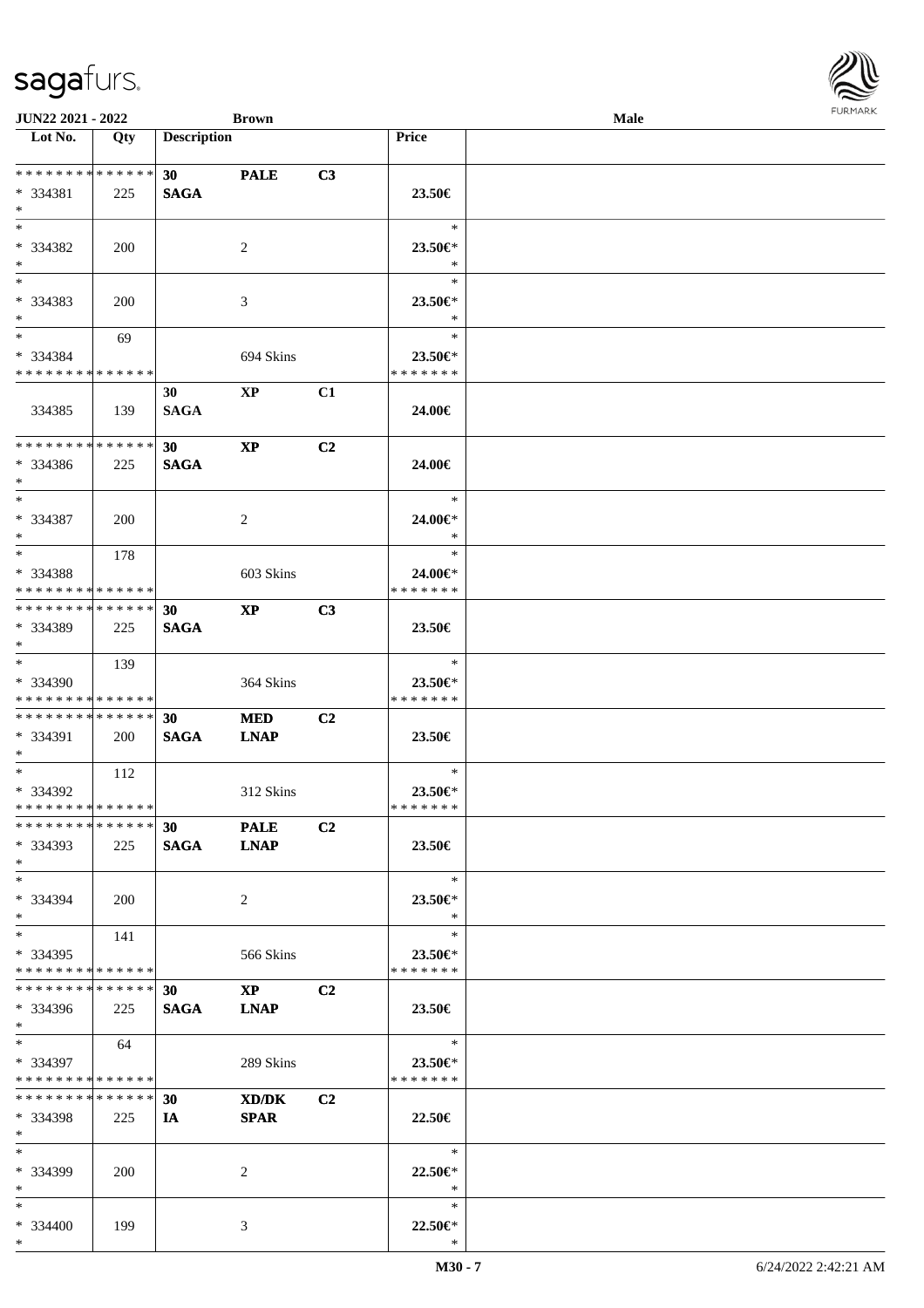| <b>JUN22 2021 - 2022</b>                 |        |                    | <b>Brown</b>   |                |                           | Male |  |
|------------------------------------------|--------|--------------------|----------------|----------------|---------------------------|------|--|
| Lot No.                                  | Qty    | <b>Description</b> |                |                | Price                     |      |  |
|                                          |        |                    |                |                |                           |      |  |
| $*$                                      |        | 30 <sub>1</sub>    | XD/DK          | C <sub>2</sub> | $\ast$                    |      |  |
| $* 334401$                               | 200    | IA                 | <b>SPAR</b>    |                | 23.00€*                   |      |  |
| $*$                                      |        |                    |                |                | $\ast$                    |      |  |
| $\overline{\ast}$                        |        |                    |                |                | $\ast$                    |      |  |
| $* 334402$                               | 200    |                    | 5              |                | 22.50€*                   |      |  |
| $\ast$                                   |        |                    |                |                | $\ast$                    |      |  |
| $\overline{\ast}$                        |        |                    |                |                | $\ast$                    |      |  |
| * 334403                                 | 200    |                    | 6              |                | 22.50€*                   |      |  |
| $\ast$                                   |        |                    |                |                | $\ast$                    |      |  |
| $*$                                      |        |                    |                |                | $\ast$                    |      |  |
| * 334404                                 | 220    |                    | $\tau$         |                | 23.00€*                   |      |  |
| $*$                                      |        |                    |                |                | $\ast$                    |      |  |
| $\overline{\mathbf{r}}$                  | 77     |                    |                |                | $\ast$                    |      |  |
| $* 334405$                               |        |                    | 1521 Skins     |                | 22.50€*                   |      |  |
| * * * * * * * * <mark>* * * * * *</mark> |        |                    |                |                | * * * * * * *             |      |  |
| * * * * * * * *                          | ****** | 30                 | MED/PAL C2     |                |                           |      |  |
| * 334406                                 | 225    | IA                 | <b>SPAR</b>    |                | 23.00€                    |      |  |
| $\ast$                                   |        |                    |                |                |                           |      |  |
| $*$                                      |        |                    |                |                | $\ast$                    |      |  |
| * 334407                                 | 200    |                    | 2              |                | 23.00€*                   |      |  |
| $*$                                      |        |                    |                |                | $\ast$                    |      |  |
| $\overline{\ast}$                        |        |                    |                |                | $\ast$                    |      |  |
| * 334408                                 | 200    |                    | 3              |                | 23.00€*                   |      |  |
| $*$                                      |        |                    |                |                | $\ast$                    |      |  |
| $*$                                      |        |                    |                |                | $\ast$                    |      |  |
| * 334409                                 | 200    |                    | 4              |                | 22.50€*                   |      |  |
| $\ast$                                   |        |                    |                |                | $\ast$                    |      |  |
| $*$                                      |        |                    |                |                | $\ast$                    |      |  |
| $* 334410$                               | 200    |                    | 5              |                | 22.50€*                   |      |  |
| $*$                                      |        |                    |                |                | $\ast$                    |      |  |
| $\ddot{x}$                               |        |                    |                |                | $\ast$                    |      |  |
| $* 334411$                               | 200    |                    | $\sqrt{6}$     |                | 22.50€*                   |      |  |
| $\ast$                                   |        |                    |                |                | $\ast$                    |      |  |
| $\ddot{x}$                               |        |                    |                |                | $\ast$                    |      |  |
| * 334412                                 | 200    |                    | $\overline{7}$ |                | 22.50€*                   |      |  |
| $*$ $-$                                  |        |                    |                |                | $\ast$                    |      |  |
| $\ddot{x}$                               |        |                    |                |                | $\ast$                    |      |  |
| $* 334413$                               | 200    |                    | 8              |                | 22.50€*                   |      |  |
| $*$ $\qquad$                             |        |                    |                |                | $\ast$                    |      |  |
| $\overline{\ast}$                        |        |                    |                |                | $\ast$                    |      |  |
| $* 334414$                               | 200    |                    | 9              |                | 22.50€*                   |      |  |
| $\ast$                                   |        |                    |                |                | $\ast$                    |      |  |
| $\ddot{x}$                               |        |                    |                |                | $*$                       |      |  |
| $* 334415$                               | 200    |                    | 10             |                | 23.00€*                   |      |  |
| $\ast$                                   |        |                    |                |                | $\mathbb{R}$              |      |  |
|                                          |        |                    |                |                |                           |      |  |
| $* 334416$                               | 200    |                    | 11             |                | 23.00€*                   |      |  |
| $*$                                      |        |                    |                |                | $\overline{\mathbf{r}}$   |      |  |
| $*$                                      |        |                    |                |                | $\overline{\phantom{a}}$  |      |  |
| $* 334417$                               | 200    |                    | 12             |                | 22.50€*                   |      |  |
| $*$                                      |        |                    |                |                | $\ast$                    |      |  |
| $\ddot{x}$                               |        |                    |                |                | $\overline{\phantom{a}}$  |      |  |
|                                          |        |                    |                |                |                           |      |  |
| * 334418<br>$*$ $-$                      | 200    |                    | 13             |                | 22.50€*<br>$\mathbb{R}^2$ |      |  |
|                                          |        |                    |                |                | $\overline{\phantom{a}}$  |      |  |
|                                          |        |                    |                |                |                           |      |  |
| * 334419                                 | 200    |                    | 14             |                | 23.00€*<br>$\ast$         |      |  |
| $*$<br>$*$                               |        |                    |                |                | $\ddot{x}$                |      |  |
|                                          |        |                    |                |                |                           |      |  |
| * 334420<br>$*$ $-$                      | 200    |                    | 15             |                | 23.00€*                   |      |  |
|                                          |        |                    |                |                | $\ast$                    |      |  |

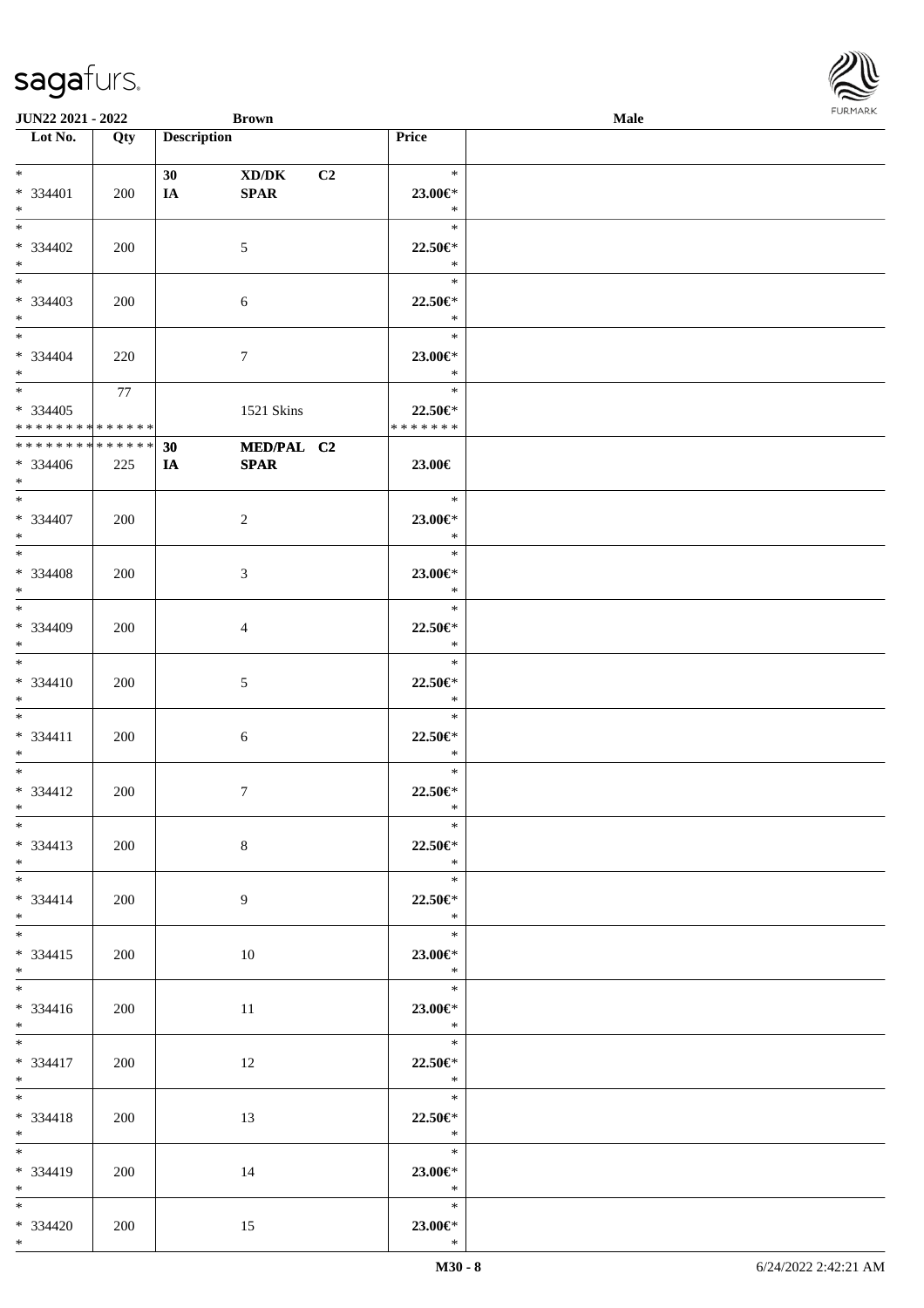| <b>JUN22 2021 - 2022</b>                   |             | <b>Brown</b>                  |                | <b>Male</b> |  |
|--------------------------------------------|-------------|-------------------------------|----------------|-------------|--|
| Lot No.                                    | Qty         | <b>Description</b>            | Price          |             |  |
|                                            |             |                               |                |             |  |
| $*$                                        |             | 30<br>MED/PAL C2              | $\ast$         |             |  |
| * 334421                                   | 200         | <b>SPAR</b><br>IA             | 23.00€*        |             |  |
| $*$                                        |             |                               | $\ast$         |             |  |
| $*$                                        |             |                               | $\ast$         |             |  |
| * 334422                                   | 200         | 17                            | 23.00€*        |             |  |
| $*$                                        |             |                               | $\ast$         |             |  |
|                                            |             |                               | $\ast$         |             |  |
| * 334423                                   | 200         | 18                            | 22.50€*        |             |  |
| $*$                                        |             |                               | $\ast$         |             |  |
| $*$                                        |             |                               | $\ast$         |             |  |
| $* 334424$                                 | 200         | 19                            | 23.00€*        |             |  |
| $*$                                        |             |                               | $\ast$         |             |  |
| $*$                                        |             |                               | $\ast$         |             |  |
| $* 334425$                                 | 200         | 20                            | 22.50€*        |             |  |
| $*$ $*$                                    |             |                               | $\ast$         |             |  |
| $*$                                        |             |                               | $\ast$         |             |  |
| $* 334426$                                 | 200         | 21                            | 22.50€*        |             |  |
| $*$                                        |             |                               | $\ast$         |             |  |
| $*$                                        |             |                               | $\ast$         |             |  |
| * 334427                                   | 200         | 22                            | $22.50 \in$ *  |             |  |
| $*$                                        |             |                               | $\ast$         |             |  |
| $*$                                        |             |                               | $\ast$         |             |  |
| $* 334428$                                 | 200         | 23                            | 23.00€*        |             |  |
| $*$                                        |             |                               | $\ast$         |             |  |
| $*$ $*$                                    | 200         |                               | $\ast$         |             |  |
| * 334429                                   |             | 4825 Skins                    | 23.00€*        |             |  |
| * * * * * * * * <mark>* * * * * * *</mark> |             |                               | * * * * * * *  |             |  |
| * * * * * * * * <mark>* * * * * * *</mark> |             | <b>IDENTICAL</b>              |                |             |  |
| * 334430                                   | 225         |                               | 22.50€         |             |  |
| $*$ $-$                                    |             |                               |                |             |  |
| $*$                                        |             |                               | $\ast$         |             |  |
| $* 334431$                                 | 200         | 2                             | 22.50€*        |             |  |
| $*$                                        |             |                               | $\ast$         |             |  |
| $*$ $-$                                    |             |                               | $\ast$         |             |  |
| * 334432                                   | 200         | 3                             | 22.50€*        |             |  |
| $*$ $-$                                    |             |                               | $\ast$         |             |  |
| $*$                                        |             |                               | $\ast$         |             |  |
| $* 334433$                                 | 200         | $\overline{4}$                | 22.50€*        |             |  |
| $*$                                        |             |                               | $\ast$         |             |  |
| $*$                                        |             |                               | $\ast$         |             |  |
| * 334434                                   | 200         | 5                             | 22.50€*        |             |  |
| $*$ $-$                                    |             |                               | $\ast$         |             |  |
| $*$ $*$                                    |             |                               | $\ast$         |             |  |
| * 334435                                   | 200         | 6                             | 22.50€*        |             |  |
| $*$                                        |             |                               | $\ast$         |             |  |
| $*$ $-$                                    |             |                               | $\ast$         |             |  |
| * 334436                                   | 200         | 7                             | 22.50€*        |             |  |
| $*$                                        |             |                               | $\ast$         |             |  |
| $*$                                        |             |                               | $\ast$         |             |  |
| $* 334437$                                 | 200         | 8                             | 22.50€*        |             |  |
| $*$                                        |             |                               | $\ddot{x}$     |             |  |
| $*$ and $*$                                | 67          |                               | $\mathbb{R}^n$ |             |  |
| * 334438                                   |             | 1692 Skins                    | 22.50€*        |             |  |
| * * * * * * * * <mark>* * * * * *</mark>   |             |                               | * * * * * * *  |             |  |
| * * * * * * * *                            | * * * * * * | XD/DK<br>C <sub>2</sub><br>30 |                |             |  |
| $* 334439$                                 | 225         | <b>CHIP</b><br>IA             | 22.00€         |             |  |
| $*$ $-$                                    |             |                               |                |             |  |
| $*$                                        |             |                               | $\ast$         |             |  |
| $* 334440$                                 | 200         | $\overline{2}$                | 22.00€*        |             |  |
| $*$                                        |             |                               | $\ast$         |             |  |

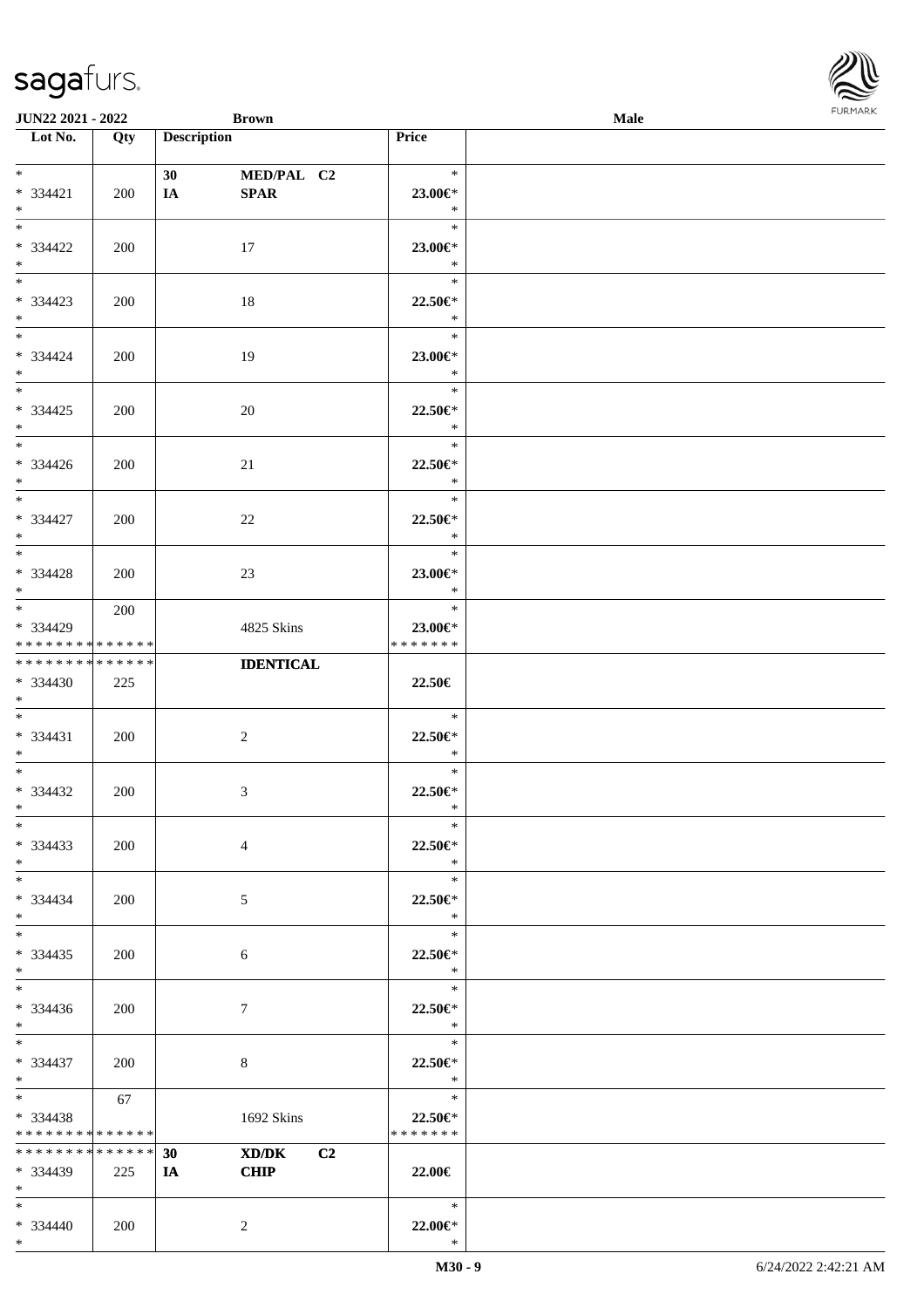| <b>JUN22 2021 - 2022</b>                                                |                    | <b>Brown</b>       |                      |                          |                                                                                                  | Male |  |
|-------------------------------------------------------------------------|--------------------|--------------------|----------------------|--------------------------|--------------------------------------------------------------------------------------------------|------|--|
| Lot No.                                                                 | Qty                | <b>Description</b> |                      | Price                    |                                                                                                  |      |  |
| $*$<br>$* 334441$<br>$*$ and $*$                                        | 200                | 30<br><b>IA</b>    | XD/DK<br><b>CHIP</b> | C2                       | $\star$<br>22.00€*<br>$\mathbb{R}^n$                                                             |      |  |
| $\overline{\mathbf{r}}$<br>* 334442<br>$*$                              | 200                |                    | $\overline{4}$       |                          | $\ast$<br>22.00€*<br>$\ast$                                                                      |      |  |
| $\overline{\ast}$<br>* 334443<br>$\ddot{x}$                             | 200                |                    | 5                    |                          | $\ast$<br>$22.00 \in$ *<br>$\ast$                                                                |      |  |
| $*$<br>* 334444<br>$*$<br>$\overline{\ast}$                             | 200                |                    | 6                    |                          | $\mathbb{R}^2$<br>22.00€*<br>$\ast$                                                              |      |  |
| * 334445<br>$*$ $-$                                                     | 200                |                    | $\tau$               |                          | $\ast$<br>22.00€*<br>$\ast$                                                                      |      |  |
| * 334446<br>$*$<br>$\overline{\mathbf{r}}$                              | 200                |                    | 8                    |                          | $\ast$<br>22.00€*<br>$\ast$                                                                      |      |  |
| * 334447<br>$*$<br>$\overline{\ast}$                                    | 200                |                    | 9                    |                          | $\ast$<br>22.00 $\in$ *<br>$\ast$                                                                |      |  |
| $* 334448$<br>$\ast$                                                    | 200                |                    | 10                   |                          | $\ast$<br>22.00€*<br>$\ast$                                                                      |      |  |
| $\overline{\ast}$<br>* 334449<br>$\ast$                                 | 200                |                    | 11                   |                          | $\ast$<br>22.00€*<br>$\ast$                                                                      |      |  |
| $\overline{\ast}$<br>$* 334450$<br>$*$                                  | 200                |                    | 12                   |                          | $\ast$<br>22.00€*<br>$\ast$                                                                      |      |  |
| $*$ $*$<br>$* 334451$<br>$*$                                            | 200                |                    | 13                   |                          | $\ast$<br>22.00€*<br>$\ast$                                                                      |      |  |
| $\ast$<br>* 334452<br>$*$ $-$                                           | 200                |                    | 14                   |                          | $\ast$<br>22.00€*<br>$\ast$                                                                      |      |  |
| $*$<br>$*334453$<br>$*$ $-$                                             | 200                |                    | 15                   |                          | $*$<br>22.00€*<br>$\ast$                                                                         |      |  |
| $*$ and $*$<br>$* 334454$<br>* * * * * * * * <mark>* * * * * *</mark> * | 157                |                    | 3182 Skins           | 22.00€*<br>* * * * * * * | $\ast$                                                                                           |      |  |
| * * * * * * * *<br>$* 334455$<br>$\ast$                                 | * * * * * *<br>225 | 30<br>IA CHIP      | MED/PAL C2           | 22.00€                   |                                                                                                  |      |  |
| $*$ $-$<br>$*334456$<br>$*$                                             | 200                |                    | 2                    |                          | $\overline{\phantom{a}}$<br>22.00 $\in$ *<br>$\ast$<br>$\begin{array}{c c}\n\hline\n\end{array}$ |      |  |
| $*$ and $*$<br>$* 334457$<br>$*$ $-$                                    | 200                |                    | 3                    |                          | 22.00 $\in$ *<br>$\ast$                                                                          |      |  |
| $*$ $-$<br>* 334458<br>$*$ $-$                                          | 200                |                    | 4                    |                          | $\begin{array}{c}\n\ast \\ \ast\n\end{array}$<br>22.00€*<br>$\ast$                               |      |  |
| $*$ $-$<br>$* 334459$<br>$*$                                            | 200                |                    | 5                    |                          | $\ddot{x}$<br>22.00 $\in$ *<br>$\ast$                                                            |      |  |
| $*$ $-$<br>$* 334460$<br>$*$ $-$                                        | 200                |                    | 6                    |                          | $\ast$<br>22.00 $\in$ *<br>$\ast$                                                                |      |  |

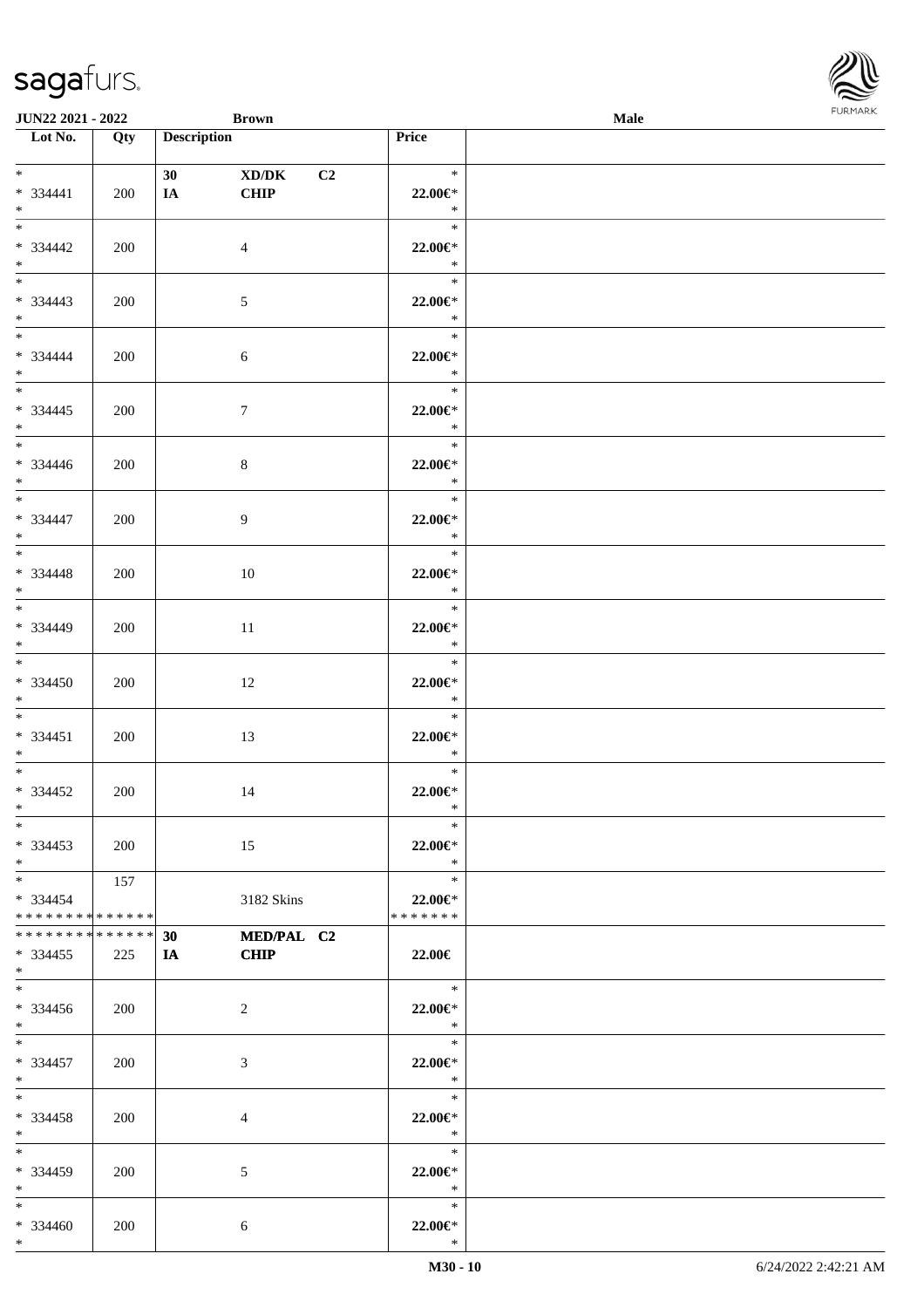| <b>JUN22 2021 - 2022</b>                |            |                    | <b>Brown</b>            |                |                          | Male |  |
|-----------------------------------------|------------|--------------------|-------------------------|----------------|--------------------------|------|--|
| Lot No.                                 | Qty        | <b>Description</b> |                         |                | <b>Price</b>             |      |  |
|                                         |            |                    |                         |                |                          |      |  |
| $*$                                     |            | 30                 | MED/PAL C2              |                | $\ast$                   |      |  |
| * 334461                                | 200        | IA                 | <b>CHIP</b>             |                | $22.00 \in$ *            |      |  |
| $*$                                     |            |                    |                         |                | $\ast$                   |      |  |
| $*$                                     |            |                    |                         |                | $\ast$                   |      |  |
| * 334462                                | 200        |                    | 8                       |                | 22.00€*                  |      |  |
| $*$                                     |            |                    |                         |                | $\ast$                   |      |  |
|                                         |            |                    |                         |                | $\ast$                   |      |  |
| * 334463                                | 200        |                    | 9                       |                | 22.00€*                  |      |  |
| $*$                                     |            |                    |                         |                | $\ast$                   |      |  |
| $*$                                     |            |                    |                         |                | $\ast$                   |      |  |
| * 334464                                | <b>200</b> |                    | 10                      |                | 22.00 $\in$ *            |      |  |
| $*$                                     |            |                    |                         |                | $\ast$                   |      |  |
| $*$                                     |            |                    |                         |                | $\ast$                   |      |  |
| $* 334465$                              | 200        |                    | 11                      |                | 22.00€*                  |      |  |
| $*$                                     |            |                    |                         |                | $\ast$                   |      |  |
| $*$                                     | 180        |                    |                         |                | $\ast$                   |      |  |
| * 334466                                |            |                    | 2405 Skins              |                | 22.00€*                  |      |  |
| * * * * * * * * * * * * * *             |            |                    |                         |                | * * * * * * *            |      |  |
| * * * * * * * * * * * * * *             |            | 30                 | $2\mathbf{X}\mathbf{D}$ | C <sub>2</sub> |                          |      |  |
| * 334467                                | 205        | <b>SROY</b>        |                         |                | 28.00€                   |      |  |
| $*$                                     |            |                    |                         |                |                          |      |  |
| $*$                                     |            |                    |                         |                | $\ast$                   |      |  |
|                                         |            |                    |                         |                |                          |      |  |
| * 334468<br>$*$                         | 180        |                    | 2                       |                | 27.50€*<br>$\ast$        |      |  |
| $*$                                     |            |                    |                         |                | $\ast$                   |      |  |
|                                         | 163        |                    |                         |                |                          |      |  |
| * 334469<br>* * * * * * * * * * * * * * |            |                    | 548 Skins               |                | 27.50€*<br>* * * * * * * |      |  |
|                                         |            |                    |                         |                |                          |      |  |
| * * * * * * * * * * * * * * *           |            | 30                 | <b>XD</b>               | C1             |                          |      |  |
| * 334470                                | 195        | <b>SROY</b>        |                         |                | 31.00€                   |      |  |
| $*$                                     |            |                    |                         |                |                          |      |  |
| $*$                                     | 48         |                    |                         |                | $\ast$                   |      |  |
| * 334471                                |            |                    | 243 Skins               |                | 31.00€*                  |      |  |
| * * * * * * * * * * * * * *             |            |                    |                         |                | * * * * * * *            |      |  |
| * * * * * * * * * * * * * * *           |            | 30                 | <b>MED</b>              | C1             |                          |      |  |
| * 334472                                | 205        | <b>SROY</b>        |                         |                | 27.00€                   |      |  |
| $*$ $*$                                 |            |                    |                         |                |                          |      |  |
| $*$                                     | 48         |                    |                         |                | $\ast$                   |      |  |
| $*334473$                               |            |                    | 253 Skins               |                | 27.00€*                  |      |  |
| * * * * * * * * * * * * * * *           |            |                    |                         |                | * * * * * * *            |      |  |
| * * * * * * * * * * * * * * *           |            | 30                 | <b>MED</b>              | C <sub>2</sub> |                          |      |  |
| $* 334474$                              | 205        | <b>SROY</b>        |                         |                | 27.00€                   |      |  |
| $*$                                     |            |                    |                         |                |                          |      |  |
| $*$                                     |            |                    |                         |                | $\ast$                   |      |  |
| $* 334475$                              | 180        |                    | 2                       |                | 27.00€*                  |      |  |
| $*$                                     |            |                    |                         |                | $\ast$                   |      |  |
| $*$ $*$                                 | 187        |                    |                         |                | $\ast$                   |      |  |
| $* 334476$                              |            |                    | 572 Skins               |                | 27.00€*                  |      |  |
| * * * * * * * * * * * * * *             |            |                    |                         |                | * * * * * * *            |      |  |
|                                         |            | 30 <sup>1</sup>    | <b>MED</b>              | C3             |                          |      |  |
| 334477                                  | 189        | <b>SROY</b>        |                         |                | 26.00€                   |      |  |
|                                         |            |                    |                         |                |                          |      |  |
|                                         |            | 30 <sup>1</sup>    | <b>PALE</b>             | C1             |                          |      |  |
| 334478                                  | 129        | <b>SROY</b>        |                         |                | 28.50€                   |      |  |
|                                         |            |                    |                         |                |                          |      |  |
| * * * * * * * * * * * * * * *           |            | 30                 | <b>PALE</b>             | C <sub>2</sub> |                          |      |  |
| * 334479                                | 205        | <b>SROY</b>        |                         |                | 27.00€                   |      |  |
| $*$                                     |            |                    |                         |                |                          |      |  |
| $*$                                     | 147        |                    |                         |                | $\ast$                   |      |  |
| * 334480                                |            |                    | 352 Skins               |                | 27.00€*                  |      |  |
| * * * * * * * * * * * * * *             |            |                    |                         |                | * * * * * * *            |      |  |

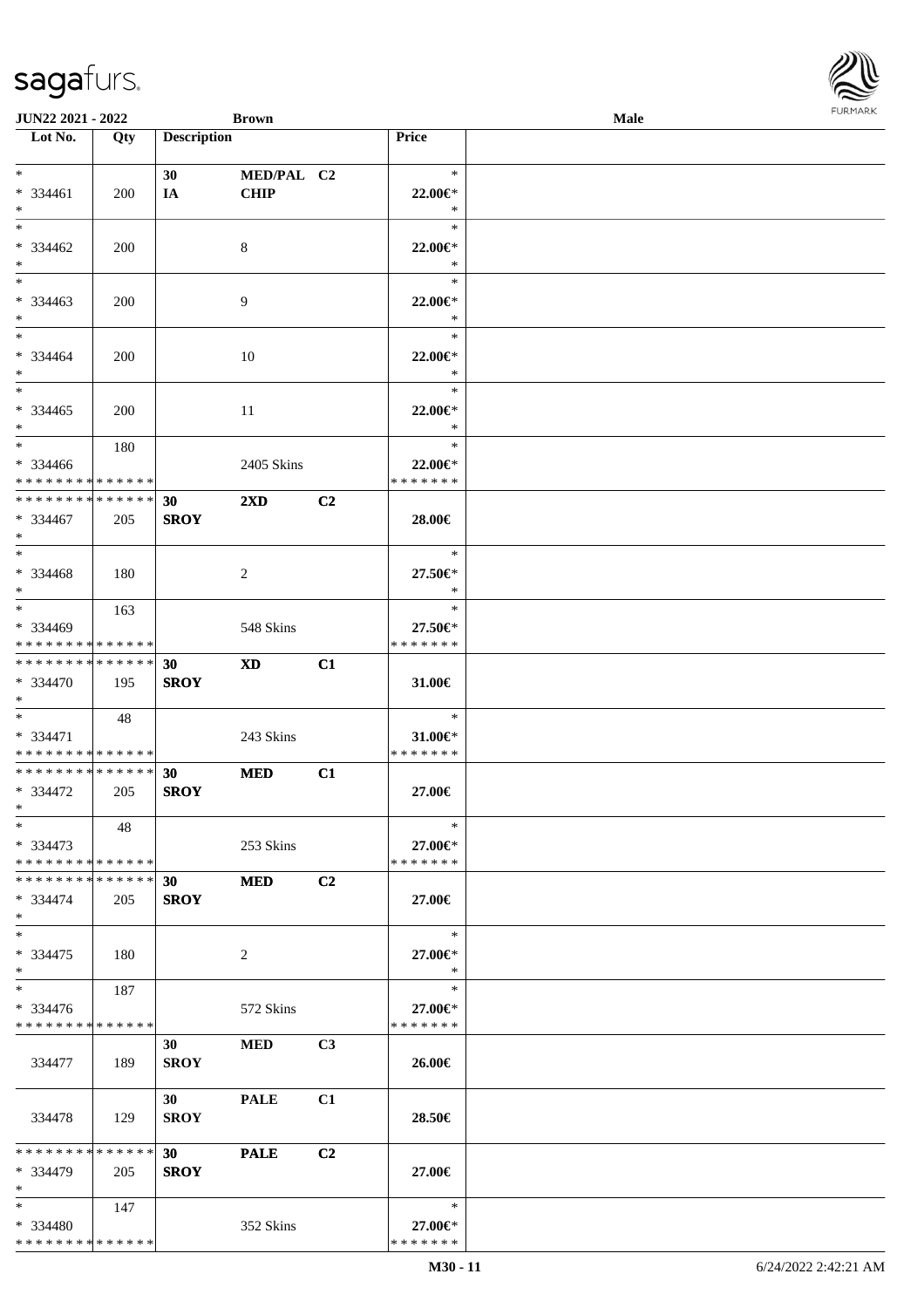

| <b>JUN22 2021 - 2022</b> |     |                    | <b>Brown</b> |                | FURMARK<br>Male |  |  |  |  |
|--------------------------|-----|--------------------|--------------|----------------|-----------------|--|--|--|--|
| Lot No.                  | Qty | <b>Description</b> |              |                | Price           |  |  |  |  |
| 334481                   | 116 | 30<br><b>SROY</b>  | <b>PALE</b>  | C <sub>3</sub> | 25.50€          |  |  |  |  |
| 334482                   | 148 | 30<br><b>SROY</b>  | XP           | C1/C2          | $25.50\in$      |  |  |  |  |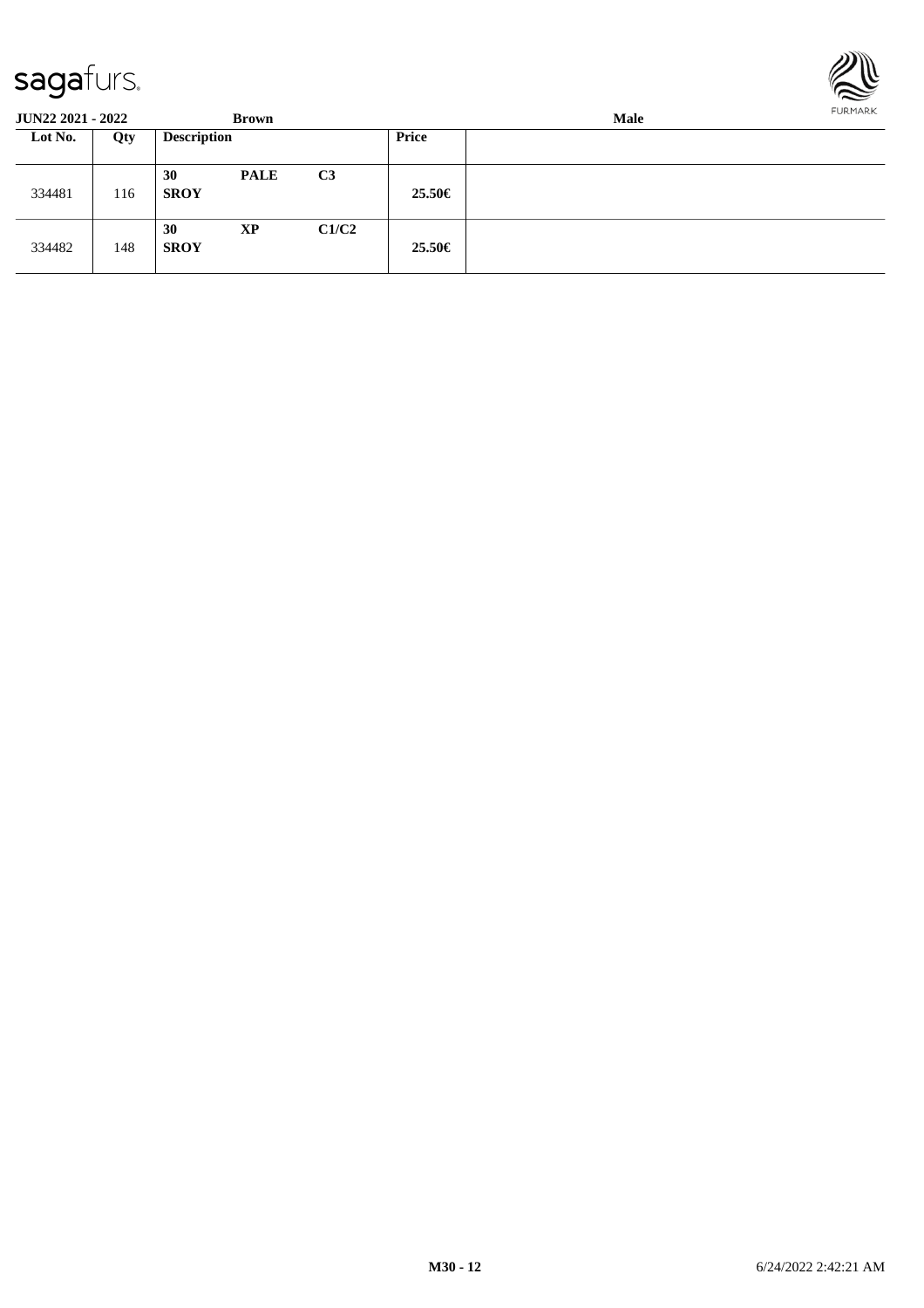\* \*

\* \*

\* \* \*

> \* \* \*

\* \*

\* \* \*

\* \*

\* \* \*

\* \* \*

\* \* \*

\* \* \*

\* \* \*

> \* \* \*

> \* \* \*

> \* \* \*

\* \*

| Lot No.                                                                                  | Qty | <b>Description</b> |                                                                                                                                                                                                                                |                | Price                    |  |
|------------------------------------------------------------------------------------------|-----|--------------------|--------------------------------------------------------------------------------------------------------------------------------------------------------------------------------------------------------------------------------|----------------|--------------------------|--|
| * * * * * * * * * * * * * *                                                              |     | 20                 | $2\mathbf{X}\mathbf{D}$                                                                                                                                                                                                        | C3             |                          |  |
| $* 334541$<br>$*$                                                                        | 285 | SI                 |                                                                                                                                                                                                                                |                | 17.50€                   |  |
|                                                                                          | 161 |                    |                                                                                                                                                                                                                                |                | $\ast$                   |  |
| * 334542<br>* * * * * * * * <mark>* * * * * * *</mark>                                   |     |                    | 446 Skins                                                                                                                                                                                                                      |                | 17.50€*<br>* * * * * * * |  |
| * * * * * * * * <mark>* * * * * * *</mark>                                               |     | <b>20</b>          | XD and the set of the set of the set of the set of the set of the set of the set of the set of the set of the set of the set of the set of the set of the set of the set of the set of the set of the set of the set of the se | C <sub>2</sub> |                          |  |
| $* 334543$<br>$*$                                                                        | 260 | SI                 |                                                                                                                                                                                                                                |                | 18.00€                   |  |
| $\ast$                                                                                   |     |                    |                                                                                                                                                                                                                                |                | $\ast$                   |  |
| * 334544<br>$*$                                                                          | 260 |                    | 2                                                                                                                                                                                                                              |                | 18.00€*<br>$\ast$        |  |
|                                                                                          |     |                    |                                                                                                                                                                                                                                |                | $\ast$                   |  |
| $* 334545$<br>$*$                                                                        | 260 |                    | 3                                                                                                                                                                                                                              |                | 18.00€*<br>$\ast$        |  |
| $*$                                                                                      | 68  |                    |                                                                                                                                                                                                                                |                | $\ast$                   |  |
| * 334546                                                                                 |     |                    | 848 Skins                                                                                                                                                                                                                      |                | 17.50€*                  |  |
| * * * * * * * * <mark>* * * * * * *</mark><br>* * * * * * * * <mark>* * * * * * *</mark> |     | 20                 | <b>XD</b>                                                                                                                                                                                                                      | C3             | * * * * * * *            |  |
| * 334547<br>$*$                                                                          | 285 | SI                 |                                                                                                                                                                                                                                |                | 17.50€                   |  |
| $\overline{\phantom{0}}$                                                                 |     |                    |                                                                                                                                                                                                                                |                | $\ast$                   |  |
| * 334548                                                                                 | 260 |                    | $\overline{2}$                                                                                                                                                                                                                 |                | 17.50€*                  |  |
| $*$<br>$\overline{\ast}$                                                                 | 250 |                    |                                                                                                                                                                                                                                |                | $\ast$<br>$\ast$         |  |
| * 334549                                                                                 |     |                    | 795 Skins                                                                                                                                                                                                                      |                | 18.00€*                  |  |
| * * * * * * * * <mark>* * * * * * *</mark>                                               |     |                    |                                                                                                                                                                                                                                |                | * * * * * * *            |  |
| * * * * * * * * <mark>* * * * * * *</mark>                                               |     | 20                 | <b>Dark</b>                                                                                                                                                                                                                    | C <sub>2</sub> |                          |  |
| * 334550<br>$*$                                                                          | 285 | SI                 |                                                                                                                                                                                                                                |                | 18.00€                   |  |
| $*$                                                                                      |     |                    |                                                                                                                                                                                                                                |                | $\ast$                   |  |
| $* 334551$                                                                               | 260 |                    | $\overline{2}$                                                                                                                                                                                                                 |                | 18.00€*                  |  |
| $\ast$<br>$\ddot{x}$                                                                     |     |                    |                                                                                                                                                                                                                                |                | $\ast$<br>$\ast$         |  |
| $* 334552$                                                                               | 260 |                    | $\mathfrak{Z}$                                                                                                                                                                                                                 |                | $18.00 \in$ *            |  |
| $\ast$                                                                                   |     |                    |                                                                                                                                                                                                                                |                | $\ast$                   |  |
| $\ast$                                                                                   |     |                    |                                                                                                                                                                                                                                |                | $\ast$                   |  |
| * 334553<br>$\ast$                                                                       | 260 |                    | $\overline{4}$                                                                                                                                                                                                                 |                | $18.00 \in$ *<br>$\ast$  |  |
| $\ast$                                                                                   |     |                    |                                                                                                                                                                                                                                |                | $\ast$                   |  |
| * 334554                                                                                 | 260 |                    | 5                                                                                                                                                                                                                              |                | $18.00 \in$              |  |
| $\ast$                                                                                   |     |                    |                                                                                                                                                                                                                                |                | $\ast$                   |  |
| $*$                                                                                      |     |                    |                                                                                                                                                                                                                                |                | $\ast$                   |  |
| * 334555<br>$\ast$                                                                       | 260 |                    | 6                                                                                                                                                                                                                              |                | $18.00 \in$ *<br>$\ast$  |  |
| $\ast$                                                                                   |     |                    |                                                                                                                                                                                                                                |                | $\ast$                   |  |
| * 334556                                                                                 | 260 |                    | $\tau$                                                                                                                                                                                                                         |                | $18.00 \in$ *            |  |
| $*$<br>$*$                                                                               |     |                    |                                                                                                                                                                                                                                |                | $\ast$<br>$\ast$         |  |
| * 334557                                                                                 | 260 |                    | 8                                                                                                                                                                                                                              |                | $18.00 \in$ *            |  |
| $*$                                                                                      |     |                    |                                                                                                                                                                                                                                |                | $\ast$                   |  |
| $*$ $*$                                                                                  |     |                    |                                                                                                                                                                                                                                |                | $\ast$                   |  |
| * 334558<br>$*$ $-$                                                                      | 260 |                    | 9                                                                                                                                                                                                                              |                | 18.00€*<br>$\ast$        |  |
| $*$ and $*$                                                                              | 241 |                    |                                                                                                                                                                                                                                |                | $\ast$                   |  |
| * 334559                                                                                 |     |                    | 2606 Skins                                                                                                                                                                                                                     |                | 18.00€*                  |  |
| * * * * * * * * * * * * * *                                                              |     |                    |                                                                                                                                                                                                                                |                | * * * * * * *            |  |
| * * * * * * * * <mark>* * * * * * *</mark>                                               |     | <b>20</b>          | <b>Dark</b>                                                                                                                                                                                                                    | C3             |                          |  |
| $* 334560$                                                                               | 285 | SI                 |                                                                                                                                                                                                                                |                | 17.50€                   |  |

**JUN22 2021 - 2022 Brown Male**

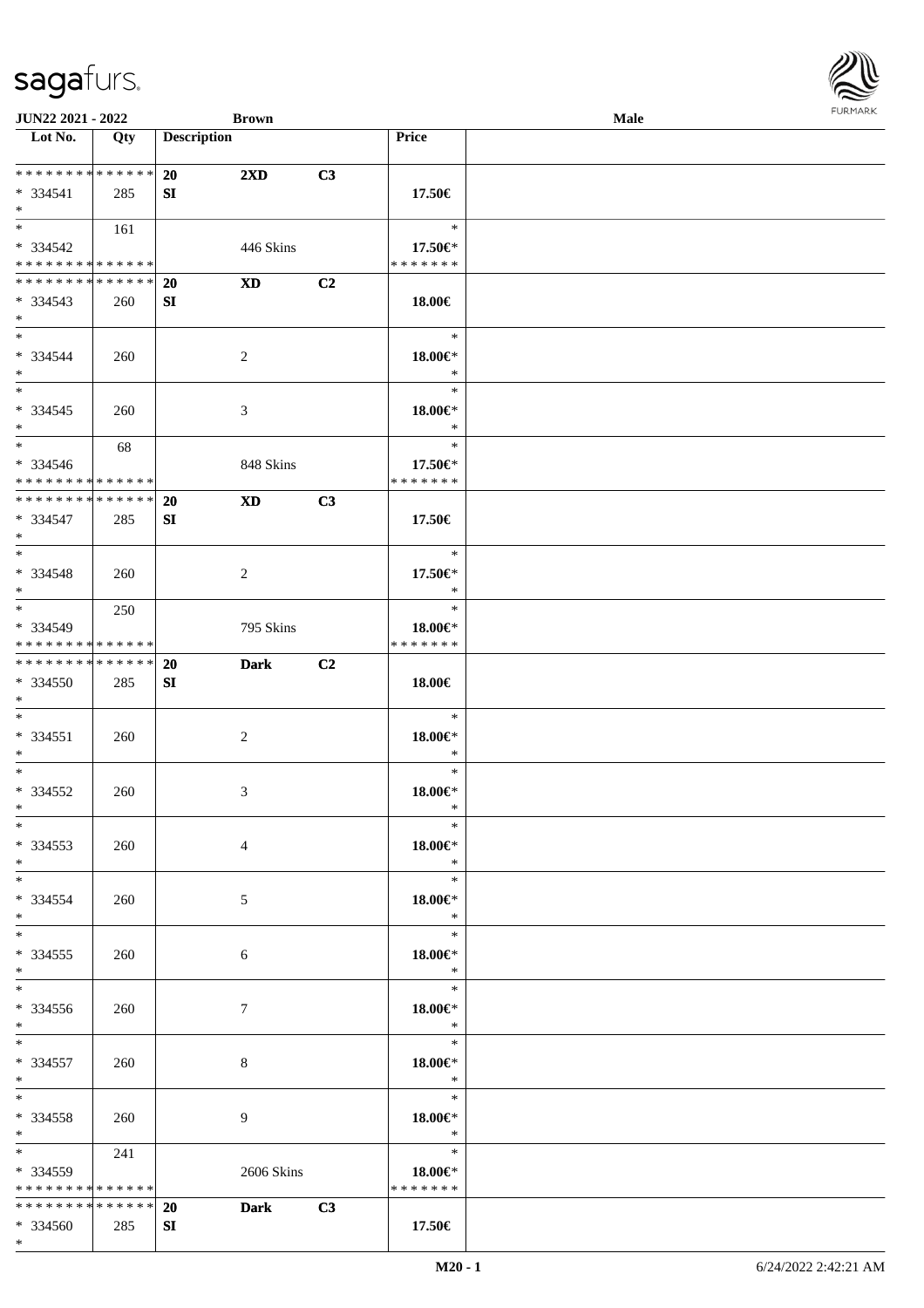| <b>JUN22 2021 - 2022</b>                                                              |            | <b>Brown</b>       |                          |                |                                             | <b>Male</b> |  |
|---------------------------------------------------------------------------------------|------------|--------------------|--------------------------|----------------|---------------------------------------------|-------------|--|
| Lot No.                                                                               | Qty        | <b>Description</b> |                          |                | Price                                       |             |  |
| $*$<br>* 334561<br>$*$                                                                | 260        | 20<br>SI           | <b>Dark</b>              | C3             | $\ast$<br>17.50€*<br>$\ast$                 |             |  |
| * 334562<br>$\ast$                                                                    | 260        |                    | 3                        |                | $\ast$<br>17.50€*<br>$\ast$                 |             |  |
| $\overline{\mathbf{r}}$<br>* 334563<br>* * * * * * * * <mark>* * * * * * *</mark>     | 260        |                    | 1065 Skins               |                | $\ast$<br>17.50€*<br>* * * * * * *          |             |  |
| * * * * * * * * <mark>* * * * * * *</mark><br>* 334564<br>$*$                         | 285        | 20<br>SI           | <b>MED</b>               | C <sub>2</sub> | 18.00€                                      |             |  |
| * 334565<br>$*$<br>$*$                                                                | 260        |                    | $\overline{c}$           |                | $\ast$<br>$18.00 \in$ *<br>$\ast$<br>$\ast$ |             |  |
| * 334566<br>$*$<br>$\overline{\ast}$                                                  | 260        |                    | 3                        |                | $18.00 \in$<br>$\ast$<br>$\ast$             |             |  |
| * 334567<br>$*$                                                                       | 260        |                    | 4                        |                | 18.00€*<br>$\ast$<br>$\ast$                 |             |  |
| * 334568<br>$*$<br>$*$                                                                | 260        |                    | 5                        |                | $18.00 \in$ *<br>$\ast$<br>$\ast$           |             |  |
| * 334569<br>$\ast$<br>$*$                                                             | 260        |                    | 6                        |                | $18.00 \in$ *<br>$\ast$<br>$\ast$           |             |  |
| * 334570<br>$*$<br>$\ast$                                                             | 260        |                    | 7                        |                | $18.00 \in$ *<br>$\ast$<br>$\ast$           |             |  |
| * 334571<br>$*$<br>$\overline{\ast}$                                                  | 260<br>260 |                    | 8                        |                | $18.00 \in$ *<br>$\ast$<br>$\ast$           |             |  |
| * 334572<br>* * * * * * * * * * * * * * *<br>* * * * * * * * <mark>* * * * * *</mark> |            | 20                 | 2365 Skins<br><b>MED</b> | C3             | 18.00€*<br>* * * * * * *                    |             |  |
| * 334573<br>$*$<br>$\ast$                                                             | 285        | SI                 |                          |                | 17.50€<br>$\ast$                            |             |  |
| * 334574<br>$\ast$<br>$*$                                                             | 260        |                    | 2                        |                | 17.50€*<br>$\ast$<br>$\ast$                 |             |  |
| * 334575<br>$*$<br>$\ddot{x}$                                                         | 240        |                    | 3                        |                | 18.00€*<br>$\rightarrow$<br>$\ast$          |             |  |
| * 334576<br>* * * * * * * * <mark>* * * * * *</mark>                                  | 54         |                    | 839 Skins                |                | 17.50€*<br>* * * * * * *                    |             |  |
| * * * * * * * * <mark>* * * * * * *</mark><br>* 334577<br>$*$ $-$<br>$\ddot{x}$       | 295        | <b>20</b><br>SI    | <b>PALE</b>              | C1             | 19.00€                                      |             |  |
| * 334578<br>* * * * * * * * <mark>* * * * * *</mark>                                  | 58         |                    | 353 Skins                |                | $\ast$<br>19.00€*<br>* * * * * * *          |             |  |
| * * * * * * * * <mark>* * * * * * *</mark><br>* 334579<br>$\ast$                      | 285        | 20<br>SI           | <b>PALE</b>              | C <sub>2</sub> | 18.00€                                      |             |  |
| $\ast$<br>* 334580<br>$*$ $-$                                                         | 260        |                    | 2                        |                | $\ast$<br>18.00€*<br>$\ast$                 |             |  |

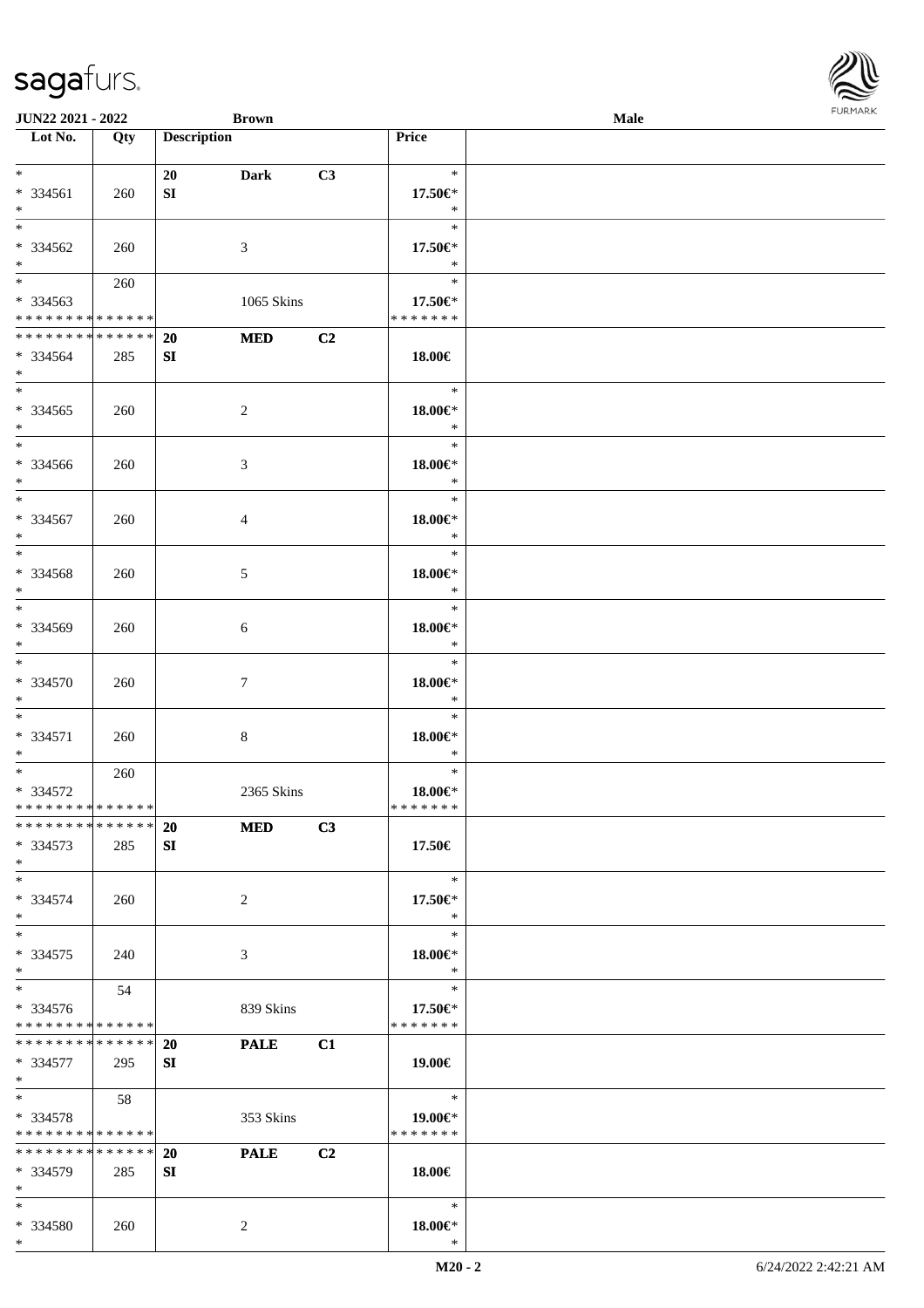| <b>JUN22 2021 - 2022</b>                                          |               |                        | <b>Brown</b>               |                |                                    | <b>Male</b> |  |
|-------------------------------------------------------------------|---------------|------------------------|----------------------------|----------------|------------------------------------|-------------|--|
| Lot No.                                                           | Qty           | <b>Description</b>     |                            |                | Price                              |             |  |
| $*$<br>* 334581<br>$*$                                            | 260           | 20<br>SI               | <b>PALE</b>                | C2             | $\ast$<br>18.00€*<br>$\ast$        |             |  |
| $*$<br>* 334582<br>$*$                                            | 260           |                        | 4                          |                | $\ast$<br>18.00€*<br>$\ast$        |             |  |
| * 334583<br>* * * * * * * * * * * * * *                           | 223           |                        | 1288 Skins                 |                | $\ast$<br>18.00€*<br>* * * * * * * |             |  |
| * * * * * * * * <mark>* * * * * * *</mark><br>* 334584<br>$*$     | 285           | 20<br>SI               | <b>PALE</b>                | C3             | 17.50€                             |             |  |
| $*$<br>* 334585<br>$*$                                            | 260           |                        | 2                          |                | $\ast$<br>17.50€*<br>$\ast$        |             |  |
| $*$<br>* 334586<br>* * * * * * * * <mark>* * * * * *</mark>       | 105           |                        | 650 Skins                  |                | $\ast$<br>17.50€*<br>* * * * * * * |             |  |
| 334587                                                            | 129           | 20<br>SI               | $\mathbf{XP}$              | C1             | 18.00€                             |             |  |
| * * * * * * * * <mark>* * * * * *</mark><br>* 334588<br>$*$       | 285           | 20<br>SI               | $\mathbf{X}\mathbf{P}$     | C2             | 18.00€                             |             |  |
| $*$<br>* 334589<br>* * * * * * * * <mark>* * * * * *</mark>       | 214           |                        | 499 Skins                  |                | $\ast$<br>18.00€*<br>* * * * * * * |             |  |
| 334590                                                            | 280           | 20<br>SI               | $\mathbf{X}\mathbf{P}$     | C3             | 18.00€                             |             |  |
| 334591                                                            | 275           | 20<br>SI               | <b>PALE</b><br><b>LNAP</b> | C2             | 16.50€                             |             |  |
| * * * * * * * * <mark>* * * * * *</mark> *<br>* 334592<br>$*$ $-$ | 260           | <b>20</b><br>IB        | MED/PAL C2<br><b>SPAR</b>  |                | 17.50€                             |             |  |
| $*$<br>* 334593<br>$*$                                            | 260           |                        | 2                          |                | $\ast$<br>17.50€*<br>$\ast$        |             |  |
| $*$<br>* 334594<br>$*$                                            | 260           |                        | 3                          |                | $\ast$<br>17.50€*<br>$\ast$        |             |  |
| $*$ $-$<br>* 334595<br>$*$                                        | 260           |                        | 4                          |                | $\ast$<br>17.50€*<br>$\ast$        |             |  |
| $*$<br>* 334596<br>$*$                                            | 260           |                        | 5                          |                | $\ast$<br>17.50€*<br>$\ast$        |             |  |
| $*$<br>* 334597<br>* * * * * * * * * * * * * *                    | 72            |                        | 1372 Skins                 |                | $\ast$<br>17.50€*<br>* * * * * * * |             |  |
| * * * * * * * *<br>* 334598<br>$*$                                | ******<br>285 | <b>20</b><br>$\bf{IB}$ | XD/DK<br><b>CHIP</b>       | C <sub>2</sub> | 17.00€                             |             |  |
| $*$ $-$<br>* 334599<br>$*$                                        | 260           |                        | 2                          |                | $*$<br>17.00€*<br>$\ast$           |             |  |
| $*$<br>* 334600<br>$*$                                            | 260           |                        | 3                          |                | $\ast$<br>$16.50 \in$<br>$\ast$    |             |  |

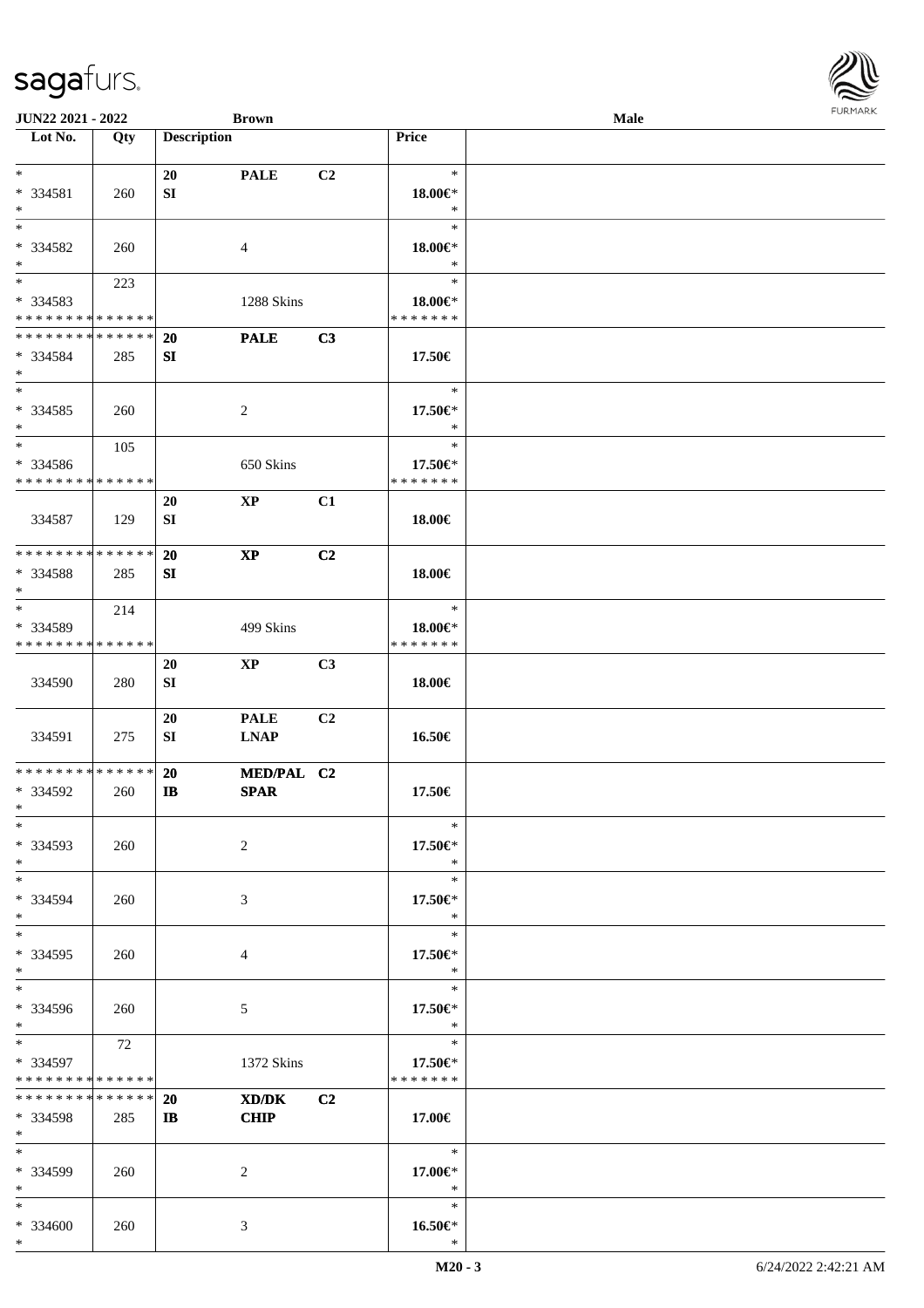| <b>JUN22 2021 - 2022</b>                                      |     |                             | <b>Brown</b>              |                |                                             | Male | $1 \times 1 \times 1 \times 1 \times 1$ |
|---------------------------------------------------------------|-----|-----------------------------|---------------------------|----------------|---------------------------------------------|------|-----------------------------------------|
| Lot No.                                                       | Qty | <b>Description</b>          |                           |                | Price                                       |      |                                         |
| $*$ $*$<br>* 334601                                           | 68  | 20<br>$\mathbf{I}$ <b>B</b> | XD/DK<br><b>CHIP</b>      | C <sub>2</sub> | $\ast$<br>16.50€*                           |      |                                         |
| * * * * * * * * * * * * * *                                   |     |                             |                           |                | * * * * * * *                               |      |                                         |
| * * * * * * * * <mark>* * * * * * *</mark><br>* 334602<br>$*$ | 260 | 20<br>$\bf{IB}$             | MED/PAL C2<br><b>CHIP</b> |                | 17.00€                                      |      |                                         |
| $*$<br>* 334603<br>$*$                                        | 260 |                             | 2                         |                | $\ast$<br>16.50€*<br>$\ast$                 |      |                                         |
| $\overline{\mathbf{r}}$<br>* 334604<br>$*$                    | 260 |                             | 3                         |                | $\ast$<br>17.00€*<br>$\ast$                 |      |                                         |
| $* 334605$<br>* * * * * * * * * * * * * *                     | 200 |                             | 980 Skins                 |                | $\ast$<br>16.50€*<br>* * * * * * *          |      |                                         |
| * * * * * * * * <mark>* * * * * * *</mark><br>* 334606<br>$*$ | 265 | 20<br><b>SAGA</b>           | $2\mathbf{X}\mathbf{D}$   | C2             | 22.50€                                      |      |                                         |
| $*$<br>* 334607<br>$*$                                        | 240 |                             | 2                         |                | $\ast$<br>20.50€*<br>$\ast$                 |      |                                         |
| $*$<br>* 334608<br>$*$                                        | 240 |                             | 3                         |                | $\ast$<br>$20.50 \in$<br>$\ast$             |      |                                         |
| $*$<br>* 334609<br>$*$                                        | 240 |                             | 4                         |                | $\ast$<br>$20.50 \in$ *<br>$\ast$           |      |                                         |
| $*$<br>* 334610<br>$\ast$<br>$*$                              | 240 |                             | 5                         |                | $\ast$<br>$20.50 \in$ *<br>$\ast$           |      |                                         |
| * 334611<br>$*$<br>$*$                                        | 240 |                             | 6                         |                | $\ast$<br>$20.50 \in$ *<br>$\ast$<br>$\ast$ |      |                                         |
| * 334612<br>$*$ $-$<br>$*$                                    | 240 |                             | 7                         |                | $20.50 \in$ *<br>$\ast$<br>$\ast$           |      |                                         |
| * 334613<br>* * * * * * * * * * * * * * <mark>*</mark>        | 161 |                             | 1866 Skins                |                | 20.50€*<br>* * * * * * *                    |      |                                         |
| * * * * * * * * * * * * * * *<br>$* 334614$<br>$*$            | 265 | <b>20</b><br><b>SAGA</b>    | $2\mathbf{X}\mathbf{D}$   | C3             | 20.50€                                      |      |                                         |
| $*$<br>$* 334615$<br>$*$                                      | 240 |                             | 2                         |                | $\ast$<br>$20.00 \in$ *<br>$*$              |      |                                         |
| $*$<br>* 334616<br>$*$                                        | 240 |                             | 3                         |                | $\ast$<br>$20.00 \in$ *<br>$\ast$           |      |                                         |
| $*$ $-$<br>$* 334617$<br>* * * * * * * * * * * * * *          | 211 |                             | 956 Skins                 |                | $\ast$<br>$20.00 \in$ *<br>* * * * * * *    |      |                                         |
| 334618                                                        | 265 | 20<br><b>SAGA</b>           | $2\mathbf{X}\mathbf{D}$   | C <sub>3</sub> | 21.00€                                      |      |                                         |
| ******** <mark>******</mark><br>$* 334619$<br>$*$ $-$         | 265 | 20<br><b>SAGA</b>           | <b>XD</b>                 | C1             | 20.50€                                      |      |                                         |
| $*$ $-$<br>* 334620<br>$*$                                    | 240 |                             | 2                         |                | $\ast$<br>$20.50 \in$ *<br>$\ast$           |      |                                         |

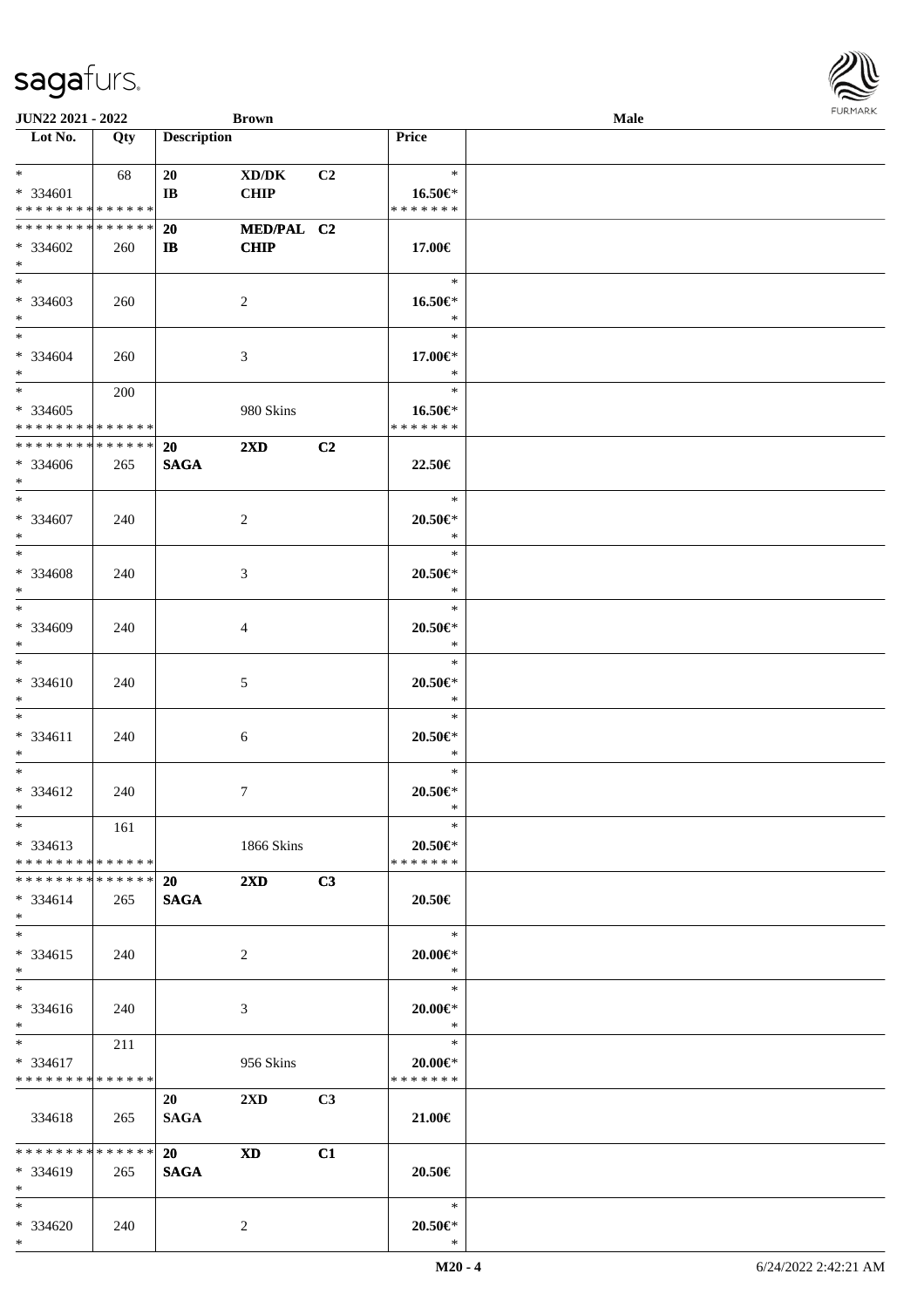| <b>JUN22 2021 - 2022</b>                                           |                      | <b>Brown</b>             |                                                                                                                                                                                                                                |                |                                        | <b>Male</b> |  |
|--------------------------------------------------------------------|----------------------|--------------------------|--------------------------------------------------------------------------------------------------------------------------------------------------------------------------------------------------------------------------------|----------------|----------------------------------------|-------------|--|
| Lot No.                                                            | Qty                  | <b>Description</b>       |                                                                                                                                                                                                                                |                | Price                                  |             |  |
| $\ast$<br>$* 334621$<br>* * * * * * * * * * * * * * *              | 163                  | 20 XD<br><b>SAGA</b>     |                                                                                                                                                                                                                                | C1             | $\ast$<br>$20.50 \in$<br>* * * * * * * |             |  |
| * * * * * * * * * * * * * * *<br>* 334622<br>$*$                   | 265                  | 20<br><b>SAGA</b>        | <b>XD</b>                                                                                                                                                                                                                      | C <sub>2</sub> | 20.50€                                 |             |  |
| $\overline{\ast}$<br>* 334623<br>$\ddot{x}$                        | 240                  |                          | 2                                                                                                                                                                                                                              |                | $\ast$<br>$21.00 \in$<br>$\ast$        |             |  |
| $*$<br>* 334624<br>$*$                                             | 240                  |                          | $\mathfrak{Z}$                                                                                                                                                                                                                 |                | $\ast$<br>$21.00 \in$ *<br>$\ast$      |             |  |
| * 334625<br>$*$                                                    | 240                  |                          | $\overline{4}$                                                                                                                                                                                                                 |                | $\ast$<br>$21.00 \in$<br>$\ast$        |             |  |
| $\overline{\ast}$<br>* 334626<br>$*$                               | 240                  |                          | 5                                                                                                                                                                                                                              |                | $\ast$<br>$21.00 \in$ *<br>$*$         |             |  |
| $\overline{\phantom{0}}$<br>$* 334627$<br>$\ast$                   | 240                  |                          | 6                                                                                                                                                                                                                              |                | $\ast$<br>$21.00 \in$ *<br>$*$         |             |  |
| $\overline{\ast}$<br>* 334628<br>$*$                               | 240                  |                          | $\tau$                                                                                                                                                                                                                         |                | $\ast$<br>$21.00 \in$<br>$\ast$        |             |  |
| $*$<br>* 334629<br>$\ddot{x}$                                      | 239                  |                          | 8                                                                                                                                                                                                                              |                | $\ast$<br>$21.00 \in$<br>$\ast$        |             |  |
| $*$<br>* 334630<br>$*$                                             | 240                  |                          | 9                                                                                                                                                                                                                              |                | $\ast$<br>$21.00 \in$ *<br>$*$         |             |  |
| $*$ $*$<br>$* 334631$<br>$*$                                       | 240                  |                          | 10                                                                                                                                                                                                                             |                | $\ast$<br>$21.00 \in$ *<br>$\ast$      |             |  |
| $*$ $-$<br>* 334632<br>$*$ $-$                                     | 240                  |                          | 11                                                                                                                                                                                                                             |                | $\ast$<br>$21.00 \in$ *<br>$\ast$      |             |  |
| $*$<br>$*334633$<br>* * * * * * * * <mark>* * * * * *</mark> *     | 50                   |                          | 2714 Skins                                                                                                                                                                                                                     |                | $\ast$<br>$21.00 \in$<br>* * * * * * * |             |  |
| * * * * * * * * <mark>* * * * * * *</mark><br>$* 334634$<br>$\ast$ | 265                  | 20<br><b>SAGA</b>        | XD and the set of the set of the set of the set of the set of the set of the set of the set of the set of the set of the set of the set of the set of the set of the set of the set of the set of the set of the set of the se | C3             | $20.00 \in$                            |             |  |
| $\ddot{x}$<br>$* 334635$<br>$\ast$                                 | 240                  |                          | 2                                                                                                                                                                                                                              |                | $*$<br>$20.00 \in$ *<br>$\ast$         |             |  |
| $\ddot{x}$<br>$* 334636$<br>$*$                                    | 240                  |                          | 3                                                                                                                                                                                                                              |                | $\ast$<br>$20.00 \in$ *<br>$\ast$      |             |  |
| $*$ $*$<br>$* 334637$<br>* * * * * * * * <mark>* * * * * *</mark>  | 244                  |                          | 989 Skins                                                                                                                                                                                                                      |                | $\ast$<br>20.00€*<br>* * * * * * *     |             |  |
| * * * * * * * *<br>* 334638<br>$\ast$                              | * * * * * *  <br>240 | <b>20</b><br><b>SAGA</b> | <b>Dark</b>                                                                                                                                                                                                                    | C <sub>2</sub> | 21.00€                                 |             |  |
| $*$ $-$<br>* 334639<br>$*$ $*$                                     | 240                  |                          | 2                                                                                                                                                                                                                              |                | $\ast$<br>$20.50 \in$ *<br>$\ast$      |             |  |
| $*$ $-$<br>* 334640<br>$\ast$                                      | 240                  |                          | 3                                                                                                                                                                                                                              |                | $\ast$<br>21.00€*<br>$\ast$            |             |  |

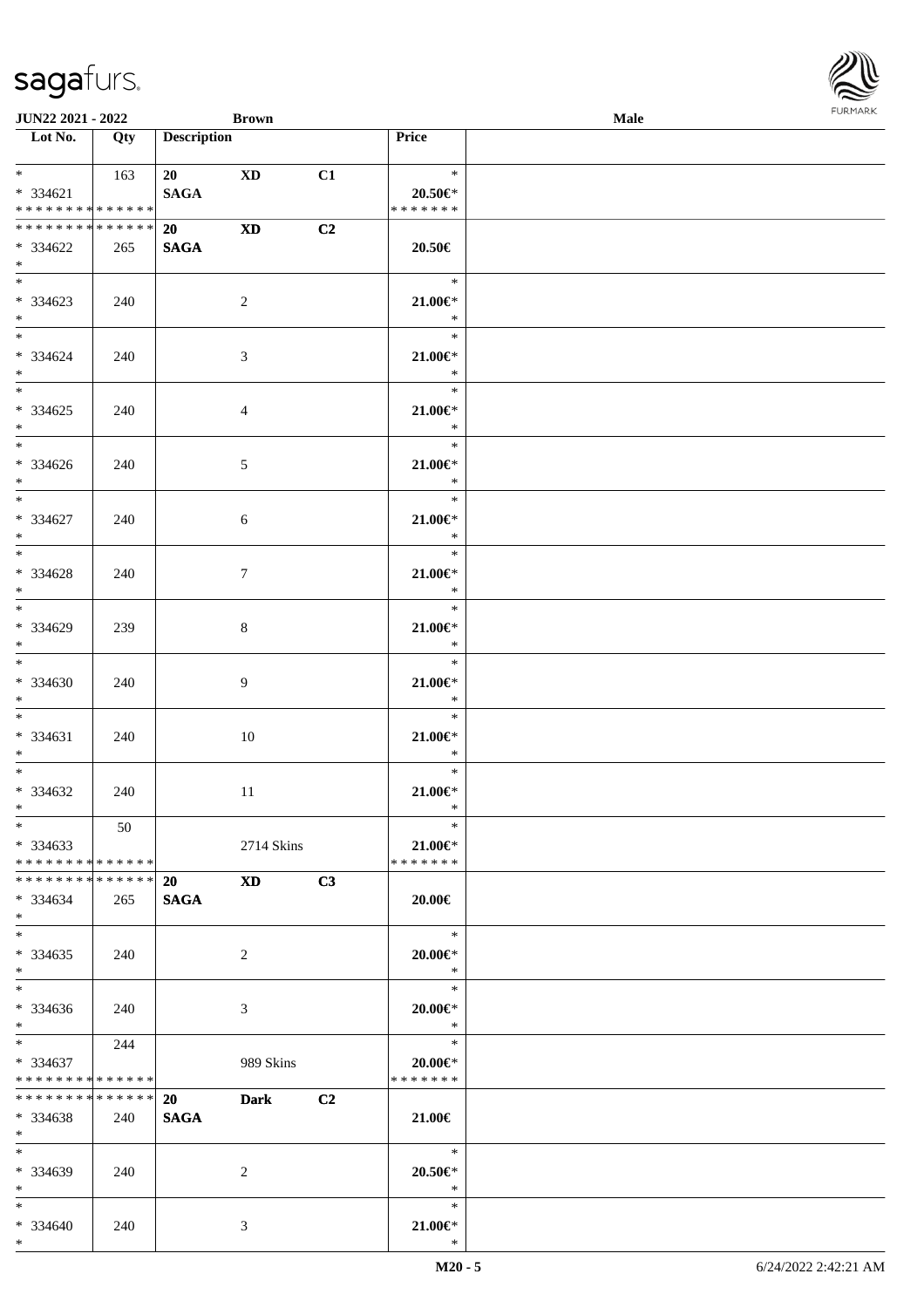| <b>JUN22 2021 - 2022</b>                                                          |             | <b>Brown</b>       |                  |                                                     | Male |  |
|-----------------------------------------------------------------------------------|-------------|--------------------|------------------|-----------------------------------------------------|------|--|
| Lot No.                                                                           | Qty         | <b>Description</b> |                  | Price                                               |      |  |
| $*$                                                                               |             | 20 Dark            | C <sub>2</sub>   | $\ast$                                              |      |  |
| $* 334641$<br>$*$<br>$\overline{\ast}$                                            | 240         | <b>SAGA</b>        |                  | $20.50 \in$ *<br>$\ast$<br>$\ast$                   |      |  |
| $* 334642$<br>$*$                                                                 | 240         | 5                  |                  | $20.50 \in$ *<br>$\ast$                             |      |  |
| * 334643<br>$\ast$                                                                | 240         | 6                  |                  | $\ast$<br>$21.00 \in$<br>$\ast$                     |      |  |
| $*$<br>* 334644<br>$*$                                                            | 240         | $\tau$             |                  | $\ast$<br>$20.50 \in$ *<br>$\ast$                   |      |  |
| $\overline{\mathbf{r}}$<br>$* 334645$<br>* * * * * * * * <mark>* * * * * *</mark> | 98          | 1778 Skins         |                  | $\ast$<br>$20.50 \in$ *<br>* * * * * * *            |      |  |
| * * * * * * * *                                                                   | * * * * * * |                    | <b>IDENTICAL</b> |                                                     |      |  |
| * 334646<br>$\ast$                                                                | 265         |                    |                  | 20.50€                                              |      |  |
| $*$<br>$* 334647$<br>$*$                                                          | 240         | 2                  |                  | $\ast$<br>$21.00 \in$<br>$\ast$                     |      |  |
| $\overline{\ast}$<br>* 334648<br>$*$                                              | 240         | 3                  |                  | $\ast$<br>$21.00 \in$<br>$\ast$                     |      |  |
| $*$<br>* 334649<br>$\ast$                                                         | 240         | 4                  |                  | $\ast$<br>$20.50 \in$ *<br>$\ast$                   |      |  |
| $\ddot{x}$<br>$* 334650$<br>$*$                                                   | 240         | 5                  |                  | $\ast$<br>$20.50 \in$ *<br>$\ast$                   |      |  |
| $\ddot{x}$<br>$* 334651$<br>$*$ $-$                                               | 240         | $\sqrt{6}$         |                  | $\ast$<br>$20.50 \in$ *<br>$\ast$                   |      |  |
| $\ast$<br>* 334652<br>$*$ $-$                                                     | 240         | $\overline{7}$     |                  | $\ast$<br>$20.50 \in$ *<br>$\ast$                   |      |  |
| $\ast$<br>* 334653<br>$*$                                                         | 240         | $8\,$              |                  | $\ast$<br>$20.50 \in$ *<br>$*$                      |      |  |
| $*$ $-$<br>$*334654$<br>$*$                                                       | 240         | 9                  |                  | $\ast$<br>$20.50 \in$ *<br>$*$                      |      |  |
| $\ddot{x}$<br>* 334655<br>* * * * * * * * <mark>* * * * * *</mark>                | 172         | 2357 Skins         |                  | $\ast$<br>$20.50 \in$ *<br>* * * * * * *            |      |  |
| * * * * * * * *                                                                   | * * * * * * | <b>20</b>          | Dark C3          |                                                     |      |  |
| * 334656<br>$*$                                                                   | 265         | <b>SAGA</b>        |                  | 20.00€                                              |      |  |
| $*$ $-$<br>$* 334657$<br>$*$ $-$                                                  | 240         | 2                  |                  | $\overline{\phantom{a}}$<br>$20.00 \in$ *<br>$\ast$ |      |  |
| $*$ $*$<br>* 334658<br>$*$                                                        | 240         | 3                  |                  | $\ast$<br>$20.00 \in$ *<br>$\ast$                   |      |  |
| $\ast$<br>* 334659<br>$*$ $-$                                                     | 240         | 4                  |                  | $\ast$<br>$20.00 \in$ *<br>$\ast$                   |      |  |
| $\ddot{x}$<br>* 334660<br>$*$                                                     | 240         | 5                  |                  | $\ast$<br>$20.00 \in$ *<br>$\ast$                   |      |  |

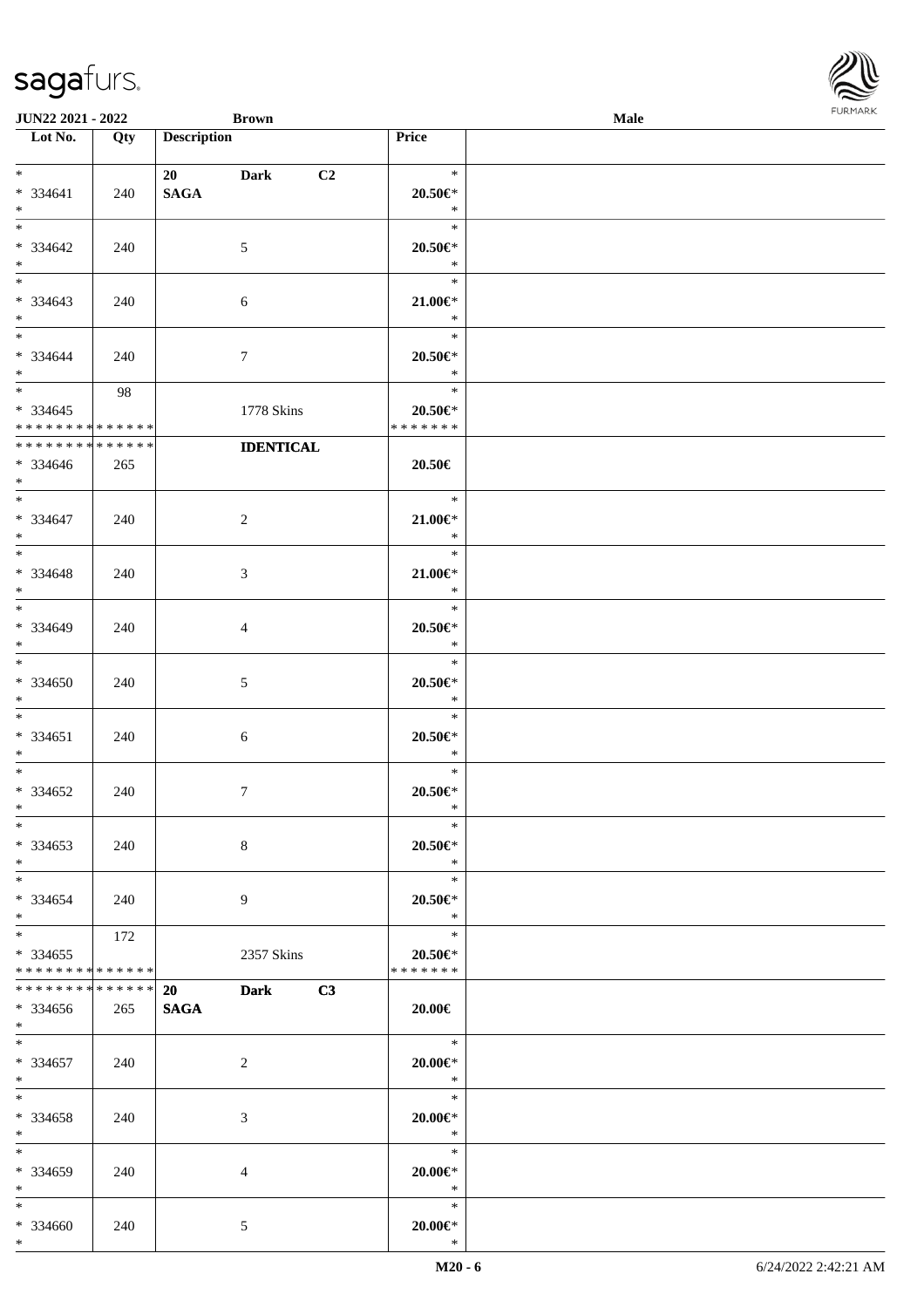| <b>JUN22 2021 - 2022</b>                                                          |     | <b>Brown</b>            |                |    |                                                     | Male |  |
|-----------------------------------------------------------------------------------|-----|-------------------------|----------------|----|-----------------------------------------------------|------|--|
| Lot No.                                                                           | Qty | <b>Description</b>      |                |    | Price                                               |      |  |
| $*$<br>* 334661<br>$\ddot{x}$                                                     | 240 | 20 Dark<br><b>SAGA</b>  |                | C3 | $\ast$<br>$20.00 \in$ *<br>$\ast$                   |      |  |
| $*$<br>* 334662<br>$\ast$                                                         | 220 |                         | $\tau$         |    | $\ast$<br>$20.00 \in$ *<br>$\ast$                   |      |  |
| $\overline{\mathbf{r}}$<br>* 334663<br>* * * * * * * * <mark>* * * * * * *</mark> | 46  |                         | 1731 Skins     |    | $\ast$<br>$20.00 \in$ *<br>* * * * * * *            |      |  |
| * * * * * * * * * * * * * *<br>* 334664<br>$*$                                    | 265 | 20<br><b>SAGA</b>       | <b>MED</b>     | C1 | 21.50€                                              |      |  |
| $\overline{\ast}$<br>* 334665<br>$*$<br>$*$                                       | 240 |                         | $\overline{2}$ |    | $\ast$<br>$21.50 \in$<br>$\ast$                     |      |  |
| * 334666<br>$*$                                                                   | 240 |                         | 3              |    | $\ast$<br>$21.50 \in$<br>$\ast$                     |      |  |
| $\overline{\ast}$<br>* 334667<br>$*$                                              | 240 |                         | 4              |    | $\ast$<br>$21.00 \in$ *<br>$\ast$                   |      |  |
| * 334668<br>$*$                                                                   | 240 |                         | $\mathfrak{S}$ |    | $\ast$<br>$21.00 \in$<br>$\ast$                     |      |  |
| $*$<br>* 334669<br>$\ast$                                                         | 240 |                         | 6              |    | $\ast$<br>$21.00 \in$<br>$\ast$                     |      |  |
| $*$<br>* 334670<br>$*$                                                            | 240 |                         | $\tau$         |    | $\ast$<br>$21.00 \in$ *<br>$\ast$                   |      |  |
| $*$<br>* 334671<br>$*$                                                            | 220 |                         | 8              |    | $\ast$<br>$21.00 \in$<br>$\ast$                     |      |  |
| $\ast$<br>* 334672<br>* * * * * * * * <mark>* * * * * *</mark>                    | 51  |                         | 1976 Skins     |    | $\ast$<br>$21.50 \in$<br>* * * * * * *              |      |  |
| ******** <mark>******</mark><br>$*334673$<br>$*$                                  | 265 | $20$ MED<br><b>SAGA</b> |                | C2 | 20.50€                                              |      |  |
| $*$ $-$<br>* 334674<br>$*$                                                        | 240 |                         | $\overline{2}$ |    | $\ddot{x}$<br>$20.50 \in$ *<br>$\ast$               |      |  |
| $\ddot{x}$<br>* 334675<br>$\ast$                                                  | 240 |                         | 3              |    | $\ast$<br>$20.50 \in$<br>$\mathbb{R}$               |      |  |
| $\overline{\mathbf{r}}$<br>$* 334676$<br>$*$                                      | 240 |                         | $\overline{4}$ |    | $20.50 \in$<br>$\ddot{x}$                           |      |  |
| $\ast$<br>* 334677<br>$*$                                                         | 240 |                         | 5              |    | $20.50 \in$ *<br>$\ast$                             |      |  |
| $*$ and $*$<br>* 334678<br>$*$ $-$                                                | 240 |                         | 6              |    | $\ddot{x}$<br>$20.50 \in$<br>$\ast$                 |      |  |
| $*$ $*$<br>* 334679<br>$*$ and $*$                                                | 240 |                         | 7              |    | $\overline{\phantom{a}}$<br>$20.50 \in$ *<br>$\ast$ |      |  |
| $*$<br>* 334680<br>$\ddot{x}$                                                     | 240 |                         | 8              |    | $\ast$<br>$20.50 \in$<br>$\ast$                     |      |  |

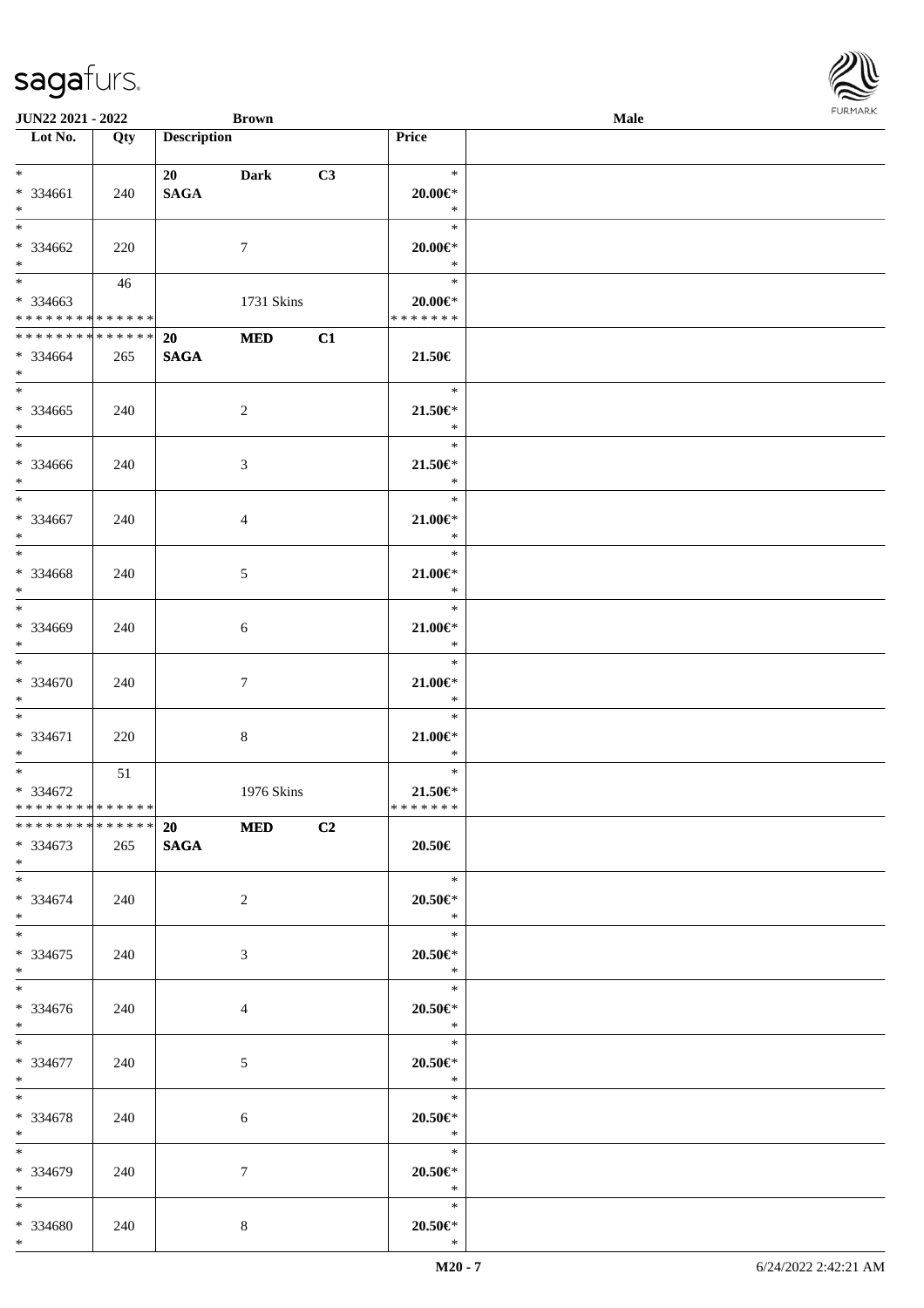| <b>JUN22 2021 - 2022</b>                                           |                    | <b>Brown</b>                            |                                                   | Male |  |
|--------------------------------------------------------------------|--------------------|-----------------------------------------|---------------------------------------------------|------|--|
| Lot No.                                                            | Qty                | <b>Description</b>                      | Price                                             |      |  |
| $*$ $*$<br>* 334681<br>$\ast$                                      | 240                | 20 MED<br>C <sub>2</sub><br><b>SAGA</b> | $\ast$<br>20.50€*<br>$\ast$                       |      |  |
| $*$<br>* 334682<br>$*$                                             | 240                | 10                                      | $\ast$<br>$20.50 \in$ *<br>$\ast$                 |      |  |
| $\overline{\mathbf{r}}$<br>* 334683<br>$\ddot{x}$                  | 240                | -11                                     | $\ast$<br>$20.50 \in$<br>$\ast$                   |      |  |
| $*$<br>* 334684<br>$*$                                             | 240                | 12                                      | $\ast$<br>$20.50 \in$<br>$\ast$                   |      |  |
| $*$<br>* 334685<br>$*$                                             | 240                | 13                                      | $\ast$<br>$20.50 \in$<br>$\ast$                   |      |  |
| $\overline{\phantom{0}}$<br>* 334686<br>$\ast$                     | 240                | 14                                      | $\ast$<br>$20.50 \in$ *<br>$*$                    |      |  |
| $*$<br>* 334687<br>* * * * * * * * <mark>* * * * * *</mark>        | 201                | 3586 Skins                              | $\ast$<br>$20.50 \in$ *<br>* * * * * * *          |      |  |
| * * * * * * * *<br>* 334688<br>$*$                                 | * * * * * *<br>265 | <b>IDENTICAL</b>                        | 20.50€                                            |      |  |
| $*$<br>* 334689<br>$*$                                             | 240                | $\overline{2}$                          | $\ast$<br>$20.50 \in$<br>$\ast$                   |      |  |
| $*$<br>* 334690<br>$*$                                             | 240                | 3                                       | $\ast$<br>$20.50 \in$ *<br>$\ast$                 |      |  |
| $\ddot{x}$<br>* 334691<br>$*$ $-$                                  | 240                | 4                                       | $\ast$<br>$20.50 \in$<br>$\ast$                   |      |  |
| $*$ $-$<br>* 334692<br>$*$ $-$                                     | 240                | $\sqrt{5}$                              | $\ast$<br>$20.50 \in$<br>$\ast$                   |      |  |
| $\ast$<br>* 334693<br>$*$                                          | 240                | 6                                       | $*$<br>20.50€*<br>$\ast$                          |      |  |
| $*$ $-$<br>* 334694<br>$\ast$                                      | 240                | $7\phantom{.0}$                         | $\ast$<br>$20.50 \in$<br>$*$                      |      |  |
| $\ast$<br>$* 334695$<br>$\ddot{x}$                                 | 240                | 8                                       | $\ast$<br>$20.50 \in$<br>$\mathbb{R}^n$           |      |  |
| $\ddot{x}$<br>* 334696<br>* * * * * * * * <mark>* * * * * *</mark> | 58                 | 2003 Skins                              | 20.50€*<br>* * * * * * *                          |      |  |
| * * * * * * * * * * * * * * <mark>*</mark><br>* 334697<br>$*$ $-$  | 265                | 20 PALE C1<br><b>SAGA</b>               | 20.50€                                            |      |  |
| $*$ $-$<br>* 334698<br>$*$                                         | 240                | 2                                       | $\overline{\phantom{a}}$<br>$20.50 \in$<br>$\ast$ |      |  |
| $*$ $*$<br>* 334699<br>$*$ $-$                                     | 240                | 3                                       | $\ast$<br>$20.50 \in$ *<br>$\ast$                 |      |  |
| $*$ $*$<br>* 334700<br>$*$                                         | 240                | 4                                       | $\ast$<br>$20.50 \in$<br>$\ast$                   |      |  |

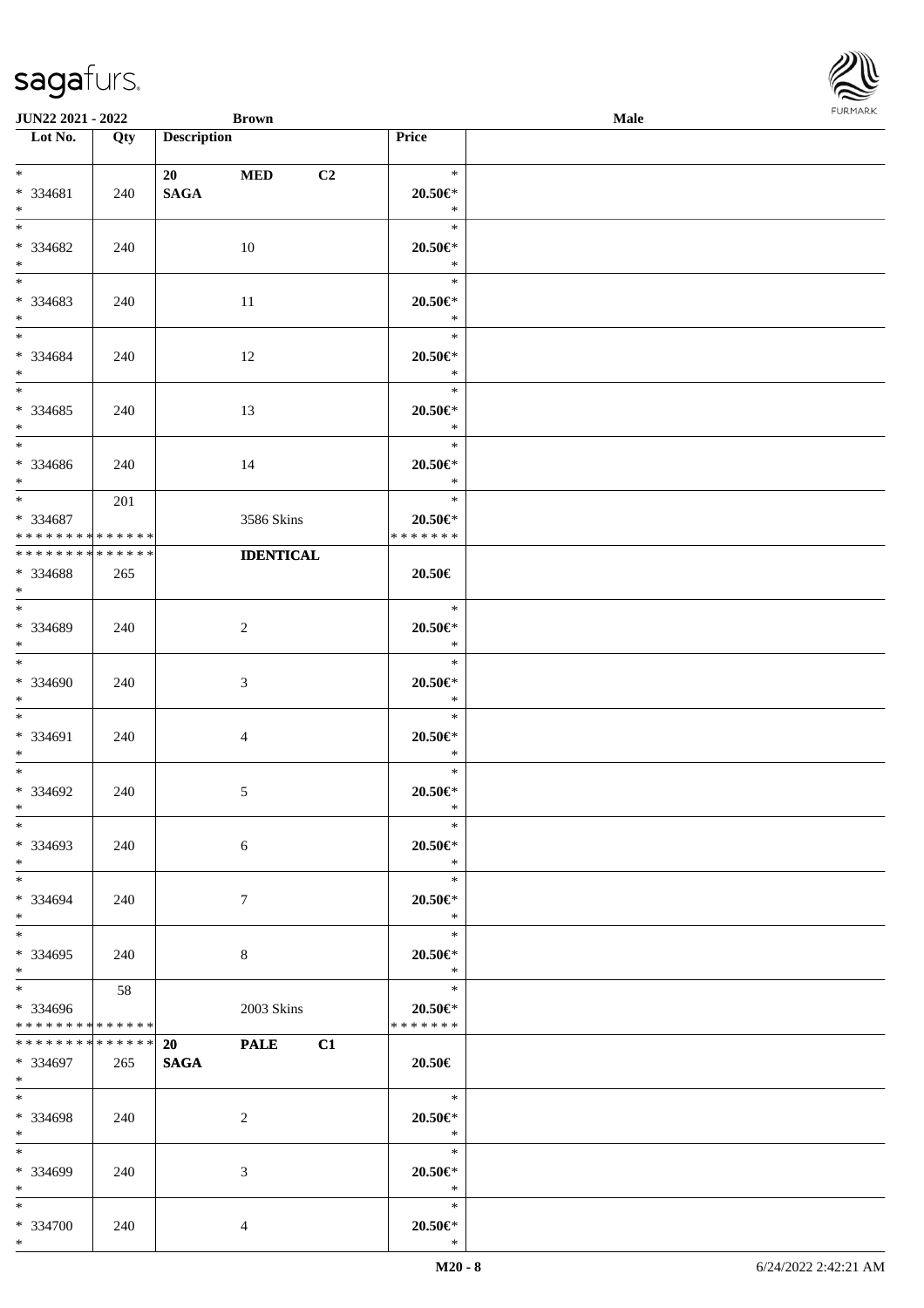| <b>JUN22 2021 - 2022</b>                                                          |     | <b>Brown</b>             |                        |    |                                          | Male |  |
|-----------------------------------------------------------------------------------|-----|--------------------------|------------------------|----|------------------------------------------|------|--|
| Lot No.                                                                           | Qty | <b>Description</b>       |                        |    | Price                                    |      |  |
| $\ddot{x}$<br>* 334701<br>* * * * * * * * <mark>* * * * * *</mark>                | 86  | 20 PALE<br><b>SAGA</b>   |                        | C1 | $\star$<br>$21.00 \in$<br>* * * * * * *  |      |  |
| * * * * * * * * <mark>* * * * * *</mark><br>* 334702<br>$*$                       | 265 | 20 PALE<br><b>SAGA</b>   |                        | C2 | 20.50€                                   |      |  |
| $\overline{\mathbf{r}}$<br>* 334703<br>$\ddot{x}$                                 | 240 |                          | 2                      |    | $\ast$<br>$20.50 \in$ *<br>$\ast$        |      |  |
| $\ddot{x}$<br>* 334704<br>$*$                                                     | 240 |                          | $\mathfrak{Z}$         |    | $\ast$<br>$20.50 \in$ *<br>$\ast$        |      |  |
| * 334705<br>$*$                                                                   | 240 |                          | $\overline{4}$         |    | $\ast$<br>$20.50 \in$ *<br>$*$           |      |  |
| * 334706<br>$\ast$                                                                | 240 |                          | 5                      |    | $\ast$<br>$20.50 \in$ *<br>$*$           |      |  |
| $*$<br>* 334707<br>$*$                                                            | 240 |                          | 6                      |    | $\ast$<br>20.50€*<br>$\ast$              |      |  |
| * 334708<br>$*$                                                                   | 240 |                          | $\tau$                 |    | $\ast$<br>$20.50 \in$ *<br>$\ast$        |      |  |
| $*$<br>* 334709<br>$\ast$                                                         | 240 |                          | 8                      |    | $\ast$<br>$20.50 \in$ *<br>$\ast$        |      |  |
| $\ast$<br>* 334710<br>$*$                                                         | 240 |                          | 9                      |    | $\ast$<br>$20.50 \in$ *<br>$\ast$        |      |  |
| $\ddot{x}$<br>* 334711<br>$*$                                                     | 240 |                          | 10                     |    | $\ast$<br>$20.50 \in$ *<br>$\ast$        |      |  |
| $*$ $-$<br>* 334712<br>$*$ $-$                                                    | 240 |                          | 11                     |    | $\ast$<br>$20.50 \in$ *<br>$\ast$        |      |  |
| $\ast$<br>$* 334713$<br>$*$                                                       | 240 |                          | 12                     |    | $\ast$<br>$20.50 \in$ *<br>$\ast$        |      |  |
| $*$ $-$<br>$* 334714$<br>* * * * * * * * <mark>* * * * * *</mark>                 | 247 |                          | 3152 Skins             |    | $\ast$<br>$20.50 \in$ *<br>* * * * * * * |      |  |
| * * * * * * * * * * * * * * <mark>*</mark><br>* 334715<br>$*$                     | 265 | <b>20</b><br><b>SAGA</b> | <b>PALE</b>            | C3 | $20.00 \in$                              |      |  |
| $\overline{\cdot}$<br>$* 334716$<br>$*$                                           | 240 |                          | 2                      |    | $\ast$<br>$20.00 \in$ *<br>$\ast$        |      |  |
| $*$ $*$<br>* 334717<br>$*$                                                        | 240 |                          | 3                      |    | $\ast$<br>$20.00 \in$ *<br>$\ast$        |      |  |
| $\ast$<br>* 334718<br>$*$                                                         | 240 |                          | 4                      |    | $\ast$<br>$20.00 \in$ *<br>$\ast$        |      |  |
| $\overline{\mathbf{r}}$<br>* 334719<br>* * * * * * * * <mark>* * * * * *</mark> * | 247 |                          | 1232 Skins             |    | $\ast$<br>$20.00 \in$ *<br>* * * * * * * |      |  |
| * * * * * * * * <mark>* * * * * *</mark> *<br>* 334720                            | 265 | 20<br><b>SAGA</b>        | $\mathbf{X}\mathbf{P}$ | C1 | 21.50€                                   |      |  |

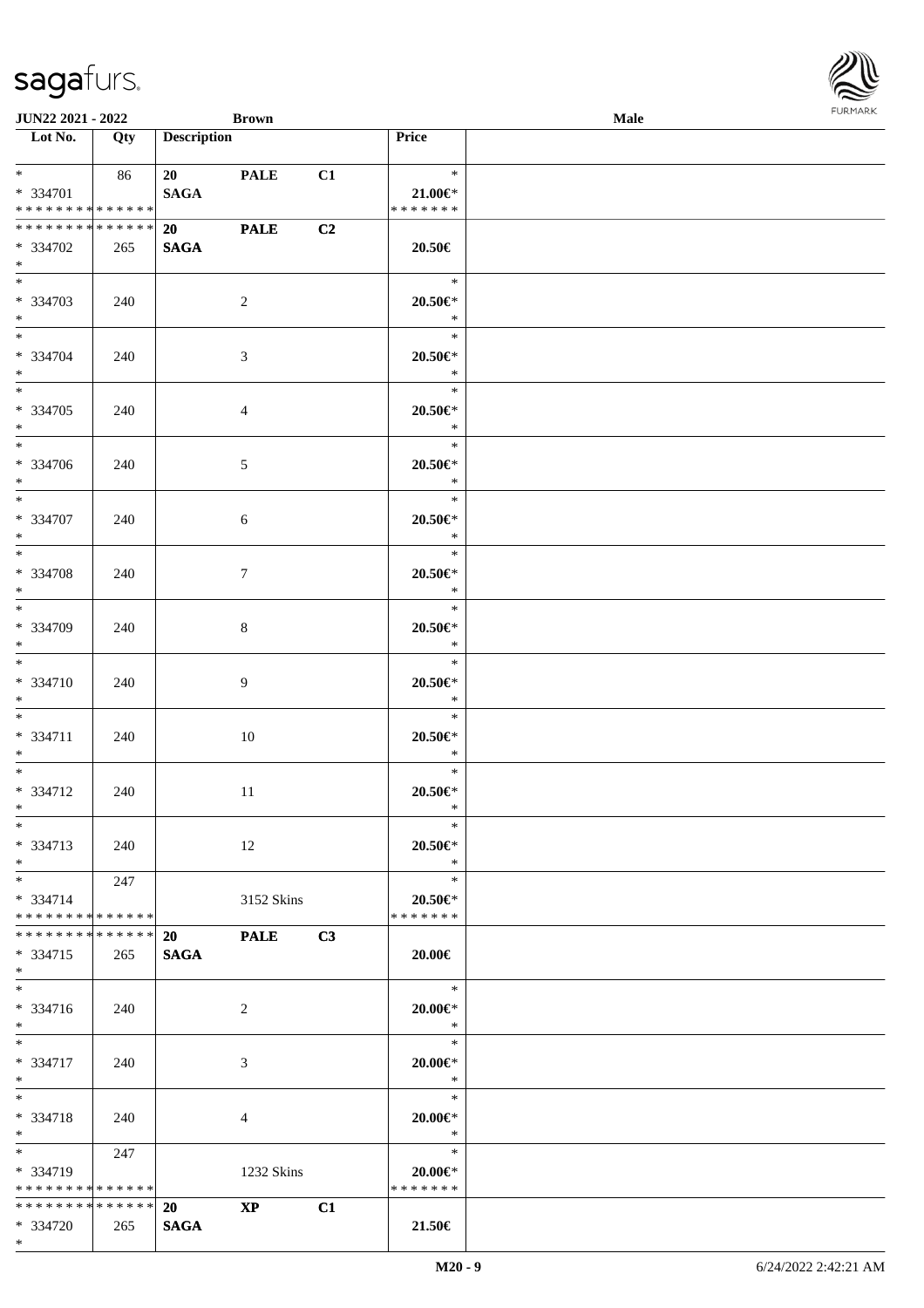| <b>JUN22 2021 - 2022</b>                                                            |                    |                          | <b>Brown</b>               |                |                                          | Male |  |
|-------------------------------------------------------------------------------------|--------------------|--------------------------|----------------------------|----------------|------------------------------------------|------|--|
| Lot No.                                                                             | Qty                | <b>Description</b>       |                            |                | Price                                    |      |  |
| $*$ $-$<br>$* 334721$<br>* * * * * * * * <mark>* * * * * *</mark>                   | 47                 | 20<br><b>SAGA</b>        | XP                         | C1             | $\ast$<br>$21.50 \in$<br>* * * * * * *   |      |  |
| * * * * * * * * <mark>* * * * * *</mark><br>* 334722<br>$\ast$                      | 265                | <b>20</b><br><b>SAGA</b> | $\mathbf{X}\mathbf{P}$     | C2             | 20.50€                                   |      |  |
| $\overline{\ast}$<br>* 334723<br>$*$                                                | 240                |                          | 2                          |                | $\ast$<br>20.50€*<br>$\ast$              |      |  |
| $*$<br>* 334724<br>$*$                                                              | 240                |                          | 3                          |                | $*$<br>$20.50 \in$ *<br>$\ast$           |      |  |
| $*$<br>* 334725<br>$*$                                                              | 240                |                          | 4                          |                | $\ast$<br>$20.50 \in$ *<br>$\ast$        |      |  |
| $\ast$<br>* 334726<br>* * * * * * * * <mark>* * * * * *</mark>                      | 239                |                          | 1224 Skins                 |                | $\ast$<br>20.50€*<br>* * * * * * *       |      |  |
| * * * * * * * * <mark>* * * * * * *</mark><br>* 334727<br>$*$                       | 265                | <b>20</b><br><b>SAGA</b> | $\bold{X}\bold{P}$         | C3             | 20.50€                                   |      |  |
| $\ddot{x}$<br>* 334728<br>* * * * * * * * <mark>* * * * * *</mark>                  | 244                |                          | 509 Skins                  |                | $\ast$<br>$21.00 \in$<br>* * * * * * *   |      |  |
| * * * * * * * * <mark>* * * * * * *</mark><br>* 334729<br>$\ddot{x}$                | 265                | <b>20</b><br><b>SAGA</b> | <b>PALE</b><br><b>LNAP</b> | C <sub>2</sub> | 20.50€                                   |      |  |
| $\ddot{x}$<br>* 334730<br>* * * * * * * * <mark>* * * * * *</mark>                  | 178                |                          | 443 Skins                  |                | $\ast$<br>$20.00 \in$ *<br>* * * * * * * |      |  |
| * * * * * * * * <mark>* * * * * * *</mark><br>* 334731<br>$*$ $-$                   | 265                | <b>20</b><br>IA          | XD/DK<br><b>SPAR</b>       | C2             | 19.50€                                   |      |  |
| $*$ $-$<br>* 334732<br>$*$ $-$                                                      | 240                |                          | 2                          |                | $\ast$<br>19.50€*<br>$\ast$              |      |  |
| $\ast$<br>* 334733<br>$*$                                                           | 240                |                          | 3                          |                | $\ast$<br>19.50€*<br>$\ast$              |      |  |
| $*$ $-$<br>* 334734<br>$\ast$                                                       | 240                |                          | 4                          |                | $\ast$<br>19.50€*<br>$*$                 |      |  |
| $*$<br>* 334735<br>$\ast$                                                           | 240                |                          | 5                          |                | $\ast$<br>19.50€*<br>$\ast$              |      |  |
| $\ast$<br>* 334736<br>$*$                                                           | 240                |                          | 6                          |                | $*$<br>19.50€*<br>$\ast$                 |      |  |
| $\overline{\mathbf{r}^*}$<br>* 334737<br>* * * * * * * * <mark>* * * * * * *</mark> | 190                |                          | 1655 Skins                 |                | $\ast$<br>19.50€*<br>* * * * * * *       |      |  |
| * * * * * * * *<br>* 334738<br>$\ast$                                               | * * * * * *<br>265 | 20<br>IA                 | MED/PAL C2<br><b>SPAR</b>  |                | 19.00€                                   |      |  |
| $*$<br>* 334739<br>$*$ $-$                                                          | 240                |                          | 2                          |                | $*$<br>19.00€*<br>$\ast$                 |      |  |
| $\ddot{x}$<br>* 334740<br>$\ast$                                                    | 240                |                          | 3                          |                | $\ast$<br>19.00€*<br>$\ast$              |      |  |

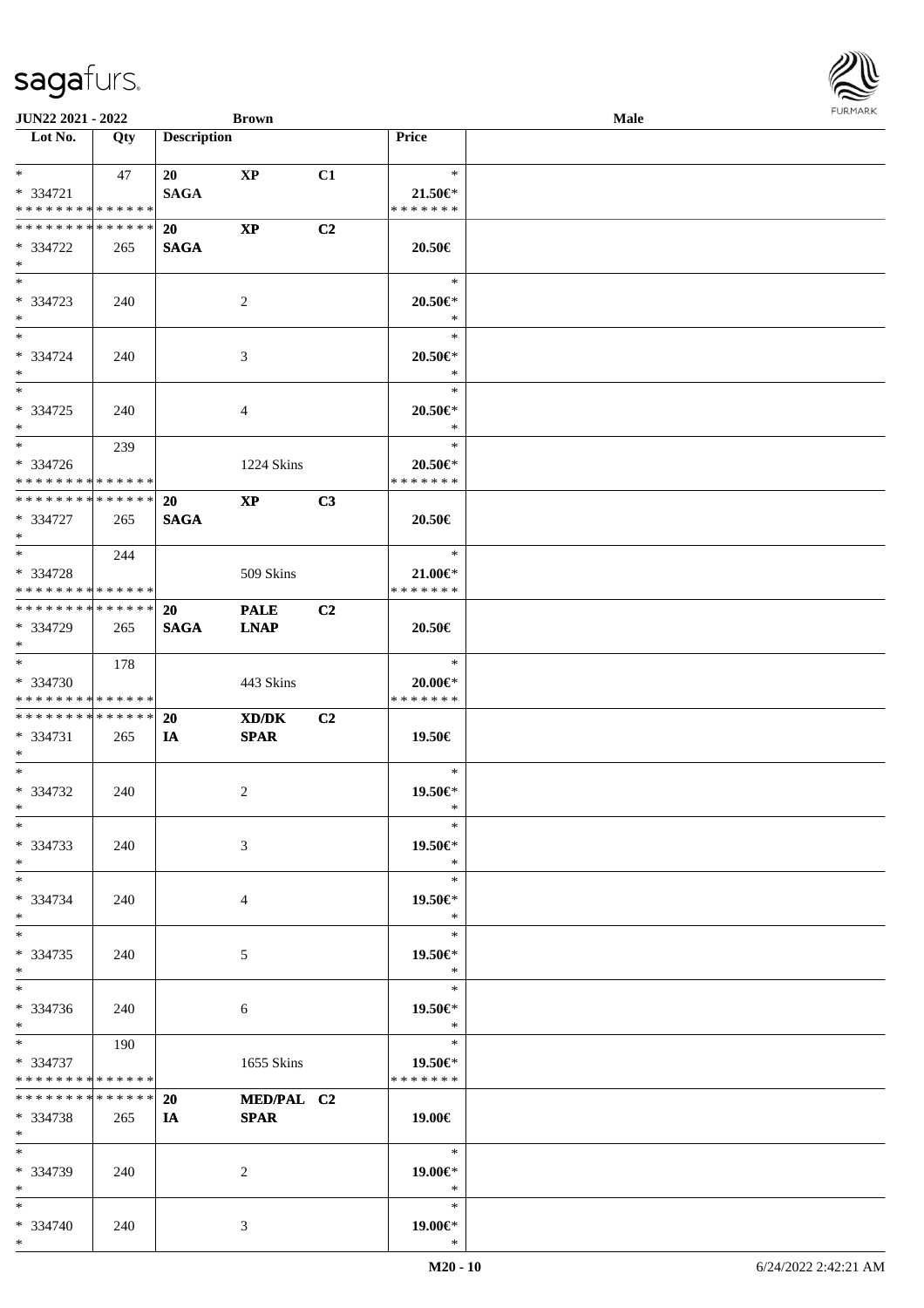| <b>JUN22 2021 - 2022</b>     |     | <b>Brown</b>       |                  |                   | <b>Male</b> |  |
|------------------------------|-----|--------------------|------------------|-------------------|-------------|--|
| Lot No.                      | Qty | <b>Description</b> |                  | Price             |             |  |
|                              |     |                    |                  |                   |             |  |
| $*$                          |     | 20                 | MED/PAL C2       | $\ast$            |             |  |
| * 334741<br>$*$              | 240 | IA                 | SPAR             | 19.00€*<br>$\ast$ |             |  |
| $\overline{\ast}$            |     |                    |                  | $\ast$            |             |  |
| $* 334742$                   | 240 |                    | 5                | 19.00€*           |             |  |
| $*$                          |     |                    |                  | $\ast$            |             |  |
| $*$                          |     |                    |                  | $\ast$            |             |  |
| $* 334743$                   | 240 |                    | 6                | 19.00€*           |             |  |
| $*$                          |     |                    |                  | $\ast$            |             |  |
| $*$                          |     |                    |                  | $\ast$            |             |  |
| * 334744                     | 240 |                    | $\boldsymbol{7}$ | 19.00 $\in$ *     |             |  |
| $*$                          |     |                    |                  | $\ast$<br>$\ast$  |             |  |
| $* 334745$                   |     |                    |                  |                   |             |  |
| $*$                          | 240 |                    | $8\,$            | 19.00€*<br>$\ast$ |             |  |
|                              |     |                    |                  | $\ast$            |             |  |
| $* 334746$                   | 240 |                    | 9                | 19.00€*           |             |  |
| $*$                          |     |                    |                  | $\ast$            |             |  |
| $*$                          |     |                    |                  | $\ast$            |             |  |
| * 334747                     | 240 |                    | 10               | 19.00€*           |             |  |
| $*$                          |     |                    |                  | $\ast$            |             |  |
|                              |     |                    |                  | $\ast$            |             |  |
| * 334748<br>$*$              | 240 |                    | 11               | 19.00€*<br>$\ast$ |             |  |
|                              |     |                    |                  | $\ast$            |             |  |
| * 334749                     | 240 |                    | 12               | 19.00 $\in$ *     |             |  |
| $*$                          |     |                    |                  | $\ast$            |             |  |
| $*$                          |     |                    |                  | $\ast$            |             |  |
| $* 334750$                   | 240 |                    | 13               | 19.00€*           |             |  |
| $*$                          |     |                    |                  | $\ast$            |             |  |
| $*$                          |     |                    |                  | $\ast$            |             |  |
| $* 334751$<br>$*$ $-$        | 240 |                    | 14               | 19.00€*<br>$\ast$ |             |  |
| $*$                          | 240 |                    |                  | $\ast$            |             |  |
| * 334752                     |     |                    | 3625 Skins       | 19.00€*           |             |  |
| ******** <mark>******</mark> |     |                    |                  | *******           |             |  |
| * * * * * * * * * * * * * *  |     |                    | <b>IDENTICAL</b> |                   |             |  |
| * 334753                     | 265 |                    |                  | 19.00€            |             |  |
| $*$                          |     |                    |                  |                   |             |  |
| $*$                          |     |                    |                  | $\ast$            |             |  |
| * 334754<br>$*$              | 240 |                    | 2                | 19.00€*<br>$\ast$ |             |  |
| $*$                          |     |                    |                  | $\ast$            |             |  |
| * 334755                     | 240 |                    | 3                | 19.00€*           |             |  |
| $*$                          |     |                    |                  | $\ast$            |             |  |
| $*$                          |     |                    |                  | $\ast$            |             |  |
| * 334756                     | 240 |                    | $\overline{4}$   | 19.00€*           |             |  |
| $*$                          |     |                    |                  | $*$               |             |  |
| $*$                          |     |                    |                  | $\ast$            |             |  |
| * 334757<br>$*$              | 240 |                    | 5                | 19.00€*<br>$\ast$ |             |  |
| $*$                          |     |                    |                  | $\ast$            |             |  |
| * 334758                     | 240 |                    | 6                | 19.00€*           |             |  |
| $*$                          |     |                    |                  | $\ast$            |             |  |
| $*$                          |     |                    |                  | $\ast$            |             |  |
| * 334759                     | 240 |                    | $\tau$           | 19.00€*           |             |  |
| $*$<br>$*$                   |     |                    |                  | $\ast$<br>$\ast$  |             |  |
| * 334760                     | 175 |                    | 1880 Skins       | 19.00€*           |             |  |
| * * * * * * * * * * * * * *  |     |                    |                  | * * * * * * *     |             |  |
|                              |     |                    |                  |                   |             |  |

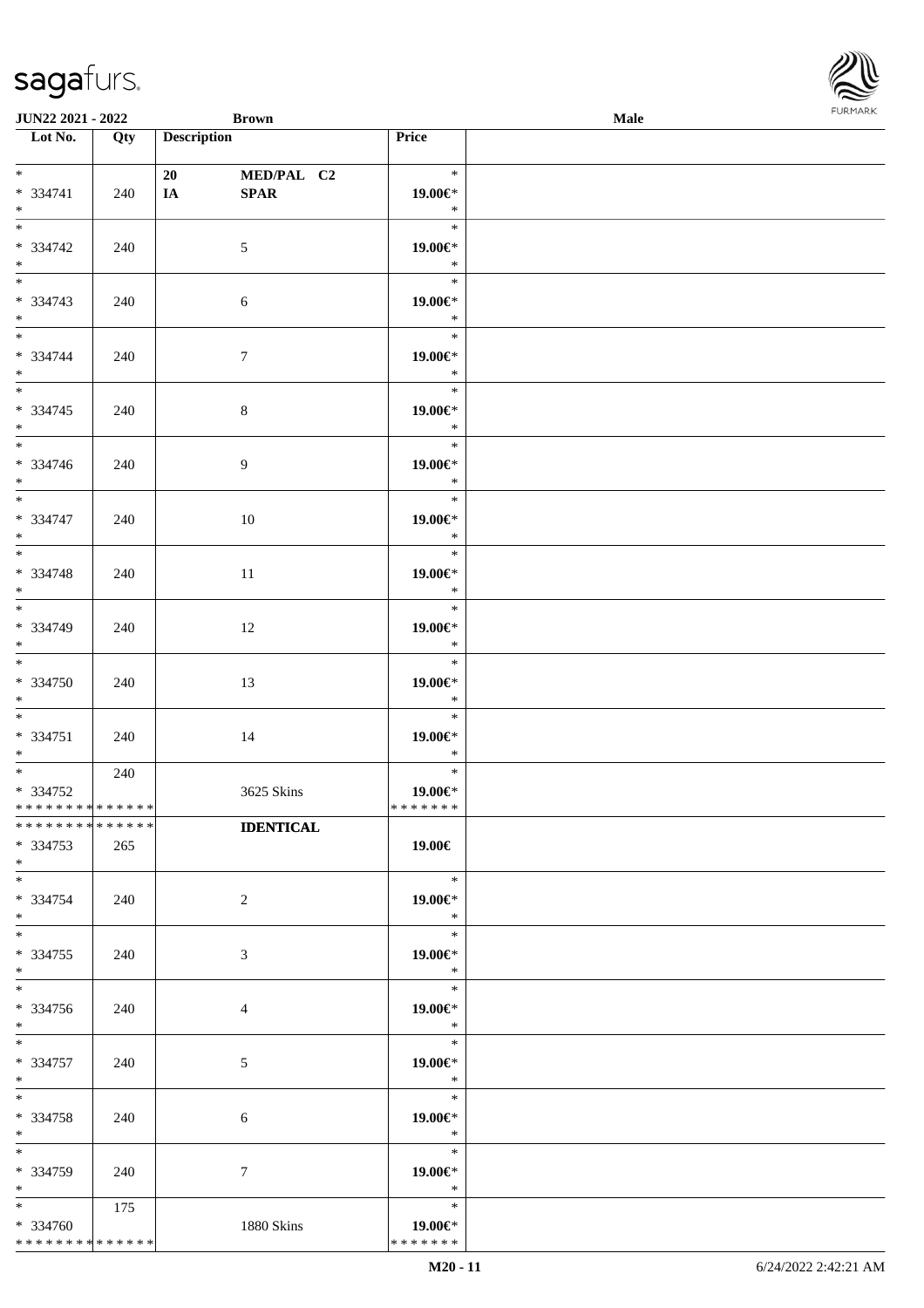| <b>JUN22 2021 - 2022</b>                                                    |     | <b>Brown</b>            |                         |                                                                            | Male |  |
|-----------------------------------------------------------------------------|-----|-------------------------|-------------------------|----------------------------------------------------------------------------|------|--|
| Lot No.                                                                     | Qty | <b>Description</b>      |                         | Price                                                                      |      |  |
| * * * * * * * * * * * * * * *<br>* 334761<br>$\ast$                         | 265 | 20<br><b>CHIP</b><br>IA | XD/DK<br>C <sub>2</sub> | 18.50€                                                                     |      |  |
| $\ddot{x}$<br>* 334762<br>$*$                                               | 240 | 2                       |                         | $\ast$<br>18.50€*<br>$\ast$                                                |      |  |
| $\overline{\mathbf{r}}$<br>* 334763<br>$\ddot{x}$                           | 240 | 3                       |                         | $\ast$<br>$18.00 \in$<br>$\ast$                                            |      |  |
| $*$<br>* 334764<br>$*$<br>$\overline{\mathbf{r}}$                           | 240 | $\overline{4}$          |                         | $\ast$<br>18.50€*<br>$\ast$                                                |      |  |
| * 334765<br>$*$<br>$\overline{\phantom{0}}$                                 | 240 | 5                       |                         | $\ast$<br>$18.00 \in$<br>$\ast$                                            |      |  |
| * 334766<br>$*$<br>$\overline{\mathbf{r}}$                                  | 240 | 6                       |                         | $\ast$<br>$18.00 \in$<br>$*$                                               |      |  |
| * 334767<br>$*$                                                             | 240 | $\tau$                  |                         | $\ast$<br>18.00€*<br>$\ast$                                                |      |  |
| * 334768<br>$*$<br>$*$                                                      | 240 | 8                       |                         | $\ast$<br>$18.00 \in$ *<br>$\ast$                                          |      |  |
| * 334769<br>$\ast$<br>$*$                                                   | 240 | 9                       |                         | $\ast$<br>$18.00 \in$<br>$\ast$<br>$\ast$                                  |      |  |
| * 334770<br>$*$                                                             | 240 | 10                      |                         | $18.00 \in$ *<br>$\ast$                                                    |      |  |
| $\ddot{x}$<br>* 334771<br>$*$                                               | 240 | 11                      |                         | $\ast$<br>$18.00 \in$ *<br>$*$                                             |      |  |
| $\ast$<br>* 334772<br>$\ast$                                                | 240 | 12                      |                         | $\ast$<br>$18.00 \in$ *<br>$\ast$<br>$\ddot{x}$                            |      |  |
| $\ast$<br>* 334773<br>* * * * * * * * * * * * * * <mark>*</mark>            | 220 |                         | 3125 Skins              | 18.00€*<br>* * * * * * *                                                   |      |  |
| * * * * * * * * * * * * * * <mark>*</mark><br>* 334774<br>$*$ $-$<br>$\ast$ | 265 | 20<br>IA CHIP           | MED/PAL C2              | $18.00 \in$<br>$\ast$                                                      |      |  |
| * 334775<br>$\ast$<br>$\ddot{x}$                                            | 240 | 2                       |                         | $18.00 \in$<br>$\rightarrow$<br>$\overline{\phantom{0}}$                   |      |  |
| * 334776<br>$*$<br>$\ddot{x}$                                               | 240 | 3                       |                         | $18.00 \in$ *<br>$\mathbb{R}$<br>$\begin{array}{c c}\n\hline\n\end{array}$ |      |  |
| * 334777<br>$*$<br>$*$ $-$                                                  | 240 | $\overline{4}$          |                         | $18.00 \in$ *<br>$\ast$<br>$\overline{\phantom{a}}$                        |      |  |
| * 334778<br>$*$ $-$<br>$*$                                                  | 240 | 5                       |                         | $18.00 \in$ *<br>$\ast$<br>$\ast$                                          |      |  |
| * 334779<br>$*$ $-$<br>$*$ $*$                                              | 240 | 6                       |                         | 18.00€*<br>$\ast$                                                          |      |  |
| * 334780<br>$*$ $-$                                                         | 240 | $\tau$                  |                         | $\ast$<br>$18.00 \in$ *<br>$\ast$                                          |      |  |

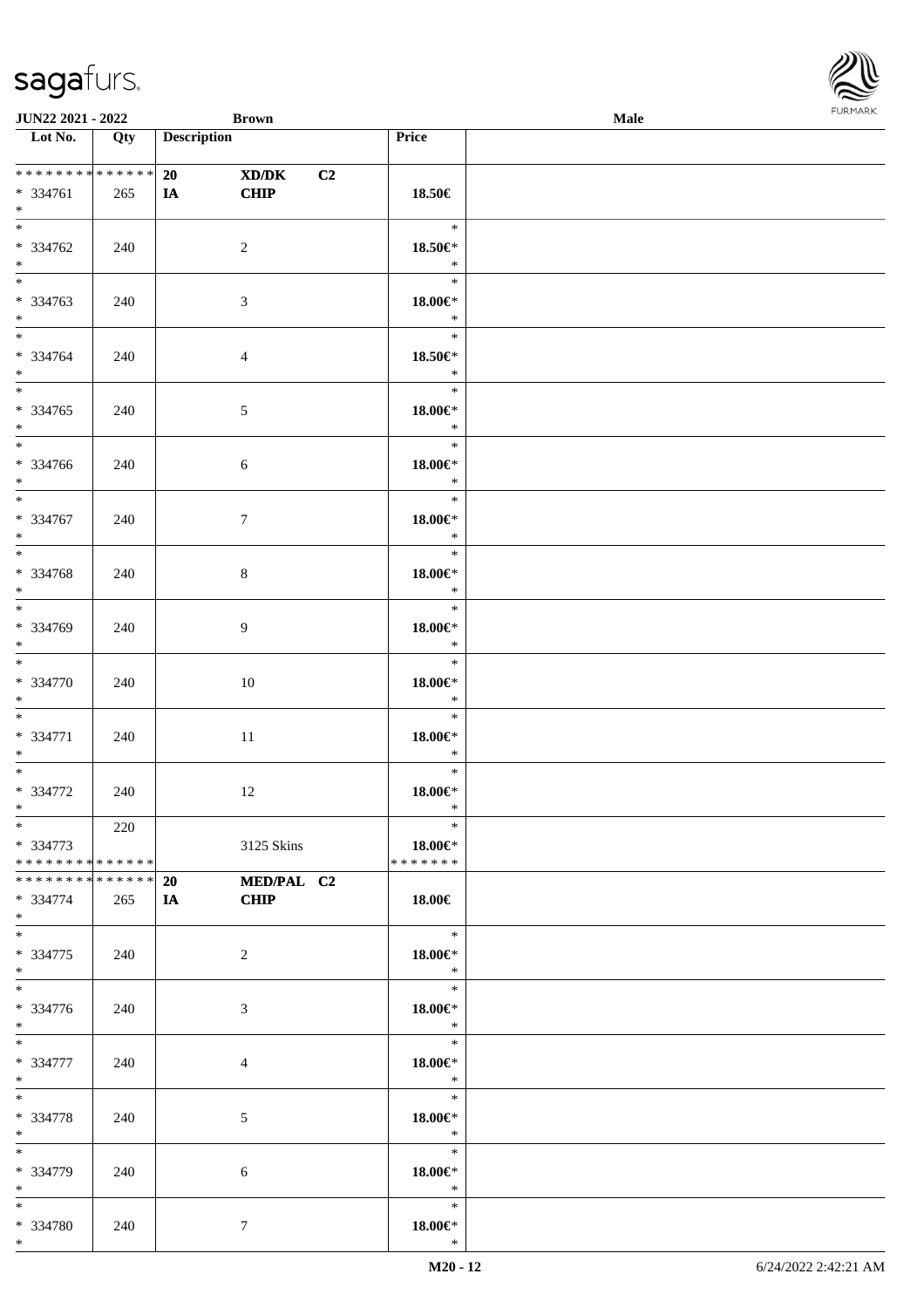| <b>JUN22 2021 - 2022</b>                                                          |     | <b>Brown</b>                   |                           |                |                                          | Male |  |
|-----------------------------------------------------------------------------------|-----|--------------------------------|---------------------------|----------------|------------------------------------------|------|--|
| Lot No.                                                                           | Qty | <b>Description</b>             |                           |                | Price                                    |      |  |
| $*$<br>* 334781<br>$*$                                                            | 240 | 20<br>IA                       | MED/PAL C2<br><b>CHIP</b> |                | $\ast$<br>18.00€*<br>$\ast$              |      |  |
| $\overline{\mathbf{r}}$<br>* 334782<br>$*$                                        | 240 | 9                              |                           |                | $\ast$<br>$18.00 \in$ *<br>$\ast$        |      |  |
| $\overline{\ast}$<br>* 334783<br>$\ast$                                           | 240 | 10                             |                           |                | $\ast$<br>$18.00 \in$ *<br>$\ast$        |      |  |
| $\ddot{x}$<br>* 334784<br>$*$                                                     | 240 | 11                             |                           |                | $\ast$<br>$18.00 \in$ *<br>$\ast$        |      |  |
| $\overline{\ast}$<br>* 334785<br>$*$<br>$*$                                       | 240 | 12                             |                           |                | $\ast$<br>$18.00 \in$ *<br>$\ast$        |      |  |
| * 334786<br>$*$                                                                   | 240 | 13                             |                           |                | $\ast$<br>$18.00 \in$ *<br>$\ast$        |      |  |
| $*$<br>* 334787<br>$*$                                                            | 240 | 14                             |                           |                | $\ast$<br>18.00€*<br>$\ast$              |      |  |
| $\overline{\mathbf{r}}$<br>* 334788<br>* * * * * * * * <mark>* * * * * * *</mark> | 240 |                                | 3625 Skins                |                | $\ast$<br>18.00€*<br>* * * * * * *       |      |  |
| * * * * * * * * <mark>* * * * * * *</mark><br>* 334789<br>$\ast$                  | 265 |                                | <b>IDENTICAL</b>          |                | 18.00€                                   |      |  |
| $\ddot{x}$<br>* 334790<br>$*$                                                     | 240 | 2                              |                           |                | $\ast$<br>$18.00 \in$ *<br>$\ast$        |      |  |
| $\ddot{x}$<br>* 334791<br>$*$ $-$                                                 | 240 | 3                              |                           |                | $\ast$<br>$18.00 \in$ *<br>$*$           |      |  |
| $*$ $-$<br>* 334792<br>$\ast$                                                     | 240 | 4                              |                           |                | $\ast$<br>18.00€*<br>$\ast$              |      |  |
| $\ast$<br>* 334793<br>$*$                                                         | 240 | 5                              |                           |                | $\ast$<br>18.00€*<br>$*$                 |      |  |
| $\ddot{x}$<br>* 334794<br>$\ast$                                                  | 240 | 6                              |                           |                | $\ast$<br>18.00€*<br>$*$                 |      |  |
| $*$<br>* 334795<br>$*$                                                            | 240 | $\tau$                         |                           |                | $\ast$<br>$18.00 \in$ *<br>$\rightarrow$ |      |  |
| $\overline{\cdot}$<br>* 334796<br>$*$                                             | 240 | 8                              |                           |                | $\ast$<br>18.00€*<br>$\ast$              |      |  |
| $\ddot{x}$<br>* 334797<br>$*$                                                     | 220 | 9                              |                           |                | $\ast$<br>18.00€*<br>$\star$             |      |  |
| $*$ $\overline{\phantom{1}}$<br>* 334798<br>* * * * * * * * * * * * * * *         | 52  |                                | 2217 Skins                |                | $\ast$<br>18.00€*<br>* * * * * * *       |      |  |
| 334799                                                                            | 245 | 20<br><b>SROY</b>              | $2\mathbf{X}\mathbf{D}$   | C <sub>2</sub> | 23.50€                                   |      |  |
| * * * * * * * * * * * * * * *<br>* 334800<br>$\ast$                               | 220 | 20<br><b>XD</b><br><b>SROY</b> |                           | C2             | 23.00€                                   |      |  |

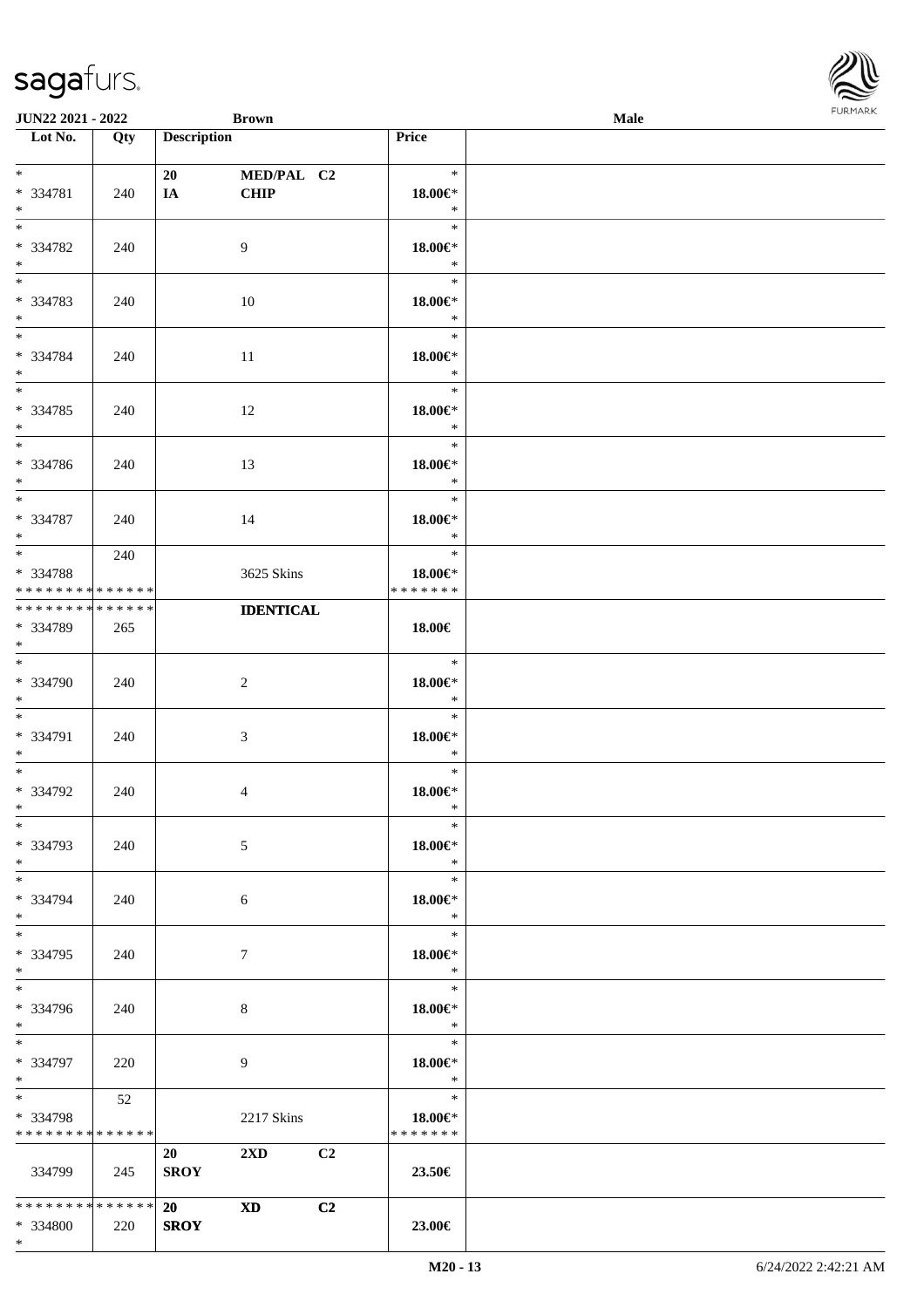| <b>JUN22 2021 - 2022</b>                   |     |                    | <b>Brown</b> |                |               | Male |  |
|--------------------------------------------|-----|--------------------|--------------|----------------|---------------|------|--|
| Lot No.                                    | Qty | <b>Description</b> |              |                | <b>Price</b>  |      |  |
| $*$                                        | 73  | 20                 | XD           | C2             | $\ast$        |      |  |
| * 334801                                   |     | <b>SROY</b>        |              |                | 23.00€*       |      |  |
| * * * * * * * * * * * * * *                |     |                    |              |                | * * * * * * * |      |  |
|                                            |     | 20                 | Dark         | C1             |               |      |  |
| 334802                                     | 72  | <b>SROY</b>        |              |                | 23.00€        |      |  |
|                                            |     |                    |              |                |               |      |  |
| * * * * * * * * <mark>* * * * * * *</mark> |     | 20                 | <b>Dark</b>  | C <sub>2</sub> |               |      |  |
| * 334803                                   | 245 | <b>SROY</b>        |              |                | 22.50€        |      |  |
| $*$                                        |     |                    |              |                |               |      |  |
| $*$                                        |     |                    |              |                | $\ast$        |      |  |
| * 334804                                   | 220 |                    | 2            |                | $22.50 \in$   |      |  |
| $*$                                        |     |                    |              |                | $\ast$        |      |  |
| $*$                                        |     |                    |              |                | $\ast$        |      |  |
| * 334805                                   | 220 |                    | 3            |                | 22.50€*       |      |  |
| $\ast$                                     |     |                    |              |                | $\ast$        |      |  |
| $*$                                        | 184 |                    |              |                | $\ast$        |      |  |
| * 334806                                   |     |                    | 869 Skins    |                | $23.00 \in$   |      |  |
| * * * * * * * * <mark>* * * * * * *</mark> |     |                    |              |                | * * * * * * * |      |  |
| * * * * * * * * * * * * * * *              |     | 20                 | <b>Dark</b>  | C3             |               |      |  |
| * 334807                                   | 245 | <b>SROY</b>        |              |                | 22.50€        |      |  |
| $\ast$                                     |     |                    |              |                |               |      |  |
| $*$ $-$                                    | 97  |                    |              |                | $\ast$        |      |  |
| * 334808                                   |     |                    | 342 Skins    |                | 22.00€*       |      |  |
| * * * * * * * * <mark>* * * * * * *</mark> |     |                    |              |                | * * * * * * * |      |  |
| * * * * * * * * * * * * * * *              |     | 20                 | <b>MED</b>   | C1             |               |      |  |
| * 334809                                   | 245 | <b>SROY</b>        |              |                | 22.50€        |      |  |
| $*$                                        |     |                    |              |                |               |      |  |
| $*$                                        |     |                    |              |                | $\ast$        |      |  |
| * 334810                                   | 240 |                    | 2            |                | 22.50€*       |      |  |
| $*$                                        |     |                    |              |                | $\ast$        |      |  |
| $*$                                        | 38  |                    |              |                | $\ast$        |      |  |
| * 334811                                   |     |                    | 523 Skins    |                | 22.50€*       |      |  |
| * * * * * * * * * * * * * *                |     |                    |              |                | * * * * * * * |      |  |
| * * * * * * * * <mark>* * * * * * *</mark> |     | <b>20</b>          | <b>MED</b>   | C <sub>2</sub> |               |      |  |
| * 334812                                   | 245 | <b>SROY</b>        |              |                | 22.50€        |      |  |
| $*$ $*$                                    |     |                    |              |                |               |      |  |
| $\ast$                                     |     |                    |              |                | $\ast$        |      |  |
| * 334813                                   | 220 |                    | 2            |                | 22.50€*       |      |  |
| $*$                                        |     |                    |              |                | $\ast$        |      |  |
| $*$                                        |     |                    |              |                | $\ast$        |      |  |
| * 334814                                   | 220 |                    | 3            |                | $22.50 \in$   |      |  |
| $*$                                        |     |                    |              |                | $\ast$        |      |  |
| $*$                                        | 63  |                    |              |                | $\ast$        |      |  |
| $* 334815$                                 |     |                    | 748 Skins    |                | 22.50€*       |      |  |
| * * * * * * * * * * * * * *                |     |                    |              |                | * * * * * * * |      |  |
|                                            |     | 20                 | MED          | C3             |               |      |  |
| 334816                                     | 158 | <b>SROY</b>        |              |                | 22.00€        |      |  |
|                                            |     |                    |              |                |               |      |  |
|                                            |     | 20                 | <b>PALE</b>  | C1             |               |      |  |
| 334817                                     | 217 | <b>SROY</b>        |              |                | 22.50€        |      |  |
|                                            |     |                    |              |                |               |      |  |
|                                            |     | 20                 | <b>PALE</b>  | C <sub>2</sub> |               |      |  |
| 334818                                     | 263 | <b>SROY</b>        |              |                | 22.50€        |      |  |

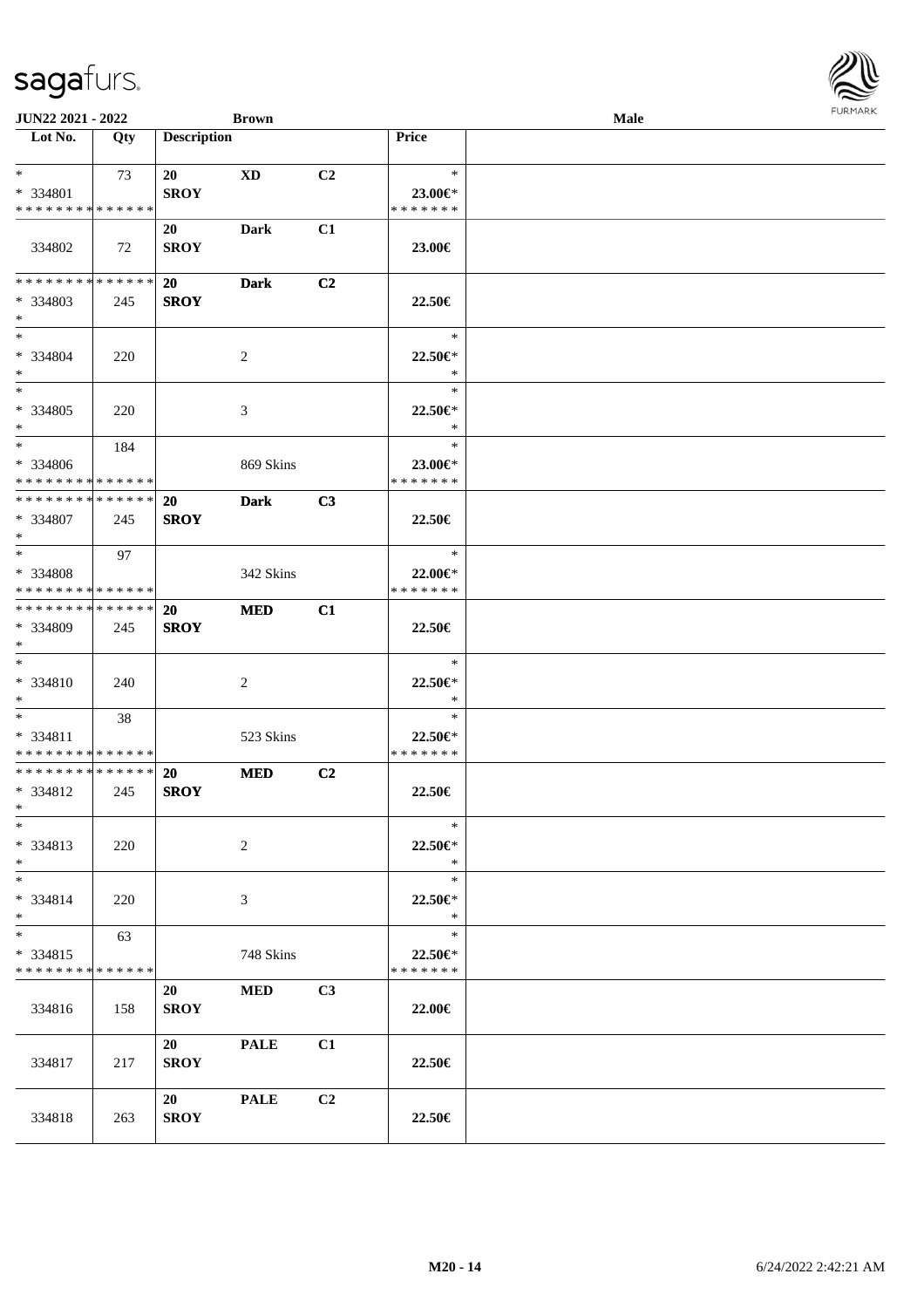

334861 260



**JUN22 2021 - 2022 Brown Male**<br> **Lot No.** Qty **Description Price Price Loty Description Price 0 MED C3**

**SAGA (18.00€)**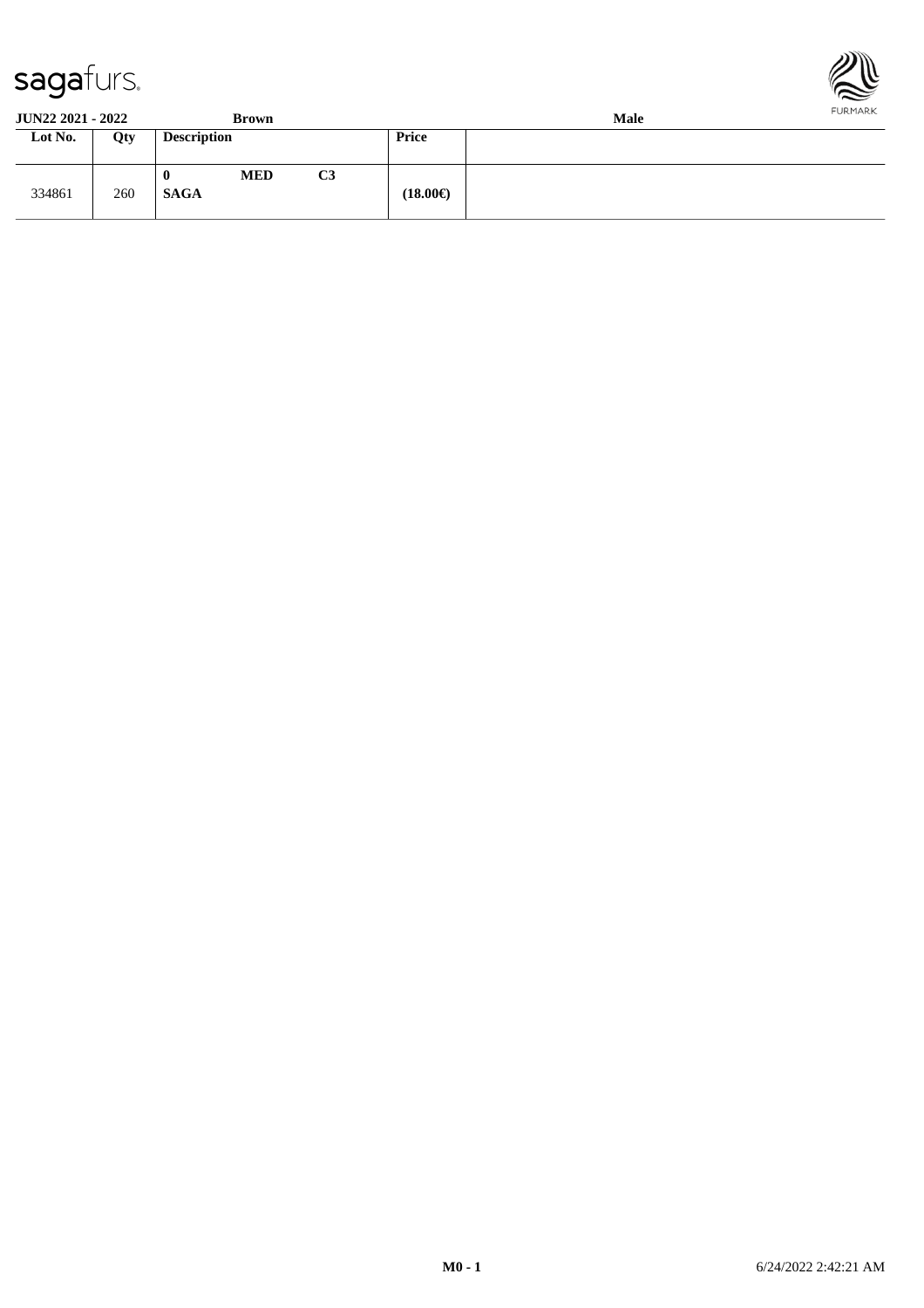

| <b>JUN22 2021 - 2022</b>                         |     |                    | <b>Brown Velvet</b>                    |                |                                    | <b>Male</b> |  |
|--------------------------------------------------|-----|--------------------|----------------------------------------|----------------|------------------------------------|-------------|--|
| Lot No.                                          | Qty | <b>Description</b> |                                        |                | Price                              |             |  |
| 334921                                           | 134 | 60<br>SI           | 2XD<br><b>VELV1</b>                    | C1/C2          | 33.00€                             |             |  |
| 334922                                           | 169 | 60<br>SI           | $\mathbf{X}\mathbf{D}$<br><b>VELV1</b> | C1/C2          | 33.00€                             |             |  |
| 334923                                           | 80  | 60<br>SI           | 2XD/XD<br>VELV1                        | C3             | 33.00€                             |             |  |
| 334924                                           | 97  | 60<br>${\bf SI}$   | <b>Dark</b><br><b>VELV1</b>            | C1             | 33.00€                             |             |  |
| * * * * * * * * * * * * * *                      |     | 60                 | <b>Dark</b>                            | C2             |                                    |             |  |
| $*334925$<br>$\ast$                              | 165 | SI                 | <b>VELV1</b>                           |                | 33.00€                             |             |  |
| $\ast$                                           | 57  |                    |                                        |                | $\ast$                             |             |  |
| * 334926<br>* * * * * * * * * * * * * *          |     |                    | 222 Skins                              |                | 33.00€*<br>* * * * * * *           |             |  |
| 334927                                           | 81  | 60<br>${\bf SI}$   | <b>Dark</b><br><b>VELV1</b>            | C3             | 32.00€                             |             |  |
| * * * * * * * * * * * * * *                      |     | 60                 | <b>MED</b>                             | C1/C2          |                                    |             |  |
| * 334928<br>$*$                                  | 145 | SI                 | <b>VELV1</b>                           |                | 33.00€                             |             |  |
| $\ast$                                           | 89  |                    |                                        |                | $\ast$                             |             |  |
| * 334929<br>* * * * * * * * * * * * * *          |     |                    | 234 Skins                              |                | 33.00€*<br>* * * * * * *           |             |  |
|                                                  |     | 60                 | <b>PALE</b>                            | C1/C2          |                                    |             |  |
| 334930                                           | 154 | ${\bf SI}$         | <b>VELV1</b>                           |                | 33.00€                             |             |  |
| 334931                                           | 116 | 60<br>SI           | MED/PAL C3<br>VELV1                    |                | 32.00€                             |             |  |
| 334932                                           | 80  | 60<br>${\bf SI}$   | $\mathbf{X}\mathbf{P}$<br>VELV1        | C1/C2          | 32.00€                             |             |  |
| 334933                                           | 137 | 60<br>SI           | $2\mathbf{X}\mathbf{D}$<br>VELV2       | C1/C2          | 33.00€                             |             |  |
| 334934                                           | 150 | 60<br>SI           | XD<br>VELV2                            | C1/C2          | 33.00€                             |             |  |
| 334935                                           | 91  | 60<br>SI           | 2XD/XD<br>VELV2                        | C3             | 33.00€                             |             |  |
| * * * * * * * * * * * * * *<br>* 334936<br>$*$   | 185 | 60<br>SI           | <b>Dark</b><br>VELV2                   | C1/C2          | 33.00€                             |             |  |
| $*$<br>* 334937<br>* * * * * * * * * * * * * *   | 118 |                    | 303 Skins                              |                | $\ast$<br>33.00€*<br>* * * * * * * |             |  |
| 334938                                           | 97  | 60<br>SI           | Dark<br>VELV2                          | C <sub>3</sub> | 33.00€                             |             |  |
| 334939                                           | 119 | 60<br>SI           | <b>MED</b><br>VELV2                    | C1             | 33.00€                             |             |  |
| * * * * * * * * * * * * * *<br>$* 334940$<br>$*$ | 165 | 60<br>SI           | <b>MED</b><br>VELV2                    | C2             | 33.00€                             |             |  |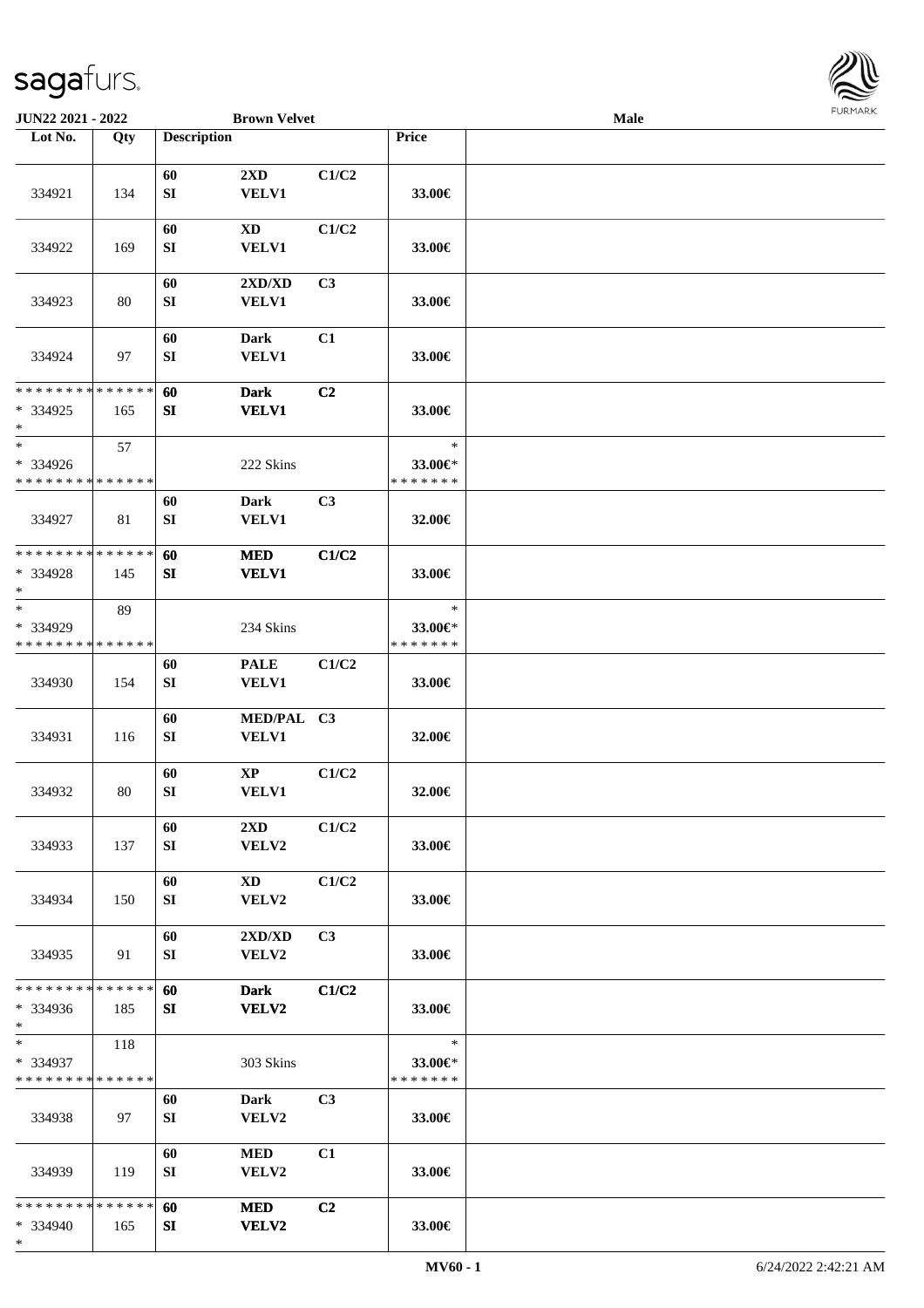

| JUN22 2021 - 2022           |             |                    | <b>Brown Velvet</b>    |       |               | Male |  |
|-----------------------------|-------------|--------------------|------------------------|-------|---------------|------|--|
| Lot No.                     | Qty         | <b>Description</b> |                        |       | Price         |      |  |
|                             |             |                    |                        |       |               |      |  |
| $\ast$                      | 145         | 60                 | <b>MED</b>             | C2    | $\ast$        |      |  |
| $* 334941$                  |             | SI                 | VELV2                  |       | 33.00€*       |      |  |
| * * * * * * * * * * * * * * |             |                    |                        |       | * * * * * * * |      |  |
|                             |             | 60                 | <b>MED</b>             | C3    |               |      |  |
| 334942                      | 153         | SI                 | VELV2                  |       | 33.00€        |      |  |
|                             |             |                    |                        |       |               |      |  |
| * * * * * * * *             | * * * * * * | 60                 |                        | C1/C2 |               |      |  |
|                             |             |                    | <b>PALE</b>            |       |               |      |  |
| $* 334943$<br>$*$           | 165         | SI                 | <b>VELV2</b>           |       | 33.00€        |      |  |
| $\ast$                      |             |                    |                        |       | $\ast$        |      |  |
|                             |             |                    |                        |       |               |      |  |
| * 334944                    | 140         |                    | $\overline{c}$         |       | 33.00€*       |      |  |
| $\ast$<br>$\ast$            |             |                    |                        |       | $\ast$        |      |  |
|                             | 69          |                    |                        |       | $\ast$        |      |  |
| * 334945                    |             |                    | 374 Skins              |       | 33.00€*       |      |  |
| * * * * * * * * * * * * * * |             |                    |                        |       | * * * * * * * |      |  |
|                             |             | 60                 | $\mathbf{X}\mathbf{P}$ | C1/C2 |               |      |  |
| 334946                      | 184         | SI                 | VELV2                  |       | 33.00€        |      |  |
|                             |             |                    |                        |       |               |      |  |
|                             |             | 60                 | PAL/XP                 | C3    |               |      |  |
| 334947                      | 186         | SI                 | VELV2                  |       | 33.00€        |      |  |
|                             |             |                    |                        |       |               |      |  |
| * * * * * * * *             | * * * * * * | 60                 | 2XD                    | C1/C2 |               |      |  |
| * 334948                    | 145         | <b>SAGA</b>        | <b>VELV1</b>           |       | 34.00€        |      |  |
| $\ast$                      |             |                    |                        |       |               |      |  |
| $\ast$                      | 28          |                    |                        |       | $\ast$        |      |  |
| * 334949                    |             |                    | 173 Skins              |       | 34.00€*       |      |  |
| * * * * * * * * * * * * * * |             |                    |                        |       | * * * * * * * |      |  |
| * * * * * * * * * * * * * * |             | 60                 | <b>XD</b>              | C1/C2 |               |      |  |
| * 334950                    | 155         | <b>SAGA</b>        | <b>VELV1</b>           |       | 34.00€        |      |  |
| $\ast$                      |             |                    |                        |       |               |      |  |
| $\ast$                      | 119         |                    |                        |       | $\ast$        |      |  |
| * 334951                    |             |                    | 274 Skins              |       | 34.00€*       |      |  |
| * * * * * * * * * * * * * * |             |                    |                        |       | * * * * * * * |      |  |
|                             |             | 60                 | 2XD/XD                 | C3    |               |      |  |
| 334952                      | 104         | <b>SAGA</b>        | <b>VELV1</b>           |       | 34.00€        |      |  |
|                             |             |                    |                        |       |               |      |  |
|                             |             | 60                 | <b>Dark</b>            | C1    |               |      |  |
| 334953                      | 108         | <b>SAGA</b>        | <b>VELV1</b>           |       | 34.00€        |      |  |
|                             |             |                    |                        |       |               |      |  |
| * * * * * * * * * * * * * * |             | <b>60</b>          |                        | C2    |               |      |  |
|                             |             |                    | <b>Dark</b>            |       |               |      |  |
| * 334954<br>$*$             | 165         | <b>SAGA</b>        | <b>VELV1</b>           |       | 34.00€        |      |  |
| $\ast$                      |             |                    |                        |       | $\ast$        |      |  |
|                             | 118         |                    |                        |       |               |      |  |
| * 334955                    |             |                    | 283 Skins              |       | 34.00€*       |      |  |
| * * * * * * * * * * * * * * |             |                    |                        |       | * * * * * * * |      |  |
|                             |             | 60                 | <b>Dark</b>            | C3    |               |      |  |
| 334956                      | 77          | <b>SAGA</b>        | <b>VELV1</b>           |       | 34.00€        |      |  |
|                             |             |                    |                        |       |               |      |  |
|                             |             | 60                 | <b>MED</b>             | C1    |               |      |  |
| 334957                      | 114         | <b>SAGA</b>        | <b>VELV1</b>           |       | 34.00€        |      |  |
|                             |             |                    |                        |       |               |      |  |
| * * * * * * * * * * * * * * |             | 60 —               | <b>MED</b>             | C2    |               |      |  |
| * 334958                    | 145         | <b>SAGA</b>        | <b>VELV1</b>           |       | 34.00€        |      |  |
| $*$                         |             |                    |                        |       |               |      |  |
| $*$                         | 98          |                    |                        |       | $\ast$        |      |  |
| $*334959$                   |             |                    | 243 Skins              |       | 34.00€*       |      |  |
| * * * * * * * * * * * * * * |             |                    |                        |       | * * * * * * * |      |  |
| * * * * * * * * * * * * * * |             | 60                 | <b>PALE</b>            | C1/C2 |               |      |  |
| $* 334960$                  | 155         | <b>SAGA</b>        | <b>VELV1</b>           |       | 34.00€        |      |  |
| $*$                         |             |                    |                        |       |               |      |  |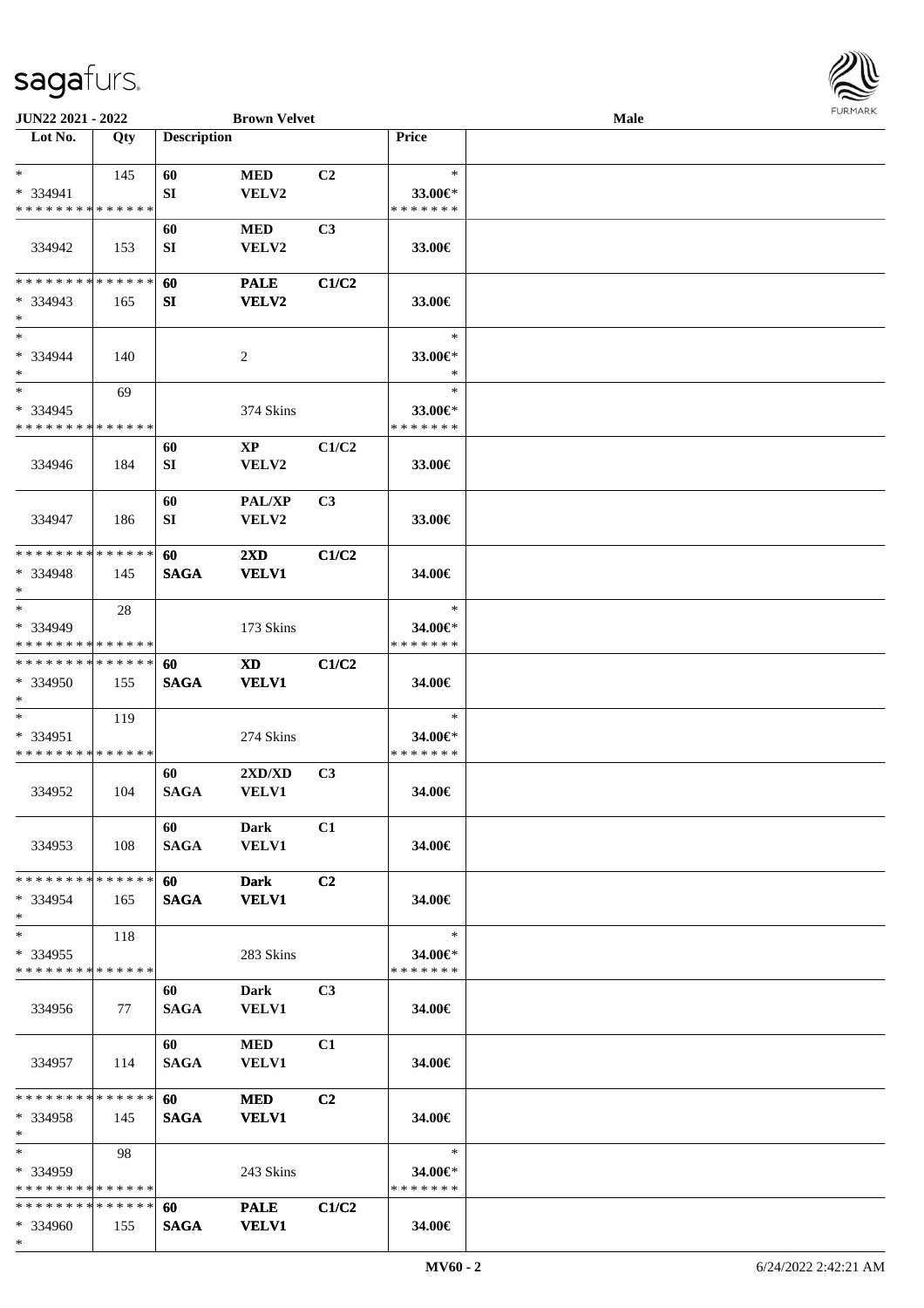**Lot No. Qty Description** 

| $\ast$                                  | 63  | 60                | <b>PALE</b>                            | C1/C2          | $\ast$                   |  |
|-----------------------------------------|-----|-------------------|----------------------------------------|----------------|--------------------------|--|
| * 334961                                |     | <b>SAGA</b>       | <b>VELV1</b>                           |                | 34.00€*                  |  |
| * * * * * * * * * * * * * *             |     |                   |                                        |                | * * * * * * *            |  |
|                                         |     | 60                | MED/PAL C3                             |                |                          |  |
| 334962                                  | 141 | <b>SAGA</b>       | <b>VELV1</b>                           |                | 34.00€                   |  |
|                                         |     |                   |                                        |                |                          |  |
| 334963                                  | 88  | 60<br><b>SAGA</b> | $\mathbf{X}\mathbf{P}$<br><b>VELV1</b> | C1/C2          | 34.00€                   |  |
|                                         |     |                   |                                        |                |                          |  |
|                                         |     | 60                | 2XD                                    | C1             |                          |  |
| 334964                                  | 83  | <b>SAGA</b>       | VELV2                                  |                | 37.00€                   |  |
|                                         |     |                   |                                        |                |                          |  |
| * * * * * * * * * * * * * *             |     | 60                | $2\mathbf{X}\mathbf{D}$                | C2             |                          |  |
| $*334965$                               | 155 | <b>SAGA</b>       | VELV2                                  |                | 37.00€                   |  |
| $\ast$                                  |     |                   |                                        |                |                          |  |
| $\ast$                                  | 31  |                   |                                        |                | $\ast$                   |  |
| * 334966<br>* * * * * * * * * * * * * * |     |                   | 186 Skins                              |                | 37.00€*<br>* * * * * * * |  |
|                                         |     | 60                | $2\mathbf{X}\mathbf{D}$                | C <sub>3</sub> |                          |  |
| 334967                                  | 94  | <b>SAGA</b>       | <b>VELV2</b>                           |                | 37.00€                   |  |
|                                         |     |                   |                                        |                |                          |  |
|                                         |     | 60                | <b>XD</b>                              | C1             |                          |  |
| 334968                                  | 88  | <b>SAGA</b>       | VELV2                                  |                | 37.00€                   |  |
|                                         |     |                   |                                        |                |                          |  |
| * * * * * * * * * * * * * *             |     | 60                | <b>XD</b>                              | C2             |                          |  |
| * 334969                                | 165 | <b>SAGA</b>       | VELV2                                  |                | 37.00€                   |  |
| $\ast$<br>$\ast$                        |     |                   |                                        |                | $\ast$                   |  |
| $* 334970$                              | 95  |                   | 260 Skins                              |                | 37.00€*                  |  |
| * * * * * * * * * * * * * *             |     |                   |                                        |                | * * * * * * *            |  |
|                                         |     | 60                | XD                                     | C <sub>3</sub> |                          |  |
| 334971                                  | 105 | <b>SAGA</b>       | VELV2                                  |                | 36.00€                   |  |
|                                         |     |                   |                                        |                |                          |  |
|                                         |     | 60                | <b>Dark</b>                            | C1             |                          |  |
| 334972                                  | 145 | <b>SAGA</b>       | VELV2                                  |                | 37.00€                   |  |
| **************                          |     |                   |                                        |                |                          |  |
| * 334973                                | 165 | 60<br><b>SAGA</b> | <b>Dark</b><br><b>VELV2</b>            | C2             | 36.00€                   |  |
| ∗                                       |     |                   |                                        |                |                          |  |
| $\ast$                                  |     |                   |                                        |                | $\ast$                   |  |
| * 334974                                | 140 |                   | 2                                      |                | 36.00€*                  |  |
| $*$                                     |     |                   |                                        |                | $\ast$                   |  |
| $\ast$                                  |     |                   |                                        |                | $\ast$                   |  |
| * 334975                                | 140 |                   | 3                                      |                | $36.00 \in$ *            |  |
| $\ast$                                  |     |                   |                                        |                | $\ast$                   |  |
| $\ast$                                  | 38  |                   |                                        |                | $\ast$                   |  |
| * 334976<br>* * * * * * * * * * * * * * |     |                   | 483 Skins                              |                | 36.00€*<br>* * * * * * * |  |
| * * * * * * * * * * * * * *             |     | 60                | <b>Dark</b>                            | C3             |                          |  |
| $*334977$                               | 145 | <b>SAGA</b>       | VELV2                                  |                | 36.00€                   |  |
| $*$                                     |     |                   |                                        |                |                          |  |
| $\ast$                                  | 81  |                   |                                        |                | $\ast$                   |  |
| $* 334978$                              |     |                   | 226 Skins                              |                | 36.00€*                  |  |
|                                         |     |                   |                                        |                | * * * * * * *            |  |
| * * * * * * * * * * * * * *             |     |                   |                                        |                |                          |  |
| * * * * * * * * * * * * * *             |     | 60                | <b>MED</b>                             | C1             |                          |  |
| * 334979                                | 165 | <b>SAGA</b>       | VELV2                                  |                | 36.00€                   |  |
| $\ast$                                  |     |                   |                                        |                |                          |  |
| $\ast$<br>* 334980                      | 41  |                   | 206 Skins                              |                | $\ast$<br>36.00€*        |  |

**JUN22 2021 - 2022 Brown Velvet Male**<br> **Lot No.**  $\begin{array}{|c|c|c|c|c|} \hline \textbf{Dot No.} & \textbf{Oveription} & \textbf{Price} & \textbf{Price} \\ \hline \end{array}$ 

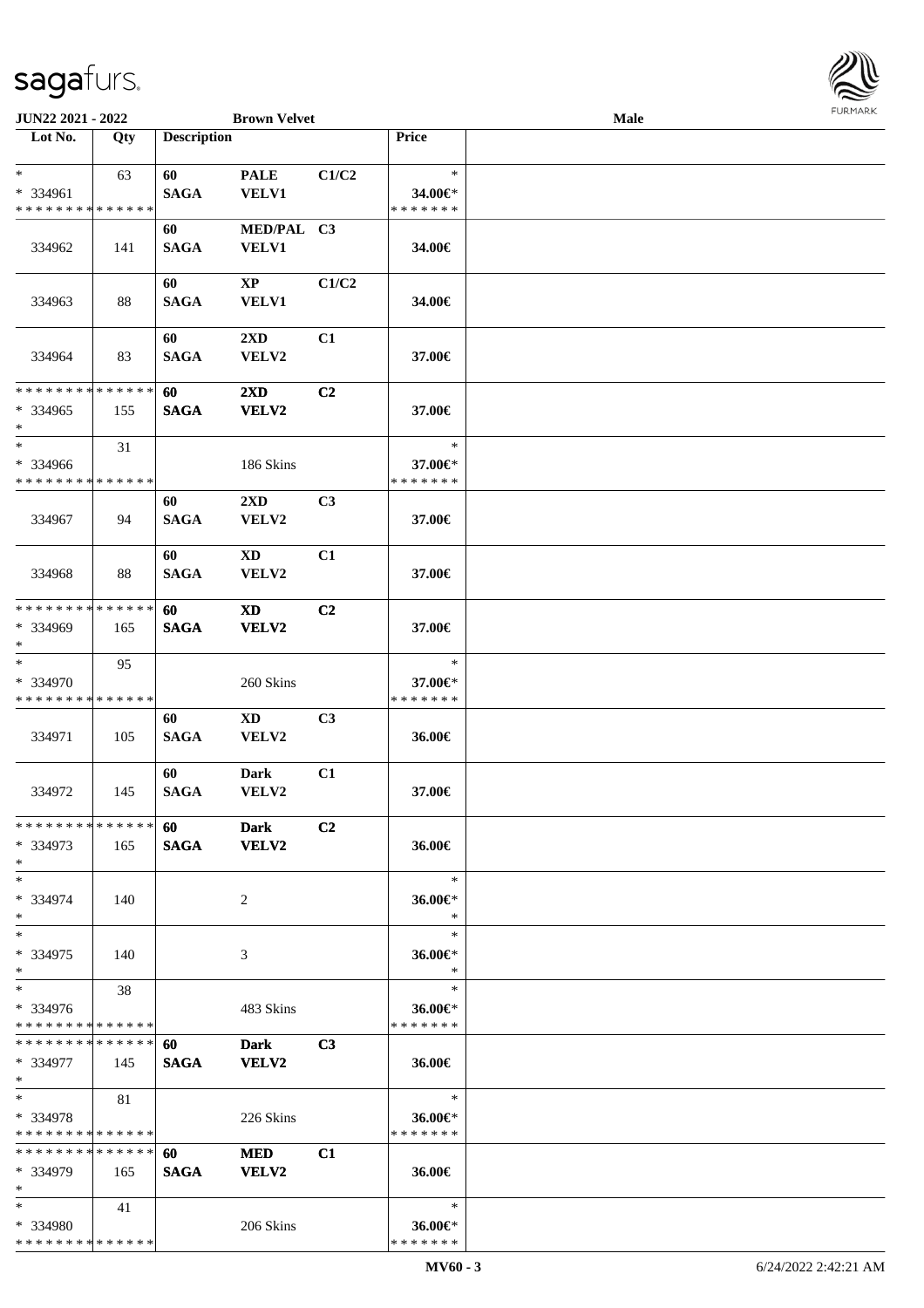

| JUN22 2021 - 2022                          |       |                    | <b>Brown Velvet</b>    |                |                   | Male |  |
|--------------------------------------------|-------|--------------------|------------------------|----------------|-------------------|------|--|
| Lot No.                                    | Qty   | <b>Description</b> |                        |                | <b>Price</b>      |      |  |
|                                            |       |                    |                        |                |                   |      |  |
| **************                             |       | 60                 | <b>MED</b>             | C2             |                   |      |  |
| * 334981                                   | 165   | <b>SAGA</b>        | <b>VELV2</b>           |                | 36.00€            |      |  |
| $\ast$                                     |       |                    |                        |                |                   |      |  |
| $*$                                        |       |                    |                        |                | $\ast$            |      |  |
| * 334982                                   | 140   |                    | 2                      |                | 36.00€*           |      |  |
| $\ast$                                     |       |                    |                        |                | $\ast$            |      |  |
| $\overline{\phantom{0}}$                   |       |                    |                        |                | $\ast$            |      |  |
| * 334983                                   | 140   |                    | 3                      |                | 36.00€*           |      |  |
| $\ast$                                     |       |                    |                        |                | $\ast$            |      |  |
| $\ast$                                     |       |                    |                        |                | $\ast$            |      |  |
| * 334984                                   | 140   |                    | 4                      |                | 36.00€*           |      |  |
| $\ast$                                     |       |                    |                        |                | $\ast$            |      |  |
| $*$                                        | 103   |                    |                        |                | $\ast$            |      |  |
| * 334985                                   |       |                    | 688 Skins              |                | 36.00€*           |      |  |
| * * * * * * * * * * * * * *                |       |                    |                        |                | * * * * * * *     |      |  |
| **************                             |       | 60                 | <b>MED</b>             | C3             |                   |      |  |
| * 334986                                   | 155   | <b>SAGA</b>        | <b>VELV2</b>           |                | 36.00€            |      |  |
| $*$                                        |       |                    |                        |                |                   |      |  |
| $\ast$                                     | 130   |                    |                        |                | $\ast$            |      |  |
| * 334987                                   |       |                    | 285 Skins              |                | 36.00€*           |      |  |
| * * * * * * * * * * * * * *                |       |                    |                        |                | * * * * * * *     |      |  |
|                                            |       | 60                 | <b>PALE</b>            | C1             |                   |      |  |
| 334988                                     | 171   | <b>SAGA</b>        | VELV2                  |                | 36.00€            |      |  |
|                                            |       |                    |                        |                |                   |      |  |
| * * * * * * * * * * * * * *                |       | 60                 | <b>PALE</b>            | C <sub>2</sub> |                   |      |  |
| * 334989                                   | 165   | <b>SAGA</b>        | <b>VELV2</b>           |                | 36.00€            |      |  |
| $*$<br>$\ast$                              |       |                    |                        |                | $\ast$            |      |  |
|                                            |       |                    |                        |                |                   |      |  |
| * 334990<br>$\ast$                         | 140   |                    | 2                      |                | 36.00€*<br>$\ast$ |      |  |
| $\ast$                                     |       |                    |                        |                | $\ast$            |      |  |
| * 334991                                   | 140   |                    |                        |                | 36.00€*           |      |  |
| $\ast$                                     |       |                    | 3                      |                | $\ast$            |      |  |
| $\ast$                                     | 128   |                    |                        |                | $\ast$            |      |  |
| * 334992                                   |       |                    | 573 Skins              |                | 36.00€*           |      |  |
| **************                             |       |                    |                        |                | *******           |      |  |
| * * * * * * * * * * * * * *                |       |                    | 60 PALE                | C3             |                   |      |  |
| * 334993                                   | 165   | <b>SAGA</b>        | <b>VELV2</b>           |                | 36.00€            |      |  |
| $*$                                        |       |                    |                        |                |                   |      |  |
| $*$                                        | 71    |                    |                        |                | $\ast$            |      |  |
| * 334994                                   |       |                    | 236 Skins              |                | 36.00€*           |      |  |
| * * * * * * * * * * * * * *                |       |                    |                        |                | * * * * * * *     |      |  |
|                                            |       | 60                 | $\mathbf{X}\mathbf{P}$ | C1             |                   |      |  |
| 334995                                     | - 111 | <b>SAGA</b>        | <b>VELV2</b>           |                | 36.00€            |      |  |
|                                            |       |                    |                        |                |                   |      |  |
| * * * * * * * * * * * * * *                |       | 60                 | $\mathbf{X}\mathbf{P}$ | C <sub>2</sub> |                   |      |  |
| * 334996                                   | 165   | <b>SAGA</b>        | <b>VELV2</b>           |                | 36.00€            |      |  |
| $*$                                        |       |                    |                        |                |                   |      |  |
| $*$ $-$                                    | 141   |                    |                        |                | $\ast$            |      |  |
| * 334997                                   |       |                    | 306 Skins              |                | 36.00€*           |      |  |
| * * * * * * * * * * * * * *                |       |                    |                        |                | * * * * * * *     |      |  |
|                                            |       | 60                 | $\mathbf{X}\mathbf{P}$ | C <sub>3</sub> |                   |      |  |
| 334998                                     | 126   | <b>SAGA</b>        | VELV2                  |                | 36.00€            |      |  |
|                                            |       |                    |                        |                |                   |      |  |
| * * * * * * * * * * * * * *                |       | 60 —               | XD/DK                  | C2             |                   |      |  |
| * 334999                                   | 175   | <b>SROY</b>        | <b>VELV1</b>           |                | 38.00€            |      |  |
| $*$                                        |       |                    |                        |                |                   |      |  |
| $*$                                        | 43    |                    |                        |                | $\ast$            |      |  |
| * 335000                                   |       |                    | 218 Skins              |                | 38.00€*           |      |  |
| * * * * * * * * <mark>* * * * * * *</mark> |       |                    |                        |                | * * * * * * *     |      |  |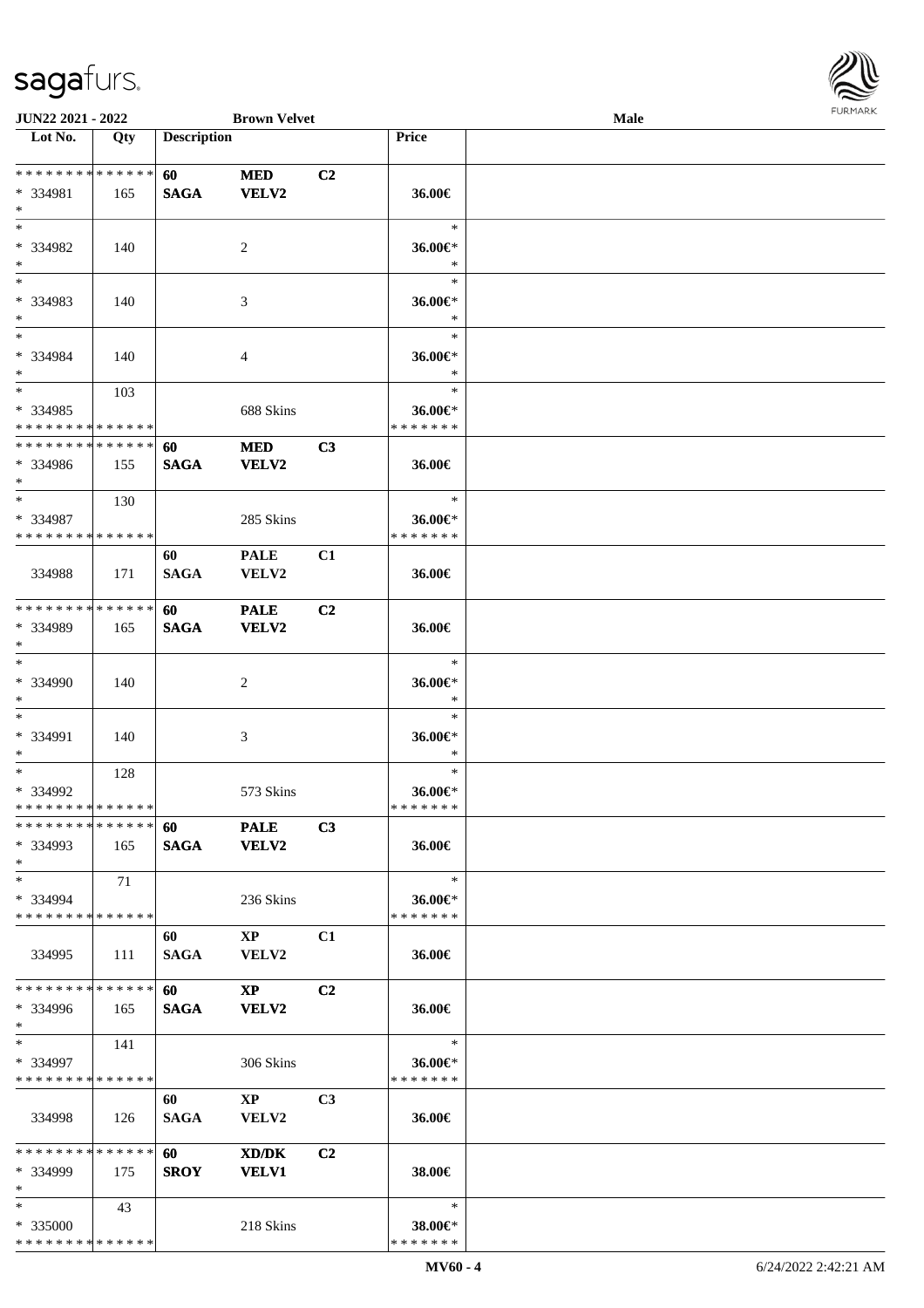| JUN22 2021 - 2022                               |     |                    | <b>Brown Velvet</b>        |       |                                    | Male |  |  |  |
|-------------------------------------------------|-----|--------------------|----------------------------|-------|------------------------------------|------|--|--|--|
| Lot No.                                         | Qty | <b>Description</b> |                            |       | Price                              |      |  |  |  |
| 335001                                          | 139 | 60<br><b>SROY</b>  | 2XD/XD<br>VELV2            | C1/C2 | 41.00€                             |      |  |  |  |
| * * * * * * * * * * * * * *<br>* 335002<br>$*$  | 145 | 60<br><b>SROY</b>  | <b>Dark</b><br>VELV2       | C1/C2 | 41.00€                             |      |  |  |  |
| $*$<br>* 335003<br>* * * * * * * * * * * * * *  | 29  |                    | 174 Skins                  |       | $\ast$<br>41.00€*<br>* * * * * * * |      |  |  |  |
| 335004                                          | 79  | 60<br><b>SROY</b>  | XD/DK<br>VELV2             | C3    | 41.00€                             |      |  |  |  |
| * * * * * * * * * * * * * *<br>$*335005$<br>$*$ | 145 | 60<br><b>SROY</b>  | <b>MED</b><br><b>VELV2</b> | C1/C2 | 41.00€                             |      |  |  |  |
| $*$<br>* 335006<br>* * * * * * * * * * * * * *  | 56  |                    | 201 Skins                  |       | $\ast$<br>41.00€*<br>* * * * * * * |      |  |  |  |
| 335007                                          | 164 | 60<br><b>SROY</b>  | <b>PALE</b><br>VELV2       | C1/C2 | 39.00€                             |      |  |  |  |
| 335008                                          | 144 | 60<br><b>SROY</b>  | MED/PAL C3<br><b>VELV2</b> |       | 39.00€                             |      |  |  |  |
| 335009                                          | 93  | 60<br><b>SROY</b>  | XP<br>VELV2                | C1/C2 | 39.00€                             |      |  |  |  |

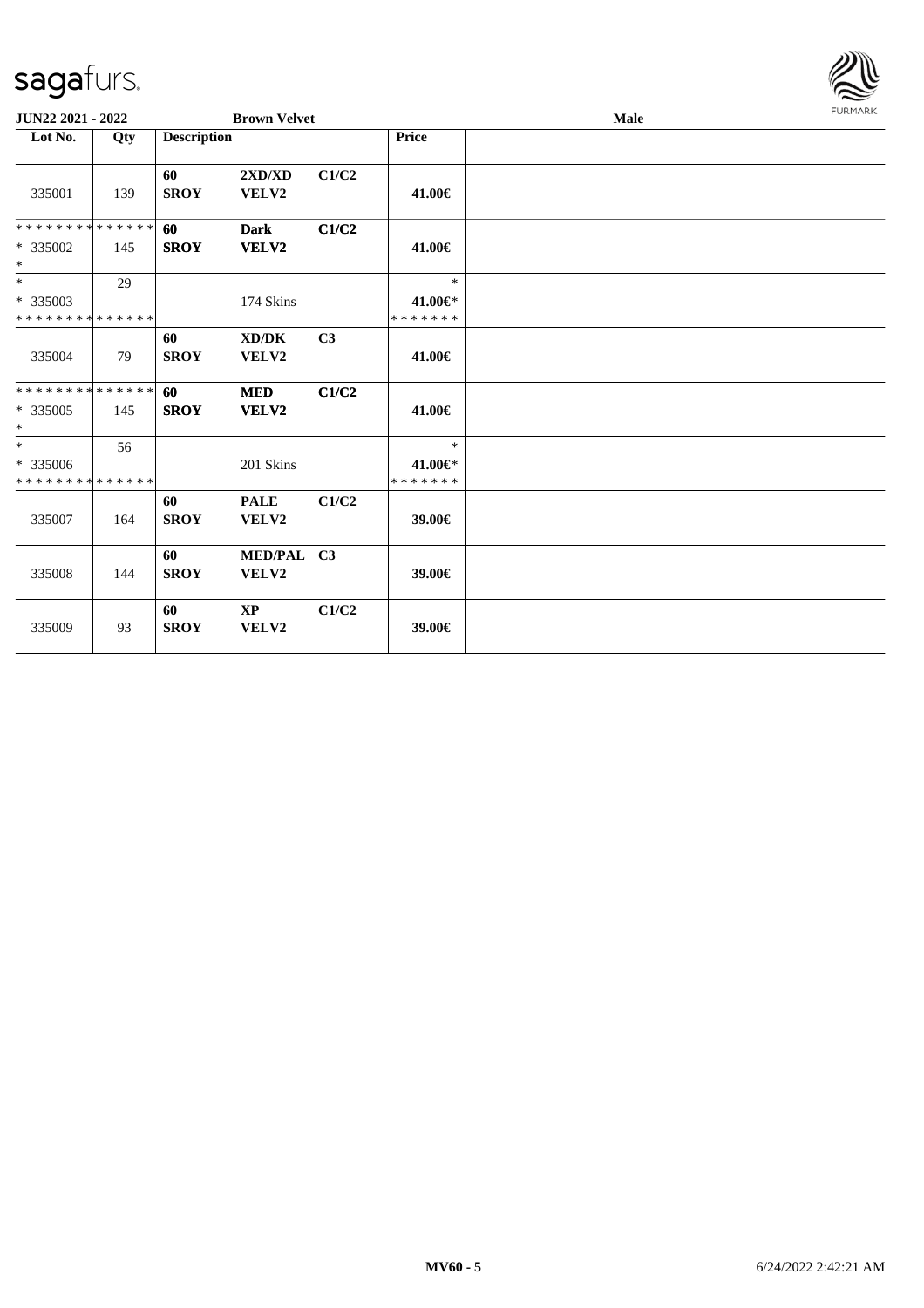

| JUN22 2021 - 2022                                  |     |                        | <b>Brown Velvet</b>                          |                |                                          | Male |  |
|----------------------------------------------------|-----|------------------------|----------------------------------------------|----------------|------------------------------------------|------|--|
| Lot No.                                            | Qty | <b>Description</b>     |                                              |                | Price                                    |      |  |
| 335061                                             | 138 | 50<br>${\bf SI}$       | 2XD<br>VELV1                                 | C1/C2          | 29.00€                                   |      |  |
| 335062                                             | 204 | 50<br>SI               | <b>XD</b><br><b>VELV1</b>                    | C1/C2          | 29.00€                                   |      |  |
| * * * * * * * * * * * * * *<br>$*335063$<br>$\ast$ | 185 | 50<br>${\bf S}{\bf I}$ | <b>Dark</b><br><b>VELV1</b>                  | C1/C2          | 29.50€                                   |      |  |
| $\ast$<br>* 335064<br>* * * * * * * * * * * * * *  | 93  |                        | 278 Skins                                    |                | $\ast$<br>29.50€*<br>* * * * * * *       |      |  |
| 335065                                             | 156 | 50<br>${\bf SI}$       | $\bold{X}\bold{D}/\bold{D}\bold{K}$<br>VELV1 | C3             | 29.00€                                   |      |  |
| 335066                                             | 133 | 50<br>${\bf SI}$       | <b>MED</b><br>VELV1                          | C1/C2          | 29.00€                                   |      |  |
| 335067                                             | 65  | 50<br>${\bf SI}$       | MED/PAL C3<br><b>VELV1</b>                   |                | 29.00€                                   |      |  |
| 335068                                             | 117 | 50<br>${\bf SI}$       | PAL/XP<br><b>VELV1</b>                       | C1/C2          | 30.00€                                   |      |  |
| 335069                                             | 204 | $50\,$<br>${\bf SI}$   | $2\mathbf{X}\mathbf{D}$<br>VELV2             | C1/C2          | 31.00€                                   |      |  |
| * * * * * * * * * * * * * *<br>* 335070<br>$*$     | 205 | 50<br>SI               | <b>XD</b><br>VELV2                           | C1/C2          | 31.00€                                   |      |  |
| $\ast$<br>* 335071<br>* * * * * * * * * * * * * *  | 61  |                        | 266 Skins                                    |                | $\ast$<br>31.00€*<br>* * * * * * *       |      |  |
| 335072                                             | 144 | 50<br>${\bf SI}$       | <b>Dark</b><br>VELV2                         | C1             | 31.00€                                   |      |  |
| * * * * * * * * * * * * * *<br>* 335073<br>$*$     | 205 | 50<br>SI               | <b>Dark</b><br>VELV2                         | C2             | 31.00€                                   |      |  |
| $*$<br>* 335074<br>* * * * * * * * * * * * * *     | 76  |                        | 281 Skins                                    |                | $\ast$<br>31.00€*<br>* * * * * * *       |      |  |
| 335075                                             | 188 | 50<br>SI               | XD/DK<br>VELV2                               | C <sub>3</sub> | 31.00€                                   |      |  |
| 335076                                             | 206 | 50<br>SI               | <b>MED</b><br>VELV2                          | C1             | 31.00€                                   |      |  |
| * * * * * * * * * * * * * *<br>* 335077<br>$\ast$  | 220 | 50<br>SI               | <b>MED</b><br>VELV2                          | C2             | 31.00€                                   |      |  |
| $\ast$<br>* 335078<br>$*$                          | 195 |                        | 2                                            |                | $\ast$<br>31.00€*<br>$\ast$              |      |  |
| $*$<br>* 335079<br>* * * * * * * * * * * * * *     | 188 |                        | 603 Skins                                    |                | $\ast$<br>$31.00 \in$ *<br>* * * * * * * |      |  |
| 335080                                             | 176 | 50<br>SI               | <b>MED</b><br>VELV2                          | C3             | 31.00€                                   |      |  |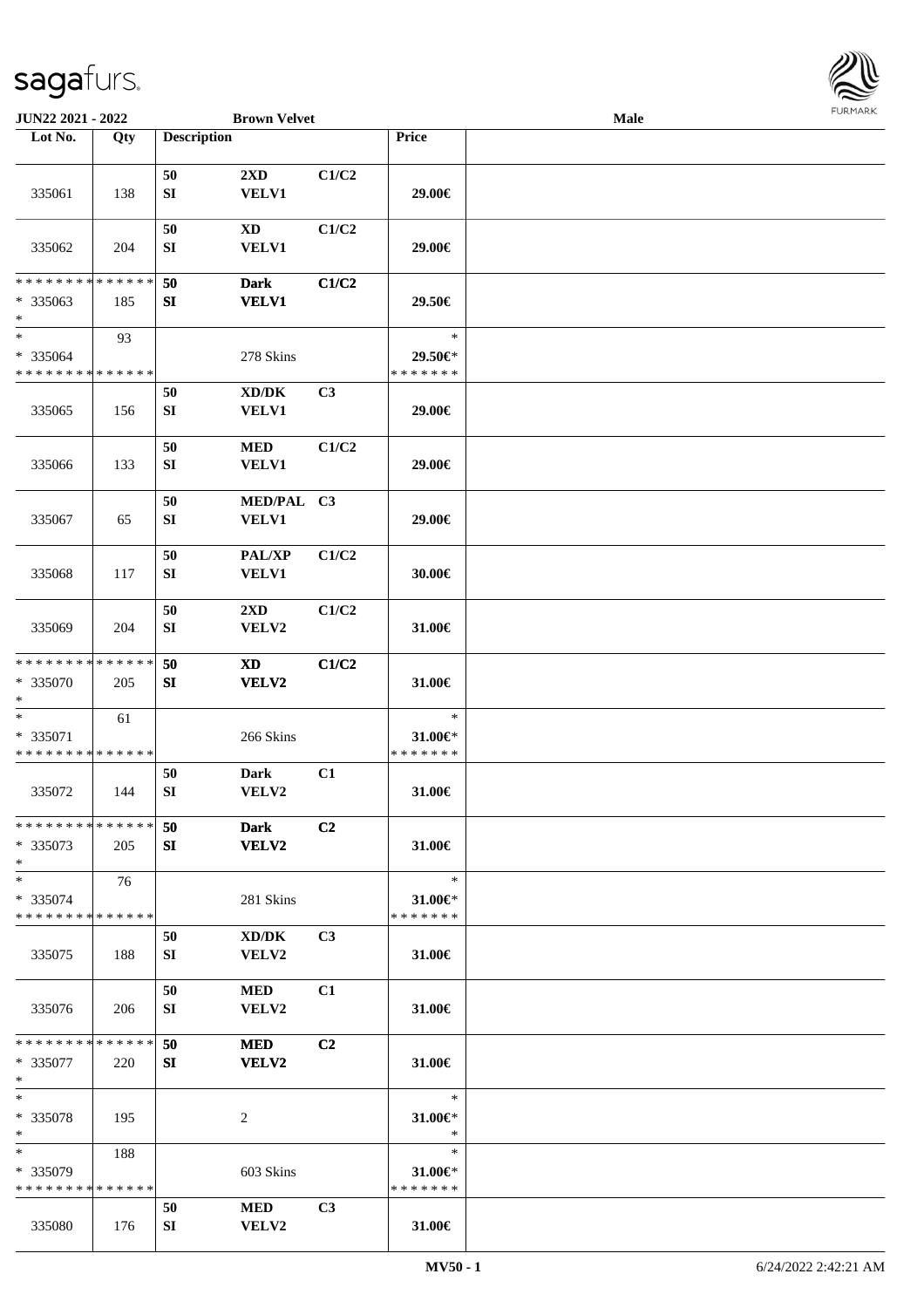

| JUN22 2021 - 2022             |     |                    | <b>Brown Velvet</b>     |    |               | <b>Male</b> |  |
|-------------------------------|-----|--------------------|-------------------------|----|---------------|-------------|--|
| Lot No.                       | Qty | <b>Description</b> |                         |    | Price         |             |  |
|                               |     |                    |                         |    |               |             |  |
|                               |     | 50                 | <b>PALE</b>             | C1 |               |             |  |
| 335081                        | 227 | SI                 | VELV2                   |    | 31.00€        |             |  |
| * * * * * * * * * * * * * *   |     |                    |                         |    |               |             |  |
|                               |     | 50                 | <b>PALE</b>             | C2 |               |             |  |
| * 335082<br>$\ast$            | 205 | SI                 | VELV2                   |    | 31.00€        |             |  |
| $\overline{\ast}$             |     |                    |                         |    | $\ast$        |             |  |
| * 335083                      | 180 |                    | 2                       |    | 31.00€*       |             |  |
| $\ast$                        |     |                    |                         |    | $\ast$        |             |  |
| $\overline{\phantom{a}^*}$    | 103 |                    |                         |    | $\ast$        |             |  |
| * 335084                      |     |                    | 488 Skins               |    | $31.00 \in$ * |             |  |
| * * * * * * * * * * * * * *   |     |                    |                         |    | * * * * * * * |             |  |
|                               |     | 50                 | <b>PALE</b>             | C3 |               |             |  |
| 335085                        | 136 | SI                 | VELV2                   |    | 31.00€        |             |  |
|                               |     |                    |                         |    |               |             |  |
|                               |     | 50                 | $\mathbf{X}\mathbf{P}$  | C1 |               |             |  |
| 335086                        | 87  | SI                 | VELV2                   |    | 30.00€        |             |  |
|                               |     |                    |                         |    |               |             |  |
| * * * * * * * * * * * * * *   |     | 50                 | $\mathbf{X}\mathbf{P}$  | C2 |               |             |  |
| * 335087<br>$\ast$            | 185 | SI                 | <b>VELV2</b>            |    | 31.00€        |             |  |
| $\ast$                        | 38  |                    |                         |    | $\ast$        |             |  |
| * 335088                      |     |                    | 223 Skins               |    | 31.00€*       |             |  |
| * * * * * * * * * * * * * *   |     |                    |                         |    | * * * * * * * |             |  |
|                               |     | 50                 | XP                      | C3 |               |             |  |
| 335089                        | 98  | SI                 | VELV2                   |    | 30.00€        |             |  |
|                               |     |                    |                         |    |               |             |  |
|                               |     | 50                 | $2\mathbf{X}\mathbf{D}$ | C1 |               |             |  |
| 335090                        | 135 | <b>SAGA</b>        | VELV1                   |    | 30.00€        |             |  |
|                               |     |                    |                         |    |               |             |  |
| * * * * * * * * * * * * * * * |     | 50                 | $2\mathbf{X}\mathbf{D}$ | C2 |               |             |  |
| * 335091                      | 185 | <b>SAGA</b>        | <b>VELV1</b>            |    | 31.00€        |             |  |
| $\ast$<br>$\ast$              |     |                    |                         |    | $\ast$        |             |  |
| $* 335092$                    | 160 |                    | $\overline{c}$          |    | 31.00€*       |             |  |
| $*$                           |     |                    |                         |    | $\ast$        |             |  |
| $*$                           | 38  |                    |                         |    | $\ast$        |             |  |
| * 335093                      |     |                    | 383 Skins               |    | $31.00 \in$   |             |  |
| * * * * * * * * * * * * * * * |     |                    |                         |    | * * * * * * * |             |  |
|                               |     | 50                 | $2\mathbf{X}\mathbf{D}$ | C3 |               |             |  |
| 335094                        | 193 | SAGA               | <b>VELV1</b>            |    | $30.00 \in$   |             |  |
|                               |     |                    |                         |    |               |             |  |
|                               |     | 50                 | $\mathbf{X}\mathbf{D}$  | C1 |               |             |  |
| 335095                        | 175 | <b>SAGA</b>        | <b>VELV1</b>            |    | 31.00€        |             |  |
|                               |     |                    |                         |    |               |             |  |
| ******** <mark>******</mark>  |     | 50                 | XD 1                    | C2 |               |             |  |
| * 335096<br>$*$               | 185 | <b>SAGA</b>        | <b>VELV1</b>            |    | 30.00€        |             |  |
| $*$                           |     |                    |                         |    | $\ast$        |             |  |
| * 335097                      | 160 |                    | $\overline{c}$          |    | $30.00 \in$ * |             |  |
| $*$                           |     |                    |                         |    | $\ast$        |             |  |
| $*$                           | 144 |                    |                         |    | $\ast$        |             |  |
| * 335098                      |     |                    | 489 Skins               |    | $30.00 \in$ * |             |  |
| * * * * * * * * * * * * * *   |     |                    |                         |    | * * * * * * * |             |  |
|                               |     | 50                 | $\mathbf{X}\mathbf{D}$  | C3 |               |             |  |
| 335099                        | 173 | <b>SAGA</b>        | VELV1                   |    | 30.00€        |             |  |
|                               |     |                    |                         |    |               |             |  |
| * * * * * * * * * * * * * * * |     | 50                 | <b>Dark</b>             | C1 |               |             |  |
| * 335100                      | 185 | <b>SAGA</b>        | <b>VELV1</b>            |    | 31.00€        |             |  |
| $*$                           |     |                    |                         |    |               |             |  |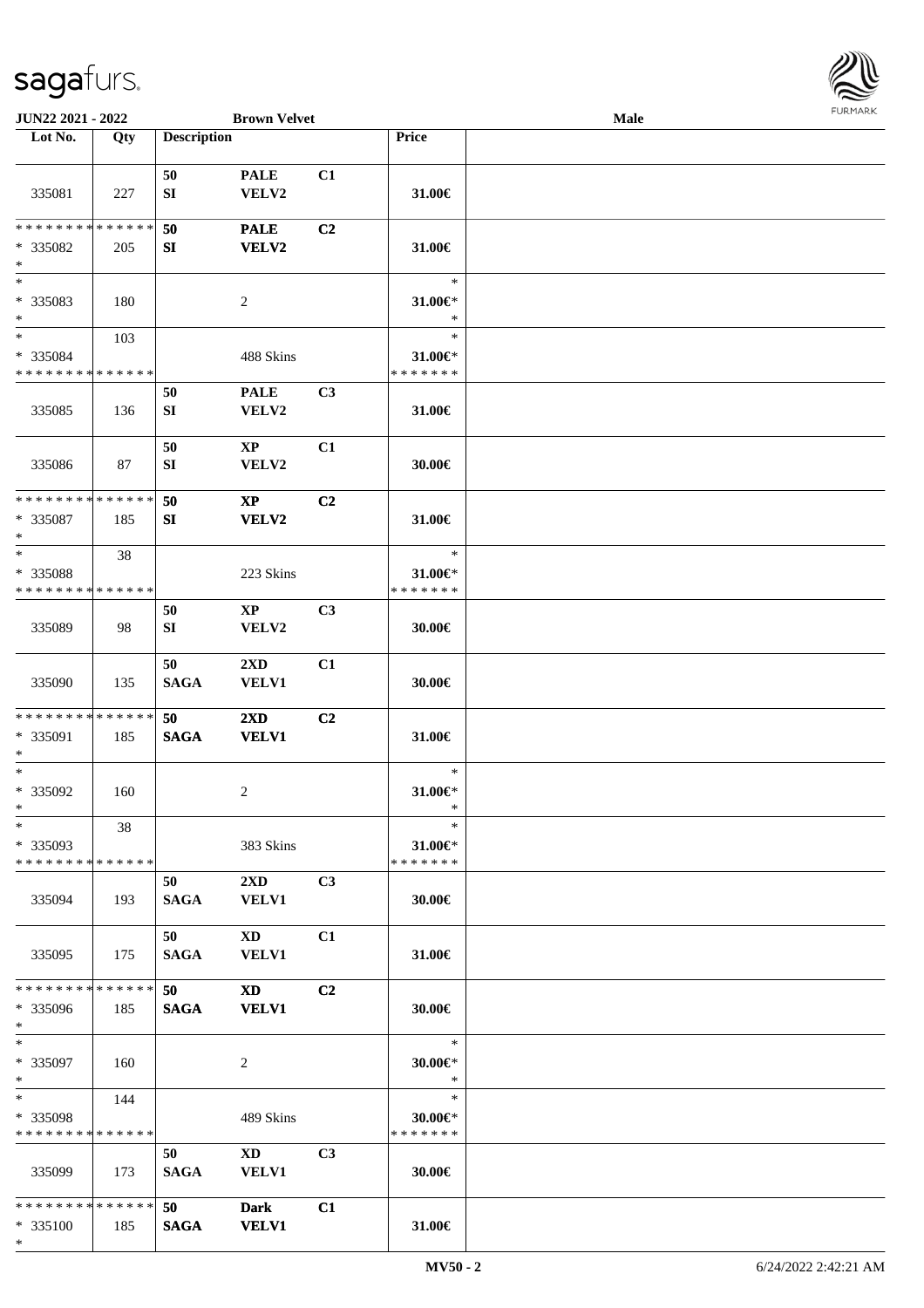| JUN22 2021 - 2022                                                  |                    |                      | <b>Brown Velvet</b>                    |                |                                          | Male |  |
|--------------------------------------------------------------------|--------------------|----------------------|----------------------------------------|----------------|------------------------------------------|------|--|
| Lot No.                                                            | Qty                | <b>Description</b>   |                                        |                | Price                                    |      |  |
| $*$<br>* 335101<br>* * * * * * * * * * * * * *                     | 97                 | 50<br><b>SAGA</b>    | <b>Dark</b><br><b>VELV1</b>            | C1             | $\ast$<br>$30.00 \in$ *<br>* * * * * * * |      |  |
| * * * * * * * * * * * * * *<br>* 335102<br>$\ast$                  | 185                | 50<br><b>SAGA</b>    | <b>Dark</b><br><b>VELV1</b>            | C2             | 31.00€                                   |      |  |
| $*$<br>* 335103<br>$\ast$<br>$\overline{\phantom{0}}$              | 160                |                      | $\sqrt{2}$                             |                | $\ast$<br>$31.00 \in$ *<br>$\ast$        |      |  |
| * 335104<br>$\ast$                                                 | 160                |                      | 3                                      |                | $\ast$<br>$31.00 \in$ *<br>$\ast$        |      |  |
| $\overline{\phantom{1}}$<br>$* 335105$<br>* * * * * * * *          | 168<br>* * * * * * |                      | 673 Skins                              |                | $\ast$<br>31.00€*<br>* * * * * * *       |      |  |
| 335106                                                             | 201                | 50<br><b>SAGA</b>    | <b>Dark</b><br>VELV1                   | C3             | 31.00€                                   |      |  |
| 335107                                                             | 202                | 50<br><b>SAGA</b>    | <b>MED</b><br><b>VELV1</b>             | C1             | 31.00€                                   |      |  |
| * * * * * * * * * * * * * *<br>* 335108<br>$\ast$                  | 185                | 50<br><b>SAGA</b>    | <b>MED</b><br><b>VELV1</b>             | C2             | 31.00€                                   |      |  |
| $\ast$<br>* 335109<br>$\ast$                                       | 160                |                      | $\overline{c}$                         |                | $\ast$<br>$31.00 \in$ *<br>$\ast$        |      |  |
| $\ast$<br>* 335110<br>* * * * * * * * * * * * * *                  | 98                 |                      | 443 Skins                              |                | $\ast$<br>31.00€*<br>* * * * * * *       |      |  |
| 335111                                                             | 157                | 50<br><b>SAGA</b>    | $\bf MED$<br><b>VELV1</b>              | C <sub>3</sub> | 31.00€                                   |      |  |
| 335112                                                             | 132                | 50<br><b>SAGA</b>    | <b>PALE</b><br><b>VELV1</b>            | C1             | 31.00€                                   |      |  |
| * * * * * * * * * * * * * * *<br>$* 335113$<br>$*$                 | 185                | 50<br><b>SAGA</b>    | <b>PALE</b><br><b>VELV1</b>            | C2             | 31.00€                                   |      |  |
| $\ast$<br>$* 335114$<br>* * * * * * * * <mark>* * * * * * *</mark> | 76                 |                      | 261 Skins                              |                | $\ast$<br>31.00€*<br>* * * * * * *       |      |  |
| 335115                                                             | 160                | 50<br><b>SAGA</b>    | $\mathbf{X}\mathbf{P}$<br><b>VELV1</b> | C1/C2          | 31.00€                                   |      |  |
| 335116                                                             | 131                | 50<br><b>SAGA</b>    | PAL/XP<br><b>VELV1</b>                 | C3             | 31.00€                                   |      |  |
| 335117                                                             | 70                 | 60/50<br><b>SAGA</b> | 2XP<br><b>VELV1</b>                    | C <sub>2</sub> | 31.00€                                   |      |  |
| 335118                                                             | 129                | 50<br><b>SAGA</b>    | $2\mathbf{X}\mathbf{D}$<br>VELV2       | C1             | 35.00€                                   |      |  |
| * * * * * * * *<br>* 335119<br>$\ast$                              | * * * * * *<br>185 | 50<br><b>SAGA</b>    | $2\mathbf{X}\mathbf{D}$<br>VELV2       | C2             | 35.00€                                   |      |  |
| $*$<br>* 335120<br>* * * * * * * * * * * * * *                     | 150                |                      | 335 Skins                              |                | $\ast$<br>35.00€*<br>* * * * * * *       |      |  |

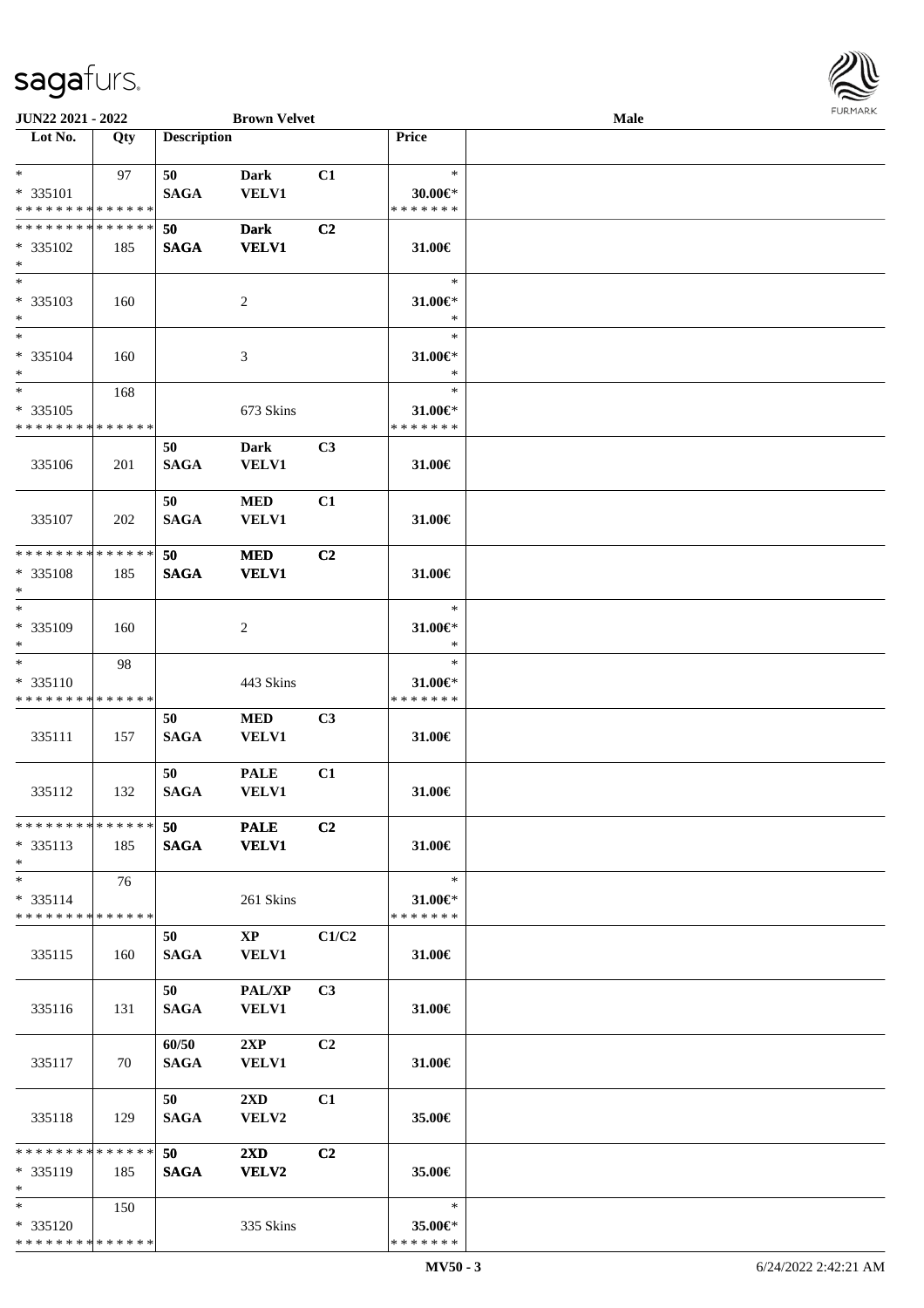

| JUN22 2021 - 2022                                  |     |                    | <b>Brown Velvet</b>             |                |                                    | Male |  |
|----------------------------------------------------|-----|--------------------|---------------------------------|----------------|------------------------------------|------|--|
| Lot No.                                            | Qty | <b>Description</b> |                                 |                | Price                              |      |  |
|                                                    |     |                    |                                 |                |                                    |      |  |
| 335121                                             | 85  | 50<br><b>SAGA</b>  | 2XD<br>VELV2                    | C3             | 34.00€                             |      |  |
| 335122                                             | 157 | 50<br><b>SAGA</b>  | <b>XD</b><br>VELV2              | C1             | 34.00€                             |      |  |
| * * * * * * * * * * * * * *                        |     | 50                 | <b>XD</b>                       | C <sub>2</sub> |                                    |      |  |
| $* 335123$<br>$*$                                  | 195 | <b>SAGA</b>        | <b>VELV2</b>                    |                | 34.00€                             |      |  |
| $\overline{\ast}$<br>$* 335124$<br>$*$             | 170 |                    | 2                               |                | $\ast$<br>34.00€*<br>$\ast$        |      |  |
| $*$<br>$* 335125$<br>* * * * * * * * * * * * * *   | 67  |                    | 432 Skins                       |                | $\ast$<br>34.00€*<br>* * * * * * * |      |  |
| 335126                                             | 164 | 50<br><b>SAGA</b>  | $\mathbf{X}\mathbf{D}$<br>VELV2 | C3             | 35.00€                             |      |  |
| * * * * * * * * * * * * * *<br>* 335127<br>$\ast$  | 185 | 50<br><b>SAGA</b>  | <b>Dark</b><br><b>VELV2</b>     | C1             | 34.00€                             |      |  |
| $*$<br>* 335128<br>* * * * * * * * * * * * * *     | 115 |                    | 300 Skins                       |                | $\ast$<br>35.00€*<br>* * * * * * * |      |  |
| * * * * * * * * * * * * * *<br>* 335129<br>$*$     | 185 | 50<br><b>SAGA</b>  | <b>Dark</b><br><b>VELV2</b>     | C <sub>2</sub> | 35.00€                             |      |  |
| $*$<br>$* 335130$<br>$*$                           | 160 |                    | $\overline{c}$                  |                | $\ast$<br>35.00€*<br>$\ast$        |      |  |
| $*$<br>$* 335131$<br>$*$                           | 160 |                    | 3                               |                | $\ast$<br>35.00€*<br>$\ast$        |      |  |
| $*$<br>$* 335132$<br>$*$                           | 160 |                    | 4                               |                | $\ast$<br>35.00€*<br>$\ast$        |      |  |
| $*$<br>$* 335133$<br>* * * * * * * * * * * * * *   | 155 |                    | 820 Skins                       |                | $\ast$<br>35.00€*<br>* * * * * * * |      |  |
| * * * * * * * * * * * * * * *<br>$* 335134$<br>$*$ | 185 | 50<br><b>SAGA</b>  | <b>Dark</b><br><b>VELV2</b>     | C3             | 34.00€                             |      |  |
| $*$<br>$*335135$<br>* * * * * * * * * * * * * *    | 61  |                    | 246 Skins                       |                | $\ast$<br>34.00€*<br>* * * * * * * |      |  |
| * * * * * * * * * * * * * *<br>$* 335136$<br>$*$   | 185 | 50<br><b>SAGA</b>  | <b>MED</b><br>VELV2             | C1             | 34.00€                             |      |  |
| $*$<br>* 335137<br>$*$                             | 160 |                    | 2                               |                | $\ast$<br>35.00€*<br>$\ast$        |      |  |
| $*$<br>* 335138<br>* * * * * * * * * * * * * *     | 50  |                    | 395 Skins                       |                | $\ast$<br>34.00€*<br>* * * * * * * |      |  |
| * * * * * * * * * * * * * *<br>$* 335139$<br>$*$   | 185 | 50<br><b>SAGA</b>  | <b>MED</b><br><b>VELV2</b>      | C <sub>2</sub> | 34.00€                             |      |  |
| $*$<br>* 335140<br>$*$                             | 160 |                    | 2                               |                | $\ast$<br>34.00€*<br>$\ast$        |      |  |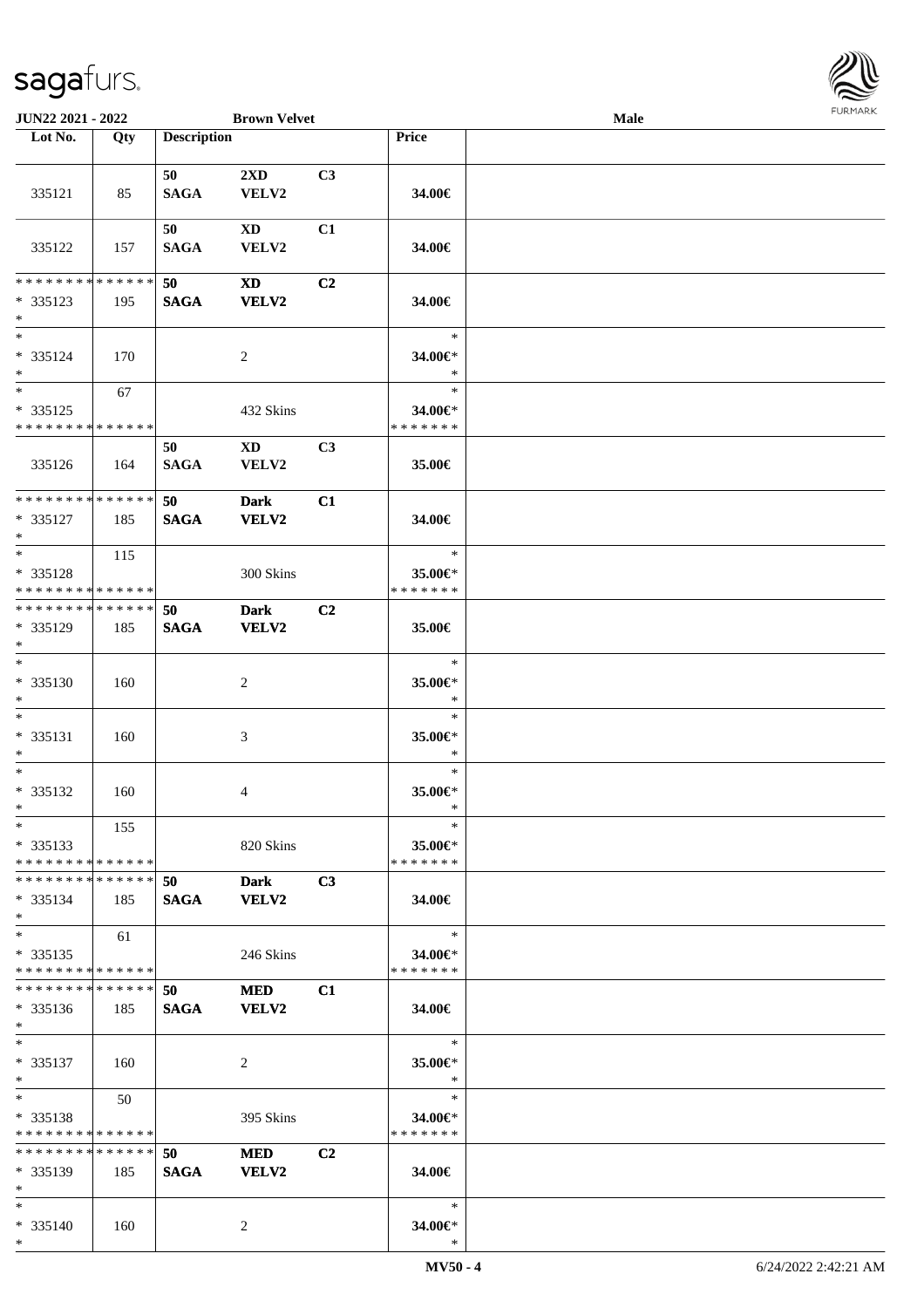

| <b>JUN22 2021 - 2022</b>      |     |                    | <b>Brown Velvet</b>    |                |               | <b>Male</b> |  |
|-------------------------------|-----|--------------------|------------------------|----------------|---------------|-------------|--|
| Lot No.                       | Qty | <b>Description</b> |                        |                | Price         |             |  |
|                               |     |                    |                        |                |               |             |  |
| $*$                           |     | 50                 | <b>MED</b>             | C <sub>2</sub> | $\ast$        |             |  |
| * 335141                      | 160 | <b>SAGA</b>        | VELV2                  |                | 34.00€*       |             |  |
| $*$                           |     |                    |                        |                | $\ast$        |             |  |
| $*$                           |     |                    |                        |                | $\ast$        |             |  |
| * 335142                      | 160 |                    | $\overline{4}$         |                | 34.00€*       |             |  |
| $*$                           |     |                    |                        |                | $\ast$        |             |  |
|                               |     |                    |                        |                | $\ast$        |             |  |
| * 335143                      | 160 |                    | 5                      |                | 34.00€*       |             |  |
| $*$                           |     |                    |                        |                | $\ast$        |             |  |
| $*$                           | 171 |                    |                        |                | $\ast$        |             |  |
| * 335144                      |     |                    | 996 Skins              |                | 34.00€*       |             |  |
| * * * * * * * * * * * * * * * |     |                    |                        |                | * * * * * * * |             |  |
| * * * * * * * * * * * * * *   |     | 50                 | <b>MED</b>             | C3             |               |             |  |
| $* 335145$                    | 185 | <b>SAGA</b>        | <b>VELV2</b>           |                | 34.00€        |             |  |
| $*$                           |     |                    |                        |                |               |             |  |
| $*$                           | 132 |                    |                        |                | $\ast$        |             |  |
| * 335146                      |     |                    | 317 Skins              |                | 34.00€*       |             |  |
| * * * * * * * * * * * * * * * |     |                    |                        |                | * * * * * * * |             |  |
| * * * * * * * * * * * * * *   |     | 50                 | <b>PALE</b>            | C1             |               |             |  |
| $* 335147$                    | 185 | <b>SAGA</b>        | <b>VELV2</b>           |                | 34.00€        |             |  |
| $*$                           |     |                    |                        |                |               |             |  |
| $*$                           | 168 |                    |                        |                | $\ast$        |             |  |
| * 335148                      |     |                    | 353 Skins              |                | 34.00€*       |             |  |
| * * * * * * * * * * * * * *   |     |                    |                        |                | * * * * * * * |             |  |
| * * * * * * * * * * * * * * * |     | 50                 | <b>PALE</b>            | C2             |               |             |  |
| * 335149                      | 185 | <b>SAGA</b>        | <b>VELV2</b>           |                | 34.00€        |             |  |
| $*$                           |     |                    |                        |                |               |             |  |
| $\overline{\ }$               |     |                    |                        |                | $\ast$        |             |  |
| * 335150                      | 160 |                    | 2                      |                | 34.00€*       |             |  |
| $*$                           |     |                    |                        |                | $\ast$        |             |  |
| $*$                           |     |                    |                        |                | $\ast$        |             |  |
| * 335151                      | 160 |                    | 3                      |                | 34.00€*       |             |  |
| $*$                           |     |                    |                        |                | $\ast$        |             |  |
| $*$                           |     |                    |                        |                | $\ast$        |             |  |
| * 335152                      | 180 |                    | 4                      |                | 34.00€*       |             |  |
| $*$                           |     |                    |                        |                | $\ast$        |             |  |
| $*$                           | 92  |                    |                        |                | $\ast$        |             |  |
| $*335153$                     |     |                    | 777 Skins              |                | 34.00€*       |             |  |
| * * * * * * * * * * * * * * * |     |                    |                        |                | * * * * * * * |             |  |
| * * * * * * * * * * * * * * * |     | 50                 | <b>PALE</b>            | C3             |               |             |  |
| * 335154                      | 165 | <b>SAGA</b>        | <b>VELV2</b>           |                | 33.00€        |             |  |
| $*$                           |     |                    |                        |                |               |             |  |
| $*$                           | 63  |                    |                        |                | $\ast$        |             |  |
| $* 335155$                    |     |                    | 228 Skins              |                | 33.00€        |             |  |
| * * * * * * * * * * * * * *   |     |                    |                        |                | * * * * * * * |             |  |
|                               |     | 50                 | $\mathbf{XP}$          | C <sub>1</sub> |               |             |  |
| 335156                        | 149 | SAGA               | <b>VELV2</b>           |                | 33.00€        |             |  |
|                               |     |                    |                        |                |               |             |  |
| * * * * * * * * * * * * * * * |     | 50                 | $\mathbf{X}\mathbf{P}$ | C2             |               |             |  |
| $* 335157$                    | 185 | <b>SAGA</b>        | <b>VELV2</b>           |                | 34.00€        |             |  |
| $*$                           |     |                    |                        |                |               |             |  |
| $*$                           |     |                    |                        |                | $\ast$        |             |  |
| * 335158                      | 160 |                    | 2                      |                | 34.00€*       |             |  |
| $*$                           |     |                    |                        |                | $\ast$        |             |  |
| $*$ and $*$                   | 50  |                    |                        |                | $\ast$        |             |  |
| * 335159                      |     |                    | 395 Skins              |                | 34.00€*       |             |  |
| * * * * * * * * * * * * * * * |     |                    |                        |                | * * * * * * * |             |  |
|                               |     | 50                 | $\mathbf{X}\mathbf{P}$ | C <sub>3</sub> |               |             |  |
| 335160                        | 158 | SAGA               | <b>VELV2</b>           |                | 33.00€        |             |  |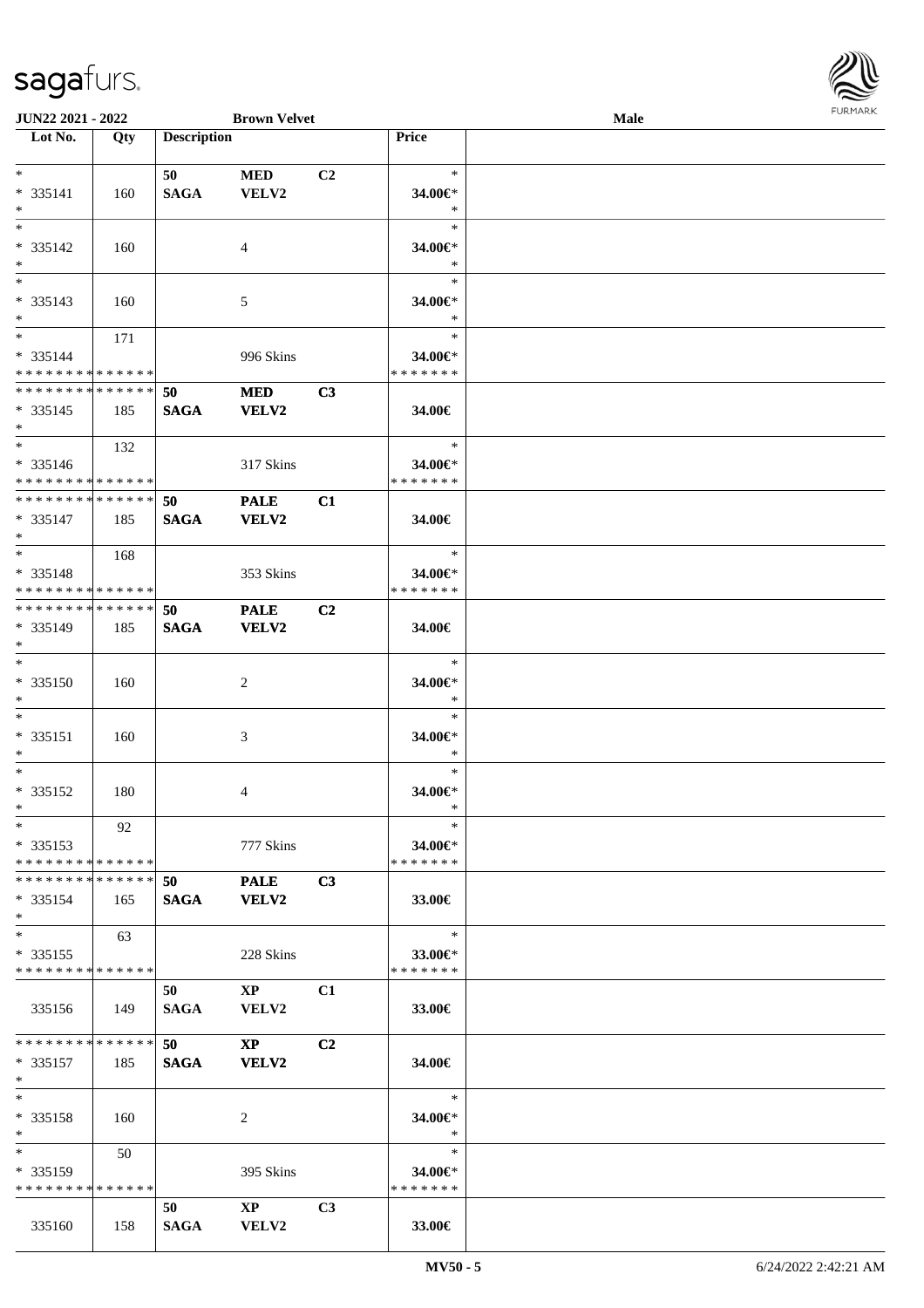

| JUN22 2021 - 2022                                  |     |                    | <b>Brown Velvet</b>                     |                |                                    | Male |  |
|----------------------------------------------------|-----|--------------------|-----------------------------------------|----------------|------------------------------------|------|--|
| Lot No.                                            | Qty | <b>Description</b> |                                         |                | <b>Price</b>                       |      |  |
| * * * * * * * * * * * * * *<br>* 335161<br>$\ast$  | 205 | 50<br><b>SROY</b>  | $2\mathbf{X}\mathbf{D}$<br><b>VELV1</b> | C1/C2          | 34.00€                             |      |  |
| $*$<br>* 335162<br>* * * * * * * * * * * * * *     | 42  |                    | 247 Skins                               |                | $\ast$<br>34.00€*<br>* * * * * * * |      |  |
| 335163                                             | 97  | 50<br><b>SROY</b>  | 2XD<br><b>VELV1</b>                     | C <sub>3</sub> | 34.00€                             |      |  |
| 335164                                             | 74  | 50<br><b>SROY</b>  | <b>XD</b><br><b>VELV1</b>               | C1             | 34.00€                             |      |  |
| **************<br>* 335165<br>$\ast$               | 185 | 50<br><b>SROY</b>  | <b>XD</b><br><b>VELV1</b>               | C2             | 34.00€                             |      |  |
| $\ast$<br>* 335166<br>* * * * * * * * * * * * * *  | 38  |                    | 223 Skins                               |                | $\ast$<br>34.00€*<br>* * * * * * * |      |  |
| 335167                                             | 90  | 50<br><b>SROY</b>  | $\mathbf{X}\mathbf{D}$<br><b>VELV1</b>  | C3             | 32.00€                             |      |  |
| 335168                                             | 135 | 50<br><b>SROY</b>  | Dark<br><b>VELV1</b>                    | C1             | 33.00€                             |      |  |
| * * * * * * * * * * * * * *<br>* 335169<br>$*$     | 185 | 50<br><b>SROY</b>  | <b>Dark</b><br><b>VELV1</b>             | C <sub>2</sub> | 33.00€                             |      |  |
| $\ast$<br>* 335170<br>$*$                          | 140 |                    | $\overline{c}$                          |                | $\ast$<br>33.00€*<br>$\ast$        |      |  |
| $*$<br>* 335171<br>* * * * * * * * * * * * * *     | 41  |                    | 366 Skins                               |                | $\ast$<br>33.00€*<br>* * * * * * * |      |  |
| 335172                                             | 99  | 50<br><b>SROY</b>  | <b>Dark</b><br><b>VELV1</b>             | C <sub>3</sub> | 34.00€                             |      |  |
| 335173                                             | 96  | 50<br><b>SROY</b>  | <b>MED</b><br><b>VELV1</b>              | C1             | 33.00€                             |      |  |
| * * * * * * * * * * * * * * *<br>$* 335174$<br>$*$ | 185 | 50<br><b>SROY</b>  | <b>MED</b><br><b>VELV1</b>              | C2             | 33.00€                             |      |  |
| $*$<br>$* 335175$<br>* * * * * * * * * * * * * *   | 94  |                    | 279 Skins                               |                | $\ast$<br>33.00€*<br>* * * * * * * |      |  |
| 335176                                             | 75  | 50<br><b>SROY</b>  | <b>MED</b><br><b>VELV1</b>              | C3             | 32.00€                             |      |  |
| 335177                                             | 193 | 50<br><b>SROY</b>  | <b>PALE</b><br><b>VELV1</b>             | C1/C2          | 33.00€                             |      |  |
| 335178                                             | 93  | 50<br><b>SROY</b>  | $\mathbf{X}\mathbf{P}$<br><b>VELV1</b>  | C1/C2          | 34.00€                             |      |  |
| 335179                                             | 110 | 50<br><b>SROY</b>  | PAL/XP<br><b>VELV1</b>                  | C3             | 34.00€                             |      |  |
| * * * * * * * * * * * * * * *<br>* 335180<br>$*$   | 185 | 50<br><b>SROY</b>  | $2\mathbf{X}\mathbf{D}$<br><b>VELV2</b> | C1/C2          | 39.00€                             |      |  |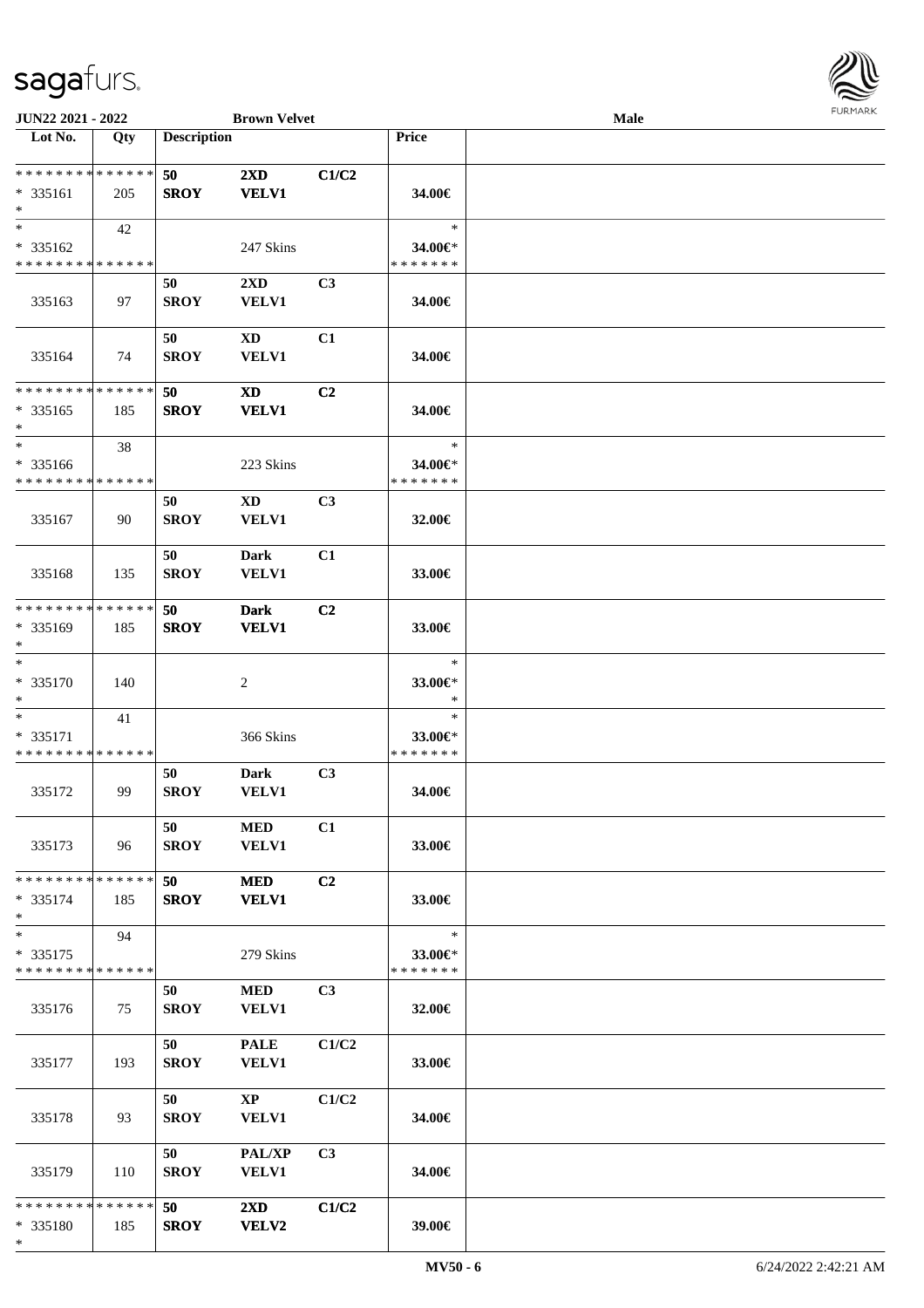| <b>JUN22 2021 - 2022</b>                            |     |                    | <b>Brown Velvet</b>              |                |                                    | Male |  |  |
|-----------------------------------------------------|-----|--------------------|----------------------------------|----------------|------------------------------------|------|--|--|
| Lot No.                                             | Qty | <b>Description</b> |                                  |                | Price                              |      |  |  |
| $*$<br>* 335181<br>* * * * * * * * * * * * * *      | 37  | 50<br><b>SROY</b>  | $2\mathbf{X}\mathbf{D}$<br>VELV2 | C1/C2          | $\ast$<br>39.00€*<br>* * * * * * * |      |  |  |
| 335182                                              | 78  | 50<br><b>SROY</b>  | <b>XD</b><br>VELV2               | C1             | 39.00€                             |      |  |  |
| * * * * * * * * * * * * * * *<br>* 335183<br>$\ast$ | 165 | 50<br><b>SROY</b>  | XD<br>VELV2                      | C <sub>2</sub> | 39.00€                             |      |  |  |
| $\ast$<br>* 335184<br>* * * * * * * * * * * * * *   | 34  |                    | 199 Skins                        |                | $\ast$<br>39.00€*<br>* * * * * * * |      |  |  |
| 335185                                              | 102 | 50<br><b>SROY</b>  | 2XD/XD<br>VELV2                  | C <sub>3</sub> | 39.00€                             |      |  |  |
| 335186                                              | 118 | 50<br><b>SROY</b>  | <b>Dark</b><br>VELV2             | C1             | 39.00€                             |      |  |  |
| * * * * * * * * * * * * * *<br>* 335187<br>$\ast$   | 185 | 50<br><b>SROY</b>  | <b>Dark</b><br>VELV2             | C2             | 39.00€                             |      |  |  |
| $\ast$<br>* 335188<br>* * * * * * * * * * * * * *   | 165 |                    | 350 Skins                        |                | $\ast$<br>39.00€*<br>* * * * * * * |      |  |  |
| 335189                                              | 82  | 50<br><b>SROY</b>  | Dark<br>VELV2                    | C <sub>3</sub> | 39.00€                             |      |  |  |
| 335190                                              | 108 | 50<br><b>SROY</b>  | <b>MED</b><br>VELV2              | C1             | 38.00€                             |      |  |  |
| * * * * * * * * * * * * * *<br>* 335191<br>$*$      | 185 | 50<br><b>SROY</b>  | <b>MED</b><br>VELV2              | C <sub>2</sub> | 38.00€                             |      |  |  |
| $*$<br>* 335192<br>* * * * * * * * * * * * * * *    | 60  |                    | 245 Skins                        |                | $\ast$<br>38.00€*<br>* * * * * * * |      |  |  |
| 335193                                              | 78  | 50<br><b>SROY</b>  | <b>PALE</b><br>VELV2             | C1             | 37.00€                             |      |  |  |
| 335194                                              | 189 | 50<br><b>SROY</b>  | <b>PALE</b><br>VELV2             | C2             | 37.00€                             |      |  |  |
| 335195                                              | 131 | 50<br><b>SROY</b>  | MED/PAL C3<br>VELV2              |                | 36.00€                             |      |  |  |
| 335196                                              | 127 | 50<br><b>SROY</b>  | $\mathbf{X}\mathbf{P}$<br>VELV2  | C1/C2          | 37.00€                             |      |  |  |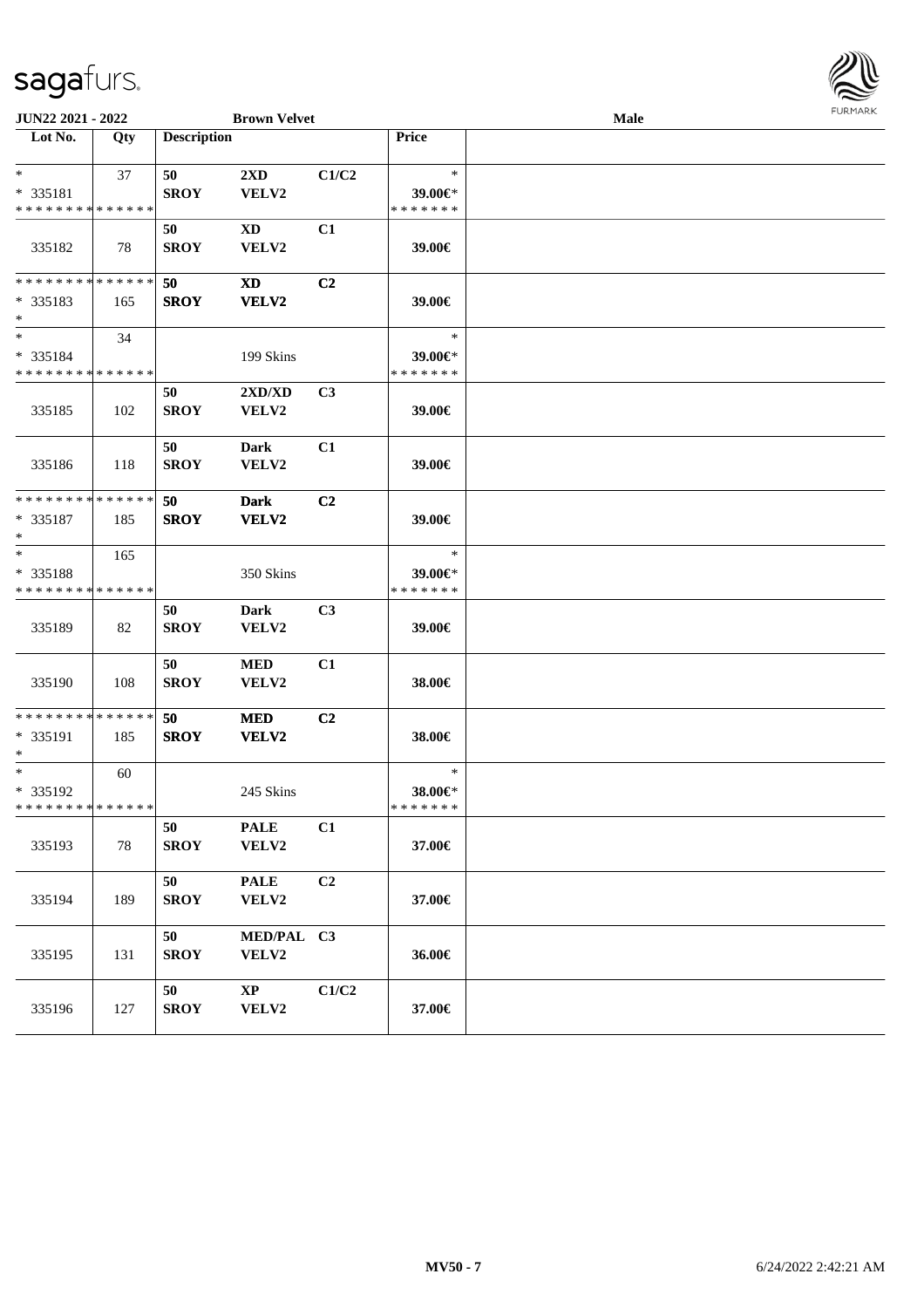

| <b>JUN22 2021 - 2022</b>                                     |            |                    | <b>Brown Velvet</b>                                                                                                                                                                                                            |       |                              | Male |  |
|--------------------------------------------------------------|------------|--------------------|--------------------------------------------------------------------------------------------------------------------------------------------------------------------------------------------------------------------------------|-------|------------------------------|------|--|
| Lot No.                                                      | Qty        | <b>Description</b> |                                                                                                                                                                                                                                |       | Price                        |      |  |
|                                                              |            |                    |                                                                                                                                                                                                                                |       |                              |      |  |
|                                                              |            | 40                 | $2\mathbf{X}\mathbf{D}$                                                                                                                                                                                                        | C1    |                              |      |  |
| 335241                                                       | 176        | SI                 | <b>VELV1</b>                                                                                                                                                                                                                   |       | 26.00€                       |      |  |
|                                                              |            |                    |                                                                                                                                                                                                                                |       |                              |      |  |
| * * * * * * * * * * * * * *                                  |            | 40                 | $2\mathbf{X}\mathbf{D}$                                                                                                                                                                                                        | C2    |                              |      |  |
| * 335242                                                     | 225        | SI                 | <b>VELV1</b>                                                                                                                                                                                                                   |       | 26.00€                       |      |  |
| $*$                                                          |            |                    |                                                                                                                                                                                                                                |       |                              |      |  |
| $\overline{\ast}$                                            |            |                    |                                                                                                                                                                                                                                |       | $\ast$                       |      |  |
| * 335243                                                     | 200        |                    | 2                                                                                                                                                                                                                              |       | 26.00€*                      |      |  |
| $*$                                                          |            |                    |                                                                                                                                                                                                                                |       | $\ast$                       |      |  |
| $*$                                                          |            |                    |                                                                                                                                                                                                                                |       | $\ast$                       |      |  |
| * 335244                                                     | <b>200</b> |                    | 3                                                                                                                                                                                                                              |       | 26.00€*                      |      |  |
| $*$<br>$*$                                                   |            |                    |                                                                                                                                                                                                                                |       | $\ast$<br>$\ast$             |      |  |
|                                                              | 136        |                    |                                                                                                                                                                                                                                |       |                              |      |  |
| * 335245<br>* * * * * * * * * * * * * *                      |            |                    | 761 Skins                                                                                                                                                                                                                      |       | $26.00 \in$<br>* * * * * * * |      |  |
| * * * * * * * * * * * * * *                                  |            |                    |                                                                                                                                                                                                                                |       |                              |      |  |
|                                                              |            | 40                 | $2\mathbf{X}\mathbf{D}$                                                                                                                                                                                                        | C3    |                              |      |  |
| $*335246$<br>$*$                                             | 225        | SI                 | <b>VELV1</b>                                                                                                                                                                                                                   |       | 25.50€                       |      |  |
| $*$                                                          |            |                    |                                                                                                                                                                                                                                |       | $\ast$                       |      |  |
|                                                              | 75         |                    |                                                                                                                                                                                                                                |       |                              |      |  |
| * 335247<br>* * * * * * * * * * * * * *                      |            |                    | 300 Skins                                                                                                                                                                                                                      |       | 25.50€*<br>* * * * * * *     |      |  |
| * * * * * * * * * * * * * * *                                |            | 40                 |                                                                                                                                                                                                                                | C1    |                              |      |  |
|                                                              |            |                    | XD                                                                                                                                                                                                                             |       |                              |      |  |
| * 335248<br>$*$                                              | 225        | SI                 | <b>VELV1</b>                                                                                                                                                                                                                   |       | 26.00€                       |      |  |
| $*$                                                          | 65         |                    |                                                                                                                                                                                                                                |       | $\ast$                       |      |  |
| * 335249                                                     |            |                    | 290 Skins                                                                                                                                                                                                                      |       | $26.00 \in$                  |      |  |
| * * * * * * * * * * * * * *                                  |            |                    |                                                                                                                                                                                                                                |       | * * * * * * *                |      |  |
|                                                              |            | 40                 | XD                                                                                                                                                                                                                             | C1/C2 |                              |      |  |
| 335250                                                       | 188        | SI                 | VELV1                                                                                                                                                                                                                          |       | 26.00€                       |      |  |
|                                                              |            |                    |                                                                                                                                                                                                                                |       |                              |      |  |
| * * * * * * * * * * * * * *                                  |            | 40                 | <b>XD</b>                                                                                                                                                                                                                      | C2    |                              |      |  |
| * 335251                                                     | 225        | SI                 | <b>VELV1</b>                                                                                                                                                                                                                   |       | 26.00€                       |      |  |
| $*$                                                          |            |                    |                                                                                                                                                                                                                                |       |                              |      |  |
| $*$                                                          |            |                    |                                                                                                                                                                                                                                |       | $\ast$                       |      |  |
| * 335252                                                     | 200        |                    | 2                                                                                                                                                                                                                              |       | 26.00€*                      |      |  |
| $*$                                                          |            |                    |                                                                                                                                                                                                                                |       | $\ast$                       |      |  |
| $*$                                                          |            |                    |                                                                                                                                                                                                                                |       | $\ast$                       |      |  |
| * 335253                                                     | <b>200</b> |                    | 3                                                                                                                                                                                                                              |       | 26.00€*                      |      |  |
| $*$                                                          |            |                    |                                                                                                                                                                                                                                |       | $\ast$                       |      |  |
| $*$                                                          |            |                    |                                                                                                                                                                                                                                |       | $\ast$                       |      |  |
| * 335254                                                     | 200        |                    | 4                                                                                                                                                                                                                              |       | 26.00€*                      |      |  |
| $*$                                                          |            |                    |                                                                                                                                                                                                                                |       | $\ast$                       |      |  |
| $*$ $*$                                                      | 179        |                    |                                                                                                                                                                                                                                |       | $\ast$                       |      |  |
| * 335255                                                     |            |                    | 1004 Skins                                                                                                                                                                                                                     |       | 26.00€*<br>* * * * * * *     |      |  |
| * * * * * * * * * * * * * *<br>* * * * * * * * * * * * * * * |            |                    |                                                                                                                                                                                                                                |       |                              |      |  |
|                                                              |            | 40                 | XD and the set of the set of the set of the set of the set of the set of the set of the set of the set of the set of the set of the set of the set of the set of the set of the set of the set of the set of the set of the se | C3    |                              |      |  |
| * 335256<br>$*$                                              | 225        | SI                 | <b>VELV1</b>                                                                                                                                                                                                                   |       | 26.00€                       |      |  |
| $*$                                                          |            |                    |                                                                                                                                                                                                                                |       | $\ast$                       |      |  |
| * 335257                                                     | 200        |                    | 2                                                                                                                                                                                                                              |       | $26.00 \text{E}^*$           |      |  |
| $*$                                                          |            |                    |                                                                                                                                                                                                                                |       | $\ast$                       |      |  |
| $*$ and $*$                                                  | 68         |                    |                                                                                                                                                                                                                                |       | $\ast$                       |      |  |
| * 335258                                                     |            |                    | 493 Skins                                                                                                                                                                                                                      |       | 26.00€*                      |      |  |
| * * * * * * * * * * * * * *                                  |            |                    |                                                                                                                                                                                                                                |       | * * * * * * *                |      |  |
| * * * * * * * * * * * * * *                                  |            | 40                 | <b>Dark</b>                                                                                                                                                                                                                    | C1    |                              |      |  |
| $*335259$                                                    | 225        | SI                 | <b>VELV1</b>                                                                                                                                                                                                                   |       | 26.00€                       |      |  |
| $*$                                                          |            |                    |                                                                                                                                                                                                                                |       |                              |      |  |
| $*$                                                          |            |                    |                                                                                                                                                                                                                                |       | $\ast$                       |      |  |
| * 335260                                                     | 200        |                    | $\overline{2}$                                                                                                                                                                                                                 |       | 26.00€*                      |      |  |
|                                                              |            |                    |                                                                                                                                                                                                                                |       |                              |      |  |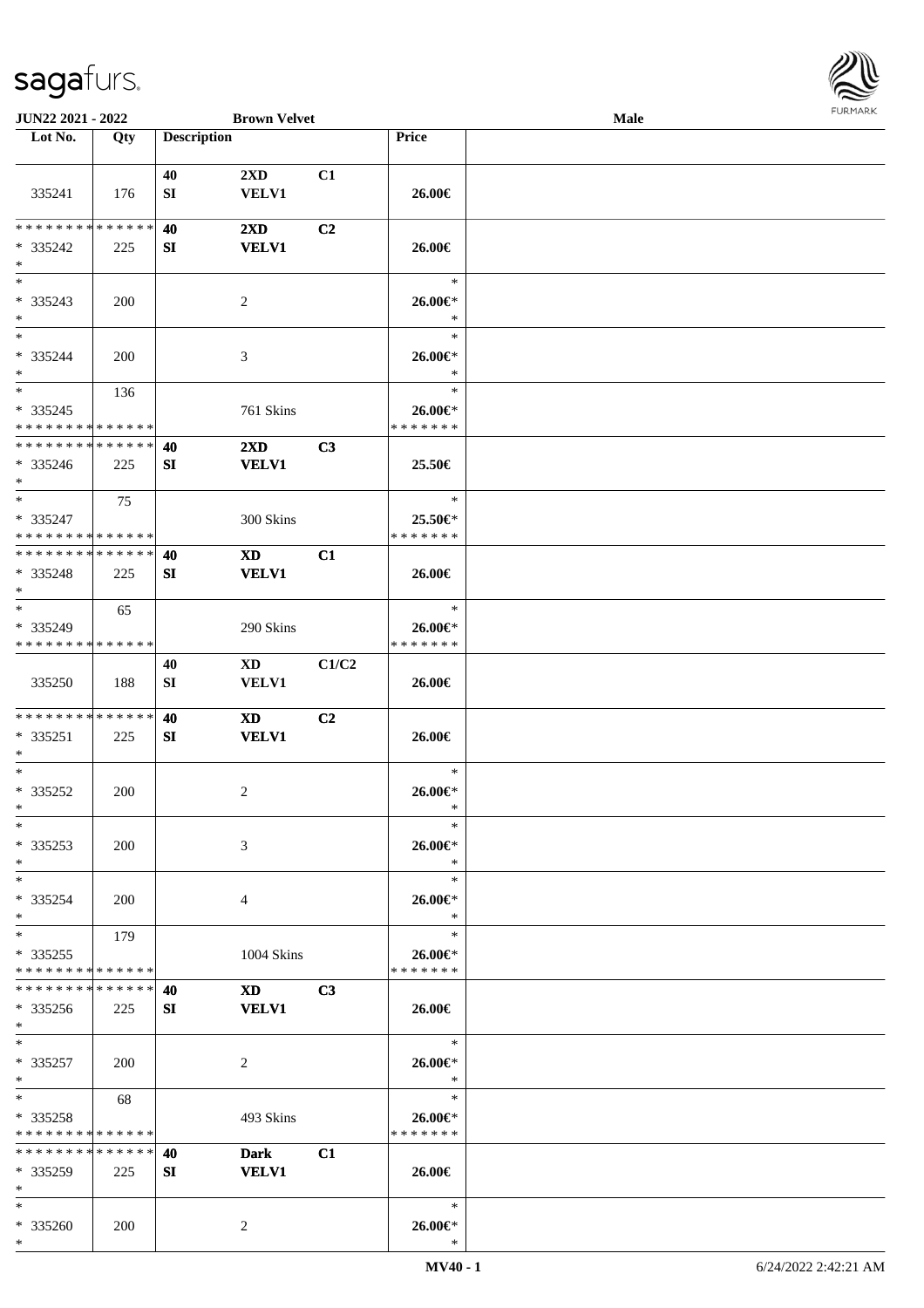\*

| JUN22 2021 - 2022             |            |                    | <b>Brown Velvet</b>               |                   | <b>Male</b> | <b>FURMA</b> |
|-------------------------------|------------|--------------------|-----------------------------------|-------------------|-------------|--------------|
| $\overline{\text{Lot No.}}$   | Qty        | <b>Description</b> |                                   | Price             |             |              |
| $*$ and $*$<br>$* 335261$     | 138        | 40<br>SI           | <b>Dark</b><br>C1<br><b>VELV1</b> | $\ast$<br>26.00€* |             |              |
| **************                |            |                    |                                   | * * * * * * *     |             |              |
| * * * * * * * * * * * * * *   |            | 40                 | <b>Dark</b><br>C1/C2              |                   |             |              |
| $*335262$                     | 225        | SI                 | <b>VELV1</b>                      | 26.00€            |             |              |
| $*$                           |            |                    |                                   |                   |             |              |
| $\overline{\phantom{a}^*}$    | 144        |                    |                                   | $\ast$            |             |              |
| $*335263$                     |            |                    | 369 Skins                         | 26.00€*           |             |              |
| ******** <mark>******</mark>  |            |                    |                                   | * * * * * * *     |             |              |
| **************                |            | 40                 | <b>Dark</b><br>C2                 |                   |             |              |
| $* 335264$<br>$*$             | 225        | SI                 | <b>VELV1</b>                      | 26.50€            |             |              |
| $\ast$                        |            |                    |                                   | $\ast$            |             |              |
|                               |            |                    |                                   |                   |             |              |
| $*335265$<br>$\ast$           | <b>200</b> |                    | $\overline{c}$                    | 26.00€*<br>$\ast$ |             |              |
| $\ast$                        |            |                    |                                   | $\ast$            |             |              |
|                               |            |                    |                                   |                   |             |              |
| * 335266                      | 200        |                    | 3                                 | 26.00€*           |             |              |
| $\ast$                        |            |                    |                                   | $\ast$            |             |              |
| $\ast$                        |            |                    |                                   | $\ast$            |             |              |
| * 335267                      | 200        |                    | $\overline{4}$                    | 26.00€*           |             |              |
| $\ast$                        |            |                    |                                   | $\ast$            |             |              |
| $\ast$                        |            |                    |                                   | $\ast$            |             |              |
| * 335268                      | <b>200</b> |                    | $\mathfrak{S}$                    | 26.00€*           |             |              |
| $\ast$                        |            |                    |                                   | $\ast$            |             |              |
| $\overline{\phantom{a}^*}$    |            |                    |                                   | $\ast$            |             |              |
| * 335269                      | 200        |                    | $\sqrt{6}$                        | 26.00€*           |             |              |
| $\ast$                        |            |                    |                                   | $\ast$            |             |              |
| $\overline{\ast}$             |            |                    |                                   | $\ast$            |             |              |
| * 335270                      | 200        |                    | $\tau$                            | 26.00€*           |             |              |
| $\ast$                        |            |                    |                                   | $\ast$            |             |              |
| $\ast$                        |            |                    |                                   | $\ast$            |             |              |
| * 335271                      | <b>200</b> |                    | $\,8\,$                           | 26.00€*           |             |              |
| $\ast$                        |            |                    |                                   | $\ast$            |             |              |
| $\overline{\phantom{a}^*}$    | 44         |                    |                                   | $\ast$            |             |              |
| * 335272                      |            |                    | 1669 Skins                        | 26.00€*           |             |              |
| * * * * * * * * * * * * * *   |            |                    |                                   | * * * * * * *     |             |              |
| **************                |            | 40                 | C3<br><b>Dark</b>                 |                   |             |              |
| $*335273$                     | 225        | SI                 | <b>VELV1</b>                      | 26.00€            |             |              |
| $\ast$                        |            |                    |                                   |                   |             |              |
| $\ast$                        |            |                    |                                   | $\ast$            |             |              |
| * 335274                      | <b>200</b> |                    | $\sqrt{2}$                        | 26.00€*           |             |              |
| $\ast$                        |            |                    |                                   | $\ast$            |             |              |
| $\overline{\phantom{a}^*}$    |            |                    |                                   | $\ast$            |             |              |
| $*335275$                     | <b>200</b> |                    | 3                                 | 26.00€*           |             |              |
| $\ast$                        |            |                    |                                   | $\ast$            |             |              |
| $\ast$                        | 128        |                    |                                   | $\ast$            |             |              |
| * 335276                      |            |                    | 753 Skins                         | 26.00€*           |             |              |
| * * * * * * * * * * * * * *   |            |                    |                                   | * * * * * * *     |             |              |
| ******** <mark>******</mark>  |            | 40                 | <b>MED</b><br>C1                  |                   |             |              |
|                               |            |                    |                                   |                   |             |              |
| $*335277$<br>$\ast$           | 225        | SI                 | <b>VELV1</b>                      | 26.50€            |             |              |
| $\ast$                        |            |                    |                                   | $\ast$            |             |              |
|                               |            |                    |                                   |                   |             |              |
| * 335278                      | <b>200</b> |                    | $\overline{c}$                    | 26.00€*           |             |              |
| $\ast$                        |            |                    |                                   | $\ast$            |             |              |
| $\ast$                        | 37         |                    |                                   | $\ast$            |             |              |
| * 335279                      |            |                    | 462 Skins                         | 26.00€*           |             |              |
| ******** <mark>*****</mark> * |            |                    |                                   | * * * * * * *     |             |              |
| ******** <mark>******</mark>  |            | 40                 | <b>MED</b><br>C1                  |                   |             |              |
| * 335280                      | 225        | SI                 | <b>VELV1</b>                      | 26.00€            |             |              |

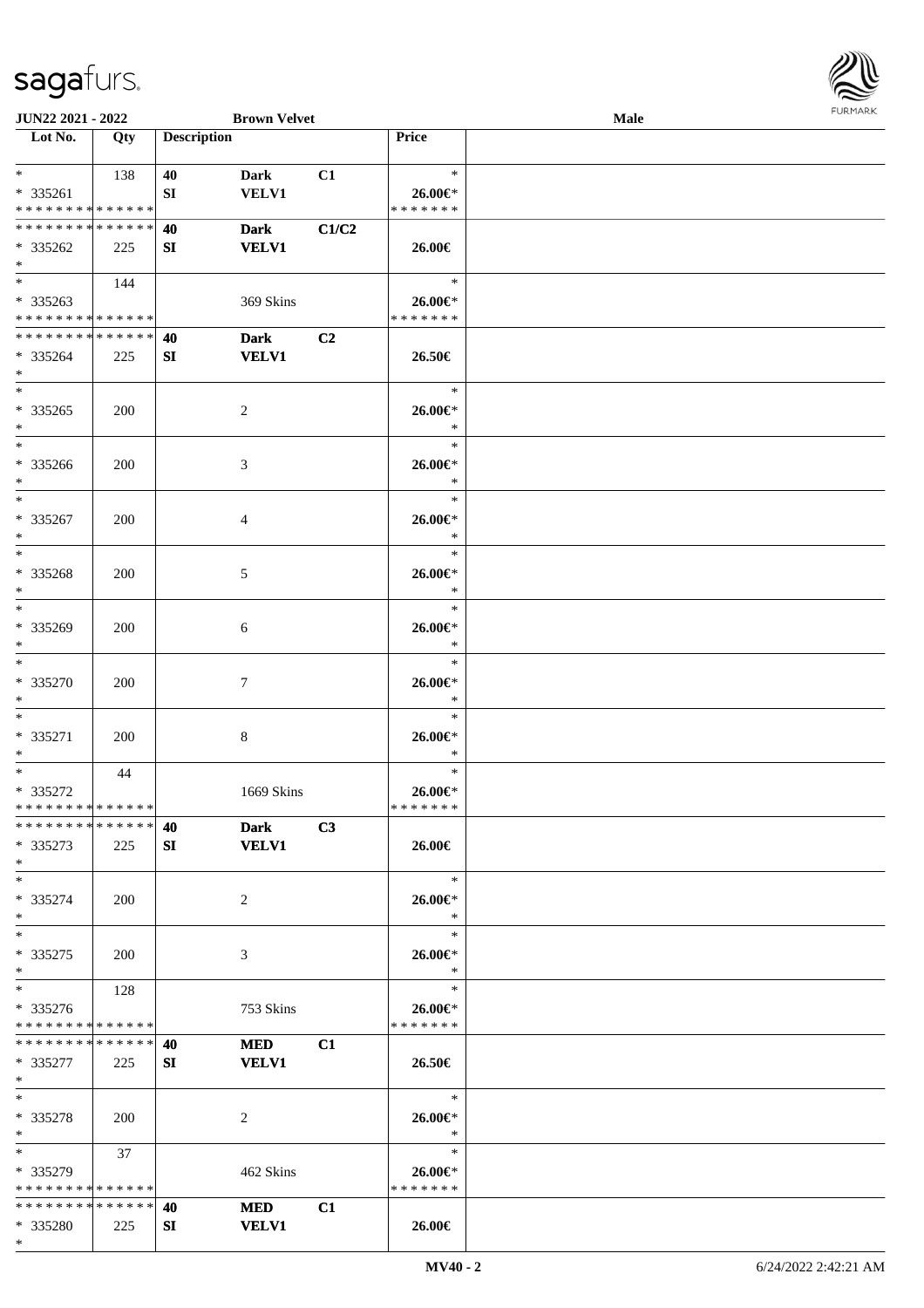

| JUN22 2021 - 2022                  |     |                    | <b>Brown Velvet</b> |                |               | Male |  |
|------------------------------------|-----|--------------------|---------------------|----------------|---------------|------|--|
| Lot No.                            | Qty | <b>Description</b> |                     |                | Price         |      |  |
|                                    |     |                    |                     |                |               |      |  |
| $\ast$                             |     | 40                 | <b>MED</b>          | C1             | $\ast$        |      |  |
| * 335281                           | 200 | SI                 | <b>VELV1</b>        |                | 26.00€*       |      |  |
| $\ast$                             |     |                    |                     |                | $\ast$        |      |  |
| $\ast$                             |     |                    |                     |                | $\ast$        |      |  |
| * 335282                           | 200 |                    | 3                   |                | 26.00€*       |      |  |
| $\ast$                             |     |                    |                     |                | $\ast$        |      |  |
| $\overline{\phantom{0}}$           | 191 |                    |                     |                | $\ast$        |      |  |
| * 335283                           |     |                    | 816 Skins           |                | 26.00€*       |      |  |
| * * * * * * * * * * * * * *        |     |                    |                     |                | * * * * * * * |      |  |
| **************                     |     |                    |                     |                |               |      |  |
|                                    |     | 40                 | <b>MED</b>          | C1/C2          |               |      |  |
| * 335284                           | 225 | SI                 | <b>VELV1</b>        |                | 26.00€        |      |  |
| $\ast$<br>$\overline{\phantom{0}}$ |     |                    |                     |                |               |      |  |
|                                    |     |                    |                     |                | $\ast$        |      |  |
| $* 335285$                         | 200 |                    | $\sqrt{2}$          |                | 26.00€*       |      |  |
| $\ast$                             |     |                    |                     |                | $\ast$        |      |  |
| $\overline{\phantom{1}}$           |     |                    |                     |                | $\ast$        |      |  |
| * 335286                           | 200 |                    | 3                   |                | 26.00€*       |      |  |
| $\ast$                             |     |                    |                     |                | $\ast$        |      |  |
| $\ast$                             | 79  |                    |                     |                | $\ast$        |      |  |
| * 335287                           |     |                    | 704 Skins           |                | 26.00€*       |      |  |
| * * * * * * * * * * * * * *        |     |                    |                     |                | * * * * * * * |      |  |
| * * * * * * * * * * * * * *        |     | 40                 | <b>MED</b>          | C2             |               |      |  |
| * 335288                           | 225 | SI                 | <b>VELV1</b>        |                | 26.00€        |      |  |
| $\ast$                             |     |                    |                     |                |               |      |  |
| $\overline{\phantom{a}^*}$         |     |                    |                     |                | $\ast$        |      |  |
| * 335289                           | 200 |                    | $\overline{c}$      |                | 26.00€*       |      |  |
| $\ast$                             |     |                    |                     |                | $\ast$        |      |  |
| $\ast$                             |     |                    |                     |                | $\ast$        |      |  |
|                                    |     |                    |                     |                |               |      |  |
| $* 335290$                         | 200 |                    | $\mathfrak{Z}$      |                | $26.00 \in$   |      |  |
| $\ast$                             |     |                    |                     |                | $\ast$        |      |  |
| $\ast$                             |     |                    |                     |                | $\ast$        |      |  |
| * 335291                           | 200 |                    | 4                   |                | 26.00€*       |      |  |
| $\ast$                             |     |                    |                     |                | $\ast$        |      |  |
| $\ast$                             | 211 |                    |                     |                | $\ast$        |      |  |
| * 335292                           |     |                    | 1036 Skins          |                | $26.00 \in$ * |      |  |
| **************                     |     |                    |                     |                | * * * * * * * |      |  |
| * * * * * * * * * * * * * * *      |     | 40                 | <b>MED</b>          | C <sub>2</sub> |               |      |  |
| * 335293                           | 225 | SI                 | <b>VELV1</b>        |                | 26.00€        |      |  |
| $*$                                |     |                    |                     |                |               |      |  |
| $*$                                |     |                    |                     |                | $\ast$        |      |  |
| * 335294                           | 200 |                    | $\overline{2}$      |                | 26.00€*       |      |  |
| $*$                                |     |                    |                     |                | $\ast$        |      |  |
| $*$                                |     |                    |                     |                | $\ast$        |      |  |
| * 335295                           | 200 |                    | 3                   |                | 26.00€*       |      |  |
| $*$                                |     |                    |                     |                | $\ast$        |      |  |
| $\overline{\phantom{0}}$           |     |                    |                     |                | $\ast$        |      |  |
|                                    |     |                    |                     |                |               |      |  |
| * 335296                           | 200 |                    | $\overline{4}$      |                | 26.00€*       |      |  |
| $*$                                |     |                    |                     |                | $\ast$        |      |  |
| $*$                                |     |                    |                     |                | $\ast$        |      |  |
| * 335297                           | 200 |                    | 5                   |                | 26.00€*       |      |  |
| $*$                                |     |                    |                     |                | $\ast$        |      |  |
| $\ast$                             |     |                    |                     |                | $\ast$        |      |  |
| * 335298                           | 200 |                    | 6                   |                | 26.00€*       |      |  |
| $*$                                |     |                    |                     |                | $\ast$        |      |  |
| $*$                                |     |                    |                     |                | $\ast$        |      |  |
| * 335299                           | 200 |                    | 7                   |                | 26.00€*       |      |  |
| $*$                                |     |                    |                     |                | $\ast$        |      |  |
| $*$ $*$                            | 161 |                    |                     |                | $\ast$        |      |  |
| * 335300                           |     |                    | 1586 Skins          |                | 26.00€*       |      |  |
| * * * * * * * * * * * * * *        |     |                    |                     |                | * * * * * * * |      |  |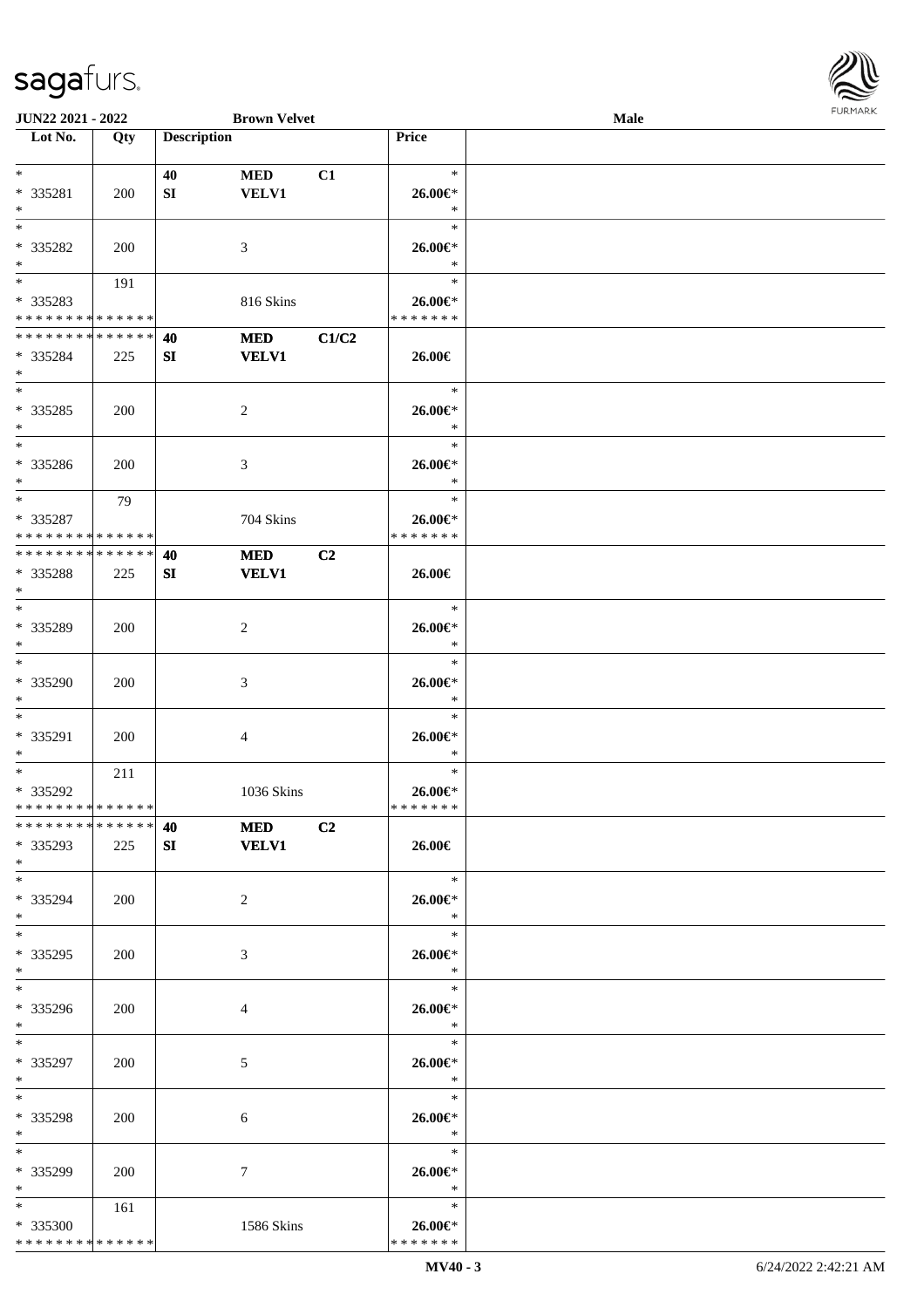

| JUN22 2021 - 2022           |            |                    | <b>Brown Velvet</b> |                |                | Male |  |
|-----------------------------|------------|--------------------|---------------------|----------------|----------------|------|--|
| Lot No.                     | Qty        | <b>Description</b> |                     |                | <b>Price</b>   |      |  |
|                             |            |                    |                     |                |                |      |  |
| **************              |            | 40                 | <b>MED</b>          | C3             |                |      |  |
| $* 335301$                  | 225        | SI                 | <b>VELV1</b>        |                | 26.00€         |      |  |
| $\ast$                      |            |                    |                     |                |                |      |  |
| $\ast$                      | 181        |                    |                     |                | $\ast$         |      |  |
|                             |            |                    |                     |                |                |      |  |
| * 335302                    |            |                    | 406 Skins           |                | 26.00€*        |      |  |
| * * * * * * * * * * * * * * |            |                    |                     |                | * * * * * * *  |      |  |
| * * * * * * * * * * * * * * |            | 40                 | <b>MED</b>          | C3             |                |      |  |
| $*335303$                   | 225        | SI                 | <b>VELV1</b>        |                | 26.00€         |      |  |
| $\ast$                      |            |                    |                     |                |                |      |  |
| $*$                         |            |                    |                     |                | $\ast$         |      |  |
| * 335304                    | <b>200</b> |                    | $\overline{c}$      |                | 26.00€*        |      |  |
| $\ast$                      |            |                    |                     |                | $\ast$         |      |  |
| $\ast$                      | 110        |                    |                     |                | $\ast$         |      |  |
| * 335305                    |            |                    | 535 Skins           |                | $26.00 \in$    |      |  |
| * * * * * * * * * * * * * * |            |                    |                     |                | * * * * * * *  |      |  |
|                             |            | 40                 | <b>MED</b>          | C <sub>3</sub> |                |      |  |
|                             |            |                    |                     |                |                |      |  |
| 335306                      | 221        | ${\bf SI}$         | <b>VELV1</b>        |                | 26.00€         |      |  |
| * * * * * * * * * * * * * * |            |                    |                     |                |                |      |  |
|                             |            | 40                 | <b>PALE</b>         | C1             |                |      |  |
| $*335307$                   | 225        | SI                 | <b>VELV1</b>        |                | 26.50€         |      |  |
| $\ast$                      |            |                    |                     |                |                |      |  |
| $*$                         | 101        |                    |                     |                | $\ast$         |      |  |
| * 335308                    |            |                    | 326 Skins           |                | 26.00€*        |      |  |
| * * * * * * * * * * * * * * |            |                    |                     |                | * * * * * * *  |      |  |
| * * * * * * * * * * * * * * |            | 40                 | <b>PALE</b>         | C1             |                |      |  |
| * 335309                    | 225        | SI                 | <b>VELV1</b>        |                | 26.00€         |      |  |
| $\ast$                      |            |                    |                     |                |                |      |  |
| $\ast$                      |            |                    |                     |                | $\ast$         |      |  |
|                             |            |                    |                     |                |                |      |  |
| * 335310                    | <b>200</b> |                    | $\sqrt{2}$          |                | 26.00€*        |      |  |
| $\ast$                      |            |                    |                     |                | $\ast$         |      |  |
| $*$                         | 84         |                    |                     |                | $\ast$         |      |  |
| * 335311                    |            |                    | 509 Skins           |                | 26.00€*        |      |  |
| * * * * * * * * * * * * * * |            |                    |                     |                | * * * * * * *  |      |  |
| * * * * * * * * * * * * * * |            | 40                 | <b>PALE</b>         | C1/C2          |                |      |  |
| * 335312                    | 225        | SI                 | <b>VELV1</b>        |                | 26.00€         |      |  |
| $*$                         |            |                    |                     |                |                |      |  |
| $*$                         |            |                    |                     |                | $\ast$         |      |  |
| $* 335313$                  | <b>200</b> |                    | 2                   |                | 26.00€*        |      |  |
| $*$                         |            |                    |                     |                | $\ast$         |      |  |
| $*$                         | 51         |                    |                     |                | $\ast$         |      |  |
| $* 335314$                  |            |                    | 476 Skins           |                | $26.00 \in$    |      |  |
| * * * * * * * * * * * * * * |            |                    |                     |                | * * * * * * *  |      |  |
|                             |            |                    |                     |                |                |      |  |
| * * * * * * * * * * * * * * |            | 40                 | <b>PALE</b>         | C2             |                |      |  |
| $* 335315$                  | 225        | SI                 | <b>VELV1</b>        |                | 26.50€         |      |  |
| $*$                         |            |                    |                     |                |                |      |  |
| $*$                         |            |                    |                     |                | $\ast$         |      |  |
| * 335316                    | 200        |                    | 2                   |                | 26.50€*        |      |  |
| $*$                         |            |                    |                     |                | $\mathbb{R}^2$ |      |  |
| $*$ and $*$                 | 190        |                    |                     |                | $\ast$         |      |  |
| $* 335317$                  |            |                    | 615 Skins           |                | 26.50€*        |      |  |
| * * * * * * * * * * * * * * |            |                    |                     |                | * * * * * * *  |      |  |
| * * * * * * * * * * * * * * |            | 40                 | <b>PALE</b>         | C <sub>2</sub> |                |      |  |
|                             |            |                    |                     |                |                |      |  |
| $* 335318$<br>$*$           | 225        | SI                 | <b>VELV1</b>        |                | 26.50€         |      |  |
|                             |            |                    |                     |                |                |      |  |
| $*$                         |            |                    |                     |                | $\ast$         |      |  |
| * 335319                    | 200        |                    | 2                   |                | 26.00€*        |      |  |
| $*$                         |            |                    |                     |                | $\ast$         |      |  |
| $*$                         |            |                    |                     |                | $\ast$         |      |  |
| * 335320                    | 200        |                    | 3                   |                | 26.00€*        |      |  |
| $*$                         |            |                    |                     |                | $\ast$         |      |  |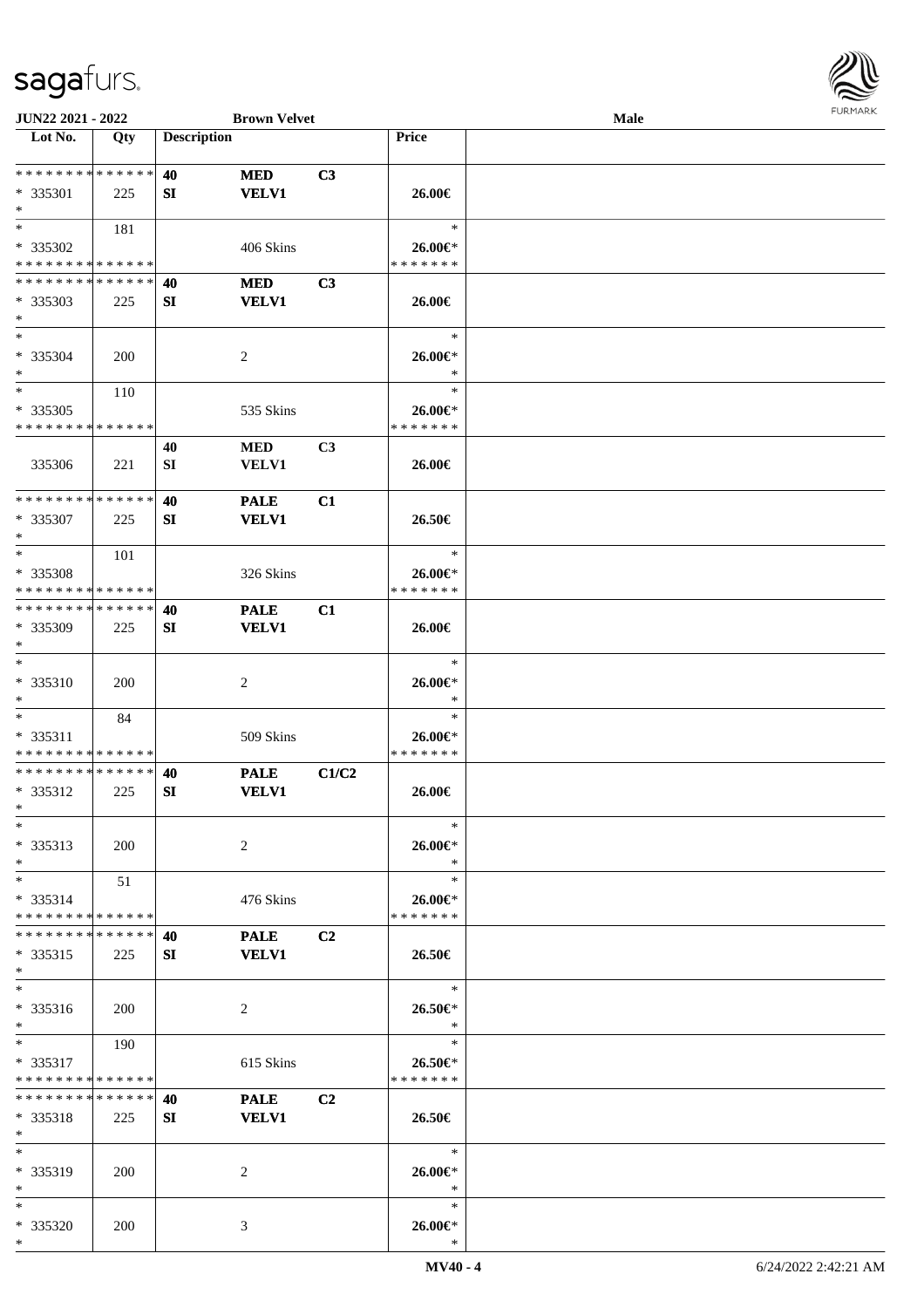

| JUN22 2021 - 2022                       |     |                    | <b>Brown Velvet</b>       |                |                          | Male |  |
|-----------------------------------------|-----|--------------------|---------------------------|----------------|--------------------------|------|--|
| Lot No.                                 | Qty | <b>Description</b> |                           |                | Price                    |      |  |
|                                         |     |                    |                           |                |                          |      |  |
| $*$                                     |     | 40                 | <b>PALE</b>               | C2             | $\ast$                   |      |  |
| $* 335321$                              | 200 | SI                 | <b>VELV1</b>              |                | 26.00€*                  |      |  |
| $\ast$<br>$*$                           |     |                    |                           |                | $\ast$<br>$\ast$         |      |  |
|                                         | 202 |                    |                           |                |                          |      |  |
| * 335322<br>* * * * * * * * * * * * * * |     |                    | 1027 Skins                |                | 26.00€*<br>* * * * * * * |      |  |
|                                         |     | 40                 | <b>PALE</b>               | C <sub>3</sub> |                          |      |  |
| 335323                                  | 245 | SI                 | <b>VELV1</b>              |                | 26.00€                   |      |  |
|                                         |     |                    |                           |                |                          |      |  |
| * * * * * * * * * * * * * *             |     | 40                 | <b>PALE</b>               | C3             |                          |      |  |
| $*335324$                               | 225 | SI                 | <b>VELV1</b>              |                | 26.00€                   |      |  |
| $\ast$                                  |     |                    |                           |                |                          |      |  |
| $\ast$                                  | 103 |                    |                           |                | $\ast$                   |      |  |
| $*335325$                               |     |                    | 328 Skins                 |                | 26.00€*                  |      |  |
| * * * * * * * * * * * * * *             |     |                    |                           |                | * * * * * * *            |      |  |
|                                         |     | 40                 | <b>PALE</b>               | C <sub>3</sub> |                          |      |  |
| 335326                                  | 223 | SI                 | <b>VELV1</b>              |                | 26.00€                   |      |  |
|                                         |     |                    |                           |                |                          |      |  |
|                                         |     | 40                 | $\mathbf{X}\mathbf{P}$    | C1             |                          |      |  |
| 335327                                  | 119 | SI                 | VELV1                     |                | 26.00€                   |      |  |
|                                         |     |                    |                           |                |                          |      |  |
|                                         |     | 40                 | $\bold{XP}$               | C1             |                          |      |  |
| 335328                                  | 201 | SI                 | <b>VELV1</b>              |                | 26.50€                   |      |  |
| * * * * * * * * * * * * * *             |     | 40                 |                           |                |                          |      |  |
| * 335329                                | 245 | SI                 | <b>XP</b><br><b>VELV1</b> | C1/C2          | 26.50€                   |      |  |
| $\ast$                                  |     |                    |                           |                |                          |      |  |
| $\ast$                                  | 222 |                    |                           |                | $\ast$                   |      |  |
| * 335330                                |     |                    | 467 Skins                 |                | 26.50€*                  |      |  |
| * * * * * * * * * * * * * *             |     |                    |                           |                | * * * * * * *            |      |  |
| **************                          |     | 40                 | $\mathbf{X}\mathbf{P}$    | C <sub>2</sub> |                          |      |  |
| $* 335331$                              | 215 | SI                 | <b>VELV1</b>              |                | 26.50€                   |      |  |
| $\ast$                                  |     |                    |                           |                |                          |      |  |
| $*$                                     | 48  |                    |                           |                | $\ast$                   |      |  |
| * 335332                                |     |                    | 263 Skins                 |                | 26.50€*                  |      |  |
| **************                          |     |                    |                           |                | * * * * * * *            |      |  |
| * * * * * * * * * * * * * * *           |     | 40                 | $\mathbf{X}\mathbf{P}$    | C2             |                          |      |  |
| $* 335333$                              | 225 | SI                 | <b>VELV1</b>              |                | 26.50€                   |      |  |
| $*$                                     |     |                    |                           |                |                          |      |  |
| $*$                                     |     |                    |                           |                | $\ast$                   |      |  |
| * 335334                                | 200 |                    | 2                         |                | 26.00€*                  |      |  |
| $*$<br>$*$                              |     |                    |                           |                | $\ast$<br>$\ast$         |      |  |
| $*335335$                               | 109 |                    | 534 Skins                 |                | 26.00€*                  |      |  |
| * * * * * * * * * * * * * *             |     |                    |                           |                | * * * * * * *            |      |  |
|                                         |     | 40                 | $\mathbf{X}\mathbf{P}$    | C <sub>3</sub> |                          |      |  |
| 335336                                  | 93  | SI                 | <b>VELV1</b>              |                | 26.00€                   |      |  |
|                                         |     |                    |                           |                |                          |      |  |
|                                         |     | 40                 | $\mathbf{XP}$             | C <sub>3</sub> |                          |      |  |
| 335337                                  | 173 | SI                 | <b>VELV1</b>              |                | 26.00€                   |      |  |
|                                         |     |                    |                           |                |                          |      |  |
|                                         |     | 40                 | $2\mathbf{X}\mathbf{D}$   | C1             |                          |      |  |
| 335338                                  | 113 | SI                 | VELV2                     |                | 27.50€                   |      |  |
|                                         |     |                    |                           |                |                          |      |  |
| * * * * * * * * * * * * * *             |     | 40                 | $2\mathbf{X}\mathbf{D}$   | C <sub>2</sub> |                          |      |  |
| * 335339                                | 225 | SI                 | <b>VELV2</b>              |                | 27.00€                   |      |  |
| $*$                                     |     |                    |                           |                |                          |      |  |
| $*$                                     | 69  |                    |                           |                | $\ast$                   |      |  |
| * 335340<br>* * * * * * * * * * * * * * |     |                    | 294 Skins                 |                | 27.50€*<br>* * * * * * * |      |  |
|                                         |     |                    |                           |                |                          |      |  |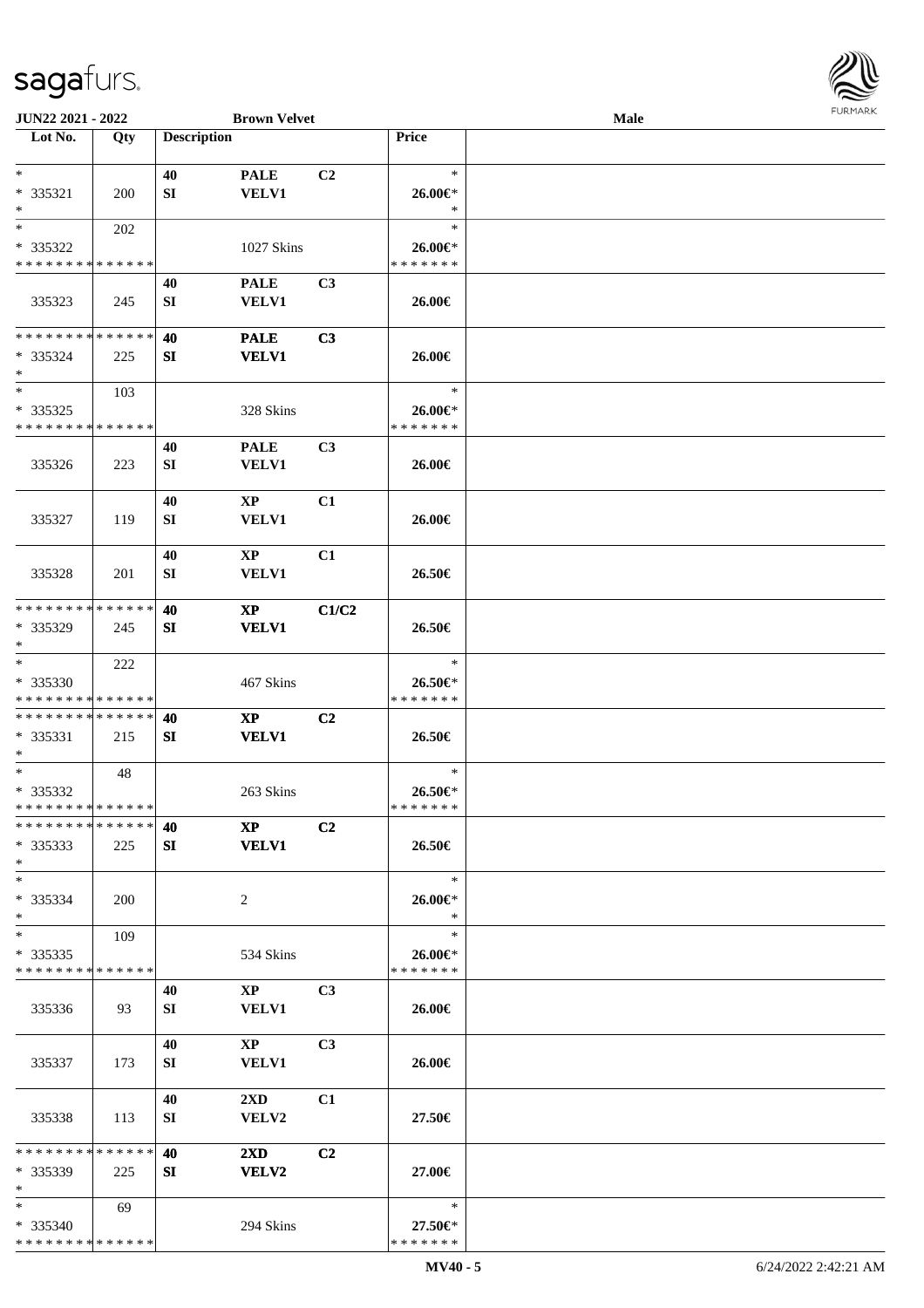

| JUN22 2021 - 2022             |     |                    | <b>Brown Velvet</b> |                |               | Male |  |
|-------------------------------|-----|--------------------|---------------------|----------------|---------------|------|--|
| Lot No.                       | Qty | <b>Description</b> |                     |                | <b>Price</b>  |      |  |
|                               |     |                    |                     |                |               |      |  |
|                               |     | 40                 | XD                  | C1             |               |      |  |
| 335341                        | 118 | ${\bf SI}$         | VELV2               |                | 27.50€        |      |  |
|                               |     |                    |                     |                |               |      |  |
| * * * * * * * * * * * * * *   |     | 40                 | <b>XD</b>           | C <sub>2</sub> |               |      |  |
| * 335342                      | 225 | SI                 | <b>VELV2</b>        |                | 27.00€        |      |  |
| $\ast$                        |     |                    |                     |                |               |      |  |
| $\overline{\phantom{1}}$      |     |                    |                     |                |               |      |  |
|                               | 146 |                    |                     |                | $\ast$        |      |  |
| * 335343                      |     |                    | 371 Skins           |                | 27.00€*       |      |  |
| * * * * * * * * * * * * * *   |     |                    |                     |                | * * * * * * * |      |  |
|                               |     | 40                 | 2XD/XD              | C3             |               |      |  |
| 335344                        | 206 | SI                 | VELV2               |                | 27.50€        |      |  |
|                               |     |                    |                     |                |               |      |  |
|                               |     | 40                 | <b>Dark</b>         | C1             |               |      |  |
| 335345                        | 205 | SI                 | VELV2               |                | 27.50€        |      |  |
|                               |     |                    |                     |                |               |      |  |
| * * * * * * * * * * * * * *   |     | 40                 | <b>Dark</b>         | C2             |               |      |  |
| * 335346                      | 225 | SI                 | <b>VELV2</b>        |                | 27.50€        |      |  |
| $\ast$                        |     |                    |                     |                |               |      |  |
| $\ast$                        |     |                    |                     |                | $\ast$        |      |  |
|                               |     |                    |                     |                |               |      |  |
| $* 335347$                    | 200 |                    | $\sqrt{2}$          |                | 27.50€*       |      |  |
| $\ast$                        |     |                    |                     |                | $\ast$        |      |  |
| $\ast$                        |     |                    |                     |                | $\ast$        |      |  |
| * 335348                      | 200 |                    | 3                   |                | 27.50€*       |      |  |
| $\ast$                        |     |                    |                     |                | $\ast$        |      |  |
| $\ast$                        | 56  |                    |                     |                | $\ast$        |      |  |
| * 335349                      |     |                    | 681 Skins           |                | 27.50€*       |      |  |
| * * * * * * * * * * * * * *   |     |                    |                     |                | * * * * * * * |      |  |
| ******** <mark>******</mark>  |     | 40                 | <b>Dark</b>         | C3             |               |      |  |
| * 335350                      | 225 | SI                 | VELV2               |                | 27.00€        |      |  |
| $\ast$                        |     |                    |                     |                |               |      |  |
| $\ast$                        | 45  |                    |                     |                | $\ast$        |      |  |
| $* 335351$                    |     |                    | 270 Skins           |                | 27.00€*       |      |  |
| **************                |     |                    |                     |                | * * * * * * * |      |  |
| **************                |     |                    |                     |                |               |      |  |
|                               |     | 40                 | <b>MED</b>          | C1             |               |      |  |
| $*335352$                     | 225 | <b>SI</b>          | <b>VELV2</b>        |                | 27.50€        |      |  |
| $*$                           |     |                    |                     |                |               |      |  |
| $*$                           | 109 |                    |                     |                | $\ast$        |      |  |
| $*335353$                     |     |                    | 334 Skins           |                | 27.50€*       |      |  |
| * * * * * * * * * * * * * *   |     |                    |                     |                | * * * * * * * |      |  |
| * * * * * * * * * * * * * *   |     | 40                 | <b>MED</b>          | C1             |               |      |  |
| $*335354$                     | 225 | SI                 | <b>VELV2</b>        |                | 27.50€        |      |  |
| $\ast$                        |     |                    |                     |                |               |      |  |
| $\ast$                        |     |                    |                     |                | $\ast$        |      |  |
| $*335355$                     | 200 |                    | 2                   |                | 27.50€*       |      |  |
| $\ast$                        |     |                    |                     |                | *             |      |  |
| $\ast$                        | 97  |                    |                     |                | $\ast$        |      |  |
| $*335356$                     |     |                    | 522 Skins           |                | 27.50€*       |      |  |
| * * * * * * * * * * * * * *   |     |                    |                     |                | * * * * * * * |      |  |
| * * * * * * * * * * * * * * * |     | 40                 | <b>MED</b>          | C1/C2          |               |      |  |
|                               |     |                    |                     |                |               |      |  |
| $*335357$                     | 205 | SI                 | <b>VELV2</b>        |                | 28.00€        |      |  |
| $\ast$                        |     |                    |                     |                |               |      |  |
| $\ast$                        | 76  |                    |                     |                | $\ast$        |      |  |
| $*335358$                     |     |                    | 281 Skins           |                | 28.00€*       |      |  |
| **************                |     |                    |                     |                | * * * * * * * |      |  |
| * * * * * * * * * * * * * *   |     | 40                 | <b>MED</b>          | C <sub>2</sub> |               |      |  |
| $*335359$                     | 225 | <b>SI</b>          | <b>VELV2</b>        |                | 28.00€        |      |  |
| $*$                           |     |                    |                     |                |               |      |  |
| $*$                           |     |                    |                     |                | $\ast$        |      |  |
| * 335360                      | 199 |                    | 2                   |                | 28.00€*       |      |  |
| $*$                           |     |                    |                     |                | $\ast$        |      |  |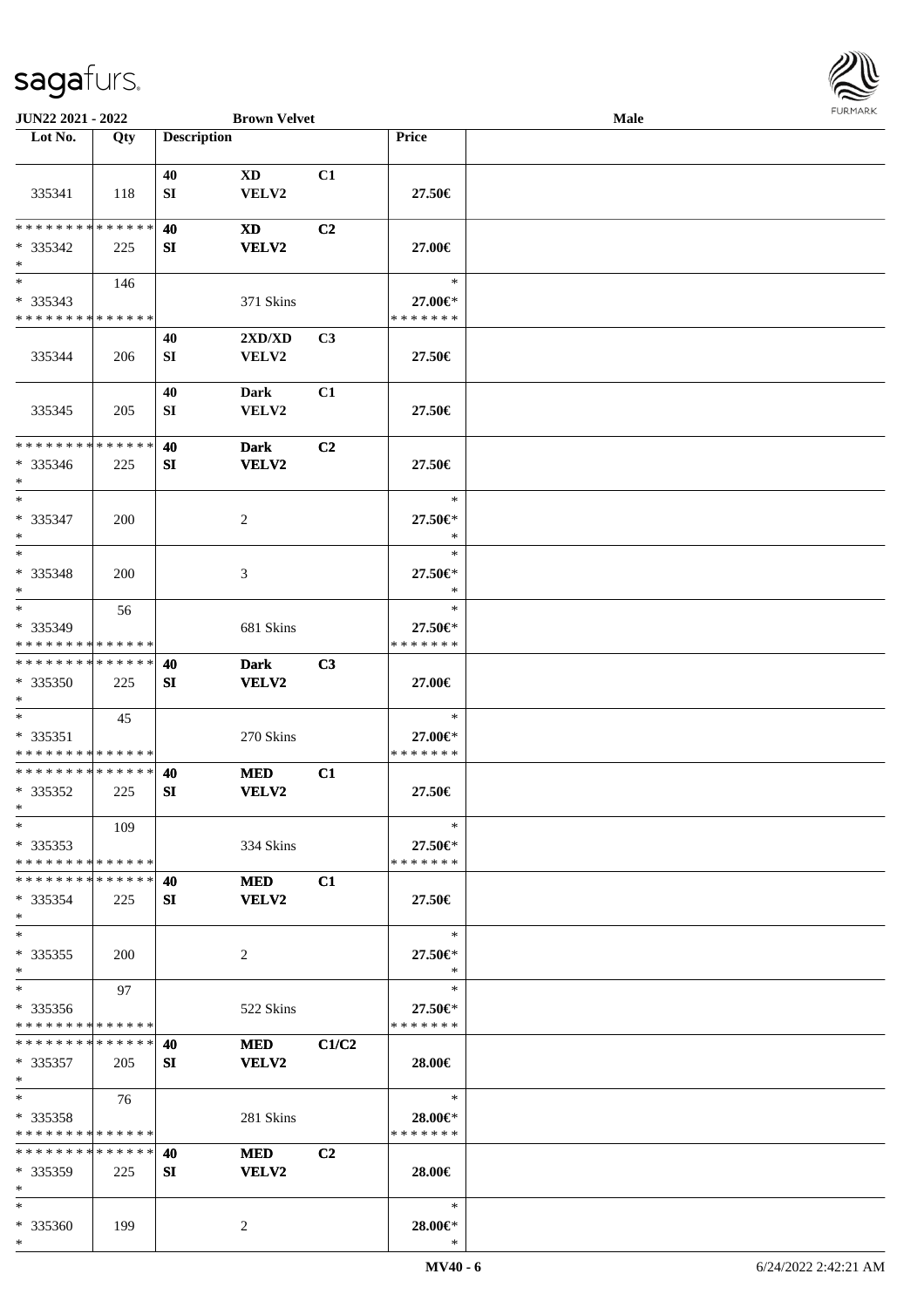

| JUN22 2021 - 2022                  |     |                    | <b>Brown Velvet</b> |       |                   | Male |  |
|------------------------------------|-----|--------------------|---------------------|-------|-------------------|------|--|
| Lot No.                            | Qty | <b>Description</b> |                     |       | Price             |      |  |
|                                    |     |                    |                     |       |                   |      |  |
| $*$                                |     | 40                 | <b>MED</b>          | C2    | $\ast$            |      |  |
| $* 335361$                         | 200 | SI                 | VELV2               |       | 28.00€*           |      |  |
| $\ast$                             |     |                    |                     |       | $\ast$            |      |  |
| $\ast$                             |     |                    |                     |       | $\ast$            |      |  |
| * 335362                           | 200 |                    |                     |       |                   |      |  |
|                                    |     |                    | 4                   |       | 28.00€*<br>$\ast$ |      |  |
| $\ast$<br>$\overline{\phantom{0}}$ |     |                    |                     |       |                   |      |  |
|                                    |     |                    |                     |       | $\ast$            |      |  |
| * 335363                           | 200 |                    | 5                   |       | 28.00€*           |      |  |
| $\ast$                             |     |                    |                     |       | $\ast$            |      |  |
| $\ast$                             | 80  |                    |                     |       | $\ast$            |      |  |
| * 335364                           |     |                    | 1104 Skins          |       | 28.00€*           |      |  |
| * * * * * * * * * * * * * *        |     |                    |                     |       | * * * * * * *     |      |  |
| **************                     |     | 40                 | <b>MED</b>          | C2    |                   |      |  |
| $*335365$                          | 225 | SI                 | VELV2               |       | 27.50€            |      |  |
| $\ast$                             |     |                    |                     |       |                   |      |  |
| $\ast$                             |     |                    |                     |       | $\ast$            |      |  |
| $* 335366$                         | 200 |                    | 2                   |       | 27.50€*           |      |  |
| $\ast$                             |     |                    |                     |       | $\ast$            |      |  |
| $\ast$                             |     |                    |                     |       | $\ast$            |      |  |
|                                    |     |                    |                     |       |                   |      |  |
| * 335367                           | 200 |                    | 3                   |       | 27.50€*           |      |  |
| $\ast$                             |     |                    |                     |       | $\ast$            |      |  |
| $\ast$                             |     |                    |                     |       | $\ast$            |      |  |
| * 335368                           | 200 |                    | 4                   |       | 27.50€*           |      |  |
| $\ast$                             |     |                    |                     |       | $\ast$            |      |  |
| $\ast$                             |     |                    |                     |       | $\ast$            |      |  |
| * 335369                           | 220 |                    | 5                   |       | 27.50€*           |      |  |
| $\ast$                             |     |                    |                     |       | *                 |      |  |
| $\ast$                             | 193 |                    |                     |       | $\ast$            |      |  |
| * 335370                           |     |                    | 1238 Skins          |       | 27.50€*           |      |  |
| * * * * * * * * * * * * * *        |     |                    |                     |       | * * * * * * *     |      |  |
| **************                     |     | 40                 | <b>MED</b>          | C3    |                   |      |  |
|                                    |     |                    |                     |       |                   |      |  |
| * 335371                           | 225 | SI                 | <b>VELV2</b>        |       | 27.50€            |      |  |
| $*$                                |     |                    |                     |       | $\ast$            |      |  |
| $*$                                | 204 |                    |                     |       |                   |      |  |
| * 335372                           |     |                    | 429 Skins           |       | 27.50€*           |      |  |
| **************                     |     |                    |                     |       | * * * * * * *     |      |  |
| * * * * * * * * * * * * * * *      |     | 40                 | <b>MED</b>          | C3    |                   |      |  |
| $*335373$                          | 225 | SI                 | VELV2               |       | 27.50€            |      |  |
| $*$                                |     |                    |                     |       |                   |      |  |
| $*$                                | 186 |                    |                     |       | $\ast$            |      |  |
| * 335374                           |     |                    | 411 Skins           |       | 27.50€*           |      |  |
| * * * * * * * * * * * * * *        |     |                    |                     |       | * * * * * * *     |      |  |
| * * * * * * * * * * * * * * *      |     | 40                 | <b>PALE</b>         | C1    |                   |      |  |
| $*335375$                          | 225 | SI                 | VELV2               |       | 27.00€            |      |  |
| $*$                                |     |                    |                     |       |                   |      |  |
| $\ast$                             |     |                    |                     |       | $\ast$            |      |  |
|                                    | 66  |                    |                     |       |                   |      |  |
| $* 335376$                         |     |                    | 291 Skins           |       | 27.00€*           |      |  |
| * * * * * * * * * * * * * *        |     |                    |                     |       | * * * * * * *     |      |  |
| * * * * * * * * * * * * * * *      |     | 40                 | <b>PALE</b>         | C1    |                   |      |  |
| * 335377                           | 225 | SI                 | <b>VELV2</b>        |       | 27.00€            |      |  |
| $*$                                |     |                    |                     |       |                   |      |  |
| $*$                                | 143 |                    |                     |       | $\ast$            |      |  |
| $* 335378$                         |     |                    | 368 Skins           |       | 27.00€*           |      |  |
| * * * * * * * * * * * * * *        |     |                    |                     |       | * * * * * * *     |      |  |
| * * * * * * * * * * * * * *        |     | 40                 | <b>PALE</b>         | C1/C2 |                   |      |  |
| * 335379                           | 205 | SI                 | <b>VELV2</b>        |       | 27.50€            |      |  |
| $*$                                |     |                    |                     |       |                   |      |  |
| $*$                                | 146 |                    |                     |       | $\ast$            |      |  |
| * 335380                           |     |                    | 351 Skins           |       | 27.50€*           |      |  |
| * * * * * * * * * * * * * *        |     |                    |                     |       | * * * * * * *     |      |  |
|                                    |     |                    |                     |       |                   |      |  |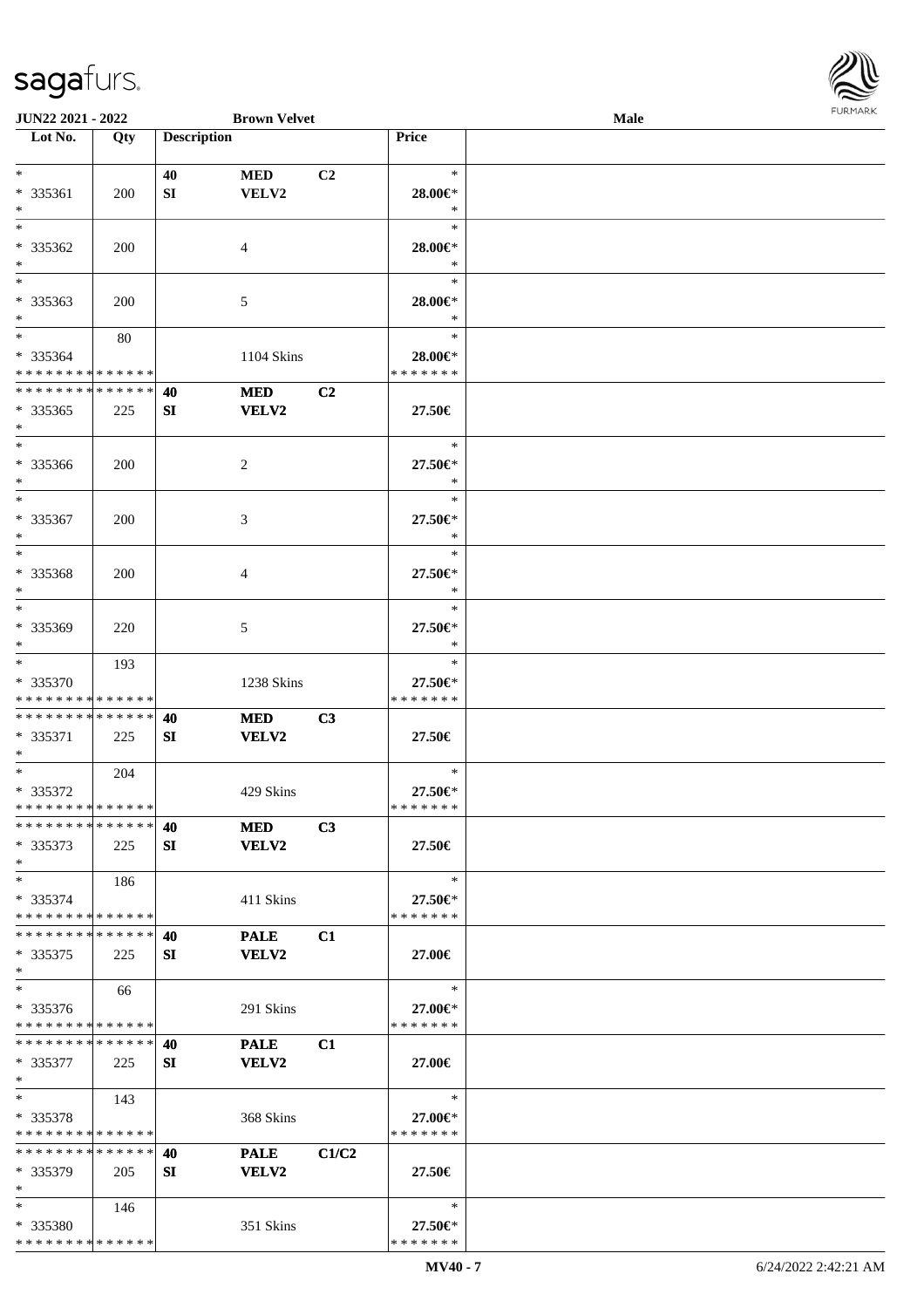

| JUN22 2021 - 2022                                 |            |                    | <b>Brown Velvet</b>             |                |                                    | Male |  |
|---------------------------------------------------|------------|--------------------|---------------------------------|----------------|------------------------------------|------|--|
| Lot No.                                           | Qty        | <b>Description</b> |                                 |                | Price                              |      |  |
| ******** <mark>******</mark><br>* 335381<br>$*$   | 245        | 40<br>SI           | <b>PALE</b><br>VELV2            | C2             | 27.50€                             |      |  |
| $*$<br>* 335382<br>$\ast$                         | 200        |                    | 2                               |                | $\ast$<br>27.50€*<br>$\ast$        |      |  |
| $\overline{\phantom{0}}$<br>* 335383<br>$*$       | 200        |                    | 3                               |                | $\ast$<br>27.50€*<br>$\ast$        |      |  |
| $*$<br>* 335384<br>$*$                            | 200        |                    | 4                               |                | $\ast$<br>27.50€*<br>$\ast$        |      |  |
| $\ast$<br>* 335385<br>* * * * * * * * * * * * * * | 213        |                    | 1058 Skins                      |                | $\ast$<br>27.50€*<br>* * * * * * * |      |  |
| * * * * * * * * * * * * * *<br>* 335386<br>$\ast$ | 225        | 40<br>SI           | <b>PALE</b><br><b>VELV2</b>     | C2             | 27.50€                             |      |  |
| $*$<br>$* 335387$<br>$*$                          | 200        |                    | 2                               |                | $\ast$<br>27.50€*<br>$\ast$        |      |  |
| $\ast$<br>* 335388<br>$\ast$                      | 200        |                    | 3                               |                | $\ast$<br>27.50€*<br>$\ast$        |      |  |
| $\ast$<br>* 335389<br>$*$                         | 220        |                    | 4                               |                | $\ast$<br>27.50€*<br>$\ast$        |      |  |
| $*$<br>* 335390<br>* * * * * * * * * * * * * *    | 80         |                    | 925 Skins                       |                | $\ast$<br>27.50€*<br>* * * * * * * |      |  |
| * * * * * * * * * * * * * *<br>* 335391<br>$*$    | 225        | 40<br>SI           | <b>PALE</b><br><b>VELV2</b>     | C3             | 27.00€                             |      |  |
| $*$<br>$* 335392$<br>* * * * * * * * * * * * * *  | 169        |                    | 394 Skins                       |                | $\ast$<br>27.00€*<br>* * * * * * * |      |  |
| * * * * * * * * * * * * * *<br>$*335393$<br>$*$   | 225        | 40<br>SI           | <b>PALE</b><br>VELV2            | C3             | 27.50€                             |      |  |
| $\ast$<br>* 335394<br>* * * * * * * * * * * * * * | 60         |                    | 285 Skins                       |                | $\ast$<br>27.50€*<br>* * * * * * * |      |  |
| 335395                                            | 186        | 40<br>SI           | $\mathbf{XP}$<br>VELV2          | C1             | 27.50€                             |      |  |
| 335396                                            | 222        | 40<br>SI           | $\mathbf{X}\mathbf{P}$<br>VELV2 | C1             | $27.00\in$                         |      |  |
| * * * * * * * * * * * * * *<br>$*335397$<br>$*$   | 205        | 40<br>SI           | $\mathbf{X}\mathbf{P}$<br>VELV2 | C1/C2          | 27.00€                             |      |  |
| $*$<br>* 335398<br>* * * * * * * * * * * * * *    | 48         |                    | 253 Skins                       |                | $\ast$<br>27.00€*<br>* * * * * * * |      |  |
| * * * * * * * * * * * * * *<br>* 335399<br>$*$    | 225        | 40<br>SI           | $\mathbf{XP}$<br>VELV2          | C <sub>2</sub> | 27.00€                             |      |  |
| $*$<br>* 335400<br>$*$                            | <b>200</b> |                    | 2                               |                | ∗<br>27.00€*<br>$\ast$             |      |  |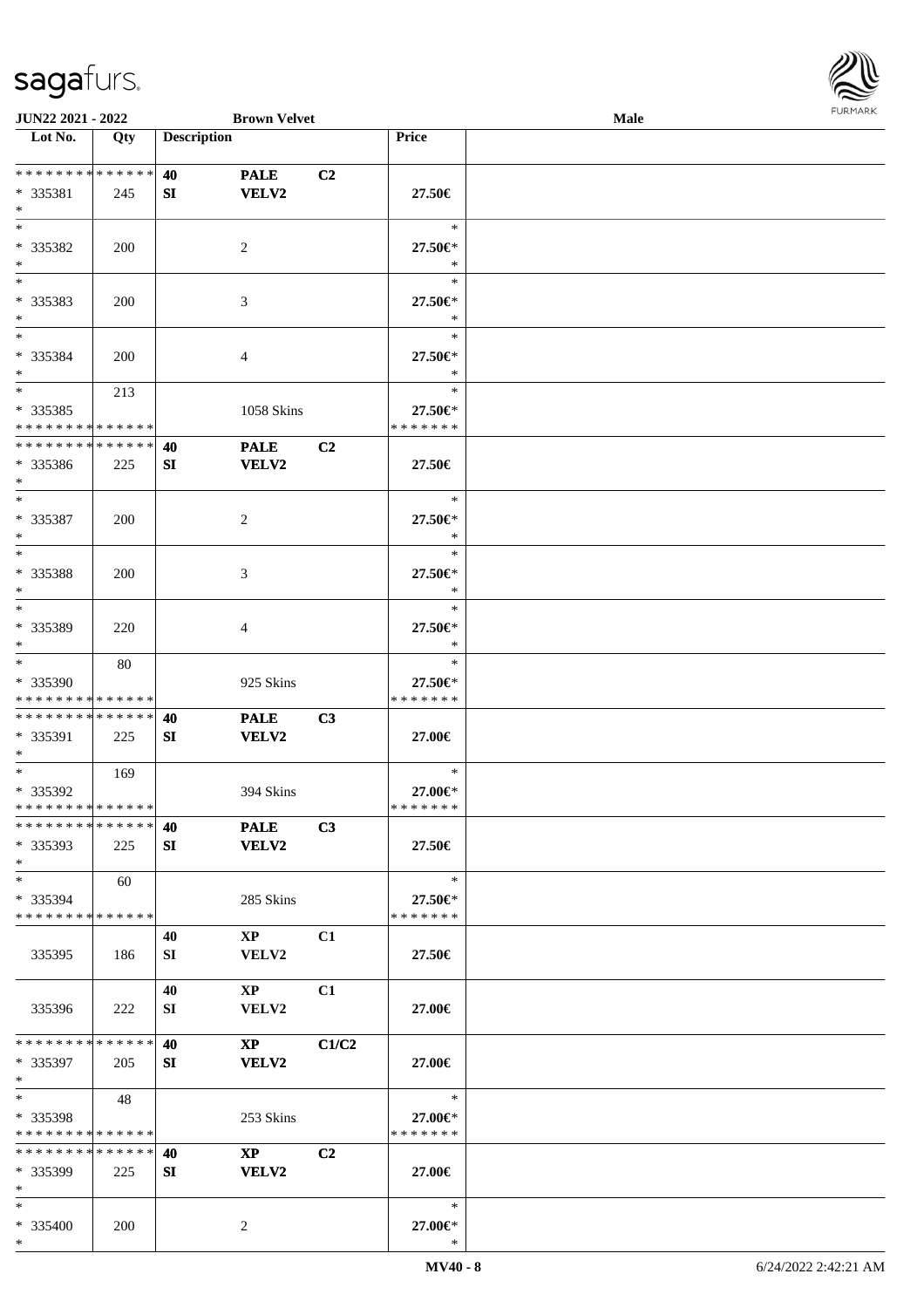

| JUN22 2021 - 2022             |     |                    | <b>Brown Velvet</b>     |                |               | Male |
|-------------------------------|-----|--------------------|-------------------------|----------------|---------------|------|
| Lot No.                       | Qty | <b>Description</b> |                         |                | Price         |      |
|                               |     |                    |                         |                |               |      |
| $*$                           | 199 | 40                 | $\mathbf{X}\mathbf{P}$  | C2             | $\ast$        |      |
|                               |     |                    |                         |                |               |      |
| * 335401                      |     | SI                 | VELV2                   |                | 27.00€*       |      |
| * * * * * * * * * * * * * *   |     |                    |                         |                | * * * * * * * |      |
| * * * * * * * * * * * * * *   |     | 40                 | $\mathbf{X}\mathbf{P}$  | C <sub>2</sub> |               |      |
| * 335402                      | 225 | SI                 | <b>VELV2</b>            |                | 27.00€        |      |
| $\ast$                        |     |                    |                         |                |               |      |
| $\overline{\phantom{0}}$      |     |                    |                         |                | $\ast$        |      |
| * 335403                      |     |                    | $\overline{2}$          |                | 27.00€*       |      |
|                               | 200 |                    |                         |                |               |      |
| $*$                           |     |                    |                         |                | $\ast$        |      |
| $\overline{\phantom{a}^*}$    | 62  |                    |                         |                | $\ast$        |      |
| * 335404                      |     |                    | 487 Skins               |                | 27.00€*       |      |
| * * * * * * * * * * * * * *   |     |                    |                         |                | * * * * * * * |      |
|                               |     | 40                 | $\mathbf{XP}$           | C3             |               |      |
|                               |     |                    | VELV2                   |                |               |      |
| 335405                        | 182 | SI                 |                         |                | 27.00€        |      |
|                               |     |                    |                         |                |               |      |
|                               |     | 40                 | $\mathbf{X}\mathbf{P}$  | C <sub>3</sub> |               |      |
| 335406                        | 127 | SI                 | VELV2                   |                | 26.50€        |      |
|                               |     |                    |                         |                |               |      |
| * * * * * * * * * * * * * *   |     | 40                 | MED/PAL C2              |                |               |      |
| * 335407                      |     |                    | <b>VELV1</b>            | CHIP           |               |      |
|                               | 225 | $\mathbf{I}$       |                         |                | 25.50€        |      |
| $\ast$                        |     |                    |                         |                |               |      |
| $*$                           |     |                    |                         |                | $\ast$        |      |
| * 335408                      | 200 |                    | $\overline{c}$          |                | 25.50€*       |      |
| $\ast$                        |     |                    |                         |                | $\ast$        |      |
| $\ast$                        |     |                    |                         |                | $\ast$        |      |
| * 335409                      |     |                    |                         |                | 25.50€*       |      |
|                               | 200 |                    | 3                       |                |               |      |
| $\ast$                        |     |                    |                         |                | $\ast$        |      |
| $\ast$                        |     |                    |                         |                | $\ast$        |      |
| * 335410                      | 200 |                    | 4                       |                | 25.50€*       |      |
| $\ast$                        |     |                    |                         |                | $\ast$        |      |
| $\ast$                        |     |                    |                         |                | $\ast$        |      |
| * 335411                      |     |                    |                         |                |               |      |
|                               | 200 |                    | $\mathfrak{S}$          |                | 25.50€*       |      |
| $*$                           |     |                    |                         |                | $\ast$        |      |
| $\ast$                        |     |                    |                         |                | $\ast$        |      |
| * 335412                      | 200 |                    | 6                       |                | 25.50€*       |      |
| $*$                           |     |                    |                         |                | $\ast$        |      |
| $*$                           | 148 |                    |                         |                | $\ast$        |      |
| $* 335413$                    |     |                    | 1373 Skins              |                | 25.50€*       |      |
|                               |     |                    |                         |                |               |      |
| * * * * * * * * * * * * * *   |     |                    |                         |                | * * * * * * * |      |
| * * * * * * * * * * * * * * * |     | 40                 | $2\mathbf{X}\mathbf{D}$ | C1             |               |      |
| $* 335414$                    | 205 | <b>SAGA</b>        | <b>VELV1</b>            |                | 27.00€        |      |
| $*$                           |     |                    |                         |                |               |      |
| $\ast$                        | 137 |                    |                         |                | $\ast$        |      |
| $* 335415$                    |     |                    |                         |                | 26.50€*       |      |
| * * * * * * * * * * * * * *   |     |                    | 342 Skins               |                | * * * * * * * |      |
|                               |     |                    |                         |                |               |      |
| * * * * * * * * * * * * * *   |     | 40                 | $2\mathbf{X}\mathbf{D}$ | C1/C2          |               |      |
| $* 335416$                    | 205 | <b>SAGA</b>        | <b>VELV1</b>            |                | 27.00€        |      |
| $*$                           |     |                    |                         |                |               |      |
| $*$                           |     |                    |                         |                | $\ast$        |      |
| $* 335417$                    | 180 |                    | $\overline{c}$          |                | 27.00€*       |      |
|                               |     |                    |                         |                | $\ast$        |      |
| $*$                           |     |                    |                         |                |               |      |
| $\ast$                        | 151 |                    |                         |                | $\ast$        |      |
| $* 335418$                    |     |                    | 536 Skins               |                | 27.00€*       |      |
| * * * * * * * * * * * * * *   |     |                    |                         |                | * * * * * * * |      |
| * * * * * * * * * * * * * *   |     | 40                 | $2\mathbf{X}\mathbf{D}$ | C2             |               |      |
| * 335419                      | 205 |                    |                         |                |               |      |
|                               |     | <b>SAGA</b>        | <b>VELV1</b>            |                | 27.00€        |      |
| $\ast$                        |     |                    |                         |                |               |      |
| $*$                           |     |                    |                         |                | $\ast$        |      |
| * 335420                      | 180 |                    | 2                       |                | 27.00€*       |      |
| $*$                           |     |                    |                         |                | $\ast$        |      |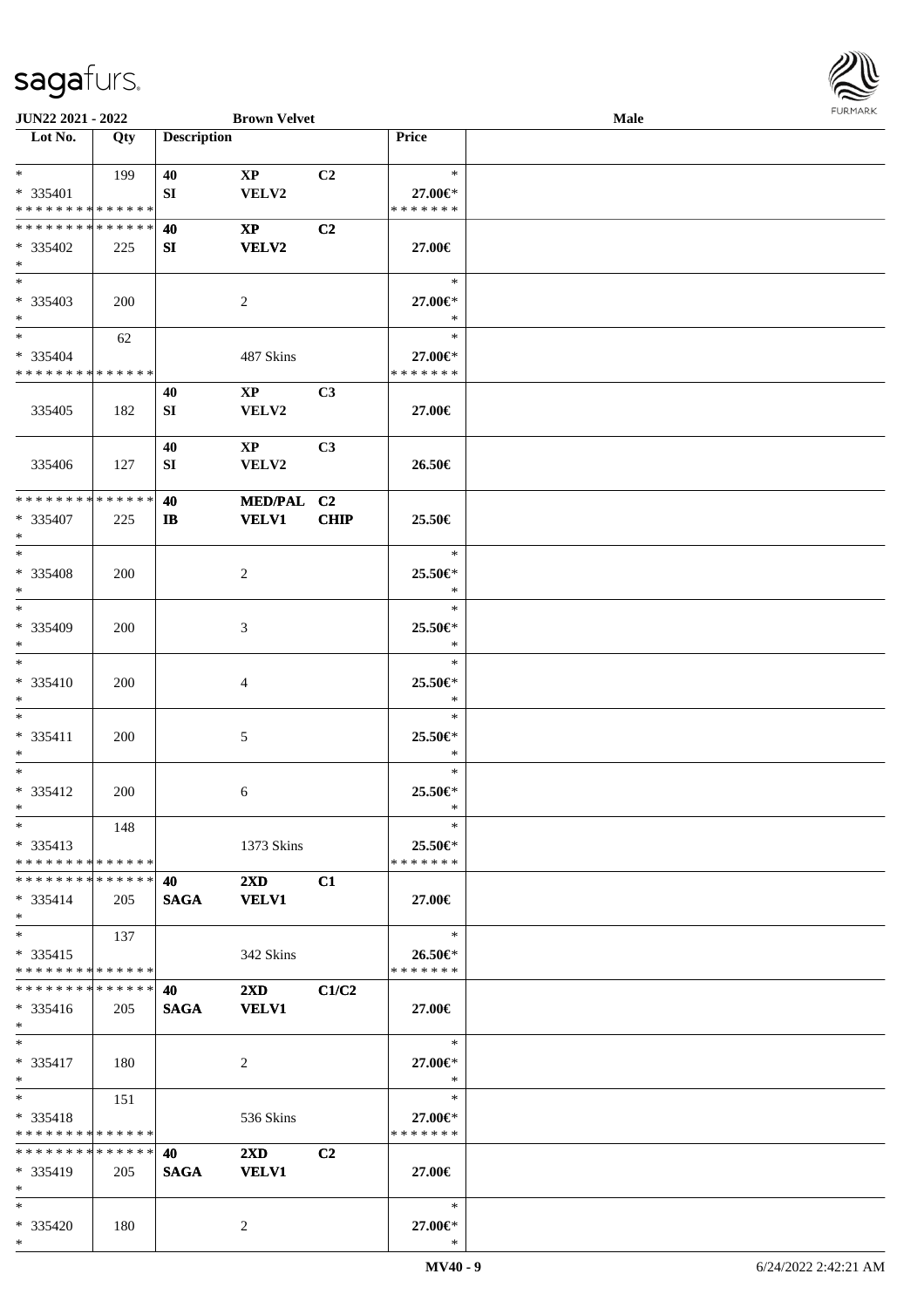

| JUN22 2021 - 2022           |     |                    | <b>Brown Velvet</b>                                                                                                                                                                                                            |                |                    | Male |  |
|-----------------------------|-----|--------------------|--------------------------------------------------------------------------------------------------------------------------------------------------------------------------------------------------------------------------------|----------------|--------------------|------|--|
| Lot No.                     | Qty | <b>Description</b> |                                                                                                                                                                                                                                |                | Price              |      |  |
|                             |     |                    |                                                                                                                                                                                                                                |                |                    |      |  |
| $\ast$                      |     | 40                 | $2\mathbf{X}\mathbf{D}$                                                                                                                                                                                                        | C <sub>2</sub> | $\ast$             |      |  |
| * 335421                    | 180 | <b>SAGA</b>        | <b>VELV1</b>                                                                                                                                                                                                                   |                | 27.00€*            |      |  |
| $\ast$                      |     |                    |                                                                                                                                                                                                                                |                | $\ast$             |      |  |
| $*$                         |     |                    |                                                                                                                                                                                                                                |                | $\ast$             |      |  |
|                             |     |                    |                                                                                                                                                                                                                                |                |                    |      |  |
| * 335422                    | 180 |                    | 4                                                                                                                                                                                                                              |                | 27.00€*            |      |  |
| $\ast$                      |     |                    |                                                                                                                                                                                                                                |                | $\ast$             |      |  |
| $\overline{\phantom{a}^*}$  |     |                    |                                                                                                                                                                                                                                |                | $\ast$             |      |  |
| * 335423                    | 180 |                    | 5                                                                                                                                                                                                                              |                | 27.00€*            |      |  |
| $*$                         |     |                    |                                                                                                                                                                                                                                |                | $\ast$             |      |  |
| $\overline{\phantom{0}}$    | 183 |                    |                                                                                                                                                                                                                                |                | $\ast$             |      |  |
| $* 335424$                  |     |                    | 1108 Skins                                                                                                                                                                                                                     |                | 27.00€*            |      |  |
| * * * * * * * * * * * * * * |     |                    |                                                                                                                                                                                                                                |                | * * * * * * *      |      |  |
| **************              |     |                    |                                                                                                                                                                                                                                |                |                    |      |  |
|                             |     | 40                 | $2\mathbf{X}\mathbf{D}$                                                                                                                                                                                                        | C3             |                    |      |  |
| $*335425$                   | 205 | <b>SAGA</b>        | <b>VELV1</b>                                                                                                                                                                                                                   |                | 26.50€             |      |  |
| $\ast$                      |     |                    |                                                                                                                                                                                                                                |                |                    |      |  |
| $\overline{\phantom{a}^*}$  |     |                    |                                                                                                                                                                                                                                |                | $\ast$             |      |  |
| $* 335426$                  | 200 |                    | $\overline{2}$                                                                                                                                                                                                                 |                | 26.50€*            |      |  |
| $*$                         |     |                    |                                                                                                                                                                                                                                |                | $\ast$             |      |  |
| $*$                         | 51  |                    |                                                                                                                                                                                                                                |                | $\ast$             |      |  |
| * 335427                    |     |                    | 456 Skins                                                                                                                                                                                                                      |                | 26.50€*            |      |  |
| * * * * * * * * * * * * * * |     |                    |                                                                                                                                                                                                                                |                | * * * * * * *      |      |  |
| **************              |     |                    |                                                                                                                                                                                                                                |                |                    |      |  |
|                             |     | 40                 | $\mathbf{X}\mathbf{D}$                                                                                                                                                                                                         | C1             |                    |      |  |
| * 335428                    | 205 | <b>SAGA</b>        | <b>VELV1</b>                                                                                                                                                                                                                   |                | 26.50€             |      |  |
| $*$                         |     |                    |                                                                                                                                                                                                                                |                |                    |      |  |
| $*$                         | 161 |                    |                                                                                                                                                                                                                                |                | $\ast$             |      |  |
| * 335429                    |     |                    | 366 Skins                                                                                                                                                                                                                      |                | 26.50€*            |      |  |
| * * * * * * * * * * * * * * |     |                    |                                                                                                                                                                                                                                |                | * * * * * * *      |      |  |
|                             |     | 40                 | $\mathbf{X}\mathbf{D}$                                                                                                                                                                                                         | C1             |                    |      |  |
| 335430                      | 227 | <b>SAGA</b>        | <b>VELV1</b>                                                                                                                                                                                                                   |                | 26.50€             |      |  |
|                             |     |                    |                                                                                                                                                                                                                                |                |                    |      |  |
| **************              |     | 40                 | <b>XD</b>                                                                                                                                                                                                                      | C2             |                    |      |  |
| $* 335431$                  |     | <b>SAGA</b>        | <b>VELV1</b>                                                                                                                                                                                                                   |                | 26.50€             |      |  |
|                             | 205 |                    |                                                                                                                                                                                                                                |                |                    |      |  |
| $*$                         |     |                    |                                                                                                                                                                                                                                |                |                    |      |  |
| $\ast$                      |     |                    |                                                                                                                                                                                                                                |                | $\ast$             |      |  |
| $* 335432$                  | 180 |                    | $\overline{c}$                                                                                                                                                                                                                 |                | 26.50€*            |      |  |
| $*$                         |     |                    |                                                                                                                                                                                                                                |                | $\ast$             |      |  |
| $*$                         |     |                    |                                                                                                                                                                                                                                |                | $\ast$             |      |  |
| * 335433                    | 180 |                    | 3                                                                                                                                                                                                                              |                | 26.50€*            |      |  |
| $*$                         |     |                    |                                                                                                                                                                                                                                |                | $\ast$             |      |  |
| $*$                         |     |                    |                                                                                                                                                                                                                                |                | $\ast$             |      |  |
| * 335434                    | 180 |                    | 4                                                                                                                                                                                                                              |                | 26.50€*            |      |  |
| $*$                         |     |                    |                                                                                                                                                                                                                                |                | $\ast$             |      |  |
| $\overline{\ast}$           |     |                    |                                                                                                                                                                                                                                |                | $\ast$             |      |  |
|                             |     |                    |                                                                                                                                                                                                                                |                |                    |      |  |
| * 335435                    | 180 |                    | 5                                                                                                                                                                                                                              |                | 26.50€*            |      |  |
| $*$                         |     |                    |                                                                                                                                                                                                                                |                | $\ast$             |      |  |
| $\overline{\phantom{0}}$    |     |                    |                                                                                                                                                                                                                                |                | $\ast$             |      |  |
| $* 335436$                  | 180 |                    | 6                                                                                                                                                                                                                              |                | 26.50€*            |      |  |
| $*$                         |     |                    |                                                                                                                                                                                                                                |                | $\ddot{x}$         |      |  |
| $*$ $-$                     |     |                    |                                                                                                                                                                                                                                |                | $\equiv$<br>$\ast$ |      |  |
| * 335437                    | 180 |                    | $\tau$                                                                                                                                                                                                                         |                | 26.50€*            |      |  |
| $*$ $*$                     |     |                    |                                                                                                                                                                                                                                |                | $\ast$             |      |  |
| $*$ and $*$                 | 187 |                    |                                                                                                                                                                                                                                |                | $\ast$             |      |  |
|                             |     |                    |                                                                                                                                                                                                                                |                |                    |      |  |
| * 335438                    |     |                    | 1472 Skins                                                                                                                                                                                                                     |                | 26.50€*            |      |  |
| * * * * * * * * * * * * * * |     |                    |                                                                                                                                                                                                                                |                | * * * * * * *      |      |  |
| * * * * * * * * * * * * * * |     | 40                 | XD and the set of the set of the set of the set of the set of the set of the set of the set of the set of the set of the set of the set of the set of the set of the set of the set of the set of the set of the set of the se | C2             |                    |      |  |
| * 335439                    | 205 | <b>SAGA</b>        | <b>VELV1</b>                                                                                                                                                                                                                   |                | 26.50€             |      |  |
| $*$                         |     |                    |                                                                                                                                                                                                                                |                |                    |      |  |
| $*$                         |     |                    |                                                                                                                                                                                                                                |                | $\ast$             |      |  |
| * 335440                    | 180 |                    | 2                                                                                                                                                                                                                              |                | 26.50€*            |      |  |
| $*$                         |     |                    |                                                                                                                                                                                                                                |                | $\ast$             |      |  |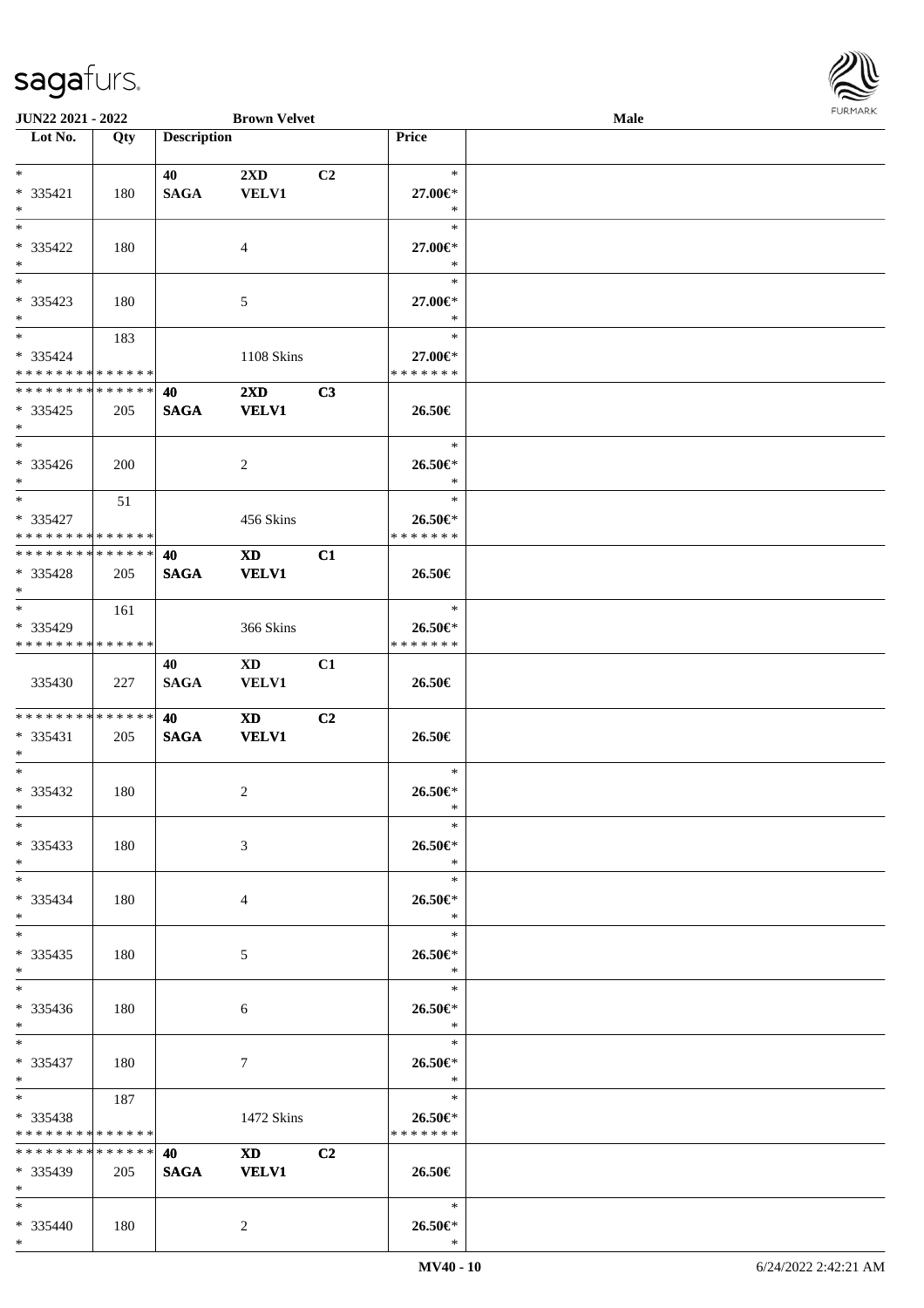\* 335459 180 8

\* 335460 180 9

\*

\*

\*

\*

| JUN22 2021 - 2022                         |     |                    | <b>Brown Velvet</b>                    |                |                               | <b>Male</b> | <b>FURPIARR</b> |
|-------------------------------------------|-----|--------------------|----------------------------------------|----------------|-------------------------------|-------------|-----------------|
| $\overline{\phantom{1}}$ Lot No.          | Qty | <b>Description</b> |                                        |                | Price                         |             |                 |
| $*$ $*$                                   | 201 | 40                 | $\mathbf{X}\mathbf{D}$                 | C2             | $\ast$                        |             |                 |
| * 335441<br>* * * * * * * * * * * * * *   |     | <b>SAGA</b>        | <b>VELV1</b>                           |                | 26.50€<br>* * * * * * *       |             |                 |
| **************                            |     | 40                 | $\boldsymbol{\mathrm{XD}}$             | C3             |                               |             |                 |
| * 335442                                  | 205 | <b>SAGA</b>        | <b>VELV1</b>                           |                | 27.00€                        |             |                 |
| $*$                                       |     |                    |                                        |                |                               |             |                 |
| $*$                                       |     |                    |                                        |                | $\ast$                        |             |                 |
| $* 335443$<br>$*$                         | 180 |                    | 2                                      |                | 26.50€*<br>$\ast$             |             |                 |
| $*$                                       | 189 |                    |                                        |                | $\ast$                        |             |                 |
| * 335444                                  |     |                    | 574 Skins                              |                | 26.50€*                       |             |                 |
| * * * * * * * * * * * * * *               |     |                    |                                        |                | * * * * * * *                 |             |                 |
| 335445                                    | 171 | 40<br><b>SAGA</b>  | $\mathbf{X}\mathbf{D}$<br><b>VELV1</b> | C <sub>3</sub> | 26.50€                        |             |                 |
| * * * * * * * * * * * * * *               |     | 40                 | <b>Dark</b>                            | C1             |                               |             |                 |
| $* 335446$<br>$*$                         | 205 | <b>SAGA</b>        | <b>VELV1</b>                           |                | 26.50€                        |             |                 |
| $*$                                       |     |                    |                                        |                | $\ast$                        |             |                 |
| * 335447<br>$\ast$                        | 180 |                    | 2                                      |                | 26.50€*<br>$\ast$             |             |                 |
| $\ast$                                    |     |                    |                                        |                | $\ast$                        |             |                 |
| * 335448<br>$\ast$                        | 180 |                    | 3                                      |                | 26.50€*<br>$\ast$             |             |                 |
| $\overline{\phantom{0}}$                  | 68  |                    |                                        |                | $\ast$                        |             |                 |
| * 335449                                  |     |                    | 633 Skins                              |                | 26.50€*                       |             |                 |
| * * * * * * * * * * * * * *               |     |                    |                                        |                | * * * * * * *                 |             |                 |
| **************                            |     | 40                 | <b>Dark</b>                            | C1             |                               |             |                 |
| * 335450<br>$\ast$                        | 205 | <b>SAGA</b>        | <b>VELV1</b>                           |                | 27.00€                        |             |                 |
| $*$                                       | 185 |                    |                                        |                | $\ast$                        |             |                 |
| $* 335451$<br>* * * * * * * * * * * * * * |     |                    | 390 Skins                              |                | 27.00€*<br>* * * * * * *      |             |                 |
| ******** <mark>******</mark>              |     | 40                 | <b>Dark</b>                            | C2             |                               |             |                 |
| $*335452$<br>ski star                     | 205 | <b>SAGA</b>        | <b>VELV1</b>                           |                | $27.00\in$                    |             |                 |
| $*$                                       |     |                    |                                        |                | $\ast$                        |             |                 |
| $*335453$<br>$*$                          | 180 |                    | $\overline{2}$                         |                | 26.50€*<br>$*$                |             |                 |
| $*$                                       |     |                    |                                        |                | $\mathbb{R}^n$                |             |                 |
| * 335454<br>$*$ $*$                       | 180 |                    | 3                                      |                | 26.50€*<br>$\ast$             |             |                 |
| $\overline{\phantom{0}}$                  |     |                    |                                        |                | $\ast$                        |             |                 |
| $*335455$<br>$*$                          | 180 |                    | 4                                      |                | 26.50€*<br>$\ast$             |             |                 |
| $\overline{\ast}$                         |     |                    |                                        |                | $\ast$                        |             |                 |
| $*335456$<br>$*$                          | 180 |                    | 5                                      |                | 26.50€*<br>$\ast$             |             |                 |
| $*$<br>* 335457                           | 180 |                    | 6                                      |                | $\ast$<br>$26.50\mathrm{e}$ * |             |                 |
| $*$ $-$                                   |     |                    |                                        |                | $\ddot{x}$                    |             |                 |
| $*$<br>* 335458                           | 180 |                    | 7                                      |                | $*$<br>26.50€*                |             |                 |
| $*$                                       |     |                    |                                        |                | $\ast$                        |             |                 |

\* \* **27.00€** \*

\* \* **26.50€**

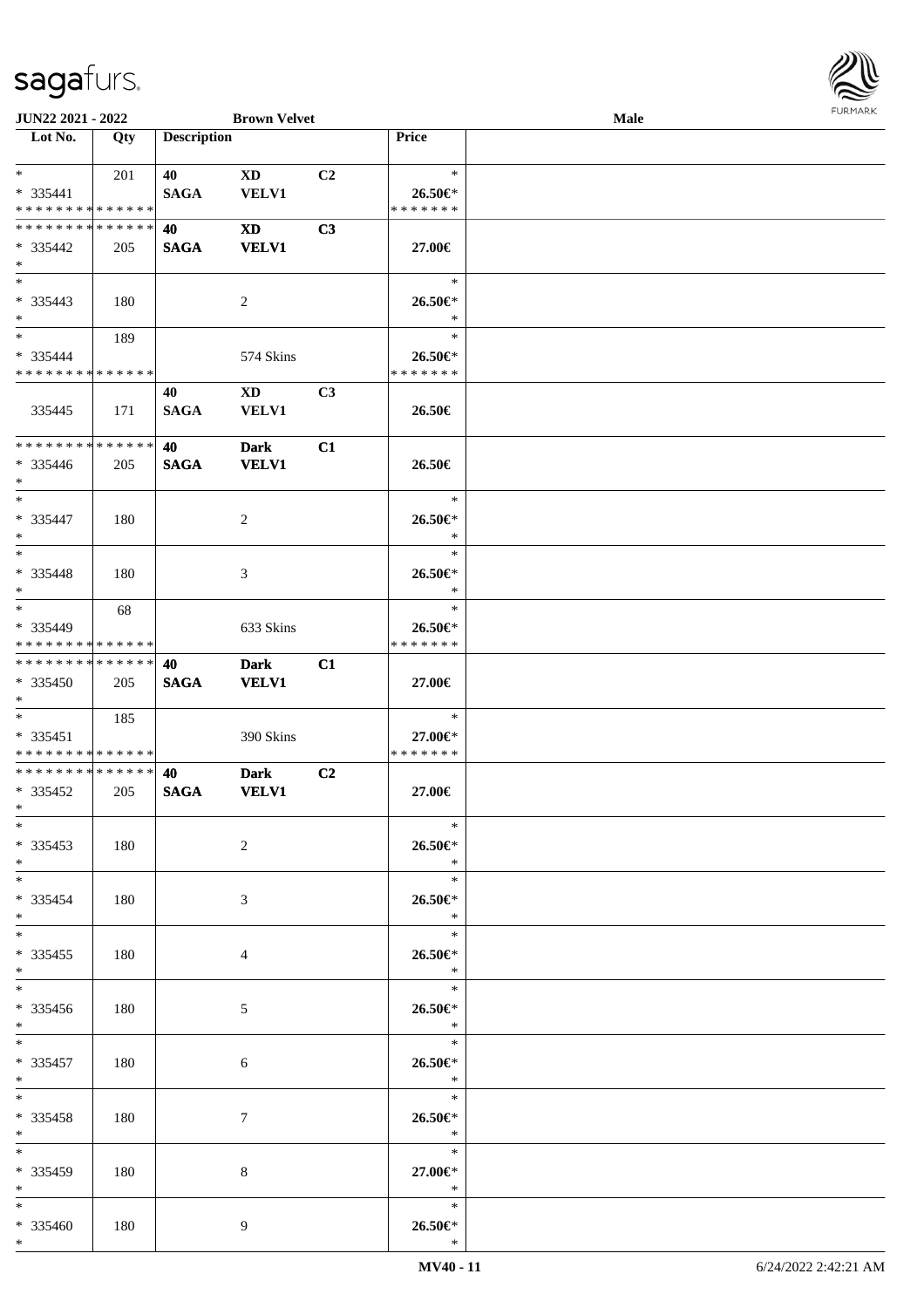

| JUN22 2021 - 2022                |     |                    | <b>Brown Velvet</b> |    |                       | <b>Male</b> |  |
|----------------------------------|-----|--------------------|---------------------|----|-----------------------|-------------|--|
| $\overline{\phantom{1}}$ Lot No. | Qty | <b>Description</b> |                     |    | Price                 |             |  |
|                                  |     |                    |                     |    |                       |             |  |
| $*$                              |     | 40                 | <b>Dark</b>         | C2 | $\ast$                |             |  |
| * 335461                         | 180 | <b>SAGA</b>        | <b>VELV1</b>        |    | 26.50€*               |             |  |
| $*$                              |     |                    |                     |    | $\ast$                |             |  |
| $*$                              |     |                    |                     |    | $\ast$                |             |  |
| * 335462                         | 180 |                    | 11                  |    | 27.00€*               |             |  |
| $*$                              |     |                    |                     |    | $\ast$                |             |  |
|                                  |     |                    |                     |    | $\ast$                |             |  |
| * 335463                         | 180 |                    | 12                  |    | 27.00€*               |             |  |
| $*$                              |     |                    |                     |    | $\ast$                |             |  |
| $\overline{\ast}$                | 178 |                    |                     |    | $\ast$                |             |  |
| * 335464                         |     |                    | 2363 Skins          |    | 26.50€*               |             |  |
| * * * * * * * * * * * * * *      |     |                    |                     |    | * * * * * * *         |             |  |
| * * * * * * * * * * * * * * *    |     | 40                 | <b>Dark</b>         | C2 |                       |             |  |
| $* 335465$                       | 205 | <b>SAGA</b>        | <b>VELV1</b>        |    | 27.00€                |             |  |
| $*$                              |     |                    |                     |    |                       |             |  |
| $*$                              |     |                    |                     |    | $\ast$                |             |  |
| * 335466                         | 180 |                    | $\overline{c}$      |    | 27.00€*               |             |  |
| $*$                              |     |                    |                     |    | $\ast$                |             |  |
| $\overline{\ast}$                |     |                    |                     |    | $\ast$                |             |  |
| * 335467                         | 180 |                    | 3                   |    | 27.00€*               |             |  |
| $*$                              |     |                    |                     |    | $\ast$                |             |  |
| $*$                              |     |                    |                     |    | $\ast$                |             |  |
| $* 335468$                       | 180 |                    | 4                   |    | 26.50€*               |             |  |
| $*$                              |     |                    |                     |    | $\ast$                |             |  |
|                                  |     |                    |                     |    | $\ast$                |             |  |
| * 335469                         | 180 |                    | 5                   |    | 26.50€*               |             |  |
| $*$                              |     |                    |                     |    | $\ast$                |             |  |
| $*$                              | 80  |                    |                     |    | $\ast$                |             |  |
| * 335470                         |     |                    | 1005 Skins          |    | 26.50€*               |             |  |
| * * * * * * * * * * * * * *      |     |                    |                     |    | * * * * * * *         |             |  |
| * * * * * * * * * * * * * * *    |     | 40                 | <b>Dark</b>         | C3 |                       |             |  |
| * 335471                         | 205 | $\mathbf{SAGA}$    | <b>VELV1</b>        |    | 26.50€                |             |  |
| $*$<br>$*$                       |     |                    |                     |    | $\ast$                |             |  |
|                                  |     |                    |                     |    |                       |             |  |
| $* 335472$                       | 180 |                    | 2                   |    | $26.50 \in$<br>$\ast$ |             |  |
| $*$ $-$<br>$*$                   |     |                    |                     |    | $\ast$                |             |  |
|                                  |     |                    |                     |    |                       |             |  |
| * 335473<br>$*$                  | 180 |                    | 3                   |    | 26.50€*<br>$\ast$     |             |  |
| $*$                              |     |                    |                     |    | $\ast$                |             |  |
| * 335474                         |     |                    |                     |    |                       |             |  |
| $*$                              | 180 |                    | 4                   |    | 26.50€*<br>$\ast$     |             |  |
| $*$ $*$                          | 189 |                    |                     |    | $\ast$                |             |  |
| * 335475                         |     |                    | 934 Skins           |    | 26.50€*               |             |  |
| * * * * * * * * * * * * * *      |     |                    |                     |    | * * * * * * *         |             |  |
| * * * * * * * * * * * * * * *    |     | 40                 | <b>Dark</b>         | C3 |                       |             |  |
| * 335476                         | 205 | <b>SAGA</b>        | <b>VELV1</b>        |    | 26.00€                |             |  |
| $*$ $-$                          |     |                    |                     |    |                       |             |  |
| $*$ $*$                          | 188 |                    |                     |    | $\ast$                |             |  |
| * 335477                         |     |                    | 393 Skins           |    | 26.00€*               |             |  |
| * * * * * * * * * * * * * * *    |     |                    |                     |    | * * * * * * *         |             |  |
| * * * * * * * * * * * * * * *    |     | 40                 | <b>MED</b>          | C1 |                       |             |  |
| * 335478                         | 205 | <b>SAGA</b>        | <b>VELV1</b>        |    | 27.00€                |             |  |
| $*$                              |     |                    |                     |    |                       |             |  |
| $*$                              |     |                    |                     |    | $\ast$                |             |  |
| * 335479                         | 180 |                    | 2                   |    | 27.00€*               |             |  |
| $*$                              |     |                    |                     |    | $\ast$                |             |  |
| $*$                              |     |                    |                     |    | $\ast$                |             |  |
| * 335480                         | 180 |                    | 3                   |    | 27.00€*               |             |  |
| $*$                              |     |                    |                     |    | $\ast$                |             |  |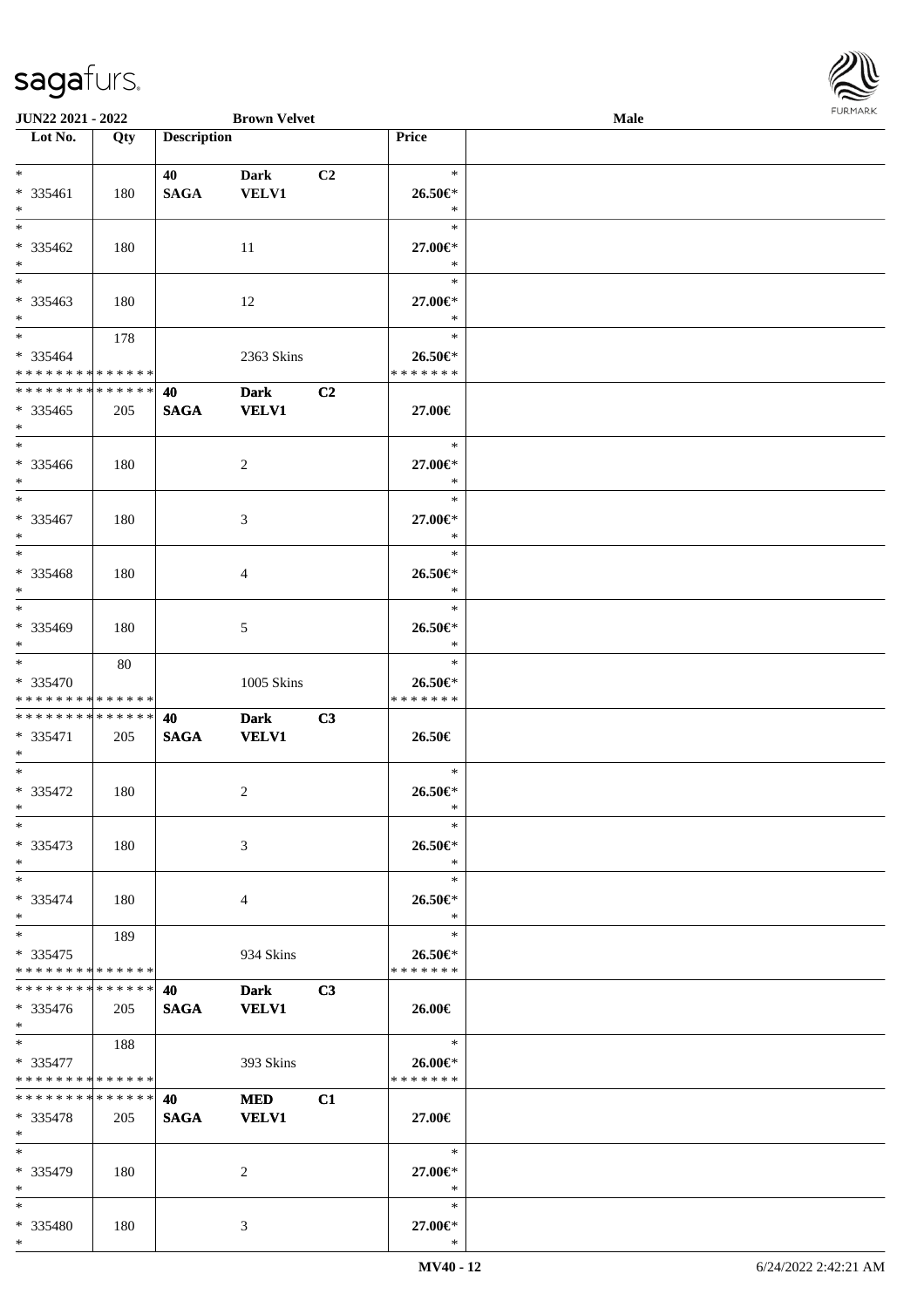

| <b>JUN22 2021 - 2022</b>      |     |                    | <b>Brown Velvet</b> |    |                     | <b>Male</b> |  |
|-------------------------------|-----|--------------------|---------------------|----|---------------------|-------------|--|
| Lot No.                       | Qty | <b>Description</b> |                     |    | Price               |             |  |
|                               |     |                    |                     |    |                     |             |  |
| $*$                           |     | 40                 | <b>MED</b>          | C1 | $\ast$              |             |  |
| * 335481                      | 180 | <b>SAGA</b>        | <b>VELV1</b>        |    | 27.00€*             |             |  |
| $*$                           |     |                    |                     |    | $\ast$              |             |  |
| $\overline{\ast}$             | 136 |                    |                     |    | $\ast$              |             |  |
|                               |     |                    |                     |    |                     |             |  |
| $* 335482$                    |     |                    | 881 Skins           |    | 27.50€*             |             |  |
| * * * * * * * * * * * * * *   |     |                    |                     |    | * * * * * * *       |             |  |
| * * * * * * * * * * * * * * * |     | 40                 | <b>MED</b>          | C1 |                     |             |  |
| * 335483                      | 205 | <b>SAGA</b>        | <b>VELV1</b>        |    | 27.00€              |             |  |
| $*$                           |     |                    |                     |    |                     |             |  |
| $*$                           |     |                    |                     |    | $\ast$              |             |  |
| * 335484                      | 180 |                    | $\overline{c}$      |    | 27.00€*             |             |  |
| $*$                           |     |                    |                     |    | $\ast$              |             |  |
|                               |     |                    |                     |    | $\ast$              |             |  |
| * 335485                      | 180 |                    |                     |    | 27.00€*             |             |  |
| $*$                           |     |                    | 3                   |    | $\ast$              |             |  |
| $*$                           |     |                    |                     |    |                     |             |  |
|                               |     |                    |                     |    | $\ast$              |             |  |
| * 335486                      | 180 |                    | 4                   |    | 27.00€*             |             |  |
| $*$                           |     |                    |                     |    | $\ast$              |             |  |
| $*$                           |     |                    |                     |    | $\ast$              |             |  |
| * 335487                      | 180 |                    | 5                   |    | 27.00€*             |             |  |
| $*$                           |     |                    |                     |    | $\ast$              |             |  |
| $\overline{\ast}$             |     |                    |                     |    | $\ast$              |             |  |
| * 335488                      | 180 |                    | 6                   |    | 26.50€*             |             |  |
| $*$                           |     |                    |                     |    | $\ast$              |             |  |
| $*$                           |     |                    |                     |    | $\ast$              |             |  |
|                               |     |                    |                     |    |                     |             |  |
| * 335489                      | 180 |                    | 7                   |    | 26.50€*             |             |  |
| $*$                           |     |                    |                     |    | $\ast$              |             |  |
| $*$                           |     |                    |                     |    | $\ast$              |             |  |
| * 335490                      | 180 |                    | 8                   |    | 26.50€*             |             |  |
| $*$                           |     |                    |                     |    | $\ast$              |             |  |
| $*$ $*$                       | 94  |                    |                     |    | $\ast$              |             |  |
| * 335491                      |     |                    | 1559 Skins          |    | 26.50€*             |             |  |
| * * * * * * * * * * * * * *   |     |                    |                     |    | * * * * * * *       |             |  |
| * * * * * * * * * * * * * * * |     | 40                 | <b>MED</b>          | C1 |                     |             |  |
| * 335492                      | 215 | <b>SAGA</b>        | <b>VELV1</b>        |    | 27.00€              |             |  |
| $*$                           |     |                    |                     |    |                     |             |  |
| $*$                           |     |                    |                     |    | $\ast$              |             |  |
|                               |     |                    |                     |    |                     |             |  |
| * 335493                      | 190 |                    | 2                   |    | 27.00€*             |             |  |
| $*$                           |     |                    |                     |    | $\ast$              |             |  |
| $*$ $*$                       | 39  |                    |                     |    | $\ast$              |             |  |
| * 335494                      |     |                    | 444 Skins           |    | 27.00€*             |             |  |
| * * * * * * * * * * * * * * * |     |                    |                     |    | * * * * * * *       |             |  |
| * * * * * * * * * * * * * * * |     | 40                 | <b>MED</b>          | C2 |                     |             |  |
| * 335495                      | 205 | SAGA VELV1         |                     |    | 26.50€              |             |  |
| $*$                           |     |                    |                     |    |                     |             |  |
| $*$                           |     |                    |                     |    | $\ast$              |             |  |
| * 335496                      | 180 |                    | 2                   |    | 26.50€*             |             |  |
| $*$                           |     |                    |                     |    | $\ast$              |             |  |
| $*$                           |     |                    |                     |    | $\ast$              |             |  |
|                               |     |                    |                     |    |                     |             |  |
| * 335497                      | 180 |                    | 3                   |    | 26.50€*             |             |  |
| $*$ $*$                       |     |                    |                     |    | $\ast$              |             |  |
| $*$                           |     |                    |                     |    | $\ast$              |             |  |
| * 335498                      | 180 |                    | 4                   |    | 26.50€*             |             |  |
| $*$                           |     |                    |                     |    | $\bullet$ $\bullet$ |             |  |
| $*$                           |     |                    |                     |    | $\ast$              |             |  |
| * 335499                      | 180 |                    | 5                   |    | 26.50€*             |             |  |
| $*$                           |     |                    |                     |    | $\ast$              |             |  |
| $*$                           |     |                    |                     |    | $\ast$              |             |  |
| * 335500                      | 180 |                    | 6                   |    | 26.50€*             |             |  |
| $*$                           |     |                    |                     |    | $\ast$              |             |  |
|                               |     |                    |                     |    |                     |             |  |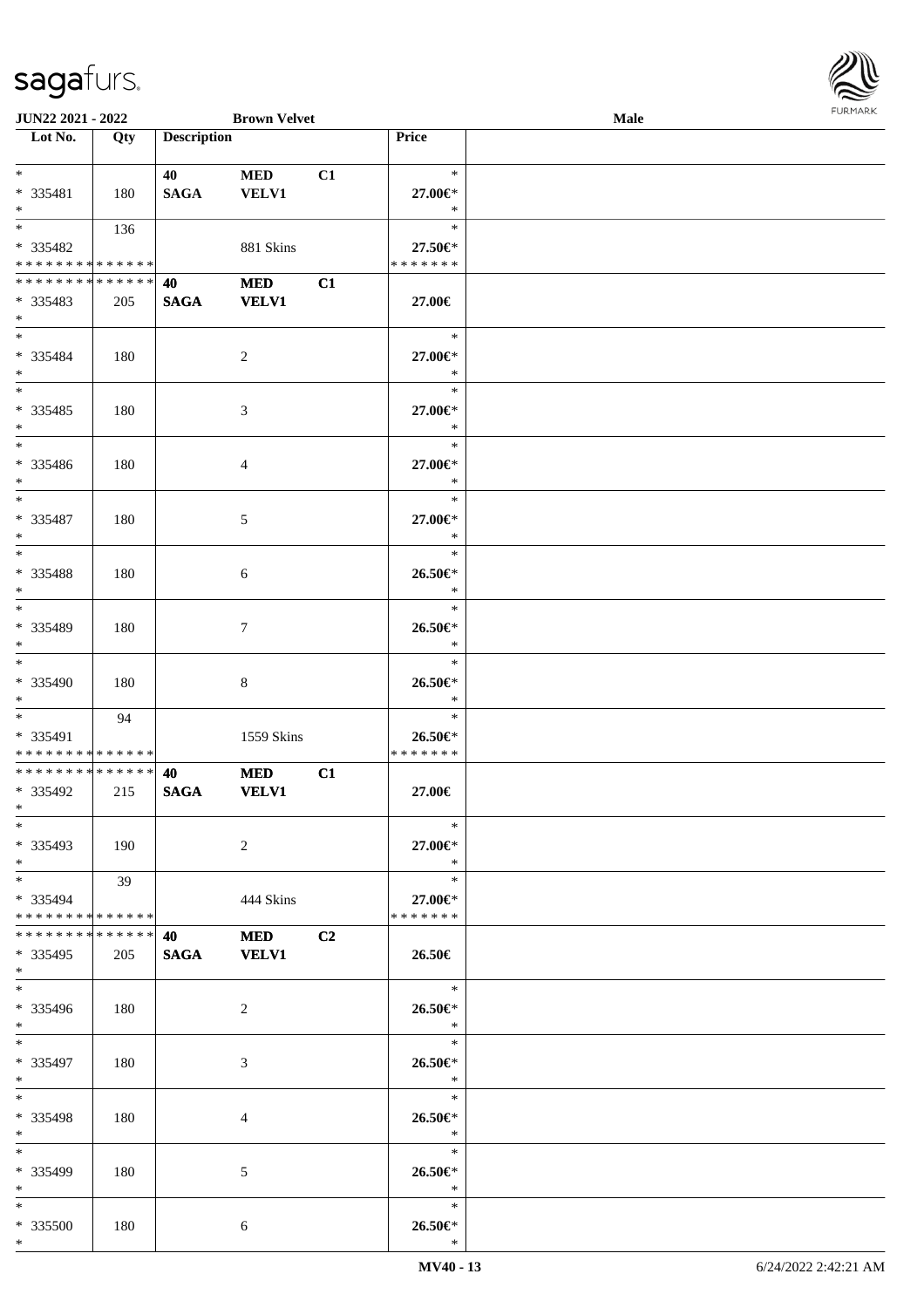

| <b>JUN22 2021 - 2022</b>                   |     |                    | <b>Brown Velvet</b> |                |               | Male |  |
|--------------------------------------------|-----|--------------------|---------------------|----------------|---------------|------|--|
| Lot No.                                    | Qty | <b>Description</b> |                     |                | Price         |      |  |
|                                            |     |                    |                     |                |               |      |  |
| $*$                                        |     | 40                 | <b>MED</b>          | C <sub>2</sub> | $\ast$        |      |  |
| * 335501                                   | 180 | <b>SAGA</b>        | <b>VELV1</b>        |                | 26.50€*       |      |  |
| $*$                                        |     |                    |                     |                | $\ast$        |      |  |
| $\overline{\ast}$                          |     |                    |                     |                | $\ast$        |      |  |
| * 335502                                   | 180 |                    | 8                   |                | 26.50€*       |      |  |
| $*$                                        |     |                    |                     |                | $\ast$        |      |  |
|                                            |     |                    |                     |                | $\ast$        |      |  |
| * 335503                                   | 180 |                    | $\overline{9}$      |                | 26.50€*       |      |  |
| $*$                                        |     |                    |                     |                | $\ast$        |      |  |
| $*$                                        |     |                    |                     |                | $\ast$        |      |  |
| * 335504                                   | 180 |                    | 10                  |                | 26.50€*       |      |  |
| $*$                                        |     |                    |                     |                | $\ast$        |      |  |
|                                            |     |                    |                     |                | $\ast$        |      |  |
| * 335505                                   | 180 |                    | 11                  |                | 26.50€*       |      |  |
| $*$                                        |     |                    |                     |                | $\ast$        |      |  |
| $\overline{\mathbf{r}^*}$                  |     |                    |                     |                | $\ast$        |      |  |
| * 335506                                   | 180 |                    | 12                  |                | 26.50€*       |      |  |
| $*$                                        |     |                    |                     |                | $\ast$        |      |  |
| $*$                                        |     |                    |                     |                | $\ast$        |      |  |
| * 335507                                   | 180 |                    | 13                  |                | 26.50€*       |      |  |
| $*$                                        |     |                    |                     |                | $\ast$        |      |  |
|                                            |     |                    |                     |                | $\ast$        |      |  |
| * 335508                                   | 180 |                    | 14                  |                | 26.50€*       |      |  |
| $*$                                        |     |                    |                     |                | $\ast$        |      |  |
|                                            | 106 |                    |                     |                | $\ast$        |      |  |
| * 335509                                   |     |                    | 2651 Skins          |                | 26.50€*       |      |  |
| * * * * * * * * <mark>* * * * * * *</mark> |     |                    |                     |                | * * * * * * * |      |  |
| * * * * * * * * <mark>* * * * * * *</mark> |     | 40                 | <b>MED</b>          | C2             |               |      |  |
| * 335510                                   | 205 | <b>SAGA</b>        | <b>VELV1</b>        |                | 26.50€        |      |  |
| $*$                                        |     |                    |                     |                |               |      |  |
| $*$                                        |     |                    |                     |                | $\ast$        |      |  |
| * 335511                                   | 180 |                    | $\overline{c}$      |                | 26.50€*       |      |  |
| $*$                                        |     |                    |                     |                | $\ast$        |      |  |
| $*$ $-$                                    |     |                    |                     |                | $\ast$        |      |  |
| * 335512                                   | 180 |                    | 3                   |                | 27.00€*       |      |  |
| $*$ $-$                                    |     |                    |                     |                | $\ast$        |      |  |
| $*$                                        |     |                    |                     |                | $\ast$        |      |  |
| * 335513                                   | 180 |                    | $\overline{4}$      |                | 27.00€*       |      |  |
| $*$                                        |     |                    |                     |                | $*$           |      |  |
| $*$                                        |     |                    |                     |                | $\ast$        |      |  |
| * 335514                                   | 180 |                    | 5                   |                | 27.00€*       |      |  |
| $*$                                        |     |                    |                     |                | $\ast$        |      |  |
| $*$                                        |     |                    |                     |                | $\ast$        |      |  |
| * 335515                                   | 180 |                    | 6                   |                | 27.00€*       |      |  |
| $*$                                        |     |                    |                     |                | $\ast$        |      |  |
|                                            |     |                    |                     |                | $\ast$        |      |  |
| * 335516                                   | 180 |                    | $\tau$              |                | 27.00€*       |      |  |
| $*$                                        |     |                    |                     |                | $\mathbb{R}$  |      |  |
| $\ddot{x}$                                 |     |                    |                     |                | $\ast$        |      |  |
| * 335517                                   | 180 |                    | $\,8\,$             |                | 27.00€*       |      |  |
| $*$ $-$                                    |     |                    |                     |                | $\star$       |      |  |
| $*$ $*$                                    |     |                    |                     |                | $\ast$        |      |  |
| * 335518                                   | 180 |                    | 9                   |                | 27.00€*       |      |  |
| $*$ $-$                                    |     |                    |                     |                | $\ast$        |      |  |
| $*$                                        |     |                    |                     |                | $\ast$        |      |  |
| * 335519                                   | 180 |                    | 10                  |                | 27.00€*       |      |  |
| $*$                                        |     |                    |                     |                | $\ast$        |      |  |
| $*$                                        |     |                    |                     |                | $\ast$        |      |  |
| * 335520                                   | 180 |                    | 11                  |                | 27.00€*       |      |  |
| $*$                                        |     |                    |                     |                | $\ast$        |      |  |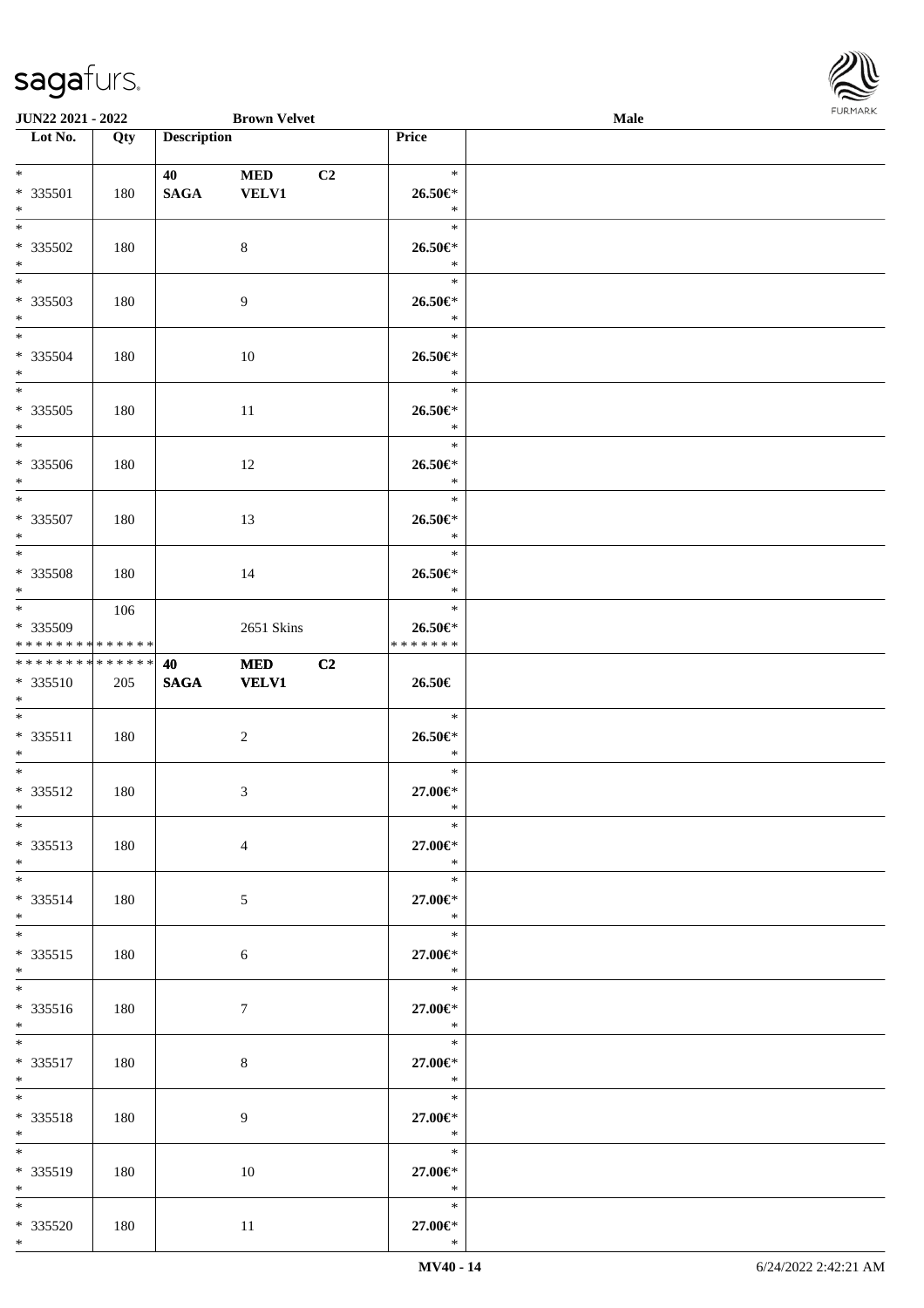

| JUN22 2021 - 2022                                                            |     |                                                 | <b>Brown Velvet</b>              |                                       | Male |  |
|------------------------------------------------------------------------------|-----|-------------------------------------------------|----------------------------------|---------------------------------------|------|--|
| Lot No.                                                                      | Qty | <b>Description</b>                              |                                  | Price                                 |      |  |
| $*$<br>* 335521<br>$\ast$                                                    | 180 | 40<br><b>SAGA</b>                               | C2<br><b>MED</b><br><b>VELV1</b> | $\ast$<br>27.00€*<br>$\ast$           |      |  |
| $\overline{\ast}$<br>* 335522<br>$\ast$                                      | 180 |                                                 | 13                               | $\ast$<br>27.00€*<br>$\ast$           |      |  |
| $\overline{\phantom{0}}$<br>* 335523<br>$\ast$<br>$\overline{\phantom{a}^*}$ | 180 |                                                 | 14                               | $\ast$<br>27.00€*<br>$\ast$           |      |  |
| * 335524<br>$\ast$<br>$\overline{\phantom{0}}$                               | 180 |                                                 | 15                               | $\ast$<br>27.00€*<br>$\ast$           |      |  |
| $*335525$<br>$\ast$<br>$\overline{\phantom{a}^*}$                            | 180 |                                                 | 16                               | $\ast$<br>27.00€*<br>$\ast$<br>$\ast$ |      |  |
| $*335526$<br>$*$                                                             | 180 |                                                 | 17                               | 27.00€*<br>$\ast$                     |      |  |
| $\ast$<br>* 335527<br>* * * * * * * * * * * * * *                            | 128 |                                                 | 3213 Skins                       | $\ast$<br>27.50€*<br>* * * * * * *    |      |  |
| * * * * * * * * * * * * * *<br>* 335528<br>$*$                               | 205 |                                                 | <b>IDENTICAL</b>                 | 27.00€                                |      |  |
| $\overline{\phantom{a}^*}$<br>* 335529<br>$*$                                | 180 |                                                 | $\overline{2}$                   | $\ast$<br>27.00€*<br>$\ast$           |      |  |
| $*$<br>* 335530<br>$*$                                                       | 180 |                                                 | $\mathfrak{Z}$                   | $\ast$<br>27.00€*<br>$\ast$           |      |  |
| $*$<br>* 335531<br>$*$                                                       | 180 |                                                 | 4                                | $\ast$<br>27.00€*<br>$\ast$           |      |  |
| $\ast$<br>$* 335532$<br>$*$                                                  | 180 |                                                 | $\sqrt{5}$                       | $\ast$<br>27.00€*<br>$\ast$           |      |  |
| $*$<br>$*335533$<br>* * * * * * * * * * * * * * *                            | 73  |                                                 | 998 Skins                        | $\ast$<br>27.00€*<br>* * * * * * *    |      |  |
| * * * * * * * * * * * * * * *<br>$*335534$<br>$*$                            | 205 | <b>40</b> and the set of $\theta$<br>SAGA VELV1 | <b>MED</b><br>C <sub>2</sub>     | 27.00€                                |      |  |
| $\ast$<br>$*335535$<br>$*$                                                   | 180 |                                                 | 2                                | $\ast$<br>27.00€*<br>$\ast$           |      |  |
| $\overline{\phantom{0}}$<br>* 335536<br>$*$                                  | 180 |                                                 | 3                                | $\ast$<br>27.00€*<br>$\ast$           |      |  |
| $*$<br>$* 335537$<br>$*$                                                     | 180 |                                                 | 4                                | $\ast$<br>27.00€*<br>$\ast$           |      |  |
| $*$<br>* 335538<br>$*$                                                       | 180 |                                                 | 5                                | $\ast$<br>27.00€*<br>$\ast$           |      |  |
| $*$<br>* 335539<br>$*$ $*$                                                   | 180 |                                                 | 6                                | $\ast$<br>27.00€*<br>$\ast$           |      |  |
| $*$ $*$<br>* 335540<br>* * * * * * * * * * * * * *                           | 130 |                                                 | 1235 Skins                       | $\ast$<br>27.00€*<br>* * * * * * *    |      |  |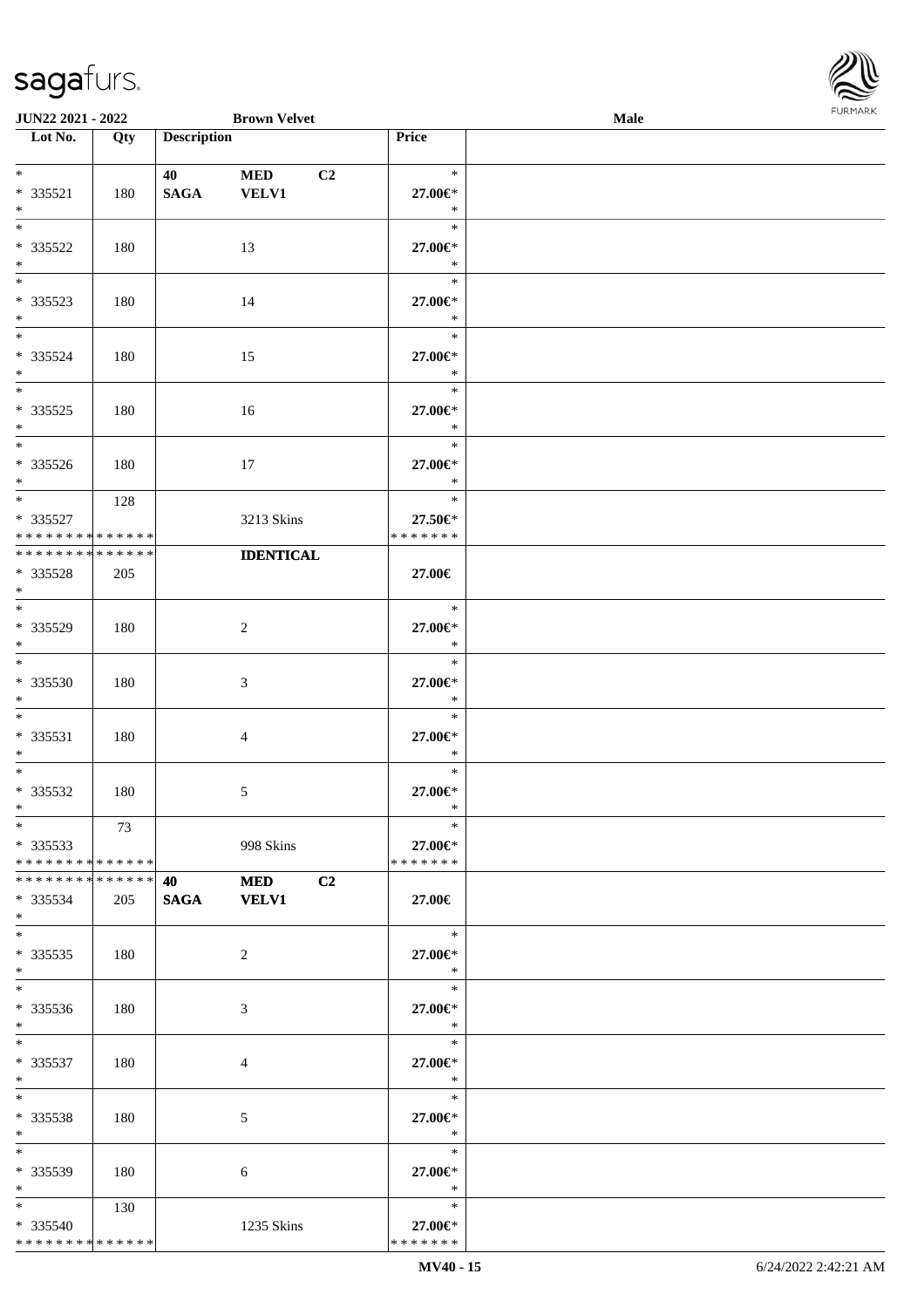

| <b>JUN22 2021 - 2022</b>      |     |                    | <b>Brown Velvet</b> |    |               | Male |  |
|-------------------------------|-----|--------------------|---------------------|----|---------------|------|--|
| Lot No.                       | Qty | <b>Description</b> |                     |    | Price         |      |  |
|                               |     |                    |                     |    |               |      |  |
| **************                |     | <b>40</b>          | <b>MED</b>          | C3 |               |      |  |
| * 335541                      | 205 | <b>SAGA</b>        | <b>VELV1</b>        |    | 27.00€        |      |  |
| $*$                           |     |                    |                     |    |               |      |  |
| $*$                           |     |                    |                     |    | $\ast$        |      |  |
| * 335542                      | 180 |                    | 2                   |    | 27.00€*       |      |  |
| $\ast$                        |     |                    |                     |    | $\ast$        |      |  |
|                               |     |                    |                     |    | $\ast$        |      |  |
| * 335543                      | 180 |                    | 3                   |    | 27.00€*       |      |  |
| $*$                           |     |                    |                     |    | $\ast$        |      |  |
| $*$                           |     |                    |                     |    | $\ast$        |      |  |
| * 335544                      | 180 |                    | 4                   |    | 27.00€*       |      |  |
| $*$                           |     |                    |                     |    | $\ast$        |      |  |
| $*$                           |     |                    |                     |    | $\ast$        |      |  |
| * 335545                      | 180 |                    | $\mathfrak{S}$      |    | 27.00€*       |      |  |
| $*$                           |     |                    |                     |    | $\ast$        |      |  |
| $*$                           | 164 |                    |                     |    | $\ast$        |      |  |
| * 335546                      |     |                    | 1089 Skins          |    | 27.00€*       |      |  |
| * * * * * * * * * * * * * * * |     |                    |                     |    | * * * * * * * |      |  |
| ******** <mark>******</mark>  |     | 40                 | <b>MED</b>          | C3 |               |      |  |
| * 335547                      | 205 | <b>SAGA</b>        | <b>VELV1</b>        |    | 27.00€        |      |  |
| $*$                           |     |                    |                     |    |               |      |  |
|                               |     |                    |                     |    | $\ast$        |      |  |
| * 335548                      | 180 |                    | 2                   |    | 27.00€*       |      |  |
| $*$                           |     |                    |                     |    | $\ast$        |      |  |
|                               |     |                    |                     |    | $\ast$        |      |  |
| * 335549                      | 180 |                    | 3                   |    | 27.00€*       |      |  |
| $*$                           |     |                    |                     |    | $\ast$        |      |  |
| $*$                           |     |                    |                     |    | $\ast$        |      |  |
| * 335550                      | 180 |                    | 4                   |    | 27.00€*       |      |  |
| $*$                           |     |                    |                     |    | $\ast$        |      |  |
| $*$                           |     |                    |                     |    | $\ast$        |      |  |
| * 335551                      | 180 |                    | 5                   |    | 27.50€*       |      |  |
| $*$                           |     |                    |                     |    | $\ast$        |      |  |
| $*$                           |     |                    |                     |    | $\ast$        |      |  |
| * 335552                      | 180 |                    | 6                   |    | 27.50€*       |      |  |
| $*$                           |     |                    |                     |    | $\ast$        |      |  |
| $*$                           |     |                    |                     |    | $\ast$        |      |  |
| * 335553                      | 180 |                    | $\tau$              |    | 27.00€*       |      |  |
| $*$                           |     |                    |                     |    | $\ast$        |      |  |
| $*$ $*$                       | 109 |                    |                     |    | $\ast$        |      |  |
| * 335554                      |     |                    | 1394 Skins          |    | 27.00€*       |      |  |
| * * * * * * * * * * * * * * * |     |                    |                     |    | * * * * * * * |      |  |
| * * * * * * * * * * * * * * * |     | 40                 | MED                 | C3 |               |      |  |
| * 335555                      | 205 | <b>SAGA</b>        | <b>VELV1</b>        |    | 27.00€        |      |  |
| $*$                           |     |                    |                     |    |               |      |  |
| $*$                           |     |                    |                     |    | $\ast$        |      |  |
| $*335556$                     | 180 |                    | 2                   |    | 27.00€*       |      |  |
| $*$                           |     |                    |                     |    | $\ast$        |      |  |
| $*$ $-$                       | 91  |                    |                     |    | $\ast$        |      |  |
| * 335557                      |     |                    | 476 Skins           |    | 27.00€*       |      |  |
| * * * * * * * * * * * * * *   |     |                    |                     |    | * * * * * * * |      |  |
| * * * * * * * * * * * * * * * |     | 40                 | <b>PALE</b>         | C1 |               |      |  |
| $*335558$                     | 205 | <b>SAGA</b>        | <b>VELV1</b>        |    | 27.00€        |      |  |
| $*$                           |     |                    |                     |    |               |      |  |
| $*$                           |     |                    |                     |    | $\ast$        |      |  |
| * 335559                      | 180 |                    | 2                   |    | 27.50€*       |      |  |
| $*$                           |     |                    |                     |    | $\ast$        |      |  |
| $*$                           |     |                    |                     |    | $\ast$        |      |  |
| * 335560                      | 180 |                    | 3                   |    | 27.50€*       |      |  |
|                               |     |                    |                     |    |               |      |  |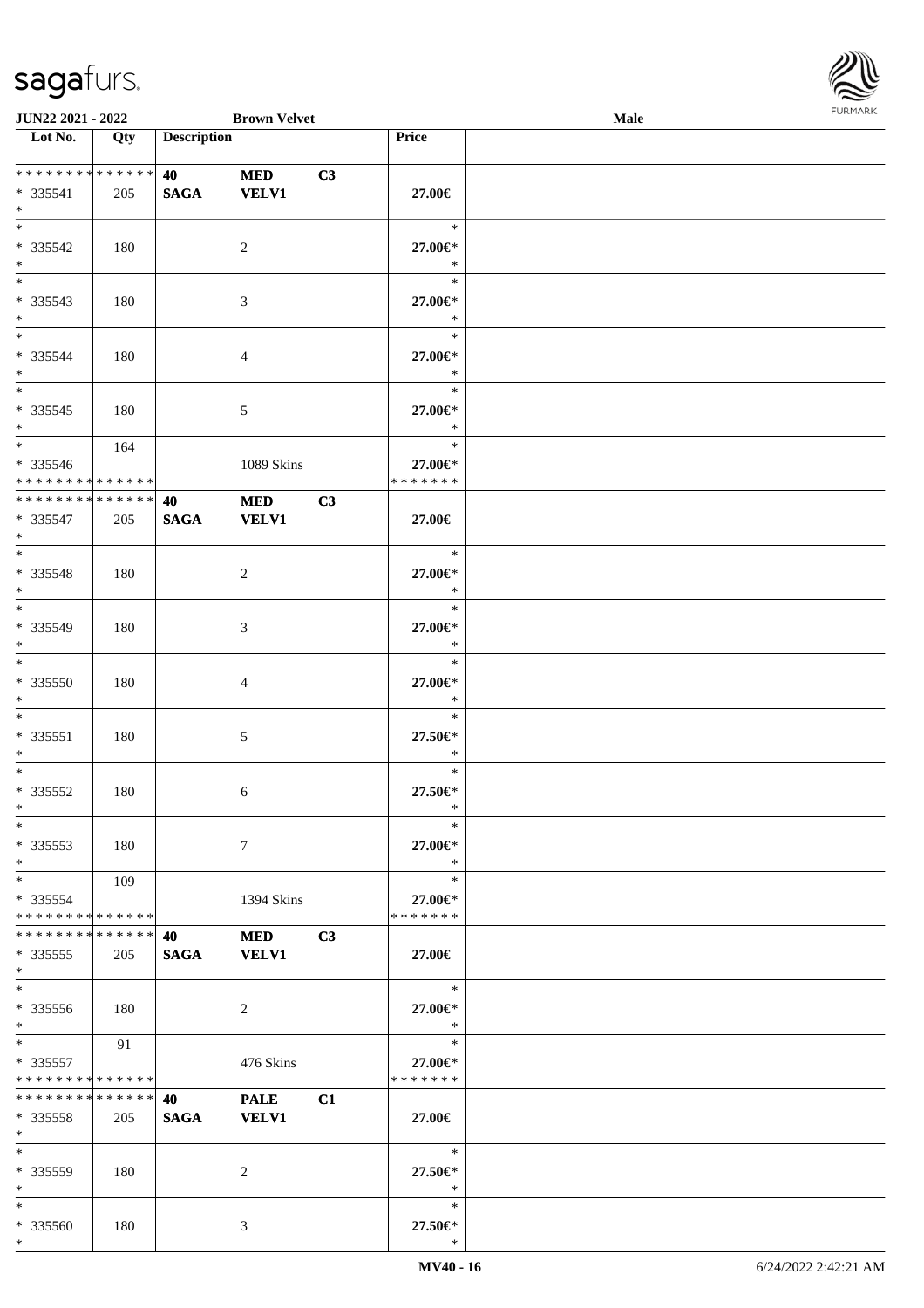| JUN22 2021 - 2022             |     |                                 | <b>Brown Velvet</b> |                |                                    | <b>Male</b> |  |
|-------------------------------|-----|---------------------------------|---------------------|----------------|------------------------------------|-------------|--|
| Lot No.                       | Qty | <b>Description</b>              |                     |                | Price                              |             |  |
|                               |     |                                 |                     |                |                                    |             |  |
| $\ast$                        | 119 | 40                              | <b>PALE</b>         | C1             | $\ast$                             |             |  |
| * 335561                      |     | <b>SAGA</b>                     | <b>VELV1</b>        |                | 27.00€*                            |             |  |
| * * * * * * * * * * * * * *   |     |                                 |                     |                | * * * * * * *                      |             |  |
| * * * * * * * * * * * * * *   |     | 40                              | <b>PALE</b>         | C1             |                                    |             |  |
| $* 335562$                    | 205 | <b>SAGA</b>                     | <b>VELV1</b>        |                | 27.50€                             |             |  |
| $\ast$                        |     |                                 |                     |                |                                    |             |  |
| $*$                           |     |                                 |                     |                |                                    |             |  |
|                               |     |                                 |                     |                | $\ast$                             |             |  |
| * 335563                      | 180 |                                 | $\overline{c}$      |                | 27.50€*                            |             |  |
| $\ast$                        |     |                                 |                     |                | $\ast$                             |             |  |
| $\ast$                        |     |                                 |                     |                | $\ast$                             |             |  |
| * 335564                      | 180 |                                 | 3                   |                | 27.50€*                            |             |  |
| $\ast$                        |     |                                 |                     |                | $\ast$                             |             |  |
| $\ast$                        |     |                                 |                     |                | $\ast$                             |             |  |
| $*335565$                     | 180 |                                 | $\overline{4}$      |                | 27.50€*                            |             |  |
| $\ast$                        |     |                                 |                     |                | $\ast$                             |             |  |
| $\overline{\phantom{1}}$      |     |                                 |                     |                | $\ast$                             |             |  |
|                               |     |                                 |                     |                |                                    |             |  |
| $* 335566$                    | 180 |                                 | 5                   |                | 27.50€*                            |             |  |
| $\ast$                        |     |                                 |                     |                | $\ast$                             |             |  |
| $\ast$                        | 177 |                                 |                     |                | $\ast$                             |             |  |
| * 335567                      |     |                                 | 1102 Skins          |                | $27.50 \in$                        |             |  |
| * * * * * * * * * * * * * *   |     |                                 |                     |                | * * * * * * *                      |             |  |
| * * * * * * * * * * * * * *   |     | 40                              | <b>PALE</b>         | C1             |                                    |             |  |
| * 335568                      | 205 | <b>SAGA</b>                     | <b>VELV1</b>        |                | 27.50€                             |             |  |
| $\ast$                        |     |                                 |                     |                |                                    |             |  |
| $\overline{\ast}$             | 200 |                                 |                     |                | $\ast$                             |             |  |
|                               |     |                                 |                     |                |                                    |             |  |
| * 335569                      |     |                                 | 405 Skins           |                | 27.50€*                            |             |  |
| * * * * * * * * * * * * * *   |     |                                 |                     |                | * * * * * * *                      |             |  |
| **************                |     | 40                              | <b>PALE</b>         | C <sub>2</sub> |                                    |             |  |
| * 335570                      | 205 | <b>SAGA</b>                     | <b>VELV1</b>        |                | 27.50€                             |             |  |
| $\ast$                        |     |                                 |                     |                |                                    |             |  |
| $*$                           |     |                                 |                     |                | $\ast$                             |             |  |
| * 335571                      | 180 |                                 | $\boldsymbol{2}$    |                | 27.50€*                            |             |  |
| $\ast$                        |     |                                 |                     |                | $\ast$                             |             |  |
| $\ast$                        |     |                                 |                     |                | $\ast$                             |             |  |
| * 335572                      | 180 |                                 | 3                   |                | 27.50€*                            |             |  |
| $*$                           |     |                                 |                     |                | $\ast$                             |             |  |
|                               |     |                                 |                     |                |                                    |             |  |
| $*$                           |     |                                 |                     |                | $\ast$                             |             |  |
| $*335573$                     | 180 |                                 | $\overline{4}$      |                | 27.50€*                            |             |  |
| $*$                           |     |                                 |                     |                | $\ast$                             |             |  |
| $*$                           |     |                                 |                     |                | $\ast$                             |             |  |
| * 335574                      | 180 |                                 | 5                   |                | 27.50€*                            |             |  |
| $*$                           |     |                                 |                     |                | $\ast$                             |             |  |
| $*$                           |     |                                 |                     |                | $\ast$                             |             |  |
| $*335575$                     | 180 |                                 | 6                   |                | 27.50€*                            |             |  |
| $*$                           |     |                                 |                     |                | $\ast$                             |             |  |
| $*$                           |     |                                 |                     |                | $\ast$                             |             |  |
|                               |     |                                 |                     |                |                                    |             |  |
| * 335576                      | 180 |                                 | $7\phantom{.0}$     |                | 27.50€*                            |             |  |
| $*$ and $*$                   |     |                                 |                     |                | $\ast$                             |             |  |
| $*$ and $*$                   |     |                                 |                     |                | $\overline{\phantom{a}}$<br>$\ast$ |             |  |
| * 335577                      | 180 |                                 | 8                   |                | 27.50€*                            |             |  |
| $*$ $*$                       |     |                                 |                     |                | $\ast$                             |             |  |
| $*$                           |     |                                 |                     |                | $\ast$                             |             |  |
| * 335578                      | 190 |                                 | 9                   |                | 27.50€*                            |             |  |
| $*$ $*$                       |     |                                 |                     |                | $\ast$                             |             |  |
| $*$ and $*$                   |     |                                 |                     |                | $\ast$                             |             |  |
|                               | 54  |                                 |                     |                |                                    |             |  |
| $*335579$                     |     |                                 | 1709 Skins          |                | 27.50€*                            |             |  |
| * * * * * * * * * * * * * *   |     |                                 |                     |                | * * * * * * *                      |             |  |
| * * * * * * * * * * * * * * * |     | <b>40</b> and the set of $\sim$ | PALE C2             |                |                                    |             |  |
| * 335580                      | 205 | <b>SAGA</b>                     | <b>VELV1</b>        |                | 27.50€                             |             |  |

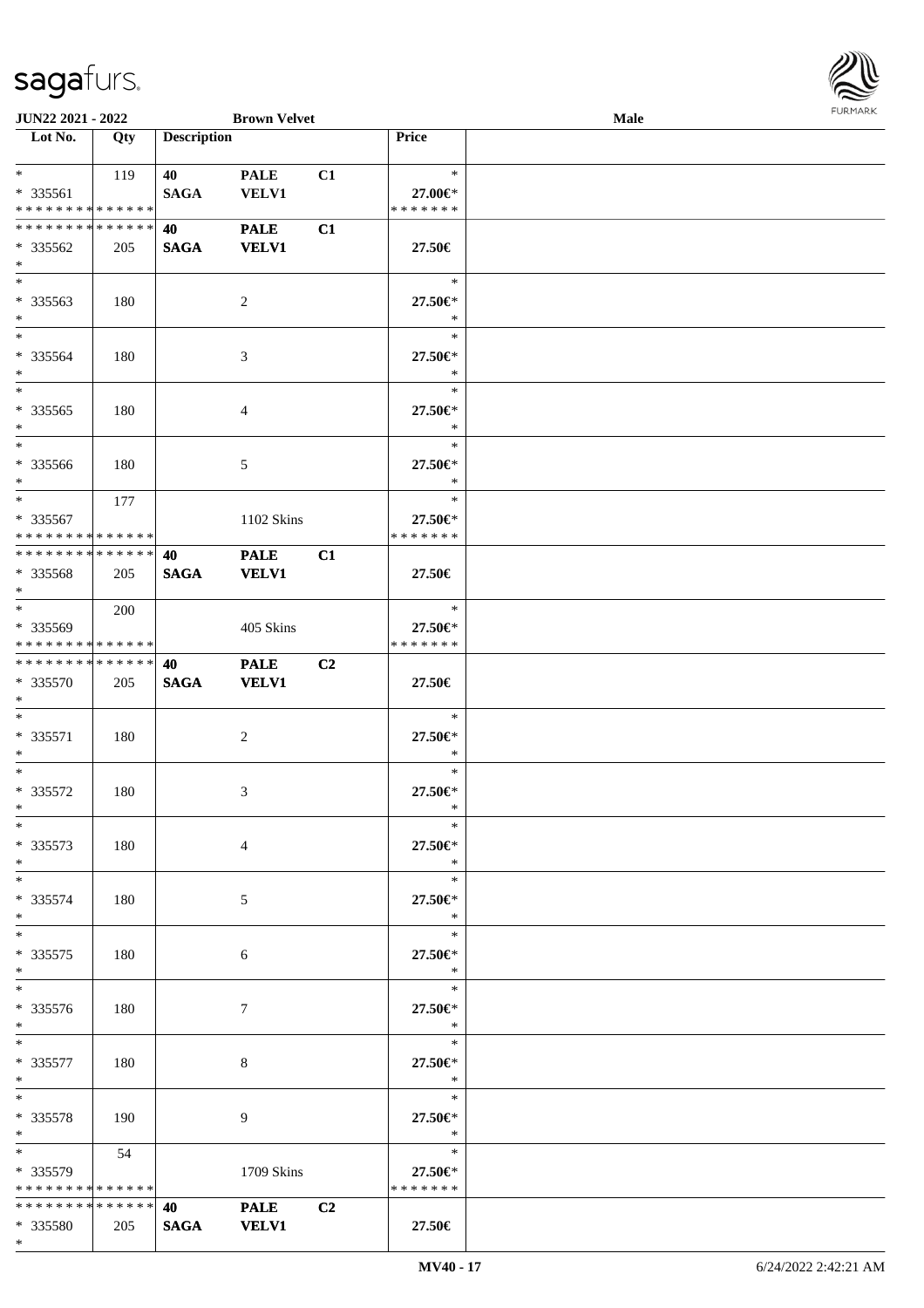

| JUN22 2021 - 2022                              |     |                           | <b>Brown Velvet</b>         |    |                                        | <b>Male</b> | <b>FURMARK</b> |
|------------------------------------------------|-----|---------------------------|-----------------------------|----|----------------------------------------|-------------|----------------|
| $\overline{\phantom{1}}$ Lot No.               | Qty | <b>Description</b>        |                             |    | Price                                  |             |                |
| $*$<br>* 335581<br>$*$                         | 180 | 40 40 40 $\sigma$<br>SAGA | <b>PALE</b><br><b>VELV1</b> | C2 | $\ast$<br>$27.50 \text{E}^*$<br>$\ast$ |             |                |
| $*$<br>$* 335582$<br>$*$                       | 180 |                           | $\mathfrak{Z}$              |    | $\ast$<br>$27.50 \in$<br>$\ast$        |             |                |
| * 335583<br>$*$                                | 180 |                           | $\overline{4}$              |    | $\ast$<br>27.50€*<br>$\ast$            |             |                |
| $*$<br>$* 335584$<br>$*$                       | 180 |                           | $5\,$                       |    | $\ast$<br>27.50€*<br>$\ast$            |             |                |
| $* 335585$<br>$*$                              | 180 |                           | 6                           |    | $\ast$<br>27.50€*<br>$\ast$            |             |                |
| $* 335586$<br>$*$                              | 180 |                           | $\tau$                      |    | $\ast$<br>27.50€*<br>$\ast$            |             |                |
| $*$<br>* 335587<br>$*$                         | 180 |                           | $8\,$                       |    | $\ast$<br>27.50€*<br>$\ast$            |             |                |
| * 335588<br>$*$                                | 180 |                           | 9                           |    | $\ast$<br>27.50€*<br>$\ast$            |             |                |
| $* 335589$<br>$*$                              | 180 |                           | $10\,$                      |    | $\ast$<br>$27.50 \in$<br>$\ast$        |             |                |
| $\overline{\ast}$<br>* 335590<br>$*$           | 180 |                           | $11\,$                      |    | $\ast$<br>27.50€*<br>$\ast$            |             |                |
| $*$<br>* 335591<br>$*$                         | 180 |                           | 12                          |    | $\ast$<br>27.50€*<br>$\ast$            |             |                |
| $* 335592$<br>$\ast$                           | 180 |                           | 13                          |    | $\ast$<br>27.50€*<br>$\ast$            |             |                |
| $\ast$<br>* 335593<br>$*$                      | 180 |                           | 14                          |    | $\ast$<br>27.50€*<br>$\ast$            |             |                |
| $*$<br>* 335594<br>$*$                         | 180 |                           | 15                          |    | $\ast$<br>27.50€*<br>$\ast$            |             |                |
| $*$<br>* 335595<br>* * * * * * * * * * * * * * | 121 |                           | 2846 Skins                  |    | $\ast$<br>27.50€*<br>* * * * * * *     |             |                |
| * * * * * * * * * * * * * *<br>* 335596<br>$*$ | 205 | 40<br><b>SAGA</b>         | <b>PALE</b><br><b>VELV1</b> | C2 | 27.50€                                 |             |                |
| $*$<br>* 335597<br>$*$                         | 180 |                           | 2                           |    | $\ast$<br>27.50€*<br>$\ast$            |             |                |
| * 335598<br>$*$                                | 180 |                           | 3                           |    | $\ast$<br>27.50€*<br>$\ast$            |             |                |
| $*$<br>* 335599<br>$*$                         | 180 |                           | $\overline{4}$              |    | $\ast$<br>27.50€*<br>$\ast$            |             |                |
| $*$<br>$* 335600$<br>$*$                       | 180 |                           | $\mathfrak{S}$              |    | $\ast$<br>$27.50 \in$<br>$\ast$        |             |                |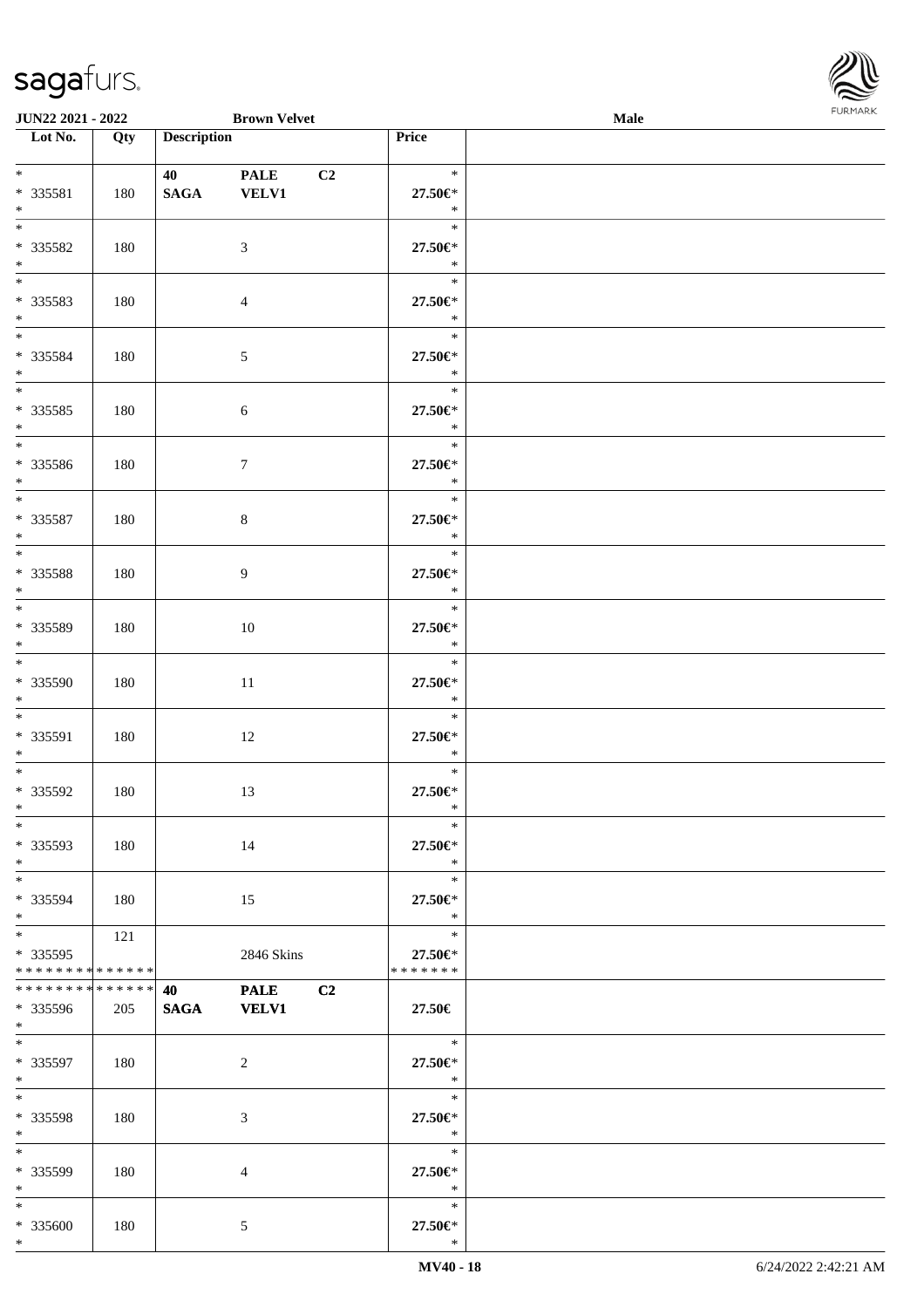| <b>FURMARK</b> |
|----------------|
|                |
|                |
|                |
|                |

| $\tilde{\phantom{a}}$                                                 |     |                        |                             |                |                                    |      | $\sim$<br><b>FURMARK</b> |
|-----------------------------------------------------------------------|-----|------------------------|-----------------------------|----------------|------------------------------------|------|--------------------------|
| JUN22 2021 - 2022<br>Lot No.                                          |     | <b>Description</b>     | <b>Brown Velvet</b>         |                | Price                              | Male |                          |
|                                                                       | Qty |                        |                             |                |                                    |      |                          |
| $\ast$<br>* 335601<br>$\ast$                                          | 180 | 40 — 10<br><b>SAGA</b> | <b>PALE</b><br><b>VELV1</b> | C <sub>2</sub> | $\ast$<br>27.50€*<br>$\ast$        |      |                          |
| $*$<br>* 335602<br>* * * * * * * * * * * * * * *                      | 83  |                        | 1188 Skins                  |                | $\ast$<br>27.50€*<br>* * * * * * * |      |                          |
| **************                                                        |     | 40                     | <b>PALE</b>                 | C3             |                                    |      |                          |
| $*335603$<br>$\ast$                                                   | 205 | <b>SAGA</b>            | <b>VELV1</b>                |                | 27.00€                             |      |                          |
| $\ast$<br>* 335604<br>$\ast$                                          | 180 |                        | $\overline{2}$              |                | $\ast$<br>27.00€*<br>$\ast$        |      |                          |
| $\overline{\phantom{1}}$<br>$*335605$<br>$\ast$                       | 180 |                        | 3                           |                | $\ast$<br>27.50€*<br>$\ast$        |      |                          |
| $\overline{\phantom{1}}$<br>* 335606<br>* * * * * * * * * * * * * * * | 99  |                        | 664 Skins                   |                | $\ast$<br>27.50€*<br>* * * * * * * |      |                          |
| * * * * * * * * * * * * * *                                           |     | 40                     | <b>PALE</b>                 | C3             |                                    |      |                          |
| * 335607<br>$\ast$                                                    | 205 | <b>SAGA</b>            | VELV1                       |                | 27.00€                             |      |                          |
| $\ast$                                                                |     |                        |                             |                | $\ast$                             |      |                          |
| * 335608<br>$\ast$<br>$\overline{\phantom{a}}$                        | 180 |                        | $\sqrt{2}$                  |                | 27.00€*<br>$\ast$<br>$\ast$        |      |                          |
| * 335609<br>$\ast$                                                    | 180 |                        | 3                           |                | 27.00€*<br>$\ast$                  |      |                          |
| $\ast$<br>* 335610<br>$\ast$                                          | 180 |                        | 4                           |                | $\ast$<br>27.00€*<br>$\ast$        |      |                          |
| $\ast$<br>* 335611<br>$\ast$                                          | 180 |                        | $\mathfrak{S}$              |                | $\ast$<br>27.00€*<br>$\ast$        |      |                          |
| $\ast$<br>* 335612<br>**************                                  | 48  |                        | 973 Skins                   |                | $\ast$<br>27.00€*<br>* * * * * * * |      |                          |
| **************<br>$* 335613$<br>$*$                                   | 205 | 40<br><b>SAGA</b>      | <b>PALE</b><br><b>VELV1</b> | C3             | 27.00€                             |      |                          |
| $\ast$<br>* 335614<br>$\ast$                                          | 170 |                        | 2                           |                | $\ast$<br>27.00€*<br>$\ast$        |      |                          |
| $\ast$<br>* 335615<br>* * * * * * * * * * * * * *                     | 48  |                        | 423 Skins                   |                | $\ast$<br>27.00€*<br>* * * * * * * |      |                          |
| **************                                                        |     | 40                     | $\mathbf{X}\mathbf{P}$      | C1             |                                    |      |                          |
| * 335616<br>$*$                                                       | 205 | <b>SAGA</b>            | <b>VELV1</b>                |                | 27.50€                             |      |                          |
| $\ast$                                                                | 83  |                        |                             |                | $\ast$                             |      |                          |
| $* 335617$<br>**************                                          |     |                        | 288 Skins                   |                | 27.50€*<br>* * * * * * *           |      |                          |
| **************                                                        |     | 40                     | $\mathbf{X}\mathbf{P}$      | C1             |                                    |      |                          |
| * 335618<br>$*$                                                       | 205 | <b>SAGA</b>            | <b>VELV1</b>                |                | 27.50€                             |      |                          |
| $\ast$<br>* 335619<br>$*$                                             | 180 |                        | 2                           |                | $\ast$<br>27.50€*<br>$\ast$        |      |                          |
| $\ast$                                                                | 34  |                        |                             |                | $\ast$                             |      |                          |
| * 335620<br>* * * * * * * * * * * * * * *                             |     |                        | 419 Skins                   |                | 27.50€*<br>* * * * * * *           |      |                          |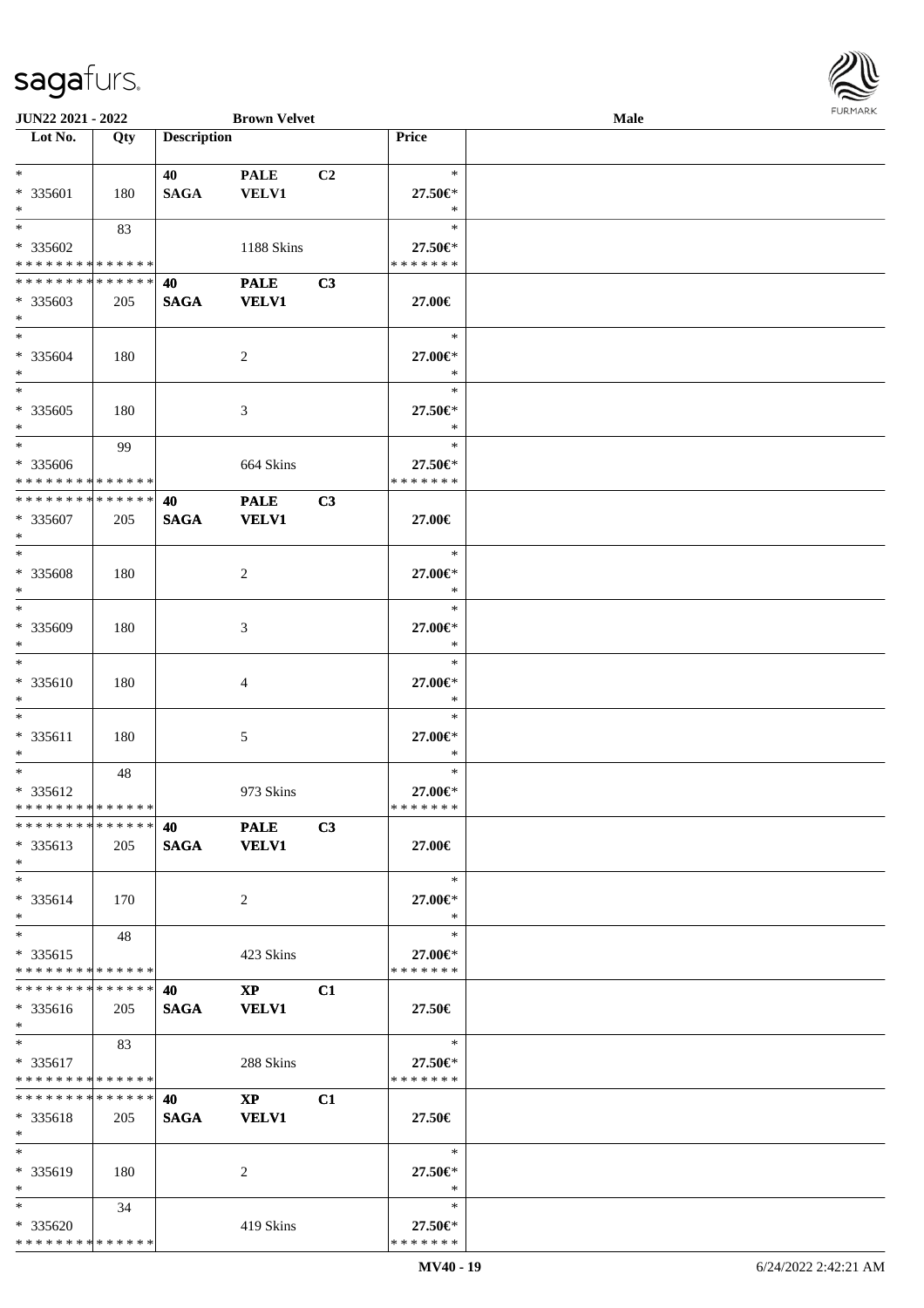

| JUN22 2021 - 2022                         |     |                                   | <b>Brown Velvet</b>    |    |                          | Male |  |
|-------------------------------------------|-----|-----------------------------------|------------------------|----|--------------------------|------|--|
| Lot No.                                   | Qty | <b>Description</b>                |                        |    | Price                    |      |  |
|                                           |     |                                   |                        |    |                          |      |  |
| **************                            |     | 40                                | $\mathbf{X}\mathbf{P}$ | C1 |                          |      |  |
| * 335621                                  | 205 | <b>SAGA</b>                       | <b>VELV1</b>           |    | $27.50\in$               |      |  |
| $\ast$                                    |     |                                   |                        |    |                          |      |  |
| $*$                                       | 86  |                                   |                        |    | $\ast$                   |      |  |
| * 335622                                  |     |                                   | 291 Skins              |    | 27.50€*                  |      |  |
| * * * * * * * * * * * * * *               |     |                                   |                        |    | * * * * * * *            |      |  |
|                                           |     |                                   |                        |    |                          |      |  |
| * * * * * * * * * * * * * *               |     | 40                                | $\mathbf{X}\mathbf{P}$ | C2 |                          |      |  |
| * 335623                                  | 205 | <b>SAGA</b>                       | <b>VELV1</b>           |    | 27.50€                   |      |  |
| $*$                                       |     |                                   |                        |    |                          |      |  |
| $\overline{\ast}$                         |     |                                   |                        |    | $\ast$                   |      |  |
| * 335624                                  | 180 |                                   | $\sqrt{2}$             |    | 27.50€*                  |      |  |
| $\ast$                                    |     |                                   |                        |    | $\ast$                   |      |  |
| $\overline{\phantom{0}}$                  |     |                                   |                        |    | $\ast$                   |      |  |
| * 335625                                  | 180 |                                   | $\mathfrak{Z}$         |    | 27.50€*                  |      |  |
| $\ast$                                    |     |                                   |                        |    | $\ast$                   |      |  |
| $\ast$                                    | 166 |                                   |                        |    | $\ast$                   |      |  |
|                                           |     |                                   |                        |    |                          |      |  |
| * 335626<br>* * * * * * * * * * * * * * * |     |                                   | 731 Skins              |    | 27.50€*<br>* * * * * * * |      |  |
|                                           |     |                                   |                        |    |                          |      |  |
| * * * * * * * * * * * * * *               |     | 40                                | $\mathbf{X}\mathbf{P}$ | C2 |                          |      |  |
| $* 335627$                                | 205 | <b>SAGA</b>                       | <b>VELV1</b>           |    | 27.00€                   |      |  |
| $\ast$                                    |     |                                   |                        |    |                          |      |  |
| $*$                                       |     |                                   |                        |    | $\ast$                   |      |  |
| * 335628                                  | 180 |                                   | $\overline{2}$         |    | 27.00€*                  |      |  |
| $\ast$                                    |     |                                   |                        |    | $\ast$                   |      |  |
| $\ast$                                    |     |                                   |                        |    | $\ast$                   |      |  |
| * 335629                                  | 180 |                                   | $\mathfrak{Z}$         |    | 27.00€*                  |      |  |
| $\ast$                                    |     |                                   |                        |    | $\ast$                   |      |  |
| $\ast$                                    |     |                                   |                        |    | $\ast$                   |      |  |
| * 335630                                  |     |                                   |                        |    |                          |      |  |
|                                           | 180 |                                   | $\overline{4}$         |    | 27.00€*                  |      |  |
| $\ast$                                    |     |                                   |                        |    | $\ast$                   |      |  |
| $\ast$                                    |     |                                   |                        |    | $\ast$                   |      |  |
| * 335631                                  | 180 |                                   | $\sqrt{5}$             |    | 27.00€*                  |      |  |
| $\ast$                                    |     |                                   |                        |    | $\ast$                   |      |  |
| $\ast$                                    |     |                                   |                        |    | $\ast$                   |      |  |
| $*335632$                                 | 160 |                                   | 6                      |    | 27.50€*                  |      |  |
| $*$                                       |     |                                   |                        |    | $\ast$                   |      |  |
| $*$                                       | 47  |                                   |                        |    | $\ast$                   |      |  |
| $*335633$                                 |     |                                   | 1132 Skins             |    | 27.00€*                  |      |  |
| * * * * * * * * * * * * * * *             |     |                                   |                        |    | * * * * * * *            |      |  |
| **************                            |     |                                   | $XP$ $C2$              |    |                          |      |  |
| $*335634$                                 | 205 |                                   | SAGA VELV1             |    | 27.50€                   |      |  |
| $\ast$                                    |     |                                   |                        |    |                          |      |  |
| $\ast$                                    |     |                                   |                        |    | $\ast$                   |      |  |
|                                           |     |                                   |                        |    |                          |      |  |
| $*335635$                                 | 180 |                                   | 2                      |    | 27.50€*                  |      |  |
| $*$                                       |     |                                   |                        |    | $\ast$                   |      |  |
| $\overline{\phantom{1}}$                  |     |                                   |                        |    | $\ast$                   |      |  |
| * 335636                                  | 180 |                                   | 3                      |    | 27.50€*                  |      |  |
| $*$                                       |     |                                   |                        |    | $\ast$                   |      |  |
| $*$ $*$                                   | 172 |                                   |                        |    | $\ast$                   |      |  |
| * 335637                                  |     |                                   | 737 Skins              |    | 27.50€*                  |      |  |
| * * * * * * * * * * * * * *               |     |                                   |                        |    | * * * * * * *            |      |  |
| **************                            |     | 40                                | $\mathbf{XP}$          | C3 |                          |      |  |
|                                           | 205 | <b>SAGA</b>                       | <b>VELV1</b>           |    | 27.00€                   |      |  |
| $* 335638$<br>$*$ $-$                     |     |                                   |                        |    |                          |      |  |
| $*$                                       |     |                                   |                        |    |                          |      |  |
|                                           | 58  |                                   |                        |    | $\ast$                   |      |  |
| $*335639$                                 |     |                                   | 263 Skins              |    | 27.00€*                  |      |  |
| * * * * * * * * * * * * * * *             |     |                                   |                        |    | * * * * * * *            |      |  |
| * * * * * * * * * * * * * *               |     | <b>40</b> and the set of $\theta$ | $\mathbf{XP}$          | C3 |                          |      |  |
| $* 335640$                                | 205 | SAGA                              | <b>VELV1</b>           |    | 27.00€                   |      |  |
| $*$                                       |     |                                   |                        |    |                          |      |  |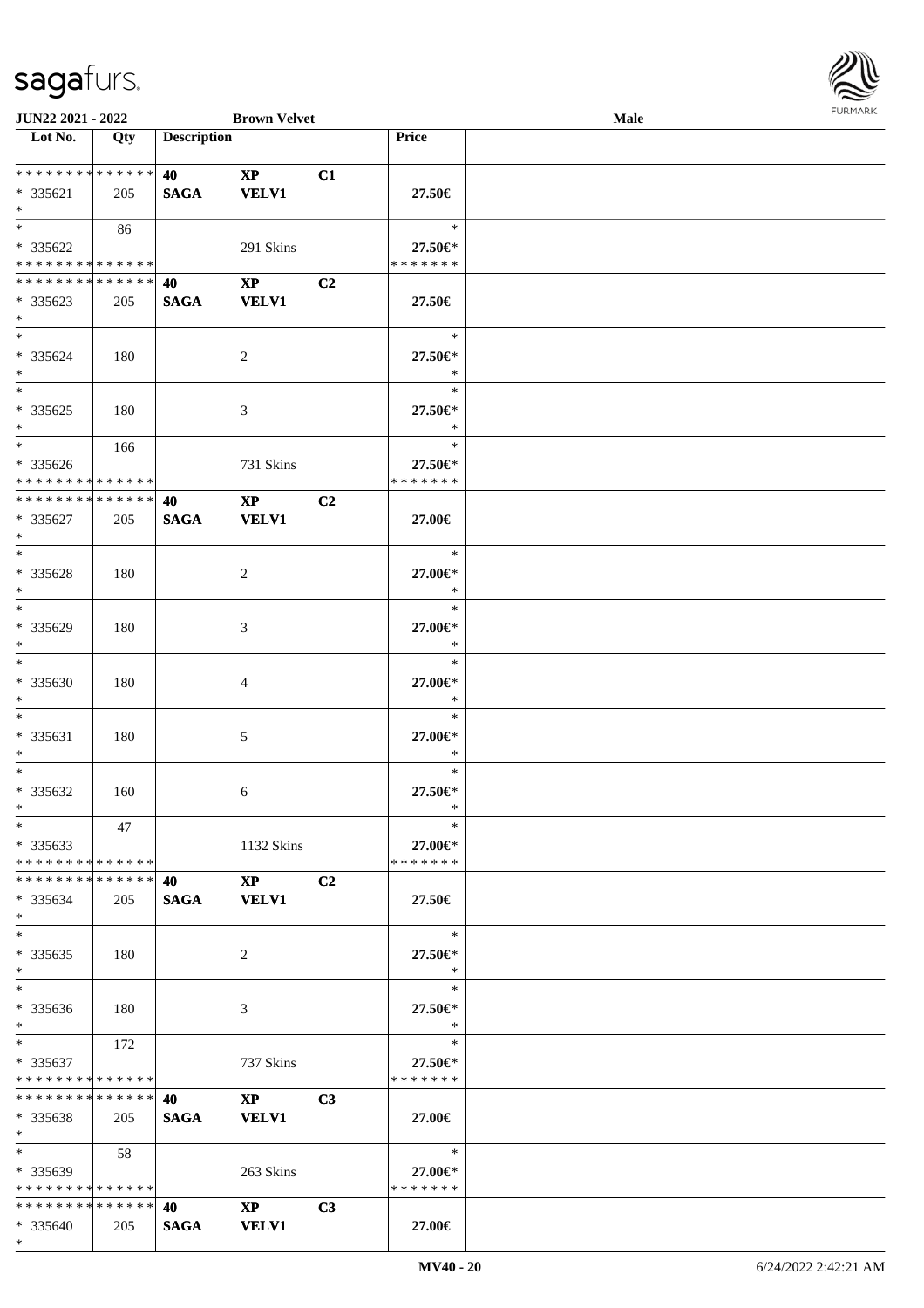

| <b>JUN22 2021 - 2022</b>      |     |                    | <b>Brown Velvet</b>     |                |               | <b>Male</b> |  |
|-------------------------------|-----|--------------------|-------------------------|----------------|---------------|-------------|--|
| Lot No.                       | Qty | <b>Description</b> |                         |                | Price         |             |  |
|                               |     |                    |                         |                |               |             |  |
| $*$                           |     | 40                 | $\mathbf{X}\mathbf{P}$  | C3             | $\ast$        |             |  |
| * 335641                      | 180 | <b>SAGA</b>        | <b>VELV1</b>            |                | 27.00€*       |             |  |
| $*$                           |     |                    |                         |                | $\ast$        |             |  |
| $*$                           |     |                    |                         |                | $\ast$        |             |  |
|                               | 39  |                    |                         |                |               |             |  |
| * 335642                      |     |                    | 424 Skins               |                | 27.00€*       |             |  |
| * * * * * * * * * * * * * *   |     |                    |                         |                | * * * * * * * |             |  |
|                               |     | 40                 | $\mathbf{X}\mathbf{P}$  | C <sub>3</sub> |               |             |  |
| 335643                        | 219 | <b>SAGA</b>        | <b>VELV1</b>            |                | 27.00€        |             |  |
|                               |     |                    |                         |                |               |             |  |
|                               |     | 40                 | 2XP                     | C <sub>2</sub> |               |             |  |
| 335644                        | 33  | <b>SAGA</b>        | <b>VELV1</b>            |                | 26.50€        |             |  |
|                               |     |                    |                         |                |               |             |  |
| * * * * * * * * * * * * * *   |     | 40                 | $2\mathbf{X}\mathbf{D}$ | C1             |               |             |  |
| $*335645$                     |     | <b>SAGA</b>        |                         |                |               |             |  |
| $*$                           | 205 |                    | <b>VELV2</b>            |                | 30.00€        |             |  |
| $*$                           |     |                    |                         |                | $\ast$        |             |  |
|                               | 94  |                    |                         |                |               |             |  |
| * 335646                      |     |                    | 299 Skins               |                | 30.00€*       |             |  |
| * * * * * * * * * * * * * * * |     |                    |                         |                | * * * * * * * |             |  |
| * * * * * * * * * * * * * *   |     | 40                 | $2\mathbf{X}\mathbf{D}$ | C1/C2          |               |             |  |
| $*335647$                     | 205 | <b>SAGA</b>        | VELV2                   |                | 31.00€        |             |  |
| $*$                           |     |                    |                         |                |               |             |  |
| $*$                           | 132 |                    |                         |                | $\ast$        |             |  |
| * 335648                      |     |                    | 337 Skins               |                | $31.00 \in$   |             |  |
| * * * * * * * * * * * * * * * |     |                    |                         |                | * * * * * * * |             |  |
| * * * * * * * * * * * * * * * |     |                    |                         |                |               |             |  |
|                               |     | 40                 | $2\mathbf{X}\mathbf{D}$ | C <sub>2</sub> |               |             |  |
| * 335649                      | 205 | <b>SAGA</b>        | VELV2                   |                | 31.00€        |             |  |
| $*$                           |     |                    |                         |                |               |             |  |
| $*$                           |     |                    |                         |                | $\ast$        |             |  |
| $* 335650$                    | 180 |                    | 2                       |                | $31.00 \in$   |             |  |
| $*$                           |     |                    |                         |                | $\ast$        |             |  |
| $*$                           |     |                    |                         |                | $\ast$        |             |  |
| * 335651                      | 180 |                    | 3                       |                | $31.00 \in$   |             |  |
| $*$                           |     |                    |                         |                | $\ast$        |             |  |
| $*$                           |     |                    |                         |                | $\ast$        |             |  |
|                               |     |                    |                         |                |               |             |  |
| $* 335652$                    | 180 |                    | 4                       |                | 31.00€*       |             |  |
| $*$                           |     |                    |                         |                | $\ast$        |             |  |
| $*$                           |     |                    |                         |                | $\ast$        |             |  |
| * 335653                      | 180 |                    | 5                       |                | 31.00€*       |             |  |
| $*$                           |     |                    |                         |                | $\ast$        |             |  |
| $*$                           | 153 |                    |                         |                | $\ast$        |             |  |
| * 335654                      |     |                    | 1078 Skins              |                | 31.00€*       |             |  |
| * * * * * * * * * * * * * *   |     |                    |                         |                | * * * * * * * |             |  |
| * * * * * * * * * * * * * * * |     | 40                 | $2\mathbf{X}\mathbf{D}$ | C <sub>3</sub> |               |             |  |
| $*335655$                     | 205 | <b>SAGA</b>        | VELV2                   |                | 30.00€        |             |  |
| $*$                           |     |                    |                         |                |               |             |  |
| $*$                           |     |                    |                         |                | $\ast$        |             |  |
|                               | 183 |                    |                         |                |               |             |  |
| * 335656                      |     |                    | 388 Skins               |                | $30.00 \in$   |             |  |
| * * * * * * * * * * * * * *   |     |                    |                         |                | * * * * * * * |             |  |
| * * * * * * * * * * * * * * * |     | 40                 | <b>XD</b>               | C1             |               |             |  |
| * 335657                      | 205 | <b>SAGA</b>        | <b>VELV2</b>            |                | $30.00 \in$   |             |  |
| $*$                           |     |                    |                         |                |               |             |  |
| $*$                           | 172 |                    |                         |                | $\ast$        |             |  |
| * 335658                      |     |                    | 377 Skins               |                | $30.00 \in$ * |             |  |
| * * * * * * * * * * * * * *   |     |                    |                         |                | * * * * * * * |             |  |
| * * * * * * * * * * * * * *   |     | 40                 | XD                      | C1/C2          |               |             |  |
| * 335659                      | 205 |                    | VELV2                   |                | 31.00 $\in$   |             |  |
| $*$                           |     | <b>SAGA</b>        |                         |                |               |             |  |
|                               |     |                    |                         |                |               |             |  |
| $*$                           | 195 |                    |                         |                | $\ast$        |             |  |
| * 335660                      |     |                    | 400 Skins               |                | $31.00 \in$ * |             |  |
| * * * * * * * * * * * * * *   |     |                    |                         |                | * * * * * * * |             |  |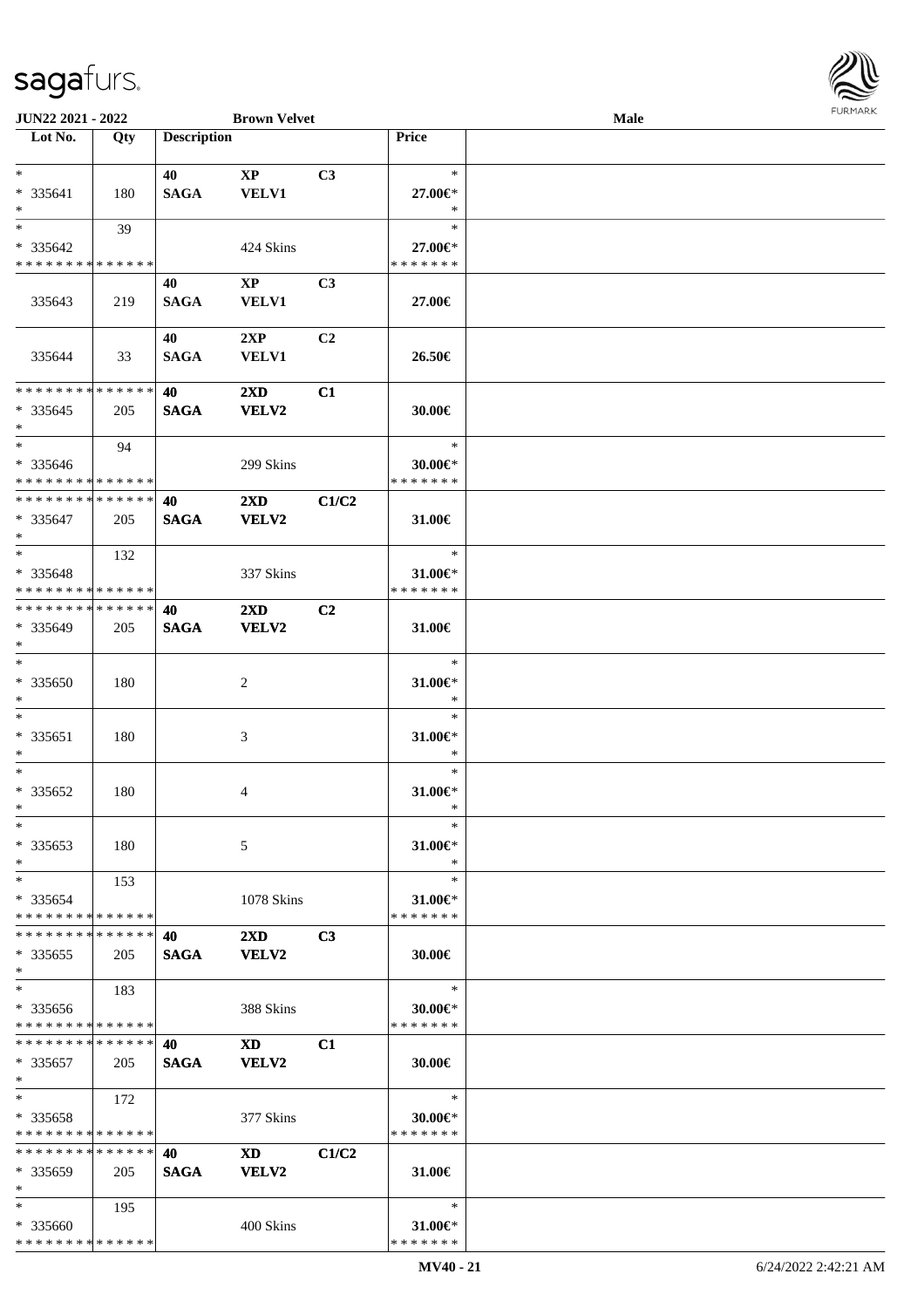

| <b>JUN22 2021 - 2022</b>                                                        |       |                    | <b>Brown Velvet</b>                                              |    |                                           | <b>Male</b> |  |
|---------------------------------------------------------------------------------|-------|--------------------|------------------------------------------------------------------|----|-------------------------------------------|-------------|--|
| Lot No.                                                                         | Qty   | <b>Description</b> |                                                                  |    | Price                                     |             |  |
| * * * * * * * * <mark>* * * * * *</mark><br>* 335661<br>$*$                     | 205   | 40<br><b>SAGA</b>  | <b>XD</b><br>VELV2                                               | C2 | 31.00€                                    |             |  |
| $*$<br>* 335662<br>$\ast$                                                       | 180   |                    | 2                                                                |    | $\ast$<br>$31.00 \in$<br>$\ast$           |             |  |
| $*$<br>* 335663<br>$\ast$                                                       | 180   |                    | 3                                                                |    | $\ast$<br>31.00€*<br>$\ast$               |             |  |
| $\ddot{x}$<br>* 335664<br>$*$                                                   | 180   |                    | $\overline{4}$                                                   |    | $\ast$<br>31.00 $\in$ *<br>$\ast$         |             |  |
| $\overline{\ast}$<br>* 335665<br>$*$                                            | 180   |                    | $\sqrt{5}$                                                       |    | $\ast$<br>31.00€*<br>$\ast$               |             |  |
| $*$<br>* 335666<br>$\ddot{x}$<br>$*$                                            | 180   |                    | 6                                                                |    | $\ast$<br>$31.00 \in$<br>$\ast$           |             |  |
| * 335667<br>$*$                                                                 | 200   |                    | $7\phantom{.0}$                                                  |    | $\ast$<br>31.00 $\varepsilon$ *<br>$\ast$ |             |  |
| $\overline{\mathbf{r}}$<br>* 335668<br>* * * * * * * * <mark>* * * * * *</mark> | 77    |                    | 1382 Skins                                                       |    | $\ast$<br>31.00€*<br>* * * * * * *        |             |  |
| * * * * * * * * <mark>* * * * * * *</mark><br>* 335669<br>$\ast$                | 205   | 40<br><b>SAGA</b>  | $\boldsymbol{\mathrm{X}}\boldsymbol{\mathrm{D}}$<br><b>VELV2</b> | C3 | 30.00€                                    |             |  |
| $*$<br>* 335670<br>$*$                                                          | 180   |                    | 2                                                                |    | $\ast$<br>$30.00 \in$ *<br>$\ast$         |             |  |
| $*$ $*$<br>* 335671<br>* * * * * * * * <mark>* * * * * * *</mark>               | 155   |                    | 540 Skins                                                        |    | $\ast$<br>$30.00 \in$ *<br>* * * * * * *  |             |  |
| * * * * * * * * <mark>* * * * * * *</mark><br>* 335672<br>$*$ $-$               | 205   | 40<br><b>SAGA</b>  | <b>Dark</b><br><b>VELV2</b>                                      | C1 | $30.00 \in$                               |             |  |
| $\ast$<br>* 335673<br>$*$                                                       | 180   |                    | 2                                                                |    | $\ast$<br>$30.00 \in$ *<br>$\ast$         |             |  |
| $\ddot{x}$<br>* 335674<br>$\ast$                                                | 180   |                    | 3                                                                |    | $\ast$<br>$30.00 \in$ *<br>$\ast$         |             |  |
| $*$<br>* 335675<br>* * * * * * * * <mark>* * * * * *</mark>                     | 61    |                    | 626 Skins                                                        |    | $\ast$<br>$30.00 \in$ *<br>* * * * * * *  |             |  |
| 335676                                                                          | 172   | 40<br>SAGA         | <b>Dark</b><br><b>VELV2</b>                                      | C1 | $31.00 \in$                               |             |  |
| * * * * * * * * * * * * * * <mark>*</mark><br>* 335677<br>$*$ $-$               | 205   | 40<br><b>SAGA</b>  | <b>Dark</b><br><b>VELV2</b>                                      | C2 | $31.00 \in$                               |             |  |
| $*$ $-$<br>* 335678<br>$\ast$                                                   | - 180 |                    | 2                                                                |    | $-$ *<br>31.00€*<br>$*$                   |             |  |
| $*$<br>* 335679<br>$*$                                                          | 180   |                    | 3                                                                |    | $\ast$<br>31.00 $\in$ *<br>$\ast$         |             |  |
| $\ddot{x}$<br>* 335680<br>$\ast$                                                | 180   |                    | $\overline{4}$                                                   |    | $\ast$<br>31.00 $\in$ *<br>$\ast$         |             |  |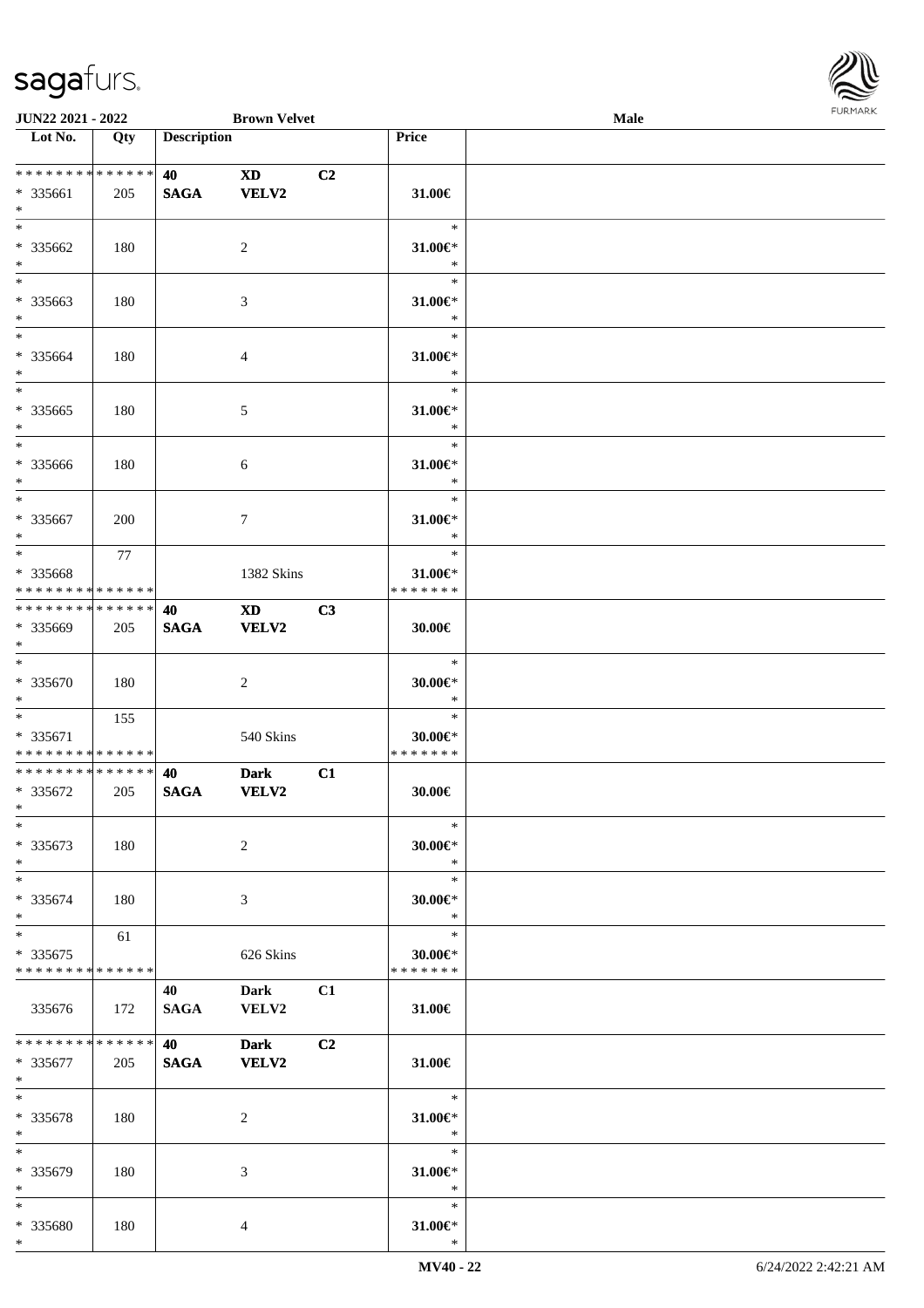

| JUN22 2021 - 2022                  |     |                    | <b>Brown Velvet</b> |    |                         | Male |  |
|------------------------------------|-----|--------------------|---------------------|----|-------------------------|------|--|
| Lot No.                            | Qty | <b>Description</b> |                     |    | Price                   |      |  |
|                                    |     |                    |                     |    |                         |      |  |
| $*$                                |     | 40                 | <b>Dark</b>         | C2 | $\ast$                  |      |  |
| * 335681                           | 180 | <b>SAGA</b>        | VELV2               |    | $31.00 \in$ *           |      |  |
| $\ast$                             |     |                    |                     |    | $\ast$                  |      |  |
| $\overline{\phantom{0}}$           |     |                    |                     |    | $\ast$                  |      |  |
| * 335682                           |     |                    |                     |    |                         |      |  |
|                                    | 180 |                    | 6                   |    | $31.00 \in$             |      |  |
| $\ast$<br>$\overline{\phantom{0}}$ |     |                    |                     |    | $\ast$                  |      |  |
|                                    |     |                    |                     |    | $\ast$                  |      |  |
| * 335683                           | 180 |                    | $\tau$              |    | 31.00€*                 |      |  |
| $*$                                |     |                    |                     |    | $\ast$                  |      |  |
| $\overline{\phantom{0}}$           |     |                    |                     |    | $\ast$                  |      |  |
| * 335684                           | 180 |                    | $8\,$               |    | $31.00 \in$ *           |      |  |
| $\ast$                             |     |                    |                     |    | $\ast$                  |      |  |
| $\overline{\phantom{a}^*}$         |     |                    |                     |    | $\ast$                  |      |  |
| * 335685                           | 180 |                    | $\overline{9}$      |    | 31.00€*                 |      |  |
| $\ast$                             |     |                    |                     |    | $\ast$                  |      |  |
| $\overline{\phantom{1}}$           |     |                    |                     |    | $\ast$                  |      |  |
|                                    |     |                    |                     |    |                         |      |  |
| * 335686                           | 180 |                    | $10\,$              |    | 31.00€*                 |      |  |
| $\ast$                             |     |                    |                     |    | $\ast$                  |      |  |
| $\ast$                             |     |                    |                     |    | $\ast$                  |      |  |
| * 335687                           | 180 |                    | 11                  |    | $31.00 \in$ *           |      |  |
| $\ast$                             |     |                    |                     |    | $\ast$                  |      |  |
| $\ast$                             |     |                    |                     |    | $\ast$                  |      |  |
| * 335688                           | 180 |                    | 12                  |    | $31.00 \in$ *           |      |  |
| $\ast$                             |     |                    |                     |    | $\ast$                  |      |  |
| $\overline{\phantom{a}^*}$         |     |                    |                     |    | $\ast$                  |      |  |
| * 335689                           | 180 |                    | 13                  |    | $31.00 \in$             |      |  |
| $\ast$                             |     |                    |                     |    | $\ast$                  |      |  |
| $\overline{\phantom{0}}$           |     |                    |                     |    | $\ast$                  |      |  |
|                                    |     |                    |                     |    |                         |      |  |
| * 335690                           | 180 |                    | 14                  |    | $31.00 \in$ *           |      |  |
| $*$                                |     |                    |                     |    | $\ast$                  |      |  |
| $*$ $*$                            | 46  |                    |                     |    | $\ast$                  |      |  |
| * 335691                           |     |                    | 2591 Skins          |    | $31.00 \in$ *           |      |  |
| * * * * * * * * * * * * * *        |     |                    |                     |    | * * * * * * *           |      |  |
| ******** <mark>******</mark>       |     | 40                 | <b>Dark</b>         | C2 |                         |      |  |
| * 335692                           | 205 | <b>SAGA</b>        | VELV2               |    | 31.00€                  |      |  |
| $\ast$                             |     |                    |                     |    |                         |      |  |
| $*$                                |     |                    |                     |    | $\ast$                  |      |  |
| * 335693                           | 180 |                    | $\sqrt{2}$          |    | $30.00 \in$ *           |      |  |
| $\ast$                             |     |                    |                     |    | $\ast$                  |      |  |
| $*$                                | 197 |                    |                     |    | $\ast$                  |      |  |
| * 335694                           |     |                    | 582 Skins           |    | $30.00 \in$ *           |      |  |
| * * * * * * * * * * * * * *        |     |                    |                     |    | * * * * * * *           |      |  |
|                                    |     |                    |                     |    |                         |      |  |
| * * * * * * * * * * * * * * *      |     | 40                 | <b>Dark</b>         | C3 |                         |      |  |
| * 335695                           | 205 | <b>SAGA</b>        | VELV2               |    | 30.00€                  |      |  |
| $*$                                |     |                    |                     |    |                         |      |  |
| $*$                                |     |                    |                     |    | $\ast$                  |      |  |
| * 335696                           | 180 |                    | 2                   |    | $30.00 \in$ *           |      |  |
| $*$                                |     |                    |                     |    | $\ast$                  |      |  |
| $*$                                |     |                    |                     |    | $\ast$                  |      |  |
| * 335697                           | 180 |                    | 3                   |    | $30.00 \in$ *           |      |  |
| $*$                                |     |                    |                     |    | $\bullet$ $\bullet$     |      |  |
| $\ast$                             |     |                    |                     |    | $\ast$                  |      |  |
| * 335698                           |     |                    |                     |    |                         |      |  |
| $*$                                | 180 |                    | 4                   |    | $30.00 \in$ *<br>$\ast$ |      |  |
| $\ast$                             |     |                    |                     |    |                         |      |  |
|                                    |     |                    |                     |    | $\ast$                  |      |  |
| * 335699                           | 180 |                    | 5                   |    | $30.00 \in$ *           |      |  |
| $*$                                |     |                    |                     |    | $\ast$                  |      |  |
| $*$                                | 68  |                    |                     |    | $\ast$                  |      |  |
| * 335700                           |     |                    | 993 Skins           |    | $30.00 \in$ *           |      |  |
| * * * * * * * * * * * * * *        |     |                    |                     |    | * * * * * * *           |      |  |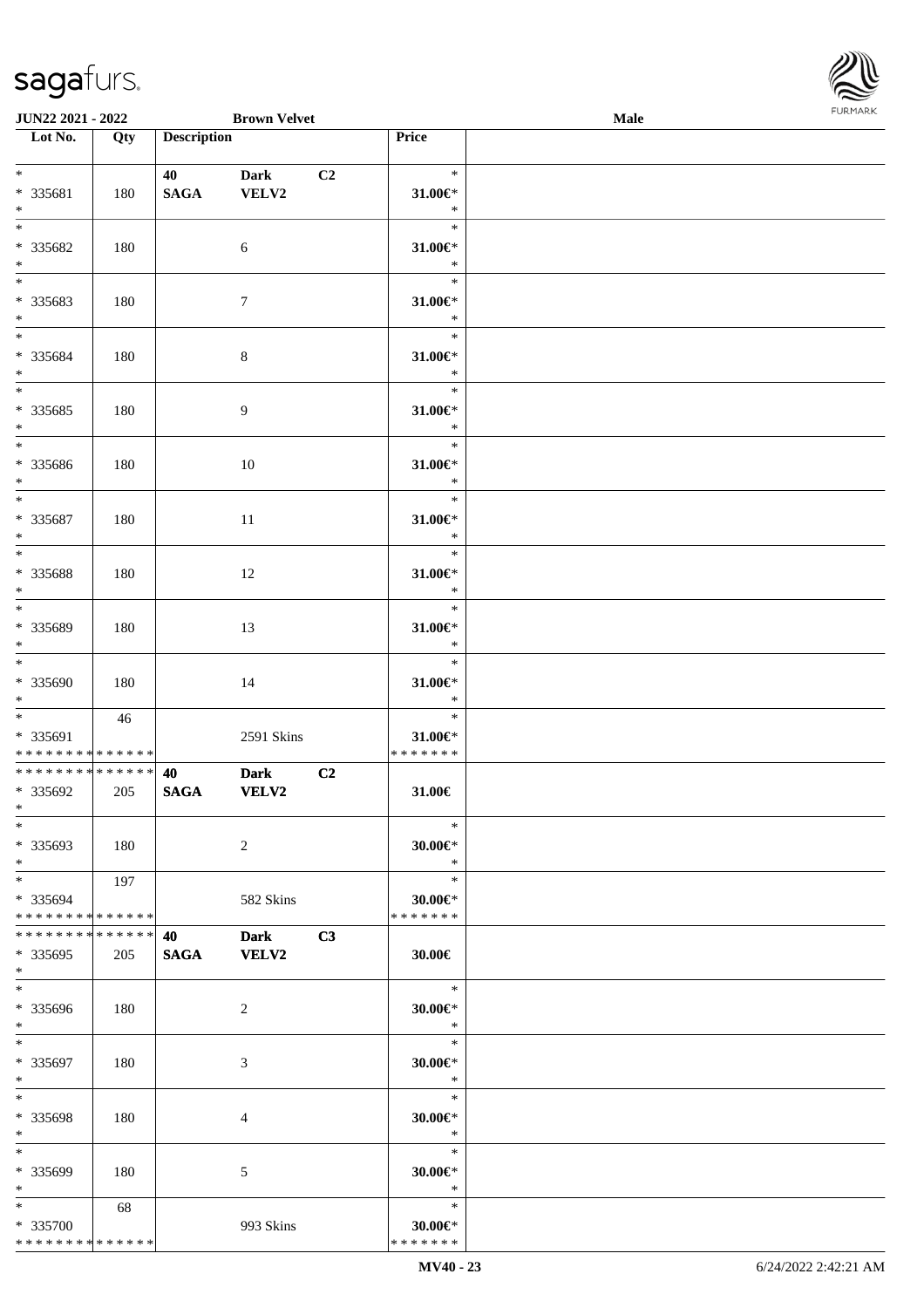

| JUN22 2021 - 2022                                            |     |                                   | <b>Brown Velvet</b> |                |                         | <b>Male</b> |  |
|--------------------------------------------------------------|-----|-----------------------------------|---------------------|----------------|-------------------------|-------------|--|
| Lot No.                                                      | Qty | <b>Description</b>                |                     |                | Price                   |             |  |
|                                                              |     |                                   |                     |                |                         |             |  |
| * * * * * * * * * * * * * *                                  |     | 40                                | <b>Dark</b>         | C3             |                         |             |  |
| * 335701                                                     | 195 | <b>SAGA</b>                       | <b>VELV2</b>        |                | 30.00€                  |             |  |
| $*$                                                          |     |                                   |                     |                |                         |             |  |
| $*$                                                          | 77  |                                   |                     |                | $\ast$                  |             |  |
| * 335702                                                     |     |                                   | 272 Skins           |                | $30.00 \in$ *           |             |  |
| * * * * * * * * * * * * * *                                  |     |                                   |                     |                | * * * * * * *           |             |  |
| * * * * * * * * * * * * * *                                  |     | 40                                | <b>MED</b>          | C1             |                         |             |  |
| * 335703                                                     | 205 | <b>SAGA</b>                       | <b>VELV2</b>        |                | 31.00€                  |             |  |
| $*$<br>$*$                                                   |     |                                   |                     |                | $\ast$                  |             |  |
|                                                              |     |                                   |                     |                |                         |             |  |
| * 335704<br>$*$                                              | 180 |                                   | $\boldsymbol{2}$    |                | $30.00 \in$ *<br>$\ast$ |             |  |
| $\ast$                                                       |     |                                   |                     |                | $\ast$                  |             |  |
| * 335705                                                     |     |                                   |                     |                | $30.00 \in$ *           |             |  |
| $\ast$                                                       | 180 |                                   | $\mathfrak{Z}$      |                | $\ast$                  |             |  |
| $\ast$                                                       |     |                                   |                     |                | $\ast$                  |             |  |
| * 335706                                                     | 180 |                                   | 4                   |                | $30.00 \in$ *           |             |  |
| $*$                                                          |     |                                   |                     |                | $\ast$                  |             |  |
| $*$                                                          | 67  |                                   |                     |                | $\ast$                  |             |  |
| * 335707                                                     |     |                                   | 812 Skins           |                | $31.00 \in$             |             |  |
| * * * * * * * * * * * * * *                                  |     |                                   |                     |                | * * * * * * *           |             |  |
| * * * * * * * * * * * * * *                                  |     | 40                                | <b>MED</b>          | C1             |                         |             |  |
| * 335708                                                     | 205 | <b>SAGA</b>                       | <b>VELV2</b>        |                | 31.00€                  |             |  |
| $*$                                                          |     |                                   |                     |                |                         |             |  |
| $*$                                                          |     |                                   |                     |                | $\ast$                  |             |  |
| * 335709                                                     | 180 |                                   | 2                   |                | 31.00€*                 |             |  |
| $*$                                                          |     |                                   |                     |                | $\ast$                  |             |  |
| $\ast$                                                       |     |                                   |                     |                | $\ast$                  |             |  |
| $* 335710$                                                   | 180 |                                   | $\mathfrak{Z}$      |                | $31.00 \in$ *           |             |  |
| $*$                                                          |     |                                   |                     |                | $\ast$                  |             |  |
| $\ast$                                                       |     |                                   |                     |                | $\ast$                  |             |  |
| * 335711                                                     | 180 |                                   | 4                   |                | 31.00€*                 |             |  |
| $*$                                                          |     |                                   |                     |                | $\ast$                  |             |  |
| $*$                                                          | 73  |                                   |                     |                | $\ast$                  |             |  |
| * 335712                                                     |     |                                   | 818 Skins           |                | $31.00 \in$ *           |             |  |
| * * * * * * * * * * * * * *<br>* * * * * * * * * * * * * * * |     |                                   |                     |                | * * * * * * *           |             |  |
|                                                              |     | <b>40</b> and the set of $\theta$ | <b>MED</b>          | C1             |                         |             |  |
| * 335713<br>$*$                                              | 195 | SAGA VELV2                        |                     |                | 31.00€                  |             |  |
| $*$                                                          | 46  |                                   |                     |                | $\ast$                  |             |  |
| * 335714                                                     |     |                                   | 241 Skins           |                | 31.00€*                 |             |  |
| * * * * * * * * * * * * * *                                  |     |                                   |                     |                | * * * * * * *           |             |  |
| * * * * * * * * * * * * * * *                                |     | 40                                | <b>MED</b>          | C <sub>2</sub> |                         |             |  |
| * 335715                                                     | 205 | SAGA VELV2                        |                     |                | 31.00€                  |             |  |
| $*$                                                          |     |                                   |                     |                |                         |             |  |
| $*$                                                          |     |                                   |                     |                | $\ast$                  |             |  |
| * 335716                                                     | 180 |                                   | 2                   |                | 31.00€*                 |             |  |
| $*$                                                          |     |                                   |                     |                | $\ast$                  |             |  |
| $*$                                                          |     |                                   |                     |                | $\ast$                  |             |  |
| * 335717                                                     | 180 |                                   | 3                   |                | 31.00€*                 |             |  |
| $*$ $-$                                                      |     |                                   |                     |                | $\ast$                  |             |  |
| $*$                                                          |     |                                   |                     |                | $\ast$                  |             |  |
| * 335718                                                     | 180 |                                   | 4                   |                | 31.00€*                 |             |  |
| $*$                                                          |     |                                   |                     |                | $\ast$                  |             |  |
| $*$                                                          |     |                                   |                     |                | $\ast$                  |             |  |
| * 335719<br>$*$                                              | 180 |                                   | 5                   |                | $31.00 \in$<br>$\ast$   |             |  |
| $*$                                                          |     |                                   |                     |                | $\ast$                  |             |  |
| * 335720                                                     | 180 |                                   | 6                   |                | 31.00€*                 |             |  |
| $*$                                                          |     |                                   |                     |                | $\ast$                  |             |  |
|                                                              |     |                                   |                     |                |                         |             |  |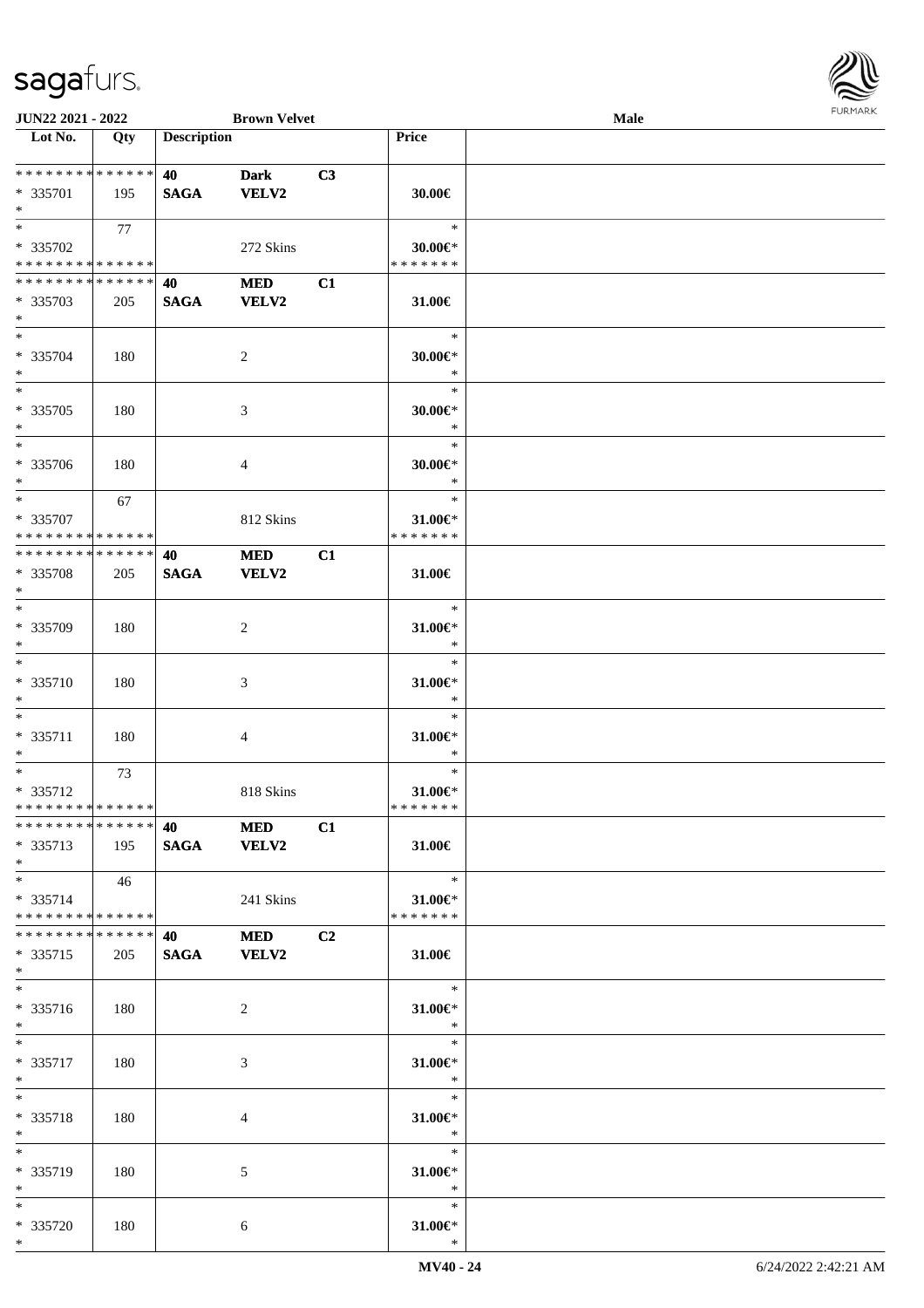

| <b>JUN22 2021 - 2022</b>                                          |     |                    | <b>Brown Velvet</b> |                |                                                           | Male |  |
|-------------------------------------------------------------------|-----|--------------------|---------------------|----------------|-----------------------------------------------------------|------|--|
| Lot No.                                                           | Qty | <b>Description</b> |                     |                | Price                                                     |      |  |
| $*$<br>* 335721                                                   | 180 | 40<br><b>SAGA</b>  | <b>MED</b><br>VELV2 | C <sub>2</sub> | $\ast$<br>31.00€*                                         |      |  |
| $*$<br>$\overline{\ast}$                                          |     |                    |                     |                | $\ast$<br>$\ast$                                          |      |  |
| * 335722<br>$*$                                                   | 180 |                    | 8                   |                | $31.00 \in$ *<br>$\ast$                                   |      |  |
| * 335723<br>$*$                                                   | 180 |                    | $\overline{9}$      |                | $\ast$<br>$31.00 \in$ *<br>$\ast$                         |      |  |
| $*$<br>* 335724<br>$*$                                            | 180 |                    | 10                  |                | $\ast$<br>$31.00 \in$<br>$\ast$                           |      |  |
| * 335725<br>$*$                                                   | 180 |                    | 11                  |                | $\ast$<br>$31.00 \in$<br>$\ast$                           |      |  |
| $\overline{\ast}$<br>* 335726<br>$*$                              | 180 |                    | 12                  |                | $\ast$<br>$31.00 \in$ *<br>$\ast$                         |      |  |
| $* 335727$<br>$*$                                                 | 180 |                    | 13                  |                | $\ast$<br>31.00€*<br>$\ast$                               |      |  |
| $\overline{\ast}$<br>* 335728<br>$*$                              | 180 |                    | 14                  |                | $\ast$<br>31.00€*<br>$\ast$                               |      |  |
| * 335729<br>$*$                                                   | 180 |                    | 15                  |                | $\ast$<br>$31.00 \in$ *<br>$\ast$                         |      |  |
| $*$<br>* 335730<br>$*$                                            | 180 |                    | 16                  |                | $\ast$<br>$31.00 \in$<br>$\ast$                           |      |  |
| $*$<br>* 335731<br>* * * * * * * * <mark>* * * * * * *</mark>     | 174 |                    | 3079 Skins          |                | $\ast$<br>$31.00 \in$<br>*******                          |      |  |
| * * * * * * * * <mark>* * * * * * *</mark><br>* 335732<br>$*$ $-$ | 205 | 40<br><b>SAGA</b>  | <b>MED</b><br>VELV2 | C2             | 31.00€                                                    |      |  |
| $*$<br>* 335733<br>$*$                                            | 180 |                    | $\overline{2}$      |                | $\ast$<br>$31.00 \in$ *<br>$\ast$                         |      |  |
| $*$<br>* 335734<br>$*$                                            | 180 |                    | 3                   |                | $\ast$<br>$31.00 \in$<br>$\ast$                           |      |  |
| $*$<br>* 335735<br>$*$                                            | 180 |                    | $\overline{4}$      |                | $\overline{\phantom{a}}$<br>$31.00 \in$<br>$\mathbb{R}^2$ |      |  |
| * 335736<br>$*$                                                   | 180 |                    | 5                   |                | $\overline{\phantom{0}}$<br>$31.00 \in$ *<br>$\ast$       |      |  |
| $*$ $*$<br>* 335737<br>$*$ $-$                                    | 180 |                    | $\sqrt{6}$          |                | $\ast$<br>$31.00 \in$ *<br>$\ast$                         |      |  |
| $*$ $-$<br>* 335738<br>$*$ $-$                                    | 180 |                    | $\tau$              |                | $\ast$<br>$31.00 \in$<br>$\ast$                           |      |  |
| $*$<br>* 335739<br>$*$                                            | 180 |                    | 8                   |                | $\ast$<br>$31.00 \in$<br>$\ast$                           |      |  |
| $*$<br>* 335740<br>$*$                                            | 180 |                    | 9                   |                | $\ast$<br>$31.00 \in$ *<br>$\ast$                         |      |  |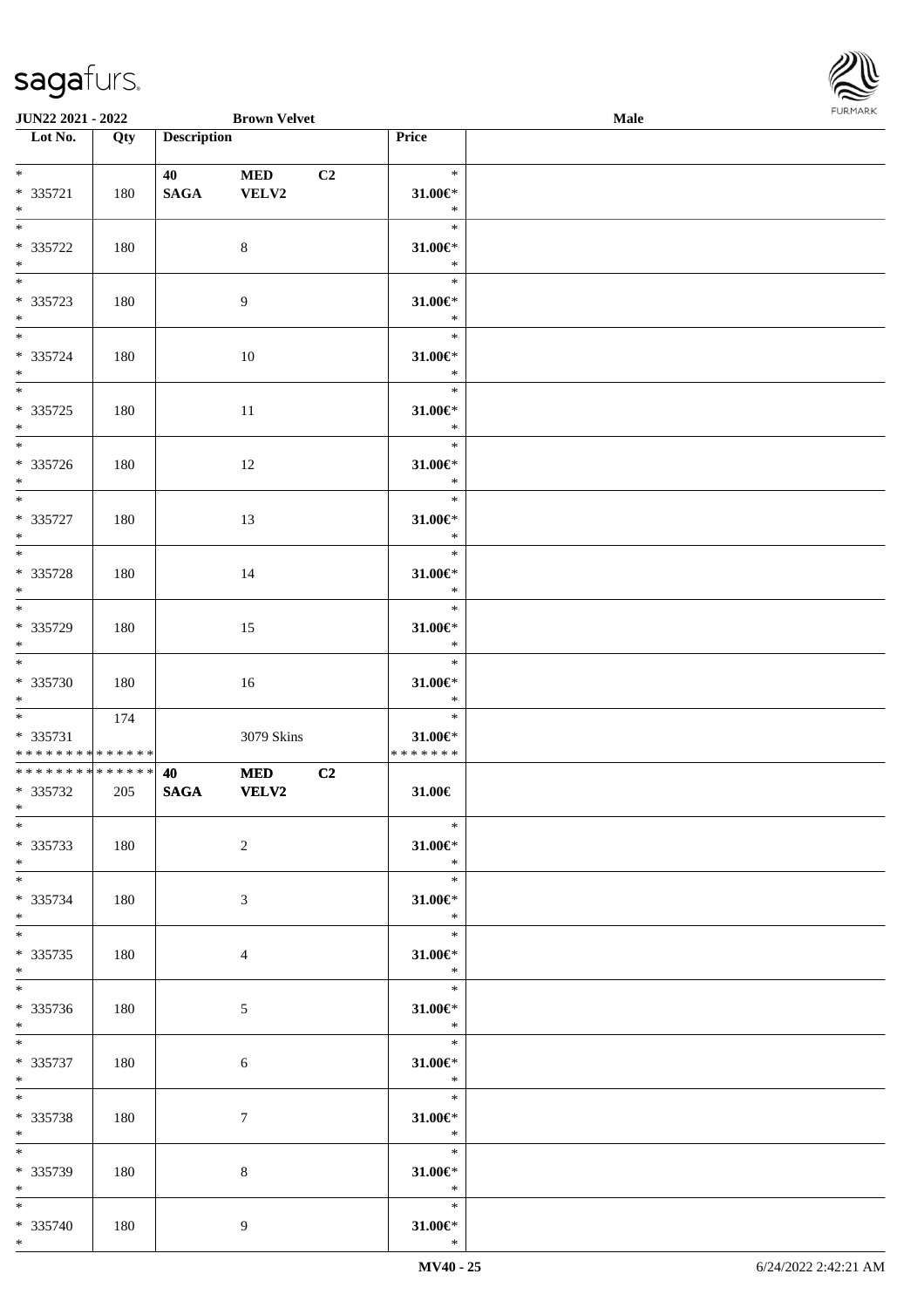

| <b>JUN22 2021 - 2022</b>                   |     |                    | <b>Brown Velvet</b> |                |                          | Male |  |
|--------------------------------------------|-----|--------------------|---------------------|----------------|--------------------------|------|--|
| Lot No.                                    | Qty | <b>Description</b> |                     |                | Price                    |      |  |
|                                            |     |                    |                     |                |                          |      |  |
| $*$                                        |     | 40                 | <b>MED</b>          | C <sub>2</sub> | $\ast$                   |      |  |
| * 335741                                   | 180 | <b>SAGA</b>        | VELV2               |                | 31.00€*                  |      |  |
| $*$                                        |     |                    |                     |                | $\ast$                   |      |  |
|                                            |     |                    |                     |                | $\ast$                   |      |  |
| * 335742                                   | 180 |                    | 11                  |                | $31.00 \in$ *            |      |  |
| $*$                                        |     |                    |                     |                | $\ast$                   |      |  |
|                                            |     |                    |                     |                | $\ast$                   |      |  |
| * 335743                                   | 180 |                    | 12                  |                | $31.00 \in$ *            |      |  |
| $*$                                        |     |                    |                     |                | $\ast$                   |      |  |
| $*$                                        |     |                    |                     |                | $\ast$                   |      |  |
| * 335744                                   |     |                    |                     |                | $31.00 \in$              |      |  |
| $*$                                        | 180 |                    | 13                  |                | $\ast$                   |      |  |
|                                            |     |                    |                     |                | $\ast$                   |      |  |
|                                            |     |                    |                     |                |                          |      |  |
| * 335745                                   | 180 |                    | 14                  |                | $31.00 \in$              |      |  |
| $*$<br>$\overline{\ast}$                   |     |                    |                     |                | $\ast$                   |      |  |
|                                            |     |                    |                     |                | $\ast$                   |      |  |
| * 335746                                   | 180 |                    | 15                  |                | $31.00 \in$ *            |      |  |
| $*$                                        |     |                    |                     |                | $\ast$                   |      |  |
|                                            |     |                    |                     |                | $\ast$                   |      |  |
| $* 335747$                                 | 180 |                    | 16                  |                | 31.00 $\varepsilon$ *    |      |  |
| $*$                                        |     |                    |                     |                | $\ast$                   |      |  |
| $\overline{\ast}$                          |     |                    |                     |                | $\ast$                   |      |  |
| * 335748                                   | 180 |                    | 17                  |                | 31.00€*                  |      |  |
| $*$                                        |     |                    |                     |                | $\ast$                   |      |  |
|                                            |     |                    |                     |                | $\ast$                   |      |  |
| * 335749                                   | 180 |                    | 18                  |                | 31.00€*                  |      |  |
| $*$                                        |     |                    |                     |                | $\ast$                   |      |  |
|                                            | 45  |                    |                     |                | $\ast$                   |      |  |
| * 335750                                   |     |                    | 3310 Skins          |                | $30.00 \in$ *            |      |  |
| * * * * * * * * <mark>* * * * * * *</mark> |     |                    |                     |                | * * * * * * *            |      |  |
| * * * * * * * * * * * * * *                |     |                    | <b>IDENTICAL</b>    |                |                          |      |  |
| * 335751                                   | 205 |                    |                     |                | 31.00€                   |      |  |
| $*$                                        |     |                    |                     |                |                          |      |  |
| $*$ $-$                                    |     |                    |                     |                | $\ast$                   |      |  |
| * 335752                                   | 180 |                    | $\overline{c}$      |                | $31.00 \in$              |      |  |
| $*$ $-$                                    |     |                    |                     |                | $\ast$                   |      |  |
| $*$                                        |     |                    |                     |                | $\ast$                   |      |  |
| * 335753                                   | 180 |                    | $\mathfrak{Z}$      |                | $31.00 \in$ *            |      |  |
| $*$                                        |     |                    |                     |                | $\ast$                   |      |  |
| $*$                                        |     |                    |                     |                | $\ast$                   |      |  |
| * 335754                                   | 180 |                    | $\overline{4}$      |                | $31.00 \in$              |      |  |
| $*$                                        |     |                    |                     |                | $\ast$                   |      |  |
| $*$                                        |     |                    |                     |                | $-$                      |      |  |
| * 335755                                   | 180 |                    | 5                   |                | $31.00 \in$              |      |  |
| $*$                                        |     |                    |                     |                | $\ast$                   |      |  |
|                                            |     |                    |                     |                | $\overline{\phantom{0}}$ |      |  |
| * 335756                                   | 180 |                    | $\sqrt{6}$          |                | $31.00 \in$              |      |  |
| $*$                                        |     |                    |                     |                | $\ast$                   |      |  |
| $*$ $*$                                    |     |                    |                     |                | $\ast$                   |      |  |
| * 335757                                   | 180 |                    | $\tau$              |                | $31.00 \in$ *            |      |  |
| $*$ $-$                                    |     |                    |                     |                | $\ast$                   |      |  |
| $*$ $*$                                    |     |                    |                     |                | $\ast$                   |      |  |
| * 335758                                   | 180 |                    | $8\,$               |                | $31.00 \in$              |      |  |
| $*$ $-$                                    |     |                    |                     |                | $\ast$                   |      |  |
| $*$                                        |     |                    |                     |                | $\ast$                   |      |  |
| * 335759                                   | 180 |                    | 9                   |                | $31.00 \in$              |      |  |
| $*$                                        |     |                    |                     |                | $\ast$                   |      |  |
| $*$                                        |     |                    |                     |                | $\ast$                   |      |  |
| * 335760                                   | 180 |                    | 10                  |                | $31.00 \in$ *            |      |  |
| $*$                                        |     |                    |                     |                | $\ast$                   |      |  |
|                                            |     |                    |                     |                |                          |      |  |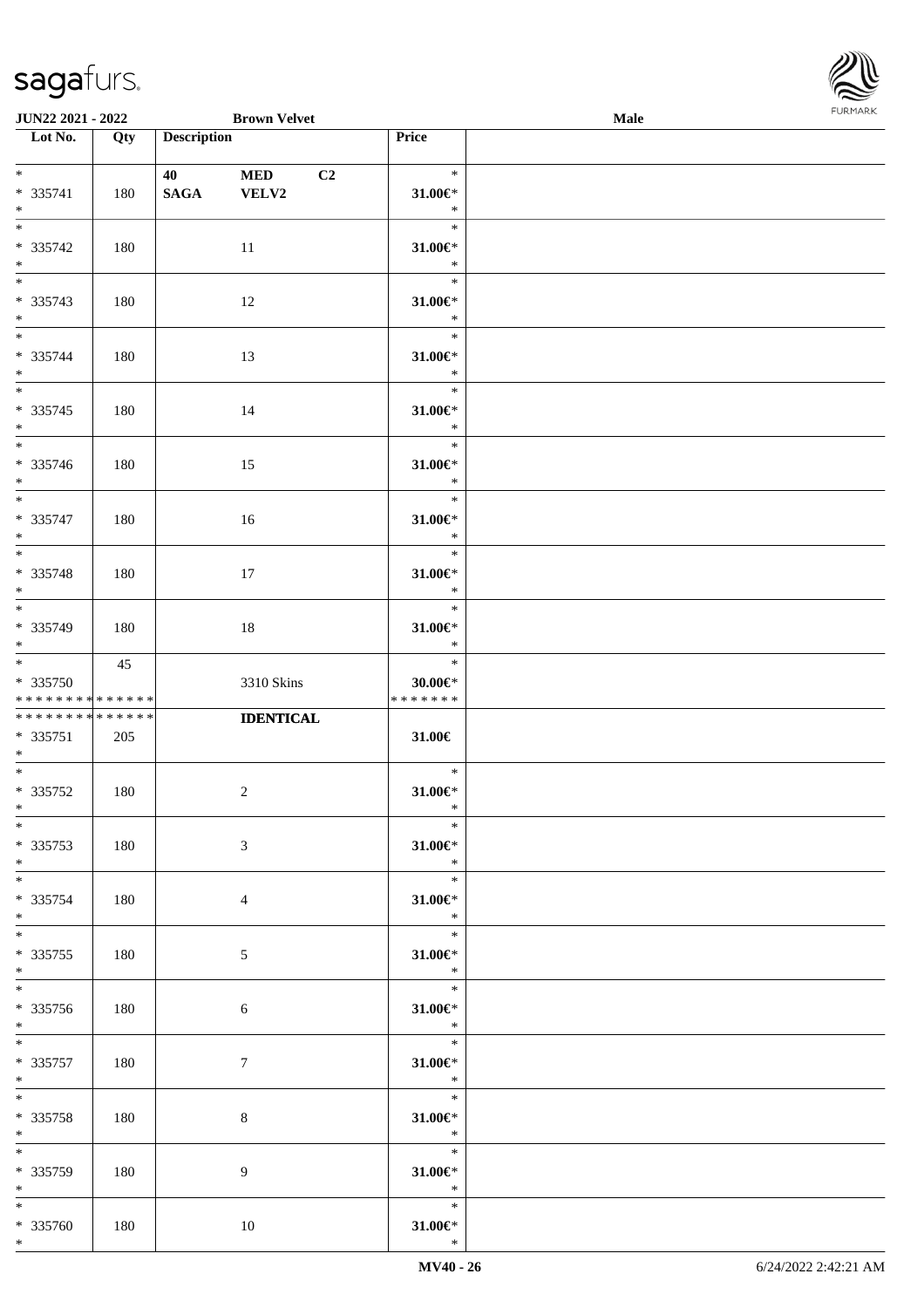

| JUN22 2021 - 2022                  |     |                    | <b>Brown Velvet</b> |                |                          | <b>Male</b> |  |
|------------------------------------|-----|--------------------|---------------------|----------------|--------------------------|-------------|--|
| Lot No.                            | Qty | <b>Description</b> |                     |                | Price                    |             |  |
|                                    |     |                    |                     |                |                          |             |  |
| $*$                                | 162 | 40                 | <b>MED</b>          | C <sub>2</sub> | $\ast$                   |             |  |
| * 335761                           |     | <b>SAGA</b>        | VELV2               |                | $31.00 \in$              |             |  |
| * * * * * * * * * * * * * *        |     |                    |                     |                | * * * * * * *            |             |  |
| * * * * * * * * * * * * * *        |     | 40                 | <b>MED</b>          | C <sub>2</sub> |                          |             |  |
|                                    |     |                    |                     |                |                          |             |  |
| * 335762                           | 215 | <b>SAGA</b>        | <b>VELV2</b>        |                | 31.00€                   |             |  |
| $\ast$<br>$\overline{\phantom{0}}$ |     |                    |                     |                |                          |             |  |
|                                    |     |                    |                     |                | $\ast$                   |             |  |
| * 335763                           | 190 |                    | $\overline{2}$      |                | $31.00 \in$ *            |             |  |
| $\ast$                             |     |                    |                     |                | $\ast$                   |             |  |
| $\ast$                             |     |                    |                     |                | $\ast$                   |             |  |
| * 335764                           | 190 |                    | $\mathfrak{Z}$      |                | $31.00 \in$ *            |             |  |
| $\ast$                             |     |                    |                     |                | $\ast$                   |             |  |
| $\overline{\ast}$                  |     |                    |                     |                | $\ast$                   |             |  |
| $* 335765$                         | 190 |                    | 4                   |                | $31.00 \in$              |             |  |
| $\ast$                             |     |                    |                     |                | $\ast$                   |             |  |
| $\overline{\ast}$                  | 172 |                    |                     |                | $\ast$                   |             |  |
|                                    |     |                    |                     |                |                          |             |  |
| * 335766                           |     |                    | 957 Skins           |                | 31.00€*<br>* * * * * * * |             |  |
| * * * * * * * * * * * * * *        |     |                    |                     |                |                          |             |  |
| ******** <mark>******</mark>       |     | 40                 | <b>MED</b>          | C3             |                          |             |  |
| * 335767                           | 205 | <b>SAGA</b>        | <b>VELV2</b>        |                | 30.00€                   |             |  |
| $\ast$                             |     |                    |                     |                |                          |             |  |
| $*$                                |     |                    |                     |                | $\ast$                   |             |  |
| * 335768                           | 180 |                    | $\overline{c}$      |                | $30.00 \in$ *            |             |  |
| $\ast$                             |     |                    |                     |                | $\ast$                   |             |  |
| $\ast$                             |     |                    |                     |                | $\ast$                   |             |  |
| * 335769                           | 180 |                    | 3                   |                | $30.00 \in$ *            |             |  |
| $\ast$                             |     |                    |                     |                | $\ast$                   |             |  |
| $\overline{\ast}$                  |     |                    |                     |                | $\ast$                   |             |  |
| $* 335770$                         |     |                    |                     |                | $30.00 \in$ *            |             |  |
|                                    | 180 |                    | $\overline{4}$      |                | $\ast$                   |             |  |
| $\ast$<br>$*$                      |     |                    |                     |                |                          |             |  |
|                                    |     |                    |                     |                | $\ast$                   |             |  |
| $* 335771$                         | 180 |                    | 5                   |                | $30.00 \in$ *            |             |  |
| $\ast$                             |     |                    |                     |                | $\ast$                   |             |  |
| $*$                                | 169 |                    |                     |                | $\ast$                   |             |  |
| $* 335772$                         |     |                    | 1094 Skins          |                | $30.00 \in$ *            |             |  |
| **************                     |     |                    |                     |                | *******                  |             |  |
| ******** <mark>******</mark>       |     | <b>40 MED</b>      |                     | C3             |                          |             |  |
| * 335773                           | 205 | SAGA VELV2         |                     |                | 30.00€                   |             |  |
| $*$                                |     |                    |                     |                |                          |             |  |
| $*$                                |     |                    |                     |                | $\ast$                   |             |  |
| * 335774                           | 180 |                    | $\overline{2}$      |                | 30.00€*                  |             |  |
| $*$                                |     |                    |                     |                | $\ast$                   |             |  |
| $\ast$                             |     |                    |                     |                | $\ast$                   |             |  |
|                                    |     |                    |                     |                |                          |             |  |
| $*335775$                          | 180 |                    | $\mathfrak{Z}$      |                | $30.00 \in$ *            |             |  |
| $*$                                |     |                    |                     |                | $\ast$                   |             |  |
| $*$                                |     |                    |                     |                | $\ast$                   |             |  |
| * 335776                           | 180 |                    | 4                   |                | $30.00 \in$ *            |             |  |
| $*$                                |     |                    |                     |                | $\ast$                   |             |  |
| $*$                                |     |                    |                     |                | $\ast$                   |             |  |
| $* 335777$                         | 180 |                    | $\mathfrak{S}$      |                | $30.00 \in$ *            |             |  |
| $*$                                |     |                    |                     |                | $\ast$                   |             |  |
| $\ast$                             |     |                    |                     |                | $\ast$                   |             |  |
| * 335778                           | 180 |                    | 6                   |                | $30.00 \in$ *            |             |  |
| $*$                                |     |                    |                     |                | $\ast$                   |             |  |
| $*$                                |     |                    |                     |                | $\ast$                   |             |  |
|                                    |     |                    |                     |                |                          |             |  |
| * 335779                           | 180 |                    | 7                   |                | $30.00 \in$              |             |  |
| $*$                                |     |                    |                     |                | $\ast$                   |             |  |
| $*$                                |     |                    |                     |                | $\ast$                   |             |  |
| * 335780                           | 180 |                    | 8                   |                | $30.00 \in$ *            |             |  |
| $*$                                |     |                    |                     |                | $\ast$                   |             |  |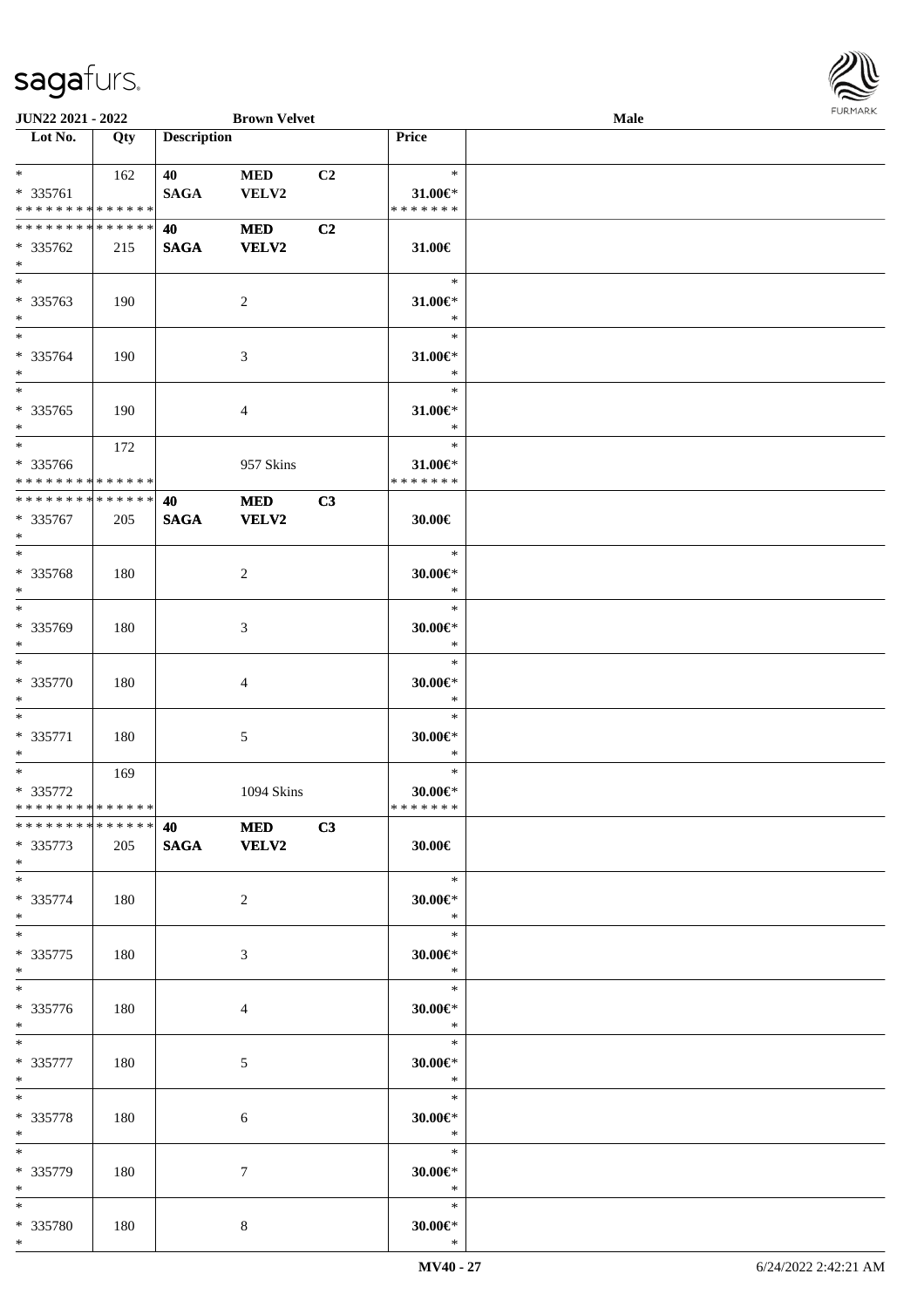

| JUN22 2021 - 2022                                      |                      |                       | <b>Brown Velvet</b>         |    |                                             | <b>Male</b> |  |
|--------------------------------------------------------|----------------------|-----------------------|-----------------------------|----|---------------------------------------------|-------------|--|
| $\overline{\phantom{1}}$ Lot No.                       | Qty                  | <b>Description</b>    |                             |    | Price                                       |             |  |
| $*$<br>* 335781<br>$*$                                 | 180                  | 40<br><b>SAGA</b>     | <b>MED</b><br>VELV2         | C3 | $\ast$<br>$30.00 \in$ *<br>$\ast$           |             |  |
| $\overline{\phantom{0}}$<br>* 335782<br>$\ast$         | 180                  |                       | 10                          |    | $\ast$<br>$30.00 \in$ *<br>$\ast$           |             |  |
| * 335783<br>$*$                                        | 180                  |                       | 11                          |    | $\ast$<br>$30.00 \in$ *<br>$\ast$           |             |  |
| * 335784<br>$*$<br>$*$                                 | 180                  |                       | 12                          |    | $\ast$<br>$30.00 \in$ *<br>$\ast$           |             |  |
| * 335785<br>$*$<br>$*$                                 | 180                  |                       | 13                          |    | $\ast$<br>$30.00 \in$ *<br>$\ast$<br>$\ast$ |             |  |
| * 335786<br>$*$                                        | 180                  |                       | 14                          |    | $30.00 \in$ *<br>$\ast$                     |             |  |
| $*$<br>* 335787<br>* * * * * * * * * * * * * * *       | 88                   |                       | 2633 Skins                  |    | $\ast$<br>$30.00 \in$ *<br>* * * * * * *    |             |  |
| * * * * * * * * * * * * * *<br>* 335788<br>$*$         | 205                  | 40<br><b>SAGA</b>     | <b>MED</b><br><b>VELV2</b>  | C3 | 30.00€                                      |             |  |
| $*$<br>* 335789<br>$*$<br>$\overline{\ast}$            | 180                  |                       | 2                           |    | $\ast$<br>$30.00 \in$ *<br>$\ast$           |             |  |
| * 335790<br>* * * * * * * * * * * * * *                | 107                  |                       | 492 Skins                   |    | $\ast$<br>$30.00 \in$ *<br>* * * * * * *    |             |  |
| * * * * * * * * * * * * * * *<br>* 335791<br>$*$       | 205                  | 40<br>$\mathbf{SAGA}$ | <b>PALE</b><br><b>VELV2</b> | C1 | 30.00€                                      |             |  |
| $*$<br>$* 335792$<br>$*$                               | 180                  |                       | 2                           |    | $\ast$<br>$30.00 \in$ *<br>$\ast$           |             |  |
| $*$<br>* 335793<br>$*$                                 | 180                  |                       | 3                           |    | $\ast$<br>$30.00 \in$ *<br>$\ast$           |             |  |
| $*$<br>* 335794<br>* * * * * * * * * * * * * * *       | 170                  |                       | 735 Skins                   |    | $\ast$<br>30.00€*<br>* * * * * * *          |             |  |
| * * * * * * * *<br>* 335795<br>$*$<br>$*$              | * * * * * *  <br>205 | 40<br><b>SAGA</b>     | <b>PALE</b><br><b>VELV2</b> | C1 | $30.00 \in$<br>$\ast$                       |             |  |
| * 335796<br>$*$<br>$*$                                 | 180                  |                       | 2                           |    | $30.00 \in$ *<br>$\ast$                     |             |  |
| * 335797<br>$*$                                        | 180                  |                       | 3                           |    | $\ast$<br>$30.00 \in$ *<br>$\ast$           |             |  |
| $*$<br>* 335798<br>$*$                                 | 180                  |                       | 4                           |    | $\ast$<br>$30.00 \in$ *<br>$\ast$           |             |  |
| $*$ and $*$<br>* 335799<br>* * * * * * * * * * * * * * | 65                   |                       | 810 Skins                   |    | $\ast$<br>$30.00 \in$ *<br>* * * * * * *    |             |  |
| * * * * * * * * * * * * * *<br>* 335800<br>$*$         | 205                  | 40<br><b>SAGA</b>     | <b>PALE</b><br><b>VELV2</b> | C1 | 30.00€                                      |             |  |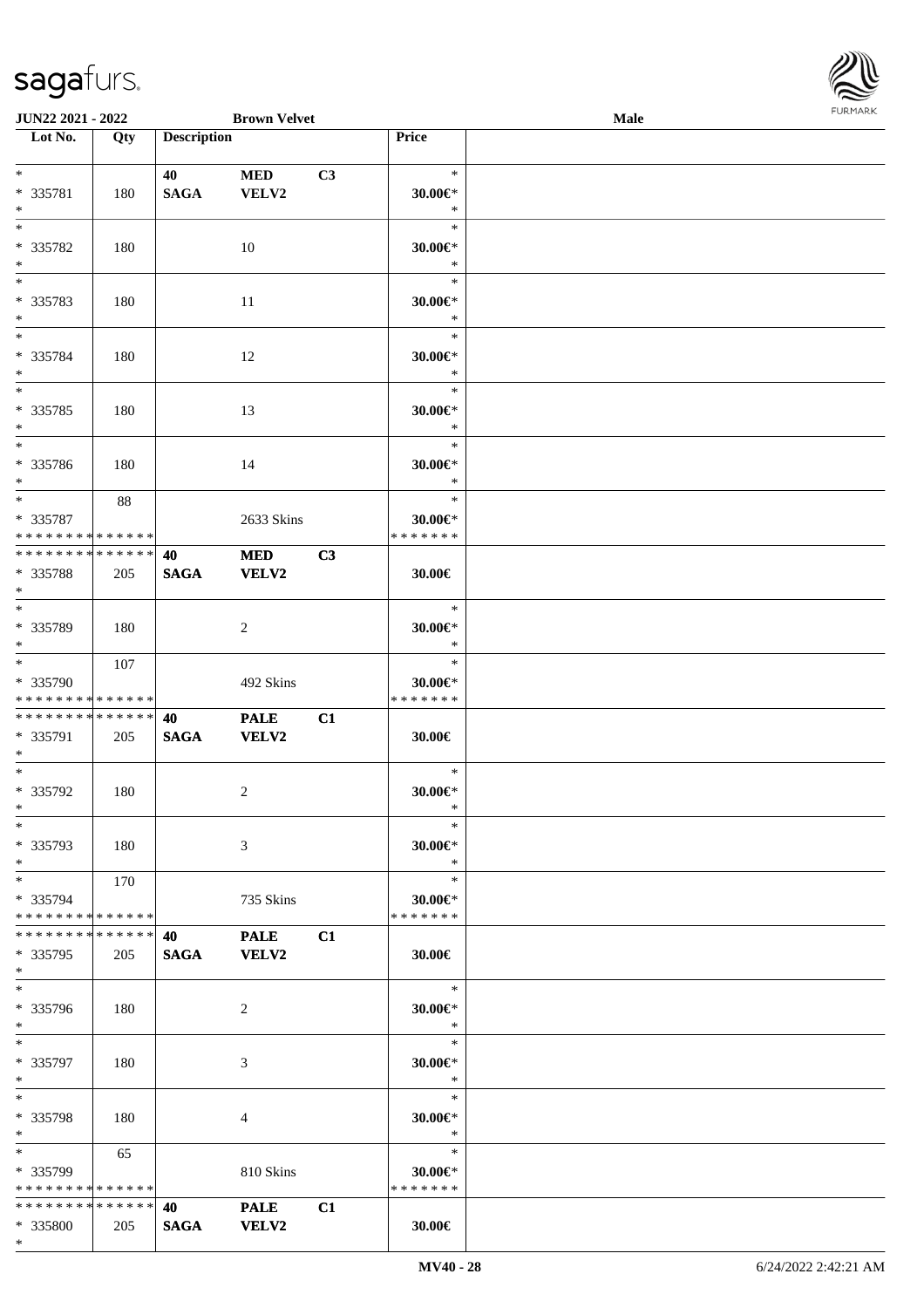

| <b>JUN22 2021 - 2022</b>      |     |                    | <b>Brown Velvet</b> |    |                   | <b>Male</b> |  |
|-------------------------------|-----|--------------------|---------------------|----|-------------------|-------------|--|
| Lot No.                       | Qty | <b>Description</b> |                     |    | Price             |             |  |
|                               |     |                    |                     |    |                   |             |  |
| $*$ and $*$                   | 54  | 40 — 10            | <b>PALE</b>         | C1 | $\ast$            |             |  |
| * 335801                      |     | <b>SAGA</b>        | VELV2               |    | 30.00€*           |             |  |
| * * * * * * * * * * * * * *   |     |                    |                     |    | * * * * * * *     |             |  |
| * * * * * * * * * * * * * * * |     | 40                 | <b>PALE</b>         | C2 |                   |             |  |
| * 335802                      | 205 | <b>SAGA</b>        | <b>VELV2</b>        |    | $30.00 \in$       |             |  |
| $*$                           |     |                    |                     |    |                   |             |  |
| $*$                           |     |                    |                     |    | $\ast$            |             |  |
| * 335803                      |     |                    |                     |    |                   |             |  |
| $*$                           | 180 |                    | $\overline{c}$      |    | 30.00€*<br>$\ast$ |             |  |
| $*$                           |     |                    |                     |    | $\ast$            |             |  |
|                               |     |                    |                     |    |                   |             |  |
| * 335804                      | 180 |                    | 3                   |    | $30.00 \in$ *     |             |  |
| $*$                           |     |                    |                     |    | $\ast$            |             |  |
|                               |     |                    |                     |    | $\ast$            |             |  |
| * 335805                      | 180 |                    | 4                   |    | $30.00 \in$ *     |             |  |
| $*$                           |     |                    |                     |    | $\ast$            |             |  |
| $*$                           |     |                    |                     |    | $\ast$            |             |  |
| * 335806                      | 180 |                    | 5                   |    | $30.00 \in$ *     |             |  |
| $*$                           |     |                    |                     |    | $\ast$            |             |  |
| $*$                           |     |                    |                     |    | $\ast$            |             |  |
| * 335807                      | 180 |                    | 6                   |    | $30.00 \in$       |             |  |
| $*$                           |     |                    |                     |    | $\ast$            |             |  |
| $*$                           |     |                    |                     |    | $\ast$            |             |  |
| * 335808                      | 180 |                    | 7                   |    | 30.00€*           |             |  |
| $*$                           |     |                    |                     |    | $\ast$            |             |  |
| $*$                           |     |                    |                     |    | $\ast$            |             |  |
| * 335809                      | 180 |                    | 8                   |    | 30.00€*           |             |  |
| $*$                           |     |                    |                     |    | $\ast$            |             |  |
| $\overline{\ }$               |     |                    |                     |    | $\ast$            |             |  |
| * 335810                      |     |                    |                     |    | $30.00 \in$ *     |             |  |
| $*$                           | 180 |                    | 9                   |    | $\ast$            |             |  |
| $*$                           |     |                    |                     |    | $\ast$            |             |  |
|                               |     |                    |                     |    |                   |             |  |
| * 335811                      | 180 |                    | 10                  |    | $30.00 \in$ *     |             |  |
| $*$                           |     |                    |                     |    | $\ast$            |             |  |
| $*$                           |     |                    |                     |    | $\ast$            |             |  |
| $* 335812$                    | 180 |                    | 11                  |    | 30.00€*           |             |  |
| $*$                           |     |                    |                     |    | $\ast$            |             |  |
| $*$                           |     |                    |                     |    | $\ast$            |             |  |
| * 335813                      | 180 |                    | 12                  |    | $30.00 \in$ *     |             |  |
| $*$                           |     |                    |                     |    | $\ast$            |             |  |
| $*$                           |     |                    |                     |    | $\ast$            |             |  |
| * 335814                      | 180 |                    | 13                  |    | 30.00€*           |             |  |
| $*$                           |     |                    |                     |    | $\ast$            |             |  |
| $*$                           |     |                    |                     |    | $\ast$            |             |  |
| * 335815                      | 180 |                    | 14                  |    | $30.00 \in$ *     |             |  |
| $*$                           |     |                    |                     |    | $\ast$            |             |  |
| $*$                           | 64  |                    |                     |    | $\ast$            |             |  |
| * 335816                      |     |                    | 2609 Skins          |    | $30.00 \in$ *     |             |  |
| * * * * * * * * * * * * * *   |     |                    |                     |    | * * * * * * *     |             |  |
| * * * * * * * * * * * * * * * |     | 40                 | <b>PALE</b>         | C2 |                   |             |  |
| * 335817                      | 205 | <b>SAGA</b>        | <b>VELV2</b>        |    | $30.00 \in$       |             |  |
| $*$ $-$                       |     |                    |                     |    |                   |             |  |
| $*$                           |     |                    |                     |    | $\ast$            |             |  |
|                               |     |                    |                     |    |                   |             |  |
| * 335818                      | 180 |                    | 2                   |    | $30.00 \in$ *     |             |  |
| $*$                           |     |                    |                     |    | $\ast$            |             |  |
| $*$                           |     |                    |                     |    | $\ast$            |             |  |
| * 335819                      | 180 |                    | 3                   |    | $30.00 \in$       |             |  |
| $*$ $-$                       |     |                    |                     |    | $\ast$            |             |  |
| $*$                           |     |                    |                     |    | $\ast$            |             |  |
| * 335820                      | 180 |                    | 4                   |    | $30.00 \in$       |             |  |
| $*$                           |     |                    |                     |    | $\ast$            |             |  |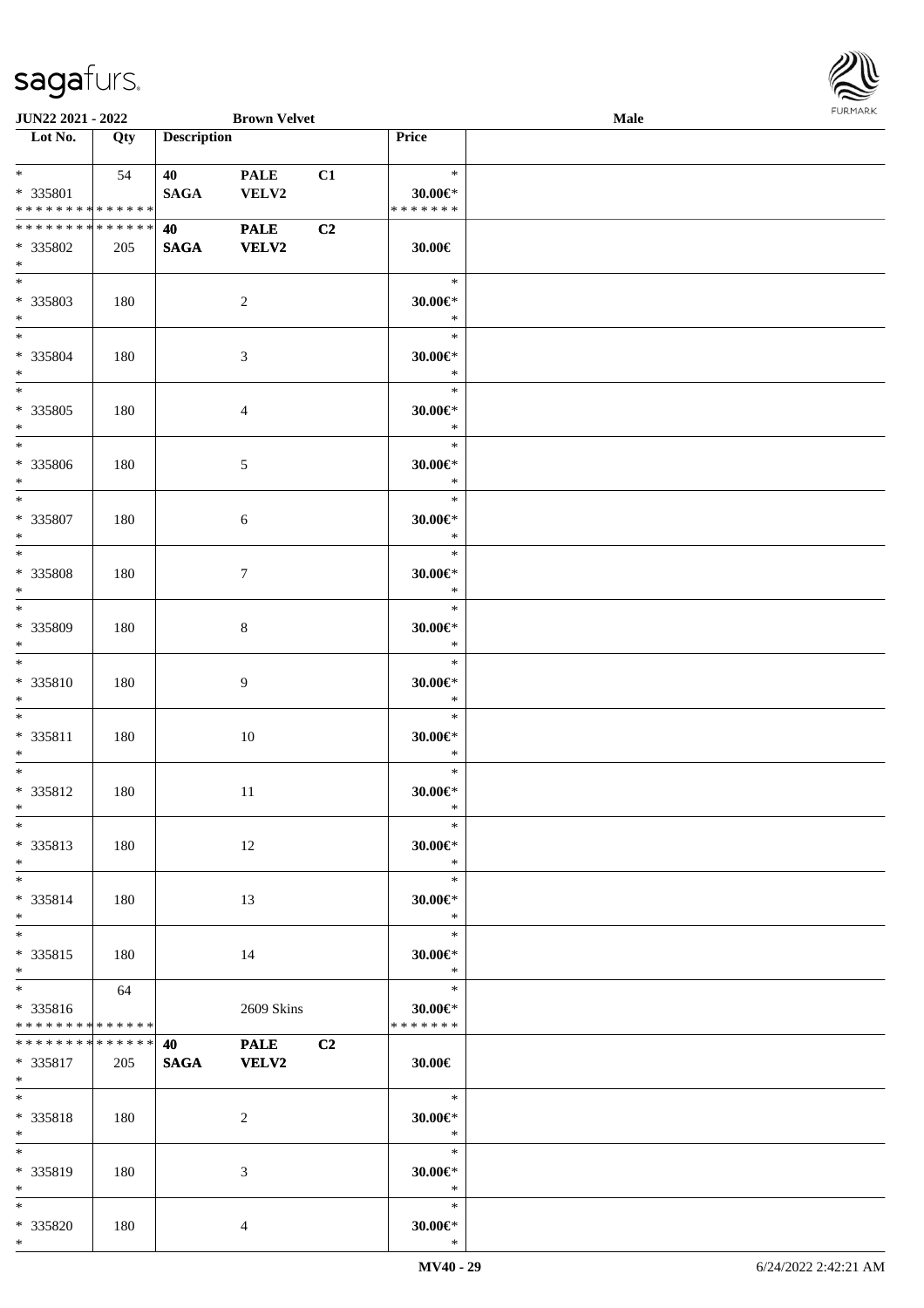

| JUN22 2021 - 2022                  |     |                    | <b>Brown Velvet</b> |    |                         | Male |  |
|------------------------------------|-----|--------------------|---------------------|----|-------------------------|------|--|
| Lot No.                            | Qty | <b>Description</b> |                     |    | Price                   |      |  |
|                                    |     |                    |                     |    |                         |      |  |
| $*$                                |     | 40 - 10            | <b>PALE</b>         | C2 | $\ast$                  |      |  |
| * 335821                           | 180 | <b>SAGA</b>        | <b>VELV2</b>        |    | $30.00 \in$ *           |      |  |
| $\ast$                             |     |                    |                     |    | $\ast$                  |      |  |
| $\overline{\phantom{0}}$           |     |                    |                     |    | $\ast$                  |      |  |
| * 335822                           | 180 |                    | 6                   |    | $30.00 \in$ *           |      |  |
| $\ast$                             |     |                    |                     |    | $\ast$                  |      |  |
|                                    |     |                    |                     |    | $\ast$                  |      |  |
| * 335823                           | 180 |                    | $7\phantom{.0}$     |    | $30.00 \in$ *           |      |  |
| $*$                                |     |                    |                     |    | $\ast$                  |      |  |
| $*$                                |     |                    |                     |    | $\ast$                  |      |  |
| $* 335824$                         | 180 |                    | $\,8\,$             |    | $30.00 \in$ *           |      |  |
| $*$<br>$\overline{\phantom{0}}$    |     |                    |                     |    | $\ast$                  |      |  |
|                                    |     |                    |                     |    | $\ast$                  |      |  |
| * 335825                           | 180 |                    | $\overline{9}$      |    | $30.00 \in$ *           |      |  |
| $*$<br>$\overline{\phantom{0}}$    |     |                    |                     |    | $\ast$                  |      |  |
|                                    |     |                    |                     |    | $\ast$                  |      |  |
| * 335826                           | 180 |                    | 10                  |    | $30.00 \in$ *           |      |  |
| $*$<br>$\overline{\phantom{0}}$    |     |                    |                     |    | $\ast$                  |      |  |
|                                    |     |                    |                     |    | $\ast$                  |      |  |
| $* 335827$                         | 180 |                    | 11                  |    | $30.00 \in$ *           |      |  |
| $\ast$<br>$\overline{\phantom{0}}$ |     |                    |                     |    | $\ast$                  |      |  |
|                                    |     |                    |                     |    | $\ast$                  |      |  |
| * 335828                           | 180 |                    | 12                  |    | $30.00 \in$ *           |      |  |
| $\ast$<br>$\overline{\phantom{0}}$ |     |                    |                     |    | $\ast$<br>$\ast$        |      |  |
|                                    |     |                    |                     |    |                         |      |  |
| * 335829<br>$*$                    | 180 |                    | 13                  |    | $30.00 \in$ *<br>$\ast$ |      |  |
| $\overline{\phantom{a}^*}$         |     |                    |                     |    | $\ast$                  |      |  |
| * 335830                           | 180 |                    | 14                  |    | $30.00 \text{E}^*$      |      |  |
| $*$                                |     |                    |                     |    | $\ast$                  |      |  |
| $*$                                |     |                    |                     |    | $\ast$                  |      |  |
| * 335831                           | 180 |                    | 15                  |    | $30.00 \in$ *           |      |  |
| $*$                                |     |                    |                     |    | $\ast$                  |      |  |
| $*$                                |     |                    |                     |    | $\ast$                  |      |  |
| * 335832                           | 180 |                    | 16                  |    | $30.00 \in$ *           |      |  |
| $*$                                |     |                    |                     |    | $\ast$                  |      |  |
| $*$                                | 147 |                    |                     |    | $\ast$                  |      |  |
| $*335833$                          |     |                    | 3052 Skins          |    | 30.00€*                 |      |  |
| * * * * * * * * * * * * * *        |     |                    |                     |    | * * * * * * *           |      |  |
| * * * * * * * * * * * * * *        |     |                    | <b>IDENTICAL</b>    |    |                         |      |  |
| * 335834                           | 205 |                    |                     |    | 30.00€                  |      |  |
| $*$                                |     |                    |                     |    |                         |      |  |
| $*$                                |     |                    |                     |    | $\ast$                  |      |  |
| * 335835                           | 180 |                    | 2                   |    | $30.00 \in$ *           |      |  |
| $*$                                |     |                    |                     |    | $*$                     |      |  |
| $*$                                |     |                    |                     |    | $\ast$                  |      |  |
| * 335836                           | 180 |                    | 3                   |    | $30.00 \in$ *           |      |  |
| $*$                                |     |                    |                     |    | $\ast$                  |      |  |
| $*$                                |     |                    |                     |    | $\Box$<br>$\ast$        |      |  |
| * 335837                           | 180 |                    | 4                   |    | $30.00 \in$ *           |      |  |
| $*$                                |     |                    |                     |    | $\bullet$ $\bullet$     |      |  |
| $*$                                |     |                    |                     |    | $\ast$                  |      |  |
| * 335838                           | 180 |                    | 5                   |    | 30.00€*                 |      |  |
| $*$                                |     |                    |                     |    | $\ast$                  |      |  |
| $\ast$                             |     |                    |                     |    | $\ast$                  |      |  |
| * 335839                           | 180 |                    | 6                   |    | $30.00 \in$ *           |      |  |
| $*$                                |     |                    |                     |    | $\ast$                  |      |  |
| $*$ and $*$                        | 139 |                    |                     |    | $\ast$                  |      |  |
| * 335840                           |     |                    | 1244 Skins          |    | $30.00 \in$ *           |      |  |
| * * * * * * * * * * * * * *        |     |                    |                     |    | * * * * * * *           |      |  |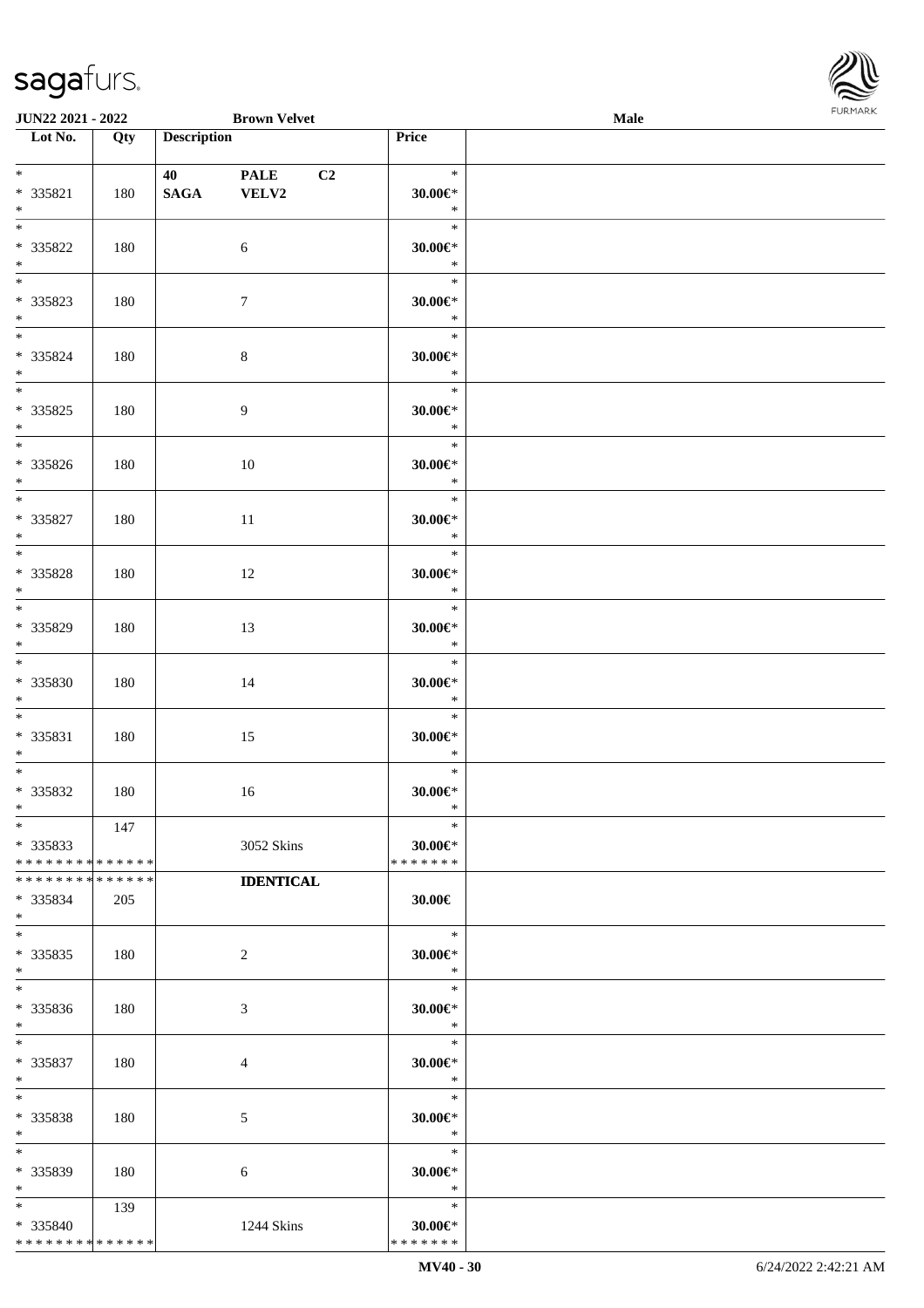

| <b>JUN22 2021 - 2022</b>                   |     |                                 | <b>Brown Velvet</b> |                |                          | Male |  |
|--------------------------------------------|-----|---------------------------------|---------------------|----------------|--------------------------|------|--|
| Lot No.                                    | Qty | <b>Description</b>              |                     |                | Price                    |      |  |
|                                            |     |                                 |                     |                |                          |      |  |
| ******** <mark>******</mark>               |     | <b>40</b> and the set of $\sim$ | <b>PALE</b>         | C <sub>2</sub> |                          |      |  |
| * 335841                                   | 205 | <b>SAGA</b>                     | <b>VELV2</b>        |                | 30.00€                   |      |  |
| $*$                                        |     |                                 |                     |                |                          |      |  |
|                                            |     |                                 |                     |                | $\ast$                   |      |  |
| * 335842                                   | 180 |                                 | 2                   |                | 30.00€*                  |      |  |
| $*$                                        |     |                                 |                     |                | $\ast$                   |      |  |
|                                            |     |                                 |                     |                | $\ast$                   |      |  |
| * 335843                                   | 180 |                                 | 3                   |                | $30.00 \in$ *            |      |  |
| $*$                                        |     |                                 |                     |                | $\ast$                   |      |  |
| $*$                                        |     |                                 |                     |                | $\ast$                   |      |  |
| * 335844                                   | 180 |                                 |                     |                | $30.00 \in$ *            |      |  |
| $*$                                        |     |                                 | $\overline{4}$      |                | $\ast$                   |      |  |
|                                            |     |                                 |                     |                | $\ast$                   |      |  |
|                                            |     |                                 |                     |                |                          |      |  |
| $* 335845$                                 | 180 |                                 | 5                   |                | $30.00 \in$ *            |      |  |
| $*$<br>$\overline{\ast}$                   |     |                                 |                     |                | $\ast$                   |      |  |
|                                            | 185 |                                 |                     |                | $\ast$                   |      |  |
| * 335846                                   |     |                                 | 1110 Skins          |                | $30.00 \in$ *            |      |  |
| * * * * * * * * * * * * * * *              |     |                                 |                     |                | * * * * * * *            |      |  |
| * * * * * * * * <mark>* * * * * * *</mark> |     | 40                              | <b>PALE</b>         | C3             |                          |      |  |
| * 335847                                   | 205 | <b>SAGA</b>                     | VELV2               |                | 29.50€                   |      |  |
| $*$                                        |     |                                 |                     |                |                          |      |  |
|                                            |     |                                 |                     |                | $\ast$                   |      |  |
| * 335848                                   | 180 |                                 | 2                   |                | 29.50€*                  |      |  |
| $*$                                        |     |                                 |                     |                | $\ast$                   |      |  |
| $\overline{\ast}$                          |     |                                 |                     |                | $\ast$                   |      |  |
| * 335849                                   | 180 |                                 | 3                   |                | 29.50€*                  |      |  |
| $*$                                        |     |                                 |                     |                | $\ast$                   |      |  |
| $*$                                        |     |                                 |                     |                | $\ast$                   |      |  |
| * 335850                                   | 180 |                                 | $\overline{4}$      |                | 29.50€*                  |      |  |
| $*$                                        |     |                                 |                     |                | $\ast$                   |      |  |
| $*$                                        |     |                                 |                     |                | $\ast$                   |      |  |
| * 335851                                   | 200 |                                 | 5                   |                | 29.50€*                  |      |  |
| $*$                                        |     |                                 |                     |                | $\ast$                   |      |  |
| $*$ $-$                                    | 78  |                                 |                     |                | $\ast$                   |      |  |
| * 335852                                   |     |                                 | 1023 Skins          |                | 28.50€*                  |      |  |
| * * * * * * * * * * * * * * *              |     |                                 |                     |                | *******                  |      |  |
| ******** <mark>******</mark>               |     |                                 |                     |                |                          |      |  |
|                                            |     |                                 | 40 PALE C3          |                |                          |      |  |
| * 335853                                   | 205 | SAGA VELV2                      |                     |                | 29.50€                   |      |  |
| $*$                                        |     |                                 |                     |                |                          |      |  |
| $*$                                        |     |                                 |                     |                | $\ast$                   |      |  |
| * 335854                                   | 180 |                                 | $\overline{2}$      |                | 29.50€*                  |      |  |
| $*$                                        |     |                                 |                     |                | $\star$                  |      |  |
| $*$ $-$                                    |     |                                 |                     |                | $\ast$                   |      |  |
| $*335855$                                  | 180 |                                 | 3                   |                | 29.50€*                  |      |  |
| $*$                                        |     |                                 |                     |                | $\mathbb{R}^2$           |      |  |
|                                            |     |                                 |                     |                | $\overline{\phantom{0}}$ |      |  |
| * 335856                                   | 180 |                                 | $\overline{4}$      |                | 29.50€*                  |      |  |
| $*$                                        |     |                                 |                     |                | $\ast$                   |      |  |
| $*$ $*$                                    |     |                                 |                     |                | $\ast$                   |      |  |
| * 335857                                   | 180 |                                 | $\mathfrak{S}$      |                | 29.00€*                  |      |  |
| $*$ $-$                                    |     |                                 |                     |                | $\ast$                   |      |  |
| $*$ $-$                                    |     |                                 |                     |                | $\ast$                   |      |  |
| * 335858                                   | 180 |                                 | 6                   |                | 29.50€*                  |      |  |
| $*$ $\qquad$                               |     |                                 |                     |                | $\ast$                   |      |  |
| $*$                                        |     |                                 |                     |                | $\ast$                   |      |  |
| * 335859                                   | 180 |                                 | $\tau$              |                | 29.50€*                  |      |  |
| $*$                                        |     |                                 |                     |                | $\ast$                   |      |  |
| $*$                                        |     |                                 |                     |                | $\ast$                   |      |  |
| * 335860                                   | 180 |                                 | 8                   |                | 29.50€*                  |      |  |
| $*$                                        |     |                                 |                     |                | $\ast$                   |      |  |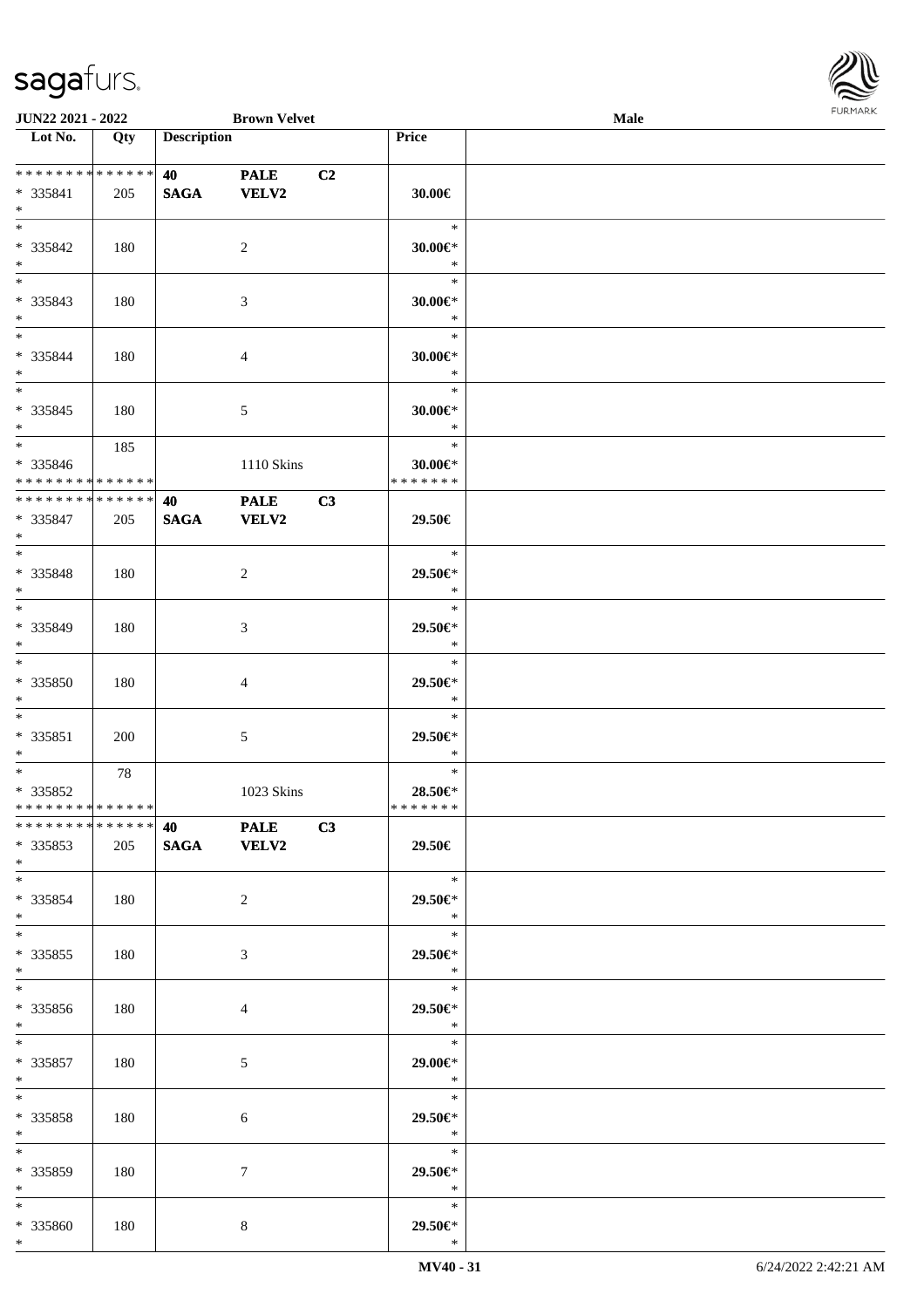

| JUN22 2021 - 2022                          |     |                    | <b>Brown Velvet</b>    |                |                     | <b>Male</b> |  |
|--------------------------------------------|-----|--------------------|------------------------|----------------|---------------------|-------------|--|
| Lot No.                                    | Qty | <b>Description</b> |                        |                | Price               |             |  |
|                                            |     |                    |                        |                |                     |             |  |
| $*$                                        |     | 40                 | <b>PALE</b>            | C3             | $\ast$              |             |  |
| * 335861                                   | 180 | <b>SAGA</b>        | VELV2                  |                | 29.00€*             |             |  |
| $*$                                        |     |                    |                        |                | $\ast$              |             |  |
| $*$                                        |     |                    |                        |                | $\ast$              |             |  |
|                                            |     |                    |                        |                |                     |             |  |
| * 335862                                   | 180 |                    | 10                     |                | 29.50€*             |             |  |
| $\ast$                                     |     |                    |                        |                | $\ast$              |             |  |
| $\overline{\phantom{0}}$                   |     |                    |                        |                | $\ast$              |             |  |
| * 335863                                   | 180 |                    | 11                     |                | 29.50€*             |             |  |
| $*$                                        |     |                    |                        |                | $\ast$              |             |  |
| $*$                                        | 67  |                    |                        |                | $\ast$              |             |  |
| * 335864                                   |     |                    | 2072 Skins             |                | 29.00€*             |             |  |
| * * * * * * * * * * * * * *                |     |                    |                        |                | * * * * * * *       |             |  |
| * * * * * * * * * * * * * *                |     | 40                 | <b>PALE</b>            | C3             |                     |             |  |
|                                            |     |                    |                        |                |                     |             |  |
| * 335865                                   | 205 | <b>SAGA</b>        | VELV2                  |                | 29.50€              |             |  |
| $*$                                        |     |                    |                        |                |                     |             |  |
| $*$                                        |     |                    |                        |                | $\ast$              |             |  |
| * 335866                                   | 180 |                    | 2                      |                | 29.50€*             |             |  |
| $*$                                        |     |                    |                        |                | $\ast$              |             |  |
| $*$                                        | 133 |                    |                        |                | $\ast$              |             |  |
| $* 335867$                                 |     |                    | 518 Skins              |                | 29.50€*             |             |  |
| * * * * * * * * * * * * * * *              |     |                    |                        |                | * * * * * * *       |             |  |
| * * * * * * * * * * * * * * *              |     | 40                 | $\mathbf{XP}$          | C1             |                     |             |  |
| * 335868                                   | 205 | <b>SAGA</b>        | VELV2                  |                | 30.00€              |             |  |
| $*$                                        |     |                    |                        |                |                     |             |  |
| $*$                                        |     |                    |                        |                | $\ast$              |             |  |
|                                            | 176 |                    |                        |                |                     |             |  |
| * 335869                                   |     |                    | 381 Skins              |                | $30.00 \in$ *       |             |  |
| * * * * * * * * * * * * * *                |     |                    |                        |                | * * * * * * *       |             |  |
| * * * * * * * * * * * * * * *              |     | 40                 | $\mathbf{XP}$          | C1             |                     |             |  |
| * 335870                                   | 205 | <b>SAGA</b>        | VELV2                  |                | 30.00€              |             |  |
| $*$                                        |     |                    |                        |                |                     |             |  |
| $*$                                        |     |                    |                        |                | $\ast$              |             |  |
| $* 335871$                                 | 180 |                    | $\overline{c}$         |                | $30.00 \in$ *       |             |  |
| $*$                                        |     |                    |                        |                | $\ast$              |             |  |
| $*$                                        | 118 |                    |                        |                | $\ast$              |             |  |
| * 335872                                   |     |                    | 503 Skins              |                | 30.00€*             |             |  |
| * * * * * * * * * * * * * * *              |     |                    |                        |                | *******             |             |  |
|                                            |     | 40 XP              |                        | C1             |                     |             |  |
| 335873                                     | 201 |                    | SAGA VELV2             |                | 30.00€              |             |  |
|                                            |     |                    |                        |                |                     |             |  |
| * * * * * * * * <mark>* * * * * * *</mark> |     |                    |                        |                |                     |             |  |
|                                            |     |                    | $\mathbf{X}\mathbf{P}$ | C <sub>2</sub> |                     |             |  |
| * 335874                                   | 205 |                    | SAGA VELV2             |                | 30.00€              |             |  |
| $*$                                        |     |                    |                        |                |                     |             |  |
| $*$                                        |     |                    |                        |                | $*$                 |             |  |
| * 335875                                   | 180 |                    | 2                      |                | 30.00€*             |             |  |
| $*$                                        |     |                    |                        |                | $\ast$              |             |  |
| $*$                                        |     |                    |                        |                | $\ast$              |             |  |
| * 335876                                   | 180 |                    | 3                      |                | $30.00 \in$         |             |  |
| $*$                                        |     |                    |                        |                | $\ast$              |             |  |
| $*$                                        |     |                    |                        |                | $\ast$              |             |  |
| * 335877                                   | 180 |                    | 4                      |                | $30.00 \in$ *       |             |  |
| $*$ $-$                                    |     |                    |                        |                | $\ast$              |             |  |
| $*$                                        |     |                    |                        |                | $\ast$              |             |  |
|                                            |     |                    |                        |                |                     |             |  |
| * 335878                                   | 180 |                    | 5                      |                | 30.00€*             |             |  |
| $*$ $-$                                    |     |                    |                        |                | $\bullet$ $\bullet$ |             |  |
| $*$                                        |     |                    |                        |                | $\ast$              |             |  |
| * 335879                                   | 180 |                    | 6                      |                | 29.50€*             |             |  |
| $*$                                        |     |                    |                        |                | $\ast$              |             |  |
| $*$                                        |     |                    |                        |                | $\ast$              |             |  |
| * 335880                                   | 180 |                    | 7                      |                | 29.50€*             |             |  |
| $*$                                        |     |                    |                        |                | $\ast$              |             |  |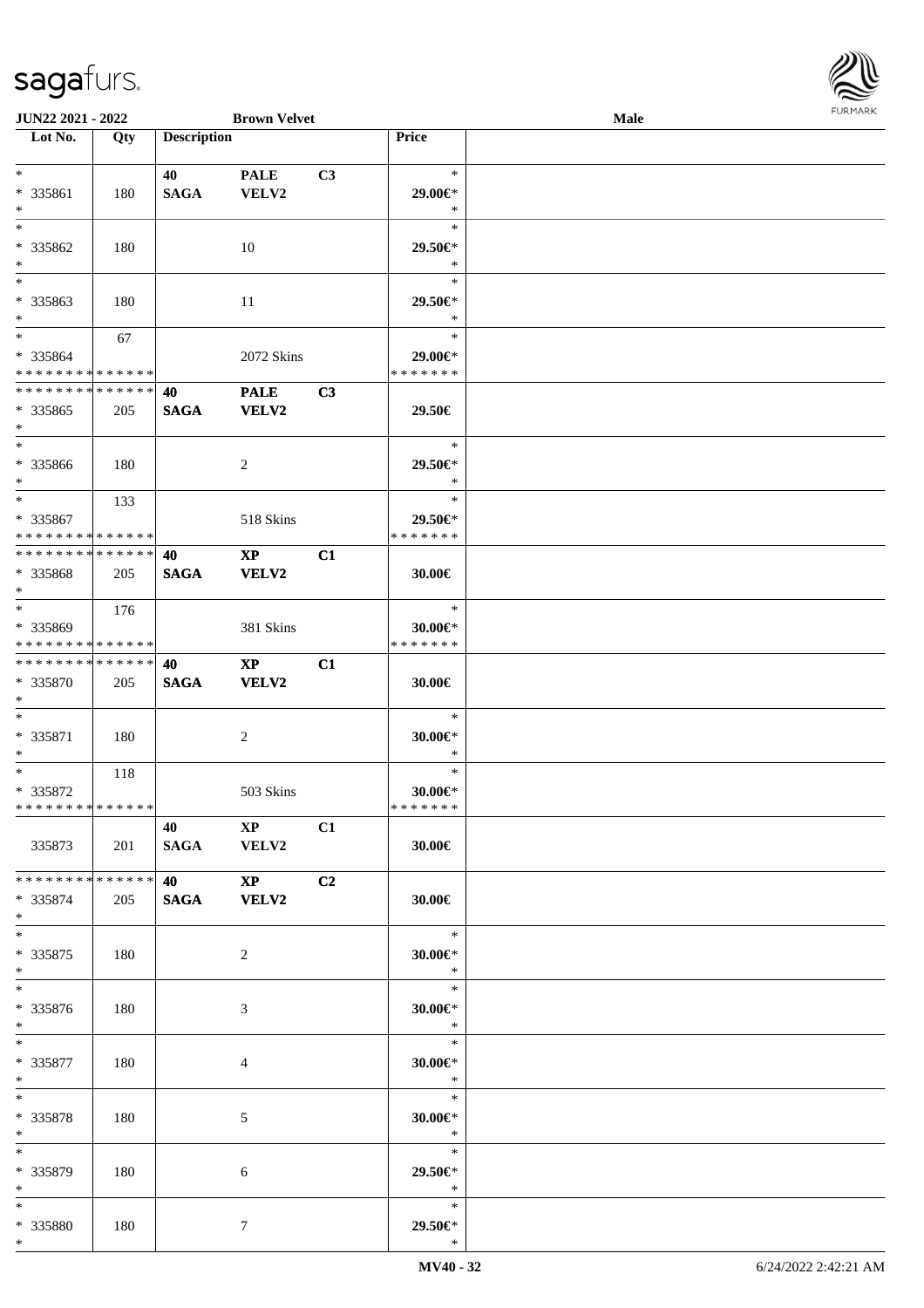

| JUN22 2021 - 2022                                      |     |                    | <b>Brown Velvet</b>                    |    |                                    | <b>Male</b> | <b>FURMARK</b> |
|--------------------------------------------------------|-----|--------------------|----------------------------------------|----|------------------------------------|-------------|----------------|
| $\overline{\phantom{1}}$ Lot No.                       | Qty | <b>Description</b> |                                        |    | Price                              |             |                |
| $*$ and $*$<br>* 335881<br>* * * * * * * * * * * * * * | 159 | 40 — 20<br>SAGA    | $\mathbf{XP}$<br>VELV2                 | C2 | $\ast$<br>29.50€*<br>* * * * * * * |             |                |
| * * * * * * * * * * * * * *<br>* 335882<br>$*$         | 205 | 40<br><b>SAGA</b>  | $\mathbf{X}\mathbf{P}$<br><b>VELV2</b> | C2 | 29.50€                             |             |                |
| $\overline{\phantom{0}}$<br>* 335883<br>$*$            | 180 |                    | $\overline{c}$                         |    | $\ast$<br>29.50€*<br>$\ast$        |             |                |
| $*$<br>* 335884<br>$*$                                 | 180 |                    | $\mathfrak{Z}$                         |    | $\ast$<br>29.50€*<br>$\ast$        |             |                |
| $*$<br>* 335885<br>$*$<br>$\overline{\phantom{0}}$     | 180 |                    | 4                                      |    | $\ast$<br>29.50€*<br>$\ast$        |             |                |
| * 335886<br>$*$                                        | 180 |                    | $\sqrt{5}$                             |    | $\ast$<br>29.50€*<br>$\ast$        |             |                |
| $\ast$<br>* 335887<br>$\ast$                           | 180 |                    | 6                                      |    | $\ast$<br>29.50€*<br>$\ast$        |             |                |
| $*$<br>* 335888<br>$\ast$<br>$\overline{\phantom{0}}$  | 180 |                    | $\tau$                                 |    | $\ast$<br>29.50€*<br>$\ast$        |             |                |
| * 335889<br>$\ast$                                     | 180 |                    | $\,8\,$                                |    | $\ast$<br>29.50€*<br>$\ast$        |             |                |
| $\overline{\ }$<br>* 335890<br>$\ast$                  | 180 |                    | 9                                      |    | $\ast$<br>29.50€*<br>$\ast$        |             |                |
| $*$<br>* 335891<br>$\ast$<br>$\overline{\phantom{0}}$  | 180 |                    | 10                                     |    | $\ast$<br>29.50€*<br>$\ast$        |             |                |
| * 335892<br>$\ast$                                     | 180 |                    | 11                                     |    | $\ast$<br>29.50€*<br>∗             |             |                |
| $\ast$<br>* 335893<br>* * * * * * * * * * * * * *      | 127 |                    | 2132 Skins                             |    | $\ast$<br>29.50€*<br>* * * * * * * |             |                |
| * * * * * * * * * * * * * *<br>* 335894<br>$*$         | 205 | 40<br><b>SAGA</b>  | $\mathbf{X}\mathbf{P}$<br><b>VELV2</b> | C2 | 29.50€                             |             |                |
| $*$<br>* 335895<br>$\ast$                              | 180 |                    | 2                                      |    | $\ast$<br>29.50€*<br>$\ast$        |             |                |
| $\overline{\phantom{a}^*}$<br>* 335896<br>$*$          | 180 |                    | 3                                      |    | $\ast$<br>29.50€*<br>$\ast$        |             |                |
| $*$<br>* 335897<br>* * * * * * * * * * * * * *         | 189 |                    | 754 Skins                              |    | $\ast$<br>29.50€*<br>* * * * * * * |             |                |
| * * * * * * * * * * * * * *<br>$*335898$<br>$\ast$     | 205 | 40<br><b>SAGA</b>  | $\mathbf{XP}$<br><b>VELV2</b>          | C3 | 29.00€                             |             |                |
| $\ast$<br>* 335899<br>$\ast$                           | 180 |                    | $\overline{2}$                         |    | $\ast$<br>29.00€*<br>$\ast$        |             |                |
| $*$<br>* 335900<br>* * * * * * * * * * * * * *         | 57  |                    | 442 Skins                              |    | $\ast$<br>29.00€*<br>* * * * * * * |             |                |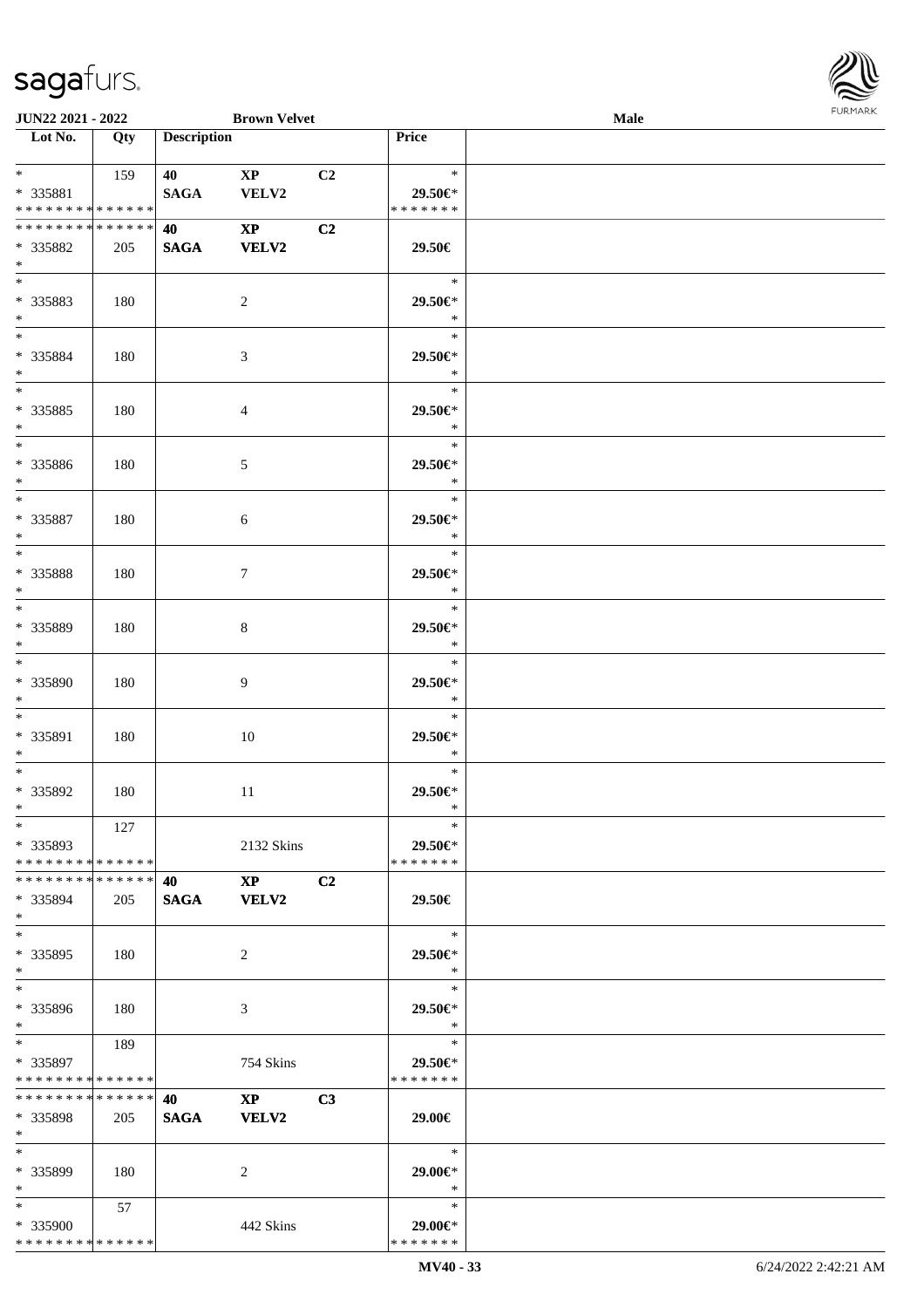

| <b>JUN22 2021 - 2022</b>                   |     |                    | <b>Brown Velvet</b>    |                |                   | <b>Male</b> |  |
|--------------------------------------------|-----|--------------------|------------------------|----------------|-------------------|-------------|--|
| Lot No.                                    | Qty | <b>Description</b> |                        |                | Price             |             |  |
|                                            |     |                    |                        |                |                   |             |  |
| * * * * * * * * <mark>* * * * * * *</mark> |     | 40                 | $\mathbf{XP}$          | C3             |                   |             |  |
| * 335901                                   | 205 | <b>SAGA</b>        | VELV2                  |                | 29.50€            |             |  |
| $*$                                        |     |                    |                        |                |                   |             |  |
| $*$                                        |     |                    |                        |                | $\ast$            |             |  |
| * 335902                                   |     |                    |                        |                |                   |             |  |
|                                            | 180 |                    | 2                      |                | 29.00€*           |             |  |
| $*$                                        |     |                    |                        |                | $\ast$            |             |  |
|                                            |     |                    |                        |                | $\ast$            |             |  |
| * 335903                                   | 180 |                    | 3                      |                | 29.00€*           |             |  |
| $\ast$                                     |     |                    |                        |                | $\ast$            |             |  |
| $*$                                        |     |                    |                        |                | $\ast$            |             |  |
| * 335904                                   | 180 |                    | $\overline{4}$         |                | 29.00€*           |             |  |
| $*$                                        |     |                    |                        |                | $\ast$            |             |  |
| $*$                                        | 168 |                    |                        |                | $\ast$            |             |  |
| * 335905                                   |     |                    |                        |                | $29.00 \in$ *     |             |  |
|                                            |     |                    | 913 Skins              |                | * * * * * * *     |             |  |
| * * * * * * * * * * * * * *                |     |                    |                        |                |                   |             |  |
| * * * * * * * * * * * * * *                |     | 40                 | $\mathbf{X}\mathbf{P}$ | C3             |                   |             |  |
| * 335906                                   | 215 | <b>SAGA</b>        | VELV2                  |                | 29.00€            |             |  |
| $*$                                        |     |                    |                        |                |                   |             |  |
| $*$                                        | 78  |                    |                        |                | $\ast$            |             |  |
| * 335907                                   |     |                    | 293 Skins              |                | 29.00€*           |             |  |
| * * * * * * * * * * * * * * *              |     |                    |                        |                | * * * * * * *     |             |  |
| * * * * * * * * * * * * * * *              |     | 40                 | MED/PAL C2             |                |                   |             |  |
| * 335908                                   |     |                    | <b>VELV2</b>           | <b>OPEN</b>    |                   |             |  |
|                                            | 205 | <b>SAGA</b>        |                        |                | 30.00€            |             |  |
| $*$                                        |     |                    |                        |                |                   |             |  |
| $*$                                        |     |                    |                        |                | $\ast$            |             |  |
| * 335909                                   | 180 |                    | 2                      |                | 30.00€*           |             |  |
| $*$                                        |     |                    |                        |                | $\ast$            |             |  |
| $*$                                        |     |                    |                        |                | $\ast$            |             |  |
| * 335910                                   | 180 |                    | 3                      |                | 30.00€*           |             |  |
| $*$                                        |     |                    |                        |                | $\ast$            |             |  |
| $*$                                        | 77  |                    |                        |                | $\ast$            |             |  |
| * 335911                                   |     |                    | 642 Skins              |                | 29.50€*           |             |  |
| * * * * * * * * * * * * * *                |     |                    |                        |                | * * * * * * *     |             |  |
|                                            |     |                    |                        |                |                   |             |  |
|                                            |     | 50/40              | $\mathbf{ALL}$         | C <sub>2</sub> |                   |             |  |
| 335912                                     | 81  | <b>SAGA</b>        | <b>VELV1</b>           | SPT1           | 27.50€            |             |  |
|                                            |     |                    |                        |                |                   |             |  |
| * * * * * * * * * * * * * * *              |     | 40                 | XD/DK                  | C <sub>2</sub> |                   |             |  |
| * 335913                                   | 215 | IA                 | <b>VELV1</b>           | <b>CHIP</b>    | 26.50€            |             |  |
| $*$                                        |     |                    |                        |                |                   |             |  |
| $*$                                        |     |                    |                        |                | $\ast$            |             |  |
| * 335914                                   | 190 |                    | 2                      |                | 26.50€*           |             |  |
| $*$                                        |     |                    |                        |                | $\ast$            |             |  |
| $*$                                        | 178 |                    |                        |                | $\ast$            |             |  |
|                                            |     |                    |                        |                |                   |             |  |
| * 335915                                   |     |                    | 583 Skins              |                | 26.50€*           |             |  |
| * * * * * * * * * * * * * *                |     |                    |                        |                | * * * * * * *     |             |  |
| * * * * * * * * * * * * * * *              |     | 40                 | MED/PAL C2             |                |                   |             |  |
| * 335916                                   | 205 | IA                 | <b>VELV1</b>           | <b>CHIP</b>    | 26.50€            |             |  |
| $*$                                        |     |                    |                        |                |                   |             |  |
| $*$                                        |     |                    |                        |                | $\ast$            |             |  |
| * 335917                                   | 180 |                    | 2                      |                | 26.50€*           |             |  |
| $*$                                        |     |                    |                        |                | $*$               |             |  |
| $*$                                        |     |                    |                        |                | $\ast$            |             |  |
|                                            | 180 |                    |                        |                |                   |             |  |
| * 335918                                   |     |                    | 3                      |                | 26.50€*<br>$\ast$ |             |  |
| $*$                                        |     |                    |                        |                |                   |             |  |
| $*$                                        |     |                    |                        |                | $\ast$            |             |  |
| * 335919                                   | 180 |                    | 4                      |                | 26.50€*           |             |  |
| $*$                                        |     |                    |                        |                | $\ast$            |             |  |
| $*$                                        |     |                    |                        |                | $\ast$            |             |  |
| * 335920                                   | 180 |                    | 5                      |                | 26.50€*           |             |  |
| $\ast$                                     |     |                    |                        |                | $\ast$            |             |  |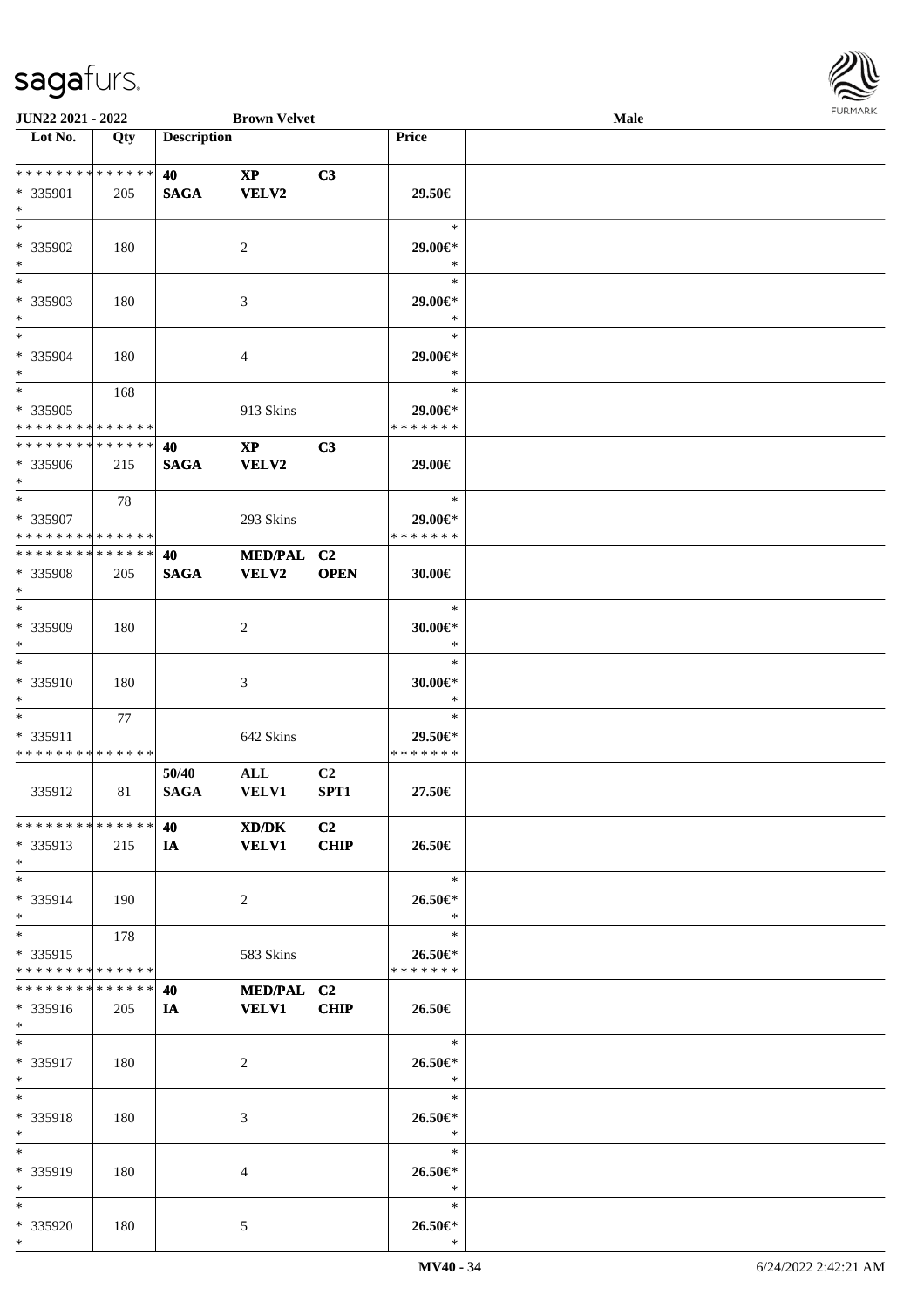

| <b>JUN22 2021 - 2022</b>                                                    |     |                    | <b>Brown Velvet</b> |             |               | <b>Male</b> |  |
|-----------------------------------------------------------------------------|-----|--------------------|---------------------|-------------|---------------|-------------|--|
| Lot No.                                                                     | Qty | <b>Description</b> |                     |             | Price         |             |  |
|                                                                             |     |                    |                     |             |               |             |  |
| $*$                                                                         |     | 40                 | MED/PAL C2          |             | $\ast$        |             |  |
| * 335921                                                                    | 180 | IA                 | <b>VELV1</b>        | <b>CHIP</b> | 26.50€*       |             |  |
| $*$                                                                         |     |                    |                     |             | $\ast$        |             |  |
| $*$                                                                         |     |                    |                     |             | $\ast$        |             |  |
| * 335922                                                                    | 180 |                    | $\tau$              |             | 26.50€*       |             |  |
| $*$                                                                         |     |                    |                     |             | $\ast$        |             |  |
|                                                                             |     |                    |                     |             | $\ast$        |             |  |
| * 335923                                                                    | 180 |                    | $8\,$               |             | 26.50€*       |             |  |
| $\ast$                                                                      |     |                    |                     |             | $\ast$        |             |  |
| $*$                                                                         |     |                    |                     |             | $\ast$        |             |  |
| * 335924                                                                    | 180 |                    | $\overline{9}$      |             | 26.50€*       |             |  |
| $*$                                                                         |     |                    |                     |             | $\ast$        |             |  |
|                                                                             |     |                    |                     |             | $\ast$        |             |  |
| * 335925                                                                    | 180 |                    | 10                  |             | 26.50€*       |             |  |
| $*$                                                                         |     |                    |                     |             | $\ast$        |             |  |
|                                                                             |     |                    |                     |             | $\ast$        |             |  |
| * 335926                                                                    | 180 |                    | 11                  |             | 26.50€*       |             |  |
| $*$                                                                         |     |                    |                     |             | $\ast$        |             |  |
| $*$                                                                         |     |                    |                     |             | $\ast$        |             |  |
| * 335927                                                                    | 180 |                    | 12                  |             | 26.50€*       |             |  |
| $*$                                                                         |     |                    |                     |             | $\ast$        |             |  |
|                                                                             | 196 |                    |                     |             | $\ast$        |             |  |
| * 335928                                                                    |     |                    | 2381 Skins          |             | 26.50€*       |             |  |
| * * * * * * * * <mark>* * * * * * *</mark><br>* * * * * * * * * * * * * * * |     |                    |                     |             | * * * * * * * |             |  |
|                                                                             |     | 40                 | MED/PAL C2          |             |               |             |  |
| * 335929<br>$*$                                                             | 205 | IA                 | <b>VELV1</b>        | <b>CHIP</b> | 26.50€        |             |  |
|                                                                             |     |                    |                     |             | $\ast$        |             |  |
| * 335930                                                                    | 180 |                    | 2                   |             | 26.50€*       |             |  |
| $*$                                                                         |     |                    |                     |             | $\ast$        |             |  |
| $*$                                                                         |     |                    |                     |             | $\ast$        |             |  |
| * 335931                                                                    | 180 |                    | 3                   |             | 26.50€*       |             |  |
| $*$                                                                         |     |                    |                     |             | $\ast$        |             |  |
| $*$                                                                         | 94  |                    |                     |             | $\ast$        |             |  |
| * 335932                                                                    |     |                    | 659 Skins           |             | 26.50€*       |             |  |
| * * * * * * * * * * * * * * *                                               |     |                    |                     |             | *******       |             |  |
| * * * * * * * * * * * * * * *                                               |     | 40                 | XD/DK               | C2          |               |             |  |
| * 335933                                                                    | 205 | IA                 | <b>VELV2</b>        | <b>CHIP</b> | 28.50€        |             |  |
| $*$                                                                         |     |                    |                     |             |               |             |  |
| $*$                                                                         |     |                    |                     |             | $\ast$        |             |  |
| * 335934                                                                    | 180 |                    | 2                   |             | 28.50€*       |             |  |
| $*$                                                                         |     |                    |                     |             | $\ast$        |             |  |
| $*$                                                                         |     |                    |                     |             | $\ast$        |             |  |
| * 335935                                                                    | 180 |                    | 3                   |             | 28.50€*       |             |  |
| $*$                                                                         |     |                    |                     |             | $\ast$        |             |  |
| $*$                                                                         | 151 |                    |                     |             | $\ast$        |             |  |
| * 335936                                                                    |     |                    | 716 Skins           |             | 28.50€*       |             |  |
| * * * * * * * * * * * * * *                                                 |     |                    |                     |             | * * * * * * * |             |  |
|                                                                             |     | 40                 | XD/DK               | C2          |               |             |  |
| 335937                                                                      | 180 | IA                 | <b>VELV2</b>        | <b>CHIP</b> | 28.50€        |             |  |
| * * * * * * * * <mark>* * * * * * *</mark>                                  |     |                    |                     |             |               |             |  |
|                                                                             |     | 40                 | MED/PAL C2          | <b>CHIP</b> |               |             |  |
| * 335938<br>$\ast$                                                          | 205 | IA                 | <b>VELV2</b>        |             | 29.00€        |             |  |
| $*$                                                                         |     |                    |                     |             | $\ast$        |             |  |
| * 335939                                                                    | 180 |                    | 2                   |             | 29.00€*       |             |  |
| $*$                                                                         |     |                    |                     |             | $\ast$        |             |  |
| $*$                                                                         |     |                    |                     |             | $\ast$        |             |  |
| * 335940                                                                    | 180 |                    | 3                   |             | 29.00€*       |             |  |
| $*$                                                                         |     |                    |                     |             | $\ast$        |             |  |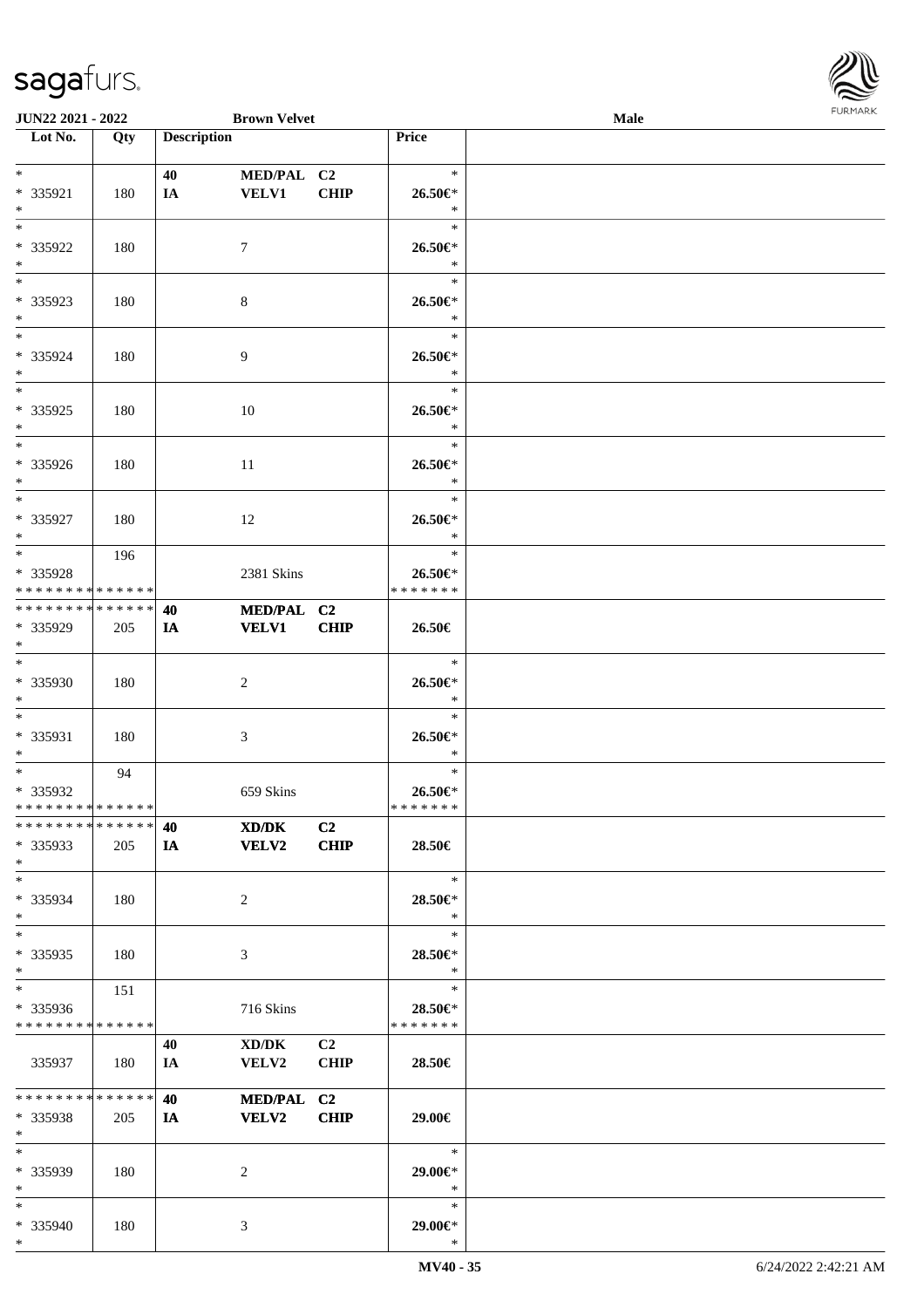

| <b>JUN22 2021 - 2022</b>             |     | <b>Brown Velvet</b>                         |      |                                               | Male |  |
|--------------------------------------|-----|---------------------------------------------|------|-----------------------------------------------|------|--|
| Lot No.                              | Qty | <b>Description</b>                          |      | Price                                         |      |  |
| $*$<br>* 335941<br>$*$               | 180 | 40 — 20<br>MED/PAL C2<br><b>VELV2</b><br>IA | CHIP | $\ast$<br>29.00€*<br>$\ast$                   |      |  |
| $\overline{\ast}$<br>* 335942<br>$*$ | 180 | 5                                           |      | $\ast$<br>29.00€*<br>$\ast$                   |      |  |
| * 335943<br>$*$                      | 180 | 6                                           |      | $\ast$<br>29.00€*<br>$\ast$                   |      |  |
| $*$<br>* 335944<br>$*$               | 180 | $\overline{7}$                              |      | $\ast$<br>29.00€*<br>$\ast$                   |      |  |
| * 335945<br>$*$                      | 180 | $\,8\,$                                     |      | $\ast$<br>29.00€*<br>$\ast$                   |      |  |
| * 335946<br>$*$                      | 180 | $\overline{9}$                              |      | $\ast$<br>29.00€*<br>$\rightarrow$<br>$\ast$  |      |  |
| * 335947<br>$*$                      | 180 | 10                                          |      | 29.00€*<br>$\ast$<br>$\ast$                   |      |  |
| * 335948<br>$*$                      | 180 | 11                                          |      | 29.00€*<br>$\ast$<br>$\ast$                   |      |  |
| * 335949<br>$*$<br>$\overline{\ast}$ | 180 | 12                                          |      | 29.00€*<br>$\ast$<br>$\ast$                   |      |  |
| * 335950<br>$*$<br>$*$               | 180 | 13                                          |      | 29.00€*<br>$\ast$<br>$\ast$                   |      |  |
| * 335951<br>$*$<br>$*$ $-$           | 180 | 14                                          |      | 29.00€*<br>$\ast$<br>$\ast$                   |      |  |
| * 335952<br>$*$ $-$<br>$*$           | 180 | 15                                          |      | 29.00€*<br>$\ast$<br>$\ast$                   |      |  |
| * 335953<br>$*$<br>$*$               | 180 | 16                                          |      | 29.00€*<br>$\ast$<br>$\ast$                   |      |  |
| * 335954<br>$*$<br>$*$               | 180 | 17                                          |      | 29.00€*<br>$\ast$<br>$\ast$                   |      |  |
| $*335955$<br>$*$                     | 180 | 18                                          |      | 29.00€*<br>$\ast$<br>$\overline{\phantom{0}}$ |      |  |
| $* 335956$<br>$*$<br>$*$             | 180 | 19                                          |      | 29.00€*<br>$\ast$                             |      |  |
| * 335957<br>$*$ $-$<br>$*$           | 180 | 20                                          |      | 29.00€*<br>$\ast$<br>$\ast$                   |      |  |
| * 335958<br>$*$ $-$<br>$*$           | 180 | 21                                          |      | 29.00€*<br>$\ast$<br>$\ast$                   |      |  |
| * 335959<br>$*$<br>$*$               | 180 | 22                                          |      | 29.00€*<br>$\ast$<br>$\ast$                   |      |  |
| * 335960<br>$*$                      | 180 | 23                                          |      | 29.00€*<br>$\ast$                             |      |  |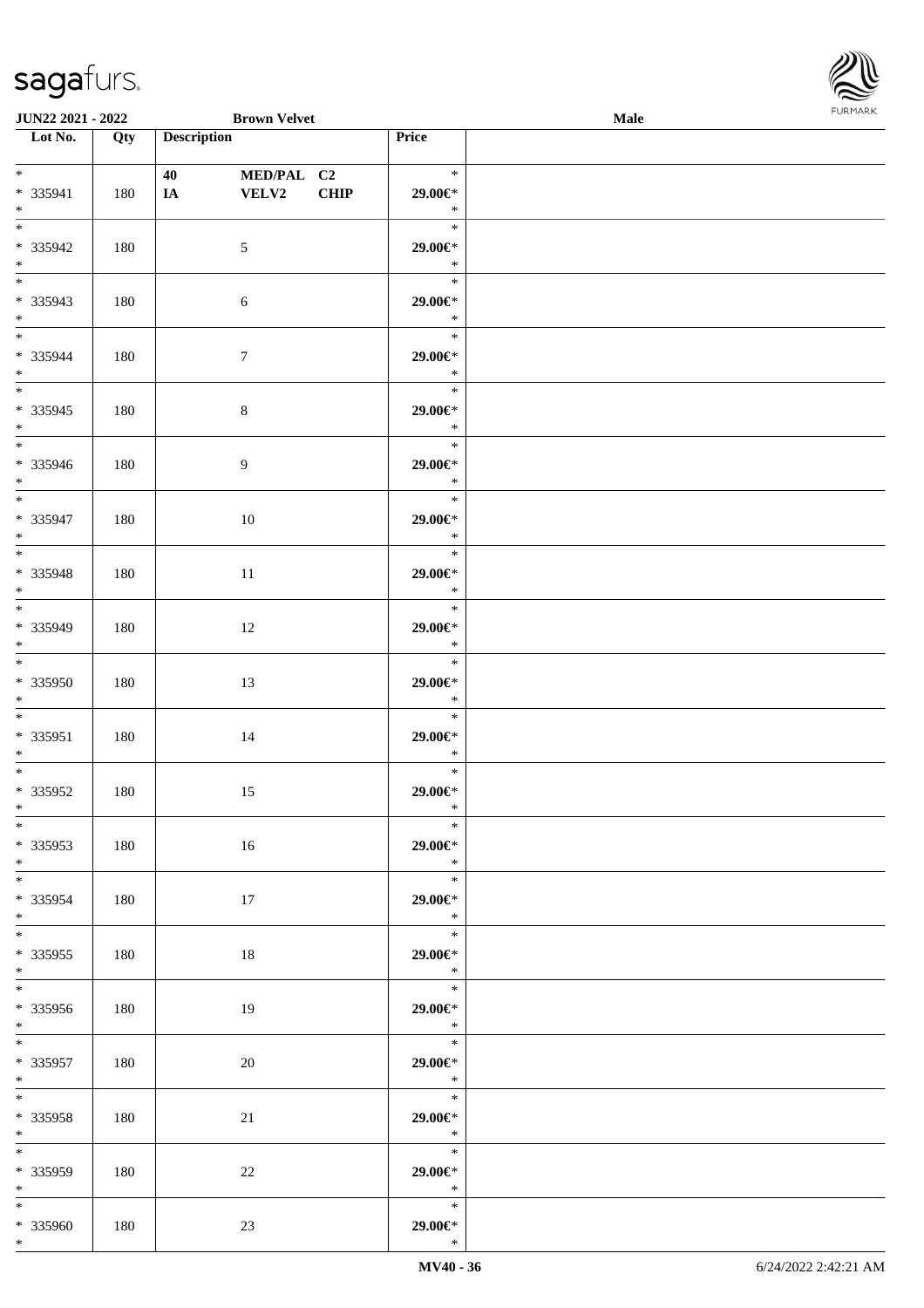

| <b>JUN22 2021 - 2022</b>                   |     |                    | <b>Brown Velvet</b>     |             |                          | Male |
|--------------------------------------------|-----|--------------------|-------------------------|-------------|--------------------------|------|
| Lot No.                                    | Qty | <b>Description</b> |                         |             | Price                    |      |
|                                            |     |                    |                         |             |                          |      |
| $*$ $*$                                    | 180 | 40                 | MED/PAL C2              |             | $\ast$                   |      |
| * 335961                                   |     | IA                 | <b>VELV2</b>            | <b>CHIP</b> | 29.00€*                  |      |
| * * * * * * * * * * * * * *                |     |                    |                         |             | * * * * * * *            |      |
| * * * * * * * * * * * * * *                |     |                    | <b>IDENTICAL</b>        |             |                          |      |
| * 335962                                   | 205 |                    |                         |             | 29.00€                   |      |
| $\ast$                                     |     |                    |                         |             |                          |      |
| $*$                                        |     |                    |                         |             | $\ast$                   |      |
|                                            |     |                    |                         |             |                          |      |
| * 335963                                   | 180 |                    | 2                       |             | 29.00€*                  |      |
| $*$                                        |     |                    |                         |             | $\ast$                   |      |
| $*$                                        |     |                    |                         |             | $\ast$                   |      |
| * 335964                                   | 180 |                    | 3                       |             | 29.00€*                  |      |
| $*$                                        |     |                    |                         |             | $\ast$                   |      |
| $*$                                        |     |                    |                         |             | $\ast$                   |      |
| * 335965                                   | 180 |                    | $\overline{4}$          |             | 29.00€*                  |      |
| $*$                                        |     |                    |                         |             | $\ast$                   |      |
| $*$                                        |     |                    |                         |             | $\ast$                   |      |
| * 335966                                   | 180 |                    | 5                       |             | 29.00€*                  |      |
| $*$                                        |     |                    |                         |             | $\ast$                   |      |
| $*$                                        |     |                    |                         |             | $\ast$                   |      |
| * 335967                                   | 180 |                    | 6                       |             | 29.00€*                  |      |
| $*$                                        |     |                    |                         |             | $\ast$                   |      |
| $*$                                        |     |                    |                         |             | $\ast$                   |      |
| * 335968                                   |     |                    |                         |             | 29.00€*                  |      |
| $*$                                        | 180 |                    | $\tau$                  |             | $\ast$                   |      |
| $*$                                        |     |                    |                         |             | $\ast$                   |      |
|                                            |     |                    |                         |             |                          |      |
| * 335969                                   | 180 |                    | 8                       |             | 29.00€*                  |      |
| $*$                                        |     |                    |                         |             | $\ast$                   |      |
| $*$                                        |     |                    |                         |             | $\ast$                   |      |
| * 335970                                   | 180 |                    | 9                       |             | 28.50€*                  |      |
| $*$                                        |     |                    |                         |             | $\ast$                   |      |
| $*$                                        |     |                    |                         |             | $\ast$                   |      |
| * 335971                                   | 180 |                    | 10                      |             | 28.50€*                  |      |
| $*$                                        |     |                    |                         |             | $\ast$                   |      |
| $*$                                        | 72  |                    |                         |             | $\ast$                   |      |
| * 335972                                   |     |                    | 1897 Skins              |             | 28.50€*                  |      |
| * * * * * * * * * * * * * * *              |     |                    |                         |             | *******                  |      |
| * * * * * * * * * * * * * * *              |     | 40                 | MED/PAL C2              |             |                          |      |
| * 335973                                   | 205 | IA                 | <b>VELV2</b>            | CHIP        | 29.00€                   |      |
| $*$                                        |     |                    |                         |             |                          |      |
| $*$                                        | 178 |                    |                         |             | $\ast$                   |      |
|                                            |     |                    |                         |             |                          |      |
| * 335974<br>* * * * * * * * * * * * * * *  |     |                    | 383 Skins               |             | 29.00€*<br>* * * * * * * |      |
|                                            |     |                    |                         |             |                          |      |
|                                            |     | 40                 | $2\mathbf{X}\mathbf{D}$ | C1/C2       |                          |      |
| 335975                                     | 192 | <b>SROY</b>        | <b>VELV1</b>            |             | 30.00€                   |      |
|                                            |     |                    |                         |             |                          |      |
|                                            |     | <b>40</b>          | $2\mathbf{X}\mathbf{D}$ | C1/C2       |                          |      |
| 335976                                     | 198 | <b>SROY</b>        | <b>VELV1</b>            |             | 30.00€                   |      |
|                                            |     |                    |                         |             |                          |      |
|                                            |     | 40                 | $\mathbf{X}\mathbf{D}$  | C1/C2       |                          |      |
| 335977                                     | 222 | <b>SROY</b>        | <b>VELV1</b>            |             | 29.50€                   |      |
|                                            |     |                    |                         |             |                          |      |
|                                            |     | 40                 | $\mathbf{X}\mathbf{D}$  | C1/C2       |                          |      |
| 335978                                     | 219 | <b>SROY</b>        | <b>VELV1</b>            |             | 29.50€                   |      |
|                                            |     |                    |                         |             |                          |      |
|                                            |     | 40                 | 2XD/XD                  | C3          |                          |      |
| 335979                                     | 138 | <b>SROY</b>        | <b>VELV1</b>            |             | 29.00€                   |      |
|                                            |     |                    |                         |             |                          |      |
| * * * * * * * * <mark>* * * * * * *</mark> |     | 40                 | <b>Dark</b>             | C1/C2       |                          |      |
| * 335980                                   |     | <b>SROY</b>        | <b>VELV1</b>            |             | 30.00€                   |      |
| $\ast$                                     | 205 |                    |                         |             |                          |      |
|                                            |     |                    |                         |             |                          |      |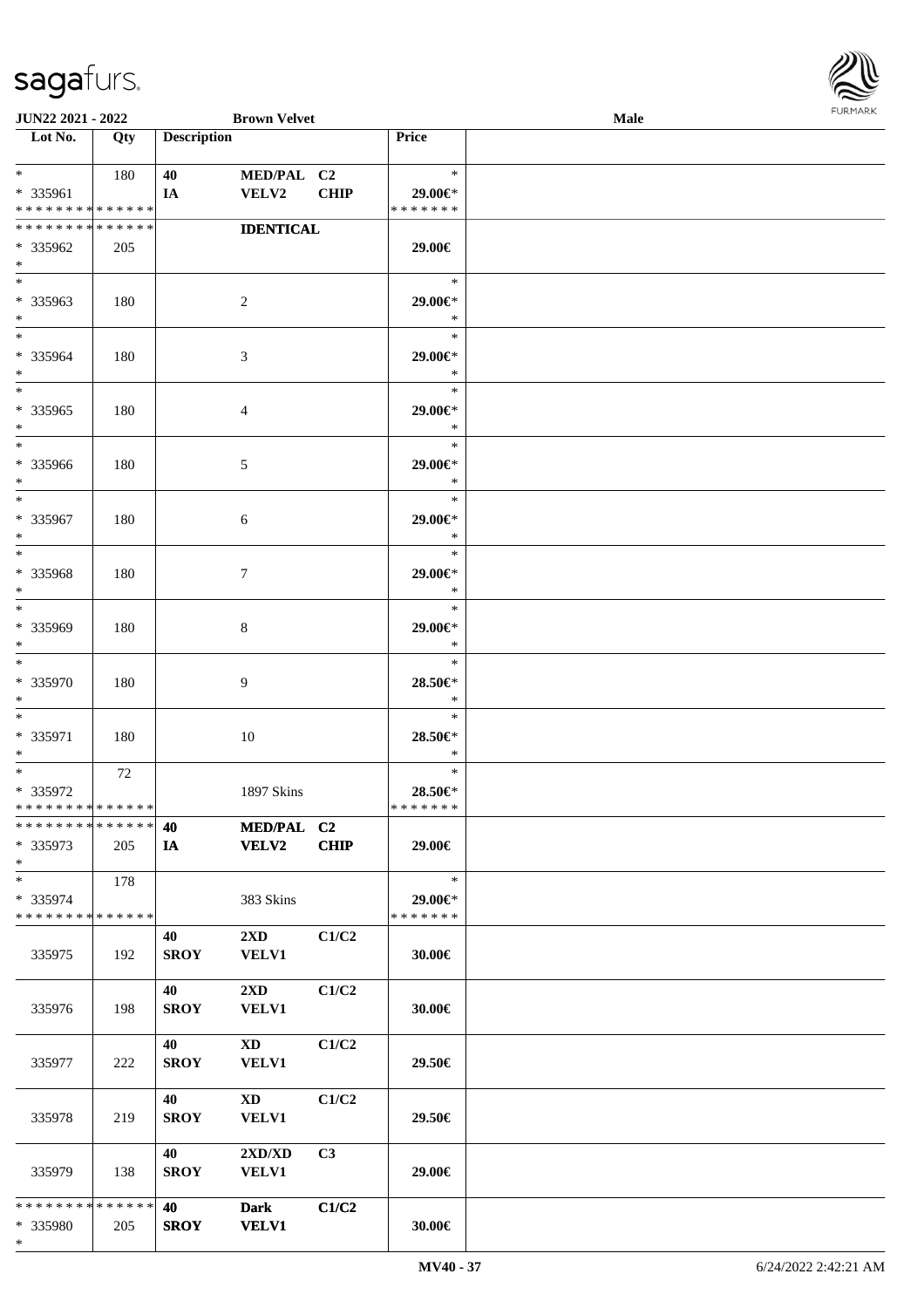| JUN22 2021 - 2022                       |     |                    | <b>Brown Velvet</b> |                |                                | Male | <b>FUNITAN</b> |
|-----------------------------------------|-----|--------------------|---------------------|----------------|--------------------------------|------|----------------|
| Lot No.                                 | Qty | <b>Description</b> |                     |                | <b>Price</b>                   |      |                |
|                                         |     |                    |                     |                |                                |      |                |
| $*$                                     | 186 | 40                 | <b>Dark</b>         | C1/C2          | $\ast$                         |      |                |
| * 335981<br>* * * * * * * * * * * * * * |     | <b>SROY</b>        | <b>VELV1</b>        |                | $30.00 \in$ *<br>* * * * * * * |      |                |
| * * * * * * * * * * * * * *             |     |                    |                     |                |                                |      |                |
|                                         |     | 40                 | <b>Dark</b>         | C1/C2          |                                |      |                |
| * 335982                                | 205 | <b>SROY</b>        | <b>VELV1</b>        |                | 29.50€                         |      |                |
| $*$                                     |     |                    |                     |                |                                |      |                |
| $*$                                     | 133 |                    |                     |                | $\ast$                         |      |                |
| * 335983                                |     |                    | 338 Skins           |                | 29.50€*                        |      |                |
| * * * * * * * * * * * * * *             |     |                    |                     |                | * * * * * * *                  |      |                |
|                                         |     | 40                 | <b>Dark</b>         | C <sub>3</sub> |                                |      |                |
| 335984                                  | 128 | <b>SROY</b>        | VELV1               |                | 28.50€                         |      |                |
|                                         |     |                    |                     |                |                                |      |                |
|                                         |     | 40                 | <b>MED</b>          | C1             |                                |      |                |
| 335985                                  | 114 | <b>SROY</b>        | <b>VELV1</b>        |                | 29.50€                         |      |                |
|                                         |     |                    |                     |                |                                |      |                |
| * * * * * * * * * * * * * *             |     | 40                 | <b>MED</b>          | C1             |                                |      |                |
| * 335986                                | 205 | <b>SROY</b>        | <b>VELV1</b>        |                | 30.00€                         |      |                |
| $\ast$                                  |     |                    |                     |                |                                |      |                |
| $\ast$                                  |     |                    |                     |                | $\ast$                         |      |                |
| * 335987                                | 180 |                    | $\overline{c}$      |                | 30.00€*                        |      |                |
| $\ast$                                  |     |                    |                     |                | $\ast$                         |      |                |
| $\ast$                                  | 58  |                    |                     |                | $\ast$                         |      |                |
| * 335988                                |     |                    | 443 Skins           |                | $30.00 \in$ *                  |      |                |
| * * * * * * * * * * * * * *             |     |                    |                     |                | * * * * * * *                  |      |                |
| * * * * * * * * * * * * * *             |     | 40                 | <b>MED</b>          | C1/C2          |                                |      |                |
| * 335989                                | 205 | <b>SROY</b>        | <b>VELV1</b>        |                | 30.00€                         |      |                |
| $\ast$                                  |     |                    |                     |                |                                |      |                |
| $*$                                     |     |                    |                     |                | $\ast$                         |      |                |
| * 335990                                | 180 |                    | $\overline{c}$      |                | $30.00 \in$ *                  |      |                |
| $\ast$                                  |     |                    |                     |                | $\ast$                         |      |                |
| $*$                                     | 104 |                    |                     |                | $\ast$                         |      |                |
| * 335991                                |     |                    | 489 Skins           |                | 30.00€*                        |      |                |
| * * * * * * * * * * * * * *             |     |                    |                     |                | * * * * * * *                  |      |                |
| * * * * * * * * * * * * * *             |     | 40                 | <b>MED</b>          | C <sub>2</sub> |                                |      |                |
| * 335992                                | 225 | <b>SROY</b>        | <b>VELV1</b>        |                | 29.50€                         |      |                |
| $\ast$                                  |     |                    |                     |                |                                |      |                |
| $\ast$                                  | 189 |                    |                     |                | $\ast$                         |      |                |
| * 335993                                |     |                    | 414 Skins           |                | 29.50€*                        |      |                |
| * * * * * * * * * * * * * *             |     |                    |                     |                | * * * * * * *                  |      |                |
| * * * * * * * * * * * * * *             |     | 40                 | <b>MED</b>          | C2             |                                |      |                |
| * 335994                                |     |                    | <b>VELV1</b>        |                | 30.00€                         |      |                |
| $*$                                     | 205 | <b>SROY</b>        |                     |                |                                |      |                |
| $*$                                     |     |                    |                     |                | $\ast$                         |      |                |
|                                         |     |                    |                     |                |                                |      |                |
| * 335995<br>$*$                         | 180 |                    | $\overline{2}$      |                | 29.50€*<br>$\ast$              |      |                |
| $*$                                     |     |                    |                     |                | $\ast$                         |      |                |
|                                         |     |                    |                     |                |                                |      |                |
| * 335996                                | 180 |                    | 3                   |                | 29.50€*                        |      |                |
| $*$                                     |     |                    |                     |                | $\ast$                         |      |                |
| $*$                                     |     |                    |                     |                | $\ast$                         |      |                |
| * 335997                                | 180 |                    | 4                   |                | 29.50€*                        |      |                |
| $*$                                     |     |                    |                     |                | $\ast$                         |      |                |
| $*$                                     |     |                    |                     |                | $\ast$                         |      |                |
| * 335998                                | 180 |                    | 5                   |                | 30.00€*                        |      |                |
| $*$                                     |     |                    |                     |                | $\ast$                         |      |                |
| $*$ and $*$                             | 132 |                    |                     |                | $\ast$                         |      |                |
| * 335999                                |     |                    | 1057 Skins          |                | 30.00€*                        |      |                |
| * * * * * * * * * * * * * *             |     |                    |                     |                | * * * * * * *                  |      |                |
|                                         |     | 40                 | <b>MED</b>          | C3             |                                |      |                |
| 336000                                  | 185 | <b>SROY</b>        | <b>VELV1</b>        |                | 29.00€                         |      |                |

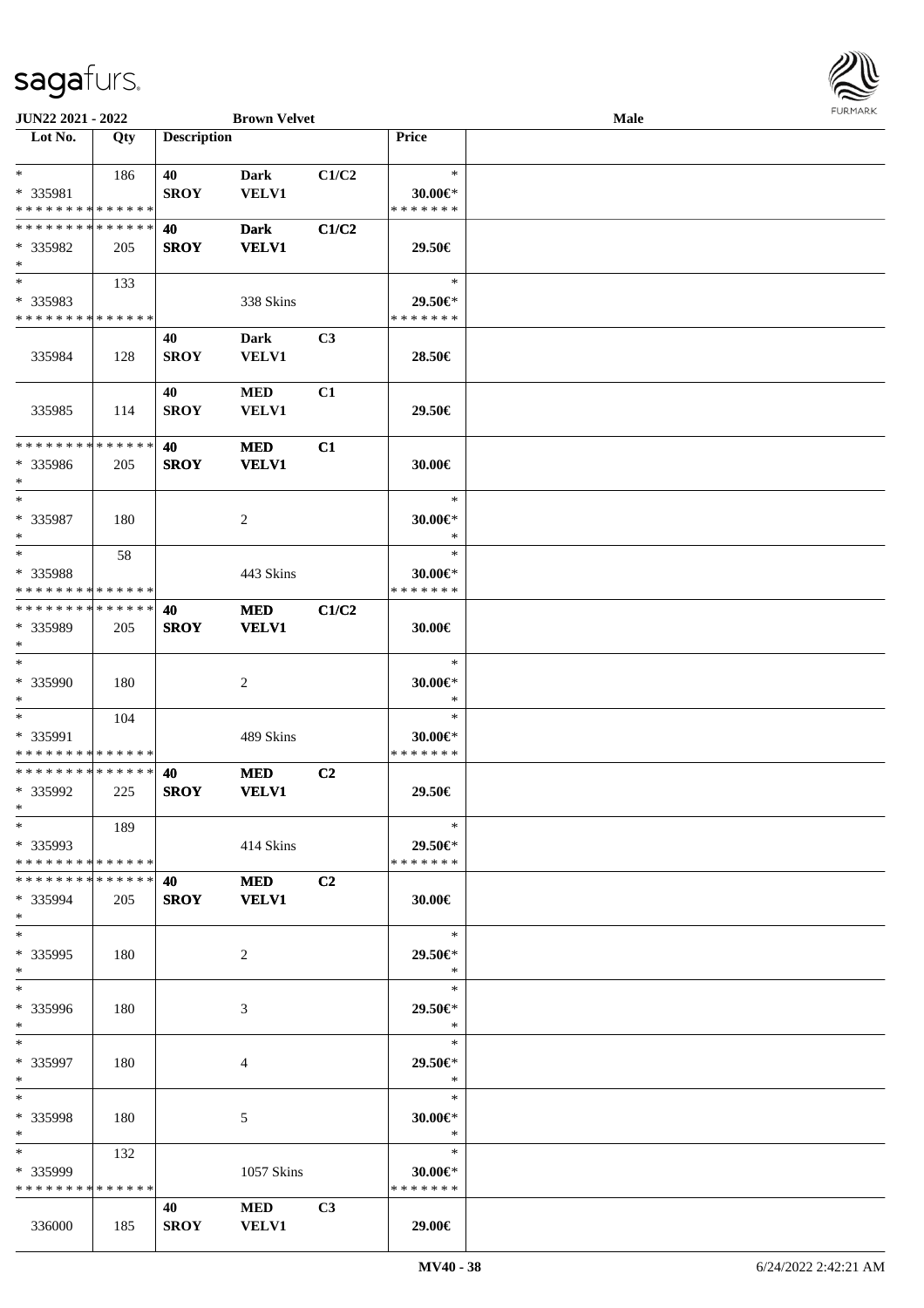

| JUN22 2021 - 2022                                   |     |                    | <b>Brown Velvet</b>                     |                |                                          | <b>Male</b> |  |
|-----------------------------------------------------|-----|--------------------|-----------------------------------------|----------------|------------------------------------------|-------------|--|
| Lot No.                                             | Qty | <b>Description</b> |                                         |                | Price                                    |             |  |
| * * * * * * * * * * * * * *<br>$* 336001$<br>$\ast$ | 205 | 40<br><b>SROY</b>  | <b>MED</b><br><b>VELV1</b>              | C3             | 29.00€                                   |             |  |
| $*$<br>* 336002<br>* * * * * * * * * * * * * *      | 41  |                    | 246 Skins                               |                | $\ast$<br>29.00€*<br>* * * * * * *       |             |  |
| 336003                                              | 157 | 40<br><b>SROY</b>  | <b>MED</b><br>VELV1                     | C3             | 29.00€                                   |             |  |
| 336004                                              | 101 | 40<br><b>SROY</b>  | <b>PALE</b><br><b>VELV1</b>             | C1             | 30.00€                                   |             |  |
| 336005                                              | 160 | 40<br><b>SROY</b>  | <b>PALE</b><br><b>VELV1</b>             | C1             | 30.00€                                   |             |  |
| ******** <mark>******</mark><br>* 336006<br>$\ast$  | 205 | 40<br><b>SROY</b>  | <b>PALE</b><br><b>VELV1</b>             | C1/C2          | 30.00€                                   |             |  |
| $\ast$<br>$*336007$<br>* * * * * * * * * * * * * *  | 200 |                    | 405 Skins                               |                | $\ast$<br>$30.00 \in$ *<br>* * * * * * * |             |  |
| * * * * * * * * * * * * * *<br>* 336008<br>$*$      | 205 | 40<br><b>SROY</b>  | <b>PALE</b><br><b>VELV1</b>             | C2             | 30.00€                                   |             |  |
| $\ast$<br>* 336009<br>* * * * * * * * * * * * * *   | 63  |                    | 268 Skins                               |                | $\ast$<br>$30.00 \in$ *<br>* * * * * * * |             |  |
| * * * * * * * * * * * * * *<br>* 336010<br>$*$      | 205 | 40<br><b>SROY</b>  | <b>PALE</b><br><b>VELV1</b>             | C <sub>2</sub> | 29.00€                                   |             |  |
| $\ast$<br>* 336011<br>* * * * * * * * * * * * * *   | 119 |                    | 324 Skins                               |                | $\ast$<br>29.00€*<br>* * * * * * *       |             |  |
| 336012                                              | 140 | 40<br><b>SROY</b>  | $\mathbf{X}\mathbf{P}$<br>VELV1         | C1/C2          | 29.50€                                   |             |  |
| 336013                                              | 146 | 40<br><b>SROY</b>  | $\mathbf{X}\mathbf{P}$<br><b>VELV1</b>  | C1/C2          | 29.50€                                   |             |  |
| 336014                                              | 207 | 40<br><b>SROY</b>  | $\mathbf{XP}$<br><b>VELV1</b>           | C1/C2          | 29.50€                                   |             |  |
| 336015                                              | 203 | 40<br><b>SROY</b>  | <b>PAL/XP</b><br><b>VELV1</b>           | C <sub>3</sub> | 27.50€                                   |             |  |
| 336016                                              | 141 | 40<br><b>SROY</b>  | $2\mathbf{X}\mathbf{D}$<br>VELV2        | C1             | 36.00€                                   |             |  |
| 336017                                              | 237 | 40<br><b>SROY</b>  | $2\mathbf{X}\mathbf{D}$<br>VELV2        | C1/C2          | 36.00€                                   |             |  |
| * * * * * * * * * * * * * *<br>$* 336018$<br>$*$    | 215 | 40<br><b>SROY</b>  | $2\mathbf{X}\mathbf{D}$<br><b>VELV2</b> | C <sub>2</sub> | 35.00€                                   |             |  |
| $\ast$<br>* 336019<br>* * * * * * * * * * * * * *   | 195 |                    | 410 Skins                               |                | $\ast$<br>35.00€*<br>* * * * * * *       |             |  |
| 336020                                              | 195 | 40<br><b>SROY</b>  | $2\mathbf{X}\mathbf{D}$<br>VELV2        | C3             | 34.00€                                   |             |  |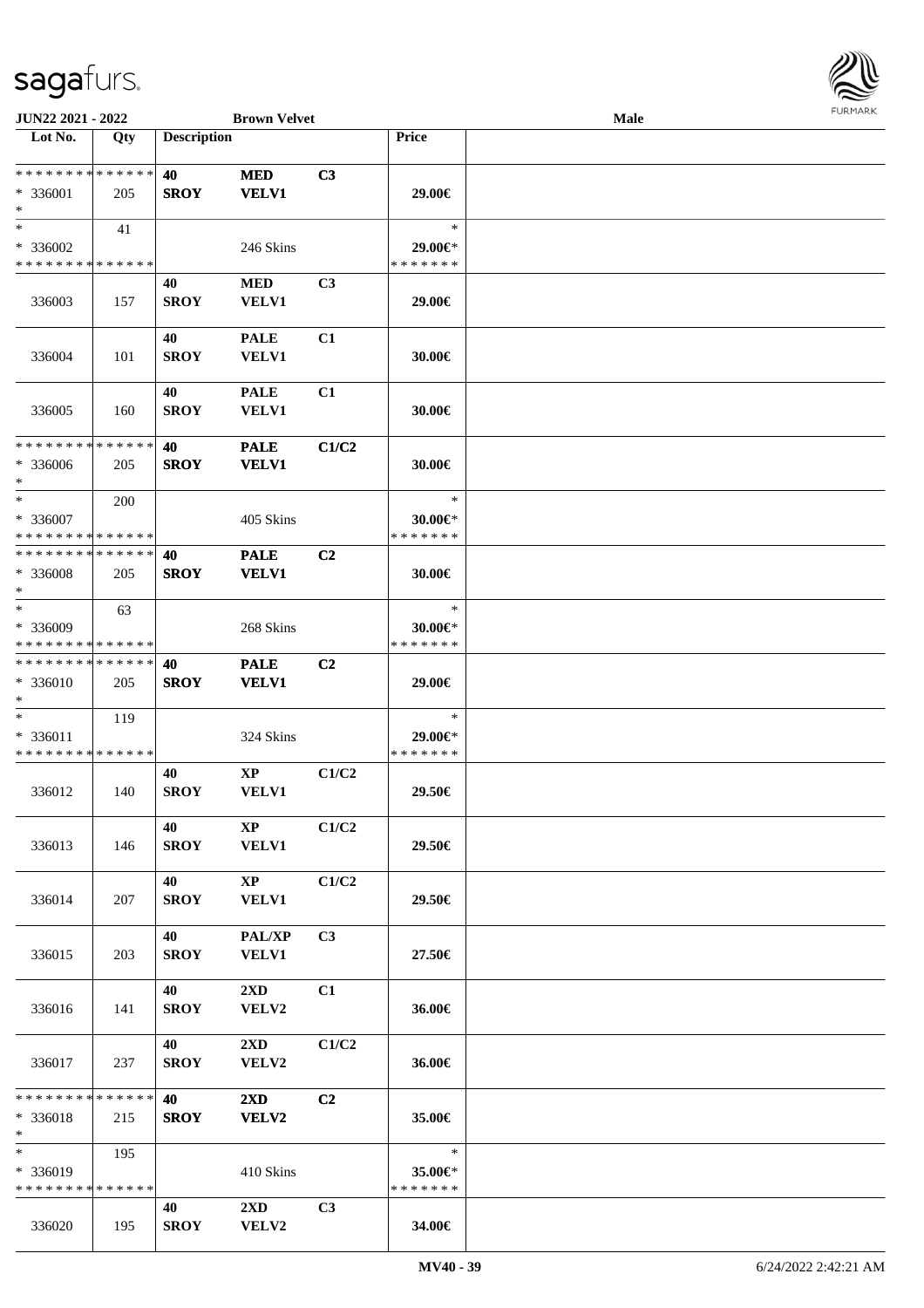

| JUN22 2021 - 2022                                                   |     |                    | <b>Brown Velvet</b>  |                |                                    | <b>Male</b> |  |
|---------------------------------------------------------------------|-----|--------------------|----------------------|----------------|------------------------------------|-------------|--|
| Lot No.                                                             | Qty | <b>Description</b> |                      |                | Price                              |             |  |
|                                                                     |     |                    |                      |                |                                    |             |  |
| 336021                                                              | 175 | 40<br><b>SROY</b>  | XD<br>VELV2          | C1             | 36.00€                             |             |  |
| * * * * * * * * * * * * * *<br>$* 336022$<br>$\ast$                 | 205 | 40<br><b>SROY</b>  | XD<br>VELV2          | C1/C2          | 35.00€                             |             |  |
| $\overline{\phantom{0}}$<br>* 336023<br>* * * * * * * * * * * * * * | 119 |                    | 324 Skins            |                | $\ast$<br>35.00€*<br>* * * * * * * |             |  |
| **************<br>$* 336024$<br>$\ast$                              | 205 | 40<br><b>SROY</b>  | <b>XD</b><br>VELV2   | C <sub>2</sub> | 35.00€                             |             |  |
| $\ast$<br>$* 336025$<br>$\ast$                                      | 180 |                    | $\overline{c}$       |                | $\ast$<br>35.00€*<br>$\ast$        |             |  |
| $\ast$<br>$* 336026$<br>* * * * * * * * * * * * * *                 | 183 |                    | 568 Skins            |                | $\ast$<br>35.00€*<br>* * * * * * * |             |  |
| * * * * * * * * * * * * * *<br>$* 336027$<br>$\ast$                 | 205 | 40<br><b>SROY</b>  | XD<br>VELV2          | C3             | 34.00€                             |             |  |
| $\ast$<br>* 336028<br>* * * * * * * * * * * * * *                   | 53  |                    | 258 Skins            |                | $\ast$<br>33.00€*<br>* * * * * * * |             |  |
| 336029                                                              | 176 | 40<br><b>SROY</b>  | XD<br>VELV2          | C3             | 34.00€                             |             |  |
| **************<br>* 336030<br>$\ast$                                | 205 | 40<br><b>SROY</b>  | <b>Dark</b><br>VELV2 | C1             | 36.00€                             |             |  |
| $\ast$<br>* 336031<br>* * * * * * * * * * * * * *                   | 51  |                    | 256 Skins            |                | $\ast$<br>36.00€*<br>* * * * * * * |             |  |
| **************<br>* 336032<br>$*$                                   | 220 | 40<br><b>SROY</b>  | <b>Dark</b><br>VELV2 | C1/C2          | 36.00€                             |             |  |
| $*$<br>* 336033<br>$\ast$                                           | 195 |                    | 2                    |                | $\ast$<br>36.00€*<br>$\ast$        |             |  |
| $*$ $*$<br>* 336034<br>* * * * * * * * * * * * * *                  | 199 |                    | 614 Skins            |                | $\ast$<br>36.00€*<br>* * * * * * * |             |  |
| * * * * * * * * * * * * * * *<br>$*336035$<br>$*$                   | 205 | 40<br><b>SROY</b>  | <b>Dark</b><br>VELV2 | C2             | 35.00€                             |             |  |
| $\ast$<br>* 336036<br>$*$                                           | 180 |                    | 2                    |                | $\ast$<br>35.00€*<br>$\ast$        |             |  |
| $*$<br>* 336037<br>$*$                                              | 180 |                    | 3                    |                | $\ast$<br>35.00€*<br>$\ast$        |             |  |
| $\ast$<br>* 336038<br>$\ast$                                        | 180 |                    | 4                    |                | $\ast$<br>35.00€*<br>$\ast$        |             |  |
| $\ast$<br>* 336039<br>$\ast$                                        | 180 |                    | 5                    |                | $\ast$<br>35.00€*<br>$\ast$        |             |  |
| $*$<br>* 336040<br>* * * * * * * * * * * * * *                      | 87  |                    | 1012 Skins           |                | $\ast$<br>35.00€*<br>* * * * * * * |             |  |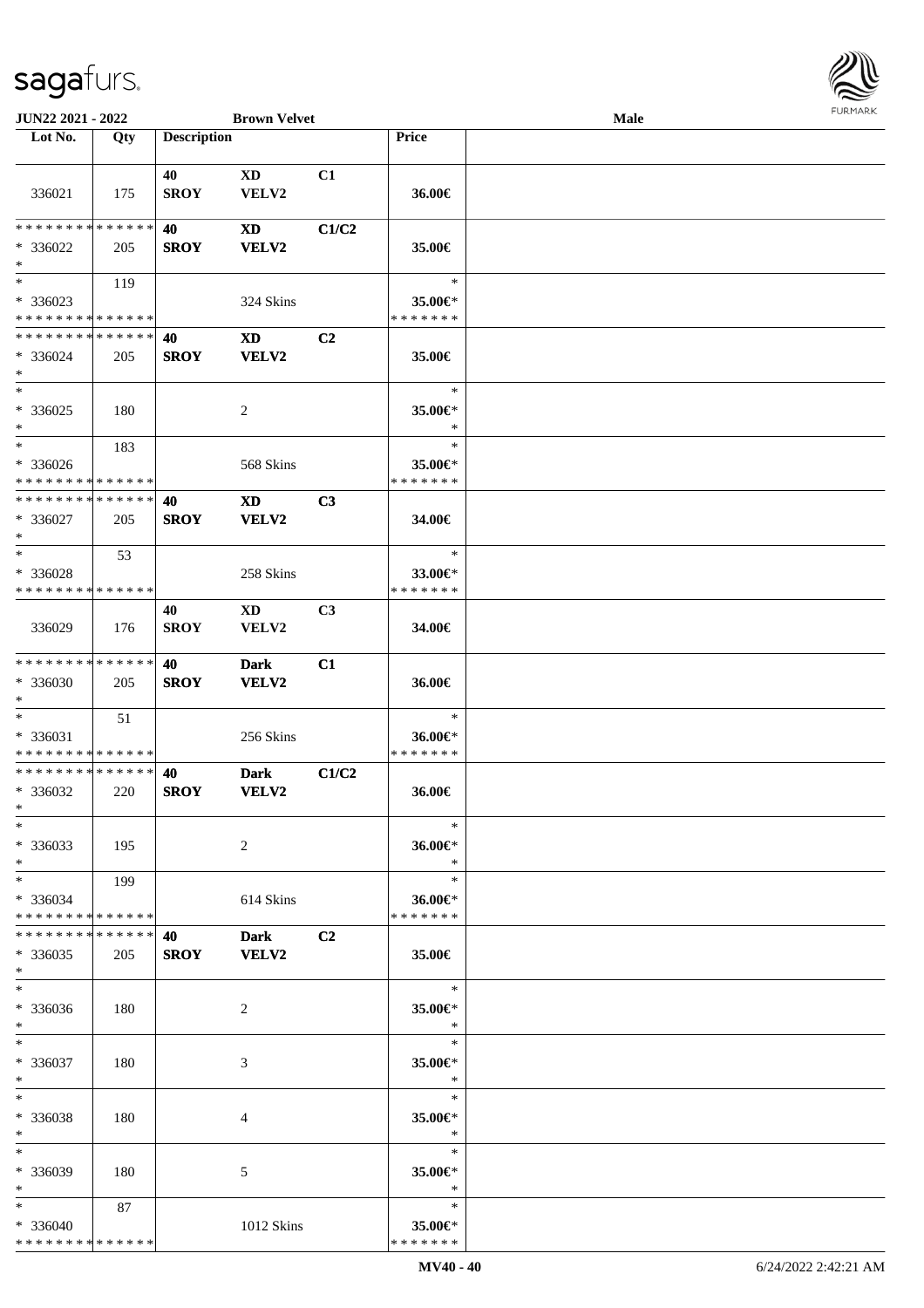

| JUN22 2021 - 2022                       |     |                    | <b>Brown Velvet</b> |                |                          | <b>Male</b> |  |
|-----------------------------------------|-----|--------------------|---------------------|----------------|--------------------------|-------------|--|
| Lot No.                                 | Qty | <b>Description</b> |                     |                | Price                    |             |  |
|                                         |     |                    |                     |                |                          |             |  |
| **************                          |     | 40                 | <b>Dark</b>         | C3             |                          |             |  |
| * 336041                                | 205 | <b>SROY</b>        | <b>VELV2</b>        |                | 33.00€                   |             |  |
| $\ast$                                  |     |                    |                     |                |                          |             |  |
| $\ast$                                  |     |                    |                     |                | $\ast$                   |             |  |
| $* 336042$                              | 160 |                    | $\sqrt{2}$          |                | 33.00€*                  |             |  |
| $\ast$                                  |     |                    |                     |                | $\ast$                   |             |  |
| $\ast$                                  | 36  |                    |                     |                | $\ast$                   |             |  |
|                                         |     |                    |                     |                |                          |             |  |
| * 336043<br>* * * * * * * * * * * * * * |     |                    | 401 Skins           |                | 33.00€*<br>* * * * * * * |             |  |
|                                         |     |                    |                     |                |                          |             |  |
| * * * * * * * * * * * * * *             |     | 40                 | <b>Dark</b>         | C3             |                          |             |  |
| * 336044                                | 205 | <b>SROY</b>        | <b>VELV2</b>        |                | 34.00€                   |             |  |
| $\ast$                                  |     |                    |                     |                |                          |             |  |
| $\overline{\ast}$                       | 137 |                    |                     |                | $\ast$                   |             |  |
| $*336045$                               |     |                    | 342 Skins           |                | 34.00€*                  |             |  |
| * * * * * * * * * * * * * *             |     |                    |                     |                | * * * * * * *            |             |  |
|                                         |     | 40                 | <b>MED</b>          | C1             |                          |             |  |
| 336046                                  | 195 | <b>SROY</b>        | VELV2               |                | 35.00€                   |             |  |
|                                         |     |                    |                     |                |                          |             |  |
| * * * * * * * * * * * * * *             |     | 40                 | <b>MED</b>          | C1             |                          |             |  |
| $* 336047$                              | 205 | <b>SROY</b>        | <b>VELV2</b>        |                | 35.00€                   |             |  |
| $\ast$                                  |     |                    |                     |                |                          |             |  |
| $\ast$                                  |     |                    |                     |                | $\ast$                   |             |  |
| * 336048                                |     |                    |                     |                | 35.00€*                  |             |  |
| $\ast$                                  | 180 |                    | $\overline{c}$      |                | $\ast$                   |             |  |
|                                         |     |                    |                     |                |                          |             |  |
| $\ast$                                  |     |                    |                     |                | $\ast$                   |             |  |
| * 336049                                | 180 |                    | 3                   |                | 35.00€*                  |             |  |
| $\ast$                                  |     |                    |                     |                | $\ast$                   |             |  |
| $\ast$                                  |     |                    |                     |                | $\ast$                   |             |  |
| $* 336050$                              | 170 |                    | 4                   |                | 35.00€*                  |             |  |
| $\ast$                                  |     |                    |                     |                | $\ast$                   |             |  |
| $\frac{1}{1}$                           | 49  |                    |                     |                | $\ast$                   |             |  |
| * 336051                                |     |                    | 784 Skins           |                | 35.00€*                  |             |  |
| * * * * * * * * * * * * * *             |     |                    |                     |                | * * * * * * *            |             |  |
| **************                          |     | 40                 | <b>MED</b>          | C1/C2          |                          |             |  |
| $*336052$                               | 205 | <b>SROY</b>        | VELV2               |                | 35.00€                   |             |  |
| $*$                                     |     |                    |                     |                |                          |             |  |
| $*$                                     |     |                    |                     |                | $\ast$                   |             |  |
| $*336053$                               | 180 |                    | $\overline{c}$      |                | 35.00€*                  |             |  |
| $\ast$                                  |     |                    |                     |                | $\ast$                   |             |  |
| $\ast$                                  |     |                    |                     |                | $\ast$                   |             |  |
|                                         |     |                    |                     |                |                          |             |  |
| * 336054                                | 180 |                    | 3                   |                | 35.00€*                  |             |  |
| $\ast$                                  |     |                    |                     |                | $\ast$                   |             |  |
| $\ast$                                  | 51  |                    |                     |                | $\ast$                   |             |  |
| $*336055$                               |     |                    | 616 Skins           |                | 35.00€*                  |             |  |
| * * * * * * * * * * * * * *             |     |                    |                     |                | * * * * * * *            |             |  |
| * * * * * * * * * * * * * *             |     | 40                 | <b>MED</b>          | C <sub>2</sub> |                          |             |  |
| * 336056                                | 205 | <b>SROY</b>        | <b>VELV2</b>        |                | 34.00€                   |             |  |
| $*$                                     |     |                    |                     |                |                          |             |  |
| $\ast$                                  |     |                    |                     |                | $\ast$                   |             |  |
| $*336057$                               | 180 |                    | 2                   |                | 34.00€*                  |             |  |
| $*$                                     |     |                    |                     |                | $\ast$                   |             |  |
| $\ast$                                  |     |                    |                     |                | $\ast$                   |             |  |
| * 336058                                | 180 |                    | 3                   |                | 34.00€*                  |             |  |
| $\ast$                                  |     |                    |                     |                | $\ast$                   |             |  |
| $\ast$                                  |     |                    |                     |                | $\ast$                   |             |  |
|                                         |     |                    |                     |                |                          |             |  |
| * 336059                                | 180 |                    | 4                   |                | 34.00€*                  |             |  |
| $\ast$                                  |     |                    |                     |                | $\ast$                   |             |  |
| $\ast$                                  | 91  |                    |                     |                | $\ast$                   |             |  |
| * 336060                                |     |                    | 836 Skins           |                | 34.00€*                  |             |  |
| * * * * * * * * * * * * * *             |     |                    |                     |                | * * * * * * *            |             |  |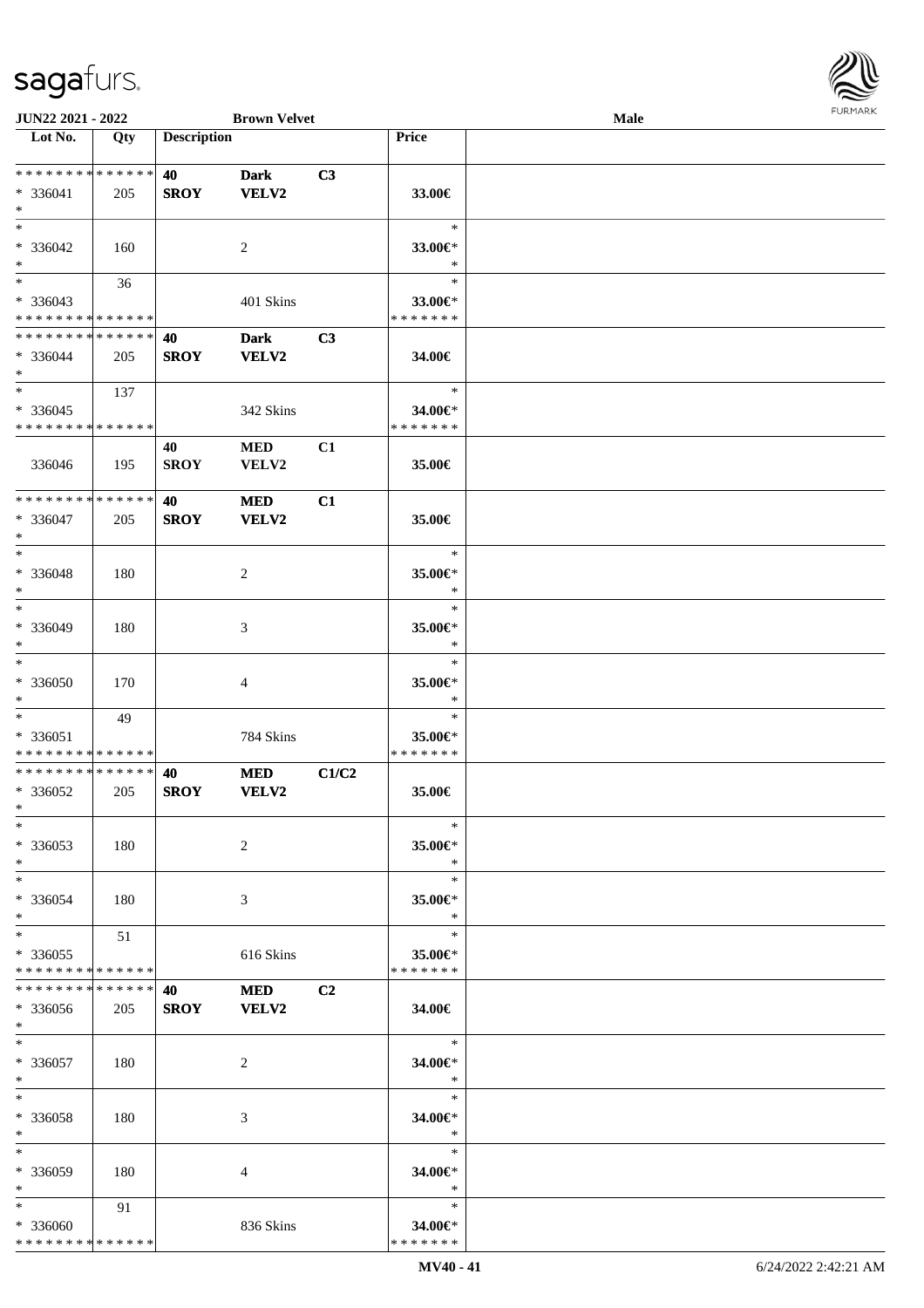\*



| <b>JUN22 2021 - 2022</b>                               |                   |                    | <b>Brown Velvet</b>        |    |                                        | Male |  |
|--------------------------------------------------------|-------------------|--------------------|----------------------------|----|----------------------------------------|------|--|
| Lot No.                                                | $\overline{Q}$ ty | <b>Description</b> |                            |    | Price                                  |      |  |
| ******** <mark>******</mark><br>* 336061<br>$*$        | 205               | 40<br><b>SROY</b>  | <b>MED</b><br><b>VELV2</b> | C2 | 35.00€                                 |      |  |
| $*$<br>* 336062<br>$\ast$                              | 180               |                    | $\overline{2}$             |    | $\ast$<br>35.00€*<br>$\ast$            |      |  |
| $\overline{\ }$<br>* 336063<br>$*$                     | 180               |                    | $\mathfrak{Z}$             |    | $\ast$<br>35.00€*<br>$\ast$            |      |  |
| $*$<br>* 336064<br>$*$                                 | 180               |                    | $\overline{4}$             |    | $\ast$<br>35.00€*<br>$\ast$            |      |  |
| $\overline{\ast}$<br>* 336065<br>$*$                   | 180               |                    | 5                          |    | $\ast$<br>35.00€*<br>$\ast$            |      |  |
| $\overline{\ast}$<br>* 336066<br>$\ast$                | 180               |                    | 6                          |    | $\ast$<br>35.00€*<br>$\ast$            |      |  |
| $*$<br>$* 336067$<br>$*$                               | 180               |                    | $\tau$                     |    | $\ast$<br>35.00€*<br>$\ast$            |      |  |
| $*$<br>$* 336068$<br>$*$                               | 180               |                    | $\,8\,$                    |    | $\ast$<br>35.00€*<br>$\ast$            |      |  |
| $*$<br>* 336069<br>$\ast$                              | 180               |                    | 9                          |    | $\ast$<br>$35.00 \text{E}^*$<br>$\ast$ |      |  |
| $*$<br>* 336070<br>$*$                                 | 180               |                    | 10                         |    | $\ast$<br>$35.00 \text{E}^*$<br>$\ast$ |      |  |
| $*$<br>* 336071<br>$*$                                 | 180               |                    | $11\,$                     |    | $\ast$<br>35.00€*<br>$\ast$            |      |  |
| $*$<br>* 336072<br>$*$                                 | 180               |                    | 12                         |    | $\ast$<br>35.00€*<br>$\ast$            |      |  |
| $*$<br>* 336073<br>$*$                                 | 180               |                    | 13                         |    | $\ast$<br>35.00€*<br>$\ast$            |      |  |
| $*$<br>* 336074<br>$*$                                 | 180               |                    | 14                         |    | $\ast$<br>35.00€*<br>$\ast$            |      |  |
| $*$<br>$* 336075$<br>$*$                               | 180               |                    | 15                         |    | $\ast$<br>35.00€*<br>$\ast$            |      |  |
| * 336076<br>$*$                                        | 180               |                    | 16                         |    | $\ast$<br>35.00€*<br>$\mathbb{R}$      |      |  |
| $*$ $*$<br>* 336077<br>$*$                             | 180               |                    | 17                         |    | $\ast$<br>35.00€*<br>$\ast$            |      |  |
| $*$ and $*$<br>* 336078<br>* * * * * * * * * * * * * * | 113               |                    | 3198 Skins                 |    | $\ast$<br>35.00€*<br>* * * * * * *     |      |  |
| 336079                                                 | 180               | 40<br><b>SROY</b>  | <b>MED</b><br><b>VELV2</b> | C2 | 35.00€                                 |      |  |
| * * * * * * * * <mark>* * * * * * *</mark><br>* 336080 | 205               | 40<br><b>SROY</b>  | <b>MED</b><br><b>VELV2</b> | C3 | 34.00€                                 |      |  |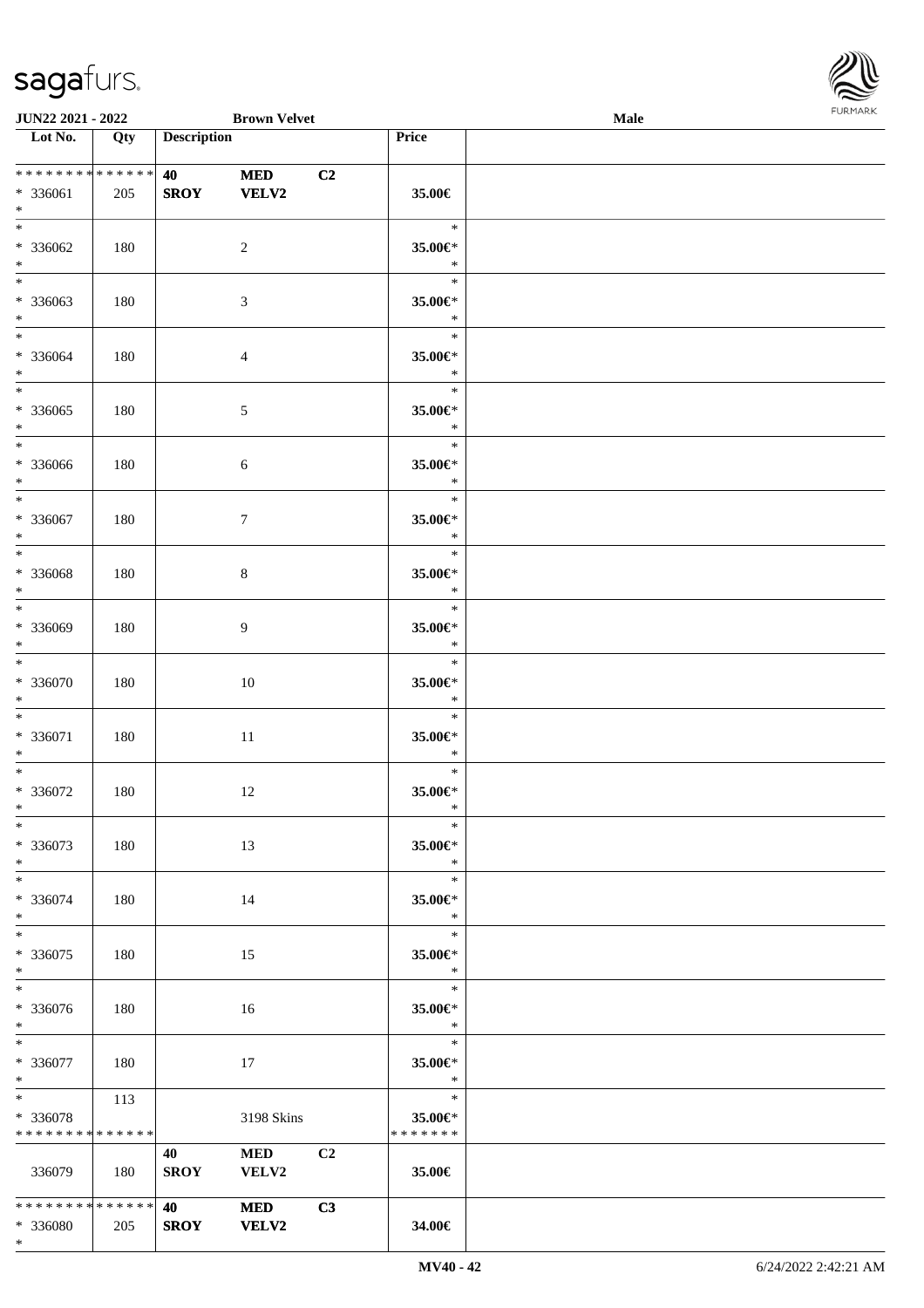

| JUN22 2021 - 2022           |     |                    | <b>Brown Velvet</b> |                |                   | Male |  |
|-----------------------------|-----|--------------------|---------------------|----------------|-------------------|------|--|
| Lot No.                     | Qty | <b>Description</b> |                     |                | Price             |      |  |
|                             |     |                    |                     |                |                   |      |  |
| $\ast$                      | 145 | 40                 | <b>MED</b>          | C3             | $\ast$            |      |  |
| * 336081                    |     | <b>SROY</b>        | VELV2               |                | 34.00€*           |      |  |
| * * * * * * * * * * * * * * |     |                    |                     |                | * * * * * * *     |      |  |
| * * * * * * * * * * * * * * |     | 40                 | <b>MED</b>          | C3             |                   |      |  |
| * 336082                    | 205 | <b>SROY</b>        | <b>VELV2</b>        |                | 34.00€            |      |  |
| $\ast$                      |     |                    |                     |                |                   |      |  |
| $\overline{\phantom{0}}$    |     |                    |                     |                | $\ast$            |      |  |
| * 336083                    | 180 |                    | $\overline{c}$      |                | 34.00€*           |      |  |
| $\ast$                      |     |                    |                     |                | $\ast$            |      |  |
| $_{\ast}$                   |     |                    |                     |                | $\ast$            |      |  |
| * 336084                    | 180 |                    | $\mathfrak{Z}$      |                | 34.00€*           |      |  |
| $\ast$                      |     |                    |                     |                | $\ast$            |      |  |
| $\overline{\phantom{0}}$    |     |                    |                     |                | $\ast$            |      |  |
| $* 336085$                  | 180 |                    | 4                   |                | 34.00€*           |      |  |
| $\ast$                      |     |                    |                     |                | $\ast$            |      |  |
| $\overline{\phantom{a}^*}$  |     |                    |                     |                | $\ast$            |      |  |
| $* 336086$                  | 180 |                    | 5                   |                | 34.00€*           |      |  |
| $\ast$                      |     |                    |                     |                | $\ast$            |      |  |
| $\ast$                      | 137 |                    |                     |                | $\ast$            |      |  |
| * 336087                    |     |                    | 1062 Skins          |                | 34.00€*           |      |  |
| * * * * * * * * * * * * * * |     |                    |                     |                | * * * * * * *     |      |  |
| * * * * * * * * * * * * * * |     | 40                 | <b>MED</b>          | C3             |                   |      |  |
| * 336088                    | 205 | <b>SROY</b>        | VELV2               |                | 34.00€            |      |  |
| $\ast$                      |     |                    |                     |                |                   |      |  |
| $\ast$                      | 110 |                    |                     |                | $\ast$            |      |  |
| * 336089                    |     |                    | 315 Skins           |                | 34.00€*           |      |  |
| * * * * * * * * * * * * * * |     |                    |                     |                | * * * * * * *     |      |  |
|                             |     | 40                 | <b>PALE</b>         | C1             |                   |      |  |
| 336090                      | 116 | <b>SROY</b>        | VELV2               |                | 34.00€            |      |  |
|                             |     |                    |                     |                |                   |      |  |
| **************              |     | 40                 | <b>PALE</b>         | C1             |                   |      |  |
| * 336091                    | 205 | <b>SROY</b>        | <b>VELV2</b>        |                | 34.00€            |      |  |
| $\ast$                      |     |                    |                     |                |                   |      |  |
| $\ast$                      |     |                    |                     |                | $\ast$            |      |  |
| $* 336092$                  | 180 |                    | $\overline{c}$      |                | 34.00€*           |      |  |
| $*$                         |     |                    |                     |                | $\ast$            |      |  |
| $*$                         |     |                    |                     |                | $\ast$            |      |  |
| * 336093                    | 180 |                    | 3                   |                | 34.00€*           |      |  |
| $\ast$                      |     |                    |                     |                | $\ast$            |      |  |
| $\ast$                      | 31  |                    |                     |                | $\ast$            |      |  |
| * 336094                    |     |                    | 596 Skins           |                | 34.00€*           |      |  |
| * * * * * * * * * * * * * * |     |                    |                     |                | * * * * * * *     |      |  |
| * * * * * * * * * * * * * * |     | 40                 | <b>PALE</b>         | C1/C2          |                   |      |  |
| * 336095<br>$*$             | 205 | <b>SROY</b>        | VELV2               |                | 34.00€            |      |  |
| $\ast$                      |     |                    |                     |                | $\ast$            |      |  |
|                             |     |                    |                     |                |                   |      |  |
| * 336096                    | 180 |                    | 2                   |                | 34.00€*<br>$\ast$ |      |  |
| $*$<br>$\ast$               |     |                    |                     |                | $\ast$            |      |  |
|                             |     |                    |                     |                |                   |      |  |
| * 336097<br>$\ast$          | 180 |                    | 3                   |                | 34.00€*<br>$\ast$ |      |  |
| $\ast$                      | 62  |                    |                     |                | $\ast$            |      |  |
| * 336098                    |     |                    | 627 Skins           |                | 33.00€*           |      |  |
| * * * * * * * * * * * * * * |     |                    |                     |                | * * * * * * *     |      |  |
| * * * * * * * * * * * * * * |     | 40                 | <b>PALE</b>         | C <sub>2</sub> |                   |      |  |
| * 336099                    | 205 | <b>SROY</b>        | VELV2               |                | 34.00€            |      |  |
| $\ast$                      |     |                    |                     |                |                   |      |  |
| $*$                         |     |                    |                     |                | $\ast$            |      |  |
| * 336100                    | 180 |                    | $\overline{c}$      |                | 34.00€*           |      |  |
| $*$                         |     |                    |                     |                | $\ast$            |      |  |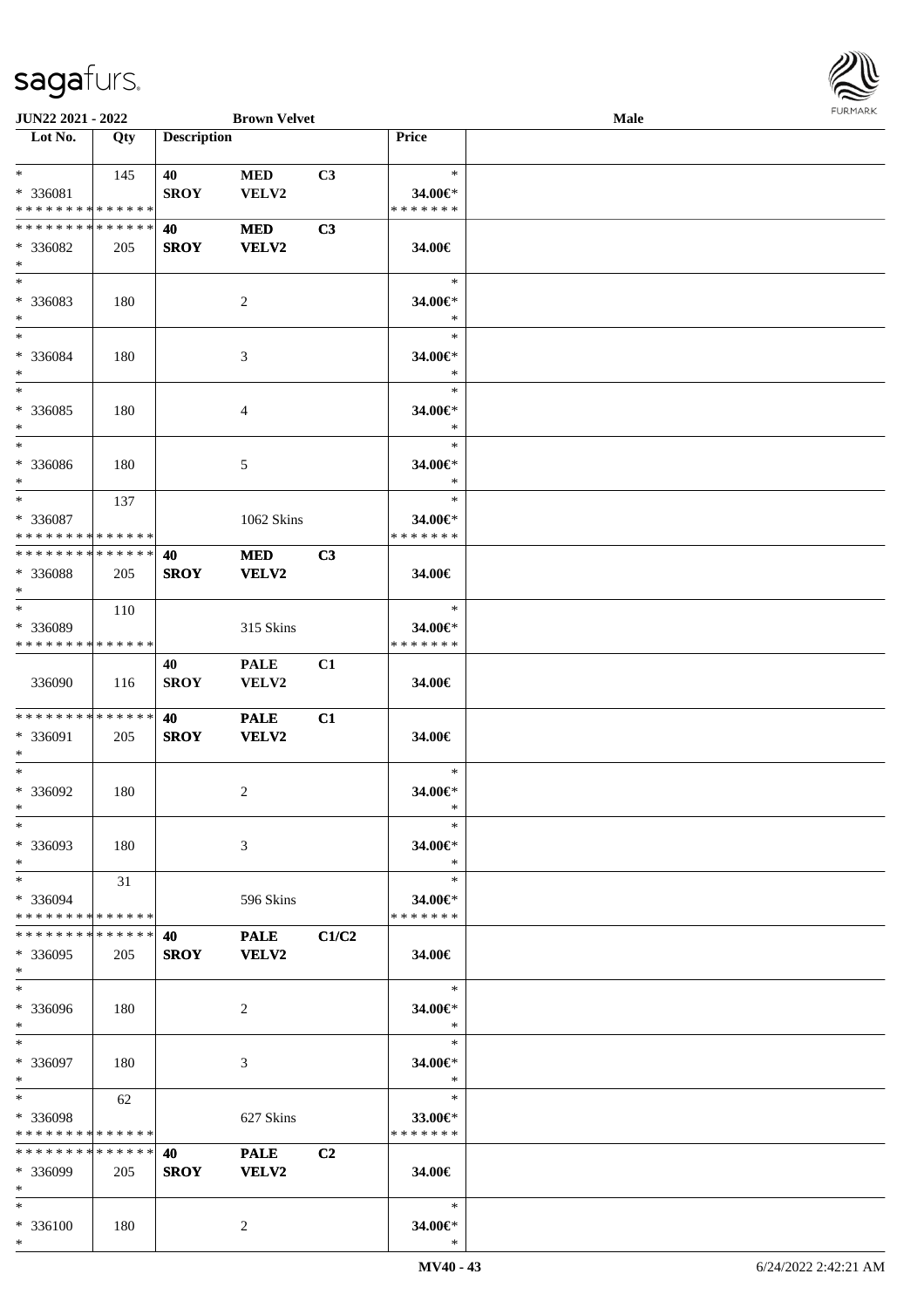

| JUN22 2021 - 2022                         |     |                    | <b>Brown Velvet</b> |    |                          | <b>Male</b> |  |
|-------------------------------------------|-----|--------------------|---------------------|----|--------------------------|-------------|--|
| Lot No.                                   | Qty | <b>Description</b> |                     |    | Price                    |             |  |
|                                           |     |                    |                     |    |                          |             |  |
| $*$ $*$                                   | 167 | 40                 | <b>PALE</b>         | C2 | $\ast$                   |             |  |
| * 336101                                  |     | <b>SROY</b>        | VELV2               |    | 34.00€*                  |             |  |
| * * * * * * * * * * * * * *               |     |                    |                     |    | * * * * * * *            |             |  |
| * * * * * * * * * * * * * * *             |     | 40                 | <b>PALE</b>         | C2 |                          |             |  |
| * 336102                                  | 205 | <b>SROY</b>        | <b>VELV2</b>        |    | 34.00€                   |             |  |
| $*$                                       |     |                    |                     |    |                          |             |  |
| $*$                                       |     |                    |                     |    | $\ast$                   |             |  |
| * 336103                                  | 180 |                    | 2                   |    | 34.00€*                  |             |  |
| $*$                                       |     |                    |                     |    | $\ast$                   |             |  |
| $*$                                       |     |                    |                     |    | $\ast$                   |             |  |
| $* 336104$                                | 180 |                    | 3                   |    | 34.00€*                  |             |  |
| $*$                                       |     |                    |                     |    | $\ast$                   |             |  |
|                                           |     |                    |                     |    | $\ast$                   |             |  |
| $* 336105$                                | 180 |                    | 4                   |    | 34.00€*                  |             |  |
| $*$                                       |     |                    |                     |    | $\ast$                   |             |  |
| $*$                                       |     |                    |                     |    | $\ast$                   |             |  |
| * 336106                                  | 180 |                    | 5                   |    | 34.00€*                  |             |  |
| $*$                                       |     |                    |                     |    | $\ast$                   |             |  |
| $*$                                       |     |                    |                     |    | $\ast$                   |             |  |
| $* 336107$                                | 180 |                    | 6                   |    | 34.00€*                  |             |  |
| $*$                                       |     |                    |                     |    | $\ast$                   |             |  |
| $*$                                       |     |                    |                     |    | $\ast$                   |             |  |
| * 336108                                  | 180 |                    | 7                   |    | 34.00€*                  |             |  |
| $*$                                       |     |                    |                     |    | $\ast$                   |             |  |
| $*$                                       |     |                    |                     |    | $\ast$                   |             |  |
| * 336109                                  | 180 |                    | 8                   |    | 34.00€*                  |             |  |
| $*$                                       |     |                    |                     |    | $\ast$                   |             |  |
| $*$                                       |     |                    |                     |    | $\ast$                   |             |  |
| $* 336110$                                | 180 |                    | 9                   |    | 34.00€*                  |             |  |
| $*$                                       |     |                    |                     |    | $\ast$                   |             |  |
| $*$                                       |     |                    |                     |    | $\ast$                   |             |  |
|                                           |     |                    |                     |    |                          |             |  |
| $* 336111$                                | 180 |                    | 10                  |    | 34.00€*<br>$\ast$        |             |  |
| $*$<br>$*$                                |     |                    |                     |    | $\ast$                   |             |  |
|                                           |     |                    |                     |    |                          |             |  |
| $* 336112$<br>$*$                         | 180 |                    | 11                  |    | 34.00€*<br>$\ast$        |             |  |
| $*$                                       |     |                    |                     |    | $\ast$                   |             |  |
|                                           |     |                    |                     |    |                          |             |  |
| * 336113<br>$*$                           | 180 |                    | 12                  |    | 34.00€*<br>$\ast$        |             |  |
|                                           |     |                    |                     |    | $\ast$                   |             |  |
| $*$                                       | 84  |                    |                     |    |                          |             |  |
| * 336114<br>* * * * * * * * * * * * * * * |     |                    | 2269 Skins          |    | 34.00€*<br>* * * * * * * |             |  |
| * * * * * * * * * * * * * * *             |     |                    |                     |    |                          |             |  |
|                                           |     | 40                 | <b>PALE</b>         | C3 |                          |             |  |
| * 336115<br>$*$                           | 205 | <b>SROY</b>        | <b>VELV2</b>        |    | 33.00€                   |             |  |
| $*$                                       |     |                    |                     |    | $\ast$                   |             |  |
|                                           | 47  |                    |                     |    |                          |             |  |
| * 336116<br>* * * * * * * * * * * * * *   |     |                    | 252 Skins           |    | 33.00€*<br>* * * * * * * |             |  |
| * * * * * * * * * * * * * * *             |     |                    |                     |    |                          |             |  |
|                                           |     | 40                 | <b>PALE</b>         | C3 |                          |             |  |
| * 336117<br>$*$                           | 205 | <b>SROY</b>        | VELV2               |    | 33.00€                   |             |  |
| $*$                                       |     |                    |                     |    | $\ast$                   |             |  |
|                                           |     |                    |                     |    |                          |             |  |
| * 336118                                  | 180 |                    | 2                   |    | 33.00€*<br>$\ast$        |             |  |
| $*$<br>$*$                                |     |                    |                     |    | $\ast$                   |             |  |
|                                           |     |                    |                     |    |                          |             |  |
| * 336119                                  | 180 |                    | 3                   |    | 33.00€*                  |             |  |
| $*$                                       |     |                    |                     |    | $\ast$<br>$\ast$         |             |  |
| $*$ $*$                                   | 154 |                    |                     |    |                          |             |  |
| * 336120                                  |     |                    | 719 Skins           |    | 33.00€*                  |             |  |
| * * * * * * * * * * * * * *               |     |                    |                     |    | * * * * * * *            |             |  |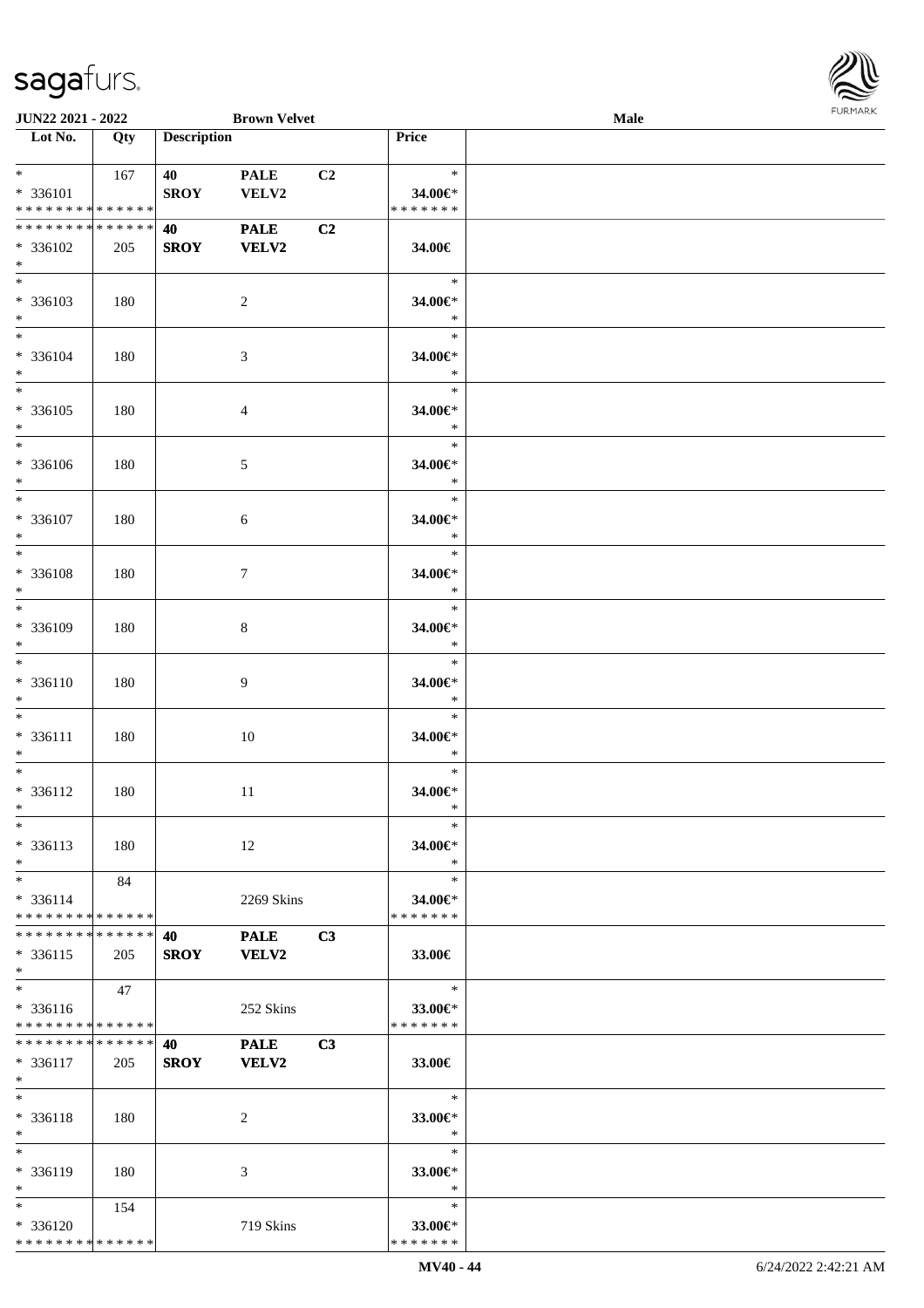

| JUN22 2021 - 2022            |     |                    | <b>Brown Velvet</b>     |                |               | Male |  |
|------------------------------|-----|--------------------|-------------------------|----------------|---------------|------|--|
| Lot No.                      | Qty | <b>Description</b> |                         |                | Price         |      |  |
|                              |     |                    |                         |                |               |      |  |
| **************               |     | 40                 | <b>PALE</b>             | C <sub>3</sub> |               |      |  |
| $* 336121$                   | 205 | <b>SROY</b>        | VELV2                   |                | 34.00€        |      |  |
| $\ast$                       |     |                    |                         |                |               |      |  |
| $*$                          | 75  |                    |                         |                | $\ast$        |      |  |
| * 336122                     |     |                    | 280 Skins               |                | 34.00€*       |      |  |
| * * * * * * * * * * * * * *  |     |                    |                         |                | * * * * * * * |      |  |
| * * * * * * * * * * * * * *  |     | 40                 | <b>XP</b>               | C1             |               |      |  |
| $* 336123$                   | 205 | <b>SROY</b>        | VELV2                   |                | 34.00€        |      |  |
| $*$                          |     |                    |                         |                |               |      |  |
| $\ast$                       | 39  |                    |                         |                | $\ast$        |      |  |
| * 336124                     |     |                    | 244 Skins               |                | 34.00€*       |      |  |
| * * * * * * * * * * * * * *  |     |                    |                         |                | * * * * * * * |      |  |
| **************               |     | 40                 | $\mathbf{XP}$           | C1/C2          |               |      |  |
| $* 336125$                   | 205 | <b>SROY</b>        | VELV2                   |                | 33.00€        |      |  |
| $\ast$                       |     |                    |                         |                |               |      |  |
| $\ast$                       | 147 |                    |                         |                | $\ast$        |      |  |
| $* 336126$                   |     |                    | 352 Skins               |                | 33.00€*       |      |  |
| * * * * * * * * * * * * * *  |     |                    |                         |                | * * * * * * * |      |  |
| ******** <mark>******</mark> |     | 40                 | $\mathbf{X}\mathbf{P}$  | C1/C2          |               |      |  |
| $* 336127$                   | 205 | <b>SROY</b>        | VELV2                   |                | 33.00€        |      |  |
| $\ast$                       |     |                    |                         |                |               |      |  |
| $*$                          | 67  |                    |                         |                | $\ast$        |      |  |
| * 336128                     |     |                    | 272 Skins               |                | 33.00€*       |      |  |
| * * * * * * * * * * * * * *  |     |                    |                         |                | * * * * * * * |      |  |
| * * * * * * * * * * * * * *  |     | 40                 | $\bold{X}\bold{P}$      | C <sub>2</sub> |               |      |  |
| * 336129                     | 205 | <b>SROY</b>        | VELV2                   |                | 34.00€        |      |  |
| $*$                          |     |                    |                         |                |               |      |  |
| $\ast$                       |     |                    |                         |                | $\ast$        |      |  |
| * 336130                     | 180 |                    | $\overline{c}$          |                | 34.00€*       |      |  |
| $\ast$                       |     |                    |                         |                | $\ast$        |      |  |
| $\ast$                       |     |                    |                         |                | $\ast$        |      |  |
| $* 336131$                   | 180 |                    | 3                       |                | 34.00€*       |      |  |
| $\ast$                       |     |                    |                         |                | $\ast$        |      |  |
| $\ast$                       |     |                    |                         |                | $\ast$        |      |  |
| * 336132                     | 180 |                    | 4                       |                | 34.00€*       |      |  |
| $*$                          |     |                    |                         |                | $\ast$        |      |  |
| $*$                          |     |                    |                         |                | $\ast$        |      |  |
| $* 336133$                   | 180 |                    | 5                       |                | 34.00€*       |      |  |
| $\ast$                       |     |                    |                         |                | $\ast$        |      |  |
| $*$                          | 130 |                    |                         |                | $\ast$        |      |  |
| * 336134                     |     |                    | 1055 Skins              |                | 34.00€*       |      |  |
| * * * * * * * * * * * * * *  |     |                    |                         |                | * * * * * * * |      |  |
|                              |     | 40                 | $\mathbf{X}\mathbf{P}$  | C <sub>3</sub> |               |      |  |
| 336135                       | 89  | <b>SROY</b>        | <b>VELV2</b>            |                | 33.00€        |      |  |
|                              |     |                    |                         |                |               |      |  |
| * * * * * * * * * * * * * *  |     | <b>40</b>          | $\mathbf{XP}$           | C <sub>3</sub> |               |      |  |
| * 336136                     | 205 | <b>SROY</b>        | <b>VELV2</b>            |                | 33.00€        |      |  |
| $*$                          |     |                    |                         |                |               |      |  |
| $*$ and $*$                  | 93  |                    |                         |                | $\ast$        |      |  |
| $* 336137$                   |     |                    | 298 Skins               |                | 33.00€*       |      |  |
| * * * * * * * * * * * * * *  |     |                    |                         |                | * * * * * * * |      |  |
|                              |     | 40                 | $2\mathbf{X}\mathbf{D}$ | C1/C2          |               |      |  |
| 336138                       | 93  | <b>LUMI</b>        | VELV2                   |                | 35.00€        |      |  |
|                              |     |                    |                         |                |               |      |  |
|                              |     | 40                 | XD                      | C1/C2          |               |      |  |
| 336139                       | 139 | <b>LUMI</b>        | VELV2                   |                | 36.00€        |      |  |
|                              |     |                    |                         |                |               |      |  |
|                              |     | 40                 | Dark                    | C1/C2          |               |      |  |
| 336140                       | 174 | <b>LUMI</b>        | VELV2                   |                | 36.00€        |      |  |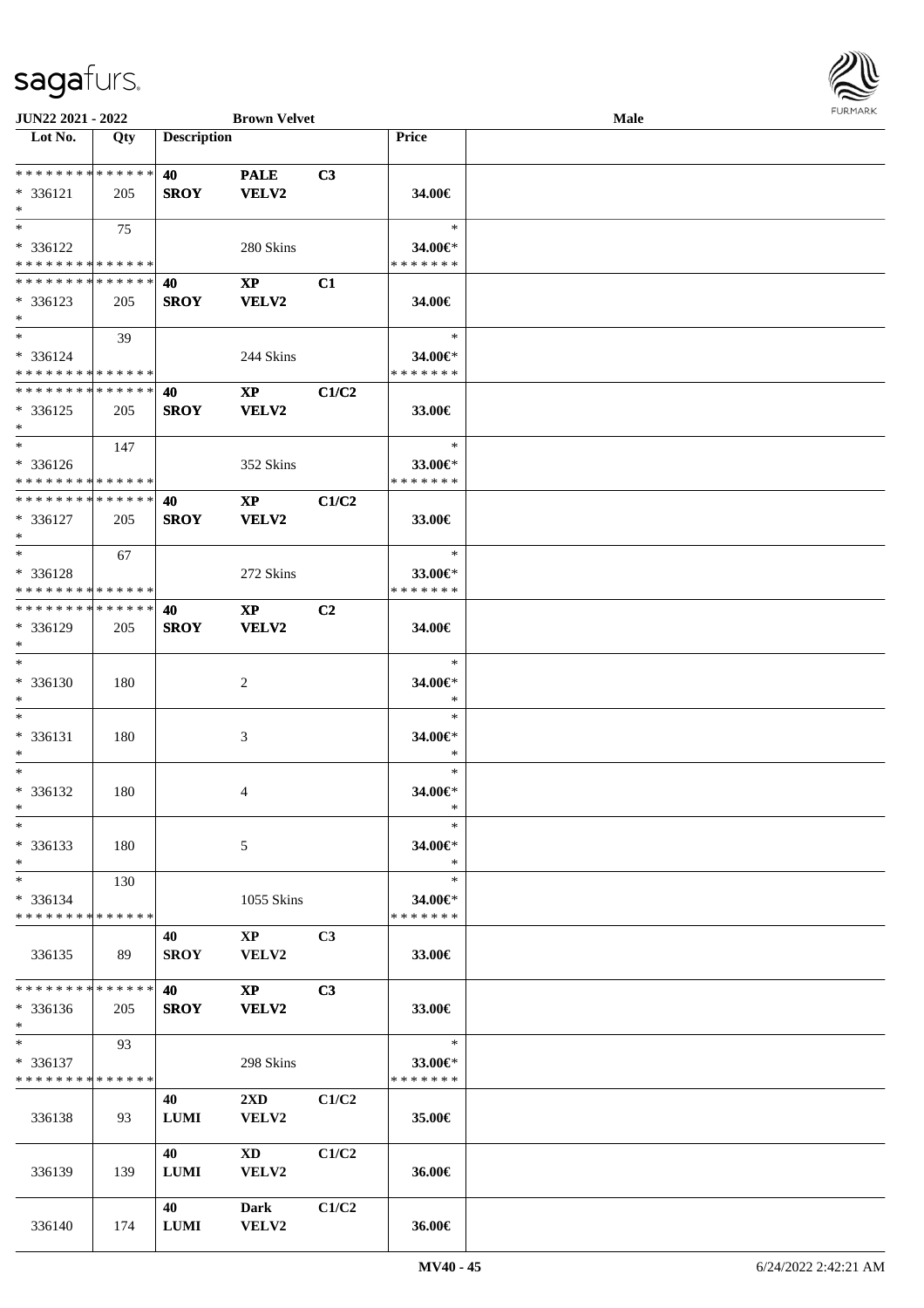\*



| JUN22 2021 - 2022           |     |                    | <b>Brown Velvet</b>     |                |               | <b>Male</b> |  |
|-----------------------------|-----|--------------------|-------------------------|----------------|---------------|-------------|--|
| Lot No.                     | Qty | <b>Description</b> |                         |                | Price         |             |  |
|                             |     |                    |                         |                |               |             |  |
| **************              |     | 30                 | $2\mathbf{X}\mathbf{D}$ | C1             |               |             |  |
| * 336181                    | 265 | SI                 | <b>VELV1</b>            |                | 22.00€        |             |  |
| $*$                         |     |                    |                         |                |               |             |  |
| $*$                         | 53  |                    |                         |                | $\ast$        |             |  |
| * 336182                    |     |                    | 318 Skins               |                | 22.00€*       |             |  |
| * * * * * * * * * * * * * * |     |                    |                         |                | * * * * * * * |             |  |
| * * * * * * * * * * * * * * |     | 30                 | $2\mathbf{X}\mathbf{D}$ | C <sub>2</sub> |               |             |  |
| * 336183                    | 245 | SI                 | <b>VELV1</b>            |                | 22.00€        |             |  |
| $*$                         |     |                    |                         |                |               |             |  |
| $*$                         |     |                    |                         |                | $\ast$        |             |  |
| * 336184                    | 220 |                    | 2                       |                | 22.00€*       |             |  |
| $*$                         |     |                    |                         |                | $\ast$        |             |  |
| $*$                         |     |                    |                         |                | $\ast$        |             |  |
| $* 336185$                  | 220 |                    | $\mathfrak{Z}$          |                | 22.00€*       |             |  |
| $\ast$                      |     |                    |                         |                | $\ast$        |             |  |
| $*$                         | 145 |                    |                         |                | $\ast$        |             |  |
| * 336186                    |     |                    | 830 Skins               |                | 22.00€*       |             |  |
| * * * * * * * * * * * * * * |     |                    |                         |                | * * * * * * * |             |  |
| * * * * * * * * * * * * * * |     | 30                 | 2XD                     | C3             |               |             |  |
| * 336187                    | 245 | SI                 | <b>VELV1</b>            |                | 22.00€        |             |  |
| $\ast$                      |     |                    |                         |                |               |             |  |
| $*$                         | 87  |                    |                         |                | $\ast$        |             |  |
| * 336188                    |     |                    | 332 Skins               |                | 22.00€*       |             |  |
| * * * * * * * * * * * * * * |     |                    |                         |                | * * * * * * * |             |  |
| * * * * * * * * * * * * * * |     | 30                 | <b>XD</b>               | C1             |               |             |  |
| * 336189                    | 245 | SI                 | <b>VELV1</b>            |                | 22.00€        |             |  |
| $*$                         |     |                    |                         |                |               |             |  |
| $\ast$                      |     |                    |                         |                | $\ast$        |             |  |
| * 336190                    | 210 |                    | 2                       |                | 22.00€*       |             |  |
| $*$                         |     |                    |                         |                | $\ast$        |             |  |
| $*$                         | 48  |                    |                         |                | $\ast$        |             |  |
| * 336191                    |     |                    | 503 Skins               |                | 22.00€*       |             |  |
| * * * * * * * * * * * * * * |     |                    |                         |                | * * * * * * * |             |  |
| * * * * * * * * * * * * * * |     | 30                 | <b>XD</b>               | C2             |               |             |  |
| * 336192                    | 245 | SI                 | <b>VELV1</b>            |                | 22.00€        |             |  |
| $*$                         |     |                    |                         |                |               |             |  |
| $*$                         |     |                    |                         |                | $\ast$        |             |  |
| * 336193                    | 220 |                    | 2                       |                | 22.00€*       |             |  |
| $*$                         |     |                    |                         |                | $\ast$        |             |  |
| $*$                         |     |                    |                         |                | $\ast$        |             |  |
| * 336194                    | 220 |                    | 3                       |                | 22.00€*       |             |  |
| $*$                         |     |                    |                         |                | $\ast$        |             |  |
| $*$                         |     |                    |                         |                | $\ast$        |             |  |
| * 336195                    | 220 |                    | 4                       |                | 22.00€*       |             |  |
| $*$                         |     |                    |                         |                | $\ast$        |             |  |
| $*$                         |     |                    |                         |                | $\ast$        |             |  |
| * 336196                    | 220 |                    | 5                       |                | 22.00€*       |             |  |
| $*$                         |     |                    |                         |                | $\ast$        |             |  |
| $*$                         |     |                    |                         |                | $\ast$        |             |  |
| * 336197                    | 220 |                    | 6                       |                | 22.00€*       |             |  |
| $*$                         |     |                    |                         |                | $\ast$        |             |  |
| $*$ $*$                     | 68  |                    |                         |                | $\ast$        |             |  |
| * 336198                    |     |                    | 1413 Skins              |                | 22.00€*       |             |  |
| * * * * * * * * * * * * * * |     |                    |                         |                | * * * * * * * |             |  |
| * * * * * * * * * * * * * * |     | 30                 | XD <sub>2</sub>         | C3             |               |             |  |
| * 336199                    | 244 | SI                 | <b>VELV1</b>            |                | 21.50€        |             |  |
| $*$                         |     |                    |                         |                |               |             |  |
| $*$                         |     |                    |                         |                | $\ast$        |             |  |
| * 336200                    | 220 |                    | 2                       |                | $21.50 \in$   |             |  |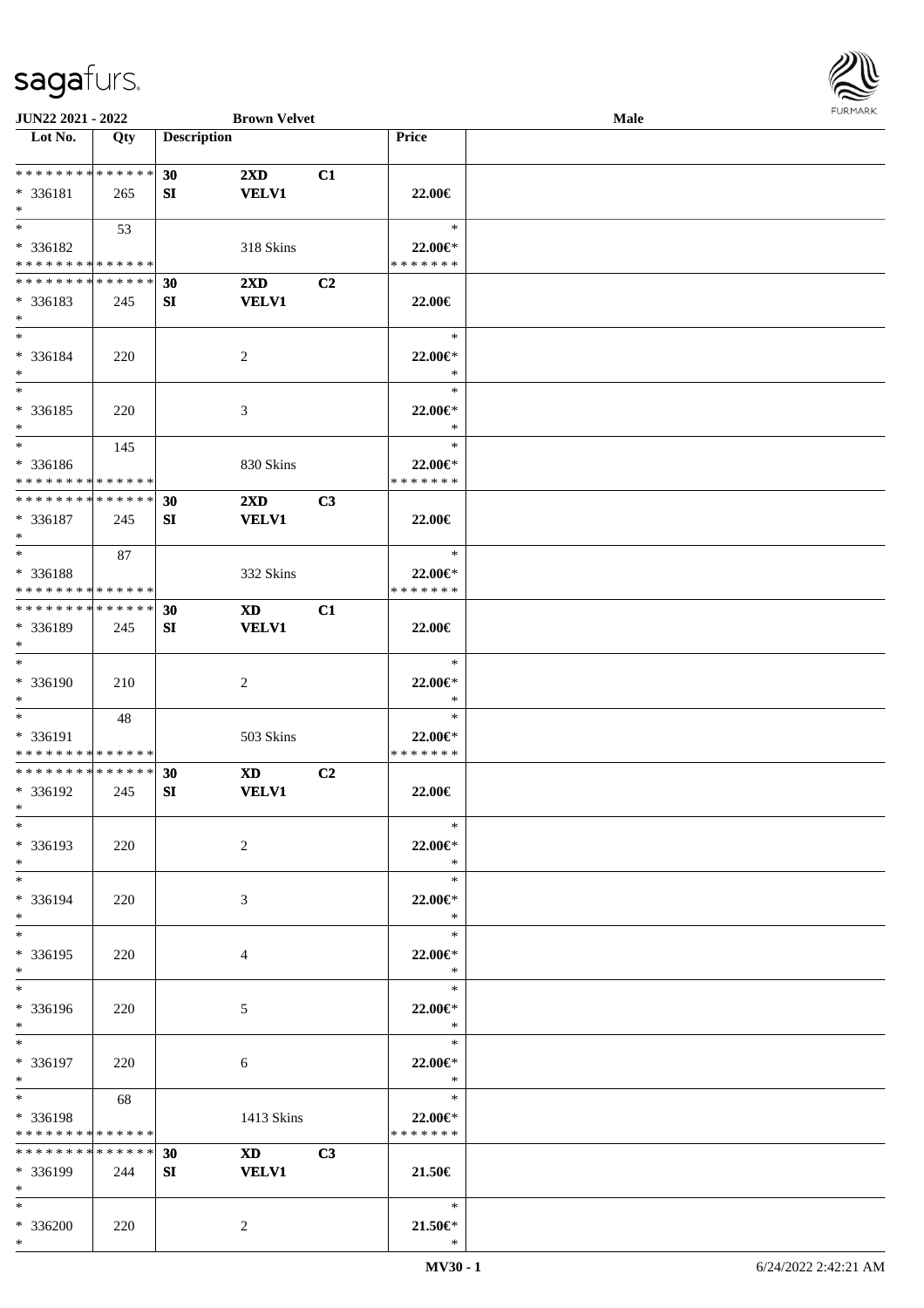

| <b>JUN22 2021 - 2022</b>                  |     |                    | <b>Brown Velvet</b> |    |                          | <b>Male</b> |  |
|-------------------------------------------|-----|--------------------|---------------------|----|--------------------------|-------------|--|
| Lot No.                                   | Qty | <b>Description</b> |                     |    | Price                    |             |  |
|                                           |     |                    |                     |    |                          |             |  |
| $*$ $*$                                   | 147 | 30                 | <b>XD</b>           | C3 | $\ast$                   |             |  |
| * 336201<br>* * * * * * * * * * * * * *   |     | SI                 | <b>VELV1</b>        |    | 21.50€*<br>* * * * * * * |             |  |
| * * * * * * * * * * * * * * *             |     | 30                 | <b>Dark</b>         | C1 |                          |             |  |
| * 336202                                  | 245 | SI                 | <b>VELV1</b>        |    | 22.00€                   |             |  |
| $*$                                       |     |                    |                     |    |                          |             |  |
| $*$                                       |     |                    |                     |    | $\ast$                   |             |  |
| * 336203                                  | 220 |                    | 2                   |    | 22.00€*                  |             |  |
| $*$                                       |     |                    |                     |    | $\ast$                   |             |  |
| $*$                                       |     |                    |                     |    | $\ast$                   |             |  |
| $* 336204$                                | 220 |                    | 3                   |    | 22.00€*                  |             |  |
| $*$<br>$*$                                |     |                    |                     |    | $\ast$<br>$\ast$         |             |  |
|                                           | 244 |                    |                     |    |                          |             |  |
| $* 336205$<br>* * * * * * * * * * * * * * |     |                    | 929 Skins           |    | 22.00€*<br>* * * * * * * |             |  |
| * * * * * * * * * * * * * *               |     | 30                 | <b>Dark</b>         | C2 |                          |             |  |
| * 336206                                  | 245 | SI                 | <b>VELV1</b>        |    | 22.00€                   |             |  |
| $*$                                       |     |                    |                     |    |                          |             |  |
| $*$                                       |     |                    |                     |    | $\ast$                   |             |  |
| * 336207                                  | 220 |                    | 2                   |    | 22.00€*                  |             |  |
| $*$                                       |     |                    |                     |    | $\ast$                   |             |  |
| $*$                                       |     |                    |                     |    | $\ast$                   |             |  |
| * 336208<br>$*$                           | 220 |                    | 3                   |    | 22.00€*<br>$\ast$        |             |  |
| $*$                                       |     |                    |                     |    | $\ast$                   |             |  |
| * 336209                                  | 220 |                    | 4                   |    | 22.00€*                  |             |  |
| $*$                                       |     |                    |                     |    | $\ast$                   |             |  |
| $*$                                       |     |                    |                     |    | $\ast$                   |             |  |
| $* 336210$                                | 220 |                    | 5                   |    | 22.00€*                  |             |  |
| $*$                                       |     |                    |                     |    | $\ast$                   |             |  |
| $*$                                       |     |                    |                     |    | $\ast$                   |             |  |
| $* 336211$<br>$*$                         | 220 |                    | 6                   |    | 22.00€*<br>$\ast$        |             |  |
| $*$                                       |     |                    |                     |    | $\ast$                   |             |  |
| $* 336212$                                | 219 |                    | $\tau$              |    | 22.00€*                  |             |  |
| $*$                                       |     |                    |                     |    | $\ast$                   |             |  |
| $*$                                       |     |                    |                     |    | $\ast$                   |             |  |
| * 336213                                  | 220 |                    | $8\,$               |    | 22.00€*                  |             |  |
| $*$                                       |     |                    |                     |    | $\ast$                   |             |  |
| $*$                                       |     |                    |                     |    | $\ast$                   |             |  |
| * 336214<br>$*$                           | 220 |                    | 9                   |    | 22.00€*<br>$\ast$        |             |  |
| $*$                                       |     |                    |                     |    | $\ast$                   |             |  |
| $* 336215$                                | 220 |                    | 10                  |    | 22.00€*                  |             |  |
| $*$                                       |     |                    |                     |    | $\ast$                   |             |  |
| $*$                                       |     |                    |                     |    | $\ast$                   |             |  |
| * 336216                                  | 220 |                    | 11                  |    | 22.00€*                  |             |  |
| $*$                                       |     |                    |                     |    | $\ddot{x}$               |             |  |
| $*$                                       |     |                    |                     |    | $\ast$                   |             |  |
| * 336217                                  | 220 |                    | 12                  |    | 22.00€*<br>$\ast$        |             |  |
| $*$ $*$<br>$*$                            |     |                    |                     |    | $\ast$                   |             |  |
| * 336218                                  | 220 |                    | 13                  |    | 22.00€*                  |             |  |
| $*$                                       |     |                    |                     |    | $\ast$                   |             |  |
| $*$ and $*$                               | 157 |                    |                     |    | $\ast$                   |             |  |
| * 336219                                  |     |                    | 3041 Skins          |    | 22.00€*                  |             |  |
| * * * * * * * * * * * * * * *             |     |                    |                     |    | * * * * * * *            |             |  |
| * * * * * * * * * * * * * * *             |     | 30                 | <b>Dark</b>         | C3 |                          |             |  |
| * 336220<br>$*$                           | 245 | SI                 | <b>VELV1</b>        |    | 22.00€                   |             |  |
|                                           |     |                    |                     |    |                          |             |  |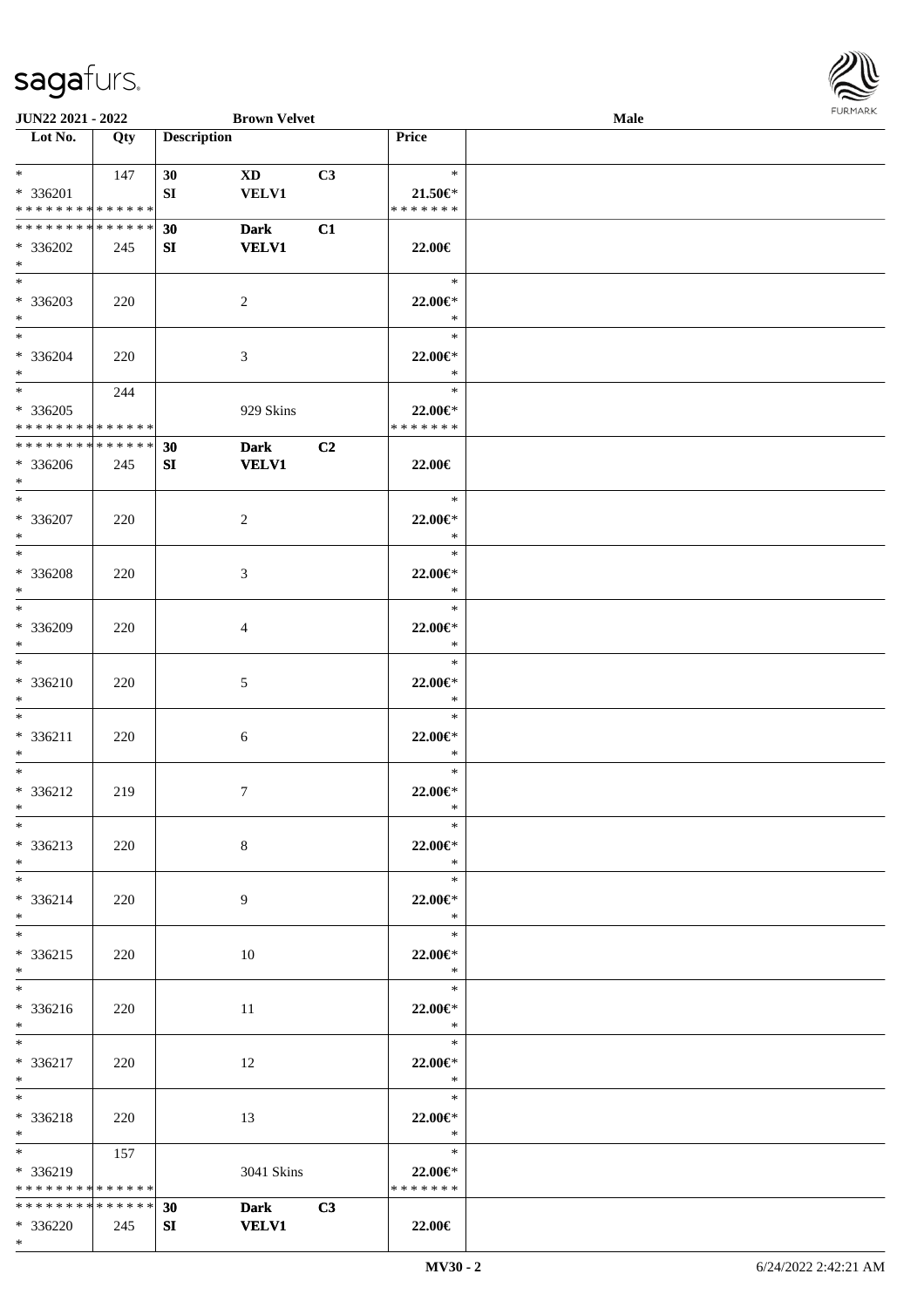

| <b>JUN22 2021 - 2022</b>      |     |                    | <b>Brown Velvet</b>       |    |                         | Male |  |
|-------------------------------|-----|--------------------|---------------------------|----|-------------------------|------|--|
| Lot No.                       | Qty | <b>Description</b> |                           |    | Price                   |      |  |
|                               |     |                    |                           |    |                         |      |  |
| $*$                           |     | 30                 | <b>Dark</b>               | C3 | $\ast$                  |      |  |
| * 336221                      | 220 | SI                 | <b>VELV1</b>              |    | 22.00€*                 |      |  |
| $*$                           |     |                    |                           |    | $\ast$                  |      |  |
|                               |     |                    |                           |    | $\ast$                  |      |  |
| * 336222                      | 220 |                    | 3                         |    | 22.00€*                 |      |  |
| $*$                           |     |                    |                           |    | $\ast$                  |      |  |
|                               |     |                    |                           |    | $\ast$                  |      |  |
| * 336223                      | 220 |                    | $\overline{4}$            |    | 22.00€*                 |      |  |
| $*$                           |     |                    |                           |    | $\ast$                  |      |  |
| $*$                           |     |                    |                           |    | $\ast$                  |      |  |
| * 336224                      | 220 |                    | 5                         |    | 22.00€*                 |      |  |
| $*$                           |     |                    |                           |    | $\ast$                  |      |  |
|                               |     |                    |                           |    | $\ast$                  |      |  |
| * 336225                      | 220 |                    | 6                         |    | 22.00€*                 |      |  |
| $*$                           |     |                    |                           |    | $\ast$                  |      |  |
| $*$                           | 136 |                    |                           |    | $\ast$                  |      |  |
| $* 336226$                    |     |                    | 1481 Skins                |    | 22.00€*                 |      |  |
| * * * * * * * * * * * * * * * |     |                    |                           |    | * * * * * * *           |      |  |
| * * * * * * * * * * * * * *   |     | 30                 | <b>MED</b>                | C1 |                         |      |  |
| $* 336227$                    | 245 | SI                 | <b>VELV1</b>              |    | 22.50€                  |      |  |
| $*$<br>$\overline{\ast}$      |     |                    |                           |    | $\ast$                  |      |  |
|                               |     |                    |                           |    |                         |      |  |
| $* 336228$<br>$*$             | 220 |                    | $\overline{2}$            |    | 22.50€*<br>$\ast$       |      |  |
| $*$                           |     |                    |                           |    | $\ast$                  |      |  |
| * 336229                      |     |                    |                           |    |                         |      |  |
| $*$                           | 220 |                    | 3                         |    | 22.50€*<br>$\ast$       |      |  |
| $\overline{\phantom{0}}$      |     |                    |                           |    | $\ast$                  |      |  |
| $* 336230$                    | 220 |                    | 4                         |    | 22.50€*                 |      |  |
| $*$                           |     |                    |                           |    | $\ast$                  |      |  |
| $*$                           |     |                    |                           |    | $\ast$                  |      |  |
| * 336231                      | 220 |                    | 5                         |    | 22.50€*                 |      |  |
| $*$                           |     |                    |                           |    | $\ast$                  |      |  |
| $*$                           | 174 |                    |                           |    | $\ast$                  |      |  |
| * 336232                      |     |                    | 1299 Skins                |    | 22.50€*                 |      |  |
| * * * * * * * * * * * * * * * |     |                    |                           |    | *******                 |      |  |
|                               |     |                    | *************** 30 MED C2 |    |                         |      |  |
| $* 336233$                    | 245 | SI                 | <b>VELV1</b>              |    | 22.50€                  |      |  |
| $*$                           |     |                    |                           |    |                         |      |  |
| $*$                           |     |                    |                           |    | $\ast$                  |      |  |
| * 336234                      | 220 |                    | $\overline{2}$            |    | 22.50€*                 |      |  |
| $*$                           |     |                    |                           |    | $\ast$                  |      |  |
| $*$                           |     |                    |                           |    | $\ast$                  |      |  |
| $*336235$                     | 220 |                    | 3                         |    | 22.50€*                 |      |  |
| $*$                           |     |                    |                           |    | $\ast$                  |      |  |
| $*$                           |     |                    |                           |    | $\ast$                  |      |  |
| $* 336236$                    | 220 |                    | $\overline{4}$            |    | $22.50 \in$             |      |  |
| $*$ $-$                       |     |                    |                           |    | $\mathbb{R}$            |      |  |
| $*$                           |     |                    |                           |    | $\ast$                  |      |  |
| * 336237                      | 220 |                    | 5                         |    | 22.50€*                 |      |  |
| $*$ $*$                       |     |                    |                           |    | $\ast$                  |      |  |
| $*$                           |     |                    |                           |    | $\overline{\mathbf{r}}$ |      |  |
| $* 336238$                    | 220 |                    | 6                         |    | 22.50€*                 |      |  |
| $*$                           |     |                    |                           |    | $\ast$                  |      |  |
| $*$                           |     |                    |                           |    | $\ast$                  |      |  |
| $* 336239$                    | 220 |                    | 7                         |    | $22.50 \in$ *<br>$\ast$ |      |  |
| $*$<br>$*$                    |     |                    |                           |    | $\ast$                  |      |  |
|                               |     |                    |                           |    | 22.50€*                 |      |  |
| * 336240<br>$*$               | 220 |                    | 8                         |    | $\ast$                  |      |  |
|                               |     |                    |                           |    |                         |      |  |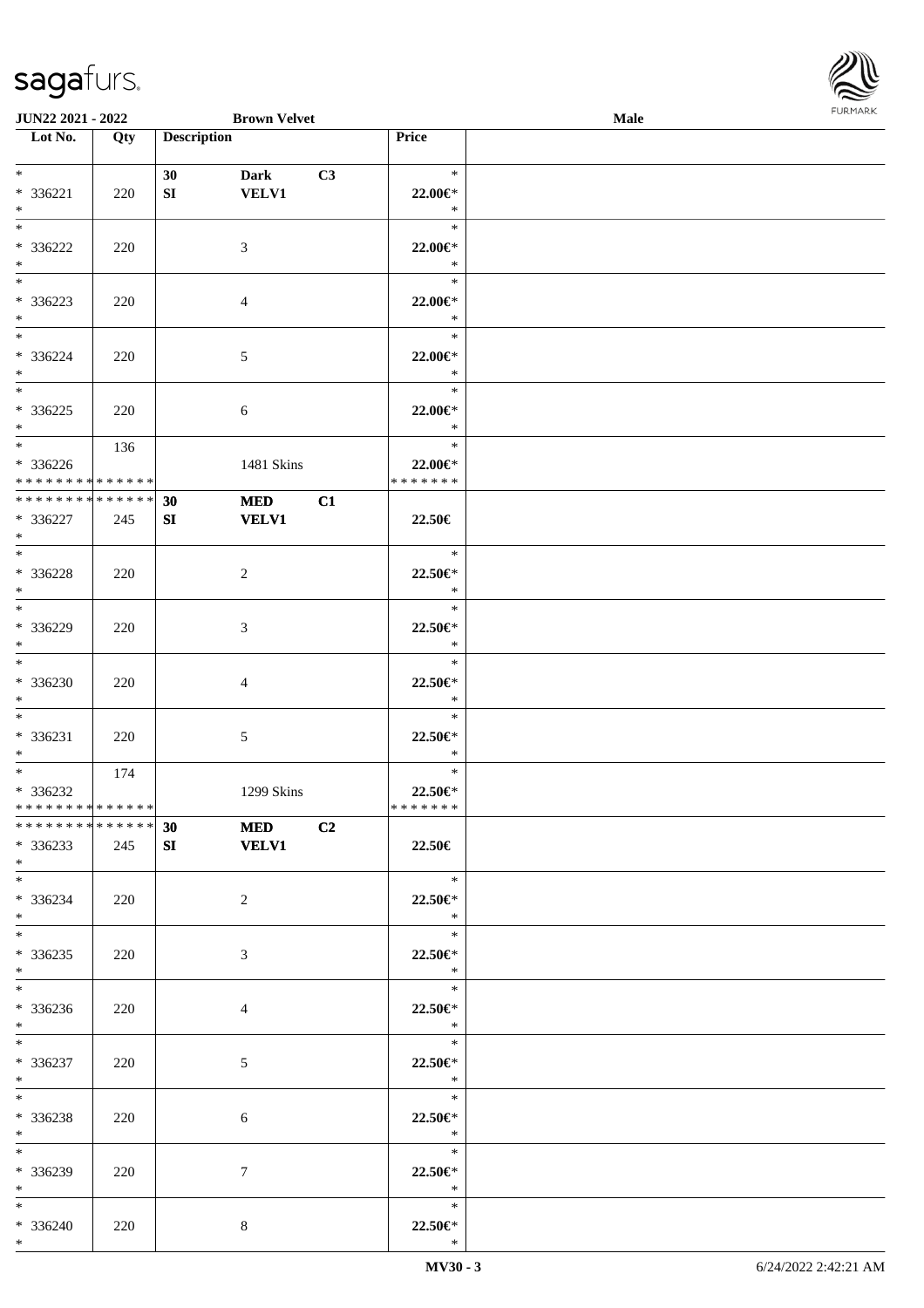

| <b>JUN22 2021 - 2022</b>                                                    |     | <b>Brown Velvet</b>                    |                                                   | Male |
|-----------------------------------------------------------------------------|-----|----------------------------------------|---------------------------------------------------|------|
| $\overline{\text{Lot No.}}$                                                 | Qty | <b>Description</b>                     | Price                                             |      |
| $*$ and $*$<br>* 336241                                                     | 220 | 30<br><b>MED</b><br>SI<br><b>VELV1</b> | $\ast$<br>C <sub>2</sub><br>22.50€*               |      |
| $*$<br>$\overline{\ast}$<br>* 336242                                        | 220 | 10                                     | $\ast$<br>$\ast$<br>22.50€*                       |      |
| $*$<br>* 336243<br>$*$                                                      | 220 | 11                                     | $\ast$<br>$\ast$<br>22.50€*<br>$\ast$             |      |
| $\overline{\ast}$<br>$* 336244$<br>$*$                                      | 220 | 12                                     | $\ast$<br>22.50€*<br>$\rightarrow$                |      |
| $* 336245$<br>$*$                                                           | 220 | 13                                     | $\ast$<br>22.50€*<br>$\ast$                       |      |
| $* 336246$<br>$*$                                                           | 220 | 14                                     | $\ast$<br>22.00€*<br>$\ast$                       |      |
| $* 336247$<br>$*$                                                           | 220 | 15                                     | $\ast$<br>22.00 $\in$ *<br>$\ast$                 |      |
| $*$<br>* 336248<br>$*$                                                      | 220 | 16                                     | $\ast$<br>22.00€*<br>$\ast$                       |      |
| * 336249<br>$*$<br>$\overline{\ast}$                                        | 220 | 17                                     | $\ast$<br>22.00€*<br>$*$                          |      |
| $* 336250$<br>$*$                                                           | 220 | 18                                     | $\ast$<br>$22.00 \in$ *<br>$\ast$                 |      |
| $*$<br>* 336251<br>$*$<br>$*$ $-$                                           | 220 | 19                                     | $\ast$<br>22.00€*<br>$\ast$<br>$\ast$             |      |
| * 336252<br>$*$ $*$<br>$*$                                                  | 220 | 20                                     | 22.00€*<br>$\ast$<br>$\ast$                       |      |
| $*336253$<br>* * * * * * * * * * * * * * *<br>* * * * * * * * * * * * * * * | 65  | 4490 Skins                             | 22.00€*<br>* * * * * * *                          |      |
| * 336254<br>$*$<br>$*$ $-$                                                  | 245 | <b>MED</b><br>30<br>SI<br><b>VELV1</b> | C3<br>22.00€<br>$\overline{\phantom{a}}$          |      |
| $*336255$<br>$*$<br>$*$ $-$                                                 | 220 | 2                                      | 22.00€*<br>$\ddot{x}$<br>$\overline{\phantom{0}}$ |      |
| $* 336256$<br>$*$<br>$*$ $-$                                                | 220 | 3                                      | 22.00€*<br>$\ddot{x}$<br>$-$                      |      |
| * 336257<br>$*$<br>$*$ $-$                                                  | 220 | $\overline{4}$                         | 22.00€*<br>$\ast$                                 |      |
| * 336258<br>$*$ $-$<br>$*$                                                  | 220 | 5                                      | 22.00€*<br>$\ast$<br>$\ast$                       |      |
| $* 336259$<br>$*$ $*$<br>$*$                                                | 220 | 6                                      | 22.00 $\in$ *<br>$\ast$<br>$\ast$                 |      |
| * 336260<br>$*$                                                             | 220 | $\tau$                                 | 22.00 $\in$ *<br>$\ast$                           |      |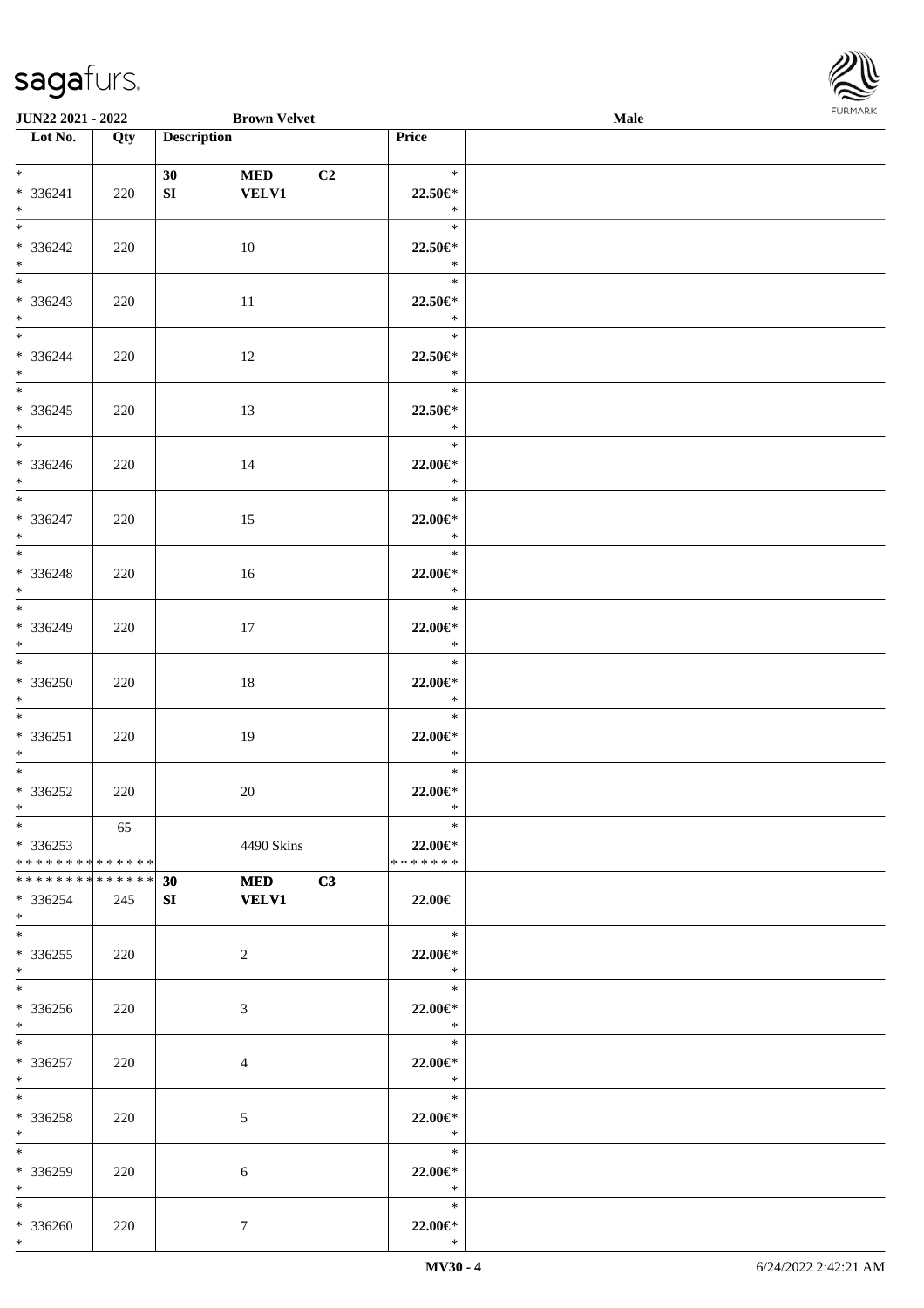

| JUN22 2021 - 2022             |     |                    | <b>Brown Velvet</b> |    |                  | <b>Male</b> |  |
|-------------------------------|-----|--------------------|---------------------|----|------------------|-------------|--|
| Lot No.                       | Qty | <b>Description</b> |                     |    | Price            |             |  |
|                               |     |                    |                     |    |                  |             |  |
| $*$                           |     | 30                 | <b>MED</b>          | C3 | $\ast$           |             |  |
| * 336261                      | 220 | SI                 | <b>VELV1</b>        |    | 22.00€*          |             |  |
| $*$                           |     |                    |                     |    | $\ast$           |             |  |
| $*$                           |     |                    |                     |    | $\ast$           |             |  |
|                               |     |                    |                     |    |                  |             |  |
| * 336262                      | 220 |                    | 9                   |    | 22.00€*          |             |  |
| $\ast$                        |     |                    |                     |    | $\ast$           |             |  |
| $\overline{\phantom{0}}$      |     |                    |                     |    | $\ast$           |             |  |
| * 336263                      | 210 |                    | 10                  |    | 22.00€*          |             |  |
| $*$                           |     |                    |                     |    | $\ast$           |             |  |
| $*$                           | 47  |                    |                     |    | $\ast$           |             |  |
| * 336264                      |     |                    | 2262 Skins          |    | $21.50 \in$      |             |  |
| * * * * * * * * * * * * * *   |     |                    |                     |    | * * * * * * *    |             |  |
| * * * * * * * * * * * * * *   |     | 30                 | <b>PALE</b>         | C1 |                  |             |  |
| $* 336265$                    | 245 | SI                 | <b>VELV1</b>        |    | 23.00€           |             |  |
| $*$                           |     |                    |                     |    |                  |             |  |
| $*$                           |     |                    |                     |    | $\ast$           |             |  |
| $* 336266$                    | 220 |                    | 2                   |    | 23.00€*          |             |  |
| $*$                           |     |                    |                     |    | $\ast$           |             |  |
| $*$                           |     |                    |                     |    | $\ast$           |             |  |
|                               |     |                    |                     |    |                  |             |  |
| $* 336267$                    | 220 |                    | 3                   |    | 23.00€*          |             |  |
| $*$                           |     |                    |                     |    | $\ast$           |             |  |
| $*$                           |     |                    |                     |    | $\ast$           |             |  |
| $* 336268$                    | 230 |                    | 4                   |    | 23.00€*          |             |  |
| $*$                           |     |                    |                     |    | $\ast$           |             |  |
| $*$                           | 50  |                    |                     |    | $\ast$           |             |  |
| * 336269                      |     |                    | 965 Skins           |    | 23.00€*          |             |  |
| * * * * * * * * * * * * * *   |     |                    |                     |    | * * * * * * *    |             |  |
| * * * * * * * * * * * * * * * |     | 30                 | <b>PALE</b>         | C2 |                  |             |  |
| * 336270                      | 245 | SI                 | <b>VELV1</b>        |    | 23.00€           |             |  |
| $*$                           |     |                    |                     |    |                  |             |  |
| $*$                           |     |                    |                     |    | $\ast$           |             |  |
| $* 336271$                    | 220 |                    | $\overline{c}$      |    | 23.00€*          |             |  |
| $*$                           |     |                    |                     |    | $\ast$           |             |  |
| $*$                           |     |                    |                     |    | $\ast$           |             |  |
| $* 336272$                    | 220 |                    | 3                   |    | 23.00€*          |             |  |
| $*$                           |     |                    |                     |    | $\ast$           |             |  |
| $*$                           |     |                    |                     |    | $\ast$           |             |  |
| * 336273                      |     |                    |                     |    | 23.00€*          |             |  |
|                               | 220 |                    | $\overline{4}$      |    |                  |             |  |
| $*$<br>$*$                    |     |                    |                     |    | $\ast$<br>$\ast$ |             |  |
|                               |     |                    |                     |    |                  |             |  |
| * 336274                      | 220 |                    | 5                   |    | 23.00€*          |             |  |
| $*$                           |     |                    |                     |    | $\ast$           |             |  |
| $*$                           |     |                    |                     |    | $\ast$           |             |  |
| * 336275                      | 220 |                    | 6                   |    | 23.00€*          |             |  |
| $*$ $-$                       |     |                    |                     |    | $\mathbb{R}^n$   |             |  |
| $*$                           |     |                    |                     |    | $\ast$           |             |  |
| * 336276                      | 220 |                    | $\tau$              |    | 23.00€*          |             |  |
| $*$ $*$                       |     |                    |                     |    | $\mathbb{R}$     |             |  |
| $*$                           |     |                    |                     |    | $\ast$           |             |  |
| * 336277                      | 220 |                    | 8                   |    | 23.00€*          |             |  |
| $*$ $*$                       |     |                    |                     |    | $\ast$           |             |  |
| $*$                           |     |                    |                     |    | $\ast$           |             |  |
| $* 336278$                    | 220 |                    | 9                   |    | 23.00€*          |             |  |
| $*$ $*$                       |     |                    |                     |    | $\ast$           |             |  |
| $*$                           |     |                    |                     |    | $\ast$           |             |  |
| $* 336279$                    | 220 |                    | 10                  |    | 23.00 $\in$ *    |             |  |
| $*$ $*$                       |     |                    |                     |    | $\ast$           |             |  |
| $*$                           |     |                    |                     |    | $\ast$           |             |  |
|                               |     |                    |                     |    |                  |             |  |
| * 336280                      | 220 |                    | 11                  |    | 22.50€*          |             |  |
| $*$                           |     |                    |                     |    | $\ast$           |             |  |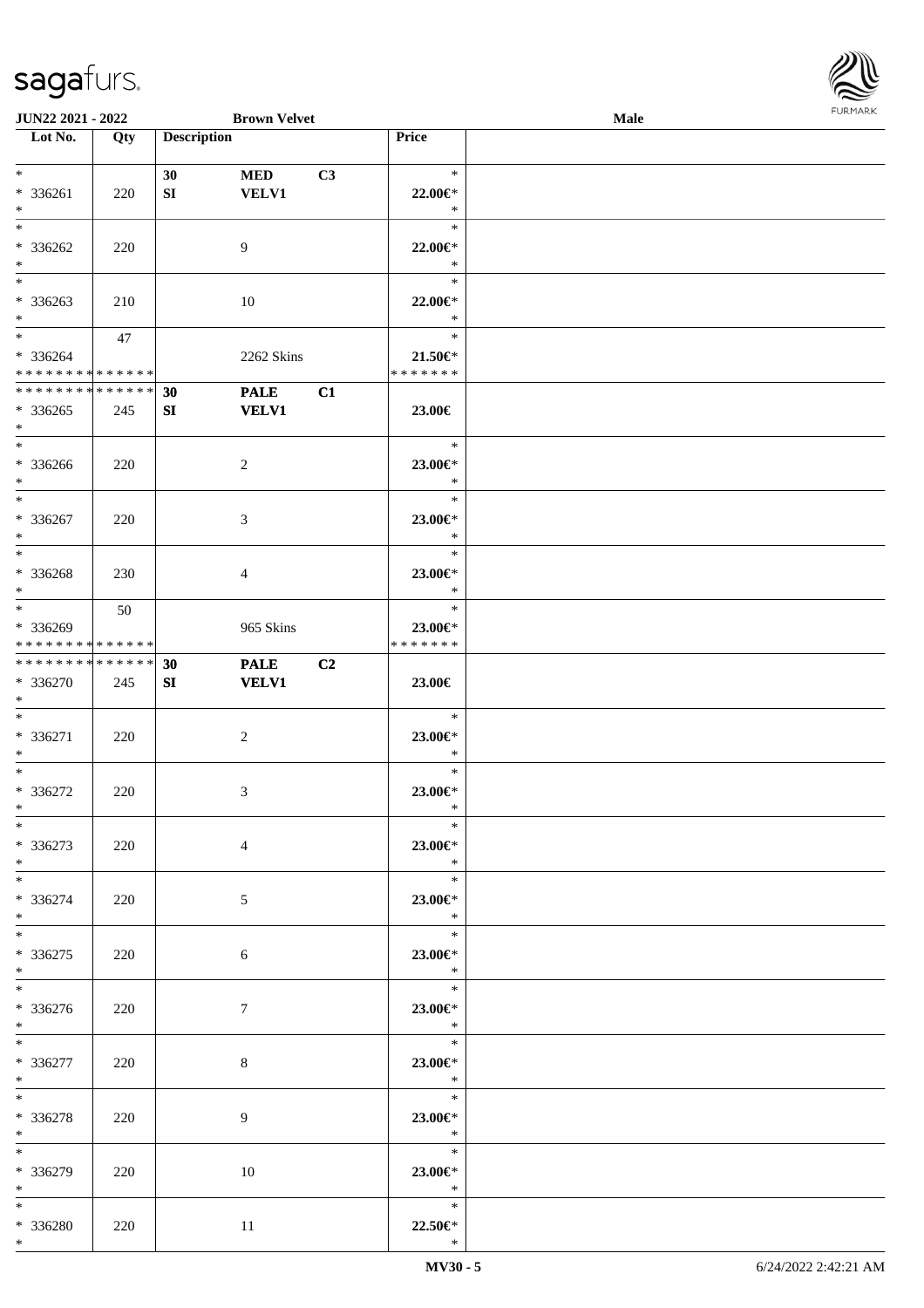

| JUN22 2021 - 2022                  |     |                    | <b>Brown Velvet</b>    |                |                   | <b>Male</b> |  |
|------------------------------------|-----|--------------------|------------------------|----------------|-------------------|-------------|--|
| Lot No.                            | Qty | <b>Description</b> |                        |                | Price             |             |  |
|                                    |     |                    |                        |                |                   |             |  |
| $*$                                |     | 30                 | <b>PALE</b>            | C <sub>2</sub> | $\ast$            |             |  |
| * 336281                           | 220 | SI                 | <b>VELV1</b>           |                | 22.50€*           |             |  |
| $\ast$                             |     |                    |                        |                | $\ast$            |             |  |
| $\overline{\phantom{0}}$           |     |                    |                        |                | $\ast$            |             |  |
|                                    |     |                    |                        |                |                   |             |  |
| * 336282                           | 220 |                    | 13                     |                | 22.50€*           |             |  |
| $\ast$<br>$\overline{\phantom{0}}$ |     |                    |                        |                | $\ast$            |             |  |
|                                    |     |                    |                        |                | $\ast$            |             |  |
| * 336283                           | 220 |                    | 14                     |                | 22.50€*           |             |  |
| $*$                                |     |                    |                        |                | $\ast$            |             |  |
| $\overline{\phantom{0}}$           | 172 |                    |                        |                | $\ast$            |             |  |
| * 336284                           |     |                    | 3277 Skins             |                | 22.50€*           |             |  |
| * * * * * * * * * * * * * * *      |     |                    |                        |                | * * * * * * *     |             |  |
| ******** <mark>******</mark>       |     | 30                 | <b>PALE</b>            | C3             |                   |             |  |
| $*336285$                          | 245 | SI                 | <b>VELV1</b>           |                | 22.50€            |             |  |
| $\ast$                             |     |                    |                        |                |                   |             |  |
| $\overline{\phantom{a}^*}$         |     |                    |                        |                | $\ast$            |             |  |
| * 336286                           |     |                    | $\overline{2}$         |                | 22.50€*           |             |  |
|                                    | 220 |                    |                        |                | $\ast$            |             |  |
| $*$<br>$\overline{\phantom{a}^*}$  |     |                    |                        |                |                   |             |  |
|                                    |     |                    |                        |                | $\ast$            |             |  |
| $* 336287$                         | 220 |                    | 3                      |                | 22.50€*           |             |  |
| $\ast$                             |     |                    |                        |                | $\ast$            |             |  |
| $*$                                |     |                    |                        |                | $\ast$            |             |  |
| * 336288                           | 220 |                    | 4                      |                | 22.50€*           |             |  |
| $\ast$                             |     |                    |                        |                | $\ast$            |             |  |
| $\overline{\phantom{0}}$           |     |                    |                        |                | $\ast$            |             |  |
| * 336289                           | 220 |                    | $\mathfrak{S}$         |                | 22.50€*           |             |  |
| $*$                                |     |                    |                        |                | $\ast$            |             |  |
| $\overline{\phantom{0}}$           |     |                    |                        |                | $\ast$            |             |  |
|                                    |     |                    |                        |                |                   |             |  |
| * 336290                           | 220 |                    | 6                      |                | 22.50€*           |             |  |
| $*$                                |     |                    |                        |                | $\ast$            |             |  |
| $*$                                | 214 |                    |                        |                | $\ast$            |             |  |
| * 336291                           |     |                    | 1559 Skins             |                | 22.50€*           |             |  |
| * * * * * * * * * * * * * *        |     |                    |                        |                | * * * * * * *     |             |  |
| * * * * * * * * * * * * * * *      |     | 30                 | $\mathbf{X}\mathbf{P}$ | C1             |                   |             |  |
| * 336292                           | 245 | SI                 | <b>VELV1</b>           |                | 22.00€            |             |  |
| $*$                                |     |                    |                        |                |                   |             |  |
| $*$                                | 184 |                    |                        |                | $\ast$            |             |  |
| * 336293                           |     |                    | 429 Skins              |                | $22.00 \in$ *     |             |  |
| * * * * * * * * * * * * * * *      |     |                    |                        |                | * * * * * * *     |             |  |
| * * * * * * * * * * * * * * *      |     | 30                 | $XP$ $C2$              |                |                   |             |  |
| * 336294                           | 245 | SI                 | <b>VELV1</b>           |                | 22.00€            |             |  |
| $*$ $*$                            |     |                    |                        |                |                   |             |  |
| $*$                                |     |                    |                        |                | $\ast$            |             |  |
|                                    |     |                    |                        |                |                   |             |  |
| * 336295                           | 220 |                    | 2                      |                | 22.00€*           |             |  |
| $*$                                |     |                    |                        |                | $\ast$            |             |  |
| $\overline{\phantom{0}}$           |     |                    |                        |                | $\ast$            |             |  |
| * 336296                           | 220 |                    | 3                      |                | 22.00€*           |             |  |
| $*$ $-$                            |     |                    |                        |                | $\ddot{x}$        |             |  |
| $*$                                |     |                    |                        |                | $\ast$            |             |  |
| * 336297                           | 220 |                    | 4                      |                | 22.00€*           |             |  |
| $*$ $*$                            |     |                    |                        |                | $\ast$            |             |  |
| $\ast$                             |     |                    |                        |                | $\ast$            |             |  |
|                                    |     |                    |                        |                |                   |             |  |
| * 336298<br>$*$ $-$                | 220 |                    | $\mathfrak{S}$         |                | 22.00€*<br>$\ast$ |             |  |
| $*$                                |     |                    |                        |                |                   |             |  |
|                                    |     |                    |                        |                | $\ast$            |             |  |
| * 336299                           | 220 |                    | 6                      |                | 22.00€*           |             |  |
| $*$                                |     |                    |                        |                | $\ast$            |             |  |
| $*$                                |     |                    |                        |                | $\ast$            |             |  |
| * 336300                           | 220 |                    | $\tau$                 |                | 22.00 $\in$ *     |             |  |
| $*$                                |     |                    |                        |                | $\ast$            |             |  |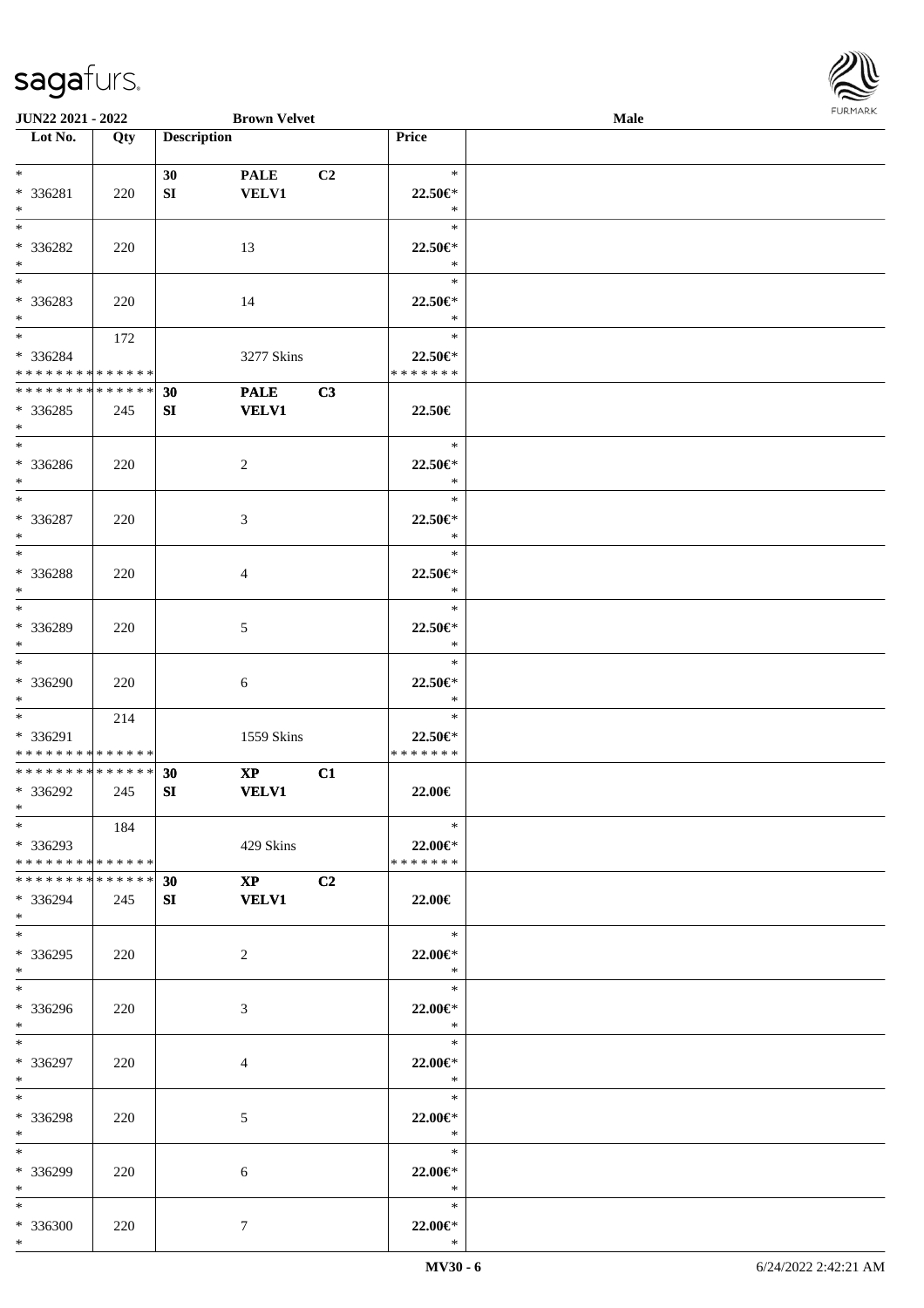

| JUN22 2021 - 2022           |     |                    | <b>Brown Velvet</b>                                                                                                                                                                                                            |                |                    | Male |  |
|-----------------------------|-----|--------------------|--------------------------------------------------------------------------------------------------------------------------------------------------------------------------------------------------------------------------------|----------------|--------------------|------|--|
| Lot No.                     | Qty | <b>Description</b> |                                                                                                                                                                                                                                |                | Price              |      |  |
|                             |     |                    |                                                                                                                                                                                                                                |                |                    |      |  |
| $*$                         | 143 | 30                 | $\mathbf{X}\mathbf{P}$                                                                                                                                                                                                         | C2             | $\ast$             |      |  |
| * 336301                    |     | SI                 | <b>VELV1</b>                                                                                                                                                                                                                   |                | 22.00€*            |      |  |
| * * * * * * * * * * * * * * |     |                    |                                                                                                                                                                                                                                |                | * * * * * * *      |      |  |
| * * * * * * * * * * * * * * |     |                    |                                                                                                                                                                                                                                |                |                    |      |  |
|                             |     | 30                 | $\mathbf{X}\mathbf{P}$                                                                                                                                                                                                         | C3             |                    |      |  |
| * 336302                    | 243 | SI                 | <b>VELV1</b>                                                                                                                                                                                                                   |                | 22.00€             |      |  |
| $\ast$                      |     |                    |                                                                                                                                                                                                                                |                |                    |      |  |
| $\overline{\phantom{a}^*}$  |     |                    |                                                                                                                                                                                                                                |                | $\ast$             |      |  |
| * 336303                    | 220 |                    | $\overline{2}$                                                                                                                                                                                                                 |                | 22.00€*            |      |  |
| $\ast$                      |     |                    |                                                                                                                                                                                                                                |                | $\ast$             |      |  |
| $\overline{\ast}$           | 246 |                    |                                                                                                                                                                                                                                |                | $\ast$             |      |  |
| * 336304                    |     |                    | 709 Skins                                                                                                                                                                                                                      |                | 22.00€*            |      |  |
| * * * * * * * * * * * * * * |     |                    |                                                                                                                                                                                                                                |                | * * * * * * *      |      |  |
| * * * * * * * * * * * * * * |     | 30                 | $2\mathbf{X}\mathbf{D}$                                                                                                                                                                                                        | C1             |                    |      |  |
| $*336305$                   |     | SI                 | VELV2                                                                                                                                                                                                                          |                | 23.00€             |      |  |
| $\ast$                      | 245 |                    |                                                                                                                                                                                                                                |                |                    |      |  |
| $\ast$                      |     |                    |                                                                                                                                                                                                                                |                |                    |      |  |
|                             | 175 |                    |                                                                                                                                                                                                                                |                | $\ast$             |      |  |
| * 336306                    |     |                    | 420 Skins                                                                                                                                                                                                                      |                | 23.00€*            |      |  |
| * * * * * * * * * * * * * * |     |                    |                                                                                                                                                                                                                                |                | * * * * * * *      |      |  |
| * * * * * * * * * * * * * * |     | 30                 | $2\mathbf{X}\mathbf{D}$                                                                                                                                                                                                        | C2             |                    |      |  |
| * 336307                    | 245 | SI                 | <b>VELV2</b>                                                                                                                                                                                                                   |                | 23.00€             |      |  |
| $\ast$                      |     |                    |                                                                                                                                                                                                                                |                |                    |      |  |
| $*$                         |     |                    |                                                                                                                                                                                                                                |                | $\ast$             |      |  |
| * 336308                    | 220 |                    | $\overline{c}$                                                                                                                                                                                                                 |                | 23.00€*            |      |  |
| $\ast$                      |     |                    |                                                                                                                                                                                                                                |                | $\ast$             |      |  |
| $\ast$                      |     |                    |                                                                                                                                                                                                                                |                | $\ast$             |      |  |
| * 336309                    | 220 |                    | 3                                                                                                                                                                                                                              |                | 23.00€*            |      |  |
| $\ast$                      |     |                    |                                                                                                                                                                                                                                |                | $\ast$             |      |  |
| $\ast$                      |     |                    |                                                                                                                                                                                                                                |                | $\ast$             |      |  |
|                             |     |                    |                                                                                                                                                                                                                                |                |                    |      |  |
| * 336310                    | 220 |                    | 4                                                                                                                                                                                                                              |                | 23.00€*            |      |  |
| $\ast$                      |     |                    |                                                                                                                                                                                                                                |                | $\ast$             |      |  |
| $\ast$                      | 58  |                    |                                                                                                                                                                                                                                |                | $\ast$             |      |  |
| $* 336311$                  |     |                    | 963 Skins                                                                                                                                                                                                                      |                | 23.00€*            |      |  |
| * * * * * * * * * * * * * * |     |                    |                                                                                                                                                                                                                                |                | * * * * * * *      |      |  |
|                             |     | 30                 | $2\mathbf{X}\mathbf{D}$                                                                                                                                                                                                        | C <sub>3</sub> |                    |      |  |
| 336312                      | 269 | SI                 | VELV2                                                                                                                                                                                                                          |                | 23.00€             |      |  |
|                             |     |                    |                                                                                                                                                                                                                                |                |                    |      |  |
| **************              |     | 30                 | XD and the set of the set of the set of the set of the set of the set of the set of the set of the set of the set of the set of the set of the set of the set of the set of the set of the set of the set of the set of the se | C1             |                    |      |  |
| * 336313                    | 245 | SI                 | <b>VELV2</b>                                                                                                                                                                                                                   |                | 23.00€             |      |  |
| $*$                         |     |                    |                                                                                                                                                                                                                                |                |                    |      |  |
| $*$                         |     |                    |                                                                                                                                                                                                                                |                | $\ast$             |      |  |
| $* 336314$                  | 220 |                    | $\overline{2}$                                                                                                                                                                                                                 |                | 23.00€*            |      |  |
| $*$                         |     |                    |                                                                                                                                                                                                                                |                | $\ast$             |      |  |
| $*$                         |     |                    |                                                                                                                                                                                                                                |                | $\ast$             |      |  |
|                             | 223 |                    |                                                                                                                                                                                                                                |                |                    |      |  |
| $* 336315$                  |     |                    | 688 Skins                                                                                                                                                                                                                      |                | 23.00€*            |      |  |
| * * * * * * * * * * * * * * |     |                    |                                                                                                                                                                                                                                |                | * * * * * * *      |      |  |
| * * * * * * * * * * * * * * |     | 30                 | XD <sub>2</sub>                                                                                                                                                                                                                | C <sub>2</sub> |                    |      |  |
| * 336316                    | 245 | SI                 | <b>VELV2</b>                                                                                                                                                                                                                   |                | 23.00€             |      |  |
| $*$ $*$                     |     |                    |                                                                                                                                                                                                                                |                |                    |      |  |
| $*$                         |     |                    |                                                                                                                                                                                                                                |                | $\equiv$<br>$\ast$ |      |  |
| * 336317                    | 220 |                    | $\overline{c}$                                                                                                                                                                                                                 |                | 23.00€*            |      |  |
| $*$                         |     |                    |                                                                                                                                                                                                                                |                | $\ast$             |      |  |
| $\ast$                      |     |                    |                                                                                                                                                                                                                                |                | $\ast$             |      |  |
| * 336318                    | 220 |                    | 3                                                                                                                                                                                                                              |                | 23.00€*            |      |  |
| $*$                         |     |                    |                                                                                                                                                                                                                                |                | $\ast$             |      |  |
| $\ast$                      |     |                    |                                                                                                                                                                                                                                |                | $\ast$             |      |  |
| * 336319                    |     |                    |                                                                                                                                                                                                                                |                |                    |      |  |
| $*$                         | 220 |                    | 4                                                                                                                                                                                                                              |                | 23.00€*<br>$\ast$  |      |  |
| $*$                         |     |                    |                                                                                                                                                                                                                                |                | $\ast$             |      |  |
|                             |     |                    |                                                                                                                                                                                                                                |                |                    |      |  |
| * 336320                    | 220 |                    | 5                                                                                                                                                                                                                              |                | 23.00€*<br>$\ast$  |      |  |
| $*$                         |     |                    |                                                                                                                                                                                                                                |                |                    |      |  |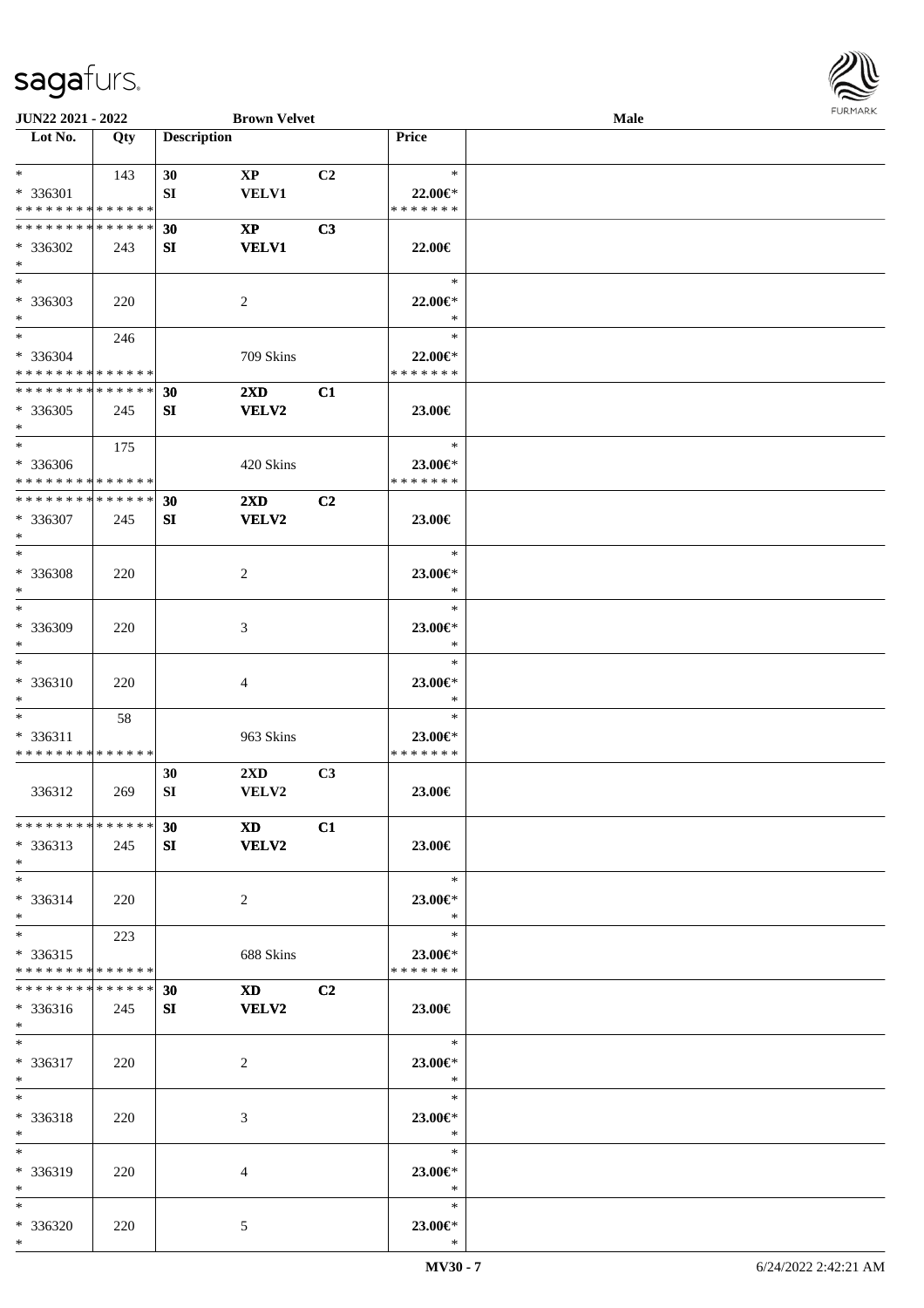

| JUN22 2021 - 2022             |     |                    | <b>Brown Velvet</b>    |                |                   | <b>Male</b> |  |
|-------------------------------|-----|--------------------|------------------------|----------------|-------------------|-------------|--|
| Lot No.                       | Qty | <b>Description</b> |                        |                | Price             |             |  |
|                               |     |                    |                        |                |                   |             |  |
| $\ast$                        |     | 30                 | $\mathbf{X}\mathbf{D}$ | C <sub>2</sub> | $\ast$            |             |  |
| $* 336321$                    | 220 | SI                 | VELV2                  |                | 23.00€*           |             |  |
| $\ast$                        |     |                    |                        |                | $\ast$            |             |  |
| $\overline{\phantom{0}}$      | 46  |                    |                        |                | $\ast$            |             |  |
|                               |     |                    |                        |                |                   |             |  |
| * 336322                      |     |                    | 1391 Skins             |                | 23.00€*           |             |  |
| * * * * * * * * * * * * * *   |     |                    |                        |                | * * * * * * *     |             |  |
| * * * * * * * * * * * * * * * |     | 30                 | <b>XD</b>              | C3             |                   |             |  |
| * 336323                      | 245 | SI                 | <b>VELV2</b>           |                | 23.00€            |             |  |
| $*$                           |     |                    |                        |                |                   |             |  |
| $\overline{\ }$               | 157 |                    |                        |                | $\ast$            |             |  |
| * 336324                      |     |                    | 402 Skins              |                | 23.00€*           |             |  |
| * * * * * * * * * * * * * * * |     |                    |                        |                | * * * * * * *     |             |  |
| **************                |     | 30                 | <b>Dark</b>            | C1             |                   |             |  |
| $*336325$                     | 245 | SI                 | <b>VELV2</b>           |                | 23.00€            |             |  |
| $\ast$                        |     |                    |                        |                |                   |             |  |
| $\overline{\phantom{a}^*}$    |     |                    |                        |                | $\ast$            |             |  |
|                               |     |                    |                        |                |                   |             |  |
| $* 336326$                    | 220 |                    | 2                      |                | 23.00€*           |             |  |
| $\ast$                        |     |                    |                        |                | $\ast$            |             |  |
| $\ast$                        |     |                    |                        |                | $\ast$            |             |  |
| * 336327                      | 220 |                    | 3                      |                | 23.00€*           |             |  |
| $\ast$                        |     |                    |                        |                | $\ast$            |             |  |
| $\ast$                        |     |                    |                        |                | $\ast$            |             |  |
| * 336328                      | 220 |                    | 4                      |                | 23.00€*           |             |  |
| $\ast$                        |     |                    |                        |                | $\ast$            |             |  |
| $\overline{\ast}$             | 205 |                    |                        |                | $\ast$            |             |  |
|                               |     |                    |                        |                |                   |             |  |
| * 336329                      |     |                    | 1110 Skins             |                | 23.00€*           |             |  |
| * * * * * * * * * * * * * *   |     |                    |                        |                | * * * * * * *     |             |  |
| **************                |     | 30                 | <b>Dark</b>            | C2             |                   |             |  |
| * 336330                      | 245 | SI                 | <b>VELV2</b>           |                | 23.50€            |             |  |
| $*$                           |     |                    |                        |                |                   |             |  |
| $*$                           |     |                    |                        |                | $\ast$            |             |  |
| * 336331                      | 220 |                    | $\overline{c}$         |                | 23.50€*           |             |  |
| $*$                           |     |                    |                        |                | $\ast$            |             |  |
| $\ast$                        |     |                    |                        |                | $\ast$            |             |  |
| $* 336332$                    | 220 |                    | 3                      |                | 23.50€*           |             |  |
| $*$                           |     |                    |                        |                | $\ast$            |             |  |
| $*$                           |     |                    |                        |                | $\ast$            |             |  |
| $*336333$                     | 220 |                    | $\overline{4}$         |                | 23.50€*           |             |  |
|                               |     |                    |                        |                |                   |             |  |
| $*$                           |     |                    |                        |                | $\ast$            |             |  |
| $*$                           |     |                    |                        |                | $\ast$            |             |  |
| * 336334                      | 220 |                    | 5 <sup>5</sup>         |                | 23.50€*           |             |  |
| $*$                           |     |                    |                        |                | $\ast$            |             |  |
| $*$                           |     |                    |                        |                | $\ast$            |             |  |
| $*336335$                     | 220 |                    | 6                      |                | 23.50€*           |             |  |
| $*$ $-$                       |     |                    |                        |                | $\ddot{x}$        |             |  |
| $\overline{\phantom{0}}$      |     |                    |                        |                |                   |             |  |
| * 336336                      | 220 |                    | $\tau$                 |                | 23.50€*           |             |  |
| $*$ $*$                       |     |                    |                        |                | $\ast$            |             |  |
| $*$                           |     |                    |                        |                | $\ast$            |             |  |
| $* 336337$                    |     |                    |                        |                |                   |             |  |
|                               | 220 |                    | $8\,$                  |                | 23.50€*<br>$\ast$ |             |  |
| $*$ $*$<br>$*$                |     |                    |                        |                | $\ast$            |             |  |
|                               |     |                    |                        |                |                   |             |  |
| * 336338                      | 220 |                    | 9                      |                | 23.50€*           |             |  |
| $*$ $*$                       |     |                    |                        |                | $\ast$            |             |  |
| $*$                           |     |                    |                        |                | $\ast$            |             |  |
| * 336339                      | 220 |                    | 10                     |                | 23.50€*           |             |  |
| $*$                           |     |                    |                        |                | $\ast$            |             |  |
| $*$                           |     |                    |                        |                | $\ast$            |             |  |
| $* 336340$                    | 220 |                    | 11                     |                | 23.50€*           |             |  |
| $*$                           |     |                    |                        |                | $\ast$            |             |  |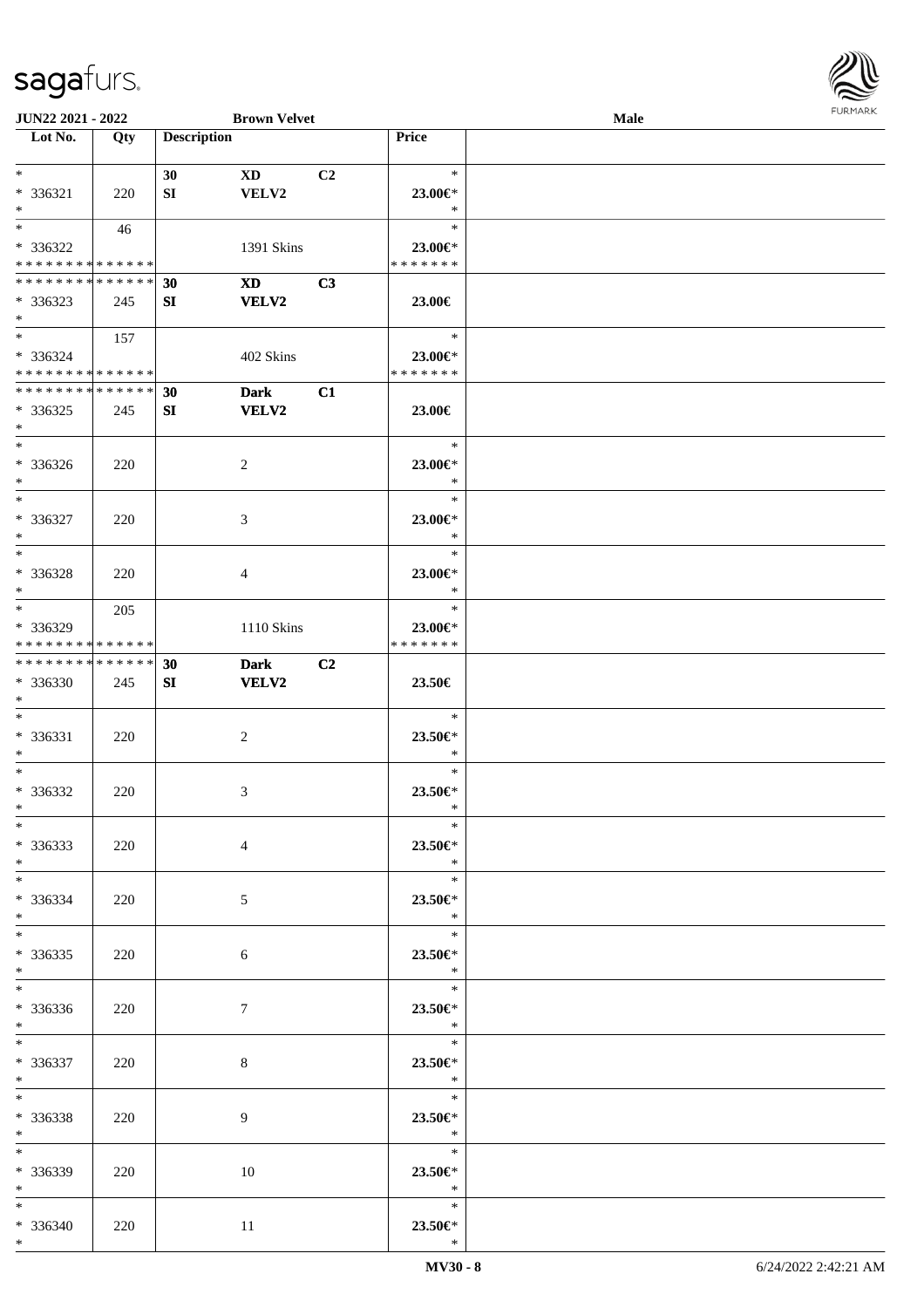

| JUN22 2021 - 2022             |     |                    | <b>Brown Velvet</b> |                |               | <b>Male</b> |  |
|-------------------------------|-----|--------------------|---------------------|----------------|---------------|-------------|--|
| Lot No.                       | Qty | <b>Description</b> |                     |                | Price         |             |  |
|                               |     |                    |                     |                |               |             |  |
| $\ast$                        |     | 30                 |                     | C <sub>2</sub> | $\ast$        |             |  |
|                               |     |                    | <b>Dark</b>         |                |               |             |  |
| * 336341                      | 220 | SI                 | VELV2               |                | 23.50€*       |             |  |
| $*$                           |     |                    |                     |                | $\ast$        |             |  |
| $\overline{\ast}$             | 126 |                    |                     |                | $\ast$        |             |  |
| * 336342                      |     |                    | 2791 Skins          |                | 23.50€*       |             |  |
| * * * * * * * * * * * * * *   |     |                    |                     |                | * * * * * * * |             |  |
| * * * * * * * * * * * * * * * |     |                    |                     |                |               |             |  |
|                               |     | 30                 | <b>Dark</b>         | C3             |               |             |  |
| $* 336343$                    | 245 | SI                 | <b>VELV2</b>        |                | 23.00€        |             |  |
| $*$                           |     |                    |                     |                |               |             |  |
| $\overline{\ast}$             |     |                    |                     |                | $\ast$        |             |  |
| * 336344                      | 220 |                    | $\overline{2}$      |                | 23.00€*       |             |  |
| $\ast$                        |     |                    |                     |                | $\ast$        |             |  |
| $\overline{\phantom{0}}$      |     |                    |                     |                |               |             |  |
|                               |     |                    |                     |                | $\ast$        |             |  |
| $* 336345$                    | 220 |                    | $\mathfrak{Z}$      |                | 23.50€*       |             |  |
| $\ast$                        |     |                    |                     |                | $\ast$        |             |  |
| $\overline{\phantom{0}}$      | 208 |                    |                     |                | $\ast$        |             |  |
| $* 336346$                    |     |                    |                     |                | 23.50€*       |             |  |
|                               |     |                    | 893 Skins           |                |               |             |  |
| * * * * * * * * * * * * * * * |     |                    |                     |                | * * * * * * * |             |  |
| **************                |     | 30                 | <b>MED</b>          | C1             |               |             |  |
| $* 336347$                    | 245 | SI                 | <b>VELV2</b>        |                | 23.50€        |             |  |
| $\ast$                        |     |                    |                     |                |               |             |  |
| $*$                           |     |                    |                     |                | $\ast$        |             |  |
|                               |     |                    |                     |                |               |             |  |
| * 336348                      | 220 |                    | $\overline{2}$      |                | 23.50€*       |             |  |
| $\ast$                        |     |                    |                     |                | $\ast$        |             |  |
| $\overline{\ast}$             |     |                    |                     |                | $\ast$        |             |  |
| * 336349                      | 220 |                    | 3                   |                | 23.50€*       |             |  |
| $*$                           |     |                    |                     |                | $\ast$        |             |  |
| $*$                           | 88  |                    |                     |                | $\ast$        |             |  |
|                               |     |                    |                     |                |               |             |  |
| * 336350                      |     |                    | 773 Skins           |                | 23.50€*       |             |  |
| * * * * * * * * * * * * * *   |     |                    |                     |                | * * * * * * * |             |  |
| **************                |     | 30                 | <b>MED</b>          | C2             |               |             |  |
| $* 336351$                    | 245 | SI                 | VELV2               |                | 23.50€        |             |  |
| $*$                           |     |                    |                     |                |               |             |  |
| $*$                           |     |                    |                     |                | $\ast$        |             |  |
|                               |     |                    |                     |                |               |             |  |
| $* 336352$                    | 220 |                    | $\overline{c}$      |                | 23.50€*       |             |  |
| $\ast$                        |     |                    |                     |                | $\ast$        |             |  |
| $*$                           |     |                    |                     |                | $\ast$        |             |  |
| $*336353$                     | 220 |                    | $\mathfrak{Z}$      |                | 23.50€*       |             |  |
| $*$                           |     |                    |                     |                | $\ast$        |             |  |
| $*$                           |     |                    |                     |                | $\ast$        |             |  |
|                               |     |                    |                     |                |               |             |  |
| * 336354                      | 220 |                    | 4                   |                | 23.50€*       |             |  |
| $*$                           |     |                    |                     |                | $\ast$        |             |  |
| $*$                           |     |                    |                     |                | $\ast$        |             |  |
| $*336355$                     | 220 |                    | 5 <sup>5</sup>      |                | 23.50€*       |             |  |
| $*$ $-$                       |     |                    |                     |                | $\ddot{x}$    |             |  |
| $\overline{\phantom{0}}$      |     |                    |                     |                | $\ast$        |             |  |
|                               |     |                    |                     |                |               |             |  |
| * 336356                      | 220 |                    | 6                   |                | 23.50€*       |             |  |
| $*$ and $*$                   |     |                    |                     |                | $\ddot{x}$    |             |  |
| $*$                           |     |                    |                     |                | $\ast$        |             |  |
| $* 336357$                    | 220 |                    | $\tau$              |                | 23.00€*       |             |  |
| $*$ $*$                       |     |                    |                     |                | $\ast$        |             |  |
| $\ast$                        |     |                    |                     |                | $\ast$        |             |  |
|                               |     |                    |                     |                |               |             |  |
| * 336358                      | 220 |                    | 8                   |                | 23.00€*       |             |  |
| $*$ $*$                       |     |                    |                     |                | $\ast$        |             |  |
| $\ast$                        |     |                    |                     |                | $\ast$        |             |  |
| * 336359                      | 220 |                    | 9                   |                | 23.00 $\in$ * |             |  |
| $*$                           |     |                    |                     |                | $\ast$        |             |  |
|                               |     |                    |                     |                | $\ast$        |             |  |
| $*$                           |     |                    |                     |                |               |             |  |
| * 336360                      | 220 |                    | 10                  |                | 23.00€*       |             |  |
| $*$                           |     |                    |                     |                | $\ast$        |             |  |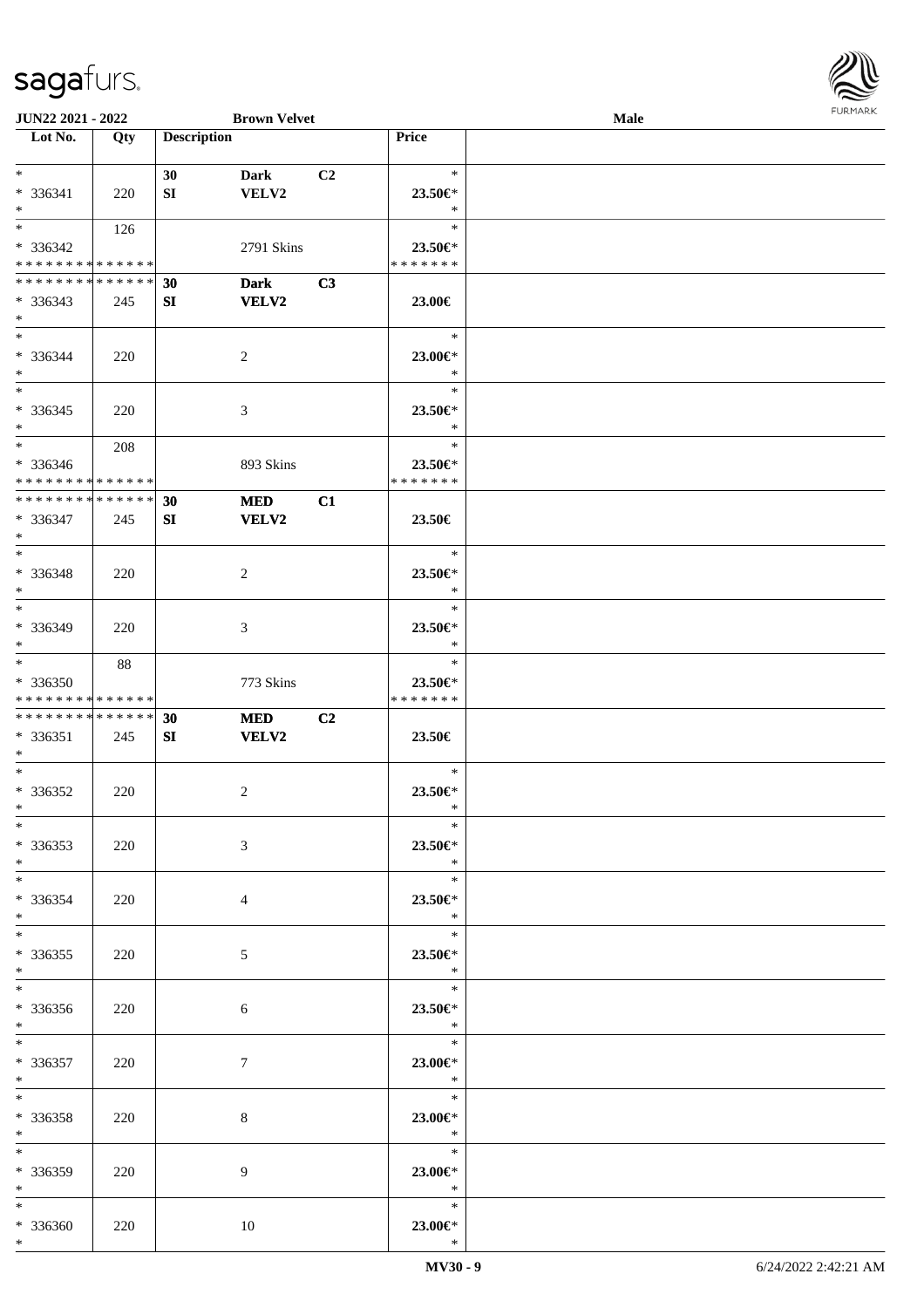

| <b>JUN22 2021 - 2022</b>      |     |                    | <b>Brown Velvet</b> |                |                     | Male |  |
|-------------------------------|-----|--------------------|---------------------|----------------|---------------------|------|--|
| Lot No.                       | Qty | <b>Description</b> |                     |                | Price               |      |  |
|                               |     |                    |                     |                |                     |      |  |
| $*$                           |     | 30                 | <b>MED</b>          | C <sub>2</sub> | $\ast$              |      |  |
| * 336361                      | 220 | SI                 | VELV2               |                | 23.00€*             |      |  |
| $*$                           |     |                    |                     |                | $\ast$              |      |  |
| $*$                           |     |                    |                     |                | $\ast$              |      |  |
| * 336362                      | 220 |                    | 12                  |                | 23.00€*             |      |  |
| $\ast$                        |     |                    |                     |                | $\ast$              |      |  |
| $\overline{\ast}$             |     |                    |                     |                | $\ast$              |      |  |
| * 336363                      | 220 |                    | 13                  |                | 23.00€*             |      |  |
| $*$                           |     |                    |                     |                | $\ast$              |      |  |
| $*$                           | 100 |                    |                     |                | $\ast$              |      |  |
|                               |     |                    |                     |                |                     |      |  |
| * 336364                      |     |                    | 2985 Skins          |                | 23.00€*             |      |  |
| * * * * * * * * * * * * * *   |     |                    |                     |                | * * * * * * *       |      |  |
| * * * * * * * * * * * * * *   |     | 30                 | <b>MED</b>          | C3             |                     |      |  |
| $*336365$                     | 245 | SI                 | <b>VELV2</b>        |                | 23.00€              |      |  |
| $*$                           |     |                    |                     |                |                     |      |  |
| $\ast$                        |     |                    |                     |                | $\ast$              |      |  |
| * 336366                      | 220 |                    | $\overline{2}$      |                | 23.00€*             |      |  |
| $*$                           |     |                    |                     |                | $\ast$              |      |  |
| $\ast$                        |     |                    |                     |                | $\ast$              |      |  |
| $* 336367$                    | 220 |                    | 3                   |                | 23.00€*             |      |  |
| $\ast$                        |     |                    |                     |                | $\ast$              |      |  |
| $*$                           |     |                    |                     |                | $\ast$              |      |  |
| $* 336368$                    |     |                    |                     |                |                     |      |  |
| $\ast$                        | 220 |                    | $\overline{4}$      |                | 23.00€*<br>$\ast$   |      |  |
|                               |     |                    |                     |                |                     |      |  |
| $*$                           |     |                    |                     |                | $\ast$              |      |  |
| * 336369                      | 220 |                    | 5                   |                | 23.00€*             |      |  |
| $*$                           |     |                    |                     |                | $\ast$              |      |  |
| $*$                           | 215 |                    |                     |                | $\ast$              |      |  |
| * 336370                      |     |                    | 1340 Skins          |                | 23.00€*             |      |  |
| * * * * * * * * * * * * * *   |     |                    |                     |                | * * * * * * *       |      |  |
| * * * * * * * * * * * * * *   |     | 30                 | <b>PALE</b>         | C1             |                     |      |  |
| * 336371                      | 245 | SI                 | <b>VELV2</b>        |                | 23.00€              |      |  |
| $*$                           |     |                    |                     |                |                     |      |  |
| $*$                           |     |                    |                     |                | $\ast$              |      |  |
| $* 336372$                    | 220 |                    | $\overline{c}$      |                | 23.00€*             |      |  |
| $*$                           |     |                    |                     |                | $\ast$              |      |  |
| $*$                           | 247 |                    |                     |                | $\ast$              |      |  |
| $*336373$                     |     |                    |                     |                |                     |      |  |
|                               |     |                    | 712 Skins           |                | 23.00€*             |      |  |
| * * * * * * * * * * * * * * * |     |                    |                     |                | * * * * * * *       |      |  |
| * * * * * * * * * * * * * * * |     | 30                 | PALE C2             |                |                     |      |  |
| * 336374                      | 245 | SI                 | <b>VELV2</b>        |                | 23.50€              |      |  |
| $*$                           |     |                    |                     |                |                     |      |  |
| $*$                           |     |                    |                     |                | $\ast$              |      |  |
| * 336375                      | 220 |                    | $\overline{2}$      |                | 23.00€*             |      |  |
| $*$                           |     |                    |                     |                | $\ast$              |      |  |
| $*$                           |     |                    |                     |                | $\ast$              |      |  |
| * 336376                      | 220 |                    | 3                   |                | 23.00€*             |      |  |
| $*$                           |     |                    |                     |                | $\ddot{x}$          |      |  |
| $*$ and $*$                   |     |                    |                     |                | $\ast$              |      |  |
| * 336377                      | 220 |                    | 4                   |                | 23.00€*             |      |  |
| $*$ $-$                       |     |                    |                     |                | $\ast$              |      |  |
| $\ast$                        |     |                    |                     |                | $\ast$              |      |  |
|                               |     |                    |                     |                |                     |      |  |
| * 336378                      | 220 |                    | $5\phantom{.0}$     |                | 23.00€*             |      |  |
| $*$                           |     |                    |                     |                | $\ast$              |      |  |
| $*$                           |     |                    |                     |                | $\ast$              |      |  |
| * 336379                      | 220 |                    | 6                   |                | 23.00 $\in$ *       |      |  |
| $*$                           |     |                    |                     |                | $\bullet$ $\bullet$ |      |  |
| $*$                           |     |                    |                     |                | $\ast$              |      |  |
| * 336380                      | 220 |                    | $\tau$              |                | 23.00€*             |      |  |
| $*$                           |     |                    |                     |                | $\ast$              |      |  |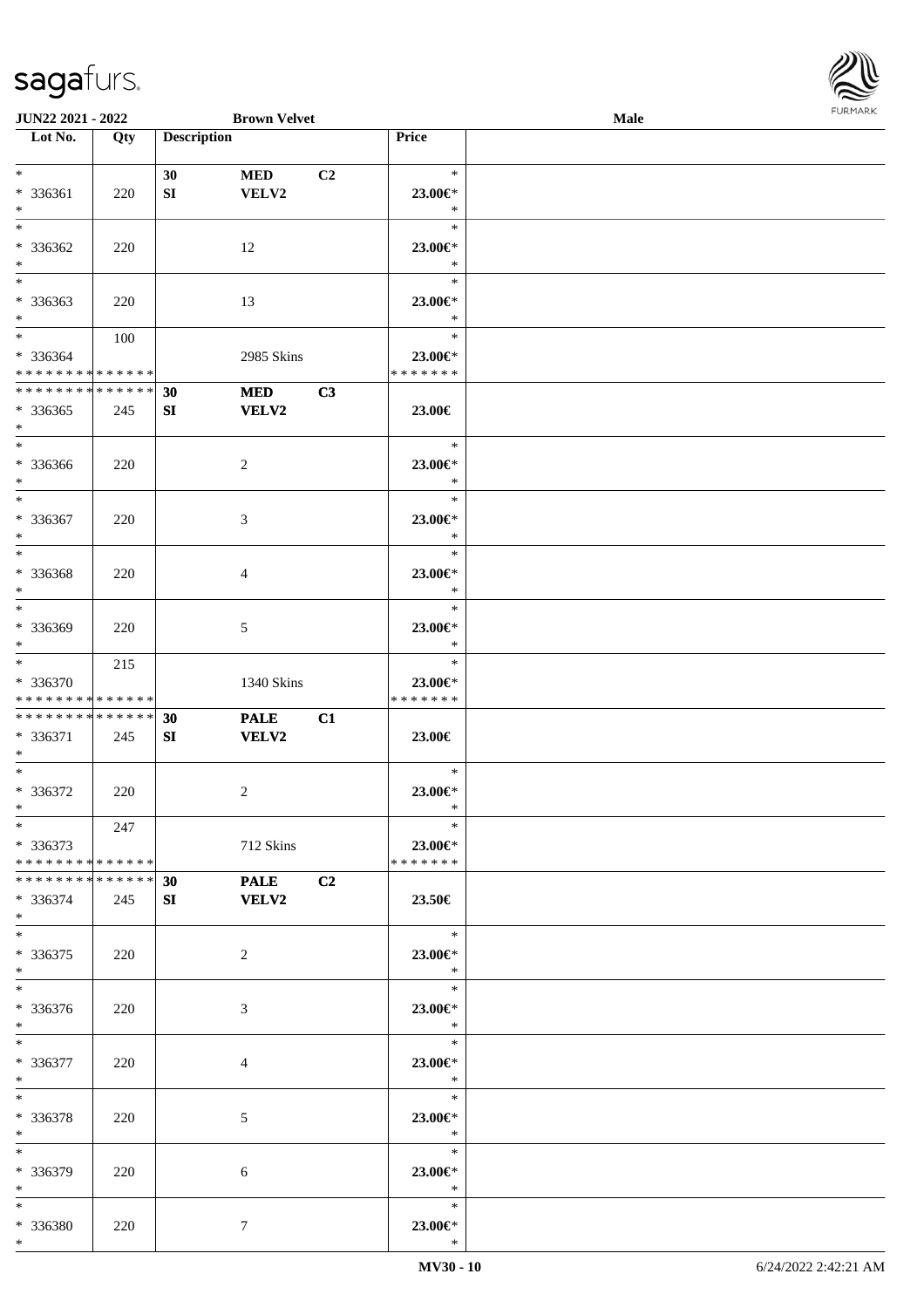

| JUN22 2021 - 2022             |     |                    | <b>Brown Velvet</b>                       |                |                     | <b>Male</b> |  |
|-------------------------------|-----|--------------------|-------------------------------------------|----------------|---------------------|-------------|--|
| Lot No.                       | Qty | <b>Description</b> |                                           |                | Price               |             |  |
|                               |     |                    |                                           |                |                     |             |  |
| $*$                           |     | 30                 | <b>PALE</b>                               | C <sub>2</sub> | $\ast$              |             |  |
| * 336381                      | 220 | SI                 | VELV2                                     |                | 23.00€*             |             |  |
| $\ast$                        |     |                    |                                           |                | $\ast$              |             |  |
| $*$                           |     |                    |                                           |                |                     |             |  |
|                               |     |                    |                                           |                | $\ast$              |             |  |
| * 336382                      | 220 |                    | 9                                         |                | 23.00€*             |             |  |
| $\ast$                        |     |                    |                                           |                | $\ast$              |             |  |
| $\overline{\phantom{0}}$      |     |                    |                                           |                | $\ast$              |             |  |
| * 336383                      | 220 |                    | 10                                        |                | 23.00€*             |             |  |
| $*$                           |     |                    |                                           |                | $\ast$              |             |  |
| $*$                           |     |                    |                                           |                | $\ast$              |             |  |
|                               |     |                    |                                           |                |                     |             |  |
| * 336384                      | 220 |                    | 11                                        |                | 23.00€*             |             |  |
| $*$                           |     |                    |                                           |                | $\ast$              |             |  |
| $*$                           | 70  |                    |                                           |                | $\ast$              |             |  |
| $* 336385$                    |     |                    | 2515 Skins                                |                | 23.00€*             |             |  |
| * * * * * * * * * * * * * *   |     |                    |                                           |                | * * * * * * *       |             |  |
| * * * * * * * * * * * * * *   |     | 30                 | <b>PALE</b>                               | C3             |                     |             |  |
| * 336386                      | 245 | SI                 | <b>VELV2</b>                              |                | 23.00€              |             |  |
| $*$                           |     |                    |                                           |                |                     |             |  |
| $\ast$                        |     |                    |                                           |                | $\ast$              |             |  |
|                               |     |                    |                                           |                |                     |             |  |
| $* 336387$                    | 220 |                    | $\overline{2}$                            |                | 23.00€*             |             |  |
| $\ast$                        |     |                    |                                           |                | $\ast$              |             |  |
| $*$                           |     |                    |                                           |                | $\ast$              |             |  |
| * 336388                      | 220 |                    | 3                                         |                | 23.00€*             |             |  |
| $\ast$                        |     |                    |                                           |                | $\ast$              |             |  |
| $*$                           |     |                    |                                           |                | $\ast$              |             |  |
| * 336389                      | 220 |                    |                                           |                | 23.00€*             |             |  |
| $*$                           |     |                    | 4                                         |                | $\ast$              |             |  |
|                               |     |                    |                                           |                |                     |             |  |
| $*$                           | 166 |                    |                                           |                | $\ast$              |             |  |
| * 336390                      |     |                    | 1071 Skins                                |                | 23.00€*             |             |  |
| * * * * * * * * * * * * * *   |     |                    |                                           |                | * * * * * * *       |             |  |
| * * * * * * * * * * * * * * * |     | 30                 | $\mathbf{X}\mathbf{P}$                    | C1             |                     |             |  |
| * 336391                      | 245 | SI                 | <b>VELV2</b>                              |                | 23.50€              |             |  |
| $*$                           |     |                    |                                           |                |                     |             |  |
| $*$                           | 226 |                    |                                           |                | $\ast$              |             |  |
| * 336392                      |     |                    | 471 Skins                                 |                | 23.50€*             |             |  |
| * * * * * * * * * * * * * *   |     |                    |                                           |                | * * * * * * *       |             |  |
| * * * * * * * * * * * * * * * |     |                    |                                           |                |                     |             |  |
|                               |     | 30                 | $\mathbf{XP}$ $\qquad \qquad \mathbf{C2}$ |                |                     |             |  |
| * 336393                      | 245 | SI                 | <b>VELV2</b>                              |                | 23.50€              |             |  |
| $*$                           |     |                    |                                           |                |                     |             |  |
| $*$                           |     |                    |                                           |                | $\ast$              |             |  |
| * 336394                      | 220 |                    | $\overline{2}$                            |                | 23.00€*             |             |  |
| $*$                           |     |                    |                                           |                | $\ast$              |             |  |
| $*$                           |     |                    |                                           |                | $\ast$              |             |  |
| * 336395                      | 220 |                    | 3                                         |                | 23.00€*             |             |  |
| $*$                           |     |                    |                                           |                | $\ast$              |             |  |
|                               |     |                    |                                           |                | $\ast$              |             |  |
|                               |     |                    |                                           |                |                     |             |  |
| * 336396                      | 220 |                    | 4                                         |                | 23.00€*             |             |  |
| $*$                           |     |                    |                                           |                | $\ast$              |             |  |
| $*$ and $*$                   |     |                    |                                           |                | $\pm$<br>$\ast$     |             |  |
| * 336397                      | 220 |                    | 5                                         |                | 23.00€*             |             |  |
| $*$                           |     |                    |                                           |                | $\bullet$ $\bullet$ |             |  |
| $*$                           |     |                    |                                           |                | $\ast$              |             |  |
| * 336398                      | 220 |                    |                                           |                | 23.50€*             |             |  |
| $*$ $-$                       |     |                    | 6                                         |                | $\ast$              |             |  |
|                               |     |                    |                                           |                |                     |             |  |
| $*$ and $*$                   | 158 |                    |                                           |                | $\ast$              |             |  |
| * 336399                      |     |                    | 1503 Skins                                |                | 23.00 $\in$ *       |             |  |
| * * * * * * * * * * * * * *   |     |                    |                                           |                | * * * * * * *       |             |  |
| * * * * * * * * * * * * * * * |     | 30                 | $\mathbf{XP}$                             | C3             |                     |             |  |
| * 336400                      | 245 | SI                 | <b>VELV2</b>                              |                | 23.00€              |             |  |
| $*$                           |     |                    |                                           |                |                     |             |  |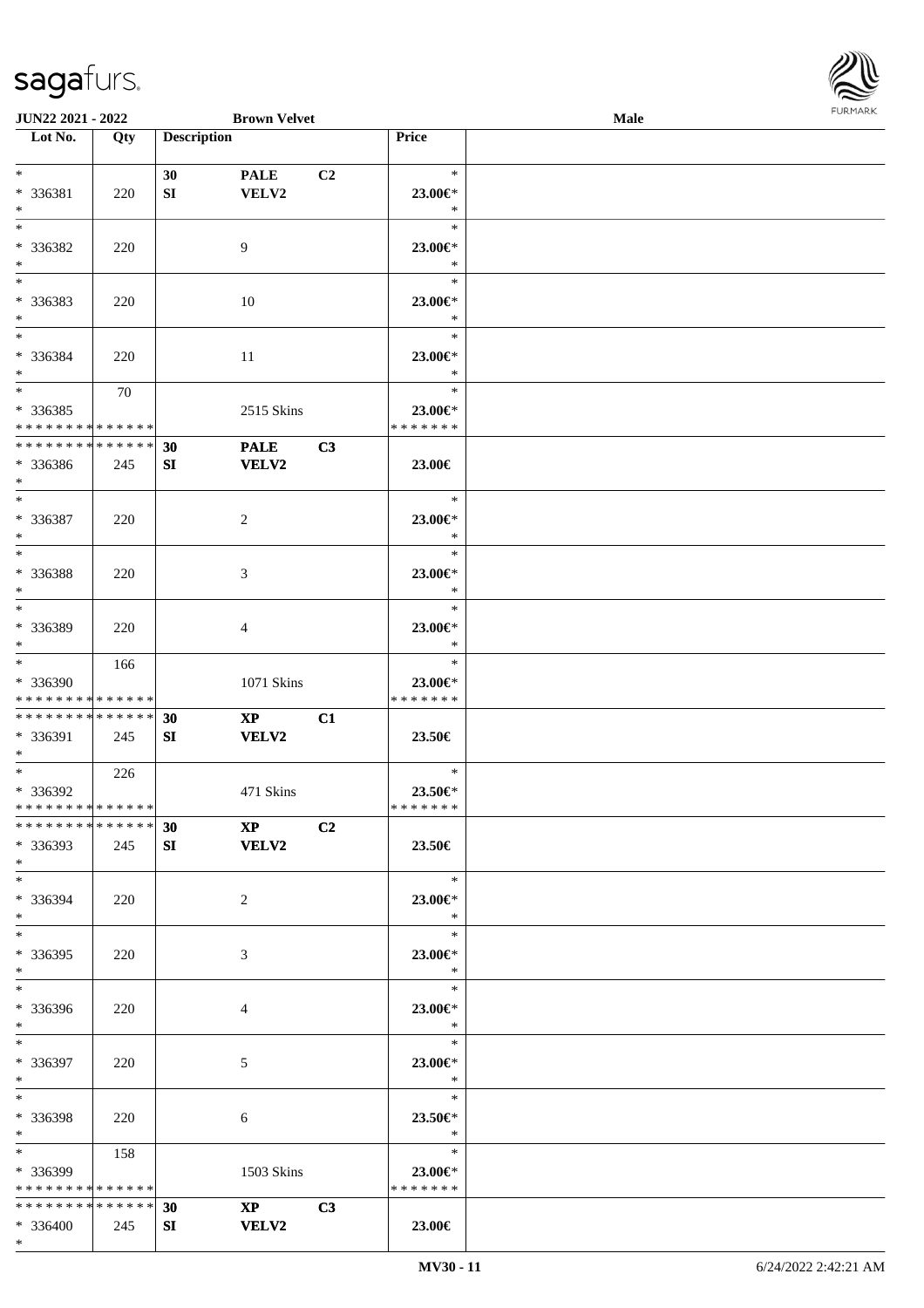

| <b>JUN22 2021 - 2022</b>      |     |                    | <b>Brown Velvet</b>    |                |                               | Male |  |
|-------------------------------|-----|--------------------|------------------------|----------------|-------------------------------|------|--|
| Lot No.                       | Qty | <b>Description</b> |                        |                | Price                         |      |  |
|                               |     |                    |                        |                |                               |      |  |
| $*$                           |     | 30                 | $\mathbf{X}\mathbf{P}$ | C3             | $\ast$                        |      |  |
| * 336401                      | 220 | SI                 | VELV2                  |                | 23.50€*                       |      |  |
| $*$                           |     |                    |                        |                | $\ast$                        |      |  |
|                               |     |                    |                        |                | $\ast$                        |      |  |
|                               | 165 |                    |                        |                |                               |      |  |
| * 336402                      |     |                    | 630 Skins              |                | 23.00€*                       |      |  |
| * * * * * * * * * * * * * *   |     |                    |                        |                | * * * * * * *                 |      |  |
| * * * * * * * * * * * * * * * |     | 30                 | XD/DK                  | C <sub>2</sub> |                               |      |  |
| * 336403                      | 245 | $\bf{IB}$          | <b>VELV1</b>           | <b>CHIP</b>    | 21.50€                        |      |  |
| $*$                           |     |                    |                        |                |                               |      |  |
| $*$                           |     |                    |                        |                | $\ast$                        |      |  |
| * 336404                      | 220 |                    | 2                      |                | 21.50€*                       |      |  |
| $*$                           |     |                    |                        |                | $\ast$                        |      |  |
| $*$                           |     |                    |                        |                | $\ast$                        |      |  |
| * 336405                      |     |                    |                        |                | $21.50 \in$                   |      |  |
|                               | 220 |                    | 3                      |                | $\ast$                        |      |  |
| $*$                           |     |                    |                        |                | $\ast$                        |      |  |
|                               |     |                    |                        |                |                               |      |  |
| * 336406                      | 220 |                    | 4                      |                | $21.50 \in$                   |      |  |
| $*$                           |     |                    |                        |                | $\ast$                        |      |  |
| $*$                           |     |                    |                        |                | $\ast$                        |      |  |
| * 336407                      | 220 |                    | 5                      |                | $21.50 \in$                   |      |  |
| $*$                           |     |                    |                        |                | $\ast$                        |      |  |
|                               |     |                    |                        |                | $\ast$                        |      |  |
| * 336408                      | 220 |                    | 6                      |                | 21.50€*                       |      |  |
| $*$                           |     |                    |                        |                | $\ast$                        |      |  |
| $*$                           |     |                    |                        |                | $\ast$                        |      |  |
| * 336409                      |     |                    |                        |                |                               |      |  |
| $*$                           | 220 |                    | $\tau$                 |                | 21.50€*<br>$\ast$             |      |  |
| $*$                           |     |                    |                        |                |                               |      |  |
|                               | 53  |                    |                        |                | $\ast$                        |      |  |
| * 336410                      |     |                    | 1618 Skins             |                | 21.50€*                       |      |  |
| * * * * * * * * * * * * * *   |     |                    |                        |                | * * * * * * *                 |      |  |
| * * * * * * * * * * * * * * * |     | 30                 | MED/PAL C2             |                |                               |      |  |
| * 336411                      | 245 | $\mathbf{I}$       | <b>VELV1</b>           | <b>CHIP</b>    | 21.50€                        |      |  |
| $*$                           |     |                    |                        |                |                               |      |  |
| $*$                           |     |                    |                        |                | $\ast$                        |      |  |
| * 336412                      | 220 |                    | 2                      |                | $21.50 \in$                   |      |  |
| $*$ $*$                       |     |                    |                        |                | $\ast$                        |      |  |
| $*$                           |     |                    |                        |                | $\ast$                        |      |  |
| $* 336413$                    | 220 |                    | 3                      |                | $21.50 \in$                   |      |  |
| $*$                           |     |                    |                        |                | $\ast$                        |      |  |
| $*$                           |     |                    |                        |                | $\ast$                        |      |  |
| $* 336414$                    | 220 |                    | 4                      |                | $21.50 \in$                   |      |  |
| $*$                           |     |                    |                        |                | $*$                           |      |  |
| $*$                           |     |                    |                        |                | $\ast$                        |      |  |
|                               |     |                    |                        |                |                               |      |  |
| $* 336415$                    | 220 |                    | 5                      |                | $21.50 \in$<br>$\mathbb{R}^n$ |      |  |
| $*$<br>$*$                    |     |                    |                        |                |                               |      |  |
|                               |     |                    |                        |                |                               |      |  |
| $* 336416$                    | 220 |                    | 6                      |                | $21.50 \in$                   |      |  |
| $*$ $*$                       |     |                    |                        |                | $\mathbb{R}$                  |      |  |
| $*$                           |     |                    |                        |                | $\ast$                        |      |  |
| $* 336417$                    | 220 |                    | $\tau$                 |                | $21.50 \in$                   |      |  |
| $*$ $*$                       |     |                    |                        |                | $\ast$                        |      |  |
| $*$                           |     |                    |                        |                | $\ast$                        |      |  |
| $* 336418$                    | 220 |                    | 8                      |                | $21.50 \in$                   |      |  |
| $*$ $*$                       |     |                    |                        |                | $\ast$                        |      |  |
| $*$                           |     |                    |                        |                | $\ast$                        |      |  |
| $* 336419$                    | 220 |                    | 9                      |                | $21.50 \in$                   |      |  |
| $*$                           |     |                    |                        |                | $\ast$                        |      |  |
| $*$                           |     |                    |                        |                | $\ast$                        |      |  |
| $* 336420$                    | 220 |                    | 10                     |                | $21.50 \in$                   |      |  |
| $*$                           |     |                    |                        |                | $\ast$                        |      |  |
|                               |     |                    |                        |                |                               |      |  |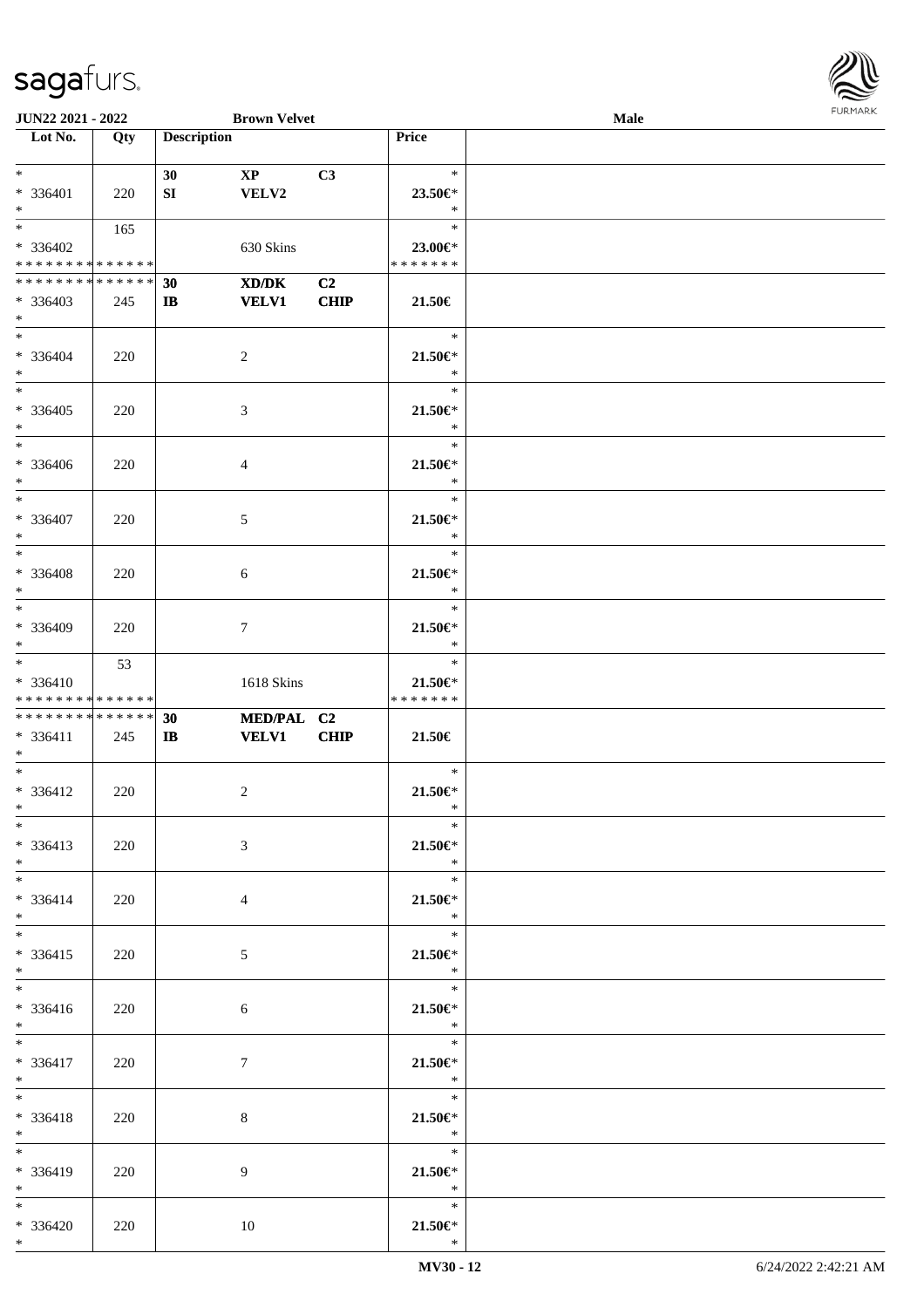

| <b>JUN22 2021 - 2022</b>      |     |                        | <b>Brown Velvet</b>     |                |                          | <b>Male</b> |  |
|-------------------------------|-----|------------------------|-------------------------|----------------|--------------------------|-------------|--|
| Lot No.                       | Qty | <b>Description</b>     |                         |                | <b>Price</b>             |             |  |
|                               |     |                        |                         |                |                          |             |  |
| $*$                           |     | 30 <sup>°</sup>        | MED/PAL C2              |                | $\ast$                   |             |  |
| * 336421                      | 220 | $\mathbf{I}\mathbf{B}$ | <b>VELV1</b>            | CHIP           | $21.50 \in$              |             |  |
| $*$                           |     |                        |                         |                | $\ast$                   |             |  |
| $*$                           |     |                        |                         |                | $\ast$                   |             |  |
|                               |     |                        |                         |                |                          |             |  |
| * 336422                      | 220 |                        | 12                      |                | $21.50 \in$              |             |  |
| $*$                           |     |                        |                         |                | $\ast$                   |             |  |
|                               |     |                        |                         |                | $\ast$                   |             |  |
| $* 336423$                    | 220 |                        | 13                      |                | $21.50 \in$              |             |  |
| $*$                           |     |                        |                         |                | $\ast$                   |             |  |
|                               |     |                        |                         |                | $\ast$                   |             |  |
| * 336424                      |     |                        |                         |                | $21.50 \in$              |             |  |
|                               | 220 |                        | 14                      |                | $\ast$                   |             |  |
| $*$                           |     |                        |                         |                |                          |             |  |
| $*$                           | 128 |                        |                         |                | $\ast$                   |             |  |
| $* 336425$                    |     |                        | 3233 Skins              |                | 22.00€*                  |             |  |
| * * * * * * * * * * * * * *   |     |                        |                         |                | * * * * * * *            |             |  |
| * * * * * * * * * * * * * * * |     | 30                     | $2\mathbf{X}\mathbf{D}$ | C1             |                          |             |  |
| $* 336426$                    | 225 | <b>SAGA</b>            | <b>VELV1</b>            |                | 24.00€                   |             |  |
| $*$                           |     |                        |                         |                |                          |             |  |
| $*$                           |     |                        |                         |                | $\ast$                   |             |  |
| * 336427                      |     |                        |                         |                |                          |             |  |
|                               | 200 |                        | 2                       |                | 24.00€*                  |             |  |
| $*$<br>$\overline{\ast}$      |     |                        |                         |                | $\ast$                   |             |  |
|                               |     |                        |                         |                | $\ast$                   |             |  |
| $* 336428$                    | 199 |                        | 3                       |                | 24.00€*                  |             |  |
| $*$                           |     |                        |                         |                | $\ast$                   |             |  |
|                               |     |                        |                         |                | $\ast$                   |             |  |
| * 336429                      | 200 |                        | $\overline{4}$          |                | 24.00€*                  |             |  |
| $*$                           |     |                        |                         |                | $\ast$                   |             |  |
| $*$                           |     |                        |                         |                | $\ast$                   |             |  |
|                               |     |                        |                         |                |                          |             |  |
| $* 336430$                    | 200 |                        | 5                       |                | $24.00 \in$ *            |             |  |
| $*$                           |     |                        |                         |                | $\ast$                   |             |  |
| $*$                           |     |                        |                         |                | $\ast$                   |             |  |
| $* 336431$                    | 200 |                        | 6                       |                | 24.00€*                  |             |  |
| $*$                           |     |                        |                         |                | $\ast$                   |             |  |
| $*$                           | 61  |                        |                         |                | $\ast$                   |             |  |
| * 336432                      |     |                        | 1285 Skins              |                | 24.00€*                  |             |  |
| * * * * * * * * * * * * * * * |     |                        |                         |                | *******                  |             |  |
| * * * * * * * * * * * * * * * |     |                        | 30 2XD                  | C <sub>2</sub> |                          |             |  |
| $* 336433$                    |     |                        |                         |                |                          |             |  |
|                               | 225 | SAGA VELV1             |                         |                | 24.00€                   |             |  |
| $*$                           |     |                        |                         |                |                          |             |  |
| $*$                           |     |                        |                         |                | $\overline{\phantom{1}}$ |             |  |
| $* 336434$                    | 200 |                        | 2                       |                | 24.00€*                  |             |  |
| $*$                           |     |                        |                         |                | $\ast$                   |             |  |
| $*$                           |     |                        |                         |                | $\ast$                   |             |  |
| $*336435$                     | 200 |                        | 3                       |                | 24.00€*                  |             |  |
| $*$                           |     |                        |                         |                | $\ast$                   |             |  |
| $*$                           |     |                        |                         |                | $^-$                     |             |  |
| $* 336436$                    |     |                        |                         |                |                          |             |  |
|                               | 200 |                        | $\overline{4}$          |                | 24.00€*<br>$\ast$        |             |  |
| $*$ $-$                       |     |                        |                         |                | $\equiv$                 |             |  |
| $*$                           |     |                        |                         |                | $\ast$                   |             |  |
| * 336437                      | 200 |                        | 5                       |                | 24.00€*                  |             |  |
| $*$ $*$                       |     |                        |                         |                | $\ast$                   |             |  |
| $*$                           |     |                        |                         |                | $\ast$                   |             |  |
| * 336438                      | 200 |                        | 6                       |                | 24.00€*                  |             |  |
| $*$ $*$                       |     |                        |                         |                | $\ast$                   |             |  |
| $*$                           |     |                        |                         |                | $\ast$                   |             |  |
|                               |     |                        |                         |                |                          |             |  |
| * 336439                      | 200 |                        | $\tau$                  |                | 24.00€*                  |             |  |
| $*$ $-$                       |     |                        |                         |                | $\ast$                   |             |  |
| $*$                           |     |                        |                         |                | $\ast$                   |             |  |
| $* 336440$                    | 200 |                        | 8                       |                | 24.00€*                  |             |  |
| $*$                           |     |                        |                         |                | $\ast$                   |             |  |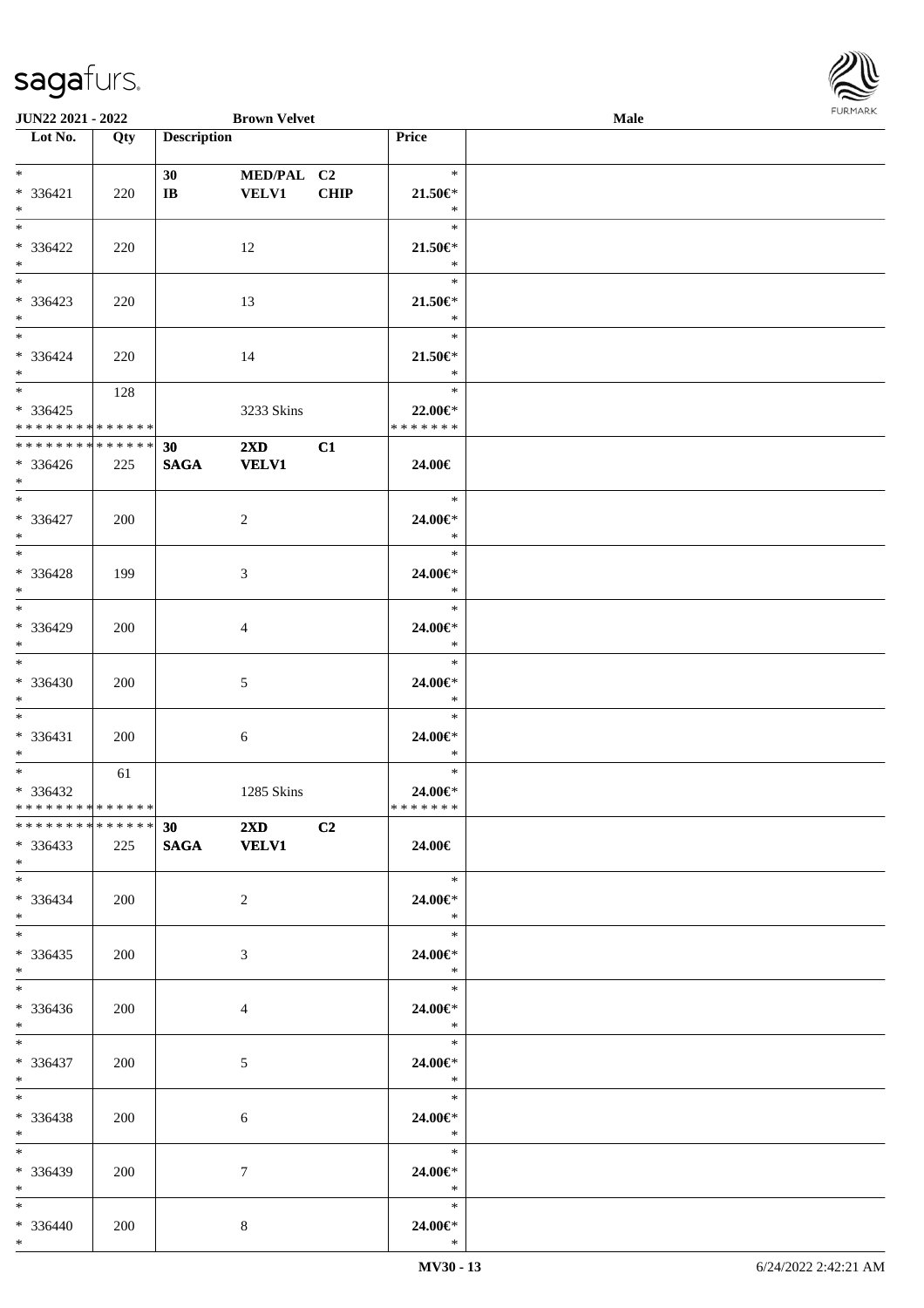\*



| <b>JUN22 2021 - 2022</b>                                                          |     |                                | <b>Brown Velvet</b>                     |    |                                    | <b>Male</b> |  |
|-----------------------------------------------------------------------------------|-----|--------------------------------|-----------------------------------------|----|------------------------------------|-------------|--|
| Lot No.                                                                           | Qty | <b>Description</b>             |                                         |    | Price                              |             |  |
| $*$ $*$<br>$* 336441$<br>$*$                                                      | 200 | 30<br><b>SAGA</b>              | $2\mathbf{X}\mathbf{D}$<br><b>VELV1</b> | C2 | $\ast$<br>24.00€*<br>$\ast$        |             |  |
| $\overline{\ast}$<br>* 336442<br>$*$                                              | 200 |                                | 10                                      |    | $\ast$<br>24.00€*<br>$\ast$        |             |  |
| $\overline{\mathbf{r}}$<br>* 336443<br>$\ddot{x}$                                 | 200 |                                | 11                                      |    | $\ast$<br>24.00€*<br>$\ast$        |             |  |
| $*$<br>$* 336444$<br>$*$                                                          | 200 |                                | 12                                      |    | $\ast$<br>24.00€*<br>$\ast$        |             |  |
| * 336445<br>$*$                                                                   | 200 |                                | 13                                      |    | $\ast$<br>24.00€*<br>$\ast$        |             |  |
| * 336446<br>$\ast$                                                                | 200 |                                | 14                                      |    | $\ast$<br>24.00€*<br>$\ast$        |             |  |
| $\ddot{x}$<br>$* 336447$<br>$*$                                                   | 200 |                                | 15                                      |    | $\ast$<br>24.00€*<br>$\ast$        |             |  |
| $\overline{\ast}$<br>$* 336448$<br>$*$                                            | 200 |                                | 16                                      |    | $\ast$<br>24.00€*<br>$\ast$        |             |  |
| $*$<br>* 336449<br>$\ddot{x}$                                                     | 200 |                                | 17                                      |    | $\ast$<br>24.00€*<br>$\ast$        |             |  |
| $\ast$<br>* 336450<br>$*$                                                         | 200 |                                | 18                                      |    | $\ast$<br>23.50€*<br>$\ast$        |             |  |
| $\ddot{x}$<br>$* 336451$<br>* * * * * * * * <mark>* * * * * * *</mark>            | 134 |                                | 3759 Skins                              |    | $\ast$<br>23.50€*<br>*******       |             |  |
| * * * * * * * * * * * * * * <mark>*</mark><br>$* 336452$<br>$*$ and $*$           | 225 | 30 <sup>°</sup><br><b>SAGA</b> | $2\mathbf{X}\mathbf{D}$<br><b>VELV1</b> | C3 | $23.50\in$                         |             |  |
| $\ast$<br>* 336453<br>$*$                                                         | 200 |                                | 2                                       |    | $\ast$<br>23.50€*<br>$*$           |             |  |
| $*$ $-$<br>* 336454<br>$\ddot{x}$                                                 | 200 |                                | 3                                       |    | $\ast$<br>23.50€*<br>$*$           |             |  |
| $*$ $-$<br>$* 336455$<br>$\ddot{x}$                                               | 200 |                                | $\overline{4}$                          |    | $\ast$<br>23.50€*<br>$\ast$        |             |  |
| $*$<br>$* 336456$<br>$*$                                                          | 200 |                                | $5\overline{)}$                         |    | $\ast$<br>23.50 $\in$ *<br>$\ast$  |             |  |
| $\overline{\mathbf{r}}$<br>$* 336457$<br>* * * * * * * * <mark>* * * * * *</mark> | 175 |                                | 1200 Skins                              |    | $\ast$<br>23.50€*<br>* * * * * * * |             |  |
| * * * * * * * * <mark>* * * * * * *</mark><br>* 336458<br>$*$ $-$                 | 225 | 30<br><b>SAGA</b>              | $\mathbf{X} \mathbf{D}$<br><b>VELV1</b> | C1 | 24.00€                             |             |  |
| $*$ $-$<br>* 336459<br>$*$                                                        | 200 |                                | 2                                       |    | $\ast$<br>24.00€*<br>$\ast$        |             |  |
| $\ddot{x}$<br>* 336460<br>$\ast$                                                  | 200 |                                | 3                                       |    | $\ast$<br>24.00€*<br>$\ast$        |             |  |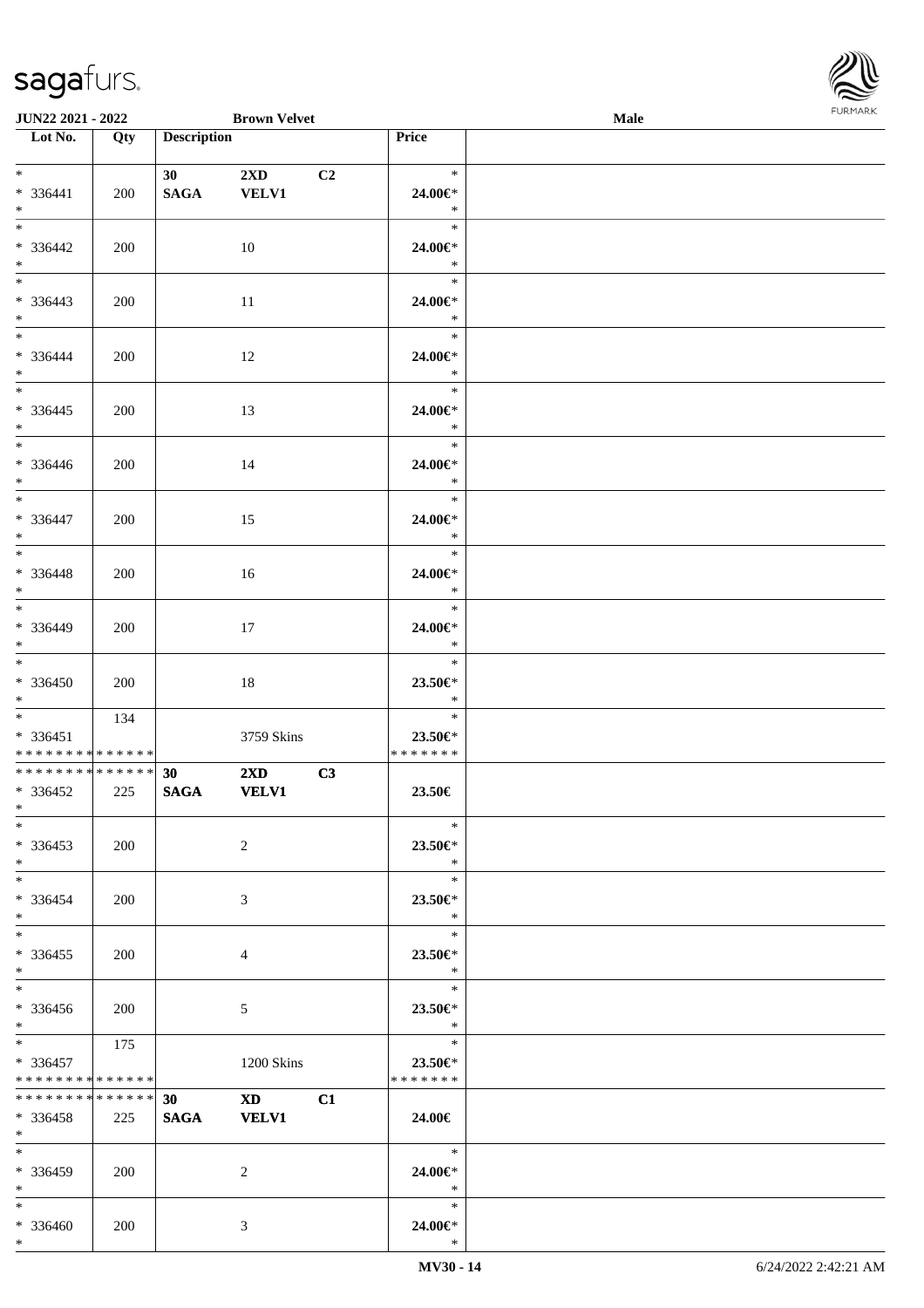\*



| <b>JUN22 2021 - 2022</b>                                      |     |                    | <b>Brown Velvet</b>                                                                                                                                                                                                                            |    |                                                 | Male | <b>FUNITANN</b> |
|---------------------------------------------------------------|-----|--------------------|------------------------------------------------------------------------------------------------------------------------------------------------------------------------------------------------------------------------------------------------|----|-------------------------------------------------|------|-----------------|
| Lot No.                                                       | Qty | <b>Description</b> |                                                                                                                                                                                                                                                |    | Price                                           |      |                 |
|                                                               |     |                    |                                                                                                                                                                                                                                                |    |                                                 |      |                 |
| $*$ $*$<br>* 336461<br>$*$                                    | 200 | 30<br><b>SAGA</b>  | $\mathbf{X}\mathbf{D}$<br><b>VELV1</b>                                                                                                                                                                                                         | C1 | $\ast$<br>24.00€*<br>$\ast$                     |      |                 |
| $*$<br>$* 336462$<br>$*$                                      | 200 |                    | 5                                                                                                                                                                                                                                              |    | $\ast$<br>24.00€*<br>$\ast$                     |      |                 |
| $*$<br>* 336463<br>$\ast$                                     | 200 |                    | 6                                                                                                                                                                                                                                              |    | $\ast$<br>24.00€*<br>$\ast$                     |      |                 |
| $\ddot{x}$<br>* 336464<br>$\ast$                              | 200 |                    | $\tau$                                                                                                                                                                                                                                         |    | $\ast$<br>24.00€*<br>$\ast$                     |      |                 |
| * 336465<br>$*$                                               | 200 |                    | 8                                                                                                                                                                                                                                              |    | $\ast$<br>23.50€*<br>$\ast$                     |      |                 |
| $*$<br>* 336466<br>* * * * * * * * <mark>* * * * * *</mark>   | 126 |                    | 1751 Skins                                                                                                                                                                                                                                     |    | $\ast$<br>23.50€*<br>* * * * * * *              |      |                 |
| * * * * * * * * <mark>* * * * * * *</mark><br>* 336467<br>$*$ | 225 | 30<br><b>SAGA</b>  | XD and the set of the set of the set of the set of the set of the set of the set of the set of the set of the set of the set of the set of the set of the set of the set of the set of the set of the set of the set of the se<br><b>VELV1</b> | C2 | 24.00€                                          |      |                 |
| * 336468<br>$*$                                               | 223 |                    | 2                                                                                                                                                                                                                                              |    | $\ast$<br>24.00€*<br>$\ast$                     |      |                 |
| * 336469<br>$\ast$                                            | 200 |                    | 3                                                                                                                                                                                                                                              |    | $\ast$<br>24.00€*<br>$\ast$                     |      |                 |
| $*$<br>* 336470<br>$\ast$                                     | 200 |                    | $\overline{4}$                                                                                                                                                                                                                                 |    | $\ast$<br>24.00€*<br>$\ast$                     |      |                 |
| $*$<br>* 336471<br>$*$                                        | 200 |                    | 5                                                                                                                                                                                                                                              |    | $\ast$<br>24.00€*<br>$\ast$                     |      |                 |
| $*$<br>$* 336472$<br>$\ast$                                   | 200 |                    | 6                                                                                                                                                                                                                                              |    | $\ast$<br>24.00€*<br>$*$                        |      |                 |
| $\ast$<br>$* 336473$<br>$*$                                   | 200 |                    | $\tau$                                                                                                                                                                                                                                         |    | $\ast$<br>24.00€*<br>$\ast$                     |      |                 |
| $\ddot{x}$<br>* 336474<br>$*$                                 | 200 |                    | 8                                                                                                                                                                                                                                              |    | $\ast$<br>24.00€*<br>$\ast$                     |      |                 |
| $*$ $-$<br>* 336475<br>$\ast$                                 | 200 |                    | 9                                                                                                                                                                                                                                              |    | $\ast$<br>24.00€*<br>$*$                        |      |                 |
| $\ddot{x}$<br>* 336476<br>$*$ $-$                             | 199 |                    | 10                                                                                                                                                                                                                                             |    | $\ast$<br>24.00€*<br>$\mathbb{R}^n$             |      |                 |
| $*$ $*$<br>* 336477<br>$\ast$                                 | 199 |                    | 11                                                                                                                                                                                                                                             |    | $\overline{\phantom{0}}$ *<br>24.00€*<br>$\ast$ |      |                 |
| $*$ $-$<br>* 336478<br>$*$ $-$                                | 199 |                    | 12                                                                                                                                                                                                                                             |    | $\ast$<br>23.50€*<br>$\ast$                     |      |                 |
| $* 336479$<br>* * * * * * * * <mark>* * * * * *</mark> *      | 54  |                    | 2499 Skins                                                                                                                                                                                                                                     |    | $\ast$<br>23.50€*<br>* * * * * * *              |      |                 |
| * * * * * * * * * * * * * * *<br>$* 336480$                   |     | 30                 | $XD$ $C3$<br>217   SAGA VELV1                                                                                                                                                                                                                  |    | 23.50€                                          |      |                 |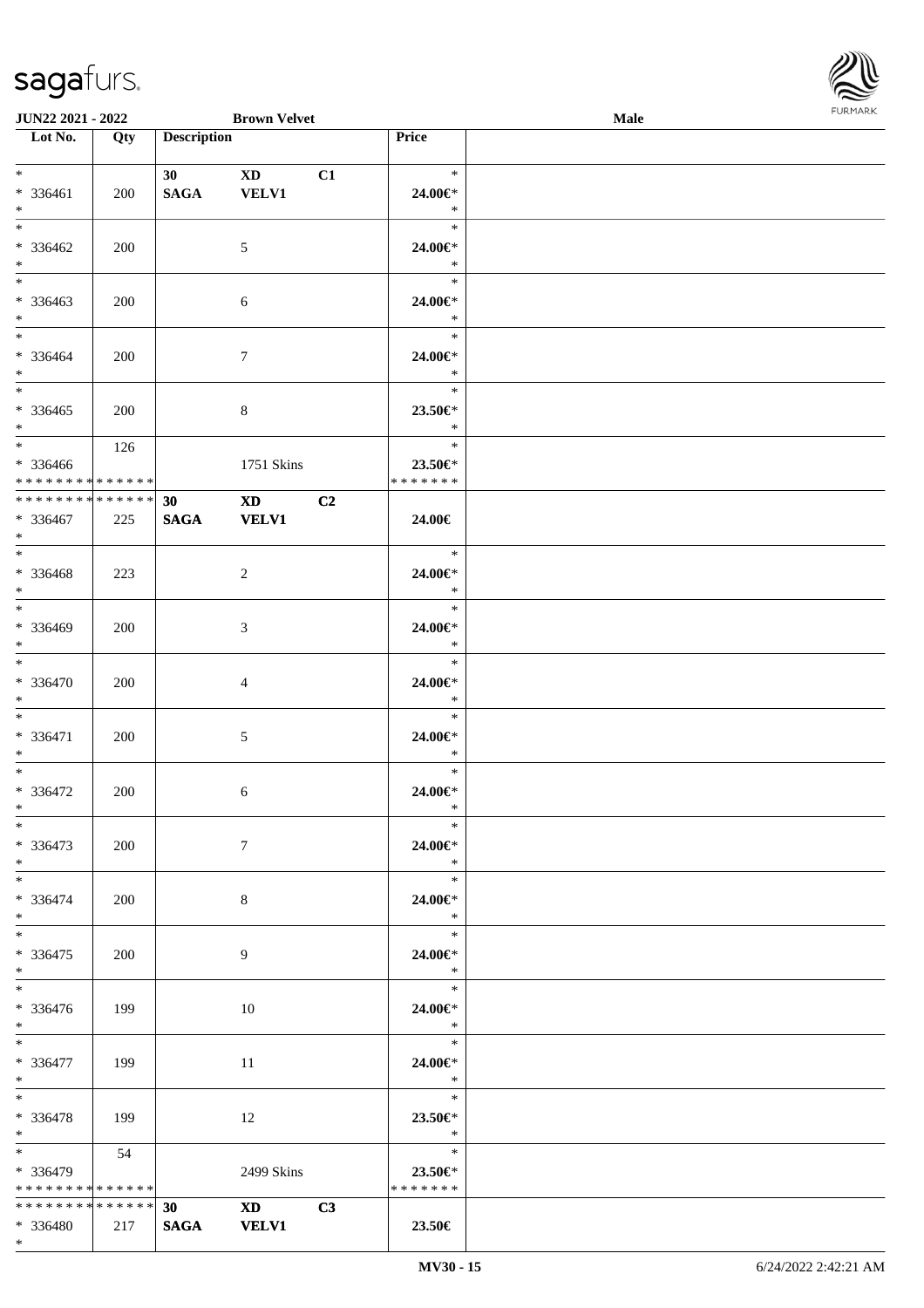

| <b>JUN22 2021 - 2022</b>                                                       |     |                    | <b>Brown Velvet</b>         |    |                                               | Male |  |
|--------------------------------------------------------------------------------|-----|--------------------|-----------------------------|----|-----------------------------------------------|------|--|
| Lot No.                                                                        | Qty | <b>Description</b> |                             |    | Price                                         |      |  |
| $*$<br>* 336481<br>$*$                                                         | 200 | 30<br><b>SAGA</b>  | XD 3<br><b>VELV1</b>        | C3 | $\ast$<br>23.50€*<br>$\ast$                   |      |  |
| $*$<br>* 336482<br>$*$                                                         | 200 |                    | 3                           |    | $\ast$<br>23.50€*<br>$\ast$                   |      |  |
| $*$<br>* 336483<br>$*$                                                         | 200 |                    | $\overline{4}$              |    | $\ast$<br>23.50€*<br>$\ast$                   |      |  |
| $\ddot{x}$<br>* 336484<br>$*$<br>$\overline{\ast}$                             | 200 |                    | $\mathfrak{S}$              |    | $\ast$<br>23.50€*<br>$\ast$                   |      |  |
| * 336485<br>$*$                                                                | 200 |                    | 6                           |    | $\ast$<br>23.50€*<br>$\ast$<br>$\ast$         |      |  |
| * 336486<br>$\ddot{x}$                                                         | 200 |                    | $\tau$                      |    | 23.50€*<br>$\ast$<br>$\ast$                   |      |  |
| * 336487<br>$*$<br>$\overline{\mathbf{r}}$                                     | 200 |                    | 8                           |    | 23.50€*<br>$\ast$<br>$\ast$                   |      |  |
| * 336488<br>* * * * * * * * <mark>* * * * * *</mark>                           | 112 |                    | 1729 Skins                  |    | 23.50€*<br>* * * * * * *                      |      |  |
| * * * * * * * * <mark>* * * * * * *</mark><br>* 336489<br>$\ddot{x}$<br>$\ast$ | 225 | 30<br><b>SAGA</b>  | <b>Dark</b><br><b>VELV1</b> | C1 | 24.00€                                        |      |  |
| * 336490<br>$*$<br>$\ast$                                                      | 200 |                    | 2                           |    | $\ast$<br>24.00€*<br>$\ast$<br>$\ast$         |      |  |
| * 336491<br>$*$<br>$*$                                                         | 200 |                    | $\mathfrak{Z}$              |    | 24.00€*<br>$\ast$<br>$\ast$                   |      |  |
| * 336492<br>$\ast$<br>$*$                                                      | 200 |                    | $\overline{4}$              |    | 24.00€*<br>$\ast$<br>$\ast$                   |      |  |
| * 336493<br>$*$<br>$*$                                                         | 200 |                    | 5                           |    | 24.00€*<br>$\ast$<br>$\ast$                   |      |  |
| * 336494<br>$\ast$<br>$\ast$                                                   | 199 |                    | 6                           |    | 24.00€*<br>$\ast$<br>$\ast$                   |      |  |
| * 336495<br>$\ast$<br>$\ddot{x}$                                               | 200 |                    | $7\phantom{.0}$             |    | 24.00€*<br>$\ast$<br>$\overline{\phantom{a}}$ |      |  |
| * 336496<br>$*$<br>$\overline{\mathbf{r}^*}$                                   | 200 |                    | 8                           |    | 24.00€*<br>$\mathbb{R}^2$<br>$\ast$           |      |  |
| * 336497<br>$*$ $-$<br>$*$                                                     | 200 |                    | 9                           |    | 24.00€*<br>$\ast$<br>$\ast$                   |      |  |
| * 336498<br>$*$ $-$<br>$*$                                                     | 200 |                    | 10                          |    | 24.00€*<br>$\ast$<br>$\ast$                   |      |  |
| * 336499<br>$*$ $-$<br>$*$                                                     | 200 |                    | 11                          |    | 24.00€*<br>$\rightarrow$<br>$\ast$            |      |  |
| * 336500<br>$\ast$                                                             | 200 |                    | 12                          |    | 24.00€*<br>$\ast$                             |      |  |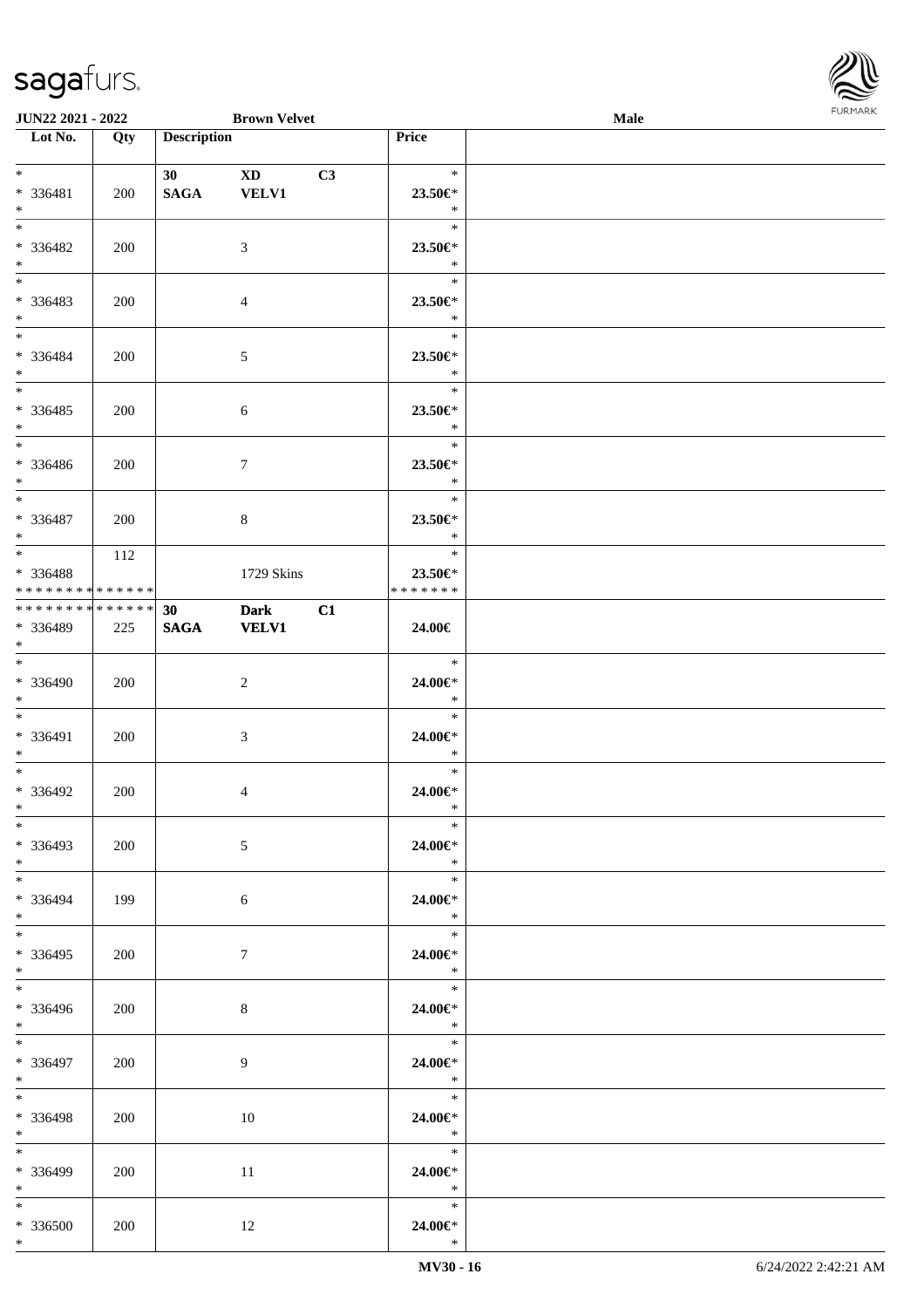\*

| $*$<br>$*$                      | * 336501                                                | 200        | 30<br>SAGA                     | <b>Dark</b><br><b>VELV1</b> | C1 | $\ast$<br>24.00€*<br>$\ast$        |  |
|---------------------------------|---------------------------------------------------------|------------|--------------------------------|-----------------------------|----|------------------------------------|--|
| $*$<br>$\ast$                   | * 336502                                                | 199        |                                | 14                          |    | $\ast$<br>24.00€*<br>$\ast$        |  |
| $\overline{\phantom{0}}$<br>$*$ | * 336503                                                | 200        |                                | 15                          |    | $\ast$<br>24.00€*<br>$\ast$        |  |
| $*$<br>$*$                      | * 336504                                                | 200        |                                | 16                          |    | $\ast$<br>24.00€*<br>$*$           |  |
| $*$                             | $*336505$<br>* * * * * * * * <mark>* * * * * * *</mark> | 105        |                                | 3328 Skins                  |    | $\ast$<br>24.00€*<br>*******       |  |
| $*$                             | ******** <mark>******</mark><br>* 336506                | 225        | 30 <sup>7</sup><br><b>SAGA</b> | Dark C2<br><b>VELV1</b>     |    | 24.00€                             |  |
| $*$<br>$*$                      | * 336507                                                | 200        |                                | $\overline{c}$              |    | $\ast$<br>24.00€*<br>$\ast$        |  |
| $\ast$<br>$*$                   | * 336508                                                | 200        |                                | $\mathfrak{Z}$              |    | $\ast$<br>24.00€*<br>$\ast$        |  |
| $\overline{\phantom{0}}$<br>$*$ | * 336509                                                | 200        |                                | $\overline{4}$              |    | $\ast$<br>24.00€*<br>$\ddot{x}$    |  |
| $*$<br>$*$                      | * 336510                                                | 200        |                                | $\mathfrak{S}$              |    | $\ast$<br>24.00€*<br>$\ast$        |  |
| $*$<br>$*$                      | * 336511                                                | 200        |                                | $6\,$                       |    | $\ast$<br>24.00€*<br>$\ast$        |  |
| $*$<br>$*$                      | * 336512                                                | 200        |                                | 7                           |    | $\ast$<br>24.00€*<br>$\ast$        |  |
| $*$<br>$\ast$                   | $*336513$                                               | 200        |                                | 8                           |    | $\ast$<br>24.00€*<br>$\ast$        |  |
| $*$<br>$*$                      | $* 336514$                                              | 200        |                                | 9                           |    | $\ast$<br>$23.50 \in$ *<br>$*$     |  |
| $*$<br>$*$                      | $* 336515$                                              | 200        |                                | $10\,$                      |    | $\ast$<br>$23.50 \in$ *<br>$\ast$  |  |
| $*$                             | * 336516<br>* * * * * * * * * * * * * *                 | 67         |                                | 2092 Skins                  |    | $\ast$<br>23.50€*<br>* * * * * * * |  |
|                                 | * * * * * * * * * * * * * * *<br>$* 336517$<br>$*$ $*$  | 225        | 30<br><b>SAGA</b>              | Dark C3<br><b>VELV1</b>     |    | 23.50€                             |  |
| $*$<br>$*$                      | * 336518                                                | 200        |                                | 2                           |    | $\ast$<br>23.50 $\in$ *<br>$\ast$  |  |
| $*$<br>$*$                      | * 336519                                                | <b>200</b> |                                | 3                           |    | $\ast$<br>23.50€*<br>$\ast$        |  |
| $*$                             | * 336520                                                | 200        |                                | 4                           |    | $\ast$<br>23.50€*                  |  |

 $\overline{\phantom{a}}$ 

**JUN22 2021 - 2022 Brown Velvet Male**

**Lot No. Qty Description Price**

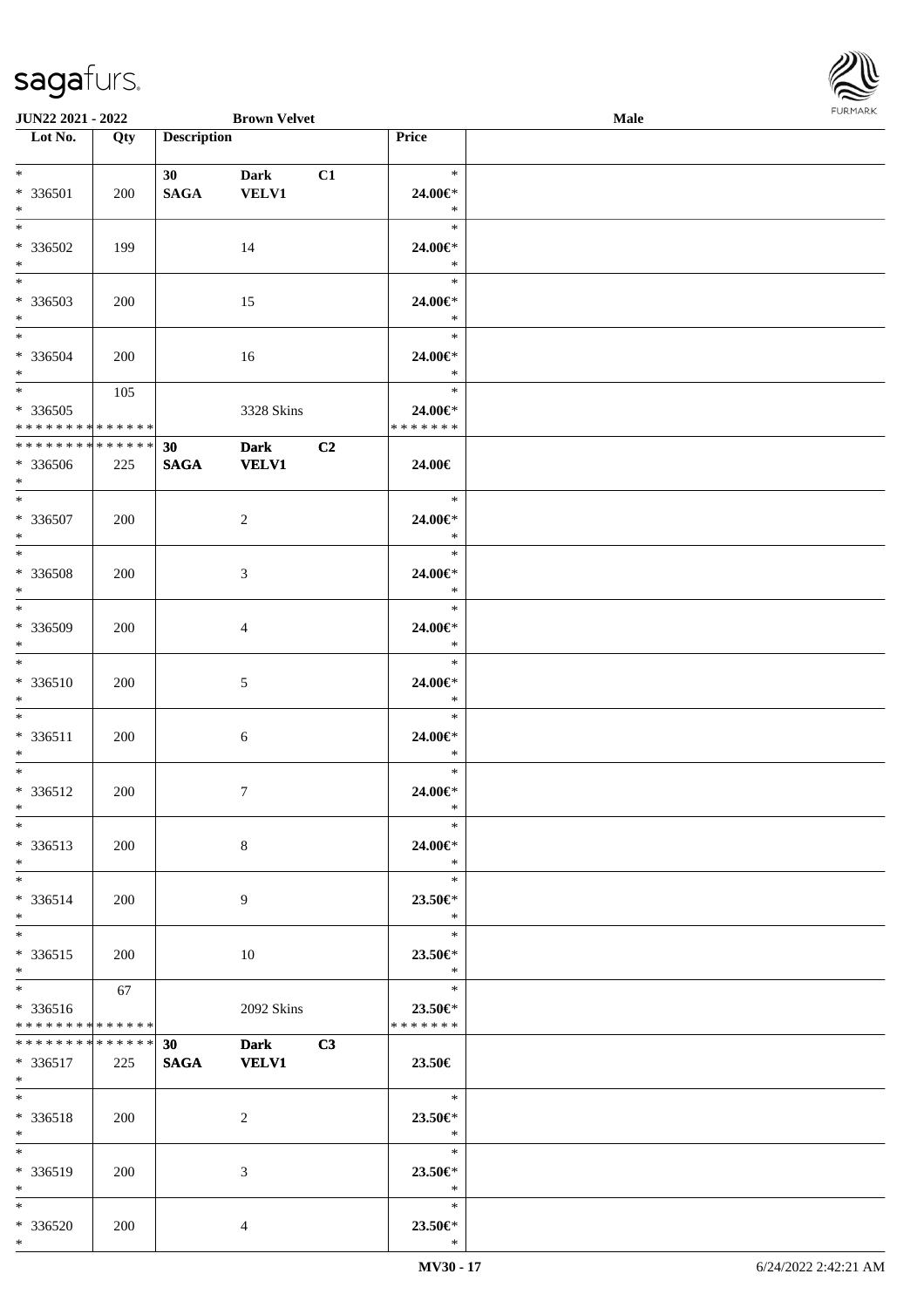

| <b>JUN22 2021 - 2022</b>                                          |     |                    | <b>Brown Velvet</b>         |    |                                                                | Male |  |
|-------------------------------------------------------------------|-----|--------------------|-----------------------------|----|----------------------------------------------------------------|------|--|
| Lot No.                                                           | Qty | <b>Description</b> |                             |    | <b>Price</b>                                                   |      |  |
| $*$<br>* 336521                                                   | 200 | 30<br><b>SAGA</b>  | <b>Dark</b><br><b>VELV1</b> | C3 | $\ast$<br>23.50€*                                              |      |  |
| $*$<br>$\overline{\ast}$<br>* 336522                              | 200 |                    | 6                           |    | $\ast$<br>$\ast$<br>23.50€*                                    |      |  |
| $*$<br>* 336523<br>$*$                                            | 200 |                    | $\tau$                      |    | $\ast$<br>$\ast$<br>23.50€*<br>$\ast$                          |      |  |
| $*$<br>* 336524<br>$*$                                            | 200 |                    | $\,8\,$                     |    | $\ast$<br>23.50€*<br>$\ast$                                    |      |  |
| * 336525<br>$*$                                                   | 200 |                    | 9                           |    | $\ast$<br>23.50€*<br>$\ast$                                    |      |  |
| * 336526<br>$*$                                                   | 200 |                    | 10                          |    | $\ast$<br>23.50€*<br>$\ast$                                    |      |  |
| $*$<br>$* 336527$<br>$*$                                          | 200 |                    | 11                          |    | $\ast$<br>$23.50 \in$ *<br>$\ast$                              |      |  |
| $\overline{\ast}$<br>* 336528<br>$*$                              | 200 |                    | 12                          |    | $\ast$<br>23.50€*<br>$\ast$                                    |      |  |
| * 336529<br>$*$                                                   | 200 |                    | 13                          |    | $\ast$<br>23.50€*<br>$\ast$                                    |      |  |
| $*$<br>* 336530<br>$*$                                            | 200 |                    | 14                          |    | $\ast$<br>23.50€*<br>$\ast$                                    |      |  |
| $\ddot{x}$<br>* 336531<br>* * * * * * * * * * * * * *             | 58  |                    | 2883 Skins                  |    | $\ast$<br>23.50€*<br>* * * * * * *                             |      |  |
| * * * * * * * * <mark>* * * * * * *</mark><br>* 336532<br>$*$ $*$ | 225 | 30<br><b>SAGA</b>  | <b>MED</b><br><b>VELV1</b>  | C1 | 24.00€                                                         |      |  |
| $*$<br>$*336533$<br>$*$                                           | 200 |                    | $\overline{2}$              |    | $\ast$<br>24.00€*<br>$\ast$                                    |      |  |
| $*$<br>$* 336534$<br>$*$                                          | 200 |                    | 3                           |    | $\ast$<br>24.00€*<br>$\ast$<br>$*$                             |      |  |
| $*$ $-$<br>* 336535<br>$*$                                        | 200 |                    | $\overline{4}$              |    | 24.00€*<br>$\mathbb{R}^2$                                      |      |  |
| $* 336536$<br>$*$<br>$*$ $*$                                      | 200 |                    | 5 <sup>5</sup>              |    | 24.00€*<br>$\ast$<br>$\begin{array}{c c}\n\hline\n\end{array}$ |      |  |
| * 336537<br>$*$ $-$<br>$*$ $-$                                    | 200 |                    | 6                           |    | 24.00€*<br>$\ast$<br>$\ast$                                    |      |  |
| * 336538<br>$*$ $-$<br>$*$                                        | 200 |                    | $\tau$                      |    | 24.00€*<br>$\ast$<br>$\ast$                                    |      |  |
| $* 336539$<br>$*$ $\qquad$<br>$*$                                 | 200 |                    | 8                           |    | 24.00€*<br>$\ast$<br>$\ast$                                    |      |  |
| * 336540<br>$*$                                                   | 200 |                    | 9                           |    | 24.00€*<br>$\ast$                                              |      |  |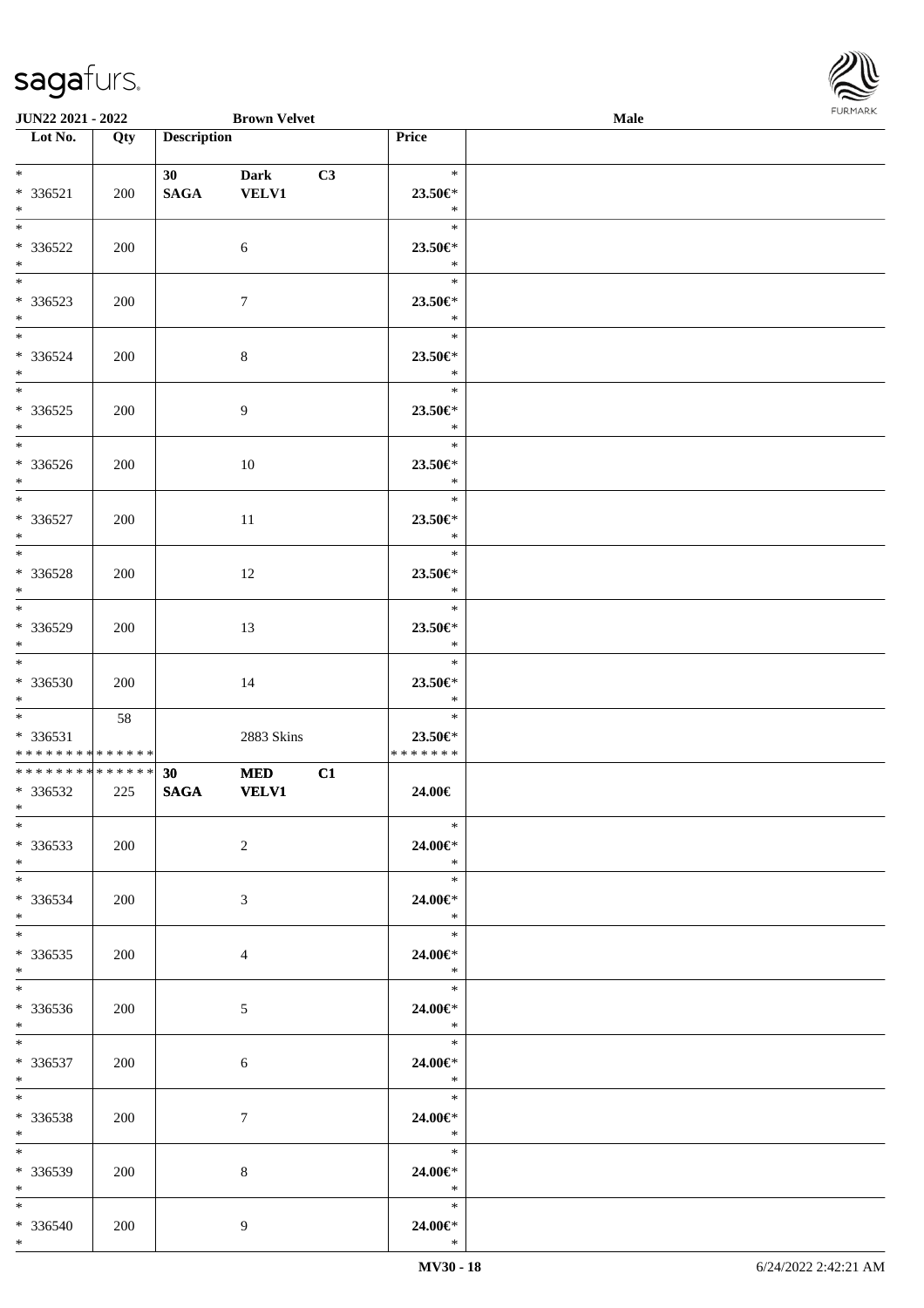

| <b>JUN22 2021 - 2022</b>      |     |                    | <b>Brown Velvet</b> |    |                         | <b>Male</b> |  |
|-------------------------------|-----|--------------------|---------------------|----|-------------------------|-------------|--|
| Lot No.                       | Qty | <b>Description</b> |                     |    | Price                   |             |  |
|                               |     |                    |                     |    |                         |             |  |
| $*$ $*$                       |     | 30                 | <b>MED</b>          | C1 | $\ast$                  |             |  |
| * 336541                      | 200 | <b>SAGA</b>        | <b>VELV1</b>        |    | 24.00€*                 |             |  |
| $*$                           |     |                    |                     |    | $\ast$                  |             |  |
| $*$                           | 200 |                    |                     |    | $\ast$                  |             |  |
| * 336542                      |     |                    | 2225 Skins          |    | 24.00€*                 |             |  |
| * * * * * * * * * * * * * * * |     |                    |                     |    | * * * * * * *           |             |  |
| * * * * * * * * * * * * * * * |     | 30                 | <b>MED</b>          | C2 |                         |             |  |
| * 336543                      | 225 | <b>SAGA</b>        | <b>VELV1</b>        |    | 24.00€                  |             |  |
| $*$                           |     |                    |                     |    |                         |             |  |
| $*$                           |     |                    |                     |    | $\ast$                  |             |  |
|                               |     |                    |                     |    |                         |             |  |
| * 336544                      | 200 |                    | $\overline{c}$      |    | 24.00€*                 |             |  |
| $*$<br>$\overline{\ast}$      |     |                    |                     |    | $\ast$                  |             |  |
|                               |     |                    |                     |    | $\ast$                  |             |  |
| $* 336545$                    | 200 |                    | 3                   |    | 24.00€*                 |             |  |
| $*$                           |     |                    |                     |    | $\ast$                  |             |  |
| $*$                           |     |                    |                     |    | $\ast$                  |             |  |
| * 336546                      | 200 |                    | 4                   |    | 24.00€*                 |             |  |
| $*$                           |     |                    |                     |    | $\ast$                  |             |  |
| $*$                           |     |                    |                     |    | $\ast$                  |             |  |
| * 336547                      | 200 |                    | 5                   |    | 24.00€*                 |             |  |
| $*$                           |     |                    |                     |    | $\ast$                  |             |  |
| $*$                           |     |                    |                     |    | $\ast$                  |             |  |
| $* 336548$                    | 200 |                    | 6                   |    | 24.00€*                 |             |  |
| $*$                           |     |                    |                     |    | $\ast$                  |             |  |
| $*$                           |     |                    |                     |    | $\ast$                  |             |  |
| * 336549                      | 200 |                    | $\tau$              |    | 24.00€*                 |             |  |
| $*$                           |     |                    |                     |    | $\ast$                  |             |  |
| $*$                           |     |                    |                     |    | $\ast$                  |             |  |
| $* 336550$                    | 200 |                    | 8                   |    | 24.00€*                 |             |  |
| $*$                           |     |                    |                     |    | $\ast$                  |             |  |
| $*$                           |     |                    |                     |    | $\ast$                  |             |  |
|                               |     |                    |                     |    |                         |             |  |
| $* 336551$                    | 200 |                    | 9                   |    | 24.00€*<br>$\ast$       |             |  |
| $*$                           |     |                    |                     |    |                         |             |  |
| $*$                           |     |                    |                     |    | $\ast$                  |             |  |
| $* 336552$                    | 200 |                    | $10\,$              |    | 24.00€*                 |             |  |
| $*$                           |     |                    |                     |    | $\ast$                  |             |  |
| $*$                           | 71  |                    |                     |    | $\ast$                  |             |  |
| $*336553$                     |     |                    | 2096 Skins          |    | 23.50€*                 |             |  |
| * * * * * * * * * * * * * * * |     |                    |                     |    | * * * * * * *           |             |  |
|                               |     |                    | <b>MED</b>          | C3 |                         |             |  |
| * 336554                      | 225 | SAGA VELV1         |                     |    | 23.50€                  |             |  |
| $*$                           |     |                    |                     |    |                         |             |  |
| $*$                           |     |                    |                     |    | $\ast$                  |             |  |
| $*336555$                     | 200 |                    | 2                   |    | 23.50€*                 |             |  |
| $*$                           |     |                    |                     |    | $\mathbb{R}^n$          |             |  |
| $*$                           |     |                    |                     |    | $\ast$                  |             |  |
| * 336556                      | 200 |                    | 3                   |    | 23.50€*                 |             |  |
| $*$ $-$                       |     |                    |                     |    | $\ddot{x}$              |             |  |
| $*$                           |     |                    |                     |    | $\ast$                  |             |  |
| * 336557                      | 200 |                    | 4                   |    | 23.50€*                 |             |  |
| $*$ $-$                       |     |                    |                     |    | $\ddot{x}$              |             |  |
| $*$                           |     |                    |                     |    | $\ast$                  |             |  |
| * 336558                      | 200 |                    | 5                   |    | 23.50€*                 |             |  |
| $*$                           |     |                    |                     |    | $\ast$                  |             |  |
| $*$                           |     |                    |                     |    | $\ast$                  |             |  |
|                               |     |                    |                     |    |                         |             |  |
| * 336559<br>$*$ $*$           | 200 |                    | 6                   |    | $23.50 \in$ *<br>$\ast$ |             |  |
|                               |     |                    |                     |    | $\ast$                  |             |  |
| $*$                           |     |                    |                     |    |                         |             |  |
| * 336560                      | 200 |                    | $\tau$              |    | 23.50€*                 |             |  |
| $*$                           |     |                    |                     |    | $\ast$                  |             |  |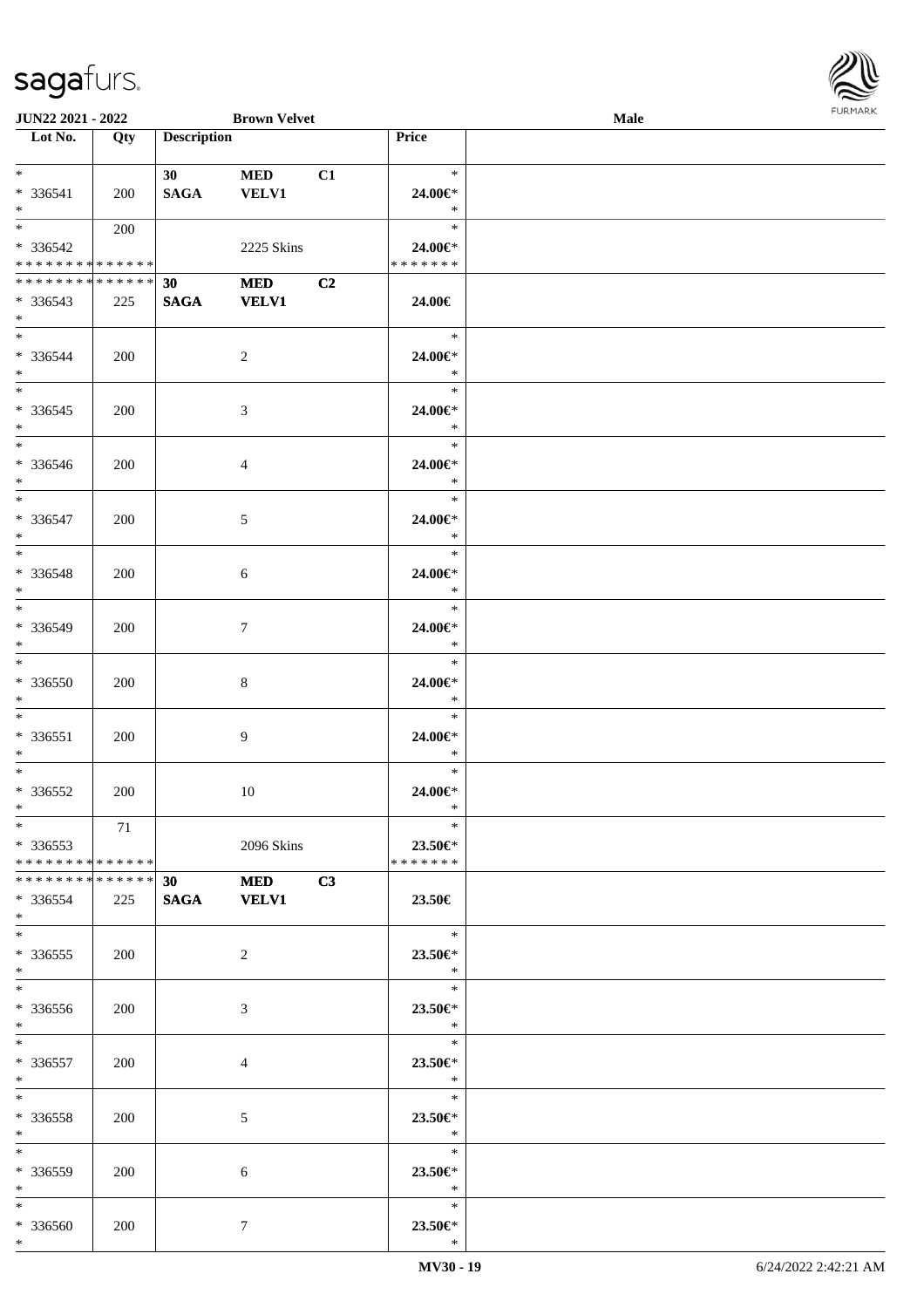\*



| <b>JUN22 2021 - 2022</b>                                       |     |                                | <b>Brown Velvet</b>         |    |                                                                                                                                            | Male |  |
|----------------------------------------------------------------|-----|--------------------------------|-----------------------------|----|--------------------------------------------------------------------------------------------------------------------------------------------|------|--|
| Lot No.                                                        | Qty | <b>Description</b>             |                             |    | <b>Price</b>                                                                                                                               |      |  |
| $*$<br>* 336561<br>$*$                                         | 200 | 30 <sup>°</sup><br><b>SAGA</b> | <b>MED</b><br><b>VELV1</b>  | C3 | $\ast$<br>23.50€*<br>$\ast$                                                                                                                |      |  |
| $\overline{\ast}$<br>* 336562<br>$*$                           | 200 |                                | 9                           |    | $\ast$<br>23.50€*<br>$\ast$                                                                                                                |      |  |
| * 336563<br>$*$                                                | 200 |                                | 10                          |    | $\ast$<br>23.50€*<br>$\ast$                                                                                                                |      |  |
| $*$<br>* 336564<br>$*$                                         | 200 |                                | 11                          |    | $\ast$<br>23.50€*<br>$\ast$                                                                                                                |      |  |
| * 336565<br>$*$                                                | 200 |                                | 12                          |    | $\ast$<br>23.50€*<br>$\ast$                                                                                                                |      |  |
| $\overline{\ast}$<br>* 336566<br>$*$                           | 200 |                                | 13                          |    | $\ast$<br>23.50€*<br>$\ast$                                                                                                                |      |  |
| $*$<br>* 336567<br>$*$                                         | 200 |                                | 14                          |    | $\ast$<br>$23.50 \in$ *<br>$\ast$                                                                                                          |      |  |
| * 336568<br>$*$                                                | 200 |                                | 15                          |    | $\ast$<br>23.50€*<br>$\ast$                                                                                                                |      |  |
| * 336569<br>* * * * * * * * <mark>* * * * * * *</mark>         | 98  |                                | 3123 Skins                  |    | $\ast$<br>23.50€*<br>* * * * * * *                                                                                                         |      |  |
| * * * * * * * * * * * * * *<br>* 336570<br>$*$                 | 225 | 30<br><b>SAGA</b>              | <b>PALE</b><br><b>VELV1</b> | C1 | 24.00€                                                                                                                                     |      |  |
| $*$<br>* 336571<br>$*$                                         | 200 |                                | $\overline{c}$              |    | $\ast$<br>24.00€*<br>$\ast$                                                                                                                |      |  |
| $*$ $-$<br>* 336572<br>$*$                                     | 200 |                                | 3                           |    | $\ast$<br>24.00€*<br>$\ast$                                                                                                                |      |  |
| $*$<br>* 336573<br>$*$                                         | 200 |                                | $\overline{4}$              |    | $\ast$<br>24.00€*<br>$\ast$                                                                                                                |      |  |
| $*$<br>* 336574<br>$\ast$                                      | 200 |                                | 5                           |    | $\ast$<br>24.00€*<br>$\ast$                                                                                                                |      |  |
| $*$<br>* 336575<br>$*$                                         | 200 |                                | 6                           |    | $\ast$<br>24.00€*<br>$\ast$                                                                                                                |      |  |
| * 336576<br>$*$                                                | 200 |                                | $\tau$                      |    | $\ast$<br>24.00€*<br>$\mathbb{R}^2$                                                                                                        |      |  |
| $*$ $*$<br>* 336577<br>$*$ $-$                                 | 200 |                                | 8                           |    | $\frac{1}{\sqrt{2\pi}}\int_{0}^{\pi}\frac{1}{\sqrt{2\pi}}\left( \frac{1}{\sqrt{2\pi}}\right) ^{2}d\mu d\nu$<br>$\ast$<br>24.00€*<br>$\ast$ |      |  |
| $\ast$<br>* 336578<br>* * * * * * * * <mark>* * * * * *</mark> | 139 |                                | 1764 Skins                  |    | $\ast$<br>24.00€*<br>* * * * * * *                                                                                                         |      |  |
| ******** <mark>******</mark><br>$*336579$<br>$\ast$            | 225 | 30<br><b>SAGA</b>              | <b>PALE</b><br><b>VELV1</b> | C2 | 24.00€                                                                                                                                     |      |  |
| $*$<br>* 336580                                                | 200 |                                | 2                           |    | $\ast$<br>24.00€*                                                                                                                          |      |  |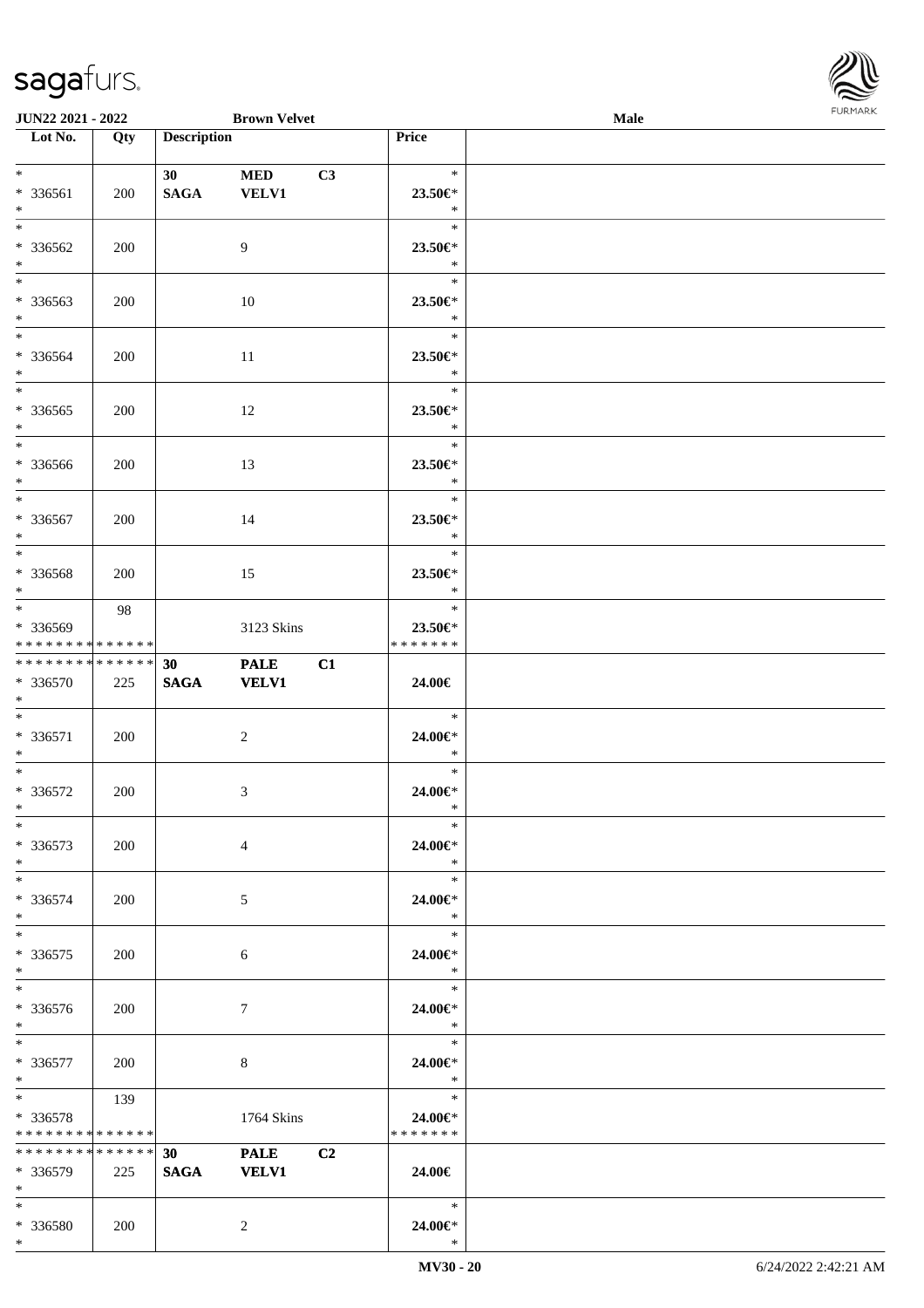

| <b>JUN22 2021 - 2022</b>                              |     |                    | <b>Brown Velvet</b>         |                |                                                       | Male |  |
|-------------------------------------------------------|-----|--------------------|-----------------------------|----------------|-------------------------------------------------------|------|--|
| Lot No.                                               | Qty | <b>Description</b> |                             |                | Price                                                 |      |  |
| $*$<br>* 336581<br>$*$                                | 200 | 30<br><b>SAGA</b>  | <b>PALE</b><br><b>VELV1</b> | C <sub>2</sub> | $\ast$<br>24.00€*<br>$\ast$                           |      |  |
| * 336582<br>$*$                                       | 200 |                    | $\overline{4}$              |                | $\ast$<br>24.00€*<br>$\ast$                           |      |  |
| $\overline{\phantom{0}}$<br>* 336583<br>$*$           | 200 |                    | 5                           |                | $\ast$<br>24.00€*<br>$\ast$                           |      |  |
| $*$<br>* 336584<br>$*$                                | 200 |                    | 6                           |                | $\ast$<br>24.00€*<br>$\ast$                           |      |  |
| * 336585<br>$*$                                       | 200 |                    | $7\phantom{.0}$             |                | $\ast$<br>24.00€*<br>$\ast$                           |      |  |
| $\overline{\ast}$<br>* 336586<br>$*$                  | 200 |                    | $8\,$                       |                | $\ast$<br>24.00€*<br>$\ast$                           |      |  |
| $*$<br>* 336587<br>$*$                                | 200 |                    | 9                           |                | $\ast$<br>24.00€*<br>$\ast$                           |      |  |
| * 336588<br>$*$                                       | 200 |                    | 10                          |                | $\ast$<br>24.00€*<br>$\ast$                           |      |  |
| $\overline{\ast}$<br>* 336589<br>$*$                  | 200 |                    | 11                          |                | $\ast$<br>23.50€*<br>$\ast$                           |      |  |
| $*$<br>* 336590<br>$*$                                | 200 |                    | 12                          |                | $\ast$<br>23.50€*<br>$\ast$                           |      |  |
| $\ddot{x}$<br>* 336591<br>* * * * * * * * * * * * * * | 158 |                    | 2583 Skins                  |                | $\ast$<br>24.00€*<br>*******                          |      |  |
| * * * * * * * * * * * * * *<br>* 336592<br>$*$ $-$    | 225 | 30<br><b>SAGA</b>  | <b>PALE</b><br><b>VELV1</b> | C3             | 23.50€                                                |      |  |
| $*$<br>* 336593<br>$*$                                | 200 |                    | $\overline{2}$              |                | $\ast$<br>23.50€*<br>$\ast$                           |      |  |
| $*$<br>* 336594<br>$*$                                | 200 |                    | 3                           |                | $\ast$<br>23.50€*<br>$\ast$<br>$\ast$                 |      |  |
| $*$ $-$<br>* 336595<br>$*$                            | 200 |                    | $\overline{4}$              |                | 23.50€*<br>$\mathbb{R}^2$<br>$\overline{\phantom{0}}$ |      |  |
| * 336596<br>$*$                                       | 200 |                    | $5\overline{)}$             |                | 23.50€*<br>$\ast$<br>$\overline{\qquad \qquad *}$     |      |  |
| $*$<br>* 336597<br>$*$ $-$                            | 200 |                    | $\sqrt{6}$                  |                | 23.50€*<br>$\ast$                                     |      |  |
| $*$ $-$<br>* 336598<br>$*$                            | 200 |                    | $\tau$                      |                | $\ast$<br>23.50€*<br>$\ast$                           |      |  |
| $*$<br>* 336599<br>$*$ $-$                            | 200 |                    | 8                           |                | $\ast$<br>23.50€*<br>$\ast$                           |      |  |
| $*$<br>* 336600<br>$*$                                | 200 |                    | 9                           |                | $\ast$<br>23.50€*<br>$\ast$                           |      |  |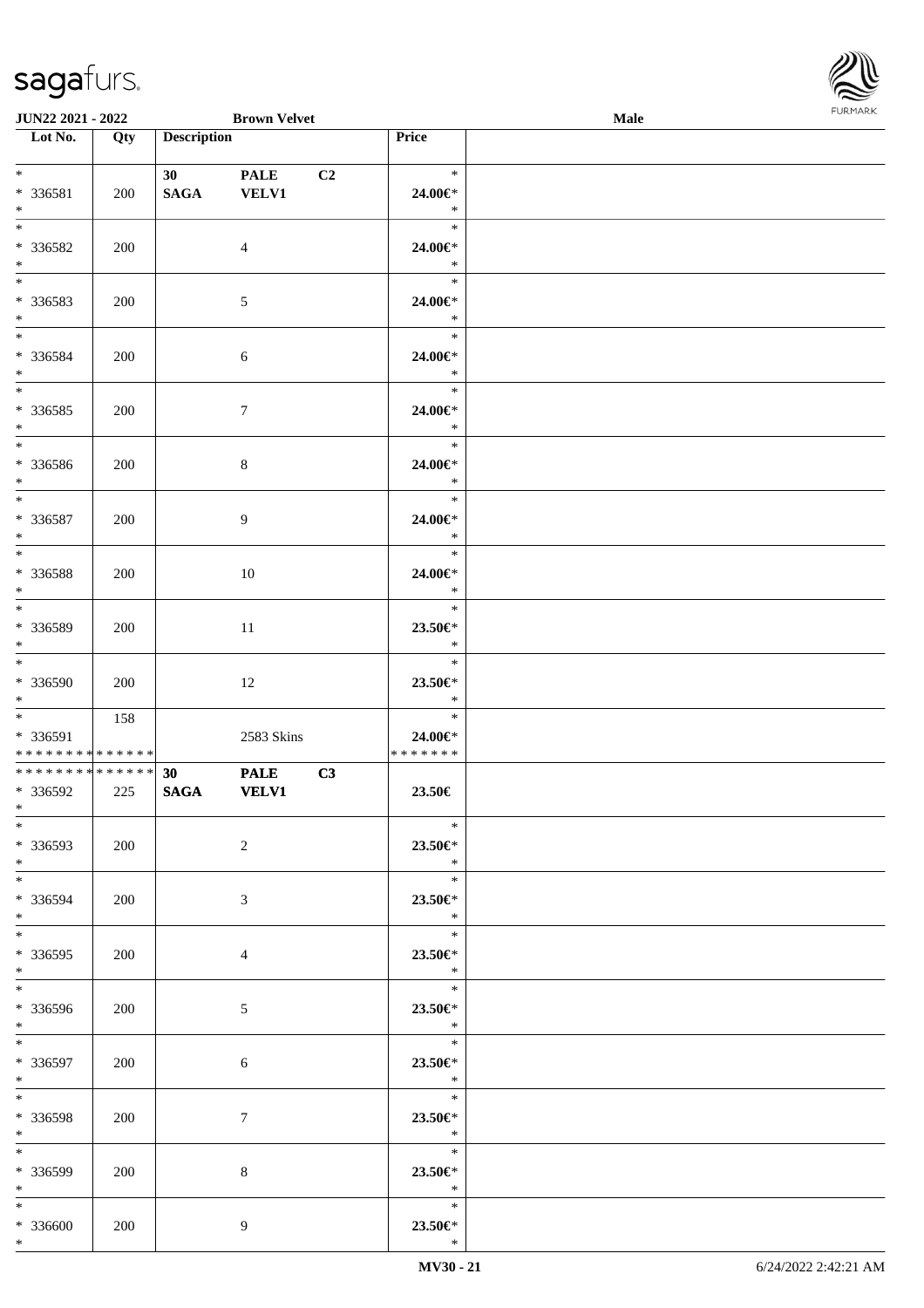| JUN22 2021 - 2022                                                |     |                                | <b>Brown Velvet</b>                    |                |                                        | Male | <b>FURMA</b> |
|------------------------------------------------------------------|-----|--------------------------------|----------------------------------------|----------------|----------------------------------------|------|--------------|
| Lot No.                                                          | Qty | <b>Description</b>             |                                        |                | Price                                  |      |              |
| $\ast$<br>* 336601<br>$\ast$                                     | 200 | 30 <sub>1</sub><br><b>SAGA</b> | <b>PALE</b><br><b>VELV1</b>            | C3             | $\ast$<br>23.50€*<br>$\ast$            |      |              |
| $\overline{\phantom{1}}$<br>* 336602<br>$\ast$                   | 200 |                                | $11\,$                                 |                | $\ast$<br>23.50€*<br>$\ast$            |      |              |
| $\ast$<br>$*336603$<br>**************                            | 136 |                                | 2361 Skins                             |                | $\ast$<br>23.50€*<br>* * * * * * *     |      |              |
| **************<br>* 336604<br>$*$                                | 225 | 30<br><b>SAGA</b>              | $\mathbf{X}\mathbf{P}$<br><b>VELV1</b> | C1             | 24.00€                                 |      |              |
| $\ast$<br>* 336605<br>$\ast$                                     | 200 |                                | $\sqrt{2}$                             |                | $\ast$<br>24.00€*<br>$\ast$            |      |              |
| $*$<br>* 336606<br>$\ast$<br>$_{\ast}^{-}$                       | 200 |                                | $\mathfrak{Z}$                         |                | $\ast$<br>24.00€*<br>$\ast$            |      |              |
| * 336607<br>* * * * * * * * * * * * * *                          | 93  |                                | 718 Skins                              |                | $\ast$<br>24.00€*<br>* * * * * * *     |      |              |
| **************<br>* 336608<br>$\ast$<br>$\overline{\phantom{0}}$ | 225 | 30<br>$\mathbf{SAGA}$          | $\mathbf{X}\mathbf{P}$<br><b>VELV1</b> | C <sub>2</sub> | 24.00€                                 |      |              |
| * 336609<br>$\ast$<br>$\overline{\phantom{a}^*}$                 | 200 |                                | $\overline{2}$                         |                | $\ast$<br>24.00€*<br>$\ast$            |      |              |
| * 336610<br>$\ast$                                               | 200 |                                | $\mathfrak{Z}$                         |                | $\ast$<br>24.00€*<br>$\ast$            |      |              |
| $\ast$<br>$* 336611$<br>$\ast$                                   | 200 |                                | $\overline{4}$                         |                | $\ast$<br>24.00€*<br>$\ast$            |      |              |
| $\ast$<br>* 336612<br>$*$<br>$\overline{\phantom{0}}$            | 200 |                                | 5                                      |                | $\ast$<br>24.00 $\in$ *<br>$\ast$      |      |              |
| $* 336613$<br>$*$                                                | 200 |                                | $6\,$                                  |                | 24.00€*<br>$*$                         |      |              |
| $\ast$<br>* 336614<br>$\ast$                                     | 200 |                                | $7\phantom{.0}$                        |                | $\ast$<br>$24.00 \in$<br>$*$           |      |              |
| $\ast$<br>$* 336615$<br>$\ast$<br>$\overline{\ast}$              | 200 |                                | $8\,$                                  |                | $\ddot{x}$<br>24.00€*<br>$\rightarrow$ |      |              |
| * 336616<br>$*$                                                  | 200 |                                | 9                                      |                | $\ast$<br>24.00€*<br>$\ast$            |      |              |
| $\ast$<br>* 336617<br>$\ast$                                     | 200 |                                | 10                                     |                | $\ast$<br>24.00€*<br>$\ast$            |      |              |
| $*$<br>* 336618<br>$\ast$                                        | 200 |                                | 11                                     |                | $*$<br>24.00€*<br>$\rightarrow$        |      |              |
| $\ast$<br>* 336619<br>$*$                                        | 200 |                                | 12                                     |                | $\ast$<br>24.00€*<br>$\ast$            |      |              |
| $\ast$<br>$* 336620$<br>**************                           | 31  |                                | 2456 Skins                             |                | $\ast$<br>$24.00 \in$<br>* * * * * * * |      |              |

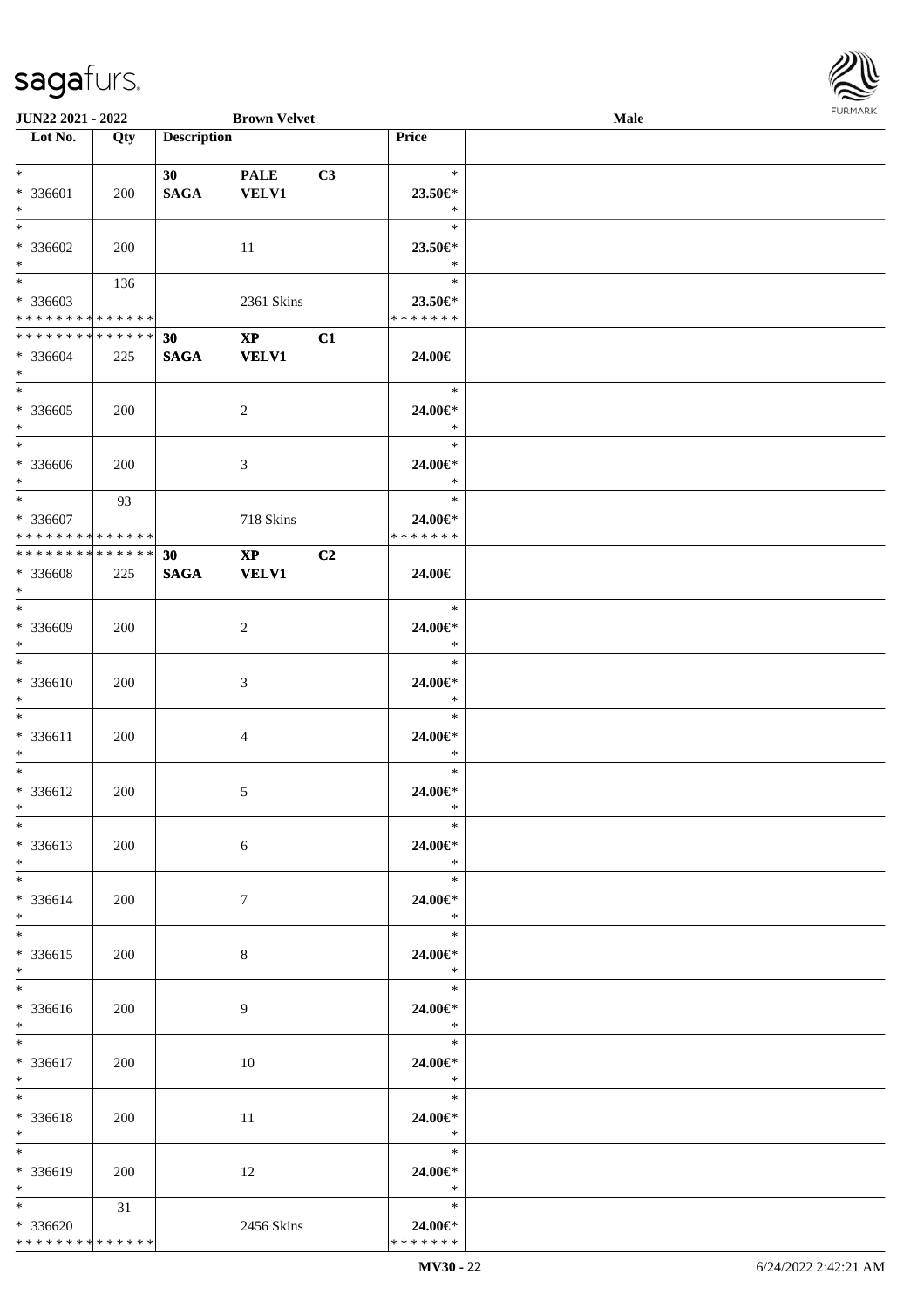

| JUN22 2021 - 2022                |     |                    | <b>Brown Velvet</b>     |    |                       | Male | <b>I ORI IMPORT</b> |
|----------------------------------|-----|--------------------|-------------------------|----|-----------------------|------|---------------------|
| $\overline{\phantom{1}}$ Lot No. | Qty | <b>Description</b> |                         |    | Price                 |      |                     |
|                                  |     |                    |                         |    |                       |      |                     |
| ******** <mark>******</mark>     |     | 30                 | $\mathbf{X}\mathbf{P}$  | C3 |                       |      |                     |
| * 336621<br>$*$                  | 225 | $\mathbf{SAGA}$    | <b>VELV1</b>            |    | 23.50€                |      |                     |
| $\overline{\ast}$                |     |                    |                         |    | $\ast$                |      |                     |
|                                  |     |                    |                         |    |                       |      |                     |
| $* 336622$<br>$*$                | 200 |                    | 2                       |    | 23.50€*<br>$\ast$     |      |                     |
| $*$                              |     |                    |                         |    | $\ast$                |      |                     |
| * 336623                         | 200 |                    | 3                       |    | 23.50€*               |      |                     |
| $\ast$                           |     |                    |                         |    | $\ast$                |      |                     |
|                                  |     |                    |                         |    | $\ast$                |      |                     |
| * 336624                         | 220 |                    | 4                       |    | 23.50€*               |      |                     |
| $*$                              |     |                    |                         |    | $\ast$                |      |                     |
|                                  | 78  |                    |                         |    | $\ast$                |      |                     |
| * 336625                         |     |                    | 923 Skins               |    | 23.50€*               |      |                     |
| * * * * * * * * * * * * * *      |     |                    |                         |    | * * * * * * *         |      |                     |
| * * * * * * * * * * * * * *      |     | 30                 | $2\mathbf{X}\mathbf{D}$ | C1 |                       |      |                     |
| * 336626                         | 225 | <b>SAGA</b>        | <b>VELV2</b>            |    | 26.00€                |      |                     |
| $*$                              |     |                    |                         |    |                       |      |                     |
| $*$                              |     |                    |                         |    | $\ast$                |      |                     |
| * 336627                         | 200 |                    | 2                       |    | 26.00€*               |      |                     |
| $*$                              |     |                    |                         |    | $\ast$                |      |                     |
| $\overline{\ast}$                |     |                    |                         |    | $\ast$                |      |                     |
| $* 336628$                       | 199 |                    | 3                       |    | 26.00€*               |      |                     |
| $*$<br>$*$                       |     |                    |                         |    | $\ast$<br>$\ast$      |      |                     |
|                                  |     |                    |                         |    |                       |      |                     |
| * 336629<br>$\ast$               | 200 |                    | 4                       |    | 26.00€*<br>$\ast$     |      |                     |
| $*$                              | 98  |                    |                         |    | $\ast$                |      |                     |
| * 336630                         |     |                    | 922 Skins               |    | $26.00 \in$           |      |                     |
| * * * * * * * * * * * * * *      |     |                    |                         |    | * * * * * * *         |      |                     |
| * * * * * * * * * * * * * * *    |     | 30                 | $2\mathbf{X}\mathbf{D}$ | C2 |                       |      |                     |
| * 336631                         | 225 | $\mathbf{SAGA}$    | <b>VELV2</b>            |    | 26.00€                |      |                     |
| $*$                              |     |                    |                         |    |                       |      |                     |
| $*$                              |     |                    |                         |    | $\ast$                |      |                     |
| $* 336632$                       | 200 |                    | $\overline{c}$          |    | $26.00 \in$           |      |                     |
| $*$                              |     |                    |                         |    | $\ast$                |      |                     |
| $*$                              |     |                    |                         |    | $\ast$                |      |                     |
| * 336633<br>$\ast$               | 200 |                    | 3                       |    | $26.00 \in$<br>$\ast$ |      |                     |
| $*$                              |     |                    |                         |    | $\ast$                |      |                     |
| * 336634                         | 200 |                    | 4                       |    | 26.00€*               |      |                     |
| $*$                              |     |                    |                         |    | $\ast$                |      |                     |
| $*$                              |     |                    |                         |    | $\ast$                |      |                     |
| $*336635$                        | 200 |                    | 5                       |    | 26.00€*               |      |                     |
| $*$                              |     |                    |                         |    | $\ast$                |      |                     |
| $*$                              |     |                    |                         |    | $\ast$                |      |                     |
| * 336636                         | 200 |                    | 6                       |    | 26.00€*               |      |                     |
| $*$                              |     |                    |                         |    | $\ast$                |      |                     |
| $*$                              |     |                    |                         |    | $\ast$                |      |                     |
| * 336637                         | 200 |                    | 7                       |    | $26.00 \in$<br>$\ast$ |      |                     |
| $*$<br>$*$                       |     |                    |                         |    | $\ast$                |      |                     |
| * 336638                         | 200 |                    | 8                       |    | 26.00€*               |      |                     |
| $*$                              |     |                    |                         |    | $\ast$                |      |                     |
| $*$                              |     |                    |                         |    | $\ast$                |      |                     |
| * 336639                         | 200 |                    | 9                       |    | 26.00€*               |      |                     |
| $*$                              |     |                    |                         |    | $\ddot{x}$            |      |                     |
| $*$                              |     |                    |                         |    | $\ast$                |      |                     |
| * 336640                         | 200 |                    | 10                      |    | 26.00€*               |      |                     |
| $*$                              |     |                    |                         |    | $\ast$                |      |                     |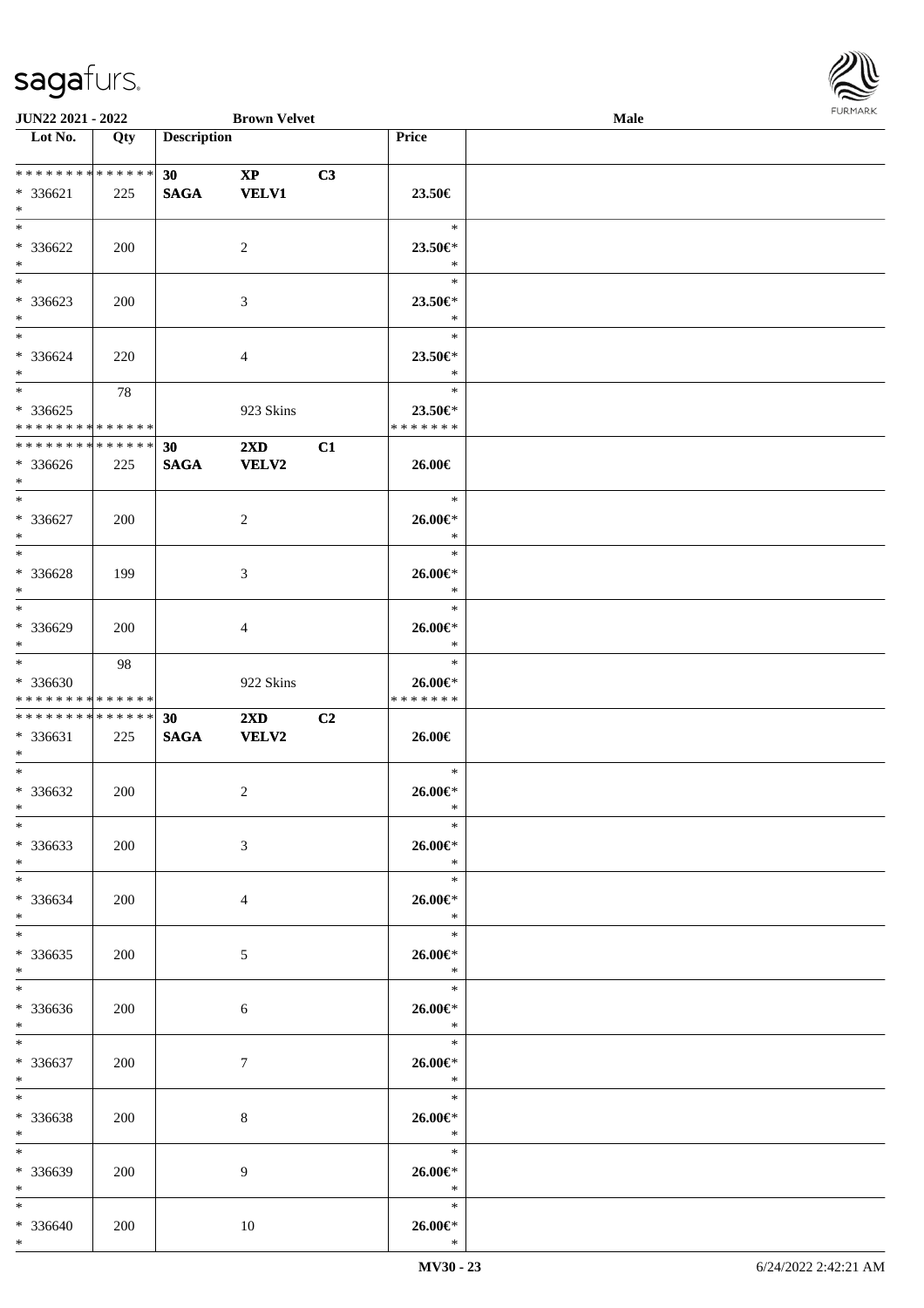

| <b>JUN22 2021 - 2022</b>         |     |                    | <b>Brown Velvet</b>                                                                                                                                                                                                            |                |                   | <b>Male</b> |  |
|----------------------------------|-----|--------------------|--------------------------------------------------------------------------------------------------------------------------------------------------------------------------------------------------------------------------------|----------------|-------------------|-------------|--|
| $\overline{\phantom{a}}$ Lot No. | Qty | <b>Description</b> |                                                                                                                                                                                                                                |                | Price             |             |  |
|                                  |     |                    |                                                                                                                                                                                                                                |                |                   |             |  |
| $*$                              |     | 30 <sup>°</sup>    | $2\mathbf{X}\mathbf{D}$                                                                                                                                                                                                        | C <sub>2</sub> | $\ast$            |             |  |
| * 336641                         | 200 | <b>SAGA</b>        | VELV2                                                                                                                                                                                                                          |                | 26.00€*           |             |  |
| $*$                              |     |                    |                                                                                                                                                                                                                                |                | $\ast$            |             |  |
| $*$                              |     |                    |                                                                                                                                                                                                                                |                | $\ast$            |             |  |
|                                  |     |                    |                                                                                                                                                                                                                                |                |                   |             |  |
| * 336642                         | 200 |                    | 12                                                                                                                                                                                                                             |                | 26.00€*           |             |  |
| $*$                              |     |                    |                                                                                                                                                                                                                                |                | $\ast$            |             |  |
| $\overline{\phantom{0}}$         |     |                    |                                                                                                                                                                                                                                |                | $\ast$            |             |  |
| * 336643                         | 190 |                    | 13                                                                                                                                                                                                                             |                | 26.00€*           |             |  |
| $*$                              |     |                    |                                                                                                                                                                                                                                |                | $\ast$            |             |  |
| $*$                              | 49  |                    |                                                                                                                                                                                                                                |                | $\ast$            |             |  |
| * 336644                         |     |                    | 2664 Skins                                                                                                                                                                                                                     |                | 26.00€*           |             |  |
| * * * * * * * * * * * * * *      |     |                    |                                                                                                                                                                                                                                |                | * * * * * * *     |             |  |
| * * * * * * * * * * * * * *      |     | 30                 | $2\mathbf{X}\mathbf{D}$                                                                                                                                                                                                        | C3             |                   |             |  |
| * 336645                         | 225 | <b>SAGA</b>        | <b>VELV2</b>                                                                                                                                                                                                                   |                | 25.00€            |             |  |
| $*$                              |     |                    |                                                                                                                                                                                                                                |                |                   |             |  |
| $*$                              |     |                    |                                                                                                                                                                                                                                |                | $\ast$            |             |  |
| * 336646                         | 200 |                    | 2                                                                                                                                                                                                                              |                | 25.00€*           |             |  |
| $*$                              |     |                    |                                                                                                                                                                                                                                |                | $\ast$            |             |  |
| $*$                              |     |                    |                                                                                                                                                                                                                                |                | $\ast$            |             |  |
|                                  |     |                    |                                                                                                                                                                                                                                |                |                   |             |  |
| * 336647                         | 199 |                    | 3                                                                                                                                                                                                                              |                | 25.00€*           |             |  |
| $*$                              |     |                    |                                                                                                                                                                                                                                |                | $\ast$            |             |  |
| $*$                              |     |                    |                                                                                                                                                                                                                                |                | $\ast$            |             |  |
| * 336648                         | 210 |                    | 4                                                                                                                                                                                                                              |                | 25.00€*           |             |  |
| $*$                              |     |                    |                                                                                                                                                                                                                                |                | $\ast$            |             |  |
| $*$                              | 58  |                    |                                                                                                                                                                                                                                |                | $\ast$            |             |  |
| * 336649                         |     |                    | 892 Skins                                                                                                                                                                                                                      |                | 25.00€*           |             |  |
| * * * * * * * * * * * * * *      |     |                    |                                                                                                                                                                                                                                |                | * * * * * * *     |             |  |
| * * * * * * * * * * * * * * *    |     | 30                 | XD and the set of the set of the set of the set of the set of the set of the set of the set of the set of the set of the set of the set of the set of the set of the set of the set of the set of the set of the set of the se | C1             |                   |             |  |
| * 336650                         | 225 | $\mathbf{SAGA}$    | VELV2                                                                                                                                                                                                                          |                | 26.00€            |             |  |
| $*$                              |     |                    |                                                                                                                                                                                                                                |                |                   |             |  |
| $*$                              |     |                    |                                                                                                                                                                                                                                |                | $\ast$            |             |  |
| $* 336651$                       | 200 |                    | $\overline{c}$                                                                                                                                                                                                                 |                | 26.00€*           |             |  |
| $*$                              |     |                    |                                                                                                                                                                                                                                |                | $\ast$            |             |  |
| $*$                              |     |                    |                                                                                                                                                                                                                                |                | $\ast$            |             |  |
| $* 336652$                       | 200 |                    | 3                                                                                                                                                                                                                              |                | 26.00€*           |             |  |
| $*$                              |     |                    |                                                                                                                                                                                                                                |                | $\ast$            |             |  |
| $\ast$                           |     |                    |                                                                                                                                                                                                                                |                | $\ast$            |             |  |
| $* 336653$                       | 200 |                    | $\overline{4}$                                                                                                                                                                                                                 |                | 26.00€*           |             |  |
| $*$                              |     |                    |                                                                                                                                                                                                                                |                | $\ast$            |             |  |
| $*$                              |     |                    |                                                                                                                                                                                                                                |                | $\ast$            |             |  |
|                                  |     |                    |                                                                                                                                                                                                                                |                |                   |             |  |
| * 336654                         | 200 |                    | 5                                                                                                                                                                                                                              |                | 26.00€*           |             |  |
| $*$                              |     |                    |                                                                                                                                                                                                                                |                | $\ast$            |             |  |
| $*$                              |     |                    |                                                                                                                                                                                                                                |                | $\ast$            |             |  |
| * 336655                         | 200 |                    | 6                                                                                                                                                                                                                              |                | 26.00€*           |             |  |
| $*$                              |     |                    |                                                                                                                                                                                                                                |                | $\ast$            |             |  |
| $*$                              | 112 |                    |                                                                                                                                                                                                                                |                | $\ast$            |             |  |
| * 336656                         |     |                    | 1337 Skins                                                                                                                                                                                                                     |                | 26.00€*           |             |  |
| * * * * * * * * * * * * * *      |     |                    |                                                                                                                                                                                                                                |                | * * * * * * *     |             |  |
| * * * * * * * * * * * * * * *    |     | 30 <sup>°</sup>    | XD and the set of the set of the set of the set of the set of the set of the set of the set of the set of the set of the set of the set of the set of the set of the set of the set of the set of the set of the set of the se | C2             |                   |             |  |
| * 336657                         | 225 | <b>SAGA</b>        | <b>VELV2</b>                                                                                                                                                                                                                   |                | 26.00€            |             |  |
| $*$                              |     |                    |                                                                                                                                                                                                                                |                |                   |             |  |
| $*$                              |     |                    |                                                                                                                                                                                                                                |                | $\ast$            |             |  |
| * 336658                         | 200 |                    | 2                                                                                                                                                                                                                              |                | 26.00€*           |             |  |
| $*$                              |     |                    |                                                                                                                                                                                                                                |                | $\ast$            |             |  |
| $*$                              |     |                    |                                                                                                                                                                                                                                |                | $\ast$            |             |  |
| * 336659                         | 200 |                    | 3                                                                                                                                                                                                                              |                | 26.00€*           |             |  |
| $*$                              |     |                    |                                                                                                                                                                                                                                |                | $\ast$            |             |  |
| $*$                              |     |                    |                                                                                                                                                                                                                                |                | $\ast$            |             |  |
| * 336660                         |     |                    |                                                                                                                                                                                                                                |                |                   |             |  |
| $*$                              | 200 |                    | 4                                                                                                                                                                                                                              |                | 26.00€*<br>$\ast$ |             |  |
|                                  |     |                    |                                                                                                                                                                                                                                |                |                   |             |  |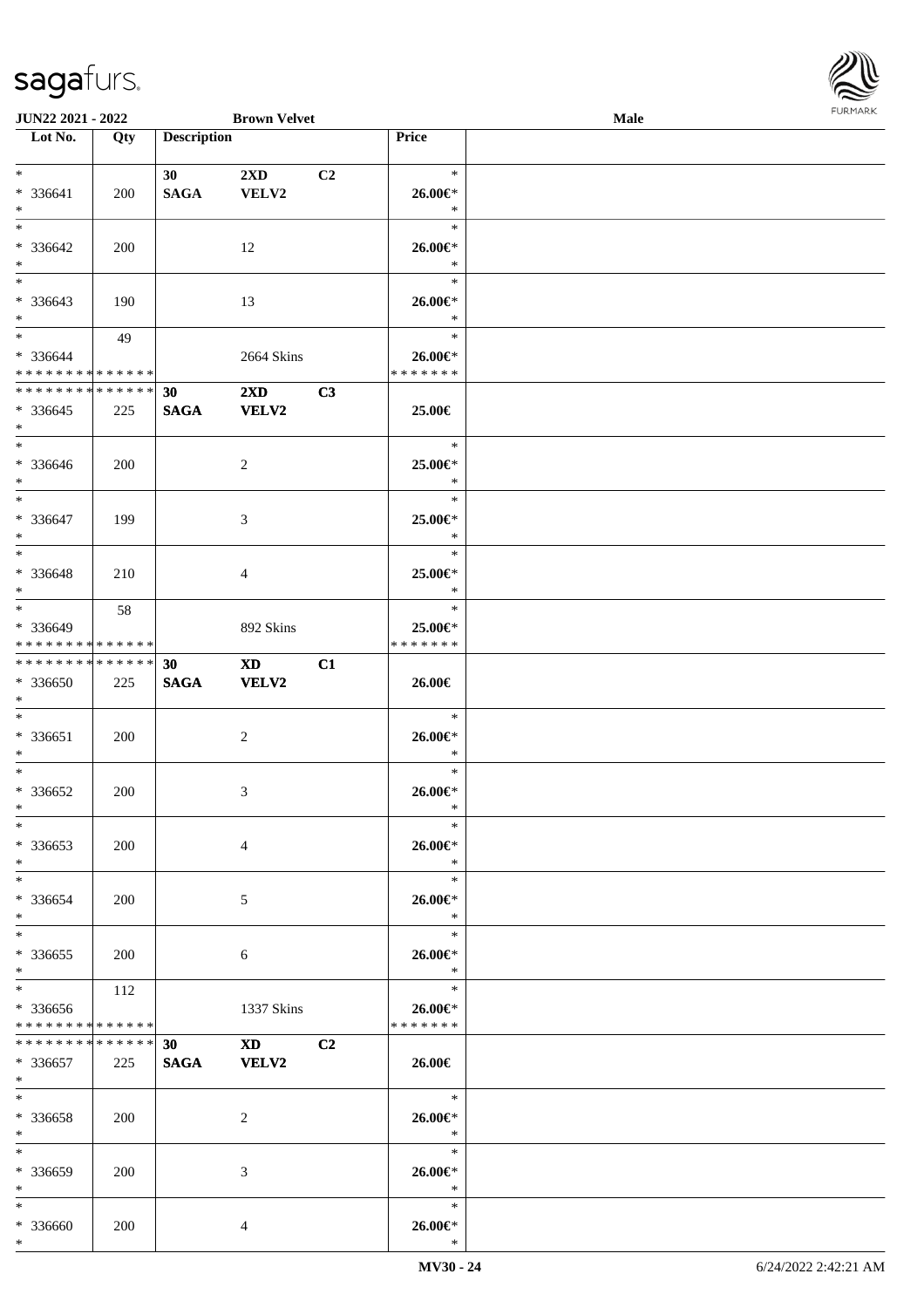

| <b>JUN22 2021 - 2022</b>                                      |     |                    | <b>Brown Velvet</b>             |                |                                               | <b>Male</b> |  |
|---------------------------------------------------------------|-----|--------------------|---------------------------------|----------------|-----------------------------------------------|-------------|--|
| Lot No.                                                       | Qty | <b>Description</b> |                                 |                | Price                                         |             |  |
| $*$<br>* 336661<br>$*$                                        | 200 | 30<br><b>SAGA</b>  | $\mathbf{X}\mathbf{D}$<br>VELV2 | C <sub>2</sub> | $\ast$<br>26.00€*<br>$\ast$                   |             |  |
| $*$<br>* 336662<br>$*$                                        | 200 |                    | 6                               |                | $\ast$<br>26.00€*<br>$\ast$                   |             |  |
| $\overline{\phantom{0}}$<br>* 336663<br>$*$                   | 199 |                    | $\tau$                          |                | $\ast$<br>26.00€*<br>$\ast$                   |             |  |
| $*$<br>* 336664<br>$*$                                        | 200 |                    | $\,8\,$                         |                | $\ast$<br>26.00€*<br>$\ast$                   |             |  |
| $\overline{\ast}$<br>* 336665<br>$*$                          | 200 |                    | $\overline{9}$                  |                | $\ast$<br>26.00€*<br>$\ast$                   |             |  |
| $*$<br>* 336666<br>$*$                                        | 200 |                    | 10                              |                | $\ast$<br>26.00€*<br>$\ast$                   |             |  |
| $\ddot{x}$<br>* 336667<br>$*$                                 | 200 |                    | 11                              |                | $\ast$<br>26.00€*<br>$\ast$                   |             |  |
| $*$<br>* 336668<br>$\ast$                                     | 200 |                    | 12                              |                | $\ast$<br>26.00€*<br>$\ast$                   |             |  |
| $*$<br>* 336669<br>$\ast$                                     | 200 |                    | 13                              |                | $\ast$<br>26.00€*<br>$\ast$                   |             |  |
| $*$<br>* 336670<br>$*$                                        | 200 |                    | 14                              |                | $\ast$<br>$26.00 \in$ *<br>$\ast$             |             |  |
| $*$<br>* 336671<br>$*$                                        | 200 |                    | 15                              |                | $\ast$<br>26.00€*<br>$\ast$                   |             |  |
| $\ast$<br>* 336672<br>$*$                                     | 200 |                    | 16                              |                | $\ast$<br>$26.00 \in$<br>$\ast$               |             |  |
| $\ast$<br>* 336673<br>$*$                                     | 200 |                    | 17                              |                | $\ast$<br>26.00€*<br>$*$                      |             |  |
| $*$ $-$<br>* 336674<br>$\ast$                                 | 200 |                    | 18                              |                | $\ast$<br>26.00€*<br>$\ast$                   |             |  |
| $\ddot{x}$<br>* 336675<br>$\ast$                              | 200 |                    | 19                              |                | $\ast$<br>26.00€*<br>$\ast$                   |             |  |
| $*$<br>* 336676<br>* * * * * * * * <mark>* * * * * *</mark> * | 150 |                    | 3974 Skins                      |                | $\ast$<br>25.50€*<br>* * * * * * *            |             |  |
| * * * * * * * * * * * * * * *<br>* 336677<br>$*$ $-$          | 225 | 30<br>SAGA VELV2   | XD <sub>2</sub>                 | C3             | 26.00€                                        |             |  |
| $*$ and $*$<br>* 336678<br>$*$                                | 200 |                    | 2                               |                | $\overline{\phantom{a}}$<br>25.50€*<br>$\ast$ |             |  |
| $\ast$<br>* 336679<br>$*$                                     | 200 |                    | 3                               |                | $\ast$<br>25.50€*<br>$\ast$                   |             |  |
| $*$<br>* 336680<br>$\ast$                                     | 200 |                    | $\overline{4}$                  |                | $\ast$<br>25.50€*<br>$\ast$                   |             |  |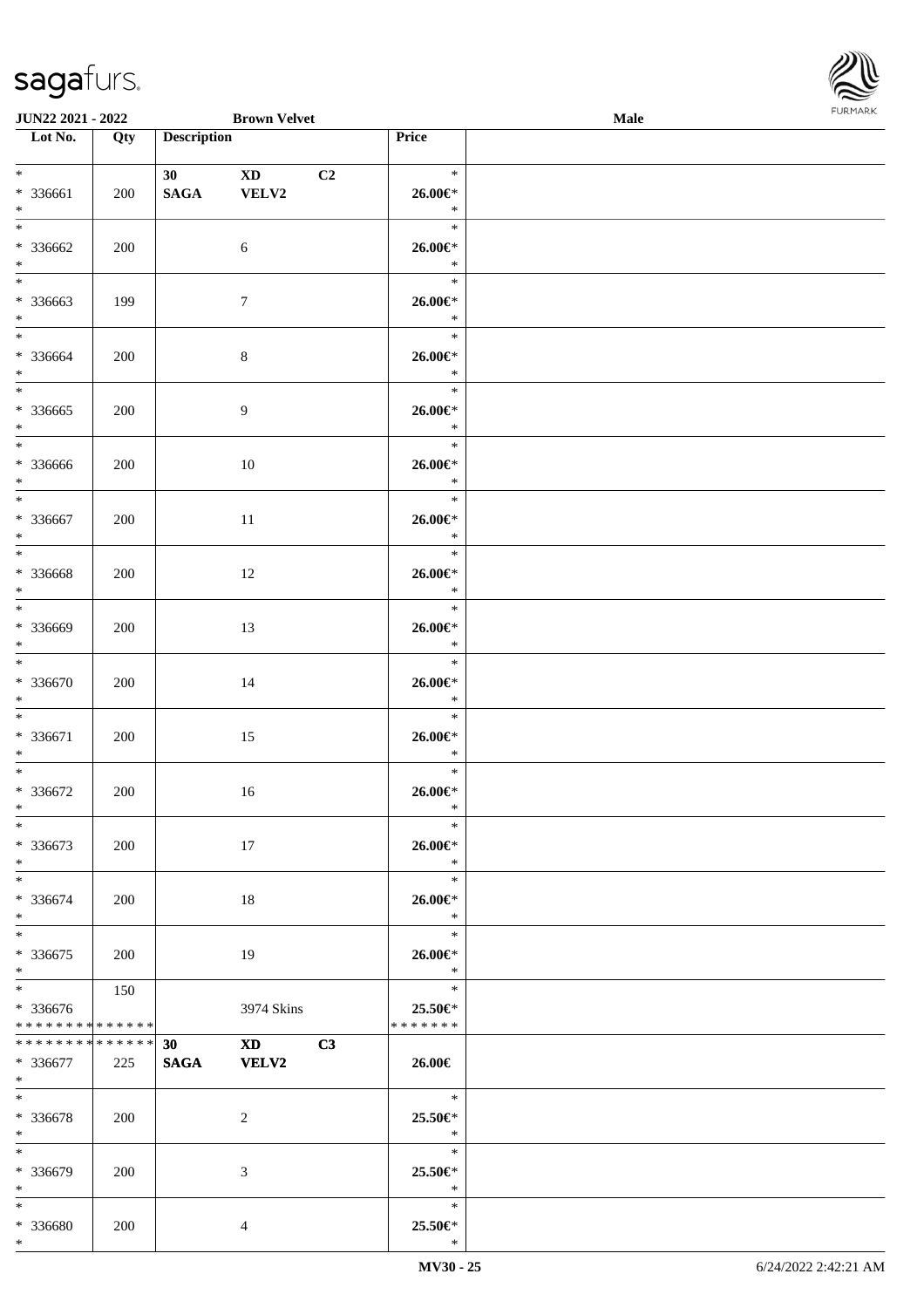

| <b>JUN22 2021 - 2022</b>                   |             |                    | <b>Brown Velvet</b> |    |                          | Male |  |
|--------------------------------------------|-------------|--------------------|---------------------|----|--------------------------|------|--|
| Lot No.                                    | Qty         | <b>Description</b> |                     |    | Price                    |      |  |
|                                            |             |                    |                     |    |                          |      |  |
| $*$                                        |             | 30                 | XD 1                | C3 | $\ast$                   |      |  |
| * 336681                                   | 200         | <b>SAGA</b>        | VELV2               |    | 25.50€*                  |      |  |
| $*$                                        |             |                    |                     |    | $\ast$                   |      |  |
| $*$                                        |             |                    |                     |    | $\ast$                   |      |  |
|                                            |             |                    |                     |    |                          |      |  |
| * 336682                                   | 200         |                    | 6                   |    | 25.50€*                  |      |  |
| $*$                                        |             |                    |                     |    | $\ast$                   |      |  |
|                                            | 110         |                    |                     |    | $\ast$                   |      |  |
| * 336683                                   |             |                    | 1335 Skins          |    | 25.50€*                  |      |  |
| * * * * * * * * <mark>* * * * * * *</mark> |             |                    |                     |    | * * * * * * *            |      |  |
| ******** <mark>******</mark>               |             | 30                 | <b>Dark</b>         | C1 |                          |      |  |
| * 336684                                   | 225         | <b>SAGA</b>        | <b>VELV2</b>        |    | 26.00€                   |      |  |
| $*$                                        |             |                    |                     |    |                          |      |  |
| $*$                                        |             |                    |                     |    | $\ast$                   |      |  |
|                                            |             |                    |                     |    |                          |      |  |
| * 336685                                   | 200         |                    | $\overline{2}$      |    | $26.00 \in$              |      |  |
| $*$                                        |             |                    |                     |    | $\ast$                   |      |  |
|                                            |             |                    |                     |    | $\ast$                   |      |  |
| * 336686                                   | 200         |                    | 3                   |    | 26.50€*                  |      |  |
| $*$                                        |             |                    |                     |    | $\ast$                   |      |  |
| $*$                                        |             |                    |                     |    | $\ast$                   |      |  |
| $* 336687$                                 |             |                    | $\overline{4}$      |    | 26.00€*                  |      |  |
| $*$                                        | 200         |                    |                     |    | $\ast$                   |      |  |
|                                            |             |                    |                     |    |                          |      |  |
|                                            |             |                    |                     |    | $\ast$                   |      |  |
| * 336688                                   | 200         |                    | 5                   |    | $26.00 \in$              |      |  |
| $*$                                        |             |                    |                     |    | $\ast$                   |      |  |
| $*$                                        |             |                    |                     |    | $\ast$                   |      |  |
| * 336689                                   | 200         |                    | 6                   |    | $26.00 \in$              |      |  |
| $*$                                        |             |                    |                     |    | $\ast$                   |      |  |
| $*$                                        |             |                    |                     |    | $\ast$                   |      |  |
| * 336690                                   |             |                    |                     |    |                          |      |  |
|                                            | 200         |                    | $\boldsymbol{7}$    |    | 26.00€*                  |      |  |
| $*$                                        |             |                    |                     |    | $\ast$                   |      |  |
| $*$                                        |             |                    |                     |    | $\ast$                   |      |  |
| * 336691                                   | 200         |                    | $8\,$               |    | $26.00 \in$ *            |      |  |
| $*$                                        |             |                    |                     |    | $\ast$                   |      |  |
| $*$                                        |             |                    |                     |    | $\ast$                   |      |  |
| * 336692                                   | 200         |                    | 9                   |    | $26.00 \in$ *            |      |  |
| $*$                                        |             |                    |                     |    | $\ast$                   |      |  |
| $*$                                        |             |                    |                     |    | $\ast$                   |      |  |
|                                            |             |                    |                     |    |                          |      |  |
| * 336693                                   | 200         |                    | 10                  |    | $26.00 \in$              |      |  |
| $*$                                        |             |                    |                     |    | $*$                      |      |  |
| $*$                                        |             |                    |                     |    | $\ast$                   |      |  |
| * 336694                                   | 200         |                    | 11                  |    | 26.00€*                  |      |  |
| $*$                                        |             |                    |                     |    | $\ast$                   |      |  |
| $*$ $-$                                    | 220         |                    |                     |    | $\ast$                   |      |  |
| * 336695                                   |             |                    | 2445 Skins          |    | $26.00 \in$              |      |  |
| * * * * * * * * * * * * * *                |             |                    |                     |    | * * * * * * *            |      |  |
| * * * * * * * *                            | * * * * * * | 30                 |                     | C2 |                          |      |  |
|                                            |             |                    | <b>Dark</b>         |    |                          |      |  |
| * 336696                                   | 225         | <b>SAGA</b>        | <b>VELV2</b>        |    | 26.00€                   |      |  |
| $*$ $*$                                    |             |                    |                     |    |                          |      |  |
| $*$ $*$                                    |             |                    |                     |    | $\overline{\phantom{0}}$ |      |  |
| * 336697                                   | 200         |                    | 2                   |    | $26.00 \in$              |      |  |
| $*$                                        |             |                    |                     |    | $\ast$                   |      |  |
| $*$                                        |             |                    |                     |    | $\ast$                   |      |  |
| * 336698                                   | 200         |                    | 3                   |    | $26.00 \in$              |      |  |
| $*$                                        |             |                    |                     |    | $\ast$                   |      |  |
| $*$                                        |             |                    |                     |    | $\ast$                   |      |  |
|                                            |             |                    |                     |    |                          |      |  |
| * 336699                                   | 200         |                    | $\overline{4}$      |    | 26.00€*                  |      |  |
| $*$                                        |             |                    |                     |    | $\ast$                   |      |  |
| $*$                                        |             |                    |                     |    | $\ast$                   |      |  |
| * 336700                                   | 200         |                    | $\mathfrak{S}$      |    | $26.00 \in$              |      |  |
| $*$                                        |             |                    |                     |    | $\ast$                   |      |  |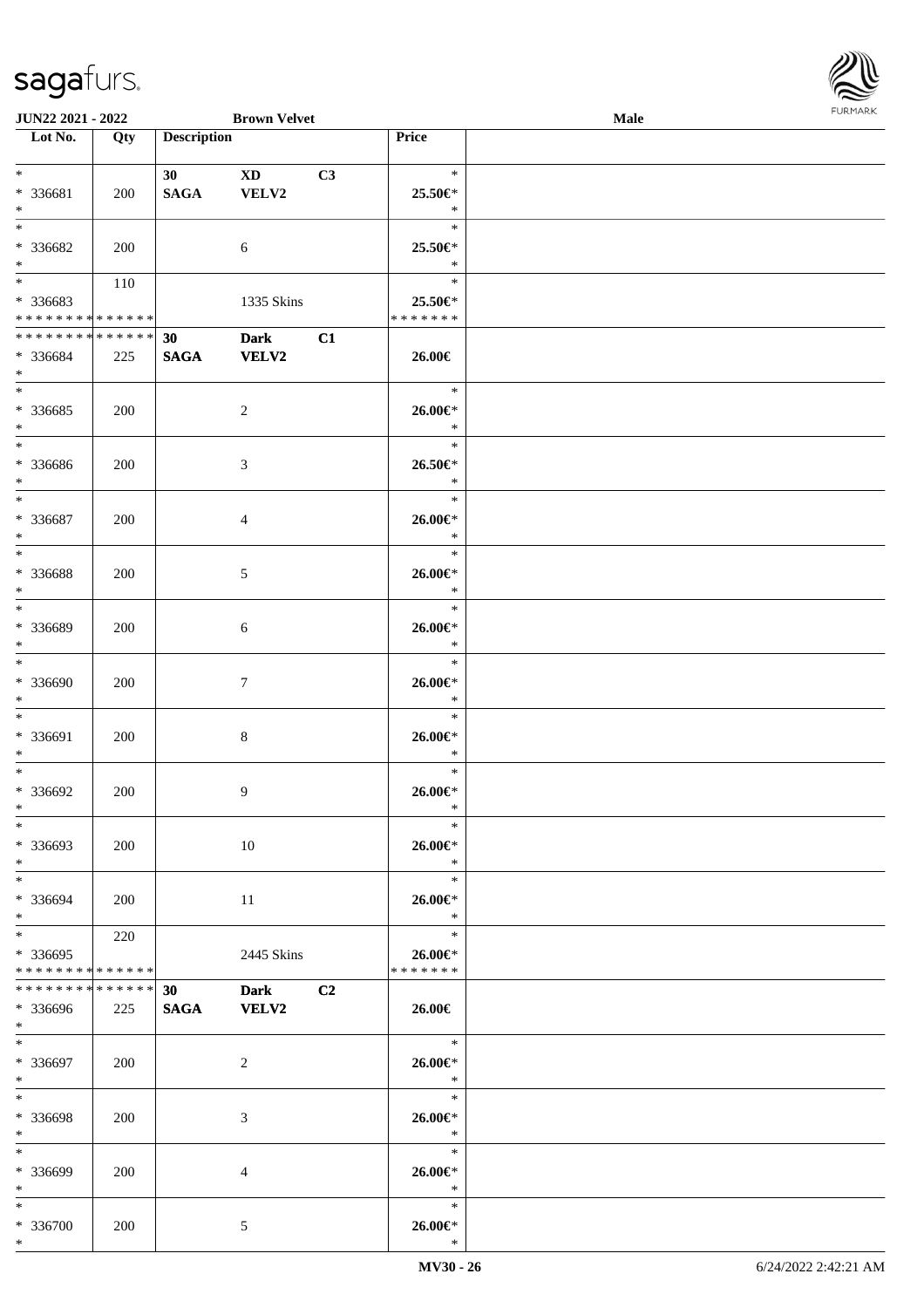

| JUN22 2021 - 2022             |     |                    | <b>Brown Velvet</b> |    |                    | Male |  |
|-------------------------------|-----|--------------------|---------------------|----|--------------------|------|--|
| Lot No.                       | Qty | <b>Description</b> |                     |    | Price              |      |  |
|                               |     |                    |                     |    |                    |      |  |
| $*$                           |     | 30                 | <b>Dark</b>         | C2 | $\ast$             |      |  |
| * 336701                      | 200 | <b>SAGA</b>        | VELV2               |    | $26.00 \in$ *      |      |  |
| $\ast$                        |     |                    |                     |    | $\ast$             |      |  |
| $\overline{\ast}$             |     |                    |                     |    | $\ast$             |      |  |
| * 336702                      | 200 |                    | $\tau$              |    | 26.00€*            |      |  |
| $\ast$                        |     |                    |                     |    | $\ast$             |      |  |
| $\overline{\phantom{a}^*}$    |     |                    |                     |    | $\ast$             |      |  |
| * 336703                      | 200 |                    | $\,8\,$             |    | $26.00 \in$ *      |      |  |
| $\ast$                        |     |                    |                     |    | $\ast$             |      |  |
| $\ast$                        |     |                    |                     |    | $\ast$             |      |  |
| * 336704                      | 200 |                    | $\overline{9}$      |    | $26.00 \text{E}^*$ |      |  |
| $\ast$                        |     |                    |                     |    | $\ast$             |      |  |
| $\overline{\phantom{0}}$      |     |                    |                     |    | $\ast$             |      |  |
| * 336705                      | 197 |                    | 10                  |    | 26.00€*            |      |  |
| $\ast$                        |     |                    |                     |    | $\ast$             |      |  |
| $\overline{\ast}$             | 105 |                    |                     |    | $\ast$             |      |  |
| * 336706                      |     |                    | 2127 Skins          |    | 26.00€*            |      |  |
| * * * * * * * * * * * * * * * |     |                    |                     |    | * * * * * * *      |      |  |
| **************                |     | 30                 | <b>Dark</b>         | C3 |                    |      |  |
| $* 336707$                    | 225 | <b>SAGA</b>        | <b>VELV2</b>        |    | 25.50€             |      |  |
| $\ast$                        |     |                    |                     |    |                    |      |  |
| $*$                           |     |                    |                     |    | $\ast$             |      |  |
| * 336708                      | 200 |                    | $\overline{c}$      |    | 25.50€*            |      |  |
| $\ast$                        |     |                    |                     |    | $\ast$             |      |  |
| $\overline{\ast}$             |     |                    |                     |    | $\ast$             |      |  |
| * 336709                      | 200 |                    | 3                   |    | 25.50€*            |      |  |
| $\ast$                        |     |                    |                     |    | $\ast$             |      |  |
| $\ast$                        |     |                    |                     |    | $\ast$             |      |  |
| * 336710                      | 200 |                    | $\overline{4}$      |    | 25.50€*            |      |  |
| $\ast$                        |     |                    |                     |    | $\ast$             |      |  |
| $\ast$                        |     |                    |                     |    | $\ast$             |      |  |
| * 336711                      | 200 |                    | $\sqrt{5}$          |    | 25.50€*            |      |  |
| $\ast$                        |     |                    |                     |    | $\ast$             |      |  |
| $\ast$                        |     |                    |                     |    | $\ast$             |      |  |
| * 336712                      | 200 |                    | 6                   |    | 25.50€*            |      |  |
| $*$                           |     |                    |                     |    | $\ast$             |      |  |
| $*$                           |     |                    |                     |    | $\ast$             |      |  |
| * 336713                      | 200 |                    | $\tau$              |    | 25.50€*            |      |  |
| $*$                           |     |                    |                     |    | $\ast$             |      |  |
| $*$                           |     |                    |                     |    | $\ast$             |      |  |
| * 336714                      | 200 |                    | $8\,$               |    | 25.50€*            |      |  |
| $*$                           |     |                    |                     |    | $\ast$             |      |  |
| $*$                           |     |                    |                     |    | $\ast$             |      |  |
| * 336715                      | 200 |                    | 9                   |    | 25.50€*            |      |  |
| $*$                           |     |                    |                     |    | $\ddot{x}$         |      |  |
| $\overline{\phantom{0}}$      |     |                    |                     |    | $\ast$             |      |  |
| * 336716                      | 200 |                    | 10                  |    | 25.50€*            |      |  |
| $*$ $*$                       |     |                    |                     |    | $\ast$             |      |  |
| $*$                           |     |                    |                     |    | $\ast$             |      |  |
| * 336717                      | 200 |                    | 11                  |    | 25.50€*            |      |  |
| $*$ $*$                       |     |                    |                     |    | $\ast$             |      |  |
| $*$                           |     |                    |                     |    | $\ast$             |      |  |
| * 336718                      | 200 |                    | 12                  |    | 25.50€*            |      |  |
| $*$ $*$                       |     |                    |                     |    | $\ast$             |      |  |
| $*$                           |     |                    |                     |    | $\ast$             |      |  |
| * 336719                      | 200 |                    | 13                  |    | 25.50€*            |      |  |
| $*$ $*$                       |     |                    |                     |    | $\ast$             |      |  |
| $*$ $*$                       | 220 |                    |                     |    | $\ast$             |      |  |
| * 336720                      |     |                    | 2845 Skins          |    | 25.50€*            |      |  |
| * * * * * * * * * * * * * * * |     |                    |                     |    | * * * * * * *      |      |  |
|                               |     |                    |                     |    |                    |      |  |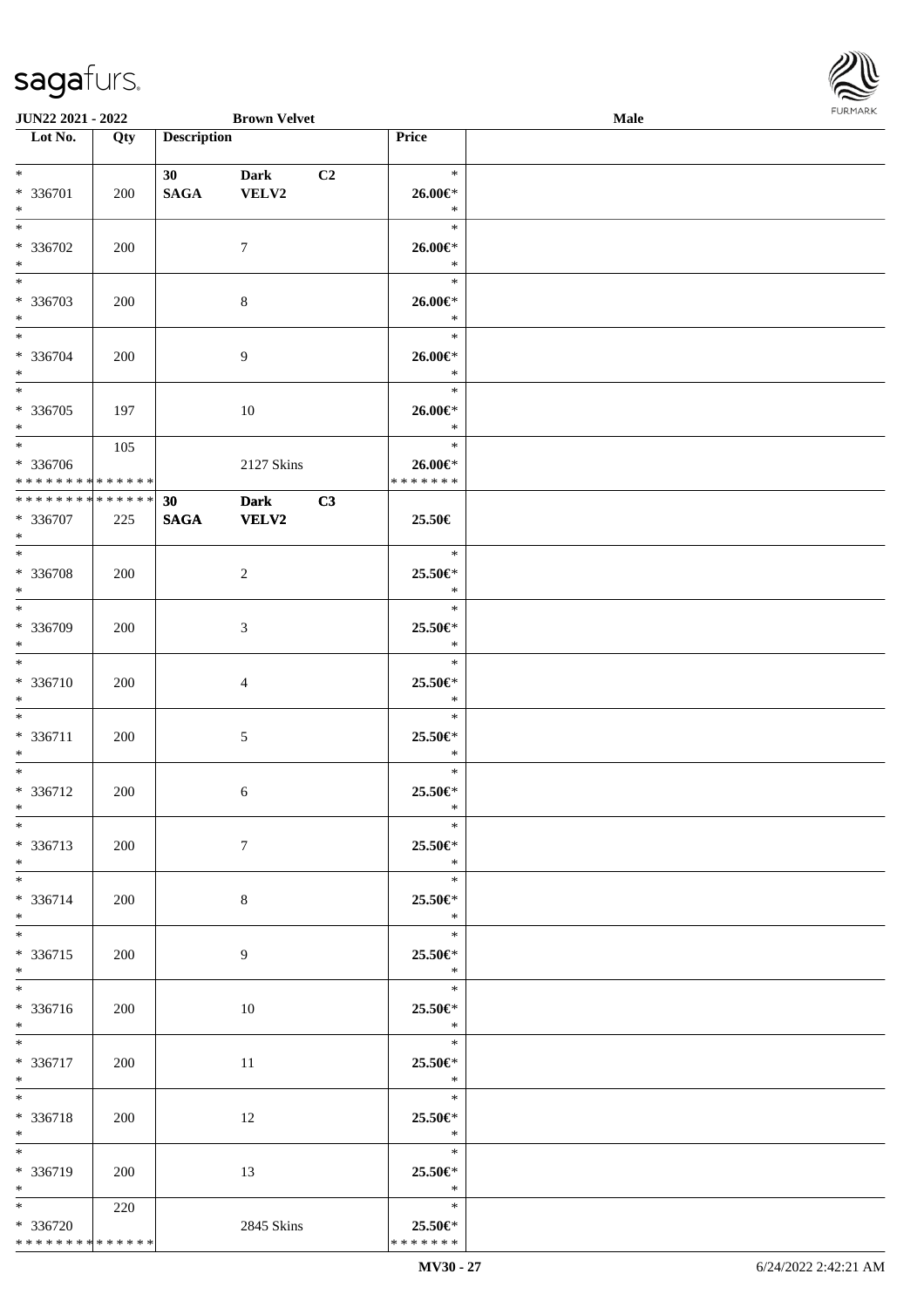

| <b>JUN22 2021 - 2022</b>                       |     |                    | <b>Brown Velvet</b>        |    |                                                                 | Male |  |
|------------------------------------------------|-----|--------------------|----------------------------|----|-----------------------------------------------------------------|------|--|
| Lot No.                                        | Qty | <b>Description</b> |                            |    | Price                                                           |      |  |
| ******** <mark>******</mark><br>* 336721       | 225 | 30<br><b>SAGA</b>  | <b>MED</b><br><b>VELV2</b> | C1 | 26.00€                                                          |      |  |
| $*$<br>* 336722                                | 200 |                    | 2                          |    | $\ast$<br>26.00€*<br>$\ast$                                     |      |  |
| $*$<br>$\overline{\ast}$<br>* 336723<br>$*$    | 200 |                    | 3                          |    | $\ast$<br>26.00€*<br>$\ast$                                     |      |  |
| $*$<br>* 336724<br>$*$                         | 200 |                    | $\overline{4}$             |    | $\ast$<br>$26.00 \in$ *<br>$\ast$                               |      |  |
| * 336725<br>$*$                                | 200 |                    | $\mathfrak{S}$             |    | $\ast$<br>26.00€*<br>$\ast$                                     |      |  |
| $\overline{\ast}$<br>* 336726<br>$*$           | 200 |                    | 6                          |    | $\ast$<br>26.00€*<br>$\ast$                                     |      |  |
| * 336727<br>$*$                                | 200 |                    | $\tau$                     |    | $\ast$<br>26.00€*<br>$\ast$                                     |      |  |
| * 336728<br>* * * * * * * * * * * * * *        | 171 |                    | 1596 Skins                 |    | $\ast$<br>26.00€*<br>* * * * * * *                              |      |  |
| * * * * * * * * * * * * * *<br>* 336729<br>$*$ | 225 | 30<br><b>SAGA</b>  | <b>MED</b><br><b>VELV2</b> | C2 | 25.50€                                                          |      |  |
| $*$<br>* 336730<br>$*$                         | 225 |                    | 2                          |    | $\ast$<br>25.50€*<br>$\ast$                                     |      |  |
| $*$ $-$<br>* 336731<br>$\ast$                  | 200 |                    | $\mathfrak{Z}$             |    | $\ast$<br>25.50€*<br>$\ast$                                     |      |  |
| $*$<br>* 336732<br>$*$                         | 200 |                    | $\overline{4}$             |    | $\ast$<br>25.50€*<br>$\ast$                                     |      |  |
| $*$<br>* 336733<br>$*$                         | 200 |                    | 5                          |    | $\ast$<br>25.50€*<br>$\ast$                                     |      |  |
| $*$ $*$<br>* 336734<br>$*$                     | 200 |                    | 6                          |    | $\ast$<br>25.50€*<br>$\ast$                                     |      |  |
| $*$ $-$<br>* 336735<br>$*$                     | 200 |                    | $\tau$                     |    | $\ast$<br>25.50€*<br>$\mathbb{R}^2$<br>$\overline{\phantom{0}}$ |      |  |
| * 336736<br>$*$                                | 200 |                    | 8                          |    | 25.50€*<br>$\ast$<br>$\overline{\qquad \qquad *}$               |      |  |
| $*$<br>* 336737<br>$*$ $\qquad$                | 200 |                    | 9                          |    | 25.50€*<br>$\ast$                                               |      |  |
| $*$ $-$<br>* 336738<br>$*$                     | 200 |                    | 10                         |    | $*$<br>25.50€*<br>$\ast$                                        |      |  |
| $*$<br>* 336739<br>$*$                         | 200 |                    | 11                         |    | $\ast$<br>25.50€*<br>$\ast$                                     |      |  |
| $*$<br>* 336740<br>$*$                         | 200 |                    | 12                         |    | $\ast$<br>25.50€*<br>$\ast$                                     |      |  |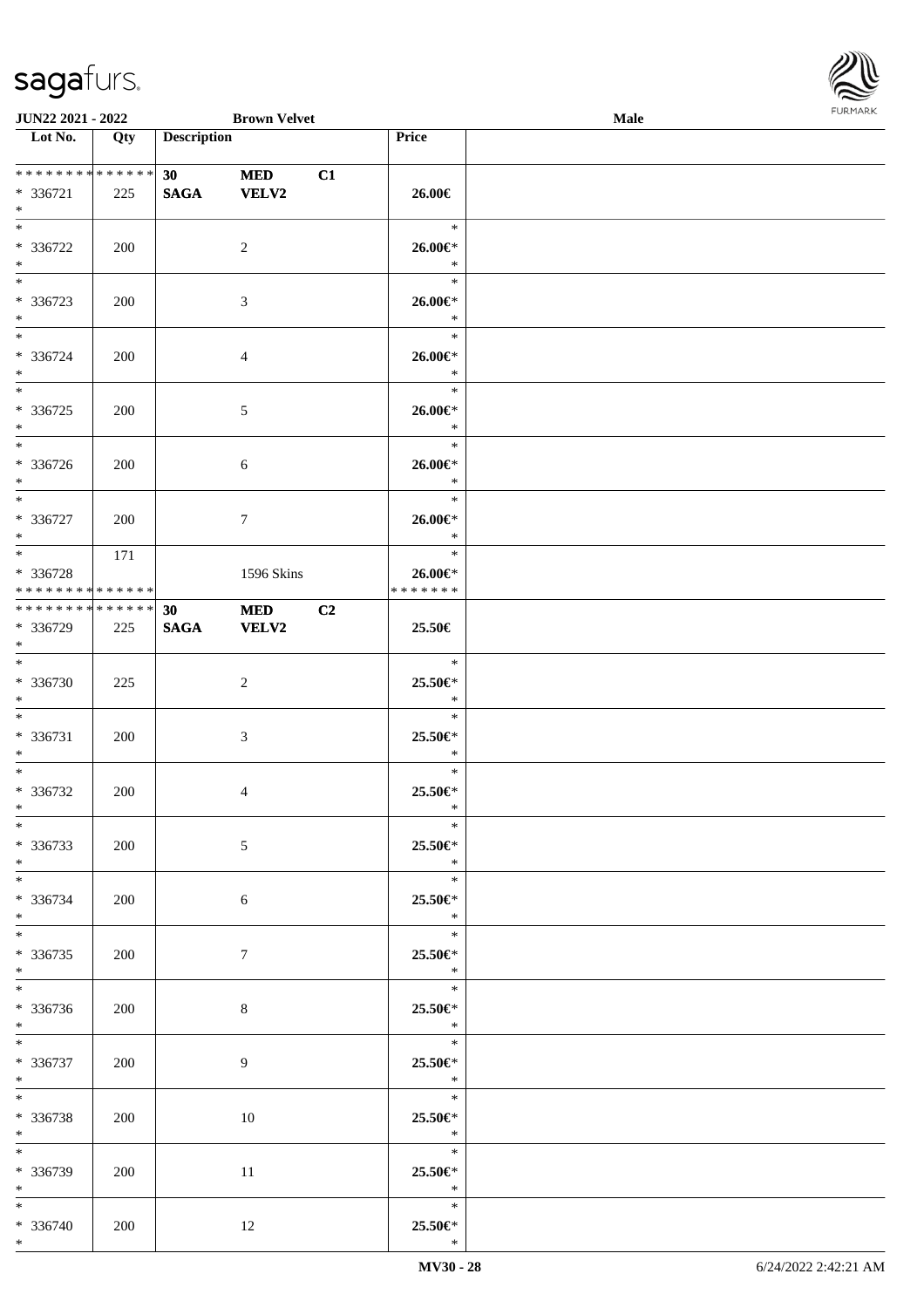| <b>Male</b> | <b>FURMARK</b> |
|-------------|----------------|
|             |                |
|             |                |
|             |                |
|             |                |
|             |                |
|             |                |
|             |                |
|             |                |
|             |                |
|             |                |
|             |                |
|             |                |
|             |                |
|             |                |

| JUN22 2021 - 2022                                                                                                                     |            |                               | <b>Brown Velvet</b>        |    |                                        | Male | <b>FURMARK</b> |
|---------------------------------------------------------------------------------------------------------------------------------------|------------|-------------------------------|----------------------------|----|----------------------------------------|------|----------------|
| $\overline{\phantom{1}}$ Lot No.                                                                                                      | Qty        | <b>Description</b>            |                            |    | Price                                  |      |                |
| $\ast$ .<br><br><br><br><br><br><br><br><br><br><br><br><br><br><br><br><br><br><br><br><br>$* 336741$<br>* * * * * * * * * * * * * * | 200        | 30<br>SAGA                    | <b>MED</b><br>VELV2        | C2 | $\ast$<br>$25.50 \in$<br>* * * * * * * |      |                |
| 336742                                                                                                                                | 200        | 30<br><b>SAGA</b>             | <b>MED</b><br>VELV2        | C2 | 25.00€                                 |      |                |
| **************<br>$* 336743$<br>$*$                                                                                                   | 225        | 30<br><b>SAGA</b>             | <b>MED</b><br><b>VELV2</b> | C3 | 25.00€                                 |      |                |
| $\ast$<br>* 336744<br>$*$                                                                                                             | <b>200</b> |                               | $\boldsymbol{2}$           |    | $\ast$<br>25.00€*<br>$\ast$            |      |                |
| $\ast$<br>$*336745$<br>$*$                                                                                                            | 200        |                               | $\mathfrak{Z}$             |    | $\ast$<br>25.00€*<br>$\ast$            |      |                |
| $*$<br>* 336746<br>$*$                                                                                                                | 200        |                               | $\overline{4}$             |    | $\ast$<br>25.00€*<br>$\ast$            |      |                |
| $*$<br>* 336747<br>$\ast$                                                                                                             | 200        |                               | 5                          |    | $\ast$<br>25.00€*<br>$\ast$            |      |                |
| $\overline{\phantom{0}}$<br>* 336748<br>$\ast$                                                                                        | 200        |                               | 6                          |    | $\ast$<br>25.00€*<br>$\ast$            |      |                |
| $\overline{\ast}$<br>* 336749<br>$\ast$                                                                                               | 200        |                               | $\boldsymbol{7}$           |    | $\ast$<br>25.00€*<br>$\ast$            |      |                |
| $\ast$<br>* 336750<br>$\ast$                                                                                                          | 200        |                               | $8\,$                      |    | $\ast$<br>25.00€*<br>$\ast$            |      |                |
| $_{\ast}^{-}$<br>$* 336751$<br>$\ast$                                                                                                 | 200        |                               | 9                          |    | $\ast$<br>25.00€*<br>$\ast$            |      |                |
| $*$<br>* 336752<br>$\ast$                                                                                                             | 200        |                               | 10                         |    | $\ast$<br>25.00€*                      |      |                |
| $\ast$<br>$*336753$<br>$*$<br>$\overline{\phantom{a}^*}$                                                                              | 200        |                               | 11                         |    | $\ast$<br>25.00€*<br>$\ast$            |      |                |
| * 336754<br>$*$<br>$_{\ast}^{-}$                                                                                                      | 200        |                               | 12                         |    | $\ast$<br>25.00€*<br>$\ast$            |      |                |
| $*336755$<br>$\ast$<br>$\overline{\phantom{a}^*}$                                                                                     | 200        |                               | 13                         |    | $\ast$<br>25.00€*<br>$\ast$            |      |                |
| * 336756<br>$*$<br>$\overline{\phantom{a}^*}$                                                                                         | 200        |                               | 14                         |    | $\ast$<br>25.00€*<br>$\ast$            |      |                |
| * 336757<br>$*$                                                                                                                       | 220        |                               | 15                         |    | $\ast$<br>25.00€*<br>$\ast$            |      |                |
| $*$<br>* 336758<br>******** <mark>******</mark>                                                                                       | 110        |                               | 3155 Skins                 |    | $\ast$<br>25.00€*<br>* * * * * * *     |      |                |
| ******** <mark>******</mark><br>$*336759$<br>$*$                                                                                      | 225        | 30 <sup>1</sup><br>SAGA VELV2 | <b>PALE</b>                | C1 | 25.50€                                 |      |                |
| $\ast$<br>* 336760<br>$*$                                                                                                             | 200        |                               | $\overline{c}$             |    | $\ast$<br>25.50€*<br>$\ast$            |      |                |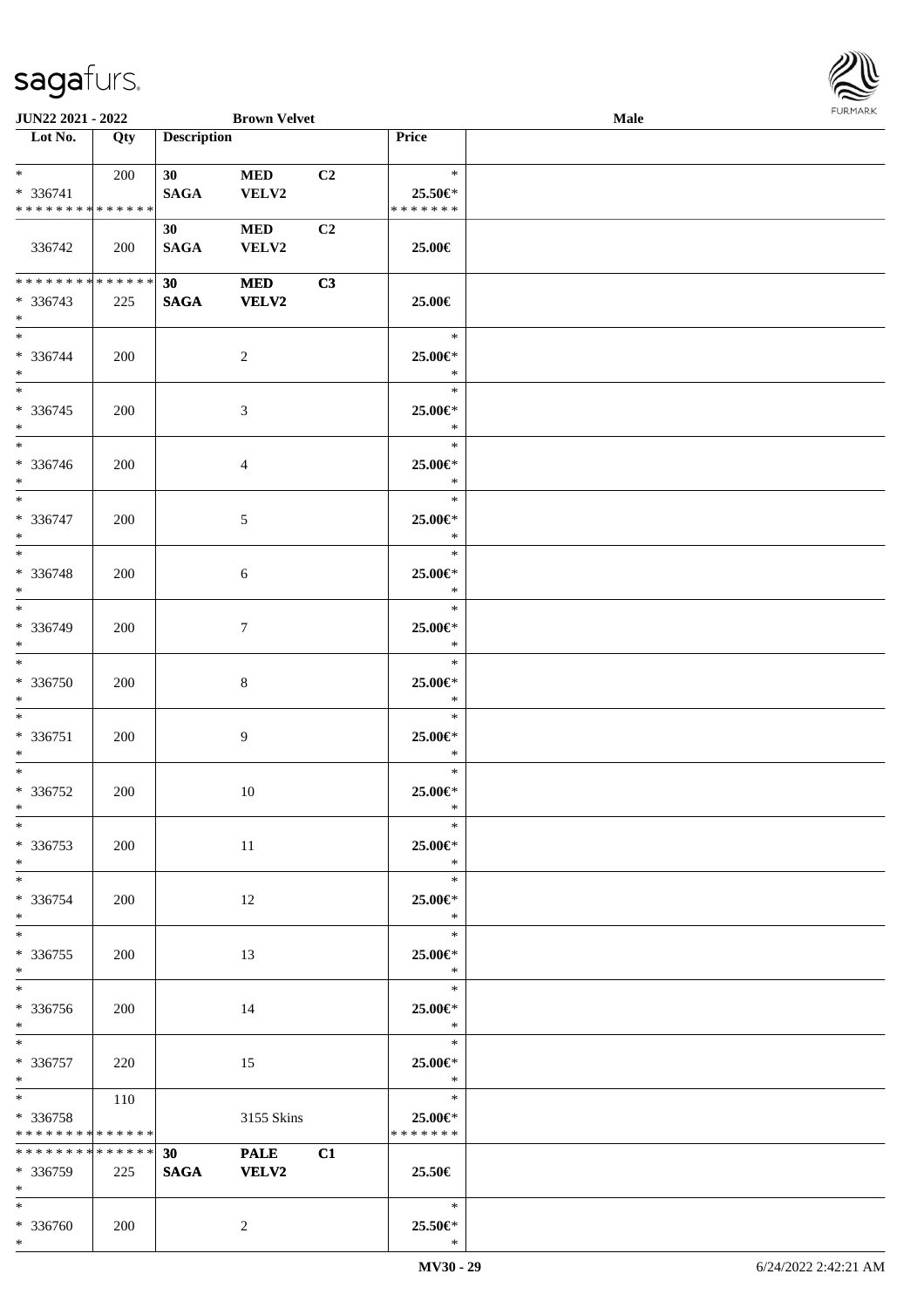

| <b>JUN22 2021 - 2022</b>                                      |     |                    | <b>Brown Velvet</b>  |                |                                                   | Male |  |
|---------------------------------------------------------------|-----|--------------------|----------------------|----------------|---------------------------------------------------|------|--|
| Lot No.                                                       | Qty | <b>Description</b> |                      |                | <b>Price</b>                                      |      |  |
| $*$                                                           |     | 30                 | <b>PALE</b>          | C1             | $\ast$                                            |      |  |
| $* 336761$<br>$*$<br>$*$                                      | 200 | <b>SAGA</b>        | VELV2                |                | 25.50€*<br>$\ast$<br>$\ast$                       |      |  |
| * 336762<br>$*$                                               | 200 |                    | $\overline{4}$       |                | 25.50€*<br>$\ast$                                 |      |  |
| * 336763<br>$\ast$                                            | 200 |                    | 5                    |                | $\ast$<br>25.50€*<br>$\ast$                       |      |  |
| $*$<br>* 336764<br>$*$                                        | 200 |                    | 6                    |                | $\ast$<br>25.50€*<br>$\ast$                       |      |  |
| $*$<br>* 336765<br>$*$                                        | 200 |                    | $\tau$               |                | $\ast$<br>25.50€*<br>$\ast$                       |      |  |
| $*$<br>* 336766<br>* * * * * * * * <mark>* * * * * * *</mark> | 127 |                    | 1552 Skins           |                | $\ast$<br>25.50€*<br>* * * * * * *                |      |  |
| ******** <mark>******</mark><br>* 336767<br>$*$               | 225 | 30<br><b>SAGA</b>  | <b>PALE</b><br>VELV2 | C <sub>2</sub> | 25.50€                                            |      |  |
| * 336768<br>$\ast$                                            | 200 |                    | 2                    |                | $\ast$<br>25.50€*<br>$\ast$                       |      |  |
| $*$<br>* 336769<br>$\ast$                                     | 200 |                    | $\mathfrak{Z}$       |                | $\ast$<br>25.50€*<br>$\ast$                       |      |  |
| $*$<br>* 336770<br>$*$                                        | 200 |                    | $\overline{4}$       |                | $\ast$<br>25.50€*<br>$\ast$                       |      |  |
| $*$<br>* 336771<br>$\ast$                                     | 200 |                    | $\sqrt{5}$           |                | $\ast$<br>25.50€*<br>$\ast$                       |      |  |
| $\ddot{x}$<br>* 336772<br>$*$                                 | 200 |                    | $\sqrt{6}$           |                | $\ast$<br>25.50€*<br>$\ast$                       |      |  |
| $*$<br>* 336773<br>$*$                                        | 200 |                    | $\tau$               |                | $*$<br>25.50€*<br>$\ast$                          |      |  |
| $\overline{\mathbf{r}}$<br>* 336774<br>$*$                    | 200 |                    | $8\phantom{.}$       |                | $\ast$<br>25.50€*<br>$*$                          |      |  |
| $\ddot{x}$<br>* 336775<br>$*$                                 | 200 |                    | 9                    |                | $\ast$<br>25.50€*<br>$\ast$                       |      |  |
| $*$<br>* 336776<br>$*$                                        | 200 |                    | 10                   |                | $\overline{\phantom{0}}$<br>25.50€*<br>$\ast$     |      |  |
| $*$ and $*$<br>* 336777<br>$*$                                | 200 |                    | 11                   |                | $\overline{\qquad \qquad *}$<br>25.50€*<br>$\ast$ |      |  |
| $*$<br>* 336778<br>$*$ $-$                                    | 200 |                    | 12                   |                | $\overline{\phantom{a}}$<br>25.50€*<br>$\ast$     |      |  |
| $\overline{\ast}$<br>* 336779<br>$*$                          | 200 |                    | 13                   |                | 25.50€*<br>$\ast$                                 |      |  |
| $*$<br>* 336780<br>$\ast$                                     | 200 |                    | 14                   |                | $\ast$<br>25.50€*<br>$\ast$                       |      |  |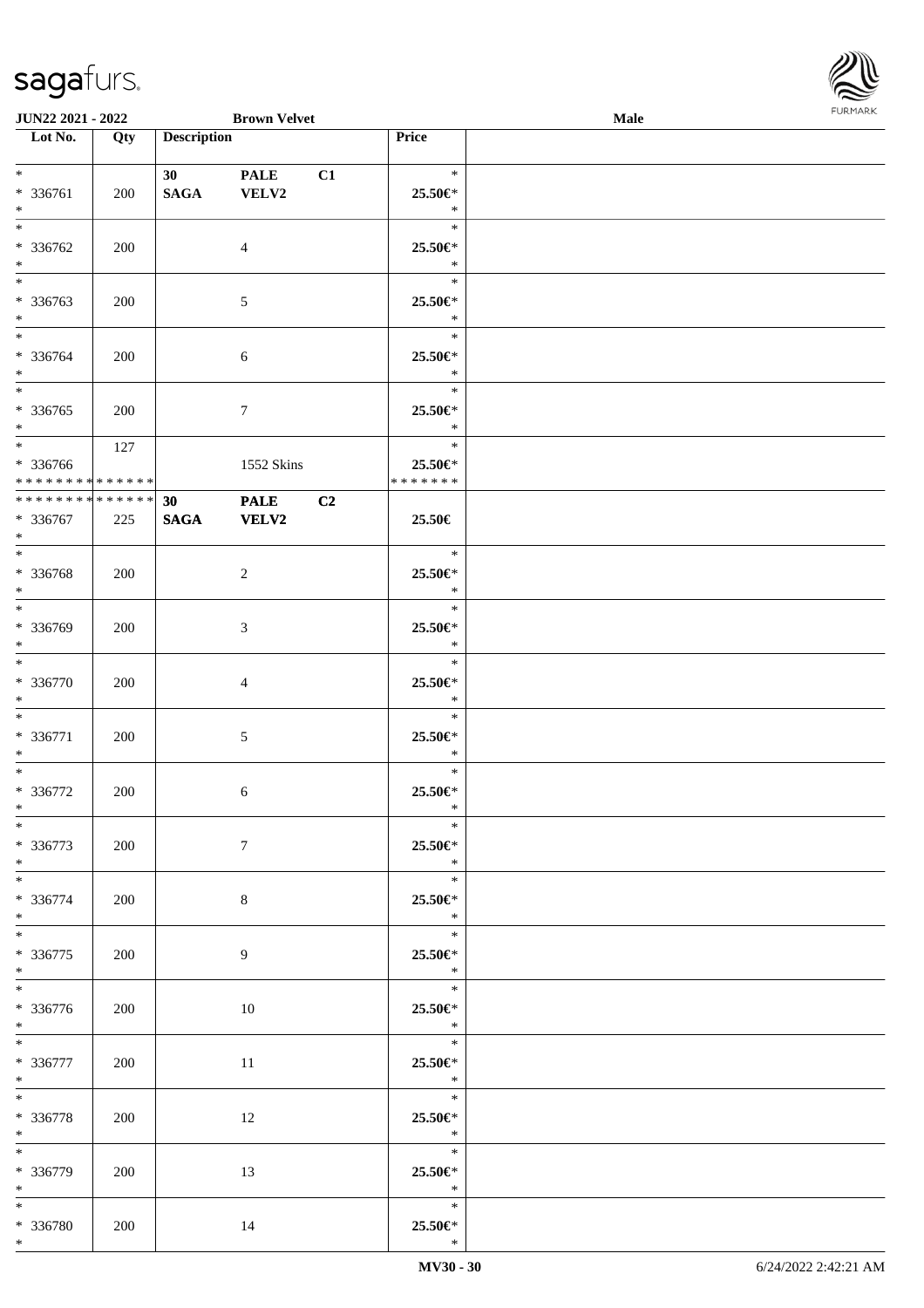

| JUN22 2021 - 2022                                                       |     |                       | <b>Brown Velvet</b>         |                |                                       | Male | FURMARK |
|-------------------------------------------------------------------------|-----|-----------------------|-----------------------------|----------------|---------------------------------------|------|---------|
| $\overline{\phantom{1}}$ Lot No.                                        | Qty | <b>Description</b>    |                             |                | Price                                 |      |         |
| $*$ $*$<br>* 336781<br>* * * * * * * * * * * * * *                      | 220 | 30<br>SAGA            | <b>PALE</b><br>VELV2        | C <sub>2</sub> | $\ast$<br>25.50€*<br>*******          |      |         |
| * * * * * * * * * * * * * *<br>* 336782<br>$*$                          | 225 | 30<br>$\mathbf{SAGA}$ | <b>PALE</b><br><b>VELV2</b> | C3             | 25.50€                                |      |         |
| $\ast$<br>* 336783<br>$*$                                               | 200 |                       | $\sqrt{2}$                  |                | $\ast$<br>25.50€*<br>$\ast$           |      |         |
| $*$<br>* 336784<br>$*$                                                  | 200 |                       | $\ensuremath{\mathfrak{Z}}$ |                | $\ast$<br>25.50€*<br>$\ast$           |      |         |
| $*$<br>$* 336785$<br>$*$<br>$\overline{\phantom{a}^*}$                  | 200 |                       | $\overline{4}$              |                | $\ast$<br>25.50€*<br>$\ast$           |      |         |
| * 336786<br>$\ast$<br>$*$                                               | 220 |                       | 5                           |                | $\ast$<br>25.50€*<br>$\ast$<br>$\ast$ |      |         |
| * 336787<br>$\ast$<br>$\overline{\phantom{0}}$                          | 200 |                       | 6                           |                | 25.50€*<br>$\ast$<br>$\ast$           |      |         |
| * 336788<br>$\ast$<br>$\overline{\phantom{a}^*}$                        | 200 |                       | $\tau$                      |                | 25.50€*<br>$\ast$<br>$\ast$           |      |         |
| * 336789<br>$\ast$<br>$\ast$                                            | 200 |                       | $\,8\,$                     |                | 25.50€*<br>$\ast$<br>$\ast$           |      |         |
| * 336790<br>$\ast$<br>$\ast$                                            | 200 |                       | $\overline{9}$              |                | 25.50€*<br>$\ast$<br>$\ast$           |      |         |
| * 336791<br>$\ast$<br>$\overline{\phantom{a}^*}$                        | 200 |                       | 10                          |                | 25.50€*<br>$\ast$<br>$\ast$           |      |         |
| * 336792<br>$\ast$<br>$\ast$                                            | 200 |                       | 11                          |                | 25.50€*<br>$\ast$<br>$\ast$           |      |         |
| * 336793<br>$\ast$<br>$\overline{\phantom{0}}$                          | 210 |                       | 12                          |                | 25.50€*<br>$\ast$<br>$\ast$           |      |         |
| * 336794<br>* * * * * * * * * * * * * *<br>******** <mark>******</mark> | 54  | 30                    | 2509 Skins<br>$\mathbf{XP}$ | C1             | 25.50€*<br>* * * * * * *              |      |         |
| * 336795<br>$*$<br>$\ast$                                               | 225 | <b>SAGA</b>           | <b>VELV2</b>                |                | 26.00€<br>$\ast$                      |      |         |
| * 336796<br>$*$<br>$\ast$                                               | 200 |                       | 2                           |                | 26.00€*<br>$\ast$<br>$\ast$           |      |         |
| * 336797<br>$*$<br>$\ast$                                               | 200 |                       | 3                           |                | 25.50€*<br>$\ast$<br>$\ast$           |      |         |
| * 336798<br>$\ast$<br>$\ast$                                            | 200 |                       | 4                           |                | 25.50€*<br>$\ast$<br>$\ast$           |      |         |
| * 336799<br>$\ast$                                                      | 200 |                       | 5                           |                | 25.50€*<br>$\ast$                     |      |         |
| $\ast$<br>* 336800<br>* * * * * * * * * * * * * *                       | 57  |                       | 1082 Skins                  |                | $\ast$<br>25.50€*<br>* * * * * * *    |      |         |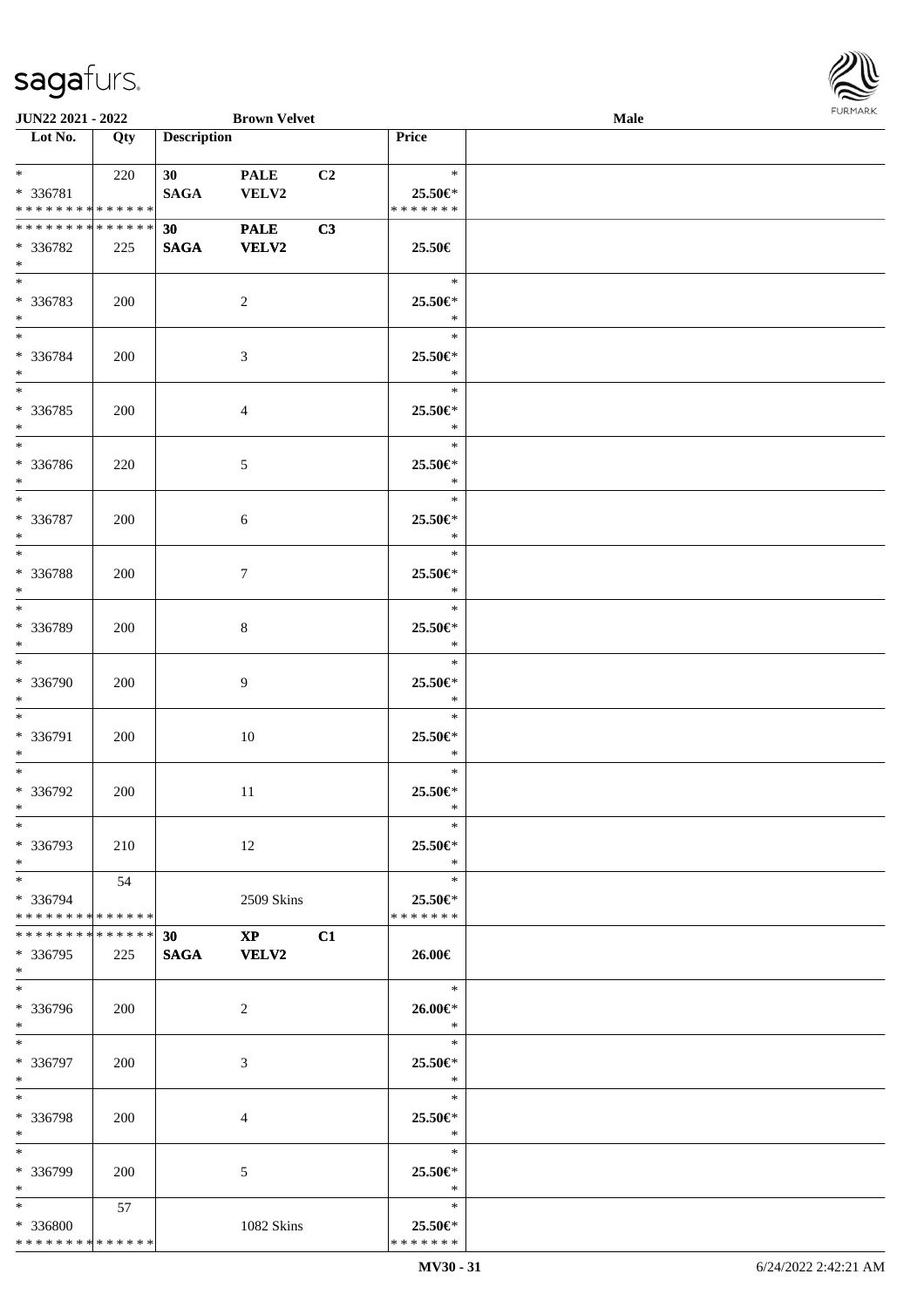\*



| <b>JUN22 2021 - 2022</b>                                  |     |                    | <b>Brown Velvet</b>                     |                |                                               | <b>Male</b> |  |
|-----------------------------------------------------------|-----|--------------------|-----------------------------------------|----------------|-----------------------------------------------|-------------|--|
| Lot No.                                                   | Qty | <b>Description</b> |                                         |                | Price                                         |             |  |
| * * * * * * * * * * * * * * *<br>* 336801<br>$*$          | 225 | 30<br><b>SAGA</b>  | $\mathbf{X} \mathbf{P}$<br><b>VELV2</b> | C <sub>2</sub> | 25.50€                                        |             |  |
| $*$<br>* 336802<br>$*$                                    | 200 |                    | 2                                       |                | $\ast$<br>25.50€*<br>$\ast$                   |             |  |
| $\overline{\ast}$<br>* 336803<br>$*$                      | 200 |                    | 3                                       |                | $\ast$<br>25.50€*<br>$\ast$                   |             |  |
| $*$<br>* 336804<br>$*$<br>$\overline{\ast}$               | 200 |                    | $\overline{4}$                          |                | $\ast$<br>25.50€*<br>$\ast$                   |             |  |
| * 336805<br>$*$<br>$*$                                    | 200 |                    | $\mathfrak{S}$                          |                | $\ast$<br>25.50€*<br>$\ast$                   |             |  |
| * 336806<br>$\ast$<br>$*$                                 | 200 |                    | $\sqrt{6}$                              |                | $\ast$<br>25.50€*<br>$\ast$                   |             |  |
| * 336807<br>$*$<br>$\overline{\mathbf{r}}$                | 200 |                    | $\tau$                                  |                | $\ast$<br>25.50€*<br>$\ast$<br>$\ast$         |             |  |
| * 336808<br>$*$<br>$*$                                    | 200 |                    | $\,8\,$                                 |                | 25.50€*<br>$\ast$<br>$\ast$                   |             |  |
| * 336809<br>$\ast$<br>$*$                                 | 200 |                    | $\overline{9}$                          |                | 25.50€*<br>$\ast$<br>$\ast$                   |             |  |
| * 336810<br>$*$<br>$*$ $-$                                | 200 |                    | 10                                      |                | 25.50€*<br>$\ast$<br>$\ast$                   |             |  |
| * 336811<br>$*$<br>$\ast$                                 | 200 |                    | 11                                      |                | 25.50€*<br>$\ast$<br>$\ast$                   |             |  |
| * 336812<br>$*$ $-$<br>$\ast$                             | 200 |                    | 12                                      |                | 25.50€*<br>$\ast$<br>$\ast$                   |             |  |
| * 336813<br>$*$                                           | 200 |                    | 13                                      |                | 25.50€*<br>$\ast$                             |             |  |
| $*$ $-$<br>$* 336814$<br>$*$                              | 200 |                    | 14                                      |                | $\ast$<br>25.50€*<br>$\ast$<br>$\ast$         |             |  |
| $\ddot{x}$<br>* 336815<br>$\ast$<br>$*$                   | 200 |                    | 15                                      |                | 25.50€*<br>$\ast$<br>$\overline{\phantom{a}}$ |             |  |
| * 336816<br>$*$                                           | 200 |                    | 16                                      |                | 25.50€*<br>$\ast$                             |             |  |
| $\overline{\mathbf{r}}$<br>* 336817<br>$*$                | 200 |                    | 17                                      |                | $\ast$<br>25.50€*<br>$\ast$                   |             |  |
| $*$ $*$<br>* 336818<br>$*$ $-$<br>$\overline{\mathbf{r}}$ | 180 |                    | 18                                      |                | $\ast$<br>25.50€*<br>$\ast$                   |             |  |
| * 336819<br>* * * * * * * * * * * * * * <mark>*</mark>    | 51  |                    | 3656 Skins                              |                | $\ast$<br>25.50€*<br>* * * * * * *            |             |  |
| * * * * * * * * <mark>* * * * * * *</mark><br>* 336820    | 225 | SAGA VELV2         | 30 XP C3                                |                | 25.50€                                        |             |  |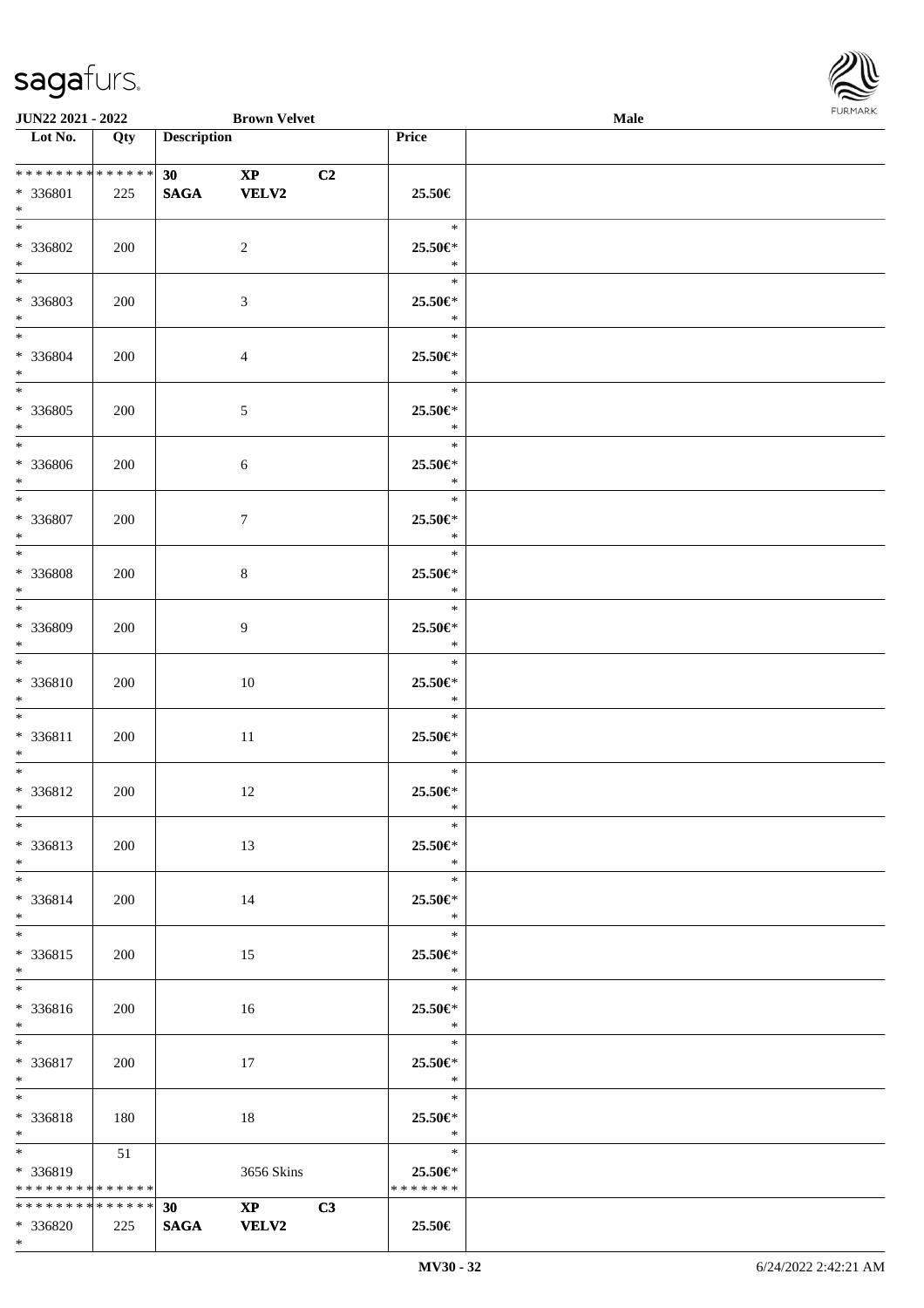

| <b>JUN22 2021 - 2022</b>                   |     |                    | <b>Brown Velvet</b>                         |                |               | Male |  |
|--------------------------------------------|-----|--------------------|---------------------------------------------|----------------|---------------|------|--|
| Lot No.                                    | Qty | <b>Description</b> |                                             |                | Price         |      |  |
|                                            |     |                    |                                             |                |               |      |  |
| $*$                                        |     | 30 <sup>1</sup>    | $\mathbf{X}\mathbf{P}$                      | C3             | $\ast$        |      |  |
| * 336821                                   | 200 | <b>SAGA</b>        | VELV2                                       |                | 25.00€*       |      |  |
| $*$                                        |     |                    |                                             |                | $\ast$        |      |  |
| $*$                                        |     |                    |                                             |                | $\ast$        |      |  |
| * 336822                                   | 200 |                    | 3                                           |                | 25.00€*       |      |  |
| $*$                                        |     |                    |                                             |                | $\ast$        |      |  |
|                                            |     |                    |                                             |                | $\ast$        |      |  |
| * 336823                                   | 200 |                    | 4                                           |                | 25.00€*       |      |  |
| $*$                                        |     |                    |                                             |                | $\ast$        |      |  |
| $*$                                        |     |                    |                                             |                | $\ast$        |      |  |
|                                            |     |                    |                                             |                |               |      |  |
| * 336824                                   | 200 |                    | 5                                           |                | 25.00€*       |      |  |
| $*$                                        |     |                    |                                             |                | $\ast$        |      |  |
| $*$                                        | 220 |                    |                                             |                | $\ast$        |      |  |
| * 336825                                   |     |                    | 1245 Skins                                  |                | 25.00€*       |      |  |
| * * * * * * * * * * * * * *                |     |                    |                                             |                | * * * * * * * |      |  |
| * * * * * * * * <mark>* * * * * * *</mark> |     | 30                 | $\mathbf{X}\mathbf{D}/\mathbf{D}\mathbf{K}$ | C <sub>2</sub> |               |      |  |
| * 336826                                   | 225 | <b>SAGA</b>        | VELV2                                       | <b>OPEN</b>    | 25.50€        |      |  |
| $*$                                        |     |                    |                                             |                |               |      |  |
| $*$                                        |     |                    |                                             |                | $\ast$        |      |  |
| * 336827                                   | 200 |                    | 2                                           |                | 25.00€*       |      |  |
| $*$                                        |     |                    |                                             |                | $\ast$        |      |  |
| $*$                                        | 197 |                    |                                             |                | $\ast$        |      |  |
| * 336828                                   |     |                    | 622 Skins                                   |                | 25.00€*       |      |  |
| * * * * * * * * * * * * * *                |     |                    |                                             |                | * * * * * * * |      |  |
| * * * * * * * * * * * * * * *              |     |                    |                                             |                |               |      |  |
|                                            |     | 30                 | MED/PAL C2                                  |                |               |      |  |
| * 336829                                   | 225 | <b>SAGA</b>        | <b>VELV2</b>                                | <b>OPEN</b>    | 25.00€        |      |  |
| $*$                                        |     |                    |                                             |                |               |      |  |
| $*$                                        |     |                    |                                             |                | $\ast$        |      |  |
| * 336830                                   | 200 |                    | 2                                           |                | 25.00€*       |      |  |
| $*$                                        |     |                    |                                             |                | $\ast$        |      |  |
| $*$                                        |     |                    |                                             |                | $\ast$        |      |  |
| * 336831                                   | 200 |                    | 3                                           |                | 25.00€*       |      |  |
| $*$                                        |     |                    |                                             |                | $\ast$        |      |  |
| $*$                                        |     |                    |                                             |                | $\ast$        |      |  |
| * 336832                                   | 200 |                    | 4                                           |                | 25.00€*       |      |  |
| $*$                                        |     |                    |                                             |                | $\ast$        |      |  |
| $*$                                        | 176 |                    |                                             |                | $\ast$        |      |  |
| $*336833$                                  |     |                    | 1001 Skins                                  |                | 25.00€*       |      |  |
| * * * * * * * * * * * * * * *              |     |                    |                                             |                | * * * * * * * |      |  |
| * * * * * * * * * * * * * * *              |     | 30                 | XD/DK                                       | C2             |               |      |  |
| * 336834                                   | 225 | <b>IA</b>          | <b>VELV1</b>                                | <b>CHIP</b>    | 23.00€        |      |  |
| $*$                                        |     |                    |                                             |                |               |      |  |
| $*$                                        |     |                    |                                             |                | $\ast$        |      |  |
|                                            |     |                    |                                             |                |               |      |  |
| * 336835                                   | 200 |                    | $\overline{2}$                              |                | 23.00€*       |      |  |
| $*$                                        |     |                    |                                             |                | $\ast$        |      |  |
| $*$                                        |     |                    |                                             |                | $\ast$        |      |  |
| * 336836                                   | 200 |                    | 3                                           |                | 22.50€*       |      |  |
| $*$                                        |     |                    |                                             |                | $\ast$        |      |  |
| $*$                                        |     |                    |                                             |                | $\ast$        |      |  |
| * 336837                                   | 200 |                    | 4                                           |                | 22.50€*       |      |  |
| $*$                                        |     |                    |                                             |                | $\ast$        |      |  |
| $*$                                        |     |                    |                                             |                | $\ast$        |      |  |
| * 336838                                   | 200 |                    | 5                                           |                | 22.50€*       |      |  |
| $*$                                        |     |                    |                                             |                | $\ast$        |      |  |
| $*$                                        |     |                    |                                             |                | $\ast$        |      |  |
| * 336839                                   | 200 |                    | 6                                           |                | $22.50 \in$   |      |  |
| $*$                                        |     |                    |                                             |                | $\ast$        |      |  |
| $*$                                        |     |                    |                                             |                | $\ast$        |      |  |
| * 336840                                   |     |                    |                                             |                | 22.50€*       |      |  |
| $*$                                        | 200 |                    | $\tau$                                      |                | $\ast$        |      |  |
|                                            |     |                    |                                             |                |               |      |  |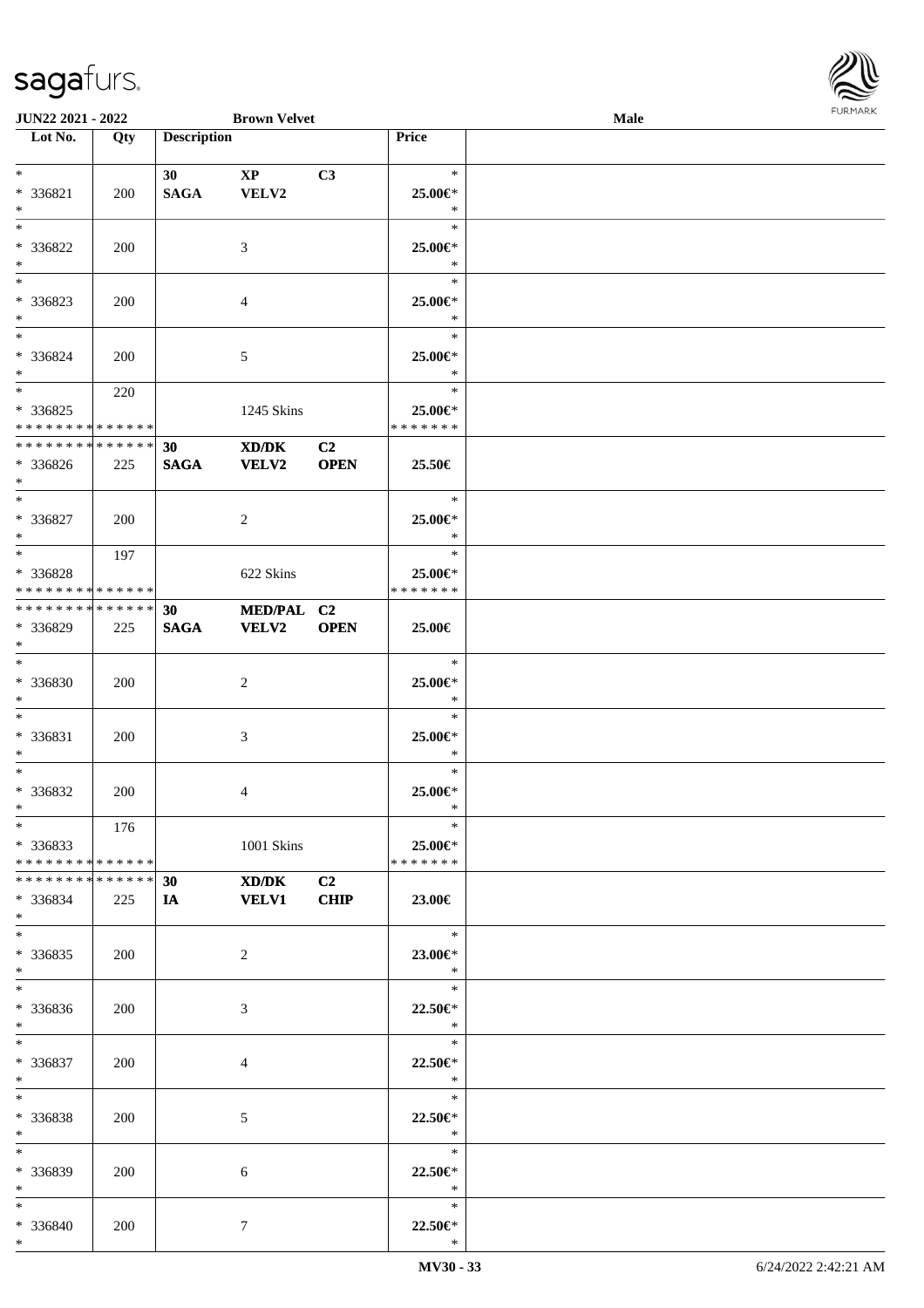

| <b>JUN22 2021 - 2022</b>                                     |     |                       | <b>Brown Velvet</b>          |             |                                                         | Male |  |
|--------------------------------------------------------------|-----|-----------------------|------------------------------|-------------|---------------------------------------------------------|------|--|
| Lot No.                                                      | Qty | <b>Description</b>    |                              |             | <b>Price</b>                                            |      |  |
| $*$<br>$* 336841$<br>$*$                                     | 200 | 30 <sup>°</sup><br>IA | XD/DK<br><b>VELV1</b>        | C2<br>CHIP  | $\ast$<br>22.50€*<br>$\ast$                             |      |  |
| $*$<br>* 336842<br>$*$                                       | 200 |                       | 9                            |             | $\ast$<br>22.50€*<br>$\ast$                             |      |  |
| $\overline{\ast}$<br>* 336843<br>$*$                         | 200 |                       | 10                           |             | $\ast$<br>22.50€*<br>$\ast$                             |      |  |
| $*$<br>* 336844<br>$*$<br>$\overline{\ast}$                  | 200 |                       | 11                           |             | $\ast$<br>22.50€*<br>$\ast$<br>$\ast$                   |      |  |
| * 336845<br>$*$<br>$*$                                       | 200 |                       | 12                           |             | 22.50€*<br>$\ast$<br>$\ast$                             |      |  |
| * 336846<br>$\ast$<br>$*$                                    | 200 |                       | 13                           |             | 22.50€*<br>$\ast$                                       |      |  |
| * 336847<br>$\ast$                                           | 200 |                       | 14                           |             | $\ast$<br>$22.50 \in$ *<br>$\ast$<br>$\ast$             |      |  |
| * 336848<br>$*$<br>$*$                                       | 200 |                       | 15                           |             | 22.50€*<br>$\ast$<br>$\ast$                             |      |  |
| * 336849<br>$\ast$<br>$*$                                    | 200 |                       | 16                           |             | 22.50€*<br>$\ast$<br>$\ast$                             |      |  |
| * 336850<br>$*$<br>$*$                                       | 198 |                       | 17                           |             | 22.50€*<br>$\ast$<br>$\ast$                             |      |  |
| $* 336851$<br>$*$<br>$\overline{\mathbf{r}}$                 | 197 |                       | 18                           |             | 22.50€*<br>$\ast$<br>$\ast$                             |      |  |
| * 336852<br>* * * * * * * * <mark>* * * * * *</mark>         | 194 |                       | 3814 Skins                   |             | 22.50€*<br>*******                                      |      |  |
| * 336853<br>$*$                                              | 225 | IA VELV1              | ************** 30 MED/PAL C2 | <b>CHIP</b> | 22.50€<br>$\ast$                                        |      |  |
| $*$ $-$<br>$*336854$<br>$*$                                  | 200 |                       | $\overline{2}$               |             | 22.50€*<br>$\ast$<br>$\ast$                             |      |  |
| $*$<br>* 336855<br>$\ast$<br>$*$                             | 200 |                       | 3                            |             | 22.50€*<br>$\ast$<br>$\overline{\phantom{0}}$           |      |  |
| * 336856<br>$*$                                              | 200 |                       | $\overline{4}$               |             | $22.50 \in$ *<br>$\ast$<br>$\overline{\qquad \qquad *}$ |      |  |
| $*$<br>* 336857<br>$*$ $-$                                   | 200 |                       | 5                            |             | 22.50€*<br>$\ast$                                       |      |  |
| $*$ and $*$<br>* 336858<br>$*$ $\qquad$<br>$\overline{\ast}$ | 200 |                       | 6                            |             | 22.50€*<br>$\ast$                                       |      |  |
| * 336859<br>$*$ $-$                                          | 200 |                       | $7\phantom{.0}$              |             | $\overline{\phantom{a}}$<br>$22.50 \in$ *<br>$\ast$     |      |  |
| $*$<br>* 336860<br>$\ast$                                    | 200 |                       | 8                            |             | $\ast$<br>22.50€*<br>$\ast$                             |      |  |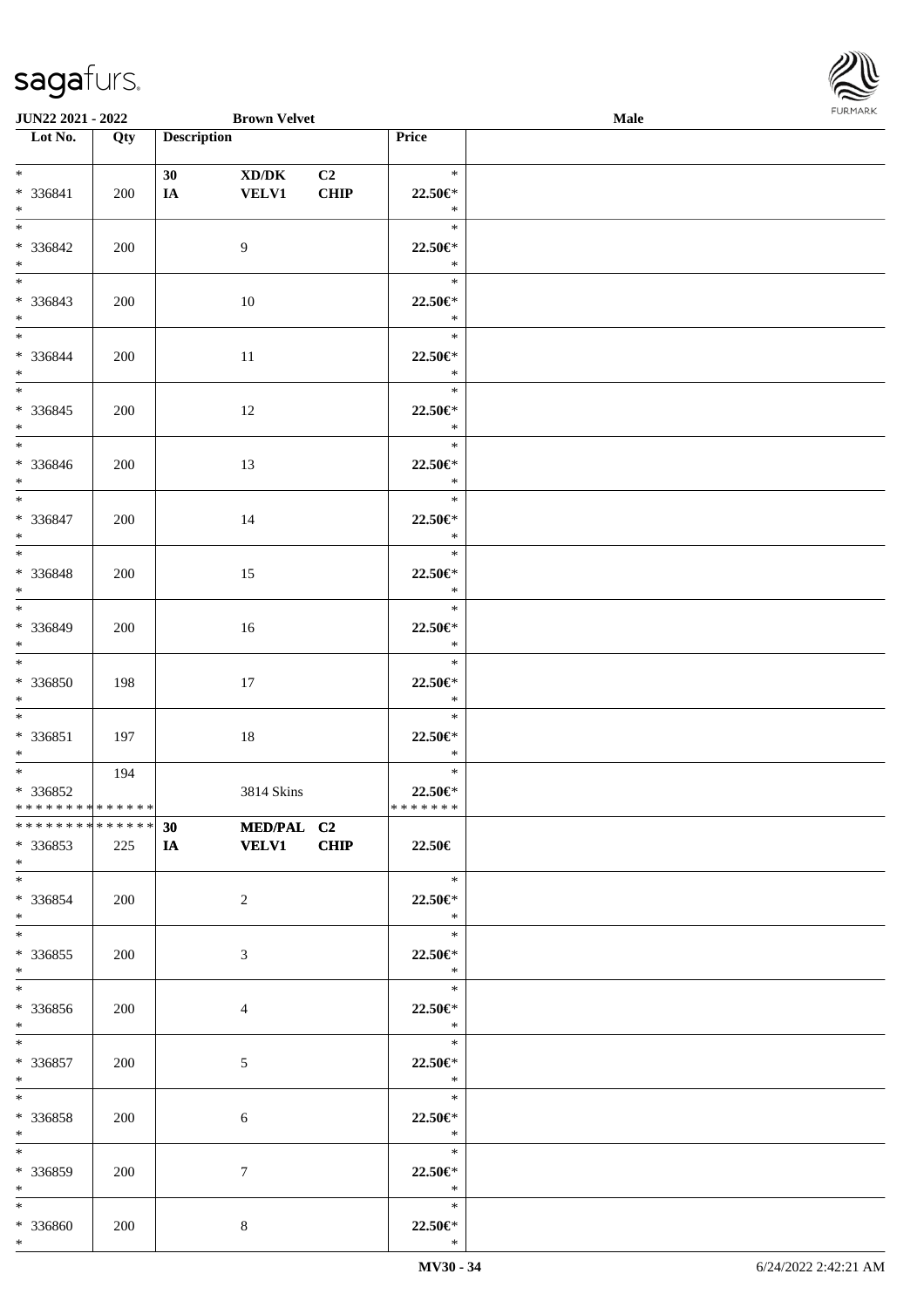

| JUN22 2021 - 2022           |     |                    | <b>Brown Velvet</b>                                                                                  |             |               | Male |  |
|-----------------------------|-----|--------------------|------------------------------------------------------------------------------------------------------|-------------|---------------|------|--|
| Lot No.                     | Qty | <b>Description</b> |                                                                                                      |             | Price         |      |  |
|                             |     |                    |                                                                                                      |             |               |      |  |
| $*$                         |     |                    |                                                                                                      |             | $\ast$        |      |  |
|                             |     | 30                 | MED/PAL C2                                                                                           |             |               |      |  |
| * 336861                    | 200 | IA                 | <b>VELV1</b>                                                                                         | <b>CHIP</b> | 22.50€*       |      |  |
| $\ast$                      |     |                    |                                                                                                      |             | $\ast$        |      |  |
| $\ast$                      |     |                    |                                                                                                      |             | $\ast$        |      |  |
|                             |     |                    |                                                                                                      |             |               |      |  |
| * 336862                    | 200 |                    | 10                                                                                                   |             | 22.50€*       |      |  |
| $\ast$                      |     |                    |                                                                                                      |             | $\ast$        |      |  |
| $\overline{\ast}$           | 186 |                    |                                                                                                      |             | $\ast$        |      |  |
| * 336863                    |     |                    | 2211 Skins                                                                                           |             | 22.50€*       |      |  |
| * * * * * * * * * * * * * * |     |                    |                                                                                                      |             | * * * * * * * |      |  |
|                             |     |                    |                                                                                                      |             |               |      |  |
| * * * * * * * * * * * * * * |     | 30                 | $\boldsymbol{\text{X}}\boldsymbol{\text{D}}\boldsymbol{/}\boldsymbol{\text{D}}\boldsymbol{\text{K}}$ | C2          |               |      |  |
| * 336864                    | 225 | IA                 | <b>VELV2</b>                                                                                         | <b>CHIP</b> | 25.50€        |      |  |
| $\ast$                      |     |                    |                                                                                                      |             |               |      |  |
| $\ast$                      |     |                    |                                                                                                      |             | $\ast$        |      |  |
|                             |     |                    |                                                                                                      |             |               |      |  |
| * 336865                    | 200 |                    | $\sqrt{2}$                                                                                           |             | 25.50€*       |      |  |
| $\ast$                      |     |                    |                                                                                                      |             | $\ast$        |      |  |
| $\overline{\phantom{a}^*}$  |     |                    |                                                                                                      |             | $\ast$        |      |  |
|                             |     |                    |                                                                                                      |             |               |      |  |
| * 336866                    | 200 |                    | $\mathfrak{Z}$                                                                                       |             | 25.50€*       |      |  |
| $\ast$                      |     |                    |                                                                                                      |             | $\ast$        |      |  |
| $\overline{\ast}$           |     |                    |                                                                                                      |             | $\ast$        |      |  |
| * 336867                    | 200 |                    | $\overline{4}$                                                                                       |             | 24.50€*       |      |  |
| $\ast$                      |     |                    |                                                                                                      |             | $\ast$        |      |  |
|                             |     |                    |                                                                                                      |             |               |      |  |
| $\ast$                      |     |                    |                                                                                                      |             | $\ast$        |      |  |
| * 336868                    | 200 |                    | $\sqrt{5}$                                                                                           |             | 25.00€*       |      |  |
| $\ast$                      |     |                    |                                                                                                      |             | $\ast$        |      |  |
| $\ast$                      |     |                    |                                                                                                      |             | $\ast$        |      |  |
|                             |     |                    |                                                                                                      |             |               |      |  |
| * 336869                    | 200 |                    | 6                                                                                                    |             | 25.00€*       |      |  |
| $\ast$                      |     |                    |                                                                                                      |             | $\ast$        |      |  |
| $\overline{\ast}$           |     |                    |                                                                                                      |             | $\ast$        |      |  |
|                             |     |                    |                                                                                                      |             |               |      |  |
| * 336870                    | 200 |                    | $\tau$                                                                                               |             | 25.00€*       |      |  |
| $\ast$                      |     |                    |                                                                                                      |             | $\ast$        |      |  |
| $\ast$                      |     |                    |                                                                                                      |             | $\ast$        |      |  |
| * 336871                    | 200 |                    | $\,8\,$                                                                                              |             | 25.00€*       |      |  |
|                             |     |                    |                                                                                                      |             |               |      |  |
| $\ast$                      |     |                    |                                                                                                      |             | $\ast$        |      |  |
| $\ast$                      |     |                    |                                                                                                      |             | $\ast$        |      |  |
| $* 336872$                  | 200 |                    | 9                                                                                                    |             | 25.00€*       |      |  |
| $*$                         |     |                    |                                                                                                      |             | $\ast$        |      |  |
| $*$                         |     |                    |                                                                                                      |             | $\ast$        |      |  |
|                             |     |                    |                                                                                                      |             |               |      |  |
| $* 336873$                  | 200 |                    | 10                                                                                                   |             | 25.00€*       |      |  |
| $*$                         |     |                    |                                                                                                      |             | $\ast$        |      |  |
| $\ast$                      |     |                    |                                                                                                      |             | $\ast$        |      |  |
|                             |     |                    |                                                                                                      |             |               |      |  |
| * 336874                    | 200 |                    | 11                                                                                                   |             | 25.00€*       |      |  |
| $*$                         |     |                    |                                                                                                      |             | $\rightarrow$ |      |  |
| $*$                         |     |                    |                                                                                                      |             | $\ast$        |      |  |
| $*336875$                   | 200 |                    | 12                                                                                                   |             | 25.00€*       |      |  |
| $*$                         |     |                    |                                                                                                      |             | $\ast$        |      |  |
|                             |     |                    |                                                                                                      |             |               |      |  |
| $\ast$                      |     |                    |                                                                                                      |             | $\ast$        |      |  |
| * 336876                    | 200 |                    | 13                                                                                                   |             | 25.00€*       |      |  |
| $*$ $*$                     |     |                    |                                                                                                      |             | $\ast$        |      |  |
| $\ast$                      |     |                    |                                                                                                      |             | $\ast$        |      |  |
|                             |     |                    |                                                                                                      |             |               |      |  |
| * 336877                    | 200 |                    | 14                                                                                                   |             | 25.00€*       |      |  |
| $*$ $*$                     |     |                    |                                                                                                      |             | $\ast$        |      |  |
| $\ast$                      |     |                    |                                                                                                      |             | $\ast$        |      |  |
|                             |     |                    |                                                                                                      |             |               |      |  |
| * 336878                    | 200 |                    | 15                                                                                                   |             | 25.00€*       |      |  |
| $*$                         |     |                    |                                                                                                      |             | $\ast$        |      |  |
| $\ast$                      |     |                    |                                                                                                      |             | $\ast$        |      |  |
| * 336879                    | 200 |                    | 16                                                                                                   |             | 25.00€*       |      |  |
| $*$ $-$                     |     |                    |                                                                                                      |             | $\ast$        |      |  |
|                             |     |                    |                                                                                                      |             |               |      |  |
| $*$                         |     |                    |                                                                                                      |             | $\ast$        |      |  |
| * 336880                    | 200 |                    | 17                                                                                                   |             | 25.00€*       |      |  |
| $*$                         |     |                    |                                                                                                      |             | $\ast$        |      |  |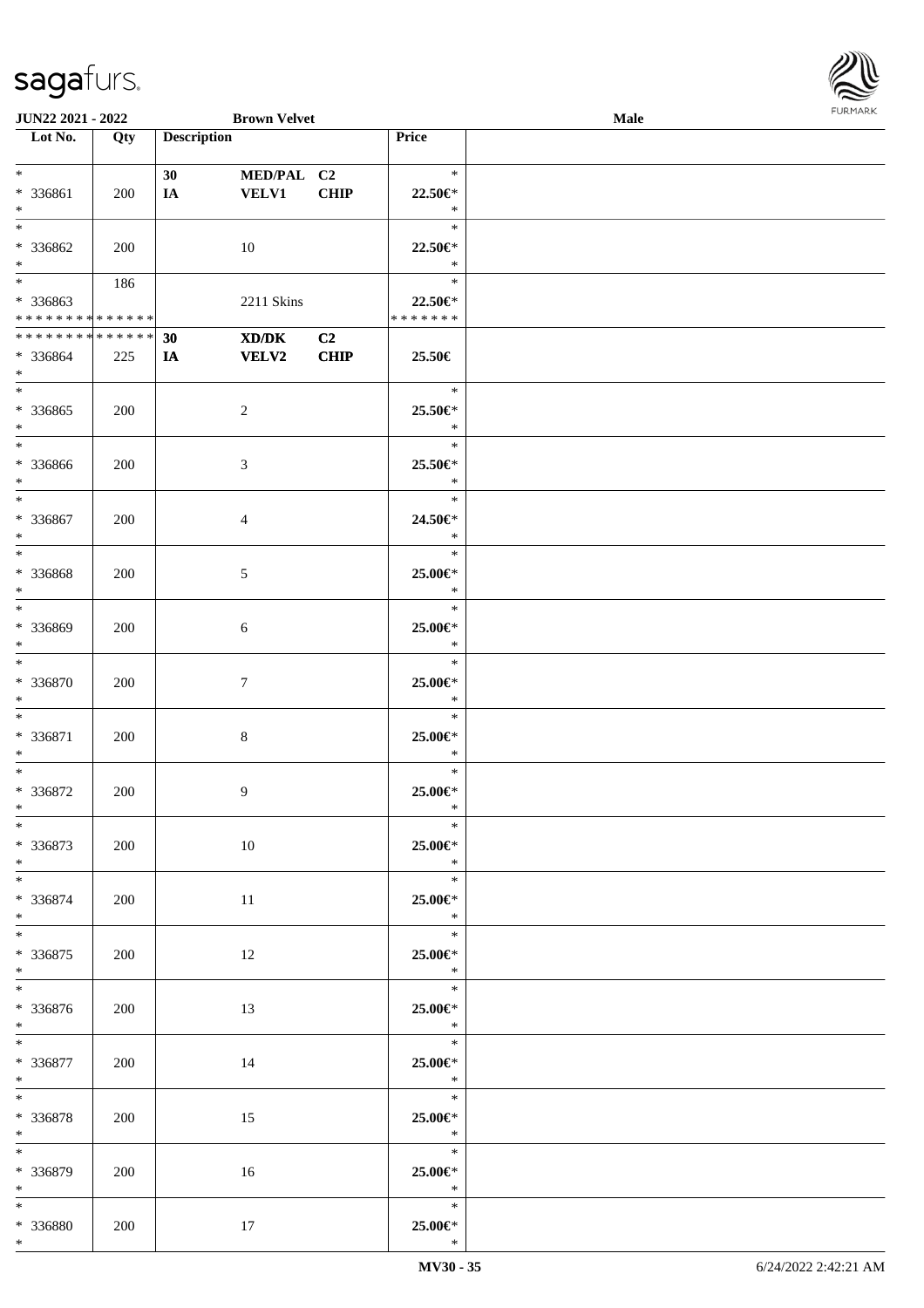

| <b>JUN22 2021 - 2022</b>      |     |                    | <b>Brown Velvet</b> |                |                                               | Male |  |
|-------------------------------|-----|--------------------|---------------------|----------------|-----------------------------------------------|------|--|
| Lot No.                       | Qty | <b>Description</b> |                     |                | Price                                         |      |  |
|                               |     |                    |                     |                |                                               |      |  |
| $*$                           |     | 30                 | XD/DK               | C <sub>2</sub> | $\ast$                                        |      |  |
| * 336881                      | 200 | IA                 | VELV2               | <b>CHIP</b>    | 25.00€*                                       |      |  |
| $\ast$                        |     |                    |                     |                | $\ast$                                        |      |  |
|                               |     |                    |                     |                |                                               |      |  |
| $*$                           |     |                    |                     |                | $\ast$                                        |      |  |
| * 336882                      | 200 |                    | 19                  |                | 25.00€*                                       |      |  |
| $*$                           |     |                    |                     |                | $\ast$                                        |      |  |
|                               |     |                    |                     |                | $\ast$                                        |      |  |
| * 336883                      | 200 |                    | 20                  |                | 25.00€*                                       |      |  |
| $*$                           |     |                    |                     |                | $\ast$                                        |      |  |
|                               |     |                    |                     |                |                                               |      |  |
| $*$ $*$                       | 164 |                    |                     |                | $\ast$                                        |      |  |
| * 336884                      |     |                    | 4189 Skins          |                | 25.00€*                                       |      |  |
| * * * * * * * * * * * * * * * |     |                    |                     |                | * * * * * * *                                 |      |  |
| ******** <mark>******</mark>  |     | 30                 | MED/PAL C2          |                |                                               |      |  |
| * 336885                      | 225 | IA                 | <b>VELV2</b>        | <b>CHIP</b>    | 25.00€                                        |      |  |
| $*$                           |     |                    |                     |                |                                               |      |  |
| $*$                           |     |                    |                     |                | $\ast$                                        |      |  |
|                               |     |                    |                     |                |                                               |      |  |
| * 336886                      | 200 |                    | $\overline{c}$      |                | 25.00€*                                       |      |  |
| $*$                           |     |                    |                     |                | $\ast$                                        |      |  |
| $*$                           |     |                    |                     |                | $\ast$                                        |      |  |
| * 336887                      | 200 |                    | 3                   |                | 25.00€*                                       |      |  |
| $\ast$                        |     |                    |                     |                | $\ast$                                        |      |  |
|                               |     |                    |                     |                | $\ast$                                        |      |  |
| * 336888                      | 200 |                    |                     |                | 25.00€*                                       |      |  |
| $*$                           |     |                    | 4                   |                | $\ast$                                        |      |  |
|                               |     |                    |                     |                |                                               |      |  |
| $*$                           |     |                    |                     |                | $\ast$                                        |      |  |
| * 336889                      | 200 |                    | 5                   |                | 25.00€*                                       |      |  |
| $*$                           |     |                    |                     |                | $\ast$                                        |      |  |
| $*$                           |     |                    |                     |                | $\ast$                                        |      |  |
| * 336890                      | 200 |                    | 6                   |                | 25.00€*                                       |      |  |
| $*$                           |     |                    |                     |                | $\ast$                                        |      |  |
| $*$                           |     |                    |                     |                | $\ast$                                        |      |  |
|                               |     |                    |                     |                |                                               |      |  |
| * 336891                      | 200 |                    | $\boldsymbol{7}$    |                | 25.00€*                                       |      |  |
| $*$                           |     |                    |                     |                | $\ast$                                        |      |  |
| $*$                           |     |                    |                     |                | $\ast$                                        |      |  |
| * 336892                      | 200 |                    | 8                   |                | 25.00€*                                       |      |  |
| $*$                           |     |                    |                     |                | $\ast$                                        |      |  |
| $*$                           |     |                    |                     |                | $\ast$                                        |      |  |
| * 336893                      | 200 |                    | 9                   |                | 24.50€*                                       |      |  |
| $*$                           |     |                    |                     |                | $\ast$                                        |      |  |
| $*$                           |     |                    |                     |                | $\ast$                                        |      |  |
|                               |     |                    |                     |                |                                               |      |  |
| * 336894                      | 200 |                    | 10                  |                | 24.50€*                                       |      |  |
| $*$                           |     |                    |                     |                | $\ast$                                        |      |  |
| $*$                           |     |                    |                     |                | $\ast$                                        |      |  |
| * 336895                      | 200 |                    | 11                  |                | 24.50€*                                       |      |  |
| $*$                           |     |                    |                     |                | $\ast$                                        |      |  |
| $*$                           |     |                    |                     |                | $\rightarrow$                                 |      |  |
| * 336896                      | 200 |                    | 12                  |                | 24.50€*                                       |      |  |
| $*$ $*$                       |     |                    |                     |                | $\ast$                                        |      |  |
| $*$                           |     |                    |                     |                | $\overline{\qquad \qquad }$                   |      |  |
|                               |     |                    |                     |                |                                               |      |  |
| * 336897                      | 200 |                    | 13                  |                | 24.50€*                                       |      |  |
| $*$ $*$                       |     |                    |                     |                | $\ast$                                        |      |  |
| $*$                           |     |                    |                     |                | $\begin{array}{c}\n\ast \\ \ast\n\end{array}$ |      |  |
| * 336898                      | 200 |                    | 14                  |                | 24.50€*                                       |      |  |
| $*$ and $*$                   |     |                    |                     |                | $\ast$                                        |      |  |
| $*$                           |     |                    |                     |                | $\ast$                                        |      |  |
| * 336899                      | 200 |                    | 15                  |                | 24.50€*                                       |      |  |
| $*$ $*$                       |     |                    |                     |                | $\mathbb{R}^n$                                |      |  |
|                               |     |                    |                     |                | $\ast$                                        |      |  |
| $*$                           |     |                    |                     |                |                                               |      |  |
| * 336900                      | 200 |                    | 16                  |                | 24.50€*                                       |      |  |
| $*$                           |     |                    |                     |                | $\ast$                                        |      |  |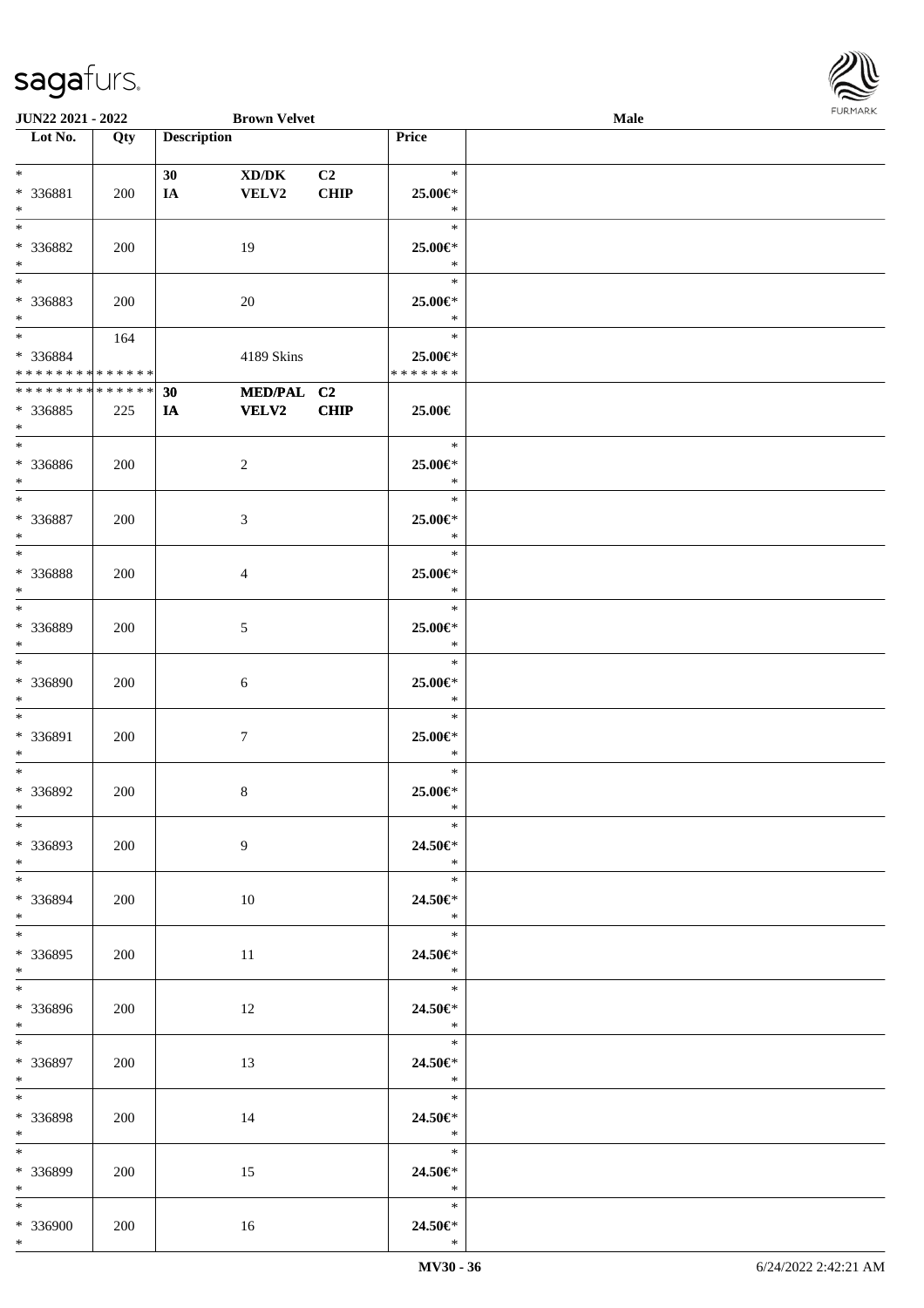

| <b>JUN22 2021 - 2022</b>      |     |                    | <b>Brown Velvet</b>     |             |               | Male |  |
|-------------------------------|-----|--------------------|-------------------------|-------------|---------------|------|--|
| Lot No.                       | Qty | <b>Description</b> |                         |             | Price         |      |  |
|                               |     |                    |                         |             |               |      |  |
| $*$                           |     | 30                 | MED/PAL C2              |             | $\ast$        |      |  |
|                               |     |                    |                         |             |               |      |  |
| * 336901                      | 200 | IA                 | VELV2                   | <b>CHIP</b> | 24.50€*       |      |  |
| $*$                           |     |                    |                         |             | $\ast$        |      |  |
|                               |     |                    |                         |             | $\ast$        |      |  |
| * 336902                      | 200 |                    | 18                      |             | 24.50€*       |      |  |
| $\ast$                        |     |                    |                         |             | $\ast$        |      |  |
|                               |     |                    |                         |             | $\ast$        |      |  |
|                               |     |                    |                         |             |               |      |  |
| * 336903                      | 200 |                    | 19                      |             | 24.50€*       |      |  |
| $*$                           |     |                    |                         |             | $\ast$        |      |  |
| $*$                           |     |                    |                         |             | $\ast$        |      |  |
| $* 336904$                    | 200 |                    | 20                      |             | 24.50€*       |      |  |
|                               |     |                    |                         |             |               |      |  |
| $*$                           |     |                    |                         |             | $\ast$        |      |  |
| $*$                           |     |                    |                         |             | $\ast$        |      |  |
| * 336905                      | 200 |                    | 21                      |             | 24.50€*       |      |  |
| $*$                           |     |                    |                         |             | $\ast$        |      |  |
| $*$                           | 200 |                    |                         |             | $\ast$        |      |  |
|                               |     |                    |                         |             |               |      |  |
| * 336906                      |     |                    | 4425 Skins              |             | 24.50€*       |      |  |
| * * * * * * * * * * * * * * * |     |                    |                         |             | * * * * * * * |      |  |
| * * * * * * * * * * * * * * * |     | 30                 | $2\mathbf{X}\mathbf{D}$ | C1          |               |      |  |
| * 336907                      | 205 | <b>SROY</b>        | <b>VELV1</b>            |             | 25.50€        |      |  |
| $*$                           |     |                    |                         |             |               |      |  |
| $\overline{\ast}$             |     |                    |                         |             | $\ast$        |      |  |
|                               |     |                    |                         |             |               |      |  |
| * 336908                      | 180 |                    | 2                       |             | 25.50€*       |      |  |
| $*$                           |     |                    |                         |             | $\ast$        |      |  |
| $*$                           |     |                    |                         |             | $\ast$        |      |  |
| * 336909                      | 180 |                    | 3                       |             | 25.50€*       |      |  |
| $*$                           |     |                    |                         |             | $\ast$        |      |  |
|                               |     |                    |                         |             |               |      |  |
| $*$                           | 193 |                    |                         |             | $\ast$        |      |  |
| * 336910                      |     |                    | 758 Skins               |             | 25.50€*       |      |  |
| * * * * * * * * * * * * * *   |     |                    |                         |             | * * * * * * * |      |  |
| * * * * * * * * * * * * * * * |     | 30                 | $2\mathbf{X}\mathbf{D}$ | C2          |               |      |  |
|                               |     |                    |                         |             |               |      |  |
| * 336911                      | 205 | <b>SROY</b>        | <b>VELV1</b>            |             | 25.50€        |      |  |
| $*$                           |     |                    |                         |             |               |      |  |
| $*$                           |     |                    |                         |             | $\ast$        |      |  |
| * 336912                      | 180 |                    | 2                       |             | 25.50€*       |      |  |
| $*$                           |     |                    |                         |             | $\ast$        |      |  |
| $\ast$                        |     |                    |                         |             | $\ast$        |      |  |
|                               |     |                    |                         |             |               |      |  |
| * 336913                      | 180 |                    | 3                       |             | 25.50€*       |      |  |
| $*$                           |     |                    |                         |             | $\ast$        |      |  |
| $*$                           |     |                    |                         |             | $\ast$        |      |  |
| * 336914                      | 180 |                    | $\overline{4}$          |             | 25.50€*       |      |  |
|                               |     |                    |                         |             |               |      |  |
| $*$                           |     |                    |                         |             | $\ast$        |      |  |
| $*$                           |     |                    |                         |             | $\ast$        |      |  |
| * 336915                      | 180 |                    | $5\overline{)}$         |             | 25.50€*       |      |  |
| $*$                           |     |                    |                         |             | $\ast$        |      |  |
| $*$                           |     |                    |                         |             | $*$           |      |  |
|                               |     |                    |                         |             |               |      |  |
| * 336916                      | 180 |                    | 6                       |             | 25.50€*       |      |  |
| $*$                           |     |                    |                         |             | $\ast$        |      |  |
| $*$ $*$                       |     |                    |                         |             | $\ast$        |      |  |
| * 336917                      | 180 |                    | $\tau$                  |             | 25.50€*       |      |  |
| $*$ $*$                       |     |                    |                         |             | $\ast$        |      |  |
| $*$                           |     |                    |                         |             | $\ast$        |      |  |
|                               |     |                    |                         |             |               |      |  |
| * 336918                      | 180 |                    | $8\,$                   |             | 25.50€*       |      |  |
| $*$                           |     |                    |                         |             | $\ast$        |      |  |
| $*$                           |     |                    |                         |             | $\ast$        |      |  |
| * 336919                      | 180 |                    | 9                       |             | 25.50€*       |      |  |
|                               |     |                    |                         |             | $\ast$        |      |  |
| $*$ $-$                       |     |                    |                         |             |               |      |  |
| $*$                           |     |                    |                         |             | $\ast$        |      |  |
| * 336920                      | 180 |                    | 10                      |             | 25.50€*       |      |  |
| $*$                           |     |                    |                         |             | $\ast$        |      |  |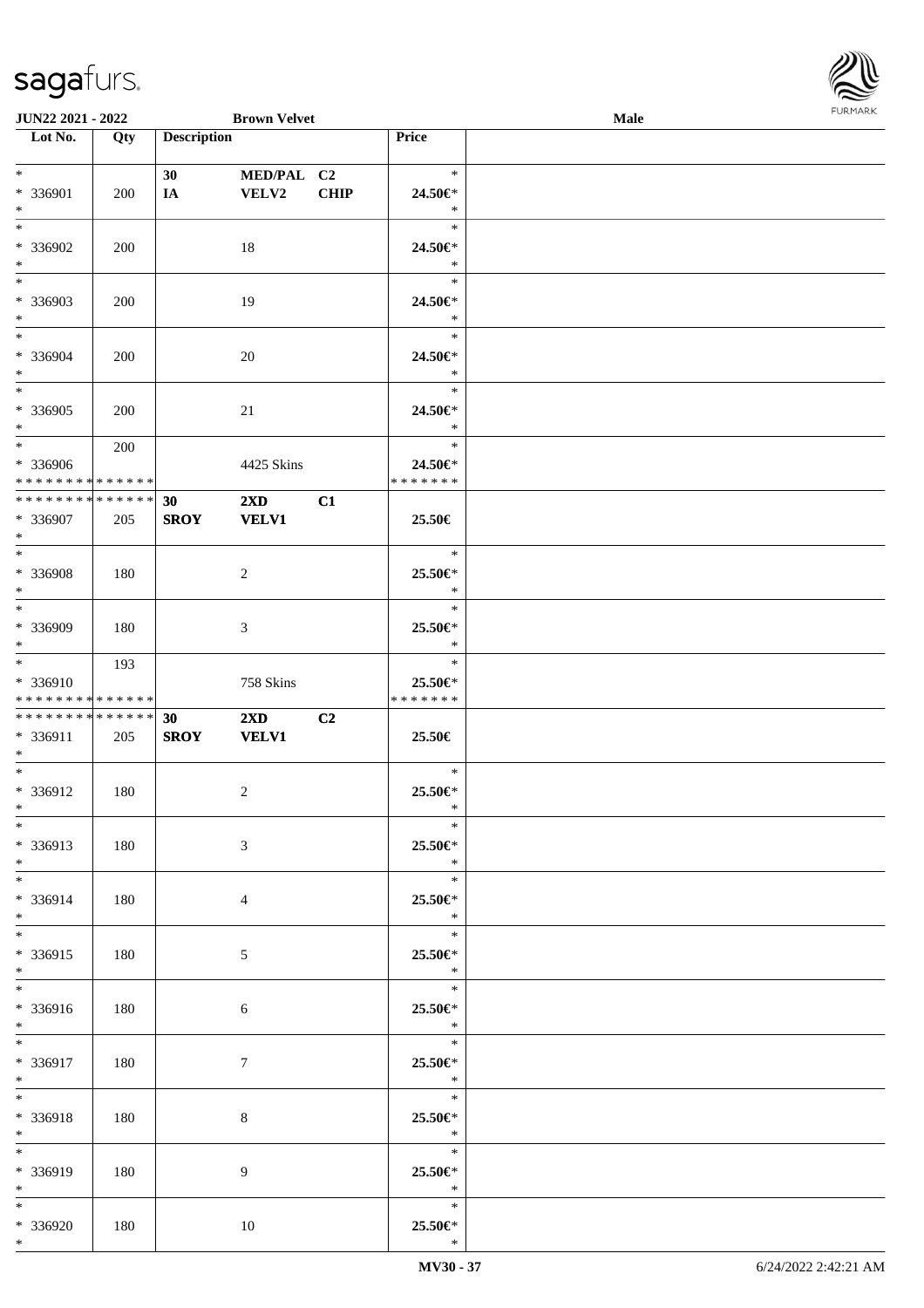

| <b>JUN22 2021 - 2022</b>                   |     |                    | <b>Brown Velvet</b>     |                |               | <b>Male</b> |  |
|--------------------------------------------|-----|--------------------|-------------------------|----------------|---------------|-------------|--|
| Lot No.                                    | Qty | <b>Description</b> |                         |                | Price         |             |  |
|                                            |     |                    |                         |                |               |             |  |
| $*$                                        |     | 30                 | $2\mathbf{X}\mathbf{D}$ | C <sub>2</sub> | $\ast$        |             |  |
| * 336921                                   | 180 | <b>SROY</b>        | <b>VELV1</b>            |                | 25.50€*       |             |  |
| $*$                                        |     |                    |                         |                | $\ast$        |             |  |
|                                            |     |                    |                         |                | $\ast$        |             |  |
|                                            | 187 |                    |                         |                |               |             |  |
| * 336922                                   |     |                    | 2192 Skins              |                | 25.50€*       |             |  |
| * * * * * * * * <mark>* * * * * * *</mark> |     |                    |                         |                | * * * * * * * |             |  |
| * * * * * * * * * * * * * * *              |     | 30                 | $2\mathbf{X}\mathbf{D}$ | C3             |               |             |  |
| * 336923                                   | 205 | <b>SROY</b>        | <b>VELV1</b>            |                | 25.50€        |             |  |
| $*$                                        |     |                    |                         |                |               |             |  |
| $*$                                        |     |                    |                         |                | $\ast$        |             |  |
| * 336924                                   | 180 |                    | 2                       |                | 25.50€*       |             |  |
| $*$                                        |     |                    |                         |                | $\ast$        |             |  |
|                                            |     |                    |                         |                | $\ast$        |             |  |
| * 336925                                   |     |                    |                         |                | 25.50€*       |             |  |
|                                            | 180 |                    | 3                       |                | $\ast$        |             |  |
| $*$                                        |     |                    |                         |                |               |             |  |
| $*$                                        | 197 |                    |                         |                | $\ast$        |             |  |
| * 336926                                   |     |                    | 762 Skins               |                | 25.50€*       |             |  |
| * * * * * * * * * * * * * * *              |     |                    |                         |                | * * * * * * * |             |  |
| * * * * * * * * * * * * * * *              |     | 30                 | $\mathbf{X}\mathbf{D}$  | C1             |               |             |  |
| * 336927                                   | 205 | <b>SROY</b>        | <b>VELV1</b>            |                | 25.50€        |             |  |
| $*$                                        |     |                    |                         |                |               |             |  |
|                                            |     |                    |                         |                | $\ast$        |             |  |
| * 336928                                   | 180 |                    | 2                       |                | 25.50€*       |             |  |
| $*$                                        |     |                    |                         |                | $\ast$        |             |  |
| $*$                                        |     |                    |                         |                | $\ast$        |             |  |
| * 336929                                   | 180 |                    |                         |                | 25.50€*       |             |  |
| $*$                                        |     |                    | 3                       |                | $\ast$        |             |  |
| $\overline{\phantom{0}}$                   |     |                    |                         |                | $\ast$        |             |  |
|                                            |     |                    |                         |                |               |             |  |
| * 336930                                   | 180 |                    | 4                       |                | 25.50€*       |             |  |
| $*$                                        |     |                    |                         |                | $\ast$        |             |  |
| $*$                                        |     |                    |                         |                | $\ast$        |             |  |
| * 336931                                   | 180 |                    | 5                       |                | 25.50€*       |             |  |
| $*$                                        |     |                    |                         |                | $\ast$        |             |  |
| $*$                                        | 149 |                    |                         |                | $\ast$        |             |  |
| * 336932                                   |     |                    | 1074 Skins              |                | 25.50€*       |             |  |
| * * * * * * * * * * * * * * *              |     |                    |                         |                | *******       |             |  |
| * * * * * * * * * * * * * * *              |     |                    | 30 XD C2                |                |               |             |  |
| * 336933                                   | 205 | SROY VELV1         |                         |                | 25.50€        |             |  |
| $*$                                        |     |                    |                         |                |               |             |  |
| $*$                                        |     |                    |                         |                | $\ast$        |             |  |
| * 336934                                   | 180 |                    | 2                       |                | 25.50€*       |             |  |
| $*$                                        |     |                    |                         |                | $\ast$        |             |  |
| $*$                                        |     |                    |                         |                | $\ast$        |             |  |
|                                            |     |                    |                         |                |               |             |  |
| $*336935$                                  | 180 |                    | 3                       |                | 25.50€*       |             |  |
| $*$                                        |     |                    |                         |                | $\ddot{x}$    |             |  |
| $*$                                        |     |                    |                         |                | $\ast$        |             |  |
| * 336936                                   | 180 |                    | 4                       |                | 25.50€*       |             |  |
| $*$                                        |     |                    |                         |                | $\mathbb{R}$  |             |  |
| $*$                                        |     |                    |                         |                | $\ast$        |             |  |
| * 336937                                   | 180 |                    | 5                       |                | 25.50€*       |             |  |
| $*$ $-$                                    |     |                    |                         |                | $\ast$        |             |  |
| $*$                                        |     |                    |                         |                | $\ast$        |             |  |
| * 336938                                   | 180 |                    | 6                       |                | 25.50€*       |             |  |
| $*$                                        |     |                    |                         |                | $\ast$        |             |  |
| $*$                                        |     |                    |                         |                | $\ast$        |             |  |
| * 336939                                   | 180 |                    | $\tau$                  |                | 25.50€*       |             |  |
| $*$                                        |     |                    |                         |                | $\ast$        |             |  |
| $*$                                        |     |                    |                         |                | $\ast$        |             |  |
| * 336940                                   | 180 |                    | 8                       |                | 25.50€*       |             |  |
| $*$                                        |     |                    |                         |                | $\ast$        |             |  |
|                                            |     |                    |                         |                |               |             |  |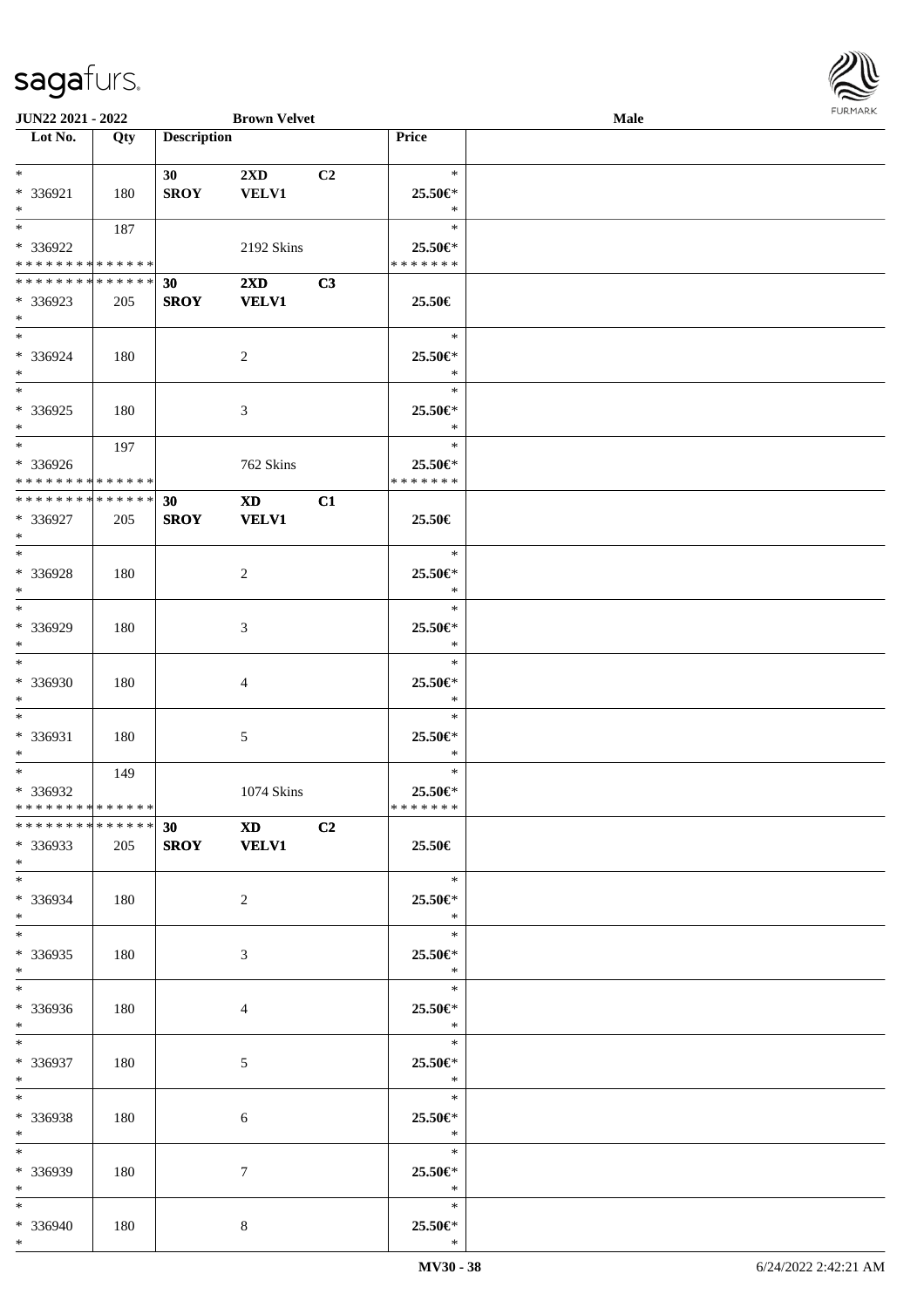\*



| <b>JUN22 2021 - 2022</b>                                           |     |                    | <b>Brown Velvet</b>                    |    |                                     | <b>Male</b> |  |
|--------------------------------------------------------------------|-----|--------------------|----------------------------------------|----|-------------------------------------|-------------|--|
| Lot No.                                                            | Qty | <b>Description</b> |                                        |    | Price                               |             |  |
| $*$<br>* 336941<br>$*$                                             | 180 | 30<br><b>SROY</b>  | $\mathbf{X}\mathbf{D}$<br><b>VELV1</b> | C2 | $\ast$<br>25.50€*<br>$\ast$         |             |  |
| $*$<br>* 336942<br>$*$                                             | 180 |                    | 10                                     |    | $\ast$<br>25.50€*<br>$\ast$         |             |  |
| $*$<br>* 336943<br>$*$                                             | 180 |                    | 11                                     |    | $\ast$<br>25.50€*<br>$\ast$         |             |  |
| $\ddot{x}$<br>* 336944<br>$*$                                      | 180 |                    | 12                                     |    | $\ast$<br>25.50€*<br>$\ast$         |             |  |
| $\overline{\ast}$<br>* 336945<br>$\ddot{x}$                        | 180 |                    | 13                                     |    | $\ast$<br>25.50€*<br>$\ast$         |             |  |
| * 336946<br>$*$                                                    | 180 |                    | 14                                     |    | $\ast$<br>25.50€*<br>$\ast$         |             |  |
| * 336947<br>$*$                                                    | 180 |                    | 15                                     |    | $\ast$<br>25.50€*<br>$\ast$         |             |  |
| $*$<br>* 336948<br>$*$                                             | 180 |                    | 16                                     |    | $\ast$<br>25.50€*<br>$\ast$         |             |  |
| $*$<br>* 336949<br>$*$                                             | 180 |                    | 17                                     |    | $\ast$<br>25.50€*<br>$\ast$         |             |  |
| $\ddot{x}$<br>* 336950<br>* * * * * * * * <mark>* * * * * *</mark> | 141 |                    | 3226 Skins                             |    | $\ast$<br>25.50€*<br>*******        |             |  |
| * * * * * * * * <mark>* * * * * * *</mark><br>$* 336951$<br>$*$    | 204 | 30<br><b>SROY</b>  | XD <sub>2</sub><br><b>VELV1</b>        | C3 | 25.00€                              |             |  |
| $\ast$<br>* 336952<br>$*$ $-$                                      | 180 |                    | $\overline{2}$                         |    | $\ast$<br>25.00€*<br>$\ast$         |             |  |
| $\ast$<br>* 336953<br>$*$                                          | 180 |                    | 3                                      |    | $\ast$<br>25.00€*<br>$\ast$         |             |  |
| $*$ $-$<br>* 336954<br>$\ast$                                      | 180 |                    | $\overline{4}$                         |    | $\ast$<br>25.00€*<br>$\ast$         |             |  |
| $\ddot{x}$<br>* 336955<br>$\ddot{x}$                               | 180 |                    | 5                                      |    | $\ast$<br>25.00€*<br>$\ast$         |             |  |
| $*$<br>* 336956<br>$*$                                             | 200 |                    | 6                                      |    | $\ast$<br>25.00€*<br>$\mathbb{R}^2$ |             |  |
| * 336957<br>* * * * * * * * <mark>* * * * * *</mark>               | 111 |                    | 1235 Skins                             |    | $\ast$<br>25.00€*<br>*******        |             |  |
| * * * * * * * * <mark>* * * * * * *</mark><br>* 336958<br>$\ast$   | 205 | 30<br><b>SROY</b>  | <b>Dark</b><br><b>VELV1</b>            | C1 | 25.50€                              |             |  |
| $*$<br>* 336959<br>$*$                                             | 180 |                    | 2                                      |    | $\ast$<br>25.50€*<br>$*$            |             |  |
| $\ast$<br>* 336960<br>$\ast$                                       | 180 |                    | 3                                      |    | $\ast$<br>25.50€*<br>$\ast$         |             |  |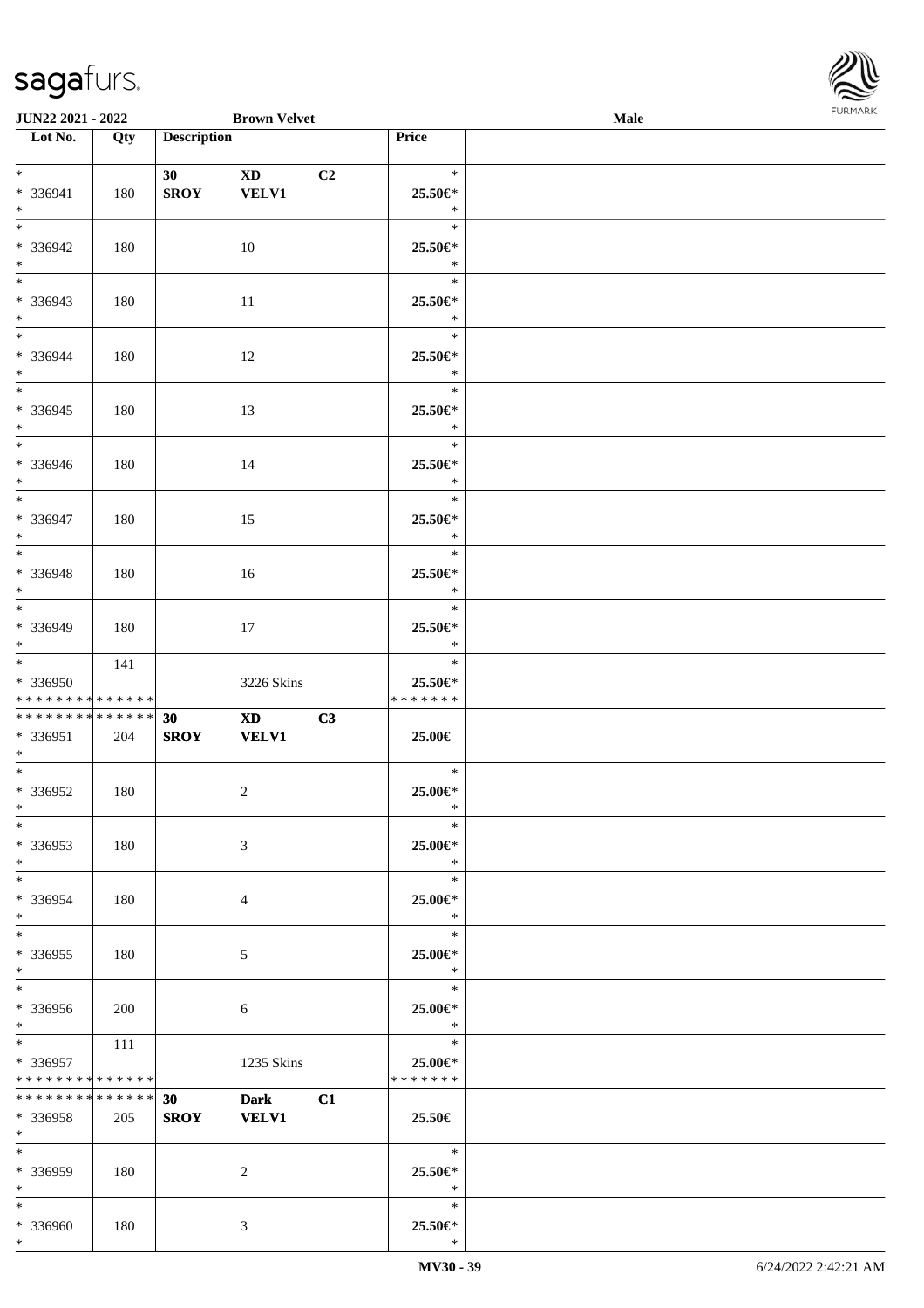

| JUN22 2021 - 2022                  |     |                    | <b>Brown Velvet</b> |                |                          | Male |  |
|------------------------------------|-----|--------------------|---------------------|----------------|--------------------------|------|--|
| Lot No.                            | Qty | <b>Description</b> |                     |                | <b>Price</b>             |      |  |
|                                    |     |                    |                     |                |                          |      |  |
| $*$                                |     | 30                 | <b>Dark</b>         | C1             | $\ast$                   |      |  |
| * 336961                           | 180 | <b>SROY</b>        | <b>VELV1</b>        |                | 25.50€*                  |      |  |
| $\ast$                             |     |                    |                     |                | $\ast$                   |      |  |
| $\overline{\phantom{0}}$           |     |                    |                     |                | $\ast$                   |      |  |
| * 336962                           |     |                    |                     |                |                          |      |  |
|                                    | 180 |                    | $\mathfrak{S}$      |                | 25.50€*                  |      |  |
| $\ast$<br>$\overline{\phantom{0}}$ |     |                    |                     |                | $\ast$                   |      |  |
|                                    |     |                    |                     |                | $\ast$                   |      |  |
| * 336963                           | 180 |                    | $\sqrt{6}$          |                | 25.50€*                  |      |  |
| $*$                                |     |                    |                     |                | $\ast$                   |      |  |
| $\overline{\ast}$                  |     |                    |                     |                | $\ast$                   |      |  |
| * 336964                           | 179 |                    | $\tau$              |                | 25.50€*                  |      |  |
| $\ast$                             |     |                    |                     |                | $\ast$                   |      |  |
| $\overline{\phantom{a}^*}$         |     |                    |                     |                | $\ast$                   |      |  |
| $*336965$                          | 180 |                    | $\,8\,$             |                | 25.50€*                  |      |  |
| $\ast$                             |     |                    |                     |                | $\ast$                   |      |  |
| $\overline{\ast}$                  | 194 |                    |                     |                | $\ast$                   |      |  |
|                                    |     |                    |                     |                |                          |      |  |
| * 336966                           |     |                    | 1658 Skins          |                | 25.50€*<br>* * * * * * * |      |  |
| * * * * * * * * * * * * * *        |     |                    |                     |                |                          |      |  |
| **************                     |     | 30                 | <b>Dark</b>         | C <sub>2</sub> |                          |      |  |
| $* 336967$                         | 265 | <b>SROY</b>        | <b>VELV1</b>        |                | 26.00€                   |      |  |
| $*$                                |     |                    |                     |                |                          |      |  |
| $\ast$                             |     |                    |                     |                | $\ast$                   |      |  |
| * 336968                           | 240 |                    | $\overline{2}$      |                | $26.00 \in$ *            |      |  |
| $\ast$                             |     |                    |                     |                | $\ast$                   |      |  |
| $*$                                |     |                    |                     |                | $\ast$                   |      |  |
| * 336969                           | 240 |                    | 3                   |                | $26.00 \text{E}^*$       |      |  |
| $\ast$                             |     |                    |                     |                | $\ast$                   |      |  |
| $\ast$                             |     |                    |                     |                | $\ast$                   |      |  |
| * 336970                           | 240 |                    |                     |                | $26.00 \in$ *            |      |  |
| $\ast$                             |     |                    | $\overline{4}$      |                | $\ast$                   |      |  |
| $\ast$                             |     |                    |                     |                | $\ast$                   |      |  |
|                                    |     |                    |                     |                |                          |      |  |
| * 336971                           | 240 |                    | $5\,$               |                | 26.00€*                  |      |  |
| $\ast$                             |     |                    |                     |                | $\ast$                   |      |  |
| $\ast$                             |     |                    |                     |                | $\ast$                   |      |  |
| * 336972                           | 240 |                    | 6                   |                | $26.00 \in$              |      |  |
| $*$                                |     |                    |                     |                | $\ast$                   |      |  |
| $*$                                |     |                    |                     |                | $\ast$                   |      |  |
| * 336973                           | 240 |                    | $\tau$              |                | $26.00 \in$              |      |  |
| $*$                                |     |                    |                     |                | $\ast$                   |      |  |
| $*$                                |     |                    |                     |                | $\ast$                   |      |  |
| * 336974                           | 240 |                    | $8\,$               |                | $26.00 \in$              |      |  |
| $*$                                |     |                    |                     |                | $\ast$                   |      |  |
| $*$                                |     |                    |                     |                | $\ast$                   |      |  |
| * 336975                           | 240 |                    | 9                   |                | $26.00 \in$              |      |  |
| $*$                                |     |                    |                     |                | $\ast$                   |      |  |
| $*$                                |     |                    |                     |                | $\ast$                   |      |  |
| * 336976                           |     |                    |                     |                |                          |      |  |
| $*$ $-$                            | 240 |                    | 10                  |                | 26.00€*<br>$\ast$        |      |  |
| $*$ and $*$                        |     |                    |                     |                |                          |      |  |
|                                    |     |                    |                     |                |                          |      |  |
| * 336977                           | 240 |                    | 11                  |                | 26.00€*                  |      |  |
| $*$ $-$                            |     |                    |                     |                | $\ast$                   |      |  |
| $\ast$                             |     |                    |                     |                | $\ast$                   |      |  |
| * 336978                           | 240 |                    | 12                  |                | $26.00 \in$              |      |  |
| $*$                                |     |                    |                     |                | $\ast$                   |      |  |
| $\ast$                             |     |                    |                     |                | $\ast$                   |      |  |
| * 336979                           | 180 |                    | 13                  |                | 26.00€*                  |      |  |
| $*$                                |     |                    |                     |                | $\mathbb{R}$             |      |  |
| $*$ $*$                            | 34  |                    |                     |                | $\ast$                   |      |  |
| * 336980                           |     |                    | 3119 Skins          |                | $26.00 \in$              |      |  |
| * * * * * * * * * * * * * *        |     |                    |                     |                | * * * * * * *            |      |  |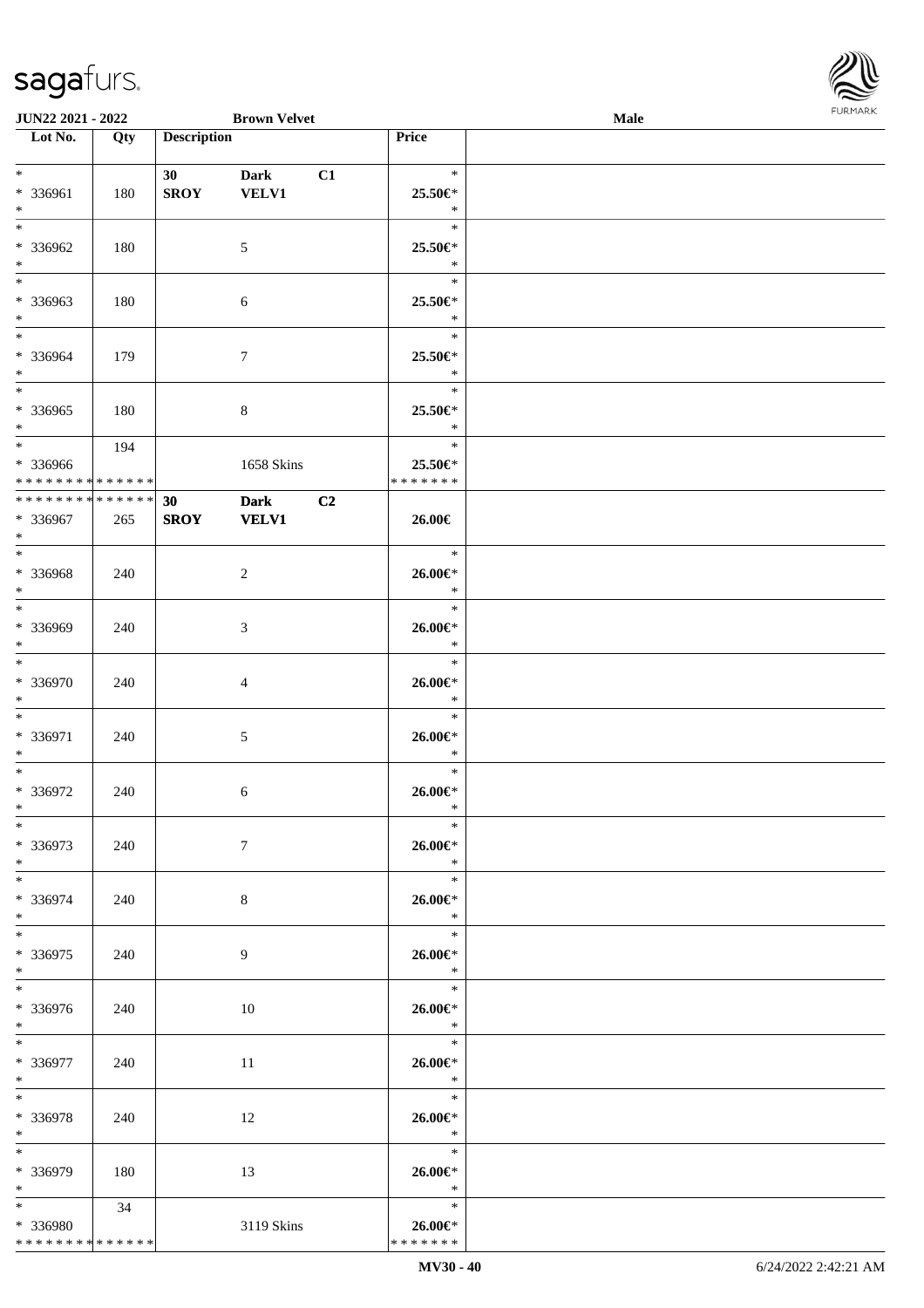

| <b>JUN22 2021 - 2022</b>                                             |     |                    | <b>Brown Velvet</b>         |                |                                                   | Male |  |
|----------------------------------------------------------------------|-----|--------------------|-----------------------------|----------------|---------------------------------------------------|------|--|
| Lot No.                                                              | Qty | <b>Description</b> |                             |                | Price                                             |      |  |
| * 336981<br>$\ast$                                                   | 205 | 30<br><b>SROY</b>  | <b>Dark</b><br><b>VELV1</b> | C3             | 25.50€                                            |      |  |
| $*$<br>* 336982<br>$*$                                               | 180 |                    | 2                           |                | $\ast$<br>25.50€*<br>$\ast$                       |      |  |
| $*$<br>* 336983<br>$\ast$                                            | 180 |                    | 3                           |                | $\ast$<br>25.50€*<br>$\ast$                       |      |  |
| $*$<br>* 336984<br>$*$                                               | 180 |                    | $\overline{4}$              |                | $\ast$<br>25.50€*<br>$\ast$                       |      |  |
| $\overline{\ast}$<br>* 336985<br>$*$                                 | 180 |                    | $\mathfrak{S}$              |                | $\ast$<br>25.50€*<br>$\ast$                       |      |  |
| $\overline{\phantom{0}}$<br>* 336986<br>$*$<br>$\overline{\ast}$     | 180 |                    | 6                           |                | $\ast$<br>25.50€*<br>$\ast$                       |      |  |
| * 336987<br>$\ast$                                                   | 180 |                    | $\tau$                      |                | $\ast$<br>25.50€*<br>$\ast$                       |      |  |
| $\overline{\ast}$<br>* 336988<br>$\ast$                              | 180 |                    | 8                           |                | $\ast$<br>25.50€*<br>$\ast$                       |      |  |
| $*$<br>* 336989<br>$\ast$                                            | 180 |                    | $\overline{9}$              |                | $\ast$<br>25.50€*<br>$\ast$                       |      |  |
| $*$<br>* 336990<br>$*$                                               | 180 |                    | 10                          |                | $\ast$<br>25.50€*<br>$\ast$                       |      |  |
| $*$<br>* 336991<br>$\ast$                                            | 180 |                    | 11                          |                | $\ast$<br>25.50€*<br>$\ast$                       |      |  |
| $\ast$<br>* 336992<br>* * * * * * * * <mark>* * * * * * *</mark>     | 61  |                    | 2066 Skins                  |                | $\ast$<br>25.50€*<br>*******                      |      |  |
| * * * * * * * * * * * * * * *<br>* 336993<br>$*$                     | 205 | SROY VELV1         | <b>30 MED</b>               | C1             | 26.00€                                            |      |  |
| $*$ $-$<br>* 336994<br>$\ddot{\ast}$                                 | 180 |                    | 2                           |                | $*$<br>26.00€*<br>$\ast$                          |      |  |
| $\ddot{x}$<br>* 336995<br>* * * * * * * * <mark>* * * * * * *</mark> | 140 |                    | 525 Skins                   |                | $\ast$<br>$26.00 \in$<br>* * * * * * *            |      |  |
| * * * * * * * * <mark>* * * * * * *</mark><br>* 336996<br>$*$        | 205 | 30<br><b>SROY</b>  | <b>MED</b><br><b>VELV1</b>  | C <sub>2</sub> | 26.00€                                            |      |  |
| $*$ $-$<br>* 336997<br>$*$                                           | 180 |                    | 2                           |                | $\overline{\phantom{a}}$<br>$26.00 \in$<br>$\ast$ |      |  |
| $*$ $-$<br>* 336998<br>$\ast$                                        | 180 |                    | 3                           |                | $\ast$<br>26.00€*<br>$\ast$                       |      |  |
| $*$<br>* 336999<br>$*$ $-$                                           | 180 |                    | $\overline{4}$              |                | $\ast$<br>26.50€*<br>$\ast$                       |      |  |
| $\ddot{x}$<br>* 337000<br>$\ast$                                     | 180 |                    | 5                           |                | $\ast$<br>25.50€*<br>$\ast$                       |      |  |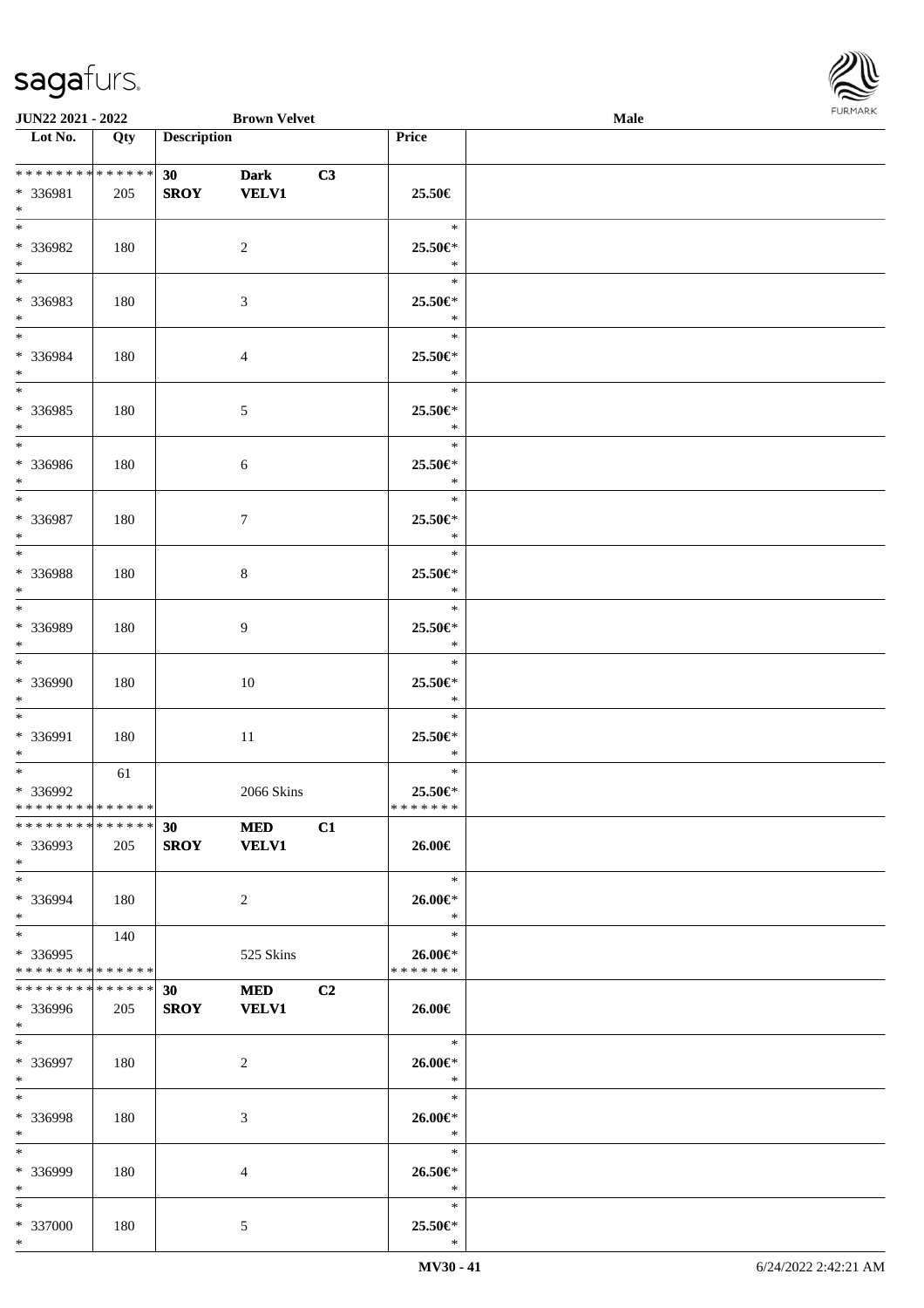\*



| JUN22 2021 - 2022             |     |                    | <b>Brown Velvet</b> |    |               | Male | 101111111111 |
|-------------------------------|-----|--------------------|---------------------|----|---------------|------|--------------|
| Lot No.                       | Qty | <b>Description</b> |                     |    | Price         |      |              |
|                               |     |                    |                     |    |               |      |              |
| $*$                           |     | 30 <sup>°</sup>    | <b>MED</b>          | C2 | $\ast$        |      |              |
| * 337001                      | 180 | <b>SROY</b>        | <b>VELV1</b>        |    | 25.50€*       |      |              |
| $*$                           |     |                    |                     |    | $\ast$        |      |              |
| $*$                           |     |                    |                     |    | $\ast$        |      |              |
| * 337002                      | 180 |                    | 7                   |    | 25.50€*       |      |              |
| $*$                           |     |                    |                     |    | $\ast$        |      |              |
| $\overline{\phantom{0}}$      |     |                    |                     |    | $\ast$        |      |              |
| $* 337003$                    | 180 |                    | 8                   |    | 25.50€*       |      |              |
| $*$                           |     |                    |                     |    | $\ast$        |      |              |
| $*$                           |     |                    |                     |    | $\ast$        |      |              |
| * 337004                      | 180 |                    | 9                   |    | 25.50€*       |      |              |
| $*$                           |     |                    |                     |    | $\ast$        |      |              |
| $\overline{\phantom{0}}$      |     |                    |                     |    | $\ast$        |      |              |
| $* 337005$                    | 180 |                    | 10                  |    | 25.50€*       |      |              |
| $*$                           |     |                    |                     |    | $\ast$        |      |              |
| $*$                           | 150 |                    |                     |    | $\ast$        |      |              |
| $* 337006$                    |     |                    | 1975 Skins          |    | 26.00€*       |      |              |
| * * * * * * * * * * * * * *   |     |                    |                     |    | * * * * * * * |      |              |
| * * * * * * * * * * * * * *   |     | 30                 | <b>MED</b>          | C3 |               |      |              |
| * 337007                      | 205 | <b>SROY</b>        | <b>VELV1</b>        |    | 25.50€        |      |              |
| $*$                           |     |                    |                     |    |               |      |              |
| $*$                           |     |                    |                     |    | $\ast$        |      |              |
| $* 337008$                    | 180 |                    | $\overline{2}$      |    | 25.50€*       |      |              |
| $*$                           |     |                    |                     |    | $\ast$        |      |              |
|                               |     |                    |                     |    | $\ast$        |      |              |
| * 337009                      | 200 |                    | 3                   |    | 25.50€*       |      |              |
| $*$                           |     |                    |                     |    | $\ast$        |      |              |
| $*$                           | 91  |                    |                     |    | $\ast$        |      |              |
| * 337010                      |     |                    | 676 Skins           |    | 25.50€*       |      |              |
| * * * * * * * * * * * * * *   |     |                    |                     |    | * * * * * * * |      |              |
| * * * * * * * * * * * * * *   |     | 30                 | <b>PALE</b>         | C1 |               |      |              |
| * 337011                      | 205 | <b>SROY</b>        | <b>VELV1</b>        |    | 25.50€        |      |              |
| $*$                           |     |                    |                     |    |               |      |              |
| $*$                           | 177 |                    |                     |    | $\ast$        |      |              |
| * 337012                      |     |                    | 382 Skins           |    | 25.50€*       |      |              |
| * * * * * * * * * * * * * *   |     |                    |                     |    | * * * * * * * |      |              |
| * * * * * * * * * * * * * * * |     | 30                 | <b>PALE</b>         | C2 |               |      |              |
| * 337013                      | 205 |                    | SROY VELV1          |    | 26.00€        |      |              |
| $*$                           |     |                    |                     |    |               |      |              |
| $*$                           |     |                    |                     |    | $\ast$        |      |              |
| * 337014                      | 180 |                    | $\overline{2}$      |    | 26.00€*       |      |              |
| $*$                           |     |                    |                     |    | $\ast$        |      |              |
| $*$                           |     |                    |                     |    | $\ast$        |      |              |
| * 337015                      | 180 |                    | 3                   |    | 26.00€*       |      |              |
| $*$                           |     |                    |                     |    | $\ast$        |      |              |
| $*$                           |     |                    |                     |    | $\ast$        |      |              |
| * 337016                      | 180 |                    | 4                   |    | 26.00€*       |      |              |
| $*$                           |     |                    |                     |    | $\ast$        |      |              |
| $*$                           |     |                    |                     |    | $\ast$        |      |              |
| * 337017                      | 180 |                    | 5                   |    | $26.00 \in$ * |      |              |
| $*$ $*$                       |     |                    |                     |    | $\ast$        |      |              |
| $*$                           |     |                    |                     |    | $\ast$        |      |              |
| * 337018                      | 180 |                    | 6                   |    | 26.00€*       |      |              |
| $*$ $-$                       |     |                    |                     |    | $\ast$        |      |              |
| $\ast$                        | 80  |                    |                     |    | $\ast$        |      |              |
| * 337019                      |     |                    | 1185 Skins          |    | 26.00€*       |      |              |
| * * * * * * * * * * * * * *   |     |                    |                     |    | * * * * * * * |      |              |
| ******** <mark>******</mark>  |     | 30                 | <b>PALE</b>         | C3 |               |      |              |
| * 337020                      | 205 | <b>SROY</b>        | <b>VELV1</b>        |    | 25.00€        |      |              |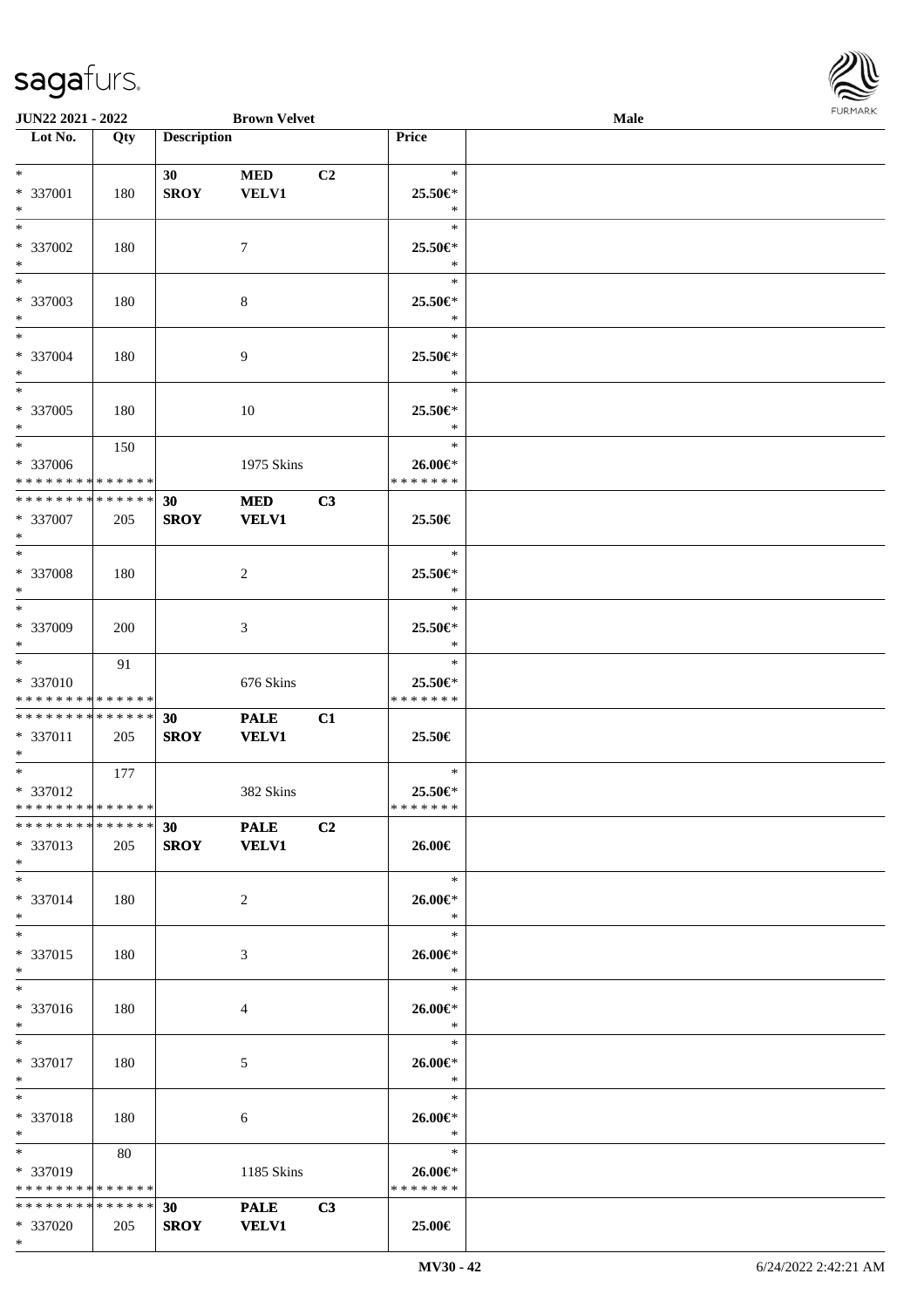

| JUN22 2021 - 2022                  |     |                    | <b>Brown Velvet</b>     |    |                   | Male | <b>FURMARK</b> |
|------------------------------------|-----|--------------------|-------------------------|----|-------------------|------|----------------|
| $\overline{\phantom{1}}$ Lot No.   | Qty | <b>Description</b> |                         |    | Price             |      |                |
| $*$ $*$                            | 172 | 30 <sub>1</sub>    | <b>PALE</b>             | C3 | $\ast$            |      |                |
| * 337021                           |     | <b>SROY</b>        | <b>VELV1</b>            |    | 25.00€*           |      |                |
| * * * * * * * * * * * * * *        |     |                    |                         |    | * * * * * * *     |      |                |
|                                    |     | <b>30</b>          | $\mathbf{X}\mathbf{P}$  | C1 |                   |      |                |
| 337022                             | 149 | <b>SROY</b>        | <b>VELV1</b>            |    | $26.00 \in$       |      |                |
| * * * * * * * * * * * * * *        |     | 30                 | $\mathbf{X}\mathbf{P}$  | C2 |                   |      |                |
| * 337023                           | 205 | <b>SROY</b>        | <b>VELV1</b>            |    | 26.00€            |      |                |
| $*$                                |     |                    |                         |    |                   |      |                |
| $\ast$                             |     |                    |                         |    | $\ast$            |      |                |
| * 337024<br>$*$                    | 180 |                    | $\overline{c}$          |    | 26.00€*<br>$\ast$ |      |                |
| $\ast$                             | 99  |                    |                         |    | $\ast$            |      |                |
| * 337025                           |     |                    | 484 Skins               |    | 26.00€*           |      |                |
| * * * * * * * * * * * * * *        |     |                    |                         |    | * * * * * * *     |      |                |
| * * * * * * * * * * * * * *        |     | 30                 | $2\mathbf{X}\mathbf{D}$ | C1 |                   |      |                |
| * 337026<br>$*$                    | 205 | <b>SROY</b>        | VELV2                   |    | 28.00€            |      |                |
| $*$                                | 220 |                    |                         |    | $\ast$            |      |                |
| * 337027                           |     |                    | 425 Skins               |    | 28.00€*           |      |                |
| * * * * * * * * * * * * * *        |     |                    |                         |    | * * * * * * *     |      |                |
| * * * * * * * * * * * * * *        |     | 30                 | $2\mathbf{X}\mathbf{D}$ | C2 |                   |      |                |
| * 337028<br>$\ast$                 | 205 | <b>SROY</b>        | <b>VELV2</b>            |    | 28.00€            |      |                |
| $\overline{\phantom{a}^*}$         |     |                    |                         |    | $\ast$            |      |                |
| * 337029                           | 180 |                    | $\overline{c}$          |    | 28.00€*           |      |                |
| $\ast$<br>$*$                      |     |                    |                         |    | $\ast$            |      |                |
| * 337030                           | 180 |                    | $\mathfrak{Z}$          |    | $\ast$<br>28.00€* |      |                |
| $\ast$                             |     |                    |                         |    | $\ast$            |      |                |
| $\ast$                             |     |                    |                         |    | $\ast$            |      |                |
| * 337031                           | 180 |                    | 4                       |    | 28.00€*           |      |                |
| $\ast$<br>$\overline{\phantom{0}}$ |     |                    |                         |    | $\ast$<br>$\ast$  |      |                |
| $* 337032$                         | 180 |                    | 5                       |    | $28.00 \in$ *     |      |                |
| $\ast$                             |     |                    |                         |    | $\ast$            |      |                |
| $\ast$                             |     |                    |                         |    | $\ast$            |      |                |
| * 337033                           | 180 |                    | 6                       |    | 28.00€*           |      |                |
| $\ast$<br>$*$                      |     |                    |                         |    | $\ast$<br>$\ast$  |      |                |
| * 337034                           | 180 |                    | $\tau$                  |    | 28.00€*           |      |                |
| $\ast$                             |     |                    |                         |    | $\ast$            |      |                |
| $\overline{\ast}$                  |     |                    |                         |    | $\ast$            |      |                |
| * 337035                           | 180 |                    | $\,8\,$                 |    | 28.00€*<br>$\ast$ |      |                |
| $\ast$<br>$\ast$                   | 39  |                    |                         |    | $\ast$            |      |                |
| * 337036                           |     |                    | 1504 Skins              |    | 28.00€*           |      |                |
| * * * * * * * * * * * * * *        |     |                    |                         |    | * * * * * * *     |      |                |
| * * * * * * * * * * * * * *        |     | 30                 | $2\mathbf{X}\mathbf{D}$ | C3 |                   |      |                |
| $*337037$<br>$\ast$                | 205 | <b>SROY</b>        | <b>VELV2</b>            |    | 28.00€            |      |                |
| $\ast$                             |     |                    |                         |    | $\ast$            |      |                |
| * 337038                           | 180 |                    | 2                       |    | 28.00€*           |      |                |
| $\ast$                             |     |                    |                         |    | $\ast$            |      |                |
| $\ast$                             |     |                    |                         |    | $\ast$            |      |                |
| * 337039<br>$\ast$                 | 180 |                    | 3                       |    | 28.00€*<br>$\ast$ |      |                |
| $\ast$                             | 43  |                    |                         |    | $\ast$            |      |                |
| * 337040                           |     |                    | 608 Skins               |    | 27.50€*           |      |                |
| ******** <mark>******</mark>       |     |                    |                         |    | * * * * * * *     |      |                |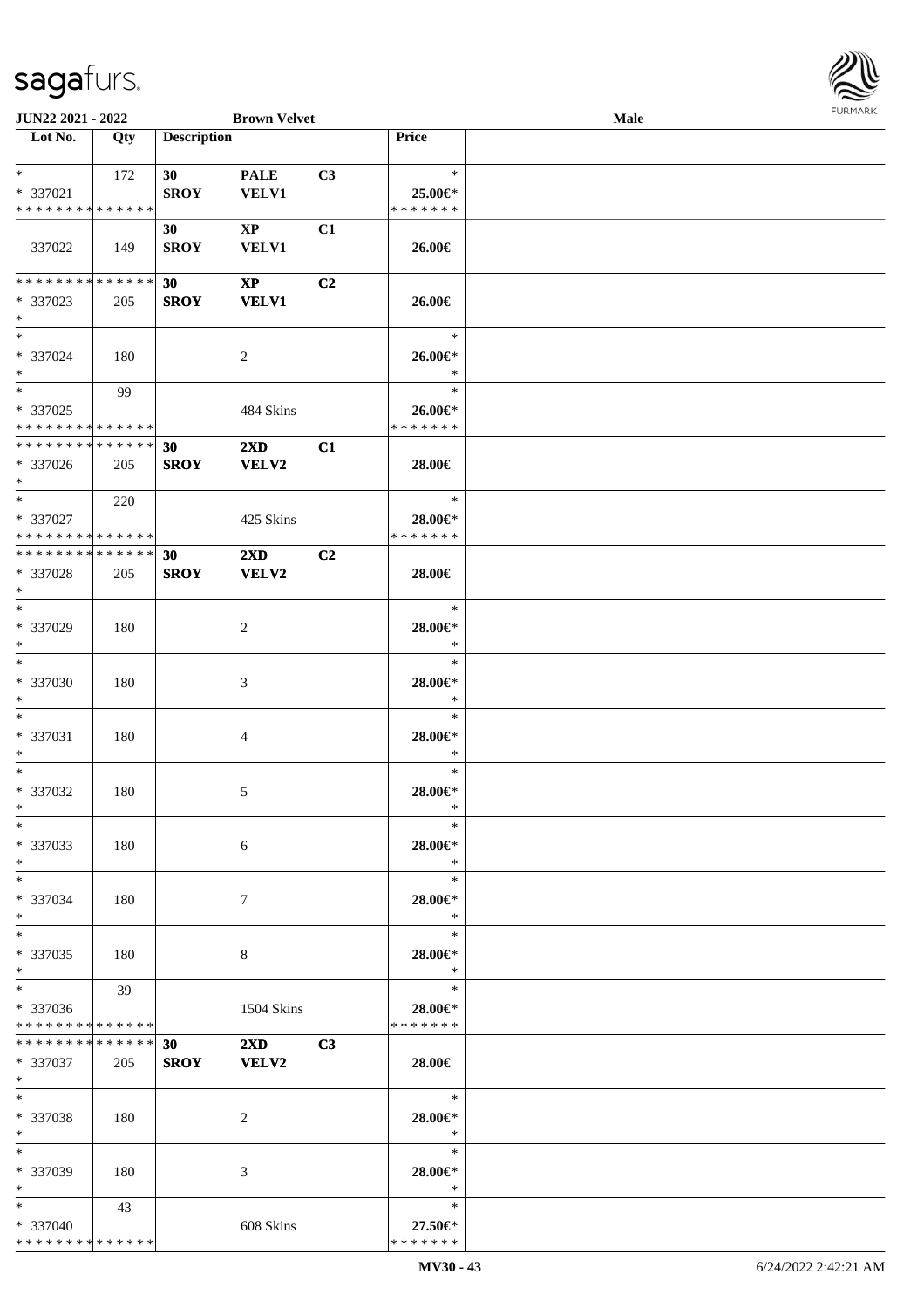\*



| <b>JUN22 2021 - 2022</b>                                      |     |                                | <b>Brown Velvet</b>                     |    |                                    | Male |  |
|---------------------------------------------------------------|-----|--------------------------------|-----------------------------------------|----|------------------------------------|------|--|
| Lot No.                                                       | Qty | <b>Description</b>             |                                         |    | Price                              |      |  |
| ******** <mark>******</mark><br>* 337041<br>$*$               | 205 | 30 <sup>°</sup><br><b>SROY</b> | <b>XD</b><br><b>VELV2</b>               | C1 | 28.50€                             |      |  |
| * 337042<br>$*$                                               | 180 |                                | 2                                       |    | $\ast$<br>28.50€*<br>$\ast$        |      |  |
| * 337043<br>$*$                                               | 180 |                                | 3                                       |    | $\ast$<br>28.50€*<br>$\ast$        |      |  |
| $*$<br>* 337044<br>* * * * * * * * * * * * * *                | 83  |                                | 648 Skins                               |    | $\ast$<br>28.50€*<br>* * * * * * * |      |  |
| * * * * * * * * <mark>* * * * * * *</mark><br>* 337045<br>$*$ | 205 | 30<br><b>SROY</b>              | $\mathbf{X}\mathbf{D}$<br>VELV2         | C2 | 28.00€                             |      |  |
| $\frac{1}{2}$<br>* 337046<br>$*$                              | 180 |                                | 2                                       |    | $\ast$<br>28.00€*<br>$\ast$        |      |  |
| $*$<br>* 337047<br>$*$                                        | 180 |                                | 3                                       |    | $\ast$<br>28.00€*<br>$\ast$        |      |  |
| $*$<br>* 337048<br>$*$                                        | 180 |                                | $\overline{4}$                          |    | $\ast$<br>28.00€*<br>$\ast$        |      |  |
| $\overline{\ast}$<br>* 337049<br>$*$                          | 180 |                                | 5                                       |    | $\ast$<br>28.00€*<br>$\ast$        |      |  |
| $*$<br>* 337050<br>$*$                                        | 180 |                                | 6                                       |    | $\ast$<br>$28.00 \in$ *<br>$\ast$  |      |  |
| $*$<br>* 337051<br>$*$                                        | 180 |                                | $7\phantom{.0}$                         |    | $\ast$<br>$28.00 \in$ *<br>$\ast$  |      |  |
| $*$<br>* 337052<br>$*$                                        | 180 |                                | 8                                       |    | $\ast$<br>28.00€*<br>$\ast$        |      |  |
| $*$<br>* 337053<br>$*$                                        | 180 |                                | 9                                       |    | $\ast$<br>28.00€*<br>$*$           |      |  |
| $*$<br>* 337054<br>$*$                                        | 180 |                                | 10                                      |    | $\ast$<br>28.00€*<br>$\ast$        |      |  |
| $*$ $-$<br>* 337055<br>$*$                                    | 180 |                                | 11                                      |    | $\ast$<br>28.00€*<br>$\ast$        |      |  |
| * 337056<br>$*$                                               | 180 |                                | 12                                      |    | $\ast$<br>28.00€*<br>$\ast$        |      |  |
| $*$<br>* 337057<br>* * * * * * * * <mark>* * * * * *</mark>   | 192 |                                | 2377 Skins                              |    | $\ast$<br>28.00€*<br>* * * * * * * |      |  |
| * * * * * * * * <mark>* * * * * *</mark><br>* 337058<br>$*$   | 205 | 30<br><b>SROY</b>              | $\mathbf{X} \mathbf{D}$<br><b>VELV2</b> | C3 | 28.00€                             |      |  |
| $*$<br>* 337059<br>$*$ $-$                                    | 180 |                                | 2                                       |    | $\ast$<br>28.00€*<br>$*$           |      |  |
| $*$<br>* 337060                                               | 180 |                                | 3                                       |    | $\ast$<br>28.00€*                  |      |  |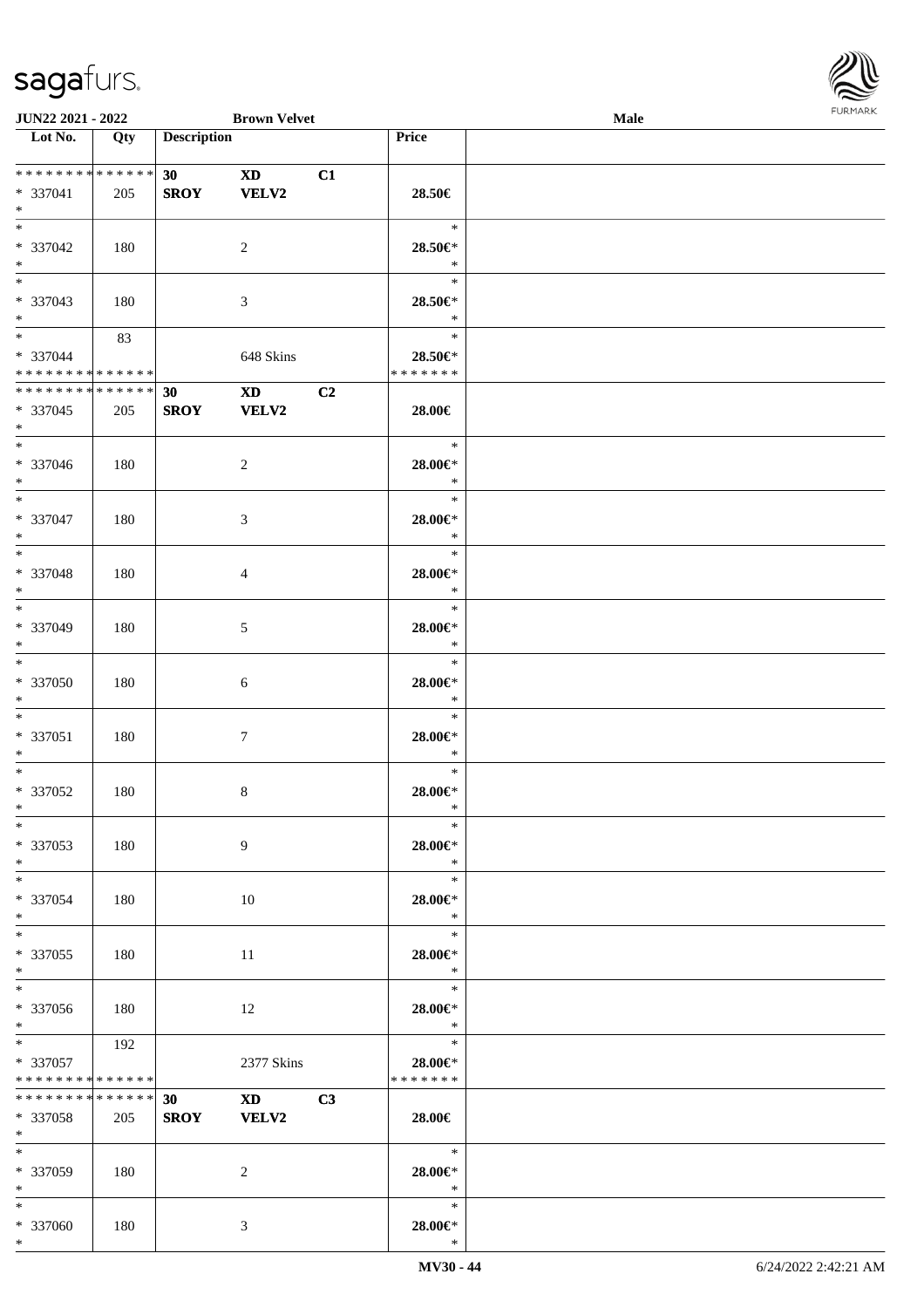

| <b>JUN22 2021 - 2022</b>      |     |                    | <b>Brown Velvet</b> |    |                         | <b>Male</b> |  |
|-------------------------------|-----|--------------------|---------------------|----|-------------------------|-------------|--|
| Lot No.                       | Qty | <b>Description</b> |                     |    | Price                   |             |  |
|                               |     |                    |                     |    |                         |             |  |
| $*$                           |     | 30                 | <b>XD</b>           | C3 | $\ast$                  |             |  |
| * 337061                      | 180 | <b>SROY</b>        | VELV2               |    | 28.00€*                 |             |  |
| $*$                           |     |                    |                     |    | $\ast$                  |             |  |
| $\overline{\ast}$             | 167 |                    |                     |    | $\ast$                  |             |  |
| * 337062                      |     |                    | 912 Skins           |    | 28.00€*                 |             |  |
| * * * * * * * * * * * * * *   |     |                    |                     |    | * * * * * * *           |             |  |
|                               |     |                    |                     |    |                         |             |  |
| * * * * * * * * * * * * * * * |     | 30                 | <b>Dark</b>         | C1 |                         |             |  |
| * 337063                      | 205 | <b>SROY</b>        | <b>VELV2</b>        |    | 28.00€                  |             |  |
| $*$                           |     |                    |                     |    |                         |             |  |
| $*$                           |     |                    |                     |    | $\ast$                  |             |  |
| * 337064                      | 180 |                    | $\overline{c}$      |    | 28.00€*                 |             |  |
| $*$                           |     |                    |                     |    | $\ast$                  |             |  |
|                               |     |                    |                     |    | $\ast$                  |             |  |
| * 337065                      | 180 |                    | 3                   |    | 28.00€*                 |             |  |
| $*$                           |     |                    |                     |    | $\ast$                  |             |  |
| $*$                           |     |                    |                     |    | $\ast$                  |             |  |
| * 337066                      |     |                    |                     |    |                         |             |  |
| $*$                           | 180 |                    | 4                   |    | 28.00€*<br>$\ast$       |             |  |
|                               |     |                    |                     |    |                         |             |  |
| $*$                           |     |                    |                     |    | $\ast$                  |             |  |
| * 337067                      | 180 |                    | 5                   |    | 28.00€*                 |             |  |
| $*$                           |     |                    |                     |    | $\ast$                  |             |  |
| $*$                           |     |                    |                     |    | $\ast$                  |             |  |
| * 337068                      | 180 |                    | 6                   |    | 28.00€*                 |             |  |
| $*$                           |     |                    |                     |    | $\ast$                  |             |  |
| $*$                           | 123 |                    |                     |    | $\ast$                  |             |  |
| * 337069                      |     |                    | 1228 Skins          |    | 28.00€*                 |             |  |
| * * * * * * * * * * * * * *   |     |                    |                     |    | * * * * * * *           |             |  |
| * * * * * * * * * * * * * * * |     | 30                 | <b>Dark</b>         | C2 |                         |             |  |
| * 337070                      | 205 | <b>SROY</b>        | VELV2               |    | 28.00€                  |             |  |
| $*$                           |     |                    |                     |    |                         |             |  |
| $*$                           |     |                    |                     |    | $\ast$                  |             |  |
|                               |     |                    |                     |    |                         |             |  |
| * 337071                      | 180 |                    | $\overline{c}$      |    | 28.00€*                 |             |  |
| $*$                           |     |                    |                     |    | $\ast$                  |             |  |
| $*$                           |     |                    |                     |    | $\ast$                  |             |  |
| $* 337072$                    | 180 |                    | 3                   |    | 28.00€*                 |             |  |
| $*$                           |     |                    |                     |    | $\ast$                  |             |  |
| $*$                           |     |                    |                     |    | $\ast$                  |             |  |
| * 337073                      | 180 |                    | $\overline{4}$      |    | $28.00 \in$ *           |             |  |
| $*$                           |     |                    |                     |    | $\ast$                  |             |  |
| $*$                           |     |                    |                     |    | $\ast$                  |             |  |
| * 337074                      | 180 |                    | 5                   |    | 28.00€*                 |             |  |
| $*$                           |     |                    |                     |    | $\ast$                  |             |  |
| $*$                           |     |                    |                     |    | $\ast$                  |             |  |
| $* 337075$                    |     |                    |                     |    | 28.00€*                 |             |  |
| $*$                           | 180 |                    | 6                   |    | $\rightarrow$           |             |  |
| $*$                           |     |                    |                     |    |                         |             |  |
|                               |     |                    |                     |    | $\ast$                  |             |  |
| * 337076                      | 180 |                    | 7                   |    | $28.00 \in$ *           |             |  |
| $*$                           |     |                    |                     |    | $\ddot{x}$              |             |  |
| $*$                           |     |                    |                     |    | $\ast$                  |             |  |
| $* 337077$                    | 180 |                    | $8\,$               |    | 28.00€*                 |             |  |
| $*$                           |     |                    |                     |    | $\ast$                  |             |  |
| $*$                           |     |                    |                     |    | $\ast$                  |             |  |
| * 337078                      | 180 |                    | 9                   |    | 28.00€*                 |             |  |
| $*$                           |     |                    |                     |    | $\ast$                  |             |  |
| $*$                           |     |                    |                     |    | $\ast$                  |             |  |
| * 337079                      | 180 |                    | 10                  |    | 28.00€*                 |             |  |
| $*$                           |     |                    |                     |    | $\ast$                  |             |  |
| $*$                           |     |                    |                     |    | $\ast$                  |             |  |
|                               |     |                    |                     |    |                         |             |  |
| * 337080<br>$*$               | 180 |                    | 11                  |    | $28.00 \in$ *<br>$\ast$ |             |  |
|                               |     |                    |                     |    |                         |             |  |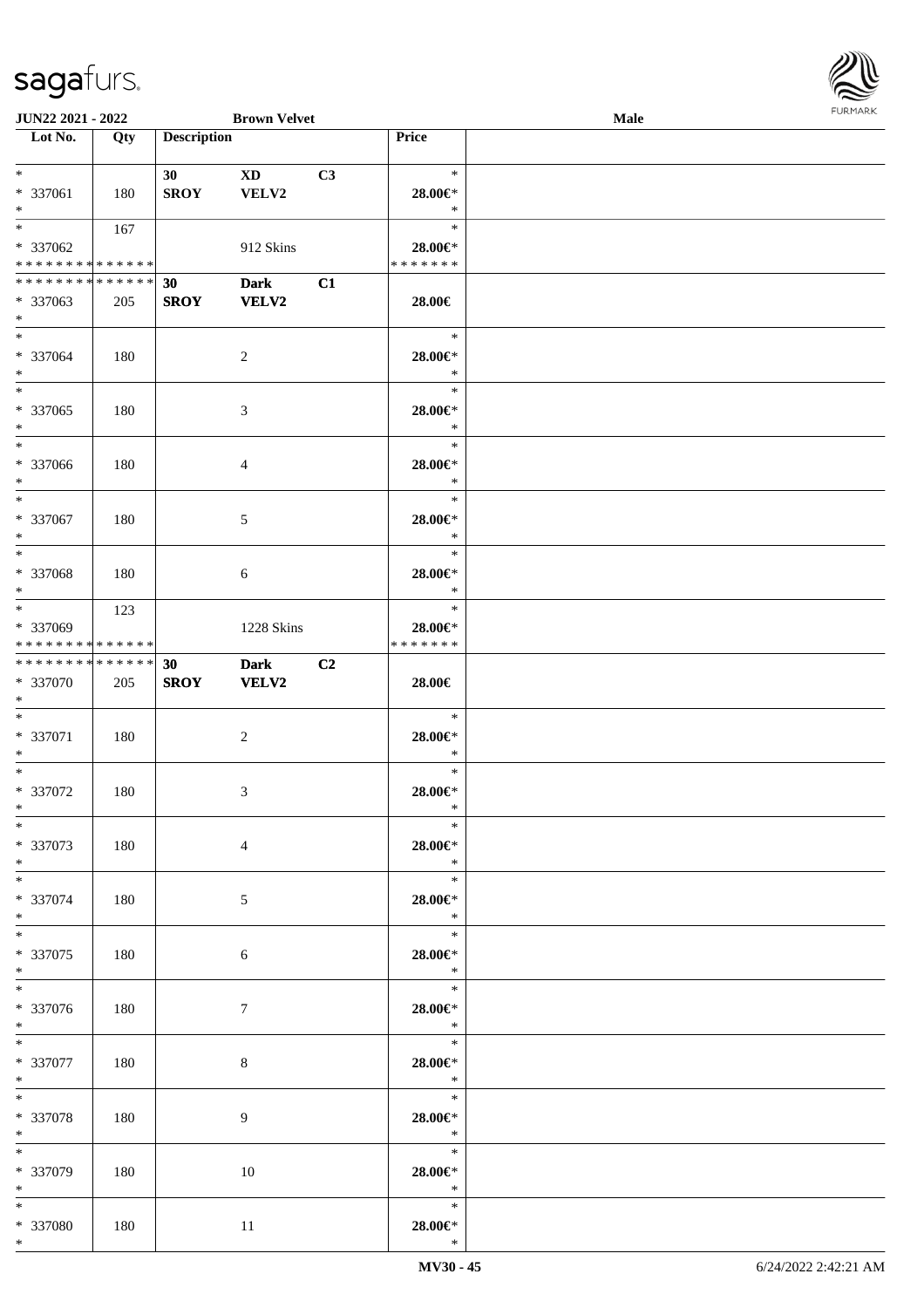

| <b>JUN22 2021 - 2022</b>      |     |                    | <b>Brown Velvet</b> |    |               | <b>Male</b> |  |
|-------------------------------|-----|--------------------|---------------------|----|---------------|-------------|--|
| Lot No.                       | Qty | <b>Description</b> |                     |    | Price         |             |  |
|                               |     |                    |                     |    |               |             |  |
| $*$                           |     | 30                 | <b>Dark</b>         | C2 | $\ast$        |             |  |
| * 337081                      | 180 | <b>SROY</b>        | VELV2               |    | 28.00€*       |             |  |
| $*$                           |     |                    |                     |    | $\ast$        |             |  |
| $*$                           | 171 |                    |                     |    | $\ast$        |             |  |
| * 337082                      |     |                    | 2356 Skins          |    | 28.00€*       |             |  |
| * * * * * * * * * * * * * *   |     |                    |                     |    | * * * * * * * |             |  |
| * * * * * * * * * * * * * * * |     | 30                 | <b>Dark</b>         | C3 |               |             |  |
| * 337083                      | 205 | <b>SROY</b>        | <b>VELV2</b>        |    | 28.00€        |             |  |
| $*$                           |     |                    |                     |    |               |             |  |
| $*$                           |     |                    |                     |    | $\ast$        |             |  |
| * 337084                      | 180 |                    | $\overline{c}$      |    | 28.00€*       |             |  |
| $*$                           |     |                    |                     |    | $\ast$        |             |  |
| $*$                           |     |                    |                     |    | $\ast$        |             |  |
|                               |     |                    |                     |    |               |             |  |
| * 337085                      | 180 |                    | 3                   |    | 28.00€*       |             |  |
| $*$<br>$*$                    |     |                    |                     |    | $\ast$        |             |  |
|                               |     |                    |                     |    | $\ast$        |             |  |
| * 337086                      | 180 |                    | 4                   |    | 28.00€*       |             |  |
| $*$                           |     |                    |                     |    | $\ast$        |             |  |
| $*$                           |     |                    |                     |    | $\ast$        |             |  |
| * 337087                      | 179 |                    | 5                   |    | 28.00€*       |             |  |
| $*$                           |     |                    |                     |    | $\ast$        |             |  |
| $*$                           |     |                    |                     |    | $\ast$        |             |  |
| * 337088                      | 180 |                    | 6                   |    | 28.00€*       |             |  |
| $*$                           |     |                    |                     |    | $\ast$        |             |  |
| $*$                           |     |                    |                     |    | $\ast$        |             |  |
| * 337089                      | 180 |                    | 7                   |    | 28.00€*       |             |  |
| $*$                           |     |                    |                     |    | $\ast$        |             |  |
| $*$                           |     |                    |                     |    | $\ast$        |             |  |
| * 337090                      | 180 |                    | 8                   |    | $28.00 \in$ * |             |  |
| $*$                           |     |                    |                     |    | $\ast$        |             |  |
| $*$                           |     |                    |                     |    | $\ast$        |             |  |
| * 337091                      | 200 |                    | 9                   |    | 28.00€*       |             |  |
| $*$                           |     |                    |                     |    | $\ast$        |             |  |
| $*$                           | 81  |                    |                     |    | $\ast$        |             |  |
| * 337092                      |     |                    | 1745 Skins          |    | 28.00€*       |             |  |
| * * * * * * * * * * * * * * * |     |                    |                     |    | *******       |             |  |
| * * * * * * * * * * * * * * * |     | 30                 | <b>MED</b>          | C1 |               |             |  |
| * 337093                      | 205 |                    | SROY VELV2          |    | 28.00€        |             |  |
| $*$                           |     |                    |                     |    |               |             |  |
| $*$                           |     |                    |                     |    | $\ast$        |             |  |
| * 337094                      | 180 |                    | 2                   |    | 28.00€*       |             |  |
| $*$                           |     |                    |                     |    | $\ast$        |             |  |
| $*$                           |     |                    |                     |    | $\ast$        |             |  |
| * 337095                      | 180 |                    | 3                   |    | 28.00€*       |             |  |
| $*$                           |     |                    |                     |    | $\ast$        |             |  |
| $*$                           |     |                    |                     |    | $\ast$        |             |  |
| * 337096                      | 180 |                    | 4                   |    | 28.00€*       |             |  |
| $*$                           |     |                    |                     |    | $\ast$        |             |  |
| $*$                           | 91  |                    |                     |    | $\ast$        |             |  |
| * 337097                      |     |                    | 836 Skins           |    | 28.00€*       |             |  |
| * * * * * * * * * * * * * *   |     |                    |                     |    | * * * * * * * |             |  |
| * * * * * * * * * * * * * * * |     |                    |                     | C2 |               |             |  |
|                               |     | 30                 | <b>MED</b>          |    |               |             |  |
| * 337098<br>$*$               | 205 | <b>SROY</b>        | <b>VELV2</b>        |    | 28.00€        |             |  |
| $*$                           |     |                    |                     |    | $\ast$        |             |  |
|                               |     |                    |                     |    |               |             |  |
| * 337099                      | 200 |                    | 2                   |    | 28.00€*       |             |  |
| $*$                           |     |                    |                     |    | $\ast$        |             |  |
| $*$                           |     |                    |                     |    | $\ast$        |             |  |
| * 337100                      | 180 |                    | 3                   |    | 28.00€*       |             |  |
| $*$                           |     |                    |                     |    | $\ast$        |             |  |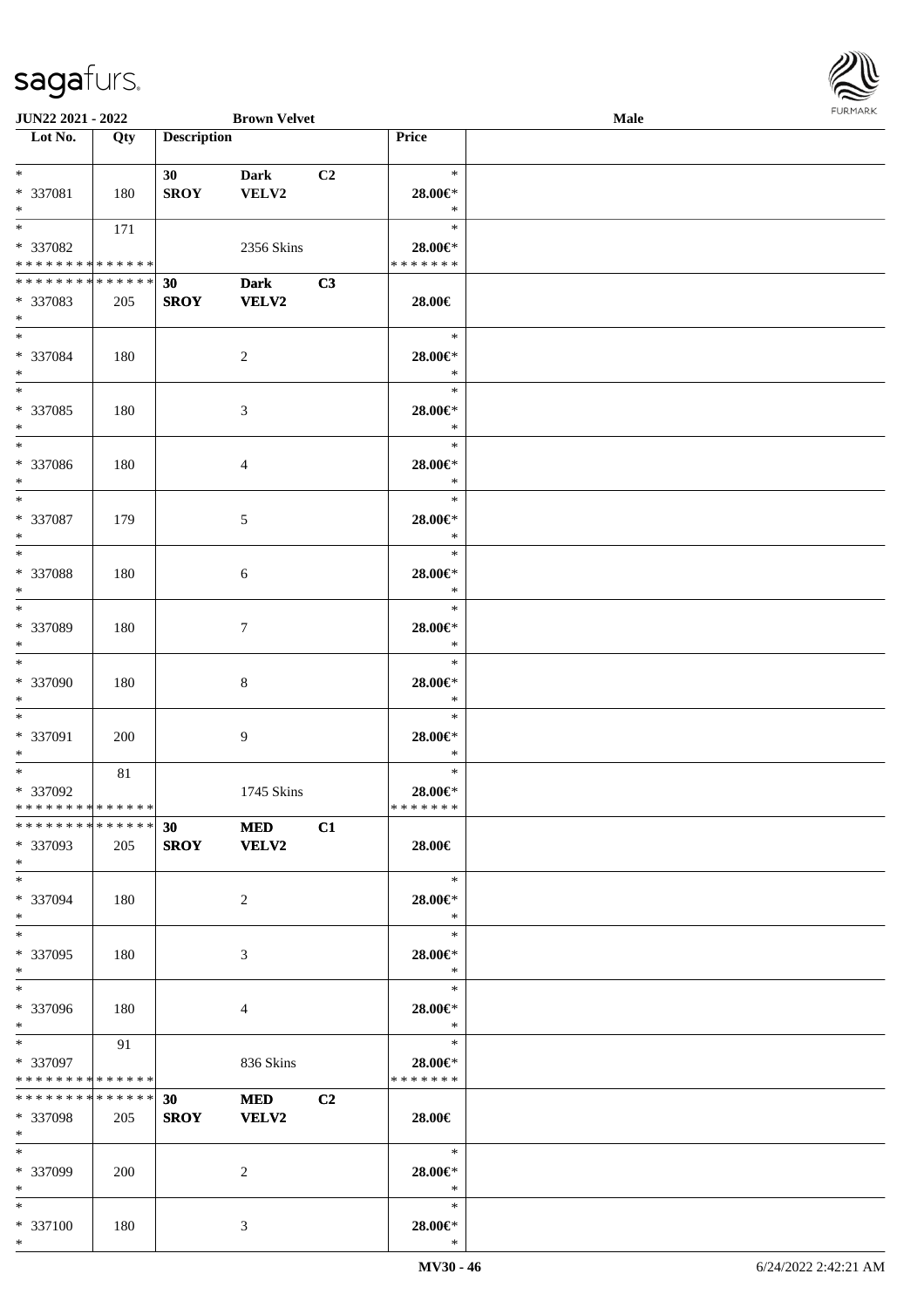

| <b>JUN22 2021 - 2022</b>                               |     |                    | <b>Brown Velvet</b> |                |                          | Male |  |
|--------------------------------------------------------|-----|--------------------|---------------------|----------------|--------------------------|------|--|
| Lot No.                                                | Qty | <b>Description</b> |                     |                | Price                    |      |  |
|                                                        |     |                    |                     |                |                          |      |  |
| $*$                                                    |     | 30                 | <b>MED</b>          | C <sub>2</sub> | $\ast$                   |      |  |
| * 337101                                               | 180 | <b>SROY</b>        | VELV2               |                | 28.00€*                  |      |  |
| $*$                                                    |     |                    |                     |                | $\ast$                   |      |  |
|                                                        |     |                    |                     |                | $\ast$                   |      |  |
| * 337102                                               | 180 |                    | $\mathfrak{S}$      |                | 28.00€*                  |      |  |
| $*$                                                    |     |                    |                     |                | $\ast$                   |      |  |
|                                                        |     |                    |                     |                | $\ast$                   |      |  |
| * 337103                                               | 180 |                    | 6                   |                | 28.00€*                  |      |  |
| $*$                                                    |     |                    |                     |                | $\ast$                   |      |  |
| $*$                                                    |     |                    |                     |                | $\ast$                   |      |  |
| * 337104                                               | 180 |                    | $\tau$              |                | 28.00€*                  |      |  |
| $*$                                                    |     |                    |                     |                | $\ast$                   |      |  |
|                                                        |     |                    |                     |                | $\ast$                   |      |  |
| * 337105                                               | 180 |                    | $\,8\,$             |                | 28.00€*                  |      |  |
| $*$                                                    |     |                    |                     |                | $\ast$                   |      |  |
|                                                        |     |                    |                     |                | $\ast$                   |      |  |
| * 337106                                               | 180 |                    | 9                   |                | 28.00€*                  |      |  |
| $*$                                                    |     |                    |                     |                | $\ast$                   |      |  |
|                                                        |     |                    |                     |                | $\ast$                   |      |  |
| * 337107                                               |     |                    |                     |                | 28.00€*                  |      |  |
| $*$                                                    | 180 |                    | 10                  |                | $\ast$                   |      |  |
|                                                        |     |                    |                     |                | $\ast$                   |      |  |
|                                                        |     |                    |                     |                |                          |      |  |
| * 337108                                               | 180 |                    | 11                  |                | 28.00€*<br>$\ast$        |      |  |
| $*$                                                    |     |                    |                     |                | $\ast$                   |      |  |
|                                                        | 58  |                    |                     |                |                          |      |  |
| * 337109<br>* * * * * * * * <mark>* * * * * * *</mark> |     |                    | 2083 Skins          |                | 27.50€*<br>* * * * * * * |      |  |
| * * * * * * * * <mark>* * * * * * *</mark>             |     |                    |                     |                |                          |      |  |
|                                                        |     | 30                 | <b>MED</b>          | C3             |                          |      |  |
| * 337110                                               | 205 | <b>SROY</b>        | VELV2               |                | 27.50€                   |      |  |
| $*$<br>$*$                                             |     |                    |                     |                | $\ast$                   |      |  |
|                                                        |     |                    |                     |                |                          |      |  |
| * 337111<br>$*$                                        | 180 |                    | $\sqrt{2}$          |                | 27.50€*<br>$\ast$        |      |  |
| $*$                                                    |     |                    |                     |                | $\ast$                   |      |  |
|                                                        |     |                    |                     |                |                          |      |  |
| * 337112<br>$*$                                        | 180 |                    | 3                   |                | 27.50€*<br>$\ast$        |      |  |
| $*$                                                    |     |                    |                     |                | $\ast$                   |      |  |
|                                                        |     |                    |                     |                |                          |      |  |
| * 337113                                               | 180 |                    | $\overline{4}$      |                | 27.50€*                  |      |  |
| $*$<br>$*$                                             |     |                    |                     |                | $\ast$<br>$\ast$         |      |  |
|                                                        |     |                    |                     |                |                          |      |  |
| * 337114                                               | 180 |                    | 5                   |                | 27.50€*                  |      |  |
| $*$                                                    |     |                    |                     |                | $\ast$                   |      |  |
| $*$                                                    |     |                    |                     |                | $\ast$                   |      |  |
| * 337115                                               | 180 |                    | 6                   |                | 27.50€*                  |      |  |
| $*$<br>$\overline{\ }$                                 |     |                    |                     |                | $*$                      |      |  |
|                                                        |     |                    |                     |                | $\ast$                   |      |  |
| * 337116                                               | 180 |                    | $\tau$              |                | 27.50€*                  |      |  |
| $*$                                                    |     |                    |                     |                | $\ast$                   |      |  |
| $*$                                                    |     |                    |                     |                | $\ast$                   |      |  |
| * 337117                                               | 190 |                    | 8                   |                | 27.50€*                  |      |  |
| $*$                                                    |     |                    |                     |                | $\ast$                   |      |  |
| $*$                                                    | 190 |                    |                     |                | $\ast$                   |      |  |
| * 337118                                               |     |                    | 1665 Skins          |                | 27.50€*                  |      |  |
| * * * * * * * * * * * * * *                            |     |                    |                     |                | * * * * * * *            |      |  |
| * * * * * * * * <mark>* * * * * *</mark>               |     | 30                 | <b>PALE</b>         | C1             |                          |      |  |
| * 337119                                               | 205 | <b>SROY</b>        | <b>VELV2</b>        |                | 28.00€                   |      |  |
| $*$                                                    |     |                    |                     |                |                          |      |  |
| $*$                                                    |     |                    |                     |                | $*$                      |      |  |
| * 337120                                               | 180 |                    | 2                   |                | 28.00€*                  |      |  |
| $*$                                                    |     |                    |                     |                | $\ast$                   |      |  |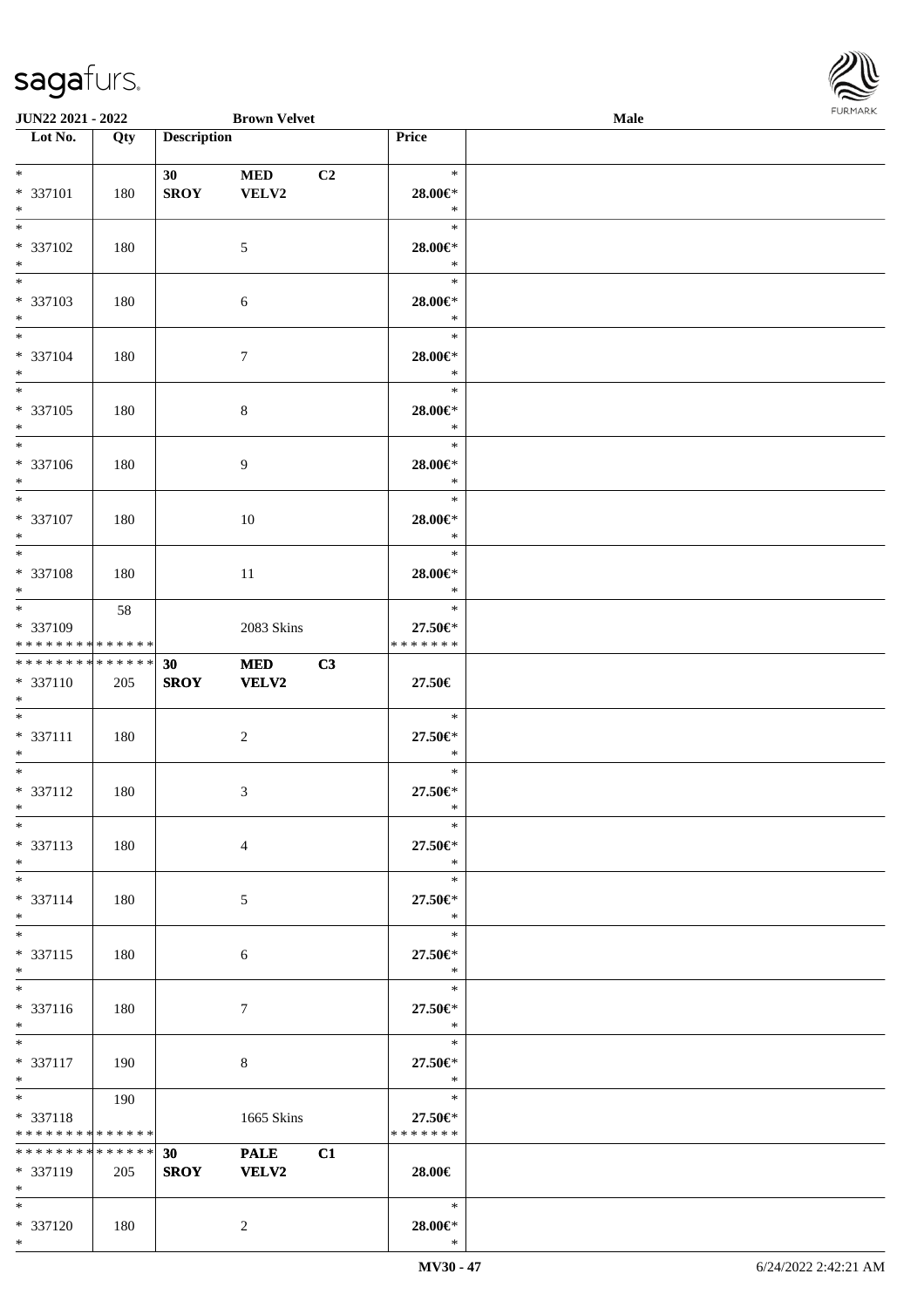

| JUN22 2021 - 2022                                                   |                  |                                | <b>Brown Velvet</b>         |    |                                          | Male | <b>FURMARK</b> |
|---------------------------------------------------------------------|------------------|--------------------------------|-----------------------------|----|------------------------------------------|------|----------------|
| $\overline{\phantom{1}}$ Lot No.                                    | $\overline{Qty}$ | <b>Description</b>             |                             |    | Price                                    |      |                |
| $*$<br>* 337121<br>$\ast$                                           | 180              | 30<br><b>SROY</b>              | <b>PALE</b><br><b>VELV2</b> | C1 | $\ast$<br>28.00€*<br>$\ast$              |      |                |
| $\overline{\phantom{0}}$<br>* 337122<br>* * * * * * * * * * * * * * | 105              |                                | 670 Skins                   |    | $\ast$<br>$28.00 \in$ *<br>* * * * * * * |      |                |
| **************<br>* 337123<br>$*$                                   | 205              | 30 <sup>°</sup><br><b>SROY</b> | <b>PALE</b><br><b>VELV2</b> | C2 | 27.50€                                   |      |                |
| $*$<br>* 337124<br>$*$                                              | 180              |                                | $\sqrt{2}$                  |    | $\ast$<br>27.50€*<br>$\ast$              |      |                |
| $*$<br>$* 337125$<br>$*$                                            | 180              |                                | $\mathfrak{Z}$              |    | $\ast$<br>27.50€*<br>$\ast$              |      |                |
| $\overline{\phantom{0}}$<br>* 337126<br>$*$                         | 180              |                                | $\overline{4}$              |    | $\ast$<br>27.50€*<br>$\ast$              |      |                |
| $\overline{\ast}$<br>$* 337127$<br>$\ast$                           | 180              |                                | $\mathfrak{S}$              |    | $\ast$<br>27.50€*<br>$\ast$              |      |                |
| $\overline{\phantom{0}}$<br>* 337128<br>$\ast$                      | 180              |                                | 6                           |    | $\ast$<br>27.50€*<br>$\ast$              |      |                |
| $\overline{\phantom{0}}$<br>* 337129<br>$\ast$                      | 180              |                                | 7                           |    | $\ast$<br>27.50€*<br>$\ast$              |      |                |
| $\overline{\ast}$<br>* 337130<br>$\ast$                             | 180              |                                | $\,8\,$                     |    | $\ast$<br>27.50€*<br>$\ast$              |      |                |
| $\ast$<br>$* 337131$<br>$\ast$<br>$\overline{\phantom{0}}$          | 180              |                                | $\boldsymbol{9}$            |    | $\ast$<br>27.50€*<br>$\ast$              |      |                |
| * 337132<br>$\ast$                                                  | 180              |                                | 10                          |    | $\ast$<br>27.50€*<br>$\ast$              |      |                |
| $\ast$<br>* 337133<br>$*$                                           | 180              |                                | $11\,$                      |    | $\ast$<br>27.50€*<br>$\ast$              |      |                |
| $*$<br>* 337134<br>$*$<br>$\overline{\ast}$                         | 180              |                                | 12                          |    | $\ast$<br>27.50€*<br>$\ast$              |      |                |
| * 337135<br>$*$                                                     | 180              |                                | 13                          |    | $\ast$<br>27.50€*<br>$\ast$              |      |                |
| $\overline{\phantom{a}^*}$<br>* 337136<br>$*$                       | 180              |                                | 14                          |    | $\ast$<br>27.50€*<br>$\ast$              |      |                |
| $*$<br>* 337137<br>$*$<br>$\overline{\phantom{0}}$                  | 180              |                                | 15                          |    | $\ast$<br>27.50€*<br>$\ast$              |      |                |
| * 337138<br>$*$<br>$\overline{\phantom{0}}$                         | 180              |                                | 16                          |    | $\ast$<br>27.50€*<br>$\ast$              |      |                |
| * 337139<br>$\ast$                                                  | 180              |                                | 17                          |    | $\ast$<br>27.50€*<br>$\ast$              |      |                |
| $*$ $*$<br>* 337140<br>******** <mark>******</mark>                 | 123              |                                | 3208 Skins                  |    | $\ast$<br>27.50€*<br>* * * * * * *       |      |                |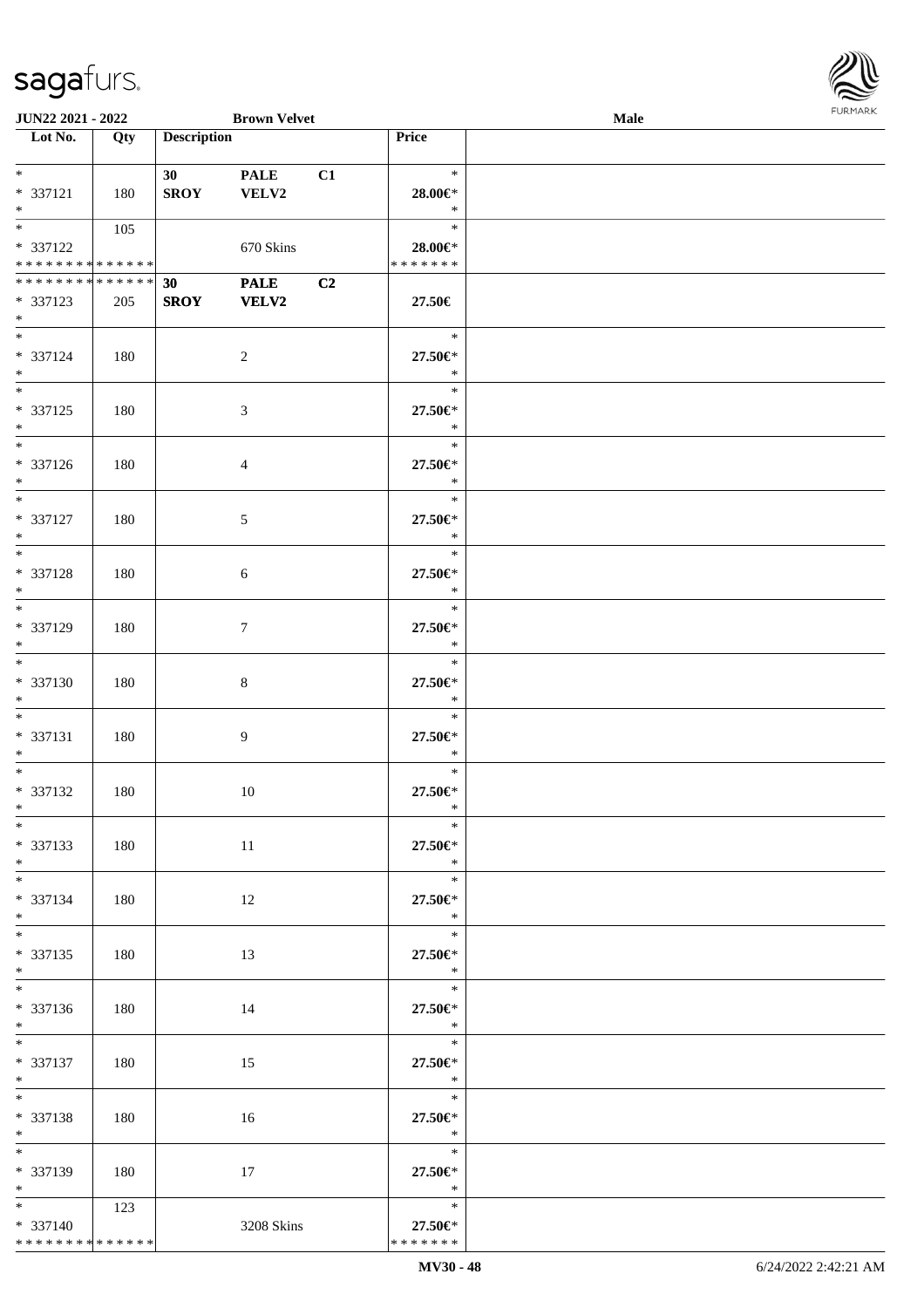

| JUN22 2021 - 2022                                 |     |                    | <b>Brown Velvet</b>                    |                |                                    | <b>Male</b> | <b>FURMARK</b> |
|---------------------------------------------------|-----|--------------------|----------------------------------------|----------------|------------------------------------|-------------|----------------|
| $\overline{\phantom{1}}$ Lot No.                  | Qty | <b>Description</b> |                                        |                | Price                              |             |                |
| 337141                                            | 50  | 30<br><b>SROY</b>  | <b>PALE</b><br>VELV2                   | C <sub>2</sub> | 27.50€                             |             |                |
| * * * * * * * * * * * * * *<br>* 337142<br>$\ast$ | 205 | 30<br><b>SROY</b>  | <b>PALE</b><br><b>VELV2</b>            | C3             | 27.00€                             |             |                |
| $\overline{\phantom{0}}$<br>* 337143<br>$*$       | 180 |                    | $\sqrt{2}$                             |                | $\ast$<br>27.00€*<br>$\ast$        |             |                |
| $*$<br>* 337144<br>$*$                            | 180 |                    | $\mathfrak{Z}$                         |                | $\ast$<br>27.00€*<br>$\ast$        |             |                |
| $*$<br>* 337145<br>$*$                            | 180 |                    | $\overline{4}$                         |                | $\ast$<br>27.00€*<br>$\ast$        |             |                |
| $\overline{\phantom{0}}$<br>* 337146<br>$*$       | 180 |                    | $\sqrt{5}$                             |                | $\ast$<br>27.00€*<br>$\ast$        |             |                |
| $\overline{\phantom{0}}$<br>* 337147<br>$\ast$    | 180 |                    | 6                                      |                | $\ast$<br>27.00€*<br>$\ast$        |             |                |
| * 337148<br>* * * * * * * * * * * * * *           | 52  |                    | 1157 Skins                             |                | $\ast$<br>27.00€*<br>* * * * * * * |             |                |
| **************<br>* 337149<br>$*$                 | 205 | 30<br><b>SROY</b>  | $\mathbf{X}\mathbf{P}$<br><b>VELV2</b> | C1             | 28.00€                             |             |                |
| $\overline{\phantom{0}}$<br>* 337150<br>$\ast$    | 180 |                    | $\sqrt{2}$                             |                | $\ast$<br>$28.00 \in$ *<br>$\ast$  |             |                |
| $*$<br>* 337151<br>* * * * * * * * * * * * * *    | 55  |                    | 440 Skins                              |                | $\ast$<br>28.00€*<br>*******       |             |                |
| **************<br>* 337152<br>$\ast$              | 205 | 30<br><b>SROY</b>  | $\mathbf{X}\mathbf{P}$<br>VELV2        | C2             | 27.50€                             |             |                |
| $\ast$<br>* 337153<br>$\ast$                      | 180 |                    | $\overline{c}$                         |                | $\ast$<br>27.50€*<br>$\ast$        |             |                |
| $*$<br>* 337154<br>$\ast$                         | 180 |                    | 3                                      |                | $\ast$<br>27.50€*<br>$\ast$        |             |                |
| $\ast$<br>$* 337155$<br>$\ast$                    | 180 |                    | 4                                      |                | $\ast$<br>27.50€*<br>$\ast$        |             |                |
| $\overline{\ast}$<br>* 337156<br>$\ast$           | 180 |                    | $\sqrt{5}$                             |                | $\ast$<br>27.50€*<br>$\ast$        |             |                |
| $*$<br>$* 337157$<br>$*$                          | 180 |                    | 6                                      |                | $\ast$<br>27.50€*<br>$\ast$        |             |                |
| $*$<br>* 337158<br>$*$                            | 180 |                    | $\tau$                                 |                | $\ast$<br>27.50€*<br>$\ast$        |             |                |
| $\ast$<br>* 337159<br>$*$                         | 180 |                    | 8                                      |                | $\ast$<br>27.50€*<br>$\ast$        |             |                |
| $*$<br>* 337160<br>******** <mark>******</mark>   | 132 |                    | 1597 Skins                             |                | $\ast$<br>27.50€*<br>* * * * * * * |             |                |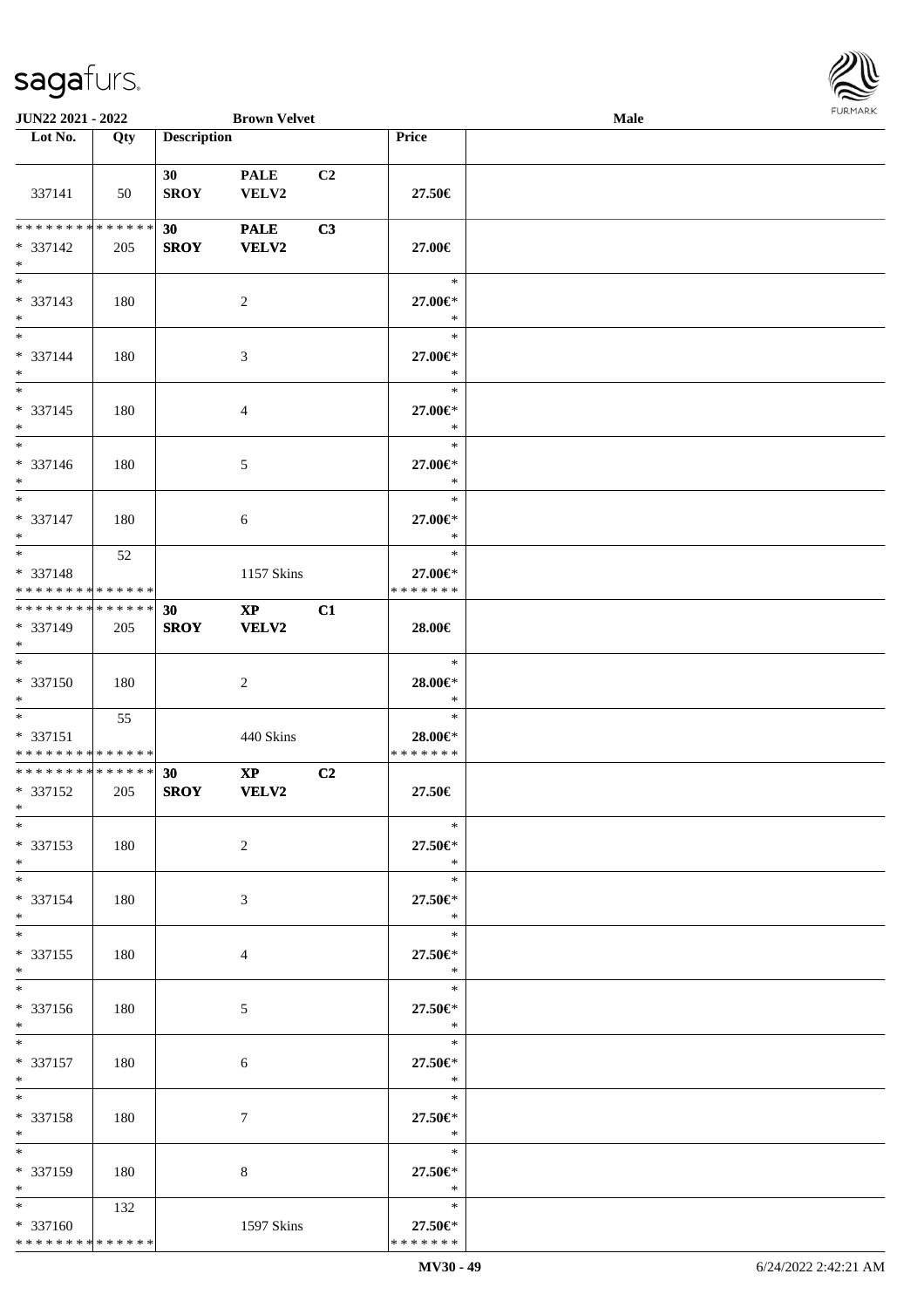

| <b>JUN22 2021 - 2022</b>      |     |                    | <b>Brown Velvet</b> |                |               | <b>FURMARK</b><br>Male |  |
|-------------------------------|-----|--------------------|---------------------|----------------|---------------|------------------------|--|
| Lot No.                       | Qty | <b>Description</b> |                     |                | Price         |                        |  |
| * * * * * * * * * * * * * * * |     | 30                 | XP                  | C <sub>3</sub> |               |                        |  |
| $* 337161$                    | 205 | <b>SROY</b>        | <b>VELV2</b>        |                | 27.00€        |                        |  |
| $\ast$                        |     |                    |                     |                |               |                        |  |
| $*$                           |     |                    |                     |                | $\ast$        |                        |  |
| $* 337162$                    | 190 |                    | 2                   |                | 27.00€*       |                        |  |
| $*$                           |     |                    |                     |                | $\ast$        |                        |  |
| $\ast$                        | 73  |                    |                     |                | $\ast$        |                        |  |
| $*337163$                     |     |                    | 468 Skins           |                | $27.00 \in$ * |                        |  |
| **************                |     |                    |                     |                | *******       |                        |  |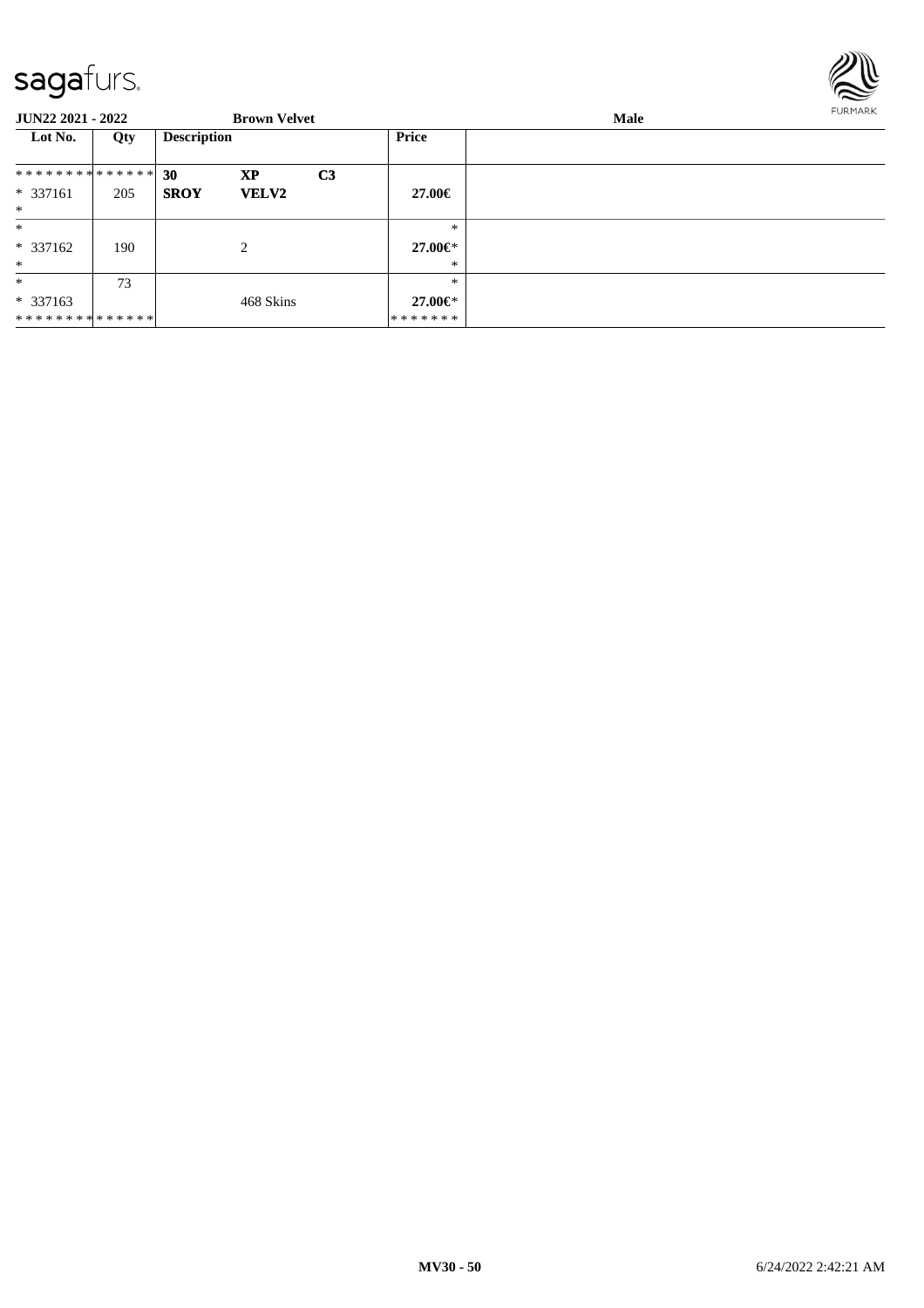

| <b>JUN22 2021 - 2022</b>        |     |                    | <b>Brown Velvet</b> |    |                    | Male |  |
|---------------------------------|-----|--------------------|---------------------|----|--------------------|------|--|
| Lot No.                         | Qty | <b>Description</b> |                     |    | Price              |      |  |
|                                 |     |                    |                     |    |                    |      |  |
| **************                  |     | 20                 | <b>MED</b>          | C1 |                    |      |  |
| * 337221                        | 285 | SI                 | <b>VELV1</b>        |    | 18.00€             |      |  |
| $\ast$                          |     |                    |                     |    |                    |      |  |
| $*$                             |     |                    |                     |    | $\ast$             |      |  |
| * 337222                        | 260 |                    | $\overline{c}$      |    | $18.00 \in$ *      |      |  |
| $*$                             |     |                    |                     |    | $\ast$             |      |  |
|                                 | 189 |                    |                     |    | $\ast$             |      |  |
| * 337223                        |     |                    | 734 Skins           |    | 18.00€*            |      |  |
| * * * * * * * * * * * * * *     |     |                    |                     |    | * * * * * * *      |      |  |
| * * * * * * * * * * * * * *     |     | 20                 | <b>MED</b>          | C2 |                    |      |  |
| * 337224                        | 285 | SI                 | <b>VELV1</b>        |    | 18.50€             |      |  |
| $*$                             |     |                    |                     |    |                    |      |  |
| $*$                             |     |                    |                     |    | $\ast$             |      |  |
|                                 |     |                    |                     |    |                    |      |  |
| * 337225                        | 260 |                    | $\overline{c}$      |    | 18.50€*<br>$\ast$  |      |  |
| $*$<br>$\overline{\phantom{0}}$ |     |                    |                     |    |                    |      |  |
|                                 |     |                    |                     |    | $\ast$             |      |  |
| $* 337226$                      | 260 |                    | $\mathfrak{Z}$      |    | 18.50€*            |      |  |
| $\ast$                          |     |                    |                     |    | $\ast$             |      |  |
| $\ast$                          |     |                    |                     |    | $\ast$             |      |  |
| $* 337227$                      | 260 |                    | $\overline{4}$      |    | 18.50€*            |      |  |
| $*$                             |     |                    |                     |    | $\ast$             |      |  |
| $\overline{\phantom{0}}$        |     |                    |                     |    | $\ast$             |      |  |
| * 337228                        | 260 |                    | $\mathfrak{S}$      |    | 18.50€*            |      |  |
| $\ast$                          |     |                    |                     |    | $\ast$             |      |  |
| $\ast$                          |     |                    |                     |    | $\ast$             |      |  |
| * 337229                        | 260 |                    | 6                   |    | $18.50 \in$        |      |  |
| $*$                             |     |                    |                     |    | $\ast$             |      |  |
| $\overline{\phantom{0}}$        |     |                    |                     |    | $\ast$             |      |  |
| $* 337230$                      | 260 |                    | $\tau$              |    | $18.50 \text{E}^*$ |      |  |
| $*$                             |     |                    |                     |    | $\ast$             |      |  |
| $*$                             |     |                    |                     |    | $\ast$             |      |  |
| * 337231                        | 260 |                    | $\,8\,$             |    | 18.50€*            |      |  |
| $*$                             |     |                    |                     |    | $\ast$             |      |  |
| $*$                             |     |                    |                     |    | $\ast$             |      |  |
|                                 |     |                    |                     |    | $18.50 \in$ *      |      |  |
| $* 337232$<br>$*$               | 260 |                    | 9                   |    | $\ast$             |      |  |
| $*$                             |     |                    |                     |    | $\ast$             |      |  |
|                                 |     |                    |                     |    |                    |      |  |
| * 337233                        | 260 |                    | 10                  |    | 18.50€*            |      |  |
| $*$<br>$\overline{\ast}$        |     |                    |                     |    | $\ast$             |      |  |
|                                 |     |                    |                     |    | $\ast$             |      |  |
| * 337234                        | 260 |                    | 11                  |    | 18.50€*            |      |  |
| $*$                             |     |                    |                     |    | $\ast$             |      |  |
| $*$                             | 164 |                    |                     |    | $\ast$             |      |  |
| * 337235                        |     |                    | 3049 Skins          |    | $19.00 \in$        |      |  |
| * * * * * * * * * * * * * *     |     |                    |                     |    | * * * * * * *      |      |  |
| * * * * * * * * * * * * * *     |     | <b>20</b>          | <b>MED</b>          | C3 |                    |      |  |
| * 337236                        | 285 | SI                 | <b>VELV1</b>        |    | 18.00€             |      |  |
| $*$ $-$                         |     |                    |                     |    |                    |      |  |
| $*$                             |     |                    |                     |    | $\equiv$<br>$\ast$ |      |  |
| * 337237                        | 260 |                    | $\overline{c}$      |    | 18.50€*            |      |  |
| $*$                             |     |                    |                     |    | $\ast$             |      |  |
| $\ast$                          |     |                    |                     |    | $\ast$             |      |  |
| * 337238                        | 260 |                    | 3                   |    | $18.00 \in$ *      |      |  |
| $*$                             |     |                    |                     |    | $\ast$             |      |  |
| $*$                             |     |                    |                     |    | $\ast$             |      |  |
| * 337239                        | 260 |                    | 4                   |    | 18.00€*            |      |  |
| $*$                             |     |                    |                     |    | $\ast$             |      |  |
| $*$                             |     |                    |                     |    | $\ast$             |      |  |
| * 337240                        | 260 |                    | 5                   |    | $18.00 \in$ *      |      |  |
| $*$                             |     |                    |                     |    | $\ast$             |      |  |
|                                 |     |                    |                     |    |                    |      |  |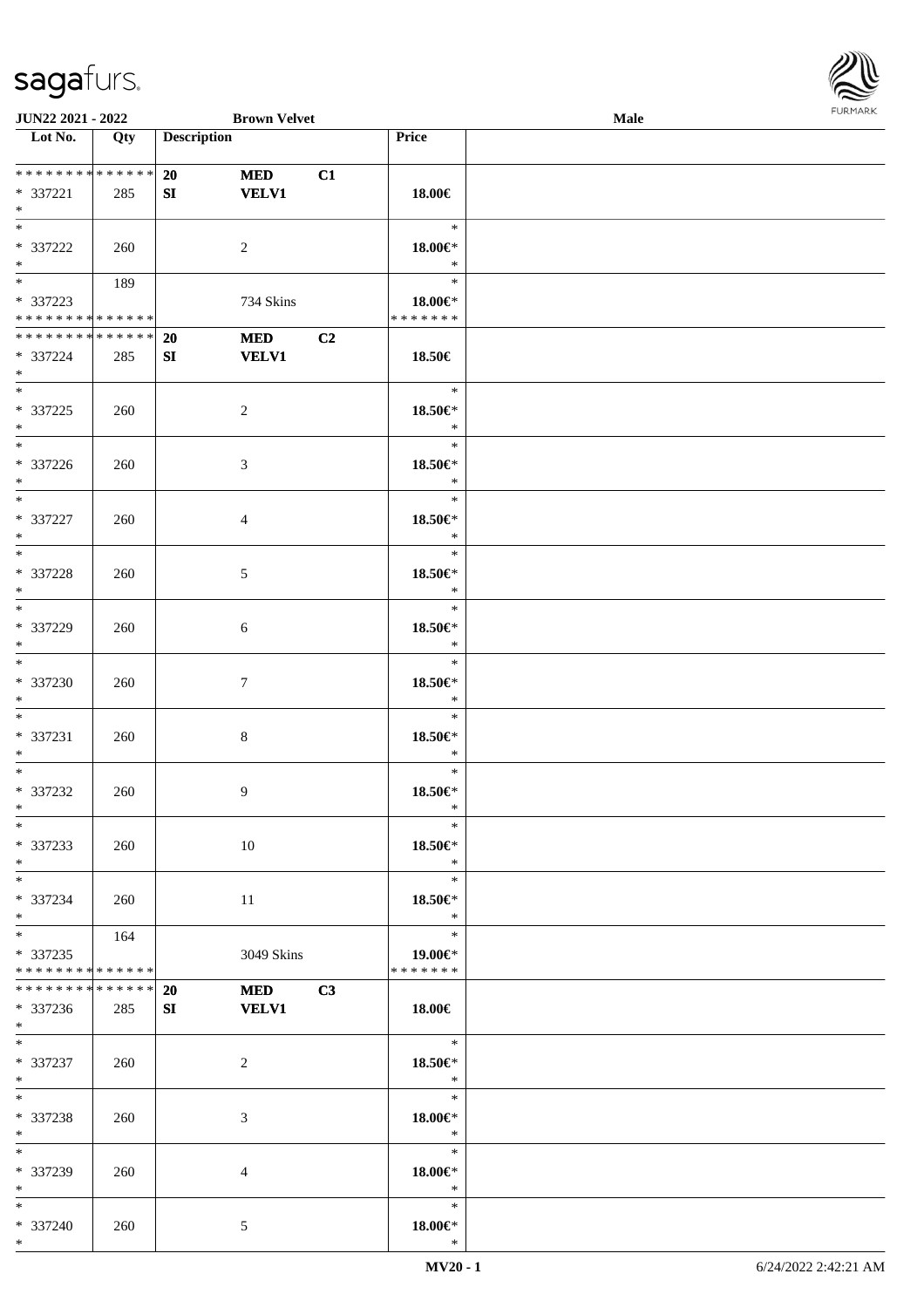\*

**JUN22 2021 - 2022 Brown Velvet**<br> **Lot No.** Qty **Description** 

**Loty Description Price** 

| Male                                                        | <b>FURMARK</b> |
|-------------------------------------------------------------|----------------|
| the control of the control of the control of the control of |                |
|                                                             |                |
|                                                             |                |
|                                                             |                |
|                                                             |                |
|                                                             |                |
|                                                             |                |
|                                                             |                |
|                                                             |                |
|                                                             |                |
|                                                             |                |
|                                                             |                |
|                                                             |                |

| $*$                          | 66  | 20        | <b>MED</b>              | C3             | $\star$       |  |
|------------------------------|-----|-----------|-------------------------|----------------|---------------|--|
| * 337241                     |     | SI        | <b>VELV1</b>            |                | $18.50 \in$ * |  |
| * * * * * * * * * * * * * *  |     |           |                         |                | *******       |  |
| **************               |     | 20        | <b>PALE</b>             | C1             |               |  |
| * 337242                     | 285 | SI        | <b>VELV1</b>            |                | 18.00€        |  |
| $*$ $*$                      |     |           |                         |                |               |  |
| $*$ and $*$                  |     |           |                         |                | $\ast$        |  |
|                              | 283 |           |                         |                |               |  |
| * 337243                     |     |           | 568 Skins               |                | 18.00€*       |  |
| **************               |     |           |                         |                | * * * * * * * |  |
| * * * * * * * * * * * * * *  |     | <b>20</b> | <b>PALE</b>             | C <sub>2</sub> |               |  |
| * 337244                     | 285 | SI        | <b>VELV1</b>            |                | 18.50€        |  |
| $*$                          |     |           |                         |                |               |  |
| $*$                          |     |           |                         |                | $\ast$        |  |
| * 337245                     | 260 |           | 2                       |                | 18.50€*       |  |
| $*$                          |     |           |                         |                | $\ast$        |  |
| $\overline{\phantom{0}}$     |     |           |                         |                |               |  |
|                              |     |           |                         |                | $\ast$        |  |
| * 337246                     | 260 |           | $\mathfrak{Z}$          |                | 18.50€*       |  |
| $*$                          |     |           |                         |                | $\ast$        |  |
| $\overline{\ }$              |     |           |                         |                | $\ast$        |  |
| * 337247                     | 260 |           | $\overline{4}$          |                | 18.50€*       |  |
| $\ast$                       |     |           |                         |                | $\ast$        |  |
| $*$                          |     |           |                         |                | $\ast$        |  |
|                              |     |           |                         |                |               |  |
| * 337248                     | 260 |           | $\mathfrak{S}$          |                | 18.50€*       |  |
| $*$                          |     |           |                         |                | $\ast$        |  |
| $\ast$                       |     |           |                         |                | $\ast$        |  |
| * 337249                     | 260 |           | 6                       |                | $18.00 \in$ * |  |
| $*$                          |     |           |                         |                | $\ast$        |  |
| $\ast$                       |     |           |                         |                | $\ast$        |  |
| * 337250                     |     |           | $\tau$                  |                | 18.50€*       |  |
|                              | 260 |           |                         |                |               |  |
| $*$                          |     |           |                         |                | $*$           |  |
| $*$                          |     |           |                         |                | $\ast$        |  |
| $* 337251$                   | 260 |           | $\bf 8$                 |                | 18.50€*       |  |
| $*$                          |     |           |                         |                | $\ast$        |  |
| $*$                          |     |           |                         |                | $\ast$        |  |
| $* 337252$                   | 260 |           | 9                       |                | 18.00€*       |  |
| $*$                          |     |           |                         |                | $\ast$        |  |
| $*$                          | 57  |           |                         |                | $\ast$        |  |
|                              |     |           |                         |                |               |  |
| $* 337253$                   |     |           | 2422 Skins              |                | $18.00 \in$   |  |
| **************               |     |           |                         |                | * * * * * * * |  |
| ******** <mark>******</mark> |     | <b>20</b> | <b>PALE</b>             | C3             |               |  |
| * 337254                     | 285 | SI        | <b>VELV1</b>            |                | 18.00€        |  |
| $*$                          |     |           |                         |                |               |  |
| $\ast$                       |     |           |                         |                | $\ast$        |  |
| $*337255$                    | 260 |           | $\overline{2}$          |                | 18.50€*       |  |
| $*$                          |     |           |                         |                | $\ast$        |  |
| $\overline{\phantom{a}^*}$   |     |           |                         |                |               |  |
|                              |     |           |                         |                | $\ast$        |  |
| * 337256                     | 260 |           | 3                       |                | 18.00€*       |  |
| $*$                          |     |           |                         |                | $\ast$        |  |
| $*$                          |     |           |                         |                | $\ast$        |  |
| * 337257                     | 260 |           | $\overline{4}$          |                | 18.00€*       |  |
| $*$                          |     |           |                         |                | $\ast$        |  |
| $*$                          | 74  |           |                         |                | $\ast$        |  |
|                              |     |           |                         |                |               |  |
| * 337258                     |     |           | 1139 Skins              |                | $18.00 \in$   |  |
| * * * * * * * * * * * * * *  |     |           |                         |                | * * * * * * * |  |
|                              |     | 20        | $\mathbf{X} \mathbf{P}$ | C1             |               |  |
| 337259                       | 287 | SI        | <b>VELV1</b>            |                | 18.50€        |  |
|                              |     |           |                         |                |               |  |
| * * * * * * * * * * * * * *  |     | <b>20</b> | $\mathbf{X}\mathbf{P}$  | C2             |               |  |
| * 337260                     | 285 | SI        | <b>VELV1</b>            |                | 18.50€        |  |
| $*$                          |     |           |                         |                |               |  |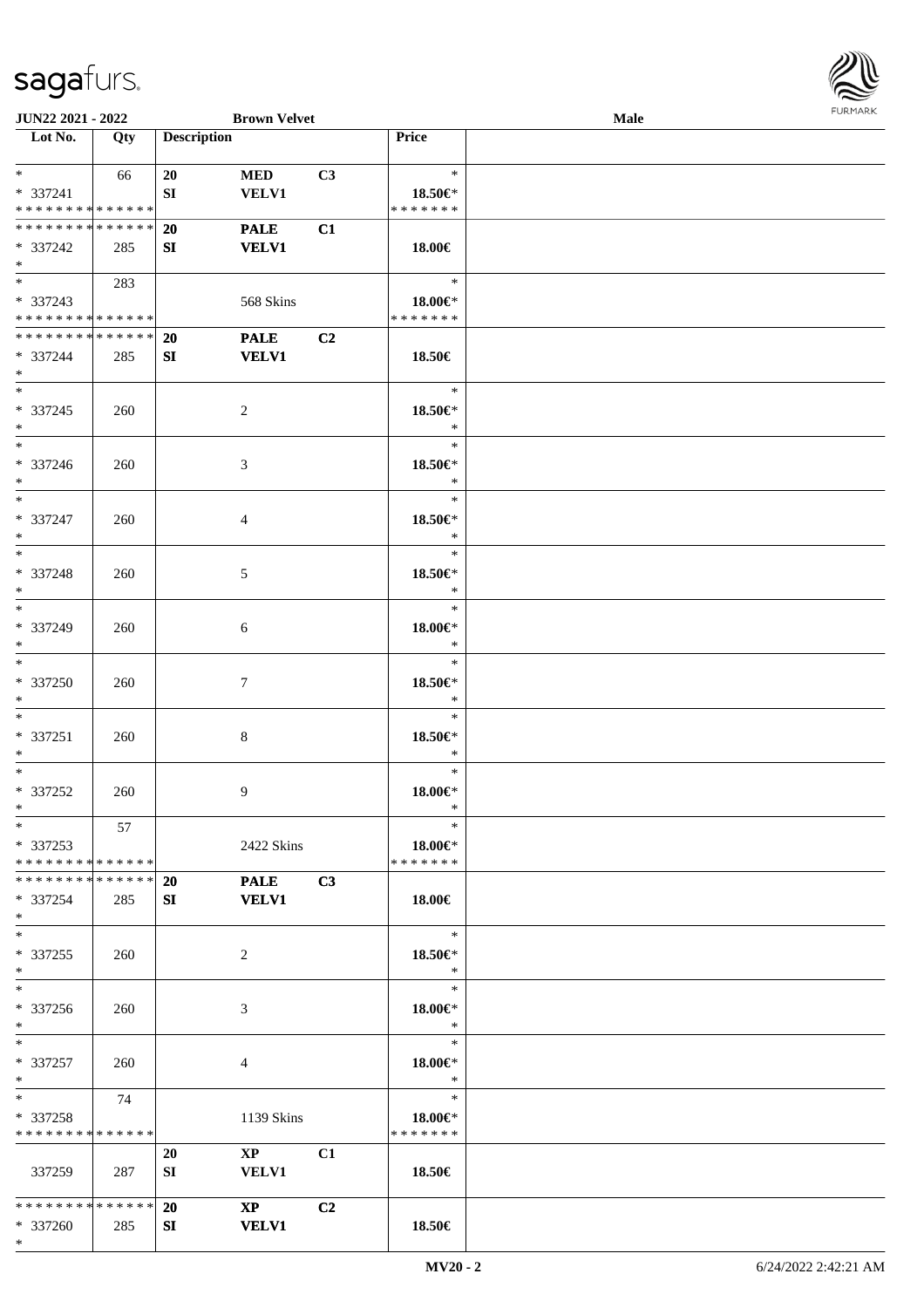

| JUN22 2021 - 2022                  |     |                    | <b>Brown Velvet</b>          |                    | Male |  |
|------------------------------------|-----|--------------------|------------------------------|--------------------|------|--|
| Lot No.                            | Qty | <b>Description</b> |                              | Price              |      |  |
|                                    |     |                    |                              |                    |      |  |
| $\ast$                             |     | 20                 | C2<br>$\mathbf{X}\mathbf{P}$ | $\ast$             |      |  |
| * 337261                           | 260 | SI                 | <b>VELV1</b>                 | 18.50€*            |      |  |
| $\ast$                             |     |                    |                              | $\ast$             |      |  |
| $\overline{\ast}$                  |     |                    |                              | $\ast$             |      |  |
| * 337262                           |     |                    |                              |                    |      |  |
|                                    | 260 |                    | 3                            | 18.50€*            |      |  |
| $\ast$<br>$\overline{\phantom{0}}$ |     |                    |                              | $\ast$             |      |  |
|                                    |     |                    |                              | $\ast$             |      |  |
| * 337263                           | 260 |                    | $\overline{4}$               | 18.50€*            |      |  |
| $*$                                |     |                    |                              | $\ast$             |      |  |
| $\overline{\ast}$                  | 265 |                    |                              | $\ast$             |      |  |
| * 337264                           |     |                    | 1330 Skins                   | 18.50€*            |      |  |
| * * * * * * * * * * * * * *        |     |                    |                              | * * * * * * *      |      |  |
| **************                     |     | 20                 | C3<br>$\mathbf{X}\mathbf{P}$ |                    |      |  |
|                                    |     |                    |                              |                    |      |  |
| * 337265                           | 285 | SI                 | <b>VELV1</b>                 | 18.50€             |      |  |
| $\ast$                             |     |                    |                              |                    |      |  |
| $\overline{\phantom{0}}$           |     |                    |                              | $\ast$             |      |  |
| * 337266                           | 260 |                    | $\overline{2}$               | 18.50€*            |      |  |
| $*$                                |     |                    |                              | $\ast$             |      |  |
| $\ast$                             | 68  |                    |                              | $\ast$             |      |  |
| * 337267                           |     |                    | 613 Skins                    | 18.00€*            |      |  |
| * * * * * * * * * * * * * *        |     |                    |                              | * * * * * * *      |      |  |
| * * * * * * * * * * * * * *        |     |                    | <b>MED</b>                   |                    |      |  |
|                                    |     | 20                 | C1                           |                    |      |  |
| * 337268                           | 285 | SI                 | <b>VELV2</b>                 | 19.50€             |      |  |
| $\ast$                             |     |                    |                              |                    |      |  |
| $\overline{\ast}$                  |     |                    |                              | $\ast$             |      |  |
| * 337269                           | 260 |                    | $\overline{2}$               | 19.50€*            |      |  |
| $\ast$                             |     |                    |                              | $\ast$             |      |  |
| $\ast$                             |     |                    |                              | $\ast$             |      |  |
| * 337270                           | 260 |                    | $\mathfrak{Z}$               | $19.50 \text{E}^*$ |      |  |
| $\ast$                             |     |                    |                              | $\ast$             |      |  |
| $\ast$                             |     |                    |                              | $\ast$             |      |  |
|                                    |     |                    |                              |                    |      |  |
| * 337271                           | 260 |                    | 4                            | 19.50€*            |      |  |
| $\ast$                             |     |                    |                              | $\ast$             |      |  |
| $\ast$                             |     |                    |                              | $\ast$             |      |  |
| $* 337272$                         | 260 |                    | $\mathfrak{S}$               | 19.50€*            |      |  |
| $*$                                |     |                    |                              | $\ast$             |      |  |
| $*$                                |     |                    |                              | $\ast$             |      |  |
| * 337273                           | 260 |                    | $\sqrt{6}$                   | 19.50€*            |      |  |
| $\ast$                             |     |                    |                              | $\ast$             |      |  |
|                                    |     |                    |                              |                    |      |  |
| $\ast$                             |     |                    |                              | $\ast$             |      |  |
| * 337274                           | 260 |                    | $\tau$                       | 19.50€*            |      |  |
| $\ast$                             |     |                    |                              | $\ast$             |      |  |
| $\ast$                             | 105 |                    |                              | $\ast$             |      |  |
| * 337275                           |     |                    | 1950 Skins                   | 19.50€*            |      |  |
| * * * * * * * * * * * * * *        |     |                    |                              | * * * * * * *      |      |  |
| * * * * * * * * * * * * * *        |     | 20                 | <b>MED</b><br>C2             |                    |      |  |
| * 337276                           | 260 | SI                 | VELV2                        | 19.50€             |      |  |
| $*$                                |     |                    |                              |                    |      |  |
| $*$                                |     |                    |                              |                    |      |  |
|                                    |     |                    |                              | $\ast$             |      |  |
| * 337277                           | 260 |                    | $\sqrt{2}$                   | 19.50€*            |      |  |
| $*$                                |     |                    |                              | $\ast$             |      |  |
| $\ast$                             | 260 |                    |                              | $\ast$             |      |  |
| * 337278                           |     |                    | 780 Skins                    | 19.50€*            |      |  |
| * * * * * * * * * * * * * *        |     |                    |                              | * * * * * * *      |      |  |
| * * * * * * * * * * * * * *        |     |                    | <b>IDENTICAL</b>             |                    |      |  |
| * 337279                           | 285 |                    |                              | 19.50€             |      |  |
| $\ast$                             |     |                    |                              |                    |      |  |
|                                    |     |                    |                              |                    |      |  |
| $*$                                |     |                    |                              | $\ast$             |      |  |
| * 337280                           | 260 |                    | $\overline{c}$               | 19.50€*            |      |  |
| $\ast$                             |     |                    |                              | $\ast$             |      |  |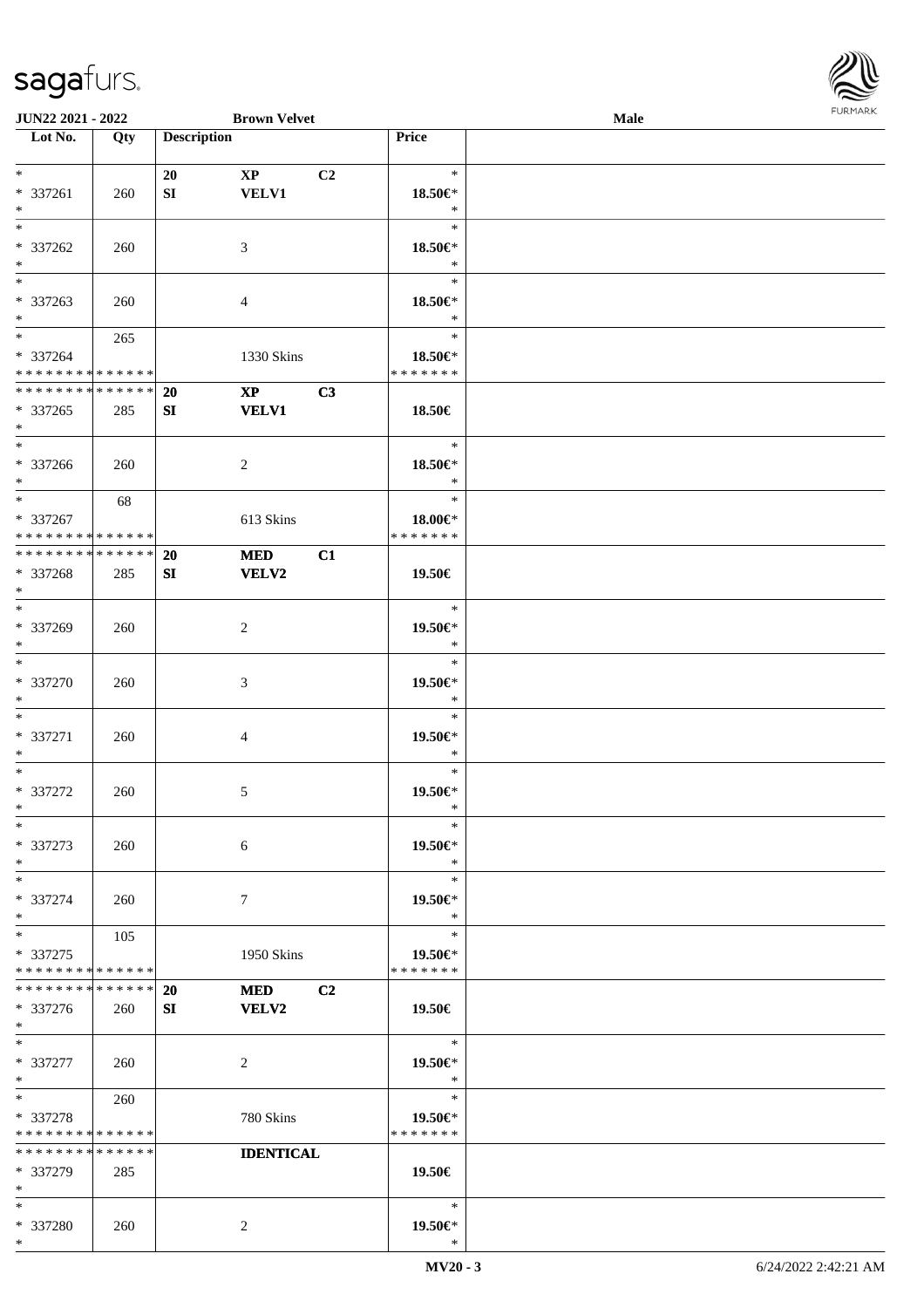

| JUN22 2021 - 2022                    |     | <b>Brown Velvet</b>      |    |                   | Male |  |
|--------------------------------------|-----|--------------------------|----|-------------------|------|--|
| Lot No.                              | Qty | <b>Description</b>       |    | <b>Price</b>      |      |  |
|                                      |     |                          |    |                   |      |  |
| $*$                                  |     | 20<br><b>MED</b>         | C2 | $\ast$            |      |  |
| * 337281                             | 260 | SI<br>VELV2              |    | 19.50€*           |      |  |
| $\ast$                               |     |                          |    | $\ast$            |      |  |
| $\overline{\phantom{0}}$             |     |                          |    | $\ast$            |      |  |
| * 337282                             | 260 | $\overline{4}$           |    | 19.50€*           |      |  |
| $\ast$                               |     |                          |    | $\ast$            |      |  |
| $\overline{\phantom{0}}$             |     |                          |    | $\ast$            |      |  |
| * 337283                             | 260 | $\sqrt{5}$               |    | 19.50€*           |      |  |
| $*$                                  |     |                          |    | $\ast$            |      |  |
| $\overline{\phantom{0}}$             |     |                          |    | $\ast$            |      |  |
| * 337284                             | 260 | 6                        |    | 19.50€*           |      |  |
| $\ast$                               |     |                          |    | $\ast$            |      |  |
| $\overline{\phantom{0}}$             |     |                          |    | $\ast$            |      |  |
|                                      |     |                          |    |                   |      |  |
| * 337285                             | 260 | $\boldsymbol{7}$         |    | 19.50€*<br>$\ast$ |      |  |
| $\ast$<br>$\overline{\phantom{a}^*}$ |     |                          |    | $\ast$            |      |  |
|                                      |     |                          |    |                   |      |  |
| * 337286                             | 260 | $\,8\,$                  |    | 19.50€*           |      |  |
| $*$<br>$\ast$                        |     |                          |    | $\ast$<br>$\ast$  |      |  |
|                                      |     |                          |    |                   |      |  |
| * 337287                             | 260 | 9                        |    | 19.50€*           |      |  |
| $\ast$<br>$\overline{\phantom{0}}$   |     |                          |    | $\ast$            |      |  |
|                                      |     |                          |    | $\ast$            |      |  |
| * 337288                             | 260 | 10                       |    | 19.50€*           |      |  |
| $\ast$                               |     |                          |    | $\ast$            |      |  |
| $\overline{\phantom{0}}$             |     |                          |    | $\ast$            |      |  |
| * 337289                             | 260 | 11                       |    | 19.50€*           |      |  |
| $\ast$                               |     |                          |    | $\ast$            |      |  |
| $\overline{\phantom{0}}$             |     |                          |    | $\ast$            |      |  |
| * 337290                             | 260 | 12                       |    | 19.50€*           |      |  |
| $*$                                  |     |                          |    | $\ast$            |      |  |
| $*$                                  | 127 |                          |    | $\ast$            |      |  |
| * 337291                             |     | 3272 Skins               |    | 19.50€*           |      |  |
| * * * * * * * * * * * * * *          |     |                          |    | * * * * * * *     |      |  |
| ******** <mark>******</mark>         |     | <b>MED</b><br><b>20</b>  | C3 |                   |      |  |
| * 337292                             | 285 | SI<br>VELV2              |    | 19.50€            |      |  |
| $*$                                  |     |                          |    |                   |      |  |
| $*$                                  |     |                          |    | $\ast$            |      |  |
| * 337293                             | 260 | $\overline{2}$           |    | 19.50€*           |      |  |
| $*$                                  |     |                          |    | $\ast$            |      |  |
| $*$                                  |     |                          |    | $\ast$            |      |  |
| * 337294                             | 280 | 3                        |    | 19.50€*           |      |  |
| $*$                                  |     |                          |    | $\ast$            |      |  |
| $\overline{\ast}$                    | 119 |                          |    | $\ast$            |      |  |
| * 337295                             |     | 944 Skins                |    | 19.50€*           |      |  |
| * * * * * * * * * * * * * *          |     |                          |    | * * * * * * *     |      |  |
| * * * * * * * * * * * * * *          |     | <b>20</b><br><b>PALE</b> | C1 |                   |      |  |
| * 337296                             | 285 | <b>VELV2</b><br>SI       |    | 19.50€            |      |  |
| $*$                                  |     |                          |    |                   |      |  |
| $*$                                  |     |                          |    | $\ast$            |      |  |
| * 337297                             | 260 | 2                        |    | 19.50€*           |      |  |
| $*$                                  |     |                          |    | $\ast$            |      |  |
| $*$                                  |     |                          |    | $\ast$            |      |  |
| * 337298                             | 260 | 3                        |    | 19.50€*           |      |  |
| $*$                                  |     |                          |    | $\ast$            |      |  |
| $*$                                  |     |                          |    | $\ast$            |      |  |
| * 337299                             | 260 | 4                        |    | 19.50€*           |      |  |
| $*$                                  |     |                          |    | $\ast$            |      |  |
| $*$                                  | 142 |                          |    | $\ast$            |      |  |
| * 337300                             |     | 1207 Skins               |    | 19.50€*           |      |  |
| * * * * * * * * * * * * * *          |     |                          |    | * * * * * * *     |      |  |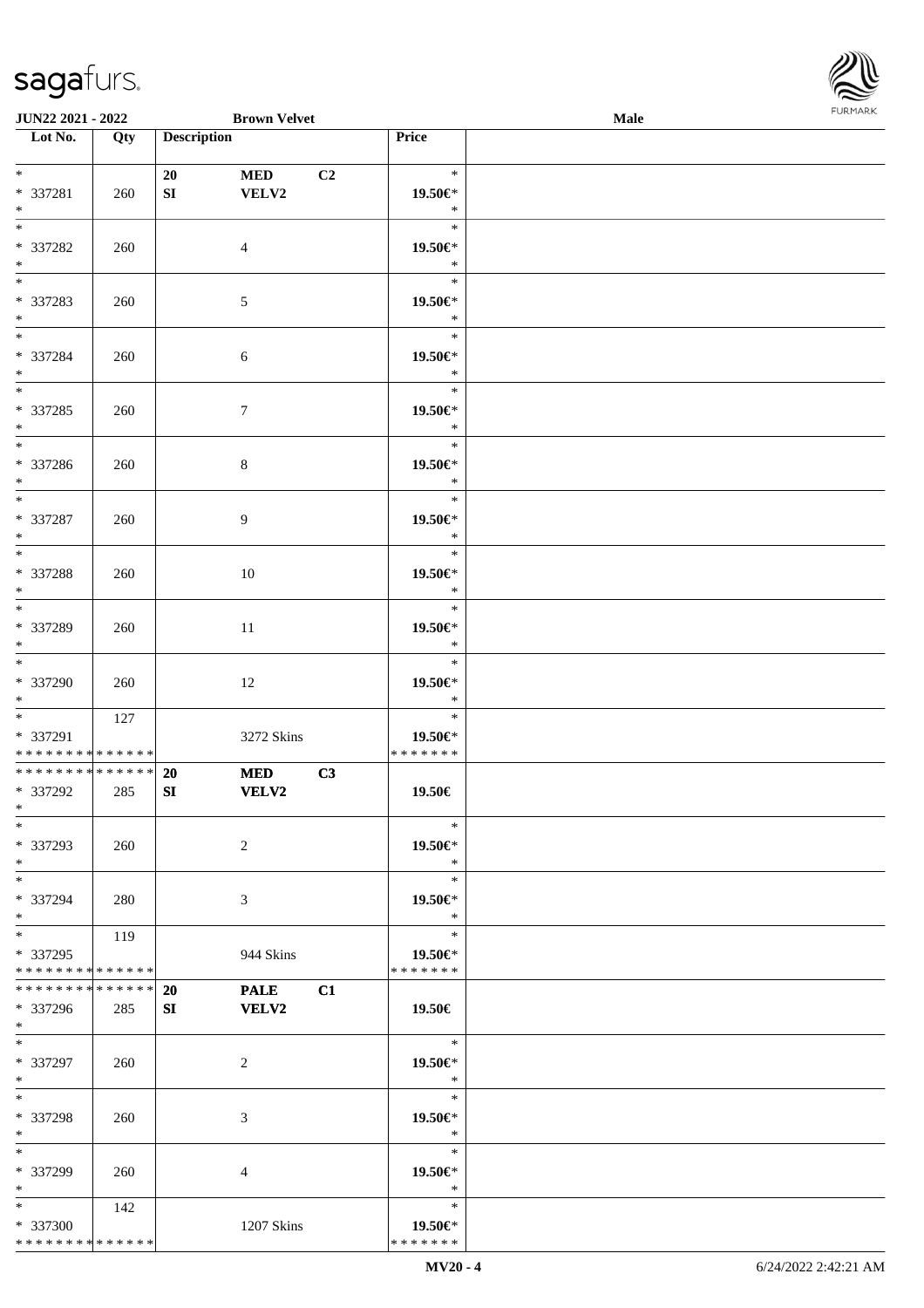

| <b>JUN22 2021 - 2022</b>                               |     |                    | <b>Brown Velvet</b>     |                |                          | Male |  |
|--------------------------------------------------------|-----|--------------------|-------------------------|----------------|--------------------------|------|--|
| Lot No.                                                | Qty | <b>Description</b> |                         |                | Price                    |      |  |
|                                                        |     |                    |                         |                |                          |      |  |
| ******** <mark>******</mark>                           |     | 20                 | <b>PALE</b>             | C <sub>2</sub> |                          |      |  |
| * 337301                                               | 285 | SI                 | VELV2                   |                | 19.50€                   |      |  |
| $*$                                                    |     |                    |                         |                |                          |      |  |
| $*$                                                    |     |                    |                         |                | $\ast$                   |      |  |
| * 337302                                               | 260 |                    | 2                       |                | 19.50€*                  |      |  |
| $*$<br>$\overline{\phantom{0}}$                        |     |                    |                         |                | $\ast$                   |      |  |
|                                                        |     |                    |                         |                | $\ast$                   |      |  |
| * 337303                                               | 260 |                    | 3                       |                | 19.50€*<br>$\ast$        |      |  |
| $*$<br>$*$                                             |     |                    |                         |                | $\ast$                   |      |  |
| * 337304                                               |     |                    |                         |                | 19.50€*                  |      |  |
| $*$                                                    | 260 |                    | $\overline{4}$          |                | $\ast$                   |      |  |
| $*$                                                    |     |                    |                         |                | $\ast$                   |      |  |
| * 337305                                               | 260 |                    | $\mathfrak{S}$          |                | 19.50€*                  |      |  |
| $*$                                                    |     |                    |                         |                | $\ast$                   |      |  |
| $*$                                                    |     |                    |                         |                | $\ast$                   |      |  |
| * 337306                                               | 260 |                    | 6                       |                | 19.50€*                  |      |  |
| $*$                                                    |     |                    |                         |                | $\ast$                   |      |  |
| $\ast$                                                 |     |                    |                         |                | $\ast$                   |      |  |
| * 337307                                               | 260 |                    | 7                       |                | 19.50€*                  |      |  |
| $*$                                                    |     |                    |                         |                | $\ast$                   |      |  |
| $*$                                                    |     |                    |                         |                | $\ast$                   |      |  |
| * 337308                                               | 260 |                    | $8\,$                   |                | 19.50€*                  |      |  |
| $\ast$                                                 |     |                    |                         |                | $\ast$                   |      |  |
| $*$                                                    | 246 |                    |                         |                | $\ast$                   |      |  |
| * 337309                                               |     |                    | 2351 Skins              |                | 19.50€*                  |      |  |
| * * * * * * * * * * * * * *                            |     |                    |                         |                | * * * * * * *            |      |  |
| * * * * * * * * <mark>* * * * * * *</mark>             |     | 20                 | <b>PALE</b>             | C3             |                          |      |  |
| * 337310                                               | 285 | SI                 | VELV2                   |                | 19.50€                   |      |  |
| $*$                                                    |     |                    |                         |                |                          |      |  |
| $*$                                                    | 279 |                    |                         |                | $\ast$                   |      |  |
| * 337311<br>* * * * * * * * <mark>* * * * * * *</mark> |     |                    | 564 Skins               |                | 19.50€*<br>* * * * * * * |      |  |
| * * * * * * * * * * * * * * *                          |     | <b>20</b>          | $\mathbf{X}\mathbf{P}$  | C1             |                          |      |  |
| * 337312                                               | 285 | SI                 | VELV2                   |                | 19.50€                   |      |  |
| $*$                                                    |     |                    |                         |                |                          |      |  |
| $*$                                                    |     |                    |                         |                | $\ast$                   |      |  |
| * 337313                                               | 260 |                    | 2                       |                | 19.50€*                  |      |  |
| $*$                                                    |     |                    |                         |                | $\ast$                   |      |  |
| $*$                                                    | 97  |                    |                         |                | $\ast$                   |      |  |
| * 337314                                               |     |                    | 642 Skins               |                | 19.50€*                  |      |  |
| * * * * * * * * * * * * * * *                          |     |                    |                         |                | * * * * * * *            |      |  |
| * * * * * * * * * * * * * * *                          |     | <b>20</b>          | $\mathbf{X}\mathbf{P}$  | C2             |                          |      |  |
| * 337315                                               | 285 | SI                 | VELV2                   |                | 20.00€                   |      |  |
| $*$                                                    |     |                    |                         |                |                          |      |  |
| $*$                                                    |     |                    |                         |                | $\ast$                   |      |  |
| * 337316                                               | 260 |                    | 2                       |                | $20.00 \in$ *            |      |  |
| $*$<br>$*$                                             |     |                    |                         |                | $\ast$<br>$\ast$         |      |  |
|                                                        |     |                    |                         |                |                          |      |  |
| * 337317<br>$*$                                        | 260 |                    | 3                       |                | $20.00 \in$ *<br>$\ast$  |      |  |
| $*$                                                    |     |                    |                         |                | $\ast$                   |      |  |
| * 337318                                               | 280 |                    | 4                       |                | $20.00 \in$ *            |      |  |
| $*$                                                    |     |                    |                         |                | $\ast$                   |      |  |
| $*$ $*$                                                | 45  |                    |                         |                | $\ast$                   |      |  |
| * 337319                                               |     |                    | 1130 Skins              |                | $20.00 \in$              |      |  |
| * * * * * * * * * * * * * *                            |     |                    |                         |                | * * * * * * *            |      |  |
|                                                        |     | 20                 | $\mathbf{X} \mathbf{P}$ | C3             |                          |      |  |
| 337320                                                 | 220 | SI                 | VELV2                   |                | 19.50€                   |      |  |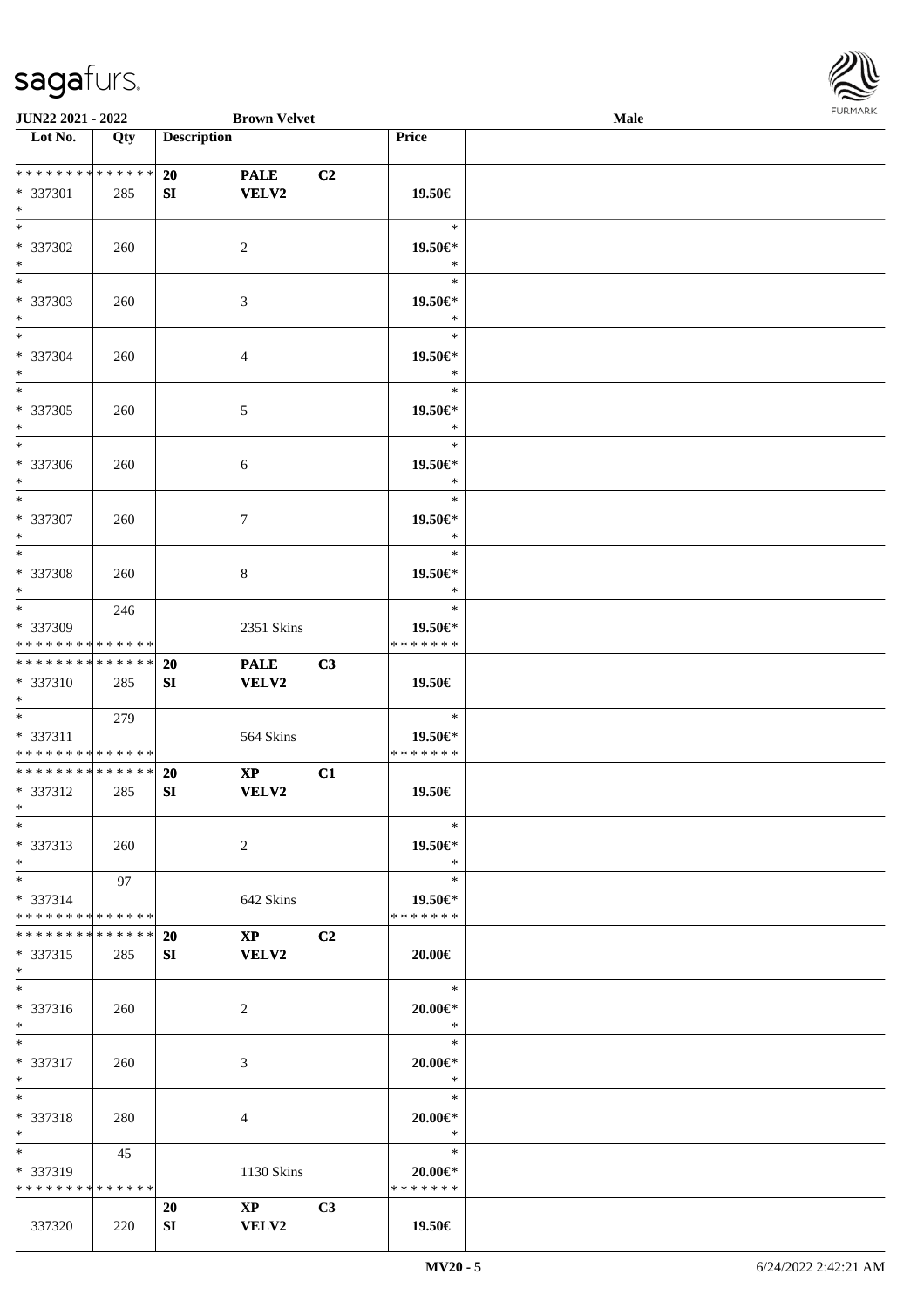

| JUN22 2021 - 2022                                                   |     |                    | <b>Brown Velvet</b>        |             |                                          | Male | $\sim$ |
|---------------------------------------------------------------------|-----|--------------------|----------------------------|-------------|------------------------------------------|------|--------|
| $\overline{\phantom{1}}$ Lot No.                                    | Qty | <b>Description</b> |                            |             | Price                                    |      |        |
| * * * * * * * * * * * * * *<br>* 337321<br>$\ast$                   | 285 | 20<br>$\bf IB$     | MED/PAL C2<br><b>VELV1</b> | <b>CHIP</b> | $18.00\in$                               |      |        |
| $\overline{\phantom{a}^*}$<br>* 337322<br>$\ast$                    | 260 |                    | $\sqrt{2}$                 |             | $\ast$<br>$18.00 \in$ *<br>$\ast$        |      |        |
| $\overline{\ast}$<br>* 337323<br>$\ast$                             | 260 |                    | 3                          |             | $\ast$<br>17.50€*<br>$\ast$              |      |        |
| $\overline{\phantom{0}}$<br>* 337324<br>$\ast$                      | 260 |                    | $\overline{4}$             |             | $\ast$<br>17.50€*<br>$\ast$              |      |        |
| $\overline{\phantom{0}}$<br>$* 337325$<br>$\ast$                    | 260 |                    | $\sqrt{5}$                 |             | $\ast$<br>17.50€*<br>$\ast$              |      |        |
| $\overline{\phantom{0}}$<br>* 337326<br>$\ast$                      | 260 |                    | $\sqrt{6}$                 |             | $\ast$<br>17.50€*<br>$\ast$              |      |        |
| $\overline{\phantom{1}}$<br>$* 337327$<br>$\ast$                    | 260 |                    | $\boldsymbol{7}$           |             | $\ast$<br>17.50€*<br>$\ast$              |      |        |
| $\overline{\phantom{0}}$<br>* 337328<br>$\ast$                      | 260 |                    | $\,8\,$                    |             | $\ast$<br>18.00€*<br>$\ast$              |      |        |
| $\overline{\phantom{0}}$<br>* 337329<br>$\ast$                      | 260 |                    | 9                          |             | $\ast$<br>$18.00 \textrm{E}^*$<br>$\ast$ |      |        |
| $\overline{\ast}$<br>* 337330<br>$\ast$<br>$\overline{\phantom{0}}$ | 260 |                    | 10                         |             | $\ast$<br>$18.00 \textrm{E}^*$<br>$\ast$ |      |        |
| * 337331<br>$*$                                                     | 260 |                    | $11\,$                     |             | $\ast$<br>$18.00 \text{E}^*$<br>$\ast$   |      |        |
| $*$<br>$* 337332$<br>$*$ $*$                                        | 260 |                    | 12                         |             | $\ast$<br>$18.00 \in$ *<br>$\ast$        |      |        |
| $*$<br>* 337333<br>$*$<br>$\overline{\phantom{0}}$                  | 260 |                    | 13                         |             | $\ast$<br>$18.00 \in$<br>$\ast$          |      |        |
| * 337334<br>**************                                          | 257 |                    | 3662 Skins                 |             | $\ast$<br>$18.00 \in$<br>* * * * * * *   |      |        |
| ******** <mark>******</mark><br>$*337335$<br>$*$                    | 265 | 20<br>SAGA VELV1   | <b>MED</b>                 | C1          | 20.50€                                   |      |        |
| $*$<br>* 337336<br>$*$<br>$\overline{\phantom{0}}$                  | 240 |                    | 2                          |             | $\ast$<br>$20.50 \in$ *<br>$\ast$        |      |        |
| * 337337<br>$*$ $-$                                                 | 240 |                    | 3                          |             | $\ast$<br>$20.50 \in$ *<br>$\ast$        |      |        |
| $*$<br>* 337338<br>$*$ $*$                                          | 240 |                    | 4                          |             | $\ast$<br>$20.50 \in$ *<br>$\ast$        |      |        |
| $*$<br>* 337339<br>$*$                                              | 240 |                    | $\mathfrak{S}$             |             | $\ast$<br>$20.50 \in$ *<br>$\ast$        |      |        |
| $\overline{\phantom{0}}$<br>* 337340<br>$*$                         | 240 |                    | 6                          |             | $\ast$<br>$20.50 \in$ *<br>$\ast$        |      |        |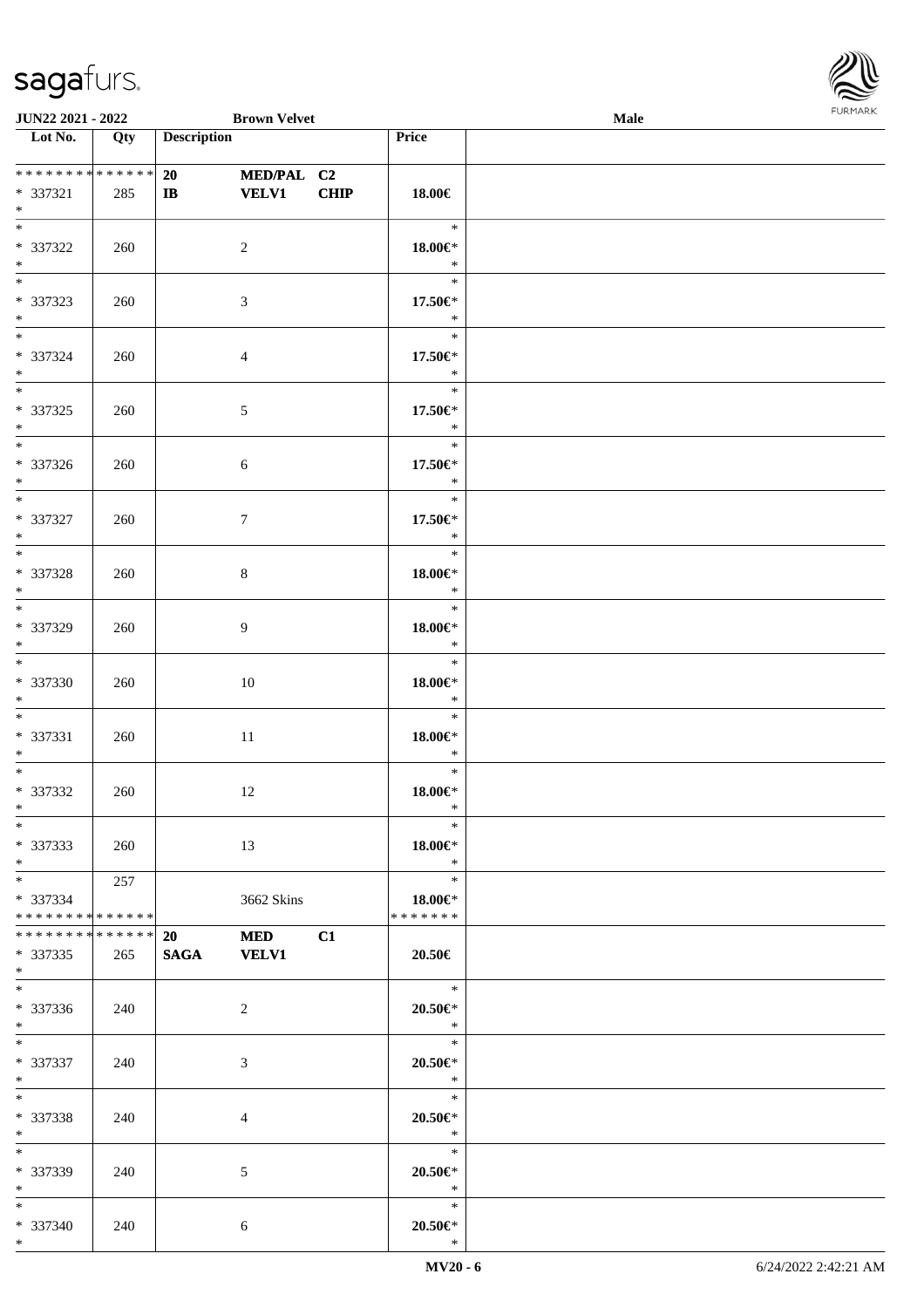\*



| <b>JUN22 2021 - 2022</b>                |     |                    | <b>Brown Velvet</b> |                |                          | Male |  |
|-----------------------------------------|-----|--------------------|---------------------|----------------|--------------------------|------|--|
| Lot No.                                 | Qty | <b>Description</b> |                     |                | Price                    |      |  |
|                                         |     |                    |                     |                |                          |      |  |
| $*$<br>* 337341                         |     | 20                 | <b>MED</b>          | C1             | $\ast$                   |      |  |
| $*$                                     | 240 | <b>SAGA</b>        | <b>VELV1</b>        |                | 20.50€*<br>$\ast$        |      |  |
|                                         |     |                    |                     |                | $\ast$                   |      |  |
| * 337342                                | 240 |                    | 8                   |                | $20.50 \in$ *            |      |  |
| $*$                                     |     |                    |                     |                | $\ast$                   |      |  |
|                                         |     |                    |                     |                | $\ast$                   |      |  |
| * 337343                                | 240 |                    | $\overline{9}$      |                | $20.50 \in$ *            |      |  |
| $*$                                     |     |                    |                     |                | $\ast$                   |      |  |
| $*$                                     |     |                    |                     |                | $\ast$                   |      |  |
| * 337344<br>$*$                         | 240 |                    | 10                  |                | $20.50 \in$ *<br>$\ast$  |      |  |
| $*$                                     |     |                    |                     |                | $\ast$                   |      |  |
| * 337345                                | 240 |                    | 11                  |                | $20.50 \in$ *            |      |  |
| $*$                                     |     |                    |                     |                | $\ast$                   |      |  |
| $*$                                     | 221 |                    |                     |                | $\ast$                   |      |  |
| * 337346                                |     |                    | 2886 Skins          |                | $20.50 \in$ *            |      |  |
| ******** <mark>******</mark>            |     |                    |                     |                | * * * * * * *            |      |  |
| ******** <mark>******</mark>            |     | 20                 | <b>MED</b>          | C <sub>2</sub> |                          |      |  |
| * 337347<br>$*$                         | 265 | <b>SAGA</b>        | <b>VELV1</b>        |                | $20.50\in$               |      |  |
|                                         |     |                    |                     |                | $\ast$                   |      |  |
| * 337348                                | 240 |                    | $\overline{c}$      |                | $20.50 \in$ *            |      |  |
| $*$                                     |     |                    |                     |                | $\ast$                   |      |  |
|                                         |     |                    |                     |                | $\ast$                   |      |  |
| * 337349                                | 240 |                    | 3                   |                | $20.50 \in$ *            |      |  |
| $*$<br>$*$                              |     |                    |                     |                | $\ast$                   |      |  |
|                                         |     |                    |                     |                | $\ast$                   |      |  |
| * 337350<br>$*$                         | 240 |                    | 4                   |                | $20.50 \in$ *<br>$\ast$  |      |  |
| $*$                                     |     |                    |                     |                | $\ast$                   |      |  |
| * 337351                                | 240 |                    | 5                   |                | $20.50 \in$ *            |      |  |
| $*$                                     |     |                    |                     |                | $\ast$                   |      |  |
| $*$                                     |     |                    |                     |                | $\ast$                   |      |  |
| * 337352                                | 240 |                    | 6                   |                | $20.50 \in$              |      |  |
| $*$<br>$*$                              |     |                    |                     |                | $\ast$<br>$\ast$         |      |  |
| * 337353                                | 240 |                    | $7\phantom{.0}$     |                | 20.50€*                  |      |  |
| $*$                                     |     |                    |                     |                | $\ast$                   |      |  |
| $*$                                     |     |                    |                     |                | $\ast$                   |      |  |
| * 337354                                | 240 |                    | 8                   |                | $20.50 \in$ *            |      |  |
| $*$                                     |     |                    |                     |                | $*$                      |      |  |
| $*$                                     |     |                    |                     |                | $\ast$                   |      |  |
| * 337355<br>$*$                         | 240 |                    | 9                   |                | $20.50 \in$ *<br>$*$     |      |  |
| $*$                                     |     |                    |                     |                | $\ast$                   |      |  |
| * 337356                                | 240 |                    | 10                  |                | $20.50 \in$ *            |      |  |
| $*$                                     |     |                    |                     |                | $\ast$                   |      |  |
| $*$                                     |     |                    |                     |                | $\ast$                   |      |  |
| * 337357                                | 240 |                    | 11                  |                | $20.50 \in$ *            |      |  |
| $*$ $-$<br>$*$ $\overline{\phantom{a}}$ |     |                    |                     |                | $\ast$                   |      |  |
| * 337358                                | 196 |                    |                     |                | $\ast$                   |      |  |
| * * * * * * * * * * * * * * *           |     |                    | 2861 Skins          |                | 20.00€*<br>* * * * * * * |      |  |
| ******** <mark>******</mark>            |     | 20                 | <b>MED</b>          | C3             |                          |      |  |
| * 337359                                | 265 | <b>SAGA</b>        | <b>VELV1</b>        |                | $20.00 \in$              |      |  |
| $*$                                     |     |                    |                     |                |                          |      |  |
| $*$                                     |     |                    |                     |                | $\ast$                   |      |  |
| * 337360                                | 240 |                    | 2                   |                | $20.00 \in$ *            |      |  |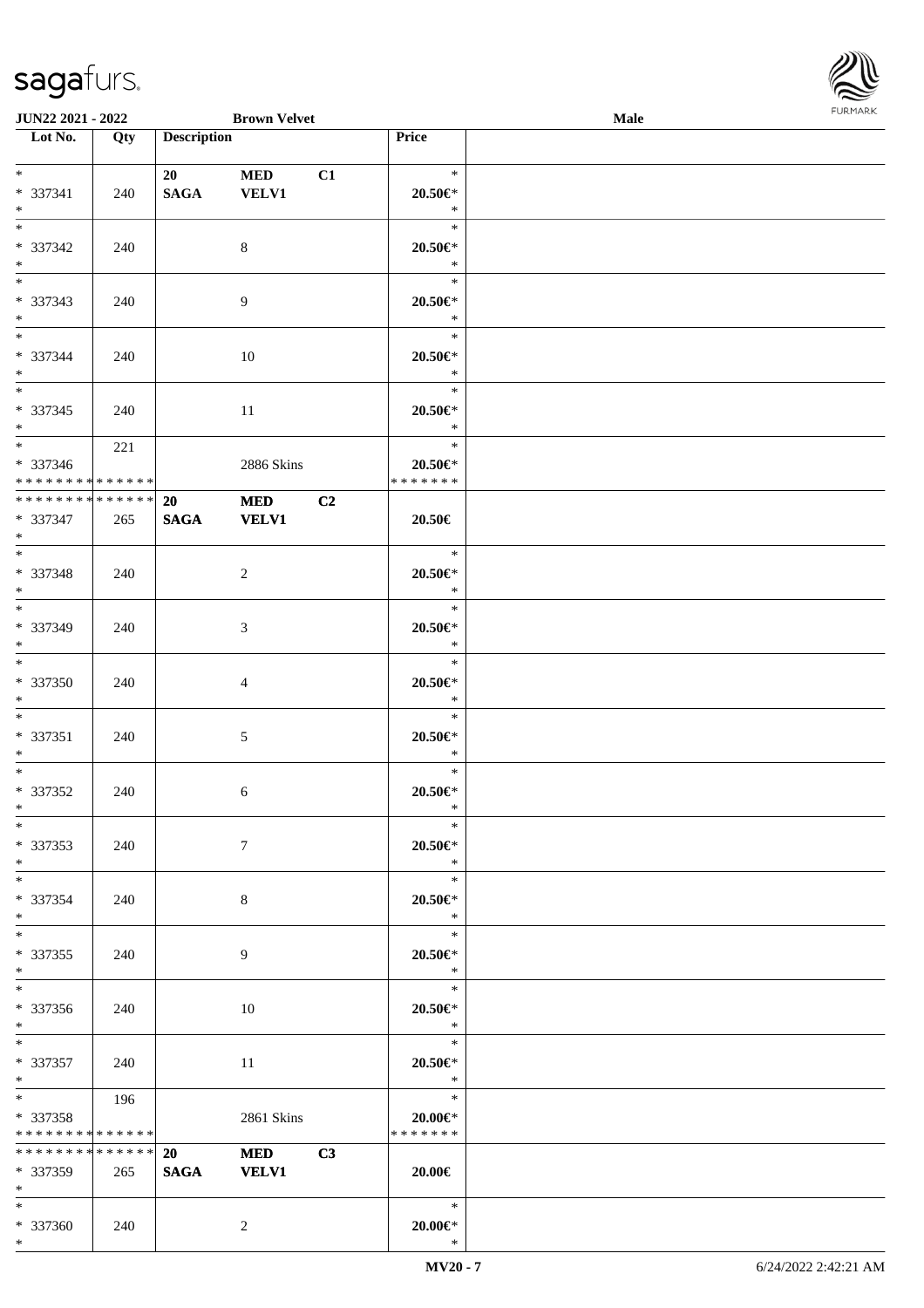

| <b>JUN22 2021 - 2022</b>      |     |                    | <b>Brown Velvet</b> |                |                | Male |  |
|-------------------------------|-----|--------------------|---------------------|----------------|----------------|------|--|
| Lot No.                       | Qty | <b>Description</b> |                     |                | Price          |      |  |
|                               |     |                    |                     |                |                |      |  |
| $*$                           |     | 20                 | <b>MED</b>          | C3             | $\ast$         |      |  |
| * 337361                      | 240 | <b>SAGA</b>        | <b>VELV1</b>        |                | $20.00 \in$ *  |      |  |
| $*$                           |     |                    |                     |                | $\ast$         |      |  |
|                               |     |                    |                     |                | $\ast$         |      |  |
| * 337362                      | 240 |                    | $\overline{4}$      |                | $20.00 \in$ *  |      |  |
| $*$                           |     |                    |                     |                | $\ast$         |      |  |
|                               |     |                    |                     |                | $\ast$         |      |  |
| * 337363                      | 240 |                    | $\mathfrak{S}$      |                | $20.00 \in$ *  |      |  |
| $*$                           |     |                    |                     |                | $\ast$         |      |  |
| $*$                           |     |                    |                     |                | $\ast$         |      |  |
| * 337364                      | 240 |                    | 6                   |                | $20.00 \in$ *  |      |  |
| $*$                           |     |                    |                     |                | $\ast$         |      |  |
|                               | 89  |                    |                     |                | $\ast$         |      |  |
| $* 337365$                    |     |                    | 1554 Skins          |                | $20.00 \in$ *  |      |  |
| * * * * * * * * * * * * * * * |     |                    |                     |                | * * * * * * *  |      |  |
| * * * * * * * * * * * * * * * |     | 20                 | <b>PALE</b>         | C1             |                |      |  |
| * 337366                      | 265 | <b>SAGA</b>        | <b>VELV1</b>        |                | 20.50€         |      |  |
| $*$                           |     |                    |                     |                |                |      |  |
| $*$                           |     |                    |                     |                | $\ast$         |      |  |
| * 337367                      | 240 |                    | 2                   |                | $20.50 \in$    |      |  |
| $*$                           |     |                    |                     |                | $\ast$         |      |  |
| $\overline{\ast}$             |     |                    |                     |                | $\ast$         |      |  |
| * 337368                      | 240 |                    | 3                   |                | $20.50 \in$ *  |      |  |
| $*$                           |     |                    |                     |                | $\ast$         |      |  |
| $*$                           |     |                    |                     |                | $\ast$         |      |  |
| * 337369                      | 240 |                    | 4                   |                | $20.50 \in$ *  |      |  |
| $*$                           |     |                    |                     |                | $\ast$         |      |  |
| $*$                           |     |                    |                     |                | $\ast$         |      |  |
| * 337370                      | 240 |                    | 5                   |                | $20.50 \in$ *  |      |  |
| $*$                           |     |                    |                     |                | $\ast$         |      |  |
| $*$                           |     |                    |                     |                | $\ast$         |      |  |
| * 337371                      | 240 |                    | 6                   |                | $20.50 \in$ *  |      |  |
| $*$                           |     |                    |                     |                | $\ast$         |      |  |
| $*$                           |     |                    |                     |                | $\ast$         |      |  |
| * 337372                      | 240 |                    | $\tau$              |                | $20.50 \in$ *  |      |  |
| $*$                           |     |                    |                     |                | $\ast$         |      |  |
| $*$ $*$                       | 226 |                    |                     |                | $\ast$         |      |  |
| * 337373                      |     |                    | 1931 Skins          |                | $20.50 \in$    |      |  |
| * * * * * * * * * * * * * * * |     |                    |                     |                | * * * * * * *  |      |  |
| * * * * * * * * * * * * * * * |     | 20                 | <b>PALE</b>         | C <sub>2</sub> |                |      |  |
| * 337374                      | 265 |                    | SAGA VELV1          |                | 20.50€         |      |  |
| $*$                           |     |                    |                     |                |                |      |  |
| $*$                           |     |                    |                     |                | $\ast$         |      |  |
| * 337375                      | 240 |                    | 2                   |                | $20.50 \in$ *  |      |  |
| $*$                           |     |                    |                     |                | $\mathbb{R}^n$ |      |  |
| $*$                           |     |                    |                     |                | $\ast$         |      |  |
| * 337376                      | 240 |                    | 3                   |                | $20.50 \in$ *  |      |  |
| $*$ $-$                       |     |                    |                     |                | $\ddot{x}$     |      |  |
| $*$                           |     |                    |                     |                | $\ast$         |      |  |
| * 337377                      | 240 |                    | 4                   |                | $20.50 \in$ *  |      |  |
| $*$ $-$                       |     |                    |                     |                | $\ast$         |      |  |
| $*$                           |     |                    |                     |                | $\ast$         |      |  |
| * 337378                      | 240 |                    | 5                   |                | $20.50 \in$    |      |  |
| $*$                           |     |                    |                     |                | $\ast$         |      |  |
| $*$                           |     |                    |                     |                | $\ast$         |      |  |
| * 337379                      | 240 |                    | 6                   |                | $20.50 \in$ *  |      |  |
| $*$                           |     |                    |                     |                | $\ast$         |      |  |
| $*$                           |     |                    |                     |                | $\ast$         |      |  |
| * 337380                      | 240 |                    | 7                   |                | $20.50 \in$    |      |  |
| $*$                           |     |                    |                     |                | $\ast$         |      |  |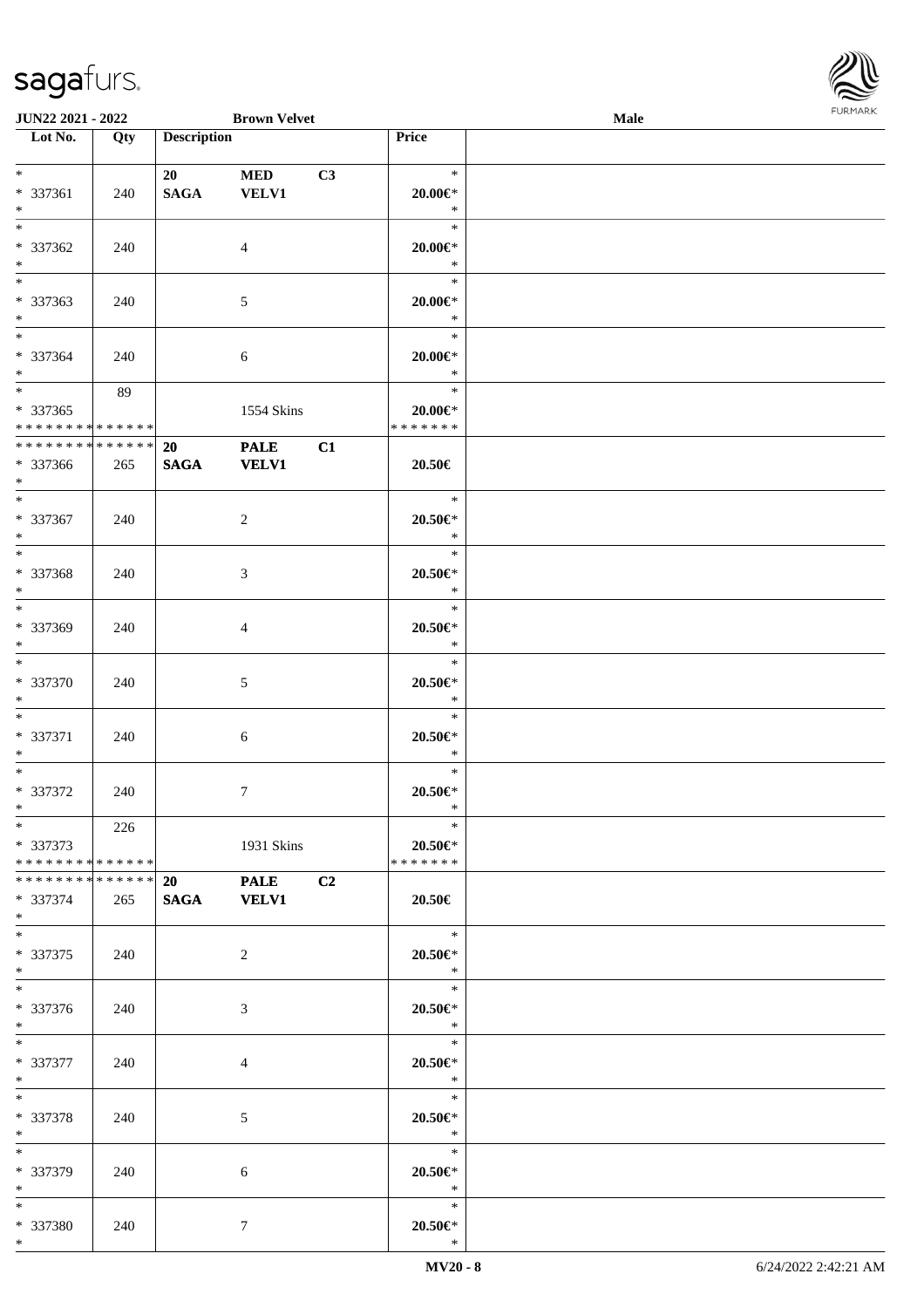\*



| <b>JUN22 2021 - 2022</b>                                                             |     |                    | <b>Brown Velvet</b>                           |                                           | Male |  |
|--------------------------------------------------------------------------------------|-----|--------------------|-----------------------------------------------|-------------------------------------------|------|--|
| Lot No.                                                                              | Qty | <b>Description</b> |                                               | Price                                     |      |  |
| $*$<br>* 337381<br>$*$                                                               | 240 | 20<br><b>SAGA</b>  | <b>PALE</b><br>C <sub>2</sub><br><b>VELV1</b> | $\ast$<br>20.50€*<br>$\ast$               |      |  |
| * 337382<br>$*$                                                                      | 240 |                    | 9                                             | $\ast$<br>$20.50 \in$ *<br>$\ast$         |      |  |
| * 337383<br>$*$                                                                      | 240 |                    | 10                                            | $\ast$<br>$20.50 \in$ *<br>$\ast$         |      |  |
| $*$<br>* 337384<br>$*$                                                               | 240 |                    | 11                                            | $\ast$<br>$20.50 \in$ *<br>$\ast$         |      |  |
| $*$<br>* 337385<br>$*$                                                               | 240 |                    | 12                                            | $\ast$<br>$20.50 \in$ *<br>$\ast$         |      |  |
| * 337386<br>$*$                                                                      | 240 |                    | 13                                            | $\ast$<br>20.50€*<br>$\ast$               |      |  |
| $*$<br>* 337387<br>$*$                                                               | 240 |                    | 14                                            | $\ast$<br>20.50€*<br>$\ast$               |      |  |
| $*$<br>* 337388<br>* * * * * * * * * * * * * *                                       | 267 |                    | 3652 Skins                                    | $\ast$<br>$20.00 \in$ *<br>* * * * * * *  |      |  |
| * * * * * * * * * * * * * *<br>* 337389<br>$*$                                       | 265 |                    | <b>IDENTICAL</b>                              | 20.50€                                    |      |  |
| $*$<br>* 337390<br>$*$                                                               | 240 |                    | 2                                             | $\ast$<br>$20.50 \in$ *<br>$\ast$         |      |  |
| $*$ $-$<br>* 337391<br>$*$                                                           | 240 |                    | $\mathfrak{Z}$                                | $\ast$<br>$20.50 \in$ *<br>$\ast$         |      |  |
| $*$ $-$<br>* 337392<br>$*$ $-$                                                       | 240 |                    | $\overline{4}$                                | $\ast$<br>$20.50 \in$ *<br>$\ast$         |      |  |
| $*$<br>* 337393<br>$*$                                                               | 240 |                    | 5                                             | $\ast$<br>$20.50 \in$<br>$\ast$           |      |  |
| $*$<br>* 337394<br>$*$                                                               | 240 |                    | 6                                             | $\ast$<br>$20.50 \in$<br>$\ast$           |      |  |
| $*$ $-$<br>* 337395<br>$*$                                                           | 240 |                    | $\tau$                                        | $\ast$<br>$20.50 \in$<br>$\ast$           |      |  |
| * 337396<br>$*$                                                                      | 240 |                    | 8                                             | $\ast$<br>$20.50 \in$ *<br>$\mathbb{R}^2$ |      |  |
| $*$ $*$<br>* 337397<br>$*$ $-$                                                       | 240 |                    | 9                                             | $\ast$<br>$20.50 \in$ *<br>$\ast$         |      |  |
| $*$ $\overline{\phantom{1}}$<br>* 337398<br>* * * * * * * * <mark>* * * * * *</mark> | 53  |                    | 2238 Skins                                    | $\ast$<br>$20.00 \in$<br>* * * * * * *    |      |  |
| ******** <mark>******</mark><br>* 337399<br>$\ast$                                   | 265 | 20<br><b>SAGA</b>  | <b>PALE</b><br>C3<br><b>VELV1</b>             | 20.00€                                    |      |  |
| $*$<br>* 337400                                                                      | 240 |                    | $\overline{2}$                                | $\ast$<br>$20.00 \in$ *                   |      |  |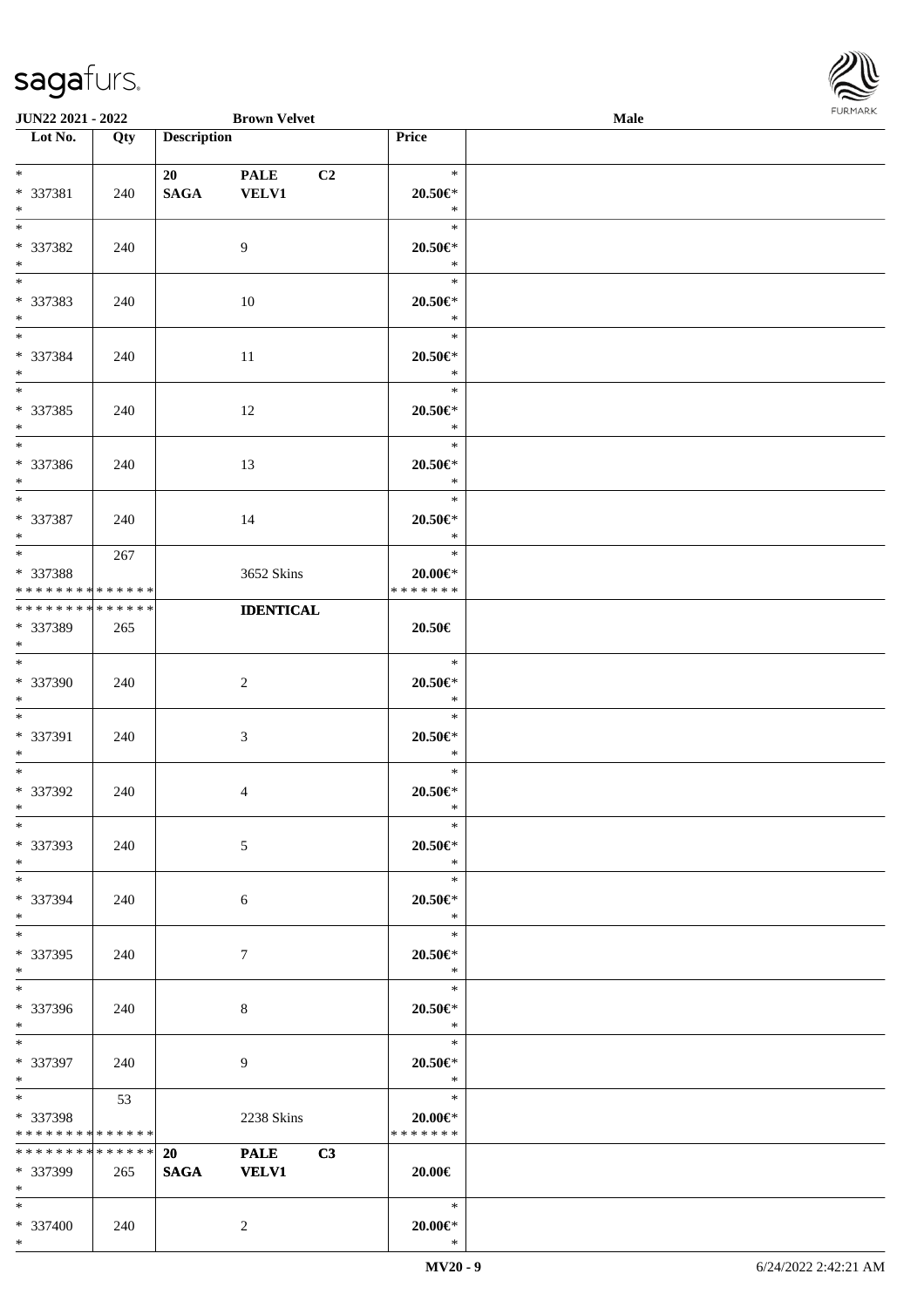

| <b>JUN22 2021 - 2022</b>                 |     |                    | <b>Brown Velvet</b>    |    |                             | Male |  |
|------------------------------------------|-----|--------------------|------------------------|----|-----------------------------|------|--|
| Lot No.                                  | Qty | <b>Description</b> |                        |    | Price                       |      |  |
|                                          |     |                    |                        |    |                             |      |  |
| $*$                                      |     | 20                 | <b>PALE</b>            | C3 | $\ast$                      |      |  |
| * 337401                                 | 240 | <b>SAGA</b>        | <b>VELV1</b>           |    | $20.00 \in$ *               |      |  |
| $*$                                      |     |                    |                        |    | $\ast$                      |      |  |
|                                          |     |                    |                        |    | $\ast$                      |      |  |
| * 337402                                 | 240 |                    | $\overline{4}$         |    | $20.00 \in$ *               |      |  |
| $*$                                      |     |                    |                        |    | $\ast$                      |      |  |
|                                          |     |                    |                        |    | $\ast$                      |      |  |
| * 337403                                 | 240 |                    | 5                      |    | $20.00 \in$ *               |      |  |
| $*$                                      |     |                    |                        |    | $\ast$                      |      |  |
| $*$                                      |     |                    |                        |    | $\ast$                      |      |  |
| * 337404                                 | 240 |                    | 6                      |    | $20.00 \in$ *               |      |  |
| $*$                                      |     |                    |                        |    | $\ast$                      |      |  |
| $*$                                      |     |                    |                        |    | $\ast$                      |      |  |
|                                          |     |                    |                        |    |                             |      |  |
| * 337405                                 | 240 |                    | $7\phantom{.0}$        |    | $20.00 \in$ *<br>$\ast$     |      |  |
| $*$<br>$\overline{\ast}$                 |     |                    |                        |    | $\ast$                      |      |  |
|                                          |     |                    |                        |    |                             |      |  |
| * 337406                                 | 240 |                    | 8                      |    | $20.00 \in$ *               |      |  |
| $*$                                      |     |                    |                        |    | $\ast$                      |      |  |
| $*$                                      |     |                    |                        |    | $\ast$                      |      |  |
| * 337407                                 | 260 |                    | 9                      |    | 19.50€*                     |      |  |
| $*$                                      |     |                    |                        |    | $\ast$                      |      |  |
| $*$                                      | 99  |                    |                        |    | $\ast$                      |      |  |
| * 337408                                 |     |                    | 2304 Skins             |    | 19.50€*                     |      |  |
| * * * * * * * * * * * * * *              |     |                    |                        |    | * * * * * * *               |      |  |
| * * * * * * * * * * * * * *              |     | <b>20</b>          | $\mathbf{X}\mathbf{P}$ | C1 |                             |      |  |
| * 337409                                 | 265 | <b>SAGA</b>        | <b>VELV1</b>           |    | 20.50€                      |      |  |
| $*$                                      |     |                    |                        |    |                             |      |  |
| $*$                                      |     |                    |                        |    | $\ast$                      |      |  |
| * 337410                                 | 240 |                    | 2                      |    | $20.50 \in$ *               |      |  |
| $*$                                      |     |                    |                        |    | $\ast$                      |      |  |
| $*$ $*$                                  | 270 |                    |                        |    | $\ast$                      |      |  |
| * 337411                                 |     |                    | 775 Skins              |    | $20.00 \in$ *               |      |  |
| * * * * * * * * * * * * * *              |     |                    |                        |    | *******                     |      |  |
| * * * * * * * * <mark>* * * * * *</mark> |     | <b>20</b>          | $\mathbf{XP}$          | C2 |                             |      |  |
| * 337412                                 | 265 | <b>SAGA</b>        | <b>VELV1</b>           |    | 20.50€                      |      |  |
| $*$ $*$                                  |     |                    |                        |    |                             |      |  |
| $*$                                      |     |                    |                        |    | $\ast$                      |      |  |
| * 337413                                 | 240 |                    | $\overline{2}$         |    | $20.50 \in$                 |      |  |
| $*$                                      |     |                    |                        |    | $\ast$                      |      |  |
| $*$                                      |     |                    |                        |    | $\ast$                      |      |  |
| * 337414                                 | 240 |                    | 3                      |    | $20.50 \in$ *               |      |  |
| $*$                                      |     |                    |                        |    | $\ast$                      |      |  |
| $*$ $-$                                  |     |                    |                        |    | $\ast$                      |      |  |
| * 337415                                 | 240 |                    | $\overline{4}$         |    | $20.50 \in$                 |      |  |
| $*$                                      |     |                    |                        |    | $\mathbb{R}^2$              |      |  |
|                                          |     |                    |                        |    | $\overline{\phantom{0}}$    |      |  |
| * 337416                                 | 240 |                    | $5\overline{)}$        |    | $20.50 \in$ *               |      |  |
| $*$                                      |     |                    |                        |    | $\ast$                      |      |  |
| $*$ and $*$                              |     |                    |                        |    | $\overline{\qquad \qquad }$ |      |  |
| * 337417                                 | 240 |                    | $\sqrt{6}$             |    | $20.50 \in$ *               |      |  |
| $*$ $-$                                  |     |                    |                        |    | $\ast$                      |      |  |
| $*$ $*$                                  |     |                    |                        |    | $\overline{\phantom{a}}$    |      |  |
| * 337418                                 | 240 |                    | $\tau$                 |    | $20.50 \in$ *               |      |  |
| $*$ $-$                                  |     |                    |                        |    | $\ast$                      |      |  |
| $*$                                      |     |                    |                        |    | $\ast$                      |      |  |
|                                          |     |                    |                        |    |                             |      |  |
| * 337419                                 | 240 |                    | 8                      |    | $20.50 \in$ *<br>$\ast$     |      |  |
| $*$<br>$*$                               |     |                    |                        |    | $\ast$                      |      |  |
|                                          |     |                    |                        |    |                             |      |  |
| * 337420                                 | 240 |                    | 9                      |    | $20.50 \in$                 |      |  |
| $*$                                      |     |                    |                        |    | $\ast$                      |      |  |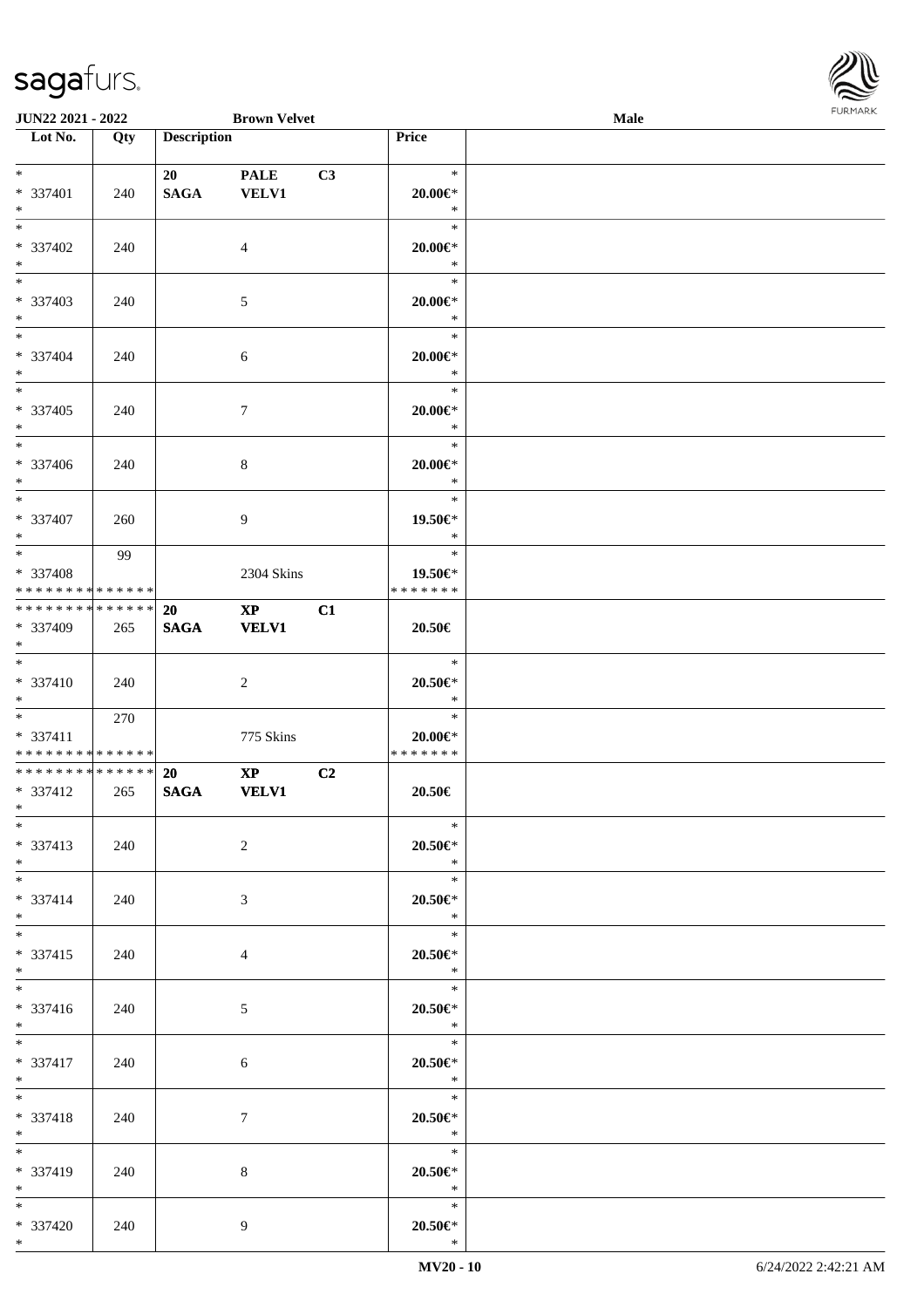

| <b>JUN22 2021 - 2022</b>                  |     |                    | <b>Brown Velvet</b>    |    |                                | <b>Male</b> |  |
|-------------------------------------------|-----|--------------------|------------------------|----|--------------------------------|-------------|--|
| Lot No.                                   | Qty | <b>Description</b> |                        |    | Price                          |             |  |
|                                           |     |                    |                        |    |                                |             |  |
| $*$                                       |     | 20                 | $\mathbf{X}\mathbf{P}$ | C2 | $\ast$                         |             |  |
| * 337421                                  | 240 | <b>SAGA</b>        | <b>VELV1</b>           |    | $20.00 \in$ *                  |             |  |
| $*$                                       |     |                    |                        |    | $\ast$                         |             |  |
| $\overline{\ast}$                         |     |                    |                        |    | $\ast$                         |             |  |
| $* 337422$                                | 240 |                    | 11                     |    | $20.00 \in$ *                  |             |  |
| $*$                                       |     |                    |                        |    | $\ast$                         |             |  |
| $\overline{\ast}$                         | 104 |                    |                        |    | $\ast$                         |             |  |
| * 337423                                  |     |                    | 2769 Skins             |    | $20.00 \in$ *                  |             |  |
| * * * * * * * * * * * * * *               |     |                    |                        |    | * * * * * * *                  |             |  |
| ******** <mark>******</mark>              |     | 20                 | $\mathbf{X}\mathbf{P}$ | C3 |                                |             |  |
| * 337424                                  | 265 | <b>SAGA</b>        | <b>VELV1</b>           |    | 20.00€                         |             |  |
| $*$<br>$\overline{\ast}$                  |     |                    |                        |    |                                |             |  |
|                                           |     |                    |                        |    | $\ast$                         |             |  |
| * 337425                                  | 240 |                    | $\overline{c}$         |    | $20.00 \in$ *                  |             |  |
| $*$<br>$\overline{\phantom{0}}$           |     |                    |                        |    | $\ast$<br>$\ast$               |             |  |
|                                           |     |                    |                        |    |                                |             |  |
| * 337426<br>$*$                           | 240 |                    | 3                      |    | $20.00 \in$ *<br>$\ast$        |             |  |
|                                           |     |                    |                        |    | $\ast$                         |             |  |
|                                           |     |                    |                        |    |                                |             |  |
| * 337427<br>$*$                           | 260 |                    | 4                      |    | $20.00 \in$<br>$\ast$          |             |  |
|                                           | 45  |                    |                        |    | $\ast$                         |             |  |
|                                           |     |                    |                        |    |                                |             |  |
| * 337428<br>* * * * * * * * * * * * * * * |     |                    | 1050 Skins             |    | $20.00 \in$ *<br>* * * * * * * |             |  |
| * * * * * * * * * * * * * * *             |     | <b>20</b>          | <b>MED</b>             | C1 |                                |             |  |
| * 337429                                  | 265 | <b>SAGA</b>        | <b>VELV2</b>           |    | 22.00€                         |             |  |
| $*$                                       |     |                    |                        |    |                                |             |  |
| $\overline{\phantom{0}}$                  |     |                    |                        |    | $\ast$                         |             |  |
| * 337430                                  | 240 |                    | $\overline{c}$         |    | 22.00€*                        |             |  |
| $*$                                       |     |                    |                        |    | $\ast$                         |             |  |
| $*$                                       |     |                    |                        |    | $\ast$                         |             |  |
| * 337431                                  | 240 |                    | 3                      |    | 22.00€*                        |             |  |
| $*$                                       |     |                    |                        |    | $\ast$                         |             |  |
| $*$                                       |     |                    |                        |    | $\ast$                         |             |  |
| $* 337432$                                | 240 |                    | 4                      |    | 22.00€*                        |             |  |
| $*$ $*$                                   |     |                    |                        |    | $\ast$                         |             |  |
| $*$                                       |     |                    |                        |    | $\ast$                         |             |  |
| * 337433                                  | 240 |                    | 5                      |    | 22.00€*                        |             |  |
| $*$                                       |     |                    |                        |    | $\ast$                         |             |  |
| $*$                                       |     |                    |                        |    | $\ast$                         |             |  |
| * 337434                                  | 240 |                    | 6                      |    | 22.00€*                        |             |  |
| $*$ $-$                                   |     |                    |                        |    | $\ast$                         |             |  |
| $*$                                       |     |                    |                        |    | $\ast$                         |             |  |
| $* 337435$                                | 240 |                    | $7\phantom{.0}$        |    | 22.00€*                        |             |  |
| $*$ $-$                                   |     |                    |                        |    | $\rightarrow$                  |             |  |
| $*$                                       |     |                    |                        |    | $\ast$                         |             |  |
| * 337436                                  | 240 |                    | 8                      |    | 22.00€*                        |             |  |
| $*$ $*$                                   |     |                    |                        |    | $\mathbb{R}$                   |             |  |
| $*$ $*$                                   |     |                    |                        |    | $\ast$                         |             |  |
| * 337437<br>$*$ $*$                       | 240 |                    | 9                      |    | 22.00€*<br>$\ast$              |             |  |
| $*$                                       |     |                    |                        |    | $\ast$                         |             |  |
| $* 337438$                                |     |                    |                        |    | 22.00€*                        |             |  |
| $*$ $*$                                   | 240 |                    | 10                     |    | $\ast$                         |             |  |
| $*$                                       |     |                    |                        |    | $\ast$                         |             |  |
| * 337439                                  | 240 |                    | 11                     |    | 22.00 $\in$ *                  |             |  |
| $*$                                       |     |                    |                        |    | $\ast$                         |             |  |
| $*$                                       |     |                    |                        |    | $\ast$                         |             |  |
| * 337440                                  | 240 |                    | 12                     |    | 22.00 $\in$ *                  |             |  |
| $*$                                       |     |                    |                        |    | $\ast$                         |             |  |
|                                           |     |                    |                        |    |                                |             |  |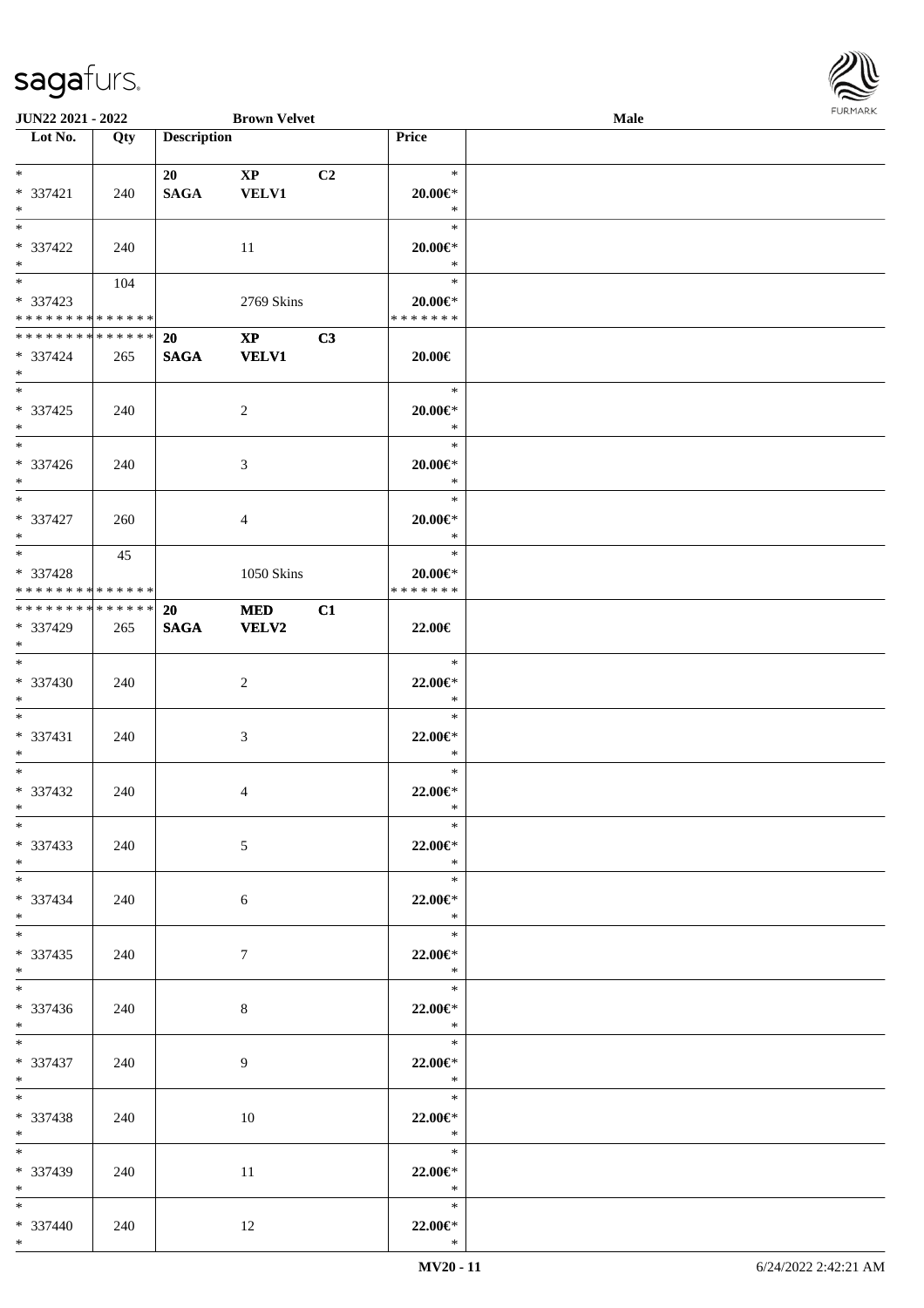

| <b>JUN22 2021 - 2022</b>      |     |                    | <b>Brown Velvet</b> |    |                   | Male |  |
|-------------------------------|-----|--------------------|---------------------|----|-------------------|------|--|
| Lot No.                       | Qty | <b>Description</b> |                     |    | Price             |      |  |
|                               |     |                    |                     |    |                   |      |  |
| $*$ $*$                       | 61  | 20                 | <b>MED</b>          | C1 | $\ast$            |      |  |
| * 337441                      |     | <b>SAGA</b>        | VELV2               |    | $21.50 \in$       |      |  |
| * * * * * * * * * * * * * *   |     |                    |                     |    | * * * * * * *     |      |  |
| * * * * * * * * * * * * * * * |     | <b>20</b>          | <b>MED</b>          | C2 |                   |      |  |
| * 337442                      | 265 | <b>SAGA</b>        | <b>VELV2</b>        |    | 21.50€            |      |  |
| $*$                           |     |                    |                     |    |                   |      |  |
|                               |     |                    |                     |    | $\ast$            |      |  |
| * 337443                      | 240 |                    | $\overline{2}$      |    | $21.50 \in$       |      |  |
| $*$                           |     |                    |                     |    | $\ast$            |      |  |
| $*$                           |     |                    |                     |    | $\ast$            |      |  |
|                               |     |                    |                     |    |                   |      |  |
| * 337444                      | 240 |                    | $\mathfrak{Z}$      |    | 21.50€*<br>$\ast$ |      |  |
| $*$<br>$*$                    |     |                    |                     |    | $\ast$            |      |  |
|                               |     |                    |                     |    |                   |      |  |
| * 337445                      | 240 |                    | 4                   |    | 21.50€*           |      |  |
| $*$<br>$\overline{\ast}$      |     |                    |                     |    | $\ast$            |      |  |
|                               |     |                    |                     |    | $\ast$            |      |  |
| * 337446                      | 240 |                    | 5                   |    | 21.50€*           |      |  |
| $*$                           |     |                    |                     |    | $\ast$            |      |  |
| $\overline{\ast}$             |     |                    |                     |    | $\ast$            |      |  |
| * 337447                      | 240 |                    | 6                   |    | $21.50 \in$       |      |  |
| $*$                           |     |                    |                     |    | $\ast$            |      |  |
| $\overline{\ast}$             |     |                    |                     |    | $\ast$            |      |  |
| * 337448                      | 240 |                    | $\tau$              |    | 21.50€*           |      |  |
| $*$                           |     |                    |                     |    | $\ast$            |      |  |
| $\overline{\phantom{0}}$      |     |                    |                     |    | $\ast$            |      |  |
| * 337449                      | 240 |                    | 8                   |    | 21.50€*           |      |  |
| $*$                           |     |                    |                     |    | $\ast$            |      |  |
| $\overline{\ast}$             |     |                    |                     |    | $\ast$            |      |  |
| $* 337450$                    | 240 |                    | 9                   |    | $21.50 \in$       |      |  |
| $*$                           |     |                    |                     |    | $\ast$            |      |  |
| $*$                           | 81  |                    |                     |    | $\ast$            |      |  |
| * 337451                      |     |                    | 2266 Skins          |    | 21.50€*           |      |  |
| * * * * * * * * * * * * * *   |     |                    |                     |    | * * * * * * *     |      |  |
| ******** <mark>******</mark>  |     | <b>20</b>          | <b>MED</b>          | C3 |                   |      |  |
| * 337452                      | 265 | <b>SAGA</b>        | <b>VELV2</b>        |    | 21.50€            |      |  |
| $*$                           |     |                    |                     |    |                   |      |  |
| $*$                           |     |                    |                     |    | $\ast$            |      |  |
| * 337453                      | 240 |                    | 2                   |    | $21.50 \in$       |      |  |
| $*$                           |     |                    |                     |    | $\ast$            |      |  |
| $*$                           |     |                    |                     |    | $\ast$            |      |  |
| * 337454                      |     |                    |                     |    |                   |      |  |
| $*$                           | 240 |                    | 3                   |    | 21.50€*<br>$\ast$ |      |  |
| $*$                           |     |                    |                     |    | $\ast$            |      |  |
|                               |     |                    |                     |    |                   |      |  |
| * 337455                      | 240 |                    | 4                   |    | 21.50€*<br>$\ast$ |      |  |
| $*$<br>$*$                    |     |                    |                     |    | $\ast$            |      |  |
|                               |     |                    |                     |    |                   |      |  |
| $* 337456$                    | 240 |                    | 5                   |    | $21.50 \in$       |      |  |
| $*$                           |     |                    |                     |    | $\rightarrow$     |      |  |
| $*$                           |     |                    |                     |    | $\ast$            |      |  |
| * 337457                      | 240 |                    | 6                   |    | 21.50€*           |      |  |
| $*$ $-$                       |     |                    |                     |    | $\ast$            |      |  |
| $*$ and $*$                   | 222 |                    |                     |    | $\ast$            |      |  |
| * 337458                      |     |                    | 1687 Skins          |    | $21.50 \in$       |      |  |
| * * * * * * * * * * * * * *   |     |                    |                     |    | * * * * * * *     |      |  |
| * * * * * * * * * * * * * *   |     | 20                 | <b>PALE</b>         | C1 |                   |      |  |
| * 337459                      | 265 | <b>SAGA</b>        | <b>VELV2</b>        |    | 22.00€            |      |  |
| $*$                           |     |                    |                     |    |                   |      |  |
| $*$                           |     |                    |                     |    | $\ast$            |      |  |
| * 337460                      | 240 |                    | $\overline{c}$      |    | 22.00€*           |      |  |
| $*$                           |     |                    |                     |    | $\ast$            |      |  |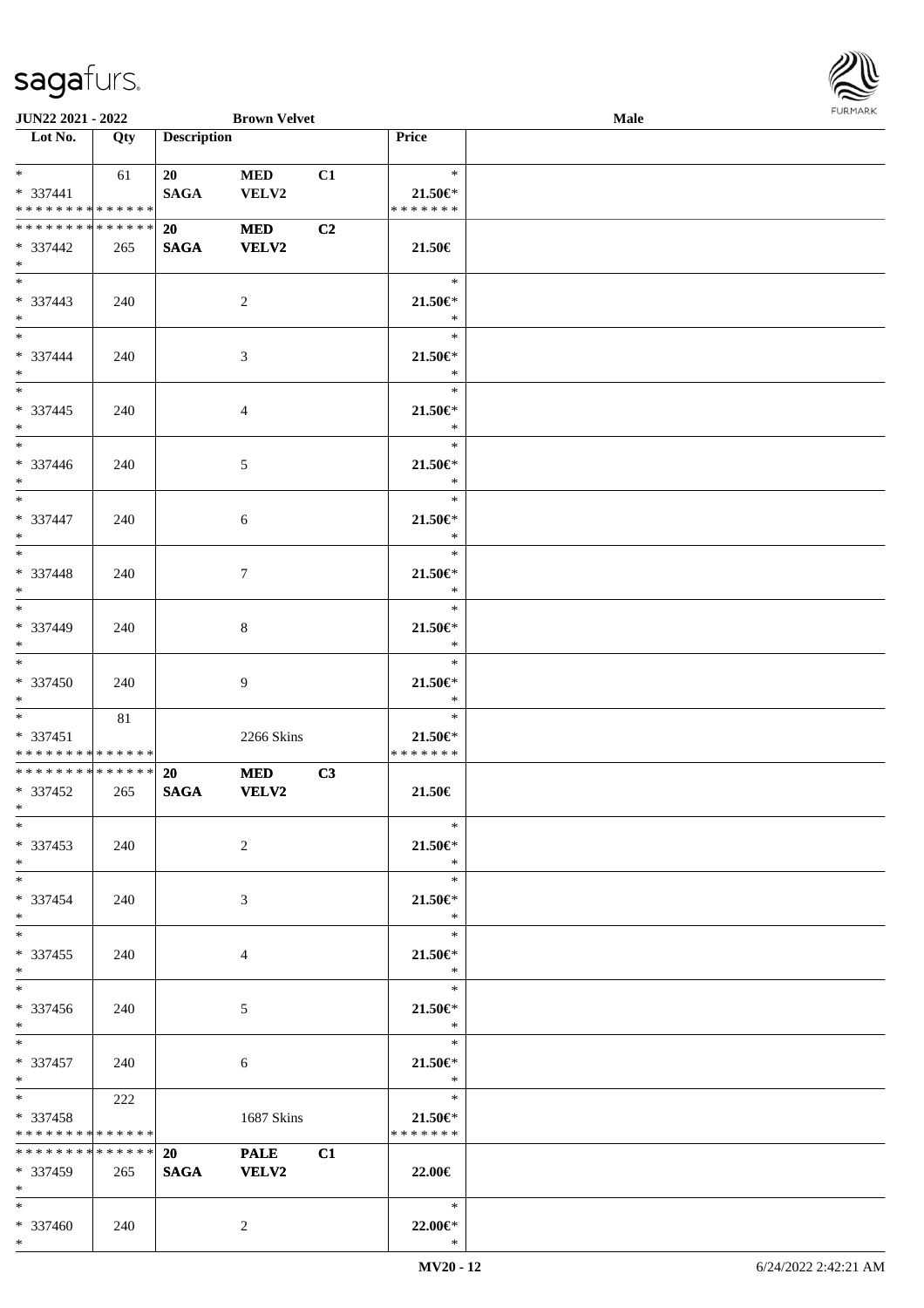

| JUN22 2021 - 2022                          |     |                    | <b>Brown Velvet</b> |    |                       | <b>Male</b> |  |
|--------------------------------------------|-----|--------------------|---------------------|----|-----------------------|-------------|--|
| Lot No.                                    | Qty | <b>Description</b> |                     |    | Price                 |             |  |
|                                            |     |                    |                     |    |                       |             |  |
| $*$                                        |     | 20                 | <b>PALE</b>         | C1 | $\ast$                |             |  |
| * 337461                                   | 240 | <b>SAGA</b>        | VELV2               |    | 22.00€*               |             |  |
| $*$                                        |     |                    |                     |    | $\ast$                |             |  |
| $*$                                        |     |                    |                     |    | $\ast$                |             |  |
| * 337462                                   |     |                    |                     |    | 22.00€*               |             |  |
|                                            | 240 |                    | $\overline{4}$      |    |                       |             |  |
| $\ast$                                     |     |                    |                     |    | $\ast$                |             |  |
|                                            |     |                    |                     |    | $\ast$                |             |  |
| * 337463                                   | 240 |                    | 5                   |    | 22.00€*               |             |  |
| $*$                                        |     |                    |                     |    | $\ast$                |             |  |
| $\overline{\phantom{0}}$                   |     |                    |                     |    | $\ast$                |             |  |
| * 337464                                   | 240 |                    | $\sqrt{6}$          |    | 22.00€*               |             |  |
| $*$                                        |     |                    |                     |    | $\ast$                |             |  |
|                                            | 230 |                    |                     |    | $\ast$                |             |  |
| $* 337465$                                 |     |                    | 1695 Skins          |    | 22.00€*               |             |  |
| * * * * * * * * * * * * * * *              |     |                    |                     |    | * * * * * * *         |             |  |
| ******** <mark>******</mark>               |     |                    |                     |    |                       |             |  |
|                                            |     | 20                 | <b>PALE</b>         | C2 |                       |             |  |
| * 337466                                   | 265 | <b>SAGA</b>        | <b>VELV2</b>        |    | 21.50€                |             |  |
| $*$                                        |     |                    |                     |    |                       |             |  |
|                                            |     |                    |                     |    | $\ast$                |             |  |
| * 337467                                   | 240 |                    | $\overline{c}$      |    | $21.50 \in$           |             |  |
| $*$                                        |     |                    |                     |    | $\ast$                |             |  |
|                                            |     |                    |                     |    | $\ast$                |             |  |
| * 337468                                   | 240 |                    | $\mathfrak{Z}$      |    | $21.50 \in$           |             |  |
| $\ast$                                     |     |                    |                     |    | $\ast$                |             |  |
|                                            |     |                    |                     |    | $\ast$                |             |  |
|                                            |     |                    |                     |    |                       |             |  |
| * 337469                                   | 240 |                    | $\overline{4}$      |    | $21.50 \in$           |             |  |
| $*$<br>$\overline{\phantom{0}}$            |     |                    |                     |    | $\ast$                |             |  |
|                                            |     |                    |                     |    | $\ast$                |             |  |
| * 337470                                   | 240 |                    | $\sqrt{5}$          |    | $21.50 \in$           |             |  |
| $*$                                        |     |                    |                     |    | $\ast$                |             |  |
| $*$                                        |     |                    |                     |    | $\ast$                |             |  |
| * 337471                                   | 240 |                    | $\sqrt{6}$          |    | $21.50 \in$           |             |  |
| $*$                                        |     |                    |                     |    | $\ast$                |             |  |
| $*$                                        |     |                    |                     |    | $\ast$                |             |  |
| * 337472                                   | 240 |                    | $\tau$              |    | $21.50 \in$           |             |  |
| $*$                                        |     |                    |                     |    | $\ast$                |             |  |
| $*$                                        |     |                    |                     |    | $\ast$                |             |  |
| * 337473                                   | 240 |                    | $8\,$               |    | $21.50 \in$           |             |  |
| $*$                                        |     |                    |                     |    | $\ast$                |             |  |
| $*$                                        |     |                    |                     |    | $\ast$                |             |  |
|                                            |     |                    |                     |    |                       |             |  |
| * 337474                                   | 240 |                    | 9                   |    | $21.50 \in$           |             |  |
| $*$                                        |     |                    |                     |    | $\ast$                |             |  |
| $*$                                        |     |                    |                     |    | $\ast$                |             |  |
| $*337475$                                  | 240 |                    | 10                  |    | $21.50 \in$           |             |  |
| $*$                                        |     |                    |                     |    | $\ast$                |             |  |
|                                            |     |                    |                     |    | $\ast$                |             |  |
| * 337476                                   | 240 |                    | 11                  |    | $21.50 \in$           |             |  |
| $*$ $*$                                    |     |                    |                     |    | $\ddot{x}$            |             |  |
| $*$                                        |     |                    |                     |    | $\ast$                |             |  |
| * 337477                                   | 240 |                    | 12                  |    | $21.50 \in$           |             |  |
| $*$                                        |     |                    |                     |    | $\ast$                |             |  |
| $*$                                        |     |                    |                     |    | $\ast$                |             |  |
|                                            |     |                    |                     |    |                       |             |  |
| * 337478                                   | 240 |                    | 13                  |    | $21.50 \in$<br>$\ast$ |             |  |
| $*$                                        |     |                    |                     |    |                       |             |  |
|                                            |     |                    |                     |    | $\ast$                |             |  |
| * 337479                                   | 240 |                    | 14                  |    | $21.50 \in$           |             |  |
| $*$                                        |     |                    |                     |    | $\ast$                |             |  |
| $*$ and $*$                                | 265 |                    |                     |    | $\ast$                |             |  |
| * 337480                                   |     |                    | 3650 Skins          |    | $21.50 \in$           |             |  |
| * * * * * * * * <mark>* * * * * * *</mark> |     |                    |                     |    | * * * * * * *         |             |  |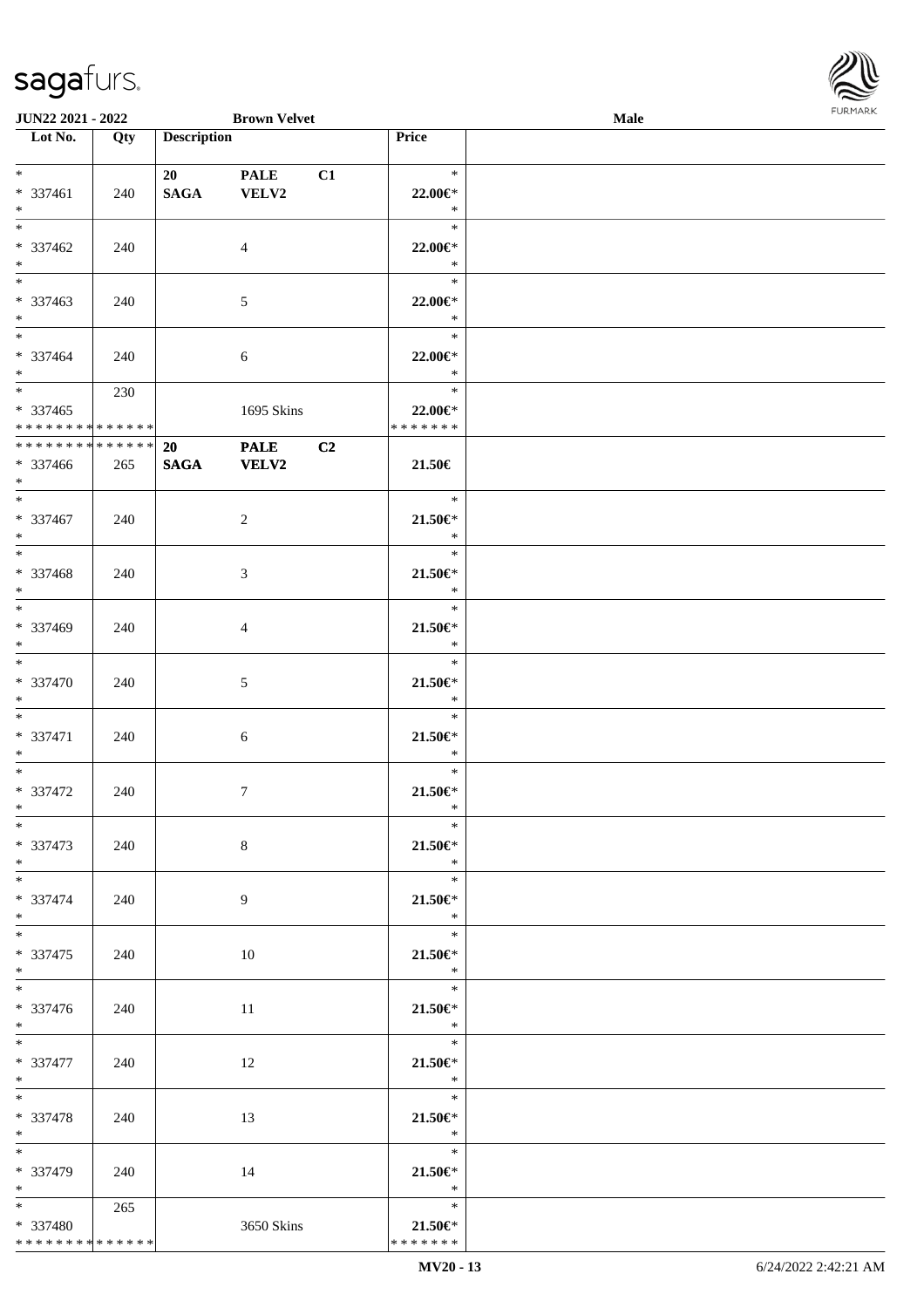

| <b>JUN22 2021 - 2022</b>                   |     |                    | <b>Brown Velvet</b>    |                |               | <b>Male</b> |  |
|--------------------------------------------|-----|--------------------|------------------------|----------------|---------------|-------------|--|
| Lot No.                                    | Qty | <b>Description</b> |                        |                | Price         |             |  |
|                                            |     |                    |                        |                |               |             |  |
| **************                             |     | 20                 | <b>PALE</b>            | C3             |               |             |  |
| * 337481                                   | 265 | <b>SAGA</b>        | <b>VELV2</b>           |                | 21.50€        |             |  |
| $*$                                        |     |                    |                        |                |               |             |  |
| $*$                                        |     |                    |                        |                | $\ast$        |             |  |
| * 337482                                   | 240 |                    | 2                      |                | 21.50€*       |             |  |
| $*$                                        |     |                    |                        |                | $\ast$        |             |  |
|                                            |     |                    |                        |                | $\ast$        |             |  |
| * 337483                                   | 240 |                    | 3                      |                | $21.50 \in$   |             |  |
| $*$                                        |     |                    |                        |                | $\ast$        |             |  |
| $*$                                        | 142 |                    |                        |                | $\ast$        |             |  |
| * 337484                                   |     |                    | 887 Skins              |                | $21.50 \in$ * |             |  |
| * * * * * * * * * * * * * * *              |     |                    |                        |                | * * * * * * * |             |  |
| ******** <mark>******</mark>               |     | 20                 | $\mathbf{X}\mathbf{P}$ | C1             |               |             |  |
| * 337485                                   | 265 | <b>SAGA</b>        | VELV2                  |                | 22.50€        |             |  |
| $*$                                        |     |                    |                        |                |               |             |  |
| $*$                                        |     |                    |                        |                | $\ast$        |             |  |
| * 337486                                   | 240 |                    | 2                      |                | 21.50€*       |             |  |
| $*$                                        |     |                    |                        |                | $\ast$        |             |  |
| $*$ $*$                                    | 270 |                    |                        |                | $\ast$        |             |  |
| * 337487                                   |     |                    | 775 Skins              |                | $21.50 \in$ * |             |  |
| * * * * * * * * <mark>* * * * * * *</mark> |     |                    |                        |                | * * * * * * * |             |  |
| * * * * * * * * * * * * * * *              |     | <b>20</b>          | $\mathbf{X}\mathbf{P}$ | C <sub>2</sub> |               |             |  |
| * 337488                                   | 265 | <b>SAGA</b>        | VELV2                  |                | 21.50€        |             |  |
| $\ast$                                     |     |                    |                        |                |               |             |  |
| $*$                                        |     |                    |                        |                | $\ast$        |             |  |
| * 337489                                   | 240 |                    | 2                      |                | 21.50€*       |             |  |
| $*$                                        |     |                    |                        |                | $\ast$        |             |  |
|                                            |     |                    |                        |                | $\ast$        |             |  |
| * 337490                                   | 240 |                    | 3                      |                | $21.50 \in$   |             |  |
| $*$                                        |     |                    |                        |                | $\ast$        |             |  |
| $*$                                        |     |                    |                        |                | $\ast$        |             |  |
| * 337491                                   | 240 |                    | 4                      |                | $21.50 \in$   |             |  |
| $*$                                        |     |                    |                        |                | $\ast$        |             |  |
| $*$                                        |     |                    |                        |                | $\ast$        |             |  |
| * 337492                                   | 240 |                    | $\mathfrak{S}$         |                | $21.50 \in$   |             |  |
| $*$                                        |     |                    |                        |                | $\ast$        |             |  |
| $*$                                        |     |                    |                        |                | $\ast$        |             |  |
| * 337493                                   | 240 |                    | 6                      |                | 21.50€*       |             |  |
| $*$                                        |     |                    |                        |                | $\ast$        |             |  |
| $*$                                        |     |                    |                        |                | $\ast$        |             |  |
| * 337494                                   | 240 |                    | 7                      |                | $21.50 \in$   |             |  |
| $*$                                        |     |                    |                        |                | $\ast$        |             |  |
| $*$                                        | 77  |                    |                        |                | $\ast$        |             |  |
| * 337495                                   |     |                    | 1782 Skins             |                | $21.50 \in$   |             |  |
| * * * * * * * * * * * * * *                |     |                    |                        |                | * * * * * * * |             |  |
| * * * * * * * * * * * * * * *              |     | <b>20</b>          | $\mathbf{XP}$          | C <sub>3</sub> |               |             |  |
| * 337496                                   | 265 | <b>SAGA</b>        | <b>VELV2</b>           |                | 21.50€        |             |  |
| $*$                                        |     |                    |                        |                |               |             |  |
| $*$                                        | 95  |                    |                        |                | $\ast$        |             |  |
| * 337497                                   |     |                    | 360 Skins              |                | $21.50 \in$   |             |  |
| * * * * * * * * * * * * * *                |     |                    |                        |                | * * * * * * * |             |  |
| * * * * * * * * * * * * * * *              |     | <b>20</b>          | MED/PAL C2             |                |               |             |  |
| * 337498                                   | 265 | <b>SAGA</b>        | <b>VELV2</b>           | <b>OPEN</b>    | 21.50€        |             |  |
| $*$                                        |     |                    |                        |                |               |             |  |
| $*$                                        | 228 |                    |                        |                | $\ast$        |             |  |
| * 337499                                   |     |                    | 493 Skins              |                | $21.00 \in$ * |             |  |
| * * * * * * * * * * * * * *                |     |                    |                        |                | * * * * * * * |             |  |
|                                            |     | 30/20              | <b>ALL</b>             | C2             |               |             |  |
| 337500                                     | 172 | <b>SAGA</b>        | <b>VELV1</b>           | SPT1           | $20.00 \in$   |             |  |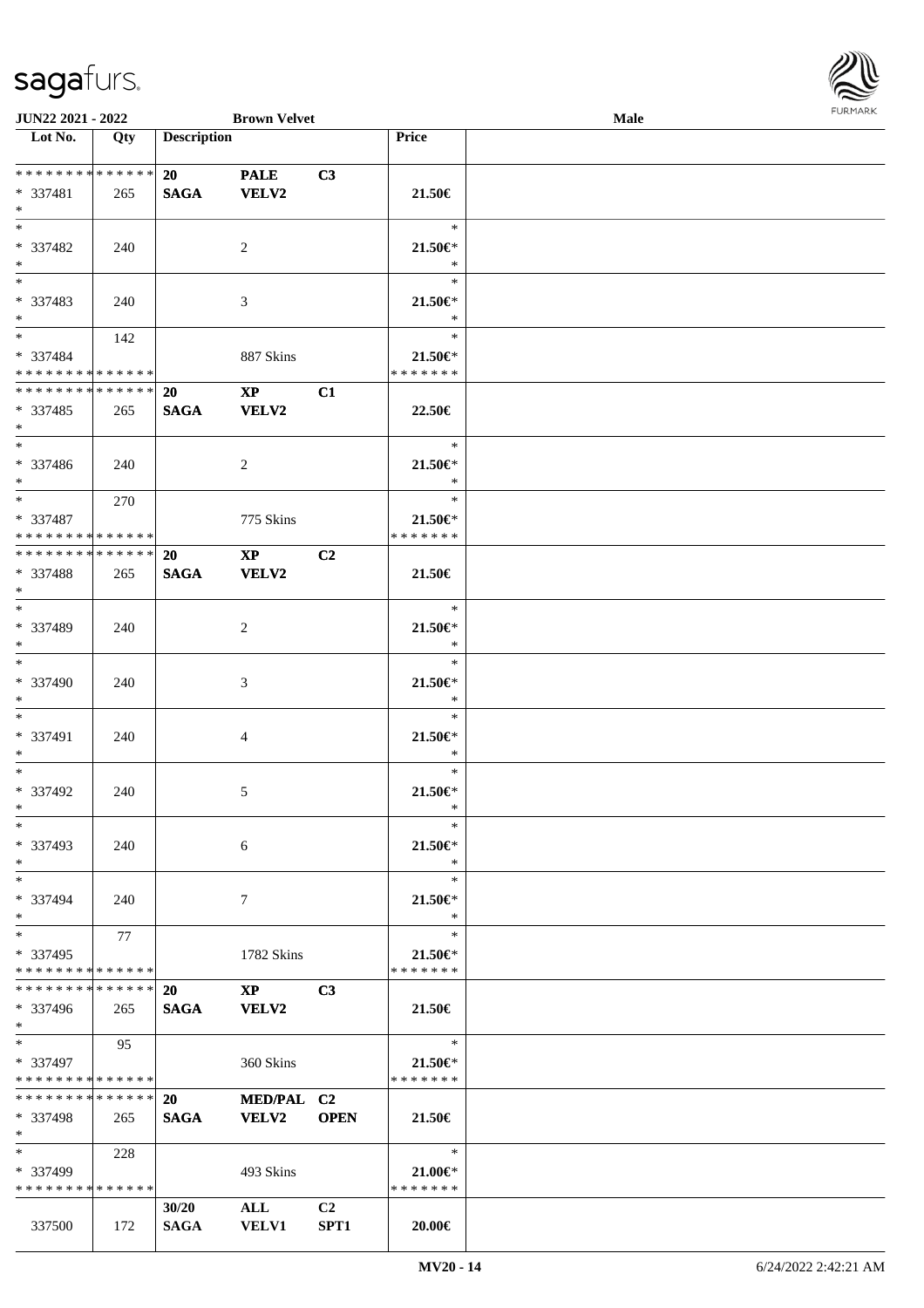

| JUN22 2021 - 2022                              |     |                    | <b>Brown Velvet</b>        |             |                                           | Male | $\sim$ |
|------------------------------------------------|-----|--------------------|----------------------------|-------------|-------------------------------------------|------|--------|
| $\overline{\phantom{1}}$ Lot No.               | Qty | <b>Description</b> |                            |             | Price                                     |      |        |
| * * * * * * * * * * * * * *<br>* 337501<br>$*$ | 265 | 20<br><b>IA</b>    | MED/PAL C2<br><b>VELV1</b> | <b>CHIP</b> | 19.00€                                    |      |        |
| $\overline{\ast}$<br>* 337502<br>$*$           | 252 |                    | $\overline{2}$             |             | $\ast$<br>19.00€*<br>$\ast$               |      |        |
| $\overline{\ast}$<br>* 337503<br>$\ast$        | 240 |                    | $\mathfrak{Z}$             |             | $\ast$<br>19.00€*<br>$\ast$               |      |        |
| $\overline{\phantom{0}}$<br>* 337504<br>$*$    | 240 |                    | $\overline{4}$             |             | $\ast$<br>19.00€*<br>$\ast$               |      |        |
| $\overline{\phantom{0}}$<br>* 337505<br>$*$    | 240 |                    | 5                          |             | $\ast$<br>19.00€*<br>$\ast$               |      |        |
| $*$<br>* 337506<br>$*$                         | 240 |                    | $\sqrt{6}$                 |             | $\ast$<br>19.00€*<br>$\ast$               |      |        |
| $\ast$<br>* 337507<br>$\ast$                   | 240 |                    | $\tau$                     |             | $\ast$<br>19.00€*<br>$\ast$               |      |        |
| $\overline{\phantom{0}}$<br>$* 337508$<br>$*$  | 240 |                    | $\,8\,$                    |             | $\ast$<br>19.00€*<br>$\ast$               |      |        |
| $*$<br>* 337509<br>$*$                         | 240 |                    | 9                          |             | $\ast$<br>19.00€*<br>$\ast$               |      |        |
| $*$<br>* 337510<br>* * * * * * * * * * * * * * | 240 |                    | 2437 Skins                 |             | $\ast$<br>19.00€*<br>* * * * * * *        |      |        |
| * * * * * * * * * * * * * *<br>* 337511<br>$*$ | 265 | 20<br>IA           | MED/PAL C2<br><b>VELV2</b> | <b>CHIP</b> | 21.00€                                    |      |        |
| $\ast$<br>$* 337512$<br>$*$                    | 240 |                    | $\boldsymbol{2}$           |             | $\ast$<br>$21.00 \in$<br>$\ast$           |      |        |
| $*$<br>* 337513<br>$*$                         | 240 |                    | $\mathfrak{Z}$             |             | $\ast$<br>$21.00 \in$<br>$\ast$           |      |        |
| $\overline{\phantom{0}}$<br>* 337514<br>$*$    | 240 |                    | $\overline{4}$             |             | $\ast$<br>$21.00 \in$<br>$\ast$           |      |        |
| $*$<br>$* 337515$<br>$*$                       | 240 |                    | 5 <sub>5</sub>             |             | $\ast$<br>$21.00 \in$<br>$\ast$           |      |        |
| $*$<br>* 337516<br>$*$                         | 240 |                    | 6                          |             | $*$<br>$21.00 \in$ *<br>$\ast$            |      |        |
| $*$<br>* 337517<br>$*$ $*$                     | 240 |                    | 7                          |             | $\ddot{x}$<br>$21.00 \in$ *<br>$\ddot{x}$ |      |        |
| $*$<br>* 337518<br>$*$ and $*$                 | 240 |                    | 8                          |             | $\ast$<br>$21.00 \in$ *<br>$\ddot{x}$     |      |        |
| $*$<br>* 337519<br>$*$ $*$                     | 240 |                    | 9                          |             | $\ast$<br>$21.00 \in$<br>$\ast$           |      |        |
| $*$<br>* 337520<br>$*$                         | 240 |                    | 10                         |             | $\ast$<br>21.00€*<br>$\ast$               |      |        |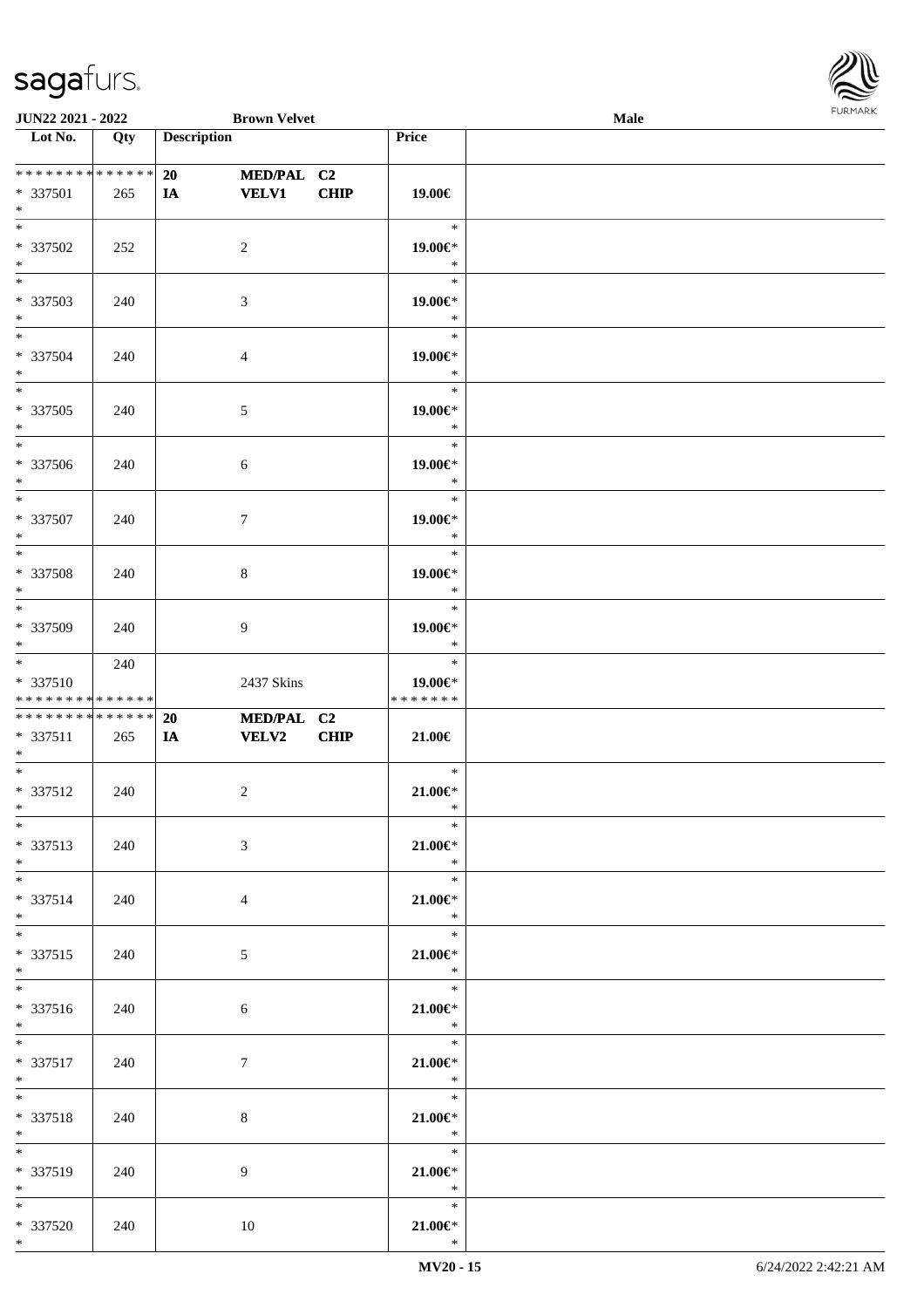| JUN22 2021 - 2022                    |     |                    | <b>Brown Velvet</b>     |                |                          | Male | <b>FURMARI</b> |
|--------------------------------------|-----|--------------------|-------------------------|----------------|--------------------------|------|----------------|
| $\overline{\phantom{1}}$ Lot No.     | Qty | <b>Description</b> |                         |                | Price                    |      |                |
| $*$                                  |     | 20                 | MED/PAL C2              |                | $\ast$                   |      |                |
| $* 337521$                           | 240 | IA                 | <b>VELV2</b>            | <b>CHIP</b>    | $21.00 \in$              |      |                |
| $\ast$                               |     |                    |                         |                | $\ast$                   |      |                |
| $\ast$                               |     |                    |                         |                | $\ast$                   |      |                |
| * 337522                             | 240 |                    | 12                      |                | $21.00 \in$              |      |                |
| $\ast$<br>$\overline{\phantom{a}}$   |     |                    |                         |                | $\ast$<br>$\ast$         |      |                |
| * 337523                             | 240 |                    | 13                      |                | $21.00 \in$              |      |                |
| $*$                                  |     |                    |                         |                | $\ast$                   |      |                |
| $\ast$                               |     |                    |                         |                | $\ast$                   |      |                |
| * 337524                             | 240 |                    | 14                      |                | $21.00 \in$              |      |                |
| $*$                                  |     |                    |                         |                | $\ast$                   |      |                |
| $\ast$                               |     |                    |                         |                | $\ast$                   |      |                |
| * 337525                             | 220 |                    | 15                      |                | 21.00 $\in$ *            |      |                |
| $\ast$<br>$\overline{\phantom{a}^*}$ | 48  |                    |                         |                | $\ast$<br>$\ast$         |      |                |
| * 337526                             |     |                    | 3653 Skins              |                | $21.00 \in$              |      |                |
| ******** <mark>******</mark>         |     |                    |                         |                | * * * * * * *            |      |                |
|                                      |     | 20                 | $2\mathbf{X}\mathbf{D}$ | C2             |                          |      |                |
| 337527                               | 220 | <b>SROY</b>        | <b>VELV1</b>            |                | 22.00€                   |      |                |
|                                      |     |                    |                         |                |                          |      |                |
| ******** <mark>******</mark>         |     | 20                 | <b>MED</b>              | C1             |                          |      |                |
| * 337528                             | 245 | <b>SROY</b>        | <b>VELV1</b>            |                | 22.00€                   |      |                |
| $\ast$<br>$\overline{\ast}$          |     |                    |                         |                | $\ast$                   |      |                |
| * 337529                             | 220 |                    |                         |                | 22.00€*                  |      |                |
| $\ast$                               |     |                    | $\overline{c}$          |                | $\ast$                   |      |                |
| $\overline{\phantom{a}^*}$           | 86  |                    |                         |                | $\ast$                   |      |                |
| * 337530                             |     |                    | 551 Skins               |                | 22.50€*                  |      |                |
| **************                       |     |                    |                         |                | * * * * * * *            |      |                |
| **************                       |     | <b>20</b>          | <b>MED</b>              | C <sub>2</sub> |                          |      |                |
| $* 337531$                           | 245 | <b>SROY</b>        | <b>VELV1</b>            |                | 22.50€                   |      |                |
| $\ast$<br>$\overline{\phantom{1}}$   |     |                    |                         |                |                          |      |                |
|                                      |     |                    |                         |                | $\ast$                   |      |                |
| * 337532<br>$\ast$                   | 239 |                    | $\overline{c}$          |                | 22.50€*<br>$\ast$        |      |                |
| $\ast$                               |     |                    |                         |                | $\ast$                   |      |                |
| * 337533                             | 220 |                    | 3                       |                | 22.50€*                  |      |                |
| $\ast$                               |     |                    |                         |                | $\ast$                   |      |                |
| $\ast$                               |     |                    |                         |                | $\ast$                   |      |                |
| * 337534                             | 220 |                    | 4                       |                | 22.50€*                  |      |                |
| $\ast$<br>$_{\ast}^{-}$              |     |                    |                         |                | $\ast$                   |      |                |
|                                      |     |                    |                         |                | $\ast$                   |      |                |
| $*337535$<br>$\ast$                  | 220 |                    | 5                       |                | 22.50€*<br>$\ast$        |      |                |
| $\ast$                               |     |                    |                         |                | $\ast$                   |      |                |
| * 337536                             | 220 |                    | 6                       |                | 22.50€*                  |      |                |
| $\ast$                               |     |                    |                         |                | $\ast$                   |      |                |
| $\ast$                               |     |                    |                         |                | $\ast$                   |      |                |
| $* 337537$                           | 220 |                    | $\tau$                  |                | 22.50€*                  |      |                |
| $*$                                  |     |                    |                         |                | $\ast$                   |      |                |
| $\ast$                               | 220 |                    |                         |                | $\ast$                   |      |                |
| * 337538<br>**************           |     |                    | 1804 Skins              |                | 22.00€*<br>* * * * * * * |      |                |
| **************                       |     | 20                 | <b>MED</b>              | C3             |                          |      |                |
| * 337539                             | 245 |                    | SROY VELV1              |                | 22.00€                   |      |                |
| $\ast$                               |     |                    |                         |                |                          |      |                |
| $\ast$                               |     |                    |                         |                | $\ast$                   |      |                |
| * 337540                             | 220 |                    | $\overline{c}$          |                | 22.00€*                  |      |                |
| $*$                                  |     |                    |                         |                | $\ast$                   |      |                |

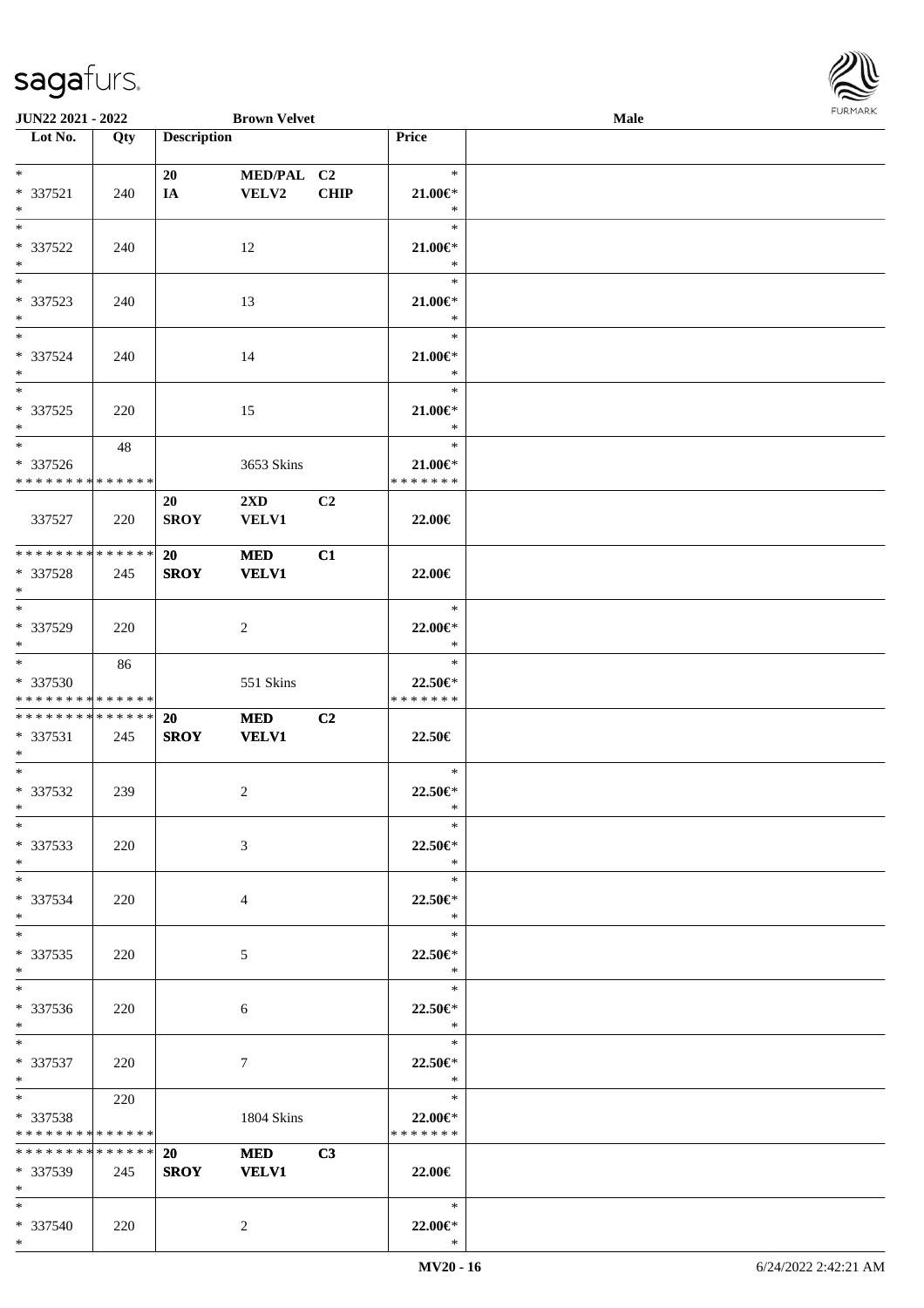\*

| JUN22 2021 - 2022                         |     |                    | <b>Brown Velvet</b>    |                |                              | Male | <b>LOKIJUKV</b> |
|-------------------------------------------|-----|--------------------|------------------------|----------------|------------------------------|------|-----------------|
| $\overline{\phantom{1}}$ Lot No.          | Qty | <b>Description</b> |                        |                | Price                        |      |                 |
|                                           |     |                    |                        |                |                              |      |                 |
| $*$ $*$                                   | 158 | 20                 | <b>MED</b>             | C3             | $\ast$                       |      |                 |
| $* 337541$<br>* * * * * * * * * * * * * * |     | <b>SROY</b>        | VELV1                  |                | 22.00€*<br>* * * * * * *     |      |                 |
| * * * * * * * * * * * * * *               |     | <b>20</b>          | <b>PALE</b>            | C1             |                              |      |                 |
| * 337542<br>$*$                           | 245 | <b>SROY</b>        | <b>VELV1</b>           |                | 23.00€                       |      |                 |
| $*$                                       | 203 |                    |                        |                | $\ast$                       |      |                 |
| * 337543                                  |     |                    | 448 Skins              |                | 23.00€*                      |      |                 |
| * * * * * * * * * * * * * *               |     |                    |                        |                | * * * * * * *                |      |                 |
| * * * * * * * * * * * * * *               |     | <b>20</b>          | <b>PALE</b>            | C2             |                              |      |                 |
| * 337544                                  | 245 | <b>SROY</b>        | <b>VELV1</b>           |                | 22.50€                       |      |                 |
| $*$<br>$\overline{\ }$                    |     |                    |                        |                | $\ast$                       |      |                 |
| * 337545                                  |     |                    |                        |                |                              |      |                 |
| $*$                                       | 220 |                    | $\sqrt{2}$             |                | 22.50€*<br>$\ast$            |      |                 |
| $*$                                       |     |                    |                        |                | $\ast$                       |      |                 |
| $* 337546$                                | 220 |                    | 3                      |                | 22.50€*                      |      |                 |
| $*$                                       |     |                    |                        |                | $\ast$                       |      |                 |
| $*$                                       |     |                    |                        |                | $\ast$                       |      |                 |
| * 337547                                  | 220 |                    | 4                      |                | $21.50 \in$                  |      |                 |
| $*$                                       |     |                    |                        |                | $\ast$                       |      |                 |
| $*$                                       |     |                    |                        |                | $\ast$                       |      |                 |
| * 337548                                  | 220 |                    | 5                      |                | 22.50€*                      |      |                 |
| $*$                                       |     |                    |                        |                | $\ast$                       |      |                 |
| $*$                                       | 209 |                    |                        |                | $\ast$                       |      |                 |
| * 337549<br>* * * * * * * * * * * * * *   |     |                    | 1334 Skins             |                | $22.50 \in$<br>* * * * * * * |      |                 |
| * * * * * * * * * * * * * *               |     | <b>20</b>          | <b>PALE</b>            | C3             |                              |      |                 |
| $*337550$                                 | 245 | <b>SROY</b>        | <b>VELV1</b>           |                | 22.00€                       |      |                 |
| $*$                                       |     |                    |                        |                |                              |      |                 |
| $*$                                       | 130 |                    |                        |                | $\ast$                       |      |                 |
| * 337551                                  |     |                    | 375 Skins              |                | 22.00€*                      |      |                 |
| * * * * * * * * * * * * * *               |     |                    |                        |                | * * * * * * *                |      |                 |
| 337552                                    | 167 | 20<br><b>SROY</b>  | $\bold{XP}$<br>VELV1   | C1             | 22.00€                       |      |                 |
|                                           |     |                    |                        |                |                              |      |                 |
| * * * * * * * * * * * * * * *             |     | <b>20</b>          | $\mathbf{X}\mathbf{P}$ | C <sub>2</sub> |                              |      |                 |
| $*337553$<br>$*$                          | 245 |                    | SROY VELV1             |                | 22.00€                       |      |                 |
| $*$                                       |     |                    |                        |                | $\ast$                       |      |                 |
| * 337554                                  | 220 |                    | $\overline{2}$         |                | 22.00€*                      |      |                 |
| $*$                                       |     |                    |                        |                | $\ast$                       |      |                 |
| $*$ $*$                                   | 104 |                    |                        |                | $\ast$                       |      |                 |
| * 337555                                  |     |                    | 569 Skins              |                | $22.00 \in$ *                |      |                 |
| * * * * * * * * * * * * * * *             |     |                    |                        |                | * * * * * * *                |      |                 |
|                                           |     | 20                 | $\mathbf{XP}$          | C <sub>3</sub> |                              |      |                 |
| 337556                                    | 146 | <b>SROY</b>        | <b>VELV1</b>           |                | 22.00€                       |      |                 |
| * * * * * * * * * * * * * * *             |     |                    |                        |                |                              |      |                 |
| $*337557$                                 |     | 20<br><b>SROY</b>  | <b>MED</b>             | C1             |                              |      |                 |
| $*$                                       | 244 |                    | <b>VELV2</b>           |                | 24.00€                       |      |                 |
| $*$ $*$                                   | 146 |                    |                        |                | $\ast$                       |      |                 |
| * 337558                                  |     |                    | 390 Skins              |                | 24.00€*                      |      |                 |
| * * * * * * * * * * * * * *               |     |                    |                        |                | * * * * * * *                |      |                 |
| * * * * * * * * * * * * * * *             |     | <b>20</b>          | <b>MED</b>             | C <sub>2</sub> |                              |      |                 |
| $*337559$                                 | 245 | <b>SROY</b>        | <b>VELV2</b>           |                | 23.50€                       |      |                 |
| $*$                                       |     |                    |                        |                |                              |      |                 |
| $*$                                       |     |                    |                        |                | $\ast$                       |      |                 |
| * 337560                                  | 220 |                    | $\overline{2}$         |                | 23.50€*                      |      |                 |

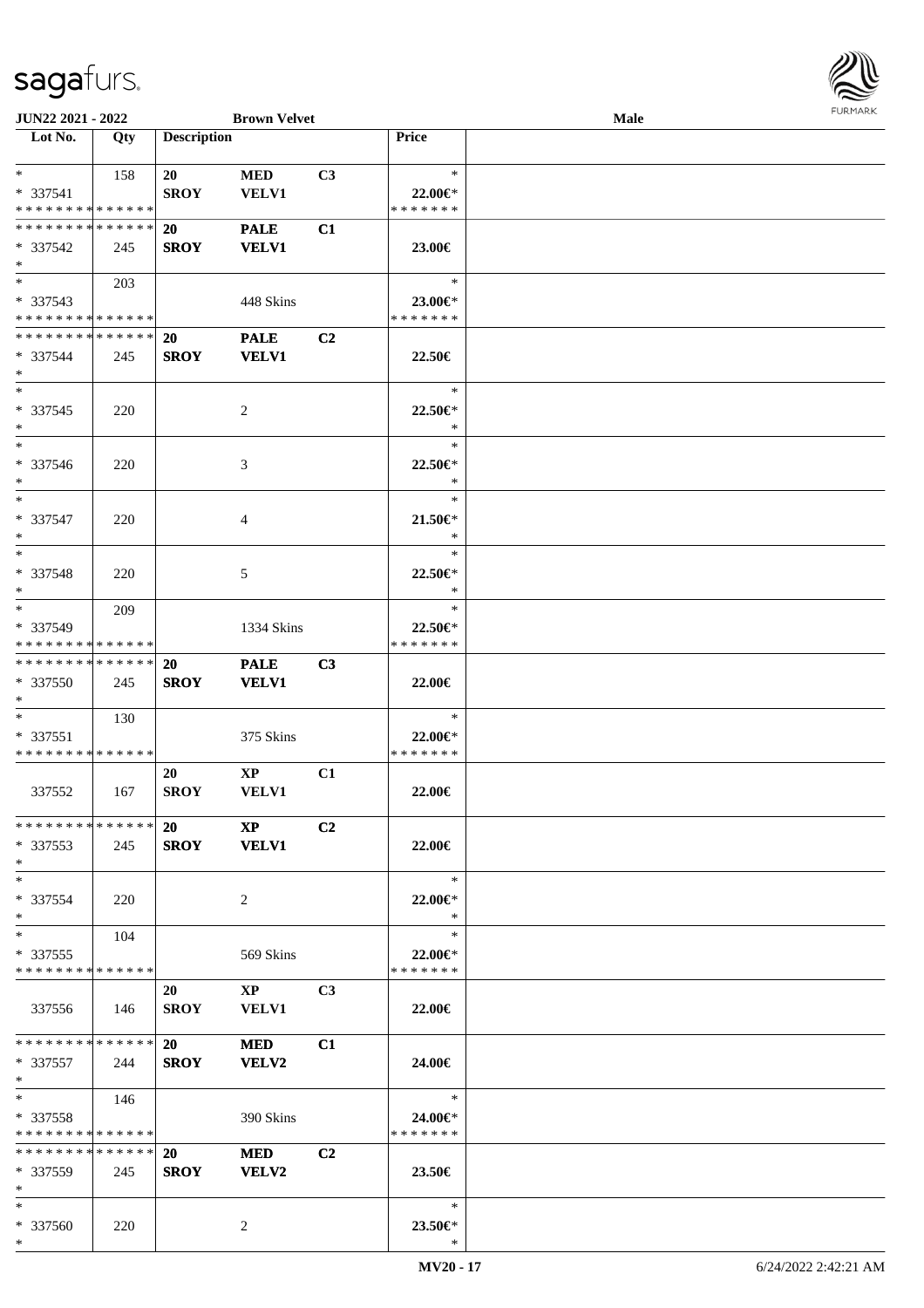

| <b>JUN22 2021 - 2022</b>      |     |                    | <b>Brown Velvet</b> |                |               | Male |  |
|-------------------------------|-----|--------------------|---------------------|----------------|---------------|------|--|
| Lot No.                       | Qty | <b>Description</b> |                     |                | Price         |      |  |
|                               |     |                    |                     |                |               |      |  |
| $*$                           |     | 20                 | <b>MED</b>          | C <sub>2</sub> | $\ast$        |      |  |
| * 337561                      | 220 | <b>SROY</b>        | VELV2               |                | 23.50€*       |      |  |
| $*$                           |     |                    |                     |                | $\ast$        |      |  |
| $*$                           |     |                    |                     |                | $\ast$        |      |  |
| * 337562                      | 220 |                    | 4                   |                | 23.50€*       |      |  |
| $\ast$                        |     |                    |                     |                | $\ast$        |      |  |
| $\overline{\phantom{0}}$      |     |                    |                     |                | $\ast$        |      |  |
| * 337563                      | 220 |                    | $\mathfrak{S}$      |                | 23.50€*       |      |  |
| $*$                           |     |                    |                     |                | $\ast$        |      |  |
| $*$                           |     |                    |                     |                | $\ast$        |      |  |
| * 337564                      | 220 |                    | 6                   |                | 23.50€*       |      |  |
| $*$                           |     |                    |                     |                | $\ast$        |      |  |
|                               |     |                    |                     |                | $\ast$        |      |  |
| * 337565                      | 220 |                    | $\tau$              |                | 23.50€*       |      |  |
| $*$                           |     |                    |                     |                | $\ast$        |      |  |
| $\overline{\ast}$             |     |                    |                     |                | $\ast$        |      |  |
| * 337566                      | 220 |                    | 8                   |                | 23.50€*       |      |  |
| $*$                           |     |                    |                     |                | $\ast$        |      |  |
| $*$                           | 98  |                    |                     |                | $\ast$        |      |  |
| * 337567                      |     |                    | 1883 Skins          |                | 23.50€*       |      |  |
| * * * * * * * * * * * * * *   |     |                    |                     |                | * * * * * * * |      |  |
| * * * * * * * * * * * * * * * |     | 20                 | <b>MED</b>          | C3             |               |      |  |
| * 337568                      | 245 | <b>SROY</b>        | <b>VELV2</b>        |                | 23.50€        |      |  |
| $*$                           |     |                    |                     |                |               |      |  |
| $*$                           |     |                    |                     |                | $\ast$        |      |  |
| * 337569                      | 220 |                    | 2                   |                | 23.50€*       |      |  |
| $*$                           |     |                    |                     |                | $\ast$        |      |  |
| $\overline{\ }$               |     |                    |                     |                | $\ast$        |      |  |
| $* 337570$                    | 220 |                    | 3                   |                | 23.50€*       |      |  |
| $*$                           |     |                    |                     |                | $\ast$        |      |  |
| $*$                           | 147 |                    |                     |                | $\ast$        |      |  |
| $* 337571$                    |     |                    | 832 Skins           |                | 23.50€*       |      |  |
| * * * * * * * * * * * * * *   |     |                    |                     |                | * * * * * * * |      |  |
| * * * * * * * * * * * * * * * |     | 20                 | <b>PALE</b>         | C1             |               |      |  |
| * 337572                      | 245 | <b>SROY</b>        | <b>VELV2</b>        |                | 23.50€        |      |  |
| $*$                           |     |                    |                     |                |               |      |  |
| $*$                           | 92  |                    |                     |                | $\ast$        |      |  |
| * 337573                      |     |                    | 337 Skins           |                | 23.50€*       |      |  |
| * * * * * * * * * * * * * * * |     |                    |                     |                | * * * * * * * |      |  |
| * * * * * * * * * * * * * * * |     | 20                 | <b>PALE</b>         | C <sub>2</sub> |               |      |  |
| * 337574                      | 245 |                    | SROY VELV2          |                | 23.50€        |      |  |
| $*$                           |     |                    |                     |                |               |      |  |
| $*$                           |     |                    |                     |                | $\ast$        |      |  |
| * 337575                      | 220 |                    | 2                   |                | 23.50€*       |      |  |
| $*$                           |     |                    |                     |                | $\ast$        |      |  |
| $*$                           |     |                    |                     |                | $\ast$        |      |  |
| * 337576                      | 220 |                    | 3                   |                | 23.50€*       |      |  |
| $*$                           |     |                    |                     |                | $\ddot{x}$    |      |  |
| $*$                           |     |                    |                     |                | $\ast$        |      |  |
| * 337577                      | 220 |                    | 4                   |                | 23.50€*       |      |  |
| $*$ $*$                       |     |                    |                     |                | $\ast$        |      |  |
| $*$                           |     |                    |                     |                | $\ast$        |      |  |
| * 337578                      | 220 |                    | 5                   |                | 23.50€*       |      |  |
| $*$                           |     |                    |                     |                | $\ast$        |      |  |
| $*$                           |     |                    |                     |                | $\ast$        |      |  |
| * 337579                      | 220 |                    | 6                   |                | 23.50 $\in$ * |      |  |
| $*$                           |     |                    |                     |                | $\ast$        |      |  |
| $*$                           |     |                    |                     |                | $\ast$        |      |  |
| * 337580                      | 240 |                    | 7                   |                | 23.50€*       |      |  |
| $*$                           |     |                    |                     |                | $\ast$        |      |  |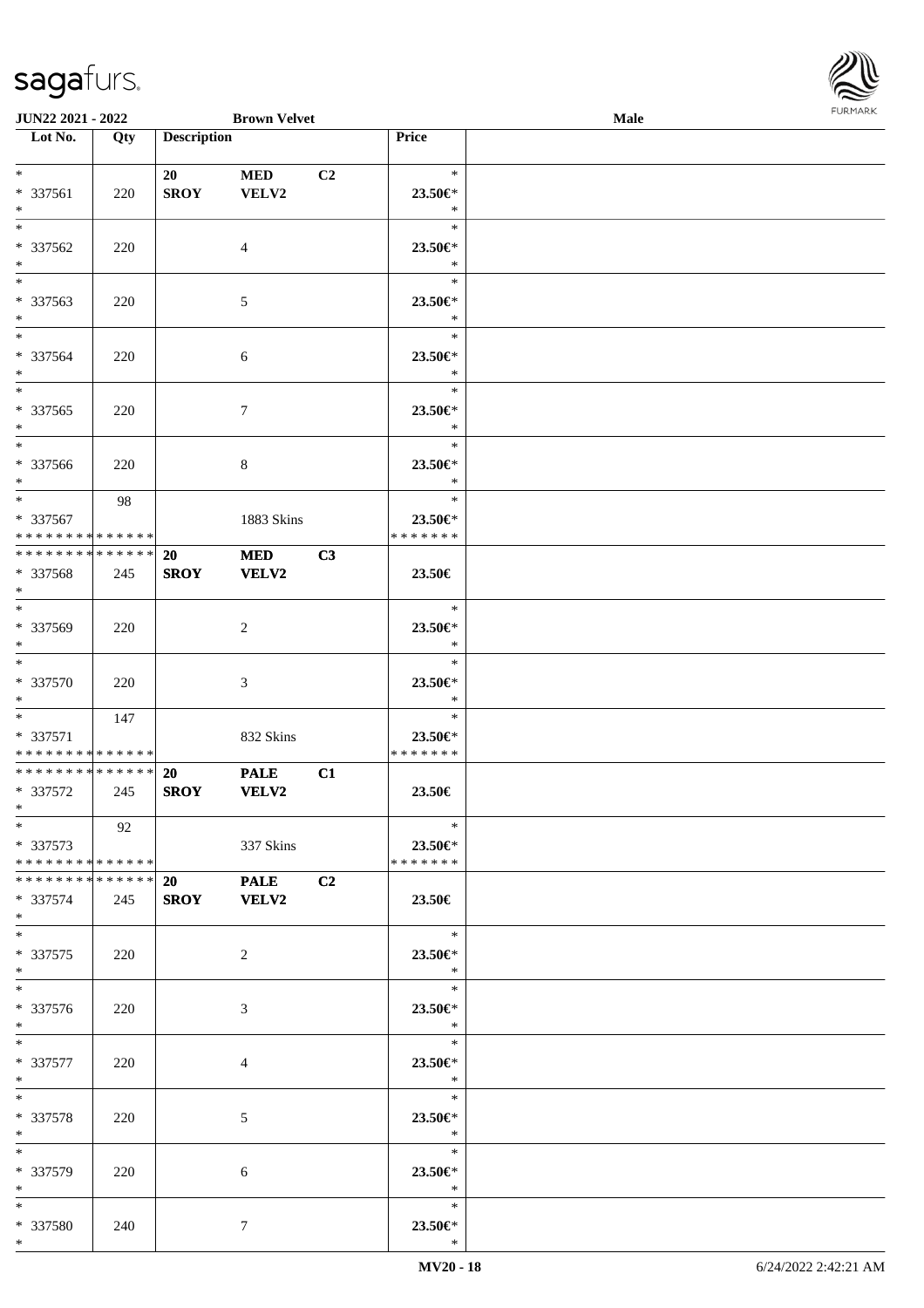| JUN22 2021 - 2022                                                      |     |                          | <b>Brown Velvet</b>                    |                |                                    | Male | <b>FURPIARA</b> |
|------------------------------------------------------------------------|-----|--------------------------|----------------------------------------|----------------|------------------------------------|------|-----------------|
| $\overline{\phantom{1}}$ Lot No.                                       | Qty | <b>Description</b>       |                                        |                | <b>Price</b>                       |      |                 |
| $*$ $*$<br>* 337581                                                    | 91  | 20<br><b>SROY</b>        | <b>PALE</b><br><b>VELV2</b>            | C <sub>2</sub> | $\ast$<br>$23.50 \in$              |      |                 |
| * * * * * * * * * * * * * *<br>* * * * * * * * * * * * * *<br>* 337582 | 245 | <b>20</b><br><b>SROY</b> | <b>PALE</b><br>VELV2                   | C3             | * * * * * * *<br>23.50€            |      |                 |
| $*$                                                                    |     |                          |                                        |                |                                    |      |                 |
| $*$<br>* 337583<br>$*$                                                 | 220 |                          | 2                                      |                | $\ast$<br>23.50€*<br>$\ast$        |      |                 |
| $\overline{\ast}$<br>* 337584                                          | 190 |                          | 655 Skins                              |                | $\ast$<br>$23.50 \in$              |      |                 |
| * * * * * * * * * * * * * *                                            |     |                          |                                        |                | * * * * * * *                      |      |                 |
| 337585                                                                 | 215 | 20<br><b>SROY</b>        | $\mathbf{XP}$<br><b>VELV2</b>          | C1             | 24.00€                             |      |                 |
| * * * * * * * * * * * * * *<br>* 337586<br>$*$                         | 245 | 20<br><b>SROY</b>        | $\mathbf{X}\mathbf{P}$<br><b>VELV2</b> | C2             | 24.00€                             |      |                 |
| $*$<br>* 337587<br>$*$                                                 | 220 |                          | 2                                      |                | $\ast$<br>24.00€*<br>$\ast$        |      |                 |
| $*$<br>* 337588<br>$*$                                                 | 220 |                          | 3                                      |                | $\ast$<br>24.00€*<br>$\ast$        |      |                 |
| $*$<br>* 337589<br>$*$                                                 | 240 |                          | 4                                      |                | $\ast$<br>24.00€*<br>$\ast$        |      |                 |
| $*$ $*$<br>* 337590<br>* * * * * * * * * * * * * *                     | 57  |                          | 982 Skins                              |                | $\ast$<br>24.00€*<br>* * * * * * * |      |                 |
| * * * * * * * * * * * * * * *<br>* 337591<br>$*$                       | 245 | 20<br><b>SROY</b>        | $\mathbf{X}\mathbf{P}$<br><b>VELV2</b> | C3             | 23.50€                             |      |                 |
| $*$ $*$<br>* 337592<br>* * * * * * * * <mark>* * * * * * *</mark>      | 40  |                          | 285 Skins                              |                | $\ast$<br>23.50€*<br>* * * * * * * |      |                 |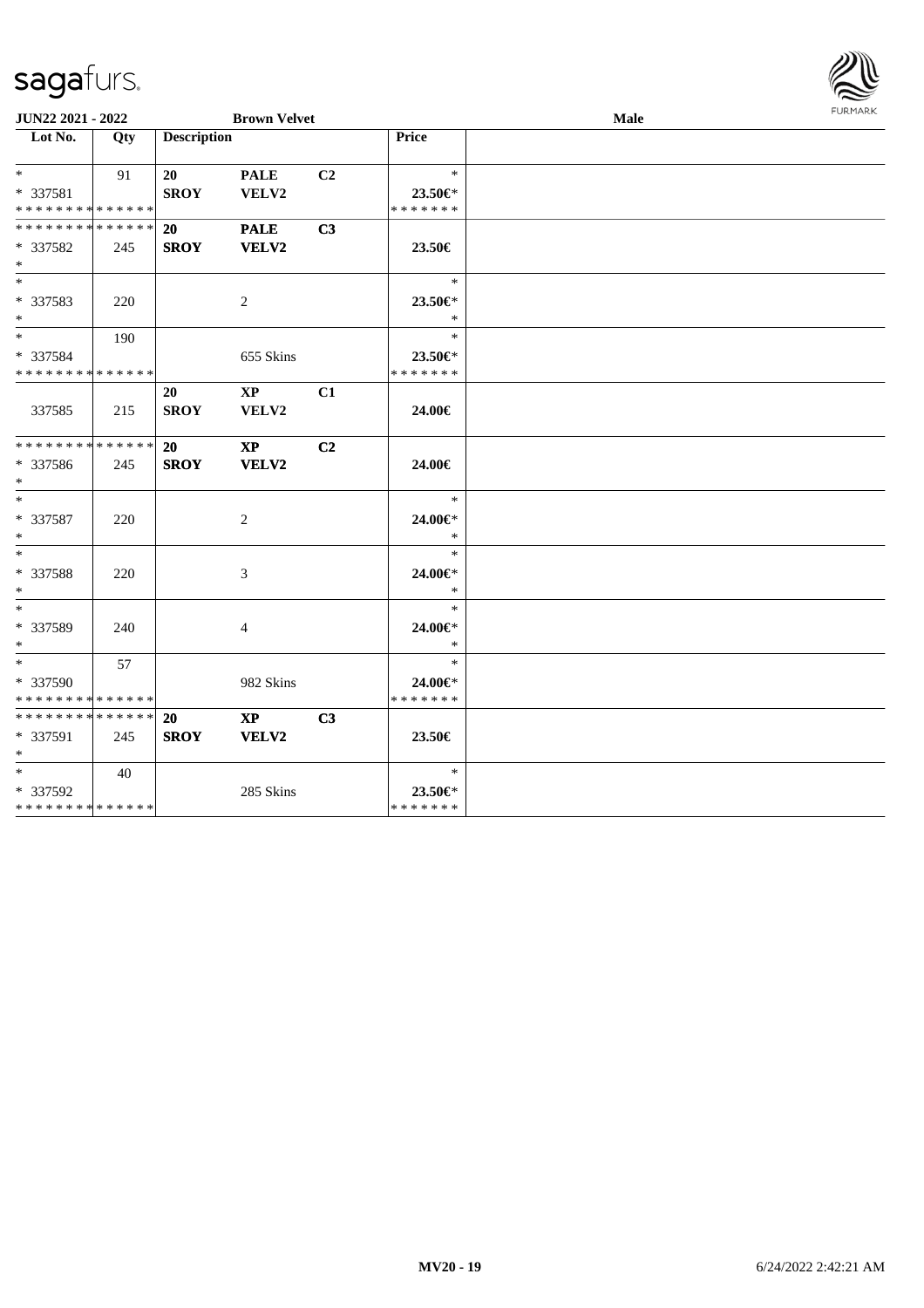434001 305

434002 179

434003 406

434004 127

**JUN22 2021 - 2022 Brown Lot No. Qty Description** 

|                    | <b>Brown</b>                       |                           |                                                | Female | <b>FURMARK</b> |
|--------------------|------------------------------------|---------------------------|------------------------------------------------|--------|----------------|
| <b>Description</b> |                                    |                           | Price                                          |        |                |
| 20<br>${\bf SI}$   | 2XD                                | C1/C2                     | $(18.00\in)$                                   |        |                |
| 20<br>${\bf SI}$   | 2XD/XD                             | C1/C2                     | $(18.00\epsilon)$                              |        |                |
| 20<br>${\bf SI}$   | $\mathbf{X}\mathbf{D}$             | C1/C2                     | $(18.00\epsilon)$                              |        |                |
| 20<br>${\bf SI}$   | $\mathbf{X}\mathbf{D}$             | C3                        | $(17.50\epsilon)$                              |        |                |
| 20<br>${\bf SI}$   | <b>Dark</b>                        | C1/C2                     | $(18.00\epsilon)$                              |        |                |
| 20<br>${\bf SI}$   | <b>Dark</b>                        | C1/C2                     | $(18.00\epsilon)$                              |        |                |
|                    | 511 Skins                          |                           | $\ast$<br>$(18.00\epsilon)$ *<br>* * * * * * * |        |                |
| 20<br>${\bf SI}$   | $\boldsymbol{\text{XD}/\text{DK}}$ | C3                        | $(17.50\epsilon)$                              |        |                |
| 20<br>${\bf SI}$   | Dark                               | C3                        | 17.50€                                         |        |                |
| 20<br>${\bf SI}$   | $\bf MED$                          | $\rm C1/C2$               | $(18.00\epsilon)$                              |        |                |
| 20<br>${\bf SI}$   | $\bf MED$                          | C1/C2                     | $(18.00\in)$                                   |        |                |
| 20<br>${\bf SI}$   | MED/PAL C3                         |                           | $(17.50\in)$                                   |        |                |
| 20<br>${\bf SI}$   | $\mathbf{PAL}/\mathbf{XP}$         | $\mathbf{C1}/\mathbf{C2}$ | $(18.00\in)$                                   |        |                |
| 20<br>IB           | MED/PAL C2<br><b>SPAR</b>          |                           | 17.50€                                         |        |                |

| 434005                                             | 133 | 20<br>SI                     | <b>Dark</b>                         | $\rm C1/C2$               | $(18.00\epsilon)$                              |                      |
|----------------------------------------------------|-----|------------------------------|-------------------------------------|---------------------------|------------------------------------------------|----------------------|
| ******** <mark>******</mark><br>* 434006<br>$\ast$ | 445 | 20<br>SI                     | <b>Dark</b>                         | C1/C2                     | $(18.00\epsilon)$                              |                      |
| $_{*}$<br>* 434007<br>******** <mark>******</mark> | 66  |                              | 511 Skins                           |                           | $\ast$<br>$(18.00\epsilon)$ *<br>* * * * * * * |                      |
| 434008                                             | 119 | 20<br>SI                     | $\bold{X}\bold{D}/\bold{D}\bold{K}$ | C3                        | $(17.50\epsilon)$                              |                      |
| 434009                                             | 154 | 20<br>SI                     | <b>Dark</b>                         | C3                        | 17.50€                                         |                      |
| 434010                                             | 100 | 20<br>${\bf SI}$             | $\bf MED$                           | C1/C2                     | $(18.00\epsilon)$                              |                      |
| 434011                                             | 161 | 20<br>SI                     | $\bf MED$                           | C1/C2                     | $(18.00\epsilon)$                              |                      |
| 434012                                             | 108 | 20<br>SI                     | MED/PAL C3                          |                           | $(17.50\epsilon)$                              |                      |
| 434013                                             | 117 | 20<br>${\bf S}{\bf I}$       | PAL/XP                              | C1/C2                     | $(18.00\epsilon)$                              |                      |
| 434014                                             | 275 | 20<br>$\mathbf{I}\mathbf{B}$ | MED/PAL C2<br><b>SPAR</b>           |                           | 17.50€                                         |                      |
| 434015                                             | 171 | 20<br><b>SAGA</b>            | 2XD                                 | C1                        | $(20.50\epsilon)$                              |                      |
| 434016                                             | 142 | 20<br><b>SAGA</b>            | 2XD                                 | C1/C2                     | $(20.50\epsilon)$                              |                      |
| 434017                                             | 461 | 20<br><b>SAGA</b>            | 2XD                                 | C2                        | $(20.50\epsilon)$                              |                      |
| 434018                                             | 170 | 20<br>$\mathbf{SAGA}$        | 2XD                                 | C <sub>3</sub>            | $(20.00\epsilon)$                              |                      |
| 434019                                             | 175 | 20<br><b>SAGA</b>            | $\mathbf{X}\mathbf{D}$              | C1                        | $(20.50\epsilon)$                              |                      |
| 434020                                             | 174 | 20<br><b>SAGA</b>            | $\mathbf{X}\mathbf{D}$              | $\mathbf{C1}/\mathbf{C2}$ | $(20.50\epsilon)$                              |                      |
|                                                    |     |                              |                                     |                           | MM20 - 1                                       | 6/24/2022 2:42:21 AM |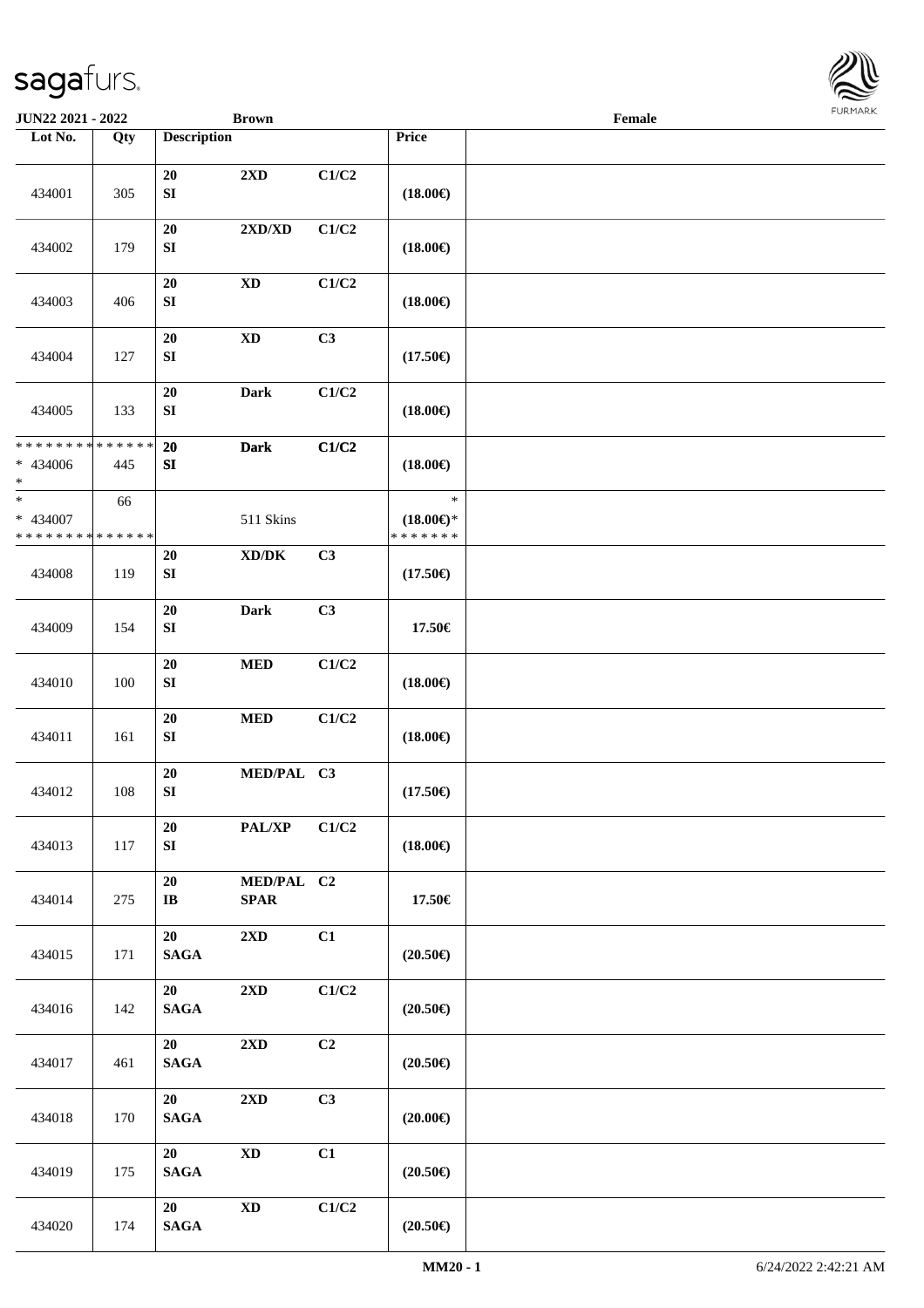

| <b>JUN22 2021 - 2022</b>                   |     |                    | <b>Brown</b>                     |                |                     | Female |  |
|--------------------------------------------|-----|--------------------|----------------------------------|----------------|---------------------|--------|--|
| Lot No.                                    | Qty | <b>Description</b> |                                  |                | Price               |        |  |
|                                            |     |                    |                                  |                |                     |        |  |
| * * * * * * * * <mark>* * * * * * *</mark> |     | <b>20</b>          | $\mathbf{X}\mathbf{D}$           | C2             |                     |        |  |
| * 434021                                   | 445 | <b>SAGA</b>        |                                  |                | $(20.50\epsilon)$   |        |  |
| $*$                                        |     |                    |                                  |                |                     |        |  |
| $\overline{\ }$                            | 87  |                    |                                  |                | $\ast$              |        |  |
| * 434022                                   |     |                    | 532 Skins                        |                | $(20.50\epsilon)$ * |        |  |
| * * * * * * * * * * * * * *                |     |                    |                                  |                | * * * * * * *       |        |  |
|                                            |     | 20                 | $2{\bf X}{\bf D}/{\bf X}{\bf D}$ | C3             |                     |        |  |
| 434023                                     | 144 | <b>SAGA</b>        |                                  |                | $(20.00\epsilon)$   |        |  |
|                                            |     |                    |                                  |                |                     |        |  |
|                                            |     | 20                 | $\mathbf{X}\mathbf{D}$           | C3             |                     |        |  |
| 434024                                     | 238 | <b>SAGA</b>        |                                  |                | $(20.00\epsilon)$   |        |  |
|                                            |     |                    |                                  |                |                     |        |  |
|                                            |     | 20                 | <b>Dark</b>                      | C1             |                     |        |  |
| 434025                                     | 226 | <b>SAGA</b>        |                                  |                | $(20.50\epsilon)$   |        |  |
|                                            |     |                    |                                  |                |                     |        |  |
|                                            |     | 20                 | <b>Dark</b>                      | C1/C2          |                     |        |  |
| 434026                                     | 245 | <b>SAGA</b>        |                                  |                | $(20.50\epsilon)$   |        |  |
|                                            |     |                    |                                  |                |                     |        |  |
| * * * * * * * * * * * * * *                |     | 20                 | <b>Dark</b>                      | C2             |                     |        |  |
| * 434027                                   | 445 | <b>SAGA</b>        |                                  |                | $(20.50\epsilon)$   |        |  |
| $\ast$                                     |     |                    |                                  |                |                     |        |  |
| $*$                                        | 233 |                    |                                  |                | $\ast$              |        |  |
| * 434028                                   |     |                    | 678 Skins                        |                | $(20.50\epsilon)$ * |        |  |
| * * * * * * * * * * * * * *                |     |                    |                                  |                | * * * * * * *       |        |  |
|                                            |     | 20                 | Dark                             | C3             |                     |        |  |
| 434029                                     | 104 | <b>SAGA</b>        |                                  |                | $(20.00\epsilon)$   |        |  |
|                                            |     |                    |                                  |                |                     |        |  |
|                                            |     | 20                 | <b>Dark</b>                      | C3             |                     |        |  |
| 434030                                     | 300 | <b>SAGA</b>        |                                  |                | $(20.00\epsilon)$   |        |  |
|                                            |     |                    |                                  |                |                     |        |  |
|                                            |     | 20                 | $\bf MED$                        | C1             |                     |        |  |
|                                            |     | <b>SAGA</b>        |                                  |                | 20.50€              |        |  |
| 434031                                     | 111 |                    |                                  |                |                     |        |  |
|                                            |     | 20                 | <b>MED</b>                       | C1             |                     |        |  |
|                                            |     | <b>SAGA</b>        |                                  |                | 20.50€              |        |  |
| 434032                                     | 175 |                    |                                  |                |                     |        |  |
|                                            |     | 20                 | <b>MED</b>                       | C2             |                     |        |  |
|                                            |     |                    |                                  |                |                     |        |  |
| 434033                                     | 176 | <b>SAGA</b>        |                                  |                | $(20.50\epsilon)$   |        |  |
| * * * * * * * * * * * * * * *              |     |                    |                                  |                |                     |        |  |
|                                            |     | <b>20</b>          | <b>MED</b>                       | C2             |                     |        |  |
| $* 434034$                                 | 445 | <b>SAGA</b>        |                                  |                | $(20.50\epsilon)$   |        |  |
| $*$<br>$\overline{\phantom{0}}$            |     |                    |                                  |                | $\ast$              |        |  |
|                                            | 120 |                    |                                  |                |                     |        |  |
| $* 434035$                                 |     |                    | 565 Skins                        |                | $(20.50\epsilon)$ * |        |  |
| * * * * * * * * <mark>* * * * * *</mark>   |     |                    |                                  |                | * * * * * * *       |        |  |
|                                            |     | 20                 | <b>MED</b>                       | C3             |                     |        |  |
| 434036                                     | 97  | <b>SAGA</b>        |                                  |                | 20.00€              |        |  |
|                                            |     |                    |                                  |                |                     |        |  |
|                                            |     | 20                 | $\bf MED$                        | C3             |                     |        |  |
| 434037                                     | 187 | <b>SAGA</b>        |                                  |                | 20.00€              |        |  |
|                                            |     |                    |                                  |                |                     |        |  |
|                                            |     | 20                 | <b>PALE</b>                      | C1             |                     |        |  |
| 434038                                     | 199 | <b>SAGA</b>        |                                  |                | 20.50€              |        |  |
|                                            |     |                    |                                  |                |                     |        |  |
|                                            |     | 20                 | <b>PALE</b>                      | C <sub>2</sub> |                     |        |  |
| 434039                                     | 281 | <b>SAGA</b>        |                                  |                | 20.50€              |        |  |
|                                            |     |                    |                                  |                |                     |        |  |
|                                            |     | 20                 | <b>PAL/XP</b>                    | C1/C2          |                     |        |  |
| 434040                                     | 277 | <b>SAGA</b>        |                                  |                | 20.50€              |        |  |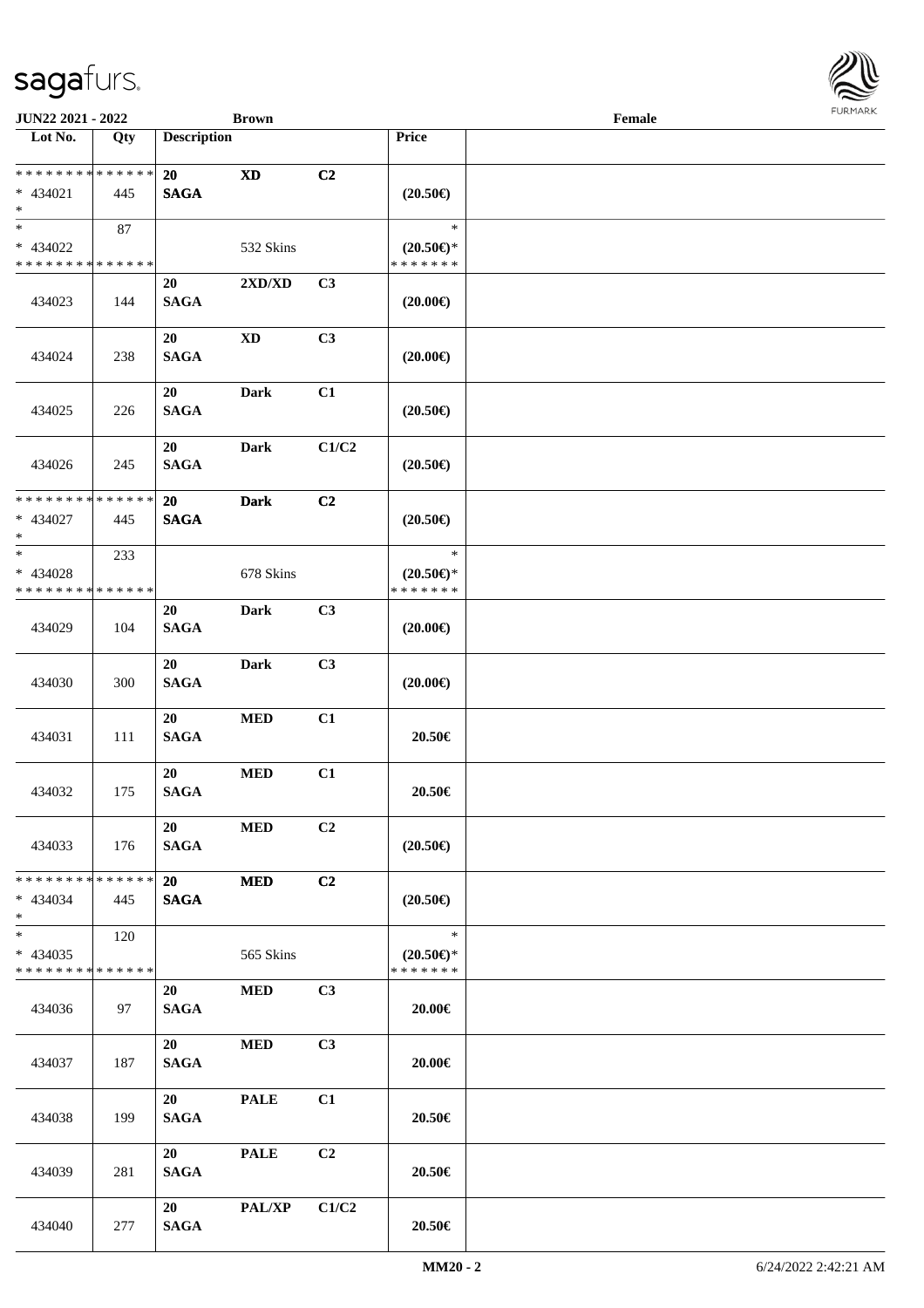| <b>JUN22 2021 - 2022</b>                          |                    |                    | <b>Brown</b>                       |       |                                    | $\ensuremath{\textnormal{\textbf{Female}}}$ | 1.91111111 |
|---------------------------------------------------|--------------------|--------------------|------------------------------------|-------|------------------------------------|---------------------------------------------|------------|
| Lot No.                                           | Qty                | <b>Description</b> |                                    |       | Price                              |                                             |            |
| 434041                                            | 161                | 20<br><b>SAGA</b>  | $\mathbf{X}\mathbf{P}$             | C1/C2 | 20.50€                             |                                             |            |
| 434042                                            | 110                | 20<br><b>SAGA</b>  | $\mathbf{PAL}/\mathbf{XP}$         | C3    | 21.00€                             |                                             |            |
| * * * * * * * *<br>$* 434043$<br>$\ast$           | * * * * * *<br>425 | 20<br>IA           | MED/PAL C2<br><b>SPAR</b>          |       | 19.00€                             |                                             |            |
| $\ast$<br>* 434044<br>* * * * * * * * * * * * * * | 310                |                    | 735 Skins                          |       | $\ast$<br>18.50€*<br>* * * * * * * |                                             |            |
| 434045                                            | 163                | 20<br><b>SROY</b>  | 2XD                                | C1/C2 | $(21.00\epsilon)$                  |                                             |            |
| 434046                                            | 170                | 20<br><b>SROY</b>  | 2XD/XD                             | C1/C2 | $(21.00\in)$                       |                                             |            |
| 434047                                            | 174                | 20<br><b>SROY</b>  | $\mathbf{X}\mathbf{D}$             | C1/C2 | $(21.00\epsilon)$                  |                                             |            |
| 434048                                            | 106                | 20<br><b>SROY</b>  | <b>Dark</b>                        | C1/C2 | $(21.00\epsilon)$                  |                                             |            |
| 434049                                            | 262                | 20<br><b>SROY</b>  | <b>Dark</b>                        | C1/C2 | $(21.00\epsilon)$                  |                                             |            |
| 434050                                            | 96                 | 20<br><b>SROY</b>  | $\boldsymbol{\text{XD}/\text{DK}}$ | C3    | $(20.50\epsilon)$                  |                                             |            |
| 434051                                            | 231                | 20<br><b>SROY</b>  | $\bf MED$                          | C1/C2 | $(21.00\epsilon)$                  |                                             |            |
| 434052                                            | 168                | 20<br><b>SROY</b>  | <b>PALE</b>                        | C1/C2 | $(21.00\epsilon)$                  |                                             |            |

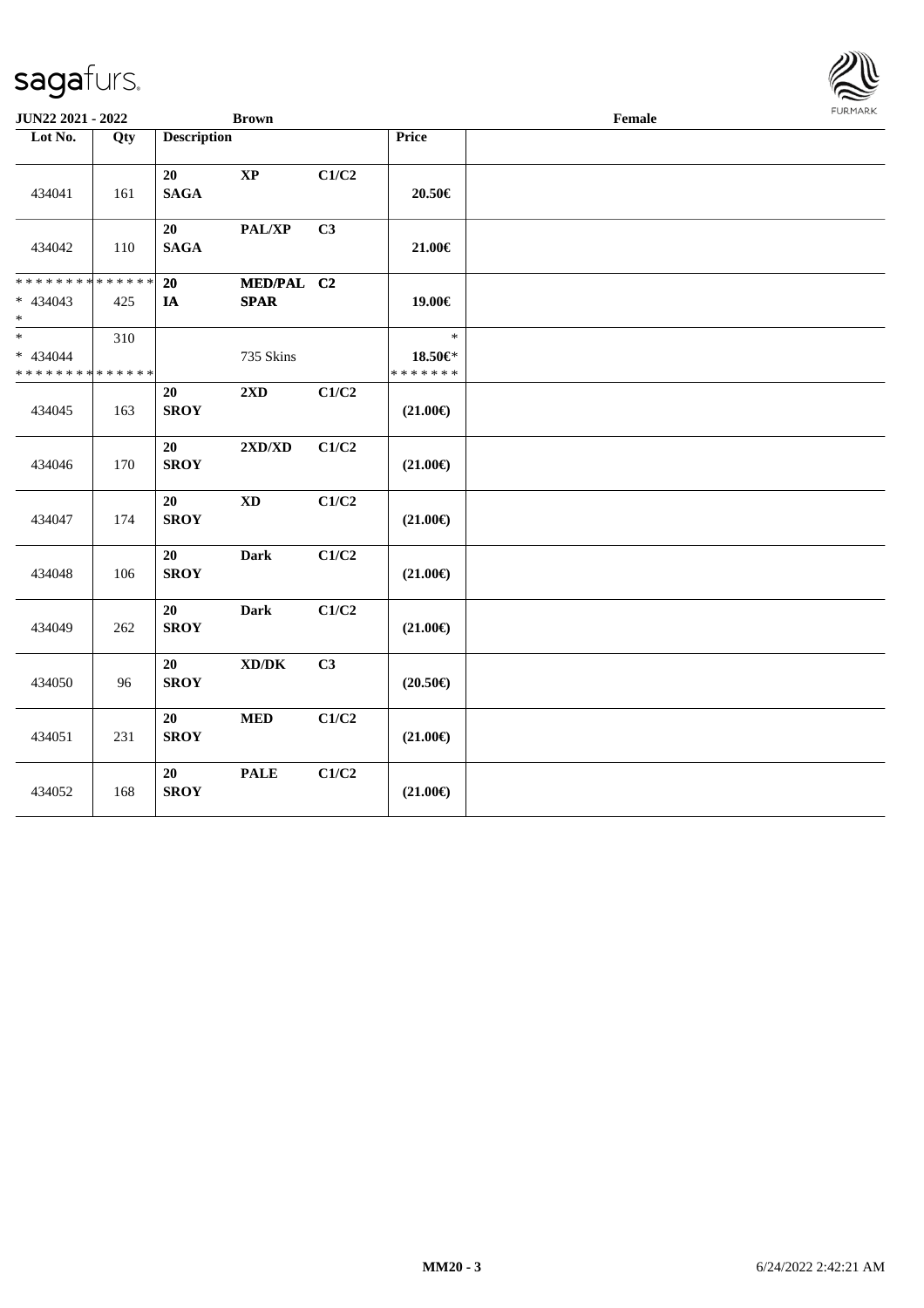

| JUN22 2021 - 2022                                          |     |                    | <b>Brown</b>            |    |                                      | Female |  |
|------------------------------------------------------------|-----|--------------------|-------------------------|----|--------------------------------------|--------|--|
| Lot No.                                                    | Qty | <b>Description</b> |                         |    | Price                                |        |  |
|                                                            |     |                    |                         |    |                                      |        |  |
|                                                            |     | $\bf{0}$           | $2\mathbf{X}\mathbf{D}$ | C1 |                                      |        |  |
| 434101                                                     | 214 | ${\bf SI}$         |                         |    | $(15.00\epsilon)$                    |        |  |
|                                                            |     |                    |                         |    |                                      |        |  |
| * * * * * * * * * * * * * *                                |     | $\bf{0}$           | $2\mathbf{X}\mathbf{D}$ | C2 |                                      |        |  |
| $* 434102$                                                 | 465 | SI                 |                         |    | $(15.00\epsilon)$                    |        |  |
| $\ast$                                                     |     |                    |                         |    |                                      |        |  |
| $\overline{\phantom{1}}$                                   | 156 |                    |                         |    | $\ast$                               |        |  |
| $* 434103$                                                 |     |                    | 621 Skins               |    | $(15.00\epsilon)$ *                  |        |  |
| * * * * * * * * * * * * * *                                |     |                    |                         |    | * * * * * * *                        |        |  |
|                                                            |     | $\bf{0}$           | 2XD                     | C3 |                                      |        |  |
| 434104                                                     | 213 | SI                 |                         |    | $(14.50\epsilon)$                    |        |  |
|                                                            |     |                    |                         |    |                                      |        |  |
|                                                            |     | $\bf{0}$           | <b>Dark</b>             | C1 |                                      |        |  |
| 434105                                                     | 317 | SI                 |                         |    | $(15.00\epsilon)$                    |        |  |
|                                                            |     |                    |                         |    |                                      |        |  |
| * * * * * * * * * * * * * *                                |     | $\mathbf{0}$       | <b>Dark</b>             | C2 |                                      |        |  |
| $* 434106$                                                 | 465 | SI                 |                         |    | $(15.00\epsilon)$                    |        |  |
| $\ast$                                                     |     |                    |                         |    |                                      |        |  |
| $\ast$                                                     |     |                    |                         |    | $\ast$                               |        |  |
| * 434107                                                   | 440 |                    | $\overline{c}$          |    | $(15.00\epsilon)$ *                  |        |  |
| $\ast$                                                     |     |                    |                         |    | $\ast$                               |        |  |
| $\ast$                                                     | 94  |                    |                         |    | $\ast$                               |        |  |
| $* 434108$                                                 |     |                    | 999 Skins               |    | $(15.00\epsilon)$ *                  |        |  |
| * * * * * * * * * * * * * *                                |     |                    |                         |    | * * * * * * *                        |        |  |
|                                                            |     | $\bf{0}$           | <b>Dark</b>             | C3 |                                      |        |  |
| 434109                                                     | 418 | SI                 |                         |    | $(14.50\epsilon)$                    |        |  |
|                                                            |     |                    |                         |    |                                      |        |  |
| **************                                             |     | $\mathbf{0}$       | <b>MED</b>              | C1 |                                      |        |  |
| $* 434110$                                                 | 465 | SI                 |                         |    | $(15.00\epsilon)$                    |        |  |
| $\ast$                                                     |     |                    |                         |    |                                      |        |  |
| $\ast$                                                     | 35  |                    |                         |    | $\ast$                               |        |  |
| $* 434111$                                                 |     |                    | 500 Skins               |    | $(15.00\epsilon)$ *                  |        |  |
| * * * * * * * * * * * * * *                                |     |                    |                         |    | * * * * * * *                        |        |  |
|                                                            |     | $\bf{0}$           | <b>MED</b>              | C1 |                                      |        |  |
| 434112                                                     | 230 | ${\bf SI}$         |                         |    | $(16.00\epsilon)$                    |        |  |
|                                                            |     |                    |                         |    |                                      |        |  |
| * * * * * * * * * * * * * *                                |     | $\mathbf{0}$       | <b>MED</b>              | C2 |                                      |        |  |
| $* 434113$                                                 | 465 | SI                 |                         |    | $(15.00\epsilon)$                    |        |  |
| $*$                                                        |     |                    |                         |    |                                      |        |  |
| $*$                                                        |     |                    |                         |    | $\ast$                               |        |  |
| $* 434114$                                                 | 440 |                    | $\overline{c}$          |    | $(15.00\epsilon)$ *                  |        |  |
| $*$<br>$\overline{\ast}$                                   |     |                    |                         |    | $\ast$                               |        |  |
|                                                            | 440 |                    |                         |    | $\ast$                               |        |  |
| $* 434115$                                                 |     |                    | 1345 Skins              |    | $(15.00\epsilon)$ *                  |        |  |
| * * * * * * * * * * * * * *<br>* * * * * * * * * * * * * * |     |                    |                         |    | * * * * * * *                        |        |  |
|                                                            |     | $\mathbf{0}$       | <b>MED</b>              | C3 |                                      |        |  |
| * 434116<br>$*$                                            | 465 | SI                 |                         |    | $(14.50\epsilon)$                    |        |  |
| $*$                                                        |     |                    |                         |    | $\ast$                               |        |  |
|                                                            | 440 |                    |                         |    |                                      |        |  |
| $* 434117$<br>* * * * * * * * * * * * * *                  |     |                    | 905 Skins               |    | $(14.50\epsilon)$ *<br>* * * * * * * |        |  |
|                                                            |     | $\bf{0}$           |                         | C1 |                                      |        |  |
| 434118                                                     | 237 | SI                 | <b>PALE</b>             |    | $(15.00\epsilon)$                    |        |  |
|                                                            |     |                    |                         |    |                                      |        |  |
| * * * * * * * * * * * * * *                                |     | $\mathbf{0}$       | <b>PALE</b>             | C2 |                                      |        |  |
| $* 434119$                                                 | 465 |                    |                         |    | $(15.00\epsilon)$                    |        |  |
| $\ast$                                                     |     | SI                 |                         |    |                                      |        |  |
| $*$                                                        |     |                    |                         |    | $\ast$                               |        |  |
| * 434120                                                   | 440 |                    | 2                       |    | $(15.00\epsilon)$ *                  |        |  |
| $*$                                                        |     |                    |                         |    | $\ast$                               |        |  |
|                                                            |     |                    |                         |    |                                      |        |  |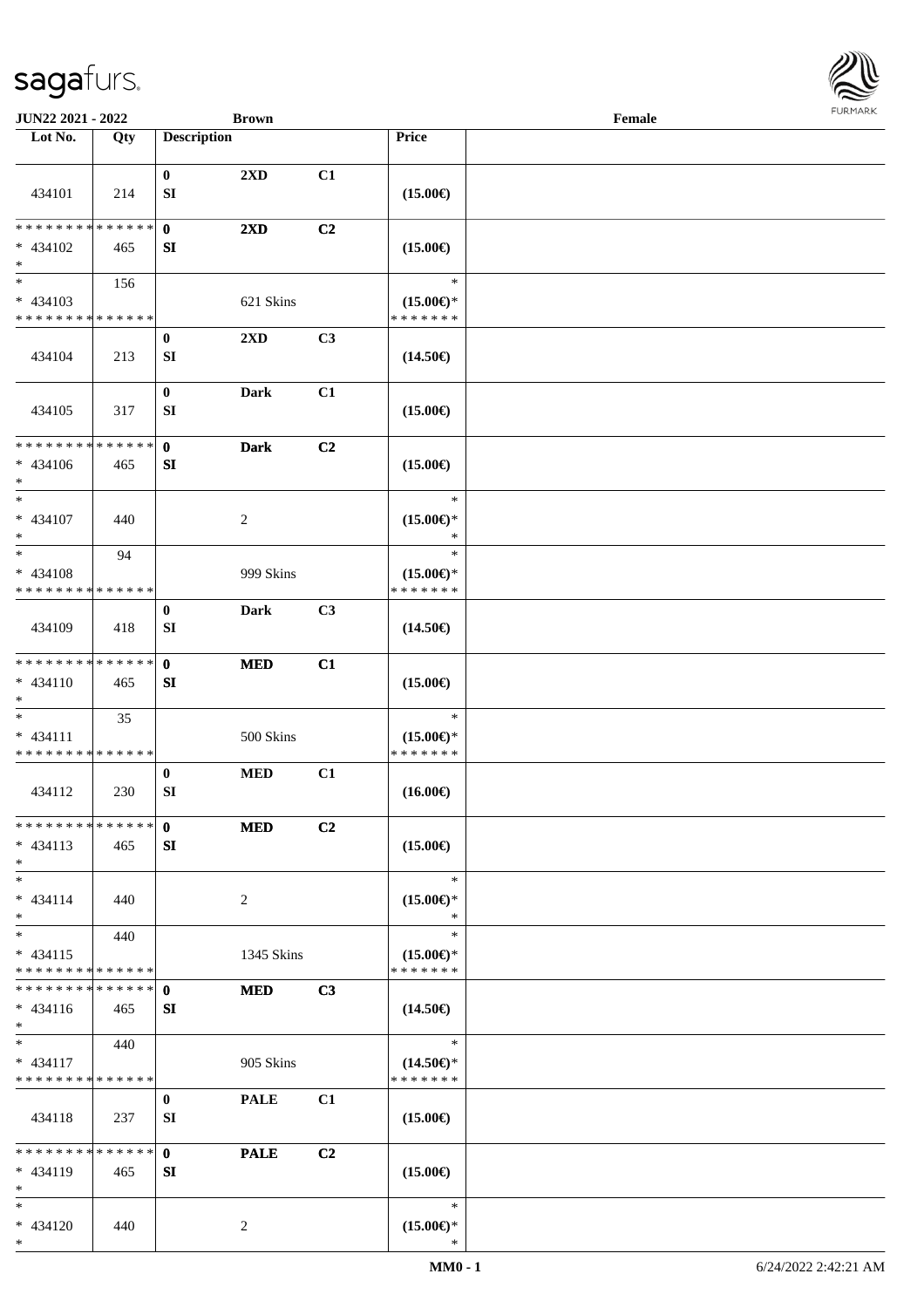**Lot No. Qty Description** 

| $*$                                            | 114   | $\bf{0}$     | <b>PALE</b>             | C <sub>2</sub> | $\ast$                   |  |
|------------------------------------------------|-------|--------------|-------------------------|----------------|--------------------------|--|
| $* 434121$                                     |       | <b>SI</b>    |                         |                | $(15.00\epsilon)$ *      |  |
| * * * * * * * * * * * * * *                    |       |              |                         |                | * * * * * * *            |  |
| **************                                 |       | $\mathbf{0}$ | <b>PALE</b>             | C <sub>3</sub> |                          |  |
| $* 434122$                                     |       | SI           |                         |                | 14.50€                   |  |
|                                                | 465   |              |                         |                |                          |  |
| $*$<br>$\overline{\phantom{0}}$                |       |              |                         |                |                          |  |
|                                                | 260   |              |                         |                | $\ast$                   |  |
| $* 434123$                                     |       |              | 725 Skins               |                | 14.50€*                  |  |
| * * * * * * * * * * * * * *                    |       |              |                         |                | * * * * * * *            |  |
| **************                                 |       | $\mathbf{0}$ | MED/PAL C2              |                |                          |  |
| $* 434124$                                     | 465   | $\mathbf{I}$ | <b>SPAR</b>             |                | 14.50€                   |  |
| $*$                                            |       |              |                         |                |                          |  |
| $*$                                            | 77    |              |                         |                | $\ast$                   |  |
| $* 434125$                                     |       |              | 542 Skins               |                | 14.50€*                  |  |
| **************                                 |       |              |                         |                | * * * * * * *            |  |
| **************                                 |       |              |                         |                |                          |  |
|                                                |       | $\mathbf{0}$ | MED/PAL C2              |                |                          |  |
| $* 434126$                                     | 465   | $\mathbf{I}$ | <b>CHIP</b>             |                | 14.00€                   |  |
| $*$                                            |       |              |                         |                |                          |  |
| $*$                                            |       |              |                         |                | $\ast$                   |  |
| $* 434127$                                     | 440   |              | 2                       |                | 14.00€*                  |  |
| $*$                                            |       |              |                         |                | $\ast$                   |  |
| $\ast$                                         |       |              |                         |                | $\ast$                   |  |
| $* 434128$                                     | 440   |              | 3                       |                | 14.00€*                  |  |
| $*$                                            |       |              |                         |                | $\ast$                   |  |
| $\overline{\phantom{0}}$                       | 74    |              |                         |                | $\ast$                   |  |
|                                                |       |              |                         |                |                          |  |
| $* 434129$                                     |       |              | 1419 Skins              |                | 14.00€*                  |  |
| **************                                 |       |              |                         |                | * * * * * * *            |  |
| **************                                 |       | $\mathbf{0}$ | $2\mathbf{X}\mathbf{D}$ | C1             |                          |  |
| $* 434130$                                     | 445   | <b>SAGA</b>  |                         |                | 17.50€                   |  |
| $*$                                            |       |              |                         |                |                          |  |
|                                                |       |              |                         |                |                          |  |
| $\ast$                                         | -84   |              |                         |                | $\ast$                   |  |
|                                                |       |              |                         |                |                          |  |
| $* 434131$                                     |       |              | 529 Skins               |                | 17.00€*<br>* * * * * * * |  |
| ******** <mark>******</mark><br>************** |       |              |                         |                |                          |  |
|                                                |       | $\mathbf{0}$ | $2\mathbf{X}\mathbf{D}$ | C2             |                          |  |
| $* 434132$                                     | - 445 | <b>SAGA</b>  |                         |                | 17.50€                   |  |
| $*$                                            |       |              |                         |                |                          |  |
| $*$                                            |       |              |                         |                | $\ast$                   |  |
| $* 434133$                                     | 420   |              | 2                       |                | 17.50 $\in$              |  |
| $\ast$                                         |       |              |                         |                | $\ast$                   |  |
| $\ast$                                         |       |              |                         |                | $\ast$                   |  |
| $* 434134$                                     | 420   |              | $\mathfrak{Z}$          |                | 17.50€*                  |  |
| $\ast$                                         |       |              |                         |                | $\ast$                   |  |
| $\ast$                                         |       |              |                         |                | $\ast$                   |  |
|                                                |       |              |                         |                |                          |  |
| $* 434135$                                     | 420   |              | $\overline{4}$          |                | 17.50€*<br>$\ast$        |  |
| $*$                                            |       |              |                         |                |                          |  |
| $\overline{\phantom{1}}$                       | 345   |              |                         |                | $\ast$                   |  |
| $* 434136$                                     |       |              | 2050 Skins              |                | 17.50€*                  |  |
| * * * * * * * * * * * * * *                    |       |              |                         |                | * * * * * * *            |  |
| **************                                 |       | $\mathbf{0}$ | $2\mathbf{X}\mathbf{D}$ | C3             |                          |  |
| $* 434137$                                     | 445   | <b>SAGA</b>  |                         |                | 17.00€                   |  |
| $*$                                            |       |              |                         |                |                          |  |
| $\ast$                                         |       |              |                         |                | $\ast$                   |  |
| $* 434138$                                     | 420   |              | $\overline{c}$          |                | 17.00€*                  |  |
| $\ast$                                         |       |              |                         |                | $\ast$                   |  |
| $_{\ast}^{-}$                                  |       |              |                         |                | $\ast$                   |  |
|                                                | 72    |              |                         |                |                          |  |
| $* 434139$                                     |       |              | 937 Skins               |                | 17.00€*                  |  |
| * * * * * * * * * * * * * *                    |       |              |                         |                | * * * * * * *            |  |
| **************                                 |       | $\mathbf{0}$ | <b>XD</b>               | C1             |                          |  |
| $* 434140$<br>$*$                              | 445   | <b>SAGA</b>  |                         |                | $(17.50\epsilon)$        |  |

 $\overline{\phantom{a}}$ 

**JUN22 2021 - 2022 Brown**<br> **Female**<br> **Female**<br> **Female** 

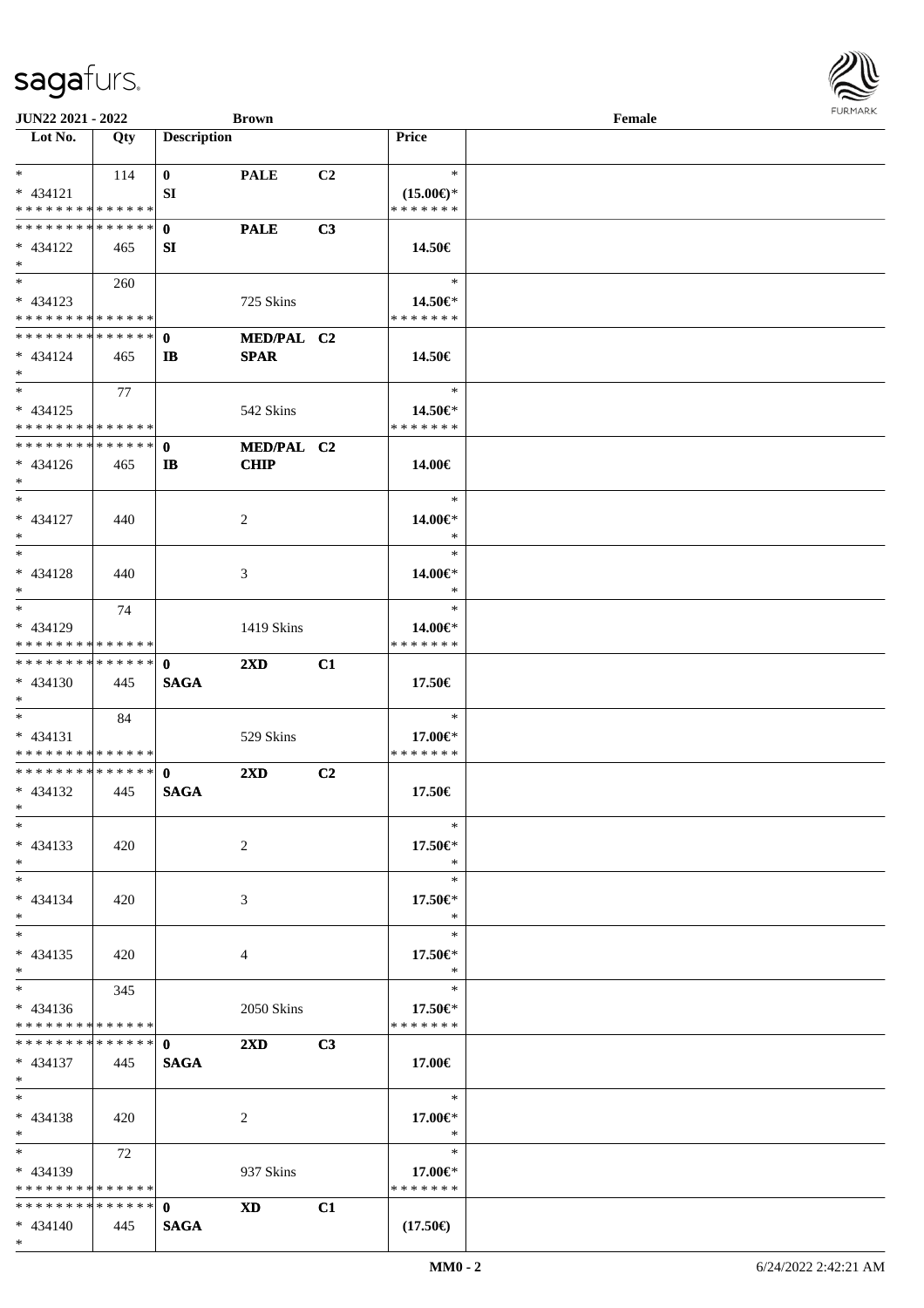| <b>JUN22 2021 - 2022</b>                                                          |     |                             | <b>Brown</b> |    |                                    | Female |  |
|-----------------------------------------------------------------------------------|-----|-----------------------------|--------------|----|------------------------------------|--------|--|
| Lot No.                                                                           | Qty | <b>Description</b>          |              |    | <b>Price</b>                       |        |  |
| $*$ and $*$<br>$* 434141$<br>* * * * * * * * <mark>* * * * * *</mark>             | 286 | $\mathbf{0}$<br><b>SAGA</b> | XD           | C1 | $\ast$<br>17.50€*<br>* * * * * * * |        |  |
| * * * * * * * * * * * * * * *<br>$* 434142$<br>$\ast$                             | 445 | $\mathbf{0}$<br><b>SAGA</b> | <b>XD</b>    | C2 | 17.50€                             |        |  |
| $\overline{\mathbf{r}}$<br>$* 434143$<br>$*$                                      | 420 |                             | 2            |    | $\ast$<br>17.50€*<br>$\ast$        |        |  |
| $*$<br>$* 434144$<br>$*$                                                          | 420 |                             | 3            |    | $\ast$<br>17.50€*<br>$\ast$        |        |  |
| $* 434145$<br>$*$                                                                 | 420 |                             | 4            |    | $\ast$<br>17.50€*<br>$\ast$        |        |  |
| * 434146<br>$*$                                                                   | 420 |                             | 5            |    | $\ast$<br>17.50€*<br>$\ast$        |        |  |
| * 434147<br>$*$                                                                   | 420 |                             | 6            |    | $\ast$<br>$17.50 \in$<br>$\ast$    |        |  |
| $\overline{\ast}$<br>* 434148<br>* * * * * * * * <mark>* * * * * *</mark>         | 140 |                             | 2685 Skins   |    | $\ast$<br>17.00€*<br>* * * * * * * |        |  |
| * 434149<br>$*$                                                                   | 420 | <b>SAGA</b>                 | <b>Dark</b>  | C1 | 17.50€                             |        |  |
| $\overline{\mathbf{r}}$<br>$* 434150$<br>* * * * * * * * <mark>* * * * * *</mark> | 217 |                             | 637 Skins    |    | $\ast$<br>17.50€*<br>* * * * * * * |        |  |
| $* 434151$<br>$*$ $-$                                                             | 445 | <b>SAGA</b>                 | <b>Dark</b>  | C2 | 17.50€                             |        |  |
| $*$ $-$<br>$* 434152$<br>$*$ $-$                                                  | 420 |                             | 2            |    | $\ast$<br>17.50€*<br>$\ast$        |        |  |
| $*$<br>$* 434153$<br>$*$                                                          | 420 |                             | 3            |    | $\ast$<br>$17.50 \in$<br>$*$       |        |  |
| $*$ $-$<br>$* 434154$<br>$*$                                                      | 420 |                             | 4            |    | $\ast$<br>17.50€*<br>$\ast$        |        |  |
| $*$<br>$* 434155$<br>$*$                                                          | 420 |                             | 5            |    | $\ast$<br>17.50€*<br>$\rightarrow$ |        |  |
| $\ddot{x}$<br>$* 434156$<br>$*$                                                   | 420 |                             | 6            |    | $\ast$<br>17.50€*<br>$\mathbb{R}$  |        |  |
| $\ddot{x}$<br>$* 434157$<br>$*$                                                   | 420 |                             | 7            |    | $\ast$<br>17.50€*<br>$\ast$        |        |  |
| $*$ $*$<br>* 434158<br>$*$ $-$<br>$\ddot{x}$                                      | 420 |                             | 8            |    | $\ast$<br>17.50€*<br>$\rightarrow$ |        |  |
| $* 434159$<br>* * * * * * * * * * * * * * *                                       | 244 |                             | 3629 Skins   |    | $\ast$<br>17.00€*<br>* * * * * * * |        |  |
| * * * * * * * * * * * * * * *<br>$* 434160$<br>$\ast$                             | 445 | <b>SAGA</b>                 | 0 Dark       | C3 | 17.00€                             |        |  |

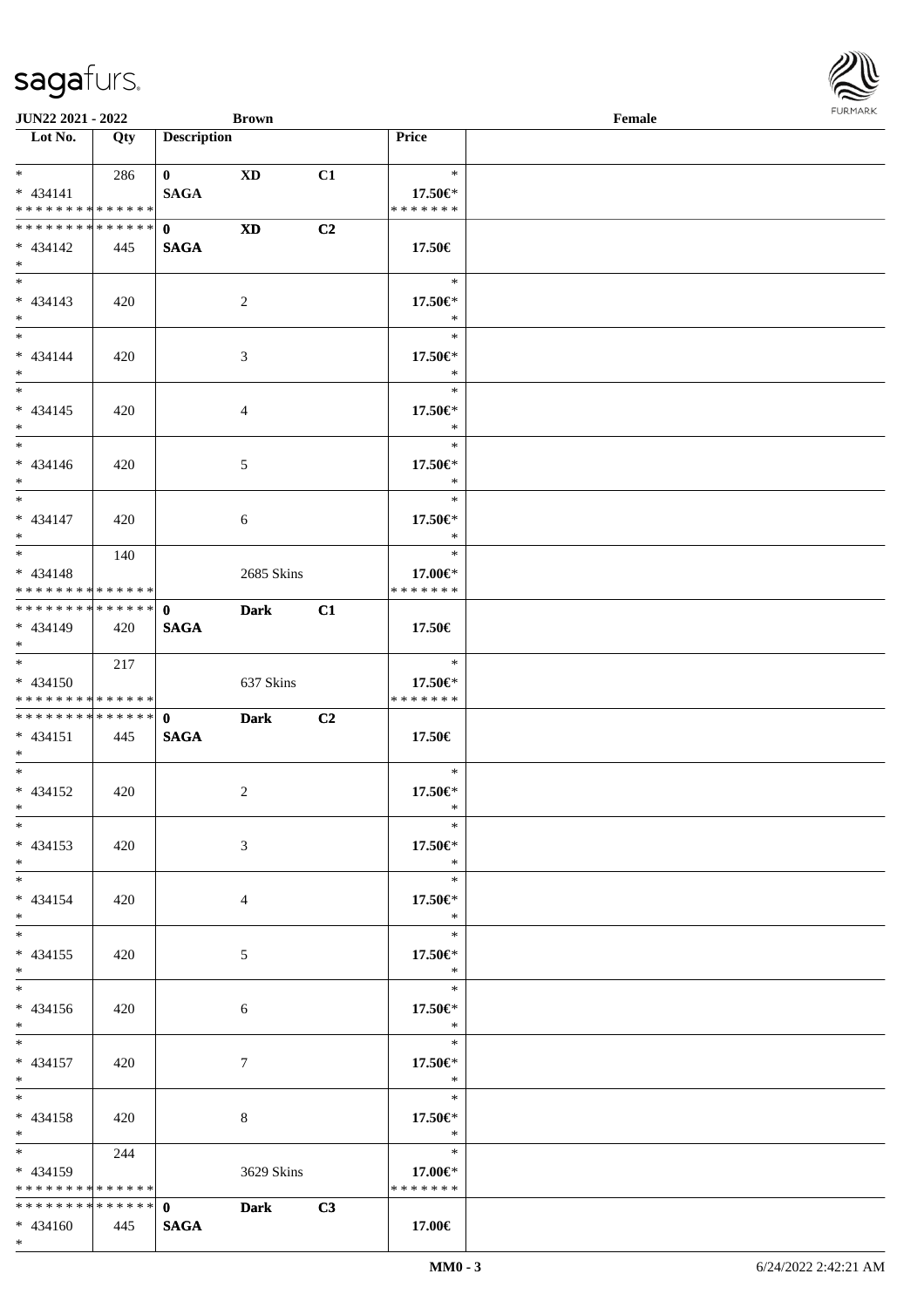| <b>JUN22 2021 - 2022</b>                   |     |                    | <b>Brown</b>           |                |                   | Female |  |
|--------------------------------------------|-----|--------------------|------------------------|----------------|-------------------|--------|--|
| Lot No.                                    | Qty | <b>Description</b> |                        |                | Price             |        |  |
|                                            |     |                    |                        |                |                   |        |  |
| $*$                                        |     | $\mathbf{0}$       | Dark                   | C3             | $*$               |        |  |
| $* 434161$                                 | 420 | <b>SAGA</b>        |                        |                | 17.00€*           |        |  |
| $*$                                        |     |                    |                        |                | $\ast$            |        |  |
| $\overline{\ast}$                          |     |                    |                        |                | $\ast$            |        |  |
| $* 434162$                                 | 420 |                    | 3                      |                | 17.00€*           |        |  |
| $*$                                        |     |                    |                        |                | $\ast$            |        |  |
| $\overline{\phantom{0}}$                   |     |                    |                        |                | $\ast$            |        |  |
| $* 434163$                                 | 440 |                    | 4                      |                | 17.00€*           |        |  |
| $*$                                        |     |                    |                        |                | $\ast$            |        |  |
| $\ddot{x}$                                 | 225 |                    |                        |                | $\ast$            |        |  |
| * 434164                                   |     |                    | 1950 Skins             |                | 17.00€*           |        |  |
| * * * * * * * * <mark>* * * * * *</mark>   |     |                    |                        |                | * * * * * * *     |        |  |
| * * * * * * * * * * * * * * <mark>*</mark> |     | $\mathbf{0}$       | <b>Dark</b>            | C3             |                   |        |  |
| $* 434165$                                 | 445 | <b>SAGA</b>        |                        |                | 17.50€            |        |  |
| $*$                                        |     |                    |                        |                |                   |        |  |
| $\ddot{x}$                                 | 398 |                    |                        |                | $\ast$            |        |  |
| $* 434166$                                 |     |                    | 843 Skins              |                | 17.50€*           |        |  |
| * * * * * * * * <mark>* * * * * * *</mark> |     |                    |                        |                | * * * * * * *     |        |  |
| * * * * * * * * <mark>* * * * * * *</mark> |     | $\mathbf{0}$       | <b>PALE</b>            | C1             |                   |        |  |
| * 434167                                   | 445 | <b>SAGA</b>        |                        |                | 17.50€            |        |  |
| $*$                                        |     |                    |                        |                |                   |        |  |
| $\overline{\mathbf{r}}$                    | 174 |                    |                        |                | $\ast$            |        |  |
| $* 434168$                                 |     |                    | 619 Skins              |                | 17.50€*           |        |  |
| * * * * * * * * <mark>* * * * * *</mark>   |     |                    |                        |                | * * * * * * *     |        |  |
|                                            |     |                    | <b>PALE</b>            | C2             |                   |        |  |
| $* 434169$                                 |     |                    |                        |                |                   |        |  |
| $\ddot{x}$                                 | 445 | <b>SAGA</b>        |                        |                | 17.50€            |        |  |
| $\ast$                                     |     |                    |                        |                | $\ast$            |        |  |
|                                            |     |                    |                        |                |                   |        |  |
| * 434170                                   | 420 |                    | 2                      |                | 17.50€*           |        |  |
| $*$<br>$\ddot{x}$                          |     |                    |                        |                | $\ast$            |        |  |
|                                            |     |                    |                        |                | $\ast$            |        |  |
| * 434171                                   | 420 |                    | 3                      |                | 17.50€*           |        |  |
| $*$<br>$*$ $-$                             |     |                    |                        |                | $\ast$            |        |  |
|                                            |     |                    |                        |                | $\ast$            |        |  |
| * 434172                                   | 410 |                    | 4                      |                | 17.50€*           |        |  |
| $*$ $-$                                    |     |                    |                        |                | $\ast$            |        |  |
| $\ast$                                     | 78  |                    |                        |                | $\ast$            |        |  |
| $* 434173$                                 |     |                    | 1773 Skins             |                | 17.50€*           |        |  |
| * * * * * * * * <mark>* * * * * *</mark>   |     |                    |                        |                | * * * * * * *     |        |  |
|                                            |     |                    | <b>PALE</b>            | C3             |                   |        |  |
| * 434174                                   | 445 | <b>SAGA</b>        |                        |                | 17.00€            |        |  |
| $\ast$<br>$*$                              |     |                    |                        |                |                   |        |  |
|                                            | 365 |                    |                        |                | $\ast$            |        |  |
| * 434175                                   |     |                    | 810 Skins              |                | 17.00€*           |        |  |
| * * * * * * * * <mark>* * * * * * *</mark> |     |                    |                        |                | * * * * * * *     |        |  |
|                                            |     | $\mathbf{0}$       | $\mathbf{X}\mathbf{P}$ | C1             |                   |        |  |
| 434176                                     | 161 | <b>SAGA</b>        |                        |                | 17.50€            |        |  |
|                                            |     |                    |                        |                |                   |        |  |
|                                            |     | $\mathbf{0}$       | <b>XP</b>              | C <sub>2</sub> |                   |        |  |
| 434177                                     | 204 | <b>SAGA</b>        |                        |                | 17.50€            |        |  |
|                                            |     |                    |                        |                |                   |        |  |
|                                            |     | $\mathbf{0}$       | <b>XP</b>              | C2             |                   |        |  |
| 434178                                     | 389 | <b>SAGA</b>        |                        |                | $(18.00\epsilon)$ |        |  |
|                                            |     |                    |                        |                |                   |        |  |
| * * * * * * * * <mark>* * * * * * *</mark> |     | $\mathbf{0}$       | MED/PAL C2             |                |                   |        |  |
| * 434179                                   | 445 | IA.                | <b>SPAR</b>            |                | 15.50€            |        |  |
| $*$                                        |     |                    |                        |                |                   |        |  |
| $\ddot{x}$                                 |     |                    |                        |                | $\ast$            |        |  |
| * 434180                                   | 420 |                    | 2                      |                | 15.50€*           |        |  |
| $\ast$                                     |     |                    |                        |                | $\ast$            |        |  |

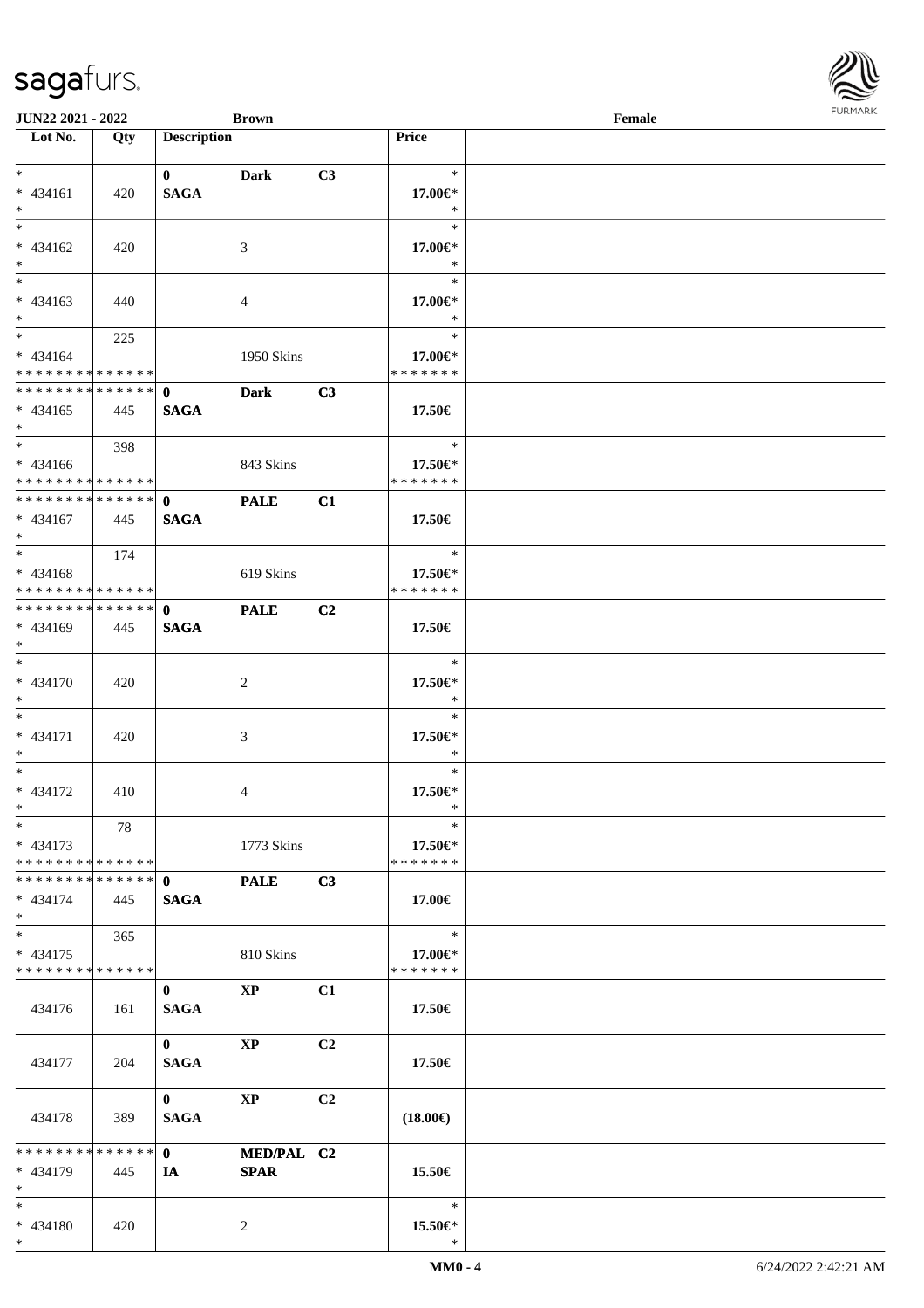| JUN22 2021 - 2022             |     |                    | <b>Brown</b>     |               | Female |  |
|-------------------------------|-----|--------------------|------------------|---------------|--------|--|
| Lot No.                       | Qty | <b>Description</b> |                  | Price         |        |  |
|                               |     |                    |                  |               |        |  |
| $*$                           |     | $\mathbf{0}$       | MED/PAL C2       | $\ast$        |        |  |
|                               |     |                    |                  |               |        |  |
| * 434181                      | 420 | IA                 | SPAR             | 15.50€*       |        |  |
| $\ast$                        |     |                    |                  | $\ast$        |        |  |
| $\overline{\phantom{0}}$      |     |                    |                  | $\ast$        |        |  |
| * 434182                      | 420 |                    | $\overline{4}$   | 15.50€*       |        |  |
| $\ast$                        |     |                    |                  | $\ast$        |        |  |
| $\overline{\phantom{0}}$      |     |                    |                  | $\ast$        |        |  |
|                               |     |                    |                  |               |        |  |
| * 434183                      | 420 |                    | 5                | 15.50€*       |        |  |
| $*$                           |     |                    |                  | $\ast$        |        |  |
| $\overline{\phantom{0}}$      | 257 |                    |                  | $\ast$        |        |  |
| * 434184                      |     |                    | 2382 Skins       | 15.50€*       |        |  |
| * * * * * * * * * * * * * * * |     |                    |                  | * * * * * * * |        |  |
| ******** <mark>******</mark>  |     | $\mathbf{0}$       | C2               |               |        |  |
|                               |     |                    | XD/DK            |               |        |  |
| $* 434185$                    | 445 | IA                 | <b>CHIP</b>      | 15.00€        |        |  |
| $*$                           |     |                    |                  |               |        |  |
| $\overline{\phantom{0}}$      |     |                    |                  | $\ast$        |        |  |
| $* 434186$                    | 455 |                    | $\overline{c}$   | 15.00€*       |        |  |
| $*$                           |     |                    |                  | $\ast$        |        |  |
| $\overline{\phantom{0}}$      |     |                    |                  | $\ast$        |        |  |
|                               |     |                    |                  |               |        |  |
| * 434187                      | 420 |                    | $\mathfrak{Z}$   | $15.00 \in$ * |        |  |
| $*$                           |     |                    |                  | $\ast$        |        |  |
| $\ast$                        |     |                    |                  | $\ast$        |        |  |
| * 434188                      | 420 |                    | $\overline{4}$   | $15.00 \in$ * |        |  |
| $\ast$                        |     |                    |                  | $\ast$        |        |  |
| $\overline{\phantom{0}}$      |     |                    |                  | $\ast$        |        |  |
|                               |     |                    |                  |               |        |  |
| * 434189                      | 420 |                    | $5\overline{)}$  | $15.00 \in$ * |        |  |
| $*$                           |     |                    |                  | $\ast$        |        |  |
| $\overline{\phantom{0}}$      |     |                    |                  | $\ast$        |        |  |
| $* 434190$                    | 420 |                    | $\sqrt{6}$       | 15.00€*       |        |  |
| $*$                           |     |                    |                  | $\ast$        |        |  |
| $*$                           |     |                    |                  | $\ast$        |        |  |
| $* 434191$                    | 420 |                    | $\boldsymbol{7}$ | 15.00€*       |        |  |
| $*$                           |     |                    |                  | $\ast$        |        |  |
| $\overline{\ast}$             |     |                    |                  | $\ast$        |        |  |
|                               | 420 |                    |                  |               |        |  |
| * 434192                      |     |                    | 3420 Skins       | $15.00 \in$ * |        |  |
| ******** <mark>******</mark>  |     |                    |                  | *******       |        |  |
| * * * * * * * * * * * * * * * |     |                    | <b>IDENTICAL</b> |               |        |  |
| $* 434193$                    | 445 |                    |                  | 15.00€        |        |  |
| $*$                           |     |                    |                  |               |        |  |
| $*$                           |     |                    |                  | $\ast$        |        |  |
| * 434194                      | 420 |                    | $\overline{2}$   | 15.00€*       |        |  |
| $*$                           |     |                    |                  | $\ast$        |        |  |
| $\overline{\ast}$             |     |                    |                  |               |        |  |
|                               |     |                    |                  | $\ast$        |        |  |
| * 434195                      | 420 |                    | $\mathfrak{Z}$   | $15.00 \in$ * |        |  |
| $*$                           |     |                    |                  | $\ast$        |        |  |
| $\overline{\phantom{0}}$      |     |                    |                  | $\ast$        |        |  |
| * 434196                      | 420 |                    | $\overline{4}$   | 15.00€*       |        |  |
| $*$                           |     |                    |                  | $\ast$        |        |  |
| $*$                           |     |                    |                  | $\ast$        |        |  |
|                               |     |                    |                  |               |        |  |
| * 434197                      | 420 |                    | $5\phantom{.0}$  | 15.00€*       |        |  |
| $*$                           |     |                    |                  | $\ast$        |        |  |
| $\ast$                        |     |                    |                  | $\ast$        |        |  |
| * 434198                      | 420 |                    | 6                | 15.00€*       |        |  |
| $*$                           |     |                    |                  | $\ast$        |        |  |
| $*$                           |     |                    |                  | $\ast$        |        |  |
| * 434199                      | 420 |                    | $\tau$           | 15.00€*       |        |  |
| $*$                           |     |                    |                  | $\ast$        |        |  |
| $*$                           |     |                    |                  | $\ast$        |        |  |
|                               | 253 |                    |                  |               |        |  |
| * 434200                      |     |                    | 3218 Skins       | 15.00€*       |        |  |
| * * * * * * * * * * * * * *   |     |                    |                  | * * * * * * * |        |  |

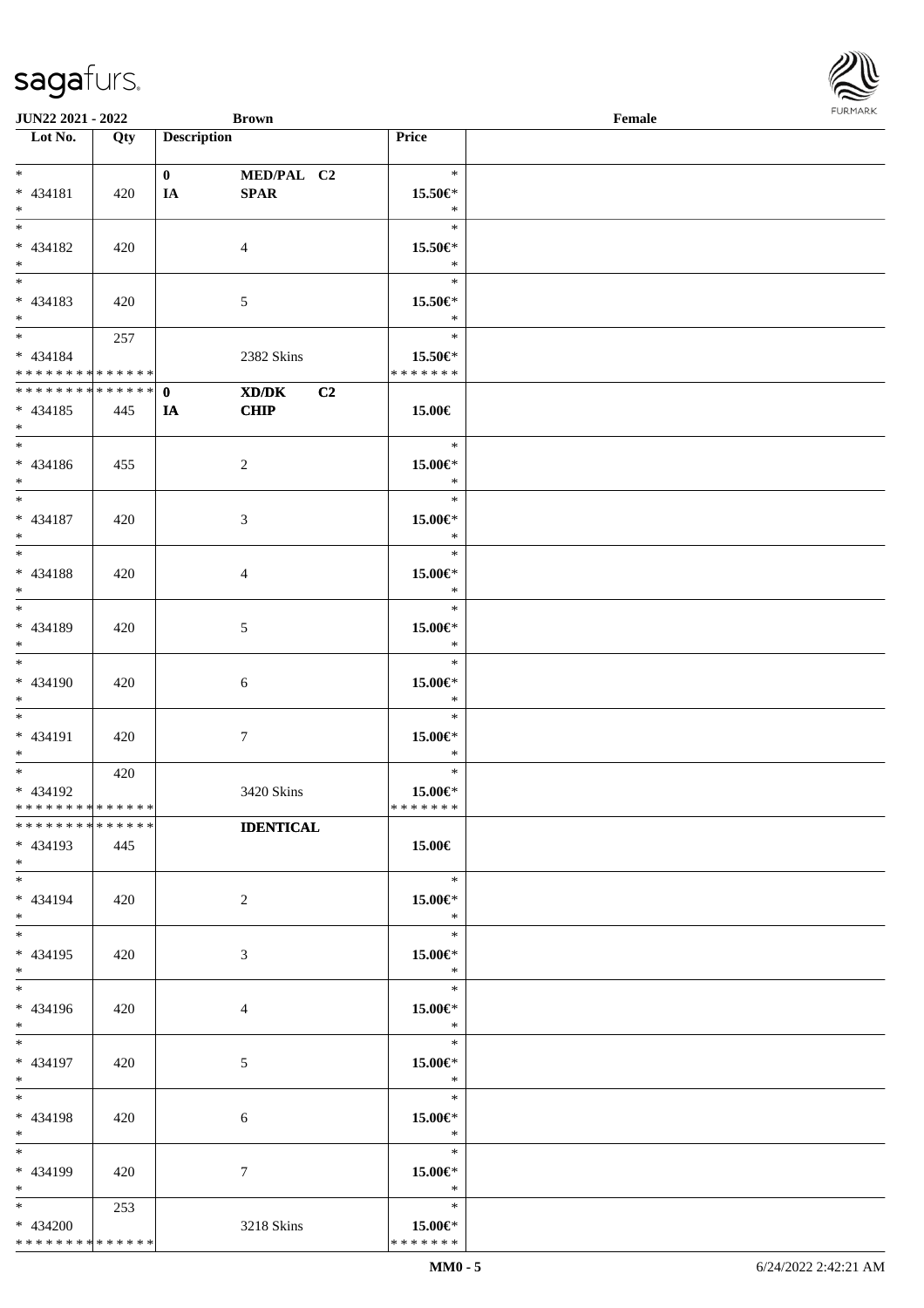| <b>JUN22 2021 - 2022</b>                   |     |                                                                 | <b>Brown</b>            |                |                    | Female |  |
|--------------------------------------------|-----|-----------------------------------------------------------------|-------------------------|----------------|--------------------|--------|--|
| Lot No.                                    | Qty | <b>Description</b>                                              |                         |                | <b>Price</b>       |        |  |
|                                            |     |                                                                 |                         |                |                    |        |  |
| * * * * * * * * <mark>* * * * * * *</mark> |     | $\mathbf{0}$ and $\mathbf{0}$ and $\mathbf{0}$ and $\mathbf{0}$ | MED/PAL C2              |                |                    |        |  |
| * 434201                                   | 420 | IA                                                              | <b>CHIP</b>             |                | 15.50€             |        |  |
| $*$                                        |     |                                                                 |                         |                |                    |        |  |
| $*$                                        |     |                                                                 |                         |                | $\ast$             |        |  |
| * 434202                                   | 420 |                                                                 | $\overline{2}$          |                | 15.00€*            |        |  |
| $*$                                        |     |                                                                 |                         |                | $\ast$             |        |  |
|                                            |     |                                                                 |                         |                | $\ast$             |        |  |
| * 434203                                   | 420 |                                                                 | 3                       |                | 15.00€*            |        |  |
| $*$                                        |     |                                                                 |                         |                | $\ast$             |        |  |
| $*$                                        |     |                                                                 |                         |                | $\ast$             |        |  |
| * 434204                                   | 420 |                                                                 | $\overline{4}$          |                | 15.00€*            |        |  |
| $*$                                        |     |                                                                 |                         |                | $\ast$             |        |  |
| $*$                                        |     |                                                                 |                         |                | $\ast$             |        |  |
| $* 434205$                                 | 420 |                                                                 | $\mathfrak{S}$          |                | 15.00€*            |        |  |
| $*$                                        |     |                                                                 |                         |                | $\ast$             |        |  |
| $*$                                        |     |                                                                 |                         |                | $\ast$             |        |  |
| $* 434206$                                 | 440 |                                                                 | 6                       |                | 15.00€*            |        |  |
| $*$                                        |     |                                                                 |                         |                | $\ast$             |        |  |
| $*$                                        | 211 |                                                                 |                         |                | $\ast$             |        |  |
| * 434207                                   |     |                                                                 | 2751 Skins              |                | 15.00€*            |        |  |
| * * * * * * * * * * * * * * *              |     |                                                                 |                         |                | * * * * * * *      |        |  |
|                                            |     | $\bf{0}$                                                        | 2XD                     | C1             |                    |        |  |
| 434208                                     | 254 | <b>SROY</b>                                                     |                         |                | 18.00€             |        |  |
|                                            |     |                                                                 |                         |                |                    |        |  |
| * * * * * * * * * * * * * * *              |     | $\mathbf 0$                                                     | $2\mathbf{X}\mathbf{D}$ | C2             |                    |        |  |
| * 434209                                   | 425 | <b>SROY</b>                                                     |                         |                | 18.00€             |        |  |
| $*$                                        |     |                                                                 |                         |                |                    |        |  |
| $*$                                        |     |                                                                 |                         |                | $\ast$             |        |  |
| $* 434210$                                 | 400 |                                                                 | 2                       |                | $18.00 \in$ *      |        |  |
| $*$                                        |     |                                                                 |                         |                | $\ast$             |        |  |
| $*$ $*$                                    | 228 |                                                                 |                         |                | $\ast$             |        |  |
| $* 434211$                                 |     |                                                                 | 1053 Skins              |                | 18.00€*            |        |  |
| * * * * * * * * * * * * * *                |     |                                                                 |                         |                | * * * * * * *      |        |  |
| * * * * * * * * * * * * * * *              |     | $\mathbf{0}$                                                    | 2XD                     | C3             |                    |        |  |
| $* 434212$                                 | 425 | <b>SROY</b>                                                     |                         |                | 17.50€             |        |  |
| $*$ $*$                                    |     |                                                                 |                         |                |                    |        |  |
| $*$                                        | 80  |                                                                 |                         |                | $\ast$             |        |  |
| $* 434213$                                 |     |                                                                 | 505 Skins               |                | 17.50€*            |        |  |
| * * * * * * * * * * * * * * *              |     |                                                                 |                         |                | * * * * * * *      |        |  |
|                                            |     | $\mathbf{0}$                                                    | <b>XD</b>               | C1             |                    |        |  |
| 434214                                     | 323 | <b>SROY</b>                                                     |                         |                | 18.00€             |        |  |
|                                            |     |                                                                 |                         |                |                    |        |  |
| * * * * * * * * * * * * * * *              |     | $\mathbf{0}$                                                    | <b>XD</b>               | C <sub>2</sub> |                    |        |  |
| $* 434215$                                 | 425 | <b>SROY</b>                                                     |                         |                | 18.00€             |        |  |
| $*$ $*$                                    |     |                                                                 |                         |                |                    |        |  |
| $*$                                        |     |                                                                 |                         |                | $\ast$             |        |  |
| $* 434216$                                 | 400 |                                                                 | 2                       |                | 18.00€*            |        |  |
| $*$ $*$                                    |     |                                                                 |                         |                | $\ast$             |        |  |
| $*$ $*$                                    |     |                                                                 |                         |                | $\equiv$<br>$\ast$ |        |  |
| $* 434217$                                 | 380 |                                                                 | 3                       |                | 18.00€*            |        |  |
| $*$ $*$                                    |     |                                                                 |                         |                | $\ast$             |        |  |
| $*$ and $*$                                | 65  |                                                                 |                         |                | $\ast$             |        |  |
| $* 434218$                                 |     |                                                                 | 1270 Skins              |                | 18.00€*            |        |  |
| * * * * * * * * * * * * * * *              |     |                                                                 |                         |                | * * * * * * *      |        |  |
|                                            |     | $\mathbf{0}$                                                    | <b>Dark</b>             | C1             |                    |        |  |
| 434219                                     | 438 | <b>SROY</b>                                                     |                         |                | 18.00€             |        |  |
|                                            |     |                                                                 |                         |                |                    |        |  |
| * * * * * * * * * * * * * * *              |     | $\mathbf{0}$                                                    | Dark                    | C2             |                    |        |  |
| * 434220                                   | 425 | <b>SROY</b>                                                     |                         |                | 18.00€             |        |  |
| $*$                                        |     |                                                                 |                         |                |                    |        |  |

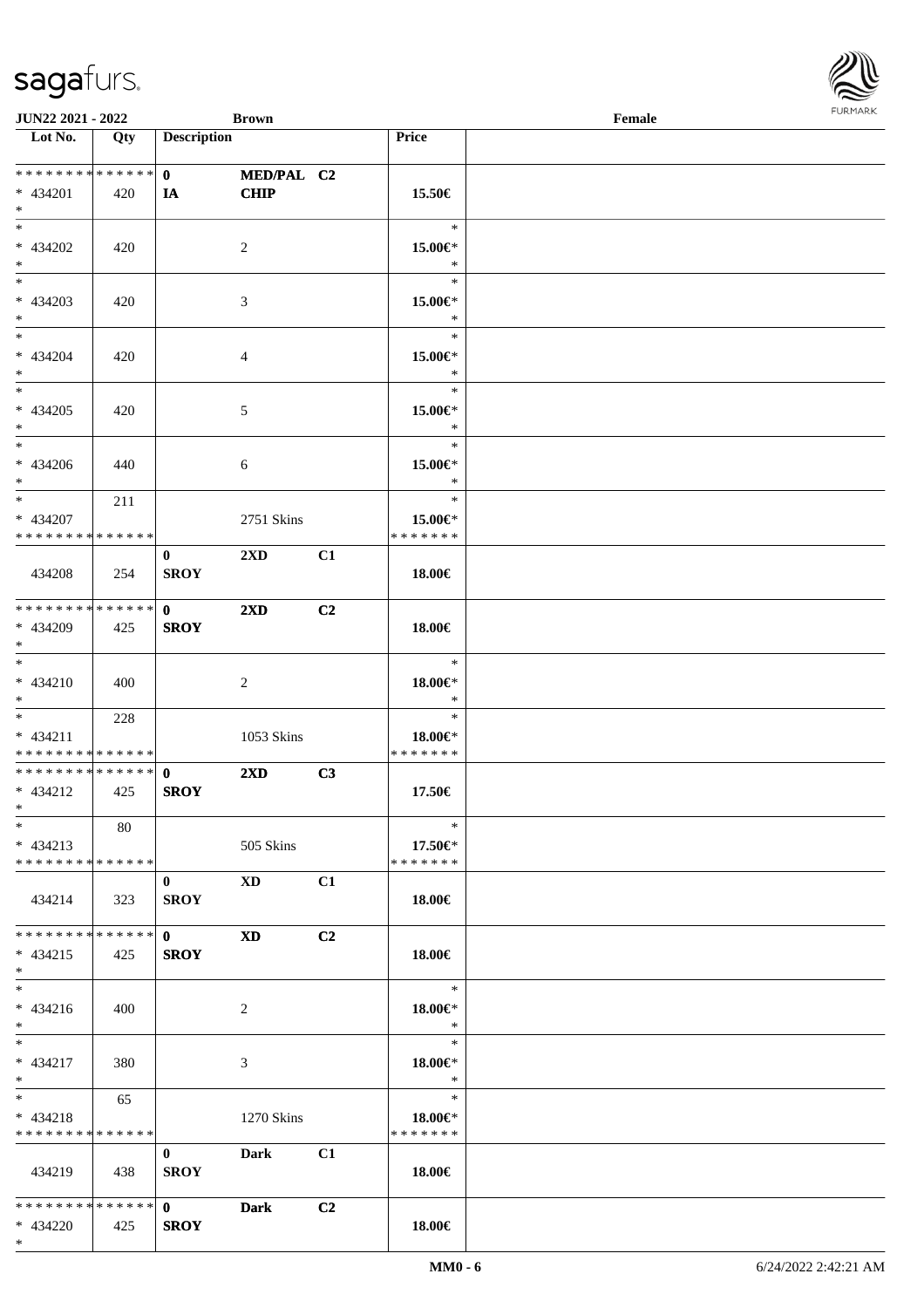| JUN22 2021 - 2022<br><b>Brown</b>                   |     |                             |                | $\ensuremath{\textnormal{\textbf{Female}}}$ |                                          |  |  |
|-----------------------------------------------------|-----|-----------------------------|----------------|---------------------------------------------|------------------------------------------|--|--|
| Lot No.                                             | Qty | <b>Description</b>          |                |                                             | Price                                    |  |  |
| $*$<br>* 434221<br>$*$                              | 400 | $\mathbf{0}$<br><b>SROY</b> | <b>Dark</b>    | C2                                          | $\ast$<br>18.00€*<br>$\ast$              |  |  |
| $*$<br>* 434222<br>$*$                              | 400 |                             | 3              |                                             | $\ast$<br>18.00€*<br>$\ast$              |  |  |
| $*$<br>* 434223<br>* * * * * * * * * * * * * *      | 222 |                             | 1447 Skins     |                                             | $\ast$<br>18.00€*<br>* * * * * * *       |  |  |
| * * * * * * * * * * * * * * *<br>* 434224<br>$*$    | 425 | $\mathbf 0$<br><b>SROY</b>  | <b>Dark</b>    | C3                                          | 17.50€                                   |  |  |
| $* 434225$<br>* * * * * * * * * * * * * *           | 276 |                             | 701 Skins      |                                             | $\ast$<br>17.50€*<br>* * * * * * *       |  |  |
| 434226                                              | 461 | $\bf{0}$<br><b>SROY</b>     | <b>MED</b>     | C1                                          | 18.00€                                   |  |  |
| 434227                                              | 126 | $\mathbf{0}$<br><b>SROY</b> | <b>MED</b>     | C1/C2                                       | $(18.50\epsilon)$                        |  |  |
| * * * * * * * * * * * * * *<br>* 434228<br>$*$      | 425 | $\mathbf{0}$<br><b>SROY</b> | <b>MED</b>     | C2                                          | 18.00€                                   |  |  |
| $*$<br>* 434229<br>$*$                              | 400 |                             | $\overline{2}$ |                                             | $\ast$<br>18.00€*<br>$\ast$              |  |  |
| $*$<br>* 434230<br>* * * * * * * * * * * * * *      | 191 |                             | 1016 Skins     |                                             | $\ast$<br>18.00€*<br>* * * * * * *       |  |  |
| 434231                                              | 230 | $\bf{0}$<br><b>SROY</b>     | <b>PALE</b>    | C1                                          | 18.00€                                   |  |  |
| * * * * * * * * * * * * * * *<br>* 434232<br>$\ast$ | 465 | $\mathbf{0}$<br><b>SROY</b> | <b>PALE</b>    | C <sub>2</sub>                              | 18.00€                                   |  |  |
| $\ast$<br>$* 434233$<br>* * * * * * * * * * * * * * | 154 |                             | 619 Skins      |                                             | $\ast$<br>$18.00 \in$ *<br>* * * * * * * |  |  |
| 434234                                              | 244 | $\bf{0}$<br><b>SROY</b>     | <b>PALE</b>    | C3                                          | 18.50€                                   |  |  |
| 434235                                              | 278 | $\bf{0}$<br><b>SROY</b>     | $\bold{XP}$    | C1/C2                                       | 18.00€                                   |  |  |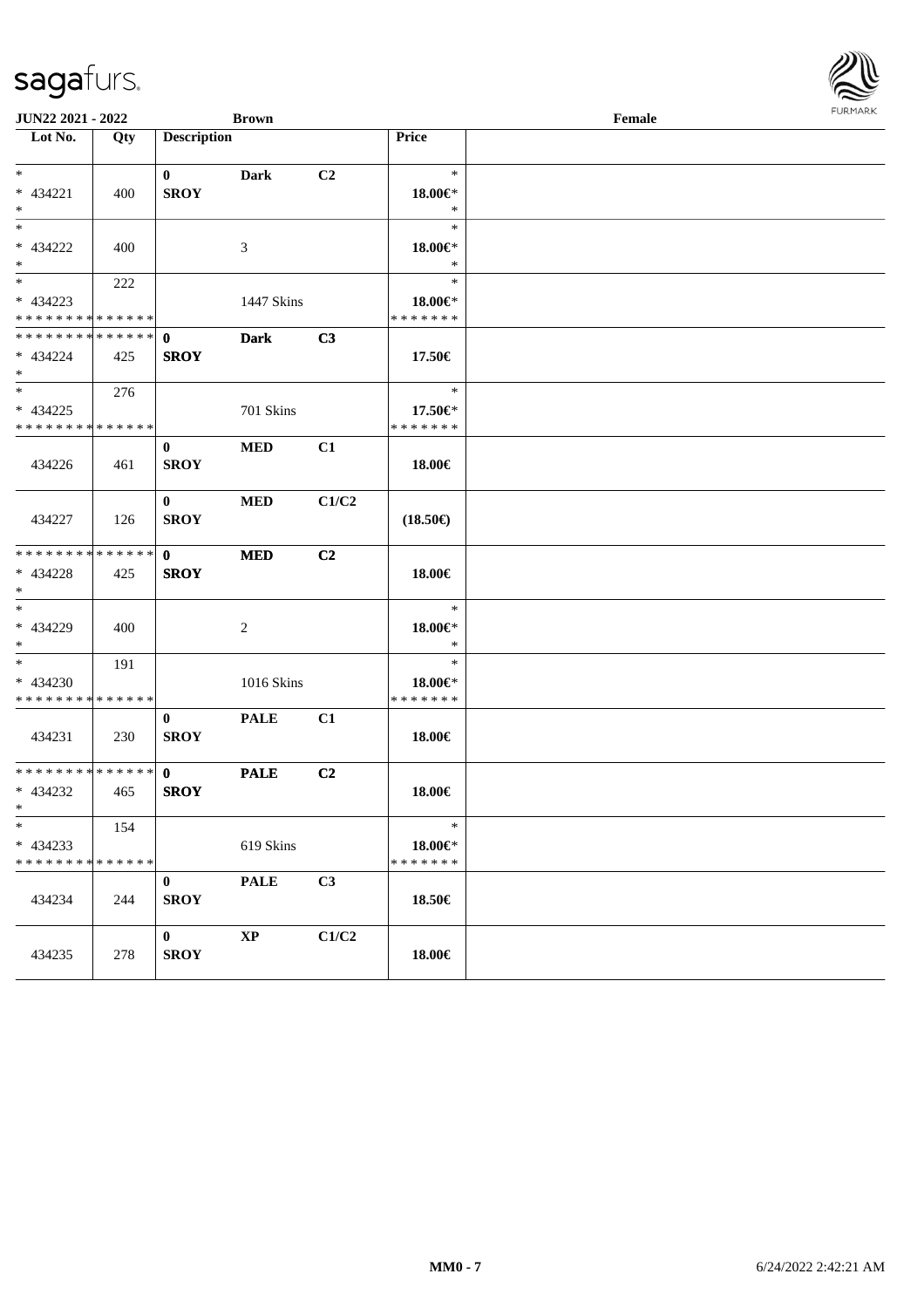

| JUN22 2021 - 2022                                                   |     | <b>Brown</b>                                          |                |                                          | Female |  |
|---------------------------------------------------------------------|-----|-------------------------------------------------------|----------------|------------------------------------------|--------|--|
| Lot No.                                                             | Qty | <b>Description</b>                                    |                | Price                                    |        |  |
|                                                                     |     |                                                       |                |                                          |        |  |
| 434281                                                              | 402 | $2\mathbf{X}\mathbf{D}$<br>$\mathbf{1}$<br>${\bf SI}$ | C1             | 12.00€                                   |        |  |
| * * * * * * * * * * * * * * *<br>$* 434282$<br>$\ast$               | 505 | $\mathbf{1}$<br>$2\mathbf{X}\mathbf{D}$<br>SI         | C2             | 12.00€                                   |        |  |
| $\overline{\phantom{a}^*}$<br>$* 434283$<br>$\ast$<br>$_{\ast}$     | 480 | 2                                                     |                | $\ast$<br>12.00€*<br>$\ast$              |        |  |
| * 434284<br>* * * * * * * * * * * * * *                             | 146 | 1131 Skins                                            |                | $\ast$<br>$12.00 \in$ *<br>* * * * * * * |        |  |
| 434285                                                              | 496 | $\mathbf{1}$<br>$2\mathbf{X}\mathbf{D}$<br>SI         | C3             | 11.50€                                   |        |  |
| 434286                                                              | 501 | $\mathbf{1}$<br><b>XD</b><br>SI                       | C1             | 12.00€                                   |        |  |
| **************<br>* 434287<br>$\ast$                                | 505 | $\mathbf{1}$<br><b>XD</b><br>SI                       | C2             | 12.00€                                   |        |  |
| $\ast$<br>$* 434288$<br>$*$                                         | 480 | $\overline{c}$                                        |                | $\ast$<br>12.00€*<br>$\ast$              |        |  |
| $\overline{\phantom{0}}$<br>* 434289<br>* * * * * * * * * * * * * * | 450 | 1435 Skins                                            |                | $\ast$<br>$12.00 \in$ *<br>* * * * * * * |        |  |
| **************<br>* 434290<br>$*$                                   | 505 | <b>XD</b><br>1<br>SI                                  | C3             | 11.50€                                   |        |  |
| $\ast$<br>* 434291<br>* * * * * * * * * * * * * *                   | 251 | 756 Skins                                             |                | $\ast$<br>11.50€*<br>* * * * * * *       |        |  |
| **************<br>* 434292<br>$*$                                   | 505 | $\mathbf{1}$<br><b>Dark</b><br>SI                     | C1             | 12.00€                                   |        |  |
| $*$<br>$* 434293$<br>* * * * * * * * * * * * * * *                  | 68  | 573 Skins                                             |                | $\ast$<br>$12.00 \in$ *<br>* * * * * * * |        |  |
| * 434294<br>$*$                                                     | 505 | <b>Dark</b><br>SI                                     | C <sub>2</sub> | 12.00€                                   |        |  |
| $\ast$<br>* 434295<br>$*$                                           | 480 | 2                                                     |                | $\ast$<br>12.00€*<br>$\ast$              |        |  |
| $\overline{\phantom{1}}$<br>* 434296<br>$*$                         | 480 | 3                                                     |                | $\ast$<br>12.00€*<br>$\ast$              |        |  |
| $*$<br>* 434297<br>$*$                                              | 480 | 4                                                     |                | $\ast$<br>$12.00 \in$ *<br>$\ast$        |        |  |
| $*$<br>* 434298<br>* * * * * * * * <mark>* * * * * * *</mark>       | 78  | 2023 Skins                                            |                | $\ast$<br>12.00€*<br>* * * * * * *       |        |  |
| * * * * * * * * * * * * * * *<br>* 434299<br>$*$                    | 525 | $\mathbf{1}$<br><b>Dark</b><br>SI                     | C3             | 11.50€                                   |        |  |
| $*$ and $*$<br>$* 434300$<br>* * * * * * * * * * * * * *            | 496 | 1021 Skins                                            |                | $\ast$<br>$11.50 \in$<br>* * * * * * *   |        |  |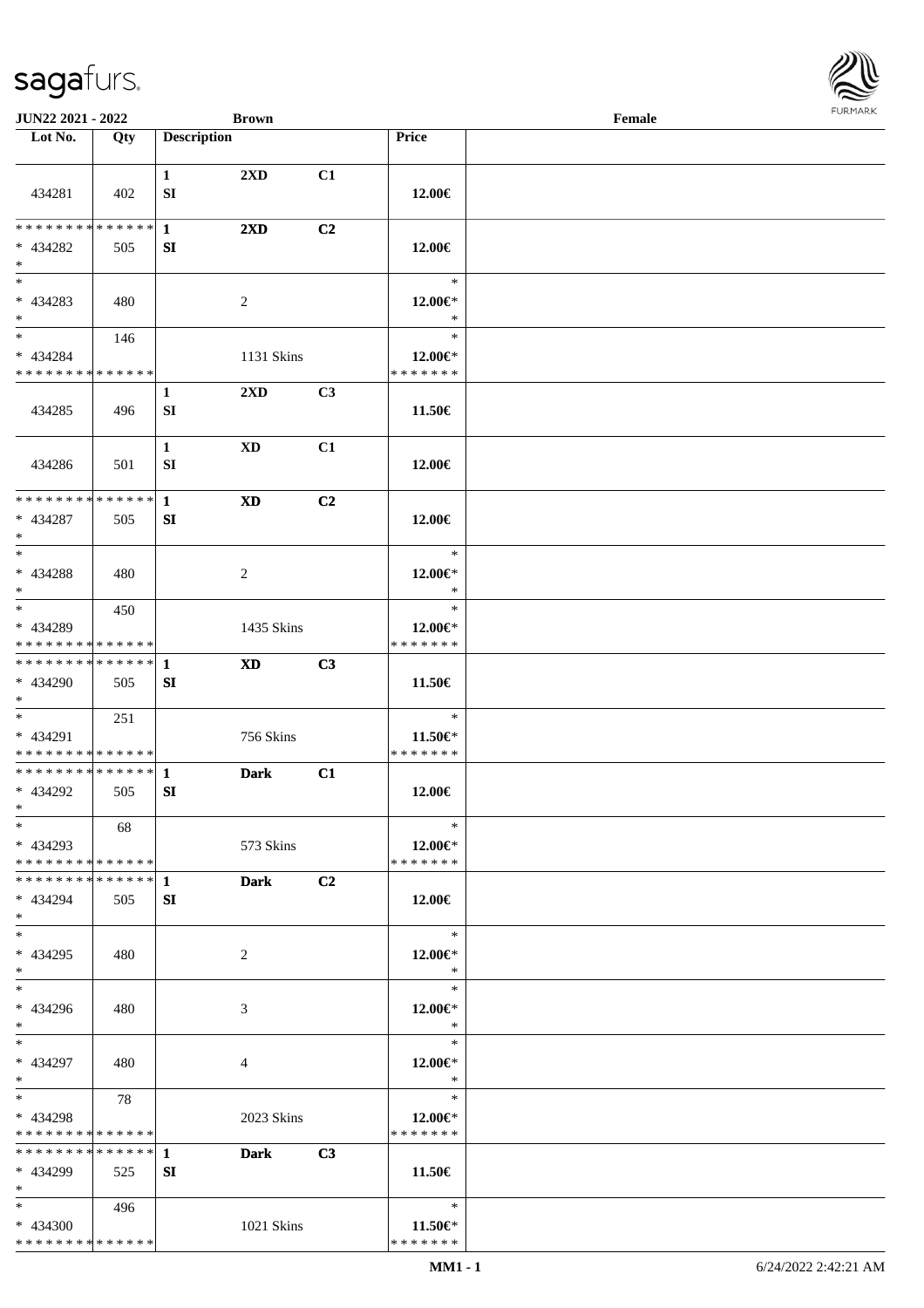

| JUN22 2021 - 2022            |     |                    | <b>Brown</b>     |    |                         | Female |  |
|------------------------------|-----|--------------------|------------------|----|-------------------------|--------|--|
| Lot No.                      | Qty | <b>Description</b> |                  |    | Price                   |        |  |
|                              |     |                    |                  |    |                         |        |  |
| ******** <mark>******</mark> |     | $\mathbf{1}$       | <b>MED</b>       | C1 |                         |        |  |
| $* 434301$                   | 505 | SI                 |                  |    | 12.00€                  |        |  |
| $*$                          |     |                    |                  |    |                         |        |  |
| $*$                          | 192 |                    |                  |    | $\ast$                  |        |  |
| * 434302                     |     |                    | 697 Skins        |    | $12.00 \in$ *           |        |  |
| * * * * * * * * * * * * * *  |     |                    |                  |    | * * * * * * *           |        |  |
| **************               |     | 1                  | <b>MED</b>       | C1 |                         |        |  |
| $* 434303$<br>$*$            | 505 | SI                 |                  |    | $(15.00\epsilon)$       |        |  |
| $*$                          |     |                    |                  |    | $\ast$                  |        |  |
| * 434304                     |     |                    |                  |    | $(15.00\epsilon)$ *     |        |  |
| $*$                          | 480 |                    | $\overline{c}$   |    | $\ast$                  |        |  |
| $*$                          |     |                    |                  |    | $\ast$                  |        |  |
| $* 434305$                   | 480 |                    | $\mathfrak{Z}$   |    | $(15.00\epsilon)$ *     |        |  |
| $*$                          |     |                    |                  |    | $\ast$                  |        |  |
| $*$                          | 409 |                    |                  |    | $\ast$                  |        |  |
| $* 434306$                   |     |                    | 1874 Skins       |    | $(15.00\epsilon)$ *     |        |  |
| * * * * * * * * * * * * * *  |     |                    |                  |    | * * * * * * *           |        |  |
| * * * * * * * * * * * * * *  |     | 1                  | <b>MED</b>       | C2 |                         |        |  |
| * 434307                     | 505 | SI                 |                  |    | 13.00€                  |        |  |
| $*$                          |     |                    |                  |    |                         |        |  |
| $*$                          | 480 |                    |                  |    | $\ast$                  |        |  |
| $* 434308$                   |     |                    | 985 Skins        |    | 13.00€*                 |        |  |
| * * * * * * * * * * * * * *  |     |                    |                  |    | * * * * * * *           |        |  |
| **************               |     | 1                  | <b>MED</b>       | C2 |                         |        |  |
| * 434309                     | 505 | SI                 |                  |    | $(15.00\epsilon)$       |        |  |
| $*$                          |     |                    |                  |    |                         |        |  |
| $\ast$                       |     |                    |                  |    | $\ast$                  |        |  |
| $* 434310$                   | 480 |                    | $\boldsymbol{2}$ |    | $(15.00\epsilon)$ *     |        |  |
| $*$                          |     |                    |                  |    | $\ast$                  |        |  |
| $*$                          |     |                    |                  |    | $\ast$                  |        |  |
| $* 434311$                   | 480 |                    | $\mathfrak{Z}$   |    | $(15.00\epsilon)$ *     |        |  |
| $*$<br>$*$                   |     |                    |                  |    | $\ast$<br>$\ast$        |        |  |
| $* 434312$                   | 480 |                    |                  |    | $(15.00\epsilon)$ *     |        |  |
| $*$                          |     |                    | 4                |    | $\ast$                  |        |  |
| $\ast$                       | 387 |                    |                  |    | $\ast$                  |        |  |
| $* 434313$                   |     |                    | 2332 Skins       |    | $(15.00\epsilon)$ *     |        |  |
| * * * * * * * * * * * * * *  |     |                    |                  |    | * * * * * * *           |        |  |
|                              |     | $\mathbf{1}$       | <b>MED</b>       | C3 |                         |        |  |
| 434314                       | 505 | SI                 |                  |    | $(14.50\epsilon)$       |        |  |
|                              |     |                    |                  |    |                         |        |  |
|                              |     | $\mathbf{1}$       | <b>PALE</b>      | C1 |                         |        |  |
| 434315                       | 317 | SI                 |                  |    | 12.00€                  |        |  |
|                              |     |                    |                  |    |                         |        |  |
|                              |     | $\mathbf{1}$       | <b>PALE</b>      | C1 |                         |        |  |
| 434316                       | 167 | SI                 |                  |    | $(14.00\epsilon)$       |        |  |
|                              |     |                    |                  |    |                         |        |  |
|                              |     | $\mathbf{1}$       | <b>PALE</b>      | C1 |                         |        |  |
| 434317                       | 160 | SI                 |                  |    | $(15.00\epsilon)$       |        |  |
|                              |     |                    |                  |    |                         |        |  |
| * * * * * * * * * * * * * *  |     | $\mathbf{1}$       | <b>PALE</b>      | C2 |                         |        |  |
| $* 434318$                   | 505 | SI                 |                  |    | 12.00€                  |        |  |
| $*$<br>$\ast$                |     |                    |                  |    | $\ast$                  |        |  |
| * 434319                     | 480 |                    |                  |    |                         |        |  |
| $*$                          |     |                    | 2                |    | 12.00 $\in$ *<br>$\ast$ |        |  |
| $*$                          | 503 |                    |                  |    | $\ast$                  |        |  |
| * 434320                     |     |                    | 1488 Skins       |    | 13.00€*                 |        |  |
| * * * * * * * * * * * * * *  |     |                    |                  |    | * * * * * * *           |        |  |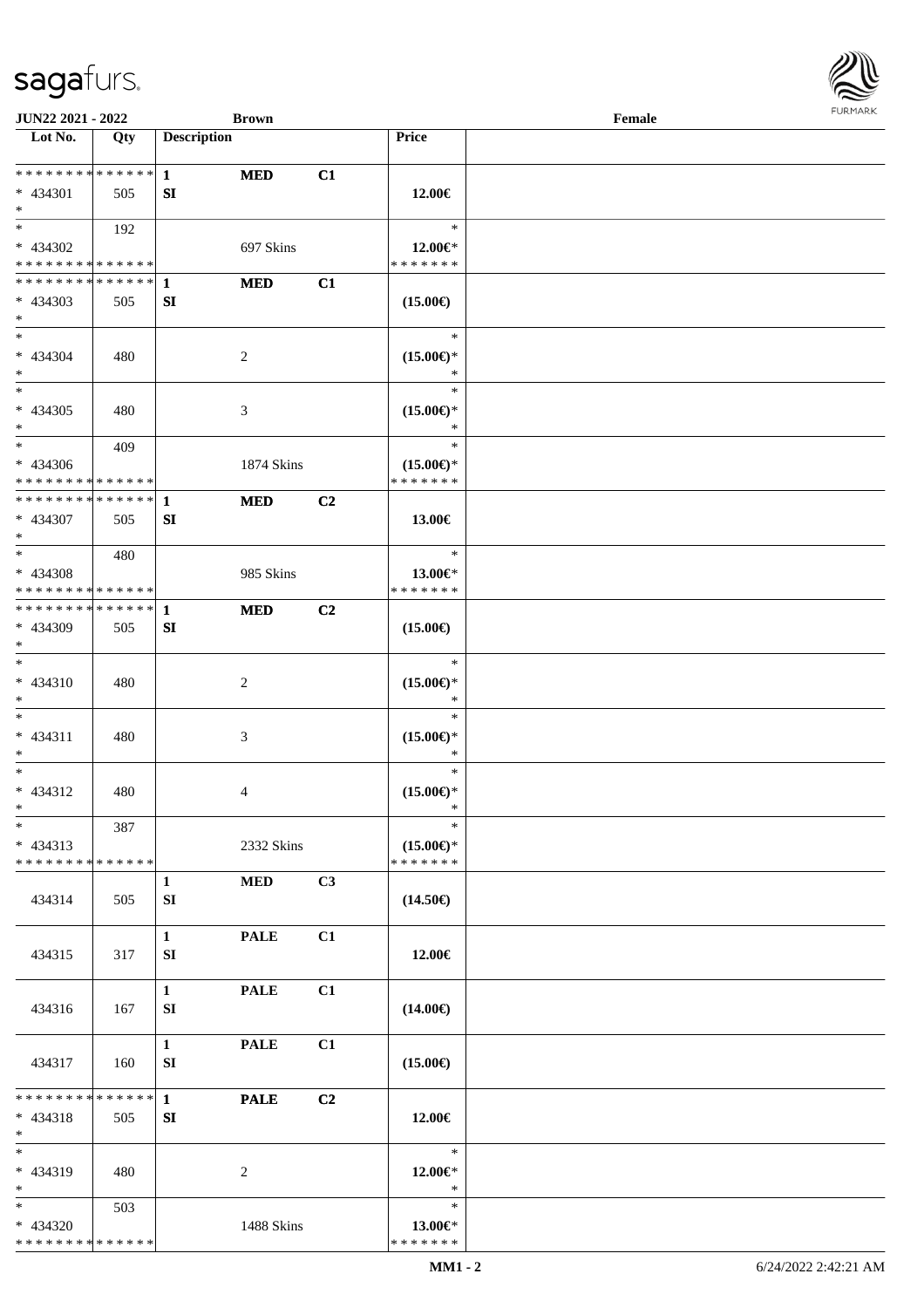

| <b>JUN22 2021 - 2022</b>                                                          |       |                    | <b>Brown</b>              |                   |                                                | Female |  |
|-----------------------------------------------------------------------------------|-------|--------------------|---------------------------|-------------------|------------------------------------------------|--------|--|
| Lot No.                                                                           | Qty   | <b>Description</b> |                           |                   | Price                                          |        |  |
| $* 434321$<br>$*$                                                                 | 505   | SI                 | <b>PALE</b>               | C2                | $(15.00\epsilon)$                              |        |  |
| * 434322<br>$\ast$                                                                | 480   |                    | 2                         |                   | $\ast$<br>$(15.00\epsilon)$ *<br>∗             |        |  |
| $\overline{\mathbf{r}}$<br>* 434323<br>* * * * * * * * <mark>* * * * * * *</mark> | 126   |                    | 1111 Skins                |                   | $\ast$<br>$(15.00\epsilon)$ *<br>* * * * * * * |        |  |
| * 434324<br>$*$                                                                   | 505   | SI                 | <b>PALE</b>               | C3                | 12.50€                                         |        |  |
| $*$<br>$* 434325$<br>$\ddot{\ast}$                                                | 480   |                    | 2                         |                   | $\ast$<br>12.50€*<br>$\ast$                    |        |  |
| $*$<br>* 434326<br>* * * * * * * * <mark>* * * * * * *</mark>                     | 175   |                    | 1160 Skins                |                   | $\ast$<br>11.50 $\in$ *<br>* * * * * * *       |        |  |
| * 434327<br>$*$                                                                   | 505   | SI                 | $\bold{XP}$               | C2                | 15.00€                                         |        |  |
| * 434328<br>* * * * * * * * <mark>* * * * * * *</mark>                            | 421   |                    | 926 Skins                 |                   | $\ast$<br>15.00€*<br>* * * * * * *             |        |  |
| * 434329<br>$\ast$                                                                | 505   | IB                 | MED/PAL C2<br><b>CHIP</b> |                   | $11.00\in$                                     |        |  |
| $\ast$<br>* 434330<br>$*$                                                         | 480   |                    | 2                         |                   | $\ast$<br>$11.00 \in$<br>$\ast$                |        |  |
| $\ddot{x}$<br>$* 434331$<br>$*$                                                   | 480   |                    | 3                         |                   | $\ast$<br>11.00 $\in$ *<br>$\ast$              |        |  |
| $*$<br>* 434332<br>$*$ $-$                                                        | 500   |                    | 4                         |                   | $\ast$<br>$11.00 \in$<br>$\ast$                |        |  |
| $\ast$<br>$*$ 434333<br>* * * * * * * * * * * * * * <mark>*</mark>                | 100   |                    | 2065 Skins                |                   | $\ast$<br>11.00 $\in$ *<br>* * * * * * *       |        |  |
| 434334                                                                            | 481   | 1<br>$\mathbf{IB}$ | XD/DK<br><b>CHIP</b>      | C2<br><b>LNAP</b> | $ $ 10.00€                                     |        |  |
| $* 434335$<br>$*$ $-$                                                             | 485   | <b>SAGA</b>        | $2\mathbf{X}\mathbf{D}$   | C1                | $(14.50\epsilon)$                              |        |  |
| $\ddot{x}$<br>$* 434336$<br>$*$ $-$                                               | 460   |                    | 2                         |                   | $\ast$<br>$(14.50\epsilon)$ *<br>$\star$       |        |  |
| $\ast$<br>* 434337<br>* * * * * * * * * * * * * * *                               | 282   |                    | 1227 Skins                |                   | $\ast$<br>$(14.50\epsilon)$ *<br>* * * * * * * |        |  |
| $* 434338$<br>$\ast$                                                              | 485   | <b>SAGA</b>        | $2\mathbf{X}\mathbf{D}$   | C2                | 14.50 $\in$                                    |        |  |
| $*$ $-$<br>* 434339<br>$*$ $-$                                                    | - 460 |                    | 2                         |                   | $\ast$<br>14.50€*<br>$\ast$                    |        |  |
| $\ddot{x}$<br>* 434340<br>$*$                                                     | 460   |                    | 3                         |                   | $\ast$<br>14.50€*<br>$\ast$                    |        |  |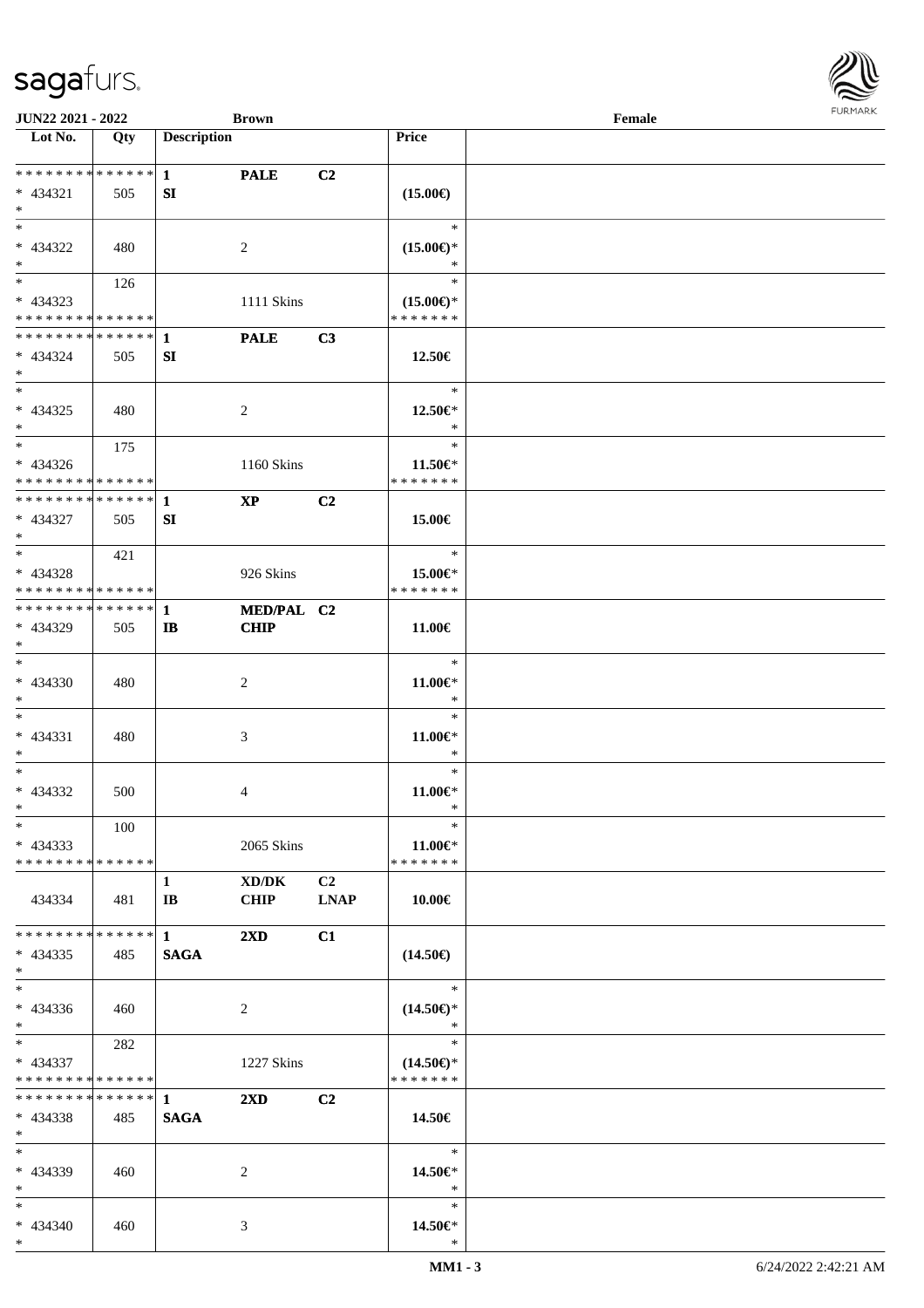**Lot No. Qty Description** 

| $\ast$                                     |                | 1           | $2\mathbf{X}\mathbf{D}$                                                                                                                                                                                                        | C <sub>2</sub> | $\ast$                                |  |
|--------------------------------------------|----------------|-------------|--------------------------------------------------------------------------------------------------------------------------------------------------------------------------------------------------------------------------------|----------------|---------------------------------------|--|
| $* 434341$                                 | 460            | <b>SAGA</b> |                                                                                                                                                                                                                                |                | 14.50€*                               |  |
| $*$                                        |                |             |                                                                                                                                                                                                                                |                | $\ast$                                |  |
| $*$                                        |                |             |                                                                                                                                                                                                                                |                | $\ast$                                |  |
| $* 434342$                                 | 460            |             | $\sqrt{5}$                                                                                                                                                                                                                     |                | 14.50€*                               |  |
| $*$                                        |                |             |                                                                                                                                                                                                                                |                | $\ast$                                |  |
| $\overline{\phantom{0}}$                   |                |             |                                                                                                                                                                                                                                |                | $\ast$                                |  |
| $* 434343$                                 | 460            |             | 6                                                                                                                                                                                                                              |                | 14.50€*                               |  |
| $*$                                        |                |             |                                                                                                                                                                                                                                |                | $\ast$                                |  |
|                                            |                |             |                                                                                                                                                                                                                                |                | $\ast$                                |  |
| $* 434344$                                 | 460            |             | $\tau$                                                                                                                                                                                                                         |                | 14.50€*                               |  |
| $*$                                        |                |             |                                                                                                                                                                                                                                |                | $\ast$                                |  |
|                                            |                |             |                                                                                                                                                                                                                                |                | $\ast$                                |  |
| $* 434345$                                 | 440            |             | 8                                                                                                                                                                                                                              |                | $(14.50\epsilon)$ *                   |  |
| $*$                                        |                |             |                                                                                                                                                                                                                                |                | $\ast$                                |  |
| $\overline{\phantom{0}}$                   | 160            |             |                                                                                                                                                                                                                                |                | $\ast$                                |  |
|                                            |                |             |                                                                                                                                                                                                                                |                |                                       |  |
| $* 434346$<br>******** <mark>******</mark> |                |             | 3845 Skins                                                                                                                                                                                                                     |                | $(14.50\epsilon)$ *<br>* * * * * * *  |  |
| ************** 1                           |                |             |                                                                                                                                                                                                                                |                |                                       |  |
|                                            |                |             | $2XD$ $C2$                                                                                                                                                                                                                     |                |                                       |  |
| $* 434347$                                 | $\vert$ 485    | <b>SAGA</b> |                                                                                                                                                                                                                                |                | $(15.50\epsilon)$                     |  |
| $*$                                        |                |             |                                                                                                                                                                                                                                |                |                                       |  |
| $*$                                        |                |             |                                                                                                                                                                                                                                |                | $\ast$                                |  |
| $* 434348$                                 | 460            |             | $\overline{2}$                                                                                                                                                                                                                 |                | $(15.50\epsilon)$ *                   |  |
| $*$                                        |                |             |                                                                                                                                                                                                                                |                | $\ast$                                |  |
| $\overline{\phantom{0}}$                   |                |             |                                                                                                                                                                                                                                |                | $\ast$                                |  |
| $* 434349$                                 | 460            |             | $\mathfrak{Z}$                                                                                                                                                                                                                 |                | $(15.50\epsilon)$ *                   |  |
| $*$                                        |                |             |                                                                                                                                                                                                                                |                | $\ast$                                |  |
|                                            | 460            |             |                                                                                                                                                                                                                                |                | $\ast$                                |  |
| $* 434350$                                 |                |             | 1865 Skins                                                                                                                                                                                                                     |                | $(15.50\epsilon)$ *                   |  |
|                                            | ************** |             |                                                                                                                                                                                                                                |                | * * * * * * *                         |  |
|                                            |                |             |                                                                                                                                                                                                                                |                |                                       |  |
|                                            |                |             |                                                                                                                                                                                                                                |                |                                       |  |
|                                            |                |             | $2\mathbf{X}\mathbf{D}$                                                                                                                                                                                                        | C3             |                                       |  |
| $* 434351$                                 | 485            | <b>SAGA</b> |                                                                                                                                                                                                                                |                | 14.00€                                |  |
| $*$<br>$\ast$                              |                |             |                                                                                                                                                                                                                                |                | $\ast$                                |  |
|                                            |                |             |                                                                                                                                                                                                                                |                |                                       |  |
| $* 434352$<br>$*$                          | 460            |             | $\overline{c}$                                                                                                                                                                                                                 |                | 14.00€*<br>$\ast$                     |  |
| $*$                                        |                |             |                                                                                                                                                                                                                                |                | $\ast$                                |  |
|                                            |                |             |                                                                                                                                                                                                                                |                |                                       |  |
| $* 434353$                                 | 460            |             | $\mathbf{3}$                                                                                                                                                                                                                   |                | 14.00€*                               |  |
| $\ast$                                     |                |             |                                                                                                                                                                                                                                |                | $\ast$                                |  |
| $*$                                        |                |             |                                                                                                                                                                                                                                |                | $\ast$                                |  |
| $* 434354$                                 | 460            |             | $\overline{4}$                                                                                                                                                                                                                 |                | 14.00€*                               |  |
| $*$                                        |                |             |                                                                                                                                                                                                                                |                | $*$                                   |  |
| $\overline{\phantom{0}}$                   | 56             |             |                                                                                                                                                                                                                                |                | $\ast$                                |  |
| $* 434355$                                 |                |             | 1921 Skins                                                                                                                                                                                                                     |                | 14.00€*                               |  |
| * * * * * * * * * * * * * *                |                |             |                                                                                                                                                                                                                                |                | * * * * * * *                         |  |
|                                            |                |             | XD and the set of the set of the set of the set of the set of the set of the set of the set of the set of the set of the set of the set of the set of the set of the set of the set of the set of the set of the set of the se | C1             |                                       |  |
| $* 434356$                                 | 485            | <b>SAGA</b> |                                                                                                                                                                                                                                |                | 14.50€                                |  |
| $*$ and $*$                                |                |             |                                                                                                                                                                                                                                |                |                                       |  |
| $*$                                        |                |             |                                                                                                                                                                                                                                |                | $\mathcal{L}_{\mathcal{A}}$<br>$\ast$ |  |
| * 434357                                   | - 460          |             | $\overline{c}$                                                                                                                                                                                                                 |                | 14.50€*                               |  |
| $*$                                        |                |             |                                                                                                                                                                                                                                |                | $\ast$                                |  |
| $*$                                        |                |             |                                                                                                                                                                                                                                |                | $\ast$                                |  |
|                                            | 460            |             | $\mathfrak{Z}$                                                                                                                                                                                                                 |                | 14.50€*                               |  |
| $*$                                        |                |             |                                                                                                                                                                                                                                |                | $\ast$                                |  |
| $*$                                        |                |             |                                                                                                                                                                                                                                |                | $\ast$                                |  |
| * 434359                                   | 460            |             | $\overline{4}$                                                                                                                                                                                                                 |                | 14.50€*                               |  |
| $* 434358$<br>$*$                          |                |             |                                                                                                                                                                                                                                |                | $\ast$                                |  |
| $*$                                        | 158            |             |                                                                                                                                                                                                                                |                | $\ast$                                |  |
|                                            |                |             |                                                                                                                                                                                                                                |                |                                       |  |
| * 434360<br>**************                 |                |             | 2023 Skins                                                                                                                                                                                                                     |                | 14.00€*<br>* * * * * * *              |  |

 $\overline{\phantom{a}}$ 

**JUN22 2021 - 2022 Brown**<br> **Female**<br> **Female**<br> **Female** 

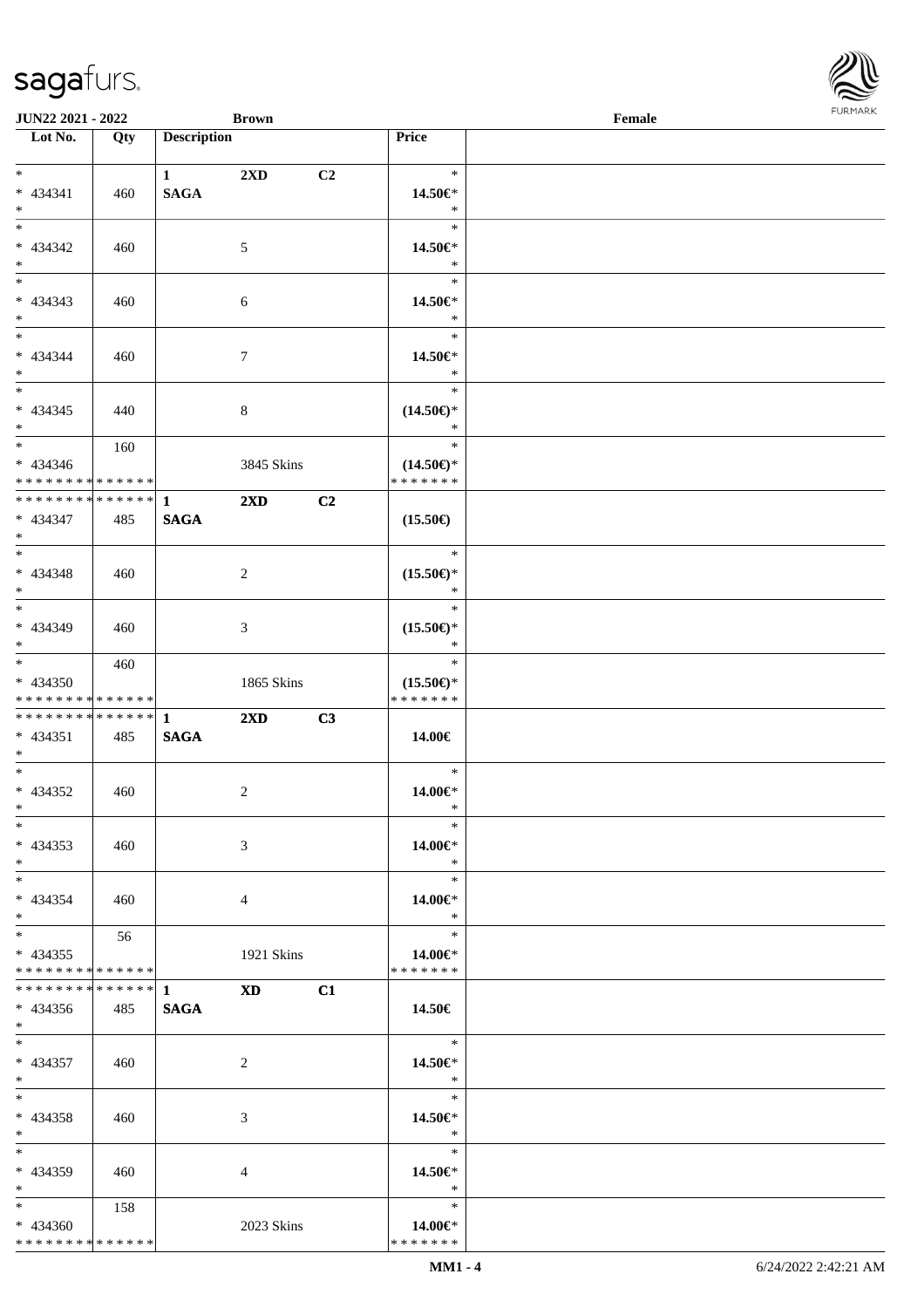

| <b>JUN22 2021 - 2022</b>        |     | <b>Brown</b>               |                          | Female |
|---------------------------------|-----|----------------------------|--------------------------|--------|
| Lot No.                         | Qty | <b>Description</b>         | <b>Price</b>             |        |
|                                 |     |                            |                          |        |
|                                 |     | *************** 1 XD<br>C2 |                          |        |
| $* 434361$                      | 485 | <b>SAGA</b>                | 14.50€                   |        |
| $*$ $\qquad$                    |     |                            |                          |        |
|                                 |     |                            | $\ast$                   |        |
|                                 |     |                            |                          |        |
| * 434362                        | 460 | 2                          | 14.50€*                  |        |
| $*$                             |     |                            | $\ast$                   |        |
| $\overline{\ast}$               |     |                            | $\ast$                   |        |
| $* 434363$                      | 460 | 3                          | 14.50€*                  |        |
| $*$                             |     |                            | $*$                      |        |
| $\ddot{x}$                      |     |                            | $\ast$                   |        |
| * 434364                        | 460 | $\overline{4}$             | 14.50€*                  |        |
| $*$                             |     |                            | $\ast$                   |        |
|                                 |     |                            | $\ast$                   |        |
|                                 |     |                            |                          |        |
| $* 434365$                      | 460 | $\mathfrak{S}$             | 14.50€*                  |        |
| $*$                             |     |                            | $\ast$                   |        |
|                                 |     |                            | $\ast$                   |        |
| $* 434366$                      | 460 | 6                          | 14.50€*                  |        |
| $*$                             |     |                            | $\ast$                   |        |
| $*$                             |     |                            | $\ast$                   |        |
| * 434367                        | 460 | $7\phantom{.0}$            | 14.50€*                  |        |
| $*$                             |     |                            | $*$                      |        |
|                                 |     |                            | $\ast$                   |        |
|                                 |     |                            |                          |        |
| * 434368                        | 460 | 8                          | 14.50€*                  |        |
| $*$                             |     |                            | $\ast$                   |        |
|                                 |     |                            | $\ast$                   |        |
| * 434369                        | 460 | 9                          | 14.50€*                  |        |
| $*$                             |     |                            | $*$                      |        |
|                                 |     |                            | $\ast$                   |        |
| * 434370                        | 460 | 10                         | 14.50€*                  |        |
| $*$ $-$                         |     |                            | $\ast$                   |        |
| $*$ $*$                         |     |                            | $\ast$                   |        |
|                                 |     |                            |                          |        |
| * 434371                        | 460 | 11                         | 14.50€*                  |        |
| $*$                             |     |                            | $\ast$                   |        |
| $*$ $-$                         |     |                            | $\ast$                   |        |
| * 434372                        | 460 | 12                         | 14.50€*                  |        |
| $*$ $*$                         |     |                            | $\ast$                   |        |
| $*$ $\qquad$                    | 398 |                            | $\ast$                   |        |
| * 434373                        |     | 5943 Skins                 | 14.00 $\in$ *            |        |
| * * * * * * * * * * * * * * *   |     |                            | *******                  |        |
| ******** <mark>*******</mark> 1 |     | <b>Dark</b><br>C1          |                          |        |
| * 434374                        | 485 | <b>SAGA</b>                | 14.50€                   |        |
| $*$ $-$                         |     |                            |                          |        |
|                                 |     |                            | $\ast$                   |        |
|                                 |     |                            |                          |        |
| * 434375                        | 460 | 2                          | 14.50€*                  |        |
| $*$                             |     |                            | $\ast$                   |        |
| $*$ $-$                         |     |                            | $\ast$                   |        |
| $* 434376$                      | 460 | 3                          | 14.50€*                  |        |
| $*$                             |     |                            | $\ast$                   |        |
| $*$ $-$                         |     |                            | $\overline{a}$<br>$\ast$ |        |
| * 434377                        | 460 | $\overline{4}$             | 14.50€*                  |        |
| $*$ $-$                         |     |                            | $\ast$                   |        |
| $*$ $-$                         |     |                            | $\overline{\phantom{a}}$ |        |
|                                 |     |                            |                          |        |
| * 434378                        | 460 | 5                          | 14.50€*                  |        |
| $*$ $-$                         |     |                            | $\ast$                   |        |
| $*$                             |     |                            | $\ast$                   |        |
| * 434379                        | 460 | 6                          | 14.50€*                  |        |
| $*$ and $*$                     |     |                            | $\ast$                   |        |
| $*$                             |     |                            | $\ast$                   |        |
| * 434380                        | 460 | $\tau$                     | 14.50€*                  |        |
| $*$                             |     |                            | $\ast$                   |        |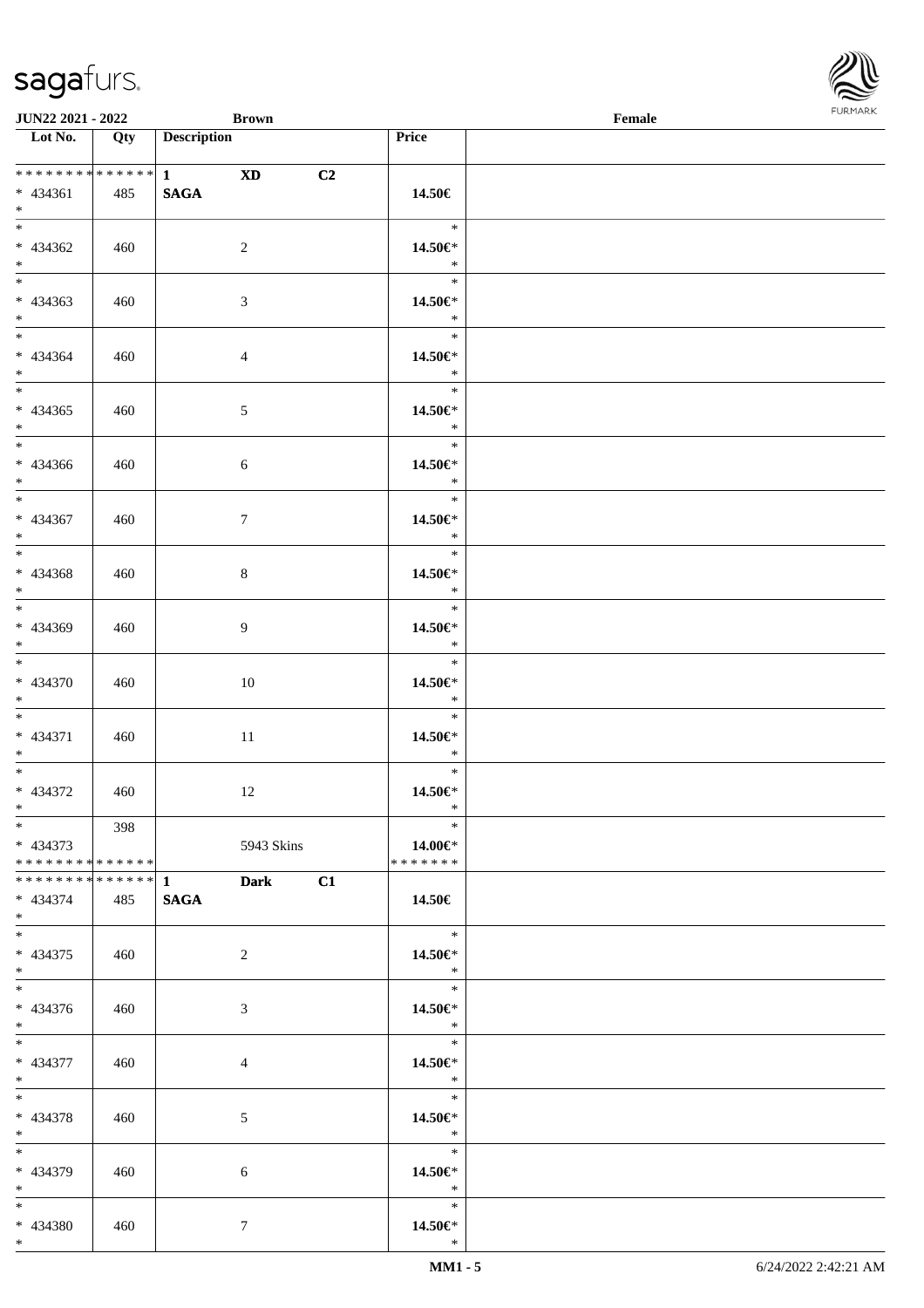\*

| <b>JUN22 2021 - 2022</b>                                                            |            |                                  | <b>Brown</b>                   |                |                                               | Female |  |
|-------------------------------------------------------------------------------------|------------|----------------------------------|--------------------------------|----------------|-----------------------------------------------|--------|--|
| Lot No.                                                                             | Qty        | <b>Description</b>               |                                |                | Price                                         |        |  |
| $\ddot{x}$<br>$* 434381$<br>* * * * * * * * <mark>* * * * * *</mark>                | 136        | 1 Dark<br><b>SAGA</b>            |                                | C1             | $\ast$<br>14.00€*<br>* * * * * * *            |        |  |
| * * * * * * * * * * * * * * *<br>* 434382<br>$*$                                    | 460        | $1 \qquad \qquad$<br><b>SAGA</b> | <b>Dark</b>                    | C <sub>2</sub> | 14.50€                                        |        |  |
| * 434383<br>$\ddot{x}$                                                              | 460        |                                  | 2                              |                | $\ast$<br>14.50€*<br>$\ast$                   |        |  |
| $\ddot{x}$<br>* 434384<br>$*$                                                       | 460        |                                  | 3                              |                | $\ast$<br>14.50€*<br>$\ast$                   |        |  |
| * 434385<br>$*$<br>$*$                                                              | 460        |                                  | $\overline{4}$                 |                | $\ast$<br>14.50€*<br>$\ast$                   |        |  |
| * 434386<br>$\ast$<br>$\overline{\mathbf{r}}$                                       | 460        |                                  | $5\overline{)}$                |                | $\ast$<br>14.50€*<br>$\ast$<br>$\ast$         |        |  |
| * 434387<br>$*$<br>$\overline{\mathbf{r}}$                                          | 460        |                                  | 6                              |                | 14.50€*<br>$\ast$<br>$\ast$                   |        |  |
| * 434388<br>$*$<br>$*$                                                              | 460        |                                  | $\tau$                         |                | 14.50€*<br>$\ast$<br>$\ast$                   |        |  |
| * 434389<br>$\ddot{x}$<br>$\overline{\ast}$                                         | 460        |                                  | 8                              |                | 14.50€*<br>$\ast$<br>$\ast$                   |        |  |
| * 434390<br>$*$<br>$\overline{\mathbf{r}}$                                          | 460<br>161 |                                  | 9                              |                | 14.50€*<br>$\ast$<br>$\ast$                   |        |  |
| * 434391<br>* * * * * * * * <mark>* * * * * *</mark><br>* * * * * * * * * * * * * * |            |                                  | 4301 Skins<br><b>IDENTICAL</b> |                | 14.00€*<br>* * * * * * *                      |        |  |
| * 434392<br>$*$ and $*$<br>$\ast$                                                   | 485        |                                  |                                |                | 14.50€<br>$\ast$                              |        |  |
| * 434393<br>$*$ $\qquad$<br>$*$ $-$                                                 | 460        |                                  | $\overline{2}$                 |                | 14.50€*<br>$\ast$<br>$\ast$                   |        |  |
| * 434394<br>$*$<br>$*$                                                              | 460        |                                  | $\mathfrak{Z}$                 |                | 14.50€*<br>$\ast$<br>$\ast$                   |        |  |
| * 434395<br>$*$<br>$*$ $-$                                                          | 460        |                                  | $\overline{4}$                 |                | 14.50€*<br>$\ast$<br>$\overline{\phantom{a}}$ |        |  |
| * 434396<br>$*$<br>$\overline{\mathbf{r}}$                                          | 460        |                                  | 5 <sub>5</sub>                 |                | 14.50€*<br>$\ddot{x}$<br>$\ast$               |        |  |
| * 434397<br>$*$ $-$<br>$\ddot{x}$                                                   | 460        |                                  | 6                              |                | 14.50€*<br>$\ast$<br>$\ast$                   |        |  |
| * 434398<br>$*$ $-$<br>$*$                                                          | 460        |                                  | $\tau$                         |                | 14.50€*<br>$\ast$<br>$\ast$                   |        |  |
| * 434399<br>$*$ and $*$<br>$*$ $-$                                                  | 460        |                                  | 8                              |                | 14.50€*<br>$\ast$<br>$\ast$                   |        |  |
| * 434400<br>$*$                                                                     | 460        |                                  | 9                              |                | 14.50€*<br>$\ast$                             |        |  |

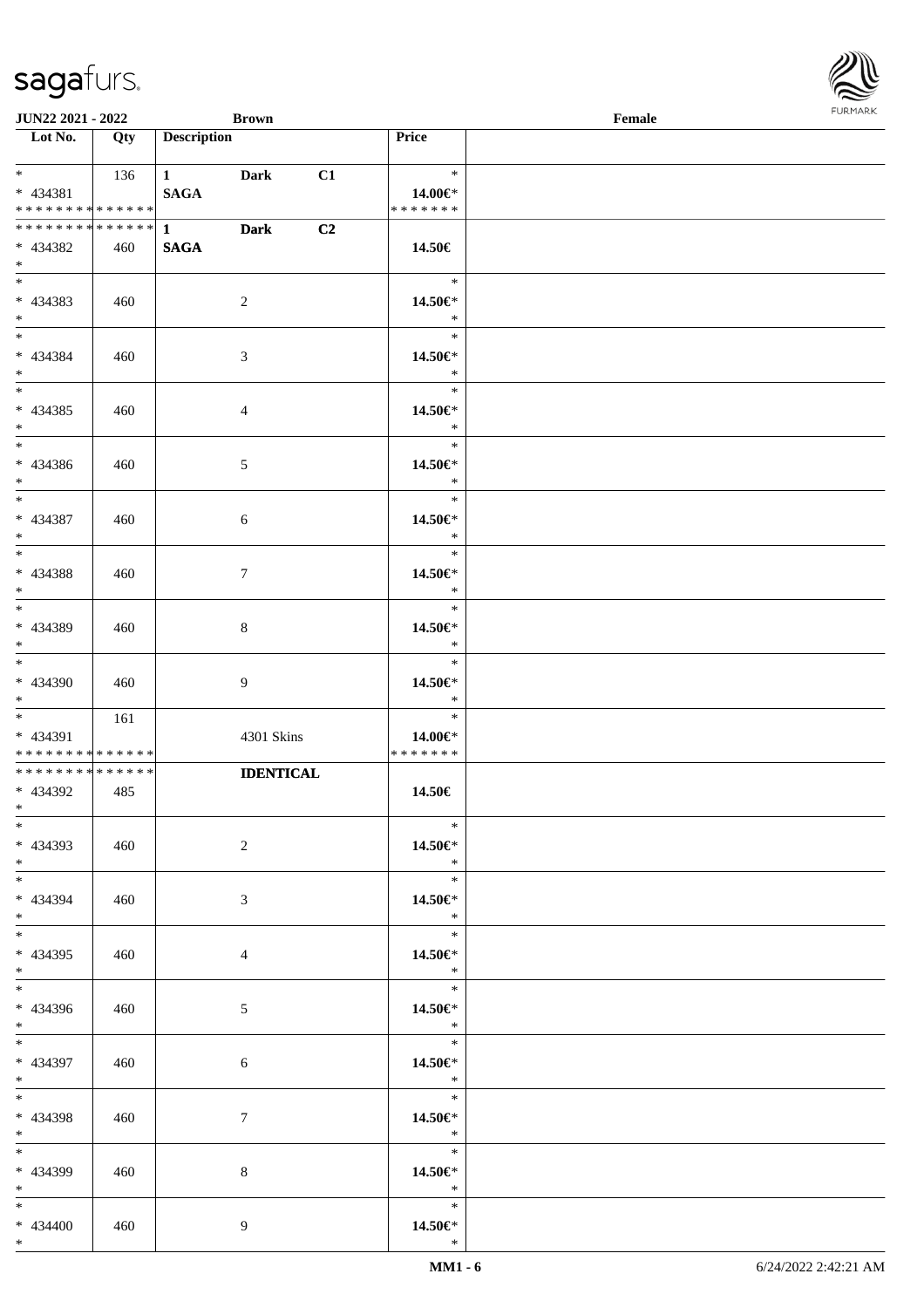\*

| <b>JUN22 2021 - 2022</b><br><b>Brown</b> |     |                        |                |                |                   | Female |  |  |  |
|------------------------------------------|-----|------------------------|----------------|----------------|-------------------|--------|--|--|--|
| Lot No.                                  | Qty | <b>Description</b>     |                |                | <b>Price</b>      |        |  |  |  |
|                                          |     |                        |                |                |                   |        |  |  |  |
| $*$ and $*$                              | 116 | $1 \qquad \qquad$      | <b>Dark</b>    | C <sub>2</sub> | $\ast$            |        |  |  |  |
| $* 434401$                               |     | <b>SAGA</b>            |                |                | 14.00€*           |        |  |  |  |
| * * * * * * * * * * * * * *              |     |                        |                |                | * * * * * * *     |        |  |  |  |
| * * * * * * * * * * * * * * *            |     | $1 \quad \blacksquare$ | <b>Dark</b>    | C3             |                   |        |  |  |  |
| * 434402                                 | 485 | <b>SAGA</b>            |                |                | 14.00€            |        |  |  |  |
| $*$                                      |     |                        |                |                |                   |        |  |  |  |
|                                          |     |                        |                |                | $\ast$            |        |  |  |  |
| $* 434403$                               | 460 |                        | $\sqrt{2}$     |                | 14.00€*           |        |  |  |  |
| $*$                                      |     |                        |                |                | $\ast$            |        |  |  |  |
| $*$                                      |     |                        |                |                | $\ast$            |        |  |  |  |
| $* 434404$                               | 460 |                        | $\mathfrak{Z}$ |                | 14.00€*           |        |  |  |  |
| $*$                                      |     |                        |                |                | $\ast$            |        |  |  |  |
| $*$                                      |     |                        |                |                | $\ast$            |        |  |  |  |
| $* 434405$                               | 460 |                        | $\overline{4}$ |                | 14.00€*           |        |  |  |  |
| $*$                                      |     |                        |                |                | $\ast$            |        |  |  |  |
| $*$                                      |     |                        |                |                | $\ast$            |        |  |  |  |
| * 434406                                 | 460 |                        | 5              |                | 14.00€*           |        |  |  |  |
| $*$                                      |     |                        |                |                | $\ast$            |        |  |  |  |
| $*$                                      |     |                        |                |                | $\ast$            |        |  |  |  |
| * 434407                                 | 460 |                        | 6              |                | 14.00€*           |        |  |  |  |
| $*$                                      |     |                        |                |                | $\ast$            |        |  |  |  |
| $*$                                      |     |                        |                |                | $\ast$            |        |  |  |  |
| * 434408                                 | 460 |                        | $\tau$         |                | 14.00€*           |        |  |  |  |
| $*$                                      |     |                        |                |                | $\ast$            |        |  |  |  |
|                                          |     |                        |                |                | $\ast$            |        |  |  |  |
| * 434409                                 | 460 |                        | 8              |                | 14.00€*           |        |  |  |  |
| $*$                                      |     |                        |                |                | $\ast$            |        |  |  |  |
| $*$                                      |     |                        |                |                | $\ast$            |        |  |  |  |
| $* 434410$                               | 460 |                        | 9              |                | 14.00€*           |        |  |  |  |
| $*$ $-$                                  |     |                        |                |                | $\ast$            |        |  |  |  |
| $*$ $*$                                  | 244 |                        |                |                | $\ast$            |        |  |  |  |
| $* 434411$                               |     |                        | 4409 Skins     |                | 14.00€*           |        |  |  |  |
| * * * * * * * * * * * * * *              |     |                        |                |                | * * * * * * *     |        |  |  |  |
| * * * * * * * * * * * * * * *            |     | $\mathbf{1}$           | <b>MED</b>     | C1             |                   |        |  |  |  |
| $* 434412$                               | 485 | <b>SAGA</b>            |                |                | 14.50€            |        |  |  |  |
| $*$ and $*$                              |     |                        |                |                |                   |        |  |  |  |
| $*$                                      |     |                        |                |                | $\ast$            |        |  |  |  |
| $* 434413$                               | 460 |                        | 2              |                | 14.50€*           |        |  |  |  |
| $*$                                      |     |                        |                |                | $\ast$            |        |  |  |  |
| $*$                                      |     |                        |                |                | $\ast$            |        |  |  |  |
| $* 434414$                               | 460 |                        | 3              |                | 14.50€*           |        |  |  |  |
| $*$                                      |     |                        |                |                | $\ast$            |        |  |  |  |
| $*$                                      |     |                        |                |                | $\ast$            |        |  |  |  |
| $* 434415$                               | 430 |                        | 4              |                | 14.50€*           |        |  |  |  |
| $*$                                      |     |                        |                |                | $*$               |        |  |  |  |
| $*$ $*$                                  | 67  |                        |                |                | $\ast$            |        |  |  |  |
| $* 434416$                               |     |                        | 1902 Skins     |                | 14.50€*           |        |  |  |  |
| * * * * * * * * * * * * * *              |     |                        |                |                | * * * * * * *     |        |  |  |  |
|                                          |     | $1 \quad$              | <b>MED</b>     | C <sub>2</sub> |                   |        |  |  |  |
| 434417                                   | 478 | <b>SAGA</b>            |                |                | $(15.50\epsilon)$ |        |  |  |  |
|                                          |     |                        |                |                |                   |        |  |  |  |
| * * * * * * * * * * * * * * *            |     | $\overline{1}$         | <b>PALE</b>    | C1             |                   |        |  |  |  |
| $* 434418$                               | 485 | <b>SAGA</b>            |                |                | 14.50€            |        |  |  |  |
| $*$ $*$                                  |     |                        |                |                |                   |        |  |  |  |
| $\ast$                                   | 369 |                        |                |                | $\ast$            |        |  |  |  |
| $* 434419$                               |     |                        | 854 Skins      |                | 14.50 $\in$ *     |        |  |  |  |
| * * * * * * * * * * * * * * *            |     |                        |                |                | * * * * * * *     |        |  |  |  |
|                                          |     |                        | <b>PALE</b>    | C <sub>2</sub> |                   |        |  |  |  |
| $* 434420$                               | 485 | <b>SAGA</b>            |                |                | 14.50€            |        |  |  |  |

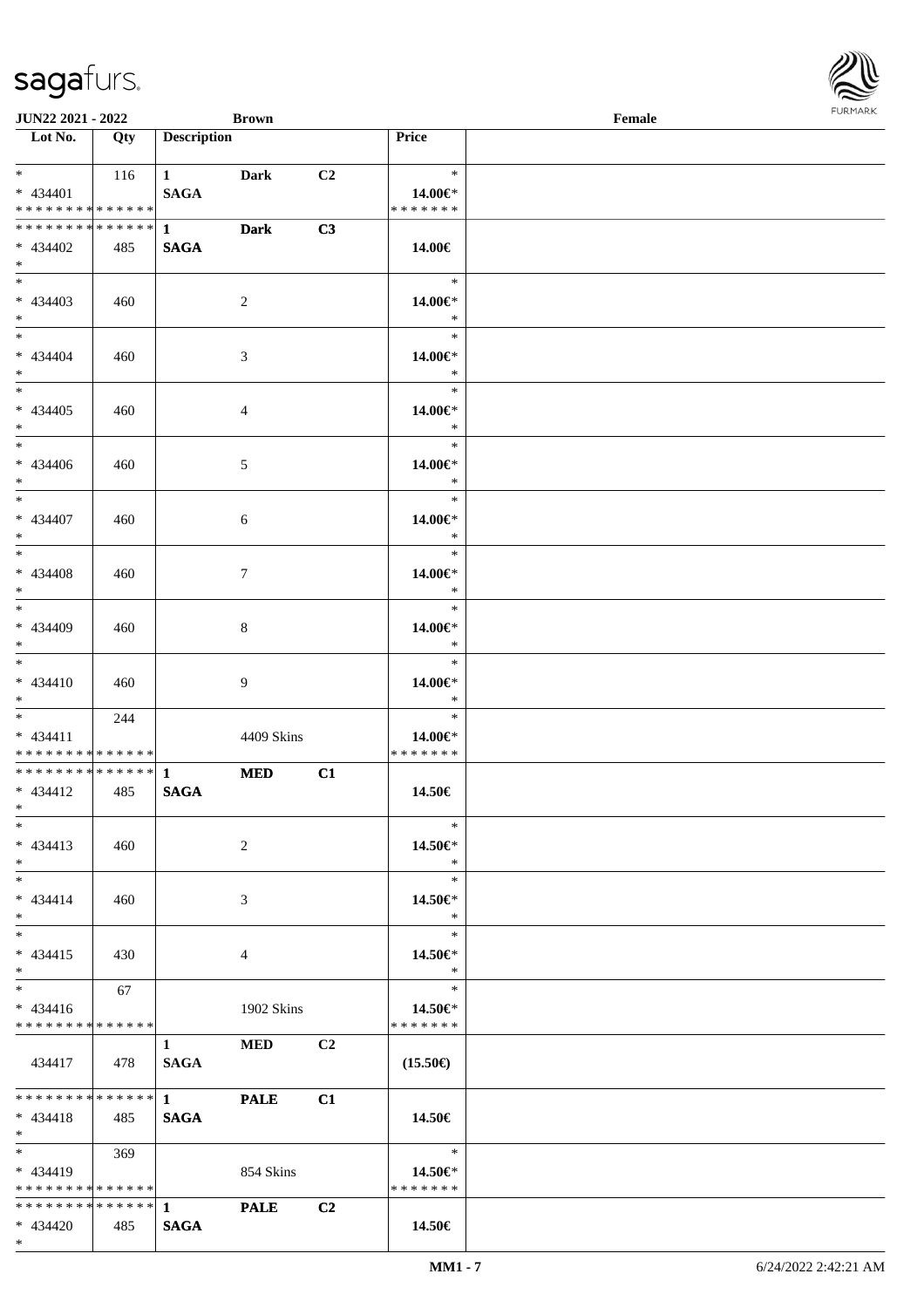| <b>JUN22 2021 - 2022</b>                                     |     |                    | <b>Brown</b>   |                |                         | Female |  |
|--------------------------------------------------------------|-----|--------------------|----------------|----------------|-------------------------|--------|--|
| Lot No.                                                      | Qty | <b>Description</b> |                |                | <b>Price</b>            |        |  |
|                                                              |     |                    |                |                |                         |        |  |
| $*$                                                          |     | $1 \qquad \qquad$  | <b>PALE</b>    | C2             | $\ast$                  |        |  |
| $* 434421$                                                   | 460 | <b>SAGA</b>        |                |                | 14.50€*                 |        |  |
| $*$                                                          |     |                    |                |                | $\ast$                  |        |  |
| $*$                                                          |     |                    |                |                | $\ast$                  |        |  |
| $* 434422$                                                   | 460 |                    | 3              |                | 15.00€*                 |        |  |
| $*$                                                          |     |                    |                |                | $\ast$                  |        |  |
|                                                              |     |                    |                |                | $\ast$                  |        |  |
| $* 434423$                                                   | 460 |                    | $\overline{4}$ |                | 14.50€*                 |        |  |
| $*$                                                          |     |                    |                |                | $\ast$                  |        |  |
| $*$                                                          |     |                    |                |                | $\ast$                  |        |  |
| $* 434424$                                                   | 460 |                    | $\mathfrak{S}$ |                | 14.50€*                 |        |  |
| $*$                                                          |     |                    |                |                | $\ast$                  |        |  |
| $*$                                                          | 241 |                    |                |                | $\ast$                  |        |  |
| $* 434425$                                                   |     |                    | 2566 Skins     |                | 14.50€*                 |        |  |
| * * * * * * * * * * * * * *<br>* * * * * * * * * * * * * * * |     |                    |                |                | * * * * * * *           |        |  |
|                                                              |     | $\mathbf 1$        | <b>PALE</b>    | C3             |                         |        |  |
| $* 434426$<br>$*$ $*$                                        | 485 | <b>SAGA</b>        |                |                | 14.00€                  |        |  |
| $*$                                                          |     |                    |                |                | $\ast$                  |        |  |
| $* 434427$                                                   |     |                    |                |                |                         |        |  |
| $*$                                                          | 460 |                    | 2              |                | 14.00€*<br>$\ast$       |        |  |
| $*$                                                          | 261 |                    |                |                | $\ast$                  |        |  |
| $* 434428$                                                   |     |                    | 1206 Skins     |                | 14.00€*                 |        |  |
| * * * * * * * * * * * * * *                                  |     |                    |                |                | * * * * * * *           |        |  |
|                                                              |     | $\mathbf{1}$       | <b>PALE</b>    | C <sub>2</sub> |                         |        |  |
| 434429                                                       | 505 | <b>SAGA</b>        | <b>LNAP</b>    |                | 14.00€                  |        |  |
|                                                              |     |                    |                |                |                         |        |  |
| * * * * * * * * * * * * * * *                                |     | $\mathbf{1}$       | XD/DK          | C <sub>2</sub> |                         |        |  |
| $* 434430$                                                   | 485 | IA                 | <b>SPAR</b>    |                | 13.00€                  |        |  |
| $*$ $*$                                                      |     |                    |                |                |                         |        |  |
| $*$                                                          |     |                    |                |                | $\ast$                  |        |  |
| $* 434431$                                                   | 460 |                    | $\overline{c}$ |                | 13.50€*                 |        |  |
| $*$ $*$                                                      |     |                    |                |                | $\ast$                  |        |  |
| $*$                                                          |     |                    |                |                | $\ast$                  |        |  |
| $* 434432$                                                   | 460 |                    | 3              |                | 13.00€*                 |        |  |
| $*$ $*$                                                      |     |                    |                |                | $\ast$                  |        |  |
| $*$                                                          |     |                    |                |                | $\ast$                  |        |  |
| $* 434433$                                                   | 460 |                    | 4              |                | 13.00€*                 |        |  |
| $*$                                                          |     |                    |                |                | $\ast$                  |        |  |
| $*$                                                          |     |                    |                |                | $\ast$                  |        |  |
| $* 434434$                                                   | 460 |                    | 5              |                | 13.00€*                 |        |  |
| $*$                                                          |     |                    |                |                | $\ast$                  |        |  |
| $*$                                                          |     |                    |                |                | $\ast$                  |        |  |
| $* 434435$                                                   | 460 |                    | 6              |                | 13.00€*                 |        |  |
| $*$                                                          |     |                    |                |                | $\ast$                  |        |  |
| $*$ $*$                                                      | 140 |                    |                |                | $\ast$                  |        |  |
| $* 434436$                                                   |     |                    | 2925 Skins     |                | 13.00€*                 |        |  |
| * * * * * * * * * * * * * *                                  |     |                    |                |                | * * * * * * *           |        |  |
|                                                              |     |                    | MED/PAL C2     |                |                         |        |  |
| $* 434437$                                                   | 485 | IA                 | <b>SPAR</b>    |                | 13.00€                  |        |  |
| $*$ $-$<br>$*$                                               |     |                    |                |                | $\ast$                  |        |  |
|                                                              |     |                    |                |                |                         |        |  |
| $* 434438$<br>$*$                                            | 460 |                    | 2              |                | 13.00€*<br>$\ast$       |        |  |
| $*$                                                          |     |                    |                |                | $\ast$                  |        |  |
| * 434439                                                     | 460 |                    |                |                |                         |        |  |
| $*$                                                          |     |                    | 3              |                | 13.50 $\in$ *<br>$\ast$ |        |  |
| $*$ $*$                                                      | 364 |                    |                |                | $\ast$                  |        |  |
| $* 434440$                                                   |     |                    | 1769 Skins     |                | 13.00€*                 |        |  |
| * * * * * * * * * * * * * *                                  |     |                    |                |                | * * * * * * *           |        |  |
|                                                              |     |                    |                |                |                         |        |  |

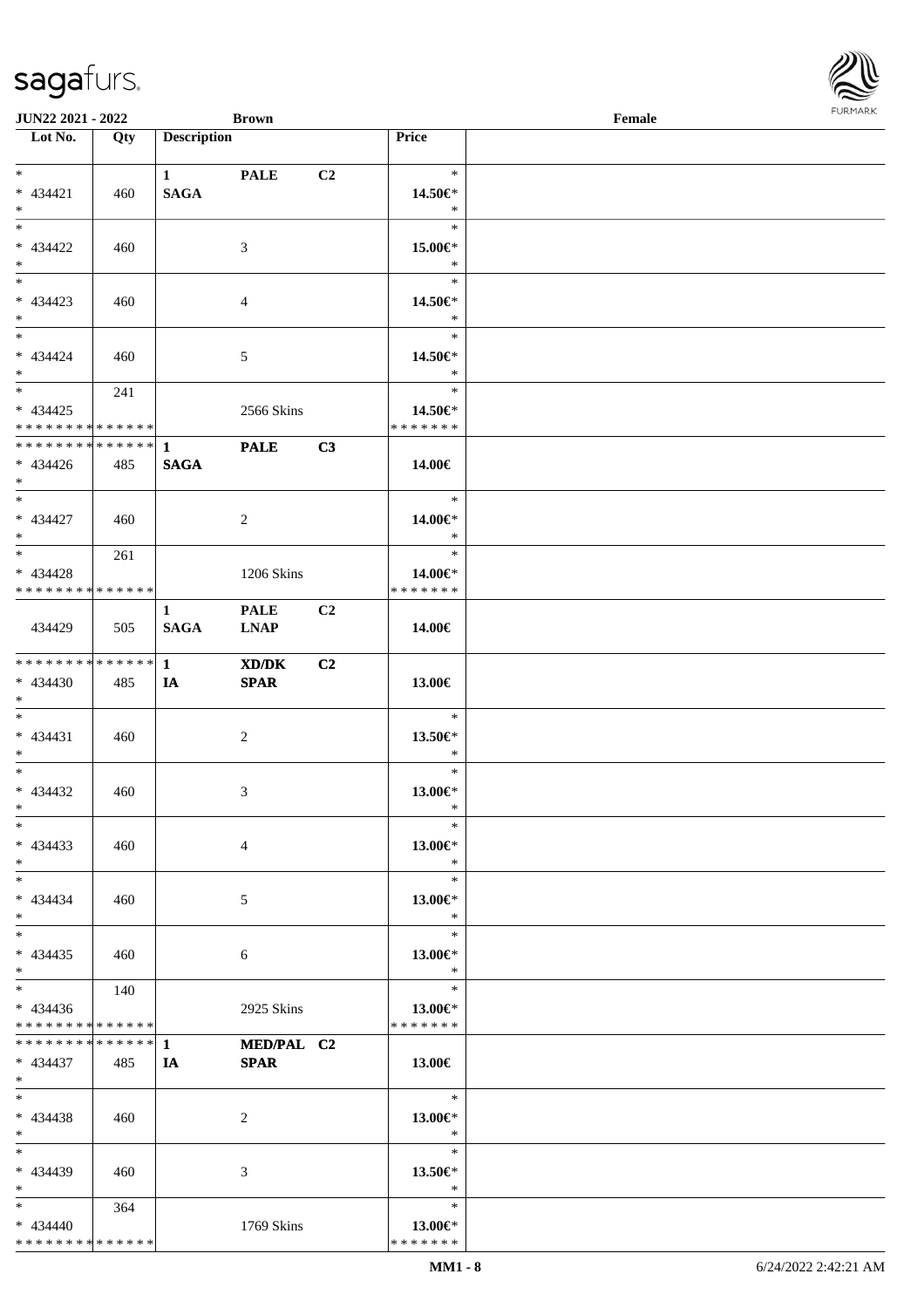| JUN22 2021 - 2022                                                            |                        |                    | <b>Brown</b>                                                                                                 |                |                                                | $\ensuremath{\textnormal{\textbf{Female}}}$ | FURMARK |
|------------------------------------------------------------------------------|------------------------|--------------------|--------------------------------------------------------------------------------------------------------------|----------------|------------------------------------------------|---------------------------------------------|---------|
| $\overline{\phantom{1}}$ Lot No.                                             | Qty                    | <b>Description</b> |                                                                                                              |                | Price                                          |                                             |         |
| 434441                                                                       | 505                    | $\mathbf{1}$<br>IA | $\bold{X}\bold{D}/\bold{D}\bold{K}$<br>MET1                                                                  | C <sub>2</sub> | 12.00€                                         |                                             |         |
| * * * * * * * *<br>$* 434442$<br>$*$                                         | $* * * * * * *$<br>485 | $\mathbf{1}$<br>IA | $\boldsymbol{\text{X}}\boldsymbol{\text{D}}\boldsymbol{/}\boldsymbol{\text{D}}\boldsymbol{\text{K}}$<br>CHIP | C <sub>2</sub> | $(12.00\epsilon)$                              |                                             |         |
| $\frac{1}{1}$<br>$* 434443$<br>$*$                                           | 460                    |                    | $\overline{c}$                                                                                               |                | $\ast$<br>$(12.00\epsilon)$ *<br>$\ast$        |                                             |         |
| $*$<br>$* 434444$<br>$*$<br>$\frac{1}{*}$                                    | 460                    |                    | $\mathfrak{Z}$                                                                                               |                | $\ast$<br>$(12.00\epsilon)$ *<br>$\ast$        |                                             |         |
| $* 434445$<br>$*$<br>$\overline{\phantom{0}}$                                | 460                    |                    | $\overline{4}$                                                                                               |                | $\ast$<br>$(12.00\epsilon)$ *<br>$\ast$        |                                             |         |
| $* 434446$<br>$\ast$<br>$\overline{\phantom{0}}$                             | 460                    |                    | 5                                                                                                            |                | $\ast$<br>$(12.00\epsilon)$ *<br>$\ast$        |                                             |         |
| * 434447<br>$*$<br>$\frac{1}{1}$                                             | 460                    |                    | $\sqrt{6}$                                                                                                   |                | $\ast$<br>$(12.00\epsilon)$ *<br>$\ast$        |                                             |         |
| $* 434448$<br>$\ast$<br>$\overline{\phantom{0}}$                             | 460                    |                    | $\tau$                                                                                                       |                | $\ast$<br>$(12.00\epsilon)$ *<br>$\ast$        |                                             |         |
| $* 434449$<br>$\ast$<br>$\overline{\ast}$                                    | 460                    |                    | $\,8\,$                                                                                                      |                | $\ast$<br>$(12.00\epsilon)$ *<br>$\ast$        |                                             |         |
| $* 434450$<br>$*$                                                            | 460                    |                    | 9                                                                                                            |                | $\ast$<br>$(12.00\epsilon)$ *<br>$\ast$        |                                             |         |
| $* 434451$<br>$*$<br>$\overline{\phantom{0}}$                                | 460                    |                    | $10\,$                                                                                                       |                | $\ast$<br>$(12.00\epsilon)$ *<br>$\ast$        |                                             |         |
| $* 434452$<br>$\ast$                                                         | 460                    |                    | $11\,$                                                                                                       |                | $\ast$<br>$(12.00\epsilon)$ *<br>∗             |                                             |         |
| $*$<br>$* 434453$<br>* * * * * * * * * * * * * *                             | 460                    |                    | 5545 Skins                                                                                                   |                | $\ast$<br>$(12.00\epsilon)$ *<br>* * * * * * * |                                             |         |
| * * * * * * * * * * * * * *<br>$* 434454$<br>$*$<br>$\overline{\phantom{0}}$ | 485                    |                    | <b>IDENTICAL</b>                                                                                             |                | 12.00€                                         |                                             |         |
| $* 434455$<br>$*$                                                            | 460                    |                    | $\overline{2}$                                                                                               |                | $\ast$<br>$12.00 \in$ *<br>$\ast$              |                                             |         |
| $*$<br>$* 434456$<br>$*$<br>$\overline{\phantom{0}}$                         | 460                    |                    | 3                                                                                                            |                | $\ast$<br>$12.00 \in$ *<br>$\ast$              |                                             |         |
| $* 434457$<br>$*$                                                            | 460                    |                    | $\overline{4}$                                                                                               |                | $\ast$<br>$12.00 \in$ *<br>$\ast$              |                                             |         |
| $*$<br>$* 434458$<br>$*$                                                     | 460                    |                    | 5                                                                                                            |                | $\ast$<br>$12.00 \in$ *<br>$\ast$              |                                             |         |
| $\overline{\phantom{a}^*}$<br>$* 434459$<br>$\ast$                           | 460                    |                    | 6                                                                                                            |                | $\ast$<br>$12.00 \in$ *<br>$\ast$              |                                             |         |
| $\ast$<br>$* 434460$<br>$*$                                                  | 460                    |                    | 7                                                                                                            |                | $\ast$<br>$12.00 \in$ *<br>$\ast$              |                                             |         |

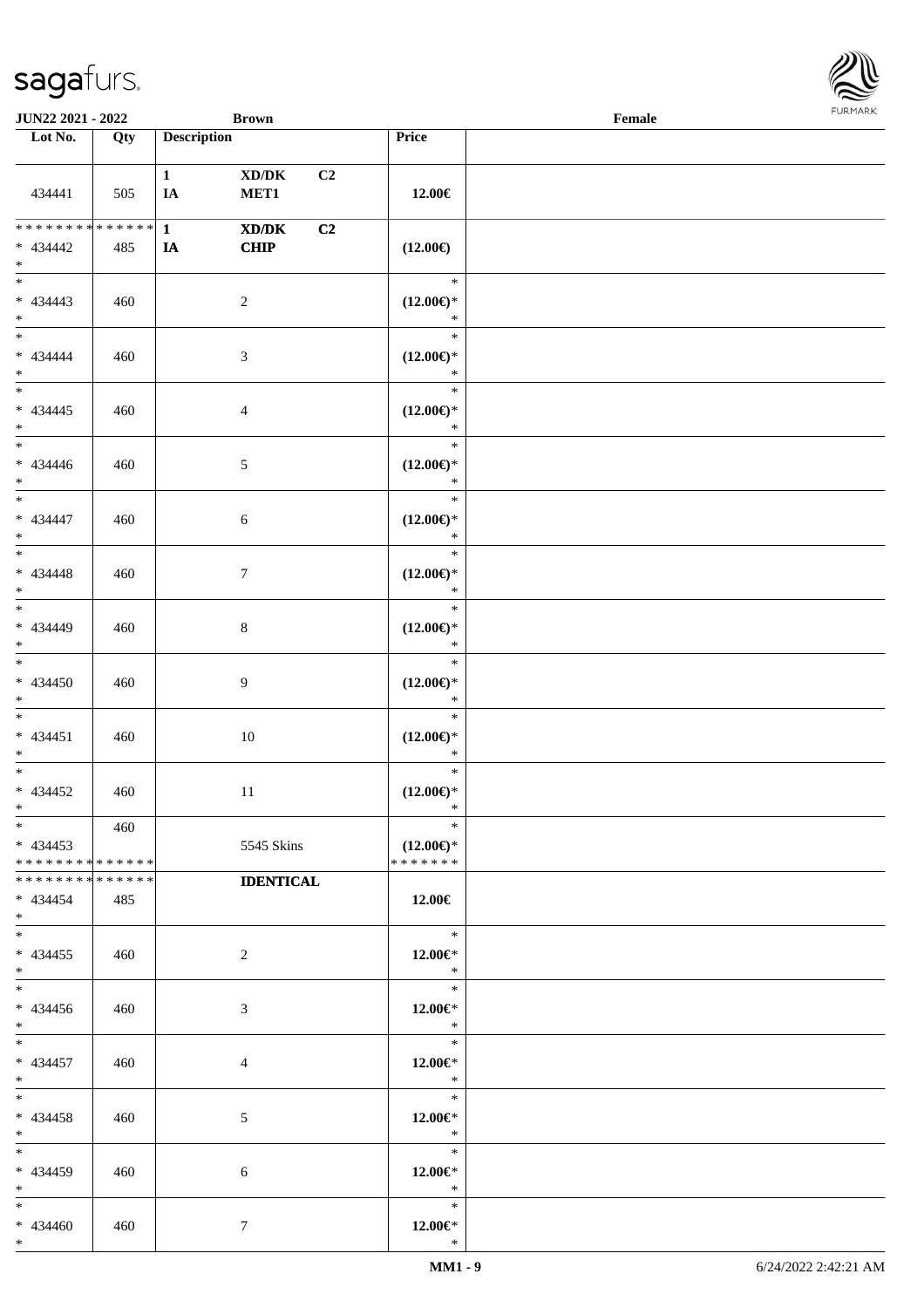| <b>JUN22 2021 - 2022</b>                   |             |                    | <b>Brown</b>     |                              | Female |  |
|--------------------------------------------|-------------|--------------------|------------------|------------------------------|--------|--|
| Lot No.                                    | Qty         | <b>Description</b> |                  | Price                        |        |  |
|                                            |             |                    |                  |                              |        |  |
| $*$                                        |             | $1 \quad$          | XD/DK<br>C2      | $\ast$                       |        |  |
| $* 434461$                                 | 460         | IA                 | <b>CHIP</b>      | $12.00 \in$ *                |        |  |
| $*$                                        |             |                    |                  | $\ast$                       |        |  |
| $\overline{\ast}$                          |             |                    |                  | $\ast$                       |        |  |
| * 434462                                   | 460         |                    | 9                | $12.00 \in$ *                |        |  |
| $*$                                        |             |                    |                  | $\ast$                       |        |  |
|                                            |             |                    |                  | $\ast$                       |        |  |
|                                            |             |                    |                  |                              |        |  |
| $* 434463$                                 | 460         |                    | 10               | $12.00 \in$ *                |        |  |
| $*$                                        |             |                    |                  | $\ast$                       |        |  |
| $*$                                        |             |                    |                  | $\ast$                       |        |  |
| * 434464                                   | 460         |                    | 11               | 12.00€*                      |        |  |
| $*$                                        |             |                    |                  | $\ast$                       |        |  |
| $\overline{\mathbf{r}}$                    | 460         |                    |                  | $\ast$                       |        |  |
| $* 434465$                                 |             |                    | 5545 Skins       | 12.00€*                      |        |  |
| * * * * * * * * <mark>* * * * * * *</mark> |             |                    |                  | * * * * * * *                |        |  |
| * * * * * * * *                            | * * * * * * |                    | <b>IDENTICAL</b> |                              |        |  |
| * 434466                                   | 485         |                    |                  | 12.00€                       |        |  |
| $\ast$                                     |             |                    |                  |                              |        |  |
| $*$                                        |             |                    |                  | $\ast$                       |        |  |
|                                            |             |                    |                  |                              |        |  |
| * 434467                                   | 460         |                    | $\overline{2}$   | 12.00 $\in$ *                |        |  |
| $*$<br>$\overline{\ast}$                   |             |                    |                  | $\ast$                       |        |  |
|                                            | 445         |                    |                  | $\ast$                       |        |  |
| * 434468                                   |             |                    | 1390 Skins       | 12.00€*                      |        |  |
| * * * * * * * * <mark>* * * * * *</mark>   |             |                    |                  | * * * * * * *                |        |  |
| * * * * * * * * * * * * * * <mark>*</mark> |             | 1                  | MED/PAL C2       |                              |        |  |
| * 434469                                   | 485         | IA                 | <b>CHIP</b>      | 12.50€                       |        |  |
| $\ddot{x}$                                 |             |                    |                  |                              |        |  |
| $\ast$                                     |             |                    |                  | $\ast$                       |        |  |
| * 434470                                   | 460         |                    | 2                | 12.50€*                      |        |  |
| $*$                                        |             |                    |                  | $\ast$                       |        |  |
| $\ddot{x}$                                 |             |                    |                  | $\ast$                       |        |  |
|                                            |             |                    |                  |                              |        |  |
| * 434471                                   | 460         |                    | 3                | 12.50€*                      |        |  |
| $\ast$                                     |             |                    |                  | $\ast$                       |        |  |
| $\ddot{x}$                                 |             |                    |                  | $\ast$                       |        |  |
| * 434472                                   | 460         |                    | 4                | $12.00 \in$ *                |        |  |
| $*$ $-$                                    |             |                    |                  | $\ast$                       |        |  |
| $\ast$                                     |             |                    |                  | $\ast$                       |        |  |
| * 434473                                   | 460         |                    | 5                | $12.00 \in$ *                |        |  |
| $*$ $\qquad$                               |             |                    |                  | $\ast$                       |        |  |
| $\overline{\ast}$                          |             |                    |                  | $\overline{\mathbf{r}}$      |        |  |
| * 434474                                   | 460         |                    | 6                | $12.00 \in$ *                |        |  |
| $*$ $-$                                    |             |                    |                  | $\ast$                       |        |  |
| $*$                                        |             |                    |                  | $\ast$                       |        |  |
|                                            |             |                    |                  |                              |        |  |
| * 434475                                   | 460         |                    | $7\phantom{.0}$  | $12.00 \in$ *                |        |  |
| $*$ $-$                                    |             |                    |                  | $\mathbb{R}$                 |        |  |
| $\overline{\mathbf{r}^*}$                  |             |                    |                  |                              |        |  |
| * 434476                                   | 460         |                    | 8                | $12.00 \in$ *                |        |  |
| $*$                                        |             |                    |                  | $\ddot{x}$                   |        |  |
| $*$                                        |             |                    |                  | $\overline{\qquad \qquad *}$ |        |  |
| * 434477                                   | 460         |                    | 9                | $12.00 \in$ *                |        |  |
| $*$                                        |             |                    |                  | $\ast$                       |        |  |
| $\ddot{x}$                                 |             |                    |                  |                              |        |  |
| * 434478                                   | 460         |                    | 10               | $12.00 \in$ *                |        |  |
|                                            |             |                    |                  | $\ast$                       |        |  |
| $*$ $-$                                    |             |                    |                  | $\overline{\phantom{a}}$     |        |  |
|                                            |             |                    |                  |                              |        |  |
| * 434479                                   | 460         |                    | 11               | 12.00€*                      |        |  |
| $*$ $-$                                    |             |                    |                  | $\ast$                       |        |  |
| $*$                                        |             |                    |                  | $\ast$                       |        |  |
| * 434480                                   | 460         |                    | 12               | $12.00 \in$ *                |        |  |
| $*$ $-$                                    |             |                    |                  | $\ast$                       |        |  |
|                                            |             |                    |                  |                              |        |  |

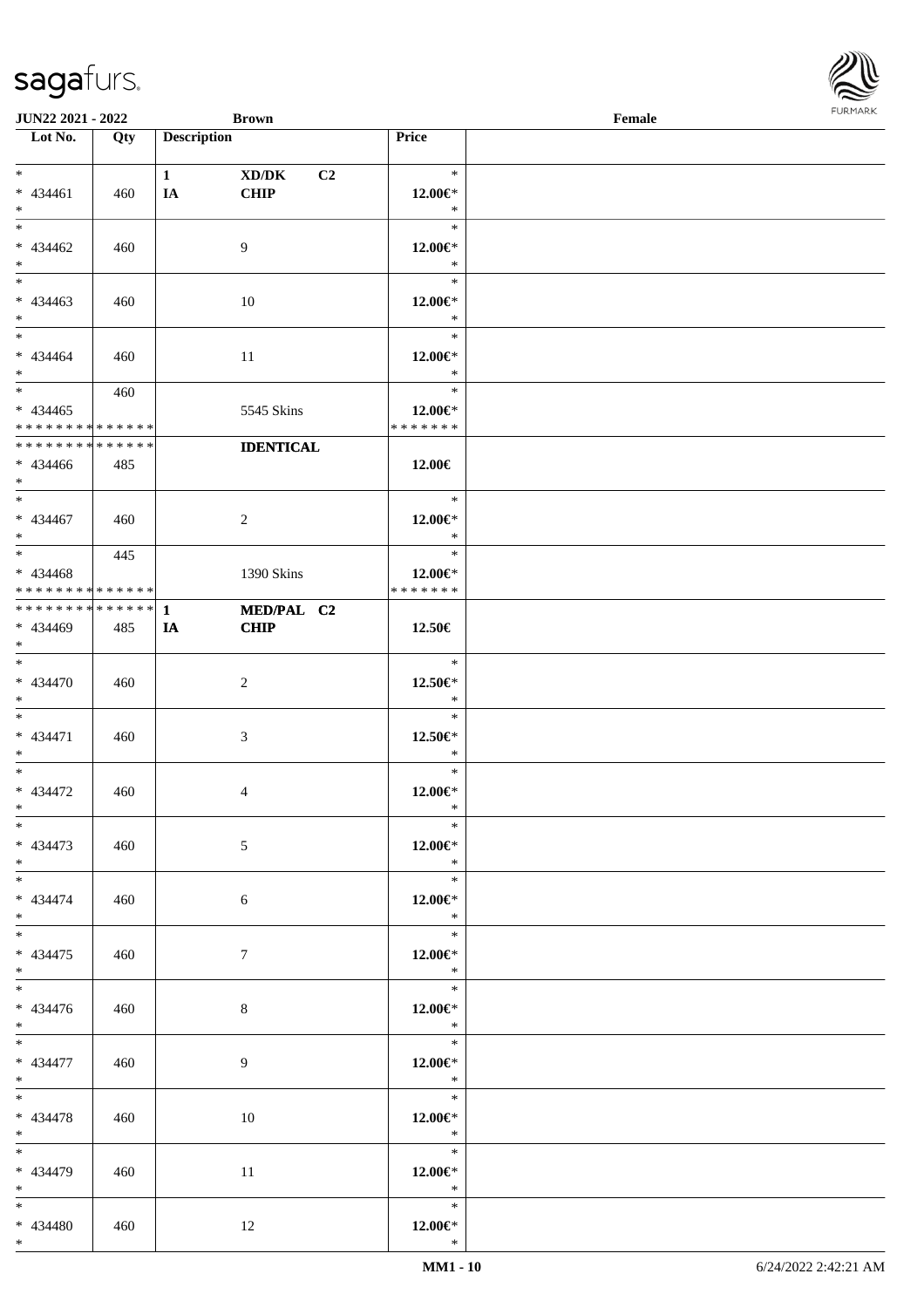| <b>JUN22 2021 - 2022</b>                                                             |             |                    | <b>Brown</b>            |    |                          | Female | $1 \times 1$ |
|--------------------------------------------------------------------------------------|-------------|--------------------|-------------------------|----|--------------------------|--------|--------------|
| Lot No.                                                                              | Qty         | <b>Description</b> |                         |    | <b>Price</b>             |        |              |
|                                                                                      |             |                    |                         |    |                          |        |              |
| $*$ $-$                                                                              |             | $1 \qquad \qquad$  | MED/PAL C2              |    | $\ast$                   |        |              |
| $* 434481$                                                                           | 460         | IA                 | <b>CHIP</b>             |    | 12.00€*                  |        |              |
| $*$                                                                                  |             |                    |                         |    | $\ast$                   |        |              |
|                                                                                      | 432         |                    |                         |    | $\ast$                   |        |              |
| * 434482                                                                             |             |                    | 6437 Skins              |    | 12.00 $\in$ *            |        |              |
| * * * * * * * * * * * * * * *                                                        |             |                    |                         |    | * * * * * * *            |        |              |
|                                                                                      |             | $\mathbf{1}$       | 2XD                     | C1 |                          |        |              |
| 434483                                                                               | 450         | <b>SROY</b>        |                         |    | 15.00€                   |        |              |
|                                                                                      |             |                    |                         |    |                          |        |              |
| * * * * * * * * * * * * * * <mark>*</mark>                                           |             | $\mathbf{1}$       | $2\mathbf{X}\mathbf{D}$ | C2 |                          |        |              |
| * 434484                                                                             | 465         | <b>SROY</b>        |                         |    | 15.00€                   |        |              |
| $\ast$<br>$*$                                                                        |             |                    |                         |    |                          |        |              |
|                                                                                      |             |                    |                         |    | $\ast$                   |        |              |
| * 434485                                                                             | 440         |                    | 2                       |    | 15.00€*                  |        |              |
| $*$                                                                                  |             |                    |                         |    | $\ast$                   |        |              |
| $\ddot{x}$                                                                           |             |                    |                         |    | $\ast$                   |        |              |
| * 434486                                                                             | 440         |                    | 3                       |    | 15.00€*                  |        |              |
| $\ddot{x}$                                                                           |             |                    |                         |    | $\ast$                   |        |              |
| $\ast$                                                                               | 356         |                    |                         |    | $\ast$                   |        |              |
| * 434487                                                                             |             |                    | 1701 Skins              |    | 15.00€*                  |        |              |
| * * * * * * * * <mark>* * * * * *</mark><br>* * * * * * * * <mark>* * * * * *</mark> |             |                    |                         |    | * * * * * * *            |        |              |
|                                                                                      |             | $\mathbf{1}$       | 2XD                     | C3 |                          |        |              |
| * 434488                                                                             | 465         | <b>SROY</b>        |                         |    | 15.50€                   |        |              |
| $*$                                                                                  |             |                    |                         |    |                          |        |              |
| $\ddot{x}$                                                                           | 303         |                    |                         |    | $\ast$                   |        |              |
| * 434489<br>* * * * * * * * * * * * * * *                                            |             |                    | 768 Skins               |    | 15.50€*<br>* * * * * * * |        |              |
| * * * * * * * * * * * * * * <mark>*</mark>                                           |             |                    |                         |    |                          |        |              |
|                                                                                      |             | 1                  | <b>XD</b>               | C1 |                          |        |              |
| * 434490<br>$\ast$                                                                   | 465         | <b>SROY</b>        |                         |    | 15.00€                   |        |              |
| $\ddot{x}$                                                                           | 170         |                    |                         |    | $\ast$                   |        |              |
| * 434491                                                                             |             |                    | 635 Skins               |    | 15.00€*                  |        |              |
| * * * * * * * * <mark>* * * * * *</mark>                                             |             |                    |                         |    | * * * * * * *            |        |              |
| * * * * * * * * * * * * * * <mark>*</mark>                                           |             | $\mathbf{1}$       | <b>XD</b>               | C2 |                          |        |              |
| * 434492                                                                             | 465         | <b>SROY</b>        |                         |    | 15.00€                   |        |              |
| $\ddot{x}$                                                                           |             |                    |                         |    |                          |        |              |
| $\ast$                                                                               |             |                    |                         |    | $\ast$                   |        |              |
| * 434493                                                                             | 440         |                    | 2                       |    | 15.00€*                  |        |              |
| $\ast$                                                                               |             |                    |                         |    | $\ast$                   |        |              |
| $\ast$                                                                               |             |                    |                         |    | $\ast$                   |        |              |
| * 434494                                                                             | 440         |                    | 3                       |    | 15.00€*                  |        |              |
| $\ast$                                                                               |             |                    |                         |    | $\ast$                   |        |              |
| $*$ $-$                                                                              |             |                    |                         |    | $\ast$                   |        |              |
| * 434495                                                                             | 440         |                    | 4                       |    | 15.00€*                  |        |              |
| $\ddot{x}$                                                                           |             |                    |                         |    | $\ast$                   |        |              |
| $*$ $-$                                                                              | 119         |                    |                         |    | $\ast$                   |        |              |
| * 434496                                                                             |             |                    | 1904 Skins              |    | 15.00€*                  |        |              |
| * * * * * * * * <mark>* * * * * *</mark>                                             |             |                    |                         |    | * * * * * * *            |        |              |
| * * * * * * * *                                                                      | * * * * * * | $\mathbf{1}$       | <b>XD</b>               | C3 |                          |        |              |
| * 434497                                                                             | 465         | <b>SROY</b>        |                         |    | 14.50€                   |        |              |
| $*$                                                                                  |             |                    |                         |    |                          |        |              |
| $*$ $*$                                                                              | 373         |                    |                         |    | $\ast$                   |        |              |
| * 434498                                                                             |             |                    | 838 Skins               |    | 15.50€*                  |        |              |
| * * * * * * * * * * * * * * *                                                        |             |                    |                         |    | * * * * * * *            |        |              |
| * * * * * * * * * * * * * * *                                                        |             | $\mathbf 1$        | Dark                    | C1 |                          |        |              |
| * 434499                                                                             | 465         | <b>SROY</b>        |                         |    | 15.00€                   |        |              |
| $\ast$                                                                               |             |                    |                         |    |                          |        |              |
| $*$ and $*$                                                                          | 430         |                    |                         |    | $\ast$                   |        |              |
| * 434500                                                                             |             |                    | 895 Skins               |    | 15.00€*                  |        |              |
| * * * * * * * * * * * * * *                                                          |             |                    |                         |    | * * * * * * *            |        |              |

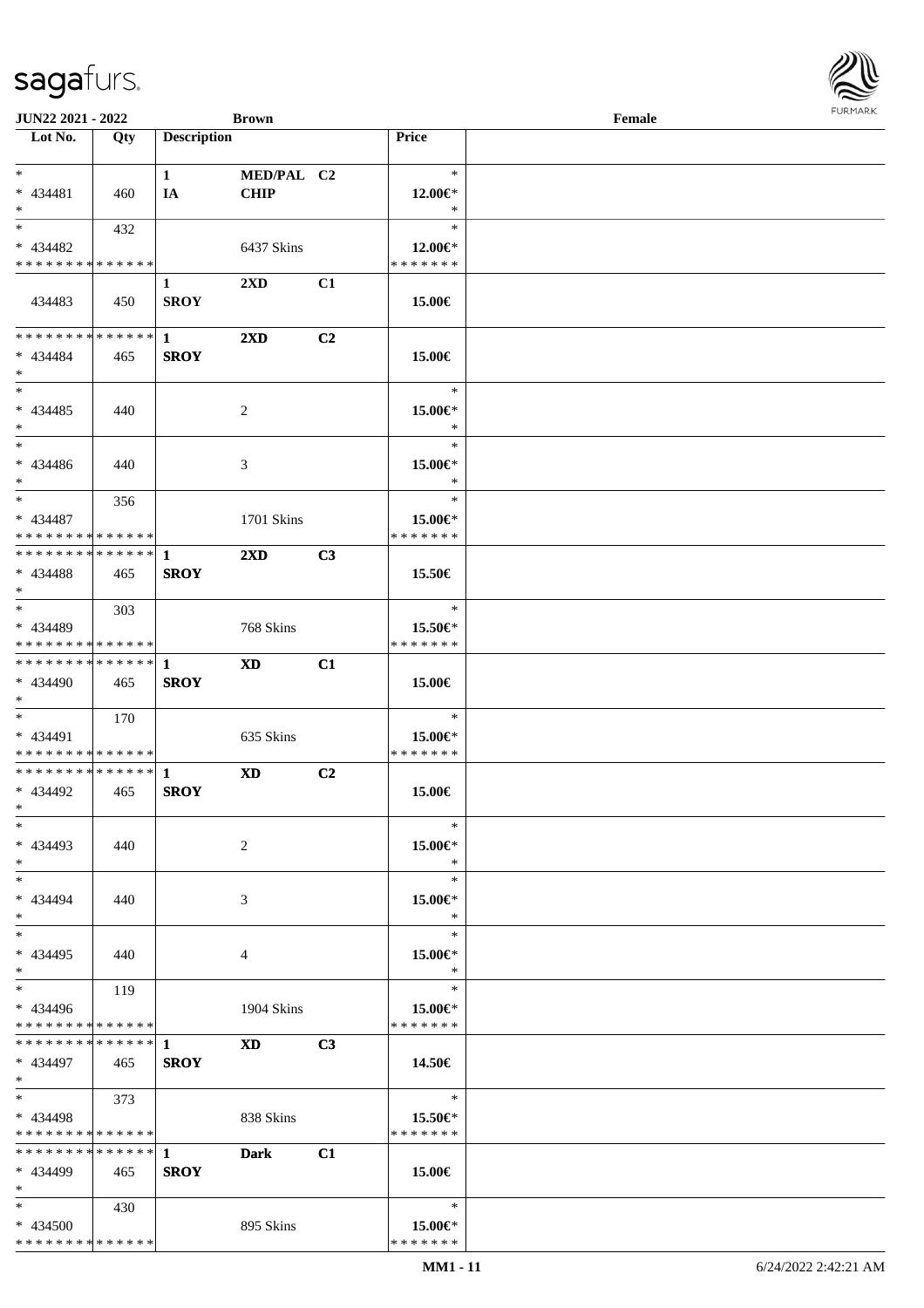| <b>JUN22 2021 - 2022</b><br><b>Brown</b>                                          |     |                             |             |                | Female                                   |  |  |  |
|-----------------------------------------------------------------------------------|-----|-----------------------------|-------------|----------------|------------------------------------------|--|--|--|
| Lot No.                                                                           | Qty | <b>Description</b>          |             |                | <b>Price</b>                             |  |  |  |
| 434501                                                                            | 203 | $\mathbf{1}$<br><b>SROY</b> | Dark        | C1             | $(16.50\epsilon)$                        |  |  |  |
| * * * * * * * * * * * * * * <mark>*</mark><br>* 434502<br>$\ast$                  | 440 | $\mathbf{1}$<br><b>SROY</b> | <b>Dark</b> | C <sub>2</sub> | 15.00€                                   |  |  |  |
| $\overline{\mathbf{r}}$<br>* 434503<br>* * * * * * * * <mark>* * * * * * *</mark> | 440 |                             | 880 Skins   |                | $\ast$<br>15.00€*<br>* * * * * * *       |  |  |  |
| * * * * * * * * <mark>* * * * * * *</mark><br>* 434504<br>$*$                     | 465 | $\mathbf{1}$<br><b>SROY</b> | <b>Dark</b> | C3             | 15.50€                                   |  |  |  |
| $\ast$<br>* 434505<br>$\ast$                                                      | 440 |                             | 2           |                | $\ast$<br>15.50€*<br>$\ast$              |  |  |  |
| $\ast$<br>* 434506<br>* * * * * * * * <mark>* * * * * *</mark>                    | 128 |                             | 1033 Skins  |                | $\ast$<br>$15.50 \in$ *<br>* * * * * * * |  |  |  |
| * * * * * * * * <mark>* * * * * * *</mark><br>* 434507<br>$*$                     | 505 | $\mathbf{1}$<br><b>SROY</b> | <b>MED</b>  | C1             | 15.00€                                   |  |  |  |
| $*$ $-$<br>* 434508<br>* * * * * * * * <mark>* * * * * *</mark>                   | 101 |                             | 606 Skins   |                | $\ast$<br>15.00€*<br>* * * * * * *       |  |  |  |
| * * * * * * * * <mark>* * * * * * *</mark><br>* 434509<br>$\ast$                  | 465 | 1<br><b>SROY</b>            | <b>MED</b>  | C <sub>2</sub> | 16.50€                                   |  |  |  |
| $\ast$<br>$* 434510$<br>$*$                                                       | 440 |                             | 2           |                | $\ast$<br>16.50€*<br>$\ast$              |  |  |  |
| $*$ $*$<br>$* 434511$<br>* * * * * * * * * * * * * *                              | 253 |                             | 1158 Skins  |                | $\ast$<br>16.50€*<br>* * * * * * *       |  |  |  |
| 434512                                                                            | 297 | $\mathbf{1}$<br><b>SROY</b> | <b>PALE</b> | C1             | 15.00€                                   |  |  |  |
| $* 434513$<br>$*$                                                                 | 485 | <b>SROY</b>                 | <b>PALE</b> | C2             | 15.00€                                   |  |  |  |
| $\ast$<br>$* 434514$<br>* * * * * * * * * * * * * * *                             | 102 |                             | 587 Skins   |                | $\ast$<br>15.00€*<br>* * * * * * *       |  |  |  |
| 434515                                                                            | 171 | $\mathbf{1}$<br><b>SROY</b> | <b>PALE</b> | C3             | 15.50€                                   |  |  |  |

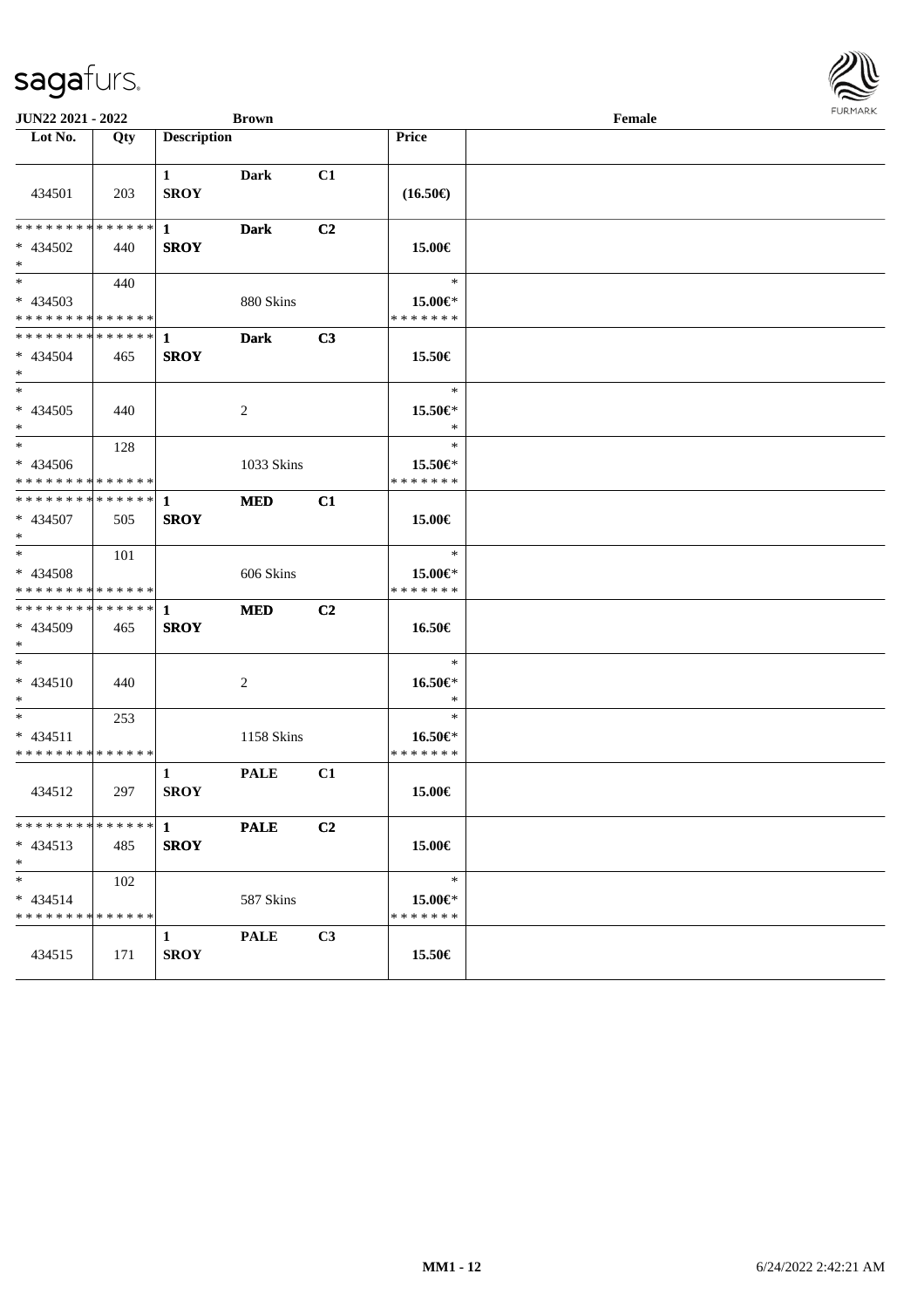\*

| <b>JUN22 2021 - 2022</b>                   |       |                    | <b>Brown</b>     |                |                   | Female | <b>FURPIARA</b> |
|--------------------------------------------|-------|--------------------|------------------|----------------|-------------------|--------|-----------------|
| Lot No.                                    | Qty   | <b>Description</b> |                  |                | Price             |        |                 |
|                                            |       |                    |                  |                |                   |        |                 |
| * * * * * * * * * * * * * * *              |       | $3^{\circ}$        | XD/DK            | C <sub>2</sub> |                   |        |                 |
| * 434561                                   | 526   | SI                 |                  |                | 7.50€             |        |                 |
| $\ast$                                     |       |                    |                  |                |                   |        |                 |
| $*$                                        |       |                    |                  |                | $\ast$            |        |                 |
| * 434562                                   | 500   |                    | 2                |                | 7.50€*            |        |                 |
| $*$                                        |       |                    |                  |                | $\ast$            |        |                 |
| $*$                                        |       |                    |                  |                | $\ast$            |        |                 |
| * 434563                                   | 500   |                    | 3                |                | 7.00€*            |        |                 |
| $*$                                        |       |                    |                  |                | $\ast$            |        |                 |
| $*$                                        |       |                    |                  |                | $\ast$            |        |                 |
| * 434564                                   | 500   |                    | 4                |                | 7.00€*            |        |                 |
| $*$                                        |       |                    |                  |                | $\ast$            |        |                 |
|                                            | 242   |                    |                  |                | $\ast$            |        |                 |
| * 434565                                   |       |                    | 2268 Skins       |                | 7.00€*            |        |                 |
| * * * * * * * * * * * * * *                |       |                    |                  |                | * * * * * * *     |        |                 |
| * * * * * * * * <mark>* * * * * * *</mark> |       | $\mathbf{3}$       | MED/PAL C2       |                |                   |        |                 |
| * 434566                                   | 525   | SI                 |                  |                | 7.50€             |        |                 |
| $*$                                        |       |                    |                  |                |                   |        |                 |
| $*$                                        |       |                    |                  |                | $\ast$            |        |                 |
| * 434567                                   | 500   |                    | 2                |                | $8.00 \in$ *      |        |                 |
| $*$                                        |       |                    |                  |                | $\ast$            |        |                 |
| $*$                                        |       |                    |                  |                | $\ast$            |        |                 |
| * 434568                                   | 500   |                    | 3                |                | 7.50€*            |        |                 |
| $*$                                        |       |                    |                  |                | $\ast$            |        |                 |
| $*$                                        |       |                    |                  |                | $\ast$            |        |                 |
| * 434569                                   | 500   |                    | 4                |                | 7.50 <sup>°</sup> |        |                 |
| $\ast$                                     |       |                    |                  |                | $\ast$            |        |                 |
| $*$                                        | 383   |                    |                  |                | $\ast$            |        |                 |
| * 434570                                   |       |                    | 2408 Skins       |                | 7.50 <sup>°</sup> |        |                 |
| * * * * * * * * * * * * * *                |       |                    |                  |                | * * * * * * *     |        |                 |
|                                            |       | $\mathbf{3}$       | XD/DK            | C <sub>2</sub> |                   |        |                 |
| 434571                                     | 248   | SI                 | <b>LNAP</b>      |                | $6.50 \in$        |        |                 |
|                                            |       |                    |                  |                |                   |        |                 |
|                                            |       | $\mathbf{3}$       | MED/PAL C2       |                |                   |        |                 |
| 434572                                     | 286   | SI                 | <b>LNAP</b>      |                | $6.50 \in$        |        |                 |
|                                            |       |                    |                  |                |                   |        |                 |
| * * * * * * * * * * * * * * *              |       | $\mathbf{3}$       | XD/DK            | C2             |                   |        |                 |
| $* 434573$                                 | 525   | $\mathbf{I}$       | <b>SPAR</b>      |                | 7.50€             |        |                 |
| $\ast$                                     |       |                    |                  |                |                   |        |                 |
| $*$                                        | 523   |                    |                  |                | $\ast$            |        |                 |
| * 434574                                   |       |                    | 1048 Skins       |                | 7.50 <sup>°</sup> |        |                 |
| * * * * * * * * * * * * * *                |       |                    |                  |                | * * * * * * *     |        |                 |
| * * * * * * * * * * * * * * *              |       | $\mathbf{3}$       | MED/PAL C2       |                |                   |        |                 |
| $* 434575$                                 | 525   | IB                 | <b>SPAR</b>      |                | 7.50€             |        |                 |
| $\ast$                                     |       |                    |                  |                |                   |        |                 |
| $*$                                        | 400   |                    |                  |                | $\ast$            |        |                 |
| * 434576                                   |       |                    | 925 Skins        |                | 7.50€*            |        |                 |
| * * * * * * * * * * * * * *                |       |                    |                  |                | * * * * * * *     |        |                 |
|                                            |       | $\mathbf{3}$       | XD/DK            | C <sub>2</sub> |                   |        |                 |
| 434577                                     | - 154 | IB                 | MET <sub>1</sub> |                | $6.50 \in$        |        |                 |
|                                            |       |                    |                  |                |                   |        |                 |
| * * * * * * * * * * * * * * *              |       | $3^{\circ}$        | XD/DK            | C <sub>2</sub> |                   |        |                 |
| * 434578                                   | 525   | $\mathbf{I}$       | <b>CHIP</b>      |                | 6.50€             |        |                 |
| $*$                                        |       |                    |                  |                |                   |        |                 |
| $*$ $-$                                    | 411   |                    |                  |                | $\ast$            |        |                 |
| * 434579                                   |       |                    | 936 Skins        |                | $6.50 \in$        |        |                 |
| * * * * * * * * <mark>* * * * * *</mark>   |       |                    |                  |                | * * * * * * *     |        |                 |
|                                            |       |                    | MED/PAL C2       |                |                   |        |                 |
| * 434580                                   | 525   | IB                 | <b>CHIP</b>      |                | $6.50 \in$        |        |                 |

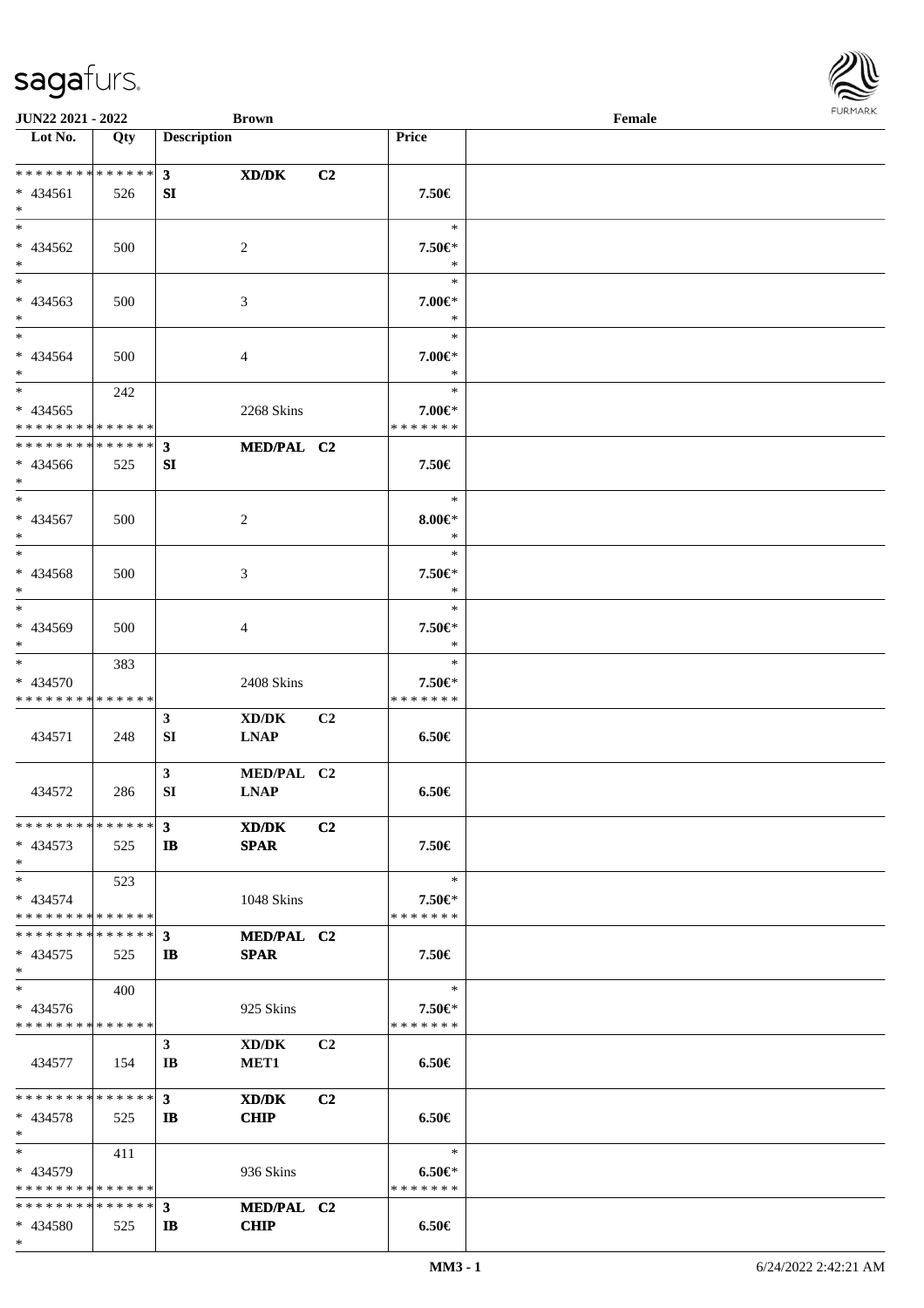| JUN22 2021 - 2022                         |     |                        | <b>Brown</b>   |                |                             | Female | <b>FURPIARA</b> |
|-------------------------------------------|-----|------------------------|----------------|----------------|-----------------------------|--------|-----------------|
| Lot No.                                   | Qty | <b>Description</b>     |                |                | Price                       |        |                 |
|                                           |     |                        |                |                |                             |        |                 |
| $*$                                       |     | 3 <sup>1</sup>         | MED/PAL C2     |                | $\ast$                      |        |                 |
| * 434581                                  | 500 | $\mathbf{I}$ <b>B</b>  | <b>CHIP</b>    |                | $6.50 \in$                  |        |                 |
| $*$                                       |     |                        |                |                | $\ast$                      |        |                 |
| $*$                                       |     |                        |                |                | $\ast$                      |        |                 |
| * 434582                                  | 480 |                        | 3              |                | $6.50 \in$                  |        |                 |
| $*$                                       |     |                        |                |                | $\ast$<br>$\ast$            |        |                 |
| $*$                                       | 67  |                        |                |                |                             |        |                 |
| * 434583<br>* * * * * * * * * * * * * * * |     |                        | 1572 Skins     |                | $6.50 \in$<br>* * * * * * * |        |                 |
|                                           |     | $\mathbf{3}$           | XD/DK          | C <sub>2</sub> |                             |        |                 |
| 434584                                    | 162 | $\mathbf{I}\mathbf{B}$ | <b>CHIP</b>    | <b>LNAP</b>    | $6.50 \in$                  |        |                 |
|                                           |     |                        |                |                |                             |        |                 |
| * * * * * * * * * * * * * * *             |     | $3^{\circ}$            | XD/DK          | C2             |                             |        |                 |
| * 434585                                  | 525 | <b>SAGA</b>            |                |                | $8.00 \in$                  |        |                 |
| $*$                                       |     |                        |                |                |                             |        |                 |
| $*$                                       |     |                        |                |                | $\ast$                      |        |                 |
| * 434586                                  | 500 |                        | 2              |                | 7.50€*                      |        |                 |
| $*$                                       |     |                        |                |                | $\ast$                      |        |                 |
| $*$                                       |     |                        |                |                | $\ast$                      |        |                 |
| * 434587                                  | 500 |                        | $\mathfrak{Z}$ |                | 7.50€*                      |        |                 |
| $*$                                       |     |                        |                |                | $\ast$                      |        |                 |
| $\overline{\ast}$                         |     |                        |                |                | $\ast$                      |        |                 |
| * 434588                                  | 500 |                        | $\overline{4}$ |                | 7.50€*                      |        |                 |
| $*$                                       |     |                        |                |                | $\ast$                      |        |                 |
| $*$                                       |     |                        |                |                | $\ast$                      |        |                 |
| * 434589                                  | 500 |                        | 5              |                | 7.50€*                      |        |                 |
| $*$<br>$*$                                |     |                        |                |                | $\ast$<br>$\ast$            |        |                 |
| * 434590                                  | 245 |                        | 2770 Skins     |                | 7.50€*                      |        |                 |
| * * * * * * * * * * * * * * *             |     |                        |                |                | * * * * * * *               |        |                 |
| ************** 3                          |     |                        | MED/PAL C2     |                |                             |        |                 |
| * 434591                                  | 525 | <b>SAGA</b>            |                |                | $9.50 \in$                  |        |                 |
| $*$                                       |     |                        |                |                |                             |        |                 |
| $*$                                       |     |                        |                |                | $\ast$                      |        |                 |
| * 434592                                  | 500 |                        | 2              |                | $9.50 \in$                  |        |                 |
| $*$                                       |     |                        |                |                | $*$                         |        |                 |
| $*$                                       |     |                        |                |                | $\ast$                      |        |                 |
| $* 434593$                                | 500 |                        | $\mathfrak{Z}$ |                | $9.50 \in$                  |        |                 |
| $*$<br>$*$                                |     |                        |                |                | $\ast$<br>$\ast$            |        |                 |
|                                           |     |                        |                |                |                             |        |                 |
| * 434594<br>$*$                           | 500 |                        | $\overline{4}$ |                | $9.00 \in$<br>$\ast$        |        |                 |
| $*$                                       | 538 |                        |                |                | $\ast$                      |        |                 |
| * 434595                                  |     |                        | 2563 Skins     |                | $9.00 \in$                  |        |                 |
| * * * * * * * * * * * * * * *             |     |                        |                |                | * * * * * * *               |        |                 |
|                                           |     | $3^{\circ}$            | XD/DK          | C2             |                             |        |                 |
| 434596                                    | 217 | SAGA                   | <b>LNAP</b>    |                | 7.50€                       |        |                 |
|                                           |     |                        |                |                |                             |        |                 |
|                                           |     | $3^{\circ}$            | MED/PAL C2     |                |                             |        |                 |
| 434597                                    | 215 | SAGA                   | <b>LNAP</b>    |                | 8.50€                       |        |                 |
|                                           |     |                        |                |                |                             |        |                 |
| * * * * * * * * * * * * * * *             |     | $3^{\circ}$            | XD/DK          | C <sub>2</sub> |                             |        |                 |
| * 434598                                  | 525 | IA                     | <b>SPAR</b>    |                | $8.00 \in$                  |        |                 |
| $*$<br>$*$                                |     |                        |                |                | $\ast$                      |        |                 |
| * 434599                                  | 500 |                        | 2              |                | $8.00 \in$ *                |        |                 |
| $*$                                       |     |                        |                |                | $\ast$                      |        |                 |
| $*$                                       |     |                        |                |                | $\ast$                      |        |                 |
| * 434600                                  | 500 |                        | 3              |                | $8.00 \in$                  |        |                 |
| $*$                                       |     |                        |                |                | $\ast$                      |        |                 |

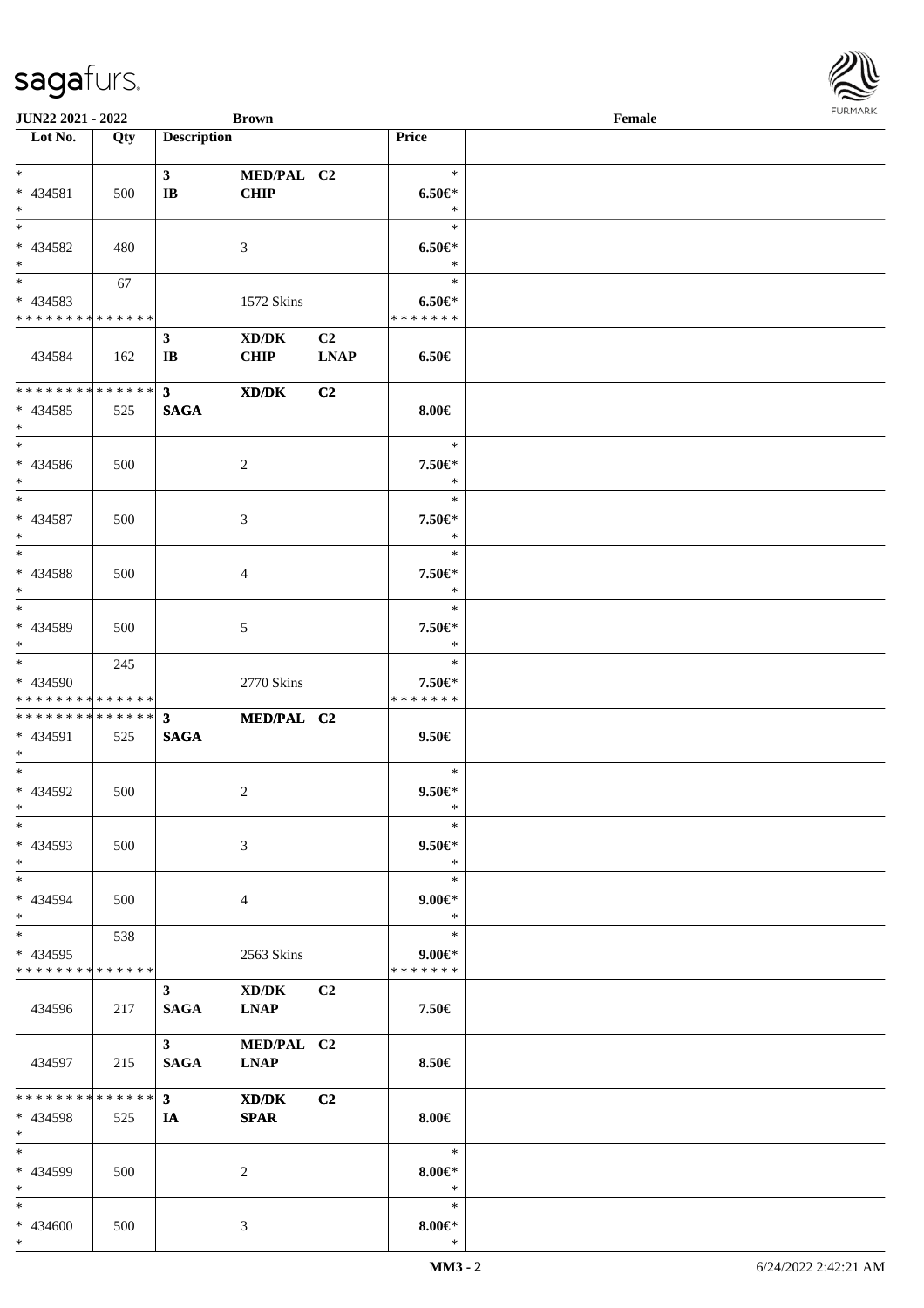| JUN22 2021 - 2022                          |     |                    | <b>Brown</b>                        |                |                  | Female | $1 \times 1$ |  |  |
|--------------------------------------------|-----|--------------------|-------------------------------------|----------------|------------------|--------|--------------|--|--|
| $\overline{\text{Lot No.}}$                | Qty | <b>Description</b> |                                     |                | Price            |        |              |  |  |
| $*$ $*$                                    | 330 | 3 <sup>7</sup>     | XD/DK                               | C <sub>2</sub> | $\ast$           |        |              |  |  |
| * 434601                                   |     | IA                 | <b>SPAR</b>                         |                | $8.00 \in$       |        |              |  |  |
| * * * * * * * * * * * * * *                |     |                    |                                     |                | * * * * * * *    |        |              |  |  |
| * * * * * * * * * * * * * * *              |     | 3 <sup>1</sup>     | MED/PAL C2                          |                |                  |        |              |  |  |
| $* 434602$                                 | 525 | IA                 | <b>SPAR</b>                         |                | $8.00 \in$       |        |              |  |  |
| $*$                                        |     |                    |                                     |                |                  |        |              |  |  |
| $*$                                        |     |                    |                                     |                | $\ast$           |        |              |  |  |
| * 434603                                   | 500 |                    | 2                                   |                | $8.00 \in$       |        |              |  |  |
| $*$                                        |     |                    |                                     |                | $\ast$           |        |              |  |  |
| $*$                                        |     |                    |                                     |                | $\ast$           |        |              |  |  |
| * 434604                                   | 500 |                    | 3                                   |                | $8.00 \in$ *     |        |              |  |  |
| $*$                                        |     |                    |                                     |                | $\ast$           |        |              |  |  |
|                                            | 196 |                    |                                     |                | $\ast$           |        |              |  |  |
| $* 434605$                                 |     |                    | 1721 Skins                          |                | $8.00 \in$ *     |        |              |  |  |
| * * * * * * * * * * * * * *                |     |                    |                                     |                | * * * * * * *    |        |              |  |  |
|                                            |     | $\mathbf{3}$       | XD/DK                               | C <sub>2</sub> |                  |        |              |  |  |
| 434606                                     | 189 | IA                 | MET <sub>1</sub>                    |                | 7.00€            |        |              |  |  |
|                                            |     |                    |                                     |                |                  |        |              |  |  |
| * * * * * * * * * * * * * * *              |     | $\mathbf{3}$       | XD/DK                               | C2             |                  |        |              |  |  |
| $* 434607$                                 | 525 | IA                 | <b>CHIP</b>                         |                | 7.50€            |        |              |  |  |
| $*$                                        |     |                    |                                     |                |                  |        |              |  |  |
| $*$                                        |     |                    |                                     |                | $\ast$           |        |              |  |  |
| * 434608                                   | 500 |                    | 2                                   |                | 7.50€*           |        |              |  |  |
| $*$                                        |     |                    |                                     |                | $\ast$           |        |              |  |  |
| $*$                                        | 532 |                    |                                     |                | $\ast$           |        |              |  |  |
| * 434609                                   |     |                    | 1557 Skins                          |                | 7.50€*           |        |              |  |  |
| * * * * * * * * <mark>* * * * * * *</mark> |     |                    |                                     |                | * * * * * * *    |        |              |  |  |
| ************** 3                           |     |                    | MED/PAL C2                          |                |                  |        |              |  |  |
| * 434610                                   | 525 | IA                 | <b>CHIP</b>                         |                | 7.50€            |        |              |  |  |
| $\ast$                                     |     |                    |                                     |                |                  |        |              |  |  |
| $*$                                        |     |                    |                                     |                | $\ast$           |        |              |  |  |
| $* 434611$<br>$*$                          | 500 |                    | 2                                   |                | 7.50€*<br>$\ast$ |        |              |  |  |
| $*$                                        |     |                    |                                     |                | $\ast$           |        |              |  |  |
| * 434612                                   | 500 |                    |                                     |                | 7.50€*           |        |              |  |  |
| $*$ $-$                                    |     |                    | 3                                   |                | $\ast$           |        |              |  |  |
| $\ast$                                     |     |                    |                                     |                | $\ast$           |        |              |  |  |
| $* 434613$                                 | 500 |                    | $\overline{4}$                      |                | 7.50€*           |        |              |  |  |
| $\ast$                                     |     |                    |                                     |                | $\ast$           |        |              |  |  |
| $\ast$                                     | 374 |                    |                                     |                | $\ast$           |        |              |  |  |
| $* 434614$                                 |     |                    | 2399 Skins                          |                | 7.50€*           |        |              |  |  |
| * * * * * * * * * * * * * *                |     |                    |                                     |                | * * * * * * *    |        |              |  |  |
|                                            |     | $\mathbf{3}$       | $\bold{X}\bold{D}/\bold{D}\bold{K}$ | C2             |                  |        |              |  |  |
| 434615                                     | 150 | IA                 | <b>CHIP</b>                         | <b>LNAP</b>    | 7.00€            |        |              |  |  |
|                                            |     |                    |                                     |                |                  |        |              |  |  |
|                                            |     | $\mathbf{3}$       | $\bold{X}\bold{D}/\bold{D}\bold{K}$ | C <sub>2</sub> |                  |        |              |  |  |
| 434616                                     | 360 | <b>SROY</b>        |                                     |                | $8.00 \in$       |        |              |  |  |
|                                            |     |                    |                                     |                |                  |        |              |  |  |

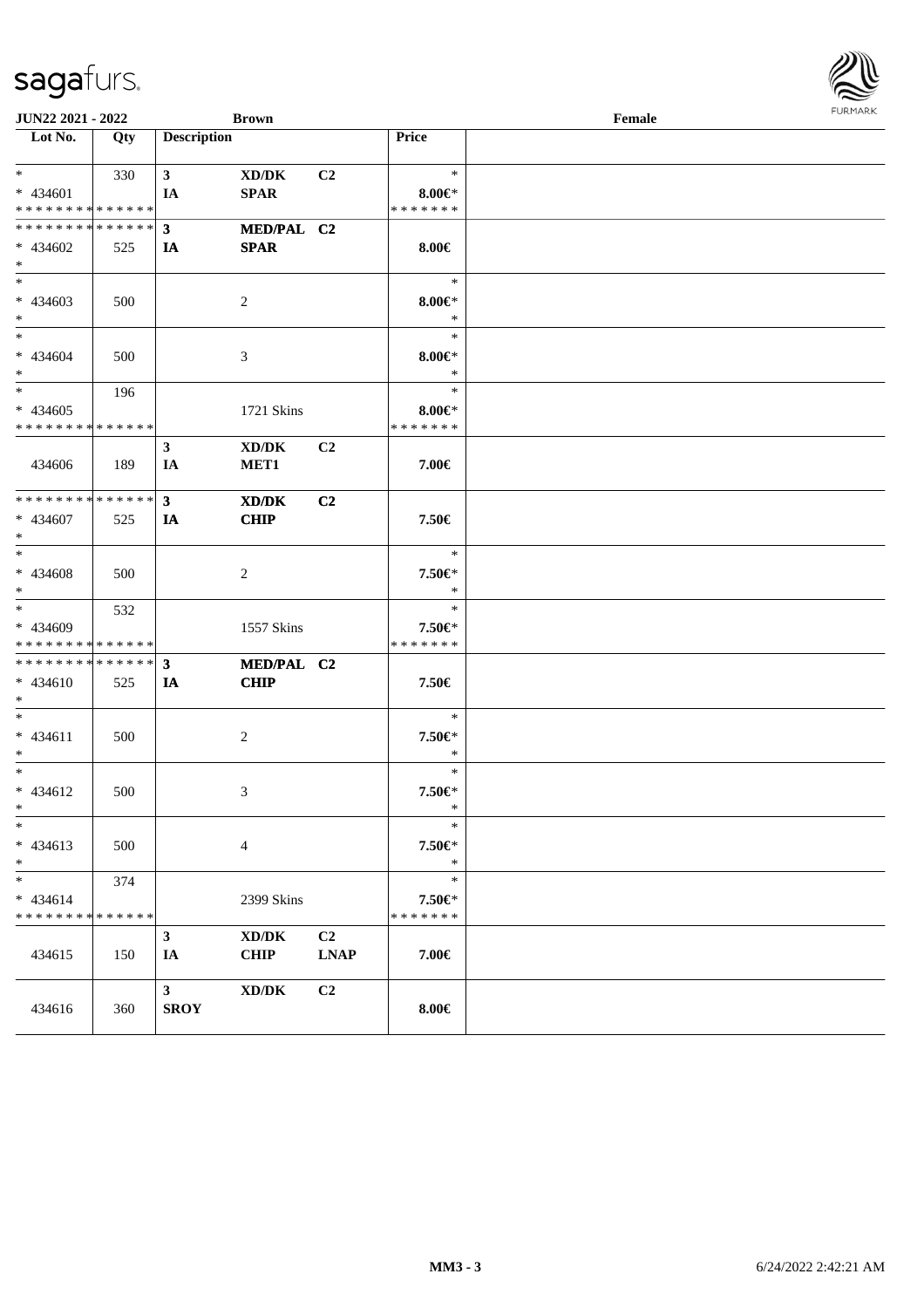

| <b>JUN22 2021 - 2022</b> |     |                                    | <b>Brown Velvet</b>                          |                |        | Female |  |
|--------------------------|-----|------------------------------------|----------------------------------------------|----------------|--------|--------|--|
| Lot No.                  | Qty | <b>Description</b>                 |                                              |                | Price  |        |  |
| 434661                   | 137 | 30<br>${\bf S}{\bf I}$             | $2{\bf X}{\bf D}/{\bf X}{\bf D}$<br>VELV2    | C1/C2          | 22.50€ |        |  |
| 434662                   | 170 | 30<br>${\bf S}{\bf I}$             | Dark<br>VELV2                                | C1/C2          | 23.00€ |        |  |
| 434663                   | 87  | 30<br>${\bf S}{\bf I}$             | $\bold{X}\bold{D}/\bold{D}\bold{K}$<br>VELV2 | C3             | 22.50€ |        |  |
| 434664                   | 307 | 30<br>${\bf S}{\bf I}$             | $\bf MED$<br>VELV2                           | C1/C2          | 23.00€ |        |  |
| 434665                   | 211 | 30<br>SI                           | <b>PALE</b><br>VELV2                         | C1/C2          | 23.00€ |        |  |
| 434666                   | 202 | 30<br>SI                           | MED/PAL C3<br>VELV2                          |                | 22.50€ |        |  |
| 434667                   | 106 | 30<br>SI                           | $\mathbf{XP}$<br>VELV2                       | C1/C2          | 22.50€ |        |  |
| 434668                   | 311 | 30<br><b>SAGA</b>                  | 2XD<br><b>VELV1</b>                          | C1/C2          | 22.00€ |        |  |
| 434669                   | 103 | 30<br><b>SAGA</b>                  | 2XD<br><b>VELV1</b>                          | C3             | 21.50€ |        |  |
| 434670                   | 365 | 30<br>$\mathbf{SAGA}$              | $\mathbf{X}\mathbf{D}$<br>VELV1              | C1/C2          | 22.00€ |        |  |
| 434671                   | 85  | 30<br><b>SAGA</b>                  | $\mathbf{X}\mathbf{D}$<br><b>VELV1</b>       | C3             | 22.00€ |        |  |
| 434672                   | 157 | 30<br><b>SAGA</b>                  | <b>Dark</b><br>VELV1                         | C1             | 22.50€ |        |  |
| 434673                   | 339 | 30<br><b>SAGA</b>                  | <b>Dark</b><br><b>VELV1</b>                  | C <sub>2</sub> | 22.50€ |        |  |
| 434674                   | 136 | 30<br><b>SAGA</b>                  | <b>Dark</b><br><b>VELV1</b>                  | C3             | 22.00€ |        |  |
| 434675                   | 230 | 30<br>$\mathbf{SAGA}$              | $\bf MED$<br><b>VELV1</b>                    | C1/C2          | 22.50€ |        |  |
| 434676                   | 80  | 30 <sup>°</sup><br>$\mathbf{SAGA}$ | MED/PAL C3<br>VELV1                          |                | 22.50€ |        |  |
| 434677                   | 178 | 30<br>$\mathbf{SAGA}$              | PAL/XP<br><b>VELV1</b>                       | C1/C2          | 22.50€ |        |  |
| 434678                   | 309 | 30<br><b>SAGA</b>                  | $2\mathbf{X}\mathbf{D}$<br>VELV2             | C1/C2          | 24.50€ |        |  |
| 434679                   | 132 | 30<br>SR/S                         | $2\mathbf{X}\mathbf{D}$<br>VELV2             | C3             | 25.00€ |        |  |
| 434680                   | 99  | 30<br><b>SAGA</b>                  | $\mathbf{X}\mathbf{D}$<br>VELV2              | C1             | 24.50€ |        |  |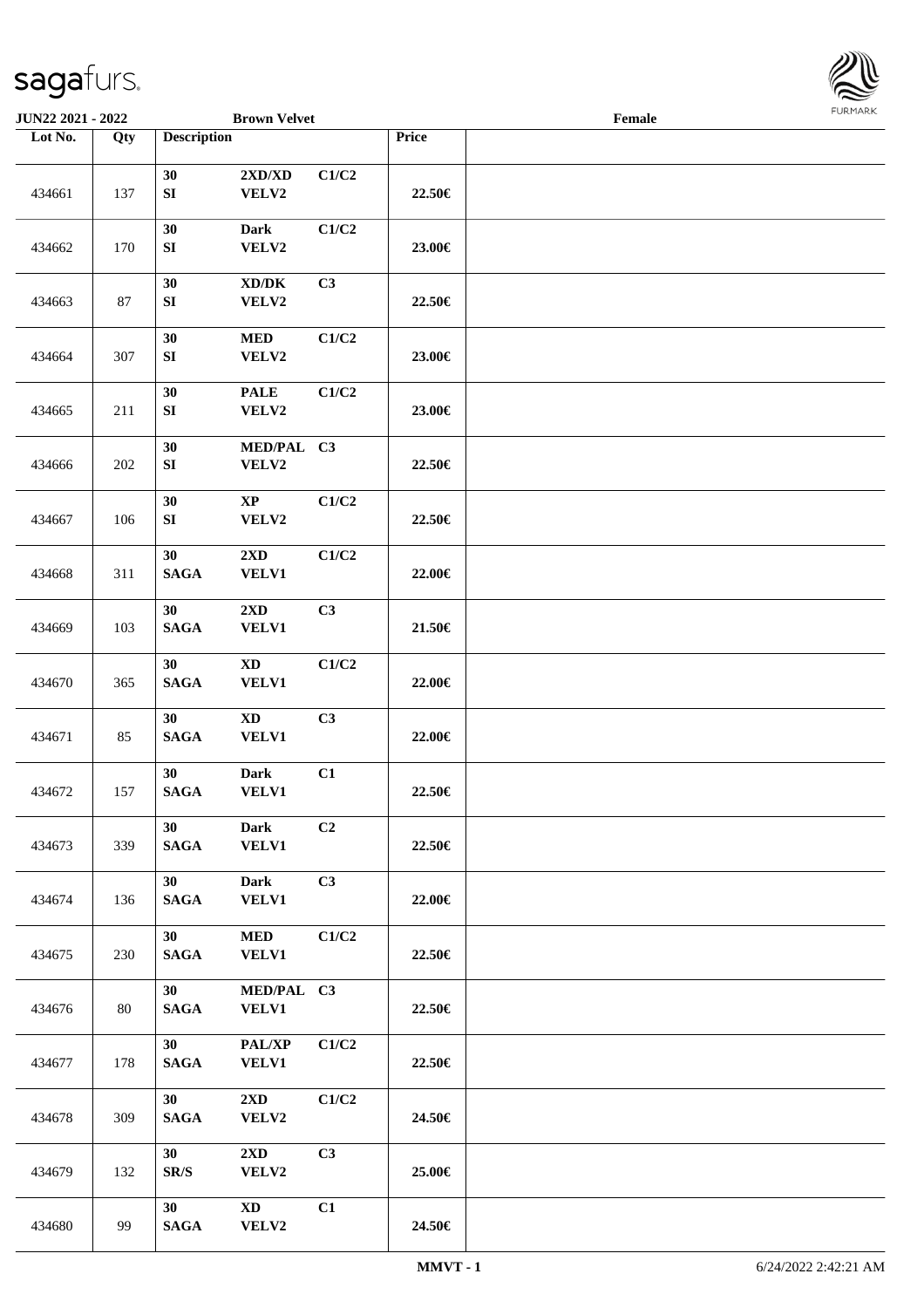

| <b>JUN22 2021 - 2022</b>                            |     |                    | <b>Brown Velvet</b>              |       | Female                             |  |  |  |  |
|-----------------------------------------------------|-----|--------------------|----------------------------------|-------|------------------------------------|--|--|--|--|
| Lot No.                                             | Qty | <b>Description</b> |                                  |       | Price                              |  |  |  |  |
| 434681                                              | 335 | 30<br><b>SAGA</b>  | $\mathbf{X}\mathbf{D}$<br>VELV2  | C2    | 24.50€                             |  |  |  |  |
| 434682                                              | 200 | 30<br>SR/S         | <b>XD</b><br>VELV2               | C3    | 24.00€                             |  |  |  |  |
| 434683                                              | 153 | 30<br><b>SAGA</b>  | <b>Dark</b><br>VELV2             | C1    | 25.00€                             |  |  |  |  |
| * * * * * * * * * * * * * *<br>$* 434684$<br>$*$    | 405 | 30<br><b>SAGA</b>  | <b>Dark</b><br><b>VELV2</b>      | C2    | 25.00€                             |  |  |  |  |
| $\ast$<br>$* 434685$<br>* * * * * * * * * * * * * * | 195 |                    | 600 Skins                        |       | $\ast$<br>25.00€*<br>* * * * * * * |  |  |  |  |
| 434686                                              | 325 | 30<br>SR/S         | Dark<br>VELV2                    | C3    | 24.50€                             |  |  |  |  |
| 434687                                              | 174 | 30<br><b>SAGA</b>  | $\bf MED$<br>VELV2               | C1    | 25.00€                             |  |  |  |  |
| * * * * * * * * * * * * * *<br>* 434688<br>$\ast$   | 405 | 30<br><b>SAGA</b>  | <b>MED</b><br>VELV2              | C2    | 24.50€                             |  |  |  |  |
| $\ast$<br>* 434689<br>* * * * * * * * * * * * * *   | 211 |                    | 616 Skins                        |       | $\ast$<br>24.50€*<br>* * * * * * * |  |  |  |  |
| 434690                                              | 256 | 30<br>SR/S         | <b>MED</b><br>VELV2              | C3    | 25.00€                             |  |  |  |  |
| 434691                                              | 132 | 30<br><b>SAGA</b>  | <b>PALE</b><br>VELV2             | C1    | 25.00€                             |  |  |  |  |
| * * * * * * * * * * * * * *<br>* 434692<br>$*$      | 405 | 30<br><b>SAGA</b>  | <b>PALE</b><br><b>VELV2</b>      | C2    | 25.00€                             |  |  |  |  |
| $\ast$<br>$* 434693$<br>* * * * * * * * * * * * * * | 28  |                    | 433 Skins                        |       | $\ast$<br>25.00€*<br>* * * * * * * |  |  |  |  |
| 434694                                              | 185 | 30<br>SR/S         | <b>PALE</b><br>VELV2             | C3    | 24.00€                             |  |  |  |  |
| 434695                                              | 304 | 30<br>SR/S         | $\bold{XP}$<br>VELV2             | C1/C2 | 24.50€                             |  |  |  |  |
| 434696                                              | 84  | 30<br>SR/S         | $\mathbf{X}\mathbf{P}$<br>VELV2  | C3    | 24.00€                             |  |  |  |  |
| 434697                                              | 168 | 30<br><b>SROY</b>  | $2\mathbf{X}\mathbf{D}$<br>VELV2 | C1/C2 | 25.50€                             |  |  |  |  |
| 434698                                              | 216 | 30<br><b>SROY</b>  | <b>XD</b><br>VELV2               | C1/C2 | 26.00€                             |  |  |  |  |
| 434699                                              | 321 | 30<br><b>SROY</b>  | <b>Dark</b><br>VELV2             | C1/C2 | 26.00€                             |  |  |  |  |
| 434700                                              | 142 | 30<br><b>SROY</b>  | $\bf MED$<br>VELV2               | C1/C2 | 25.50€                             |  |  |  |  |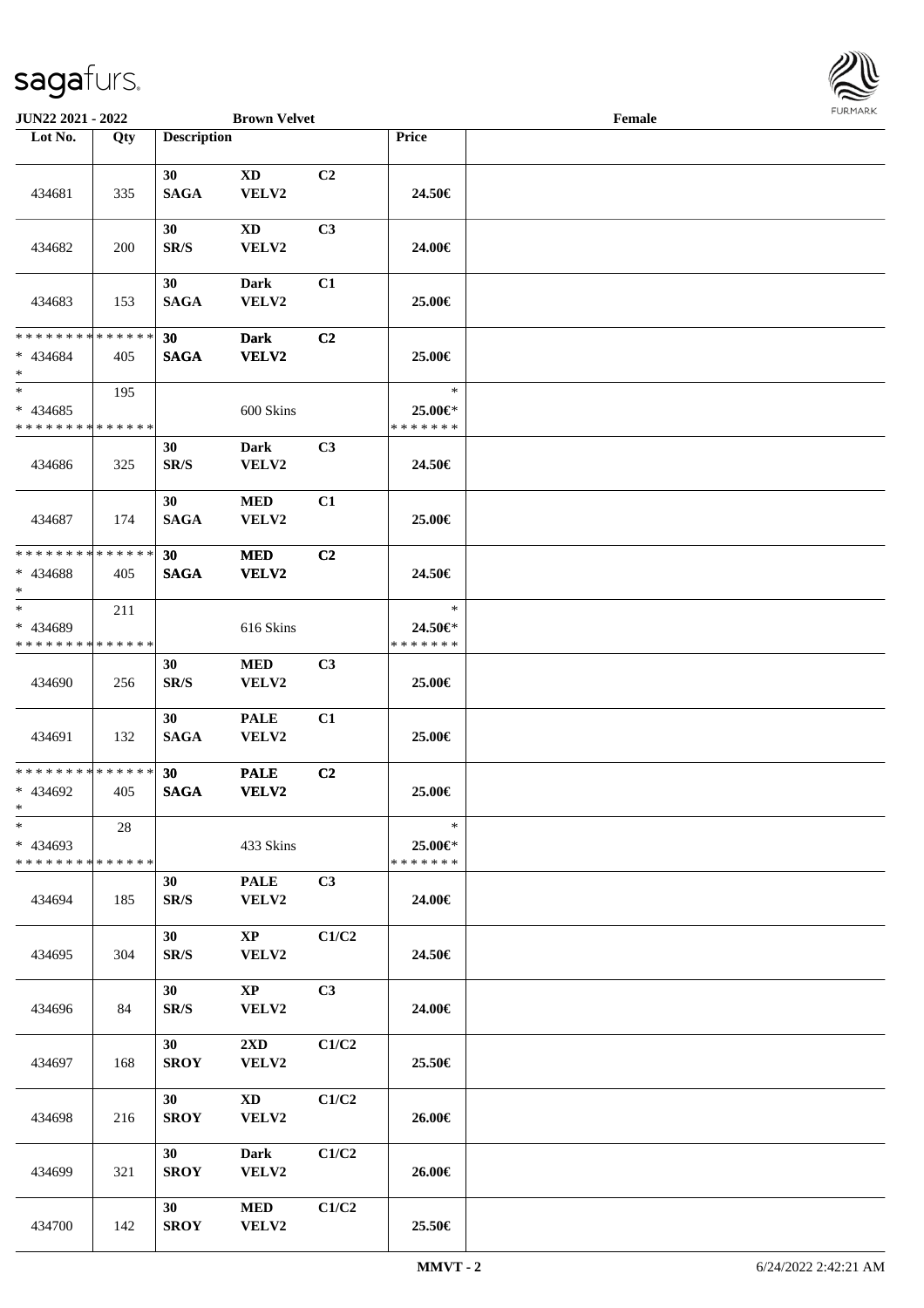

**JUN22 2021 - 2022 Brown Velvet Female**

| JUR <i>ee E</i> vel - <i>Evel</i><br>DIVWII VUIVU |     |                    |                             |       |              | т спіаго |
|---------------------------------------------------|-----|--------------------|-----------------------------|-------|--------------|----------|
| Lot No.                                           | Qty | <b>Description</b> |                             |       | <b>Price</b> |          |
| 434701                                            | 105 | 30<br><b>SROY</b>  | <b>PALE</b><br><b>VELV2</b> | C1/C2 | 24.50€       |          |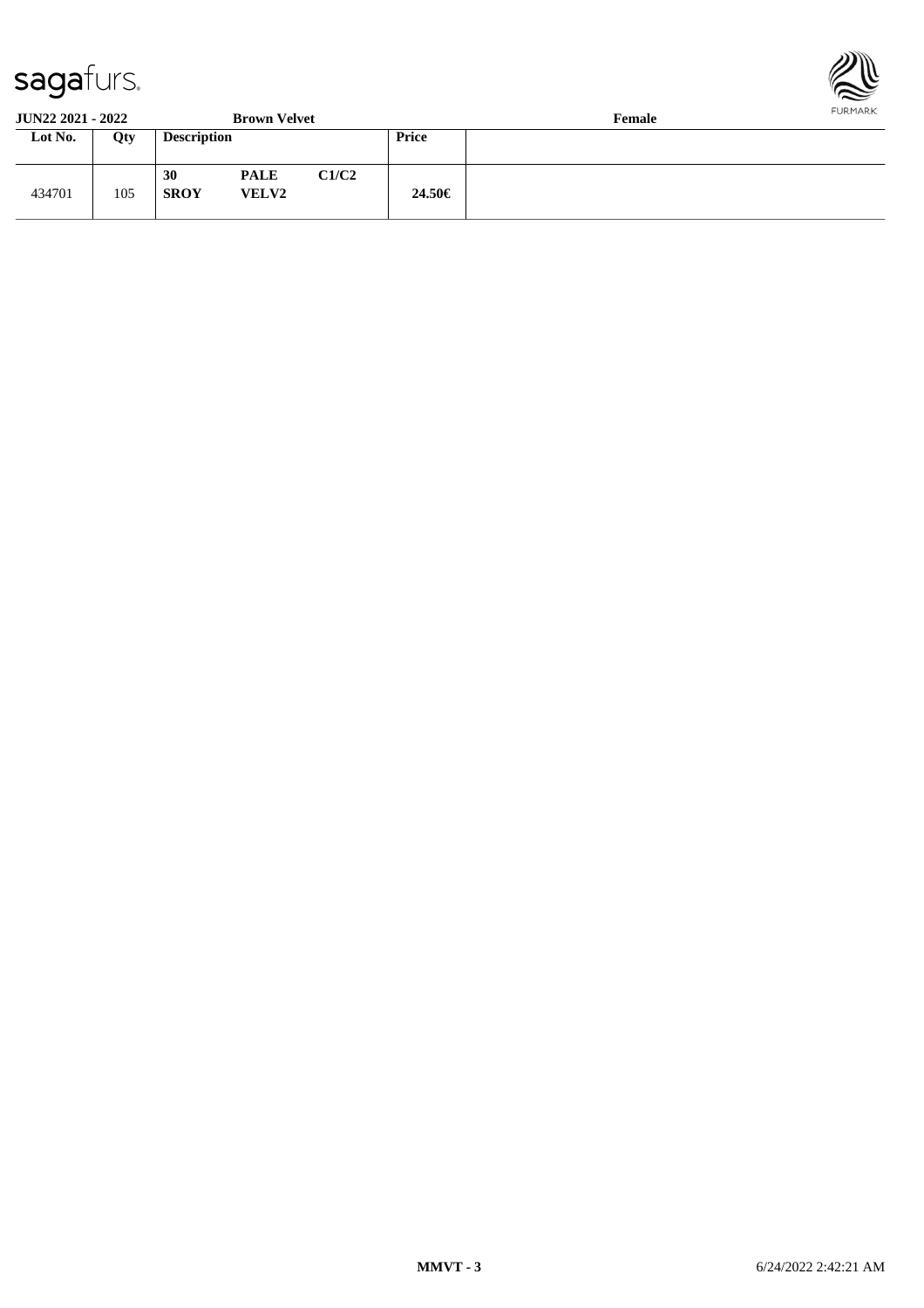

| <b>JUN22 2021 - 2022</b> |        |                                | <b>Brown Velvet</b>                          |       |            | Female |  |
|--------------------------|--------|--------------------------------|----------------------------------------------|-------|------------|--------|--|
| Lot No.                  | Qty    | <b>Description</b>             |                                              |       | Price      |        |  |
| 434761                   | 233    | 30/20<br>${\bf S}{\bf I}$      | $2{\bf X}{\bf D}$<br>VELV1                   | C1/C2 | 18.50€     |        |  |
| 434762                   | 257    | 30/20<br>${\bf SI}$            | $\mathbf{X}\mathbf{D}$<br><b>VELV1</b>       | C1/C2 | 18.50€     |        |  |
| 434763                   | 131    | 30/20<br>${\bf SI}$            | 2XD/XD<br><b>VELV1</b>                       | C3    | 18.50€     |        |  |
| 434764                   | 130    | 30/20<br>${\bf S}{\bf I}$      | <b>Dark</b><br>VELV1                         | C1    | 18.50€     |        |  |
| 434765                   | 266    | 30/20<br>SI                    | <b>Dark</b><br><b>VELV1</b>                  | C2    | 18.50€     |        |  |
| 434766                   | 109    | 30/20<br>SI                    | <b>Dark</b><br>VELV1                         | C3    | 18.50€     |        |  |
| 434767                   | 120    | 30/20<br>${\bf SI}$            | $\bf MED$<br>VELV1                           | C1    | 18.50€     |        |  |
| 434768                   | 255    | 30/20<br>SI                    | $\bf MED$<br><b>VELV1</b>                    | C2    | 18.50€     |        |  |
| 434769                   | 149    | 30/20<br>${\bf S}{\bf I}$      | $\bf MED$<br>VELV1                           | C3    | 18.50€     |        |  |
| 434770                   | 248    | 30/20<br>SI                    | <b>PALE</b><br>VELV1                         | C1/C2 | 18.50€     |        |  |
| 434771                   | 116    | 30/20<br>SI                    | $\bold{XP}$<br><b>VELV1</b>                  | C1/C2 | 18.50€     |        |  |
| 434772                   | 131    | 30/20<br>${\bf S}{\bf I}$      | PAL/XP<br>VELV1                              | C3    | 18.50€     |        |  |
| 434773                   | 218    | 20<br>${\bf S}{\bf I}$         | 2XD<br>VELV2                                 | C1/C2 | 20.00€     |        |  |
| 434774                   | 268    | ${\bf 20}$<br>SI               | <b>XD</b><br>VELV2                           | C1/C2 | 20.00€     |        |  |
| 434775                   | 105    | ${\bf 20}$<br>SI               | <b>Dark</b><br>VELV2                         | C1    | 20.00€     |        |  |
| 434776                   | 260    | ${\bf 20}$<br>${\bf S}{\bf I}$ | <b>Dark</b><br>VELV2                         | C2    | 20.00€     |        |  |
| 434777                   | 157    | $20\,$<br>SI                   | $\bold{X}\bold{D}/\bold{D}\bold{K}$<br>VELV2 | C3    | 20.00€     |        |  |
| 434778                   | 127    | $20\,$<br>${\bf S}{\bf I}$     | <b>MED</b><br>VELV2                          | C1/C2 | 20.00€     |        |  |
| 434779                   | $81\,$ | $20\,$<br>${\bf S}{\bf I}$     | MED/PAL C3<br>VELV2                          |       | 20.00€     |        |  |
| 434780                   | 146    | ${\bf 20}$<br>SI               | PAL/XP<br>VELV2                              | C1/C2 | $20.00\in$ |        |  |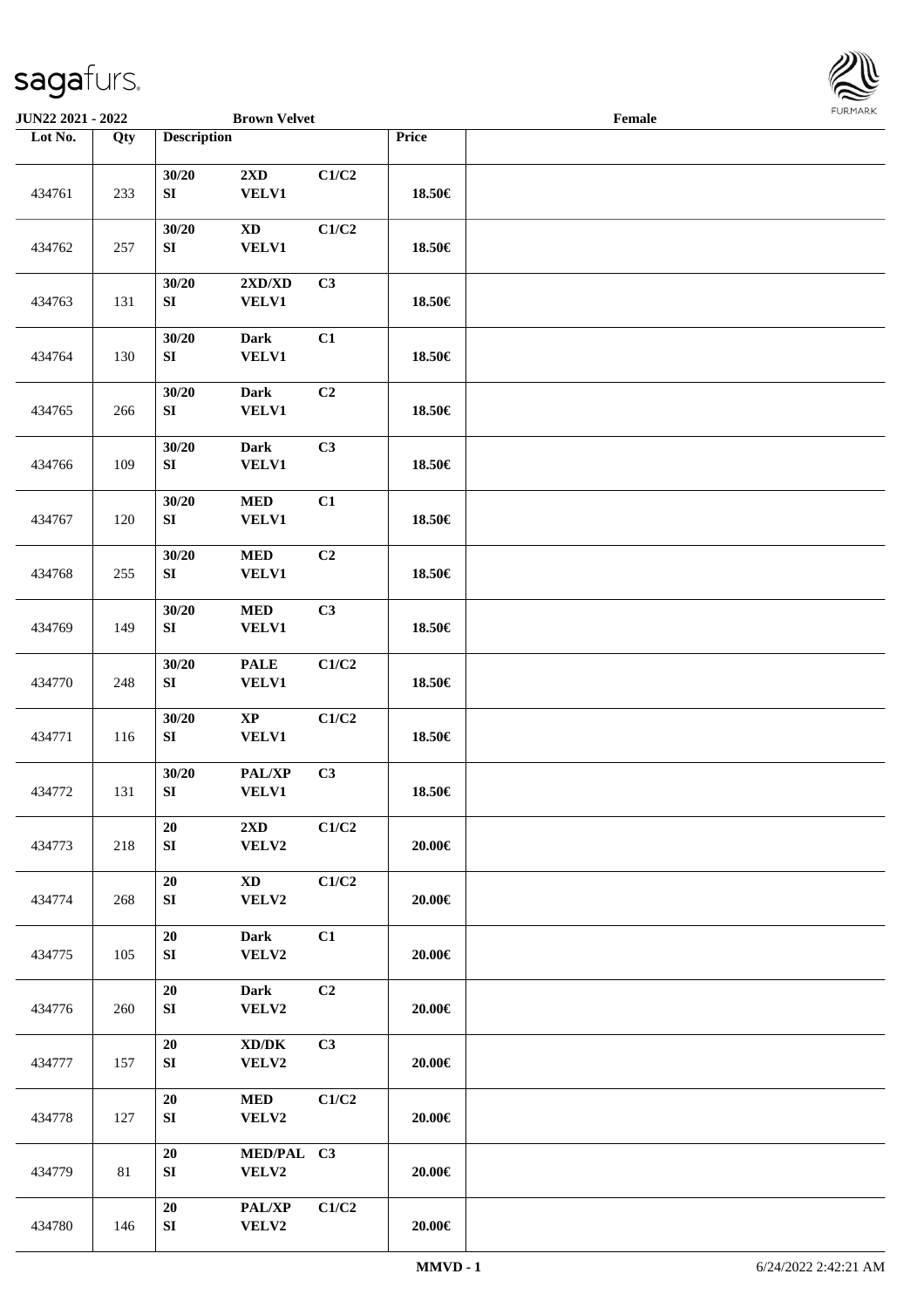

| JUN22 2021 - 2022                                   |                    |                          | <b>Brown Velvet</b>                     |                |                                             | Female |  |
|-----------------------------------------------------|--------------------|--------------------------|-----------------------------------------|----------------|---------------------------------------------|--------|--|
| Lot No.                                             | Qty                | <b>Description</b>       |                                         |                | Price                                       |        |  |
| 434781                                              | 198                | 20<br><b>SAGA</b>        | 2XD<br>VELV1                            | C1             | $(20.50\epsilon)$                           |        |  |
| * * * * * * * *<br>* 434782<br>$\ast$               | * * * * * *<br>425 | 20<br><b>SAGA</b>        | 2XD<br><b>VELV1</b>                     | C <sub>2</sub> | $(20.50\epsilon)$                           |        |  |
| $*$<br>* 434783<br>* * * * * * * * * * * * * *      | 120                |                          | 545 Skins                               |                | $\ast$<br>$(20.50 \in )^*$<br>* * * * * * * |        |  |
| 434784                                              | 253                | 20<br><b>SAGA</b>        | $2\mathbf{X}\mathbf{D}$<br><b>VELV1</b> | C3             | $(20.00\epsilon)$                           |        |  |
| 434785                                              | 214                | 20<br><b>SAGA</b>        | $\mathbf{X}\mathbf{D}$<br><b>VELV1</b>  | C1             | $(20.50\epsilon)$                           |        |  |
| * * * * * * * * * * * * * *<br>* 434786<br>$*$      | 425                | 20<br><b>SAGA</b>        | <b>XD</b><br><b>VELV1</b>               | C <sub>2</sub> | $(20.50\epsilon)$                           |        |  |
| $\ast$<br>$* 434787$<br>* * * * * * * * * * * * * * | 191                |                          | 616 Skins                               |                | $\ast$<br>$(20.50 \in )^*$<br>* * * * * * * |        |  |
| 434788                                              | 283                | 20<br><b>SAGA</b>        | <b>XD</b><br>VELV1                      | C3             | $(20.00\epsilon)$                           |        |  |
| 434789                                              | 251                | 20<br><b>SAGA</b>        | <b>Dark</b><br>VELV1                    | C1             | $(20.50\epsilon)$                           |        |  |
| * * * * * * * * * * * * * *<br>* 434790<br>$*$      | 425                | <b>20</b><br><b>SAGA</b> | <b>Dark</b><br><b>VELV1</b>             | C <sub>2</sub> | $(20.50\epsilon)$                           |        |  |
| $*$<br>* 434791<br>* * * * * * * * * * * * * *      | 333                |                          | 758 Skins                               |                | $\ast$<br>$(20.50 \in )^*$<br>* * * * * * * |        |  |
| 434792                                              | 274                | 20<br><b>SAGA</b>        | <b>Dark</b><br>VELV1                    | C3             | 20.00€                                      |        |  |
| 434793                                              | 209                | 20<br><b>SAGA</b>        | <b>MED</b><br><b>VELV1</b>              | C1             | 20.50€                                      |        |  |
| * * * * * * * * * * * * * *<br>* 434794<br>$*$      | 425                | 20<br><b>SAGA</b>        | <b>MED</b><br><b>VELV1</b>              | C <sub>2</sub> | 20.50€                                      |        |  |
| $*$<br>* 434795<br>* * * * * * * * * * * * * *      | 122                |                          | 547 Skins                               |                | $\ast$<br>20.50€*<br>* * * * * * *          |        |  |
| 434796                                              | 211                | 20<br><b>SAGA</b>        | <b>MED</b><br><b>VELV1</b>              | C3             | 20.00€                                      |        |  |
| 434797                                              | 116                | 20<br><b>SAGA</b>        | <b>PALE</b><br><b>VELV1</b>             | C1             | 20.50€                                      |        |  |
| 434798                                              | 290                | 20<br><b>SAGA</b>        | <b>PALE</b><br><b>VELV1</b>             | C <sub>2</sub> | 20.50€                                      |        |  |
| 434799                                              | 194                | 20<br><b>SAGA</b>        | $\mathbf{XP}$<br><b>VELV1</b>           | C1/C2          | 20.50€                                      |        |  |
| 434800                                              | 255                | 20<br><b>SAGA</b>        | PAL/XP<br><b>VELV1</b>                  | C <sub>3</sub> | $20.00 \in$                                 |        |  |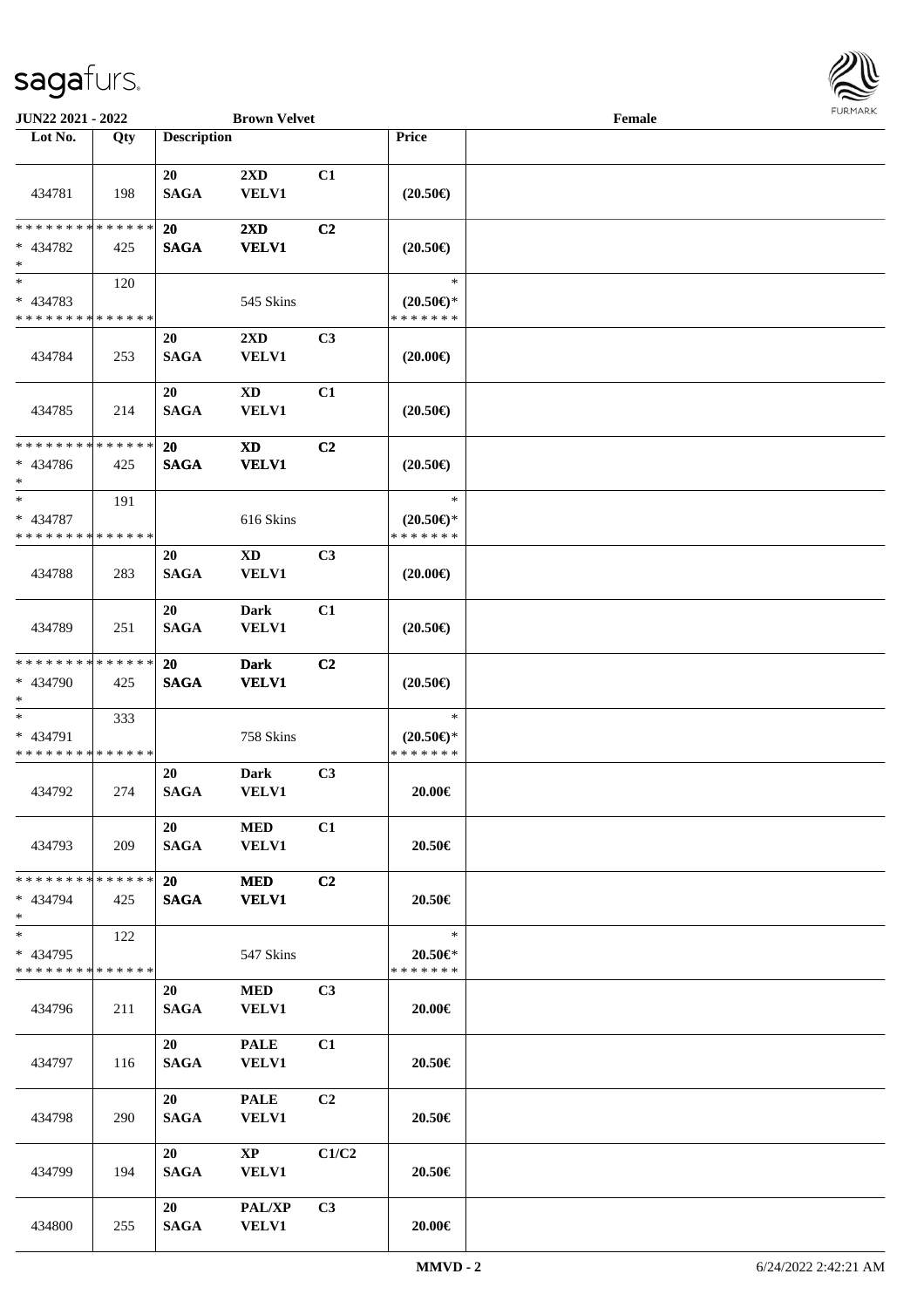

| JUN22 2021 - 2022                                  |     |                          | <b>Brown Velvet</b>              |                |                                          | Female |  |
|----------------------------------------------------|-----|--------------------------|----------------------------------|----------------|------------------------------------------|--------|--|
| Lot No.                                            | Qty | <b>Description</b>       |                                  |                | Price                                    |        |  |
| 434801                                             | 157 | 20<br><b>SAGA</b>        | $2\mathbf{X}\mathbf{D}$<br>VELV2 | C1             | 22.00€                                   |        |  |
| * * * * * * * * * * * * * *<br>* 434802<br>$*$     | 405 | 20<br><b>SAGA</b>        | $2\mathbf{X}\mathbf{D}$<br>VELV2 | C2             | 22.00€                                   |        |  |
| * 434803<br>* * * * * * * * * * * * * *            | 71  |                          | 476 Skins                        |                | $\ast$<br>22.00€<br>* * * * * * *        |        |  |
| 434804                                             | 149 | 20<br><b>SAGA</b>        | 2XD<br>VELV2                     | C <sub>3</sub> | 21.50€                                   |        |  |
| 434805                                             | 175 | 20<br><b>SAGA</b>        | <b>XD</b><br>VELV2               | C1             | 21.50€                                   |        |  |
| * * * * * * * * * * * * * *<br>* 434806<br>$*$     | 425 | <b>20</b><br><b>SAGA</b> | <b>XD</b><br>VELV2               | C2             | 21.50€                                   |        |  |
| $*$<br>* 434807<br>* * * * * * * * * * * * * *     | 115 |                          | 540 Skins                        |                | $\ast$<br>$21.50 \in$<br>* * * * * * *   |        |  |
| 434808                                             | 188 | 20<br><b>SAGA</b>        | XD<br>VELV2                      | C <sub>3</sub> | 21.50€                                   |        |  |
| 434809                                             | 311 | 20<br><b>SAGA</b>        | <b>Dark</b><br>VELV2             | C1             | 21.50€                                   |        |  |
| * * * * * * * * * * * * * *<br>* 434810<br>$*$     | 445 | 20<br><b>SAGA</b>        | <b>Dark</b><br>VELV2             | C2             | 21.50€                                   |        |  |
| $*$<br>* 434811<br>* * * * * * * * * * * * * *     | 425 |                          | 870 Skins                        |                | $\ast$<br>21.50€*<br>* * * * * * *       |        |  |
| 434812                                             | 317 | 20<br><b>SAGA</b>        | <b>Dark</b><br>VELV2             | C3             | 21.50€                                   |        |  |
| 434813                                             | 407 | 20<br>SAGA               | <b>MED</b><br><b>VELV2</b>       | C1             | 21.50€                                   |        |  |
| * * * * * * * * * * * * * * *<br>$* 434814$<br>$*$ | 425 | 20<br><b>SAGA</b>        | <b>MED</b><br><b>VELV2</b>       | C2             | 21.50€                                   |        |  |
| $*$<br>$* 434815$<br>$*$                           | 400 |                          | 2                                |                | $\ast$<br>22.00€*<br>$\ast$              |        |  |
| $*$<br>$* 434816$<br>* * * * * * * * * * * * * *   | 346 |                          | 1171 Skins                       |                | $\ast$<br>$22.00 \in$ *<br>* * * * * * * |        |  |
| 434817                                             | 430 | 20<br><b>SAGA</b>        | <b>MED</b><br><b>VELV2</b>       | C <sub>3</sub> | 21.50€                                   |        |  |
| 434818                                             | 323 | 20<br><b>SAGA</b>        | <b>PALE</b><br>VELV2             | C <sub>1</sub> | 21.50€                                   |        |  |
| * * * * * * * * * * * * * * *<br>$* 434819$<br>$*$ | 425 | <b>20</b><br><b>SAGA</b> | <b>PALE</b><br><b>VELV2</b>      | C <sub>2</sub> | 21.50€                                   |        |  |
| $*$<br>* 434820<br>$*$                             | 410 |                          | 2                                |                | $\ast$<br>$21.50 \in$<br>$\ast$          |        |  |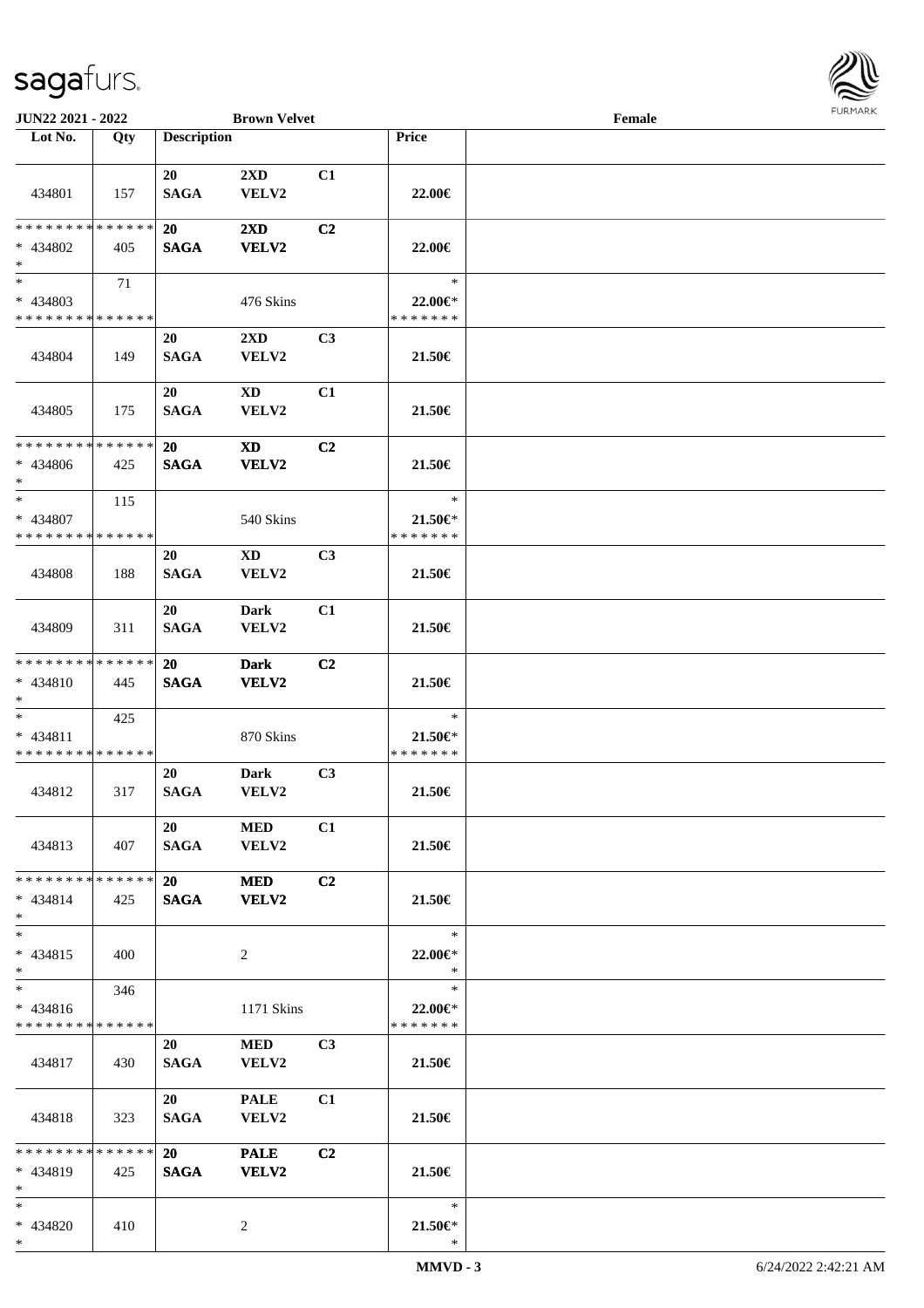**Lot No. Qty Description** 

| $\ast$                                     | 84  | 20                | <b>PALE</b>                 | C2             | $\ast$            |  |
|--------------------------------------------|-----|-------------------|-----------------------------|----------------|-------------------|--|
| * 434821                                   |     | <b>SAGA</b>       | VELV2                       |                | 21.50€*           |  |
| * * * * * * * * <mark>* * * * * * *</mark> |     |                   |                             |                | * * * * * * *     |  |
|                                            |     | 20                | <b>PALE</b>                 | C <sub>3</sub> |                   |  |
| 434822                                     | 336 | <b>SAGA</b>       | VELV2                       |                | 21.50€            |  |
|                                            |     |                   |                             |                |                   |  |
|                                            |     |                   |                             |                |                   |  |
|                                            |     | 20                | $\mathbf{X}\mathbf{P}$      | C1             |                   |  |
| 434823                                     | 163 | <b>SAGA</b>       | VELV2                       |                | 21.50€            |  |
|                                            |     |                   |                             |                |                   |  |
|                                            |     | 20                | $\mathbf{X}\mathbf{P}$      | C <sub>2</sub> |                   |  |
| 434824                                     | 396 | <b>SAGA</b>       | <b>VELV2</b>                |                | 21.00€            |  |
|                                            |     |                   |                             |                |                   |  |
|                                            |     | 20                | $\mathbf{X}\mathbf{P}$      | C <sub>3</sub> |                   |  |
| 434825                                     | 167 | <b>SAGA</b>       | VELV2                       |                | 20.50€            |  |
|                                            |     |                   |                             |                |                   |  |
| * * * * * * * * * * * * * *                |     | 20                | XD/DK                       | C <sub>2</sub> |                   |  |
| $* 434826$                                 | 425 | <b>SAGA</b>       | VELV2                       | <b>OPEN</b>    | 21.00€            |  |
| $*$                                        |     |                   |                             |                |                   |  |
| $*$                                        |     |                   |                             |                | $\ast$            |  |
|                                            | 168 |                   |                             |                |                   |  |
| $* 434827$                                 |     |                   | 593 Skins                   |                | 21.50€*           |  |
| * * * * * * * * * * * * * *                |     |                   |                             |                | * * * * * * *     |  |
| **************                             |     | <b>20</b>         | MED/PAL C2                  |                |                   |  |
| $* 434828$                                 | 425 | <b>SAGA</b>       | VELV2                       | <b>OPEN</b>    | 21.00€            |  |
| $*$                                        |     |                   |                             |                |                   |  |
| $\overline{\ast}$                          |     |                   |                             |                | $\ast$            |  |
| * 434829                                   | 400 |                   | $\overline{c}$              |                | $21.00 \in$       |  |
| $*$                                        |     |                   |                             |                | $\ast$            |  |
| $\overline{\phantom{0}}$                   | 246 |                   |                             |                | $\ast$            |  |
| * 434830                                   |     |                   | 1071 Skins                  |                | $21.00 \in$       |  |
|                                            |     |                   |                             |                | * * * * * * *     |  |
| * * * * * * * * * * * * * *                |     |                   |                             |                |                   |  |
|                                            |     | 20                | $2\mathbf{X}\mathbf{D}$     | C1/C2          |                   |  |
| 434831                                     | 292 | <b>SROY</b>       | <b>VELV1</b>                |                | 21.00€            |  |
|                                            |     |                   |                             |                |                   |  |
|                                            |     | 20                | $\mathbf{X}\mathbf{D}$      | C1/C2          |                   |  |
| 434832                                     | 313 | <b>SROY</b>       | VELV1                       |                | $(21.00\epsilon)$ |  |
|                                            |     |                   |                             |                |                   |  |
|                                            |     | 20                | 2XD/XD                      | C <sub>3</sub> |                   |  |
| 434833                                     | 176 | <b>SROY</b>       | <b>VELV1</b>                |                | $(20.50\epsilon)$ |  |
|                                            |     |                   |                             |                |                   |  |
|                                            |     | 20                | <b>Dark</b>                 | C1             |                   |  |
| 434834                                     | 99  | <b>SROY</b>       | <b>VELV1</b>                |                | $(21.00\epsilon)$ |  |
|                                            |     |                   |                             |                |                   |  |
|                                            |     |                   |                             |                |                   |  |
|                                            |     | 20                | <b>Dark</b>                 | C2             |                   |  |
| 434835                                     | 235 | <b>SROY</b>       | <b>VELV1</b>                |                | $(21.00\epsilon)$ |  |
|                                            |     |                   |                             |                |                   |  |
|                                            |     | 20                | <b>Dark</b>                 | C3             |                   |  |
| 434836                                     | 105 | <b>SROY</b>       | <b>VELV1</b>                |                | $(20.50\epsilon)$ |  |
|                                            |     |                   |                             |                |                   |  |
|                                            |     | 20                | <b>MED</b>                  | C1             |                   |  |
| 434837                                     | 119 | <b>SROY</b>       | <b>VELV1</b>                |                | $(21.00\epsilon)$ |  |
|                                            |     |                   |                             |                |                   |  |
|                                            |     | 20                | $\bf MED$                   | C2             |                   |  |
|                                            |     | <b>SROY</b>       | <b>VELV1</b>                |                | $(21.00\epsilon)$ |  |
|                                            |     |                   |                             |                |                   |  |
| 434838                                     | 280 |                   |                             |                |                   |  |
|                                            |     |                   |                             |                |                   |  |
|                                            |     | 20                | <b>PALE</b>                 | C1             |                   |  |
| 434839                                     | 100 | <b>SROY</b>       | <b>VELV1</b>                |                | $(21.00\epsilon)$ |  |
|                                            |     |                   |                             |                |                   |  |
| 434840                                     | 162 | 20<br><b>SROY</b> | <b>PALE</b><br><b>VELV1</b> | C2             | $(21.00\epsilon)$ |  |

 $\overline{\phantom{a}}$ 

**JUN22 2021 - 2022 Brown Velvet Female**<br> **Lot No.** Qty **Description Price Female** 

a)

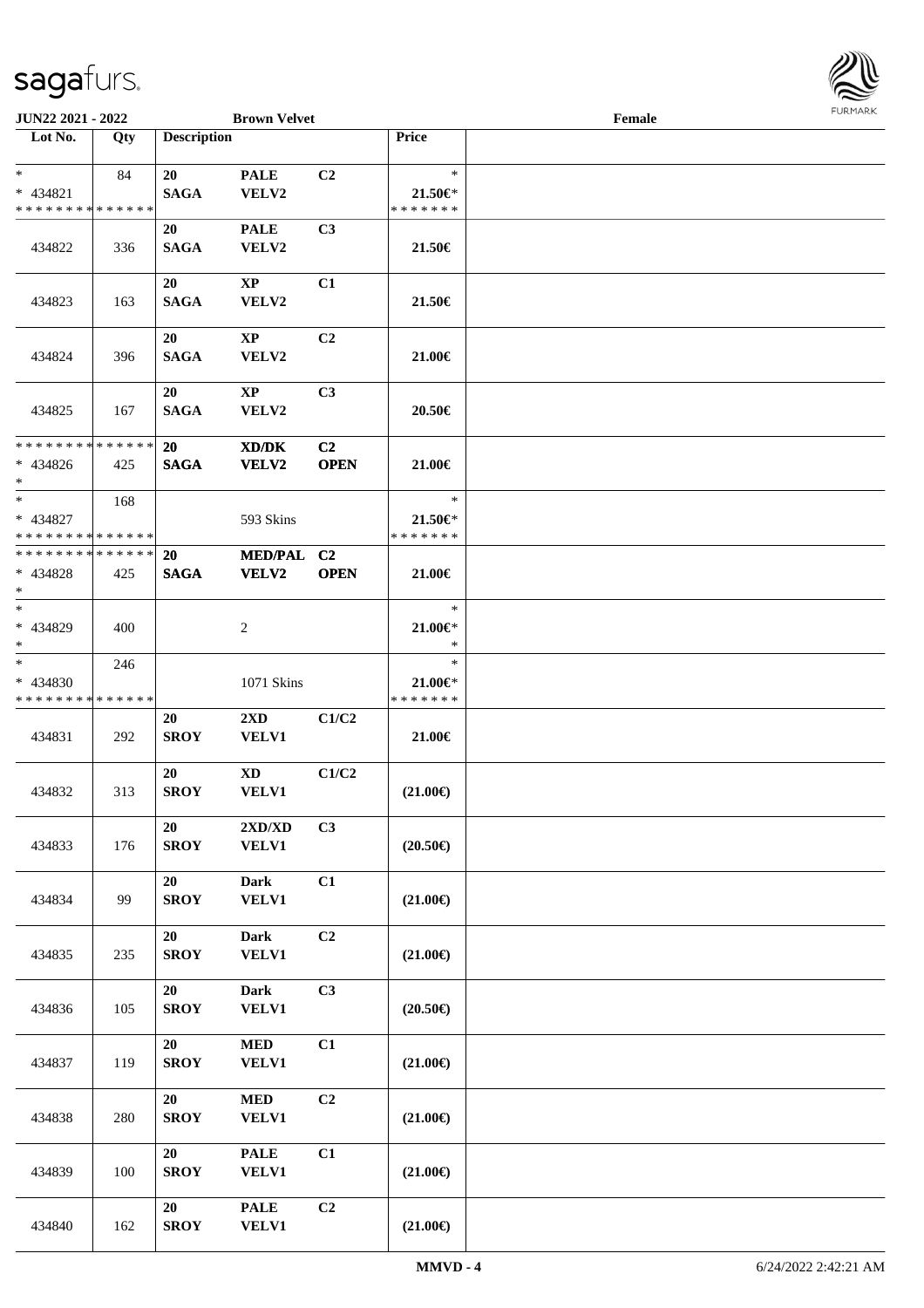

| <b>JUN22 2021 - 2022</b>                                      |     |                    | <b>Brown Velvet</b>              |                |                                    | Female |  |
|---------------------------------------------------------------|-----|--------------------|----------------------------------|----------------|------------------------------------|--------|--|
| Lot No.                                                       | Qty | <b>Description</b> |                                  |                | Price                              |        |  |
| 434841                                                        | 179 | 20<br><b>SROY</b>  | MED/PAL C3<br>VELV1              |                | $(20.50\epsilon)$                  |        |  |
| 434842                                                        | 94  | 20<br><b>SROY</b>  | $\bold{XP}$<br><b>VELV1</b>      | C1/C2          | $(21.00\epsilon)$                  |        |  |
| 434843                                                        | 275 | 20<br><b>SROY</b>  | $2\mathbf{X}\mathbf{D}$<br>VELV2 | C1/C2          | 23.00€                             |        |  |
| 434844                                                        | 274 | 20<br><b>SROY</b>  | $\mathbf{X}\mathbf{D}$<br>VELV2  | C1/C2          | 23.00€                             |        |  |
| 434845                                                        | 168 | 20<br><b>SROY</b>  | 2XD/XD<br>VELV2                  | C3             | 22.50€                             |        |  |
| 434846                                                        | 135 | 20<br><b>SROY</b>  | Dark<br>VELV2                    | C1             | 23.00€                             |        |  |
| 434847                                                        | 358 | 20<br><b>SROY</b>  | Dark<br>VELV2                    | C2             | 23.50€                             |        |  |
| 434848                                                        | 145 | 20<br><b>SROY</b>  | Dark<br>VELV2                    | C3             | 22.00€                             |        |  |
| 434849                                                        | 346 | 20<br><b>SROY</b>  | <b>MED</b><br>VELV2              | C1             | 22.50€                             |        |  |
| * * * * * * * * * * * * * *<br>* 434850<br>$*$                | 405 | 20<br><b>SROY</b>  | $\bf MED$<br>VELV2               | C2             | 22.00€                             |        |  |
| $*$<br>* 434851<br>* * * * * * * * * * * * * *                | 391 |                    | 796 Skins                        |                | $\ast$<br>22.00€*<br>* * * * * * * |        |  |
| 434852                                                        | 247 | 20<br><b>SROY</b>  | <b>MED</b><br>VELV2              | C3             | 22.00€                             |        |  |
| 434853                                                        | 233 | 20<br><b>SROY</b>  | <b>PALE</b><br>VELV2             | C1             | 22.00€                             |        |  |
| * * * * * * * * <mark>* * * * * *</mark><br>$* 434854$<br>$*$ | 405 | 20<br><b>SROY</b>  | <b>PALE</b><br><b>VELV2</b>      | C2             | 22.00€                             |        |  |
| $*$<br>* 434855<br>* * * * * * * * * * * * * *                | 176 |                    | 581 Skins                        |                | $\ast$<br>22.00€*<br>* * * * * * * |        |  |
| 434856                                                        | 108 | 20<br><b>SROY</b>  | $\mathbf{XP}$<br>VELV2           | C1             | 22.00€                             |        |  |
| 434857                                                        | 274 | 20<br><b>SROY</b>  | $\mathbf{XP}$<br>VELV2           | C <sub>2</sub> | 22.00€                             |        |  |
| 434858                                                        | 232 | 20<br><b>SROY</b>  | <b>PAL/XP</b><br>VELV2           | C <sub>3</sub> | 22.00€                             |        |  |
| 434859                                                        | 91  | 20<br>$\bf LUMI$   | $2\mathbf{X}\mathbf{D}$<br>VELV2 | C1/C2          | 23.00€                             |        |  |
| 434860                                                        | 104 | 20<br>$\bf LUMI$   | XD<br>VELV2                      | C1/C2          | 23.00€                             |        |  |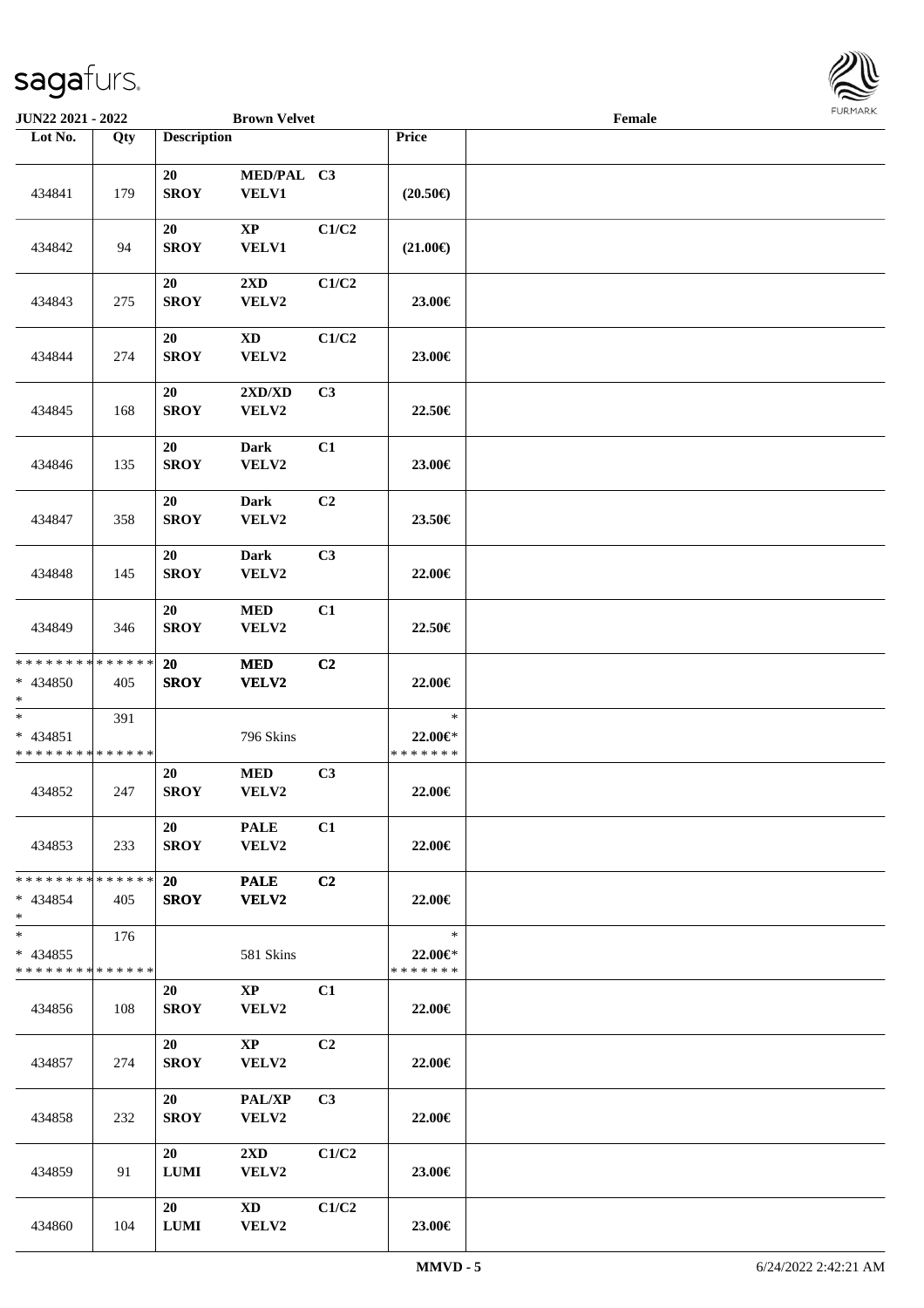

| <b>JUN22 2021 - 2022</b> |     |                    | <b>Brown Velvet</b>        |                |              | Female | <b>FURMARK</b> |
|--------------------------|-----|--------------------|----------------------------|----------------|--------------|--------|----------------|
| Lot No.<br>Qty           |     | <b>Description</b> |                            |                | <b>Price</b> |        |                |
| 434861                   | 151 | 20<br><b>LUMI</b>  | <b>Dark</b><br>VELV2       | C1/C2          | 23.00€       |        |                |
| 434862                   | 80  | 20<br><b>LUMI</b>  | XD/DK<br><b>VELV2</b>      | C <sub>3</sub> | 22.50€       |        |                |
| 434863                   | 271 | 20<br><b>LUMI</b>  | <b>MED</b><br>VELV2        | C1/C2          | 22.50€       |        |                |
| 434864                   | 188 | 20<br><b>LUMI</b>  | <b>PALE</b><br>VELV2       | C1/C2          | 22.50€       |        |                |
| 434865                   | 130 | 20<br><b>LUMI</b>  | MED/PAL C3<br><b>VELV2</b> |                | 22.00€       |        |                |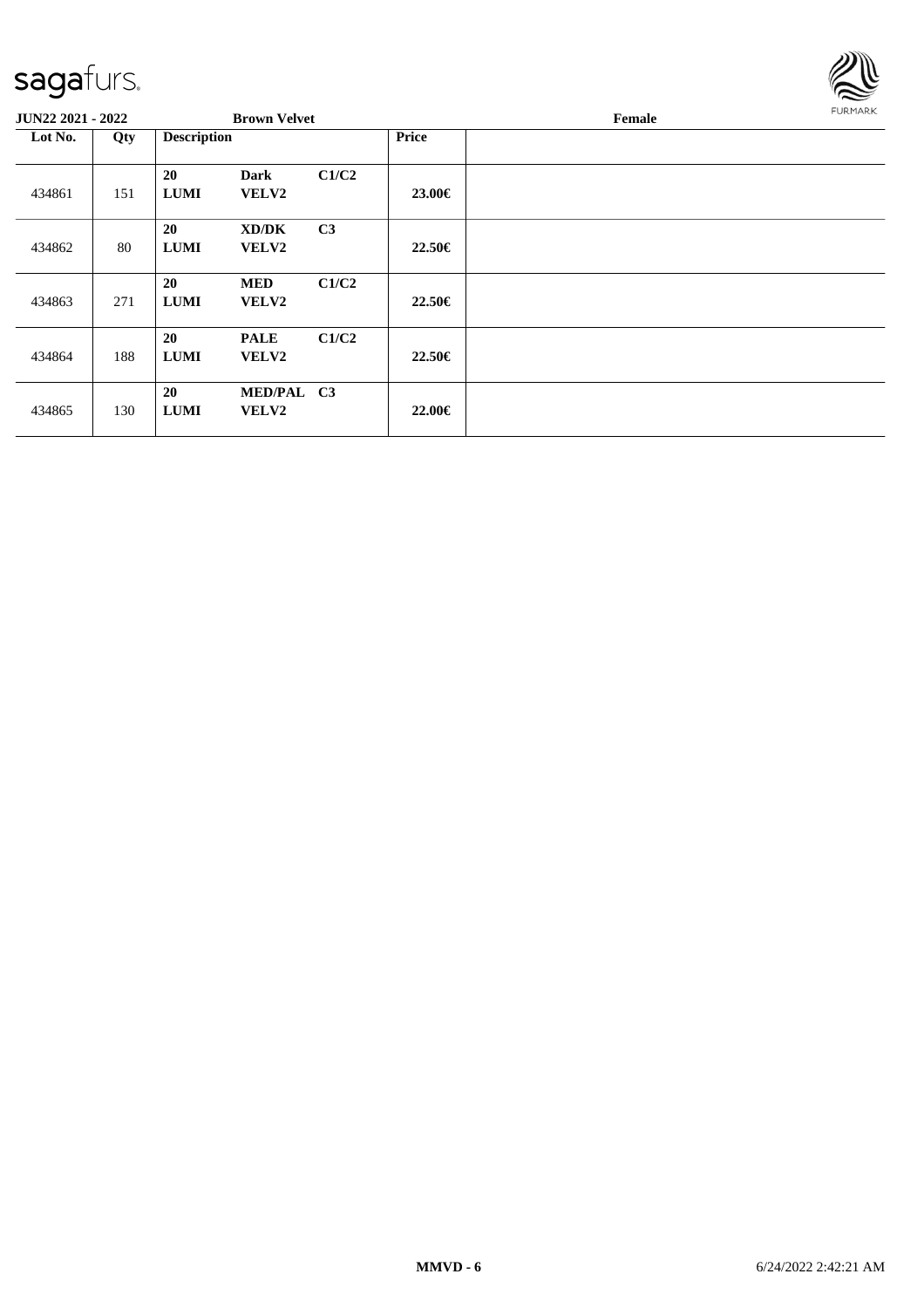\*



| <b>JUN22 2021 - 2022</b>                   |     |                    | <b>Brown Velvet</b>    |                |                   | Female |  |
|--------------------------------------------|-----|--------------------|------------------------|----------------|-------------------|--------|--|
| Lot No.                                    | Qty | <b>Description</b> |                        |                | <b>Price</b>      |        |  |
|                                            |     |                    |                        |                |                   |        |  |
| * * * * * * * * <mark>* * * * * * *</mark> |     | $\mathbf{0}$       | <b>MED</b>             | C1             |                   |        |  |
| * 434921                                   | 465 | SI                 | <b>VELV1</b>           |                | 16.00€            |        |  |
| $*$                                        |     |                    |                        |                |                   |        |  |
| $*$                                        |     |                    |                        |                | $\ast$            |        |  |
| * 434922                                   | 420 |                    | 2                      |                | 16.00€*           |        |  |
| $\ast$                                     |     |                    |                        |                | $\ast$            |        |  |
| $*$                                        | 74  |                    |                        |                | $\ast$            |        |  |
| * 434923                                   |     |                    | 959 Skins              |                | 15.00€*           |        |  |
| * * * * * * * * * * * * * *                |     |                    |                        |                | * * * * * * *     |        |  |
| * * * * * * * * * * * * * * *              |     | $\mathbf{0}$       | <b>MED</b>             | C <sub>2</sub> |                   |        |  |
| * 434924                                   | 465 | SI                 | <b>VELV1</b>           |                | 16.00€            |        |  |
| $*$                                        |     |                    |                        |                |                   |        |  |
| $*$                                        |     |                    |                        |                | $\ast$            |        |  |
| * 434925                                   |     |                    |                        |                |                   |        |  |
|                                            | 440 |                    | 2                      |                | 16.00€*<br>$\ast$ |        |  |
| $*$<br>$*$                                 |     |                    |                        |                | $\ast$            |        |  |
|                                            |     |                    |                        |                |                   |        |  |
| * 434926                                   | 440 |                    | 3                      |                | 16.00€*           |        |  |
| $*$                                        |     |                    |                        |                | $\ast$            |        |  |
| $*$                                        |     |                    |                        |                | $\ast$            |        |  |
| * 434927                                   | 440 |                    | 4                      |                | 16.00€*           |        |  |
| $*$                                        |     |                    |                        |                | $\ast$            |        |  |
|                                            |     |                    |                        |                | $\ast$            |        |  |
| * 434928                                   | 440 |                    | 5                      |                | 16.00€*           |        |  |
| $*$                                        |     |                    |                        |                | $\ast$            |        |  |
| $*$                                        |     |                    |                        |                | $\ast$            |        |  |
| * 434929                                   | 440 |                    | 6                      |                | 16.00€*           |        |  |
| $*$                                        |     |                    |                        |                | $\ast$            |        |  |
| $*$                                        | 184 |                    |                        |                | $\ast$            |        |  |
| * 434930                                   |     |                    | 2849 Skins             |                | 16.00€*           |        |  |
| * * * * * * * * * * * * * *                |     |                    |                        |                | * * * * * * *     |        |  |
| * * * * * * * * <mark>* * * * * * *</mark> |     | $\mathbf{0}$       | <b>PALE</b>            | C1             |                   |        |  |
| * 434931                                   | 465 | SI                 | <b>VELV1</b>           |                | 15.50€            |        |  |
| $*$ $*$                                    |     |                    |                        |                |                   |        |  |
| $*$                                        | 104 |                    |                        |                | $\ast$            |        |  |
| * 434932                                   |     |                    | 569 Skins              |                | 15.50€*           |        |  |
| * * * * * * * * * * * * * * *              |     |                    |                        |                | * * * * * * *     |        |  |
| * * * * * * * * * * * * * * *              |     | 0 PALE             |                        | C <sub>2</sub> |                   |        |  |
| $* 434933$                                 | 465 | SI                 | <b>VELV1</b>           |                | 16.50€            |        |  |
| $*$                                        |     |                    |                        |                |                   |        |  |
| $*$                                        |     |                    |                        |                | $\ast$            |        |  |
| * 434934                                   | 440 |                    | 2                      |                | 15.50€*           |        |  |
| $*$                                        |     |                    |                        |                | $\ast$            |        |  |
| $*$                                        |     |                    |                        |                | $\ast$            |        |  |
| * 434935                                   | 440 |                    | 3                      |                | 15.50€*           |        |  |
| $*$                                        |     |                    |                        |                | $\ast$            |        |  |
| $*$ $*$                                    | 468 |                    |                        |                | $\ast$            |        |  |
| * 434936                                   |     |                    | 1813 Skins             |                | 15.50€*           |        |  |
| * * * * * * * * * * * * * * *              |     |                    |                        |                | * * * * * * *     |        |  |
|                                            |     |                    | <b>PALE</b>            | C <sub>3</sub> |                   |        |  |
|                                            |     |                    |                        |                |                   |        |  |
| * 434937                                   | 465 | SI                 | <b>VELV1</b>           |                | 15.50€            |        |  |
| $*$ and $*$<br>$\ddot{x}$                  |     |                    |                        |                | $\mathbb{R}^n$    |        |  |
|                                            | 236 |                    |                        |                |                   |        |  |
| * 434938                                   |     |                    | 701 Skins              |                | 15.50 $\in$ *     |        |  |
| * * * * * * * * * * * * * * *              |     |                    |                        |                | * * * * * * *     |        |  |
|                                            |     | $\bf{0}$           | $\mathbf{X}\mathbf{P}$ | C1             |                   |        |  |
| 434939                                     | 239 | SI                 | <b>VELV1</b>           |                | 15.50€            |        |  |
|                                            |     |                    |                        |                |                   |        |  |
|                                            |     |                    | $\mathbf{X}\mathbf{P}$ | C <sub>2</sub> |                   |        |  |
| * 434940                                   | 465 | SI                 | <b>VELV1</b>           |                | 15.50€            |        |  |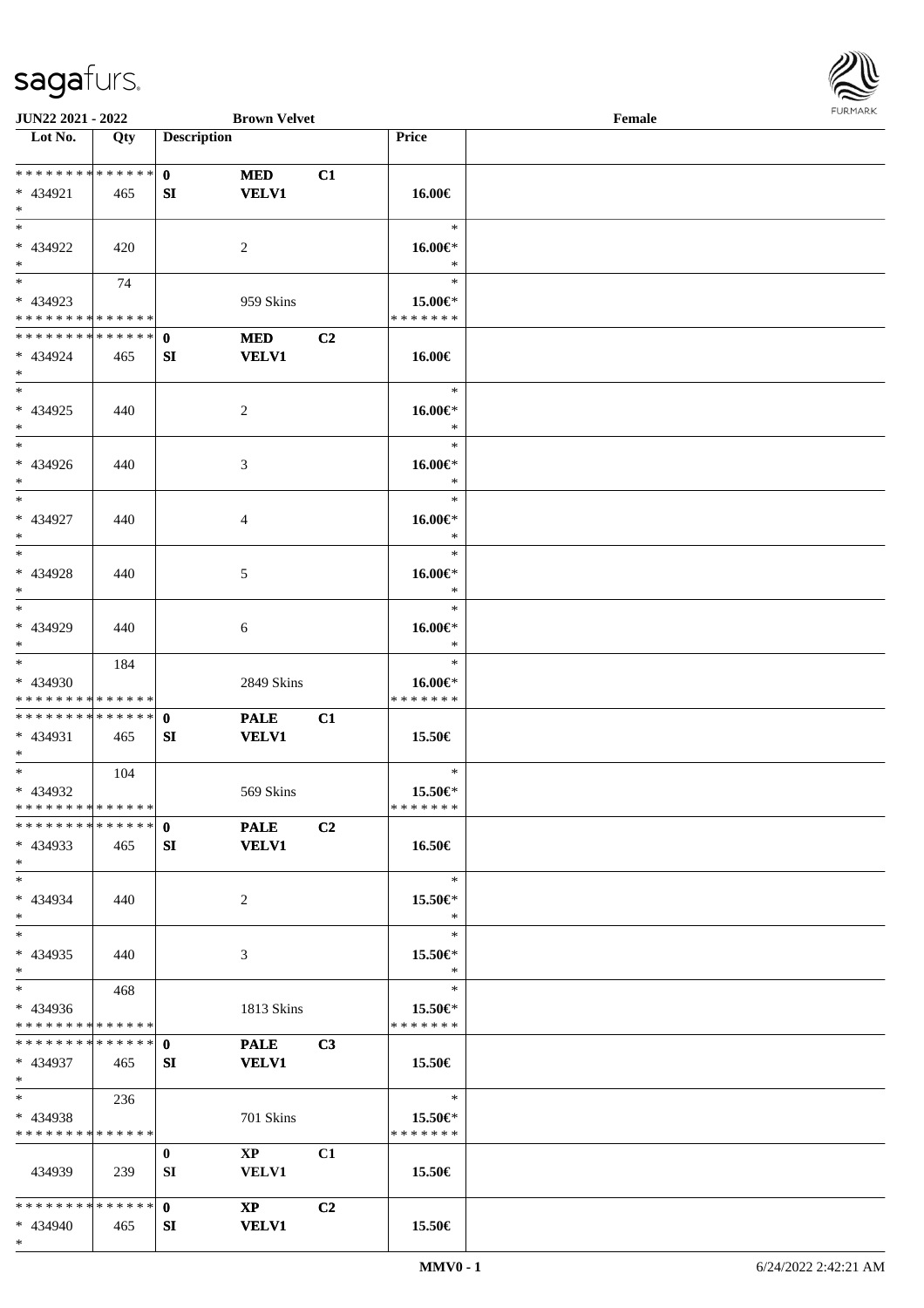

| JUN22 2021 - 2022                                    |     |                    | <b>Brown Velvet</b>                    |                |                                       | Female |  |
|------------------------------------------------------|-----|--------------------|----------------------------------------|----------------|---------------------------------------|--------|--|
| Lot No.                                              | Qty | <b>Description</b> |                                        |                | Price                                 |        |  |
| $*$ $*$<br>$* 434941$<br>* * * * * * * * * * * * * * | 268 | $\bf{0}$<br>SI     | $\mathbf{X}\mathbf{P}$<br><b>VELV1</b> | C <sub>2</sub> | $\ast$<br>15.50€*<br>* * * * * * *    |        |  |
| 434942                                               | 413 | $\bf{0}$<br>SI     | $\bf MED$<br>VELV2                     | C1             | 16.50€                                |        |  |
| * * * * * * * * * * * * * * *<br>$* 434943$<br>$*$   | 425 | $\mathbf{0}$<br>SI | <b>MED</b><br>VELV2                    | C2             | 16.50€                                |        |  |
| $*$<br>* 434944<br>$*$                               | 440 |                    | $\overline{c}$                         |                | $\ast$<br>16.50€*<br>$\ast$           |        |  |
| $\ast$<br>$* 434945$<br>$*$                          | 440 |                    | 3                                      |                | $\ast$<br>16.50€*<br>$\ast$           |        |  |
| $*$<br>* 434946<br>* * * * * * * * * * * * * *       | 157 |                    | 1462 Skins                             |                | $\ast$<br>16.50€*<br>* * * * * * *    |        |  |
| **************<br>* 434947<br>$*$                    | 464 | $\mathbf{0}$<br>SI | <b>MED</b><br><b>VELV2</b>             | C3             | 17.00€                                |        |  |
| $*$<br>* 434948<br>* * * * * * * * * * * * * *       | 144 |                    | 608 Skins                              |                | $\ast$<br>17.00€*<br>* * * * * * *    |        |  |
| 434949                                               | 365 | $\bf{0}$<br>SI     | <b>PALE</b><br>VELV2                   | C1             | 17.00€                                |        |  |
| * * * * * * * * * * * * * *<br>* 434950<br>$*$       | 465 | $\mathbf{0}$<br>SI | <b>PALE</b><br><b>VELV2</b>            | C2             | 16.50€                                |        |  |
| $*$<br>$* 434951$<br>$*$                             | 440 |                    | $\overline{c}$                         |                | $\ast$<br>16.50€*<br>$\ast$           |        |  |
| $*$<br>* 434952<br>* * * * * * * * * * * * * *       | 230 |                    | 1135 Skins                             |                | $\ast$<br>16.50€*<br>*******          |        |  |
| 434953                                               | 460 | $\bf{0}$<br>SI     | <b>PALE</b><br>VELV2                   | C3             | 16.50€                                |        |  |
| 434954                                               | 195 | $\mathbf{0}$<br>SI | $\mathbf{XP}$<br>VELV2                 | C1             | 17.00€                                |        |  |
| 434955                                               | 471 | $\bf{0}$<br>SI     | $\mathbf{X}\mathbf{P}$<br>VELV2        | C2             | 16.50€                                |        |  |
| 434956<br>* * * * * * * * * * * * * * *              | 155 | $\bf{0}$<br>SI     | $\mathbf{XP}$<br>VELV2                 | C3             | 16.50€                                |        |  |
| * 434957<br>$*$ $-$                                  | 465 | $\mathbf{0}$<br>IB | MED/PAL C2<br><b>VELV1</b>             | <b>CHIP</b>    | 15.50€                                |        |  |
| $*$<br>* 434958<br>$*$<br>$*$                        | 440 |                    | 2                                      |                | $\ast$<br>15.50€*<br>$\ast$<br>$\ast$ |        |  |
| * 434959<br>$*$                                      | 440 |                    | 3                                      |                | 15.50€*<br>$\ast$                     |        |  |
| $*$<br>* 434960<br>$*$                               | 440 |                    | 4                                      |                | $\ast$<br>15.50€*<br>$\ast$           |        |  |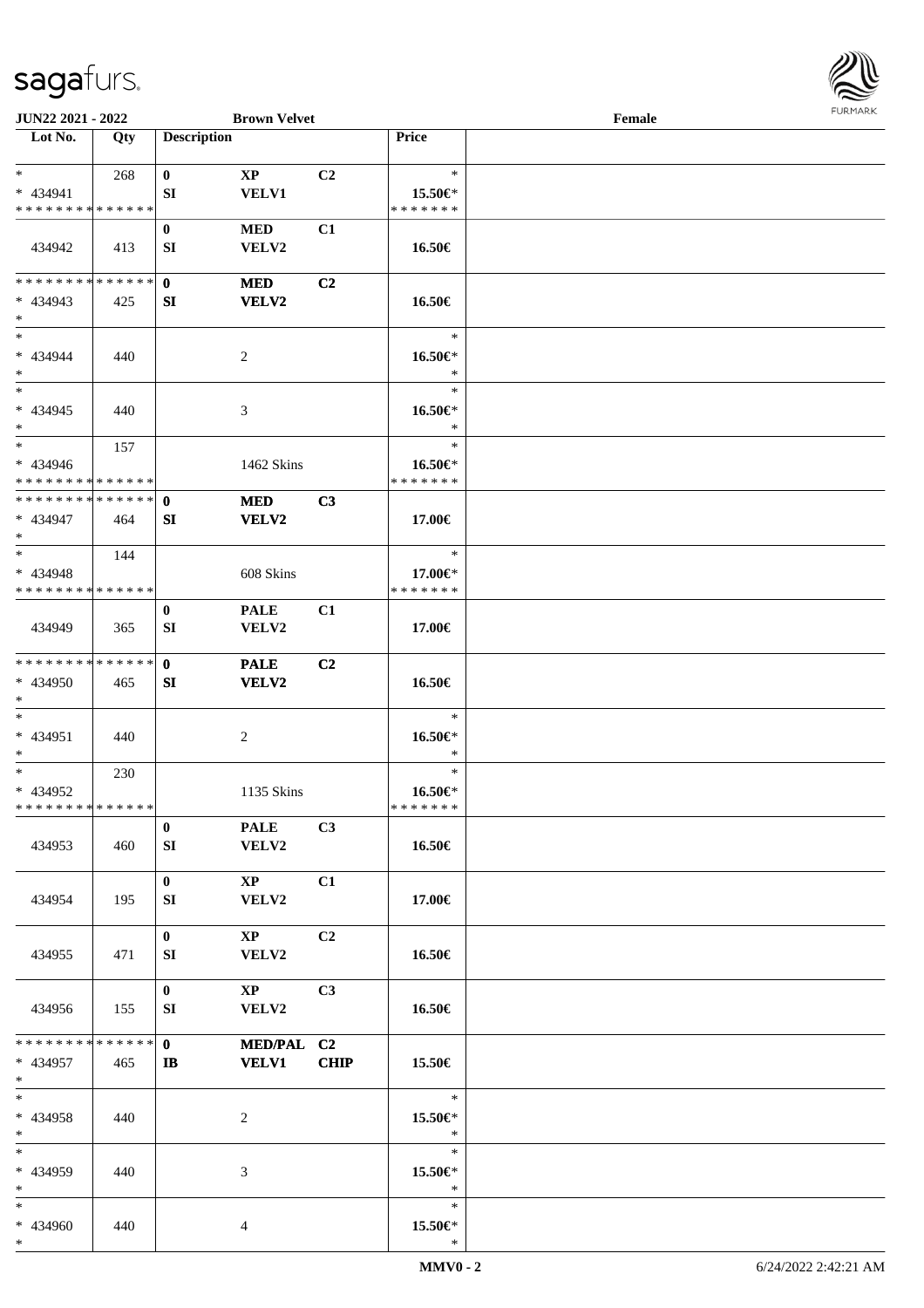

| <b>JUN22 2021 - 2022</b>                   |     |                    | <b>Brown Velvet</b> |             |                     | Female |  |
|--------------------------------------------|-----|--------------------|---------------------|-------------|---------------------|--------|--|
| Lot No.                                    | Qty | <b>Description</b> |                     |             | Price               |        |  |
|                                            |     |                    |                     |             |                     |        |  |
| $*$                                        |     | $\mathbf{0}$       | MED/PAL C2          |             | $\ast$              |        |  |
| * 434961                                   | 440 | $\bf{IB}$          | <b>VELV1</b>        | <b>CHIP</b> | 15.50€*             |        |  |
| $*$                                        |     |                    |                     |             | $\ast$              |        |  |
|                                            | 430 |                    |                     |             | $\ast$              |        |  |
| * 434962                                   |     |                    | 2655 Skins          |             | 15.50€*             |        |  |
| * * * * * * * * * * * * * *                |     |                    |                     |             | * * * * * * *       |        |  |
| * * * * * * * * * * * * * * *              |     |                    | <b>Dark</b>         |             |                     |        |  |
|                                            |     | $\mathbf{0}$       |                     | C1          |                     |        |  |
| * 434963                                   | 445 | <b>SAGA</b>        | <b>VELV1</b>        |             | $(18.50\epsilon)$   |        |  |
| $*$                                        |     |                    |                     |             |                     |        |  |
| $*$                                        |     |                    |                     |             | $\ast$              |        |  |
| * 434964                                   | 271 |                    | 2                   |             | $(18.50\epsilon)$ * |        |  |
| $*$                                        |     |                    |                     |             | $\ast$              |        |  |
| $*$                                        | 139 |                    |                     |             | $\ast$              |        |  |
| $* 434965$                                 |     |                    | 855 Skins           |             | $(18.50\epsilon)$ * |        |  |
| * * * * * * * * <mark>* * * * * * *</mark> |     |                    |                     |             | * * * * * * *       |        |  |
| * * * * * * * * * * * * * * *              |     | $\mathbf{0}$       | <b>MED</b>          | C1          |                     |        |  |
| * 434966                                   | 445 | <b>SAGA</b>        | <b>VELV1</b>        |             | 17.50€              |        |  |
| $*$                                        |     |                    |                     |             |                     |        |  |
| $*$                                        |     |                    |                     |             | $\ast$              |        |  |
| * 434967                                   | 420 |                    | 2                   |             | 17.50€*             |        |  |
| $*$                                        |     |                    |                     |             | $\ast$              |        |  |
|                                            |     |                    |                     |             | $\ast$              |        |  |
| * 434968                                   |     |                    |                     |             | 17.50€*             |        |  |
| $\ast$                                     | 420 |                    | 3                   |             | $\ast$              |        |  |
| $*$                                        |     |                    |                     |             | $\ast$              |        |  |
|                                            |     |                    |                     |             |                     |        |  |
| * 434969                                   | 420 |                    | 4                   |             | 17.50€*             |        |  |
| $*$                                        |     |                    |                     |             | $\ast$              |        |  |
| $\overline{\cdot}$                         |     |                    |                     |             | $\ast$              |        |  |
| * 434970                                   | 420 |                    | 5                   |             | 17.50€*             |        |  |
| $*$                                        |     |                    |                     |             | $\ast$              |        |  |
| $*$                                        |     |                    |                     |             | $\ast$              |        |  |
| * 434971                                   | 420 |                    | 6                   |             | 17.50€*             |        |  |
| $*$                                        |     |                    |                     |             | $\ast$              |        |  |
| $*$                                        |     |                    |                     |             | $\ast$              |        |  |
| * 434972                                   | 420 |                    | 7                   |             | $(17.50\epsilon)$ * |        |  |
| $*$                                        |     |                    |                     |             | $\ast$              |        |  |
| $*$                                        | 259 |                    |                     |             | $\ast$              |        |  |
| * 434973                                   |     |                    | 3224 Skins          |             | $(17.50\epsilon)$ * |        |  |
| * * * * * * * * * * * * * * *              |     |                    |                     |             | * * * * * * *       |        |  |
| * * * * * * * * * * * * * * *              |     | $\mathbf{0}$       | <b>MED</b>          | C2          |                     |        |  |
| * 434974                                   |     | <b>SAGA</b>        | <b>VELV1</b>        |             | $(17.50\epsilon)$   |        |  |
| $*$                                        | 445 |                    |                     |             |                     |        |  |
| $*$                                        |     |                    |                     |             | $\ast$              |        |  |
|                                            |     |                    |                     |             |                     |        |  |
| * 434975                                   | 420 |                    | 2                   |             | $(17.50\epsilon)$ * |        |  |
| $*$                                        |     |                    |                     |             | $\ast$              |        |  |
| $*$                                        |     |                    |                     |             | $\ast$              |        |  |
| * 434976                                   | 420 |                    | 3                   |             | $(17.50\epsilon)$ * |        |  |
| $*$                                        |     |                    |                     |             | $\ast$              |        |  |
| $*$                                        |     |                    |                     |             | $\ast$              |        |  |
| * 434977                                   | 420 |                    | 4                   |             | $(17.50\epsilon)$ * |        |  |
| $*$                                        |     |                    |                     |             | $\ast$              |        |  |
| $*$                                        |     |                    |                     |             | $\ast$              |        |  |
| * 434978                                   | 420 |                    | 5                   |             | $(17.50\epsilon)$ * |        |  |
| $*$                                        |     |                    |                     |             | $\ast$              |        |  |
| $*$                                        |     |                    |                     |             | $\ast$              |        |  |
| * 434979                                   | 420 |                    | 6                   |             | $(17.50\epsilon)$ * |        |  |
| $*$                                        |     |                    |                     |             | $\ast$              |        |  |
| $*$                                        |     |                    |                     |             | $\ast$              |        |  |
| * 434980                                   | 420 |                    | $\tau$              |             | $(17.50\epsilon)$ * |        |  |
| $*$                                        |     |                    |                     |             | $\ast$              |        |  |
|                                            |     |                    |                     |             |                     |        |  |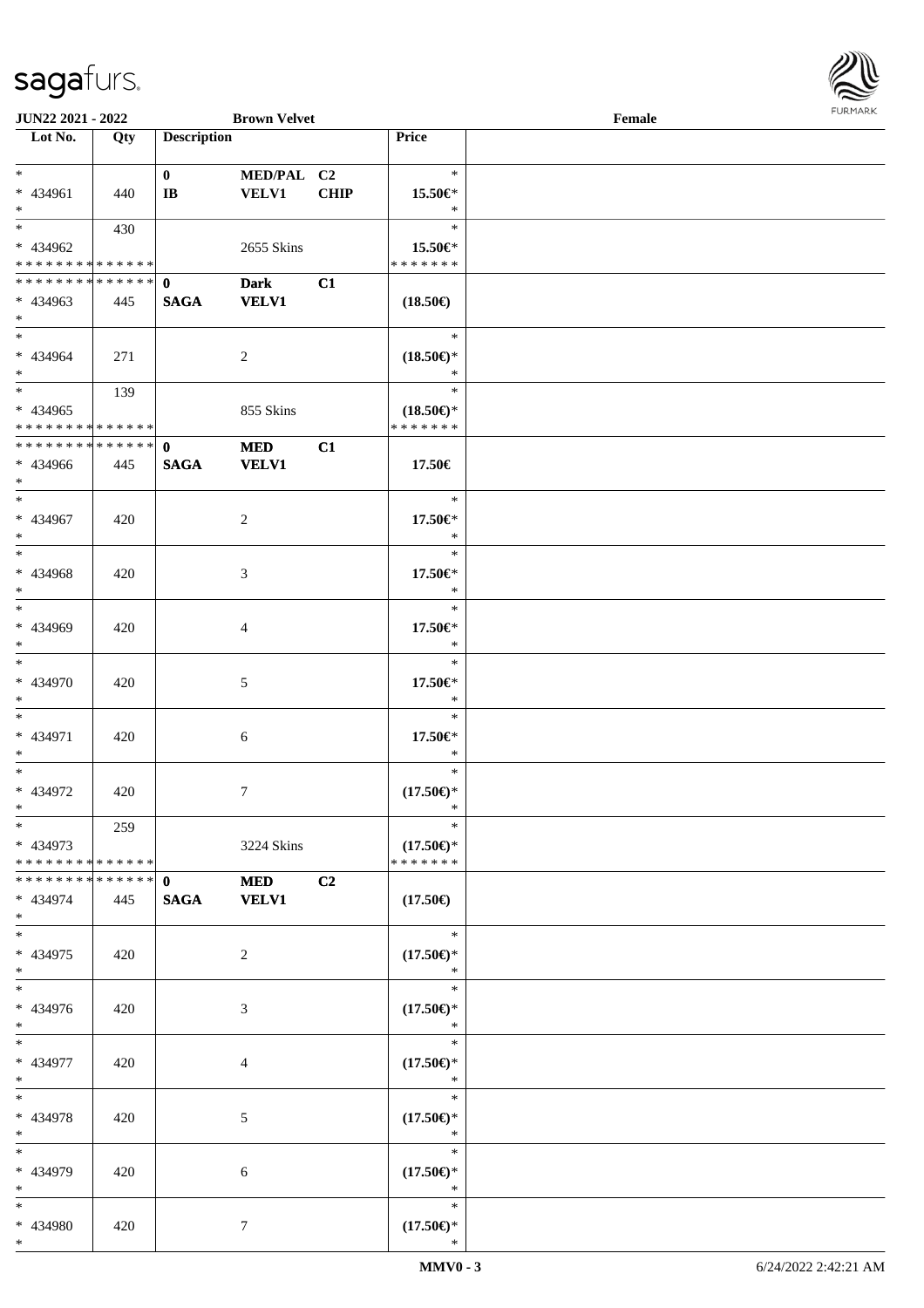\*



| <b>JUN22 2021 - 2022</b>                                                    |                    |                             | <b>Brown Velvet</b>                          |                                                | Female |  |
|-----------------------------------------------------------------------------|--------------------|-----------------------------|----------------------------------------------|------------------------------------------------|--------|--|
| Lot No.                                                                     | Qty                | <b>Description</b>          |                                              | Price                                          |        |  |
| $*$<br>* 434981<br>$*$                                                      | 420                | $\mathbf{0}$<br><b>SAGA</b> | <b>MED</b><br>C <sub>2</sub><br><b>VELV1</b> | $\ast$<br>$(17.50\epsilon)$ *<br>$\ast$        |        |  |
| $\overline{\ }$<br>* 434982<br>$*$                                          | 420                |                             | $\overline{9}$                               | $\ast$<br>$(17.50\epsilon)$ *<br>$\ast$        |        |  |
| * 434983<br>$\ast$                                                          | 420                |                             | 10                                           | $\ast$<br>$(17.50\epsilon)$ *<br>$\ast$        |        |  |
| $\ddot{x}$<br>* 434984<br>$*$                                               | 420                |                             | 11                                           | $\ast$<br>$(17.50\epsilon)$ *<br>$\ast$        |        |  |
| $\overline{\ast}$<br>* 434985<br>$*$                                        | 420                |                             | 12                                           | $\ast$<br>$(17.50\epsilon)$ *<br>$\ast$        |        |  |
| * 434986<br>$*$<br>$\overline{\ast}$                                        | 420                |                             | 13                                           | $\ast$<br>$(17.50\epsilon)$ *<br>$\ast$        |        |  |
| * 434987<br>$*$                                                             | 420                |                             | 14                                           | $\ast$<br>$(17.50\epsilon)$ *<br>$\ast$        |        |  |
| $\overline{\ast}$<br>* 434988<br>* * * * * * * * <mark>* * * * * * *</mark> | 259                |                             | 6164 Skins                                   | $\ast$<br>$(17.50\epsilon)$ *<br>* * * * * * * |        |  |
| * * * * * * * * * * * * * *<br>* 434989<br>$*$                              | 445                |                             | <b>IDENTICAL</b>                             | $(17.50\epsilon)$                              |        |  |
| $\ddot{x}$<br>* 434990<br>$*$                                               | 420                |                             | 2                                            | $\ast$<br>$(17.50\epsilon)$ *<br>$\ast$        |        |  |
| $*$<br>* 434991<br>$*$                                                      | 420                |                             | $\mathfrak{Z}$                               | $\ast$<br>$(17.50\epsilon)$ *<br>$\ast$        |        |  |
| $*$<br>* 434992<br>$*$                                                      | 420                |                             | $\overline{4}$                               | $\ast$<br>$(17.50\epsilon)$ *<br>$\ast$        |        |  |
| $\ast$<br>* 434993<br>$*$                                                   | 420                |                             | 5                                            | $\ast$<br>$(17.50\epsilon)$ *<br>$\ast$        |        |  |
| $*$<br>* 434994<br>$*$                                                      | 420                |                             | 6                                            | $\ast$<br>$(17.50\epsilon)$ *<br>$\ast$        |        |  |
| $*$<br>* 434995<br>$*$                                                      | 420                |                             | $7\phantom{.0}$                              | $\ast$<br>$(17.50\epsilon)$ *<br>$\ast$        |        |  |
| $\overline{\ast}$<br>* 434996<br>$*$                                        | 420                |                             | $\,8\,$                                      | $\ast$<br>$(17.50\epsilon)$ *<br>$\ast$        |        |  |
| $\overline{\mathbf{r}}$<br>* 434997<br>* * * * * * * *                      | 109<br>* * * * * * |                             | 3494 Skins                                   | $\ast$<br>$(17.50\epsilon)$ *<br>* * * * * * * |        |  |
| * * * * * * * *<br>* 434998<br>$*$                                          | * * * * * *<br>445 | $\mathbf{0}$<br><b>SAGA</b> | C3<br><b>MED</b><br><b>VELV1</b>             | $(17.00\epsilon)$                              |        |  |
| $\ast$<br>* 434999<br>$*$                                                   | 420                |                             | 2                                            | $\ast$<br>$(17.00\epsilon)$ *<br>$\ast$        |        |  |
| $*$<br>* 435000<br>$\ast$                                                   | 420                |                             | 3                                            | $\ast$<br>$(17.00\epsilon)$ *<br>$\ast$        |        |  |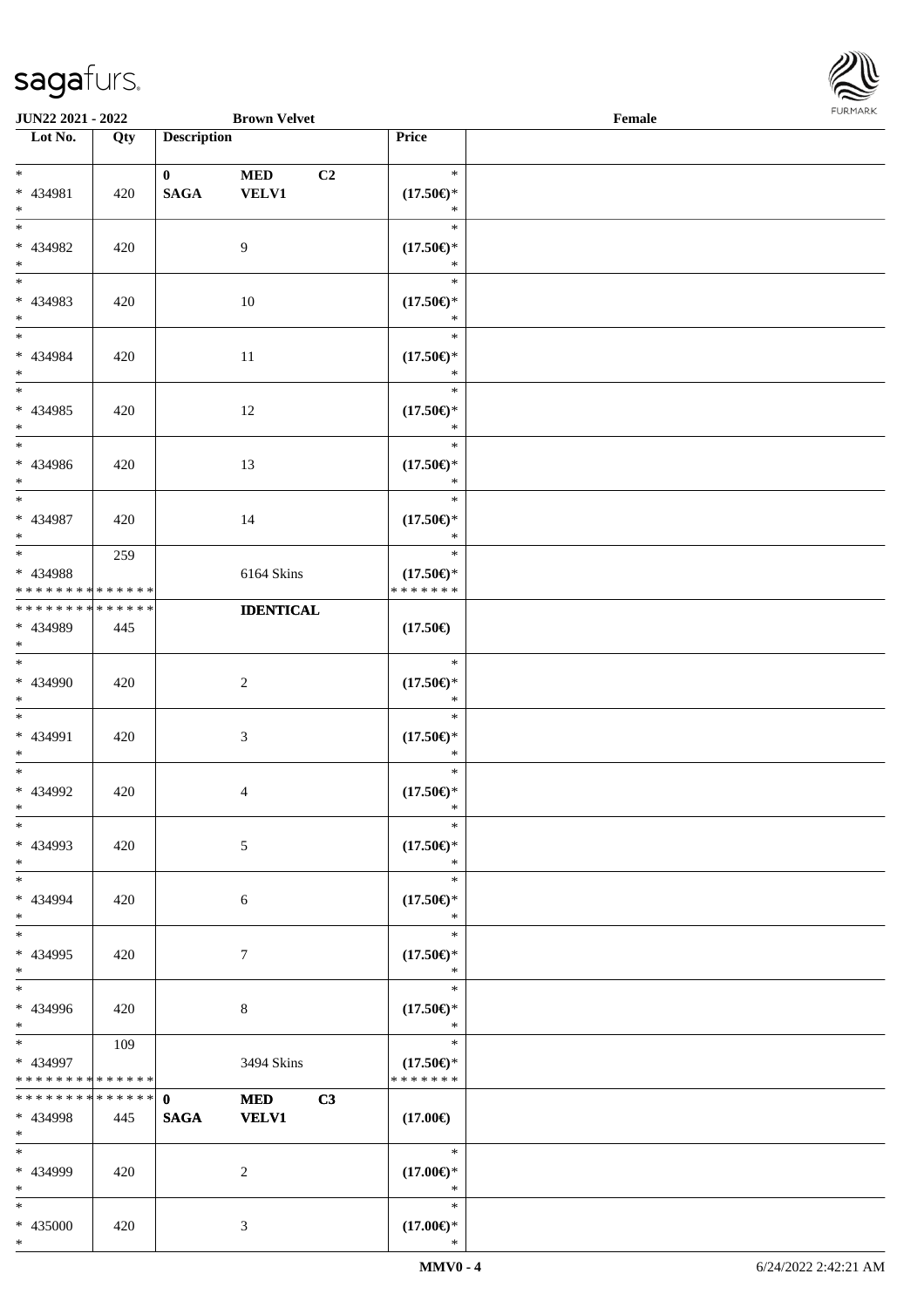

| <b>JUN22 2021 - 2022</b>                   |     |                    | <b>Brown Velvet</b> |                |                                      | Female |  |
|--------------------------------------------|-----|--------------------|---------------------|----------------|--------------------------------------|--------|--|
| Lot No.                                    | Qty | <b>Description</b> |                     |                | Price                                |        |  |
|                                            |     |                    |                     |                |                                      |        |  |
| $*$                                        |     | $\mathbf{0}$       | <b>MED</b>          | C3             | $\ast$                               |        |  |
| * 435001                                   | 420 | <b>SAGA</b>        | <b>VELV1</b>        |                | $(17.00\epsilon)$ *                  |        |  |
| $\ast$                                     |     |                    |                     |                | ∗                                    |        |  |
| $*$                                        |     |                    |                     |                | $\ast$                               |        |  |
| * 435002                                   | 420 |                    | 5                   |                | $(17.00\epsilon)$ *                  |        |  |
| $*$                                        |     |                    |                     |                | *                                    |        |  |
|                                            |     |                    |                     |                | $\ast$                               |        |  |
| * 435003                                   | 420 |                    | 6                   |                | $(17.00\epsilon)$ *                  |        |  |
| $*$                                        |     |                    |                     |                | *                                    |        |  |
| $*$                                        |     |                    |                     |                | $\ast$                               |        |  |
| $* 435004$                                 | 420 |                    | 7                   |                | $(17.00\epsilon)$ *                  |        |  |
| $*$                                        |     |                    |                     |                | $\ast$                               |        |  |
| $*$                                        | 183 |                    |                     |                | $\ast$                               |        |  |
| $* 435005$                                 |     |                    | 3148 Skins          |                | $(17.00\epsilon)$ *                  |        |  |
| * * * * * * * * <mark>* * * * * * *</mark> |     |                    |                     |                | * * * * * * *                        |        |  |
| * * * * * * * * * * * * * * *              |     | $\mathbf 0$        | <b>PALE</b>         | C1             |                                      |        |  |
| * 435006                                   | 445 | <b>SAGA</b>        | <b>VELV1</b>        |                | $(17.50\epsilon)$                    |        |  |
| $*$                                        |     |                    |                     |                |                                      |        |  |
| $*$                                        |     |                    |                     |                | $\ast$                               |        |  |
| * 435007                                   | 420 |                    | 2                   |                | $(17.50\epsilon)$ *                  |        |  |
| $\ast$                                     |     |                    |                     |                | $\ast$                               |        |  |
|                                            |     |                    |                     |                | $\ast$                               |        |  |
| * 435008                                   | 420 |                    | 3                   |                | $(17.50\epsilon)$ *                  |        |  |
| $\ast$                                     |     |                    |                     |                | $\ast$                               |        |  |
|                                            |     |                    |                     |                | $\ast$                               |        |  |
| * 435009                                   | 420 |                    | 4                   |                | $(17.50\epsilon)$ *                  |        |  |
| $*$                                        |     |                    |                     |                | *                                    |        |  |
| $*$                                        | 222 |                    |                     |                | $\ast$                               |        |  |
| * 435010<br>* * * * * * * * * * * * * *    |     |                    | 1927 Skins          |                | $(17.50\epsilon)$ *<br>* * * * * * * |        |  |
| * * * * * * * * * * * * * * *              |     |                    |                     |                |                                      |        |  |
|                                            |     | $\mathbf{0}$       | <b>PALE</b>         | C <sub>2</sub> |                                      |        |  |
| $* 435011$<br>$*$                          | 445 | <b>SAGA</b>        | <b>VELV1</b>        |                | $(17.50\epsilon)$                    |        |  |
| $*$                                        |     |                    |                     |                | $\ast$                               |        |  |
| * 435012                                   | 420 |                    | 2                   |                | $(17.50\epsilon)$ *                  |        |  |
| $*$                                        |     |                    |                     |                | $\ast$                               |        |  |
| $\ast$                                     |     |                    |                     |                | $\ast$                               |        |  |
| $* 435013$                                 | 420 |                    | 3                   |                | $(17.50\epsilon)$ *                  |        |  |
| $*$                                        |     |                    |                     |                | $\ast$                               |        |  |
| $*$                                        |     |                    |                     |                | $\ast$                               |        |  |
| * 435014                                   | 420 |                    | 4                   |                | $(17.50\epsilon)$ *                  |        |  |
| $*$                                        |     |                    |                     |                | $\ast$                               |        |  |
| $*$                                        |     |                    |                     |                | $\ast$                               |        |  |
| $* 435015$                                 | 420 |                    | 5                   |                | $(17.50\epsilon)$ *                  |        |  |
| $*$                                        |     |                    |                     |                | $\ast$                               |        |  |
| $*$                                        |     |                    |                     |                | $\ast$                               |        |  |
| * 435016                                   | 420 |                    | 6                   |                | $(17.50\epsilon)$ *                  |        |  |
| $*$                                        |     |                    |                     |                | $\ast$                               |        |  |
| $*$                                        |     |                    |                     |                | $\ast$                               |        |  |
| * 435017                                   | 420 |                    | 7                   |                | $(17.50\epsilon)$ *                  |        |  |
| $*$                                        |     |                    |                     |                | $\ast$                               |        |  |
| $*$                                        |     |                    |                     |                | $\ast$                               |        |  |
| * 435018                                   | 420 |                    | 8                   |                | $(17.50\epsilon)$ *                  |        |  |
| $*$                                        |     |                    |                     |                | $\ast$                               |        |  |
| $*$                                        |     |                    |                     |                | $\ast$                               |        |  |
| * 435019                                   | 420 |                    | 9                   |                | $(17.50\epsilon)$ *                  |        |  |
| $*$                                        |     |                    |                     |                | $\ast$                               |        |  |
| $*$                                        |     |                    |                     |                | $\ast$                               |        |  |
| * 435020                                   | 420 |                    | 10                  |                | $(17.50\epsilon)$ *                  |        |  |
| $*$                                        |     |                    |                     |                | $\ast$                               |        |  |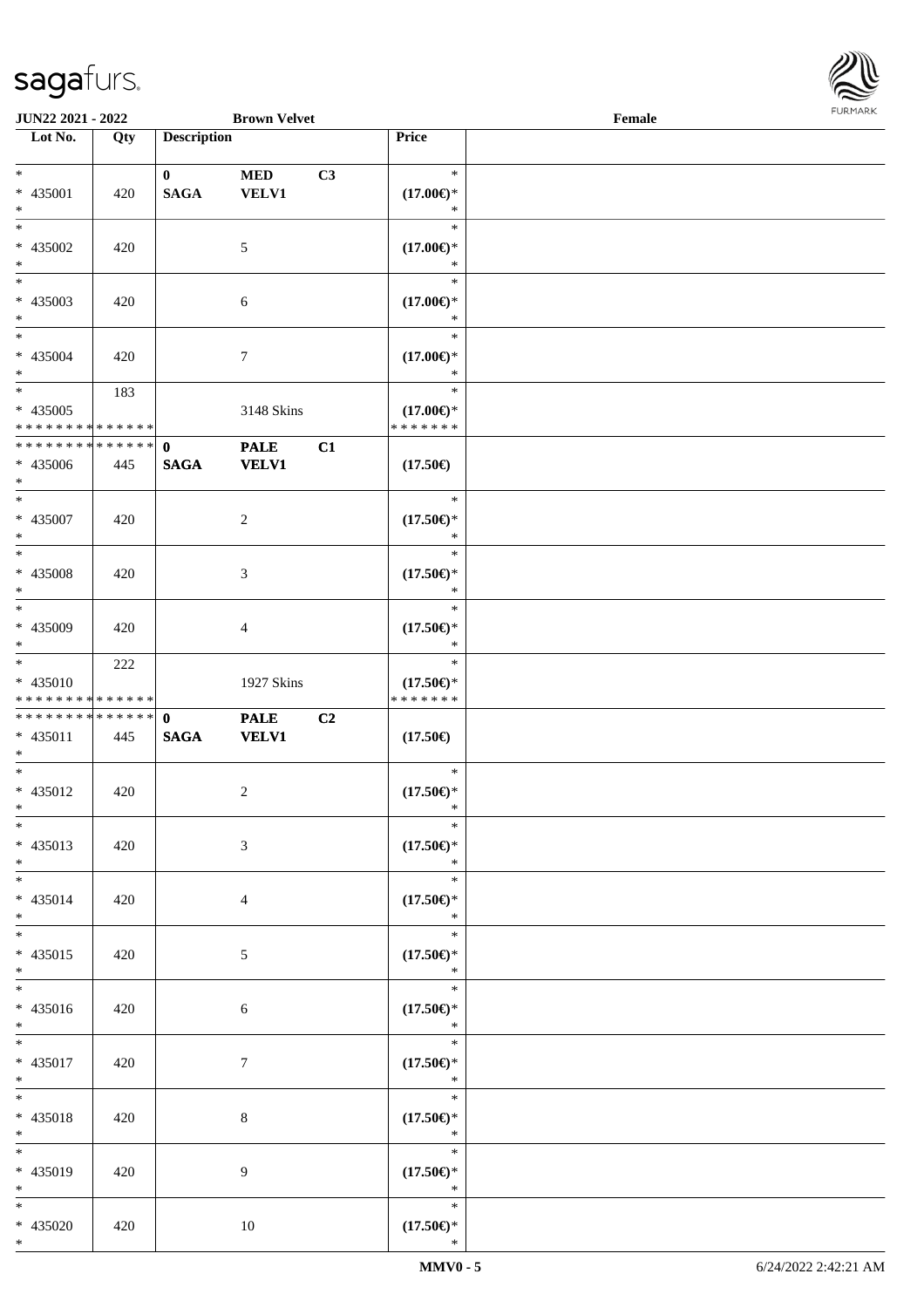

| JUN22 2021 - 2022                  |     |                    | <b>Brown Velvet</b>     |    |                     | Female |  |
|------------------------------------|-----|--------------------|-------------------------|----|---------------------|--------|--|
| Lot No.                            | Qty | <b>Description</b> |                         |    | Price               |        |  |
|                                    |     |                    |                         |    |                     |        |  |
| $\ast$                             |     | $\mathbf{0}$       | <b>PALE</b>             | C2 | $\ast$              |        |  |
| * 435021                           | 420 | <b>SAGA</b>        | <b>VELV1</b>            |    | $(17.50\epsilon)$ * |        |  |
| $\ast$                             |     |                    |                         |    | $\ast$              |        |  |
| $\ast$                             |     |                    |                         |    | $\ast$              |        |  |
|                                    |     |                    |                         |    |                     |        |  |
| * 435022                           | 420 |                    | 12                      |    | $(17.50\epsilon)$ * |        |  |
| $\ast$                             |     |                    |                         |    | $\ast$              |        |  |
| $\overline{\phantom{a}^*}$         |     |                    |                         |    | $\ast$              |        |  |
| * 435023                           | 420 |                    | 13                      |    | $(17.50\epsilon)$ * |        |  |
| $\ast$                             |     |                    |                         |    | *                   |        |  |
| $\overline{\ast}$                  |     |                    |                         |    | $\ast$              |        |  |
| $* 435024$                         | 420 |                    | 14                      |    | $(17.50\epsilon)$ * |        |  |
| $\ast$                             |     |                    |                         |    | $\ast$              |        |  |
| $\ast$                             | 105 |                    |                         |    | $\ast$              |        |  |
| $* 435025$                         |     |                    | 6010 Skins              |    | $(17.50\epsilon)$ * |        |  |
| * * * * * * * * * * * * * *        |     |                    |                         |    | * * * * * * *       |        |  |
|                                    |     |                    |                         |    |                     |        |  |
| **************                     |     | $\mathbf{0}$       | <b>PALE</b>             | C3 |                     |        |  |
| $* 435026$                         | 445 | <b>SAGA</b>        | <b>VELV1</b>            |    | $(17.00\epsilon)$   |        |  |
| $*$                                |     |                    |                         |    |                     |        |  |
| $\ast$                             |     |                    |                         |    | $\ast$              |        |  |
| * 435027                           | 420 |                    | $\overline{c}$          |    | $(17.00\epsilon)$ * |        |  |
| $\ast$                             |     |                    |                         |    | $\ast$              |        |  |
| $\ast$                             |     |                    |                         |    | $\ast$              |        |  |
| $* 435028$                         | 420 |                    | 3                       |    | $(17.00\epsilon)$ * |        |  |
| $\ast$                             |     |                    |                         |    | $\ast$              |        |  |
| $\overline{\phantom{a}^*}$         |     |                    |                         |    | $\ast$              |        |  |
|                                    |     |                    |                         |    |                     |        |  |
| $* 435029$                         | 420 |                    | 4                       |    | $(17.00\epsilon)$ * |        |  |
| $\ast$<br>$\overline{\phantom{0}}$ |     |                    |                         |    | $\ast$              |        |  |
|                                    | 409 |                    |                         |    | $\ast$              |        |  |
| * 435030                           |     |                    | 2114 Skins              |    | $(17.00\epsilon)$ * |        |  |
| * * * * * * * * * * * * * *        |     |                    |                         |    | * * * * * * *       |        |  |
| **************                     |     | $\mathbf{0}$       | $\mathbf{XP}$           | C1 |                     |        |  |
| $* 435031$                         | 445 | <b>SAGA</b>        | <b>VELV1</b>            |    | $(17.50\epsilon)$   |        |  |
| $*$                                |     |                    |                         |    |                     |        |  |
| $*$                                | 306 |                    |                         |    | $\ast$              |        |  |
| $* 435032$                         |     |                    | 751 Skins               |    | $(17.50\epsilon)$ * |        |  |
| **************                     |     |                    |                         |    | * * * * * * *       |        |  |
| * * * * * * * * * * * * * * *      |     | $\mathbf{0}$       | $\mathbf{X} \mathbf{P}$ | C2 |                     |        |  |
| $* 435033$                         | 445 |                    | SAGA VELV1              |    | $(17.50\epsilon)$   |        |  |
| $*$                                |     |                    |                         |    |                     |        |  |
| $*$                                |     |                    |                         |    | $\ast$              |        |  |
| * 435034                           | 420 |                    | 2                       |    | $(17.50\epsilon)$ * |        |  |
| $*$                                |     |                    |                         |    | ∗                   |        |  |
| $\overline{\phantom{1}}$           |     |                    |                         |    | $\ast$              |        |  |
| * 435035                           |     |                    | 3                       |    | $(17.50\epsilon)$ * |        |  |
| $*$                                | 420 |                    |                         |    | $\ast$              |        |  |
| $\ast$                             |     |                    |                         |    |                     |        |  |
|                                    |     |                    |                         |    | $\ast$              |        |  |
| * 435036                           | 420 |                    | 4                       |    | $(17.50\epsilon)$ * |        |  |
| $*$                                |     |                    |                         |    | $\ast$              |        |  |
| $*$                                |     |                    |                         |    | $\ast$              |        |  |
| * 435037                           | 420 |                    | $\mathfrak{S}$          |    | $(17.50\epsilon)$ * |        |  |
| $*$                                |     |                    |                         |    | $\ast$              |        |  |
| $*$                                | 271 |                    |                         |    | $\ast$              |        |  |
| * 435038                           |     |                    | 2396 Skins              |    | $(17.50\epsilon)$ * |        |  |
| * * * * * * * * * * * * * *        |     |                    |                         |    | * * * * * * *       |        |  |
| * * * * * * * * * * * * * *        |     | $\mathbf{0}$       | $\mathbf{XP}$           | C3 |                     |        |  |
| * 435039                           | 445 | <b>SAGA</b>        | <b>VELV1</b>            |    | $(17.00\epsilon)$   |        |  |
| $*$                                |     |                    |                         |    |                     |        |  |
| $*$                                | 382 |                    |                         |    | $\ast$              |        |  |
| $* 435040$                         |     |                    | 827 Skins               |    | $(17.00\epsilon)$ * |        |  |
| * * * * * * * * * * * * * *        |     |                    |                         |    | * * * * * * *       |        |  |
|                                    |     |                    |                         |    |                     |        |  |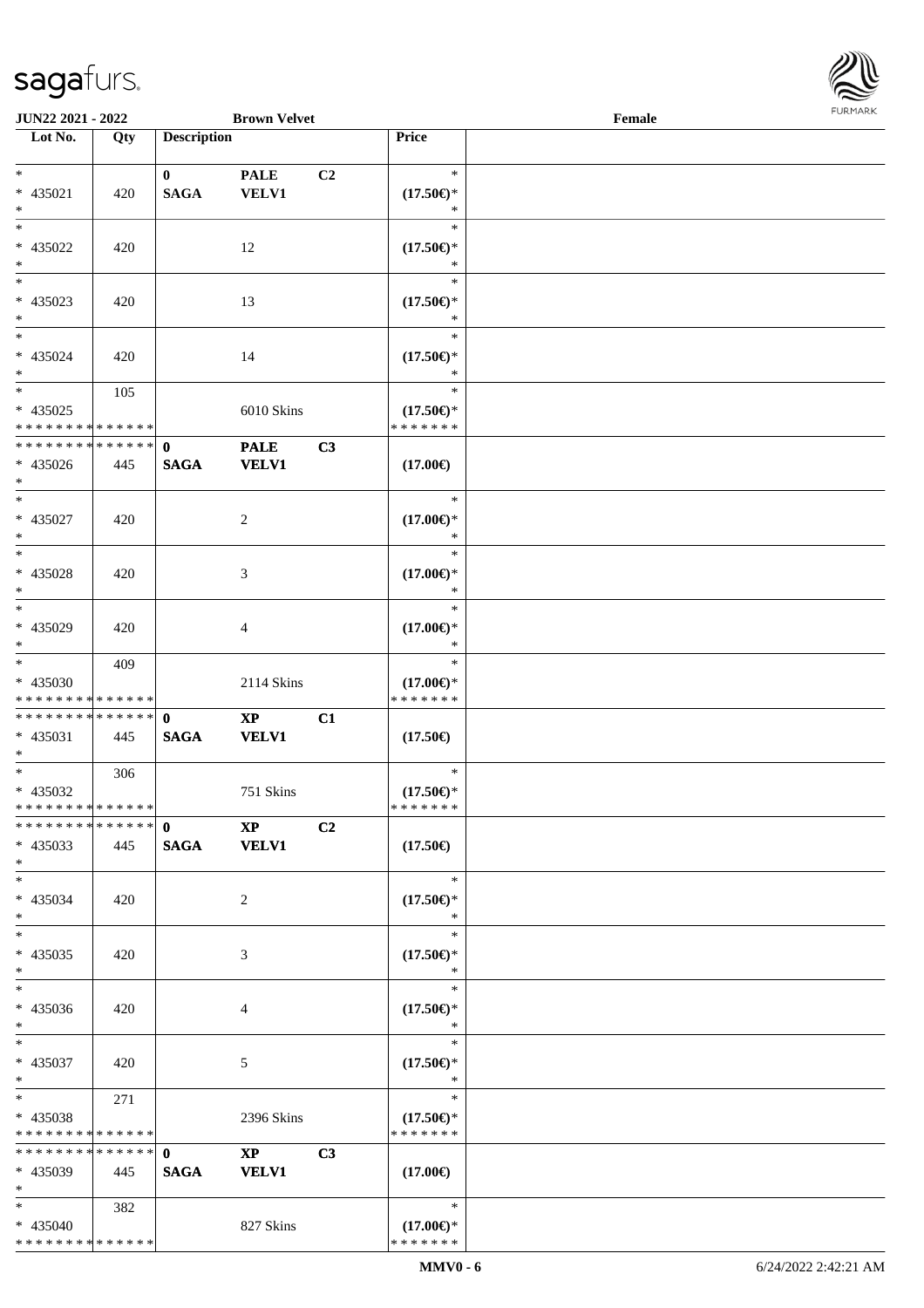

| <b>JUN22 2021 - 2022</b>                   |     |                    | <b>Brown Velvet</b> |                |                   | Female |  |
|--------------------------------------------|-----|--------------------|---------------------|----------------|-------------------|--------|--|
| Lot No.                                    | Qty | <b>Description</b> |                     |                | Price             |        |  |
|                                            |     |                    |                     |                |                   |        |  |
| **************                             |     | $\mathbf{0}$       | <b>MED</b>          | C1             |                   |        |  |
| * 435041                                   | 445 | <b>SAGA</b>        | <b>VELV2</b>        |                | 18.00€            |        |  |
| $*$                                        |     |                    |                     |                |                   |        |  |
|                                            |     |                    |                     |                | $\ast$            |        |  |
| * 435042                                   | 420 |                    | 2                   |                | $18.00 \in$ *     |        |  |
| $*$                                        |     |                    |                     |                | $\ast$            |        |  |
|                                            |     |                    |                     |                | $\ast$            |        |  |
| * 435043                                   | 420 |                    | 3                   |                | $18.00 \in$ *     |        |  |
| $*$                                        |     |                    |                     |                | $\ast$            |        |  |
| $*$                                        |     |                    |                     |                | $\ast$            |        |  |
| * 435044                                   | 420 |                    | $\overline{4}$      |                | $18.00 \in$ *     |        |  |
| $*$                                        |     |                    |                     |                | $\ast$<br>$\ast$  |        |  |
|                                            |     |                    |                     |                |                   |        |  |
| $* 435045$                                 | 420 |                    | 5                   |                | 18.00€*<br>$\ast$ |        |  |
| $*$                                        |     |                    |                     |                | $\ast$            |        |  |
|                                            |     |                    |                     |                | $18.00 \in$       |        |  |
| * 435046<br>$*$                            | 430 |                    | 6                   |                | $\ast$            |        |  |
| $*$                                        | 82  |                    |                     |                | $\ast$            |        |  |
| * 435047                                   |     |                    | 2637 Skins          |                | 17.50€*           |        |  |
| * * * * * * * * <mark>* * * * * *</mark>   |     |                    |                     |                | * * * * * * *     |        |  |
| * * * * * * * * <mark>* * * * * * *</mark> |     | $\mathbf{0}$       | <b>MED</b>          | C <sub>2</sub> |                   |        |  |
| * 435048                                   | 445 | <b>SAGA</b>        | <b>VELV2</b>        |                | 18.00€            |        |  |
| $*$                                        |     |                    |                     |                |                   |        |  |
|                                            |     |                    |                     |                | $\ast$            |        |  |
| * 435049                                   | 438 |                    | 2                   |                | $18.00 \in$ *     |        |  |
| $*$                                        |     |                    |                     |                | $\ast$            |        |  |
| $*$                                        |     |                    |                     |                | $\ast$            |        |  |
| * 435050                                   | 420 |                    | $\mathfrak{Z}$      |                | $18.00 \in$ *     |        |  |
| $*$                                        |     |                    |                     |                | $\ast$            |        |  |
| $*$ $-$                                    |     |                    |                     |                | $\ast$            |        |  |
| * 435051                                   | 420 |                    | 4                   |                | $18.00 \in$       |        |  |
| $*$                                        |     |                    |                     |                | $\ast$            |        |  |
| $*$ $-$                                    |     |                    |                     |                | $\ast$            |        |  |
| * 435052                                   | 420 |                    | $\mathfrak{S}$      |                | $18.00 \in$ *     |        |  |
| $*$ $-$                                    |     |                    |                     |                | $\ast$            |        |  |
| $*$                                        |     |                    |                     |                | $\ast$            |        |  |
| * 435053                                   | 420 |                    | 6                   |                | $18.00 \in$ *     |        |  |
| $*$<br>$*$ $*$                             |     |                    |                     |                | $\ast$<br>$\ast$  |        |  |
| * 435054                                   | 420 |                    | $7\phantom{.0}$     |                | $18.00 \in$ *     |        |  |
| $*$                                        |     |                    |                     |                | $\ast$            |        |  |
| $*$                                        |     |                    |                     |                | $\ast$            |        |  |
| * 435055                                   | 420 |                    | 8                   |                | $18.00 \in$ *     |        |  |
| $*$                                        |     |                    |                     |                | $\rightarrow$     |        |  |
|                                            |     |                    |                     |                | $\ast$            |        |  |
| * 435056                                   | 420 |                    | 9                   |                | $18.00 \in$ *     |        |  |
| $*$                                        |     |                    |                     |                | $\mathbb{R}^2$    |        |  |
| $\ddot{x}$                                 |     |                    |                     |                | $\ast$            |        |  |
| * 435057                                   | 420 |                    | 10                  |                | 18.00€*           |        |  |
| $*$ $-$                                    |     |                    |                     |                | $\ast$            |        |  |
| $*$ $-$                                    |     |                    |                     |                | $\ast$            |        |  |
| * 435058                                   | 420 |                    | 11                  |                | 18.00€*           |        |  |
| $*$                                        |     |                    |                     |                | $\ast$            |        |  |
| $*$                                        |     |                    |                     |                | $\ast$            |        |  |
| * 435059                                   | 420 |                    | 12                  |                | 18.00€*<br>$\ast$ |        |  |
| $*$ $\qquad$<br>$*$                        |     |                    |                     |                | $\ast$            |        |  |
| * 435060                                   | 420 |                    | 13                  |                | $18.00 \in$ *     |        |  |
| $*$                                        |     |                    |                     |                | $\ast$            |        |  |
|                                            |     |                    |                     |                |                   |        |  |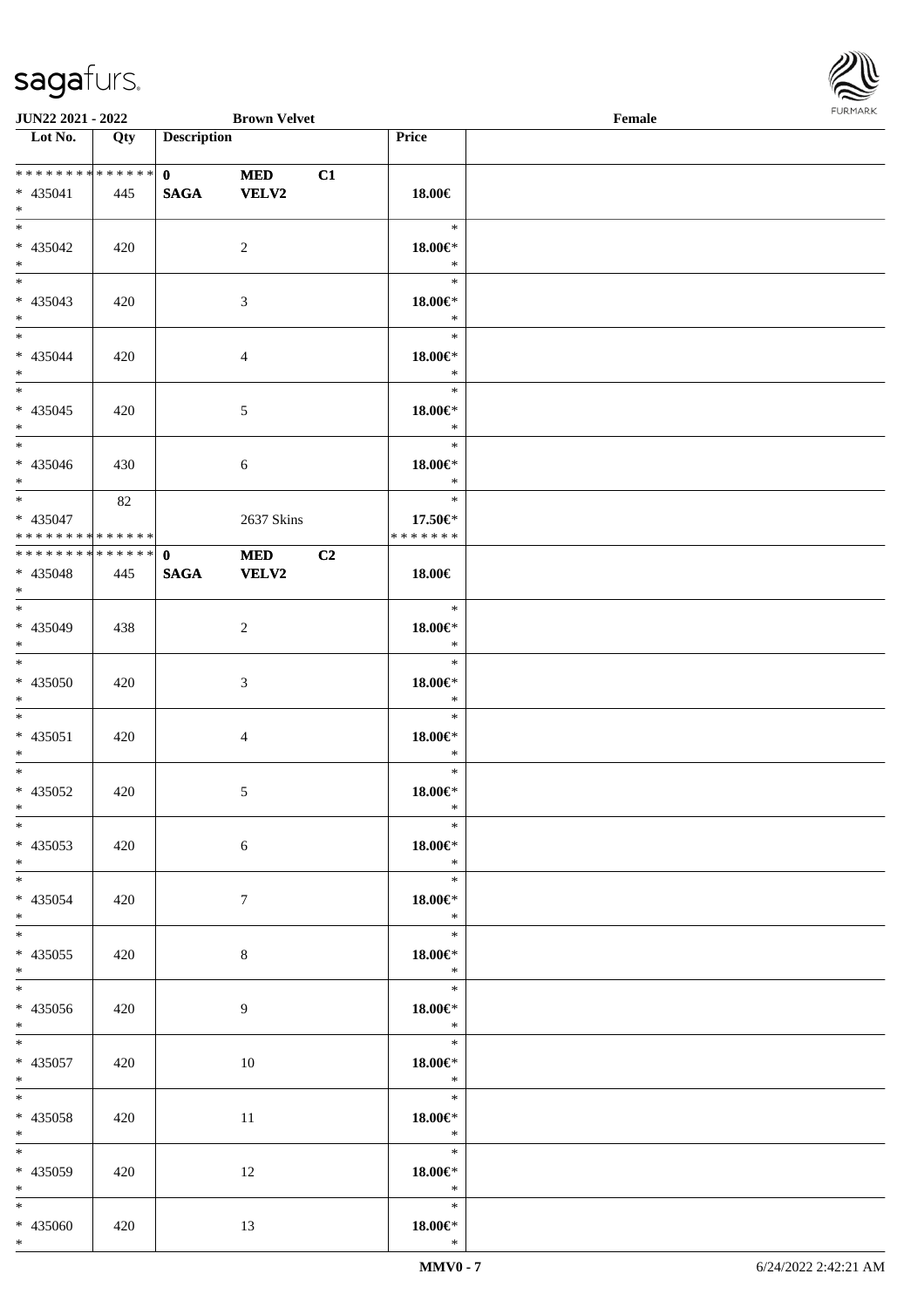\*



| JUN22 2021 - 2022                                                 |     |                             | <b>Brown Velvet</b>               |                                    | $1 \times 1 \times 1 \times 1 \times 1$<br>Female |  |  |  |
|-------------------------------------------------------------------|-----|-----------------------------|-----------------------------------|------------------------------------|---------------------------------------------------|--|--|--|
| Lot No.                                                           | Qty | <b>Description</b>          |                                   | Price                              |                                                   |  |  |  |
| $*$ $*$<br>* 435061<br>$*$                                        | 420 | $\mathbf{0}$<br><b>SAGA</b> | <b>MED</b><br>C2<br>VELV2         | $\ast$<br>18.00€*<br>$\ast$        |                                                   |  |  |  |
| $\overline{\ }$<br>* 435062<br>$*$                                | 420 |                             | 15                                | $\ast$<br>18.00€*<br>$\ast$        |                                                   |  |  |  |
| $*$<br>* 435063<br>* * * * * * * * * * * * * *                    | 420 |                             | 6763 Skins                        | $\ast$<br>18.00€*<br>* * * * * * * |                                                   |  |  |  |
| * * * * * * * * * * * * * *<br>* 435064<br>$*$                    | 445 |                             | <b>IDENTICAL</b>                  | 18.00€                             |                                                   |  |  |  |
| * 435065<br>$*$                                                   | 420 |                             | 2                                 | $\ast$<br>18.00€*<br>$\ast$        |                                                   |  |  |  |
| $*$<br>* 435066<br>$*$                                            | 420 |                             | $\mathfrak{Z}$                    | $\ast$<br>18.00€*<br>$\ast$        |                                                   |  |  |  |
| $*$<br>* 435067<br>$*$                                            | 420 |                             | $\overline{4}$                    | $\ast$<br>18.00€*<br>$\ast$        |                                                   |  |  |  |
| $\overline{\phantom{0}}$<br>* 435068<br>$*$                       | 420 |                             | 5                                 | $\ast$<br>18.00€*<br>$\ast$        |                                                   |  |  |  |
| $*$<br>* 435069<br>$*$                                            | 420 |                             | 6                                 | $\ast$<br>18.00€*<br>$\ast$        |                                                   |  |  |  |
| * 435070<br>* * * * * * * * * * * * * *                           | 372 |                             | 2917 Skins                        | $\ast$<br>18.00€*<br>* * * * * * * |                                                   |  |  |  |
| * * * * * * * * * * * * * * <mark>*</mark><br>* 435071<br>$*$     | 445 | $\mathbf{0}$<br><b>SAGA</b> | <b>MED</b><br>C3<br><b>VELV2</b>  | 17.50€                             |                                                   |  |  |  |
| $*$<br>* 435072<br>$*$ $-$                                        | 420 |                             | $\overline{c}$                    | $\ast$<br>17.50€*<br>$\ast$        |                                                   |  |  |  |
| $*$<br>* 435073<br>$*$                                            | 420 |                             | $\mathfrak{Z}$                    | $\ast$<br>17.50€*<br>$\ast$        |                                                   |  |  |  |
| $*$ $-$<br>* 435074<br>$*$                                        | 420 |                             | $\overline{4}$                    | $\ast$<br>17.50€*<br>$\ast$        |                                                   |  |  |  |
| $*$<br>* 435075<br>$*$                                            | 420 |                             | 5                                 | $\ast$<br>17.50€*<br>$\ast$        |                                                   |  |  |  |
| $*$<br>* 435076<br>$*$                                            | 420 |                             | 6                                 | $\ast$<br>17.50€*<br>$\ast$        |                                                   |  |  |  |
| $*$<br>* 435077<br>$*$                                            | 420 |                             | $\tau$                            | $\ast$<br>18.00€*<br>$\ddot{x}$    |                                                   |  |  |  |
| $*$ $*$<br>* 435078<br>* * * * * * * * <mark>* * * * * *</mark>   | 156 |                             | 3121 Skins                        | $\ast$<br>17.50€*<br>* * * * * * * |                                                   |  |  |  |
| * * * * * * * * <mark>* * * * * * *</mark><br>* 435079<br>$*$ $-$ | 445 | $\mathbf{0}$<br><b>SAGA</b> | <b>PALE</b><br>C1<br><b>VELV2</b> | $18.00 \in$                        |                                                   |  |  |  |
| $*$ $-$<br>* 435080<br>$*$                                        | 420 |                             | 2                                 | $\ast$<br>18.00€*<br>$\ast$        |                                                   |  |  |  |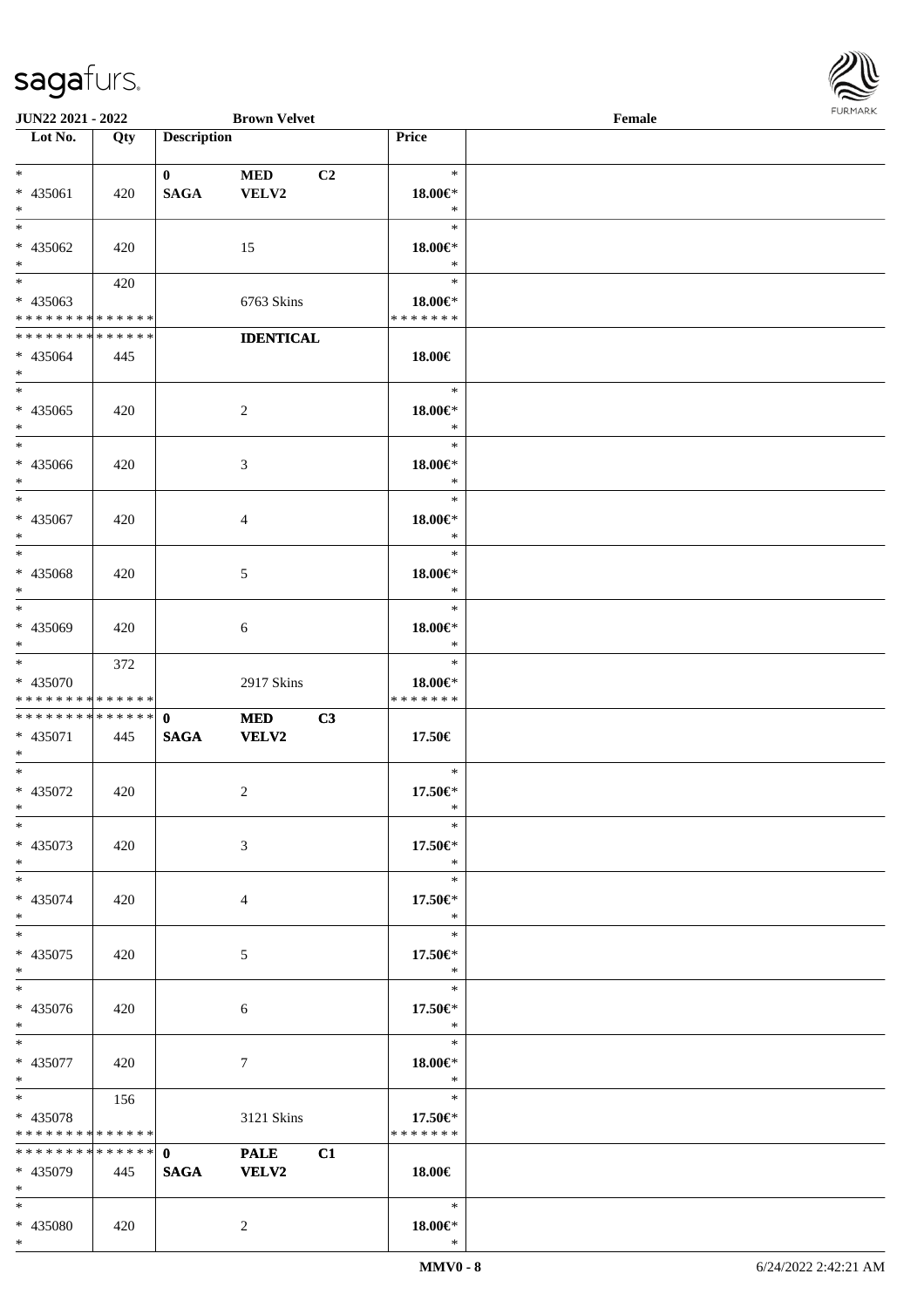

| JUN22 2021 - 2022           |     |                    | <b>Brown Velvet</b> |                    | Female |  |
|-----------------------------|-----|--------------------|---------------------|--------------------|--------|--|
| Lot No.                     | Qty | <b>Description</b> |                     | Price              |        |  |
|                             |     |                    |                     |                    |        |  |
| $*$                         |     | $\mathbf{0}$       | <b>PALE</b><br>C1   | $\ast$             |        |  |
| * 435081                    | 420 | <b>SAGA</b>        | VELV2               | $18.00 \in$ *      |        |  |
| $\ast$                      |     |                    |                     | $\ast$             |        |  |
| $\overline{\phantom{0}}$    |     |                    |                     | $\ast$             |        |  |
| * 435082                    | 420 |                    | $\overline{4}$      | 18.00€*            |        |  |
| $\ast$                      |     |                    |                     | $\ast$             |        |  |
|                             | 451 |                    |                     | $\ast$             |        |  |
| * 435083                    |     |                    | 2156 Skins          | 18.00€*            |        |  |
| * * * * * * * * * * * * * * |     |                    |                     | * * * * * * *      |        |  |
| **************              |     | $\mathbf{0}$       | <b>PALE</b><br>C2   |                    |        |  |
| * 435084                    | 445 | <b>SAGA</b>        | <b>VELV2</b>        | 17.50€             |        |  |
| $*$                         |     |                    |                     |                    |        |  |
| $\overline{\phantom{0}}$    |     |                    |                     | $\ast$             |        |  |
|                             |     |                    |                     |                    |        |  |
| * 435085                    | 420 |                    | $\overline{c}$      | 17.50€*            |        |  |
| $\ast$                      |     |                    |                     | $\ast$             |        |  |
| $\overline{\phantom{a}^*}$  |     |                    |                     | $\ast$             |        |  |
| * 435086                    | 420 |                    | $\mathfrak{Z}$      | 17.50€*            |        |  |
| $\ast$                      |     |                    |                     | $\ast$             |        |  |
| $\overline{\ast}$           |     |                    |                     | $\ast$             |        |  |
| * 435087                    | 420 |                    | $\overline{4}$      | 17.50€*            |        |  |
| $\ast$                      |     |                    |                     | $\ast$             |        |  |
| $*$                         |     |                    |                     | $\ast$             |        |  |
| * 435088                    | 420 |                    | $\mathfrak{S}$      | 17.50€*            |        |  |
| $\ast$                      |     |                    |                     | $\ast$             |        |  |
| $\overline{\phantom{0}}$    |     |                    |                     | $\ast$             |        |  |
| * 435089                    | 420 |                    | $\sqrt{6}$          | 17.50€*            |        |  |
| $\ast$                      |     |                    |                     | $\ast$             |        |  |
| $\overline{\phantom{0}}$    |     |                    |                     | $\ast$             |        |  |
| * 435090                    | 420 |                    | $\tau$              | $17.50 \text{E}^*$ |        |  |
| $*$                         |     |                    |                     | $\ast$             |        |  |
| $*$                         |     |                    |                     | $\ast$             |        |  |
|                             |     |                    |                     |                    |        |  |
| $* 435091$                  | 420 |                    | $\,8\,$             | 17.50€*            |        |  |
| $*$                         |     |                    |                     | $\ast$             |        |  |
| $*$                         |     |                    |                     | $\ast$             |        |  |
| * 435092                    | 420 |                    | 9                   | $17.50 \in$        |        |  |
| $*$                         |     |                    |                     | $\ast$             |        |  |
| $*$                         |     |                    |                     | $\ast$             |        |  |
| * 435093                    | 420 |                    | 10                  | 17.50€*            |        |  |
| $*$                         |     |                    |                     | $\ast$             |        |  |
| $*$                         |     |                    |                     | $\ast$             |        |  |
| * 435094                    | 420 |                    | 11                  | 17.50€*            |        |  |
| $*$                         |     |                    |                     | $\ast$             |        |  |
| $*$                         | 231 |                    |                     | $\ast$             |        |  |
| * 435095                    |     |                    | 4876 Skins          | 17.50€*            |        |  |
| * * * * * * * * * * * * * * |     |                    |                     | * * * * * * *      |        |  |
| * * * * * * * * * * * * * * |     |                    | <b>IDENTICAL</b>    |                    |        |  |
| * 435096                    | 445 |                    |                     | 17.50€             |        |  |
| $*$                         |     |                    |                     |                    |        |  |
| $*$                         |     |                    |                     | $\ast$             |        |  |
| * 435097                    | 420 |                    | $\overline{c}$      | 17.50€*            |        |  |
| $*$                         |     |                    |                     | $\ast$             |        |  |
| $\ast$                      |     |                    |                     | $\ast$             |        |  |
|                             |     |                    |                     |                    |        |  |
| * 435098                    | 420 |                    | 3                   | 17.50€*            |        |  |
| $*$                         |     |                    |                     | $\ast$             |        |  |
| $\ast$                      |     |                    |                     | $\ast$             |        |  |
| * 435099                    | 440 |                    | 4                   | 17.50€*            |        |  |
| $\ast$                      |     |                    |                     | $\ast$             |        |  |
| $*$                         | 442 |                    |                     | $\ast$             |        |  |
| * 435100                    |     |                    | 2167 Skins          | 17.50€*            |        |  |
| * * * * * * * * * * * * * * |     |                    |                     | * * * * * * *      |        |  |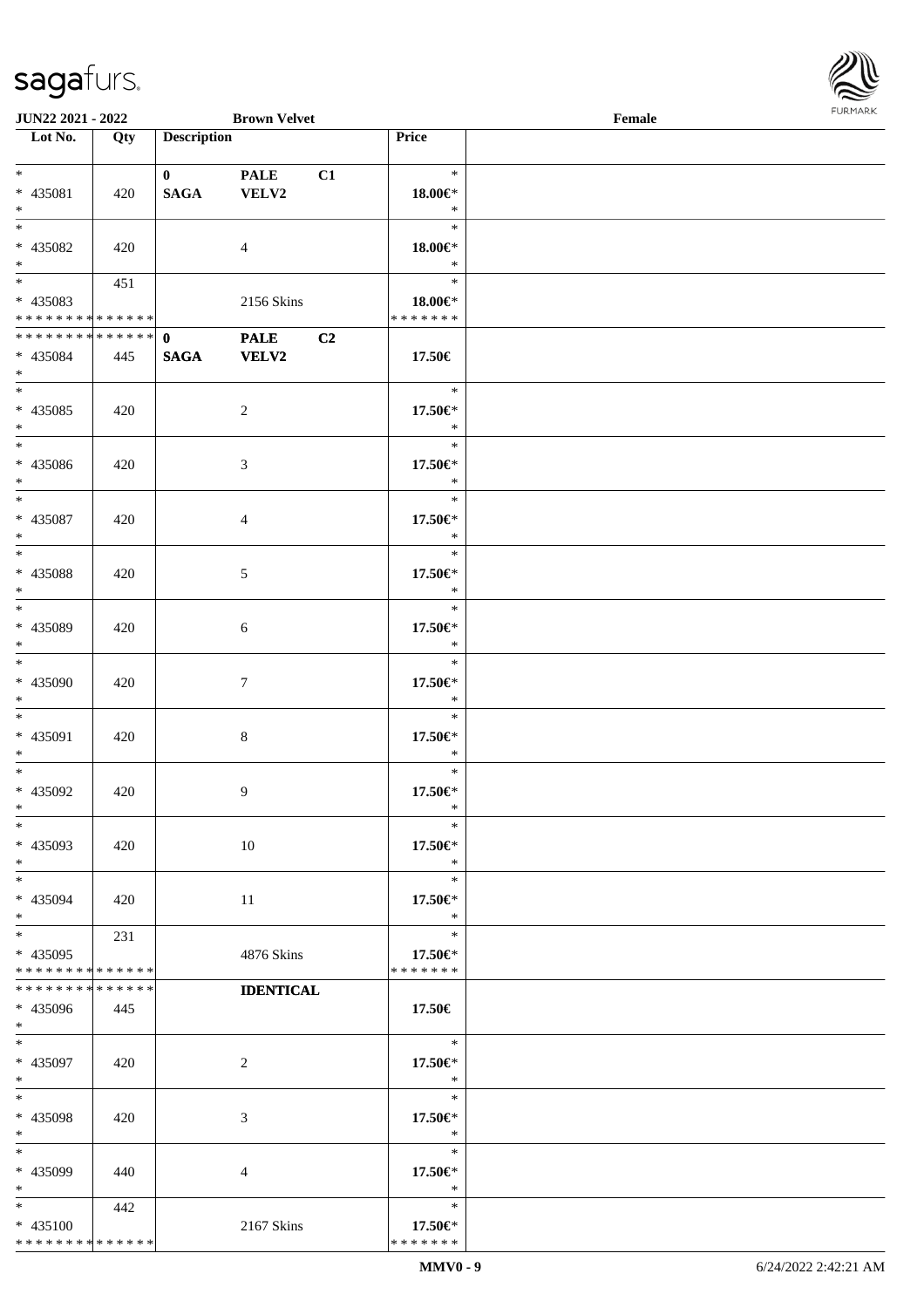

| JUN22 2021 - 2022               |     |                    | <b>Brown Velvet</b>    |                |               | Female |  |
|---------------------------------|-----|--------------------|------------------------|----------------|---------------|--------|--|
| Lot No.                         | Qty | <b>Description</b> |                        |                | Price         |        |  |
|                                 |     |                    |                        |                |               |        |  |
| **************                  |     | $\mathbf{0}$       | <b>PALE</b>            | C3             |               |        |  |
| $* 435101$                      | 445 | <b>SAGA</b>        | <b>VELV2</b>           |                | 17.50€        |        |  |
| $\ast$                          |     |                    |                        |                |               |        |  |
| $\overline{\ast}$               |     |                    |                        |                | $\ast$        |        |  |
|                                 |     |                    |                        |                |               |        |  |
| * 435102                        | 420 |                    | 2                      |                | 17.50€*       |        |  |
| $*$<br>$\overline{\phantom{0}}$ |     |                    |                        |                | $\ast$        |        |  |
|                                 |     |                    |                        |                | $\ast$        |        |  |
| $* 435103$                      | 420 |                    | $\mathfrak{Z}$         |                | 17.50€*       |        |  |
| $*$                             |     |                    |                        |                | $\ast$        |        |  |
| $\ast$                          |     |                    |                        |                | $\ast$        |        |  |
| $* 435104$                      | 420 |                    | $\overline{4}$         |                | 17.50€*       |        |  |
| $\ast$                          |     |                    |                        |                | $\ast$        |        |  |
| $*$                             | 395 |                    |                        |                | $\ast$        |        |  |
| $* 435105$                      |     |                    | 2100 Skins             |                | 17.50€*       |        |  |
| * * * * * * * * * * * * * * *   |     |                    |                        |                | * * * * * * * |        |  |
| **************                  |     |                    |                        |                |               |        |  |
|                                 |     | $\mathbf{0}$       | $\mathbf{XP}$          | C1             |               |        |  |
| $* 435106$                      | 445 | <b>SAGA</b>        | <b>VELV2</b>           |                | 18.00€        |        |  |
| $*$                             |     |                    |                        |                |               |        |  |
| $*$                             |     |                    |                        |                | $\ast$        |        |  |
| * 435107                        | 420 |                    | 2                      |                | 18.00€*       |        |  |
| $*$                             |     |                    |                        |                | $\ast$        |        |  |
| $*$                             | 198 |                    |                        |                | $\ast$        |        |  |
| * 435108                        |     |                    | 1063 Skins             |                | 18.00€*       |        |  |
| * * * * * * * * * * * * * * *   |     |                    |                        |                | * * * * * * * |        |  |
| **************                  |     | $\mathbf 0$        | $\mathbf{X}\mathbf{P}$ | C <sub>2</sub> |               |        |  |
| * 435109                        | 445 | <b>SAGA</b>        | <b>VELV2</b>           |                | 17.50€        |        |  |
| $*$                             |     |                    |                        |                |               |        |  |
| $*$                             |     |                    |                        |                | $\ast$        |        |  |
|                                 |     |                    |                        |                |               |        |  |
| $* 435110$                      | 420 |                    | $\sqrt{2}$             |                | 17.50€*       |        |  |
| $*$                             |     |                    |                        |                | $\ast$        |        |  |
| $*$                             |     |                    |                        |                | $\ast$        |        |  |
| $* 435111$                      | 420 |                    | 3                      |                | 17.50€*       |        |  |
| $*$                             |     |                    |                        |                | $\ast$        |        |  |
| $*$                             |     |                    |                        |                | $\ast$        |        |  |
| $* 435112$                      | 420 |                    | 4                      |                | $18.00 \in$ * |        |  |
| $*$                             |     |                    |                        |                | $\ast$        |        |  |
| $*$                             |     |                    |                        |                | $\ast$        |        |  |
| $* 435113$                      | 420 |                    | 5                      |                | 17.50€*       |        |  |
| $*$                             |     |                    |                        |                | $\ast$        |        |  |
| $*$                             |     |                    |                        |                | $\ast$        |        |  |
| $* 435114$                      | 420 |                    |                        |                | 17.50€*       |        |  |
|                                 |     |                    | 6                      |                | $\ast$        |        |  |
| $*$<br>$*$                      |     |                    |                        |                | $\ast$        |        |  |
|                                 | 362 |                    |                        |                |               |        |  |
| $* 435115$                      |     |                    | 2907 Skins             |                | 17.50€*       |        |  |
| * * * * * * * * * * * * * *     |     |                    |                        |                | * * * * * * * |        |  |
| **************                  |     | $\mathbf{0}$       | $\mathbf{X}\mathbf{P}$ | C <sub>3</sub> |               |        |  |
| $* 435116$                      | 445 | <b>SAGA</b>        | <b>VELV2</b>           |                | 17.50€        |        |  |
| $*$                             |     |                    |                        |                |               |        |  |
| $*$                             | 285 |                    |                        |                | $\ast$        |        |  |
| $* 435117$                      |     |                    | 730 Skins              |                | 17.50€*       |        |  |
| * * * * * * * * * * * * * *     |     |                    |                        |                | * * * * * * * |        |  |
| * * * * * * * * * * * * * *     |     | $\mathbf{0}$       | MED/PAL C2             |                |               |        |  |
| $* 435118$                      | 445 | <b>SAGA</b>        | <b>VELV2</b>           | <b>OPEN</b>    | 17.00€        |        |  |
| $*$                             |     |                    |                        |                |               |        |  |
| $*$                             |     |                    |                        |                | $\ast$        |        |  |
|                                 |     |                    |                        |                |               |        |  |
| * 435119                        | 420 |                    | 2                      |                | 17.00€*       |        |  |
| $*$                             |     |                    |                        |                | $\ast$        |        |  |
| $*$                             | 142 |                    |                        |                | $\ast$        |        |  |
| * 435120                        |     |                    | 1007 Skins             |                | 17.50€*       |        |  |
| * * * * * * * * * * * * * *     |     |                    |                        |                | * * * * * * * |        |  |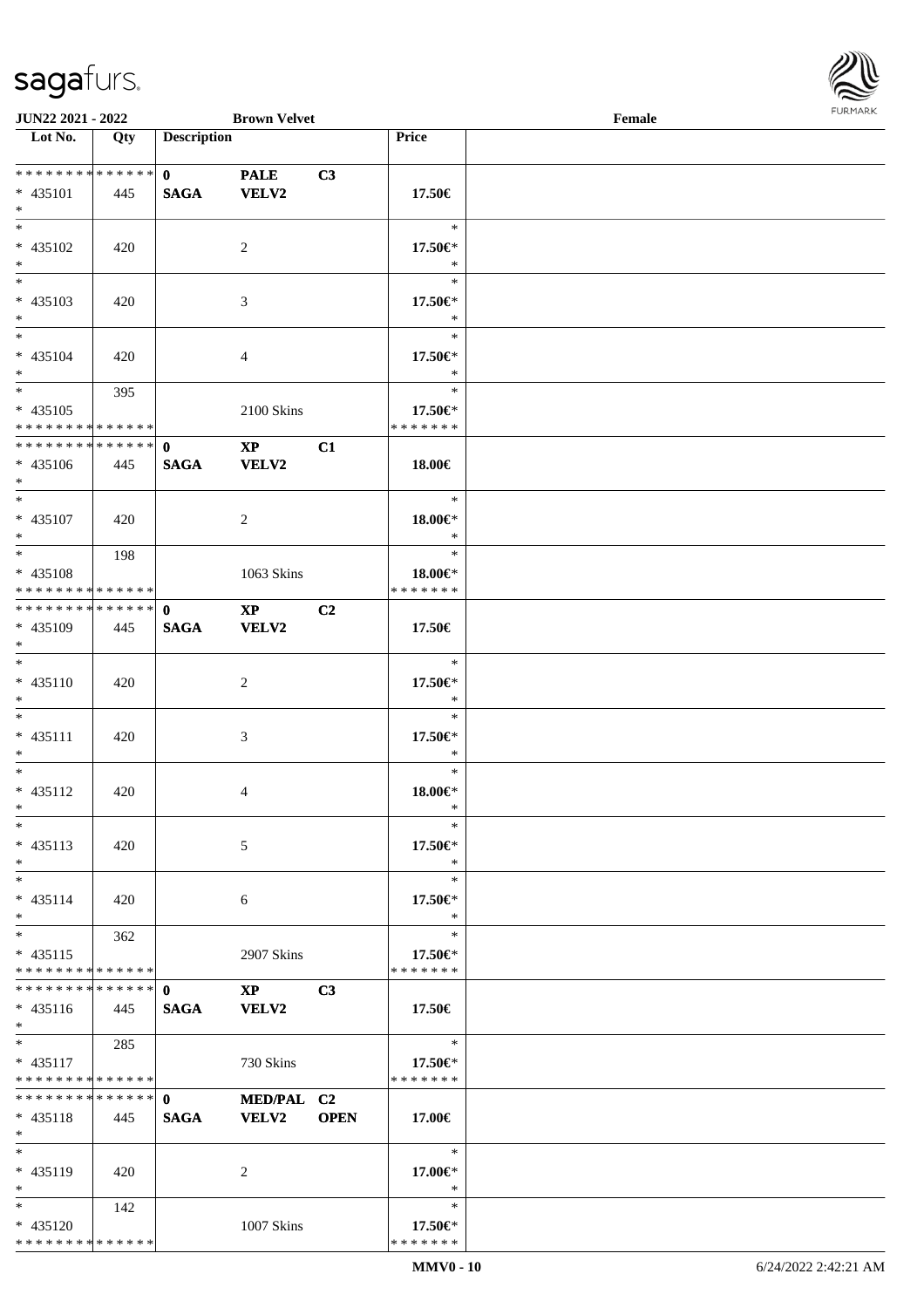

| JUN22 2021 - 2022                                      |     | <b>Brown Velvet</b>                                             |                                    | Female | 1.91511111515 |
|--------------------------------------------------------|-----|-----------------------------------------------------------------|------------------------------------|--------|---------------|
| $\overline{\phantom{1}}$ Lot No.                       | Qty | <b>Description</b>                                              | Price                              |        |               |
| ******** <mark>******</mark><br>$* 435121$<br>$*$      | 445 | $\mathbf{0}$<br>MED/PAL C2<br><b>VELV1</b><br><b>CHIP</b><br>IA | 16.00€                             |        |               |
| $* 435122$<br>$*$                                      | 420 | $\overline{c}$                                                  | $\ast$<br>$16.00 \in$<br>$\ast$    |        |               |
| * 435123<br>$*$                                        | 420 | 3                                                               | $\ast$<br>$16.00 \in$<br>$\ast$    |        |               |
| $\overline{\ast}$<br>$* 435124$<br>$*$                 | 420 | 4                                                               | $\ast$<br>$16.00 \in$<br>$\ast$    |        |               |
| $\overline{\ }$<br>$* 435125$<br>$*$                   | 420 | 5                                                               | $\ast$<br>$16.00 \in$ *<br>$\ast$  |        |               |
| $\overline{\phantom{0}}$<br>$* 435126$<br>$*$          | 420 | 6                                                               | $\ast$<br>$16.00 \in$<br>$\ast$    |        |               |
| $*$<br>$* 435127$<br>$*$<br>$\overline{\phantom{0}}$   | 420 | $\tau$                                                          | $\ast$<br>$16.00 \in$ *<br>$\ast$  |        |               |
| $* 435128$<br>$*$                                      | 420 | 8                                                               | $\ast$<br>$16.00 \in$<br>$\ast$    |        |               |
| $\overline{\ast}$<br>* 435129<br>$*$                   | 420 | 9                                                               | $\ast$<br>16.00€*<br>$\ast$        |        |               |
| $*$<br>$* 435130$<br>$*$                               | 420 | 10                                                              | $\ast$<br>$16.00 \in$ *<br>$\ast$  |        |               |
| $*$<br>$* 435131$<br>$*$<br>$*$                        | 420 | 11                                                              | $\ast$<br>$16.00 \in$<br>$\ast$    |        |               |
| * 435132<br>* * * * * * * * * * * * * * *              | 420 | 5065 Skins                                                      | $\ast$<br>15.50€*<br>*******       |        |               |
| * * * * * * * * * * * * * *<br>$* 435133$<br>$*$       | 445 | <b>IDENTICAL</b>                                                | 15.50€                             |        |               |
| $*$<br>* 435134<br>$*$                                 | 420 | 2                                                               | $\ast$<br>15.50 $\in$ *<br>$\ast$  |        |               |
| $*$<br>* 435135<br>$*$                                 | 420 | 3                                                               | $\ast$<br>15.50€*<br>$\ast$        |        |               |
| $*$<br>$* 435136$<br>$*$                               | 420 | 4                                                               | $\ast$<br>15.50€*<br>$\ast$        |        |               |
| $*$<br>$* 435137$<br>* * * * * * * * * * * * * *       | 323 | 2028 Skins                                                      | $\ast$<br>15.50€*<br>* * * * * * * |        |               |
| * * * * * * * * * * * * * * *<br>$* 435138$<br>$*$ $-$ | 445 | $\mathbf{0}$<br>MED/PAL C2<br><b>VELV2</b><br><b>CHIP</b><br>IA | 17.50€                             |        |               |
| $*$<br>* 435139<br>$*$ $*$                             | 420 | 2                                                               | $\ast$<br>17.50€*<br>$\ast$        |        |               |
| $*$<br>* 435140<br>$*$                                 | 420 | 3                                                               | $\ast$<br>17.50€*<br>$\ast$        |        |               |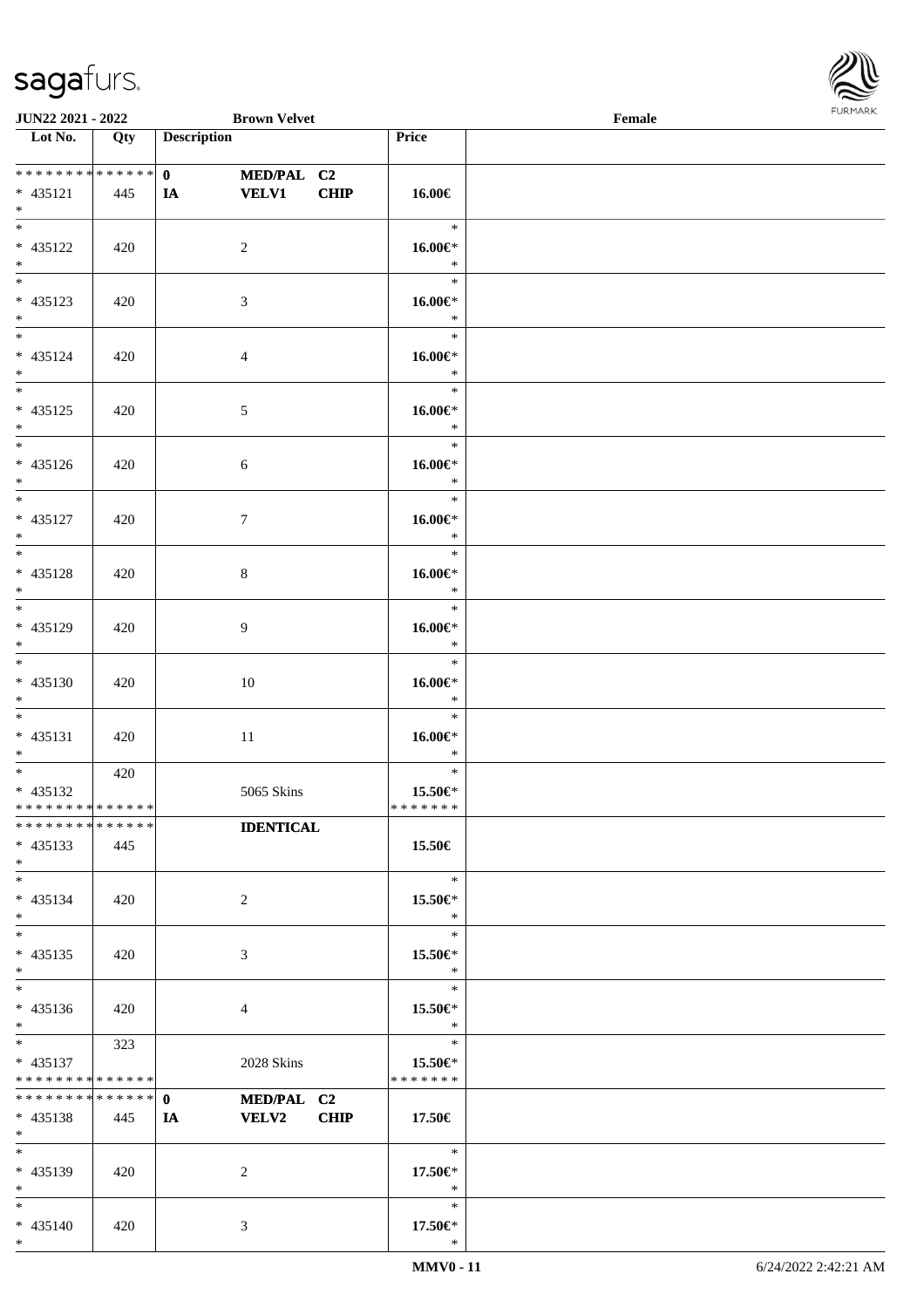

| <b>JUN22 2021 - 2022</b>                    |     |                    | <b>Brown Velvet</b> |                |                               | Female |  |
|---------------------------------------------|-----|--------------------|---------------------|----------------|-------------------------------|--------|--|
| Lot No.                                     | Qty | <b>Description</b> |                     |                | Price                         |        |  |
|                                             |     |                    |                     |                |                               |        |  |
| $*$                                         |     | $\mathbf{0}$       | MED/PAL C2          |                | $\ast$                        |        |  |
| * 435141                                    | 420 | IA                 | VELV2               | <b>CHIP</b>    | 17.50€*                       |        |  |
| $*$                                         |     |                    |                     |                | $\ast$                        |        |  |
|                                             |     |                    |                     |                | $\ast$                        |        |  |
| * 435142                                    | 420 |                    | 5                   |                | 17.50€*                       |        |  |
| $*$                                         |     |                    |                     |                | $\ast$                        |        |  |
|                                             |     |                    |                     |                | $\ast$                        |        |  |
| * 435143                                    | 420 |                    | 6                   |                | 17.50€*                       |        |  |
| $*$                                         |     |                    |                     |                | $\ast$                        |        |  |
| $*$                                         | 420 |                    |                     |                | $\ast$                        |        |  |
| $* 435144$                                  |     |                    |                     |                |                               |        |  |
| * * * * * * * * * * * * * *                 |     |                    | 2965 Skins          |                | 17.50€*<br>* * * * * * *      |        |  |
| * * * * * * * * <mark>* * * * * * *</mark>  |     |                    |                     |                |                               |        |  |
|                                             |     | $\mathbf{0}$       | <b>MED</b>          | C1             |                               |        |  |
| $* 435145$                                  | 425 | <b>SROY</b>        | <b>VELV1</b>        |                | 18.00€                        |        |  |
| $*$                                         |     |                    |                     |                |                               |        |  |
| $*$                                         |     |                    |                     |                | $\ast$                        |        |  |
| $* 435146$                                  | 400 |                    | 2                   |                | 18.00€*                       |        |  |
| $*$                                         |     |                    |                     |                | $\ast$                        |        |  |
| $*$                                         | 347 |                    |                     |                | $\ast$                        |        |  |
| $* 435147$                                  |     |                    | 1172 Skins          |                | 18.00€*                       |        |  |
| * * * * * * * * <mark>* * * * * *</mark>    |     |                    |                     |                | * * * * * * *                 |        |  |
| * * * * * * * * * * * * * * <mark>*</mark>  |     | $\mathbf{0}$       | <b>MED</b>          | C2             |                               |        |  |
| * 435148                                    | 425 | <b>SROY</b>        | <b>VELV1</b>        |                | 18.00€                        |        |  |
| $*$                                         |     |                    |                     |                |                               |        |  |
| $\overline{\ast}$                           |     |                    |                     |                | $\ast$                        |        |  |
| * 435149                                    | 400 |                    | 2                   |                | 18.00€*                       |        |  |
| $*$                                         |     |                    |                     |                | $\ast$                        |        |  |
| $*$                                         |     |                    |                     |                | $\ast$                        |        |  |
| * 435150                                    | 400 |                    | 3                   |                | 18.00€*                       |        |  |
| $*$                                         |     |                    |                     |                | $\ast$                        |        |  |
| $*$                                         |     |                    |                     |                | $\ast$                        |        |  |
| $* 435151$                                  | 400 |                    |                     |                | 18.00€*                       |        |  |
| $*$                                         |     |                    | 4                   |                | $\ast$                        |        |  |
| $*$                                         |     |                    |                     |                | $\ast$                        |        |  |
|                                             |     |                    |                     |                |                               |        |  |
| * 435152                                    | 400 |                    | 5                   |                | 18.00€*                       |        |  |
| $*$ $-$                                     |     |                    |                     |                | $\ast$                        |        |  |
| $\ast$                                      |     |                    |                     |                | $\ast$                        |        |  |
| * 435153                                    | 400 |                    | 6                   |                | 18.00€*                       |        |  |
| $*$                                         |     |                    |                     |                | $\ast$                        |        |  |
| $*$                                         |     |                    |                     |                | $\ast$                        |        |  |
| * 435154                                    | 400 |                    | 7                   |                | 18.00€*                       |        |  |
| $\ast$                                      |     |                    |                     |                | $\ast$                        |        |  |
| $*$                                         |     |                    |                     |                | $\ast$                        |        |  |
| $* 435155$                                  | 400 |                    | 8                   |                | 18.00€*                       |        |  |
| $*$                                         |     |                    |                     |                | $\ast$                        |        |  |
|                                             | 252 |                    |                     |                | $\ast$                        |        |  |
| * 435156                                    |     |                    | 3477 Skins          |                | 18.00€*                       |        |  |
| * * * * * * * * * * * * * * *               |     |                    |                     |                | * * * * * * *                 |        |  |
|                                             |     | $\mathbf{0}$       | <b>MED</b>          | C <sub>3</sub> |                               |        |  |
| 435157                                      | 266 | <b>SROY</b>        | <b>VELV1</b>        |                | $(17.50\epsilon)$             |        |  |
|                                             |     |                    |                     |                |                               |        |  |
| * * * * * * * * * * * * * * <mark>*</mark>  |     | $\mathbf{0}$       | <b>PALE</b>         | C1             |                               |        |  |
| $* 435158$                                  | 425 | <b>SROY</b>        | <b>VELV1</b>        |                | 18.00€                        |        |  |
| $*$                                         |     |                    |                     |                |                               |        |  |
| $*$ and $*$                                 | 234 |                    |                     |                | $\bullet$ $\bullet$ $\bullet$ |        |  |
|                                             |     |                    |                     |                |                               |        |  |
| $* 435159$<br>* * * * * * * * * * * * * * * |     |                    | 659 Skins           |                | 18.00€*<br>* * * * * * *      |        |  |
| * * * * * * * * * * * * * * *               |     |                    |                     |                |                               |        |  |
|                                             |     | $\mathbf{0}$       | <b>PALE</b>         | C <sub>2</sub> |                               |        |  |
| $* 435160$                                  | 425 | <b>SROY</b>        | <b>VELV1</b>        |                | 18.00€                        |        |  |
| $*$                                         |     |                    |                     |                |                               |        |  |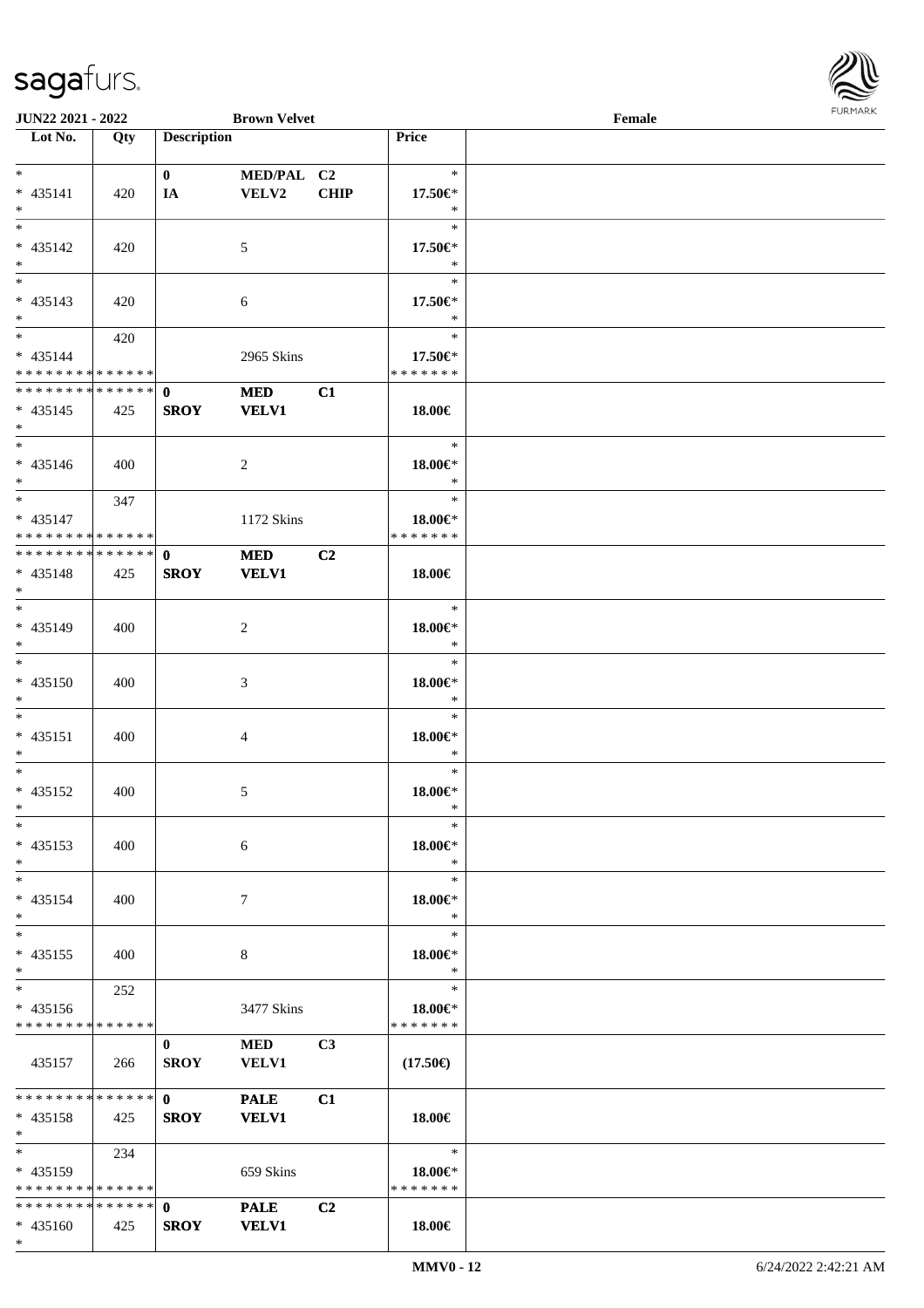

| <b>JUN22 2021 - 2022</b>                   |     |                               | <b>Brown Velvet</b>    |                |                     | Female |  |
|--------------------------------------------|-----|-------------------------------|------------------------|----------------|---------------------|--------|--|
| Lot No.                                    | Qty | <b>Description</b>            |                        |                | Price               |        |  |
|                                            |     |                               |                        |                |                     |        |  |
| $*$                                        |     | $\bf{0}$                      | <b>PALE</b>            | C <sub>2</sub> | $\ast$              |        |  |
| * 435161                                   | 400 | <b>SROY</b>                   | VELV1                  |                | 18.00€*             |        |  |
| $*$                                        |     |                               |                        |                | $\ast$              |        |  |
| $\overline{\ast}$                          |     |                               |                        |                | $\ast$              |        |  |
| * 435162                                   | 400 |                               | 3                      |                | 18.00€*             |        |  |
| $*$                                        |     |                               |                        |                | $\ast$              |        |  |
|                                            |     |                               |                        |                | $\ast$              |        |  |
| * 435163                                   | 400 |                               | $\overline{4}$         |                | 18.00€*             |        |  |
| $*$                                        |     |                               |                        |                | $\ast$              |        |  |
| $*$                                        | 344 |                               |                        |                | $\ast$              |        |  |
| $* 435164$                                 |     |                               | 1969 Skins             |                | $(18.00\epsilon)$ * |        |  |
| * * * * * * * * * * * * * *                |     |                               |                        |                | * * * * * * *       |        |  |
| * * * * * * * * <mark>* * * * * * *</mark> |     | $\mathbf{0}$                  | <b>PALE</b>            | C3             |                     |        |  |
| $* 435165$                                 | 425 | <b>SROY</b>                   | <b>VELV1</b>           |                | 17.50€              |        |  |
| $\ast$                                     |     |                               |                        |                |                     |        |  |
| $*$                                        | 179 |                               |                        |                | $\ast$              |        |  |
| * 435166                                   |     |                               | 604 Skins              |                | 17.50€*             |        |  |
| * * * * * * * * * * * * * * *              |     |                               |                        |                | * * * * * * *       |        |  |
|                                            |     | $\bf{0}$                      | $\mathbf{X}\mathbf{P}$ | C1             |                     |        |  |
| 435167                                     | 274 | <b>SROY</b>                   | VELV1                  |                | 18.00€              |        |  |
|                                            |     |                               |                        |                |                     |        |  |
| * * * * * * * * <mark>* * * * * *</mark>   |     | $\mathbf{0}$                  | $\mathbf{XP}$          | C2             |                     |        |  |
| * 435168                                   | 425 | <b>SROY</b>                   | <b>VELV1</b>           |                | 18.00€              |        |  |
| $*$                                        |     |                               |                        |                |                     |        |  |
| $\overline{\ast}$                          | 203 |                               |                        |                | $\ast$              |        |  |
| * 435169                                   |     |                               | 628 Skins              |                | 18.00€*             |        |  |
| * * * * * * * * * * * * * *                |     |                               |                        |                | * * * * * * *       |        |  |
|                                            |     | $\bf{0}$                      | $\mathbf{X}\mathbf{P}$ | C <sub>3</sub> |                     |        |  |
| 435170                                     | 190 | <b>SROY</b>                   | <b>VELV1</b>           |                | $(17.50\epsilon)$   |        |  |
|                                            |     |                               |                        |                |                     |        |  |
| * * * * * * * * * * * * * * *              |     | $\mathbf{0}$                  | <b>MED</b>             | C1             |                     |        |  |
| * 435171                                   | 425 | <b>SROY</b>                   | VELV2                  |                | 19.50€              |        |  |
| $\ast$                                     |     |                               |                        |                |                     |        |  |
| $*$                                        |     |                               |                        |                | $\ast$              |        |  |
| * 435172                                   | 400 |                               | 2                      |                | 19.50€*             |        |  |
| $*$ $-$                                    |     |                               |                        |                | $\ast$              |        |  |
| $*$                                        | 326 |                               |                        |                | $\ast$              |        |  |
| $* 435173$                                 |     |                               | 1151 Skins             |                | 19.00€*             |        |  |
| * * * * * * * * <mark>* * * * * *</mark>   |     |                               |                        |                | * * * * * * *       |        |  |
| * * * * * * * * * * * * * * <mark>*</mark> |     | $\mathbf{0}$ and $\mathbf{0}$ | <b>MED</b>             | C <sub>2</sub> |                     |        |  |
| $* 435174$                                 | 425 | <b>SROY</b>                   | <b>VELV2</b>           |                | 19.50€              |        |  |
| $*$                                        |     |                               |                        |                |                     |        |  |
| $*$                                        |     |                               |                        |                | $\ast$              |        |  |
| $* 435175$                                 | 400 |                               | 2                      |                | 19.50€*             |        |  |
| $*$                                        |     |                               |                        |                | $\ast$              |        |  |
|                                            |     |                               |                        |                | $\ast$              |        |  |
| * 435176                                   | 400 |                               | 3                      |                | 19.50€*             |        |  |
| $*$                                        |     |                               |                        |                | $*$                 |        |  |
| $*$ $*$                                    |     |                               |                        |                | $\ast$              |        |  |
| * 435177                                   | 400 |                               | 4                      |                | 19.50€*             |        |  |
| $*$ $-$                                    |     |                               |                        |                | $\ast$              |        |  |
| $*$ $-$                                    |     |                               |                        |                | $\ast$              |        |  |
| * 435178                                   | 400 |                               | 5                      |                | 19.50€*             |        |  |
| $*$                                        |     |                               |                        |                | $\ast$              |        |  |
| $*$ $-$                                    |     |                               |                        |                | $\ast$              |        |  |
| * 435179                                   | 400 |                               | 6                      |                | 19.50€*             |        |  |
| $*$ $\qquad$                               |     |                               |                        |                | $\ast$              |        |  |
| $*$ $*$                                    |     |                               |                        |                | $\ast$              |        |  |
| * 435180                                   | 400 |                               | $\tau$                 |                | 19.50€*             |        |  |
| $*$                                        |     |                               |                        |                | $\ast$              |        |  |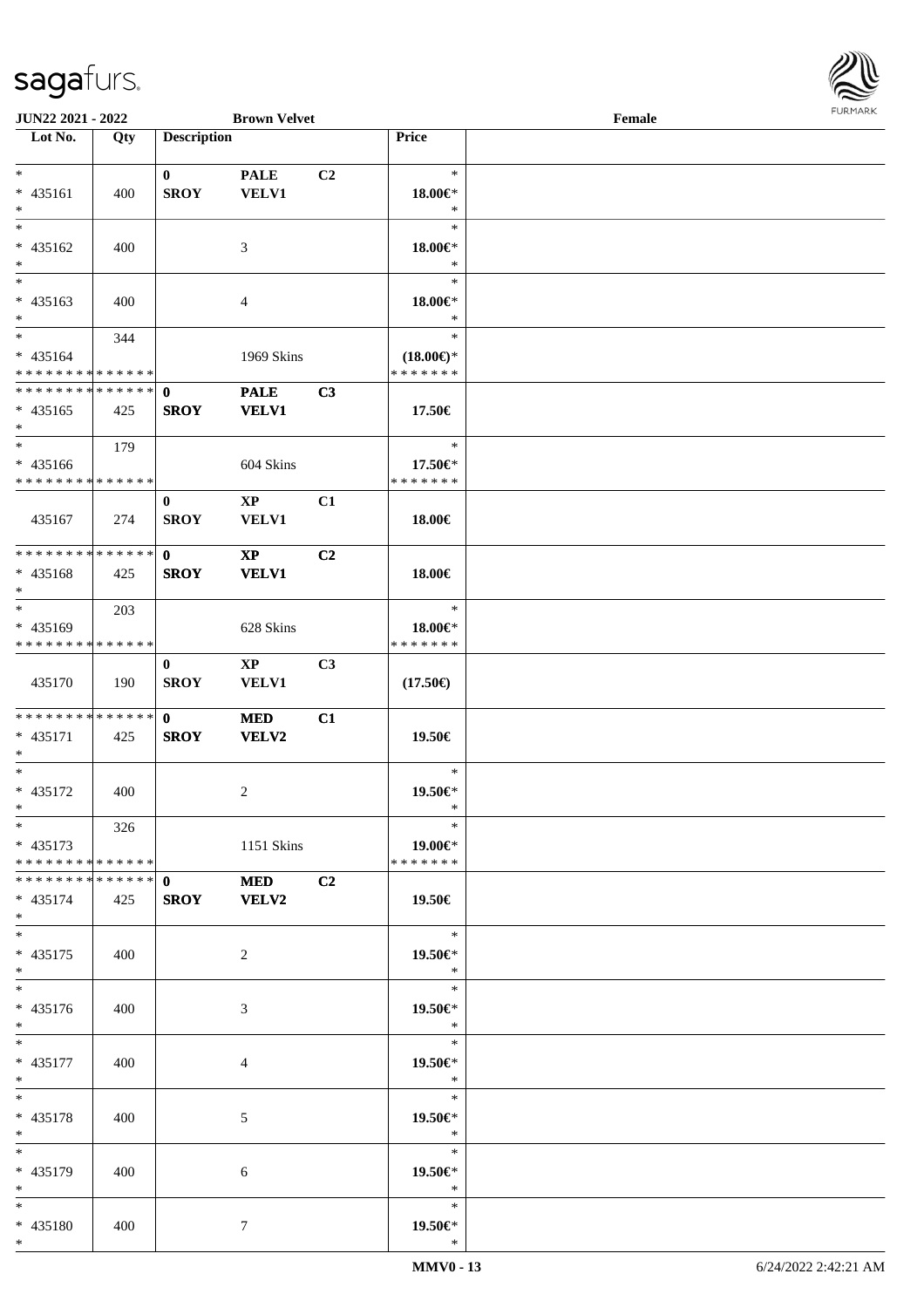

| <b>JUN22 2021 - 2022</b>                                     |     |                    | <b>Brown Velvet</b>    |                |                  | Female |  |
|--------------------------------------------------------------|-----|--------------------|------------------------|----------------|------------------|--------|--|
| Lot No.                                                      | Qty | <b>Description</b> |                        |                | Price            |        |  |
|                                                              |     |                    |                        |                |                  |        |  |
| $*$                                                          |     | $\mathbf{0}$       | <b>MED</b>             | C <sub>2</sub> | $\ast$           |        |  |
| * 435181                                                     | 400 | <b>SROY</b>        | VELV2                  |                | 19.50€*          |        |  |
| $*$                                                          |     |                    |                        |                | $\ast$           |        |  |
|                                                              | 264 |                    |                        |                | $\ast$           |        |  |
| * 435182                                                     |     |                    | 3489 Skins             |                | 19.50€*          |        |  |
| * * * * * * * * * * * * * *                                  |     |                    |                        |                | * * * * * * *    |        |  |
| * * * * * * * * * * * * * * *                                |     | $\mathbf 0$        | <b>MED</b>             | C3             |                  |        |  |
| $* 435183$                                                   | 425 | <b>SROY</b>        | VELV2                  |                | 19.00€           |        |  |
| $*$                                                          |     |                    |                        |                |                  |        |  |
| $*$                                                          |     |                    |                        |                | $\ast$           |        |  |
| * 435184                                                     | 400 |                    | 2                      |                | 19.00€*          |        |  |
| $*$                                                          |     |                    |                        |                | $\ast$           |        |  |
| $*$                                                          | 171 |                    |                        |                | $\ast$           |        |  |
| $* 435185$                                                   |     |                    | 996 Skins              |                | 19.00 $\in$ *    |        |  |
| * * * * * * * * * * * * * *                                  |     |                    |                        |                | * * * * * * *    |        |  |
| * * * * * * * * * * * * * * *                                |     | $\mathbf{0}$       | <b>PALE</b>            | C1             |                  |        |  |
| $* 435186$                                                   | 425 | <b>SROY</b>        | VELV2                  |                | 19.00€           |        |  |
| $*$                                                          |     |                    |                        |                |                  |        |  |
| $*$                                                          |     |                    |                        |                | $\ast$           |        |  |
| * 435187                                                     | 400 |                    | $\overline{2}$         |                | 19.00€*          |        |  |
| $*$<br>$*$                                                   |     |                    |                        |                | $\ast$<br>$\ast$ |        |  |
|                                                              | 84  |                    |                        |                |                  |        |  |
| * 435188                                                     |     |                    | 909 Skins              |                | 19.00€*          |        |  |
| * * * * * * * * * * * * * *<br>* * * * * * * * * * * * * * * |     |                    |                        |                | * * * * * * *    |        |  |
|                                                              |     | $\mathbf 0$        | <b>PALE</b>            | C <sub>2</sub> |                  |        |  |
| * 435189<br>$*$                                              | 425 | <b>SROY</b>        | VELV2                  |                | 19.00€           |        |  |
| $*$                                                          |     |                    |                        |                | $\ast$           |        |  |
| * 435190                                                     |     |                    |                        |                | 19.00€*          |        |  |
| $*$                                                          | 400 |                    | 2                      |                | $\ast$           |        |  |
| $*$                                                          |     |                    |                        |                | $\ast$           |        |  |
| * 435191                                                     | 400 |                    | 3                      |                | 19.00€*          |        |  |
| $\ast$                                                       |     |                    |                        |                | $\ast$           |        |  |
| $*$                                                          |     |                    |                        |                | $\ast$           |        |  |
| * 435192                                                     | 400 |                    | 4                      |                | 19.00€*          |        |  |
| $*$ $-$                                                      |     |                    |                        |                | $\ast$           |        |  |
| $\ast$                                                       |     |                    |                        |                | $\ast$           |        |  |
| * 435193                                                     | 400 |                    | 5                      |                | 19.00€*          |        |  |
| $*$                                                          |     |                    |                        |                | $\ast$           |        |  |
| $*$                                                          |     |                    |                        |                | $\ast$           |        |  |
| * 435194                                                     | 400 |                    | 6                      |                | 19.00€*          |        |  |
| $*$                                                          |     |                    |                        |                | $\ast$           |        |  |
| $*$ $-$                                                      | 168 |                    |                        |                | $\ast$           |        |  |
| * 435195                                                     |     |                    | 2593 Skins             |                | 19.00€*          |        |  |
| * * * * * * * * * * * * * *                                  |     |                    |                        |                | * * * * * * *    |        |  |
| * * * * * * * * * * * * * * *                                |     | $\mathbf{0}$       | <b>PALE</b>            | C <sub>3</sub> |                  |        |  |
| * 435196                                                     | 425 | <b>SROY</b>        | <b>VELV2</b>           |                | 18.50€           |        |  |
| $*$                                                          |     |                    |                        |                |                  |        |  |
| $*$ $-$                                                      | 338 |                    |                        |                | $\ast$           |        |  |
| * 435197                                                     |     |                    | 763 Skins              |                | 18.50€*          |        |  |
| * * * * * * * * * * * * * *                                  |     |                    |                        |                | * * * * * * *    |        |  |
| * * * * * * * * * * * * * * <mark>*</mark>                   |     | $\mathbf{0}$       | $\mathbf{XP}$          | C1             |                  |        |  |
| * 435198                                                     | 425 | <b>SROY</b>        | VELV2                  |                | 19.00€           |        |  |
| $\ast$                                                       |     |                    |                        |                |                  |        |  |
| $*$                                                          | 97  |                    |                        |                | $\ast$           |        |  |
| * 435199                                                     |     |                    | 522 Skins              |                | 19.00€*          |        |  |
| * * * * * * * * * * * * * * *                                |     |                    |                        |                | * * * * * * *    |        |  |
|                                                              |     |                    | $\mathbf{X}\mathbf{P}$ | C2             |                  |        |  |
| * 435200                                                     | 425 | <b>SROY</b>        | VELV2                  |                | 19.00€           |        |  |
| $*$                                                          |     |                    |                        |                |                  |        |  |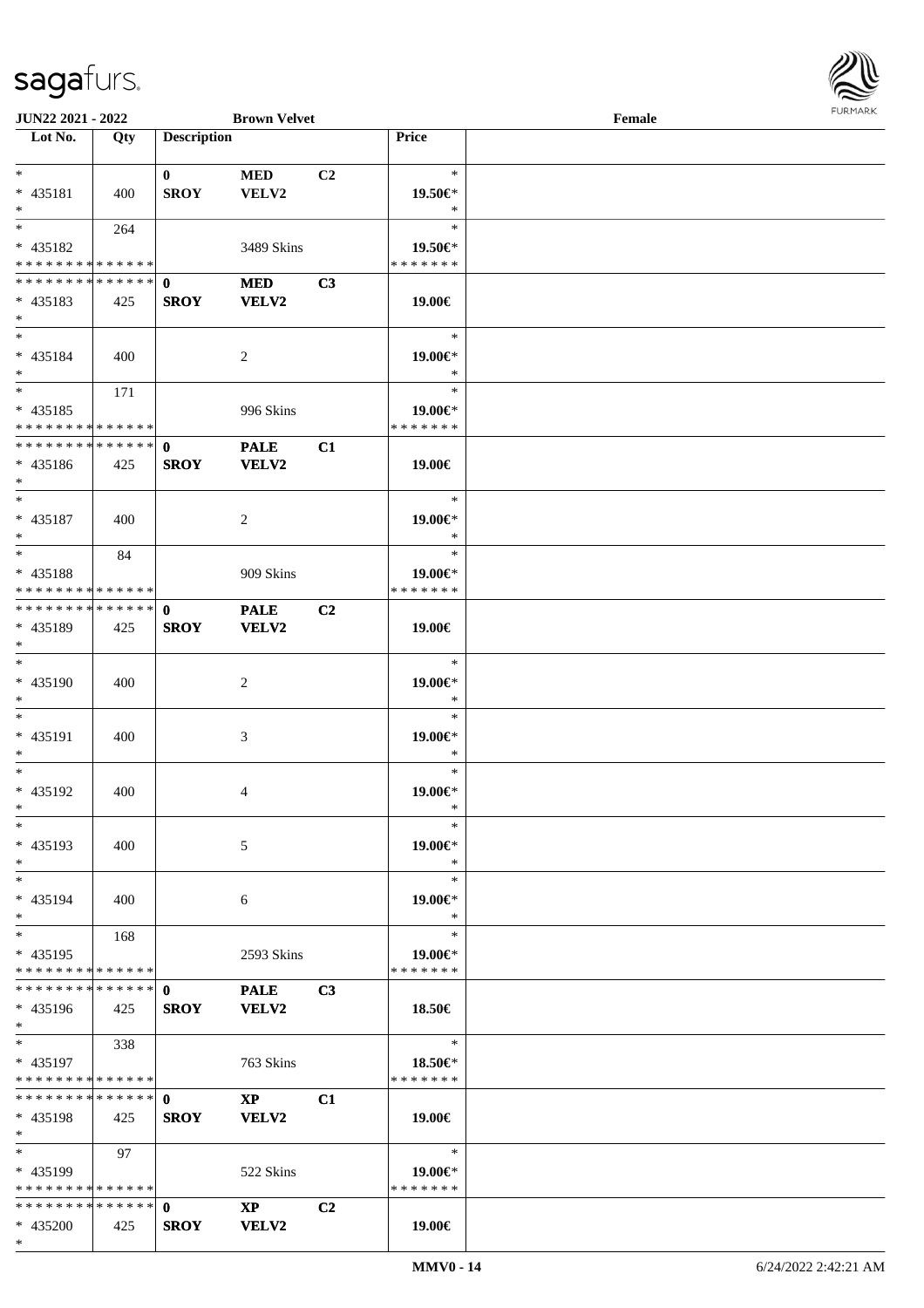

| <b>JUN22 2021 - 2022</b>      |     |                    | <b>Brown Velvet</b> |                |              | <b>FURMARK</b><br>Female |  |
|-------------------------------|-----|--------------------|---------------------|----------------|--------------|--------------------------|--|
| Lot No.                       | Qty | <b>Description</b> |                     |                | <b>Price</b> |                          |  |
| $\ast$                        |     | $\mathbf{0}$       | <b>XP</b>           | C <sub>2</sub> | $\ast$       |                          |  |
| * 435201                      | 400 | <b>SROY</b>        | <b>VELV2</b>        |                | 19.00€*      |                          |  |
| $*$                           |     |                    |                     |                | $\ast$       |                          |  |
| $\ast$                        | 267 |                    |                     |                | $*$          |                          |  |
| * 435202                      |     |                    | 1092 Skins          |                | 19.00€*      |                          |  |
| * * * * * * * * * * * * * * * |     |                    |                     |                | *******      |                          |  |
|                               |     | $\mathbf{0}$       | XP                  | C <sub>3</sub> |              |                          |  |
| 435203                        | 295 | <b>SROY</b>        | <b>VELV2</b>        |                | 18.50€       |                          |  |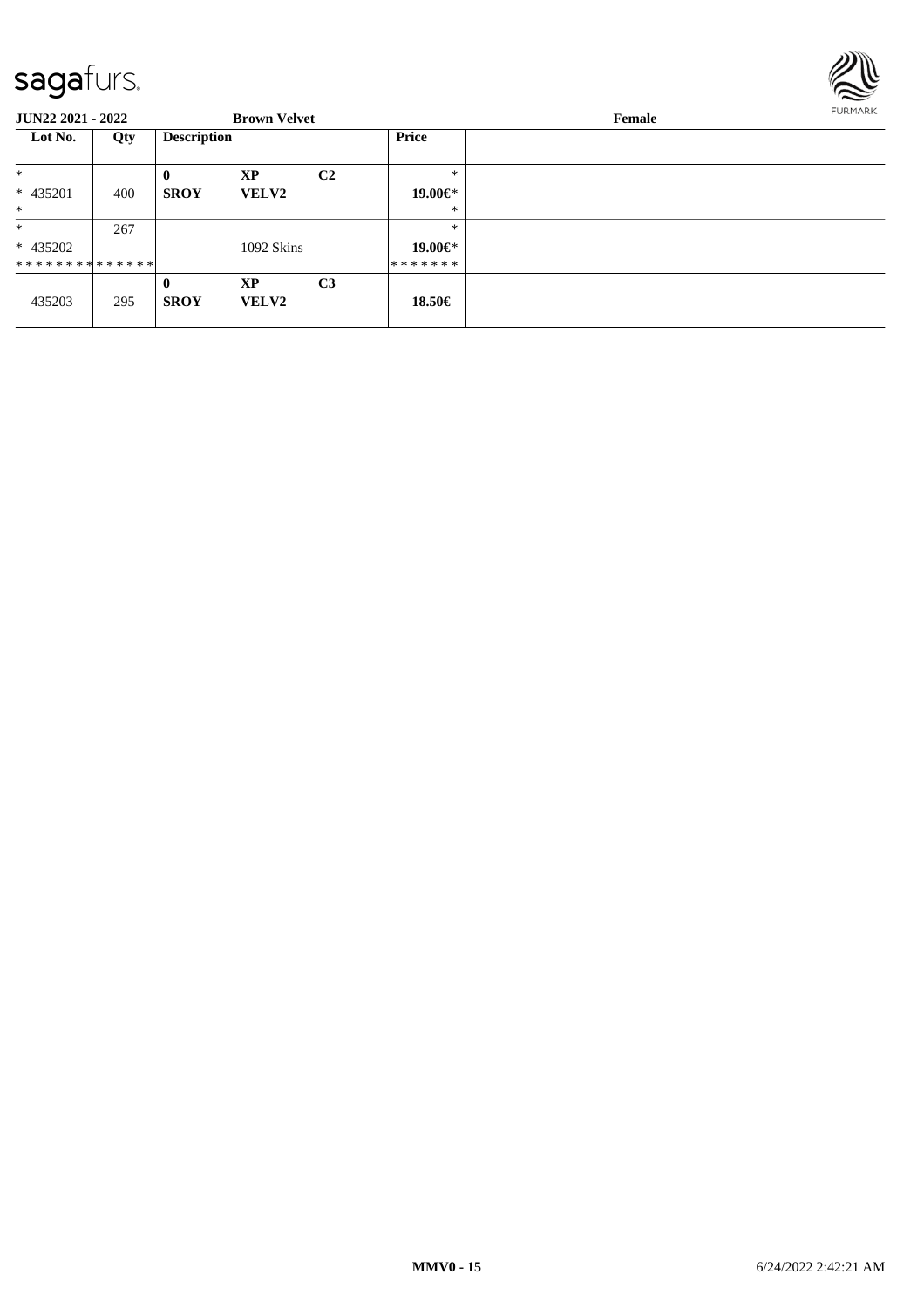

| JUN22 2021 - 2022                                   |     |                            | <b>Brown Velvet</b>              |                |                                    | Female |  |
|-----------------------------------------------------|-----|----------------------------|----------------------------------|----------------|------------------------------------|--------|--|
| Lot No.                                             | Qty | <b>Description</b>         |                                  |                | Price                              |        |  |
| 435261                                              | 489 | $\mathbf{1}$<br>SI         | 2XD<br><b>VELV1</b>              | C1             | 13.00€                             |        |  |
| 435262                                              | 181 | $\mathbf{1}$<br>SI         | <b>PALE</b><br><b>VELV1</b>      | C1             | 13.00€                             |        |  |
| * * * * * * * * * * * * * *<br>$* 435263$<br>$*$    | 505 | $\mathbf{1}$<br>SI         | <b>PALE</b><br><b>VELV1</b>      | C2             | 13.00€                             |        |  |
| $\ast$<br>$* 435264$<br>* * * * * * * * * * * * * * | 57  |                            | 562 Skins                        |                | $\ast$<br>12.00€*<br>* * * * * * * |        |  |
| 435265                                              | 275 | $\mathbf{1}$<br>SI         | <b>PALE</b><br><b>VELV1</b>      | C3             | 13.00€                             |        |  |
| 435266                                              | 268 | $\mathbf{1}$<br>SI         | $2\mathbf{X}\mathbf{D}$<br>VELV2 | C2             | 13.50€                             |        |  |
| 435267                                              | 119 | $\mathbf{1}$<br>SI         | 2XD<br>VELV2                     | C3             | 13.50€                             |        |  |
| 435268                                              | 132 | $\mathbf{1}$<br>SI         | $\mathbf{X}\mathbf{D}$<br>VELV2  | C1             | 13.50€                             |        |  |
| 435269                                              | 345 | $\mathbf{1}$<br>SI         | <b>XD</b><br>VELV2               | C2             | 13.50€                             |        |  |
| 435270                                              | 157 | $\mathbf{1}$<br>${\bf SI}$ | <b>Dark</b><br>VELV2             | C1             | 13.50€                             |        |  |
| **************<br>* 435271<br>$*$                   | 465 | $\mathbf{1}$<br>SI         | <b>Dark</b><br><b>VELV2</b>      | C2             | 13.50€                             |        |  |
| $*$<br>* 435272<br>* * * * * * * * * * * * * *      | 78  |                            | 543 Skins                        |                | $\ast$<br>13.50€*<br>*******       |        |  |
| 435273                                              | 176 | $\mathbf{1}$<br>SI         | <b>Dark</b><br>VELV2             | C3             | 13.50€                             |        |  |
| 435274                                              | 392 | $\mathbf{1}$<br>SI         | <b>MED</b><br><b>VELV2</b>       | C1             | 13.50€                             |        |  |
| * * * * * * * * * * * * * *<br>$* 435275$<br>$*$    | 505 | $\mathbf{1}$<br>SI         | <b>MED</b><br>VELV2              | C <sub>2</sub> | 13.50€                             |        |  |
| $\overline{\phantom{1}}$<br>* 435276<br>$*$         | 480 |                            | 2                                |                | $\ast$<br>13.50€*<br>$\ast$        |        |  |
| $*$<br>* 435277<br>* * * * * * * * * * * * * *      | 165 |                            | 1150 Skins                       |                | $\ast$<br>13.50€*<br>* * * * * * * |        |  |
| 435278                                              | 326 | $\mathbf{1}$<br>SI         | <b>PALE</b><br>VELV2             | C1             | 14.00€                             |        |  |
| **************<br>$* 435279$<br>$*$                 | 505 | $\mathbf{1}$<br>SI         | <b>PALE</b><br>VELV2             | C2             | 13.50€                             |        |  |
| $*$<br>* 435280<br>* * * * * * * * * * * * * *      | 327 |                            | 832 Skins                        |                | $\ast$<br>13.50€*<br>* * * * * * * |        |  |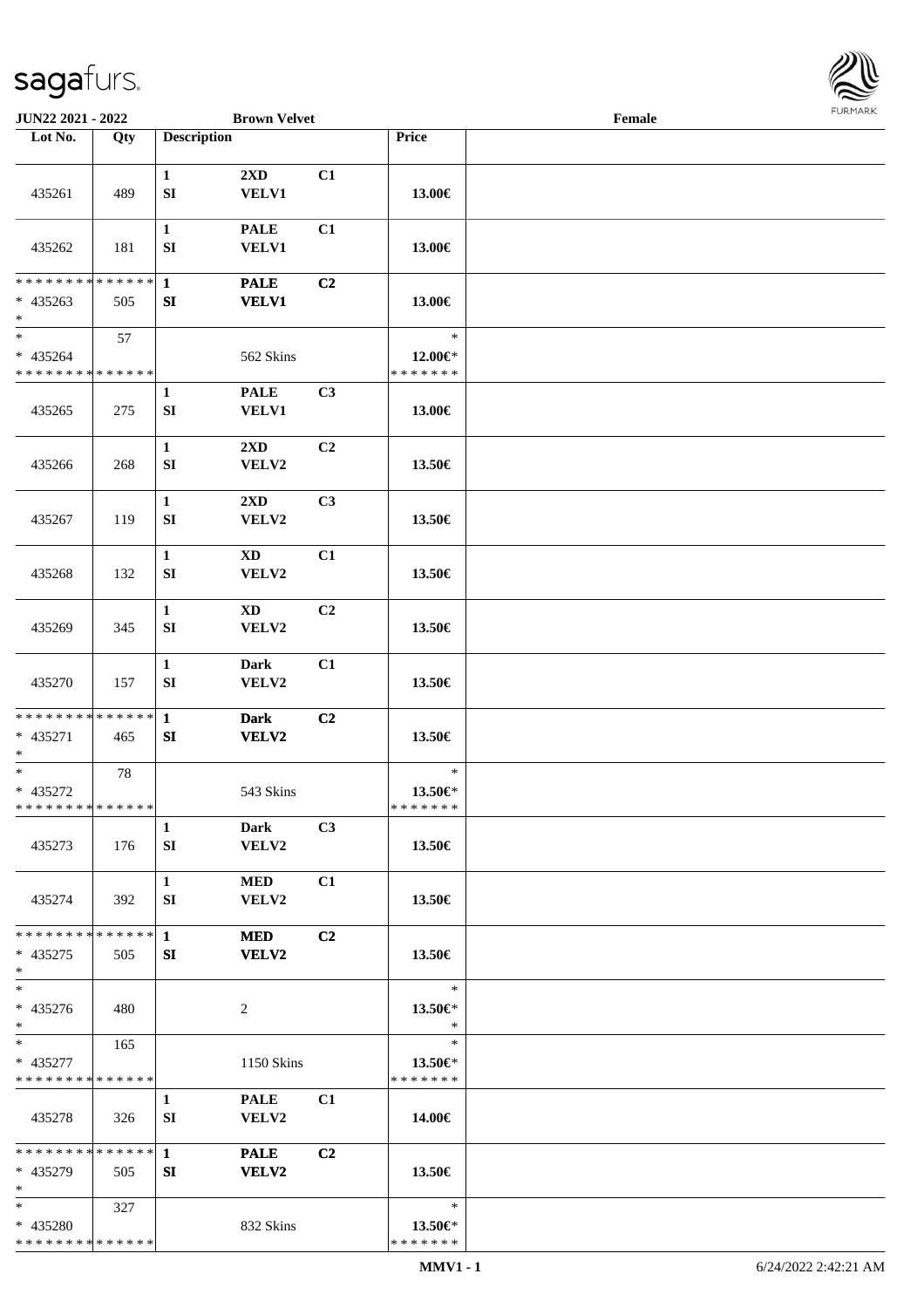

| JUN22 2021 - 2022                                                   |     |                                  | <b>Brown Velvet</b>                     |                |                                                | Female |  |
|---------------------------------------------------------------------|-----|----------------------------------|-----------------------------------------|----------------|------------------------------------------------|--------|--|
| Lot No.                                                             | Qty | <b>Description</b>               |                                         |                | <b>Price</b>                                   |        |  |
| 435281                                                              | 321 | $\mathbf{1}$<br>${\bf S}{\bf I}$ | <b>PALE</b><br>VELV2                    | C3             | 13.50€                                         |        |  |
| 435282                                                              | 207 | $\mathbf{1}$<br>SI               | $\mathbf{X}\mathbf{P}$<br>VELV2         | C1             | 14.00€                                         |        |  |
| 435283                                                              | 506 | $\mathbf{1}$<br>SI               | $\mathbf{X}\mathbf{P}$<br>VELV2         | C <sub>2</sub> | 13.50€                                         |        |  |
| 435284                                                              | 173 | $\mathbf{1}$<br>SI               | $\mathbf{X}\mathbf{P}$<br>VELV2         | C3             | 13.50€                                         |        |  |
| **************<br>$* 435285$<br>$\ast$                              | 485 | $\mathbf{1}$<br><b>SAGA</b>      | $2\mathbf{X}\mathbf{D}$<br><b>VELV1</b> | C1             | $(14.50\epsilon)$                              |        |  |
| $\overline{\phantom{a}^*}$<br>$* 435286$<br>$*$                     | 460 |                                  | $\sqrt{2}$                              |                | $\ast$<br>$(14.50\epsilon)$ *<br>$\ast$        |        |  |
| $\overline{\phantom{a}^*}$<br>* 435287<br>$*$                       | 460 |                                  | 3                                       |                | $\ast$<br>$(14.50\epsilon)$ *<br>$\ast$        |        |  |
| $\overline{\phantom{0}}$<br>* 435288<br>* * * * * * * * * * * * * * | 119 |                                  | 1524 Skins                              |                | $\ast$<br>$(14.50\epsilon)$ *<br>* * * * * * * |        |  |
| **************<br>* 435289<br>$*$                                   | 485 | 1<br><b>SAGA</b>                 | $2\mathbf{X}\mathbf{D}$<br><b>VELV1</b> | C2             | $(14.50\epsilon)$                              |        |  |
| $\overline{\phantom{a}^*}$<br>* 435290<br>$*$                       | 460 |                                  | $\sqrt{2}$                              |                | $\ast$<br>$(14.50\epsilon)$ *<br>$\ast$        |        |  |
| $*$<br>* 435291<br>$*$                                              | 460 |                                  | $\mathfrak{Z}$                          |                | $\ast$<br>$(14.50\epsilon)$ *<br>$\ast$        |        |  |
| $*$<br>* 435292<br>$*$                                              | 460 |                                  | $\overline{4}$                          |                | $\ast$<br>$(14.50\epsilon)$ *<br>$\ast$        |        |  |
| $*$<br>* 435293<br>$*$                                              | 460 |                                  | 5                                       |                | $\ast$<br>$(14.50\epsilon)$ *<br>$\ast$        |        |  |
| $\ast$<br>* 435294<br>$*$                                           | 460 |                                  | 6                                       |                | $\ast$<br>$(14.50\epsilon)$ *<br>$\ast$        |        |  |
| $\overline{\ast}$<br>* 435295<br>$*$                                | 460 |                                  | $7\phantom{.0}$                         |                | $\ast$<br>$(14.50\mathsf{E})^*$<br>$\ast$      |        |  |
| $\overline{\phantom{0}}$<br>* 435296<br>$*$                         | 460 |                                  | 8                                       |                | $\ast$<br>$(14.50\epsilon)$ *<br>$\ast$        |        |  |
| $*$<br>* 435297<br>$*$                                              | 460 |                                  | 9                                       |                | $\ast$<br>$(14.50\epsilon)$ *<br>$\ast$        |        |  |
| $\ast$<br>* 435298<br>$*$                                           | 460 |                                  | 10                                      |                | $\ast$<br>$(14.50\epsilon)$ *<br>$\ast$        |        |  |
| $\ast$<br>* 435299<br>* * * * * * * * * * * * * *                   | 232 |                                  | 4857 Skins                              |                | $\ast$<br>$(14.50\epsilon)$ *<br>* * * * * * * |        |  |
| * * * * * * * * * * * * * * *<br>* 435300<br>$*$                    | 485 | $\mathbf{1}$<br><b>SAGA</b>      | $2\mathbf{X}\mathbf{D}$<br><b>VELV1</b> | C3             | $(14.00\epsilon)$                              |        |  |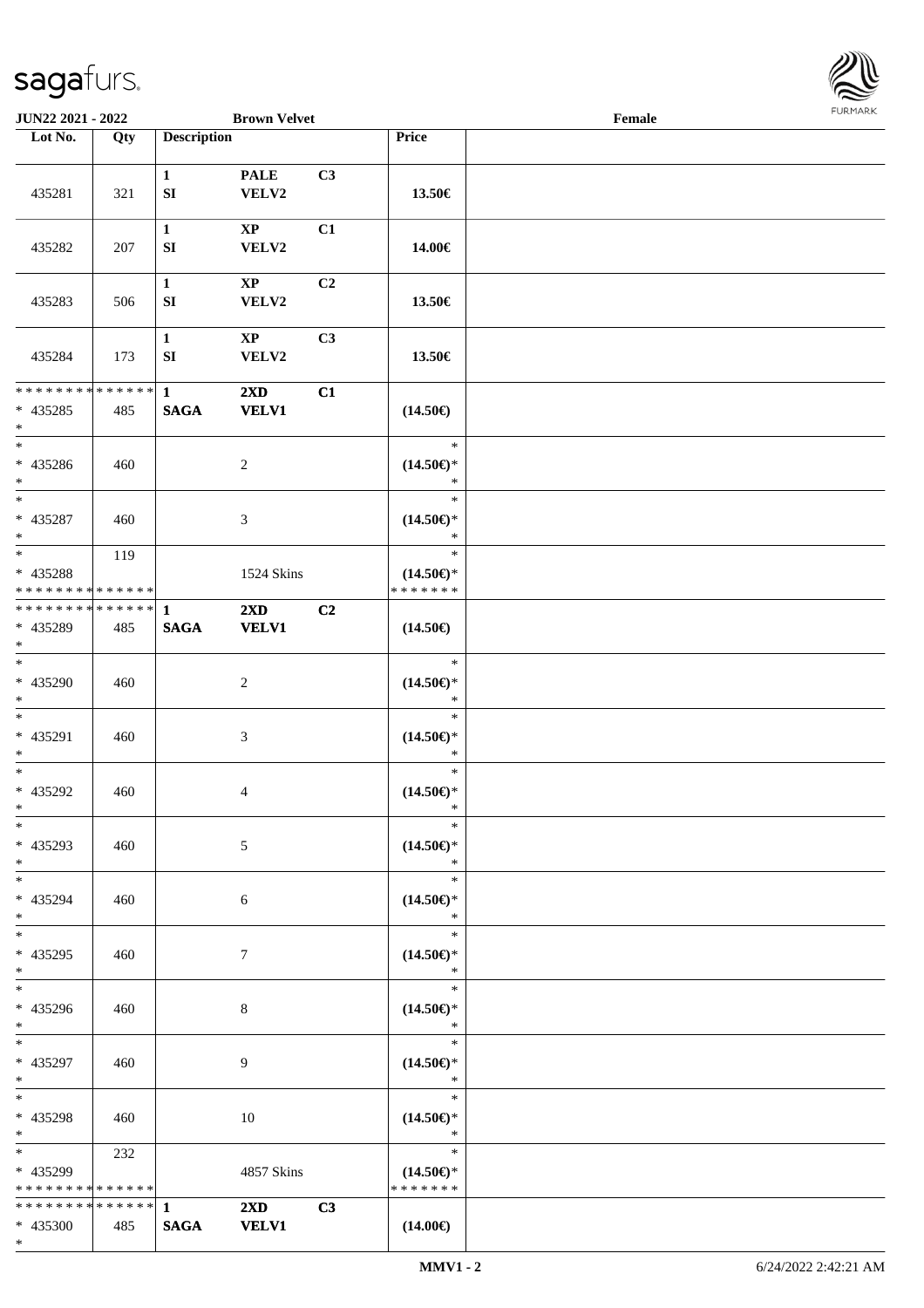

| <b>JUN22 2021 - 2022</b>                |     |                    | <b>Brown Velvet</b>     |    |                                      | Female |  |
|-----------------------------------------|-----|--------------------|-------------------------|----|--------------------------------------|--------|--|
| Lot No.                                 | Qty | <b>Description</b> |                         |    | Price                                |        |  |
|                                         |     |                    |                         |    |                                      |        |  |
| $*$                                     |     | $\mathbf{1}$       | $2\mathbf{X}\mathbf{D}$ | C3 | $\ast$                               |        |  |
| * 435301                                | 460 | <b>SAGA</b>        | <b>VELV1</b>            |    | 14.00€*                              |        |  |
| $*$                                     |     |                    |                         |    | $\ast$                               |        |  |
| $\overline{\ast}$                       |     |                    |                         |    | $\ast$                               |        |  |
| $* 435302$                              | 460 |                    | 3                       |    | $(14.00\epsilon)$ *                  |        |  |
| $\ast$                                  |     |                    |                         |    | $\ast$                               |        |  |
|                                         | 439 |                    |                         |    | $\ast$                               |        |  |
| * 435303                                |     |                    | 1844 Skins              |    | $(14.00\epsilon)$ *                  |        |  |
| * * * * * * * * * * * * * *             |     |                    |                         |    | * * * * * * *                        |        |  |
| ******** <mark>******</mark>            |     | $\mathbf{1}$       | $\mathbf{X}\mathbf{D}$  | C1 |                                      |        |  |
| * 435304                                | 485 | <b>SAGA</b>        | <b>VELV1</b>            |    | $(14.50\epsilon)$                    |        |  |
| $*$                                     |     |                    |                         |    |                                      |        |  |
| $*$                                     |     |                    |                         |    | $\ast$                               |        |  |
| $* 435305$                              | 460 |                    | $\overline{c}$          |    | $(14.50\epsilon)$ *                  |        |  |
| $*$                                     |     |                    |                         |    | $\ast$                               |        |  |
| $*$                                     |     |                    |                         |    | $\ast$                               |        |  |
| $* 435306$                              | 460 |                    | 3                       |    | $(14.50\epsilon)$ *                  |        |  |
| $*$<br>$\overline{\phantom{0}}$         |     |                    |                         |    | $\ast$                               |        |  |
|                                         |     |                    |                         |    | $\ast$                               |        |  |
| * 435307                                | 460 |                    | $\overline{4}$          |    | $(14.50\epsilon)$ *                  |        |  |
| $*$                                     |     |                    |                         |    | $\ast$                               |        |  |
|                                         |     |                    |                         |    | $\ast$                               |        |  |
| * 435308                                | 460 |                    | $\mathfrak{S}$          |    | $(14.50\epsilon)$ *                  |        |  |
| $*$                                     |     |                    |                         |    | $\ast$<br>$\ast$                     |        |  |
|                                         | 318 |                    |                         |    |                                      |        |  |
| * 435309<br>* * * * * * * * * * * * * * |     |                    | 2643 Skins              |    | $(14.50\epsilon)$ *<br>* * * * * * * |        |  |
| * * * * * * * * * * * * * * *           |     | $\mathbf{1}$       | <b>XD</b>               | C2 |                                      |        |  |
| * 435310                                | 485 | $\mathbf{SAGA}$    | <b>VELV1</b>            |    | $(14.50\epsilon)$                    |        |  |
| $*$                                     |     |                    |                         |    |                                      |        |  |
| $*$                                     |     |                    |                         |    | $\ast$                               |        |  |
| * 435311                                | 498 |                    | $\sqrt{2}$              |    | $(14.50\epsilon)$ *                  |        |  |
| $*$                                     |     |                    |                         |    | $\ast$                               |        |  |
| $*$                                     |     |                    |                         |    | $\ast$                               |        |  |
| * 435312                                | 460 |                    | 3                       |    | $(14.50\epsilon)$ *                  |        |  |
| $*$                                     |     |                    |                         |    | $\ast$                               |        |  |
| $\ast$                                  |     |                    |                         |    | $\ast$                               |        |  |
| $* 435313$                              | 460 |                    | $\overline{4}$          |    | $(14.50\epsilon)$ *                  |        |  |
| $*$                                     |     |                    |                         |    | $\ast$                               |        |  |
| $*$                                     |     |                    |                         |    | $\ast$                               |        |  |
| * 435314                                | 460 |                    | 5                       |    | $(14.50\epsilon)$ *                  |        |  |
| $*$                                     |     |                    |                         |    | $\ast$                               |        |  |
| $*$                                     |     |                    |                         |    | $\ast$                               |        |  |
| $* 435315$                              | 460 |                    | 6                       |    | $(14.50\epsilon)$ *                  |        |  |
| $*$                                     |     |                    |                         |    | $\ast$                               |        |  |
| $\overline{\phantom{0}}$                |     |                    |                         |    | $\ast$                               |        |  |
| $* 435316$                              | 460 |                    | 7                       |    | $(14.50\epsilon)$ *                  |        |  |
| $*$ $-$                                 |     |                    |                         |    | $\ast$                               |        |  |
| $*$ $*$                                 |     |                    |                         |    | $\ast$                               |        |  |
| $* 435317$                              | 460 |                    | 8                       |    | $(14.50\epsilon)$ *                  |        |  |
| $*$ $-$                                 |     |                    |                         |    | $\ast$                               |        |  |
| $*$                                     |     |                    |                         |    | $\ast$                               |        |  |
| * 435318                                | 460 |                    | 9                       |    | $(14.50\epsilon)$ *                  |        |  |
| $*$                                     |     |                    |                         |    | $\ast$                               |        |  |
| $*$                                     |     |                    |                         |    | $\ast$                               |        |  |
| * 435319                                | 460 |                    | 10                      |    | $(14.50\epsilon)$ *                  |        |  |
| $*$ $-$                                 |     |                    |                         |    | $\ast$                               |        |  |
| $*$ and $*$                             | 460 |                    |                         |    | $\ast$                               |        |  |
| * 435320                                |     |                    | 5123 Skins              |    | $(14.50\epsilon)$ *                  |        |  |
| * * * * * * * * * * * * * *             |     |                    |                         |    | * * * * * * *                        |        |  |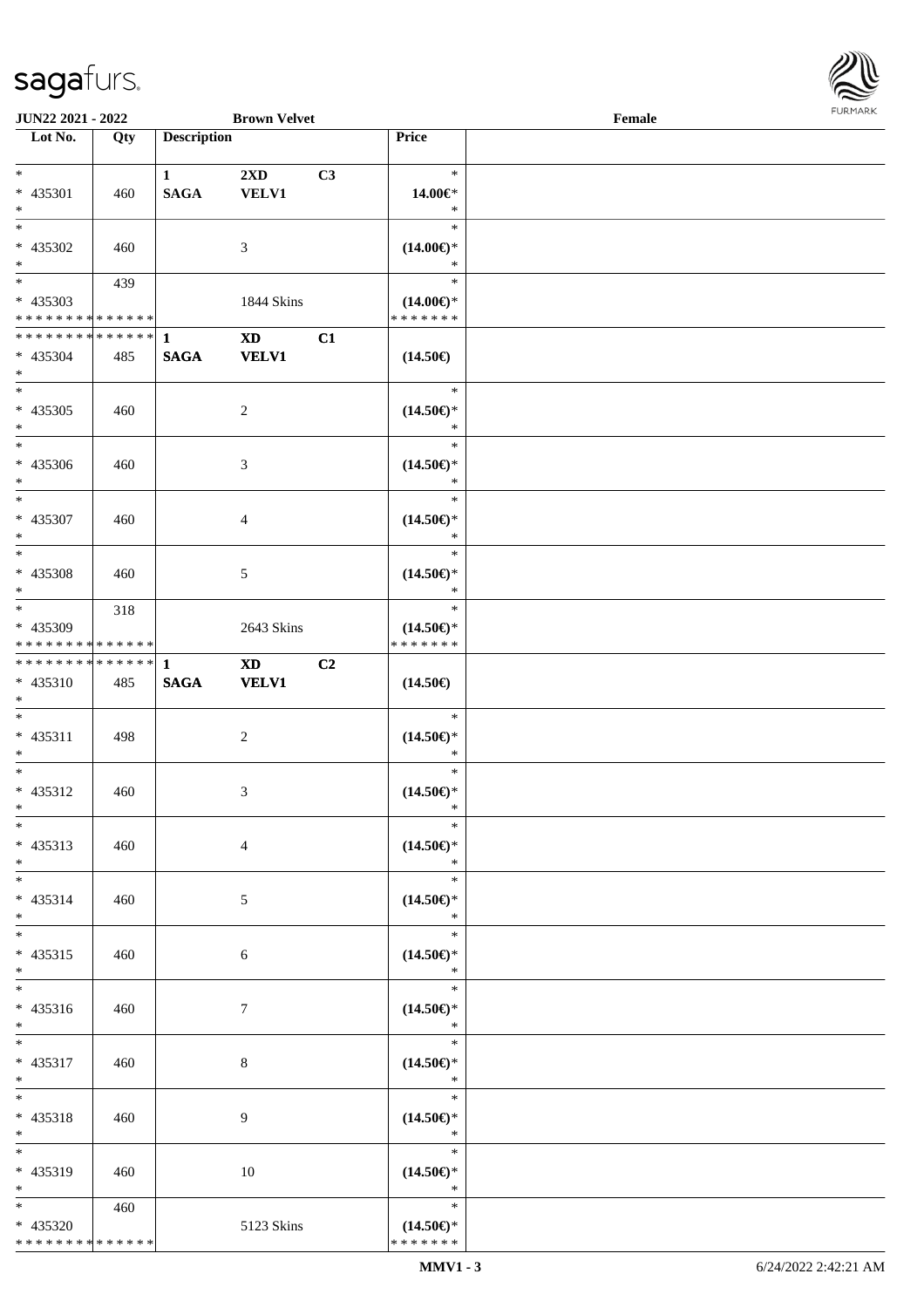

| JUN22 2021 - 2022                         |     |                    | <b>Brown Velvet</b>    |    |                          | Female | 1.911171777 |
|-------------------------------------------|-----|--------------------|------------------------|----|--------------------------|--------|-------------|
| $\overline{\phantom{1}}$ Lot No.          | Qty | <b>Description</b> |                        |    | Price                    |        |             |
|                                           |     |                    |                        |    |                          |        |             |
| ******** <mark>******</mark>              |     |                    | <b>IDENTICAL</b>       |    |                          |        |             |
| * 435321                                  | 485 |                    |                        |    | $(14.50\epsilon)$        |        |             |
| $*$                                       |     |                    |                        |    |                          |        |             |
| $\overline{\phantom{0}}$                  |     |                    |                        |    | $\ast$                   |        |             |
| * 435322                                  | 460 |                    | 2                      |    | $(14.50\epsilon)$ *      |        |             |
| $*$                                       |     |                    |                        |    | $\ast$                   |        |             |
| $*$                                       |     |                    |                        |    | $\ast$                   |        |             |
| * 435323                                  | 460 |                    | 3                      |    | $(14.50\epsilon)$ *      |        |             |
| $\ast$                                    |     |                    |                        |    | $\ast$                   |        |             |
| $\overline{\phantom{0}}$                  |     |                    |                        |    | $\ast$                   |        |             |
| * 435324                                  | 460 |                    | 4                      |    | $(14.50\epsilon)$ *      |        |             |
| $*$                                       |     |                    |                        |    | $\ast$                   |        |             |
|                                           | 442 |                    |                        |    | $\ast$                   |        |             |
| * 435325                                  |     |                    | 2307 Skins             |    | $(14.50\epsilon)$ *      |        |             |
| * * * * * * * * * * * * * *               |     |                    |                        |    | * * * * * * *            |        |             |
| * * * * * * * * * * * * * * *             |     | $\mathbf{1}$       | $\mathbf{X}\mathbf{D}$ | C3 |                          |        |             |
| * 435326                                  | 485 | <b>SAGA</b>        | <b>VELV1</b>           |    | 14.00€                   |        |             |
| $*$                                       |     |                    |                        |    |                          |        |             |
| $*$                                       |     |                    |                        |    | $\ast$                   |        |             |
| $* 435327$                                | 460 |                    | 2                      |    | 14.00€*                  |        |             |
| $*$<br>$\overline{\phantom{0}}$           |     |                    |                        |    | $\ast$                   |        |             |
|                                           |     |                    |                        |    | $\ast$                   |        |             |
| $* 435328$                                | 460 |                    | 3                      |    | 14.00€*                  |        |             |
| $*$                                       |     |                    |                        |    | $\ast$                   |        |             |
| $*$                                       |     |                    |                        |    | $\ast$                   |        |             |
| * 435329                                  | 460 |                    | 4                      |    | 14.00€*                  |        |             |
| $*$<br>$\overline{\phantom{0}}$           |     |                    |                        |    | $\ast$                   |        |             |
|                                           |     |                    |                        |    | $\ast$                   |        |             |
| $* 435330$                                | 460 |                    | 5                      |    | 14.00€*                  |        |             |
| $*$                                       |     |                    |                        |    | $\ast$<br>$\ast$         |        |             |
|                                           | 428 |                    |                        |    |                          |        |             |
| $* 435331$<br>* * * * * * * * * * * * * * |     |                    | 2753 Skins             |    | 14.00€*<br>* * * * * * * |        |             |
| * * * * * * * * * * * * * * *             |     | $\mathbf{1}$       |                        | C1 |                          |        |             |
| * 435332                                  |     | <b>SAGA</b>        | <b>Dark</b>            |    |                          |        |             |
| $*$ $-$                                   | 460 |                    | <b>VELV1</b>           |    | $(14.50\epsilon)$        |        |             |
| $*$                                       |     |                    |                        |    | $\ast$                   |        |             |
| $* 435333$                                | 460 |                    | 2                      |    | $(14.50\epsilon)$ *      |        |             |
| $*$                                       |     |                    |                        |    | $\ast$                   |        |             |
| $\overline{\phantom{0}}$                  |     |                    |                        |    | $\ast$                   |        |             |
| * 435334                                  | 460 |                    | 3                      |    | $(14.50\epsilon)$ *      |        |             |
| $*$                                       |     |                    |                        |    | $\ast$                   |        |             |
| $*$                                       |     |                    |                        |    | $\ast$                   |        |             |
| * 435335                                  | 460 |                    | 4                      |    | $(14.50\epsilon)$ *      |        |             |
| $*$                                       |     |                    |                        |    | $\ast$                   |        |             |
| $*$                                       |     |                    |                        |    | $\ast$                   |        |             |
| $* 435336$                                | 460 |                    | 5                      |    | $(14.50\epsilon)$ *      |        |             |
| $*$                                       |     |                    |                        |    | $\ast$                   |        |             |
| $*$                                       |     |                    |                        |    | $\ast$                   |        |             |
| * 435337                                  | 460 |                    | 6                      |    | $(14.50\epsilon)$ *      |        |             |
| $*$                                       |     |                    |                        |    | $\ast$                   |        |             |
| $*$                                       |     |                    |                        |    | $\ast$                   |        |             |
| $* 435338$                                | 460 |                    | 7                      |    | $(14.50\epsilon)$ *      |        |             |
| $*$ $*$                                   |     |                    |                        |    | $\ast$                   |        |             |
| $*$ and $*$                               | 279 |                    |                        |    | $\ast$                   |        |             |
| * 435339                                  |     |                    | 3499 Skins             |    | $(14.50\epsilon)$ *      |        |             |
| * * * * * * * * * * * * * *               |     |                    |                        |    | * * * * * * *            |        |             |
| * * * * * * * * * * * * * * *             |     | $\mathbf{1}$       | <b>Dark</b>            | C2 |                          |        |             |
| * 435340                                  | 485 | <b>SAGA</b>        | <b>VELV1</b>           |    | $(14.50\epsilon)$        |        |             |
| $*$                                       |     |                    |                        |    |                          |        |             |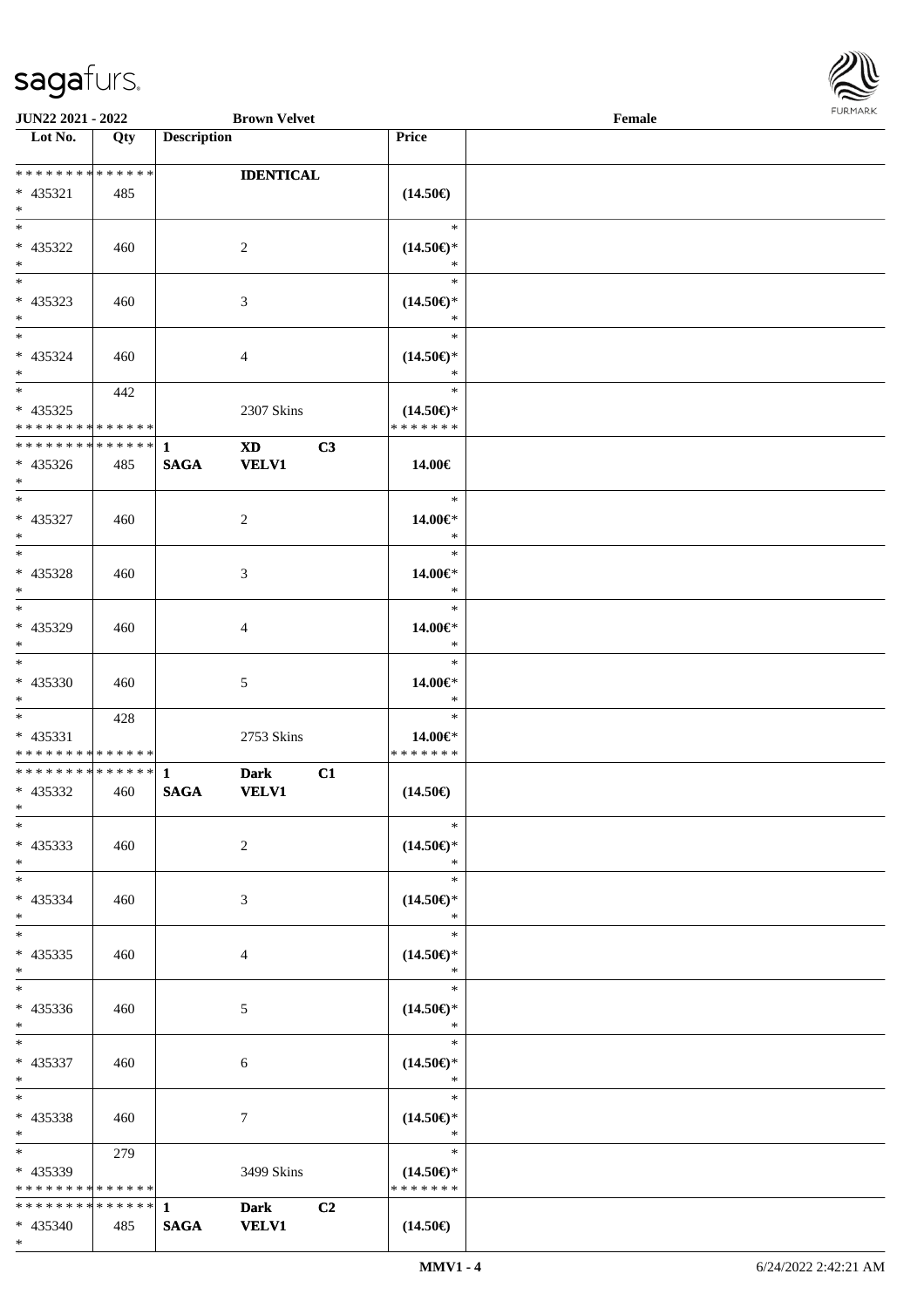\*



| JUN22 2021 - 2022                                                     |     |                                       | <b>Brown Velvet</b>               |                                                | $\ensuremath{\textnormal{\textbf{Female}}}$ | <b>FURMARK</b> |
|-----------------------------------------------------------------------|-----|---------------------------------------|-----------------------------------|------------------------------------------------|---------------------------------------------|----------------|
| $\overline{\phantom{1}}$ Lot No.                                      | Qty | <b>Description</b>                    |                                   | Price                                          |                                             |                |
|                                                                       |     |                                       |                                   |                                                |                                             |                |
| $*$<br>$* 435341$<br>$\ast$                                           | 460 | $1 \quad \blacksquare$<br><b>SAGA</b> | <b>Dark</b><br>C2<br><b>VELV1</b> | $\ast$<br>$(14.50\epsilon)$ *<br>$\ast$        |                                             |                |
| $\overline{\phantom{0}}$<br>* 435342<br>$*$                           | 460 |                                       | $\mathfrak{Z}$                    | $\ast$<br>$(14.50\epsilon)$ *<br>$\ast$        |                                             |                |
| $\overline{\phantom{a}^*}$<br>$* 435343$<br>$*$                       | 460 |                                       | $\overline{4}$                    | $\ast$<br>$(14.50\epsilon)*$<br>$\ast$         |                                             |                |
| $*$<br>* 435344<br>$*$                                                | 460 |                                       | $\sqrt{5}$                        | $\ast$<br>$(14.50\epsilon)$ *<br>$\ast$        |                                             |                |
| $\ast$<br>$* 435345$<br>$*$                                           | 460 |                                       | $\sqrt{6}$                        | $\ast$<br>$(14.50\epsilon)$ *<br>$\ast$        |                                             |                |
| $\overline{\phantom{0}}$<br>$* 435346$<br>$\ast$                      | 460 |                                       | $\tau$                            | $\ast$<br>$(14.50\epsilon)$ *<br>$\ast$        |                                             |                |
| $\overline{\phantom{0}}$<br>* 435347<br>$\ast$                        | 460 |                                       | $8\,$                             | $\ast$<br>$(14.50\epsilon)$ *<br>$\ast$        |                                             |                |
| $\overline{\phantom{0}}$<br>* 435348<br>$\ast$                        | 460 |                                       | 9                                 | $\ast$<br>$(14.50\epsilon)$ *<br>$\ast$        |                                             |                |
| $\overline{\phantom{0}}$<br>* 435349<br>$\ast$                        | 460 |                                       | $10\,$                            | $\ast$<br>$(14.50\epsilon)$ *<br>$\ast$        |                                             |                |
| $\overline{\phantom{a}^*}$<br>$* 435350$<br>$\ast$                    | 460 |                                       | $11\,$                            | $\ast$<br>$(14.50\epsilon)$ *<br>$\ast$        |                                             |                |
| $*$<br>$* 435351$<br>* * * * * * * * * * * * * *                      | 484 |                                       | 5569 Skins                        | $\ast$<br>$(14.50\epsilon)$ *<br>*******       |                                             |                |
| * * * * * * * * * * * * * *<br>* 435352<br>$\ast$                     | 485 |                                       | <b>IDENTICAL</b>                  | $(14.50\epsilon)$                              |                                             |                |
| $_{\ast}$<br>* 435353<br>$\ast$                                       | 460 |                                       | $\overline{c}$                    | $\ast$<br>$(14.50\epsilon)$ *<br>$\ast$        |                                             |                |
| $\ast$<br>* 435354<br>$*$                                             | 460 |                                       | $\mathfrak{Z}$                    | $\ast$<br>$(14.50ε)$ *<br>$\ast$               |                                             |                |
| $\overline{\phantom{0}}$<br>$* 435355$<br>* * * * * * * * * * * * * * | 422 |                                       | 1827 Skins                        | $\ast$<br>$(14.50\epsilon)$ *<br>* * * * * * * |                                             |                |
| * * * * * * * * * * * * * * *<br>$* 435356$<br>$*$                    | 485 | $\mathbf{1}$<br><b>SAGA</b>           | C3<br><b>Dark</b><br><b>VELV1</b> | $(14.00\epsilon)$                              |                                             |                |
| $\ast$<br>$* 435357$<br>$\ast$                                        | 460 |                                       | $\overline{2}$                    | $\ast$<br>14.00€*<br>$\ast$                    |                                             |                |
| $\overline{\phantom{0}}$<br>* 435358<br>$\ast$                        | 460 |                                       | 3                                 | $\ast$<br>14.00€*<br>$\ast$                    |                                             |                |
| $_{\ast}^{-}$<br>* 435359<br>$\ast$                                   | 460 |                                       | $\overline{4}$                    | $\ast$<br>$(14.00\epsilon)$ *<br>$\ast$        |                                             |                |
| $\ast$<br>$* 435360$<br>$*$                                           | 460 |                                       | 5                                 | $\ast$<br>$(14.00\in)\!\!^*$<br>$\ast$         |                                             |                |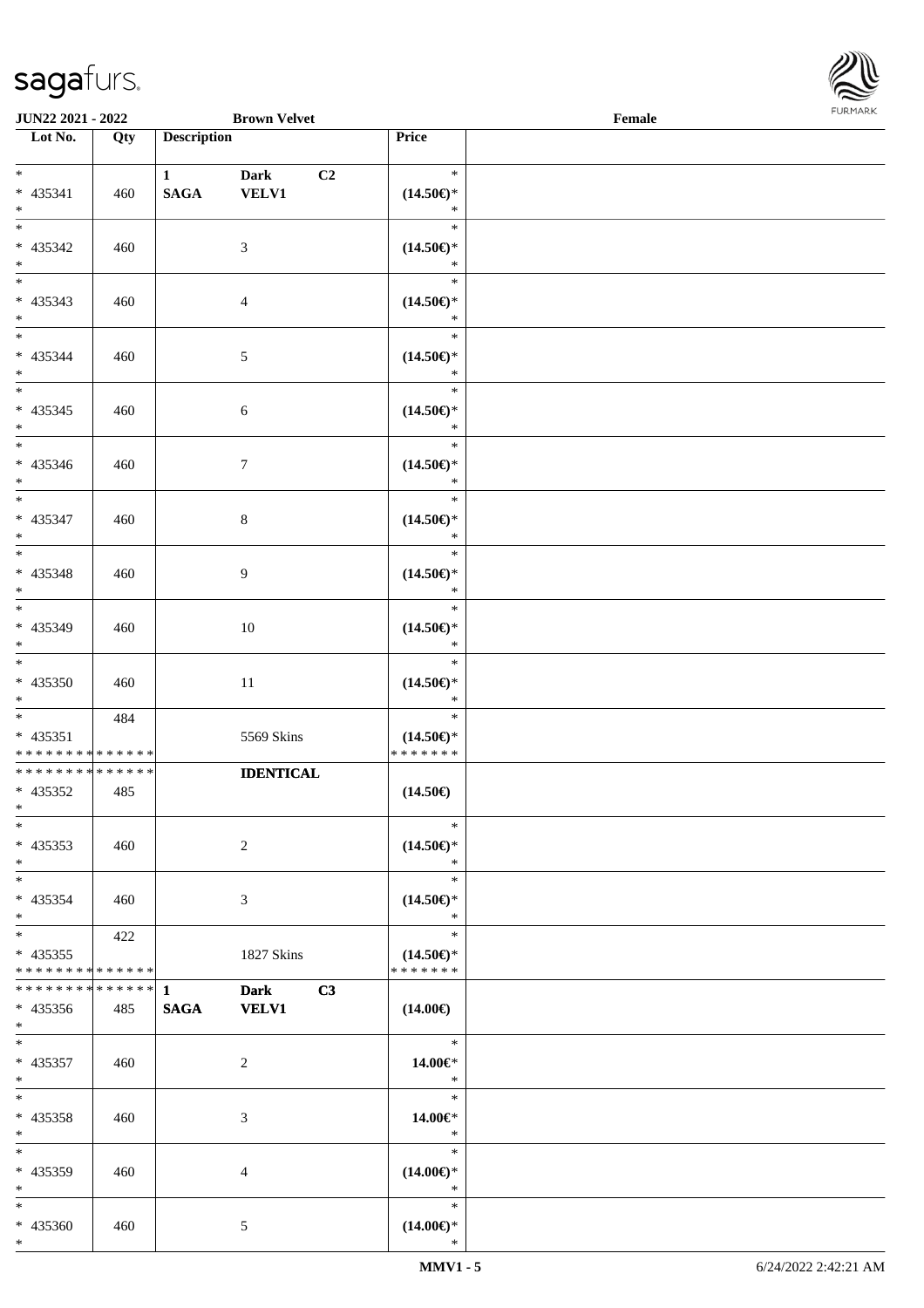

| <b>JUN22 2021 - 2022</b>      |     |                    | <b>Brown Velvet</b> |    |                               | Female |  |
|-------------------------------|-----|--------------------|---------------------|----|-------------------------------|--------|--|
| Lot No.                       | Qty | <b>Description</b> |                     |    | Price                         |        |  |
|                               |     |                    |                     |    |                               |        |  |
| $*$                           |     | $\mathbf{1}$       | <b>Dark</b>         | C3 | $\ast$                        |        |  |
| * 435361                      | 460 | <b>SAGA</b>        | <b>VELV1</b>        |    | $(14.00\epsilon)$ *           |        |  |
| $*$                           |     |                    |                     |    | $\ast$<br>$\ast$              |        |  |
|                               |     |                    |                     |    |                               |        |  |
| * 435362                      | 460 |                    | $\tau$              |    | $(14.00\epsilon)$ *<br>$\ast$ |        |  |
| $*$                           |     |                    |                     |    | $\ast$                        |        |  |
|                               |     |                    |                     |    |                               |        |  |
| * 435363<br>$*$               | 460 |                    | $\,8\,$             |    | $(14.00\epsilon)$ *<br>*      |        |  |
| $*$                           |     |                    |                     |    | $\ast$                        |        |  |
| * 435364                      |     |                    |                     |    |                               |        |  |
| $*$                           | 460 |                    | 9                   |    | $(14.00\epsilon)$ *<br>$\ast$ |        |  |
| $\overline{\ast}$             |     |                    |                     |    | $\ast$                        |        |  |
| * 435365                      | 460 |                    | 10                  |    | $(14.00\epsilon)$ *           |        |  |
| $*$                           |     |                    |                     |    | $\ast$                        |        |  |
|                               | 140 |                    |                     |    | $\ast$                        |        |  |
| * 435366                      |     |                    | 4765 Skins          |    | $(14.00\epsilon)$ *           |        |  |
| * * * * * * * * * * * * * * * |     |                    |                     |    | * * * * * * *                 |        |  |
| ******** <mark>******</mark>  |     | $\mathbf{1}$       | <b>MED</b>          | C1 |                               |        |  |
| * 435367                      | 485 | <b>SAGA</b>        | <b>VELV1</b>        |    | 14.50€                        |        |  |
| $*$                           |     |                    |                     |    |                               |        |  |
|                               |     |                    |                     |    | $\ast$                        |        |  |
| * 435368                      | 460 |                    | 2                   |    | $(14.50\epsilon)$ *           |        |  |
| $*$                           |     |                    |                     |    | $\ast$                        |        |  |
|                               |     |                    |                     |    | $\ast$                        |        |  |
| * 435369                      | 460 |                    | 3                   |    | $(14.50\epsilon)$ *           |        |  |
| $*$                           |     |                    |                     |    | $\ast$                        |        |  |
| $*$                           |     |                    |                     |    | $\ast$                        |        |  |
| * 435370                      | 460 |                    | $\overline{4}$      |    | $(14.50\epsilon)$ *           |        |  |
| $*$                           |     |                    |                     |    | $\ast$                        |        |  |
| $*$                           |     |                    |                     |    | $\ast$                        |        |  |
| * 435371                      | 460 |                    | 5                   |    | $(14.50\epsilon)$ *           |        |  |
| $\ast$<br>$*$                 |     |                    |                     |    | $\ast$<br>$\ast$              |        |  |
|                               |     |                    |                     |    |                               |        |  |
| * 435372<br>$*$               | 460 |                    | 6                   |    | $(14.50\epsilon)$ *<br>$\ast$ |        |  |
| $*$                           |     |                    |                     |    | $\ast$                        |        |  |
| * 435373                      | 460 |                    | $\tau$              |    | $(14.50\epsilon)$ *           |        |  |
| $*$                           |     |                    |                     |    | $\ast$                        |        |  |
| $*$ $*$                       | 363 |                    |                     |    | $\ast$                        |        |  |
| * 435374                      |     |                    | 3608 Skins          |    | $(14.50\epsilon)$ *           |        |  |
| * * * * * * * * * * * * * * * |     |                    |                     |    | * * * * * * *                 |        |  |
|                               |     |                    | <b>MED</b>          | C2 |                               |        |  |
| $* 435375$                    | 485 | <b>SAGA</b>        | <b>VELV1</b>        |    | $(14.50\epsilon)$             |        |  |
| $*$                           |     |                    |                     |    |                               |        |  |
| $*$                           |     |                    |                     |    | $*$                           |        |  |
| * 435376                      | 480 |                    | 2                   |    | $(14.50\epsilon)$ *           |        |  |
| $*$                           |     |                    |                     |    | $\ast$                        |        |  |
| $*$ $-$                       |     |                    |                     |    | $\ast$                        |        |  |
| * 435377                      | 460 |                    | 3                   |    | $(14.50\epsilon)$ *           |        |  |
| $*$                           |     |                    |                     |    | $\ast$                        |        |  |
| $*$                           |     |                    |                     |    | $\ast$                        |        |  |
| * 435378                      | 460 |                    | 4                   |    | $(14.50\epsilon)$ *           |        |  |
| $*$                           |     |                    |                     |    | $\ast$                        |        |  |
| $*$                           |     |                    |                     |    | $\ast$                        |        |  |
| * 435379<br>$*$               | 460 |                    | 5                   |    | $(14.50\epsilon)$ *<br>$\ast$ |        |  |
| $*$                           |     |                    |                     |    | $\ast$                        |        |  |
| * 435380                      | 460 |                    | $\sqrt{6}$          |    | $(14.50\epsilon)$ *           |        |  |
| $*$                           |     |                    |                     |    | $\ast$                        |        |  |
|                               |     |                    |                     |    |                               |        |  |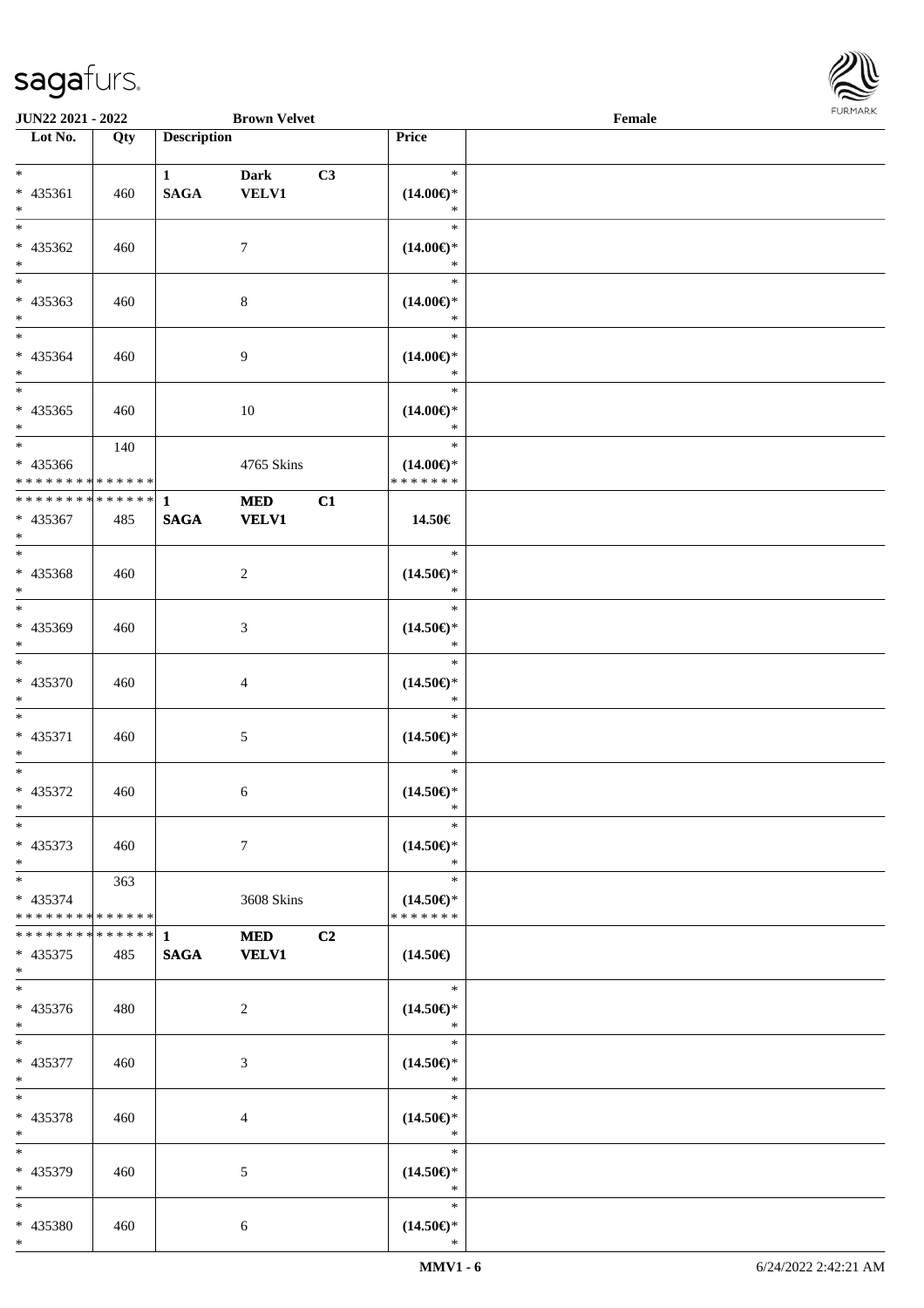\*



| JUN22 2021 - 2022                                                            |     |                                       | <b>Brown Velvet</b>               |                                                | $\ensuremath{\textnormal{\textbf{Female}}}$ | FURMARK |
|------------------------------------------------------------------------------|-----|---------------------------------------|-----------------------------------|------------------------------------------------|---------------------------------------------|---------|
| $\overline{\phantom{1}}$ Lot No.                                             | Qty | <b>Description</b>                    |                                   | Price                                          |                                             |         |
| $\ast$<br>$* 435381$<br>$\ast$                                               | 460 | $1 \quad \blacksquare$<br><b>SAGA</b> | <b>MED</b><br>C2<br><b>VELV1</b>  | $\ast$<br>$(14.50\epsilon)$ *<br>$\ast$        |                                             |         |
| $\overline{\phantom{1}}$<br>* 435382<br>$\ast$<br>$\overline{\phantom{a}^*}$ | 460 |                                       | $\,8\,$                           | $\ast$<br>$(14.50\epsilon)*$<br>$\ast$         |                                             |         |
| * 435383<br>$*$                                                              | 460 |                                       | 9                                 | $\ast$<br>$(14.50\epsilon)*$<br>$\ast$         |                                             |         |
| $*$<br>* 435384<br>$*$                                                       | 460 |                                       | 10                                | $\ast$<br>$(14.50\epsilon)$ *<br>$\ast$        |                                             |         |
| $\ast$<br>$* 435385$<br>$*$                                                  | 460 |                                       | 11                                | $\ast$<br>$(14.50\epsilon)$ *<br>$\ast$        |                                             |         |
| $\overline{\phantom{0}}$<br>* 435386<br>$\ast$                               | 460 |                                       | 12                                | $\ast$<br>$(14.50\epsilon)$ *<br>$\ast$        |                                             |         |
| $\overline{\phantom{0}}$<br>* 435387<br>$\ast$                               | 460 |                                       | 13                                | $\ast$<br>$(14.50\epsilon)$ *<br>$\ast$        |                                             |         |
| $\overline{\ast}$<br>* 435388<br>$\ast$                                      | 460 |                                       | 14                                | $\ast$<br>$(14.50\epsilon)*$<br>$\ast$         |                                             |         |
| $\overline{\phantom{0}}$<br>* 435389<br>* * * * * * * * * * * * * *          | 204 |                                       | 6689 Skins                        | $\ast$<br>$(14.50\epsilon)$ *<br>* * * * * * * |                                             |         |
| ******** <mark>******</mark><br>* 435390<br>$\ast$                           | 485 |                                       | <b>IDENTICAL</b>                  | $(14.50\epsilon)$                              |                                             |         |
| $\ast$<br>$* 435391$<br>$\ast$                                               | 460 |                                       | $\sqrt{2}$                        | $\ast$<br>$(14.50\epsilon)$ *<br>$\ast$        |                                             |         |
| $\overline{\phantom{0}}$<br>* 435392<br>$\ast$                               | 460 |                                       | $\mathfrak{Z}$                    | $\ast$<br>$(14.50\epsilon)$ *<br>$\ast$        |                                             |         |
| $_{\ast}$<br>* 435393<br>$\ast$                                              | 460 |                                       | $\overline{4}$                    | $\ast$<br>$(14.50\epsilon)$ *<br>$\ast$        |                                             |         |
| $\ast$<br>* 435394<br>$\ast$                                                 | 460 |                                       | $\mathfrak{S}$                    | $\ast$<br>$(14.50\epsilon)$ *<br>$\ast$        |                                             |         |
| $\frac{1}{*}$<br>* 435395<br>$\ast$                                          | 460 |                                       | $\sqrt{6}$                        | $\ast$<br>14.50€*<br>$\ast$                    |                                             |         |
| $_{\ast}^{-}$<br>* 435396<br>* * * * * * * * * * * * * *                     | 186 |                                       | 2971 Skins                        | $\ast$<br>14.50€*<br>* * * * * * *             |                                             |         |
| * * * * * * * * * * * * * *<br>* 435397<br>$*$                               | 485 | $\mathbf{1}$<br><b>SAGA</b>           | <b>PALE</b><br>C1<br><b>VELV1</b> | $(14.50\epsilon)$                              |                                             |         |
| $\overline{\phantom{0}}$<br>* 435398<br>$*$                                  | 460 |                                       | $\overline{c}$                    | $\ast$<br>14.50€*<br>$\ast$                    |                                             |         |
| $_{\ast}^{-}$<br>* 435399<br>$\ast$                                          | 460 |                                       | $\mathfrak{Z}$                    | $\ast$<br>$(14.50\epsilon)$ *<br>$\ast$        |                                             |         |
| $\ast$<br>* 435400<br>$*$                                                    | 460 |                                       | 4                                 | $\ast$<br>$(14.50\epsilon)*$<br>$\ast$         |                                             |         |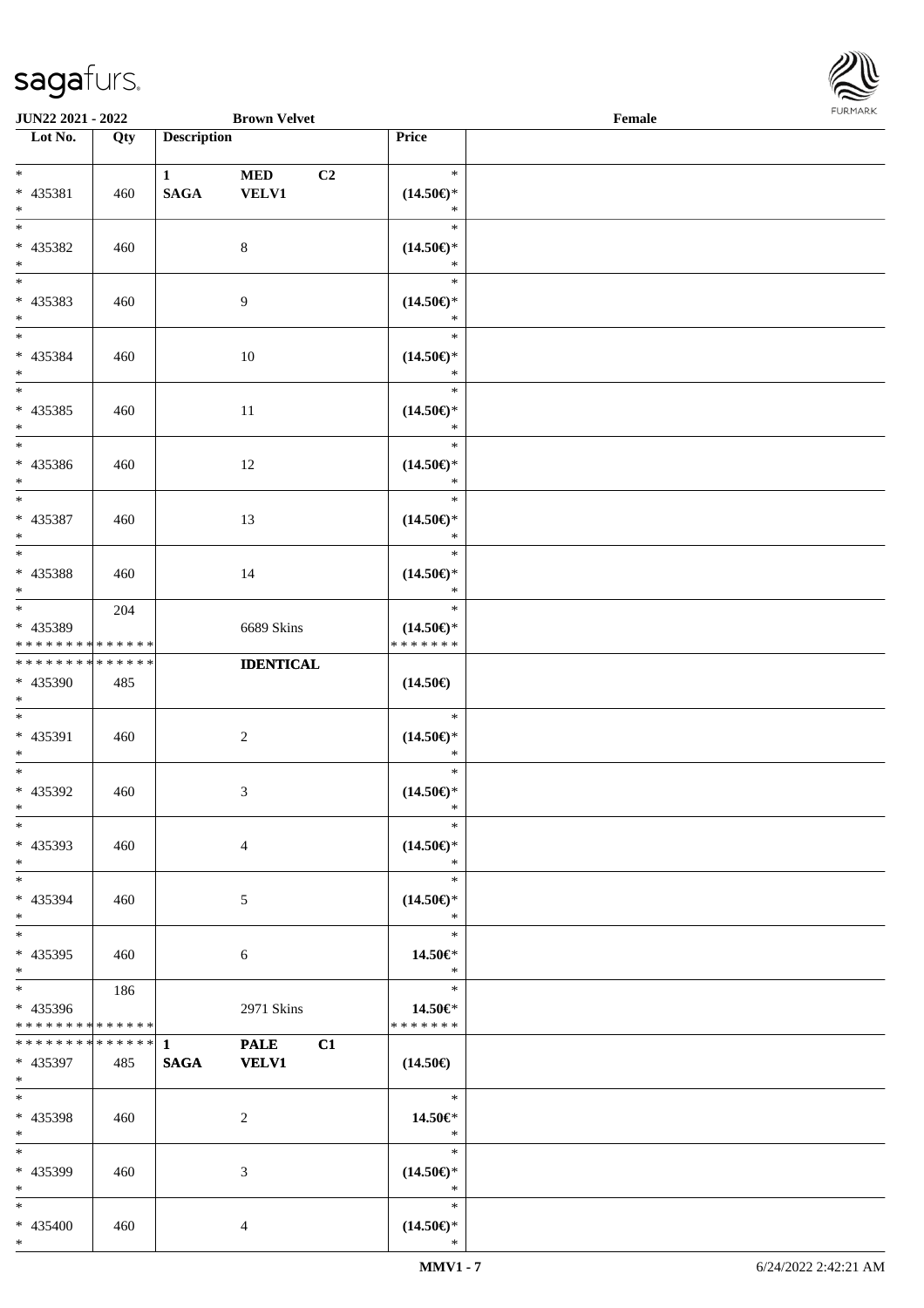

| <b>JUN22 2021 - 2022</b>                               |     |                                 | <b>Brown Velvet</b>         |    |                                                | Female |  |
|--------------------------------------------------------|-----|---------------------------------|-----------------------------|----|------------------------------------------------|--------|--|
| Lot No.                                                | Qty | <b>Description</b>              |                             |    | Price                                          |        |  |
| $*$ $*$                                                | 458 | $1 \quad \blacksquare$          | <b>PALE</b>                 | C1 | $\ast$                                         |        |  |
| * 435401<br>* * * * * * * * * * * * * *                |     | <b>SAGA</b>                     | <b>VELV1</b>                |    | $(14.50\epsilon)$ *<br>* * * * * * *           |        |  |
| * * * * * * * * * * * * * * *<br>* 435402<br>$*$       | 485 | $\mathbf{1}$<br><b>SAGA</b>     | <b>PALE</b><br><b>VELV1</b> | C2 | $(14.50\epsilon)$                              |        |  |
| * 435403<br>$*$                                        | 460 |                                 | $\overline{2}$              |    | $\ast$<br>$(14.50\epsilon)$ *<br>$\ast$        |        |  |
| $*$<br>$* 435404$<br>$*$                               | 460 |                                 | $\mathfrak{Z}$              |    | $\ast$<br>$(14.50\epsilon)$ *<br>$\ast$        |        |  |
| $*$<br>$* 435405$<br>$*$                               | 460 |                                 | $\overline{4}$              |    | $\ast$<br>$(14.50\epsilon)$ *<br>$\ast$        |        |  |
| $*$<br>* 435406<br>$*$                                 | 460 |                                 | $\mathfrak{S}$              |    | $\ast$<br>$(14.50\epsilon)$ *<br>$\ast$        |        |  |
| * 435407<br>$*$                                        | 460 |                                 | 6                           |    | $\ast$<br>$(14.50\epsilon)$ *<br>$\ast$        |        |  |
| * 435408<br>$*$                                        | 460 |                                 | $\boldsymbol{7}$            |    | $\ast$<br>$(14.50\epsilon)$ *<br>$\ast$        |        |  |
| $\overline{\phantom{0}}$<br>* 435409<br>$*$            | 460 |                                 | $\,8\,$                     |    | $\ast$<br>$(14.50\epsilon)$ *<br>$\ast$        |        |  |
| $*$<br>$* 435410$<br>$*$                               | 460 |                                 | $\overline{9}$              |    | $\ast$<br>$(14.50\epsilon)$ *<br>$\ast$        |        |  |
| $*$<br>$* 435411$<br>$*$                               | 460 |                                 | 10                          |    | $\ast$<br>$(14.50\epsilon)$ *<br>$\ast$        |        |  |
| $*$<br>* 435412<br>$*$ $*$                             | 460 |                                 | $11\,$                      |    | $\ast$<br>$(14.50\epsilon)$ *<br>$\ast$        |        |  |
| $\ast$<br>$* 435413$<br>$*$                            | 460 |                                 | 12                          |    | $\ast$<br>$(14.50\epsilon)$ *<br>$\ast$        |        |  |
| $*$<br>$* 435414$<br>$*$                               | 460 |                                 | 13                          |    | $\ast$<br>$(14.50\epsilon)$ *<br>$\ast$        |        |  |
| $*$<br>$* 435415$<br>* * * * * * * * * * * * * *       | 160 |                                 | 6165 Skins                  |    | $\ast$<br>$(14.50\epsilon)$ *<br>* * * * * * * |        |  |
| * * * * * * * * * * * * * * *<br>$* 435416$<br>$*$ $*$ | 485 | $\mathbf{1}$<br>$\mathbf{SAGA}$ | <b>PALE</b><br><b>VELV1</b> | C3 | $(14.00\epsilon)$                              |        |  |
| $*$<br>$* 435417$<br>$*$                               | 460 |                                 | 2                           |    | $\ast$<br>$(14.00\epsilon)$ *<br>$\ast$        |        |  |
| $*$<br>* 435418<br>$*$                                 | 460 |                                 | 3                           |    | $\ast$<br>$(14.00\epsilon)$ *<br>$\ast$        |        |  |
| $*$<br>* 435419<br>$*$                                 | 460 |                                 | $\overline{4}$              |    | $\ast$<br>$(14.00\epsilon)$ *<br>$\ast$        |        |  |
| $*$<br>* 435420<br>$*$                                 | 460 |                                 | 5                           |    | $\ast$<br>$(14.00\epsilon)$ *<br>$\ast$        |        |  |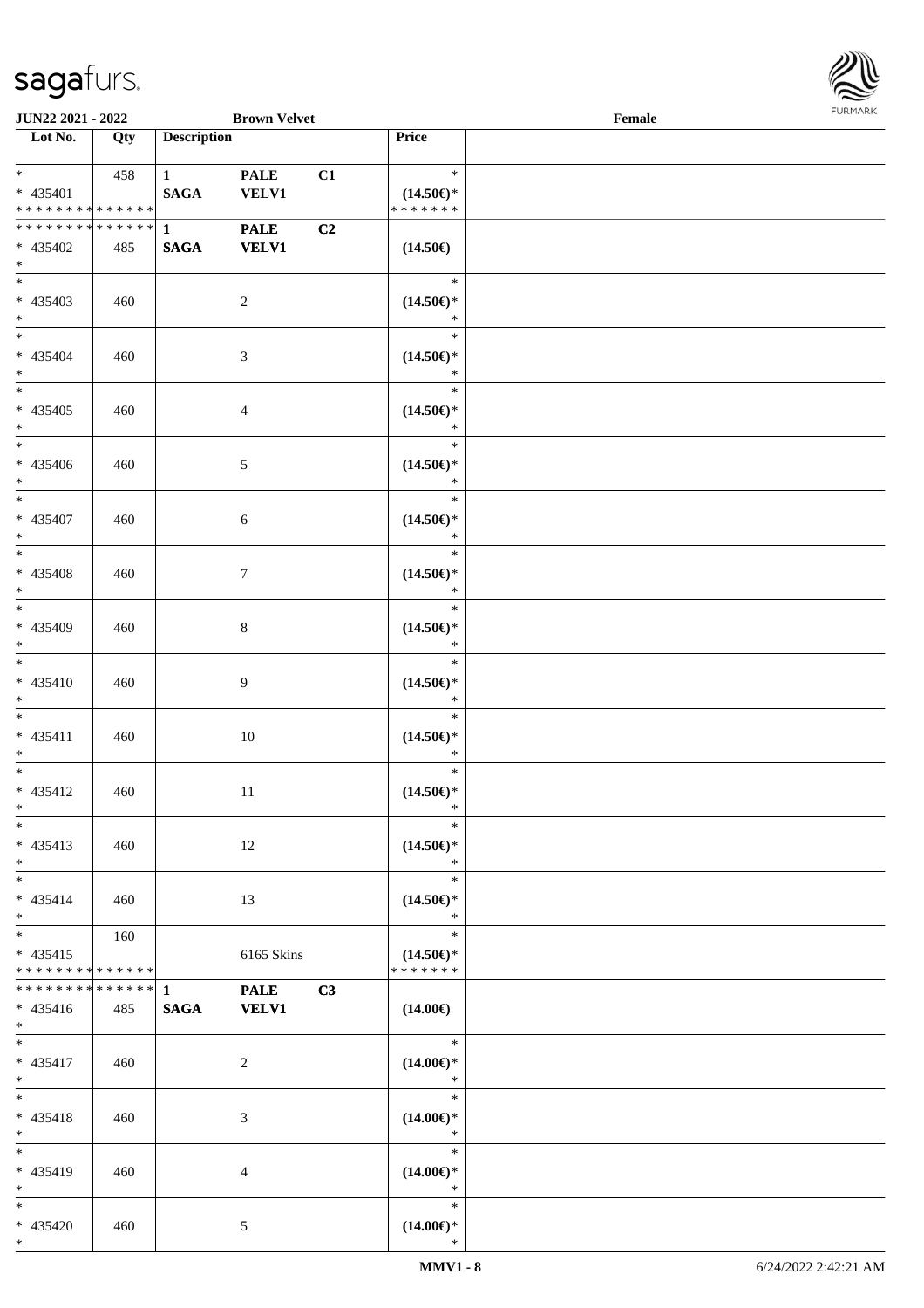

| JUN22 2021 - 2022                         |     |                    | <b>Brown Velvet</b>     |                |                                      | Female |  |
|-------------------------------------------|-----|--------------------|-------------------------|----------------|--------------------------------------|--------|--|
| Lot No.                                   | Qty | <b>Description</b> |                         |                | Price                                |        |  |
|                                           |     |                    |                         |                |                                      |        |  |
| $*$                                       | 404 | $\mathbf{1}$       | <b>PALE</b>             | C3             | $\ast$                               |        |  |
| $* 435421$                                |     | <b>SAGA</b>        | <b>VELV1</b>            |                | $(14.00\epsilon)$ *                  |        |  |
| * * * * * * * * * * * * * *               |     |                    |                         |                | * * * * * * *                        |        |  |
| * * * * * * * * * * * * * * *             |     | $\mathbf{1}$       | $\mathbf{X}\mathbf{P}$  | C1             |                                      |        |  |
| $* 435422$                                | 485 | <b>SAGA</b>        | <b>VELV1</b>            |                | 14.50€                               |        |  |
| $\ast$                                    |     |                    |                         |                |                                      |        |  |
| $\overline{\phantom{0}}$                  | 355 |                    |                         |                | $\ast$                               |        |  |
| $* 435423$                                |     |                    | 840 Skins               |                | 14.50€*                              |        |  |
| * * * * * * * * * * * * * *               |     |                    |                         |                | * * * * * * *                        |        |  |
| **************                            |     | $\mathbf{1}$       | $\mathbf{X}\mathbf{P}$  | C2             |                                      |        |  |
| $* 435424$                                | 485 | <b>SAGA</b>        | <b>VELV1</b>            |                | $(14.50\epsilon)$                    |        |  |
| $*$<br>$\ast$                             |     |                    |                         |                |                                      |        |  |
|                                           |     |                    |                         |                | $\ast$                               |        |  |
| $* 435425$                                | 460 |                    | $\overline{2}$          |                | $(14.50\epsilon)$ *                  |        |  |
| $\ast$<br>$\overline{\phantom{1}}$        |     |                    |                         |                | $\ast$<br>$\ast$                     |        |  |
|                                           |     |                    |                         |                |                                      |        |  |
| $* 435426$<br>$\ast$                      | 460 |                    | 3                       |                | $(14.50\epsilon)$ *<br>*             |        |  |
| $\ast$                                    |     |                    |                         |                | $\ast$                               |        |  |
|                                           |     |                    |                         |                |                                      |        |  |
| * 435427<br>$\ast$                        | 460 |                    | 4                       |                | $(14.50\epsilon)$ *<br>$\ast$        |        |  |
| $*$                                       |     |                    |                         |                | $\ast$                               |        |  |
|                                           | 460 |                    |                         |                |                                      |        |  |
| * 435428<br>* * * * * * * * * * * * * *   |     |                    | 2325 Skins              |                | $(14.50\epsilon)$ *<br>* * * * * * * |        |  |
| **************                            |     |                    |                         |                |                                      |        |  |
| * 435429                                  | 485 | 1                  | 2XD                     | C1             |                                      |        |  |
| $*$                                       |     | <b>SAGA</b>        | <b>VELV2</b>            |                | 15.00€                               |        |  |
| $*$                                       | 293 |                    |                         |                | $\ast$                               |        |  |
| $* 435430$                                |     |                    | 778 Skins               |                | 15.00€*                              |        |  |
| * * * * * * * * * * * * * *               |     |                    |                         |                | * * * * * * *                        |        |  |
| ******** <mark>*******</mark> 1           |     |                    | $2\mathbf{X}\mathbf{D}$ | C2             |                                      |        |  |
| $* 435431$                                | 485 | <b>SAGA</b>        | <b>VELV2</b>            |                | $(15.00\epsilon)$                    |        |  |
| $*$                                       |     |                    |                         |                |                                      |        |  |
| $*$                                       |     |                    |                         |                | $\ast$                               |        |  |
| * 435432                                  | 470 |                    | 2                       |                | $(15.00\epsilon)$ *                  |        |  |
| $*$                                       |     |                    |                         |                | $\ast$                               |        |  |
| $*$                                       |     |                    |                         |                | $\ast$                               |        |  |
| $* 435433$                                | 460 |                    | 3                       |                | $(15.00\epsilon)$ *                  |        |  |
| $*$                                       |     |                    |                         |                | ∗                                    |        |  |
| $*$                                       |     |                    |                         |                | $\ast$                               |        |  |
| $* 435434$                                | 460 |                    | 4                       |                | $(15.00\epsilon)$ *                  |        |  |
| $*$                                       |     |                    |                         |                | ∗                                    |        |  |
| $*$                                       | 388 |                    |                         |                | $\ast$                               |        |  |
| $* 435435$                                |     |                    | 2263 Skins              |                | $(15.00\epsilon)$ *                  |        |  |
| * * * * * * * * * * * * * *               |     |                    |                         |                | * * * * * * *                        |        |  |
| **************                            |     | $\mathbf{1}$       | $2\mathbf{X}\mathbf{D}$ | C <sub>3</sub> |                                      |        |  |
| $* 435436$                                | 485 | <b>SAGA</b>        | <b>VELV2</b>            |                | 14.50€                               |        |  |
| $*$                                       |     |                    |                         |                |                                      |        |  |
| $*$ $*$                                   | 403 |                    |                         |                | $\ast$                               |        |  |
| $* 435437$                                |     |                    | 888 Skins               |                | 14.50€*                              |        |  |
| * * * * * * * * * * * * * *               |     |                    |                         |                | * * * * * * *                        |        |  |
| * * * * * * * * * * * * * * *             |     | $\mathbf{1}$       | <b>XD</b>               | C1             |                                      |        |  |
| $* 435438$                                | 485 | <b>SAGA</b>        | <b>VELV2</b>            |                | 15.00€                               |        |  |
| $*$                                       |     |                    |                         |                |                                      |        |  |
| $*$                                       |     |                    |                         |                | $\ast$                               |        |  |
| $* 435439$                                | 460 |                    | 2                       |                | 15.00€*                              |        |  |
| $*$                                       |     |                    |                         |                | $\ast$                               |        |  |
| $*$                                       | 247 |                    |                         |                | $\ast$                               |        |  |
| $* 435440$<br>* * * * * * * * * * * * * * |     |                    | 1192 Skins              |                | 15.00€*<br>* * * * * * *             |        |  |
|                                           |     |                    |                         |                |                                      |        |  |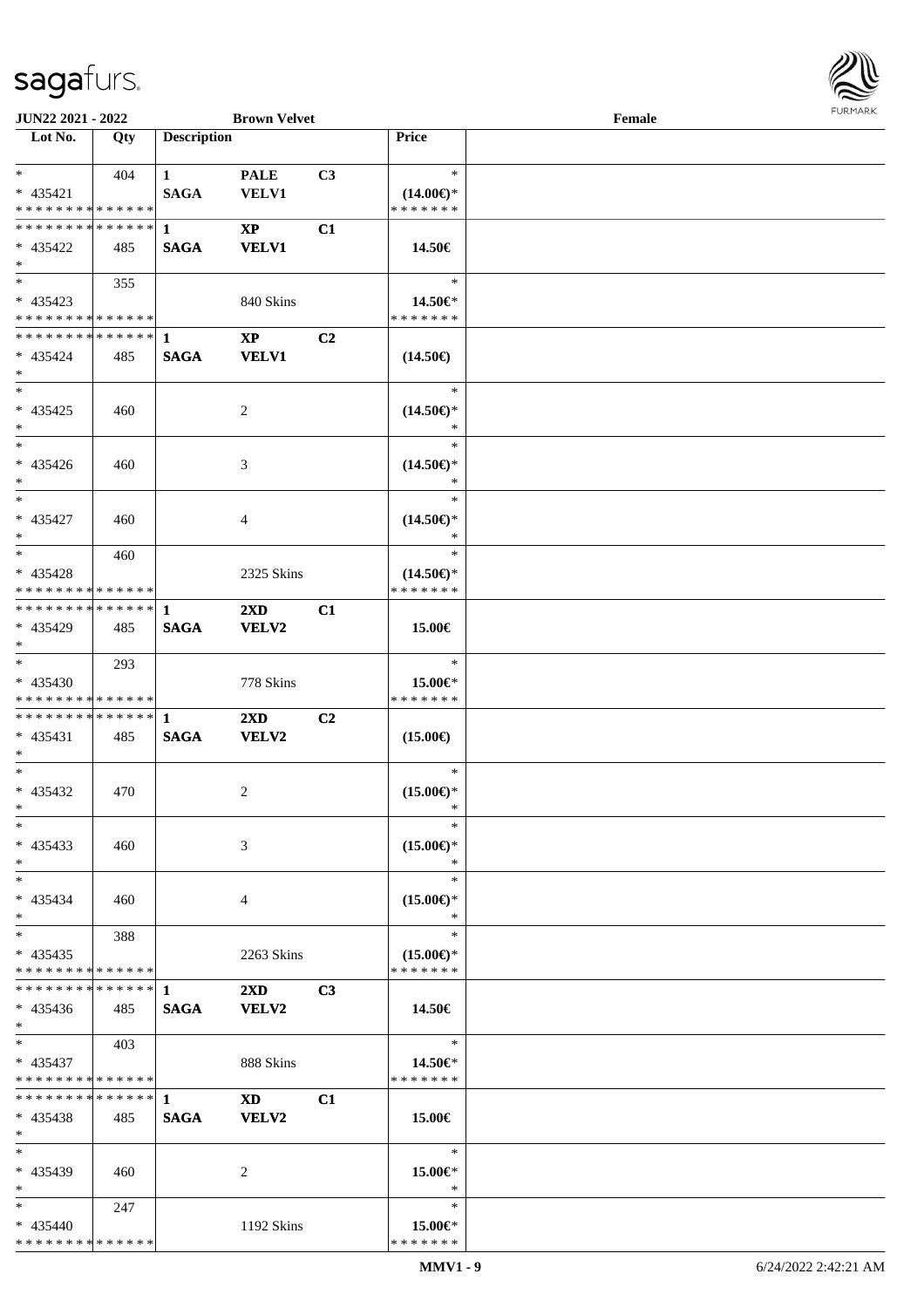\*



| <b>JUN22 2021 - 2022</b>                                             |     |                    | <b>Brown Velvet</b>                                                                                                                                                                                                                     |                |                                     | Female |  |
|----------------------------------------------------------------------|-----|--------------------|-----------------------------------------------------------------------------------------------------------------------------------------------------------------------------------------------------------------------------------------|----------------|-------------------------------------|--------|--|
| Lot No.                                                              | Qty | <b>Description</b> |                                                                                                                                                                                                                                         |                | Price                               |        |  |
| $* 435441$<br>$*$                                                    | 485 | <b>SAGA</b>        | XD <b>XD</b><br><b>VELV2</b>                                                                                                                                                                                                            | C <sub>2</sub> | 15.00€                              |        |  |
| $\overline{\ast}$<br>$* 435442$<br>$*$                               | 460 |                    | 2                                                                                                                                                                                                                                       |                | $\ast$<br>15.00€*<br>$\ast$         |        |  |
| $\overline{\ast}$<br>* 435443<br>$*$                                 | 460 |                    | 3                                                                                                                                                                                                                                       |                | $\ast$<br>15.00€*<br>$\ast$         |        |  |
| $*$<br>* 435444<br>$*$                                               | 460 |                    | $\overline{4}$                                                                                                                                                                                                                          |                | $\ast$<br>15.00€*<br>$\ast$         |        |  |
| $\overline{\ast}$<br>* 435445<br>$*$                                 | 460 |                    | $\mathfrak{S}$                                                                                                                                                                                                                          |                | $\ast$<br>15.00€*<br>$\ast$         |        |  |
| * 435446<br>$*$                                                      | 460 |                    | 6                                                                                                                                                                                                                                       |                | $\ast$<br>15.00€*<br>$\ast$         |        |  |
| * 435447<br>$*$                                                      | 460 |                    | $\tau$                                                                                                                                                                                                                                  |                | $\ast$<br>15.00€*<br>$\ast$         |        |  |
| * 435448<br>* * * * * * * * <mark>* * * * * * *</mark>               | 218 |                    | 3463 Skins                                                                                                                                                                                                                              |                | $\ast$<br>15.00€*<br>* * * * * * *  |        |  |
| * 435449<br>$*$                                                      | 485 | <b>SAGA</b>        | XD and the set of the set of the set of the set of the set of the set of the set of the set of the set of the set of the set of the set of the set of the set of the set of the set of the set of the set of the set of the se<br>VELV2 | C3             | 15.00€                              |        |  |
| $*$<br>* 435450<br>$*$                                               | 460 |                    | 2                                                                                                                                                                                                                                       |                | $\ast$<br>15.00€*<br>$\ast$         |        |  |
| $\ddot{x}$<br>$* 435451$<br>* * * * * * * * <mark>* * * * * *</mark> | 420 |                    | 1365 Skins                                                                                                                                                                                                                              |                | $\ast$<br>15.00€*<br>* * * * * * *  |        |  |
| $* 435452$<br>$*$ $-$                                                | 485 | <b>SAGA</b>        | <b>Dark</b><br><b>VELV2</b>                                                                                                                                                                                                             | C1             | 15.00€                              |        |  |
| $\ast$<br>$* 435453$<br>$*$                                          | 460 |                    | 2                                                                                                                                                                                                                                       |                | $\ast$<br>15.00€*<br>$\ast$         |        |  |
| $*$ $-$<br>$* 435454$<br>$*$ $-$                                     | 460 |                    | 3                                                                                                                                                                                                                                       |                | $\ast$<br>15.00€*<br>$\ast$         |        |  |
| $*$ $-$<br>$* 435455$<br>$*$                                         | 460 |                    | $\overline{4}$                                                                                                                                                                                                                          |                | $\ast$<br>15.00€*<br>$\ast$         |        |  |
| $\ddot{x}$<br>$* 435456$<br>$*$                                      | 480 |                    | $5\overline{)}$                                                                                                                                                                                                                         |                | $\ast$<br>15.00€*<br>$\ddot{x}$     |        |  |
| $*$<br>$* 435457$<br>* * * * * * * * <mark>* * * * * *</mark> *      | 106 |                    | 2451 Skins                                                                                                                                                                                                                              |                | $\ast$<br>15.00€*<br>* * * * * * *  |        |  |
| $* 435458$<br>$\ast$                                                 | 485 | <b>SAGA</b>        | <b>Dark</b><br><b>VELV2</b>                                                                                                                                                                                                             | C <sub>2</sub> | 15.00€                              |        |  |
| $\ddot{x}$<br>* 435459<br>$*$ $-$                                    | 460 |                    | $\overline{2}$                                                                                                                                                                                                                          |                | $\ast$<br>15.00€*<br>$\sim$ $\star$ |        |  |
| $\ast$<br>* 435460                                                   | 460 |                    | 3                                                                                                                                                                                                                                       |                | $\ast$<br>15.00€*                   |        |  |

\*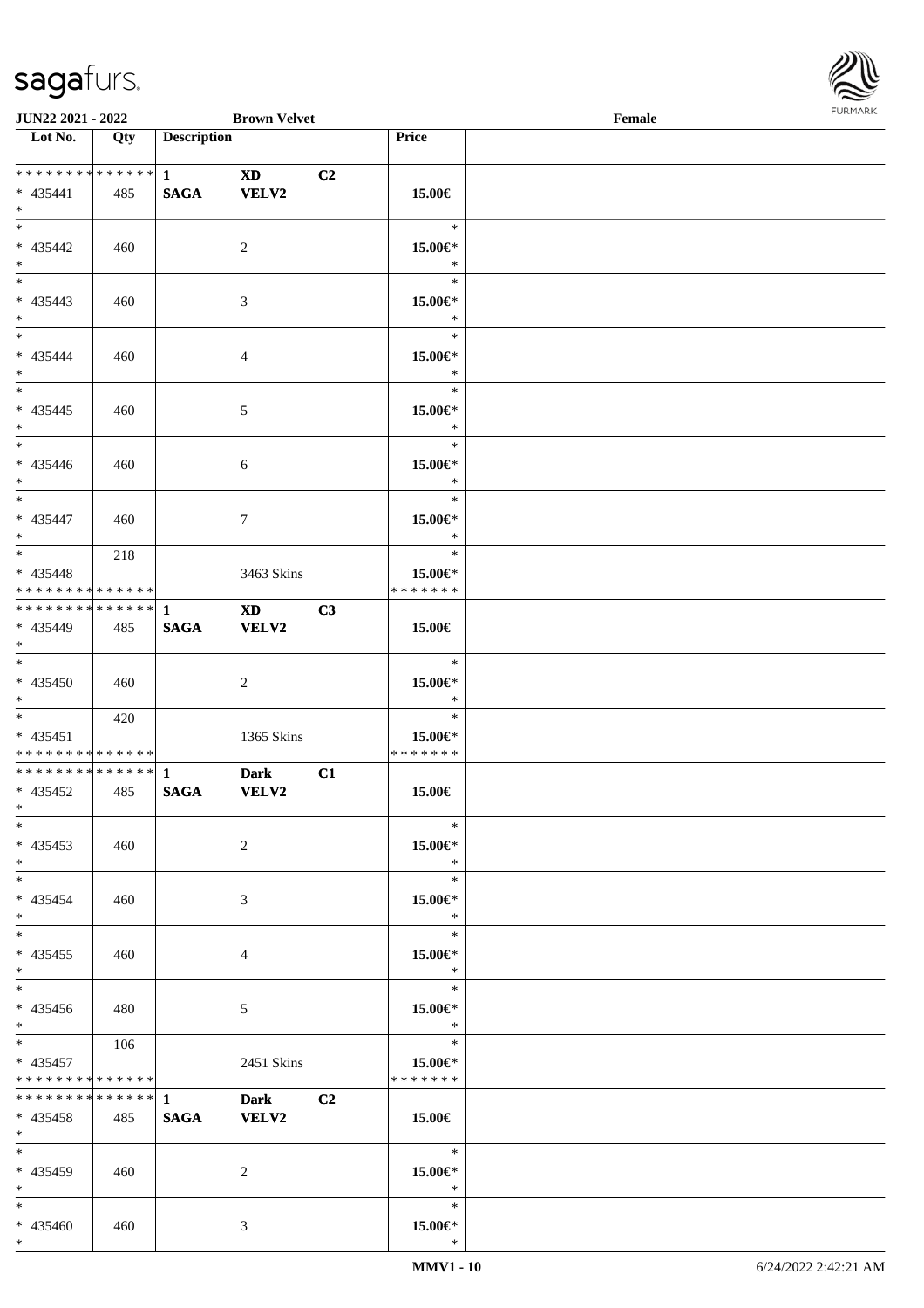

| <b>JUN22 2021 - 2022</b>                        |     |                    | <b>Brown Velvet</b>    |                |                   | Female |  |
|-------------------------------------------------|-----|--------------------|------------------------|----------------|-------------------|--------|--|
| Lot No.                                         | Qty | <b>Description</b> |                        |                | Price             |        |  |
|                                                 |     |                    |                        |                |                   |        |  |
| $*$                                             |     | $\mathbf{1}$       | <b>Dark</b>            | C <sub>2</sub> | $\ast$            |        |  |
| * 435461                                        | 460 | <b>SAGA</b>        | VELV2                  |                | 15.00€*           |        |  |
| $*$                                             |     |                    |                        |                | $\ast$            |        |  |
| $\overline{\ast}$                               |     |                    |                        |                | $\ast$            |        |  |
| * 435462                                        | 460 |                    | 5                      |                | 15.00€*           |        |  |
| $*$                                             |     |                    |                        |                | $\ast$            |        |  |
| $\overline{\ast}$                               |     |                    |                        |                | $\ast$            |        |  |
| * 435463                                        | 460 |                    | 6                      |                | 15.00€*           |        |  |
| $*$                                             |     |                    |                        |                | $\ast$            |        |  |
| $*$                                             |     |                    |                        |                | $\ast$            |        |  |
| * 435464                                        |     |                    |                        |                |                   |        |  |
| $*$                                             | 460 |                    | $\tau$                 |                | 15.00€*<br>$\ast$ |        |  |
|                                                 |     |                    |                        |                | $\ast$            |        |  |
|                                                 | 219 |                    |                        |                |                   |        |  |
| $* 435465$                                      |     |                    | 3464 Skins             |                | 15.00€*           |        |  |
| * * * * * * * * * * * * * *                     |     |                    |                        |                | * * * * * * *     |        |  |
| * * * * * * * * * * * * * *                     |     |                    | <b>IDENTICAL</b>       |                |                   |        |  |
| $* 435466$                                      | 485 |                    |                        |                | 15.00€            |        |  |
| $*$                                             |     |                    |                        |                |                   |        |  |
|                                                 |     |                    |                        |                | $\ast$            |        |  |
| * 435467                                        | 487 |                    | 2                      |                | 15.00€*           |        |  |
| $*$                                             |     |                    |                        |                | $\ast$            |        |  |
|                                                 |     |                    |                        |                | $\ast$            |        |  |
| * 435468                                        | 460 |                    | 3                      |                | 15.00€*           |        |  |
| $*$                                             |     |                    |                        |                | $\ast$            |        |  |
|                                                 |     |                    |                        |                | $\ast$            |        |  |
| * 435469                                        | 460 |                    | 4                      |                | 15.00€*           |        |  |
| $*$                                             |     |                    |                        |                | $\ast$            |        |  |
| $*$                                             |     |                    |                        |                | $\ast$            |        |  |
| * 435470                                        | 460 |                    | 5                      |                | 15.00€*           |        |  |
| $*$                                             |     |                    |                        |                | $\ast$            |        |  |
| $*$                                             |     |                    |                        |                | $\ast$            |        |  |
| * 435471                                        | 460 |                    | 6                      |                | 15.00€*           |        |  |
| $*$                                             |     |                    |                        |                | $\ast$            |        |  |
| $*$ $-$                                         | 460 |                    |                        |                | $\ast$            |        |  |
| * 435472                                        |     |                    | 3272 Skins             |                | 15.00€*           |        |  |
| * * * * * * * * * * * * * *                     |     |                    |                        |                | *******           |        |  |
| ******** <sup>*</sup> ****** <sup></sup> 1 Dark |     |                    | $\overline{\text{C3}}$ |                |                   |        |  |
| * 435473                                        | 485 |                    | SAGA VELV2             |                | 14.50€            |        |  |
| $*$                                             |     |                    |                        |                |                   |        |  |
| $*$                                             |     |                    |                        |                | $\ast$            |        |  |
|                                                 |     |                    |                        |                |                   |        |  |
| $* 435474$                                      | 460 |                    | 2                      |                | 14.50€*<br>$*$    |        |  |
| $*$<br>$*$                                      |     |                    |                        |                | $\ast$            |        |  |
|                                                 |     |                    |                        |                |                   |        |  |
| $* 435475$                                      | 460 |                    | 3                      |                | 14.50€*           |        |  |
| $*$                                             |     |                    |                        |                | $\ast$            |        |  |
|                                                 |     |                    |                        |                | $\ast$            |        |  |
| * 435476                                        | 460 |                    | 4                      |                | 14.50€*           |        |  |
| $*$                                             |     |                    |                        |                | $\ast$            |        |  |
| $*$ $*$                                         |     |                    |                        |                | $\ast$            |        |  |
| * 435477                                        | 460 |                    | 5                      |                | 14.50€*           |        |  |
| $*$ $-$                                         |     |                    |                        |                | $*$               |        |  |
| $\ast$                                          | 358 |                    |                        |                | $\ast$            |        |  |
| * 435478                                        |     |                    | 2683 Skins             |                | 14.50€*           |        |  |
| * * * * * * * * <mark>* * * * * *</mark>        |     |                    |                        |                | * * * * * * *     |        |  |
| * * * * * * * * * * * * * * <mark>*</mark>      |     | $\mathbf{1}$       | <b>MED</b>             | C1             |                   |        |  |
| * 435479                                        | 485 | <b>SAGA</b>        | <b>VELV2</b>           |                | 15.00€            |        |  |
| $*$ $-$                                         |     |                    |                        |                |                   |        |  |
| $*$                                             |     |                    |                        |                | $\ast$            |        |  |
| * 435480                                        | 460 |                    | 2                      |                | 15.00€*           |        |  |
| $*$                                             |     |                    |                        |                | $\ast$            |        |  |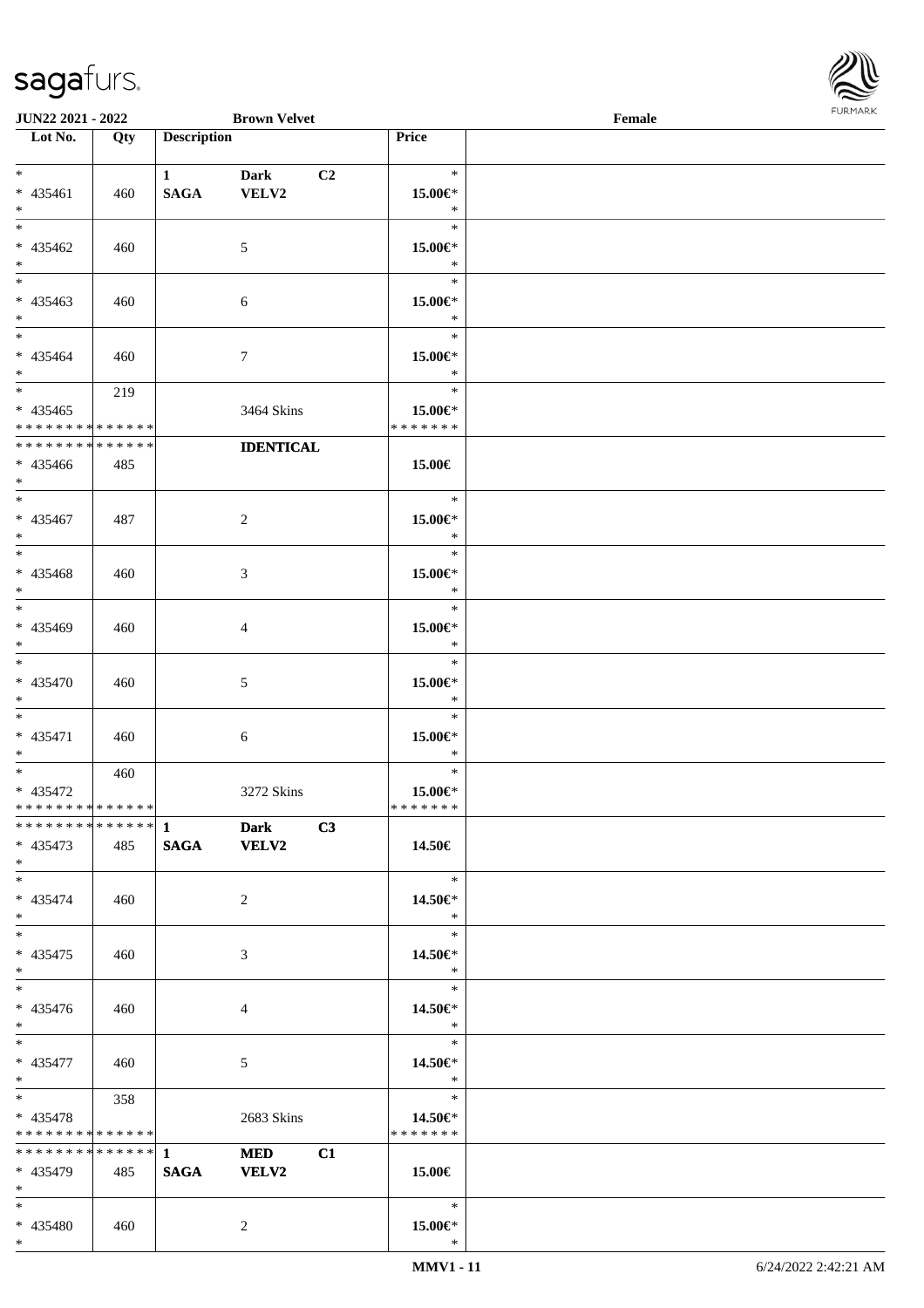

| <b>JUN22 2021 - 2022</b>                 |     |                    | <b>Brown Velvet</b> |    |                   | Female |  |
|------------------------------------------|-----|--------------------|---------------------|----|-------------------|--------|--|
| Lot No.                                  | Qty | <b>Description</b> |                     |    | Price             |        |  |
|                                          |     |                    |                     |    |                   |        |  |
| $*$                                      |     | $1 \qquad \qquad$  | <b>MED</b>          | C1 | $\ast$            |        |  |
| $* 435481$                               | 460 | <b>SAGA</b>        | VELV2               |    | 15.00€*           |        |  |
| $*$                                      |     |                    |                     |    | $\ast$            |        |  |
| $\overline{\ast}$                        |     |                    |                     |    | $\ast$            |        |  |
| * 435482                                 | 460 |                    | $\overline{4}$      |    | 15.00€*           |        |  |
| $*$                                      |     |                    |                     |    | $\ast$            |        |  |
| $\overline{\phantom{0}}$                 |     |                    |                     |    | $\ast$            |        |  |
| * 435483                                 | 460 |                    | 5                   |    | 15.00€*           |        |  |
| $*$                                      |     |                    |                     |    | $\ast$            |        |  |
| $*$                                      |     |                    |                     |    | $\ast$            |        |  |
|                                          | 417 |                    |                     |    |                   |        |  |
| * 435484                                 |     |                    | 2742 Skins          |    | 15.00€*           |        |  |
| * * * * * * * * <mark>* * * * * *</mark> |     |                    |                     |    | * * * * * * *     |        |  |
|                                          |     |                    | <b>MED</b>          | C2 |                   |        |  |
| * 435485                                 | 485 | <b>SAGA</b>        | <b>VELV2</b>        |    | 15.00€            |        |  |
| $*$                                      |     |                    |                     |    |                   |        |  |
|                                          |     |                    |                     |    | $\ast$            |        |  |
| * 435486                                 | 460 |                    | 2                   |    | 15.00€*           |        |  |
| $*$                                      |     |                    |                     |    | $\ast$            |        |  |
| $\overline{\phantom{0}}$                 |     |                    |                     |    | $\ast$            |        |  |
| * 435487                                 | 460 |                    | 3                   |    | 15.00€*           |        |  |
| $*$                                      |     |                    |                     |    | $\ast$            |        |  |
| $\overline{\ast}$                        |     |                    |                     |    | $\ast$            |        |  |
| * 435488                                 | 460 |                    | $\overline{4}$      |    | 15.00€*           |        |  |
| $*$                                      |     |                    |                     |    | $\ast$            |        |  |
| $*$                                      |     |                    |                     |    | $\ast$            |        |  |
| * 435489                                 | 460 |                    | 5                   |    | 15.00€*           |        |  |
| $*$                                      |     |                    |                     |    | $\ast$            |        |  |
| $*$                                      |     |                    |                     |    | $\ast$            |        |  |
| * 435490                                 |     |                    |                     |    |                   |        |  |
|                                          | 460 |                    | 6                   |    | 15.00€*<br>$\ast$ |        |  |
| $*$<br>$*$ $-$                           |     |                    |                     |    | $\ast$            |        |  |
|                                          |     |                    |                     |    |                   |        |  |
| * 435491                                 | 460 |                    | $\tau$              |    | 15.00€*           |        |  |
| $\ast$                                   |     |                    |                     |    | $\ast$            |        |  |
| $\ast$                                   |     |                    |                     |    | $\ast$            |        |  |
| * 435492                                 | 460 |                    | $8\,$               |    | 15.00€*           |        |  |
| $\ast$                                   |     |                    |                     |    | $\ast$            |        |  |
| $\ast$                                   |     |                    |                     |    | $\ast$            |        |  |
| * 435493                                 | 460 |                    | 9                   |    | 15.00€*           |        |  |
| $*$                                      |     |                    |                     |    | $\ast$            |        |  |
| $*$                                      |     |                    |                     |    | $\ast$            |        |  |
| * 435494                                 | 460 |                    | 10                  |    | 15.00€*           |        |  |
| $\ast$                                   |     |                    |                     |    | $\ast$            |        |  |
| $*$                                      |     |                    |                     |    | $\ast$            |        |  |
| * 435495                                 | 460 |                    | 11                  |    | 15.00€*           |        |  |
| $\ast$                                   |     |                    |                     |    | $\ast$            |        |  |
| $\overline{\ast}$                        | 351 |                    |                     |    | $\ast$            |        |  |
| * 435496                                 |     |                    | 5436 Skins          |    | 15.00€*           |        |  |
| * * * * * * * * <mark>* * * * * *</mark> |     |                    |                     |    | * * * * * * *     |        |  |
| * * * * * * * * <mark>* * * * * *</mark> |     |                    | <b>IDENTICAL</b>    |    |                   |        |  |
| * 435497                                 | 485 |                    |                     |    | 14.50€            |        |  |
| $*$ and $*$                              |     |                    |                     |    |                   |        |  |
| $*$ $-$                                  |     |                    |                     |    | $-$ *             |        |  |
| * 435498                                 | 460 |                    | 2                   |    | 14.50€*           |        |  |
| $*$ $-$                                  |     |                    |                     |    | $*$               |        |  |
| $*$                                      |     |                    |                     |    | $\ast$            |        |  |
|                                          |     |                    |                     |    |                   |        |  |
| * 435499                                 | 460 |                    | 3                   |    | 14.50€*           |        |  |
| $*$                                      |     |                    |                     |    | $\ast$            |        |  |
| $*$                                      |     |                    |                     |    | $\ast$            |        |  |
| * 435500                                 | 460 |                    | $\overline{4}$      |    | 14.50€*           |        |  |
| $*$                                      |     |                    |                     |    | $\ast$            |        |  |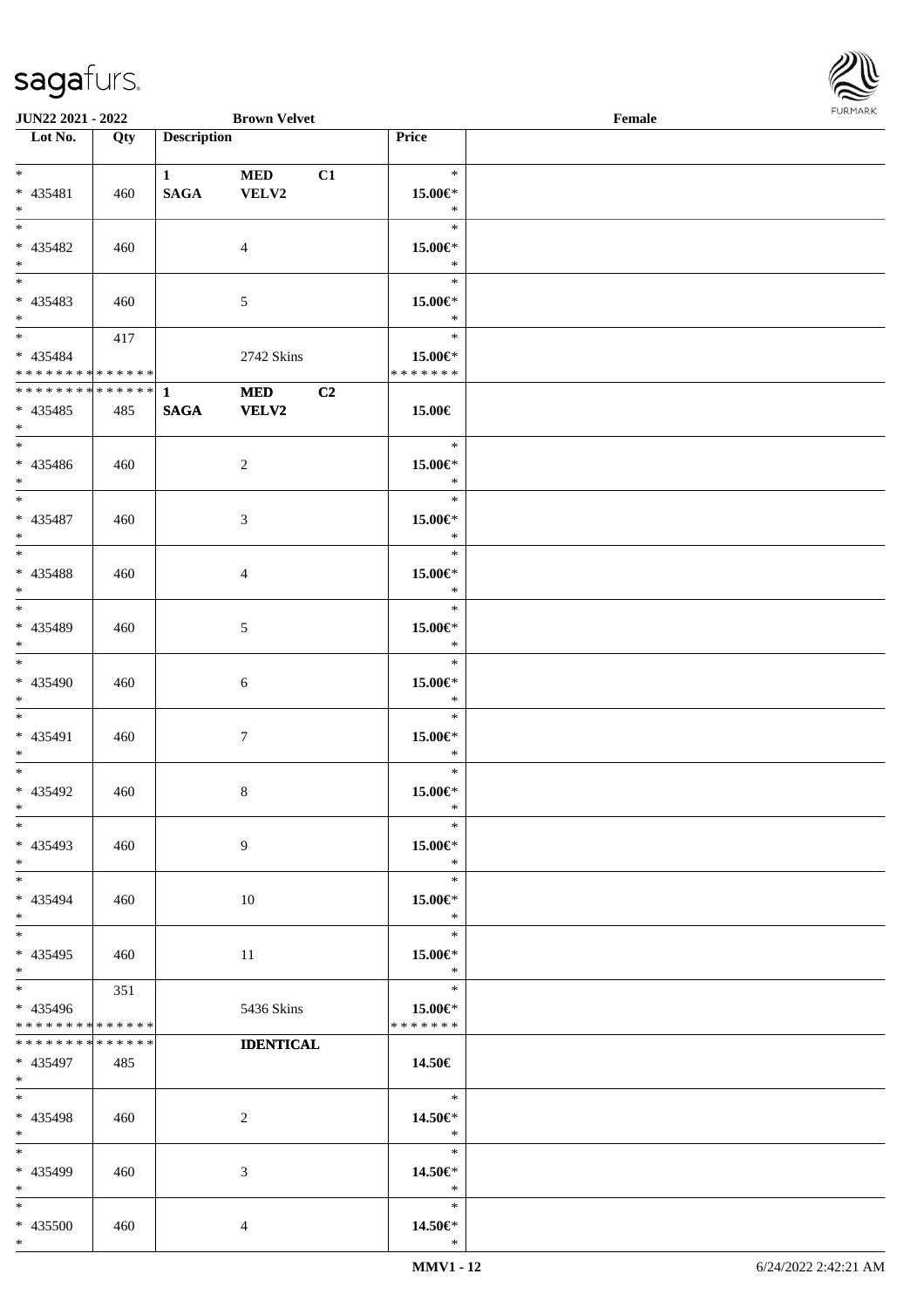

| <b>JUN22 2021 - 2022</b>                               |     |                                       | <b>Brown Velvet</b>         |                |                                                | Female |  |
|--------------------------------------------------------|-----|---------------------------------------|-----------------------------|----------------|------------------------------------------------|--------|--|
| Lot No.                                                | Qty | <b>Description</b>                    |                             |                | Price                                          |        |  |
| $*$ $*$<br>* 435501<br>* * * * * * * * * * * * * *     | 244 | $1 \quad \blacksquare$<br><b>SAGA</b> | <b>MED</b><br>VELV2         | C2             | $\ast$<br>14.50€*<br>* * * * * * *             |        |  |
| * * * * * * * * * * * * * * *<br>* 435502<br>$*$       | 485 | $\mathbf{1}$<br><b>SAGA</b>           | <b>MED</b><br><b>VELV2</b>  | C3             | 14.50€                                         |        |  |
| $*$<br>* 435503<br>$*$                                 | 460 |                                       | 2                           |                | $\ast$<br>14.50€*<br>$\ast$                    |        |  |
| $*$<br>* 435504<br>$*$                                 | 460 |                                       | 3                           |                | $\ast$<br>14.50€*<br>$\ast$                    |        |  |
| $* 435505$<br>$*$<br>$\overline{\ast}$                 | 460 |                                       | 4                           |                | $\ast$<br>14.50€*<br>$\ast$                    |        |  |
| $* 435506$<br>$*$                                      | 460 |                                       | 5                           |                | $\ast$<br>14.50€*<br>$\ast$                    |        |  |
| $*$<br>* 435507<br>* * * * * * * * * * * * * * *       | 337 |                                       | 2662 Skins                  |                | $\ast$<br>14.50€*<br>* * * * * * *             |        |  |
| ************** 1<br>* 435508<br>$*$                    | 485 | <b>SAGA</b>                           | <b>PALE</b><br><b>VELV2</b> | C1             | $(15.00\epsilon)$                              |        |  |
| $*$<br>$* 435509$<br>$*$                               | 460 |                                       | 2                           |                | $\ast$<br>$(15.00\epsilon)$ *<br>$\ast$        |        |  |
| $\overline{\ast}$<br>$* 435510$<br>$*$                 | 460 |                                       | 3                           |                | $\ast$<br>$(15.00\epsilon)$ *<br>$\ast$        |        |  |
| $*$<br>* 435511<br>$*$                                 | 460 |                                       | 4                           |                | $\ast$<br>$(15.00\epsilon)$ *<br>$\ast$        |        |  |
| $*$<br>$* 435512$<br>* * * * * * * * * * * * * * *     | 335 |                                       | 2200 Skins                  |                | $\ast$<br>$(15.00\epsilon)$ *<br>* * * * * * * |        |  |
| ******** <sup>*</sup> ****** 1 PALE<br>* 435513<br>$*$ | 485 | SAGA VELV2                            |                             | C <sub>2</sub> | $(15.00\epsilon)$                              |        |  |
| $*$<br>$* 435514$<br>$*$                               | 460 |                                       | 2                           |                | $\ast$<br>$(15.00\epsilon)$ *<br>$\ast$        |        |  |
| $*$<br>$* 435515$<br>$*$                               | 460 |                                       | 3                           |                | $\ast$<br>$(15.00\epsilon)$ *<br>$\ast$        |        |  |
| $*$<br>$* 435516$<br>$*$                               | 460 |                                       | 4                           |                | $\ast$<br>$(15.00\epsilon)$ *<br>$\ast$        |        |  |
| $*$<br>* 435517<br>$*$ $-$                             | 460 |                                       | $\mathfrak{S}$              |                | $\ast$<br>$(15.00\epsilon)$ *<br>$\ast$        |        |  |
| $*$<br>* 435518<br>$*$                                 | 460 |                                       | 6                           |                | $\ast$<br>$(15.00\epsilon)$ *<br>$\ast$        |        |  |
| $*$<br>* 435519<br>$*$                                 | 460 |                                       | 7                           |                | $\ast$<br>$(15.00\epsilon)$ *<br>$\ast$        |        |  |
| $*$<br>* 435520<br>$*$                                 | 460 |                                       | 8                           |                | $\ast$<br>$(15.00\epsilon)$ *<br>$\ast$        |        |  |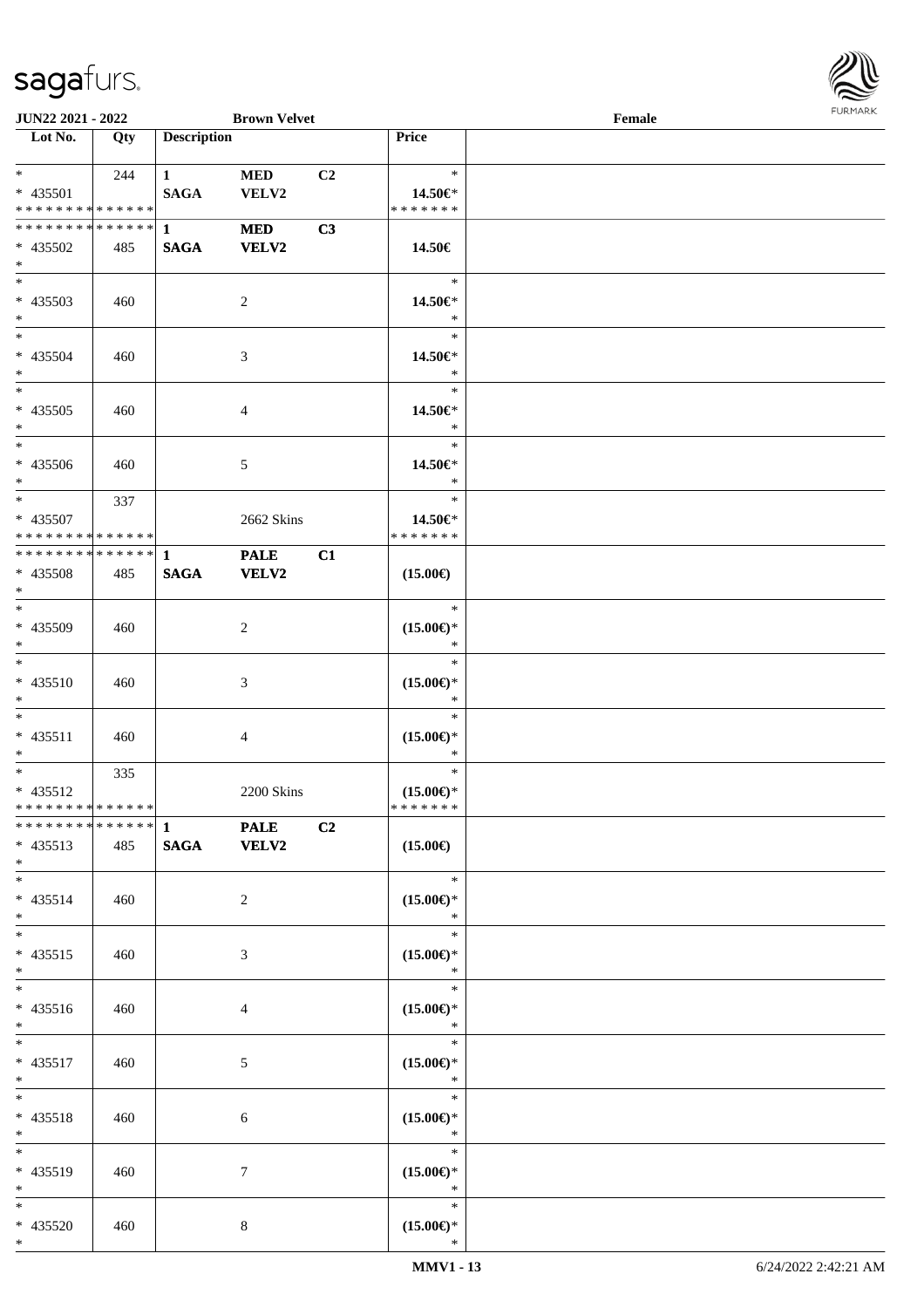

| <b>JUN22 2021 - 2022</b>      |     |                    | <b>Brown Velvet</b>    |                |                               | Female |  |
|-------------------------------|-----|--------------------|------------------------|----------------|-------------------------------|--------|--|
| Lot No.                       | Qty | <b>Description</b> |                        |                | Price                         |        |  |
|                               |     |                    |                        |                |                               |        |  |
| $*$                           |     | $\mathbf{1}$       | <b>PALE</b>            | C <sub>2</sub> | $\ast$                        |        |  |
| * 435521                      | 460 | <b>SAGA</b>        | VELV2                  |                | $(15.00\epsilon)$ *           |        |  |
| $*$                           |     |                    |                        |                | $\ast$                        |        |  |
| $*$                           |     |                    |                        |                | $\ast$                        |        |  |
| * 435522                      | 460 |                    | 10                     |                | $(15.00\epsilon)$ *           |        |  |
| $\ast$                        |     |                    |                        |                | $\ast$                        |        |  |
|                               |     |                    |                        |                | $\ast$                        |        |  |
| * 435523                      | 460 |                    | 11                     |                | $(15.00\epsilon)$ *           |        |  |
| $*$                           |     |                    |                        |                | $\ast$                        |        |  |
| $*$                           |     |                    |                        |                | $\ast$                        |        |  |
| * 435524                      | 440 |                    | 12                     |                | $(15.00\epsilon)$ *           |        |  |
| $*$                           |     |                    |                        |                | $\ast$                        |        |  |
| $*$                           | 71  |                    |                        |                | $\ast$                        |        |  |
| * 435525                      |     |                    | 5596 Skins             |                | $(15.00\epsilon)$ *           |        |  |
| * * * * * * * * * * * * * * * |     |                    |                        |                | * * * * * * *                 |        |  |
| * * * * * * * * * * * * * * * |     | $\mathbf{1}$       | <b>PALE</b>            | C3             |                               |        |  |
| $* 435526$                    | 485 | <b>SAGA</b>        | <b>VELV2</b>           |                | 14.50€                        |        |  |
| $*$                           |     |                    |                        |                |                               |        |  |
| $*$                           |     |                    |                        |                | $\ast$                        |        |  |
| $* 435527$                    | 460 |                    | $\overline{2}$         |                | 14.50€*                       |        |  |
| $*$                           |     |                    |                        |                | $\ast$                        |        |  |
| $\overline{\ast}$             |     |                    |                        |                | $\ast$                        |        |  |
| * 435528                      | 460 |                    | 3                      |                | 14.50€*                       |        |  |
| $*$                           |     |                    |                        |                | $\ast$                        |        |  |
|                               |     |                    |                        |                | $\ast$                        |        |  |
| $* 435529$                    | 460 |                    | 4                      |                | 14.50€*                       |        |  |
| $*$                           |     |                    |                        |                | $\ast$                        |        |  |
| $*$                           | 104 |                    |                        |                | $\ast$                        |        |  |
| * 435530                      |     |                    | 1969 Skins             |                | 14.50€*                       |        |  |
| * * * * * * * * * * * * * *   |     |                    |                        |                | * * * * * * *                 |        |  |
| * * * * * * * * * * * * * * * |     | $\mathbf{1}$       | $\mathbf{X}\mathbf{P}$ | C1             |                               |        |  |
| * 435531                      | 485 | <b>SAGA</b>        | <b>VELV2</b>           |                | $(15.00\epsilon)$             |        |  |
| $*$<br>$*$                    |     |                    |                        |                | $\ast$                        |        |  |
|                               |     |                    |                        |                |                               |        |  |
| * 435532<br>$*$ $*$           | 480 |                    | $\overline{2}$         |                | $(15.00\epsilon)$ *<br>$\ast$ |        |  |
| $*$                           | 105 |                    |                        |                | $\ast$                        |        |  |
| $* 435533$                    |     |                    | 1070 Skins             |                | $(15.00\epsilon)$ *           |        |  |
| * * * * * * * * * * * * * * * |     |                    |                        |                | * * * * * * *                 |        |  |
| * * * * * * * * * * * * * * * |     | -1                 | $\mathbf{X}\mathbf{P}$ | C2             |                               |        |  |
| $* 435534$                    | 485 | <b>SAGA</b>        | <b>VELV2</b>           |                | $(15.00\epsilon)$             |        |  |
| $*$                           |     |                    |                        |                |                               |        |  |
| $*$                           |     |                    |                        |                | $\ast$                        |        |  |
| $* 435535$                    | 460 |                    | 2                      |                | $(15.00\epsilon)$ *           |        |  |
| $*$                           |     |                    |                        |                | $\ast$                        |        |  |
| $*$                           |     |                    |                        |                | $\ast$                        |        |  |
| * 435536                      | 460 |                    | 3                      |                | $(15.00\epsilon)$ *           |        |  |
| $*$                           |     |                    |                        |                | $\ast$                        |        |  |
| $*$                           |     |                    |                        |                | $\ast$                        |        |  |
| * 435537                      | 460 |                    | 4                      |                | $(15.00\epsilon)$ *           |        |  |
| $*$                           |     |                    |                        |                | $\ast$                        |        |  |
| $*$ $*$                       | 377 |                    |                        |                | $\ast$                        |        |  |
| $* 435538$                    |     |                    | 2242 Skins             |                | $(15.00\epsilon)$ *           |        |  |
| * * * * * * * * * * * * * *   |     |                    |                        |                | * * * * * * *                 |        |  |
| * * * * * * * * * * * * * * * |     | $\mathbf{1}$       | $\mathbf{X}\mathbf{P}$ | C3             |                               |        |  |
| * 435539                      | 485 | <b>SAGA</b>        | VELV2                  |                | 14.50€                        |        |  |
| $*$                           |     |                    |                        |                |                               |        |  |
| $*$                           | 382 |                    |                        |                | $\ast$                        |        |  |
| * 435540                      |     |                    | 867 Skins              |                | 14.50€*                       |        |  |
| * * * * * * * * * * * * * *   |     |                    |                        |                | * * * * * * *                 |        |  |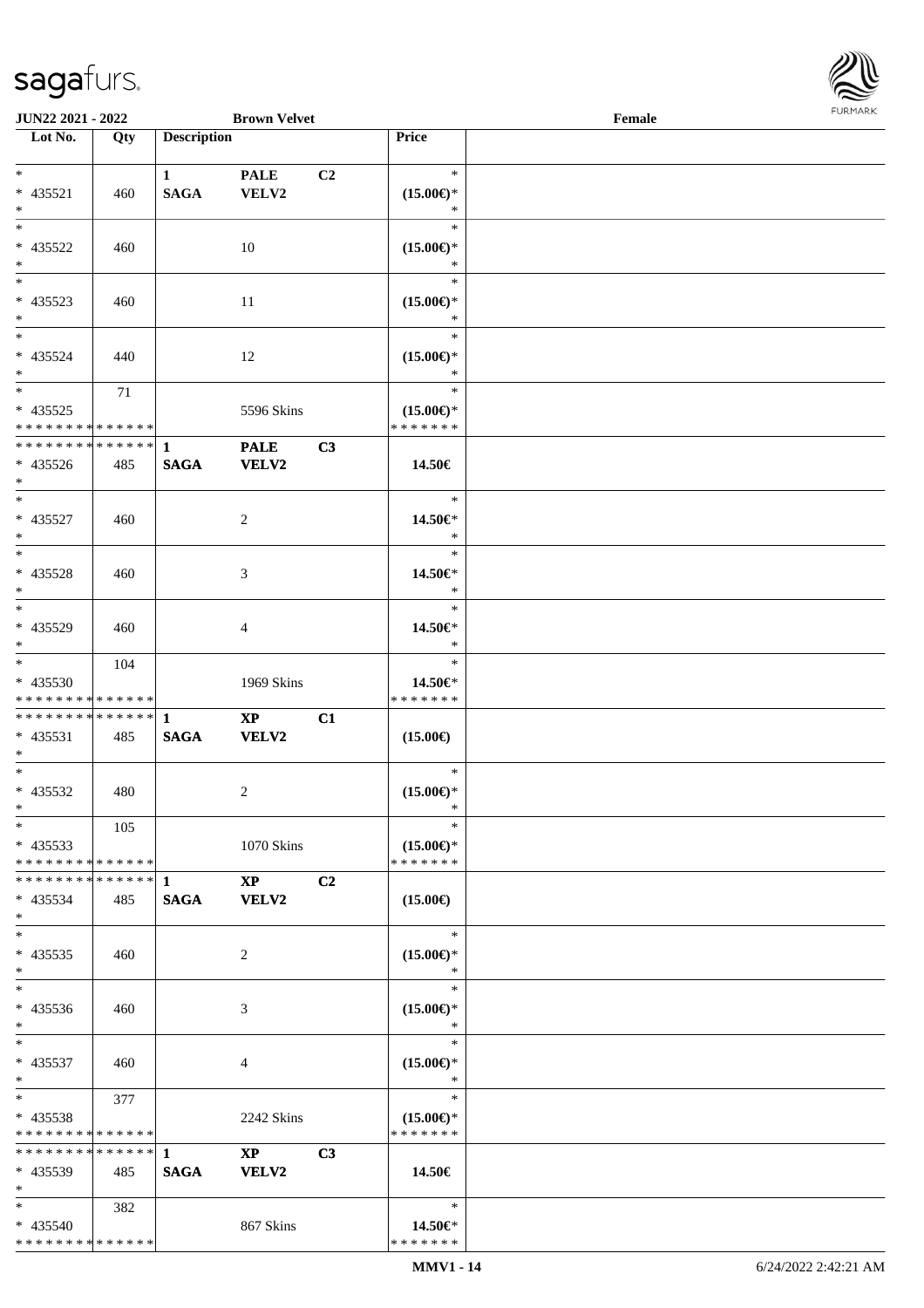\*

 $\mathbf{I}$ 



| <b>JUN22 2021 - 2022</b>                                              |     |                    | <b>Brown Velvet</b>        |                               |                                         | Female |  |
|-----------------------------------------------------------------------|-----|--------------------|----------------------------|-------------------------------|-----------------------------------------|--------|--|
| Lot No.                                                               | Qty | <b>Description</b> |                            |                               | Price                                   |        |  |
|                                                                       |     |                    | XD/DK                      | C <sub>2</sub><br><b>OPEN</b> |                                         |        |  |
| $* 435541$<br>$*$<br>$\overline{\ast}$                                | 485 | <b>SAGA</b>        | <b>VELV2</b>               |                               | 14.50€<br>$\ast$                        |        |  |
| * 435542<br>$*$                                                       | 460 |                    | 2                          |                               | 14.50€*<br>$\ast$                       |        |  |
| * 435543<br>$*$                                                       | 460 |                    | 3                          |                               | $\ast$<br>14.50€*<br>$\ast$             |        |  |
| $\ddot{x}$<br>* 435544<br>* * * * * * * * <mark>* * * * * *</mark>    | 300 |                    | 1705 Skins                 |                               | $\ast$<br>14.50€*<br>* * * * * * *      |        |  |
| $* 435545$<br>$*$                                                     | 485 | <b>SAGA</b>        | MED/PAL C2<br><b>VELV2</b> | <b>OPEN</b>                   | 14.50€                                  |        |  |
| $*$<br>$* 435546$<br>$\ast$                                           | 460 |                    | 2                          |                               | $\ast$<br>14.50€*<br>$\ast$             |        |  |
| $\ddot{x}$<br>* 435547<br>* * * * * * * * * * * * * * <mark>*</mark>  | 321 |                    | 1266 Skins                 |                               | $\ast$<br>14.50€*<br>* * * * * * *      |        |  |
| * 435548<br>$\ast$                                                    | 485 | IA                 | XD/DK<br><b>VELV1</b>      | C2<br><b>CHIP</b>             | 13.00€                                  |        |  |
| $*$<br>* 435549<br>$*$                                                | 460 |                    | 2                          |                               | $\ast$<br>13.00€*<br>$\ast$             |        |  |
| $*$<br>* 435550<br>$*$                                                | 460 |                    | 3                          |                               | $\ast$<br>13.00€*<br>$\ast$             |        |  |
| $*$ $-$<br>$* 435551$<br>$\ddot{x}$                                   | 460 |                    | $\overline{4}$             |                               | $\ast$<br>13.00€*<br>$\ast$             |        |  |
| $*$ $-$<br>* 435552<br>$\ast$                                         | 460 |                    | $\mathfrak{S}$             |                               | $\ast$<br>13.00€*<br>$\ast$             |        |  |
| $\ast$<br>$* 435553$<br>$\ddot{x}$                                    | 460 |                    | 6                          |                               | $\ast$<br>13.00€*<br>$\ast$             |        |  |
| $*$ $-$<br>* 435554<br>$*$                                            | 460 |                    | $7\phantom{.0}$            |                               | $\ast$<br>13.00€*<br>$\ast$             |        |  |
| $*$ $-$<br>$* 435555$<br>$*$                                          | 460 |                    | 8                          |                               | $\ast$<br>13.00€*<br>$\rightarrow$      |        |  |
| $*$<br>* 435556<br>$*$                                                | 460 |                    | 9                          |                               | $\ast$<br>13.00€*<br>$\ast$             |        |  |
| $*$ $-$<br>$* 435557$<br>$*$                                          | 460 |                    | 10                         |                               | $\equiv$<br>$\ast$<br>13.00€*<br>$\ast$ |        |  |
| $*$ $-$<br>$* 435558$<br>$*$ $-$                                      | 460 |                    | 11                         |                               | $\ast$<br>13.00€*<br>$\ast$             |        |  |
| $*$ and $*$<br>* 435559<br>* * * * * * * * <mark>* * * * * *</mark> * | 454 |                    | 5539 Skins                 |                               | $\ast$<br>13.00€*<br>* * * * * * *      |        |  |
| * * * * * * * * <mark>* * * * * *</mark>                              |     |                    | <b>IDENTICAL</b>           |                               |                                         |        |  |
| * 435560                                                              | 485 |                    |                            |                               | 13.00€                                  |        |  |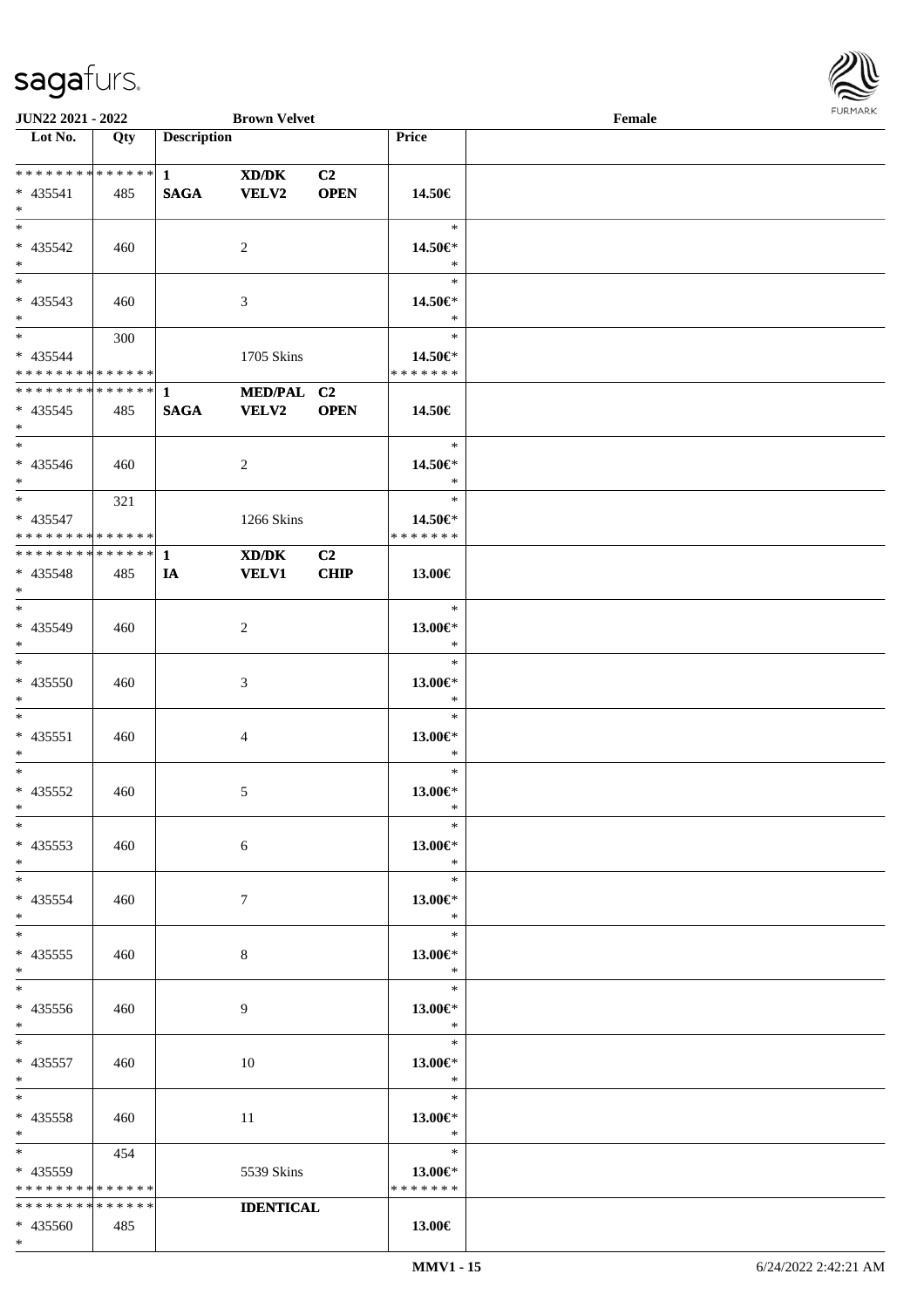

| <b>JUN22 2021 - 2022</b>                             |     |                    | <b>Brown Velvet</b>                                 |                   |                                          | Female |  |
|------------------------------------------------------|-----|--------------------|-----------------------------------------------------|-------------------|------------------------------------------|--------|--|
| Lot No.                                              | Qty | <b>Description</b> |                                                     |                   | Price                                    |        |  |
| $*$                                                  |     | $\mathbf{1}$       | XD/DK                                               | C <sub>2</sub>    | $\ast$                                   |        |  |
| * 435561<br>$*$                                      | 460 | IA                 | <b>VELV1</b>                                        | <b>CHIP</b>       | 13.00€*<br>$\ast$                        |        |  |
| $*$<br>* 435562<br>$*$                               | 460 |                    | 3                                                   |                   | $\ast$<br>13.00€*<br>$\ast$              |        |  |
| * 435563<br>$*$                                      | 460 |                    | 4                                                   |                   | $\ast$<br>13.00€*<br>$\ast$              |        |  |
| $*$<br>* 435564<br>$*$                               | 460 |                    | 5                                                   |                   | $\ast$<br>13.00€*<br>$\ast$              |        |  |
| $*$<br>$* 435565$<br>$*$                             | 460 |                    | $\sqrt{6}$                                          |                   | $\ast$<br>13.00€*<br>$\ast$              |        |  |
| $*$<br>* 435566<br>$*$                               | 460 |                    | $\tau$                                              |                   | $\ast$<br>13.00€*<br>$\ast$              |        |  |
| $*$<br>* 435567<br>$*$                               | 460 |                    | 8                                                   |                   | $\ast$<br>13.00€*<br>$\ast$              |        |  |
| * 435568<br>$*$                                      | 460 |                    | 9                                                   |                   | $\ast$<br>13.00€*<br>$\ast$              |        |  |
| $*$<br>* 435569<br>* * * * * * * * * * * * * *       | 150 |                    | 4315 Skins                                          |                   | $\ast$<br>13.00 $\in$ *<br>* * * * * * * |        |  |
| 435570                                               | 427 | $\mathbf{1}$<br>IA | $\bold{X}\bold{D}/\bold{D}\bold{K}$<br><b>VELV1</b> | C2<br><b>CHIP</b> | 13.00€                                   |        |  |
| ******** <mark>******</mark><br>* 435571<br>$*$      | 485 | $\mathbf{1}$<br>IA | MED/PAL C2<br><b>VELV1</b>                          | <b>CHIP</b>       | 13.00€                                   |        |  |
| $*$<br>* 435572<br>$*$ $-$                           | 460 |                    | 2                                                   |                   | $\ast$<br>13.00€*<br>$\ast$              |        |  |
| $*$<br>* 435573<br>$*$                               | 460 |                    | 3                                                   |                   | $\ast$<br>13.00€*<br>$\ast$              |        |  |
| $*$<br>* 435574<br>$*$                               | 460 |                    | 4                                                   |                   | $\ast$<br>13.00€*<br>$\ast$              |        |  |
| $*$ $*$<br>$* 435575$<br>* * * * * * * * * * * * * * | 460 |                    | 2325 Skins                                          |                   | $\ast$<br>13.00 $\in$ *<br>* * * * * * * |        |  |
| * * * * * * * * * * * * * *<br>* 435576<br>$*$ $*$   | 460 |                    | <b>IDENTICAL</b>                                    |                   | 13.00€                                   |        |  |
| $*$ $*$<br>* 435577<br>$*$                           | 460 |                    | 2                                                   |                   | $\ast$<br>13.00€*<br>$\ast$              |        |  |
| $*$<br>* 435578<br>$*$                               | 460 |                    | 3                                                   |                   | $\ast$<br>13.00€*<br>$\ast$              |        |  |
| $*$<br>* 435579<br>$*$                               | 460 |                    | 4                                                   |                   | $\ast$<br>13.00€*<br>$\ast$              |        |  |
| $*$<br>* 435580<br>$\ast$                            | 460 |                    | 5                                                   |                   | $\ast$<br>13.00€*<br>$\ast$              |        |  |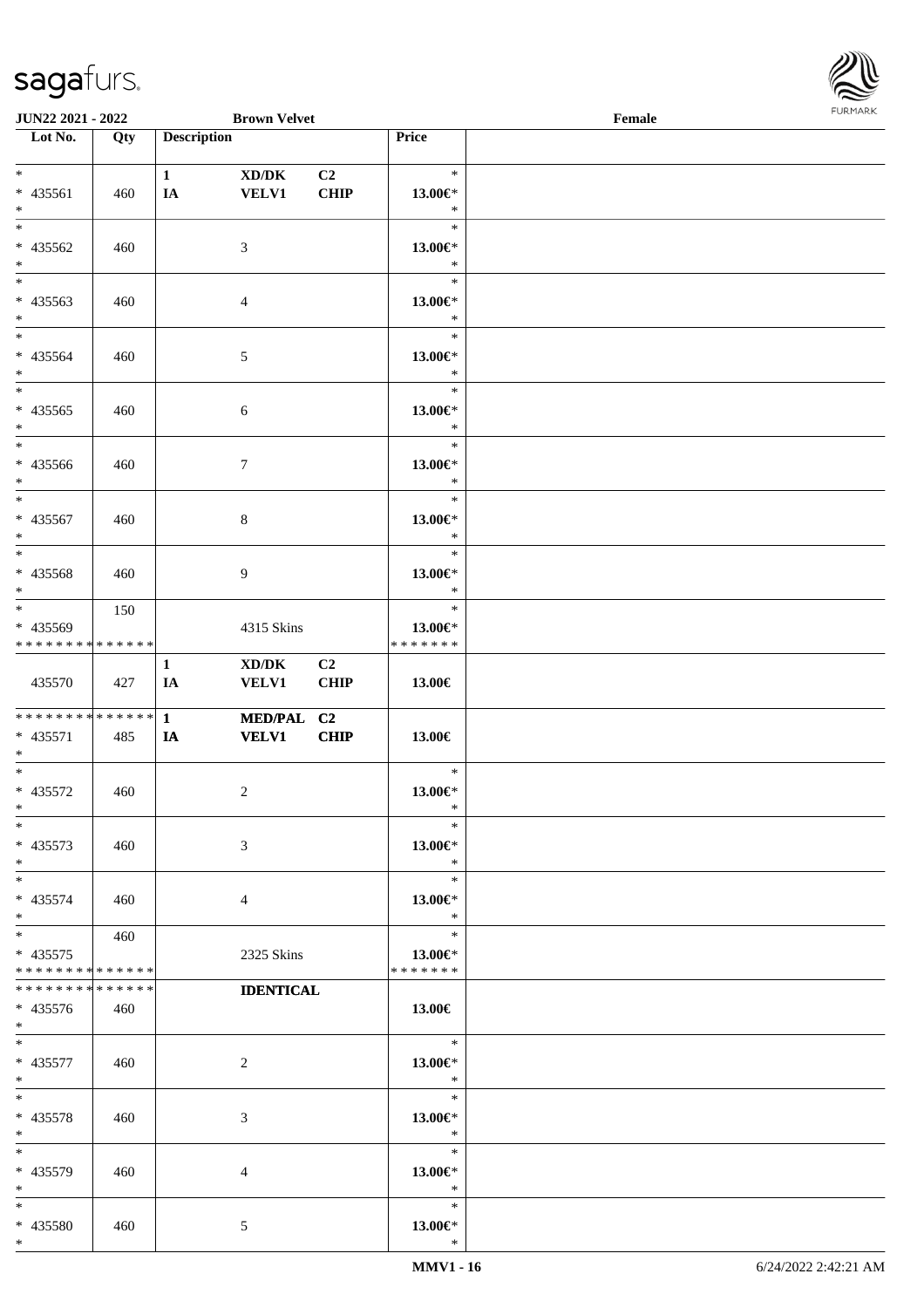

| <b>JUN22 2021 - 2022</b>                                         |     |                         | <b>Brown Velvet</b>        |                   |                                        | Female |  |
|------------------------------------------------------------------|-----|-------------------------|----------------------------|-------------------|----------------------------------------|--------|--|
| Lot No.                                                          | Qty | <b>Description</b>      |                            |                   | Price                                  |        |  |
| $*$<br>* 435581<br>$*$                                           | 460 | $1 \qquad \qquad$<br>IA | MED/PAL C2<br><b>VELV1</b> | <b>CHIP</b>       | $\ast$<br>13.00€*<br>$\ast$            |        |  |
| $* 435582$<br>$*$                                                | 460 |                         | 7                          |                   | $\ast$<br>13.00€*<br>$\ast$            |        |  |
| * 435583<br>$*$                                                  | 460 |                         | $\,8\,$                    |                   | $\ast$<br>13.00€*<br>$\ast$            |        |  |
| $*$<br>$* 435584$<br>$*$                                         | 460 |                         | 9                          |                   | $\ast$<br>13.00€*<br>$\ast$            |        |  |
| $\overline{\ast}$<br>$* 435585$<br>* * * * * * * * * * * * * * * | 366 |                         | 4506 Skins                 |                   | $\ast$<br>13.00€*<br>* * * * * * *     |        |  |
| * * * * * * * * * * * * * * *<br>* 435586<br>$*$                 | 485 | $\mathbf{1}$<br>IA      | XD/DK<br>VELV2             | C2<br><b>CHIP</b> | 15.00€                                 |        |  |
| $*$<br>* 435587<br>$*$                                           | 460 |                         | 2                          |                   | $\ast$<br>15.00€*<br>$\ast$            |        |  |
| * 435588<br>$*$                                                  | 460 |                         | 3                          |                   | $\ast$<br>15.00€*<br>$\ast$            |        |  |
| $*$<br>$* 435589$<br>$*$                                         | 460 |                         | 4                          |                   | $\ast$<br>$15.00 \in$ *<br>$\ast$      |        |  |
| * 435590<br>$*$                                                  | 460 |                         | 5                          |                   | $\ast$<br>$15.00 \text{E}^*$<br>$\ast$ |        |  |
| $*$<br>* 435591<br>$*$                                           | 460 |                         | 6                          |                   | $\ast$<br>$15.00 \in$ *<br>$\ast$      |        |  |
| $*$<br>$* 435592$<br>$*$                                         | 460 |                         | $\tau$                     |                   | $\ast$<br>15.00€*<br>$\ast$            |        |  |
| $*$<br>* 435593<br>$*$                                           | 460 |                         | $8\,$                      |                   | $\ast$<br>15.00€*<br>$\ast$            |        |  |
| $*$<br>* 435594<br>$*$                                           | 460 |                         | 9                          |                   | $\ast$<br>15.00€*<br>$\ast$            |        |  |
| $*$<br>$* 435595$<br>$*$                                         | 460 |                         | 10                         |                   | $\ast$<br>15.00€*<br>$\ast$            |        |  |
| $*$<br>* 435596<br>$*$                                           | 460 |                         | 11                         |                   | $\ast$<br>15.00€*<br>$\ast$            |        |  |
| $*$ $*$<br>* 435597<br>* * * * * * * * * * * * * *               | 460 |                         | 5545 Skins                 |                   | $\ast$<br>15.00€*<br>* * * * * * *     |        |  |
| * * * * * * * * * * * * * *<br>* 435598<br>$*$ $*$               | 485 |                         | <b>IDENTICAL</b>           |                   | 14.50€                                 |        |  |
| $*$ $-$<br>* 435599<br>$*$                                       | 460 |                         | 2                          |                   | $\ast$<br>14.50€*<br>$\ast$            |        |  |
| $*$<br>* 435600<br>$*$                                           | 460 |                         | 3                          |                   | $\ast$<br>14.50€*<br>$\ast$            |        |  |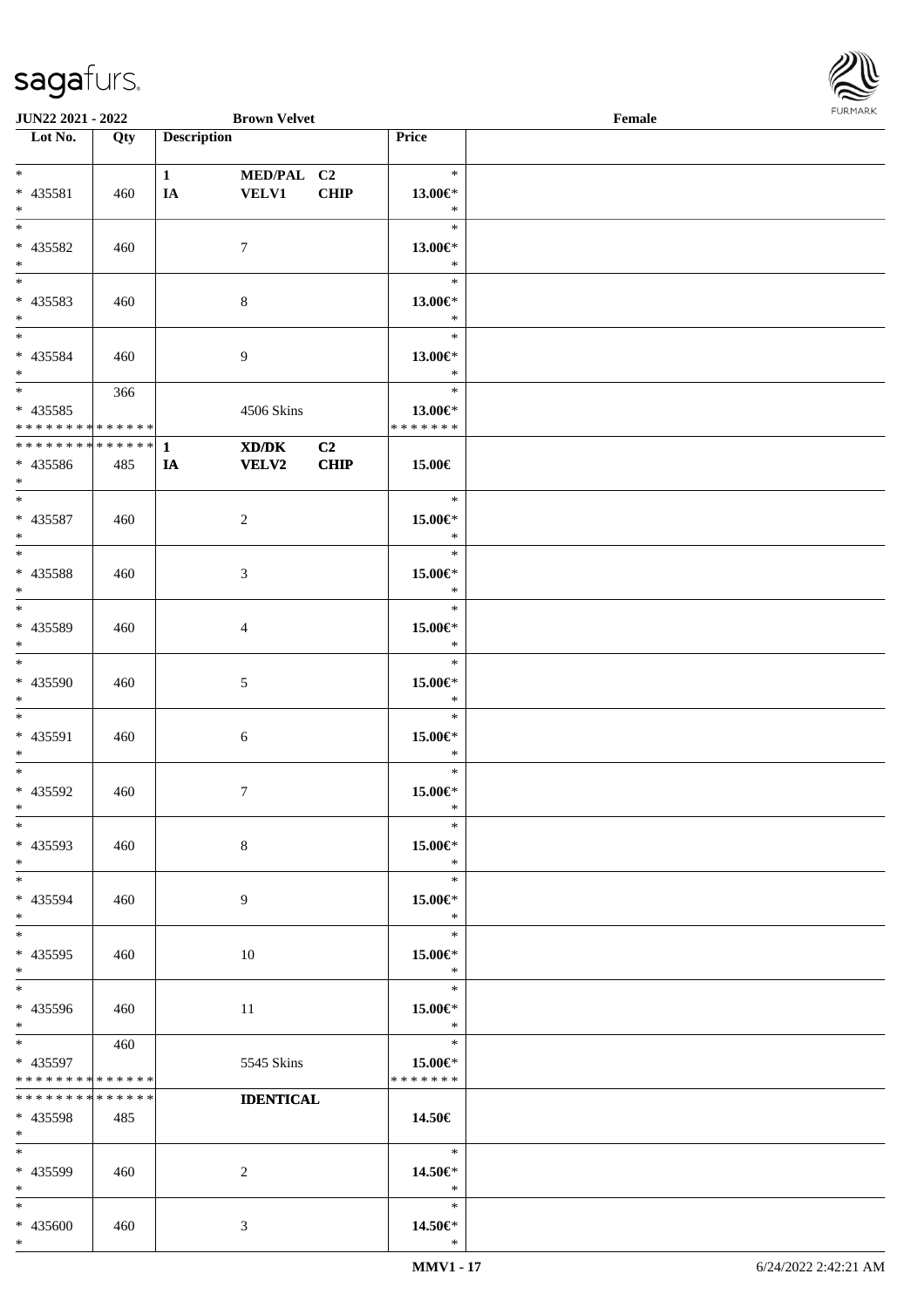

| <b>JUN22 2021 - 2022</b>                               |     |                         | <b>Brown Velvet</b>        |                               |                                                       | Female |  |
|--------------------------------------------------------|-----|-------------------------|----------------------------|-------------------------------|-------------------------------------------------------|--------|--|
| Lot No.                                                | Qty | <b>Description</b>      |                            |                               | Price                                                 |        |  |
| $*$<br>* 435601<br>$*$                                 | 460 | $1 \qquad \qquad$<br>IA | XD/DK<br>VELV2             | C <sub>2</sub><br><b>CHIP</b> | $\ast$<br>14.50€*<br>$\ast$                           |        |  |
| $\overline{\ast}$<br>* 435602<br>$\ast$                | 460 |                         | 5                          |                               | $\ast$<br>14.50€*<br>$\ast$                           |        |  |
| $*$<br>* 435603<br>$*$                                 | 460 |                         | 6                          |                               | $\ast$<br>14.50€*<br>$\ast$                           |        |  |
| $\ddot{x}$<br>* 435604<br>$*$<br>$\overline{\ast}$     | 460 |                         | $\tau$                     |                               | $\ast$<br>14.50€*<br>$\ast$                           |        |  |
| * 435605<br>$*$                                        | 460 |                         | $\,8\,$                    |                               | $\ast$<br>14.50€*<br>$\ast$                           |        |  |
| * 435606<br>$\ast$<br>$\ddot{x}$                       | 460 |                         | $\overline{9}$             |                               | $\ast$<br>14.50€*<br>$\ast$                           |        |  |
| * 435607<br>* * * * * * * * <mark>* * * * * * *</mark> | 198 |                         | 4363 Skins                 |                               | $\ast$<br>14.00€*<br>*******                          |        |  |
| * 435608<br>$\ast$                                     | 485 | IA                      | MED/PAL C2<br><b>VELV2</b> | <b>CHIP</b>                   | 14.50€                                                |        |  |
| $*$<br>* 435609<br>$*$                                 | 460 |                         | $\overline{2}$             |                               | $\ast$<br>14.50€*<br>$\ast$                           |        |  |
| $*$<br>* 435610<br>$*$                                 | 460 |                         | $\sqrt{3}$                 |                               | $\ast$<br>14.50€*<br>$\ast$                           |        |  |
| $*$ $-$<br>$* 435611$<br>$\ddot{x}$                    | 460 |                         | $\overline{4}$             |                               | $\ast$<br>14.50€*<br>$\ast$                           |        |  |
| $\ddot{x}$<br>* 435612<br>$\ast$                       | 460 |                         | 5                          |                               | $\ast$<br>14.50€*<br>$\ast$                           |        |  |
| $\ast$<br>* 435613<br>$*$                              | 460 |                         | 6                          |                               | $\ast$<br>14.50€*<br>$\ast$                           |        |  |
| $*$<br>* 435614<br>$*$ $-$                             | 460 |                         | $7\phantom{.0}$            |                               | $\ast$<br>14.50€*<br>$\ast$                           |        |  |
| $*$<br>* 435615<br>$*$<br>$\overline{\mathbf{r}^*}$    | 460 |                         | $8\phantom{.}$             |                               | $*$<br>14.50€*<br>$\ast$                              |        |  |
| * 435616<br>$*$                                        | 460 |                         | 9                          |                               | $\overline{\phantom{a}}$<br>14.50€*<br>$\mathbb{R}^2$ |        |  |
| $\overline{\ast}$<br>* 435617<br>$*$                   | 460 |                         | 10                         |                               | $*$<br>14.50€*<br>$\ast$                              |        |  |
| $\ddot{x}$<br>* 435618<br>$*$ $-$                      | 460 |                         | 11                         |                               | $\ast$<br>14.50€*<br>$\ast$                           |        |  |
| * 435619<br>$*$                                        | 460 |                         | 12                         |                               | $\ast$<br>14.50€*<br>$\ast$                           |        |  |
| $*$<br>* 435620<br>$*$                                 | 460 |                         | 13                         |                               | $\ast$<br>14.50€*<br>$\ast$                           |        |  |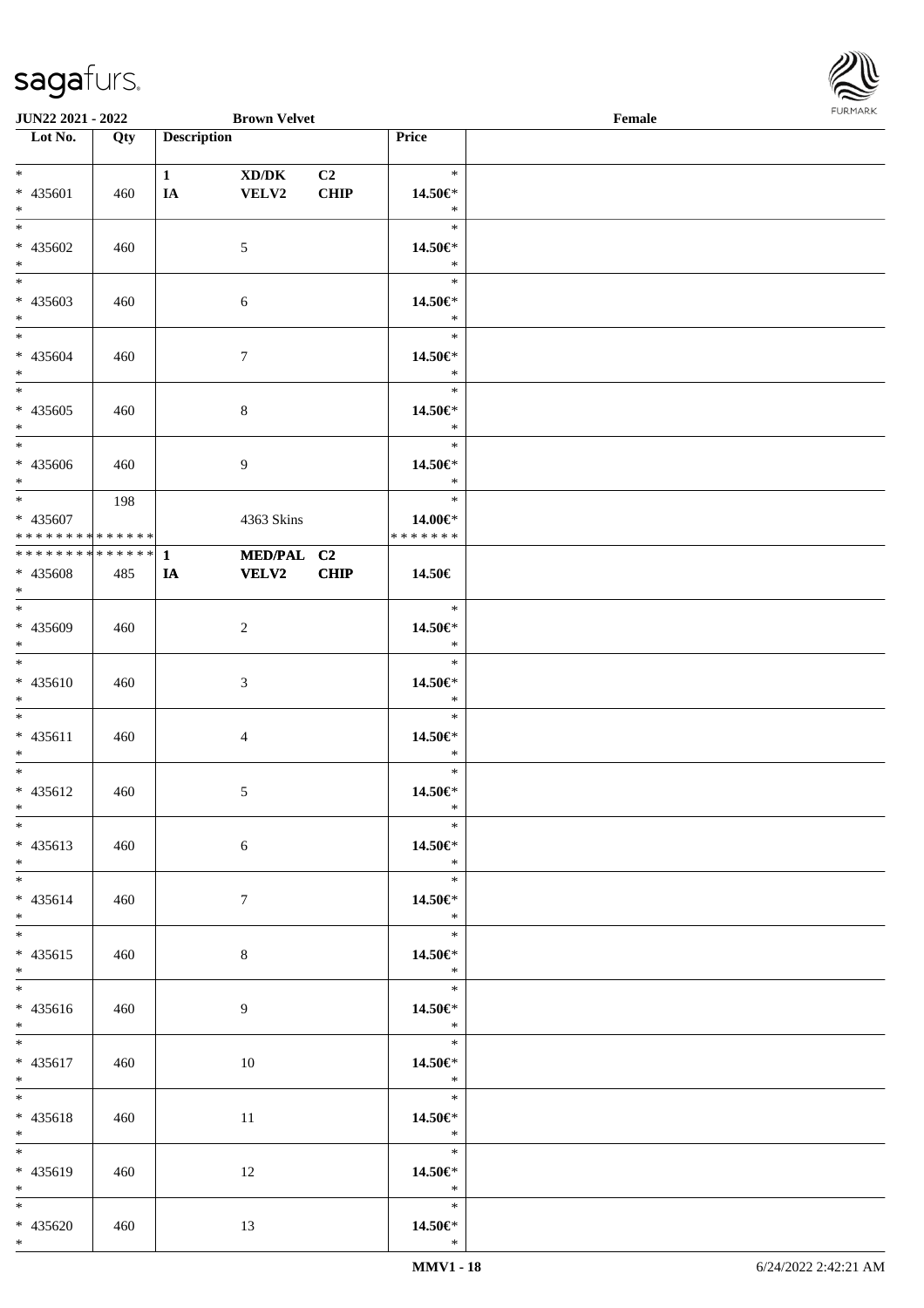

| <b>JUN22 2021 - 2022</b>      |     |                    | <b>Brown Velvet</b>     |                |                     | Female |  |
|-------------------------------|-----|--------------------|-------------------------|----------------|---------------------|--------|--|
| Lot No.                       | Qty | <b>Description</b> |                         |                | Price               |        |  |
|                               |     |                    |                         |                |                     |        |  |
| $*$ $-$                       | 460 | $\mathbf{1}$       | MED/PAL C2              |                | $\ast$              |        |  |
| * 435621                      |     | IA                 | <b>VELV2</b>            | <b>CHIP</b>    | 14.50€*             |        |  |
| * * * * * * * * * * * * * *   |     |                    |                         |                | * * * * * * *       |        |  |
| * * * * * * * * * * * * * *   |     |                    | <b>IDENTICAL</b>        |                |                     |        |  |
| * 435622                      | 485 |                    |                         |                | 14.50€              |        |  |
| $*$                           |     |                    |                         |                |                     |        |  |
| $*$                           |     |                    |                         |                | $\ast$              |        |  |
| * 435623                      | 460 |                    | 2                       |                | 14.50€*             |        |  |
| $*$                           |     |                    |                         |                | $\ast$              |        |  |
| $*$                           |     |                    |                         |                | $\ast$              |        |  |
| * 435624                      | 460 |                    | 3                       |                | 14.50€*             |        |  |
| $*$                           |     |                    |                         |                | $\ast$              |        |  |
| $*$                           |     |                    |                         |                | $\ast$              |        |  |
| $* 435625$                    | 460 |                    | $\overline{4}$          |                | 14.50€*             |        |  |
| $*$                           |     |                    |                         |                | $\ast$              |        |  |
| $*$                           |     |                    |                         |                | $\ast$              |        |  |
| $* 435626$                    | 460 |                    | 5                       |                | 14.00€*             |        |  |
| $*$                           |     |                    |                         |                | $\ast$              |        |  |
| $*$                           | 355 |                    |                         |                | $\ast$              |        |  |
| * 435627                      |     |                    | 2680 Skins              |                | 14.00€*             |        |  |
| * * * * * * * * * * * * * * * |     |                    |                         |                | * * * * * * *       |        |  |
| ************** 1              |     |                    | $2\mathbf{X}\mathbf{D}$ | C1             |                     |        |  |
| * 435628                      | 465 | <b>SROY</b>        | <b>VELV1</b>            |                | 15.00€              |        |  |
| $\ast$                        |     |                    |                         |                |                     |        |  |
| $*$                           |     |                    |                         |                | $\ast$              |        |  |
| * 435629                      | 440 |                    | 2                       |                | 15.00€*             |        |  |
| $*$                           |     |                    |                         |                | $\ast$              |        |  |
|                               | 268 |                    |                         |                | $\ast$              |        |  |
| * 435630                      |     |                    | 1173 Skins              |                | $(15.00\epsilon)$ * |        |  |
| * * * * * * * * * * * * * *   |     |                    |                         |                | * * * * * * *       |        |  |
|                               |     |                    | $2\mathbf{X}\mathbf{D}$ | C2             |                     |        |  |
| * 435631                      | 465 | <b>SROY</b>        | <b>VELV1</b>            |                | $(15.00\epsilon)$   |        |  |
| $*$                           |     |                    |                         |                |                     |        |  |
| $*$                           |     |                    |                         |                | $\ast$              |        |  |
| * 435632                      | 440 |                    | 2                       |                | $(15.00\epsilon)$ * |        |  |
| $*$ $*$                       |     |                    |                         |                | $\ast$              |        |  |
| $\ast$                        |     |                    |                         |                | $\ast$              |        |  |
| * 435633                      | 440 |                    | 3                       |                | $(15.00\epsilon)$ * |        |  |
| $*$                           |     |                    |                         |                | ∗                   |        |  |
| $*$                           |     |                    |                         |                | $\ast$              |        |  |
| * 435634                      | 440 |                    | 4                       |                | $(15.00\epsilon)$ * |        |  |
| $*$                           |     |                    |                         |                | $\ast$              |        |  |
| $*$                           |     |                    |                         |                | $\ast$              |        |  |
| $* 435635$                    | 440 |                    | 5                       |                | $(15.00\epsilon)$ * |        |  |
| $*$                           |     |                    |                         |                | $\ast$              |        |  |
| $*$                           | 441 |                    |                         |                | $\ast$              |        |  |
| * 435636                      |     |                    | 2666 Skins              |                | $(15.00\epsilon)$ * |        |  |
| * * * * * * * * * * * * * *   |     |                    |                         |                | * * * * * * *       |        |  |
| * * * * * * * * * * * * * * * |     | $\mathbf{1}$       | $2\mathbf{X}\mathbf{D}$ | C <sub>3</sub> |                     |        |  |
| * 435637                      | 465 | <b>SROY</b>        | <b>VELV1</b>            |                | $(14.50\epsilon)$   |        |  |
| $*$                           |     |                    |                         |                |                     |        |  |
| $*$                           |     |                    |                         |                | $\ast$              |        |  |
| * 435638                      | 440 |                    | 2                       |                | 14.50€*             |        |  |
| $*$                           |     |                    |                         |                | $\ast$              |        |  |
| $*$ $*$                       | 204 |                    |                         |                | $\ast$              |        |  |
| * 435639                      |     |                    | 1109 Skins              |                | $(14.50\epsilon)$ * |        |  |
| * * * * * * * * * * * * * *   |     |                    |                         |                | * * * * * * *       |        |  |
| * * * * * * * * * * * * * * * |     | -1                 | <b>XD</b>               | C1             |                     |        |  |
| * 435640                      | 465 | <b>SROY</b>        | <b>VELV1</b>            |                | $(15.00\epsilon)$   |        |  |
| $*$                           |     |                    |                         |                |                     |        |  |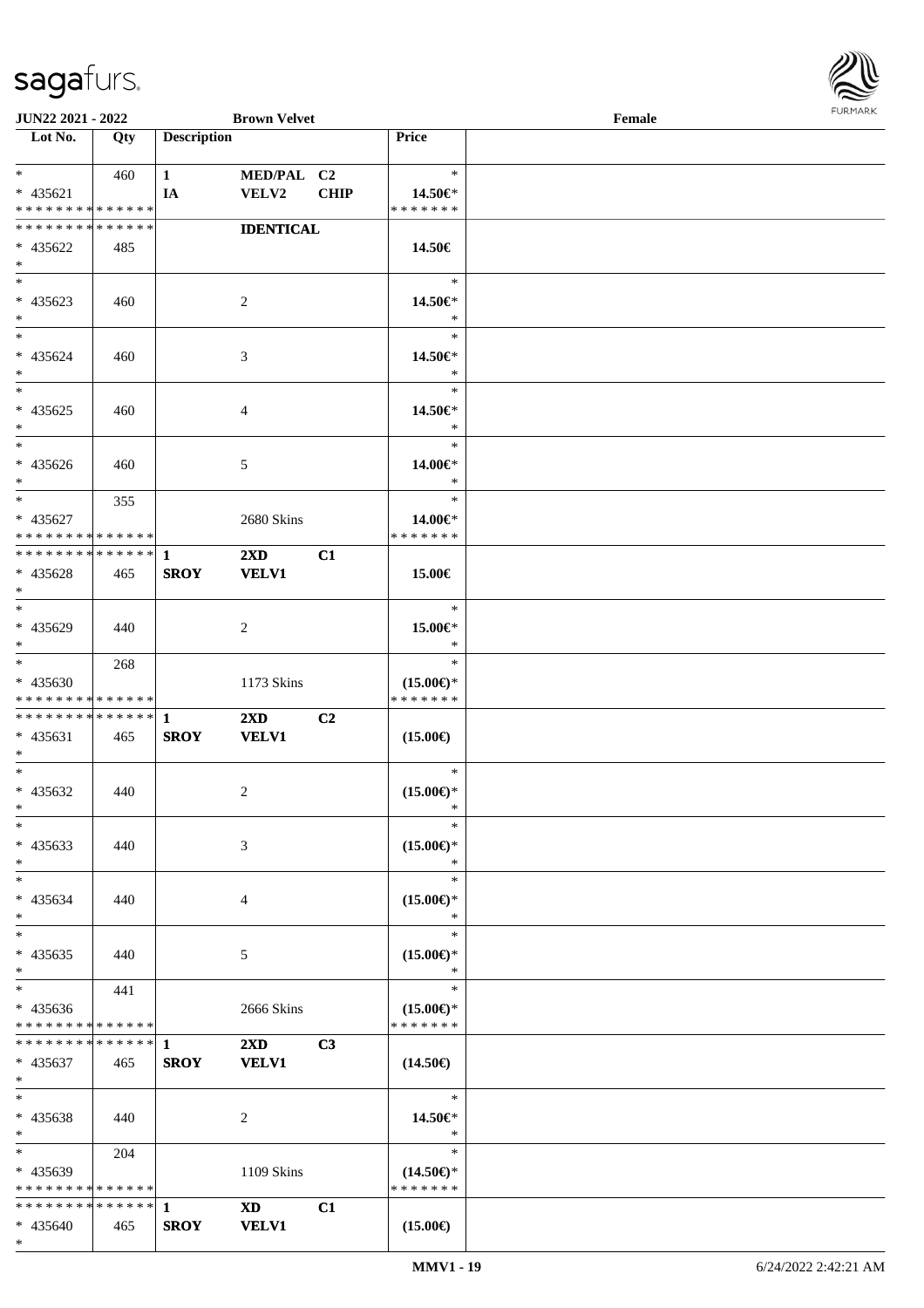

| <b>JUN22 2021 - 2022</b>                                                                             |            |                             | <b>Brown Velvet</b>                                              |    |                                                | Female |  |
|------------------------------------------------------------------------------------------------------|------------|-----------------------------|------------------------------------------------------------------|----|------------------------------------------------|--------|--|
| Lot No.                                                                                              | Qty        | <b>Description</b>          |                                                                  |    | Price                                          |        |  |
| $*$<br>* 435641<br>$*$                                                                               | 440        | $\mathbf{1}$<br><b>SROY</b> | <b>XD</b><br><b>VELV1</b>                                        | C1 | $\ast$<br>$(15.00\epsilon)$ *<br>$\ast$        |        |  |
| * 435642<br>$*$                                                                                      | 440        |                             | 3                                                                |    | $\ast$<br>$(15.00\epsilon)$ *<br>$\ast$        |        |  |
| * 435643<br>* * * * * * * * <mark>* * * * * * *</mark>                                               | 199        |                             | 1544 Skins                                                       |    | $\ast$<br>$(15.00\epsilon)$ *<br>* * * * * * * |        |  |
| * * * * * * * * <mark>* * * * * * *</mark><br>* 435644<br>$*$                                        | 465        | $\mathbf{1}$<br><b>SROY</b> | $\boldsymbol{\mathrm{X}}\boldsymbol{\mathrm{D}}$<br><b>VELV1</b> | C2 | $(15.00\epsilon)$<br>$\ast$                    |        |  |
| $* 435645$<br>$*$<br>$\overline{\ast}$                                                               | 440        |                             | $\overline{2}$                                                   |    | $(15.00\epsilon)$ *<br>$\ast$<br>$\ast$        |        |  |
| * 435646<br>$*$                                                                                      | 440        |                             | 3                                                                |    | $(15.00\epsilon)$ *<br>$\ast$<br>$\ast$        |        |  |
| * 435647<br>$*$                                                                                      | 440        |                             | $\overline{4}$                                                   |    | $(15.00\epsilon)$ *<br>$\ast$<br>$\ast$        |        |  |
| * 435648<br>$*$<br>$\overline{\ast}$                                                                 | 440        |                             | 5                                                                |    | $(15.00\epsilon)$ *<br>$\ast$<br>$\ast$        |        |  |
| * 435649<br>$*$<br>$*$                                                                               | 440        |                             | 6                                                                |    | $(15.00\epsilon)$ *<br>$\ast$<br>$\ast$        |        |  |
| $* 435650$<br>$*$<br>$*$                                                                             | 440        |                             | $\tau$                                                           |    | $(15.00\epsilon)$ *<br>$\ast$<br>$\ast$        |        |  |
| $* 435651$<br>$\ast$<br>$*$                                                                          | 440        |                             | $8\,$                                                            |    | $(15.00\epsilon)$ *<br>$\ast$<br>$\ast$        |        |  |
| * 435652<br>$*$ $-$<br>$*$                                                                           | 440<br>358 |                             | 9                                                                |    | $(15.00\epsilon)$ *<br>$\ast$<br>$\ast$        |        |  |
| $* 435653$<br>* * * * * * * * <mark>* * * * * *</mark><br>* * * * * * * * * * * * * * <mark>*</mark> |            | 1                           | 4343 Skins<br><b>XD</b>                                          | C3 | $(15.00\epsilon)$ *<br>* * * * * * *           |        |  |
| $* 435654$<br>$*$<br>$*$                                                                             | 465        | <b>SROY</b>                 | <b>VELV1</b>                                                     |    | 14.50€<br>$\ast$                               |        |  |
| * 435655<br>$*$                                                                                      | 440        |                             | 2                                                                |    | $(14.50\epsilon)$ *<br>$\ast$<br>$\ast$        |        |  |
| * 435656<br>$*$<br>$*$ $*$                                                                           | 420<br>82  |                             | 3                                                                |    | $(14.50\epsilon)$ *<br>$\ast$<br>$\ast$        |        |  |
| $* 435657$<br>* * * * * * * * <mark>* * * * * *</mark><br>* * * * * * * * * * * * * * <mark>*</mark> |            | $\mathbf{1}$                | 1407 Skins<br><b>Dark</b>                                        | C1 | $(14.50\epsilon)$ *<br>* * * * * * *           |        |  |
| $* 435658$<br>$*$<br>$*$                                                                             | 465        | <b>SROY</b>                 | <b>VELV1</b>                                                     |    | $(15.00\epsilon)$<br>$\ast$                    |        |  |
| * 435659<br>$*$<br>$*$                                                                               | 440        |                             | 2                                                                |    | $(15.00\epsilon)$ *<br>$\ast$<br>$\ast$        |        |  |
| * 435660<br>$*$                                                                                      | 440        |                             | 3                                                                |    | $(15.00\epsilon)$ *<br>$\ast$                  |        |  |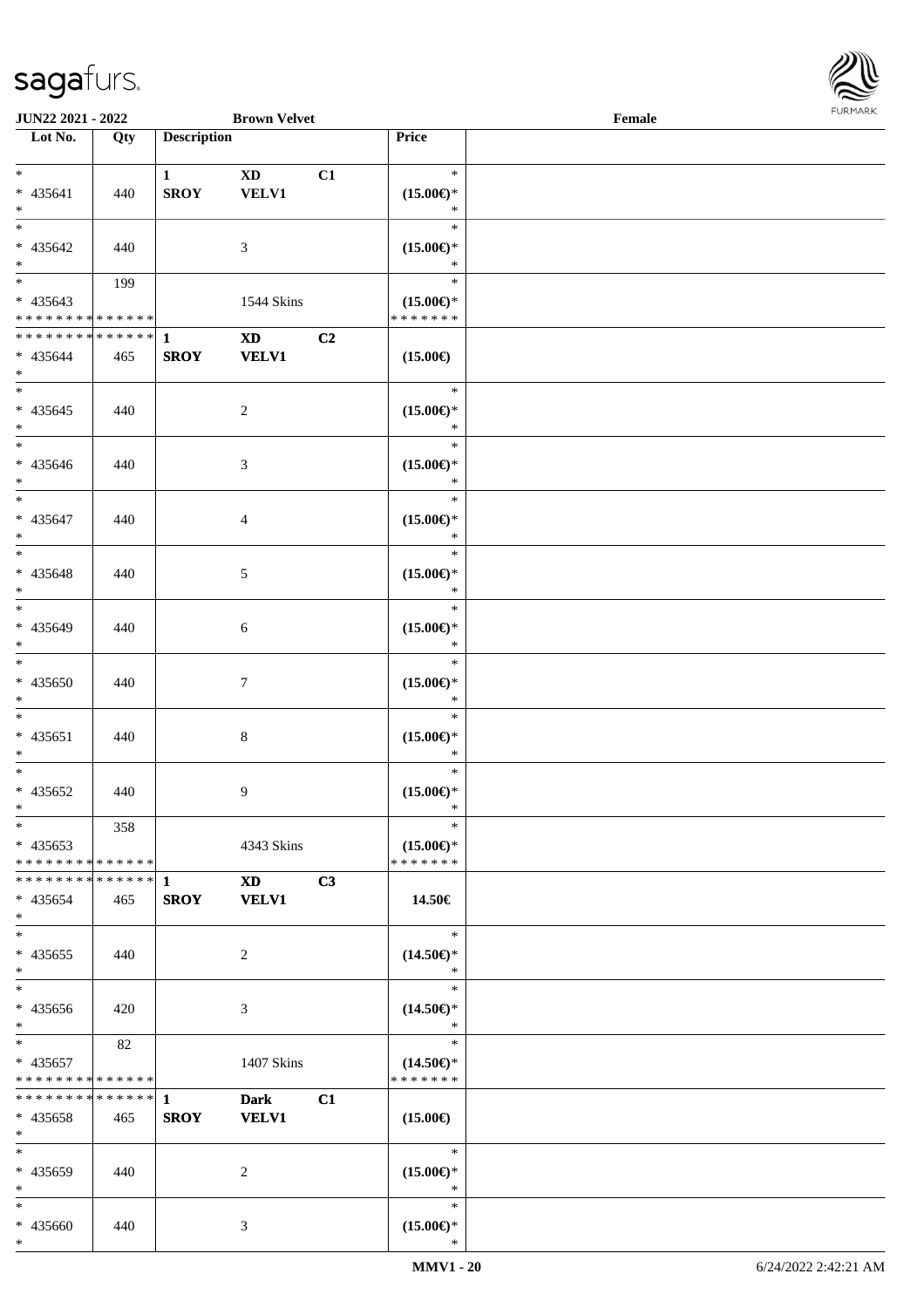

| <b>JUN22 2021 - 2022</b>                   |     |                        | <b>Brown Velvet</b> |    |                     | Female |  |
|--------------------------------------------|-----|------------------------|---------------------|----|---------------------|--------|--|
| Lot No.                                    | Qty | <b>Description</b>     |                     |    | Price               |        |  |
|                                            |     |                        |                     |    |                     |        |  |
| $*$                                        |     | $\mathbf{1}$           | Dark                | C1 | $\ast$              |        |  |
| * 435661                                   | 440 | <b>SROY</b>            | <b>VELV1</b>        |    | $(15.00\epsilon)$ * |        |  |
| $*$                                        |     |                        |                     |    | ∗                   |        |  |
|                                            | 375 |                        |                     |    | $\ast$              |        |  |
| * 435662                                   |     |                        | 2160 Skins          |    | $(15.00\epsilon)$ * |        |  |
| * * * * * * * * * * * * * *                |     |                        |                     |    | * * * * * * *       |        |  |
| ******** <mark>******</mark>               |     | 1                      | <b>Dark</b>         | C2 |                     |        |  |
|                                            |     |                        |                     |    |                     |        |  |
| $* 435663$<br>$*$                          | 440 | <b>SROY</b>            | <b>VELV1</b>        |    | 15.00€              |        |  |
| $*$                                        |     |                        |                     |    | $\ast$              |        |  |
|                                            |     |                        |                     |    |                     |        |  |
| * 435664                                   | 440 |                        | $\overline{2}$      |    | 15.00€*             |        |  |
| $*$                                        |     |                        |                     |    | $\ast$              |        |  |
|                                            |     |                        |                     |    | $\ast$              |        |  |
| * 435665                                   | 440 |                        | 3                   |    | 15.00€*             |        |  |
| $\ast$                                     |     |                        |                     |    | $\ast$              |        |  |
| $*$                                        |     |                        |                     |    | $\ast$              |        |  |
| * 435666                                   | 440 |                        | $\overline{4}$      |    | 15.00€*             |        |  |
| $*$                                        |     |                        |                     |    | $\ast$              |        |  |
| $*$                                        |     |                        |                     |    | $\ast$              |        |  |
| * 435667                                   | 440 |                        | 5                   |    | 15.00€*             |        |  |
| $*$                                        |     |                        |                     |    | $\ast$              |        |  |
|                                            |     |                        |                     |    | $\ast$              |        |  |
|                                            |     |                        |                     |    |                     |        |  |
| * 435668                                   | 440 |                        | 6                   |    | 15.00€*             |        |  |
| $*$                                        |     |                        |                     |    | $\ast$              |        |  |
| $\overline{\phantom{0}}$                   |     |                        |                     |    | $\ast$              |        |  |
| * 435669                                   | 440 |                        | 7                   |    | 15.00€*             |        |  |
| $*$                                        |     |                        |                     |    | $\ast$              |        |  |
| $*$                                        |     |                        |                     |    | $\ast$              |        |  |
| * 435670                                   | 440 |                        | $\,8\,$             |    | $(15.00\epsilon)$ * |        |  |
| $*$                                        |     |                        |                     |    | $\ast$              |        |  |
| $*$                                        | 57  |                        |                     |    | $\ast$              |        |  |
| * 435671                                   |     |                        | 3577 Skins          |    | $(15.00\epsilon)$ * |        |  |
| * * * * * * * * * * * * * *                |     |                        |                     |    | * * * * * * *       |        |  |
| * * * * * * * * <mark>* * * * * * *</mark> |     | $\mathbf{1}$           | <b>Dark</b>         | C3 |                     |        |  |
| * 435672                                   | 465 | <b>SROY</b>            | <b>VELV1</b>        |    | 14.50€              |        |  |
| $*$ $-$                                    |     |                        |                     |    |                     |        |  |
| $\ast$                                     |     |                        |                     |    | $\ast$              |        |  |
|                                            |     |                        |                     |    |                     |        |  |
| * 435673                                   | 440 |                        | 2                   |    | 14.50€*             |        |  |
| $*$                                        |     |                        |                     |    | $\ast$              |        |  |
| $*$                                        |     |                        |                     |    | $\ast$              |        |  |
| * 435674                                   | 440 |                        | 3                   |    | 14.50€*             |        |  |
| $\ast$                                     |     |                        |                     |    | $\ast$              |        |  |
| $*$ $-$                                    | 461 |                        |                     |    | $\ast$              |        |  |
| * 435675                                   |     |                        | 1806 Skins          |    | $(14.50\epsilon)$ * |        |  |
| * * * * * * * * * * * * * *                |     |                        |                     |    | * * * * * * *       |        |  |
|                                            |     | $\mathbf{1}$           | MED                 | C1 |                     |        |  |
| 435676                                     | 330 | <b>SROY</b>            | <b>VELV1</b>        |    | 15.00€              |        |  |
|                                            |     |                        |                     |    |                     |        |  |
| * * * * * * * * * * * * * * <mark>*</mark> |     | $1 \quad \blacksquare$ | <b>MED</b>          | C1 |                     |        |  |
|                                            |     |                        |                     |    |                     |        |  |
| * 435677                                   | 330 | <b>SROY</b>            | <b>VELV1</b>        |    | $(17.00\epsilon)$   |        |  |
| $*$                                        |     |                        |                     |    |                     |        |  |
| $*$ $-$                                    | 107 |                        |                     |    | $\ast$              |        |  |
| * 435678                                   |     |                        | 437 Skins           |    | $(17.00\epsilon)$ * |        |  |
| * * * * * * * * <mark>* * * * * *</mark>   |     |                        |                     |    | * * * * * * *       |        |  |
| ******** <mark>******</mark>               |     | $\mathbf{1}$           | <b>MED</b>          | C2 |                     |        |  |
| * 435679                                   | 465 | <b>SROY</b>            | <b>VELV1</b>        |    | 15.00€              |        |  |
| $\ast$                                     |     |                        |                     |    |                     |        |  |
| $*$                                        |     |                        |                     |    | $\ast$              |        |  |
| * 435680                                   | 440 |                        | 2                   |    | 15.00€*             |        |  |
| $*$                                        |     |                        |                     |    | $\ast$              |        |  |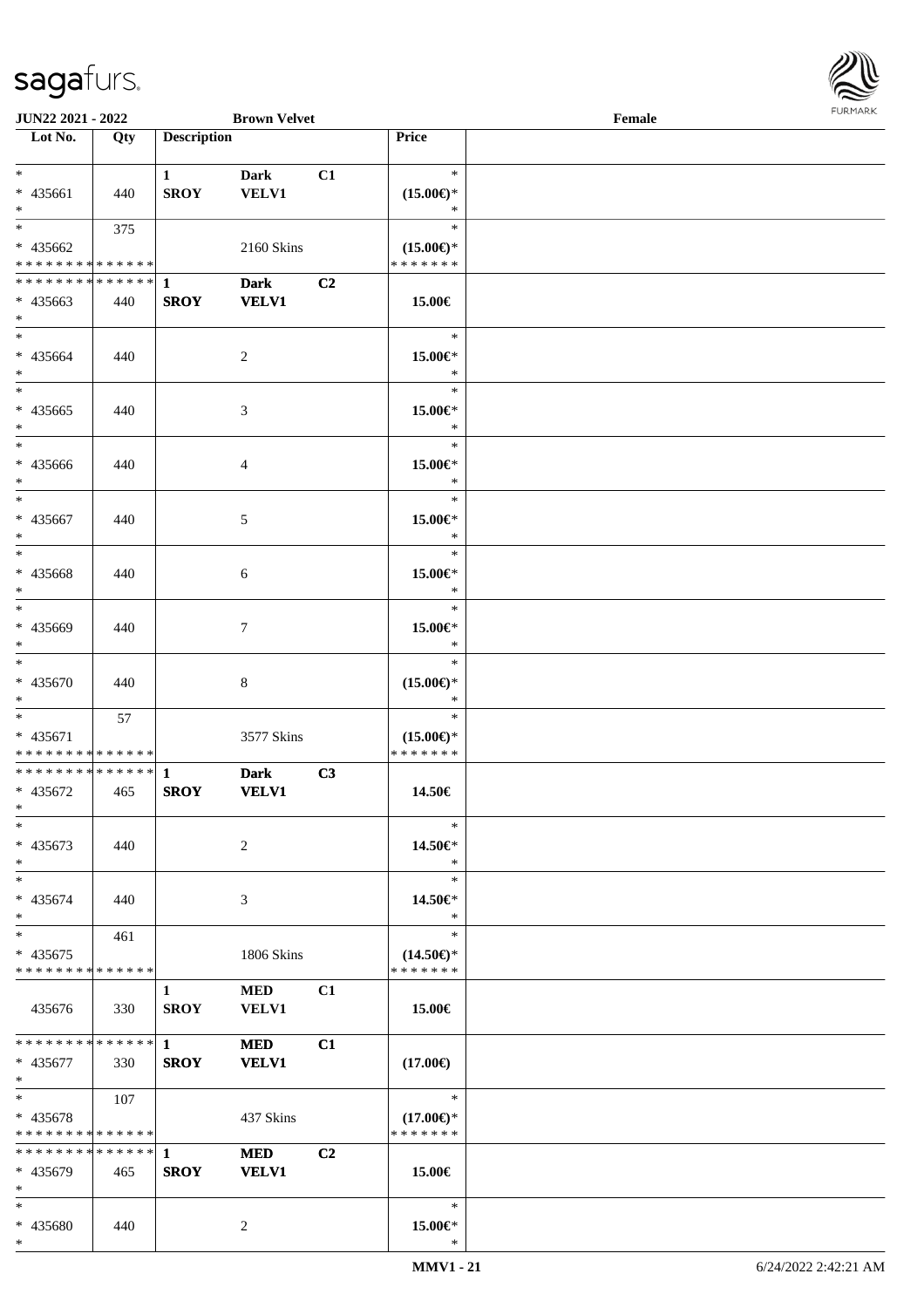\*



| <b>JUN22 2021 - 2022</b>                               |     |                    | <b>Brown Velvet</b> |                |                          | Female |  |
|--------------------------------------------------------|-----|--------------------|---------------------|----------------|--------------------------|--------|--|
| Lot No.                                                | Qty | <b>Description</b> |                     |                | Price                    |        |  |
|                                                        |     |                    |                     |                |                          |        |  |
| $*$                                                    |     | $\mathbf{1}$       | <b>MED</b>          | C <sub>2</sub> | $\ast$                   |        |  |
| * 435681                                               | 440 | <b>SROY</b>        | <b>VELV1</b>        |                | 15.00€*                  |        |  |
| $*$                                                    |     |                    |                     |                | $\ast$                   |        |  |
| $*$                                                    |     |                    |                     |                | $\ast$                   |        |  |
| * 435682                                               | 440 |                    | $\overline{4}$      |                | 15.00€*                  |        |  |
| $\ast$                                                 |     |                    |                     |                | $\ast$                   |        |  |
|                                                        |     |                    |                     |                | $\ast$                   |        |  |
| * 435683                                               | 440 |                    | 5                   |                | 15.00€*                  |        |  |
| $*$                                                    |     |                    |                     |                | $\ast$                   |        |  |
| $*$                                                    |     |                    |                     |                | $\ast$                   |        |  |
| * 435684                                               | 440 |                    | 6                   |                | 15.00€*                  |        |  |
| $*$                                                    |     |                    |                     |                | $\ast$                   |        |  |
| $\overline{\ast}$                                      |     |                    |                     |                | $\ast$                   |        |  |
| * 435685                                               | 440 |                    | $\tau$              |                | 15.00€*                  |        |  |
| $*$                                                    |     |                    |                     |                | $\ast$                   |        |  |
| $\overline{\mathbf{r}}$                                |     |                    |                     |                | $\ast$                   |        |  |
| * 435686                                               | 440 |                    | 8                   |                | 15.00€*                  |        |  |
| $*$                                                    |     |                    |                     |                | $\ast$                   |        |  |
| $*$                                                    |     |                    |                     |                | $\ast$                   |        |  |
| * 435687                                               | 440 |                    | 9                   |                | 15.00€*                  |        |  |
| $*$                                                    |     |                    |                     |                | $\ast$                   |        |  |
| $\overline{\ast}$                                      |     |                    |                     |                | $\ast$                   |        |  |
| * 435688                                               | 440 |                    | 10                  |                | $(15.00\epsilon)$ *      |        |  |
| $\ast$                                                 |     |                    |                     |                | $\ast$                   |        |  |
| $*$                                                    |     |                    |                     |                | $\ast$                   |        |  |
| * 435689                                               | 440 |                    | 11                  |                | $(15.00\epsilon)$ *      |        |  |
| $\ddot{x}$                                             |     |                    |                     |                | $\ast$                   |        |  |
| $*$                                                    | 481 |                    |                     |                | $\ast$                   |        |  |
| * 435690                                               |     |                    | 5346 Skins          |                | $(15.00\epsilon)$ *      |        |  |
| * * * * * * * * <mark>* * * * * * *</mark>             |     |                    |                     |                | * * * * * * *            |        |  |
|                                                        |     |                    | <b>MED</b>          | C3             |                          |        |  |
| * 435691                                               | 465 | <b>SROY</b>        | <b>VELV1</b>        |                | $(14.50\epsilon)$        |        |  |
| $*$                                                    |     |                    |                     |                |                          |        |  |
| $*$                                                    |     |                    |                     |                | $\ast$                   |        |  |
| * 435692                                               | 440 |                    | 2                   |                | $(14.50\epsilon)$ *      |        |  |
| $*$ $-$                                                |     |                    |                     |                | $\ast$                   |        |  |
| $\ast$                                                 |     |                    |                     |                | $\ast$                   |        |  |
| * 435693                                               | 440 |                    | 3                   |                | $(14.50\epsilon)$ *      |        |  |
| $*$                                                    |     |                    |                     |                | $\ast$                   |        |  |
| $*$ $-$                                                |     |                    |                     |                | $\ast$                   |        |  |
| * 435694                                               | 440 |                    | 4                   |                | $(14.50\epsilon)$ *      |        |  |
| $\ddot{x}$                                             |     |                    |                     |                | $\ast$                   |        |  |
| $\ddot{x}$                                             |     |                    |                     |                | $\ast$                   |        |  |
| * 435695                                               | 440 |                    |                     |                | $(14.50\epsilon)$ *      |        |  |
| $\ddot{x}$                                             |     |                    | 5                   |                | $\ast$                   |        |  |
| $*$ $-$                                                | 223 |                    |                     |                | $\ast$                   |        |  |
| * 435696                                               |     |                    | 2448 Skins          |                | 14.50€*                  |        |  |
| * * * * * * * * <mark>* * * * * *</mark> *             |     |                    |                     |                | * * * * * * *            |        |  |
|                                                        |     |                    | <b>PALE</b>         | C1             |                          |        |  |
| * 435697                                               |     | <b>SROY</b>        | <b>VELV1</b>        |                |                          |        |  |
| $*$                                                    | 465 |                    |                     |                | 15.00€                   |        |  |
| $\ddot{x}$                                             |     |                    |                     |                | $\ast$                   |        |  |
| * 435698                                               |     |                    |                     |                | 15.00€*                  |        |  |
| $\ddot{x}$                                             | 440 |                    | 2                   |                | $\ast$                   |        |  |
| $\ddot{x}$                                             | 190 |                    |                     |                | $\ast$                   |        |  |
|                                                        |     |                    |                     |                |                          |        |  |
| * 435699<br>* * * * * * * * <mark>* * * * * *</mark> * |     |                    | 1095 Skins          |                | 15.00€*<br>* * * * * * * |        |  |
|                                                        |     |                    |                     |                |                          |        |  |
|                                                        |     |                    | <b>PALE</b>         | C <sub>2</sub> |                          |        |  |
| * 435700                                               | 465 | <b>SROY</b>        | <b>VELV1</b>        |                | $(15.00\epsilon)$        |        |  |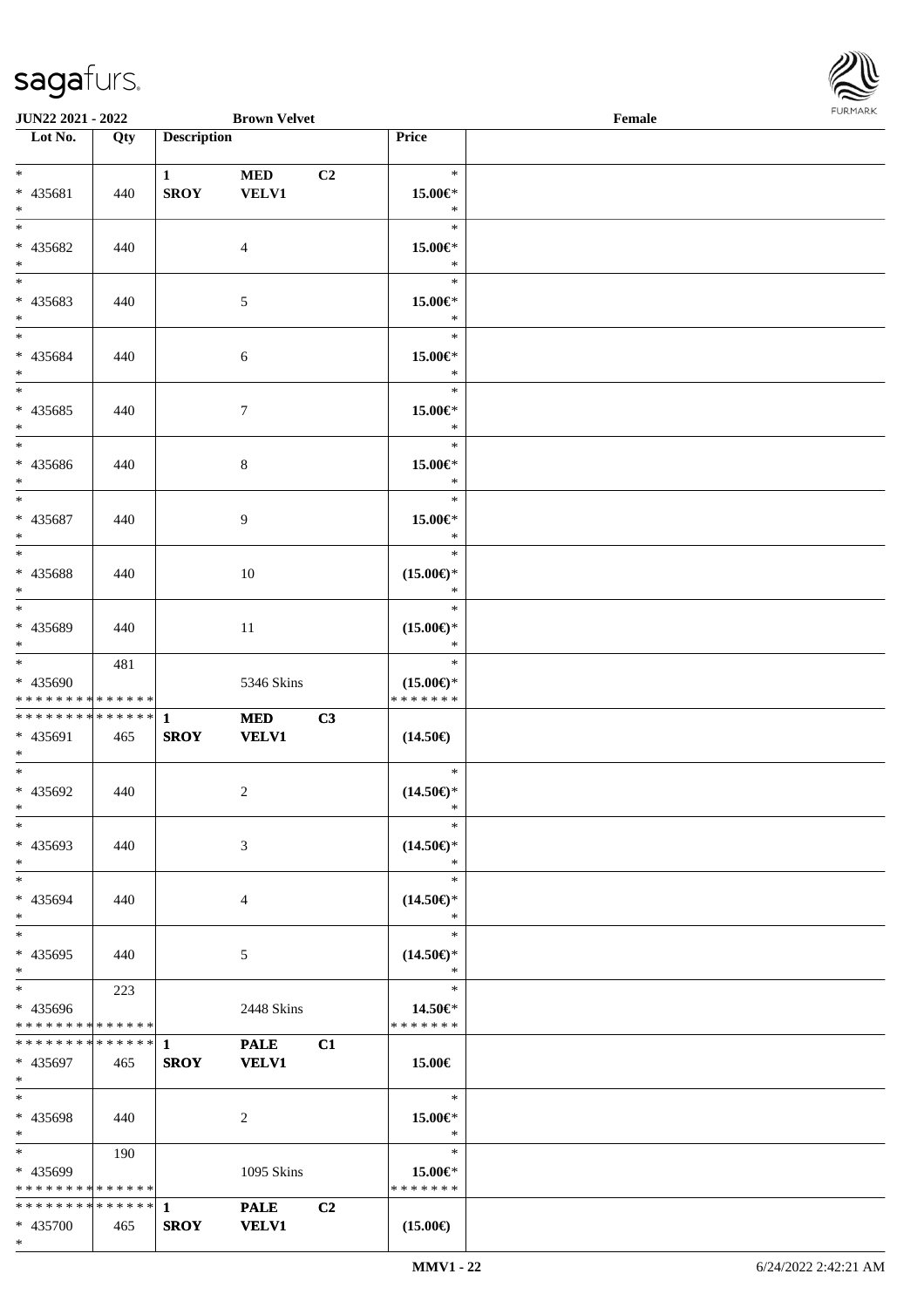

| <b>JUN22 2021 - 2022</b>                   |     |                    | <b>Brown Velvet</b>     |                |                     | Female |  |
|--------------------------------------------|-----|--------------------|-------------------------|----------------|---------------------|--------|--|
| Lot No.                                    | Qty | <b>Description</b> |                         |                | Price               |        |  |
|                                            |     |                    |                         |                |                     |        |  |
| $*$                                        |     | $\mathbf{1}$       | <b>PALE</b>             | C <sub>2</sub> | $\ast$              |        |  |
| * 435701                                   | 440 | <b>SROY</b>        | VELV1                   |                | 15.00€*             |        |  |
| $*$                                        |     |                    |                         |                | $\ast$              |        |  |
|                                            |     |                    |                         |                | $\ast$              |        |  |
| * 435702                                   | 440 |                    | 3                       |                | $(15.00\epsilon)$ * |        |  |
| $*$                                        |     |                    |                         |                | $\ast$              |        |  |
|                                            |     |                    |                         |                | $\ast$              |        |  |
| * 435703                                   | 440 |                    | $\overline{4}$          |                | $(15.00\epsilon)$ * |        |  |
| $*$                                        |     |                    |                         |                | $\ast$              |        |  |
| $*$                                        |     |                    |                         |                | $\ast$              |        |  |
| * 435704                                   | 440 |                    | 5                       |                | $(15.00\epsilon)$ * |        |  |
| $*$                                        |     |                    |                         |                | $\ast$              |        |  |
| $\overline{\ast}$                          |     |                    |                         |                | $\ast$              |        |  |
| * 435705                                   | 440 |                    | 6                       |                | $(15.00\epsilon)$ * |        |  |
| $*$                                        |     |                    |                         |                | $\ast$              |        |  |
| $\overline{\ast}$                          | 306 |                    |                         |                | $\ast$              |        |  |
| * 435706                                   |     |                    | 2971 Skins              |                | $(15.00\epsilon)$ * |        |  |
| * * * * * * * * * * * * * *                |     |                    |                         |                | * * * * * * *       |        |  |
| * * * * * * * * <mark>* * * * * * *</mark> |     | $\mathbf{1}$       | <b>PALE</b>             | C3             |                     |        |  |
| * 435707                                   | 465 | <b>SROY</b>        | <b>VELV1</b>            |                | 14.50€              |        |  |
| $*$                                        |     |                    |                         |                |                     |        |  |
|                                            |     |                    |                         |                | $\ast$              |        |  |
| * 435708                                   | 440 |                    | 2                       |                | 14.50€*             |        |  |
| $*$                                        |     |                    |                         |                | $\ast$              |        |  |
| $\overline{\mathbf{r}^*}$                  | 477 |                    |                         |                | $\ast$              |        |  |
| * 435709                                   |     |                    | 1382 Skins              |                | $(14.50\epsilon)$ * |        |  |
| * * * * * * * * * * * * * *                |     |                    |                         |                | * * * * * * *       |        |  |
|                                            |     | $\mathbf{1}$       | $\mathbf{X}\mathbf{P}$  | C1             |                     |        |  |
| 435710                                     | 318 | <b>SROY</b>        | <b>VELV1</b>            |                | 15.00€              |        |  |
|                                            |     |                    |                         |                |                     |        |  |
| * * * * * * * * * * * * * * <mark>*</mark> |     | $\mathbf{1}$       | $\mathbf{X}\mathbf{P}$  | C2             |                     |        |  |
| * 435711                                   | 465 | <b>SROY</b>        | <b>VELV1</b>            |                | $(15.00\epsilon)$   |        |  |
| $*$                                        |     |                    |                         |                |                     |        |  |
| $*$ $-$                                    | 440 |                    |                         |                | $\ast$              |        |  |
| * 435712                                   |     |                    | 905 Skins               |                | $(15.00\epsilon)$ * |        |  |
| * * * * * * * * * * * * * * *              |     |                    |                         |                | *******             |        |  |
|                                            |     | $\mathbf{1}$       | $\mathbf{X}\mathbf{P}$  | C3             |                     |        |  |
| 435713                                     | 448 | <b>SROY</b>        | <b>VELV1</b>            |                | $(14.50\epsilon)$   |        |  |
|                                            |     |                    |                         |                |                     |        |  |
| * * * * * * * * <mark>* * * * * *</mark> * |     | $1 \qquad \qquad$  | $2\mathbf{X}\mathbf{D}$ | C1             |                     |        |  |
| $* 435714$                                 | 465 | <b>SROY</b>        | VELV2                   |                | $(16.00\epsilon)$   |        |  |
| $*$                                        |     |                    |                         |                |                     |        |  |
| $*$ $-$                                    | 288 |                    |                         |                | $\ast$              |        |  |
| $* 435715$                                 |     |                    | 753 Skins               |                | $(16.00\epsilon)$ * |        |  |
| * * * * * * * * * * * * * *                |     |                    |                         |                | * * * * * * *       |        |  |
|                                            |     |                    | $2\mathbf{X}\mathbf{D}$ | C2             |                     |        |  |
| $* 435716$                                 | 465 | <b>SROY</b>        | VELV2                   |                | 16.00€              |        |  |
| $*$                                        |     |                    |                         |                |                     |        |  |
| $*$ $-$                                    |     |                    |                         |                | $\ast$              |        |  |
| * 435717                                   | 440 |                    | 2                       |                | 16.00€*             |        |  |
| $*$                                        |     |                    |                         |                | $\ast$              |        |  |
| $*$ $-$                                    |     |                    |                         |                | $\ast$              |        |  |
| * 435718                                   | 440 |                    | 3                       |                | 16.00€*             |        |  |
| $*$                                        |     |                    |                         |                | $\ast$              |        |  |
| $*$                                        |     |                    |                         |                | $\ast$              |        |  |
| * 435719                                   | 440 |                    | 4                       |                | 16.00€*             |        |  |
| $*$                                        |     |                    |                         |                | $\ast$              |        |  |
| $*$                                        |     |                    |                         |                | $\ast$              |        |  |
| * 435720                                   | 440 |                    | 5                       |                | 16.00€*             |        |  |
| $*$                                        |     |                    |                         |                | $\ast$              |        |  |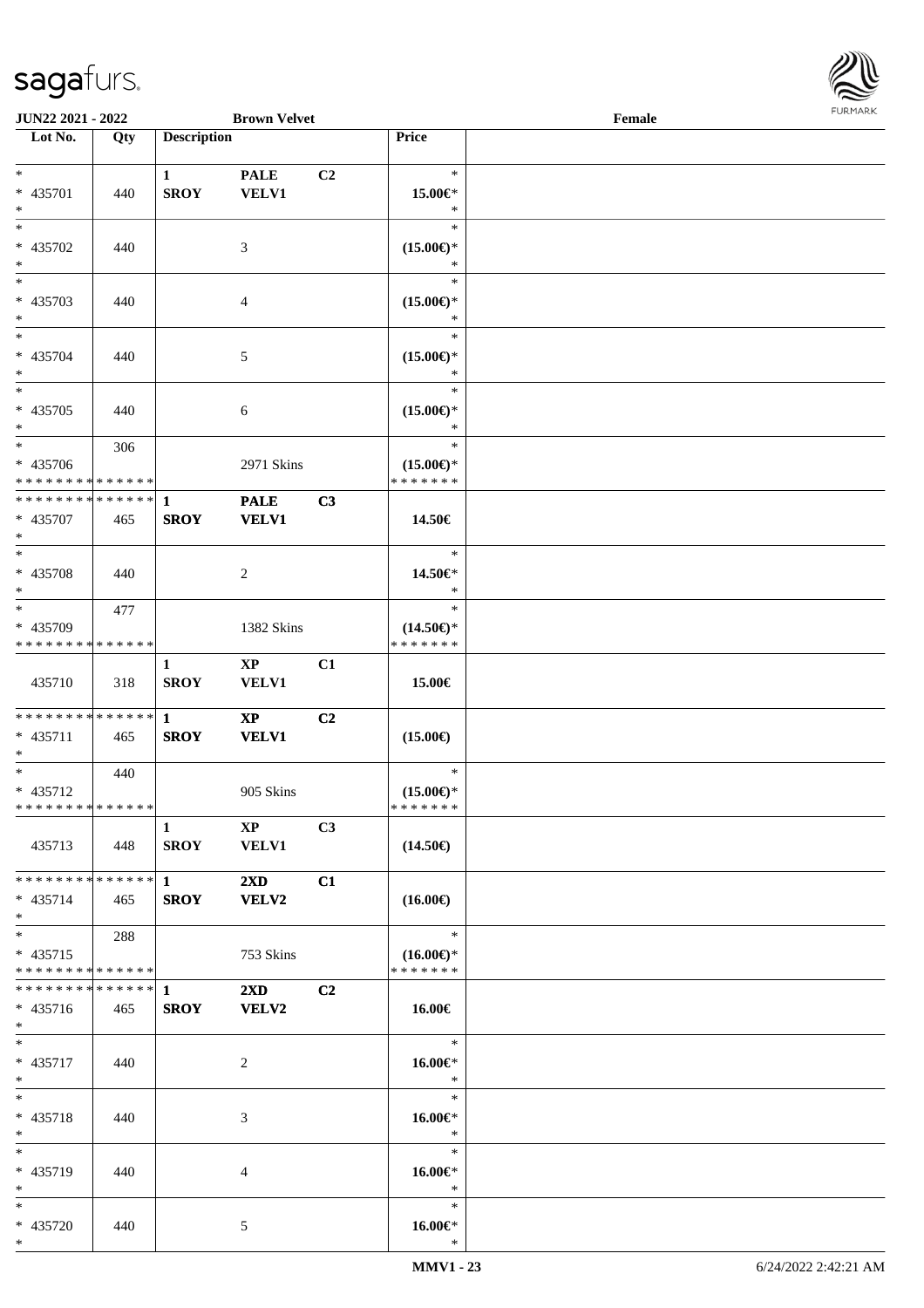

| <b>JUN22 2021 - 2022</b>      |     |                    | <b>Brown Velvet</b>                                                                                                                                                                                                            |                |               | Female |  |
|-------------------------------|-----|--------------------|--------------------------------------------------------------------------------------------------------------------------------------------------------------------------------------------------------------------------------|----------------|---------------|--------|--|
| Lot No.                       | Qty | <b>Description</b> |                                                                                                                                                                                                                                |                | Price         |        |  |
|                               |     |                    |                                                                                                                                                                                                                                |                |               |        |  |
| $*$                           | 291 | $\mathbf{1}$       | 2XD                                                                                                                                                                                                                            | C2             | $\ast$        |        |  |
| * 435721                      |     | <b>SROY</b>        | VELV2                                                                                                                                                                                                                          |                | 16.00€*       |        |  |
| * * * * * * * * * * * * * *   |     |                    |                                                                                                                                                                                                                                |                | * * * * * * * |        |  |
| * * * * * * * * * * * * * * * |     |                    |                                                                                                                                                                                                                                |                |               |        |  |
|                               |     | $\mathbf{1}$       | $2\mathbf{X}\mathbf{D}$                                                                                                                                                                                                        | C3             |               |        |  |
| * 435722                      | 465 | <b>SROY</b>        | VELV2                                                                                                                                                                                                                          |                | 15.50€        |        |  |
| $*$                           |     |                    |                                                                                                                                                                                                                                |                |               |        |  |
| $*$                           | 474 |                    |                                                                                                                                                                                                                                |                | $\ast$        |        |  |
| $* 435723$                    |     |                    | 939 Skins                                                                                                                                                                                                                      |                | 15.50€*       |        |  |
| * * * * * * * * * * * * * *   |     |                    |                                                                                                                                                                                                                                |                | * * * * * * * |        |  |
| * * * * * * * * * * * * * * * |     | $\mathbf{1}$       | $\mathbf{X}\mathbf{D}$                                                                                                                                                                                                         | C1             |               |        |  |
| * 435724                      | 465 | <b>SROY</b>        | VELV2                                                                                                                                                                                                                          |                | 16.00€        |        |  |
|                               |     |                    |                                                                                                                                                                                                                                |                |               |        |  |
| $*$                           |     |                    |                                                                                                                                                                                                                                |                |               |        |  |
| $*$                           |     |                    |                                                                                                                                                                                                                                |                | $\ast$        |        |  |
| $* 435725$                    | 440 |                    | 2                                                                                                                                                                                                                              |                | 16.00€*       |        |  |
| $*$                           |     |                    |                                                                                                                                                                                                                                |                | $\ast$        |        |  |
| $*$                           | 314 |                    |                                                                                                                                                                                                                                |                | $\ast$        |        |  |
| * 435726                      |     |                    | 1219 Skins                                                                                                                                                                                                                     |                | 16.00€*       |        |  |
| * * * * * * * * * * * * * * * |     |                    |                                                                                                                                                                                                                                |                | * * * * * * * |        |  |
| * * * * * * * * * * * * * * * |     | 1                  | <b>XD</b>                                                                                                                                                                                                                      | C <sub>2</sub> |               |        |  |
|                               |     |                    |                                                                                                                                                                                                                                |                |               |        |  |
| * 435727                      | 465 | <b>SROY</b>        | VELV2                                                                                                                                                                                                                          |                | 16.00€        |        |  |
| $*$                           |     |                    |                                                                                                                                                                                                                                |                |               |        |  |
| $*$                           |     |                    |                                                                                                                                                                                                                                |                | $\ast$        |        |  |
| * 435728                      | 440 |                    | 2                                                                                                                                                                                                                              |                | 16.00€*       |        |  |
| $*$                           |     |                    |                                                                                                                                                                                                                                |                | $\ast$        |        |  |
| $*$                           |     |                    |                                                                                                                                                                                                                                |                | $\ast$        |        |  |
| * 435729                      | 440 |                    | 3                                                                                                                                                                                                                              |                | 16.00€*       |        |  |
| $*$                           |     |                    |                                                                                                                                                                                                                                |                | $\ast$        |        |  |
| $*$                           |     |                    |                                                                                                                                                                                                                                |                | $\ast$        |        |  |
|                               |     |                    |                                                                                                                                                                                                                                |                |               |        |  |
| $* 435730$                    | 440 |                    | 4                                                                                                                                                                                                                              |                | $16.00 \in$   |        |  |
| $*$                           |     |                    |                                                                                                                                                                                                                                |                | $\ast$        |        |  |
| $*$                           |     |                    |                                                                                                                                                                                                                                |                | $\ast$        |        |  |
| $* 435731$                    | 440 |                    | 5                                                                                                                                                                                                                              |                | 16.00€*       |        |  |
| $*$                           |     |                    |                                                                                                                                                                                                                                |                | $\ast$        |        |  |
| $*$                           |     |                    |                                                                                                                                                                                                                                |                | $\ast$        |        |  |
| $* 435732$                    | 440 |                    | 6                                                                                                                                                                                                                              |                | 16.00€*       |        |  |
| $*$                           |     |                    |                                                                                                                                                                                                                                |                | $\ast$        |        |  |
|                               |     |                    |                                                                                                                                                                                                                                |                |               |        |  |
| $*$                           |     |                    |                                                                                                                                                                                                                                |                | $\ast$        |        |  |
| * 435733                      | 440 |                    | $\tau$                                                                                                                                                                                                                         |                | 16.00€*       |        |  |
| $*$                           |     |                    |                                                                                                                                                                                                                                |                | $\ast$        |        |  |
| $*$ $*$                       | 450 |                    |                                                                                                                                                                                                                                |                | $\ast$        |        |  |
| * 435734                      |     |                    | 3555 Skins                                                                                                                                                                                                                     |                | 16.00€*       |        |  |
| * * * * * * * * * * * * * * * |     |                    |                                                                                                                                                                                                                                |                | * * * * * * * |        |  |
| * * * * * * * * * * * * * * * |     | 1                  | XD and the set of the set of the set of the set of the set of the set of the set of the set of the set of the set of the set of the set of the set of the set of the set of the set of the set of the set of the set of the se | C <sub>3</sub> |               |        |  |
| $* 435735$                    | 465 | <b>SROY</b>        | VELV2                                                                                                                                                                                                                          |                | 15.50€        |        |  |
| $*$                           |     |                    |                                                                                                                                                                                                                                |                |               |        |  |
| $*$                           |     |                    |                                                                                                                                                                                                                                |                |               |        |  |
|                               |     |                    |                                                                                                                                                                                                                                |                | $\ast$        |        |  |
| * 435736                      | 440 |                    | 2                                                                                                                                                                                                                              |                | 15.50€*       |        |  |
| $*$                           |     |                    |                                                                                                                                                                                                                                |                | $\ast$        |        |  |
| $*$                           | 427 |                    |                                                                                                                                                                                                                                |                | $\ast$        |        |  |
| * 435737                      |     |                    | 1332 Skins                                                                                                                                                                                                                     |                | 15.50€*       |        |  |
| * * * * * * * * * * * * * *   |     |                    |                                                                                                                                                                                                                                |                | * * * * * * * |        |  |
| * * * * * * * * * * * * * * * |     | $\mathbf{1}$       | <b>Dark</b>                                                                                                                                                                                                                    | C1             |               |        |  |
| $* 435738$                    | 465 | <b>SROY</b>        | <b>VELV2</b>                                                                                                                                                                                                                   |                | 16.00€        |        |  |
| $*$                           |     |                    |                                                                                                                                                                                                                                |                |               |        |  |
|                               |     |                    |                                                                                                                                                                                                                                |                |               |        |  |
| $*$                           |     |                    |                                                                                                                                                                                                                                |                | $\ast$        |        |  |
| * 435739                      | 440 |                    | 2                                                                                                                                                                                                                              |                | 16.00€*       |        |  |
| $*$                           |     |                    |                                                                                                                                                                                                                                |                | $\ast$        |        |  |
| $*$                           |     |                    |                                                                                                                                                                                                                                |                | $\ast$        |        |  |
| * 435740                      | 440 |                    | 3                                                                                                                                                                                                                              |                | 16.00€*       |        |  |
| $*$                           |     |                    |                                                                                                                                                                                                                                |                | $\ast$        |        |  |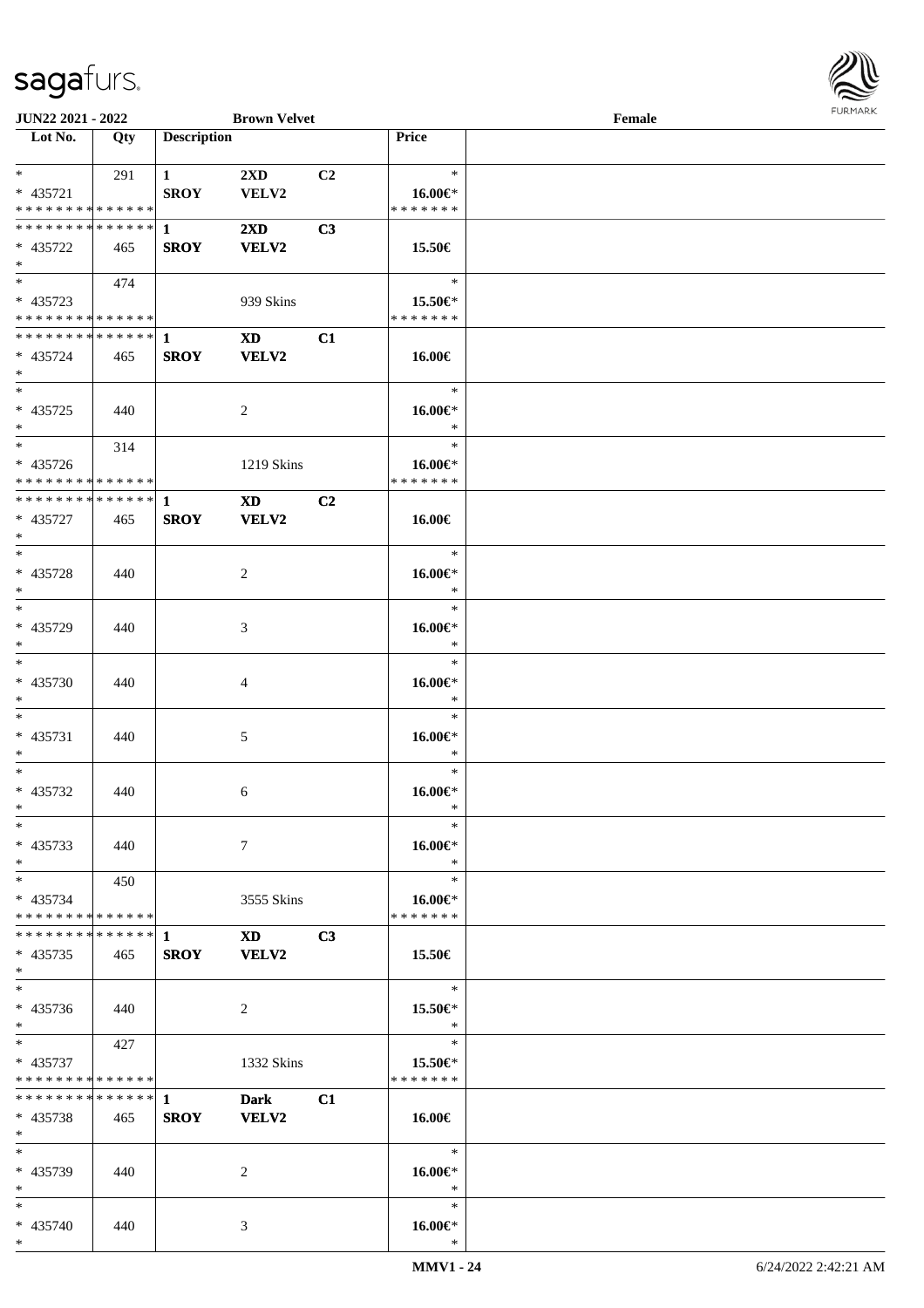

| <b>JUN22 2021 - 2022</b>                   |     |                    | <b>Brown Velvet</b> |               | Female |  |
|--------------------------------------------|-----|--------------------|---------------------|---------------|--------|--|
| Lot No.                                    | Qty | <b>Description</b> |                     | Price         |        |  |
|                                            |     |                    |                     |               |        |  |
| $*$                                        |     | $\mathbf{1}$       | <b>Dark</b><br>C1   | $\ast$        |        |  |
| * 435741                                   | 440 | <b>SROY</b>        | VELV2               | 16.00€*       |        |  |
| $\ast$                                     |     |                    |                     | $\ast$        |        |  |
| $*$                                        |     |                    |                     | $\ast$        |        |  |
| * 435742                                   | 440 |                    | 5                   | 16.00€*       |        |  |
| $*$                                        |     |                    |                     | $\ast$        |        |  |
|                                            | 266 |                    |                     | $\ast$        |        |  |
| * 435743                                   |     |                    | 2491 Skins          | 16.00€*       |        |  |
| * * * * * * * * * * * * * *                |     |                    |                     | * * * * * * * |        |  |
| ******** <mark>******</mark>               |     | $\mathbf{1}$       | <b>Dark</b><br>C2   |               |        |  |
| * 435744                                   |     |                    | VELV2               |               |        |  |
| $*$                                        | 465 | <b>SROY</b>        |                     | 16.00€        |        |  |
| $*$                                        |     |                    |                     | $\ast$        |        |  |
|                                            |     |                    |                     |               |        |  |
| $* 435745$                                 | 463 |                    | $\overline{2}$      | 16.00€*       |        |  |
| $*$<br>$\overline{\phantom{0}}$            |     |                    |                     | $\ast$        |        |  |
|                                            |     |                    |                     | $\ast$        |        |  |
| * 435746                                   | 440 |                    | 3                   | $16.00 \in$   |        |  |
| $*$                                        |     |                    |                     | $\ast$        |        |  |
|                                            |     |                    |                     | $\ast$        |        |  |
| * 435747                                   | 440 |                    | 4                   | $16.00 \in$   |        |  |
| $\ast$                                     |     |                    |                     | $\ast$        |        |  |
|                                            |     |                    |                     | $\ast$        |        |  |
| * 435748                                   | 440 |                    | 5                   | 16.00€*       |        |  |
| $*$                                        |     |                    |                     | $\ast$        |        |  |
|                                            |     |                    |                     | $\ast$        |        |  |
| * 435749                                   | 440 |                    | 6                   | 16.00€*       |        |  |
| $*$                                        |     |                    |                     | $\ast$        |        |  |
| $\overline{\ast}$                          |     |                    |                     | $\ast$        |        |  |
| * 435750                                   | 440 |                    | $\overline{7}$      | 16.00€*       |        |  |
| $*$                                        |     |                    |                     | $\ast$        |        |  |
|                                            | 440 |                    |                     | $\ast$        |        |  |
| $* 435751$                                 |     |                    | 3568 Skins          | 16.00€*       |        |  |
| * * * * * * * * <mark>* * * * * * *</mark> |     |                    |                     | * * * * * * * |        |  |
| * * * * * * * * <mark>* * * * * * *</mark> |     |                    | <b>IDENTICAL</b>    |               |        |  |
| * 435752                                   | 465 |                    |                     | 16.00€        |        |  |
| $*$ $*$                                    |     |                    |                     |               |        |  |
| $*$                                        |     |                    |                     | $\ast$        |        |  |
|                                            |     |                    |                     |               |        |  |
| * 435753                                   | 440 |                    | 2                   | $16.00 \in$   |        |  |
| $*$                                        |     |                    |                     | $\ast$        |        |  |
| $*$                                        |     |                    |                     | $\ast$        |        |  |
| * 435754                                   | 440 |                    | 3                   | 16.00€*       |        |  |
| $*$                                        |     |                    |                     | $\ast$        |        |  |
| $*$                                        |     |                    |                     | $\ast$        |        |  |
| $* 435755$                                 | 440 |                    | 4                   | 16.00€*       |        |  |
| $*$                                        |     |                    |                     | $\ast$        |        |  |
| $*$                                        |     |                    |                     | $\ast$        |        |  |
| * 435756                                   | 440 |                    | 5                   | 16.00€*       |        |  |
| $*$                                        |     |                    |                     | $\ast$        |        |  |
| $*$                                        |     |                    |                     | $\ast$        |        |  |
| $* 435757$                                 | 440 |                    | 6                   | 16.00€*       |        |  |
| $*$                                        |     |                    |                     | $\ast$        |        |  |
| $*$ $*$                                    | 402 |                    |                     | $\ast$        |        |  |
| * 435758                                   |     |                    | 3067 Skins          | $16.00 \in$   |        |  |
| * * * * * * * * * * * * * *                |     |                    |                     | * * * * * * * |        |  |
| * * * * * * * * * * * * * * *              |     | $\mathbf{1}$       | <b>Dark</b><br>C3   |               |        |  |
| * 435759                                   | 465 | <b>SROY</b>        | <b>VELV2</b>        | 15.50€        |        |  |
| $*$                                        |     |                    |                     |               |        |  |
| $*$                                        |     |                    |                     | $\ast$        |        |  |
| * 435760                                   | 440 |                    | 2                   | 15.50€*       |        |  |
| $*$                                        |     |                    |                     | $\ast$        |        |  |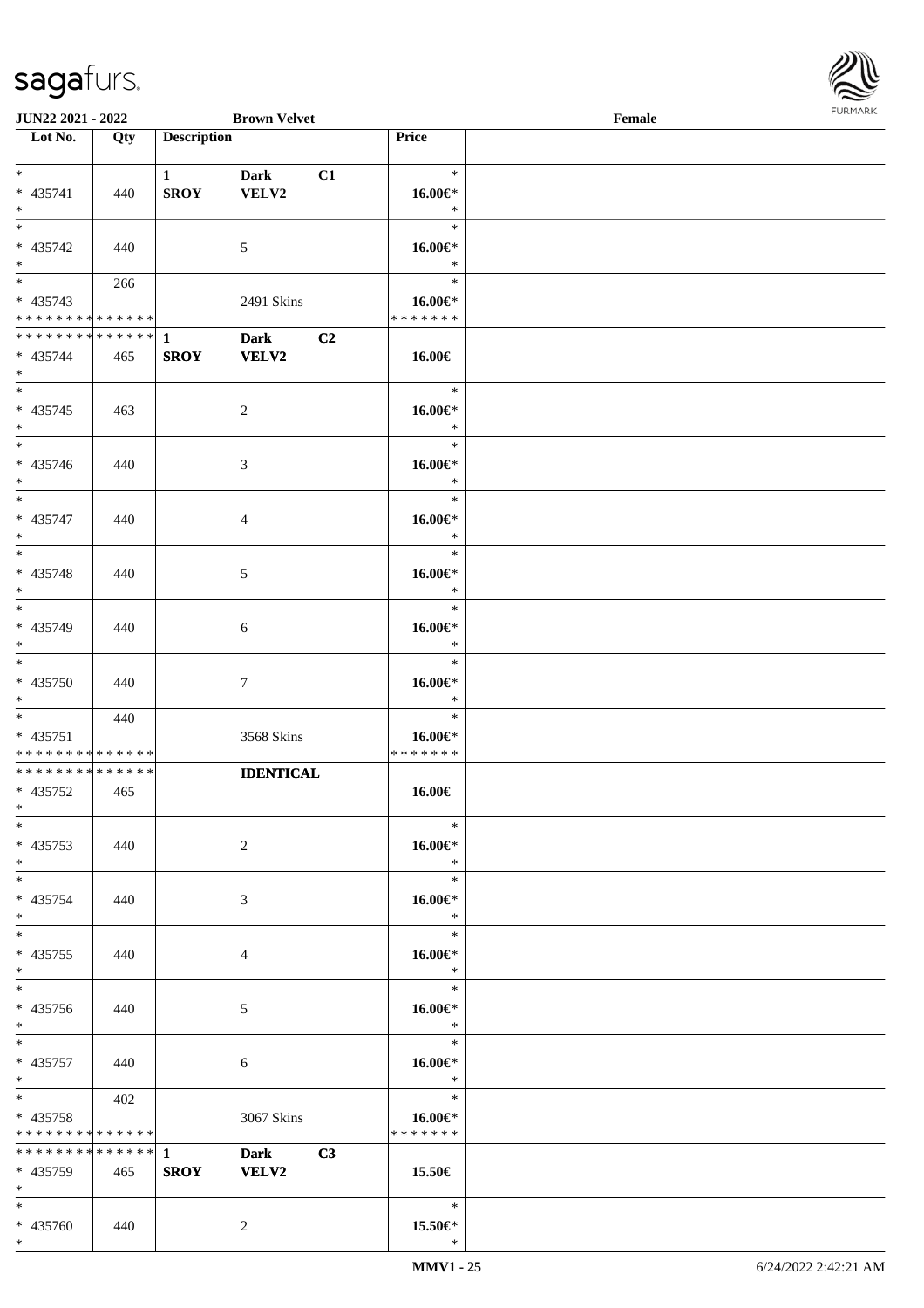

| <b>JUN22 2021 - 2022</b>                               |     |                    | <b>Brown Velvet</b> |                |                                | Female |  |
|--------------------------------------------------------|-----|--------------------|---------------------|----------------|--------------------------------|--------|--|
| Lot No.                                                | Qty | <b>Description</b> |                     |                | Price                          |        |  |
|                                                        |     |                    |                     |                |                                |        |  |
| $\ast$                                                 |     | $\mathbf{1}$       | <b>Dark</b>         | C3             | $\ast$                         |        |  |
| * 435761                                               | 440 | <b>SROY</b>        | VELV2               |                | 15.50€*                        |        |  |
| $\ast$                                                 |     |                    |                     |                | $\ast$                         |        |  |
| $\overline{\ast}$                                      |     |                    |                     |                | $\ast$                         |        |  |
| * 435762                                               | 440 |                    | $\overline{4}$      |                | 15.50€*                        |        |  |
| $\ast$                                                 |     |                    |                     |                | $\ast$                         |        |  |
|                                                        |     |                    |                     |                | $\ast$                         |        |  |
| * 435763                                               | 440 |                    | 5                   |                | 15.50€*                        |        |  |
| $\ast$                                                 |     |                    |                     |                | $\ast$                         |        |  |
| $*$                                                    | 171 |                    |                     |                | $\ast$                         |        |  |
| * 435764                                               |     |                    | 2396 Skins          |                | 15.50€*                        |        |  |
| * * * * * * * * <mark>* * * * * * *</mark>             |     |                    |                     |                | * * * * * * *                  |        |  |
| * * * * * * * * <mark>* * * * * * *</mark>             |     | $\mathbf{1}$       | <b>MED</b>          | C1             |                                |        |  |
| * 435765                                               | 465 | <b>SROY</b>        | VELV2               |                | 16.00€                         |        |  |
| $\ast$                                                 |     |                    |                     |                |                                |        |  |
| $\overline{\ast}$                                      |     |                    |                     |                | $\ast$                         |        |  |
|                                                        | 410 |                    |                     |                |                                |        |  |
| * 435766<br>* * * * * * * * <mark>* * * * * * *</mark> |     |                    | 875 Skins           |                | 16.00€*<br>* * * * * * *       |        |  |
| * * * * * * * * * * * * * * <mark>*</mark>             |     |                    |                     |                |                                |        |  |
|                                                        |     | $\mathbf{1}$       | <b>MED</b>          | C2             |                                |        |  |
| * 435767                                               | 465 | <b>SROY</b>        | VELV2               |                | $(16.00\epsilon)$              |        |  |
| $\ast$                                                 |     |                    |                     |                |                                |        |  |
| $\ddot{x}$                                             |     |                    |                     |                | $\ast$                         |        |  |
| * 435768                                               | 440 |                    | 2                   |                | $(16.00\epsilon)$ *            |        |  |
| $\ast$                                                 |     |                    |                     |                | $\ast$                         |        |  |
| $*$                                                    |     |                    |                     |                | $\ast$                         |        |  |
| * 435769                                               | 440 |                    | 3                   |                | $(16.00\mathbb{E})^*$          |        |  |
| $\ast$                                                 |     |                    |                     |                | $\ast$                         |        |  |
| $\ast$                                                 |     |                    |                     |                | $\ast$                         |        |  |
| * 435770                                               | 440 |                    | 4                   |                | $(16.00\epsilon)$ *            |        |  |
| $\ast$                                                 |     |                    |                     |                | $\ast$                         |        |  |
| $\ast$                                                 |     |                    |                     |                | $\ast$                         |        |  |
| * 435771                                               | 440 |                    | 5                   |                | $(16.00\epsilon)$ *            |        |  |
| $\ast$                                                 |     |                    |                     |                | $\ast$                         |        |  |
| $*$                                                    | 384 |                    |                     |                | $\ast$                         |        |  |
| * 435772                                               |     |                    | 2609 Skins          |                | $(16.00\epsilon)$ *            |        |  |
| * * * * * * * * <mark>* * * * * *</mark>               |     |                    |                     |                | * * * * * * *                  |        |  |
|                                                        |     |                    | <b>MED</b>          | C3             |                                |        |  |
| * 435773                                               | 465 |                    | SROY VELV2          |                | 15.50€                         |        |  |
| $*$                                                    |     |                    |                     |                |                                |        |  |
| $*$ $-$                                                |     |                    |                     |                | $\ast$                         |        |  |
| * 435774                                               | 440 |                    | 2                   |                | 15.50€*                        |        |  |
| $\ast$                                                 |     |                    |                     |                | $\ast$                         |        |  |
| $\ddot{x}$                                             | 134 |                    |                     |                | $\ast$                         |        |  |
| * 435775                                               |     |                    | 1039 Skins          |                | 15.50€*                        |        |  |
| * * * * * * * * <mark>* * * * * *</mark>               |     |                    |                     |                | * * * * * * *                  |        |  |
|                                                        |     |                    | <b>PALE</b>         | C1             |                                |        |  |
| * 435776                                               | 465 | <b>SROY</b>        | <b>VELV2</b>        |                | $16.00 \in$                    |        |  |
|                                                        |     |                    |                     |                |                                |        |  |
| $*$<br>$\overline{\ast}$                               |     |                    |                     |                | $\ast$                         |        |  |
|                                                        | 268 |                    |                     |                |                                |        |  |
| * 435777<br>* * * * * * * * <mark>* * * * * *</mark>   |     |                    | 733 Skins           |                | 16.00 $\in$ *<br>* * * * * * * |        |  |
|                                                        |     |                    |                     |                |                                |        |  |
|                                                        |     |                    | <b>PALE</b>         | C <sub>2</sub> |                                |        |  |
| * 435778                                               | 465 | <b>SROY</b>        | <b>VELV2</b>        |                | $(16.00\epsilon)$              |        |  |
| $\ast$                                                 |     |                    |                     |                |                                |        |  |
| $\ast$                                                 |     |                    |                     |                | $\ast$                         |        |  |
| * 435779                                               | 440 |                    | 2                   |                | $(16.00\epsilon)$ *            |        |  |
| $*$                                                    |     |                    |                     |                | $\ast$                         |        |  |
| $*$                                                    |     |                    |                     |                | $\ast$                         |        |  |
| * 435780                                               | 440 |                    | 3                   |                | $(16.00\epsilon)$ *            |        |  |
| $\ast$                                                 |     |                    |                     |                | $\ast$                         |        |  |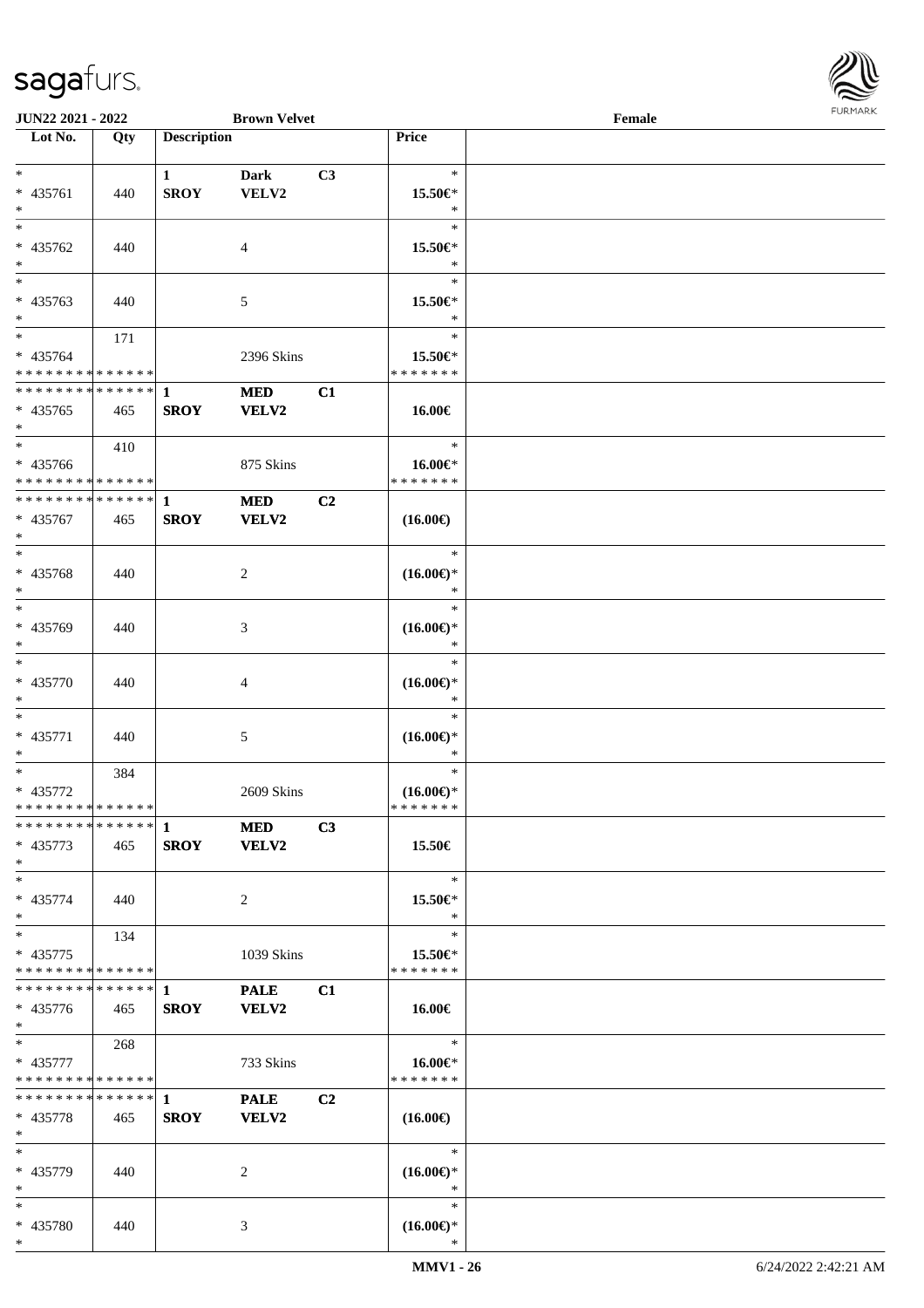

| JUN22 2021 - 2022                       |     |                    | <b>Brown Velvet</b>    |                |                                      | Female |  |  |  |  |
|-----------------------------------------|-----|--------------------|------------------------|----------------|--------------------------------------|--------|--|--|--|--|
| Lot No.                                 | Qty | <b>Description</b> |                        |                | <b>Price</b>                         |        |  |  |  |  |
| $*$                                     |     | 1                  | <b>PALE</b>            | C <sub>2</sub> | $\ast$                               |        |  |  |  |  |
| * 435781<br>$\ast$                      | 440 | <b>SROY</b>        | <b>VELV2</b>           |                | $(16.00\epsilon)$ *<br>*             |        |  |  |  |  |
| $*$                                     | 284 |                    |                        |                | $\ast$                               |        |  |  |  |  |
| * 435782<br>* * * * * * * * * * * * * * |     |                    | 2069 Skins             |                | $(16.00\epsilon)$ *<br>* * * * * * * |        |  |  |  |  |
| **************                          |     | $\mathbf{1}$       | <b>PALE</b>            | C3             |                                      |        |  |  |  |  |
| * 435783<br>$\ast$                      | 465 | <b>SROY</b>        | VELV2                  |                | 15.50€                               |        |  |  |  |  |
| $*$                                     | 310 |                    |                        |                | $\ast$                               |        |  |  |  |  |
| * 435784<br>* * * * * * * * * * * * * * |     |                    | 775 Skins              |                | 15.50€*<br>* * * * * * *             |        |  |  |  |  |
| 435785                                  | 328 | 1<br><b>SROY</b>   | <b>XP</b><br>VELV2     | C1             | 16.00€                               |        |  |  |  |  |
| **************                          |     | $\mathbf{1}$       | $\mathbf{X}\mathbf{P}$ | C <sub>2</sub> |                                      |        |  |  |  |  |
| * 435786<br>$*$                         | 465 | <b>SROY</b>        | VELV2                  |                | $(16.00\epsilon)$                    |        |  |  |  |  |
| $*$                                     | 387 |                    |                        |                | $\ast$                               |        |  |  |  |  |
| * 435787<br>* * * * * * * * * * * * * * |     |                    | 852 Skins              |                | $(16.00\epsilon)$ *<br>* * * * * * * |        |  |  |  |  |
|                                         |     | 1                  | $\mathbf{X}\mathbf{P}$ | C3             |                                      |        |  |  |  |  |
| 435788                                  | 281 | <b>SROY</b>        | VELV2                  |                | 15.50€                               |        |  |  |  |  |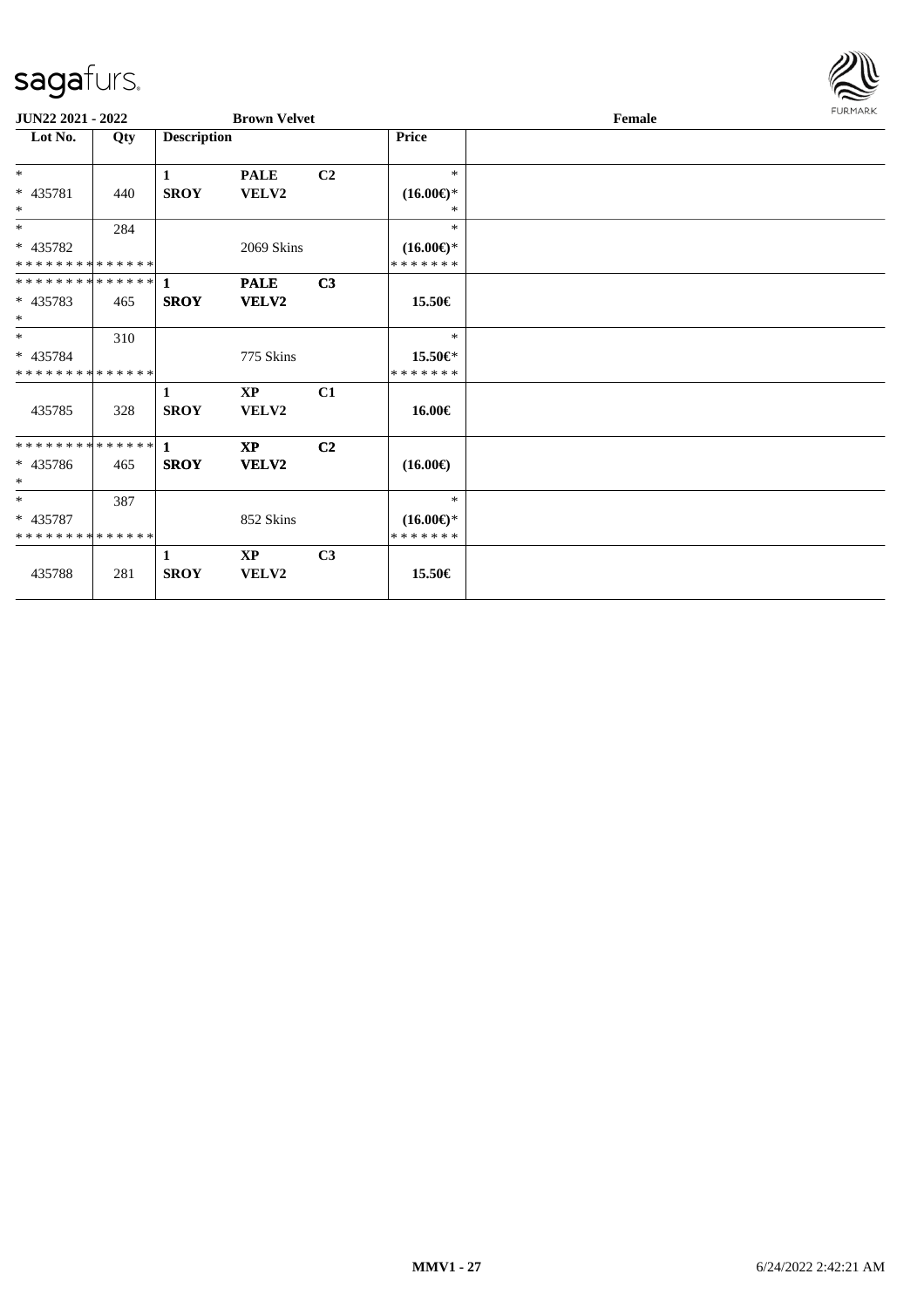

| JUN22 2021 - 2022                                      |       |                              | <b>Brown Velvet</b>                          |                        |                                         | Female |  |
|--------------------------------------------------------|-------|------------------------------|----------------------------------------------|------------------------|-----------------------------------------|--------|--|
| Lot No.                                                | Qty   | <b>Description</b>           |                                              |                        | Price                                   |        |  |
| * * * * * * * * * * * * * * *<br>* 435841<br>$*$       | 525   | 3<br>SI                      | XD/DK<br><b>VELV1</b>                        | C2                     | 8.50€                                   |        |  |
| $*$<br>* 435842<br>$*$                                 | 500   |                              | 2                                            |                        | $\ast$<br>$8.50 \in$<br>$\ast$          |        |  |
| $*$<br>* 435843<br>* * * * * * * * * * * * * *         | 468   |                              | 1493 Skins                                   |                        | $\ast$<br>$8.50 \in$<br>* * * * * * *   |        |  |
| * * * * * * * * * * * * * * *<br>* 435844<br>$*$       | 525   | $\mathbf{3}$<br>SI           | MED/PAL C2<br><b>VELV1</b>                   |                        | 8.50€                                   |        |  |
| $*$<br>* 435845<br>$*$                                 | 500   |                              | 2                                            |                        | $\ast$<br>$8.50 \in$<br>$\ast$          |        |  |
| $*$<br>* 435846<br>$*$                                 | 500   |                              | 3                                            |                        | $\ast$<br>$8.50 \in$<br>$\ast$          |        |  |
| $\ast$<br>* 435847<br>* * * * * * * * * * * * * * *    | 84    |                              | 1609 Skins                                   |                        | $\ast$<br>$8.50 \in$<br>* * * * * * *   |        |  |
| 435848                                                 | 284   | $\mathbf{3}$<br>SI           | XD/DK<br>VELV2                               | C <sub>2</sub>         | $9.00 \in$                              |        |  |
| * * * * * * * * * * * * * * *<br>* 435849<br>$*$       | 525   | $\mathbf{3}$<br>SI           | MED/PAL C2<br>VELV2                          |                        | $9.00 \in$                              |        |  |
| $*$<br>* 435850<br>* * * * * * * * * * * * * *         | 380   |                              | 905 Skins                                    |                        | $\ast$<br>$9.00 \in$ *<br>* * * * * * * |        |  |
| 435851                                                 | 120   | $\mathbf{3}$<br>IB           | $\bold{X}\bold{D}/\bold{D}\bold{K}$<br>VELV1 | C <sub>2</sub><br>COR1 | 7.50€                                   |        |  |
| * * * * * * * * * * * * * * *<br>* 435852<br>$*$ $-$   | 525   | $\mathbf{3}$<br>$\mathbf{I}$ | XD/DK<br><b>VELV1</b>                        | C2<br><b>CHIP</b>      | $8.00 \in$                              |        |  |
| $*$<br>$* 435853$<br>* * * * * * * * * * * * * * *     | 431   |                              | 956 Skins                                    |                        | $\ast$<br>$8.00 \in$ *<br>* * * * * * * |        |  |
| * * * * * * * * * * * * * * *<br>$* 435854$<br>$*$     | - 545 | $3^{\circ}$<br>IB            | <b>MED/PAL C2</b><br><b>VELV1</b>            | <b>CHIP</b>            | $8.00 \in$                              |        |  |
| $*$<br>* 435855<br>$*$                                 | 520   |                              | 2                                            |                        | $\ast$<br>$8.00 \in$ *<br>$\ast$        |        |  |
| $*$<br>* 435856<br>$*$                                 | 480   |                              | 3                                            |                        | $\ast$<br>$8.00 \in$<br>$\ast$          |        |  |
| $*$ $*$<br>$* 435857$<br>* * * * * * * * * * * * * * * | 78    |                              | 1623 Skins                                   |                        | $\ast$<br>$8.00 \in$<br>* * * * * * *   |        |  |
| $* 435858$<br>$*$                                      | 525   | <b>SAGA</b>                  | XD/DK<br><b>VELV1</b>                        | C2                     | $9.50\in$                               |        |  |
| $*$<br>* 435859<br>$*$                                 | 500   |                              | 2                                            |                        | $\ast$<br>$9.50 \in$<br>$\ast$          |        |  |
| $*$<br>* 435860<br>$*$                                 | 500   |                              | 3                                            |                        | $\ast$<br>$9.50 \in$<br>$\ast$          |        |  |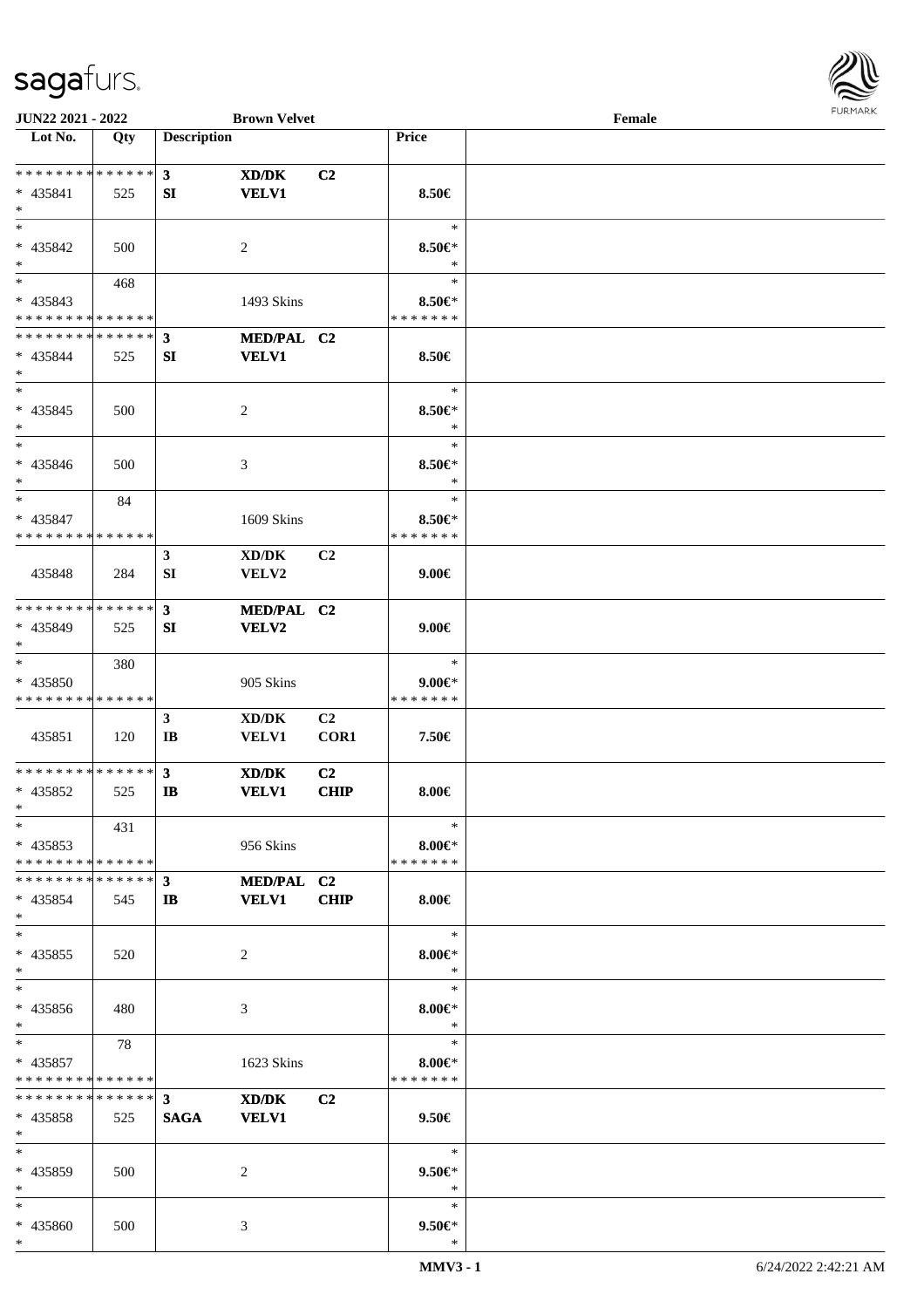

| <b>JUN22 2021 - 2022</b>                        |     |                    | <b>Brown Velvet</b> |                |                        | Female |  |
|-------------------------------------------------|-----|--------------------|---------------------|----------------|------------------------|--------|--|
| Lot No.                                         | Qty | <b>Description</b> |                     |                | Price                  |        |  |
|                                                 |     |                    |                     |                |                        |        |  |
| $*$                                             |     | 3 <sup>7</sup>     | XD/DK               | C2             | $\ast$                 |        |  |
| * 435861                                        | 500 | <b>SAGA</b>        | <b>VELV1</b>        |                | $9.50 \in$             |        |  |
| $*$                                             |     |                    |                     |                | $\ast$                 |        |  |
| $\ast$                                          |     |                    |                     |                | $\ast$                 |        |  |
| * 435862                                        | 500 |                    | 5                   |                | $9.00 \in$ *           |        |  |
| $*$                                             |     |                    |                     |                | $\ast$                 |        |  |
| $\overline{\phantom{0}}$                        |     |                    |                     |                | $\ast$                 |        |  |
| * 435863                                        |     |                    |                     |                |                        |        |  |
|                                                 | 500 |                    | 6                   |                | $9.00 \in$ *<br>$\ast$ |        |  |
| $*$                                             |     |                    |                     |                |                        |        |  |
| $*$                                             |     |                    |                     |                | $\ast$                 |        |  |
| * 435864                                        | 500 |                    | $\tau$              |                | $9.00 \in$ *           |        |  |
| $*$                                             |     |                    |                     |                | $\ast$                 |        |  |
| $*$                                             | 175 |                    |                     |                | $\ast$                 |        |  |
| * 435865                                        |     |                    | 3700 Skins          |                | $9.00 \in$ *           |        |  |
| * * * * * * * * <mark>* * * * * * *</mark>      |     |                    |                     |                | * * * * * * *          |        |  |
| * * * * * * * * * * * * * * *                   |     | $\mathbf{3}$       | MED/PAL C2          |                |                        |        |  |
| * 435866                                        | 525 | <b>SAGA</b>        | <b>VELV1</b>        |                | $9.00 \in$             |        |  |
| $*$                                             |     |                    |                     |                |                        |        |  |
| $*$                                             |     |                    |                     |                | $\ast$                 |        |  |
|                                                 |     |                    |                     |                |                        |        |  |
| * 435867                                        | 500 |                    | 2                   |                | $9.00 \in$ *           |        |  |
| $\ast$                                          |     |                    |                     |                | $\ast$                 |        |  |
| $*$                                             |     |                    |                     |                | $\ast$                 |        |  |
| * 435868                                        | 500 |                    | 3                   |                | $9.00 \in$ *           |        |  |
| $*$                                             |     |                    |                     |                | $\ast$                 |        |  |
| $*$                                             |     |                    |                     |                | $\ast$                 |        |  |
| * 435869                                        | 500 |                    | 4                   |                | $9.00 \in$ *           |        |  |
| $\ast$                                          |     |                    |                     |                | $\ast$                 |        |  |
| $*$                                             |     |                    |                     |                | $\ast$                 |        |  |
|                                                 |     |                    |                     |                |                        |        |  |
| * 435870                                        | 500 |                    | 5                   |                | $9.00 \in$ *           |        |  |
| $\ast$                                          |     |                    |                     |                | $\ast$                 |        |  |
| $*$                                             |     |                    |                     |                | $\ast$                 |        |  |
| * 435871                                        | 500 |                    | 6                   |                | $9.00 \in$ *           |        |  |
| $\ast$                                          |     |                    |                     |                | $\ast$                 |        |  |
| $*$ $-$                                         | 527 |                    |                     |                | $\ast$                 |        |  |
| * 435872                                        |     |                    | 3552 Skins          |                | $9.00 \in$             |        |  |
| * * * * * * * * <mark>* * * * * *</mark>        |     |                    |                     |                | *******                |        |  |
| ******** <sup>*</sup> ****** <sup>3</sup> XD/DK |     |                    |                     | C <sub>2</sub> |                        |        |  |
| * 435873                                        | 527 |                    | SAGA VELV2          |                | 10.00€                 |        |  |
| $*$                                             |     |                    |                     |                |                        |        |  |
| $*$                                             |     |                    |                     |                | $\ast$                 |        |  |
|                                                 |     |                    |                     |                |                        |        |  |
| * 435874                                        | 500 |                    | 2                   |                | $10.00 \in$ *          |        |  |
| $*$                                             |     |                    |                     |                | $\ast$                 |        |  |
| $*$                                             | 280 |                    |                     |                | $\ast$                 |        |  |
| $* 435875$                                      |     |                    | 1307 Skins          |                | 10.00€*                |        |  |
| * * * * * * * * <mark>* * * * * * *</mark>      |     |                    |                     |                | * * * * * * *          |        |  |
|                                                 |     |                    | MED/PAL C2          |                |                        |        |  |
| $* 435876$                                      | 525 | <b>SAGA</b>        | <b>VELV2</b>        |                | 10.00€                 |        |  |
| $*$ $-$                                         |     |                    |                     |                |                        |        |  |
| $*$ $-$                                         |     |                    |                     |                | $\ast$                 |        |  |
|                                                 |     |                    |                     |                |                        |        |  |
| * 435877                                        | 500 |                    | 2                   |                | $10.00 \in$ *          |        |  |
| $*$ $-$                                         |     |                    |                     |                | $\ast$                 |        |  |
| $*$ and $*$                                     | 246 |                    |                     |                | $\ast$                 |        |  |
| * 435878                                        |     |                    | 1271 Skins          |                | 10.00€*                |        |  |
| * * * * * * * * <mark>* * * * * *</mark>        |     |                    |                     |                | * * * * * * *          |        |  |
|                                                 |     | 3 <sup>1</sup>     | <b>ALL</b>          | C <sub>2</sub> |                        |        |  |
| 435879                                          | 67  | <b>SAGA</b>        | <b>VELV2</b>        | <b>OPEN</b>    | $8.00 \in$             |        |  |
|                                                 |     |                    |                     |                |                        |        |  |
|                                                 |     | 3 <sup>7</sup>     | ALL                 | C2             |                        |        |  |
| 435880                                          | 314 | IA                 | <b>VELV1</b>        | COR1           | $8.00 \in$             |        |  |
|                                                 |     |                    |                     |                |                        |        |  |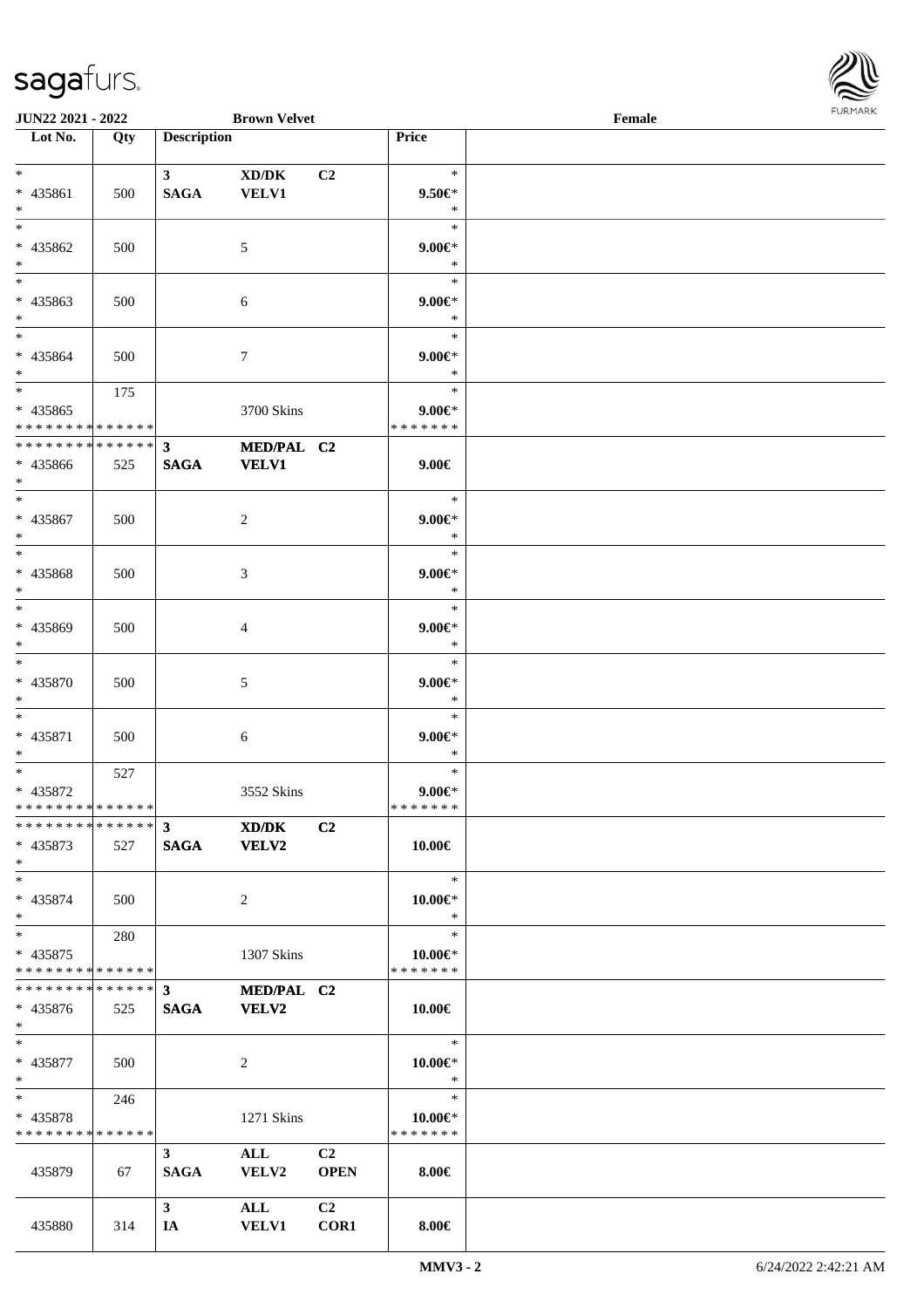\*



| <b>JUN22 2021 - 2022</b>                   |     |                    | <b>Brown Velvet</b> |                |                      | Female |  |
|--------------------------------------------|-----|--------------------|---------------------|----------------|----------------------|--------|--|
| Lot No.                                    | Qty | <b>Description</b> |                     |                | Price                |        |  |
|                                            |     |                    |                     |                |                      |        |  |
| * * * * * * * * * * * * * * *              |     | 3 <sup>7</sup>     | XD/DK               | C <sub>2</sub> |                      |        |  |
| * 435881                                   | 525 | IA                 | <b>VELV1</b>        | <b>CHIP</b>    | 8.50€                |        |  |
| $*$                                        |     |                    |                     |                |                      |        |  |
| $*$                                        |     |                    |                     |                | $\ast$               |        |  |
| * 435882                                   | 500 |                    | 2                   |                | $8.50 \in$           |        |  |
| $*$                                        |     |                    |                     |                | $\ast$               |        |  |
| $\overline{\ast}$                          |     |                    |                     |                | $\ast$               |        |  |
| * 435883                                   |     |                    |                     |                |                      |        |  |
|                                            | 500 |                    | 3                   |                | $8.50 \in$<br>$\ast$ |        |  |
| $*$<br>$*$                                 |     |                    |                     |                |                      |        |  |
|                                            |     |                    |                     |                | $\ast$               |        |  |
| * 435884                                   | 500 |                    | $\overline{4}$      |                | $8.50 \in$           |        |  |
| $*$                                        |     |                    |                     |                | $\ast$               |        |  |
| $*$                                        |     |                    |                     |                | $\ast$               |        |  |
| * 435885                                   | 500 |                    | 5                   |                | $8.50 \in$           |        |  |
| $*$                                        |     |                    |                     |                | $\ast$               |        |  |
| $*$                                        | 251 |                    |                     |                | $\ast$               |        |  |
| * 435886                                   |     |                    | 2776 Skins          |                | $8.50 \in$           |        |  |
| * * * * * * * * <mark>* * * * * *</mark> * |     |                    |                     |                | * * * * * * *        |        |  |
| * * * * * * * * * * * * * * *              |     | $3^{\circ}$        | MED/PAL C2          |                |                      |        |  |
| * 435887                                   | 525 | IA                 | <b>VELV1</b>        | <b>CHIP</b>    | 8.50€                |        |  |
| $*$                                        |     |                    |                     |                |                      |        |  |
| $*$                                        |     |                    |                     |                | $\ast$               |        |  |
| * 435888                                   |     |                    |                     |                | $8.50 \in$           |        |  |
| $*$                                        | 500 |                    | 2                   |                | $\ast$               |        |  |
|                                            |     |                    |                     |                | $\ast$               |        |  |
|                                            |     |                    |                     |                |                      |        |  |
| * 435889                                   | 500 |                    | 3                   |                | $8.50 \in$           |        |  |
| $*$                                        |     |                    |                     |                | $\ast$               |        |  |
| $*$                                        |     |                    |                     |                | $\ast$               |        |  |
| * 435890                                   | 500 |                    | 4                   |                | $8.50 \in$           |        |  |
| $*$                                        |     |                    |                     |                | $\ast$               |        |  |
| $*$                                        |     |                    |                     |                | $\ast$               |        |  |
| * 435891                                   | 500 |                    | 5                   |                | $8.50 \in$           |        |  |
| $\ast$                                     |     |                    |                     |                | $\ast$               |        |  |
| $*$                                        |     |                    |                     |                | $\ast$               |        |  |
| * 435892                                   | 500 |                    | 6                   |                | $8.50 \in$           |        |  |
| $*$                                        |     |                    |                     |                | $\ast$               |        |  |
| $\ast$                                     |     |                    |                     |                | $\ast$               |        |  |
| * 435893                                   | 500 |                    | $\tau$              |                | $8.50 \in$           |        |  |
| $*$                                        |     |                    |                     |                | $\ast$               |        |  |
| $*$                                        | 499 |                    |                     |                | $\ast$               |        |  |
| * 435894                                   |     |                    | 4024 Skins          |                | $8.50 \in$           |        |  |
| * * * * * * * * <mark>* * * * * *</mark>   |     |                    |                     |                | * * * * * * *        |        |  |
| * * * * * * * * * * * * * * *              |     |                    |                     |                |                      |        |  |
|                                            |     | $3^{\circ}$        | XD/DK               | C2             |                      |        |  |
| * 435895                                   | 545 | IA                 | <b>VELV2</b>        | <b>CHIP</b>    | $9.50 \in$           |        |  |
| $*$                                        |     |                    |                     |                |                      |        |  |
| $*$ $-$                                    | 504 |                    |                     |                | $\ast$               |        |  |
| * 435896                                   |     |                    | 1049 Skins          |                | $9.50 \in$           |        |  |
| * * * * * * * * * * * * * * *              |     |                    |                     |                | * * * * * * *        |        |  |
| * * * * * * * * * * * * * * <mark>*</mark> |     | 3 <sup>7</sup>     | MED/PAL C2          |                |                      |        |  |
| * 435897                                   | 525 | IA                 | <b>VELV2</b>        | <b>CHIP</b>    | $9.50 \in$           |        |  |
| $*$                                        |     |                    |                     |                |                      |        |  |
| $*$                                        |     |                    |                     |                | $\ast$               |        |  |
| * 435898                                   | 500 |                    | 2                   |                | $9.50 \in$           |        |  |
| $*$                                        |     |                    |                     |                | $\ast$               |        |  |
| $*$ $-$                                    | 549 |                    |                     |                | $\ast$               |        |  |
| * 435899                                   |     |                    | 1574 Skins          |                | $9.50 \in$           |        |  |
| * * * * * * * * <mark>* * * * * *</mark>   |     |                    |                     |                | * * * * * * *        |        |  |
|                                            |     |                    | XD/DK               | C <sub>2</sub> |                      |        |  |
| * 435900                                   | 525 | <b>SROY</b>        | <b>VELV1</b>        |                | $9.50 \in$           |        |  |
|                                            |     |                    |                     |                |                      |        |  |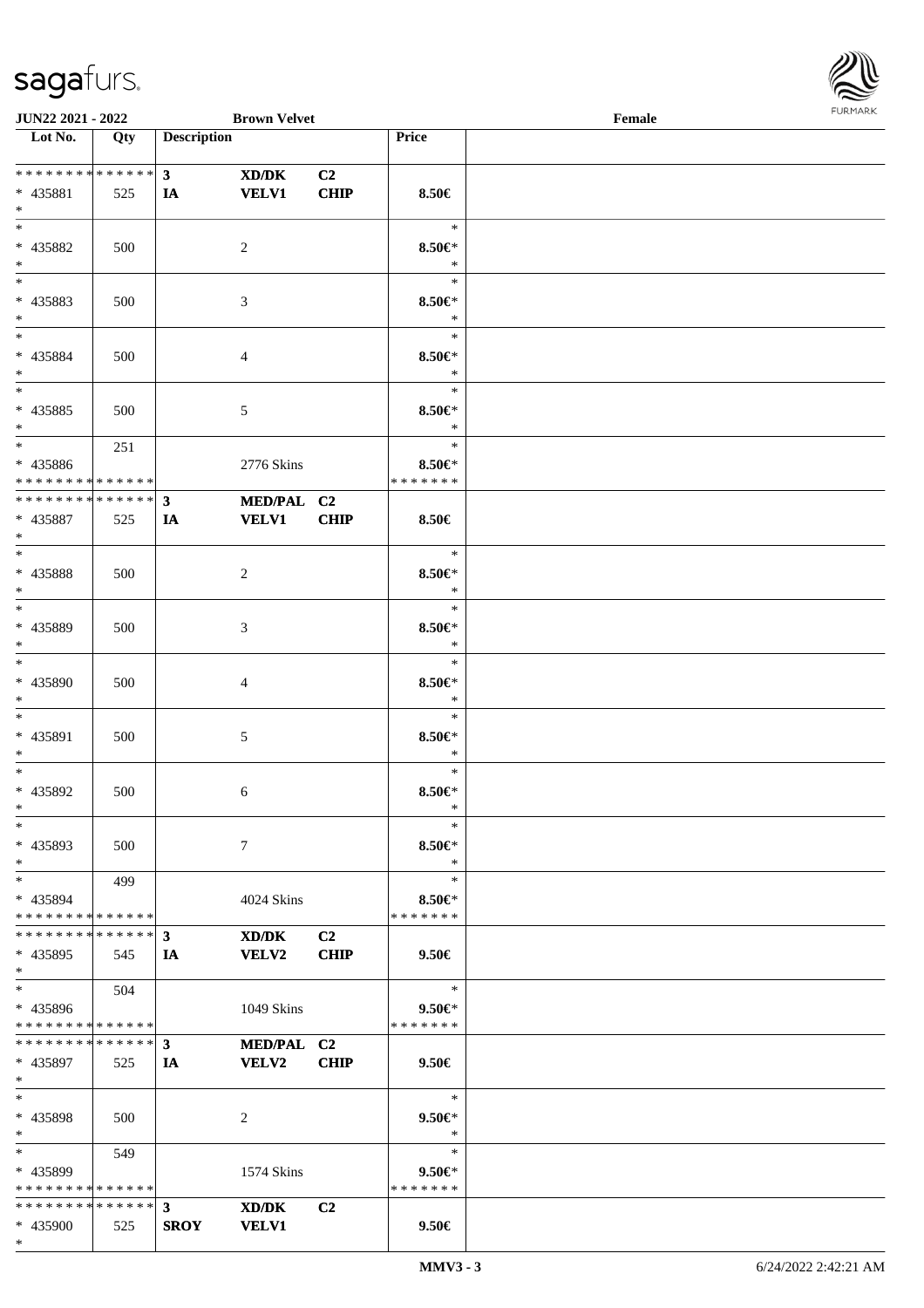

| <b>JUN22 2021 - 2022</b>      |     |                    | <b>Brown Velvet</b> |                |              | Female | <b>FURMARK</b> |
|-------------------------------|-----|--------------------|---------------------|----------------|--------------|--------|----------------|
| Lot No.                       | Qty | <b>Description</b> |                     |                | <b>Price</b> |        |                |
| $*$                           | 126 | 3                  | XD/DK               | C <sub>2</sub> | $\ast$       |        |                |
| * 435901                      |     | <b>SROY</b>        | <b>VELV1</b>        |                | $9.50 \in$   |        |                |
| * * * * * * * * * * * * * * * |     |                    |                     |                | *******      |        |                |
|                               |     | 3                  | MED/PAL C2          |                |              |        |                |
| 435902                        | 397 | <b>SROY</b>        | <b>VELV1</b>        |                | 9.50€        |        |                |
|                               |     | 3                  | XD/DK               | C <sub>2</sub> |              |        |                |
| 435903                        | 356 | <b>SROY</b>        | VELV2               |                | 10.50€       |        |                |
| 435904                        | 230 | 3<br><b>SROY</b>   | MED/PAL C2<br>VELV2 |                | 10.50€       |        |                |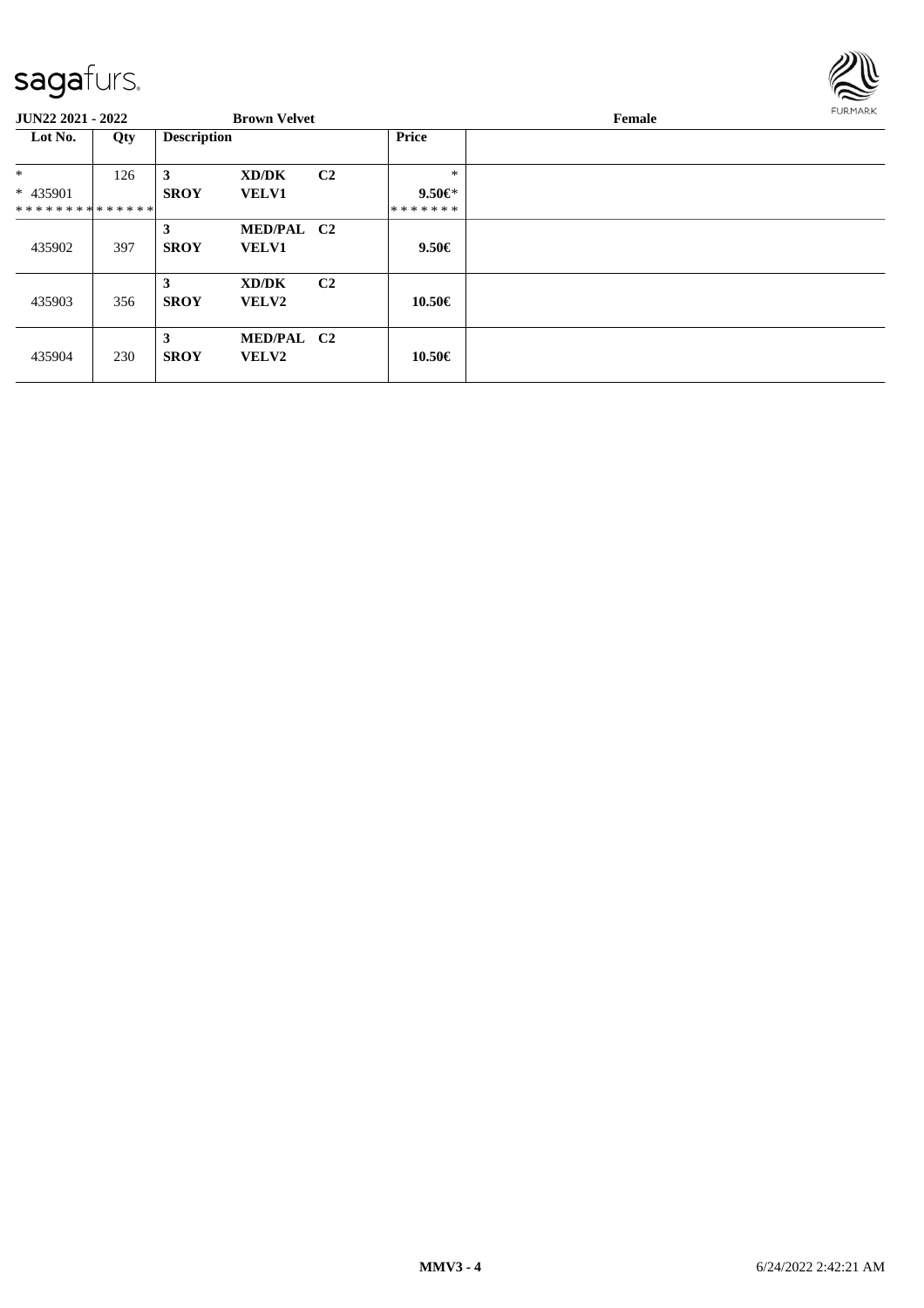| $\overline{\phantom{a}}$         |     |                               | <b>Brown</b>   |                |                      | Female | Lowgrades FURMARK |  |
|----------------------------------|-----|-------------------------------|----------------|----------------|----------------------|--------|-------------------|--|
| JUN22 2021 - 2022                |     |                               | Seasonable     |                |                      |        |                   |  |
| $\overline{\phantom{1}}$ Lot No. | Qty | <b>Description</b>            |                |                | Price                |        |                   |  |
| ******** <mark>******</mark>     |     | $\mathbf{0}$ and $\mathbf{0}$ | ALL            | C2             |                      |        |                   |  |
| * 435961                         | 445 | Ш                             |                |                | 12.00€               |        |                   |  |
| $*$                              |     |                               |                |                |                      |        |                   |  |
| $*$                              |     |                               |                |                | $\ast$               |        |                   |  |
| * 435962                         | 420 |                               | $\overline{2}$ |                | 12.00€*              |        |                   |  |
| $*$                              |     |                               |                |                | $\ast$               |        |                   |  |
|                                  |     |                               |                |                | $\ast$               |        |                   |  |
| * 435963                         | 420 |                               | 3              |                | 12.00€*              |        |                   |  |
| $*$<br>$*$                       |     |                               |                |                | $\ast$<br>$\ast$     |        |                   |  |
| * 435964                         | 420 |                               | $\overline{4}$ |                | $12.00 \in$ *        |        |                   |  |
| $*$                              |     |                               |                |                | $\ast$               |        |                   |  |
|                                  |     |                               |                |                | $\ast$               |        |                   |  |
| $* 435965$                       | 420 |                               | $\sqrt{5}$     |                | $12.00 \in$ *        |        |                   |  |
| $*$                              |     |                               |                |                | $\ast$               |        |                   |  |
| $*$                              |     |                               |                |                | $\ast$               |        |                   |  |
| $* 435966$                       | 420 |                               | $\sqrt{6}$     |                | 12.00€*              |        |                   |  |
| $*$<br>$*$                       | 332 |                               |                |                | $\ast$<br>$\ast$     |        |                   |  |
| * 435967                         |     |                               | 2877 Skins     |                | $12.00 \in$ *        |        |                   |  |
| * * * * * * * * * * * * * * *    |     |                               |                |                | * * * * * * *        |        |                   |  |
|                                  |     |                               | $\mathbf{ALL}$ | C <sub>2</sub> |                      |        |                   |  |
| $* 435968$                       | 485 | Ш                             |                |                | $9.50 \in$           |        |                   |  |
| $*$                              |     |                               |                |                |                      |        |                   |  |
|                                  |     |                               |                |                | $\ast$               |        |                   |  |
| * 435969<br>$*$                  | 460 |                               | $\overline{c}$ |                | $9.50 \in$<br>$\ast$ |        |                   |  |
| $\overline{\ast}$                |     |                               |                |                | $\ast$               |        |                   |  |
| * 435970                         | 460 |                               | $\mathfrak{Z}$ |                | $9.50 \in$           |        |                   |  |
| $*$                              |     |                               |                |                | $\ast$               |        |                   |  |
| $*$                              |     |                               |                |                | $\ast$               |        |                   |  |
| * 435971                         | 460 |                               | $\overline{4}$ |                | $9.50 \in$           |        |                   |  |
| $*$                              |     |                               |                |                | $\ast$               |        |                   |  |
| $\ast$                           |     |                               |                |                | $\ast$               |        |                   |  |
| * 435972<br>$*$                  | 460 |                               | 5 <sup>5</sup> |                | $9.50 \in$<br>$\ast$ |        |                   |  |
| $*$                              |     |                               |                |                | $\ast$               |        |                   |  |
| * 435973                         | 460 |                               | 6              |                | $9.50 \in$           |        |                   |  |
| $*$                              |     |                               |                |                | $\ast$               |        |                   |  |
| $*$                              |     |                               |                |                | $\ast$               |        |                   |  |
| * 435974                         | 460 |                               | $\tau$         |                | $9.50 \in$           |        |                   |  |
| $*$<br>$*$                       |     |                               |                |                | $\ast$<br>$\ast$     |        |                   |  |
| * 435975                         | 460 |                               | 8              |                | $9.50 \in$           |        |                   |  |
| $*$                              |     |                               |                |                | $\ast$               |        |                   |  |
| $*$                              |     |                               |                |                | $\ast$               |        |                   |  |
| * 435976                         | 460 |                               | 9              |                | $9.50 \in$           |        |                   |  |
| $*$                              |     |                               |                |                | $\ast$               |        |                   |  |
| $*$                              |     |                               |                |                | $\ast$               |        |                   |  |
| * 435977                         | 460 |                               | 10             |                | $9.50 \in$           |        |                   |  |
| $*$<br>$*$                       |     |                               |                |                | $\ast$<br>$\ast$     |        |                   |  |
| * 435978                         | 460 |                               | 11             |                | $9.50 \in$           |        |                   |  |
| $*$                              |     |                               |                |                | $\ast$               |        |                   |  |
| $*$ and $*$                      | 460 |                               |                |                | $\ast$               |        |                   |  |
| * 435979                         |     |                               | 5545 Skins     |                | $9.50 \in$           |        |                   |  |
| * * * * * * * * * * * * * *      |     |                               |                |                | * * * * * * *        |        |                   |  |
|                                  |     | $\mathbf{1}$                  | ALL            | C2             |                      |        |                   |  |
| 435980                           | 73  | $\rm III$                     | DAM2           |                | 7.50€                |        |                   |  |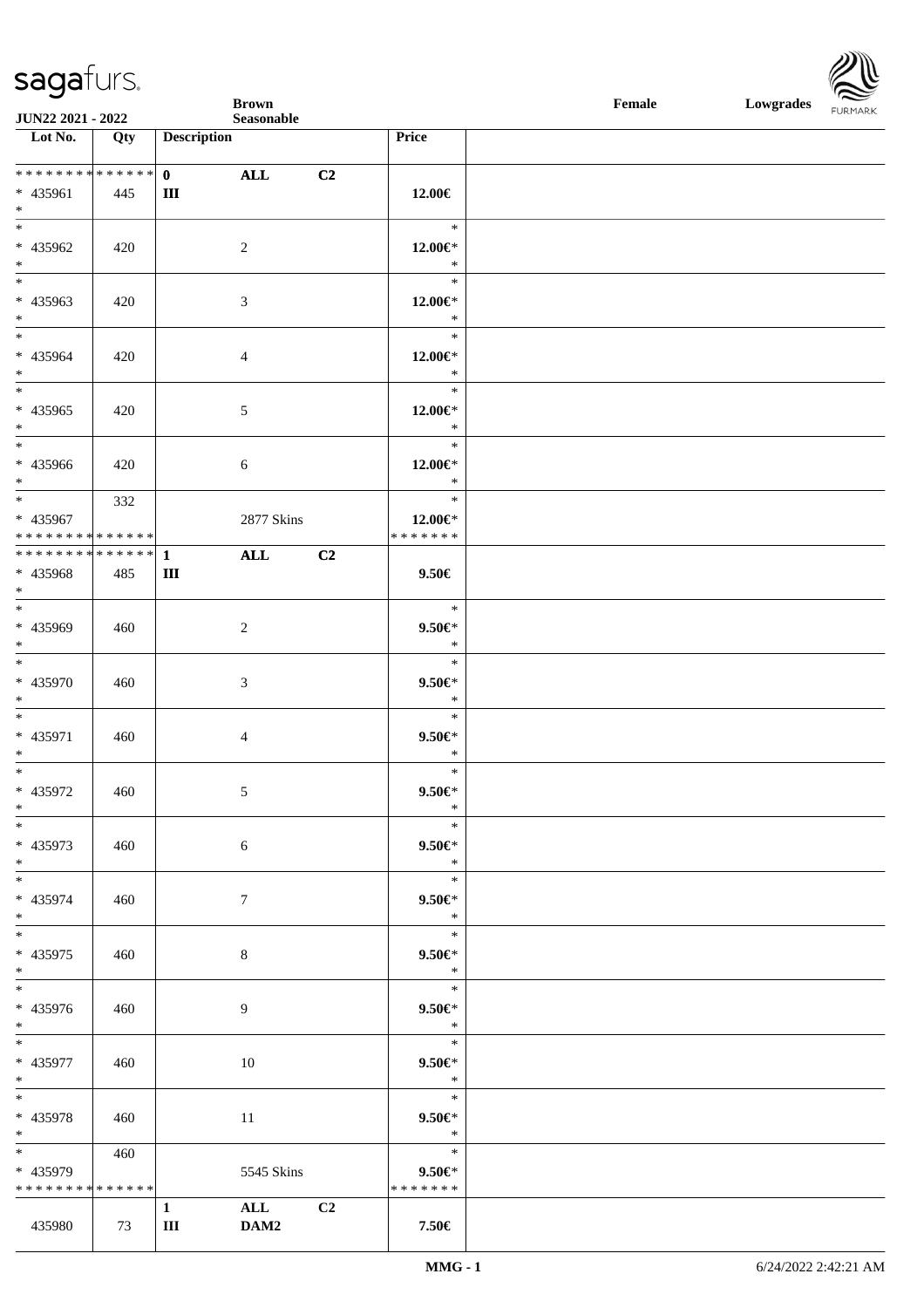|                                                 |             |                    | <b>Brown</b>   |    |                              | Female<br>Lowgrades FURMARK |  |  |
|-------------------------------------------------|-------------|--------------------|----------------|----|------------------------------|-----------------------------|--|--|
| JUN22 2021 - 2022                               |             |                    | Seasonable     |    |                              |                             |  |  |
| Lot No.                                         | Qty         | <b>Description</b> |                |    | Price                        |                             |  |  |
| ******** <mark>******</mark>                    |             | $1$ and $1$        |                |    |                              |                             |  |  |
| * 435981                                        |             | Ш                  | ALL<br>DAM4    | C2 | 2.50€                        |                             |  |  |
| $*$                                             | 505         |                    |                |    |                              |                             |  |  |
| $\overline{\ast}$                               |             |                    |                |    | $\ast$                       |                             |  |  |
| $* 435982$                                      | 480         |                    | $\overline{c}$ |    | $2.50 \in$                   |                             |  |  |
| $*$                                             |             |                    |                |    | $\ast$                       |                             |  |  |
| $\overline{\phantom{0}}$                        |             |                    |                |    | $\ast$                       |                             |  |  |
| * 435983                                        | 480         |                    | 3              |    | $2.50 \in$ *                 |                             |  |  |
| $*$                                             |             |                    |                |    | $\ast$                       |                             |  |  |
| $\overline{\phantom{a}^*}$                      |             |                    |                |    | $\ast$                       |                             |  |  |
| * 435984                                        | 480         |                    | 4              |    | $2.50 \in$                   |                             |  |  |
| $*$                                             |             |                    |                |    | $\ast$                       |                             |  |  |
| $\overline{\phantom{0}}$                        |             |                    |                |    | $\ast$                       |                             |  |  |
| $* 435985$                                      | 480         |                    | 5              |    | $2.50 \in$                   |                             |  |  |
| $*$                                             |             |                    |                |    | $\ast$                       |                             |  |  |
| $*$                                             | 269         |                    |                |    | $\ast$                       |                             |  |  |
| * 435986                                        |             |                    | 2694 Skins     |    | $2.50 \in$                   |                             |  |  |
| * * * * * * * * * * * * * *                     |             |                    |                |    | *******                      |                             |  |  |
| **************                                  |             | $\mathbf{3}$       | ALL            | C2 |                              |                             |  |  |
| * 435987                                        | 535         | Ш                  | DAM4           |    | $(2.50\epsilon)$             |                             |  |  |
| $*$<br>$\overline{\ast}$                        |             |                    |                |    |                              |                             |  |  |
|                                                 |             |                    |                |    | $\ast$                       |                             |  |  |
| $* 435988$                                      | 510         |                    | $\overline{c}$ |    | $(2.50\epsilon)$ *<br>$\ast$ |                             |  |  |
| $*$<br>$*$                                      |             |                    |                |    | $\ast$                       |                             |  |  |
| * 435989                                        |             |                    |                |    |                              |                             |  |  |
| $*$                                             | 510         |                    | 3              |    | $(2.50\epsilon)$ *<br>$\ast$ |                             |  |  |
| $*$                                             |             |                    |                |    | $\ast$                       |                             |  |  |
| $* 435990$                                      | 510         |                    | 4              |    | $(2.50\epsilon)$ *           |                             |  |  |
| $*$                                             |             |                    |                |    | $\ast$                       |                             |  |  |
| $\overline{\phantom{0}}$                        |             |                    |                |    | $\ast$                       |                             |  |  |
| * 435991                                        | 510         |                    | 5              |    | $(2.50 \in )^*$              |                             |  |  |
| $*$                                             |             |                    |                |    | $\ast$                       |                             |  |  |
| $*$                                             |             |                    |                |    | $\ast$                       |                             |  |  |
| * 435992                                        | 510         |                    | 6              |    | $(2.50\epsilon)$ *           |                             |  |  |
| $\ast$                                          |             |                    |                |    | $\ast$                       |                             |  |  |
| $\ast$                                          |             |                    |                |    | $\ast$                       |                             |  |  |
| * 435993                                        | 510         |                    | $\tau$         |    | $(2.50 \in )^*$              |                             |  |  |
| $\ast$                                          |             |                    |                |    | $\ast$                       |                             |  |  |
| $\frac{1}{1}$                                   |             |                    |                |    | $\ast$                       |                             |  |  |
| * 435994                                        | 510         |                    | $\,8\,$        |    | $(2.50 \in )^*$              |                             |  |  |
| $\ast$                                          |             |                    |                |    | $\ast$                       |                             |  |  |
| $\ast$                                          | 468         |                    |                |    | $\ast$                       |                             |  |  |
| * 435995                                        |             |                    | 4573 Skins     |    | $(2.50 \in )^*$              |                             |  |  |
| ******** <mark>******</mark><br>* * * * * * * * |             |                    |                |    | * * * * * * *                |                             |  |  |
|                                                 | * * * * * * | $\mathbf{3}$       | <b>ALL</b>     | C2 |                              |                             |  |  |
| * 435996<br>$\ast$                              | 525         | Ш                  | DAM4           |    | $(2.50\epsilon)$             |                             |  |  |
| $\ast$                                          |             |                    |                |    | $\ast$                       |                             |  |  |
| * 435997                                        | 500         |                    | 2              |    | $(2.50 \in )^*$              |                             |  |  |
| $\ast$                                          |             |                    |                |    | $\ast$                       |                             |  |  |
| $\ast$                                          | 242         |                    |                |    | $\ast$                       |                             |  |  |
| * 435998                                        |             |                    | 1267 Skins     |    | $(2.50\epsilon)$ *           |                             |  |  |
| * * * * * * * * * * * * * *                     |             |                    |                |    | * * * * * * *                |                             |  |  |
| * * * * * * * * * * * * * * *                   |             | 4                  | ALL            | C2 |                              |                             |  |  |
| * 435999                                        | 525         | Ш                  | DAM4           |    | $(2.00\epsilon)$             |                             |  |  |
| $\ast$                                          |             |                    |                |    |                              |                             |  |  |
| $\overline{\phantom{a}^*}$                      | 507         |                    |                |    | $\ast$                       |                             |  |  |
| * 436000                                        |             |                    | 1032 Skins     |    | $(2.00\epsilon)$ *           |                             |  |  |
| * * * * * * * * * * * * * *                     |             |                    |                |    | * * * * * * *                |                             |  |  |